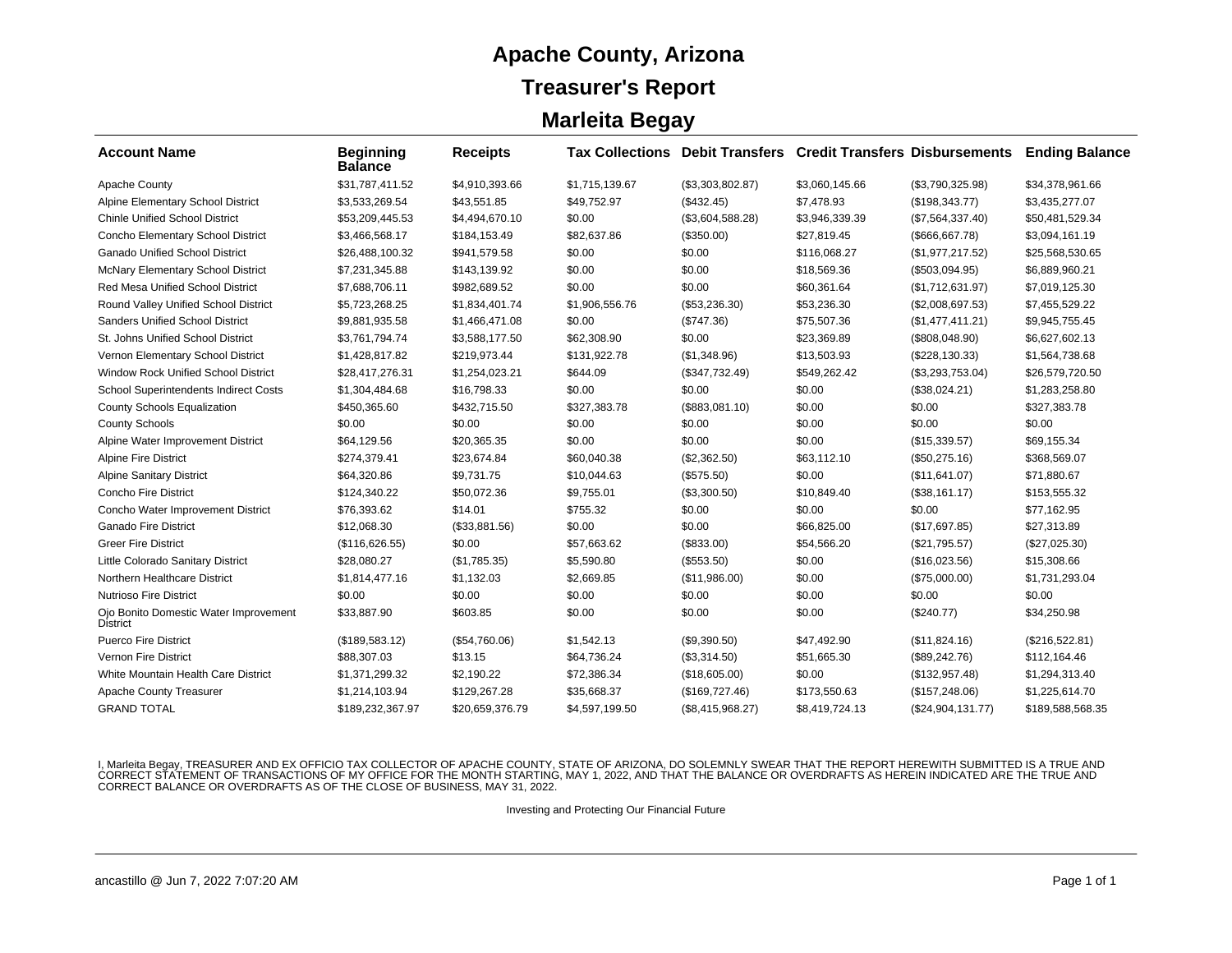| Date&Time                                           | Reference                                                                                                                     | Debits             | Credits          | <b>Running Total</b>     |
|-----------------------------------------------------|-------------------------------------------------------------------------------------------------------------------------------|--------------------|------------------|--------------------------|
| 100001-1000                                         | Recorder Draw Down-Cash With Treasurer                                                                                        |                    |                  | \$0.00                   |
| 100001-1000                                         | Recorder Draw Down-Cash With Treasurer                                                                                        | \$0.00             | \$0.00           | \$0.00                   |
| 100002-1000                                         | <b>Cash with Treasurer</b>                                                                                                    |                    |                  | \$164,675.16             |
| 100002-1000                                         | <b>Cash with Treasurer</b>                                                                                                    | \$0.00             | \$0.00           | \$164,675.16             |
| 100003-1000                                         | <b>Cash with Treasurer</b>                                                                                                    |                    |                  | \$0.00                   |
| 100003-1000                                         | <b>Cash with Treasurer</b>                                                                                                    | \$0.00             | \$0.00           | \$0.00                   |
| 100032-1000                                         | RVUSD Minimum School Tax- Cash With<br>Treasuurer                                                                             |                    |                  | \$5.08                   |
| May 5, 2022 11:16:01 AM                             | check CK.18373 / State Remittance April<br>2022                                                                               |                    | $(\$5.08)$       | \$0.00                   |
| May 15, 2022 11:59:58 PM                            | distribution                                                                                                                  |                    | $(\$3.34)$       | $(\$3.34)$               |
| 100032-1000                                         | RVUSD Minimum School Tax- Cash With<br>Treasuurer                                                                             | \$0.00             | (\$8.42)         | (\$3.34)                 |
| 100033-1000                                         | <b>State Remittance-Cash With Treasurer</b>                                                                                   |                    |                  | \$0.00                   |
| May 3, 2022 12:00:01 AM                             | JE 6479 / State Remittance APRIL 2022 /<br>cddavis2                                                                           | \$101,847.33       |                  | \$101,847.33             |
| May 5, 2022 11:16:01 AM                             | check CK.18373 / State Remittance April<br>2022                                                                               |                    | $(\$101,847.33)$ | \$0.00                   |
| May 31, 2022 1:30:46 PM                             | JE 6521 / State Remittance MAY 2022 /<br>cddavis2                                                                             | \$68,763.16        |                  | \$68,763.16              |
| 100033-1000                                         | <b>State Remittance-Cash With Treasurer</b>                                                                                   | \$170,610.49       | (\$101, 847.33)  | \$68,763.16              |
| 100034-1000                                         | <b>LCR FEES-Cash With Treasurer</b>                                                                                           |                    |                  | \$100,035.26             |
| May 31, 2022 11:59:57 PM                            | journal fund interest allocation - 05/01/2022<br>to 05/31/2022                                                                | \$18.25            |                  | \$100,053.51             |
| 100034-1000                                         | <b>LCR FEES-Cash With Treasurer</b>                                                                                           | \$18.25            | \$0.00           | \$100,053.51             |
| 100035-1000                                         | <b>HOLDING FOR REFUNDS-Cash With</b><br><b>Treasurer</b>                                                                      |                    |                  | \$6,052.98               |
| 100035-1000                                         | <b>HOLDING FOR REFUNDS-Cash With</b>                                                                                          | \$0.00             | \$0.00           | \$6,052.98               |
|                                                     | <b>Treasurer</b>                                                                                                              |                    |                  |                          |
| 100036-1000                                         | <b>HOLDING FOR HAND REFUND -Cash</b><br><b>With Treasurer</b>                                                                 |                    |                  | \$1,113.79               |
| May 3, 2022 10:35:21 AM                             | Customer made payment twice on account#<br>R0038594 and would like to get a refund on<br>card ending in 4011 in the amount of | \$1,129.50         |                  | \$2,243.29               |
| May 5, 2022 10:57:35 AM                             | \$1,15<br>check CK.18368 / TRC R0018961 2021<br><b>INT PAID</b>                                                               |                    | $(\$0.27)$       | \$2,243.02               |
| May 5, 2022 10:58:15 AM                             | check CK.18369 / TRC R0018960 2021<br><b>INT PAID</b>                                                                         |                    | $(\$0.27)$       | \$2,242.75               |
| May 5, 2022 10:59:01 AM                             | check CK.18370 / TRC R0018959 2021<br><b>INT PAID</b>                                                                         |                    | (\$0.27)         | \$2,242.48               |
| May 5, 2022 10:59:35 AM                             | check CK.18371 / TRC R0019253 2021<br><b>INT PAID</b>                                                                         |                    | $(\$0.27)$       | \$2,242.21               |
| May 10, 2022 2:01:05 PM                             | PNP REFUND REQUEST<br>ACCOUNT#R0038594 (\$1,129.50)                                                                           |                    | (\$1,129.50)     | \$1,112.71               |
| May 11, 2022 7:44:25 AM                             | JE 6492 / TRC R0110285 INTEREST<br>PAID / lkirby                                                                              | \$6.13             |                  | \$1,118.84               |
| May 19, 2022 10:26:46 AM                            | JE 6504 / TRC R0028465 INTEREST<br>PAID 2021 / lkirby                                                                         | \$5.67             |                  | \$1,124.51               |
| May 19, 2022 10:51:52 AM                            | JE 6505 / TRC R0044460 INTEREST<br>PAID 2020 / lkirby                                                                         | \$31.98            |                  | \$1,156.49               |
| May 19, 2022 10:52:58 AM                            | JE 6506 / TRC R0044460 INTEREST<br>PAID 2021 & 2019 / lkirby                                                                  | \$15.61            |                  | \$1,172.10               |
|                                                     | May 19, 2022 11:17:06 AM check CK.18471 / TRC R0110285 INT<br><b>PAID 2021</b>                                                |                    | (\$6.13)         | \$1,165.97               |
| May 23, 2022 7:54:49 AM<br>May 24, 2022 10:35:33 AM | Confirmation#114773724 Acct#R0008269<br>Refund Request Duplicate Payment \$159.58<br>JE 6513 / TRC M0107176 INTEREST          | \$159.58<br>\$2.44 |                  | \$1,325.55<br>\$1,327.99 |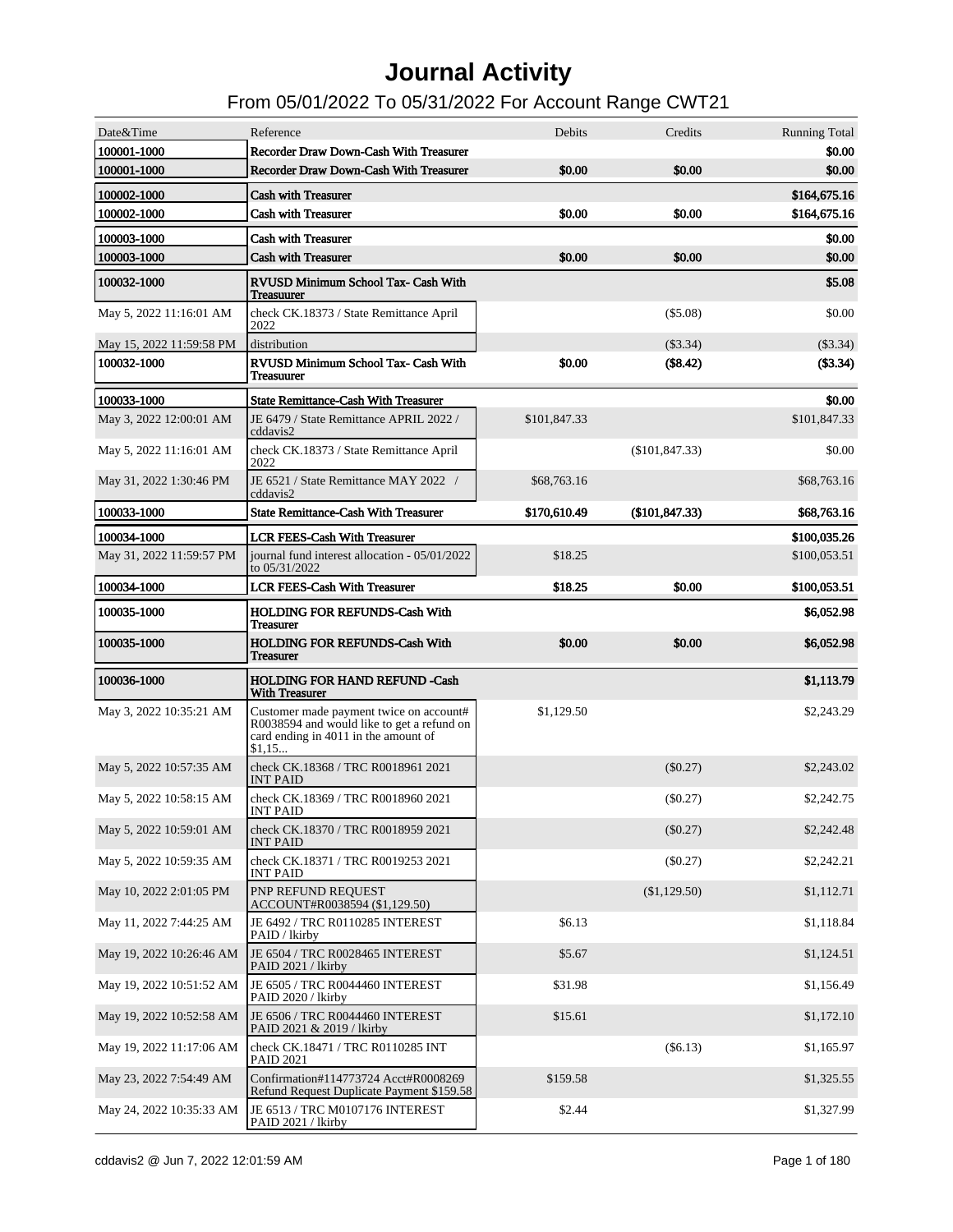| Date&Time                | Reference                                                                                                                               | Debits     | Credits      | <b>Running Total</b> |
|--------------------------|-----------------------------------------------------------------------------------------------------------------------------------------|------------|--------------|----------------------|
|                          | May 24, 2022 10:40:29 AM JE 6514 / TRC R0031808 INTEREST<br>PAID 2021 / lkirby                                                          | \$0.12     |              | \$1,328.11           |
| May 24, 2022 10:43:40 AM | JE 6515 / TRC R0031808 INTEREST<br>PAID 2019 / lkirby                                                                                   | \$5.36     |              | \$1,333.47           |
| May 26, 2022 7:11:25 AM  | Conf#114773724, customer made duplicate<br>payment by mistake and asked for refund<br>for account#R0008269 in the amount of<br>\$159.58 |            | $(\$159.58)$ | \$1,173.89           |
| May 26, 2022 9:37:10 AM  | check CK.18526 / TRC R0031808 INT<br><b>PAID 2021</b>                                                                                   |            | $(\$0.12)$   | \$1,173.77           |
| May 26, 2022 9:38:16 AM  | check CK.18527 / TRC R0031808 INT<br><b>PAID 2019</b>                                                                                   |            | $(\$5.36)$   | \$1,168.41           |
| May 26, 2022 9:40:45 AM  | check CK.18528 / TRC M0107176 INT<br><b>PAID 2021</b>                                                                                   |            | $(\$2.40)$   | \$1,166.01           |
| May 26, 2022 9:41:38 AM  | check CK.18529 / TRC M0107176 INT<br><b>PAID 2021</b>                                                                                   |            | $(\$0.04)$   | \$1,165.97           |
| May 26, 2022 9:47:39 AM  | check CK.18530 / TRC R0044460 INT<br><b>PAID 2020</b>                                                                                   |            | $($ \$31.98) | \$1,133.99           |
| May 26, 2022 9:48:31 AM  | check CK.18531 / TRC R0044460 INT<br>PAID 2019 & 2021                                                                                   |            | (\$15.61)    | \$1,118.38           |
| May 26, 2022 10:21:19 AM | check CK.18544 / TRC R0028465 INT<br><b>PAID 2021</b>                                                                                   |            | $(\$5.67)$   | \$1,112.71           |
| 100036-1000              | <b>HOLDING FOR HAND REFUND -Cash</b><br><b>With Treasurer</b>                                                                           | \$1,356.39 | (\$1,357.47) | \$1,112.71           |
| 100037-1000              | <b>Cash With Treasurer</b>                                                                                                              |            |              | \$0.00               |
| 100037-1000              | <b>Cash With Treasurer</b>                                                                                                              | \$0.00     | \$0.00       | \$0.00               |
| 100040-1000              | <b>SURPLUS AUCTION CLEARING -Cash</b><br><b>With Treasurer</b>                                                                          |            |              | \$0.00               |
| 100040-1000              | <b>SURPLUS AUCTION CLEARING -Cash</b><br><b>With Treasurer</b>                                                                          | \$0.00     | \$0.00       | \$0.00               |
| 100041-1000              | <b>Cash Clearing-Cash With Treasurer</b>                                                                                                |            |              | \$2,955.22           |
| 100041-1000              | <b>Cash Clearing-Cash With Treasurer</b>                                                                                                | \$0.00     | \$0.00       | \$2,955.22           |
| 100049-1000              | <b>VAULT MONEY-Cash With Treasurer</b>                                                                                                  |            |              | \$212.15             |
| 100049-1000              | <b>VAULT MONEY-Cash With Treasurer</b>                                                                                                  | \$0.00     | \$0.00       | \$212.15             |
| 100050-1000              | Loomis Vault Cash-Cash With Treasurer                                                                                                   |            |              | \$0.00               |
| 100050-1000              | Loomis Vault Cash-Cash With Treasurer                                                                                                   | \$0.00     | \$0.00       | \$0.00               |
| 100100-1000              | PAYROLL WARRANTS CLEARING-<br><b>Cash With Treasurer</b>                                                                                |            |              | \$0.00               |
| 100100-1000              | PAYROLL WARRANTS CLEARING-<br><b>Cash With Treasurer</b>                                                                                | \$0.00     | \$0.00       | \$0.00               |
| 100101-1000              | <b>Cash With Treasurer</b>                                                                                                              |            |              | \$9,903.97           |
| May 31, 2022 4:08:00 PM  | JE 6522 / Stale Dated Transfer - check<br>CK.16544 / Grouped Check / 8595 /<br>cddavis2                                                 | \$1,712.24 |              | \$11,616.21          |
| May 31, 2022 4:13:20 PM  | JE 6523 / Stale Date Transfer - check<br>CK.16582 / Redeem Lien R0052651 / 8611<br>/ cddavis2                                           | \$362.41   |              | \$11,978.62          |
| 100101-1000              | <b>Cash With Treasurer</b>                                                                                                              | \$2,074.65 | \$0.00       | \$11,978.62          |
| 100102-1000              | <b>VNB HOLDING ACCT-Cash With</b><br><b>Treasurer</b>                                                                                   |            |              | \$1,356.65           |
| 100102-1000              | VNB HOLDING ACCT-Cash With<br>Treasurer                                                                                                 | \$0.00     | \$0.00       | \$1,356.65           |
| 100103-1000              | <b>MISC HOLDING ACCT-Cash With</b><br>Treasurer                                                                                         |            |              | \$25,837.07          |
| 100103-1000              | <b>MISC HOLDING ACCT-Cash With</b><br><b>Treasurer</b>                                                                                  | \$0.00     | \$0.00       | \$25,837.07          |
| 100104-1000              | <b>Unclaimed Funds-Cash With Treasurer</b>                                                                                              |            |              | \$246.00             |
| 100104-1000              | <b>Unclaimed Funds-Cash With Treasurer</b>                                                                                              | \$0.00     | \$0.00       | \$246.00             |
|                          |                                                                                                                                         |            |              |                      |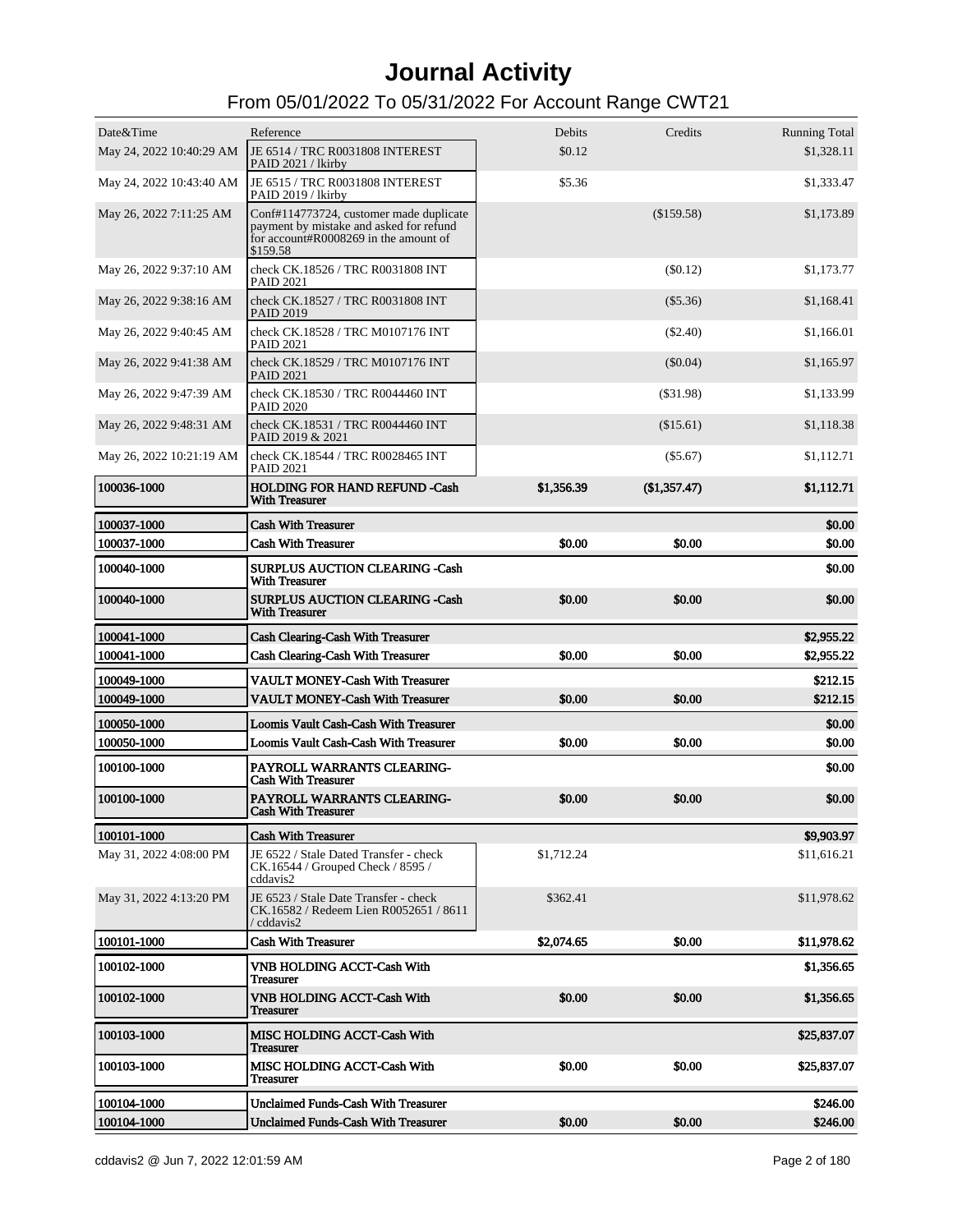| Date&Time                | Reference                                                                                                                  | Debits  | Credits | <b>Running Total</b> |
|--------------------------|----------------------------------------------------------------------------------------------------------------------------|---------|---------|----------------------|
| 100105-1000              | PROCEEDS FROM TRUSTEE SAL-Cash<br>With Treasurer                                                                           |         |         | \$100,280.95         |
| 100105-1000              | PROCEEDS FROM TRUSTEE SAL-Cash<br><b>With Treasurer</b>                                                                    | \$0.00  | \$0.00  | \$100,280.95         |
| 100107-1000              | <b>TITLE SEARCH-Cash With Treasurer</b>                                                                                    |         |         | \$0.00               |
| 100107-1000              | <b>TITLE SEARCH-Cash With Treasurer</b>                                                                                    | \$0.00  | \$0.00  | \$0.00               |
| 100108-1000              | <b>TREASURERS FUND-Cash With</b><br>Treasurer                                                                              |         |         | \$0.00               |
| 100108-1000              | <b>TREASURERS FUND-Cash With</b><br>Treasurer                                                                              | \$0.00  | \$0.00  | \$0.00               |
| 100109-1000              | <b>TAX REDEMPTION-Cash With Treasurer</b>                                                                                  |         |         | (\$12,544.18)        |
| 100109-1000              | <b>TAX REDEMPTION-Cash With Treasurer</b>                                                                                  | \$0.00  | \$0.00  | (\$12,544.18)        |
| 100110-1000              | <b>Cash With Treasurer</b>                                                                                                 |         |         | \$37,384.37          |
| 100110-1000              | <b>Cash With Treasurer</b>                                                                                                 | \$0.00  | \$0.00  | \$37,384.37          |
| 100111-1000              | <b>TAXPAYER INFORMATION FUND-</b><br><b>Cash With Treasurer</b>                                                            |         |         | \$69,063.39          |
| May 2, 2022 7:48:43 AM   | TPIF - Tax Payer Info Fund                                                                                                 | \$10.00 |         | \$69,073.39          |
| May 2, 2022 7:48:43 AM   | TPIF - Tax Payer Info Fund                                                                                                 | \$10.00 |         | \$69,083.39          |
| May 2, 2022 7:48:43 AM   | TPIF - Tax Payer Info Fund                                                                                                 | \$10.00 |         | \$69,093.39          |
| May 2, 2022 7:48:43 AM   | TPIF - Tax Payer Info Fund                                                                                                 | \$10.00 |         | \$69,103.39          |
| May 2, 2022 7:48:43 AM   | TPIF - Tax Payer Info Fund                                                                                                 | \$10.00 |         | \$69,113.39          |
| May 2, 2022 7:48:43 AM   | TPIF - Tax Payer Info Fund                                                                                                 | \$10.00 |         | \$69,123.39          |
| May 2, 2022 7:48:43 AM   | TPIF - Tax Payer Info Fund                                                                                                 | \$10.00 |         | \$69,133.39          |
| May 2, 2022 7:48:43 AM   | TPIF - Tax Payer Info Fund                                                                                                 | \$10.00 |         | \$69,143.39          |
| May 2, 2022 7:48:43 AM   | TPIF - Tax Payer Info Fund                                                                                                 | \$10.00 |         | \$69,153.39          |
| May 3, 2022 2:00:39 PM   | TPIF - Tax Payer Info Fund                                                                                                 | \$10.00 |         | \$69,163.39          |
| May 3, 2022 4:23:28 PM   | <b>JUDGMENT DEED PARENT PARCEL:</b><br>207-66-006, CHILD PARCELS: 207-66-<br>006B, 207-66-006C, $& 207-66-006D$<br>\$50.00 | \$15.00 |         | \$69,178.39          |
| May 16, 2022 9:37:27 AM  | TPIF - Tax Payer Info Fund                                                                                                 | \$10.00 |         | \$69,188.39          |
| May 16, 2022 9:37:27 AM  | TPIF - Tax Payer Info Fund                                                                                                 | \$10.00 |         | \$69,198.39          |
| May 16, 2022 9:37:27 AM  | TPIF - Tax Payer Info Fund                                                                                                 | \$10.00 |         | \$69,208.39          |
| May 16, 2022 2:02:36 PM  | TPIF - Tax Payer Info Fund                                                                                                 | \$10.00 |         | \$69,218.39          |
| May 16, 2022 2:02:36 PM  | TPIF - Tax Payer Info Fund                                                                                                 | \$10.00 |         | \$69,228.39          |
| May 16, 2022 2:02:36 PM  | TPIF - Tax Payer Info Fund                                                                                                 | \$10.00 |         | \$69,238.39          |
| May 16, 2022 2:02:36 PM  | TPIF - Tax Payer Info Fund                                                                                                 | \$10.00 |         | \$69,248.39          |
| May 16, 2022 2:02:36 PM  | TPIF - Tax Payer Info Fund                                                                                                 | \$10.00 |         | \$69,258.39          |
| May 16, 2022 2:02:36 PM  | TPIF - Tax Payer Info Fund                                                                                                 | \$10.00 |         | \$69,268.39          |
| May 16, 2022 2:02:36 PM  | TPIF - Tax Payer Info Fund                                                                                                 | \$10.00 |         | \$69,278.39          |
| May 16, 2022 2:02:36 PM  | TPIF - Tax Payer Info Fund                                                                                                 | \$10.00 |         | \$69,288.39          |
| May 16, 2022 2:02:36 PM  | TPIF - Tax Payer Info Fund                                                                                                 | \$10.00 |         | \$69,298.39          |
| May 16, 2022 2:02:36 PM  | TPIF - Tax Payer Info Fund                                                                                                 | \$10.00 |         | \$69,308.39          |
| May 16, 2022 2:02:36 PM  | TPIF - Tax Payer Info Fund                                                                                                 | \$10.00 |         | \$69,318.39          |
| May 16, 2022 2:02:36 PM  | TPIF - Tax Payer Info Fund                                                                                                 | \$10.00 |         | \$69,328.39          |
| May 16, 2022 2:02:36 PM  | TPIF - Tax Payer Info Fund                                                                                                 | \$10.00 |         | \$69,338.39          |
| May 16, 2022 2:02:36 PM  | TPIF - Tax Payer Info Fund                                                                                                 | \$10.00 |         | \$69,348.39          |
| May 18, 2022 2:35:34 PM  | JUDGEMENT DEED 106-52-015D \$50.00                                                                                         | \$15.00 |         | \$69,363.39          |
| May 18, 2022 2:45:02 PM  | RECEIPT 05.18.2022-TGARNER-006937                                                                                          | \$15.00 |         | \$69,378.39          |
| May 18, 2022 2:48:45 PM  | JUDGMENT DEED 201-30-010A \$50.00                                                                                          | \$15.00 |         | \$69,393.39          |
| May 19, 2022 10:34:49 AM | TPIF - Tax Payer Info Fund                                                                                                 | \$10.00 |         | \$69,403.39          |
| May 19, 2022 10:34:49 AM | TPIF - Tax Payer Info Fund                                                                                                 | \$10.00 |         | \$69,413.39          |
| May 19, 2022 10:34:49 AM | TPIF - Tax Payer Info Fund                                                                                                 | \$10.00 |         | \$69,423.39          |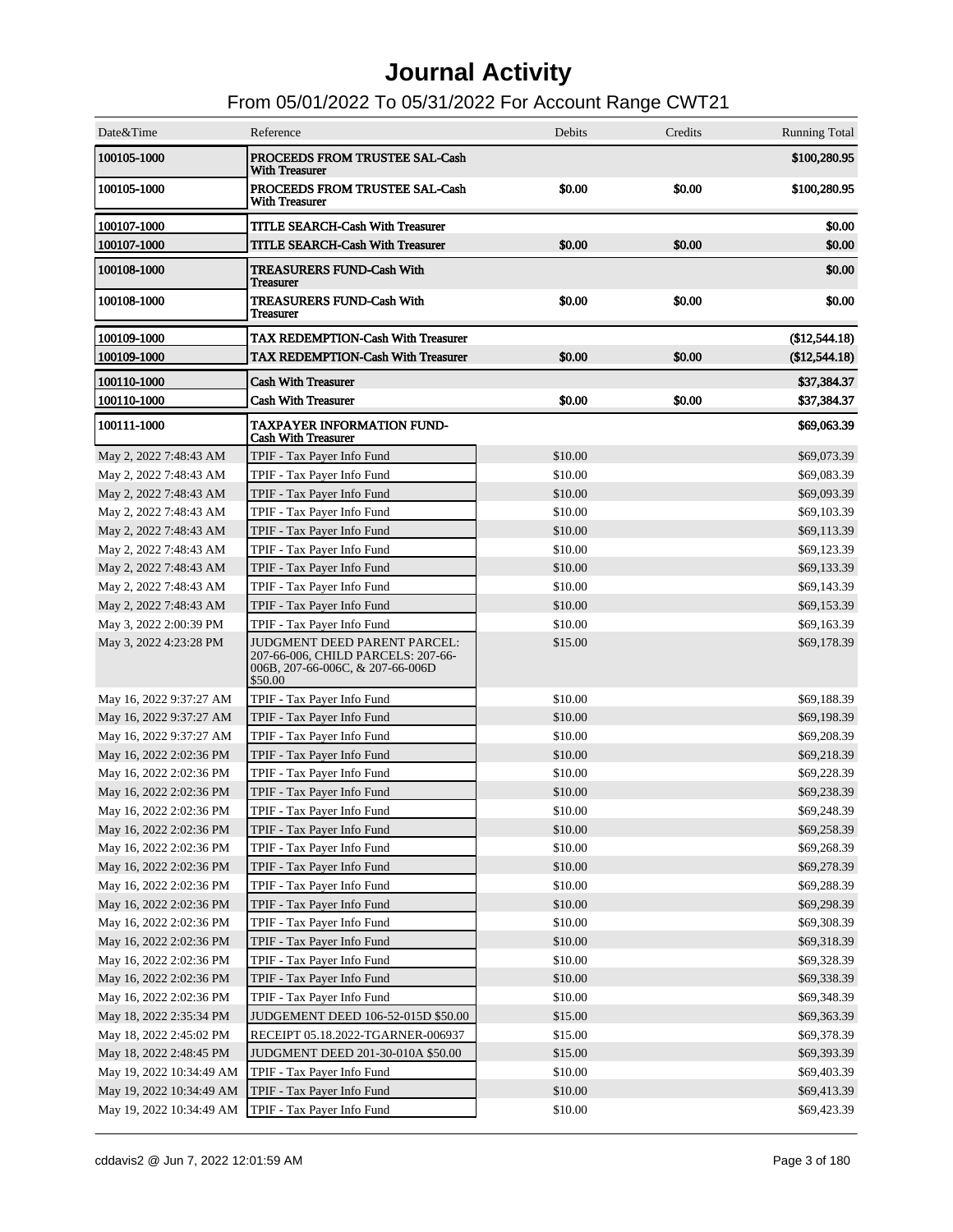| Date&Time                | Reference                  | Debits  | Credits<br><b>Running Total</b> |
|--------------------------|----------------------------|---------|---------------------------------|
| May 19, 2022 10:34:49 AM | TPIF - Tax Payer Info Fund | \$10.00 | \$69,433.39                     |
| May 19, 2022 10:34:49 AM | TPIF - Tax Payer Info Fund | \$10.00 | \$69,443.39                     |
| May 19, 2022 1:18:23 PM  | TPIF - Tax Payer Info Fund | \$10.00 | \$69,453.39                     |
| May 19, 2022 1:18:23 PM  | TPIF - Tax Payer Info Fund | \$10.00 | \$69,463.39                     |
| May 19, 2022 1:18:23 PM  | TPIF - Tax Payer Info Fund | \$10.00 | \$69,473.39                     |
| May 19, 2022 1:18:23 PM  | TPIF - Tax Payer Info Fund | \$10.00 | \$69,483.39                     |
| May 19, 2022 1:18:23 PM  | TPIF - Tax Payer Info Fund | \$10.00 | \$69,493.39                     |
| May 19, 2022 1:18:23 PM  | TPIF - Tax Payer Info Fund | \$10.00 | \$69,503.39                     |
| May 19, 2022 1:18:23 PM  | TPIF - Tax Payer Info Fund | \$10.00 | \$69,513.39                     |
| May 19, 2022 1:18:23 PM  | TPIF - Tax Payer Info Fund | \$10.00 | \$69,523.39                     |
| May 19, 2022 1:18:23 PM  | TPIF - Tax Payer Info Fund | \$10.00 | \$69,533.39                     |
| May 19, 2022 1:18:23 PM  | TPIF - Tax Payer Info Fund | \$10.00 | \$69,543.39                     |
| May 19, 2022 1:18:23 PM  | TPIF - Tax Payer Info Fund | \$10.00 | \$69,553.39                     |
| May 19, 2022 1:18:23 PM  | TPIF - Tax Payer Info Fund | \$10.00 | \$69,563.39                     |
| May 19, 2022 1:18:23 PM  | TPIF - Tax Payer Info Fund | \$10.00 | \$69,573.39                     |
| May 19, 2022 1:18:23 PM  | TPIF - Tax Payer Info Fund | \$10.00 | \$69,583.39                     |
| May 19, 2022 1:18:23 PM  | TPIF - Tax Payer Info Fund | \$10.00 | \$69,593.39                     |
| May 19, 2022 1:18:23 PM  | TPIF - Tax Payer Info Fund | \$10.00 | \$69,603.39                     |
| May 19, 2022 1:18:23 PM  | TPIF - Tax Payer Info Fund | \$10.00 | \$69,613.39                     |
| May 19, 2022 1:18:23 PM  | TPIF - Tax Payer Info Fund | \$10.00 | \$69,623.39                     |
| May 19, 2022 1:18:23 PM  | TPIF - Tax Payer Info Fund | \$10.00 | \$69,633.39                     |
| May 19, 2022 1:18:23 PM  | TPIF - Tax Payer Info Fund | \$10.00 | \$69,643.39                     |
| May 19, 2022 1:18:23 PM  | TPIF - Tax Payer Info Fund | \$10.00 | \$69,653.39                     |
| May 19, 2022 1:18:23 PM  | TPIF - Tax Payer Info Fund | \$10.00 | \$69,663.39                     |
| May 19, 2022 1:18:23 PM  | TPIF - Tax Payer Info Fund | \$10.00 | \$69,673.39                     |
| May 19, 2022 1:18:23 PM  | TPIF - Tax Payer Info Fund | \$10.00 | \$69,683.39                     |
| May 19, 2022 1:18:23 PM  | TPIF - Tax Payer Info Fund | \$10.00 | \$69,693.39                     |
| May 19, 2022 1:18:23 PM  | TPIF - Tax Payer Info Fund | \$10.00 | \$69,703.39                     |
| May 19, 2022 1:18:23 PM  | TPIF - Tax Payer Info Fund | \$10.00 | \$69,713.39                     |
| May 19, 2022 1:18:23 PM  | TPIF - Tax Payer Info Fund | \$10.00 | \$69,723.39                     |
| May 19, 2022 1:18:23 PM  | TPIF - Tax Payer Info Fund | \$10.00 | \$69,733.39                     |
| May 19, 2022 1:18:23 PM  | TPIF - Tax Payer Info Fund | \$10.00 | \$69,743.39                     |
| May 19, 2022 1:18:23 PM  | TPIF - Tax Payer Info Fund | \$10.00 | \$69,753.39                     |
| May 19, 2022 1:18:23 PM  | TPIF - Tax Payer Info Fund | \$10.00 | \$69,763.39                     |
| May 19, 2022 1:18:23 PM  | TPIF - Tax Payer Info Fund | \$10.00 | \$69,773.39                     |
| May 19, 2022 1:18:23 PM  | TPIF - Tax Payer Info Fund | \$10.00 | \$69,783.39                     |
| May 19, 2022 1:18:23 PM  | TPIF - Tax Payer Info Fund | \$10.00 | \$69,793.39                     |
| May 19, 2022 1:18:23 PM  | TPIF - Tax Payer Info Fund | \$10.00 | \$69,803.39                     |
| May 19, 2022 1:18:23 PM  | TPIF - Tax Payer Info Fund | \$10.00 | \$69,813.39                     |
| May 19, 2022 1:18:23 PM  | TPIF - Tax Payer Info Fund | \$10.00 | \$69,823.39                     |
| May 19, 2022 1:18:23 PM  | TPIF - Tax Payer Info Fund | \$10.00 | \$69,833.39                     |
| May 23, 2022 11:33:56 AM | TPIF - Tax Payer Info Fund | \$10.00 | \$69,843.39                     |
| May 23, 2022 11:33:56 AM |                            |         |                                 |
|                          | TPIF - Tax Payer Info Fund | \$10.00 | \$69,853.39                     |
| May 23, 2022 11:33:56 AM | TPIF - Tax Payer Info Fund | \$10.00 | \$69,863.39                     |
| May 23, 2022 11:33:56 AM | TPIF - Tax Payer Info Fund | \$10.00 | \$69,873.39                     |
| May 23, 2022 11:33:56 AM | TPIF - Tax Payer Info Fund | \$10.00 | \$69,883.39                     |
| May 23, 2022 11:33:56 AM | TPIF - Tax Payer Info Fund | \$10.00 | \$69,893.39                     |
| May 23, 2022 11:33:56 AM | TPIF - Tax Payer Info Fund | \$10.00 | \$69,903.39                     |
| May 23, 2022 11:33:56 AM | TPIF - Tax Payer Info Fund | \$10.00 | \$69,913.39                     |
| May 23, 2022 11:33:56 AM | TPIF - Tax Payer Info Fund | \$10.00 | \$69,923.39                     |
| May 23, 2022 11:33:56 AM | TPIF - Tax Payer Info Fund | \$10.00 | \$69,933.39                     |
| May 23, 2022 11:33:56 AM | TPIF - Tax Payer Info Fund | \$10.00 | \$69,943.39                     |
| May 23, 2022 11:33:56 AM | TPIF - Tax Payer Info Fund | \$10.00 | \$69,953.39                     |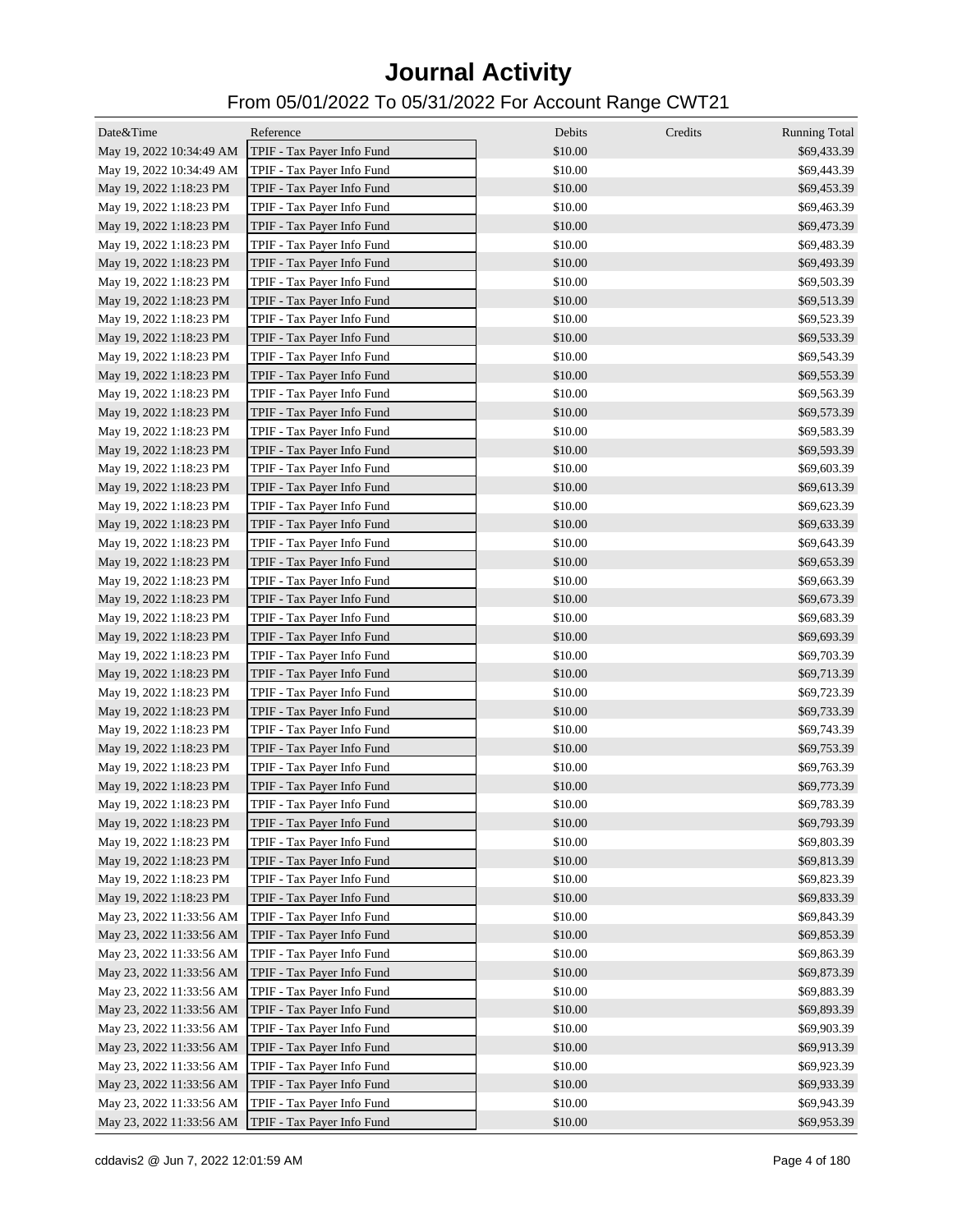| Date&Time                | Reference                                                             | Debits  | Credits<br><b>Running Total</b> |
|--------------------------|-----------------------------------------------------------------------|---------|---------------------------------|
| May 23, 2022 11:33:56 AM | TPIF - Tax Payer Info Fund                                            | \$10.00 | \$69,963.39                     |
| May 23, 2022 11:33:56 AM | TPIF - Tax Payer Info Fund                                            | \$10.00 | \$69,973.39                     |
| May 23, 2022 11:33:56 AM | TPIF - Tax Payer Info Fund                                            | \$10.00 | \$69,983.39                     |
| May 23, 2022 11:33:56 AM | TPIF - Tax Payer Info Fund                                            | \$10.00 | \$69,993.39                     |
| May 23, 2022 11:33:56 AM | TPIF - Tax Payer Info Fund                                            | \$10.00 | \$70,003.39                     |
| May 23, 2022 11:33:56 AM | TPIF - Tax Payer Info Fund                                            | \$10.00 | \$70,013.39                     |
| May 23, 2022 11:33:56 AM | TPIF - Tax Payer Info Fund                                            | \$10.00 | \$70,023.39                     |
| May 23, 2022 11:33:56 AM | TPIF - Tax Payer Info Fund                                            | \$10.00 | \$70,033.39                     |
| May 23, 2022 11:33:56 AM | TPIF - Tax Payer Info Fund                                            | \$10.00 | \$70,043.39                     |
| May 23, 2022 11:33:56 AM | TPIF - Tax Payer Info Fund                                            | \$10.00 | \$70,053.39                     |
| May 23, 2022 11:33:56 AM | TPIF - Tax Payer Info Fund                                            | \$10.00 | \$70,063.39                     |
| May 23, 2022 11:33:56 AM | TPIF - Tax Payer Info Fund                                            | \$10.00 | \$70,073.39                     |
| May 23, 2022 11:33:56 AM | TPIF - Tax Payer Info Fund                                            | \$10.00 | \$70,083.39                     |
| May 23, 2022 11:33:56 AM | TPIF - Tax Payer Info Fund                                            | \$10.00 | \$70,093.39                     |
| May 23, 2022 11:33:56 AM | TPIF - Tax Payer Info Fund                                            | \$10.00 | \$70,103.39                     |
| May 24, 2022 11:27:06 AM | JUDGMENT DEED 212-12-014A, 107-61-<br>004E TARPON PROPERTIES \$100.00 | \$30.00 | \$70,133.39                     |
| May 24, 2022 12:54:41 PM | JUDGMENT DEED #107-12-414 BRUCE<br><b>BROWN \$50.00</b>               | \$15.00 | \$70,148.39                     |
| May 24, 2022 4:27:12 PM  | TPIF - Tax Payer Info Fund                                            | \$10.00 | \$70,158.39                     |
| May 24, 2022 4:27:12 PM  | TPIF - Tax Payer Info Fund                                            | \$10.00 | \$70,168.39                     |
| May 24, 2022 4:27:12 PM  | TPIF - Tax Payer Info Fund                                            | \$10.00 | \$70,178.39                     |
| May 24, 2022 4:27:12 PM  | TPIF - Tax Payer Info Fund                                            | \$10.00 | \$70,188.39                     |
| May 24, 2022 4:27:12 PM  | TPIF - Tax Payer Info Fund                                            | \$10.00 | \$70,198.39                     |
| May 24, 2022 4:27:12 PM  | TPIF - Tax Payer Info Fund                                            | \$10.00 | \$70,208.39                     |
| May 24, 2022 4:27:12 PM  | TPIF - Tax Payer Info Fund                                            | \$10.00 | \$70,218.39                     |
| May 24, 2022 4:27:12 PM  | TPIF - Tax Payer Info Fund                                            | \$10.00 | \$70,228.39                     |
| May 24, 2022 4:27:12 PM  | TPIF - Tax Payer Info Fund                                            | \$10.00 | \$70,238.39                     |
| May 24, 2022 4:27:12 PM  | TPIF - Tax Payer Info Fund                                            | \$10.00 | \$70,248.39                     |
| May 24, 2022 4:27:12 PM  | TPIF - Tax Payer Info Fund                                            | \$10.00 | \$70,258.39                     |
| May 24, 2022 4:27:12 PM  | TPIF - Tax Payer Info Fund                                            | \$10.00 | \$70,268.39                     |
| May 26, 2022 9:55:09 AM  | TPIF - Tax Payer Info Fund                                            | \$10.00 | \$70,278.39                     |
| May 26, 2022 9:55:09 AM  | TPIF - Tax Payer Info Fund                                            | \$10.00 | \$70,288.39                     |
| May 26, 2022 9:55:09 AM  | TPIF - Tax Payer Info Fund                                            | \$10.00 | \$70,298.39                     |
| May 26, 2022 9:55:09 AM  | TPIF - Tax Payer Info Fund                                            | \$10.00 | \$70,308.39                     |
| May 26, 2022 9:55:09 AM  | TPIF - Tax Payer Info Fund                                            | \$10.00 | \$70,318.39                     |
| May 26, 2022 9:55:09 AM  | TPIF - Tax Payer Info Fund                                            | \$10.00 | \$70,328.39                     |
| May 26, 2022 9:55:09 AM  | TPIF - Tax Payer Info Fund                                            | \$10.00 | \$70,338.39                     |
| May 26, 2022 9:55:09 AM  | TPIF - Tax Payer Info Fund                                            | \$10.00 | \$70,348.39                     |
| May 26, 2022 9:55:09 AM  | TPIF - Tax Payer Info Fund                                            | \$10.00 | \$70,358.39                     |
| May 26, 2022 9:55:09 AM  | TPIF - Tax Payer Info Fund                                            | \$10.00 | \$70,368.39                     |
| May 26, 2022 9:55:09 AM  | TPIF - Tax Payer Info Fund                                            | \$10.00 | \$70,378.39                     |
| May 26, 2022 9:55:09 AM  | TPIF - Tax Payer Info Fund                                            | \$10.00 | \$70,388.39                     |
| May 26, 2022 9:55:09 AM  | TPIF - Tax Payer Info Fund                                            | \$10.00 | \$70,398.39                     |
| May 26, 2022 9:55:09 AM  | TPIF - Tax Payer Info Fund                                            | \$10.00 | \$70,408.39                     |
| May 26, 2022 9:55:09 AM  | TPIF - Tax Payer Info Fund                                            | \$10.00 | \$70,418.39                     |
| May 26, 2022 9:55:09 AM  | TPIF - Tax Payer Info Fund                                            | \$10.00 | \$70,428.39                     |
| May 26, 2022 9:55:09 AM  | TPIF - Tax Payer Info Fund                                            | \$10.00 | \$70,438.39                     |
| May 26, 2022 9:55:09 AM  | TPIF - Tax Payer Info Fund                                            | \$10.00 | \$70,448.39                     |
| May 26, 2022 9:55:09 AM  | TPIF - Tax Payer Info Fund                                            | \$10.00 | \$70,458.39                     |
| May 26, 2022 9:55:09 AM  | TPIF - Tax Payer Info Fund                                            | \$10.00 | \$70,468.39                     |
| May 26, 2022 9:55:09 AM  | TPIF - Tax Payer Info Fund                                            | \$10.00 | \$70,478.39                     |
| May 26, 2022 9:55:09 AM  | TPIF - Tax Payer Info Fund                                            | \$10.00 | \$70,488.39                     |
|                          |                                                                       |         |                                 |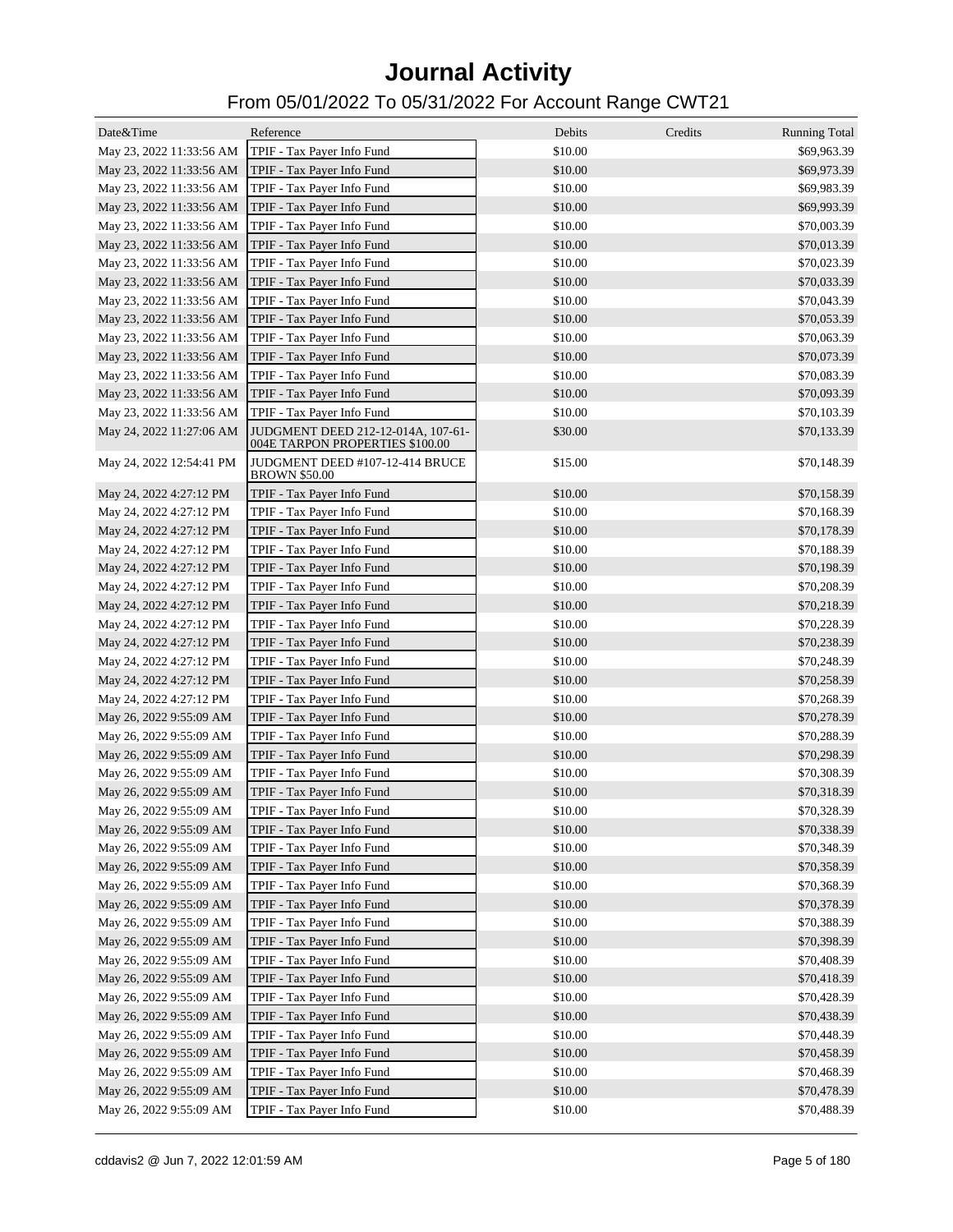| Date&Time                | Reference                                                       | Debits     | Credits | <b>Running Total</b> |
|--------------------------|-----------------------------------------------------------------|------------|---------|----------------------|
| May 26, 2022 9:55:09 AM  | TPIF - Tax Payer Info Fund                                      | \$10.00    |         | \$70,498.39          |
| May 26, 2022 9:55:09 AM  | TPIF - Tax Payer Info Fund                                      | \$10.00    |         | \$70,508.39          |
| May 26, 2022 9:55:09 AM  | TPIF - Tax Payer Info Fund                                      | \$10.00    |         | \$70,518.39          |
| May 26, 2022 9:55:09 AM  | TPIF - Tax Payer Info Fund                                      | \$10.00    |         | \$70,528.39          |
| May 26, 2022 9:55:09 AM  | TPIF - Tax Payer Info Fund                                      | \$10.00    |         | \$70,538.39          |
| May 26, 2022 9:55:09 AM  | TPIF - Tax Payer Info Fund                                      | \$10.00    |         | \$70,548.39          |
| May 26, 2022 9:55:09 AM  | TPIF - Tax Payer Info Fund                                      | \$10.00    |         | \$70,558.39          |
| May 26, 2022 9:55:09 AM  | TPIF - Tax Payer Info Fund                                      | \$10.00    |         | \$70,568.39          |
| May 26, 2022 9:55:09 AM  | TPIF - Tax Payer Info Fund                                      | \$10.00    |         | \$70,578.39          |
| May 26, 2022 9:55:09 AM  | TPIF - Tax Payer Info Fund                                      | \$10.00    |         | \$70,588.39          |
| May 26, 2022 9:55:09 AM  | TPIF - Tax Payer Info Fund                                      | \$10.00    |         | \$70,598.39          |
| May 26, 2022 9:55:09 AM  | TPIF - Tax Payer Info Fund                                      | \$10.00    |         | \$70,608.39          |
| May 26, 2022 9:55:09 AM  | TPIF - Tax Payer Info Fund                                      | \$10.00    |         | \$70,618.39          |
| May 26, 2022 9:55:09 AM  | TPIF - Tax Payer Info Fund                                      | \$10.00    |         | \$70,628.39          |
| May 26, 2022 9:55:09 AM  | TPIF - Tax Payer Info Fund                                      | \$10.00    |         | \$70,638.39          |
| May 26, 2022 9:55:09 AM  | TPIF - Tax Payer Info Fund                                      | \$10.00    |         | \$70,648.39          |
| May 26, 2022 9:55:09 AM  | TPIF - Tax Payer Info Fund                                      | \$10.00    |         | \$70,658.39          |
| May 31, 2022 11:59:57 PM | journal fund interest allocation - 05/01/2022                   | \$12.71    |         | \$70,671.10          |
|                          | to 05/31/2022                                                   |            |         |                      |
| 100111-1000              | <b>TAXPAYER INFORMATION FUND-</b><br><b>Cash With Treasurer</b> | \$1,607.71 | \$0.00  | \$70,671.10          |
| 100112-1000              | <b>TAX COLLECTION OVER/SHORT-Cash</b><br><b>With Treasurer</b>  |            |         | \$0.00               |
| 100112-1000              | <b>TAX COLLECTION OVER/SHORT-Cash</b><br><b>With Treasurer</b>  | \$0.00     | \$0.00  | \$0.00               |
| 100113-1000              | <b>GRANT STREET GROUP-Cash With</b><br><b>Treasurer</b>         |            |         | \$149,549.02         |
| May 2, 2022 7:00:41 AM   | 100113-39900 - Real Auction                                     | \$10.00    |         | \$149,559.02         |
| May 2, 2022 7:03:01 AM   | 100113-39900 - Real Auction                                     | \$10.00    |         | \$149,569.02         |
| May 2, 2022 7:03:01 AM   | 100113-39900 - Real Auction                                     | \$10.00    |         | \$149,579.02         |
| May 2, 2022 7:03:01 AM   | 100113-39900 - Real Auction                                     | \$10.00    |         | \$149,589.02         |
| May 2, 2022 7:03:01 AM   | 100113-39900 - Real Auction                                     | \$10.00    |         | \$149,599.02         |
| May 2, 2022 7:03:01 AM   | 100113-39900 - Real Auction                                     | \$10.00    |         | \$149,609.02         |
| May 2, 2022 7:14:40 AM   | 100113-39900 - Real Auction                                     | \$10.00    |         | \$149,619.02         |
| May 2, 2022 7:14:40 AM   | 100113-39900 - Real Auction                                     | \$10.00    |         | \$149,629.02         |
| May 2, 2022 7:22:41 AM   | 100113-39900 - Real Auction                                     | \$10.00    |         | \$149,639.02         |
| May 2, 2022 7:35:03 AM   | 100113-39900 - Real Auction                                     | \$10.00    |         | \$149,649.02         |
| May 2, 2022 7:35:03 AM   | 100113-39900 - Real Auction                                     | \$10.00    |         | \$149,659.02         |
| May 2, 2022 7:35:03 AM   | 100113-39900 - Real Auction                                     | \$10.00    |         | \$149,669.02         |
| May 2, 2022 7:48:43 AM   | 100113-39900 - Real Auction                                     | \$10.00    |         | \$149,679.02         |
| May 2, 2022 7:48:43 AM   |                                                                 |            |         |                      |
| May 2, 2022 7:48:43 AM   | 100113-39900 - Real Auction                                     | \$10.00    |         | \$149,689.02         |
|                          | 100113-39900 - Real Auction                                     | \$10.00    |         | \$149,699.02         |
| May 2, 2022 7:48:43 AM   | 100113-39900 - Real Auction                                     | \$10.00    |         | \$149,709.02         |
| May 2, 2022 7:48:43 AM   | 100113-39900 - Real Auction                                     | \$10.00    |         | \$149,719.02         |
| May 2, 2022 7:48:43 AM   | 100113-39900 - Real Auction                                     | \$10.00    |         | \$149,729.02         |
| May 2, 2022 7:48:43 AM   | 100113-39900 - Real Auction                                     | \$10.00    |         | \$149,739.02         |
| May 2, 2022 7:48:43 AM   | 100113-39900 - Real Auction                                     | \$10.00    |         | \$149,749.02         |
| May 2, 2022 7:48:43 AM   | 100113-39900 - Real Auction                                     | \$10.00    |         | \$149,759.02         |
| May 3, 2022 10:34:57 AM  | 100113-39900 - Real Auction                                     | \$10.00    |         | \$149,769.02         |
| May 3, 2022 10:34:57 AM  | 100113-39900 - Real Auction                                     | \$10.00    |         | \$149,779.02         |
| May 3, 2022 10:34:57 AM  | 100113-39900 - Real Auction                                     | \$10.00    |         | \$149,789.02         |
| May 3, 2022 1:25:48 PM   | 100113-39900 - Real Auction                                     | \$10.00    |         | \$149,799.02         |
| May 3, 2022 1:43:36 PM   | 100113-39900 - Real Auction                                     | \$10.00    |         | \$149,809.02         |
| May 3, 2022 1:43:36 PM   | 100113-39900 - Real Auction                                     | \$10.00    |         | \$149,819.02         |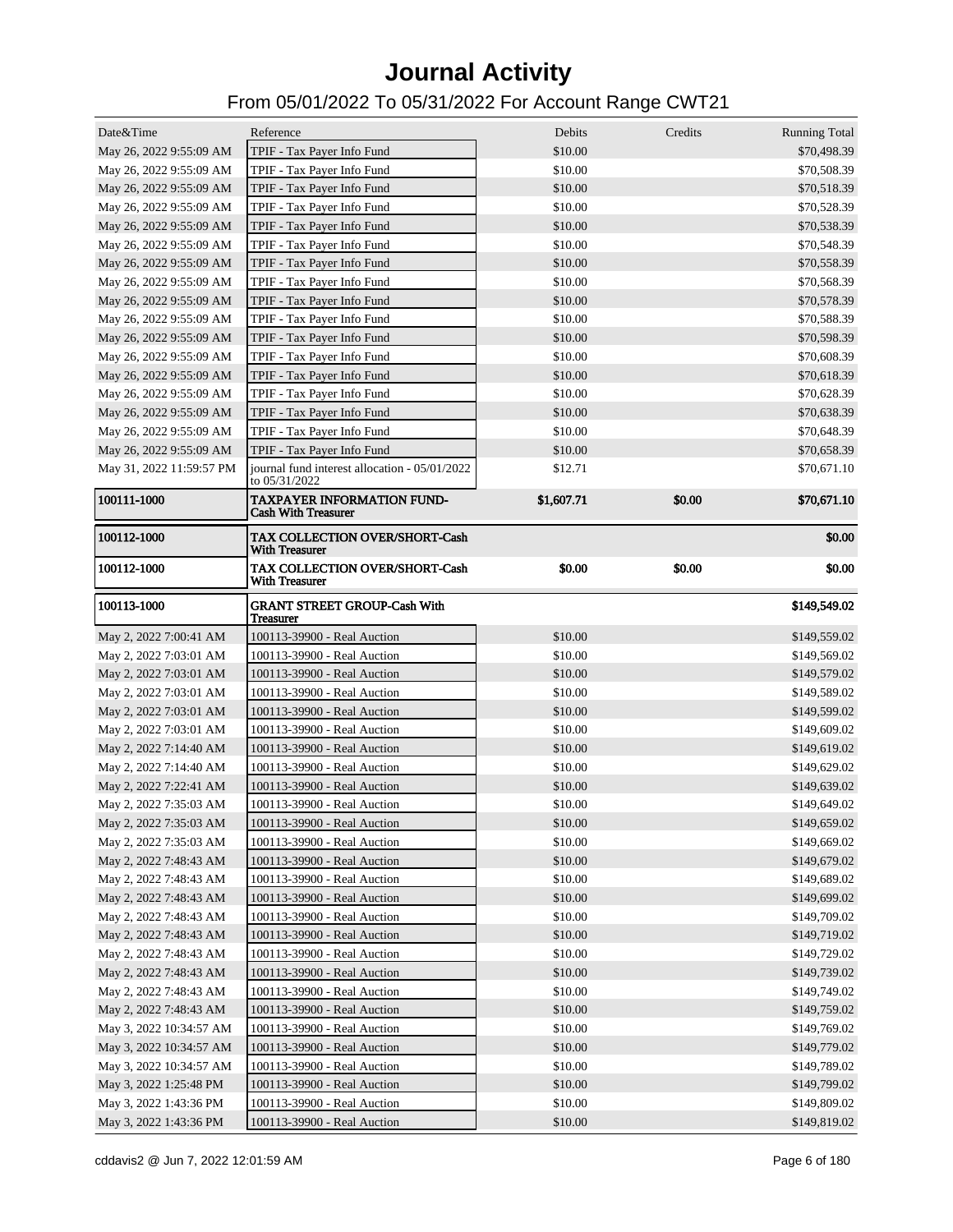| Date&Time                | Reference                   | Debits  | Credits | <b>Running Total</b> |
|--------------------------|-----------------------------|---------|---------|----------------------|
| May 3, 2022 2:00:39 PM   | 100113-39900 - Real Auction | \$10.00 |         | \$149,829.02         |
| May 3, 2022 3:01:55 PM   | 100113-39900 - Real Auction | \$10.00 |         | \$149,839.02         |
| May 3, 2022 3:01:55 PM   | 100113-39900 - Real Auction | \$10.00 |         | \$149,849.02         |
| May 3, 2022 3:01:55 PM   | 100113-39900 - Real Auction | \$10.00 |         | \$149,859.02         |
| May 3, 2022 3:01:55 PM   | 100113-39900 - Real Auction | \$10.00 |         | \$149,869.02         |
| May 3, 2022 3:02:41 PM   | 100113-39900 - Real Auction | \$10.00 |         | \$149,879.02         |
| May 3, 2022 3:02:41 PM   | 100113-39900 - Real Auction | \$10.00 |         | \$149,889.02         |
| May 3, 2022 3:02:41 PM   | 100113-39900 - Real Auction | \$10.00 |         | \$149,899.02         |
| May 3, 2022 3:02:41 PM   | 100113-39900 - Real Auction | \$10.00 |         | \$149,909.02         |
| May 4, 2022 7:01:55 AM   | 100113-39900 - Real Auction | \$10.00 |         | \$149,919.02         |
| May 4, 2022 7:01:55 AM   | 100113-39900 - Real Auction | \$10.00 |         | \$149,929.02         |
| May 5, 2022 12:54:49 PM  | 100113-39900 - Real Auction | \$10.00 |         | \$149,939.02         |
| May 9, 2022 7:17:11 AM   | 100113-39900 - Real Auction | \$10.00 |         | \$149,949.02         |
| May 9, 2022 7:17:11 AM   | 100113-39900 - Real Auction | \$10.00 |         | \$149,959.02         |
| May 9, 2022 7:17:11 AM   | 100113-39900 - Real Auction | \$10.00 |         | \$149,969.02         |
| May 9, 2022 7:17:11 AM   | 100113-39900 - Real Auction | \$10.00 |         | \$149,979.02         |
| May 9, 2022 7:17:11 AM   | 100113-39900 - Real Auction | \$10.00 |         | \$149,989.02         |
| May 11, 2022 11:18:02 AM | 100113-39900 - Real Auction | \$10.00 |         | \$149,999.02         |
| May 11, 2022 11:18:02 AM | 100113-39900 - Real Auction | \$10.00 |         | \$150,009.02         |
| May 11, 2022 1:32:10 PM  | 100113-39900 - Real Auction | \$10.00 |         | \$150,019.02         |
| May 12, 2022 12:43:45 PM | 100113-39900 - Real Auction | \$10.00 |         | \$150,029.02         |
| May 16, 2022 7:05:06 AM  | 100113-39900 - Real Auction | \$10.00 |         | \$150,039.02         |
| May 16, 2022 7:05:06 AM  | 100113-39900 - Real Auction | \$10.00 |         | \$150,049.02         |
| May 16, 2022 7:05:06 AM  | 100113-39900 - Real Auction | \$10.00 |         | \$150,059.02         |
| May 16, 2022 7:24:10 AM  | 100113-39900 - Real Auction | \$10.00 |         | \$150,069.02         |
| May 16, 2022 7:24:10 AM  | 100113-39900 - Real Auction | \$10.00 |         | \$150,079.02         |
| May 16, 2022 8:21:05 AM  | 100113-39900 - Real Auction | \$10.00 |         | \$150,089.02         |
| May 16, 2022 8:21:05 AM  | 100113-39900 - Real Auction | \$10.00 |         | \$150,099.02         |
| May 16, 2022 8:21:05 AM  | 100113-39900 - Real Auction | \$10.00 |         | \$150,109.02         |
| May 16, 2022 8:21:05 AM  | 100113-39900 - Real Auction | \$10.00 |         | \$150,119.02         |
| May 16, 2022 8:21:05 AM  | 100113-39900 - Real Auction | \$10.00 |         | \$150,129.02         |
| May 16, 2022 8:21:05 AM  | 100113-39900 - Real Auction | \$10.00 |         | \$150,139.02         |
| May 16, 2022 9:37:27 AM  | 100113-39900 - Real Auction | \$10.00 |         | \$150,149.02         |
| May 16, 2022 9:37:27 AM  | 100113-39900 - Real Auction | \$10.00 |         | \$150,159.02         |
| May 16, 2022 9:37:27 AM  | 100113-39900 - Real Auction | \$10.00 |         | \$150,169.02         |
| May 16, 2022 10:50:16 AM | 100113-39900 - Real Auction | \$10.00 |         | \$150,179.02         |
| May 16, 2022 1:34:38 PM  | 100113-39900 - Real Auction | \$10.00 |         | \$150,189.02         |
| May 16, 2022 1:34:38 PM  | 100113-39900 - Real Auction | \$10.00 |         | \$150,199.02         |
| May 16, 2022 1:34:38 PM  | 100113-39900 - Real Auction | \$10.00 |         | \$150,209.02         |
| May 16, 2022 1:34:38 PM  | 100113-39900 - Real Auction | \$10.00 |         | \$150,219.02         |
| May 16, 2022 1:34:38 PM  | 100113-39900 - Real Auction | \$10.00 |         | \$150,229.02         |
| May 16, 2022 1:34:38 PM  | 100113-39900 - Real Auction | \$10.00 |         | \$150,239.02         |
| May 16, 2022 1:34:38 PM  | 100113-39900 - Real Auction | \$10.00 |         | \$150,249.02         |
| May 16, 2022 2:02:36 PM  | 100113-39900 - Real Auction | \$10.00 |         | \$150,259.02         |
| May 16, 2022 2:02:36 PM  | 100113-39900 - Real Auction | \$10.00 |         | \$150,269.02         |
| May 16, 2022 2:02:36 PM  | 100113-39900 - Real Auction | \$10.00 |         | \$150,279.02         |
| May 16, 2022 2:02:36 PM  | 100113-39900 - Real Auction | \$10.00 |         | \$150,289.02         |
| May 16, 2022 2:02:36 PM  | 100113-39900 - Real Auction | \$10.00 |         | \$150,299.02         |
| May 16, 2022 2:02:36 PM  | 100113-39900 - Real Auction | \$10.00 |         | \$150,309.02         |
| May 16, 2022 2:02:36 PM  | 100113-39900 - Real Auction | \$10.00 |         | \$150,319.02         |
| May 16, 2022 2:02:36 PM  | 100113-39900 - Real Auction | \$10.00 |         | \$150,329.02         |
| May 16, 2022 2:02:36 PM  | 100113-39900 - Real Auction | \$10.00 |         | \$150,339.02         |
| May 16, 2022 2:02:36 PM  | 100113-39900 - Real Auction | \$10.00 |         | \$150,349.02         |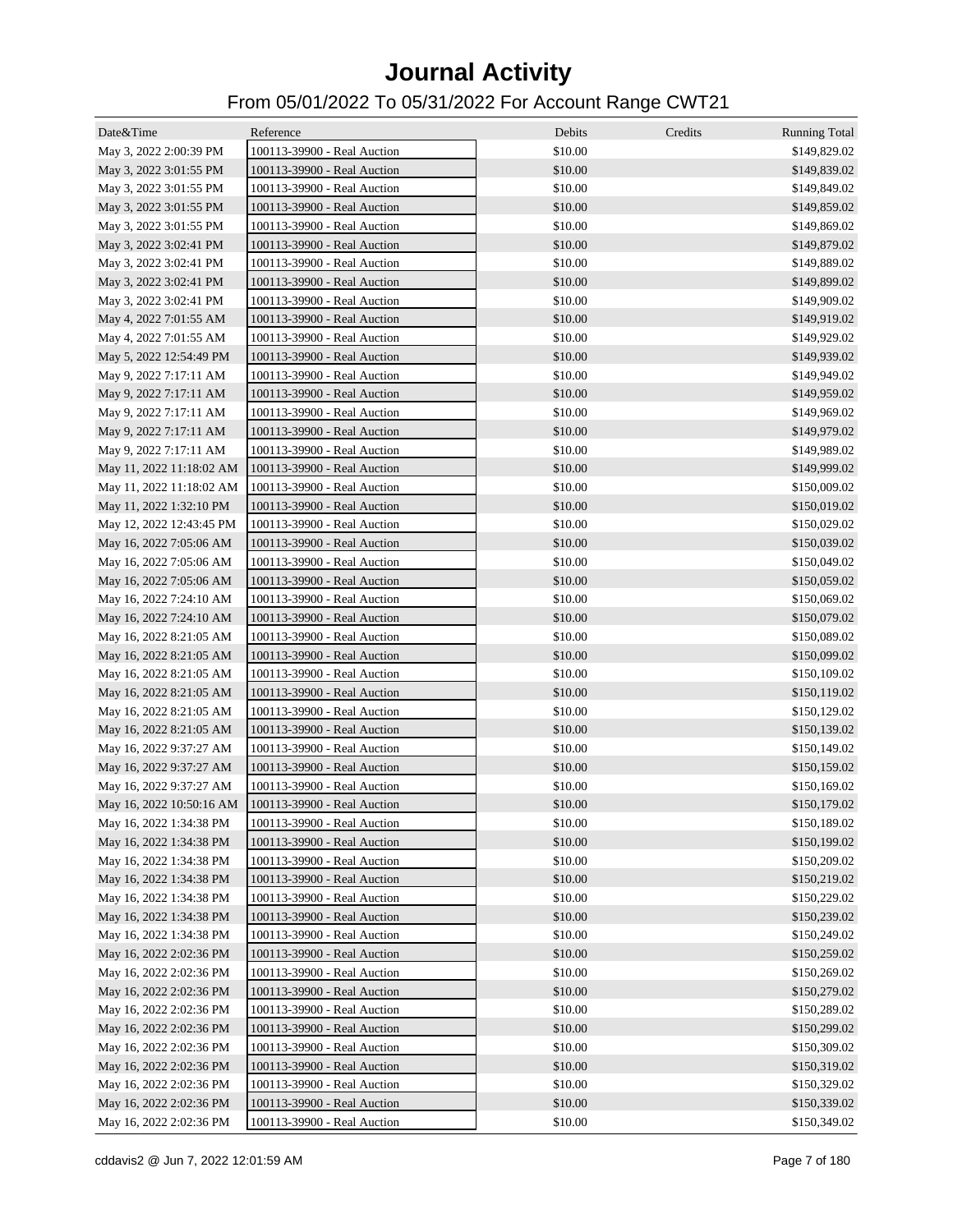| Date&Time                | Reference                   | Debits  | Credits | <b>Running Total</b> |
|--------------------------|-----------------------------|---------|---------|----------------------|
| May 16, 2022 2:02:36 PM  | 100113-39900 - Real Auction | \$10.00 |         | \$150,359.02         |
| May 16, 2022 2:02:36 PM  | 100113-39900 - Real Auction | \$10.00 |         | \$150,369.02         |
| May 16, 2022 2:02:36 PM  | 100113-39900 - Real Auction | \$10.00 |         | \$150,379.02         |
| May 16, 2022 2:02:36 PM  | 100113-39900 - Real Auction | \$10.00 |         | \$150,389.02         |
|                          |                             | \$10.00 |         |                      |
| May 16, 2022 2:24:32 PM  | 100113-39900 - Real Auction |         |         | \$150,399.02         |
| May 16, 2022 2:24:32 PM  | 100113-39900 - Real Auction | \$10.00 |         | \$150,409.02         |
| May 16, 2022 2:24:32 PM  | 100113-39900 - Real Auction | \$10.00 |         | \$150,419.02         |
| May 16, 2022 2:24:32 PM  | 100113-39900 - Real Auction | \$10.00 |         | \$150,429.02         |
| May 16, 2022 2:24:32 PM  | 100113-39900 - Real Auction | \$10.00 |         | \$150,439.02         |
| May 16, 2022 2:24:32 PM  | 100113-39900 - Real Auction | \$10.00 |         | \$150,449.02         |
| May 16, 2022 2:24:32 PM  | 100113-39900 - Real Auction | \$10.00 |         | \$150,459.02         |
| May 16, 2022 2:24:32 PM  | 100113-39900 - Real Auction | \$10.00 |         | \$150,469.02         |
| May 16, 2022 2:24:32 PM  | 100113-39900 - Real Auction | \$10.00 |         | \$150,479.02         |
| May 16, 2022 2:24:32 PM  | 100113-39900 - Real Auction | \$10.00 |         | \$150,489.02         |
| May 16, 2022 2:24:32 PM  | 100113-39900 - Real Auction | \$10.00 |         | \$150,499.02         |
| May 16, 2022 2:24:32 PM  | 100113-39900 - Real Auction | \$10.00 |         | \$150,509.02         |
| May 16, 2022 2:24:32 PM  | 100113-39900 - Real Auction | \$10.00 |         | \$150,519.02         |
| May 16, 2022 2:24:32 PM  | 100113-39900 - Real Auction | \$10.00 |         | \$150,529.02         |
| May 16, 2022 2:24:32 PM  | 100113-39900 - Real Auction | \$10.00 |         | \$150,539.02         |
| May 17, 2022 7:18:52 AM  | 100113-39900 - Real Auction | \$10.00 |         | \$150,549.02         |
| May 17, 2022 7:18:52 AM  | 100113-39900 - Real Auction | \$10.00 |         | \$150,559.02         |
| May 17, 2022 7:18:52 AM  | 100113-39900 - Real Auction | \$10.00 |         | \$150,569.02         |
| May 17, 2022 7:18:52 AM  | 100113-39900 - Real Auction | \$10.00 |         | \$150,579.02         |
| May 17, 2022 7:18:52 AM  | 100113-39900 - Real Auction | \$10.00 |         | \$150,589.02         |
| May 17, 2022 7:18:52 AM  | 100113-39900 - Real Auction | \$10.00 |         | \$150,599.02         |
| May 17, 2022 7:18:52 AM  | 100113-39900 - Real Auction | \$10.00 |         | \$150,609.02         |
| May 17, 2022 7:18:52 AM  | 100113-39900 - Real Auction | \$10.00 |         | \$150,619.02         |
| May 17, 2022 7:18:52 AM  | 100113-39900 - Real Auction | \$10.00 |         | \$150,629.02         |
| May 17, 2022 7:18:52 AM  | 100113-39900 - Real Auction | \$10.00 |         | \$150,639.02         |
| May 17, 2022 7:18:52 AM  | 100113-39900 - Real Auction | \$10.00 |         | \$150,649.02         |
| May 17, 2022 7:18:52 AM  | 100113-39900 - Real Auction | \$10.00 |         | \$150,659.02         |
| May 17, 2022 7:18:52 AM  | 100113-39900 - Real Auction | \$10.00 |         | \$150,669.02         |
| May 17, 2022 7:18:52 AM  | 100113-39900 - Real Auction | \$10.00 |         | \$150,679.02         |
| May 17, 2022 7:18:52 AM  | 100113-39900 - Real Auction | \$10.00 |         | \$150,689.02         |
| May 17, 2022 7:18:52 AM  | 100113-39900 - Real Auction | \$10.00 |         | \$150,699.02         |
| May 17, 2022 7:18:52 AM  | 100113-39900 - Real Auction | \$10.00 |         | \$150,709.02         |
| May 17, 2022 9:43:37 AM  | 100113-39900 - Real Auction | \$10.00 |         | \$150,719.02         |
| May 17, 2022 10:28:46 AM | 100113-39900 - Real Auction | \$10.00 |         | \$150,729.02         |
| May 17, 2022 10:28:46 AM | 100113-39900 - Real Auction | \$10.00 |         | \$150,739.02         |
| May 17, 2022 10:28:46 AM | 100113-39900 - Real Auction | \$10.00 |         | \$150,749.02         |
| May 17, 2022 10:28:46 AM | 100113-39900 - Real Auction | \$10.00 |         | \$150,759.02         |
| May 17, 2022 10:28:46 AM | 100113-39900 - Real Auction | \$10.00 |         | \$150,769.02         |
| May 17, 2022 10:28:46 AM | 100113-39900 - Real Auction | \$10.00 |         | \$150,779.02         |
| May 17, 2022 10:28:46 AM | 100113-39900 - Real Auction | \$10.00 |         | \$150,789.02         |
|                          |                             | \$10.00 |         |                      |
| May 17, 2022 10:28:46 AM | 100113-39900 - Real Auction |         |         | \$150,799.02         |
| May 17, 2022 10:28:46 AM | 100113-39900 - Real Auction | \$10.00 |         | \$150,809.02         |
| May 17, 2022 10:28:46 AM | 100113-39900 - Real Auction | \$10.00 |         | \$150,819.02         |
| May 17, 2022 11:54:30 AM | 100113-39900 - Real Auction | \$10.00 |         | \$150,829.02         |
| May 17, 2022 12:54:13 PM | 100113-39900 - Real Auction | \$10.00 |         | \$150,839.02         |
| May 17, 2022 1:35:58 PM  | 100113-39900 - Real Auction | \$10.00 |         | \$150,849.02         |
| May 17, 2022 1:35:58 PM  | 100113-39900 - Real Auction | \$10.00 |         | \$150,859.02         |
| May 17, 2022 1:35:58 PM  | 100113-39900 - Real Auction | \$10.00 |         | \$150,869.02         |
| May 17, 2022 1:35:58 PM  | 100113-39900 - Real Auction | \$10.00 |         | \$150,879.02         |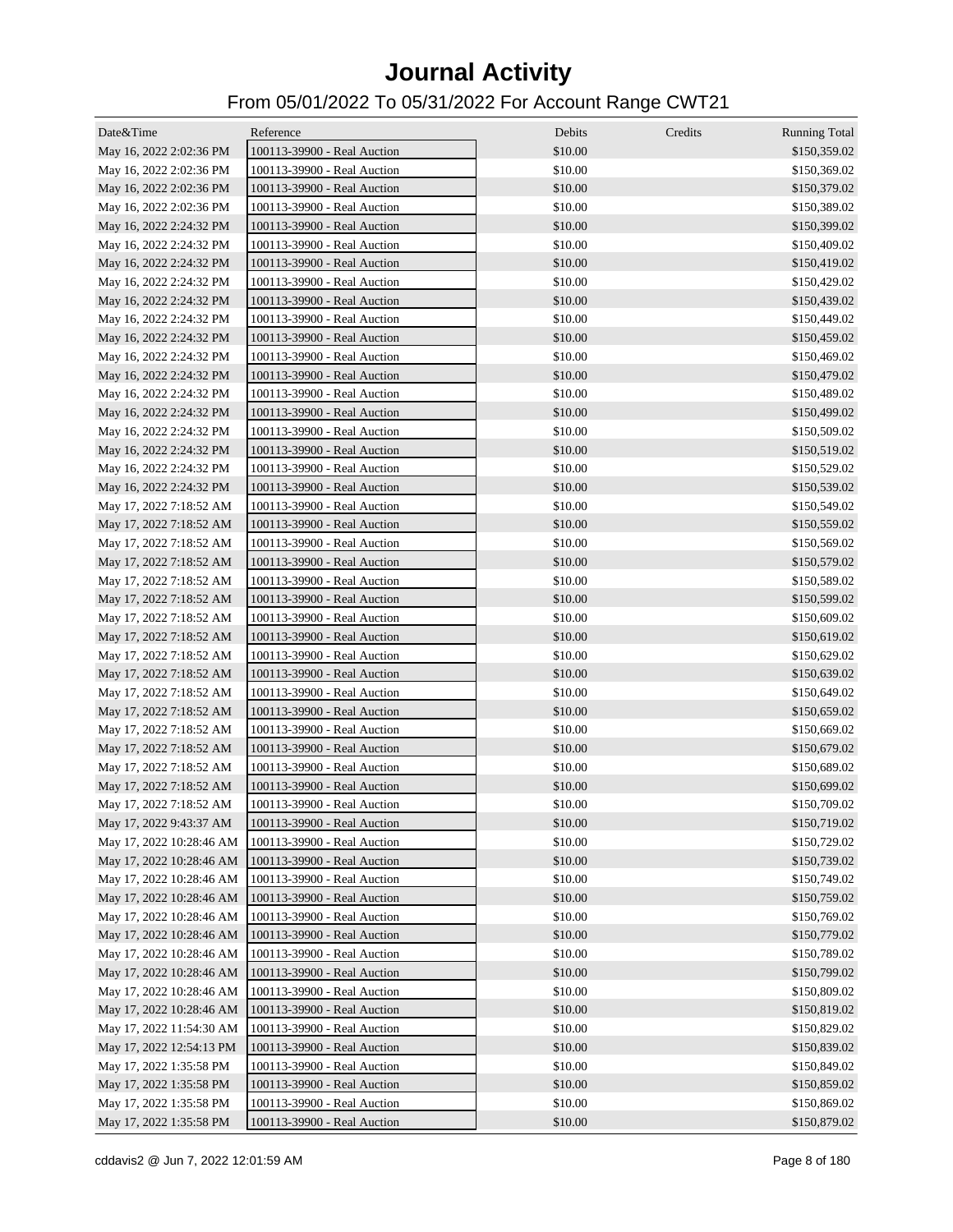| Date&Time                | Reference                   | Debits  | Credits | <b>Running Total</b> |
|--------------------------|-----------------------------|---------|---------|----------------------|
| May 17, 2022 1:35:58 PM  | 100113-39900 - Real Auction | \$10.00 |         | \$150,889.02         |
| May 17, 2022 1:35:58 PM  | 100113-39900 - Real Auction | \$10.00 |         | \$150,899.02         |
| May 17, 2022 1:35:58 PM  | 100113-39900 - Real Auction | \$10.00 |         | \$150,909.02         |
| May 17, 2022 1:35:58 PM  | 100113-39900 - Real Auction | \$10.00 |         | \$150,919.02         |
| May 17, 2022 1:35:58 PM  | 100113-39900 - Real Auction | \$10.00 |         | \$150,929.02         |
| May 17, 2022 2:28:11 PM  | 100113-39900 - Real Auction | \$10.00 |         | \$150,939.02         |
| May 17, 2022 2:54:29 PM  | 100113-39900 - Real Auction | \$10.00 |         | \$150,949.02         |
| May 17, 2022 2:54:29 PM  | 100113-39900 - Real Auction | \$10.00 |         | \$150,959.02         |
| May 17, 2022 3:03:31 PM  | 100113-39900 - Real Auction | \$10.00 |         | \$150,969.02         |
| May 17, 2022 3:36:00 PM  | 100113-39900 - Real Auction | \$10.00 |         | \$150,979.02         |
| May 18, 2022 7:01:19 AM  | 100113-39900 - Real Auction | \$10.00 |         | \$150,989.02         |
| May 18, 2022 7:01:19 AM  | 100113-39900 - Real Auction | \$10.00 |         | \$150,999.02         |
| May 18, 2022 7:01:19 AM  | 100113-39900 - Real Auction | \$10.00 |         | \$151,009.02         |
| May 18, 2022 7:01:19 AM  | 100113-39900 - Real Auction | \$10.00 |         | \$151,019.02         |
| May 18, 2022 12:35:58 PM | 100113-39900 - Real Auction | \$10.00 |         | \$151,029.02         |
| May 18, 2022 1:24:02 PM  | 100113-39900 - Real Auction | \$10.00 |         | \$151,039.02         |
| May 19, 2022 7:01:37 AM  | 100113-39900 - Real Auction | \$10.00 |         | \$151,049.02         |
| May 19, 2022 7:01:37 AM  | 100113-39900 - Real Auction | \$10.00 |         | \$151,059.02         |
| May 19, 2022 7:01:37 AM  | 100113-39900 - Real Auction | \$10.00 |         | \$151,069.02         |
| May 19, 2022 7:01:37 AM  | 100113-39900 - Real Auction | \$10.00 |         | \$151,079.02         |
| May 19, 2022 7:01:37 AM  | 100113-39900 - Real Auction | \$10.00 |         | \$151,089.02         |
| May 19, 2022 7:01:37 AM  | 100113-39900 - Real Auction | \$10.00 |         | \$151,099.02         |
| May 19, 2022 7:01:37 AM  | 100113-39900 - Real Auction | \$10.00 |         | \$151,109.02         |
| May 19, 2022 7:01:37 AM  | 100113-39900 - Real Auction | \$10.00 |         | \$151,119.02         |
| May 19, 2022 8:35:33 AM  | 100113-39900 - Real Auction | \$10.00 |         | \$151,129.02         |
| May 19, 2022 10:34:49 AM | 100113-39900 - Real Auction | \$10.00 |         | \$151,139.02         |
| May 19, 2022 10:34:49 AM | 100113-39900 - Real Auction | \$10.00 |         | \$151,149.02         |
| May 19, 2022 10:34:49 AM | 100113-39900 - Real Auction | \$10.00 |         | \$151,159.02         |
| May 19, 2022 10:34:49 AM | 100113-39900 - Real Auction | \$10.00 |         | \$151,169.02         |
| May 19, 2022 10:34:49 AM | 100113-39900 - Real Auction | \$10.00 |         | \$151,179.02         |
| May 19, 2022 11:01:33 AM | 100113-39900 - Real Auction | \$10.00 |         | \$151,189.02         |
| May 19, 2022 11:46:29 AM | 100113-39900 - Real Auction | \$10.00 |         | \$151,199.02         |
| May 19, 2022 1:18:23 PM  | 100113-39900 - Real Auction | \$10.00 |         | \$151,209.02         |
| May 19, 2022 1:18:23 PM  | 100113-39900 - Real Auction | \$10.00 |         | \$151,219.02         |
| May 19, 2022 1:18:23 PM  | 100113-39900 - Real Auction | \$10.00 |         | \$151,229.02         |
| May 19, 2022 1:18:23 PM  | 100113-39900 - Real Auction | \$10.00 |         | \$151,239.02         |
| May 19, 2022 1:18:23 PM  | 100113-39900 - Real Auction | \$10.00 |         | \$151,249.02         |
| May 19, 2022 1:18:23 PM  | 100113-39900 - Real Auction | \$10.00 |         | \$151,259.02         |
| May 19, 2022 1:18:23 PM  | 100113-39900 - Real Auction | \$10.00 |         | \$151,269.02         |
| May 19, 2022 1:18:23 PM  | 100113-39900 - Real Auction | \$10.00 |         | \$151,279.02         |
| May 19, 2022 1:18:23 PM  | 100113-39900 - Real Auction | \$10.00 |         | \$151,289.02         |
| May 19, 2022 1:18:23 PM  | 100113-39900 - Real Auction | \$10.00 |         | \$151,299.02         |
| May 19, 2022 1:18:23 PM  | 100113-39900 - Real Auction | \$10.00 |         | \$151,309.02         |
| May 19, 2022 1:56:35 PM  | 100113-39900 - Real Auction | \$10.00 |         | \$151,319.02         |
| May 23, 2022 7:05:58 AM  | 100113-39900 - Real Auction | \$10.00 |         | \$151,329.02         |
| May 23, 2022 7:07:21 AM  | 100113-39900 - Real Auction | \$10.00 |         | \$151,339.02         |
| May 23, 2022 7:07:21 AM  | 100113-39900 - Real Auction | \$10.00 |         | \$151,349.02         |
| May 23, 2022 7:07:21 AM  | 100113-39900 - Real Auction | \$10.00 |         | \$151,359.02         |
| May 23, 2022 7:07:21 AM  | 100113-39900 - Real Auction | \$10.00 |         | \$151,369.02         |
| May 23, 2022 7:07:21 AM  | 100113-39900 - Real Auction | \$10.00 |         | \$151,379.02         |
| May 23, 2022 7:07:21 AM  | 100113-39900 - Real Auction | \$10.00 |         | \$151,389.02         |
| May 23, 2022 7:07:21 AM  | 100113-39900 - Real Auction | \$10.00 |         | \$151,399.02         |
| May 23, 2022 7:07:21 AM  | 100113-39900 - Real Auction | \$10.00 |         | \$151,409.02         |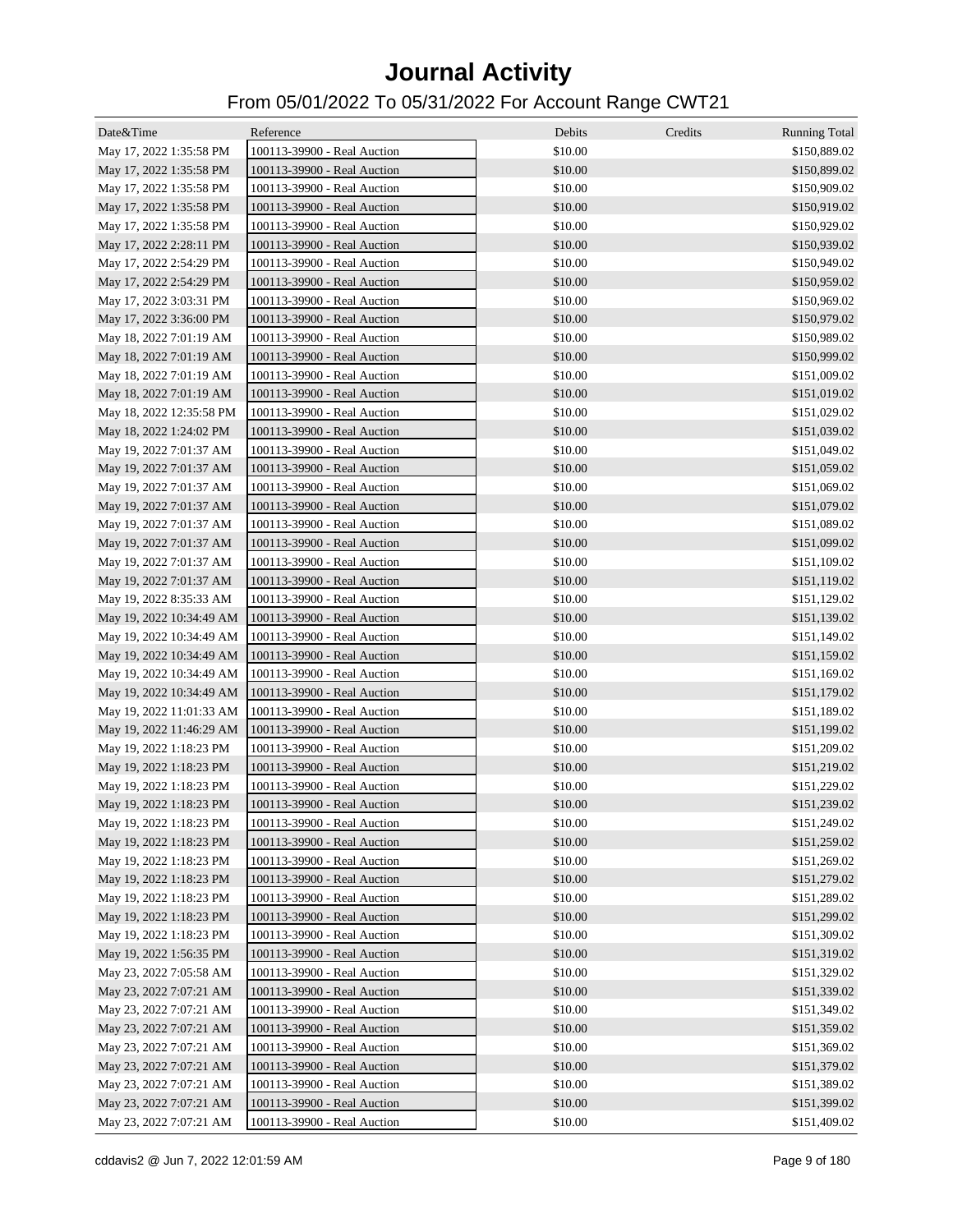| Date&Time                | Reference                   | Debits  | Credits | <b>Running Total</b> |
|--------------------------|-----------------------------|---------|---------|----------------------|
| May 23, 2022 7:07:21 AM  | 100113-39900 - Real Auction | \$10.00 |         | \$151,419.02         |
| May 23, 2022 7:07:21 AM  | 100113-39900 - Real Auction | \$10.00 |         | \$151,429.02         |
| May 23, 2022 7:23:07 AM  | 100113-39900 - Real Auction | \$10.00 |         | \$151,439.02         |
| May 23, 2022 7:23:07 AM  | 100113-39900 - Real Auction | \$10.00 |         | \$151,449.02         |
| May 23, 2022 7:23:07 AM  | 100113-39900 - Real Auction | \$10.00 |         | \$151,459.02         |
| May 23, 2022 7:23:07 AM  | 100113-39900 - Real Auction | \$10.00 |         | \$151,469.02         |
| May 23, 2022 7:23:07 AM  | 100113-39900 - Real Auction | \$10.00 |         | \$151,479.02         |
| May 23, 2022 7:23:07 AM  | 100113-39900 - Real Auction | \$10.00 |         | \$151,489.02         |
| May 23, 2022 7:25:44 AM  | 100113-39900 - Real Auction | \$10.00 |         | \$151,499.02         |
| May 23, 2022 7:25:44 AM  | 100113-39900 - Real Auction | \$10.00 |         | \$151,509.02         |
| May 23, 2022 7:25:44 AM  | 100113-39900 - Real Auction | \$10.00 |         | \$151,519.02         |
| May 23, 2022 7:25:44 AM  | 100113-39900 - Real Auction | \$10.00 |         | \$151,529.02         |
| May 23, 2022 7:51:28 AM  | 100113-39900 - Real Auction | \$10.00 |         | \$151,539.02         |
| May 23, 2022 7:51:28 AM  | 100113-39900 - Real Auction | \$10.00 |         | \$151,549.02         |
| May 23, 2022 7:51:28 AM  | 100113-39900 - Real Auction | \$10.00 |         | \$151,559.02         |
| May 23, 2022 7:51:28 AM  | 100113-39900 - Real Auction | \$10.00 |         | \$151,569.02         |
| May 23, 2022 7:51:28 AM  | 100113-39900 - Real Auction | \$10.00 |         | \$151,579.02         |
| May 23, 2022 7:51:28 AM  | 100113-39900 - Real Auction | \$10.00 |         | \$151,589.02         |
| May 23, 2022 7:51:28 AM  | 100113-39900 - Real Auction | \$10.00 |         | \$151,599.02         |
| May 23, 2022 7:51:28 AM  | 100113-39900 - Real Auction | \$10.00 |         | \$151,609.02         |
| May 23, 2022 7:51:28 AM  | 100113-39900 - Real Auction | \$10.00 |         | \$151,619.02         |
| May 23, 2022 8:15:25 AM  | 100113-39900 - Real Auction | \$10.00 |         | \$151,629.02         |
| May 23, 2022 8:15:25 AM  | 100113-39900 - Real Auction | \$10.00 |         | \$151,639.02         |
| May 23, 2022 8:15:25 AM  | 100113-39900 - Real Auction | \$10.00 |         | \$151,649.02         |
| May 23, 2022 8:15:25 AM  | 100113-39900 - Real Auction | \$10.00 |         | \$151,659.02         |
| May 23, 2022 8:15:25 AM  | 100113-39900 - Real Auction | \$10.00 |         | \$151,669.02         |
| May 23, 2022 8:15:25 AM  | 100113-39900 - Real Auction | \$10.00 |         | \$151,679.02         |
| May 23, 2022 8:15:25 AM  | 100113-39900 - Real Auction | \$10.00 |         | \$151,689.02         |
| May 23, 2022 8:15:25 AM  | 100113-39900 - Real Auction | \$10.00 |         | \$151,699.02         |
| May 23, 2022 8:15:25 AM  | 100113-39900 - Real Auction | \$10.00 |         | \$151,709.02         |
| May 23, 2022 8:15:25 AM  | 100113-39900 - Real Auction | \$10.00 |         | \$151,719.02         |
| May 23, 2022 8:15:25 AM  | 100113-39900 - Real Auction | \$10.00 |         | \$151,729.02         |
| May 23, 2022 8:15:25 AM  | 100113-39900 - Real Auction | \$10.00 |         | \$151,739.02         |
| May 23, 2022 8:15:25 AM  | 100113-39900 - Real Auction | \$10.00 |         | \$151,749.02         |
| May 23, 2022 8:15:25 AM  | 100113-39900 - Real Auction | \$10.00 |         | \$151,759.02         |
| May 23, 2022 8:15:25 AM  | 100113-39900 - Real Auction | \$10.00 |         | \$151,769.02         |
| May 23, 2022 8:15:25 AM  | 100113-39900 - Real Auction | \$10.00 |         | \$151,779.02         |
| May 23, 2022 8:15:25 AM  | 100113-39900 - Real Auction | \$10.00 |         | \$151,789.02         |
| May 23, 2022 8:15:25 AM  | 100113-39900 - Real Auction | \$10.00 |         | \$151,799.02         |
| May 23, 2022 8:15:25 AM  | 100113-39900 - Real Auction | \$10.00 |         | \$151,809.02         |
| May 23, 2022 8:15:25 AM  | 100113-39900 - Real Auction | \$10.00 |         | \$151,819.02         |
| May 23, 2022 8:15:25 AM  | 100113-39900 - Real Auction | \$10.00 |         | \$151,829.02         |
| May 23, 2022 8:15:25 AM  | 100113-39900 - Real Auction | \$10.00 |         | \$151,839.02         |
| May 23, 2022 8:15:25 AM  | 100113-39900 - Real Auction | \$10.00 |         | \$151,849.02         |
| May 23, 2022 11:33:56 AM | 100113-39900 - Real Auction | \$10.00 |         | \$151,859.02         |
| May 23, 2022 11:33:56 AM | 100113-39900 - Real Auction | \$10.00 |         | \$151,869.02         |
| May 23, 2022 11:33:56 AM | 100113-39900 - Real Auction | \$10.00 |         | \$151,879.02         |
| May 23, 2022 11:33:56 AM | 100113-39900 - Real Auction | \$10.00 |         | \$151,889.02         |
| May 23, 2022 11:33:56 AM | 100113-39900 - Real Auction | \$10.00 |         | \$151,899.02         |
| May 23, 2022 11:33:56 AM | 100113-39900 - Real Auction | \$10.00 |         | \$151,909.02         |
| May 23, 2022 11:33:56 AM | 100113-39900 - Real Auction | \$10.00 |         | \$151,919.02         |
| May 23, 2022 11:33:56 AM | 100113-39900 - Real Auction | \$10.00 |         | \$151,929.02         |
| May 23, 2022 11:33:56 AM | 100113-39900 - Real Auction | \$10.00 |         | \$151,939.02         |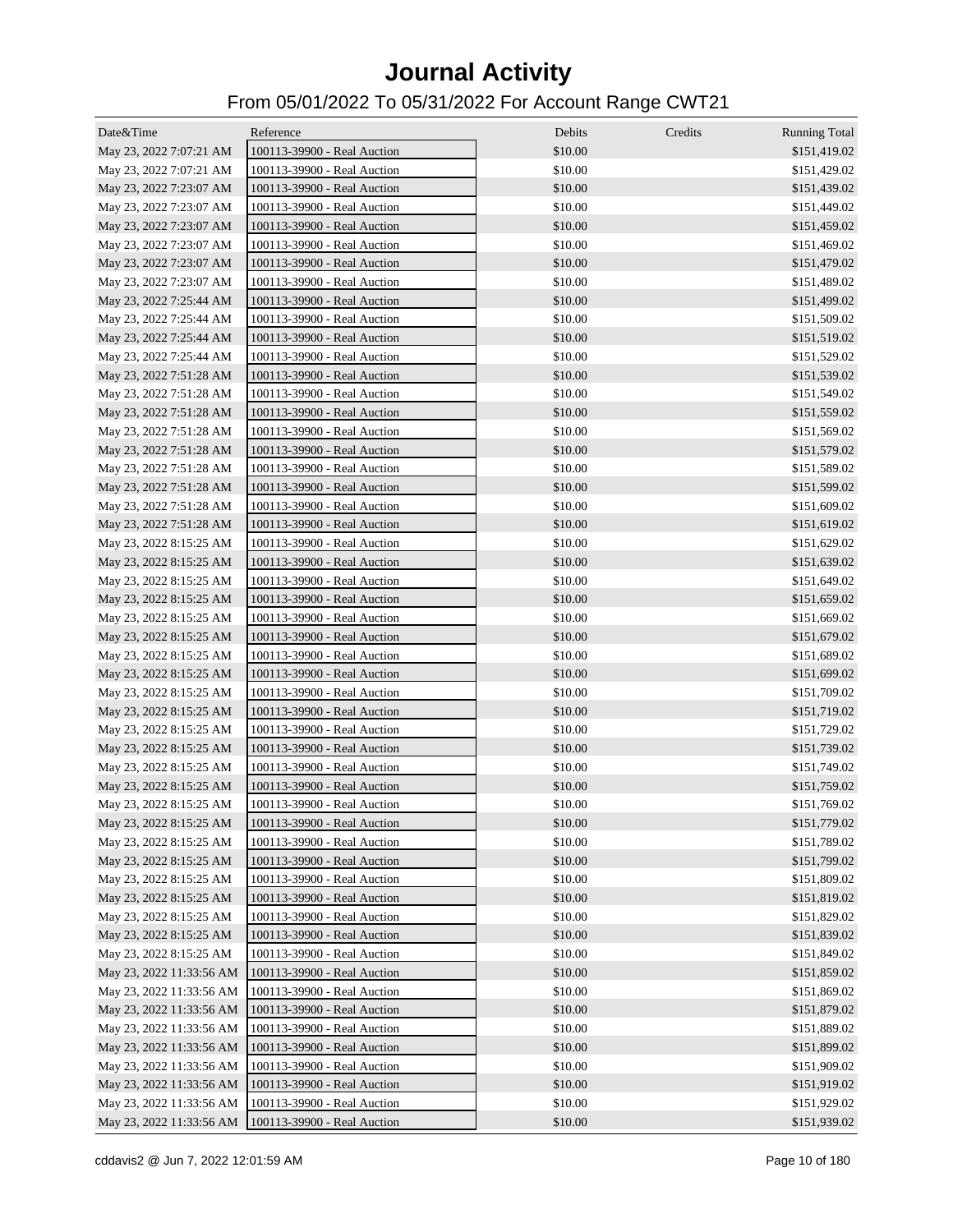| Date&Time                | Reference                   | Debits  | Credits | <b>Running Total</b> |
|--------------------------|-----------------------------|---------|---------|----------------------|
| May 23, 2022 11:33:56 AM | 100113-39900 - Real Auction | \$10.00 |         | \$151,949.02         |
| May 23, 2022 11:33:56 AM | 100113-39900 - Real Auction | \$10.00 |         | \$151,959.02         |
| May 23, 2022 11:33:56 AM | 100113-39900 - Real Auction | \$10.00 |         | \$151,969.02         |
| May 23, 2022 11:33:56 AM | 100113-39900 - Real Auction | \$10.00 |         | \$151,979.02         |
| May 23, 2022 11:33:56 AM | 100113-39900 - Real Auction | \$10.00 |         | \$151,989.02         |
| May 23, 2022 11:33:56 AM | 100113-39900 - Real Auction | \$10.00 |         | \$151,999.02         |
| May 23, 2022 11:33:56 AM | 100113-39900 - Real Auction | \$10.00 |         | \$152,009.02         |
| May 23, 2022 11:33:56 AM | 100113-39900 - Real Auction | \$10.00 |         | \$152,019.02         |
| May 23, 2022 11:33:56 AM | 100113-39900 - Real Auction | \$10.00 |         | \$152,029.02         |
| May 23, 2022 11:33:56 AM | 100113-39900 - Real Auction | \$10.00 |         | \$152,039.02         |
| May 23, 2022 11:33:56 AM | 100113-39900 - Real Auction | \$10.00 |         | \$152,049.02         |
| May 23, 2022 3:10:57 PM  | 100113-39900 - Real Auction | \$10.00 |         | \$152,059.02         |
| May 23, 2022 3:40:17 PM  | 100113-39900 - Real Auction | \$10.00 |         | \$152,069.02         |
| May 23, 2022 3:59:00 PM  | 100113-39900 - Real Auction | \$10.00 |         | \$152,079.02         |
| May 23, 2022 3:59:00 PM  | 100113-39900 - Real Auction | \$10.00 |         | \$152,089.02         |
| May 23, 2022 3:59:00 PM  | 100113-39900 - Real Auction | \$10.00 |         | \$152,099.02         |
| May 23, 2022 3:59:00 PM  | 100113-39900 - Real Auction | \$10.00 |         | \$152,109.02         |
| May 23, 2022 4:02:26 PM  | 100113-39900 - Real Auction | \$10.00 |         | \$152,119.02         |
| May 23, 2022 4:17:02 PM  | 100113-39900 - Real Auction | \$10.00 |         | \$152,129.02         |
| May 23, 2022 4:17:02 PM  | 100113-39900 - Real Auction | \$10.00 |         | \$152,139.02         |
| May 24, 2022 7:35:49 AM  | 100113-39900 - Real Auction | \$10.00 |         | \$152,149.02         |
| May 24, 2022 7:35:49 AM  | 100113-39900 - Real Auction | \$10.00 |         | \$152,159.02         |
| May 24, 2022 7:35:49 AM  | 100113-39900 - Real Auction | \$10.00 |         | \$152,169.02         |
| May 24, 2022 7:35:49 AM  | 100113-39900 - Real Auction | \$10.00 |         | \$152,179.02         |
| May 24, 2022 7:35:49 AM  | 100113-39900 - Real Auction | \$10.00 |         | \$152,189.02         |
| May 24, 2022 7:35:49 AM  | 100113-39900 - Real Auction | \$10.00 |         | \$152,199.02         |
| May 24, 2022 7:35:49 AM  | 100113-39900 - Real Auction | \$10.00 |         | \$152,209.02         |
| May 24, 2022 7:35:49 AM  | 100113-39900 - Real Auction | \$10.00 |         | \$152,219.02         |
| May 24, 2022 7:35:49 AM  | 100113-39900 - Real Auction | \$10.00 |         | \$152,229.02         |
| May 24, 2022 7:35:49 AM  | 100113-39900 - Real Auction | \$10.00 |         | \$152,239.02         |
| May 24, 2022 12:18:06 PM | 100113-39900 - Real Auction | \$10.00 |         | \$152,249.02         |
| May 24, 2022 12:21:44 PM | 100113-39900 - Real Auction | \$10.00 |         | \$152,259.02         |
| May 24, 2022 12:29:52 PM | 100113-39900 - Real Auction | \$10.00 |         | \$152,269.02         |
| May 24, 2022 12:40:21 PM | 100113-39900 - Real Auction | \$10.00 |         | \$152,279.02         |
| May 24, 2022 3:47:43 PM  | 100113-39900 - Real Auction | \$10.00 |         | \$152,289.02         |
| May 24, 2022 3:48:39 PM  | 100113-39900 - Real Auction | \$10.00 |         | \$152,299.02         |
| May 24, 2022 4:10:09 PM  | 100113-39900 - Real Auction | \$10.00 |         | \$152,309.02         |
| May 24, 2022 4:27:12 PM  | 100113-39900 - Real Auction | \$10.00 |         | \$152,319.02         |
| May 24, 2022 4:27:12 PM  | 100113-39900 - Real Auction | \$10.00 |         | \$152,329.02         |
| May 24, 2022 4:27:12 PM  | 100113-39900 - Real Auction | \$10.00 |         | \$152,339.02         |
| May 24, 2022 4:27:12 PM  | 100113-39900 - Real Auction | \$10.00 |         | \$152,349.02         |
| May 24, 2022 4:27:12 PM  | 100113-39900 - Real Auction | \$10.00 |         | \$152,359.02         |
| May 24, 2022 4:27:12 PM  | 100113-39900 - Real Auction | \$10.00 |         | \$152,369.02         |
| May 24, 2022 4:27:12 PM  | 100113-39900 - Real Auction | \$10.00 |         | \$152,379.02         |
| May 24, 2022 4:27:12 PM  | 100113-39900 - Real Auction | \$10.00 |         | \$152,389.02         |
| May 24, 2022 4:27:12 PM  | 100113-39900 - Real Auction | \$10.00 |         | \$152,399.02         |
| May 24, 2022 4:27:12 PM  | 100113-39900 - Real Auction | \$10.00 |         | \$152,409.02         |
| May 24, 2022 4:27:12 PM  | 100113-39900 - Real Auction | \$10.00 |         | \$152,419.02         |
| May 24, 2022 4:27:12 PM  | 100113-39900 - Real Auction | \$10.00 |         | \$152,429.02         |
| May 25, 2022 7:17:40 AM  | 100113-39900 - Real Auction | \$10.00 |         | \$152,439.02         |
| May 25, 2022 7:17:40 AM  | 100113-39900 - Real Auction | \$10.00 |         | \$152,449.02         |
| May 25, 2022 11:45:09 AM | 100113-39900 - Real Auction | \$10.00 |         | \$152,459.02         |
| May 25, 2022 4:36:26 PM  | 100113-39900 - Real Auction | \$10.00 |         | \$152,469.02         |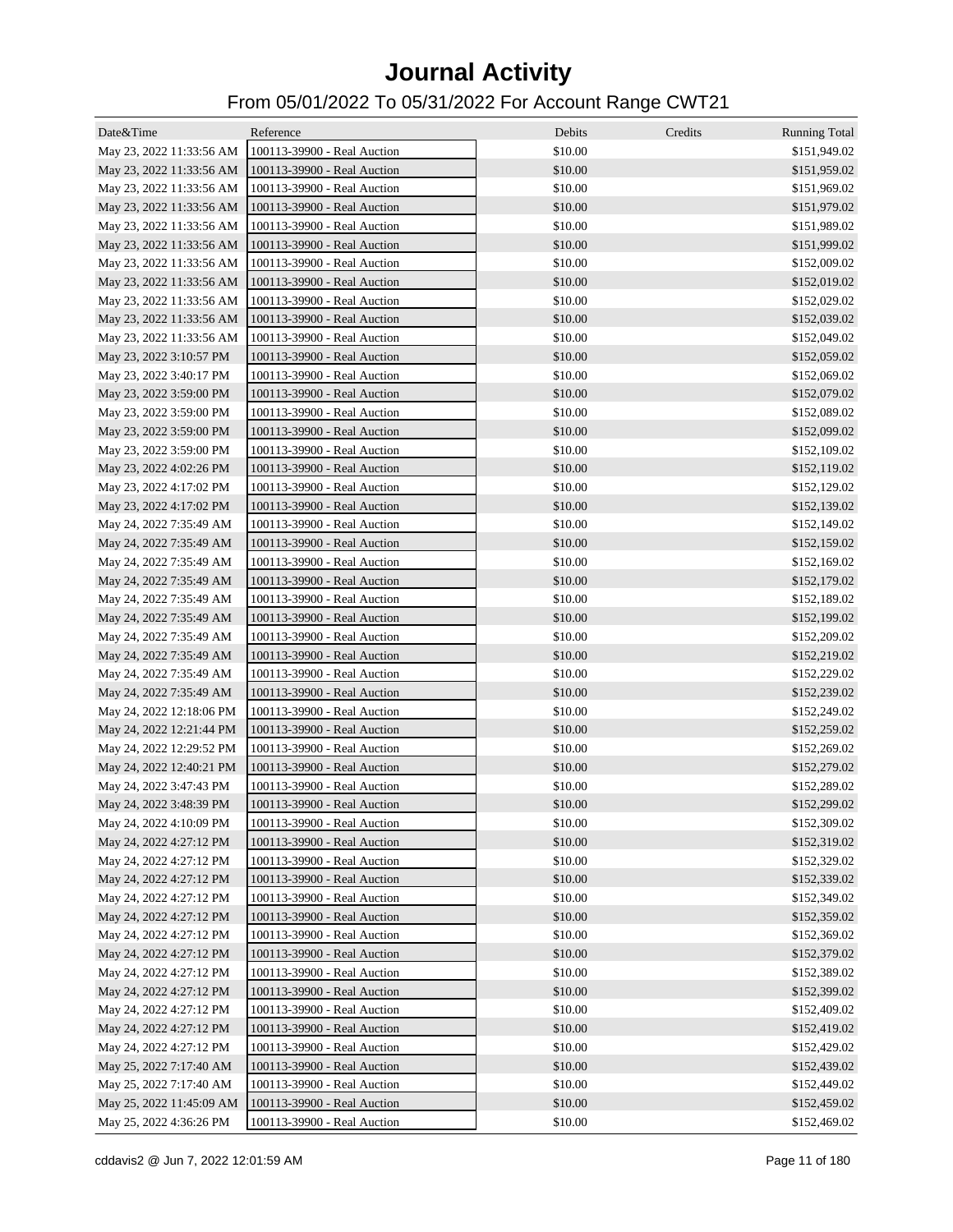| Date&Time               | Reference                   | Debits  | Credits | <b>Running Total</b> |
|-------------------------|-----------------------------|---------|---------|----------------------|
| May 25, 2022 4:36:26 PM | 100113-39900 - Real Auction | \$10.00 |         | \$152,479.02         |
| May 25, 2022 4:36:26 PM | 100113-39900 - Real Auction | \$10.00 |         | \$152,489.02         |
| May 26, 2022 6:50:51 AM | 100113-39900 - Real Auction | \$10.00 |         | \$152,499.02         |
| May 26, 2022 6:55:24 AM | 100113-39900 - Real Auction | \$10.00 |         | \$152,509.02         |
| May 26, 2022 6:55:24 AM | 100113-39900 - Real Auction | \$10.00 |         | \$152,519.02         |
| May 26, 2022 6:55:24 AM | 100113-39900 - Real Auction | \$10.00 |         | \$152,529.02         |
| May 26, 2022 6:55:24 AM | 100113-39900 - Real Auction | \$10.00 |         | \$152,539.02         |
| May 26, 2022 6:55:24 AM | 100113-39900 - Real Auction | \$10.00 |         | \$152,549.02         |
| May 26, 2022 6:55:24 AM | 100113-39900 - Real Auction | \$10.00 |         | \$152,559.02         |
| May 26, 2022 6:55:24 AM | 100113-39900 - Real Auction | \$10.00 |         | \$152,569.02         |
| May 26, 2022 9:55:09 AM | 100113-39900 - Real Auction | \$10.00 |         | \$152,579.02         |
| May 26, 2022 9:55:09 AM | 100113-39900 - Real Auction | \$10.00 |         | \$152,589.02         |
| May 26, 2022 9:55:09 AM | 100113-39900 - Real Auction | \$10.00 |         | \$152,599.02         |
| May 26, 2022 9:55:09 AM | 100113-39900 - Real Auction | \$10.00 |         | \$152,609.02         |
| May 26, 2022 9:55:09 AM | 100113-39900 - Real Auction | \$10.00 |         | \$152,619.02         |
| May 26, 2022 9:55:09 AM | 100113-39900 - Real Auction | \$10.00 |         | \$152,629.02         |
| May 26, 2022 9:55:09 AM | 100113-39900 - Real Auction | \$10.00 |         | \$152,639.02         |
| May 26, 2022 9:55:09 AM | 100113-39900 - Real Auction | \$10.00 |         | \$152,649.02         |
| May 26, 2022 9:55:09 AM | 100113-39900 - Real Auction | \$10.00 |         | \$152,659.02         |
| May 26, 2022 9:55:09 AM | 100113-39900 - Real Auction | \$10.00 |         | \$152,669.02         |
| May 26, 2022 9:55:09 AM | 100113-39900 - Real Auction | \$10.00 |         | \$152,679.02         |
| May 26, 2022 9:55:09 AM | 100113-39900 - Real Auction | \$10.00 |         | \$152,689.02         |
| May 26, 2022 9:55:09 AM | 100113-39900 - Real Auction | \$10.00 |         | \$152,699.02         |
| May 26, 2022 9:55:09 AM | 100113-39900 - Real Auction | \$10.00 |         | \$152,709.02         |
| May 26, 2022 9:55:09 AM | 100113-39900 - Real Auction | \$10.00 |         | \$152,719.02         |
| May 26, 2022 9:55:09 AM | 100113-39900 - Real Auction | \$10.00 |         | \$152,729.02         |
| May 26, 2022 9:55:09 AM | 100113-39900 - Real Auction | \$10.00 |         | \$152,739.02         |
| May 26, 2022 9:55:09 AM | 100113-39900 - Real Auction | \$10.00 |         | \$152,749.02         |
| May 26, 2022 9:55:09 AM | 100113-39900 - Real Auction | \$10.00 |         | \$152,759.02         |
| May 26, 2022 9:55:09 AM | 100113-39900 - Real Auction | \$10.00 |         | \$152,769.02         |
| May 26, 2022 9:55:09 AM | 100113-39900 - Real Auction | \$10.00 |         | \$152,779.02         |
| May 26, 2022 9:55:09 AM | 100113-39900 - Real Auction | \$10.00 |         | \$152,789.02         |
| May 26, 2022 9:55:09 AM | 100113-39900 - Real Auction | \$10.00 |         | \$152,799.02         |
| May 26, 2022 9:55:09 AM | 100113-39900 - Real Auction | \$10.00 |         | \$152,809.02         |
| May 26, 2022 9:55:09 AM | 100113-39900 - Real Auction | \$10.00 |         | \$152,819.02         |
| May 26, 2022 9:55:09 AM | 100113-39900 - Real Auction | \$10.00 |         | \$152,829.02         |
| May 26, 2022 9:55:09 AM | 100113-39900 - Real Auction | \$10.00 |         | \$152,839.02         |
| May 26, 2022 9:55:09 AM | 100113-39900 - Real Auction | \$10.00 |         | \$152,849.02         |
| May 26, 2022 9:55:09 AM | 100113-39900 - Real Auction | \$10.00 |         | \$152,859.02         |
| May 26, 2022 9:55:09 AM | 100113-39900 - Real Auction | \$10.00 |         | \$152,869.02         |
| May 26, 2022 9:55:09 AM | 100113-39900 - Real Auction | \$10.00 |         | \$152,879.02         |
| May 26, 2022 9:55:09 AM | 100113-39900 - Real Auction | \$10.00 |         | \$152,889.02         |
| May 31, 2022 6:53:55 AM | 100113-39900 - Real Auction | \$10.00 |         | \$152,899.02         |
| May 31, 2022 6:53:55 AM | 100113-39900 - Real Auction | \$10.00 |         | \$152,909.02         |
| May 31, 2022 6:53:55 AM | 100113-39900 - Real Auction | \$10.00 |         | \$152,919.02         |
| May 31, 2022 6:53:55 AM | 100113-39900 - Real Auction | \$10.00 |         | \$152,929.02         |
| May 31, 2022 6:53:55 AM | 100113-39900 - Real Auction | \$10.00 |         | \$152,939.02         |
| May 31, 2022 6:53:55 AM | 100113-39900 - Real Auction | \$10.00 |         | \$152,949.02         |
| May 31, 2022 6:53:55 AM | 100113-39900 - Real Auction | \$10.00 |         | \$152,959.02         |
| May 31, 2022 7:00:14 AM | 100113-39900 - Real Auction | \$10.00 |         | \$152,969.02         |
| May 31, 2022 7:05:08 AM | 100113-39900 - Real Auction | \$10.00 |         | \$152,979.02         |
| May 31, 2022 7:05:08 AM | 100113-39900 - Real Auction | \$10.00 |         | \$152,989.02         |
| May 31, 2022 7:05:08 AM | 100113-39900 - Real Auction | \$10.00 |         | \$152,999.02         |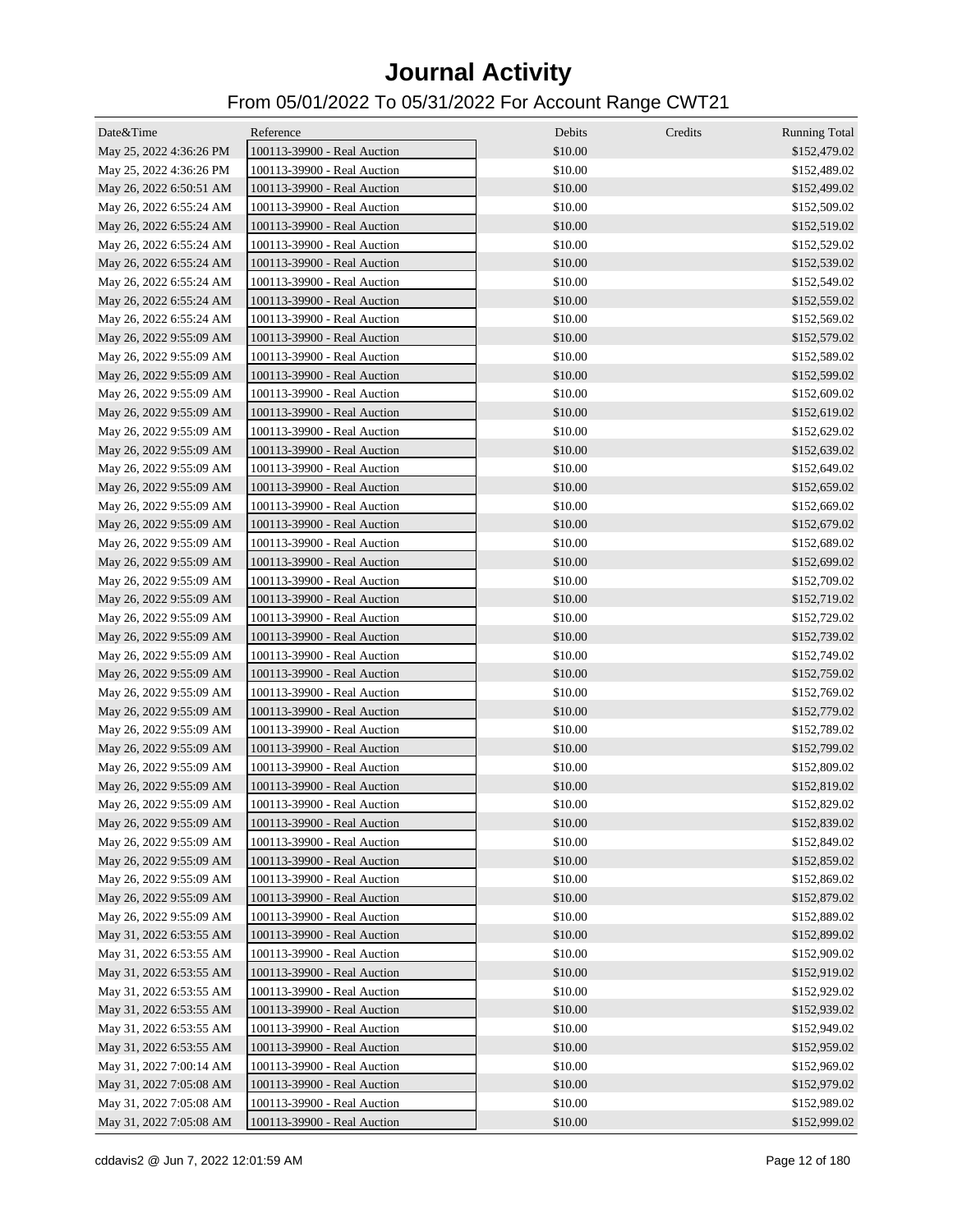| Date&Time                | Reference                                                               | Debits     | Credits      | <b>Running Total</b> |
|--------------------------|-------------------------------------------------------------------------|------------|--------------|----------------------|
| May 31, 2022 7:05:08 AM  | 100113-39900 - Real Auction                                             | \$10.00    |              | \$153,009.02         |
| May 31, 2022 7:05:08 AM  | 100113-39900 - Real Auction                                             | \$10.00    |              | \$153,019.02         |
| May 31, 2022 7:05:08 AM  | 100113-39900 - Real Auction                                             | \$10.00    |              | \$153,029.02         |
| May 31, 2022 7:13:55 AM  | 100113-39900 - Real Auction                                             | \$10.00    |              | \$153,039.02         |
| May 31, 2022 7:13:55 AM  | 100113-39900 - Real Auction                                             | \$10.00    |              | \$153,049.02         |
| May 31, 2022 7:13:55 AM  | 100113-39900 - Real Auction                                             | \$10.00    |              | \$153,059.02         |
| May 31, 2022 7:13:55 AM  | 100113-39900 - Real Auction                                             | \$10.00    |              | \$153,069.02         |
| May 31, 2022 1:25:10 PM  | 100113-39900 - Real Auction                                             | \$10.00    |              | \$153,079.02         |
| May 31, 2022 3:45:59 PM  | 100113-39900 - Real Auction                                             | \$10.00    |              | \$153,089.02         |
| May 31, 2022 11:59:57 PM | journal fund interest allocation - 05/01/2022<br>to 05/31/2022          | \$27.55    |              | \$153,116.57         |
| 100113-1000              | <b>GRANT STREET GROUP-Cash With</b><br><b>Treasurer</b>                 | \$3,567.55 | \$0.00       | \$153,116.57         |
| 100115-1000              | <b>TREASURERS DEED-Cash With</b><br><b>Treasurer</b>                    |            |              | \$0.00               |
| 100115-1000              | <b>TREASURERS DEED-Cash With</b><br>Treasurer                           | \$0.00     | \$0.00       | \$0.00               |
| 100210-1000              | <b>EAGAR LOCAL BOND-Cash With</b><br>Treasurer                          |            |              | (\$1,193.14)         |
| 100210-1000              | <b>EAGAR LOCAL BOND-Cash With</b><br>Treasurer                          | \$0.00     | \$0.00       | (\$1,193.14)         |
| 100211-1000              | <b>Cash With Treasurer</b>                                              |            |              | \$0.00               |
| 100211-1000              | <b>Cash With Treasurer</b>                                              | \$0.00     | \$0.00       | \$0.00               |
| 100212-1000              | ZCECF- CONSTABLE ETHICS COMM<br><b>FUN-Cash With Treasurer</b>          |            |              | \$34.00              |
| May 3, 2022 12:00:01 AM  | JE 6479 / State Remittance APRIL 2022 /<br>cddavis2                     |            | (\$34.00)    | \$0.00               |
| May 5, 2022 3:02:37 PM   | RV JC Monthly Remittance April 2022<br>\$26,234.71                      | \$4.75     |              | \$4.75               |
| May 19, 2022 1:02:29 PM  | SJ JUSTICE COURT MONTHLY<br>REMITTANCE APRIL 2022 \$7,673.90            | \$10.00    |              | \$14.75              |
| May 31, 2022 1:30:46 PM  | JE 6521 / State Remittance MAY 2022 /<br>cddavis2                       |            | (\$14.75)    | \$0.00               |
| 100212-1000              | ZCECF- CONSTABLE ETHICS COMM<br><b>FUN-Cash With Treasurer</b>          | \$14.75    | (\$48.75)    | \$0.00               |
| 100213-1000              | ZFAR3- ENHANCED FARE SPEC<br><b>COLLECTION FEES-Cash With Treasurer</b> |            |              | \$408.64             |
| May 3, 2022 12:00:01 AM  | JE 6479 / State Remittance APRIL 2022 /<br>cddavis2                     |            | $(\$408.64)$ | \$0.00               |
| May 5, 2022 3:02:37 PM   | RV JC Monthly Remittance April 2022<br>\$26,234.71                      | \$86.54    |              | \$86.54              |
| May 19, 2022 1:02:29 PM  | SJ JUSTICE COURT MONTHLY<br>REMITTANCE APRIL 2022 \$7,673.90            | \$89.09    |              | \$175.63             |
| May 24, 2022 9:46:42 AM  | Chinle JC Monthly Remittance March 2022<br>\$10,091.40                  | \$70.00    |              | \$245.63             |
| May 31, 2022 1:30:46 PM  | JE 6521 / State Remittance MAY 2022 /<br>cddavis2                       |            | $(\$245.63)$ | \$0.00               |
| 100213-1000              | ZFAR3- ENHANCED FARE SPEC<br><b>COLLECTION FEES-Cash With Treasurer</b> | \$245.63   | $(\$654.27)$ | \$0.00               |
| 100214-1000              | ZFAR1- FARE SPECIAL COLLECTIONS<br>-Cash With Treasurer                 |            |              | \$713.25             |
| May 3, 2022 12:00:01 AM  | JE 6479 / State Remittance APRIL 2022 /<br>cddavis2                     |            | $(\$713.25)$ | \$0.00               |
| May 5, 2022 3:02:37 PM   | RV JC Monthly Remittance April 2022<br>\$26,234.71                      | \$3.19     |              | \$3.19               |
| May 19, 2022 9:48:27 AM  | <b>CLERK OF THE COURT APRIL 2022</b><br>CK#25908 \$52,769.82            | \$3.19     |              | \$6.38               |
| May 19, 2022 1:02:29 PM  | SJ JUSTICE COURT MONTHLY<br>REMITTANCE APRIL 2022 \$7,673.90            | \$20.14    |              | \$26.52              |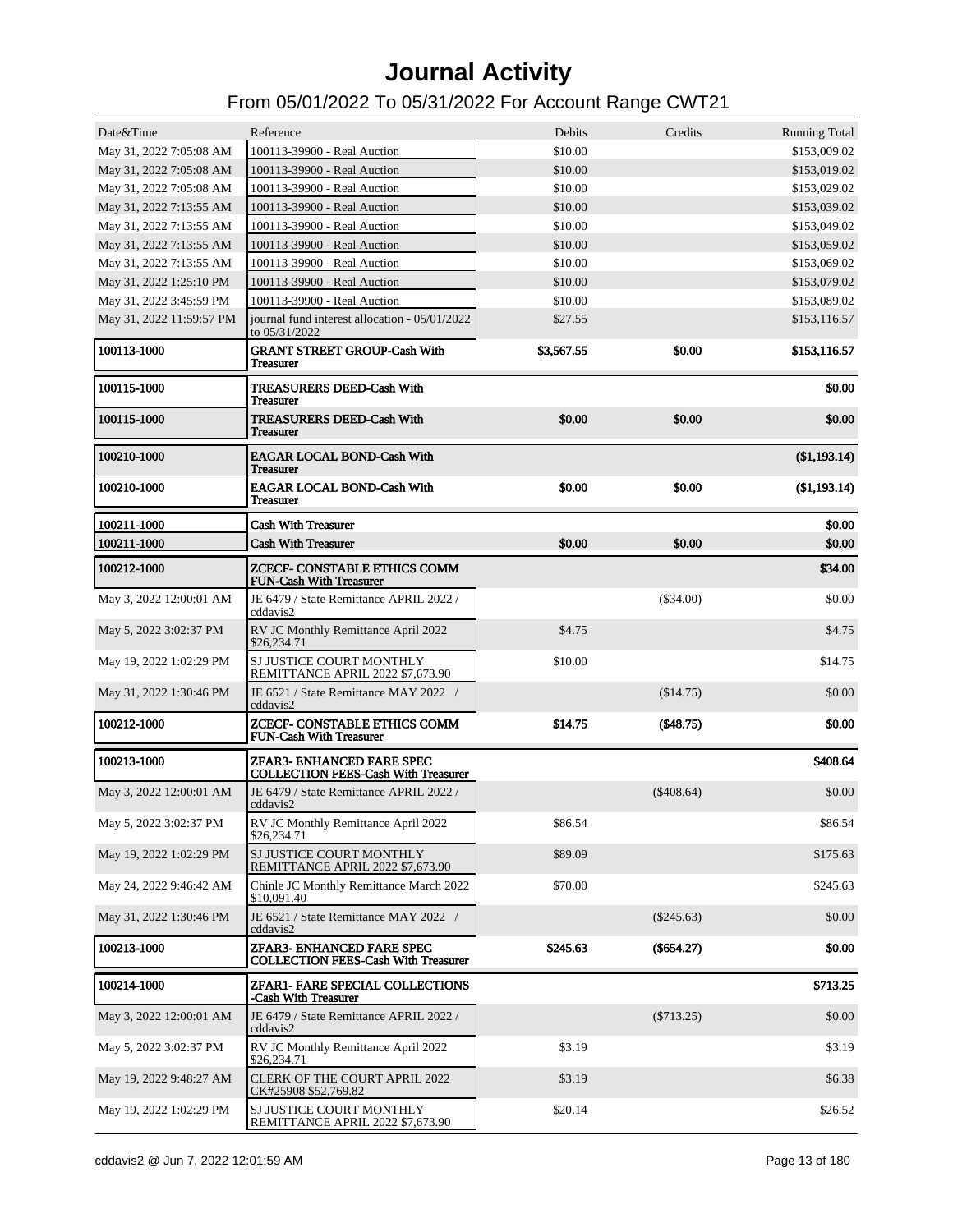| Date&Time               | Reference                                                        | Debits     | Credits        | <b>Running Total</b> |
|-------------------------|------------------------------------------------------------------|------------|----------------|----------------------|
| May 24, 2022 9:46:42 AM | Chinle JC Monthly Remittance March 2022<br>\$10,091.40           | \$70.32    |                | \$96.84              |
| May 24, 2022 2:11:02 PM | PUERCO JUSTICE COURT MONTLY<br>REMITTANCE APRIL 2022 \$52,017.44 | \$48.67    |                | \$145.51             |
| May 31, 2022 1:30:46 PM | JE 6521 / State Remittance MAY 2022 /<br>cddavis2                |            | (\$145.51)     | \$0.00               |
| 100214-1000             | ZFAR1- FARE SPECIAL COLLECTIONS<br>-Cash With Treasurer          | \$145.51   | (\$858.76)     | \$0.00               |
| 100215-1000             | ZFAR2- FARE DELINQUENT FEES-Cash<br><b>With Treasurer</b>        |            |                | \$804.73             |
| May 3, 2022 12:00:01 AM | JE 6479 / State Remittance APRIL 2022 /<br>cddavis2              |            | $(\$804.73)$   | \$0.00               |
| May 5, 2022 3:02:37 PM  | RV JC Monthly Remittance April 2022<br>\$26,234.71               | \$151.62   |                | \$151.62             |
| May 19, 2022 1:02:29 PM | SJ JUSTICE COURT MONTHLY<br>REMITTANCE APRIL 2022 \$7,673.90     | \$87.00    |                | \$238.62             |
| May 24, 2022 9:46:42 AM | Chinle JC Monthly Remittance March 2022<br>\$10,091.40           | \$70.00    |                | \$308.62             |
| May 24, 2022 2:11:02 PM | PUERCO JUSTICE COURT MONTLY<br>REMITTANCE APRIL 2022 \$52,017.44 | \$8.92     |                | \$317.54             |
| May 31, 2022 1:30:46 PM | JE 6521 / State Remittance MAY 2022 /<br>cddavis2                |            | $(\$317.54)$   | \$0.00               |
| 100215-1000             | ZFAR2- FARE DELINQUENT FEES-Cash<br><b>With Treasurer</b>        | \$317.54   | (\$1,122.27)   | \$0.00               |
| 100216-1000             | ZGF- GAME & FISH JP-Cash With<br><b>Treasurer</b>                |            |                | \$61.11              |
| May 3, 2022 12:00:01 AM | JE 6479 / State Remittance APRIL 2022 /<br>cddavis2              |            | $($ \$61.11)   | \$0.00               |
| May 5, 2022 3:02:37 PM  | RV JC Monthly Remittance April 2022<br>\$26,234.71               | \$60.21    |                | \$60.21              |
| May 31, 2022 1:30:46 PM | JE 6521 / State Remittance MAY 2022 /<br>cddavis2                |            | $(\$60.21)$    | \$0.00               |
| 100216-1000             | ZGF- GAME & FISH JP-Cash With<br>Treasurer                       | \$60.21    | (\$121.32)     | \$0.00               |
| 100217-1000             | ZFAR4- ENHANCED FARE DELQ FEES-<br><b>Cash With Treasurer</b>    |            |                | \$904.86             |
| May 3, 2022 12:00:01 AM | JE 6479 / State Remittance APRIL 2022 /<br>cddavis2              |            | $(\$904.86)$   | \$0.00               |
| May 5, 2022 3:02:37 PM  | RV JC Monthly Remittance April 2022<br>\$26,234.71               | \$503.00   |                | \$503.00             |
| May 19, 2022 1:02:29 PM | SJ JUSTICE COURT MONTHLY<br>REMITTANCE APRIL 2022 \$7,673.90     | \$151.50   |                | \$654.50             |
| May 24, 2022 9:46:42 AM | Chinle JC Monthly Remittance March 2022<br>\$10,091.40           | \$49.00    |                | \$703.50             |
| May 31, 2022 1:30:46 PM | JE 6521 / State Remittance MAY 2022 /<br>cddavis2                |            | $(\$703.50)$   | \$0.00               |
| 100217-1000             | ZFAR4- ENHANCED FARE DELQ FEES-<br><b>Cash With Treasurer</b>    | \$703.50   | (\$1,608.36)   | \$0.00               |
| 100218-1000             | ZOS1- PSEF & GIITEM-Cash With<br>Treasurer                       |            |                | \$3,542.31           |
| May 3, 2022 12:00:01 AM | JE 6479 / State Remittance APRIL 2022 /<br>cddavis2              |            | $(\$3,542.31)$ | \$0.00               |
| May 5, 2022 3:02:37 PM  | RV JC Monthly Remittance April 2022<br>\$26,234.71               | \$1,200.04 |                | \$1,200.04           |
| May 19, 2022 9:48:27 AM | <b>CLERK OF THE COURT APRIL 2022</b><br>CK#25908 \$52,769.82     | \$53.20    |                | \$1,253.24           |
| May 19, 2022 1:02:29 PM | SJ JUSTICE COURT MONTHLY<br>REMITTANCE APRIL 2022 \$7,673.90     | \$323.43   |                | \$1,576.67           |
| May 24, 2022 9:46:42 AM | Chinle JC Monthly Remittance March 2022<br>\$10,091.40           | \$434.07   |                | \$2,010.74           |
| May 24, 2022 2:11:02 PM | PUERCO JUSTICE COURT MONTLY<br>REMITTANCE APRIL 2022 \$52,017.44 | \$1,320.29 |                | \$3,331.03           |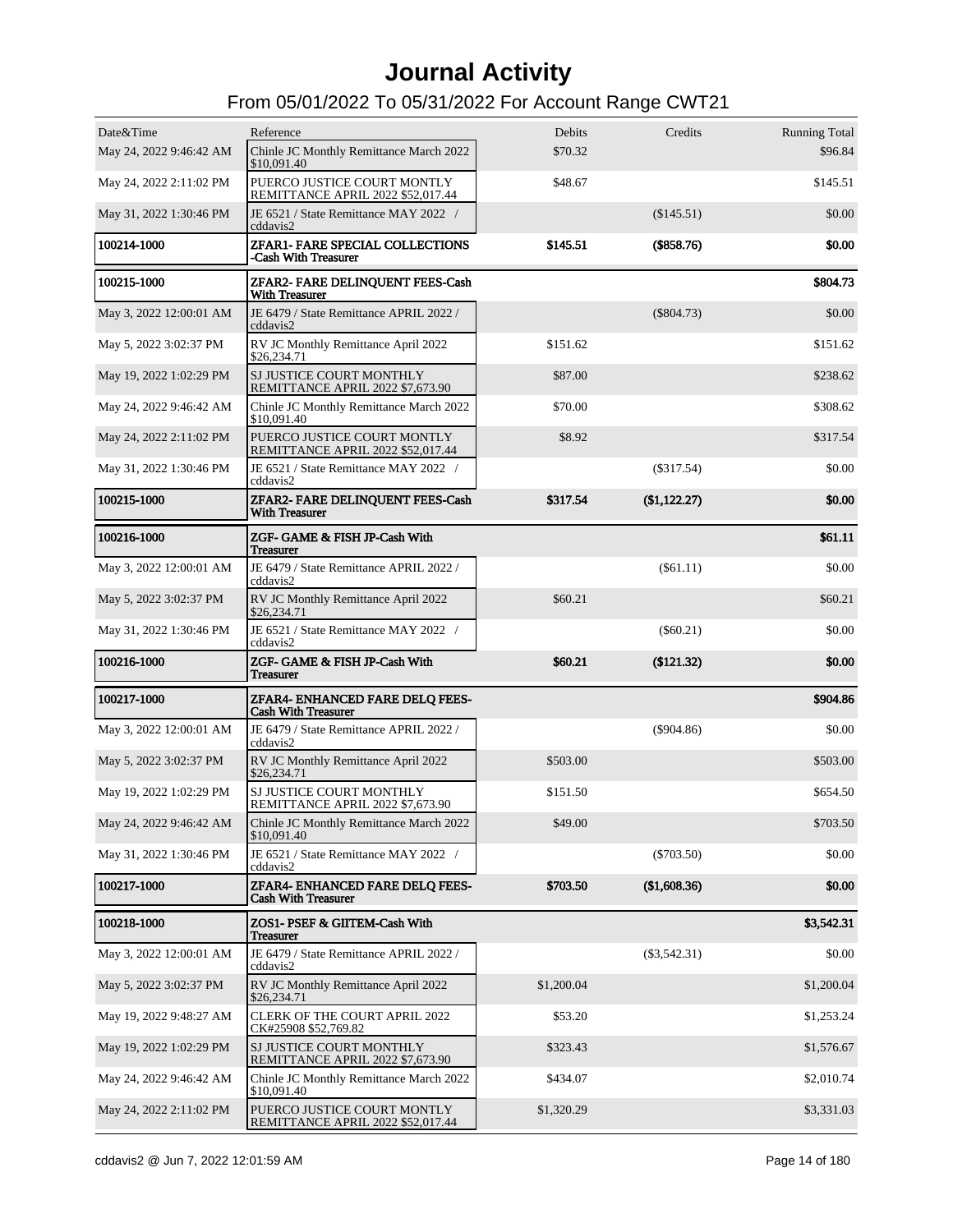| Date&Time<br>May 31, 2022 1:30:46 PM | Reference<br>JE 6521 / State Remittance MAY 2022 /                                                     | Debits     | Credits<br>$(\$3,331.03)$ | <b>Running Total</b><br>\$0.00 |
|--------------------------------------|--------------------------------------------------------------------------------------------------------|------------|---------------------------|--------------------------------|
| 100218-1000                          | cddavis2<br>ZOS1- PSEF & GIITEM-Cash With<br><b>Treasurer</b>                                          | \$3,331.03 | $(\$6,873.34)$            | \$0.00                         |
| 100219-1000                          | <b>LAW ENFORCMNT SAFETY EQP-Cash</b><br><b>With Treasurer</b>                                          |            |                           | \$0.00                         |
| 100219-1000                          | <b>LAW ENFORCMNT SAFETY EQP-Cash</b><br><b>With Treasurer</b>                                          | \$0.00     | \$0.00                    | \$0.00                         |
| 100220-1000                          | ZHTVA Human Traffic Victim Assist Fund<br>-Cash With Treasurer                                         |            |                           | \$0.00                         |
| 100220-1000                          | ZHTVA Human Traffic Victim Assist Fund<br>-Cash With Treasurer                                         | \$0.00     | \$0.00                    | \$0.00                         |
| 100221-1000                          | ZVRJF- Victims Rights Juvenile Fund                                                                    |            |                           | \$0.00                         |
| May 19, 2022 9:48:27 AM              | <b>CLERK OF THE COURT APRIL 2022</b><br>CK#25908 \$52,769.82                                           | \$47.50    |                           | \$47.50                        |
| May 31, 2022 1:30:46 PM              | JE 6521 / State Remittance MAY 2022 /<br>cddavis2                                                      |            | $(\$47.50)$               | \$0.00                         |
| 100221-1000                          | ZVRJF- Victims Rights Juvenile Fund                                                                    | \$47.50    | (\$47.50)                 | \$0.00                         |
| 100222-1000                          | Officer Safety Equip Fund/ Addl Assess<br>(Eagar PD)-Cash With Treasurer                               |            |                           | \$11.44                        |
| May 19, 2022 9:48:27 AM              | <b>CLERK OF THE COURT APRIL 2022</b><br>CK#25908 \$52,769.82                                           | \$3.80     |                           | \$15.24                        |
| 100222-1000                          | Officer Safety Equip Fund/Addl Assess<br>(Eagar PD)-Cash With Treasurer                                | \$3.80     | \$0.00                    | \$15.24                        |
| 100223-1000                          | <b>Officer Safety Equip Fund/ Addl Asses</b><br>(SJPD) - Cash With Treasurer                           |            |                           | \$35.30                        |
| 100223-1000                          | Officer Safety Equip Fund/Addl Asses<br>(SJPD) -Cash With Treasurer                                    | \$0.00     | \$0.00                    | \$35.30                        |
| 100224-1000                          | <b>Officer Safety Equip Fund/Additional</b><br>Assesment (Springerville)-Cash With<br><b>Treasurer</b> |            |                           | \$42.43                        |
| May 5, 2022 3:02:37 PM               | RV JC Monthly Remittance April 2022<br>\$26,234.71                                                     | \$2.19     |                           | \$44.62                        |
| May 19, 2022 9:48:27 AM              | <b>CLERK OF THE COURT APRIL 2022</b><br>CK#25908 \$52,769.82                                           | \$3.80     |                           | \$48.42                        |
| 100224-1000                          | Officer Safety Equip Fund/ Additional<br>Assesment (Springerville)-Cash With<br><b>Treasurer</b>       | \$5.99     | \$0.00                    | \$48.42                        |
| 100225-1000                          | <b>Officer Safety Equip Fund/Additional</b><br><b>Assesment (DPS)-Cash With Treasurer</b>              |            |                           | \$11,756.88                    |
| May 5, 2022 3:02:37 PM               | RV JC Monthly Remittance April 2022<br>\$26,234.71                                                     | \$578.99   |                           | \$12,335.87                    |
| May 19, 2022 9:48:27 AM              | CLERK OF THE COURT APRIL 2022<br>CK#25908 \$52,769.82                                                  | \$7.60     |                           | \$12,343.47                    |
| May 19, 2022 1:02:29 PM              | SJ JUSTICE COURT MONTHLY<br>REMITTANCE APRIL 2022 \$7,673.90                                           | \$157.71   |                           | \$12,501.18                    |
| May 24, 2022 9:46:42 AM              | Chinle JC Monthly Remittance March 2022<br>\$10,091.40                                                 | \$182.31   |                           | \$12,683.49                    |
| May 24, 2022 2:11:02 PM              | PUERCO JUSTICE COURT MONTLY<br>REMITTANCE APRIL 2022 \$52,017.44                                       | \$657.34   |                           | \$13,340.83                    |
| 100225-1000                          | Officer Safety Equip Fund/Additional<br>Assesment (DPS)-Cash With Treasurer                            | \$1,583.95 | \$0.00                    | \$13,340.83                    |
| 100226-1000                          | <b>Officer Safety Equip Fund/Additional</b><br>Assesment (Game & Fish)-Cash With<br><b>Treasurer</b>   |            |                           | \$109.45                       |
| May 5, 2022 3:02:37 PM               | RV JC Monthly Remittance April 2022<br>\$26,234.71                                                     | \$4.72     |                           | \$114.17                       |
| 100226-1000                          | Officer Safety Equip Fund/Additional<br>Assesment (Game & Fish)-Cash With<br><b>Treasurer</b>          | \$4.72     | \$0.00                    | \$114.17                       |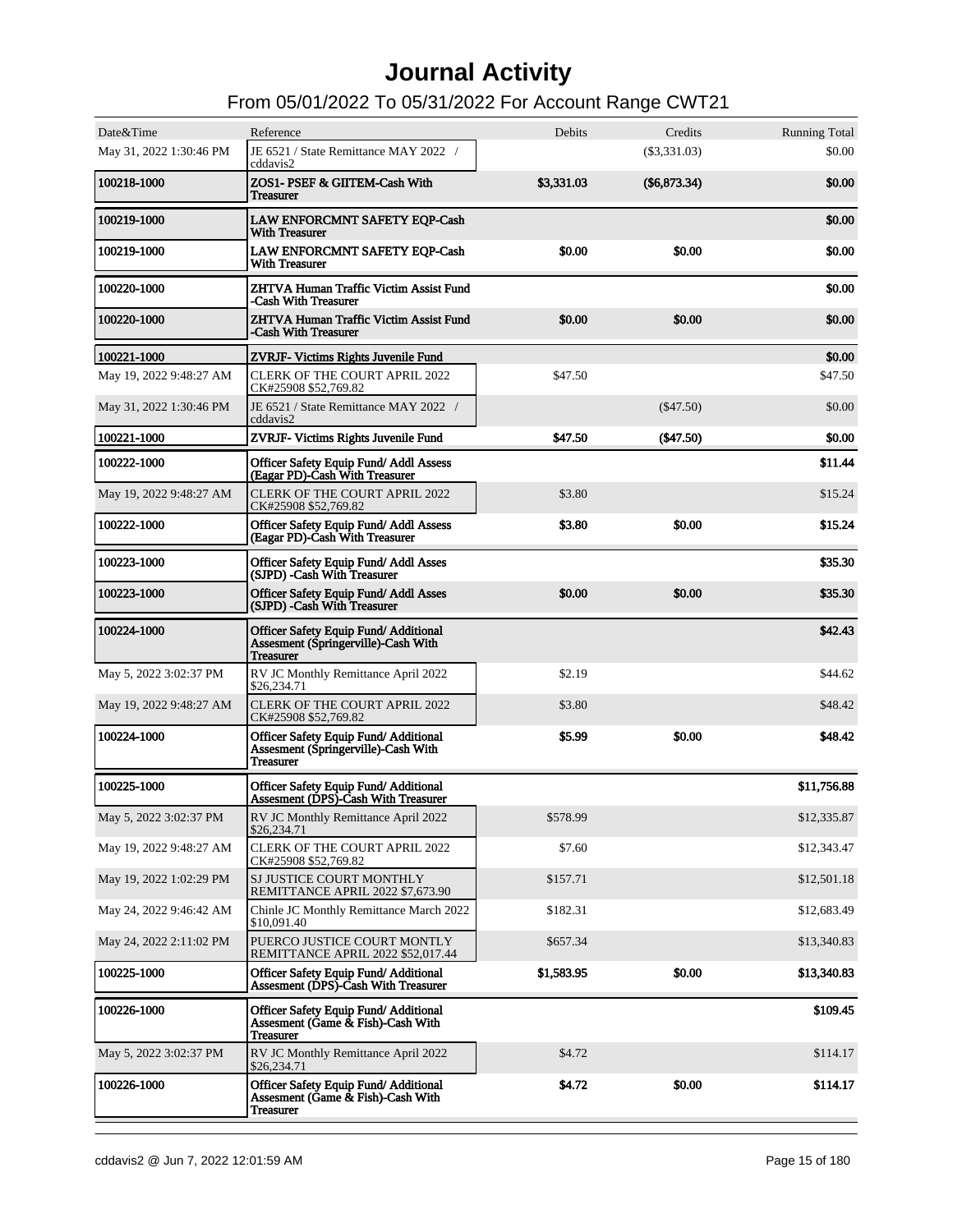| Date&Time               | Reference                                                                                                      | Debits   | Credits      | <b>Running Total</b> |
|-------------------------|----------------------------------------------------------------------------------------------------------------|----------|--------------|----------------------|
| 100227-1000             | <b>Officer Safety Equip Fund/Addl Assess</b><br>(MVD/ADOT)-Cash With Treasurer                                 |          |              | \$65.81              |
| May 24, 2022 2:11:02 PM | PUERCO JUSTICE COURT MONTLY<br>REMITTANCE APRIL 2022 \$52,017.44                                               | \$0.36   |              | \$66.17              |
| 100227-1000             | Officer Safety Equip Fund/ Addl Assess<br>(MVD/ADOT)-Cash With Treasurer                                       | \$0.36   | \$0.00       | \$66.17              |
| 100228-1000             | <b>Officer Safety Equip Fund/Additional</b><br>Assesment (Animal Control)-Cash With<br><b>Treasurer</b>        |          |              | \$0.00               |
| 100228-1000             | <b>Officer Safety Equip Fund/Additional</b><br><b>Assesment (Animal Control)-Cash With</b><br><b>Treasurer</b> | \$0.00   | \$0.00       | \$0.00               |
| 100229-1000             | <b>Officer Safety Equip Fund/Additional</b><br>Assesment (Border Patrol)-Cash With<br><b>Treasurer</b>         |          |              | \$0.00               |
| 100229-1000             | <b>Officer Safety Equip Fund/Additional</b><br><b>Assesment (Border Patrol)-Cash With</b><br><b>Treasurer</b>  | \$0.00   | \$0.00       | \$0.00               |
| 100230-1000             | <b>Officer Safety Equip Fund/Additional</b><br>Assesment (College PO)-Cash With<br><b>Treasurer</b>            |          |              | \$0.00               |
| 100230-1000             | <b>Officer Safety Equip Fund/Additional</b><br>Assesment (College PO)-Cash With<br><b>Treasurer</b>            | \$0.00   | \$0.00       | \$0.00               |
| 100231-1000             | <b>Officer Safety Equip Fund/Additional</b><br>Assesment (ROC)-Cash With Treasurer                             |          |              | \$0.00               |
| 100231-1000             | <b>Officer Safety Equip Fund/Additional</b><br><b>Assesment (ROC)-Cash With Treasurer</b>                      | \$0.00   | \$0.00       | \$0.00               |
| 100232-1000             | Officer Safety Equip Fund/Additional<br>Assesment (Navajo Tribal PD)-Cash With<br><b>Treasurer</b>             |          |              | \$178.95             |
| May 9, 2022 5:21:06 PM  | check CK.18391 / Officer Safety Equipment<br>Navajo T / reissue of CK.16789 #8705                              |          | $(\$6.14)$   | \$172.81             |
| May 9, 2022 5:21:06 PM  | check CK.16789 / See Reissued Check<br>CK.18391 / Voided                                                       | \$6.14   |              | \$178.95             |
| May 9, 2022 5:24:16 PM  | check CK.18392 / Officer safety equipment<br>NAVAJO TRIBAL PD 10.01.2011-<br>06.30.2020 (Reissue check # 7975) |          | (\$178.95)   | \$0.00               |
| 100232-1000             | Officer Safety Equip Fund/Additional<br>Assesment (Navajo Tribal PD)-Cash With<br><b>Treasurer</b>             | \$6.14   | (\$185.09)   | \$0.00               |
| 100233-1000             | <b>Officer Safety Equip Fund/Additional</b><br>Assesment (Agriculture)-Cash With<br><b>Treasurer</b>           |          |              | \$0.00               |
| 100233-1000             | <b>Officer Safety Equip Fund/Additional</b><br>Assesment (Agriculture)-Cash With<br><b>Treasurer</b>           | \$0.00   | \$0.00       | \$0.00               |
| 100234-1000             | Officer Safety Equip Fund/Addl Asses<br>(Sheriff) - Cash with Treasurer                                        |          |              | \$0.00               |
| 100234-1000             | Officer Safety Equip Fund/Addl Asses<br>(Sheriff) - Cash with Treasurer                                        | \$0.00   | \$0.00       | \$0.00               |
| 100235-1000             | <b>ZRCF- Resource Center - Cash with</b><br><b>Treasurer</b>                                                   |          |              | \$163.49             |
| May 3, 2022 12:00:01 AM | JE 6479 / State Remittance APRIL 2022 /<br>cddavis2                                                            |          | (\$163.49)   | \$0.00               |
| May 19, 2022 9:48:27 AM | <b>CLERK OF THE COURT APRIL 2022</b><br>CK#25908 \$52,769.82                                                   | \$146.37 |              | \$146.37             |
| May 31, 2022 1:30:46 PM | JE 6521 / State Remittance MAY 2022 /<br>cddavis2                                                              |          | (\$146.37)   | \$0.00               |
| 100235-1000             | <b>ZRCF- Resource Center -Cash with</b><br><b>Treasurer</b>                                                    | \$146.37 | $(\$309.86)$ | \$0.00               |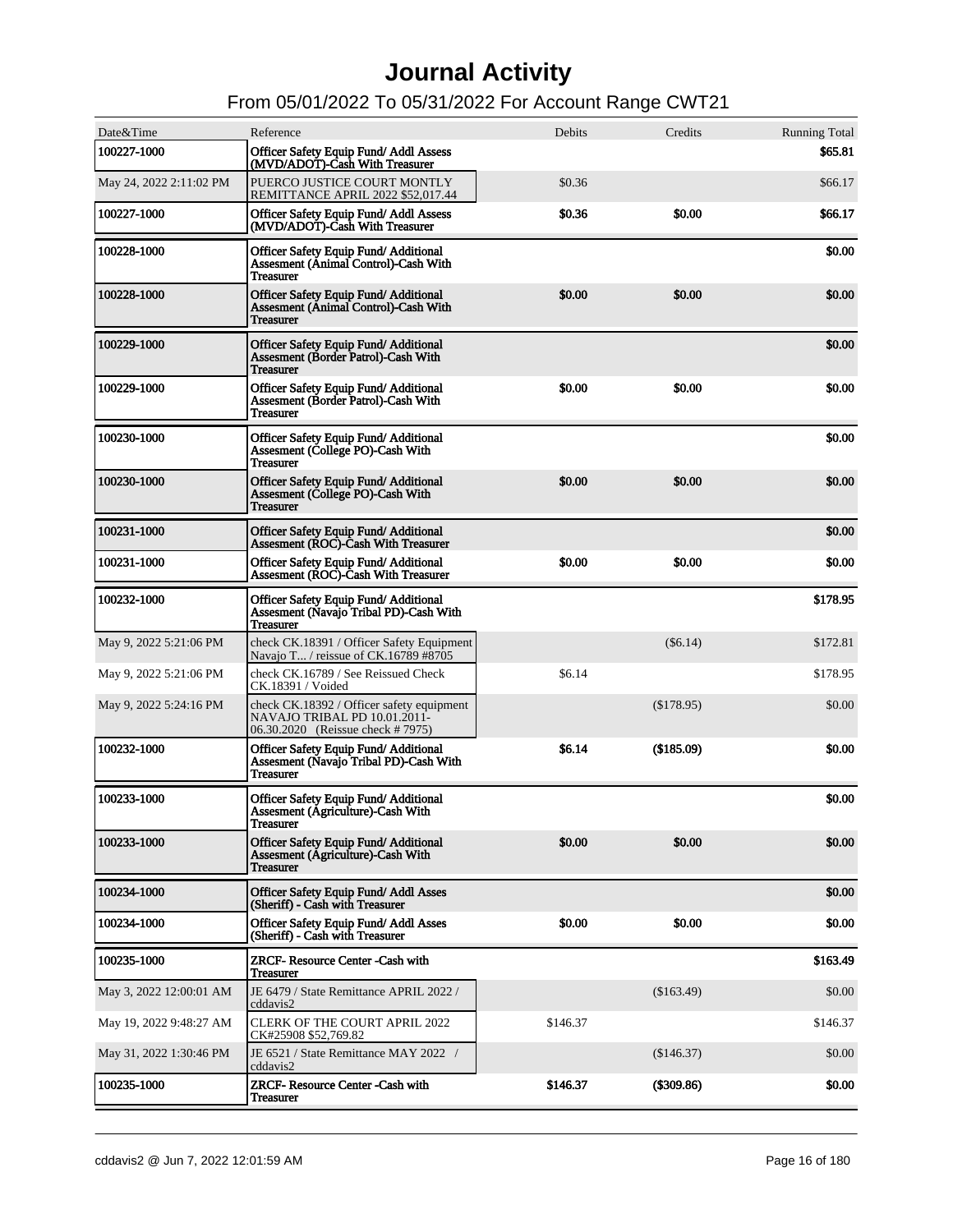| Date&Time                | Reference                                                                                | Debits     | Credits        | <b>Running Total</b> |
|--------------------------|------------------------------------------------------------------------------------------|------------|----------------|----------------------|
| 100236-1000              | Officer Safety Equipment-Sheriff Accent-<br>Cash                                         |            |                | \$183.91             |
| May 31, 2022 11:59:57 PM | journal fund interest allocation - 05/01/2022<br>to 05/31/2022                           | \$0.03     |                | \$183.94             |
| 100236-1000              | Officer Safety Equipment-Sheriff Accent-<br>Cash                                         | \$0.03     | \$0.00         | \$183.94             |
| 100237-1000              | 2011 Addtl Assess County Treasurer-Cash<br><b>With Treasurer</b>                         |            |                | \$10,961.29          |
| May 5, 2022 3:02:37 PM   | RV JC Monthly Remittance April 2022<br>\$26,234.71                                       | \$150.00   |                | \$11,111.29          |
| May 9, 2022 2:31:01 PM   | March 2022 Remittance Report Eagar<br>Police Expense Voucher \$3.71                      | \$3.71     |                | \$11,115.00          |
| May 18, 2022 2:27:45 PM  | SPRINGERVILLE MC MONTHLY<br>REMITTANCE APRIL 2022 \$9.50                                 | \$9.50     |                | \$11,124.50          |
| May 19, 2022 9:48:27 AM  | <b>CLERK OF THE COURT APRIL 2022</b><br>CK#25908 \$52,769.82                             | \$6.65     |                | \$11,131.15          |
| May 19, 2022 1:02:29 PM  | SJ JUSTICE COURT MONTHLY<br>REMITTANCE APRIL 2022 \$7,673.90                             | \$40.43    |                | \$11,171.58          |
| May 24, 2022 9:46:42 AM  | Chinle JC Monthly Remittance March 2022<br>\$10,091.40                                   | \$54.25    |                | \$11,225.83          |
| May 24, 2022 2:11:02 PM  | PUERCO JUSTICE COURT MONTLY<br>REMITTANCE APRIL 2022 \$52,017.44                         | \$164.99   |                | \$11,390.82          |
| 100237-1000              | 2011 Addtl Assess County Treasurer-Cash<br><b>With Treasurer</b>                         | \$429.53   | \$0.00         | \$11,390.82          |
| 100238-1000              | <b>Officer Safety Equip Fund/Additional</b><br>Assesment (Chinle PD)-Cash with Treasurer |            |                | \$11.40              |
| May 24, 2022 9:46:42 AM  | Chinle JC Monthly Remittance March 2022<br>\$10,091.40                                   | \$3.80     |                | \$15.20              |
| 100238-1000              | Officer Safety Equip Fund/Additional<br>Assesment(Chinle PD)-Cash with Treasurer         | \$3.80     | \$0.00         | \$15.20              |
|                          |                                                                                          |            |                |                      |
| 100240-1000              | <b>Attorney General Pending RICO - Cash</b><br><b>With Treasurer</b>                     |            |                | \$0.00               |
| 100240-1000              | <b>Attorney General Pending RICO - Cash</b><br><b>With Treasurer</b>                     | \$0.00     | \$0.00         | \$0.00               |
| 100241-1000              | ZPOTE- Peace Ofc Trng-Cash With<br><b>Treasurer</b>                                      |            |                | \$1,600.77           |
| May 3, 2022 12:00:01 AM  | JE 6479 / State Remittance APRIL 2022 /<br>cddavis2                                      |            | (\$1,600.77)   | \$0.00               |
| May 5, 2022 3:02:37 PM   | RV JC Monthly Remittance April 2022<br>\$26,234.71                                       | \$577.20   |                | \$577.20             |
| May 19, 2022 9:48:27 AM  | <b>CLERK OF THE COURT APRIL 2022</b><br>CK#25908 \$52,769.82                             | \$3.80     |                | \$581.00             |
| May 19, 2022 1:02:29 PM  | SJ JUSTICE COURT MONTHLY<br>REMITTANCE APRIL 2022 \$7,673.90                             | \$157.45   |                | \$738.45             |
| May 24, 2022 9:46:42 AM  | Chinle JC Monthly Remittance March 2022<br>\$10,091.40                                   | \$217.04   |                | \$955.49             |
| May 24, 2022 2:11:02 PM  | PUERCO JUSTICE COURT MONTLY<br>REMITTANCE APRIL 2022 \$52,017.44                         | \$615.29   |                | \$1,570.78           |
| May 31, 2022 1:30:46 PM  | JE 6521 / State Remittance MAY 2022 /<br>cddavis2                                        |            | (\$1,570.78)   | \$0.00               |
| 100241-1000              | ZPOTE- Peace Ofc Trng-Cash With<br><b>Treasurer</b>                                      | \$1,570.78 | $(\$3,171.55)$ | \$0.00               |
| 100242-1000              | ZVRF & ZVCAF-2019 Victim Rights<br><b>Penalty- Cash With Treasurer</b>                   |            |                | \$3,561.18           |
| May 3, 2022 12:00:01 AM  | JE 6479 / State Remittance APRIL 2022 /<br>cddavis2                                      |            | $(\$3,561.18)$ | \$0.00               |
| May 5, 2022 3:02:37 PM   | RV JC Monthly Remittance April 2022<br>\$26,234.71                                       | \$810.14   |                | \$810.14             |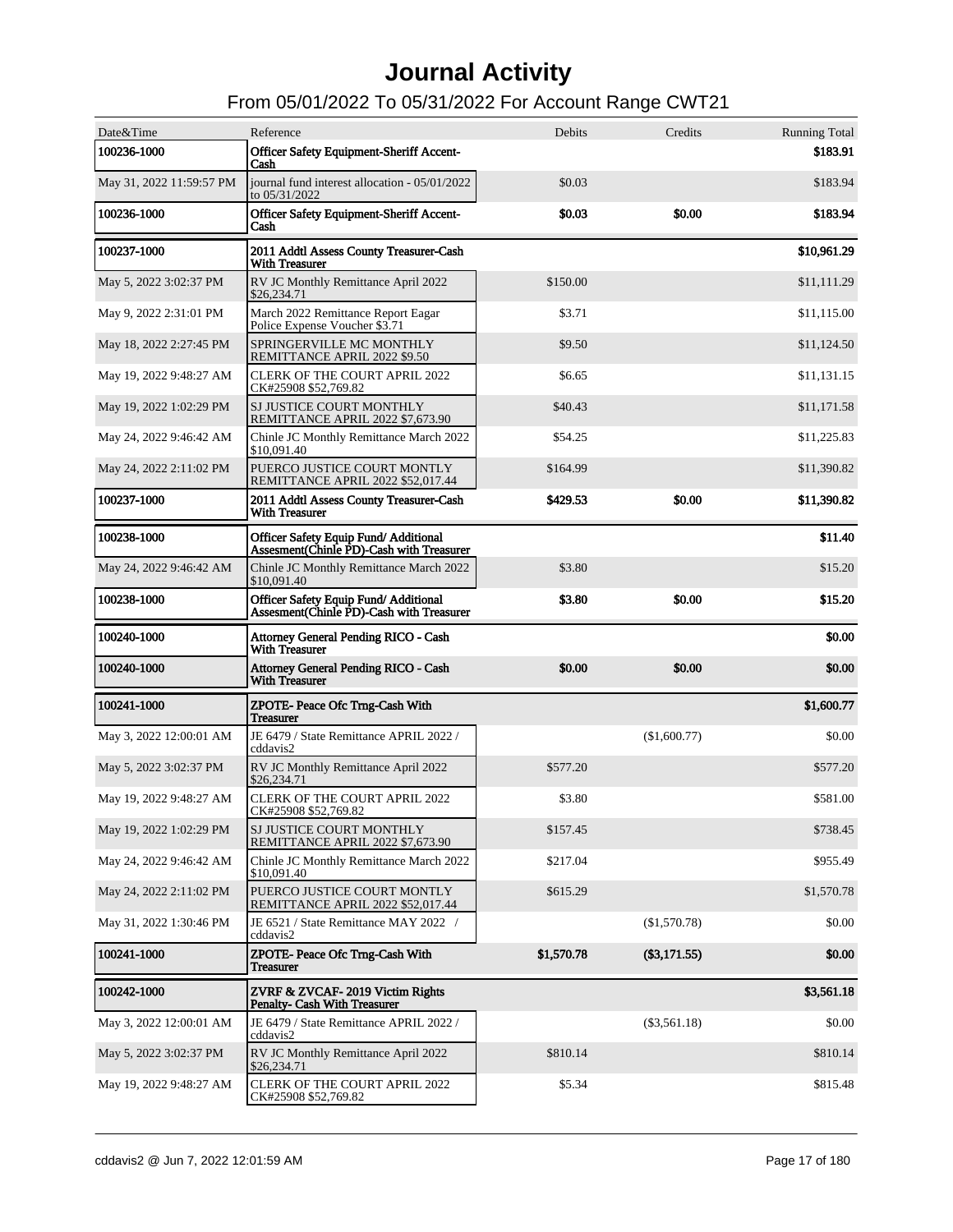| Date&Time<br>May 19, 2022 1:02:29 PM | Reference<br>SJ JUSTICE COURT MONTHLY                                           | Debits<br>\$221.79 | Credits        | <b>Running Total</b><br>\$1,037.27 |
|--------------------------------------|---------------------------------------------------------------------------------|--------------------|----------------|------------------------------------|
| May 24, 2022 9:46:42 AM              | REMITTANCE APRIL 2022 \$7,673.90<br>Chinle JC Monthly Remittance March 2022     | \$304.92           |                | \$1,342.19                         |
|                                      | \$10,091.40                                                                     |                    |                |                                    |
| May 24, 2022 2:11:02 PM              | PUERCO JUSTICE COURT MONTLY<br>REMITTANCE APRIL 2022 \$52,017.44                | \$855.08           |                | \$2,197.27                         |
| May 31, 2022 1:30:46 PM              | JE 6521 / State Remittance MAY 2022 /<br>cddavis2                               |                    | $(\$2,197.27)$ | \$0.00                             |
| 100242-1000                          | ZVRF & ZVCAF-2019 Victim Rights<br><b>Penalty- Cash With Treasurer</b>          | \$2,197.27         | $(\$5,758.45)$ | \$0.00                             |
| 100243-1000                          | ZSASF-Smart & Safe-Cash With Treasurer                                          |                    |                | \$95.00                            |
| May 3, 2022 12:00:01 AM              | JE 6479 / State Remittance APRIL 2022 /<br>cddavis2                             |                    | $(\$95.00)$    | \$0.00                             |
| 100243-1000                          | ZSASF-Smart & Safe-Cash With Treasurer                                          | \$0.00             | $($ \$95.00)   | \$0.00                             |
| 100276-1000                          | <b>ZLEAB Law Enforcement Boating and</b><br><b>Safety</b>                       |                    |                | \$0.00                             |
| 100276-1000                          | <b>ZLEAB Law Enforcement Boating and</b><br><b>Safety</b>                       | \$0.00             | \$0.00         | \$0.00                             |
| 100304-1000                          | ZPCOF-PRISON OVERCROWDING-Cash<br><b>With Treasurer</b>                         |                    |                | \$3,794.84                         |
| May 3, 2022 12:00:01 AM              | JE 6479 / State Remittance APRIL 2022 /<br>cddavis2                             |                    | $(\$3,794.84)$ | \$0.00                             |
| May 5, 2022 3:02:37 PM               | RV JC Monthly Remittance April 2022<br>\$26,234.71                              | \$47.50            |                | \$47.50                            |
| May 19, 2022 9:48:27 AM              | <b>CLERK OF THE COURT APRIL 2022</b><br>CK#25908 \$52,769.82                    | \$707.75           |                | \$755.25                           |
| May 19, 2022 1:02:29 PM              | SJ JUSTICE COURT MONTHLY<br>REMITTANCE APRIL 2022 \$7,673.90                    | \$49.40            |                | \$804.65                           |
| May 24, 2022 2:11:02 PM              | PUERCO JUSTICE COURT MONTLY<br>REMITTANCE APRIL 2022 \$52,017.44                | \$1,107.42         |                | \$1,912.07                         |
| May 31, 2022 1:30:46 PM              | JE 6521 / State Remittance MAY 2022 /<br>cddavis2                               |                    | (\$1,912.07)   | \$0.00                             |
| 100304-1000                          | ZPCOF-PRISON OVERCROWDING-Cash<br><b>With Treasurer</b>                         | \$1,912.07         | $(\$5,706.91)$ | \$0.00                             |
| 100305-1000                          | <b>ZSLPD-DPS-Cash With Treasurer</b>                                            |                    |                | \$347.38                           |
| May 3, 2022 12:00:01 AM              | JE 6479 / State Remittance APRIL 2022 /<br>cddavis2                             |                    | $($ \$347.38)  | \$0.00                             |
| May 24, 2022 2:11:02 PM              | PUERCO JUSTICE COURT MONTLY<br>REMITTANCE APRIL 2022 \$52,017.44                | \$392.82           |                | \$392.82                           |
| May 31, 2022 1:30:46 PM              | JE 6521 / State Remittance MAY 2022 /<br>cddavis2                               |                    | $(\$392.82)$   | \$0.00                             |
| 100305-1000                          | <b>ZSLPD-DPS-Cash With Treasurer</b>                                            | \$392.82           | (\$740.20)     | \$0.00                             |
| 100306-1000<br>100306-1000           | <b>SHERIFF-Cash With Treasurer</b><br><b>SHERIFF-Cash With Treasurer</b>        | \$0.00             | \$0.00         | \$72.12<br>\$72.12                 |
| 100315-1000                          | <b>COURT ASSD ATTNY FEE SJJP-Cash</b>                                           |                    |                | \$3,401.67                         |
|                                      | <b>With Treasurer</b>                                                           |                    |                |                                    |
| May 31, 2022 11:59:57 PM             | journal fund interest allocation - 05/01/2022<br>to 05/31/2022                  | \$0.62             |                | \$3,402.29                         |
| 100315-1000                          | COURT ASSD ATTNY FEE SJJP-Cash<br><b>With Treasurer</b>                         | \$0.62             | \$0.00         | \$3,402.29                         |
| 100324-1000                          | <b>LOCALTIME &amp; FILING PMNT FEE</b><br>CNTY -CofC (JCEF)-Cash with Treasurer |                    |                | \$93,618.56                        |
| May 19, 2022 9:48:27 AM              | <b>CLERK OF THE COURT APRIL 2022</b><br>CK#25908 \$52,769.82                    | \$93.22            |                | \$93,711.78                        |
| May 19, 2022 9:48:27 AM              | <b>CLERK OF THE COURT APRIL 2022</b><br>CK#25908 \$52,769.82                    | \$848.23           |                | \$94,560.01                        |
| May 31, 2022 11:59:57 PM             | journal fund interest allocation - 05/01/2022<br>to 05/31/2022                  | \$17.15            |                | \$94,577.16                        |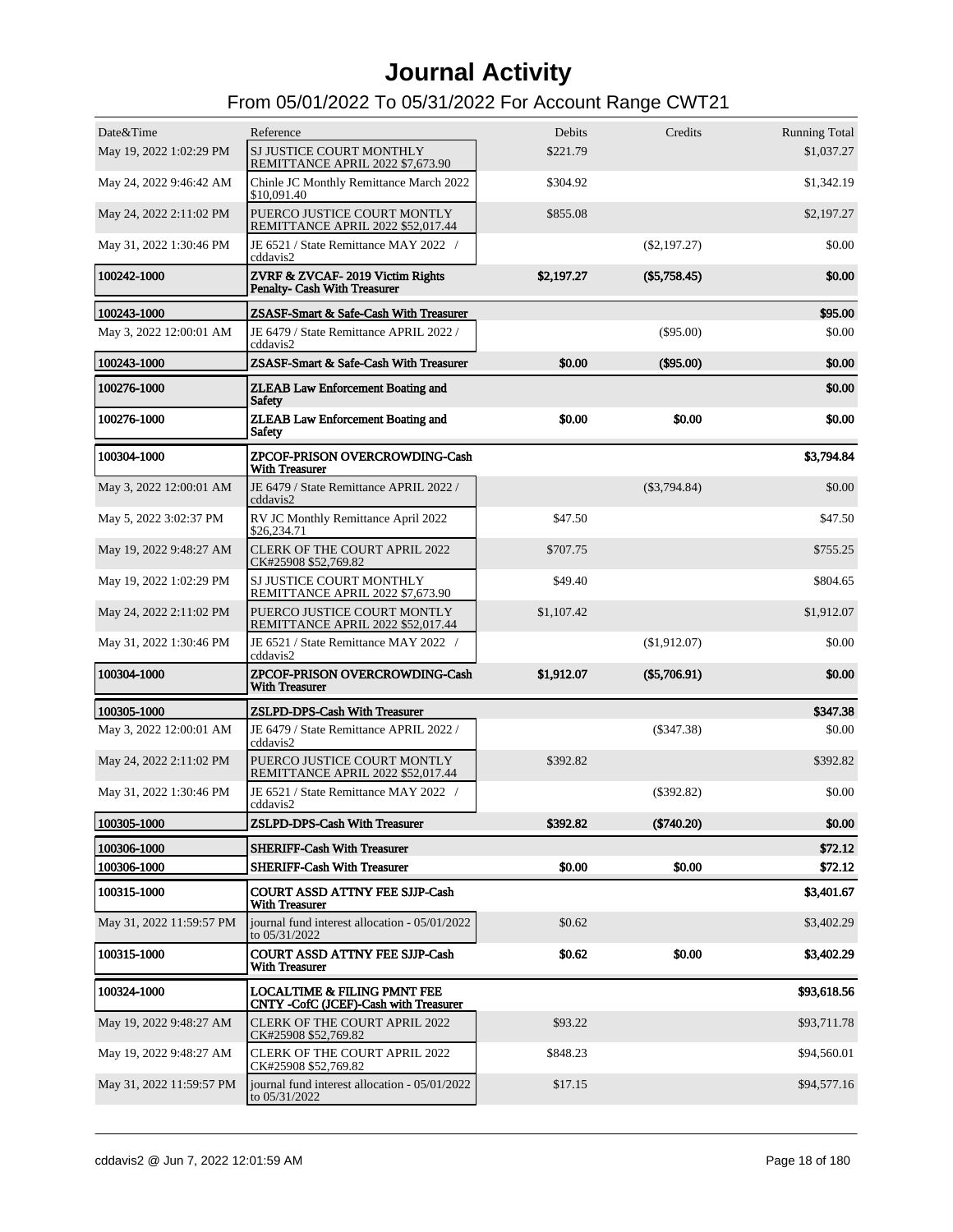| Date&Time                | Reference                                                                        | Debits     | Credits        | <b>Running Total</b> |
|--------------------------|----------------------------------------------------------------------------------|------------|----------------|----------------------|
| 100324-1000              | <b>LOCALTIME &amp; FILING PMNT FEE</b><br>CNTY -CofC (JCEF)-Cash with Treasurer  | \$958.60   | \$0.00         | \$94,577.16          |
| 100325-1000              | TIME PMNT FEE CNTY -Cash With<br><b>Treasurer</b>                                |            |                | \$14,947.13          |
| May 19, 2022 10:13:54 AM | check CK.18470 / I/A Coverage SJJC<br>05.02.2022-05.08.2022 Inv # 31             |            | $(\$350.00)$   | \$14,597.13          |
| May 19, 2022 1:02:29 PM  | SJ JUSTICE COURT MONTHLY<br>REMITTANCE APRIL 2022 \$7,673.90                     | \$23.57    |                | \$14,620.70          |
| May 19, 2022 1:02:29 PM  | SJ JUSTICE COURT MONTHLY<br>REMITTANCE APRIL 2022 \$7,673.90                     | \$92.53    |                | \$14,713.23          |
| May 31, 2022 11:59:57 PM | iournal fund interest allocation - 05/01/2022<br>to 05/31/2022                   | \$2.71     |                | \$14,715.94          |
| 100325-1000              | TIME PMNT FEE CNTY -Cash With<br><b>Treasurer</b>                                | \$118.81   | (\$350.00)     | \$14,715.94          |
| 100326-1000              | TIME PMNT FEE CNTY -Cash With<br><b>Treasurer</b>                                |            |                | \$0.00               |
| 100326-1000              | TIME PMNT FEE CNTY -Cash With<br><b>Treasurer</b>                                | \$0.00     | \$0.00         | \$0.00               |
| 100327-1000              | <b>CHINLE JP-Cash With Treasurer</b>                                             |            |                | \$29,486.56          |
| May 2, 2022 3:45:35 PM   | check CK.18352 / I/A Coverage Inv #4<br>Puerco & CHinle JC 03.28.2022-04.17.2022 |            | $(\$525.00)$   | \$28,961.56          |
| May 24, 2022 9:46:42 AM  | Chinle JC Monthly Remittance March 2022<br>\$10,091.40                           | \$13.05    |                | \$28,974.61          |
| May 24, 2022 9:46:42 AM  | Chinle JC Monthly Remittance March 2022<br>\$10,091.40                           | \$77.00    |                | \$29,051.61          |
| May 31, 2022 11:59:57 PM | journal fund interest allocation - 05/01/2022<br>to 05/31/2022                   | \$5.29     |                | \$29,056.90          |
| 100327-1000              | <b>CHINLE JP-Cash With Treasurer</b>                                             | \$95.34    | $(\$525.00)$   | \$29,056.90          |
| 100328-1000              | TIME PMNT FEE Puerco -Cash With<br><b>Treasurer</b>                              |            |                | \$240,328.54         |
| May 2, 2022 3:45:35 PM   | check CK.18352 / I/A Coverage Inv #4<br>Puerco & CHinle JC 03.28.2022-04.17.2022 |            | $(\$525.00)$   | \$239,803.54         |
| May 24, 2022 2:11:02 PM  | PUERCO JUSTICE COURT MONTLY<br>REMITTANCE APRIL 2022 \$52,017.44                 | \$27.48    |                | \$239,831.02         |
| May 24, 2022 2:11:02 PM  | PUERCO JUSTICE COURT MONTLY<br>REMITTANCE APRIL 2022 \$52,017.44                 | \$373.80   |                | \$240,204.82         |
| May 31, 2022 11:59:57 PM | journal fund interest allocation - 05/01/2022<br>to 05/31/2022                   | \$43.77    |                | \$240,248.59         |
| 100328-1000              | TIME PMNT FEE Puerco -Cash With<br><b>Treasurer</b>                              | \$445.05   | $(\$525.00)$   | \$240.248.59         |
| 100331-1000              | ZMSEF-MSEF-Cash With Treasurer                                                   |            |                | \$6,992.66           |
| May 3, 2022 12:00:01 AM  | JE 6479 / State Remittance APRIL 2022 /<br>cddavis2                              |            | $(\$6,992.66)$ | \$0.00               |
| May 5, 2022 3:02:37 PM   | RV JC Monthly Remittance April 2022<br>\$26,234.71                               | \$1,072.25 |                | \$1,072.25           |
| May 19, 2022 9:48:27 AM  | <b>CLERK OF THE COURT APRIL 2022</b><br>CK#25908 \$52,769.82                     | \$262.34   |                | \$1,334.59           |
| May 19, 2022 1:02:29 PM  | SJ JUSTICE COURT MONTHLY<br>REMITTANCE APRIL 2022 \$7,673.90                     | \$251.73   |                | \$1,586.32           |
| May 24, 2022 9:46:42 AM  | Chinle JC Monthly Remittance March 2022<br>\$10,091.40                           | \$405.30   |                | \$1,991.62           |
| May 24, 2022 2:11:02 PM  | PUERCO JUSTICE COURT MONTLY<br>REMITTANCE APRIL 2022 \$52,017.44                 | \$2,581.00 |                | \$4,572.62           |
| May 31, 2022 1:30:46 PM  | JE 6521 / State Remittance MAY 2022 /<br>cddavis2                                |            | $(\$4,572.62)$ | \$0.00               |
| 100331-1000              | ZMSEF-MSEF-Cash With Treasurer                                                   | \$4,572.62 | (\$11,565.28)  | \$0.00               |
| 100332-1000              | AZ DPS Forensics-Cash With Treasurer                                             |            |                | \$3,127.55           |
| May 3, 2022 12:00:01 AM  | JE 6479 / State Remittance APRIL 2022 /<br>cddavis2                              |            | $(\$3,127.55)$ | \$0.00               |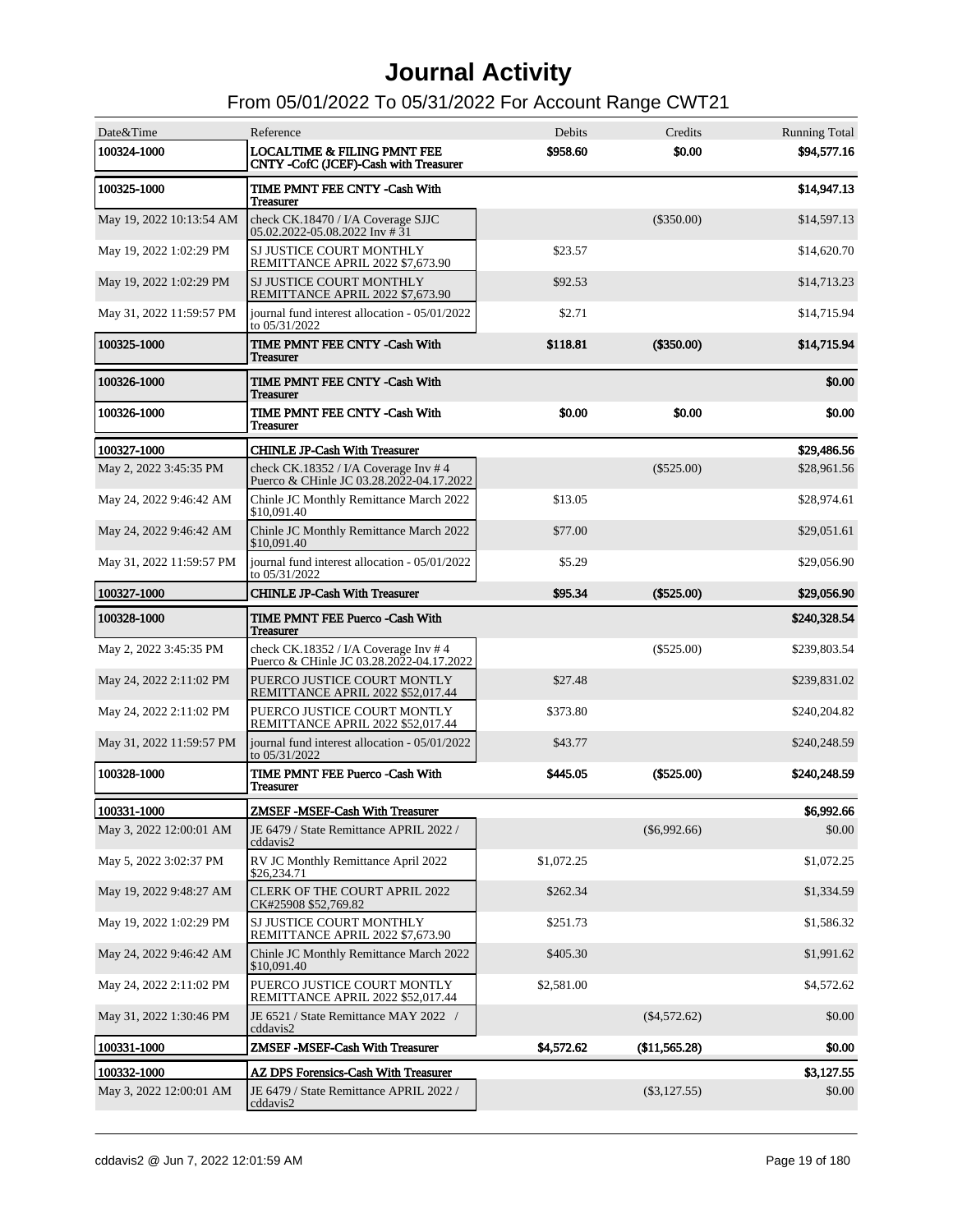| Date&Time               | Reference                                                        | Debits     | Credits         | <b>Running Total</b> |
|-------------------------|------------------------------------------------------------------|------------|-----------------|----------------------|
| May 5, 2022 3:02:37 PM  | RV JC Monthly Remittance April 2022<br>\$26,234.71               | \$492.01   |                 | \$492.01             |
| May 19, 2022 9:48:27 AM | <b>CLERK OF THE COURT APRIL 2022</b><br>CK#25908 \$52,769.82     | \$55.32    |                 | \$547.33             |
| May 19, 2022 1:02:29 PM | SJ JUSTICE COURT MONTHLY<br>REMITTANCE APRIL 2022 \$7,673.90     | \$114.46   |                 | \$661.79             |
| May 19, 2022 1:02:29 PM | SJ JUSTICE COURT MONTHLY<br>REMITTANCE APRIL 2022 \$7,673.90     | \$1.04     |                 | \$662.83             |
| May 24, 2022 9:46:42 AM | Chinle JC Monthly Remittance March 2022<br>\$10,091.40           | \$187.63   |                 | \$850.46             |
| May 24, 2022 2:11:02 PM | PUERCO JUSTICE COURT MONTLY<br>REMITTANCE APRIL 2022 \$52,017.44 | \$1,170.25 |                 | \$2,020.71           |
| May 31, 2022 1:30:46 PM | JE 6521 / State Remittance MAY 2022 /<br>cddavis2                |            | $(\$2,020.71)$  | \$0.00               |
| 100332-1000             | AZ DPS Forensics-Cash With Treasurer                             | \$2,020.71 | $(\$5,148.26)$  | \$0.00               |
| 100333-1000             | <b>JCEF FILING FEES-Cash With Treasurer</b>                      |            |                 | \$2,677.05           |
| May 3, 2022 12:00:01 AM | JE 6479 / State Remittance APRIL 2022 /<br>cddavis2              |            | $(\$2,677.05)$  | \$0.00               |
| May 5, 2022 3:02:37 PM  | RV JC Monthly Remittance April 2022<br>\$26,234.71               | \$29.59    |                 | \$29.59              |
| May 19, 2022 9:48:27 AM | <b>CLERK OF THE COURT APRIL 2022</b><br>CK#25908 \$52,769.82     | \$2,159.51 |                 | \$2,189.10           |
| May 19, 2022 1:02:29 PM | SJ JUSTICE COURT MONTHLY<br>REMITTANCE APRIL 2022 \$7,673.90     | \$60.88    |                 | \$2,249.98           |
| May 24, 2022 9:46:42 AM | Chinle JC Monthly Remittance March 2022<br>\$10,091.40           | \$33.77    |                 | \$2,283.75           |
| May 24, 2022 2:11:02 PM | PUERCO JUSTICE COURT MONTLY<br>REMITTANCE APRIL 2022 \$52,017.44 | \$71.08    |                 | \$2,354.83           |
| May 31, 2022 1:30:46 PM | JE 6521 / State Remittance MAY 2022 /<br>cddavis2                |            | $(\$2,354.83)$  | \$0.00               |
|                         |                                                                  |            |                 |                      |
| 100333-1000             | <b>JCEF FILING FEES-Cash With Treasurer</b>                      | \$2,354.83 | $(\$5,031.88)$  | \$0.00               |
| 100334-1000             | <b>LOCAL FILING FEES-Cash With</b><br><b>Treasurer</b>           |            |                 | \$0.00               |
| 100334-1000             | <b>LOCAL FILING FEES-Cash With</b><br><b>Treasurer</b>           | \$0.00     | \$0.00          | \$0.00               |
| 100335-1000             | <b>JCEF Time Payment-Cash With Treasurer</b>                     |            |                 | \$1,751.42           |
| May 3, 2022 12:00:01 AM | JE 6479 / State Remittance APRIL 2022 /<br>cddavis2              |            | (\$1,751.42)    | \$0.00               |
| May 5, 2022 3:02:37 PM  | RV JC Monthly Remittance April 2022<br>\$26,234.71               | \$426.93   |                 | \$426.93             |
| May 19, 2022 9:48:27 AM | <b>CLERK OF THE COURT APRIL 2022</b><br>CK#25908 \$52,769.82     | \$173.13   |                 | \$600.06             |
| May 19, 2022 1:02:29 PM | SJ JUSTICE COURT MONTHLY<br>REMITTANCE APRIL 2022 \$7,673.90     | \$171.86   |                 | \$771.92             |
| May 24, 2022 9:46:42 AM | Chinle JC Monthly Remittance March 2022<br>\$10,091.40           | \$143.00   |                 | \$914.92             |
| May 24, 2022 2:11:02 PM | PUERCO JUSTICE COURT MONTLY<br>REMITTANCE APRIL 2022 \$52,017.44 | \$694.20   |                 | \$1,609.12           |
| May 31, 2022 1:30:46 PM | JE 6521 / State Remittance MAY 2022 /<br>cddavis2                |            | (\$1,609.12)    | \$0.00               |
| 100335-1000             | <b>JCEF Time Payment-Cash With Treasurer</b>                     | \$1,609.12 | (\$3,360.54)    | \$0.00               |
| 100341-1000             | <b>CJEF-Cash With Treasurer</b>                                  |            |                 | \$23,033.51          |
| May 3, 2022 12:00:01 AM | JE 6479 / State Remittance APRIL 2022 /<br>cddavis2              |            | $(\$23,033.51)$ | \$0.00               |
| May 5, 2022 3:02:37 PM  | RV JC Monthly Remittance April 2022<br>\$26,234.71               | \$3,510.01 |                 | \$3,510.01           |
| May 19, 2022 9:48:27 AM | <b>CLERK OF THE COURT APRIL 2022</b><br>CK#25908 \$52,769.82     | \$948.53   |                 | \$4,458.54           |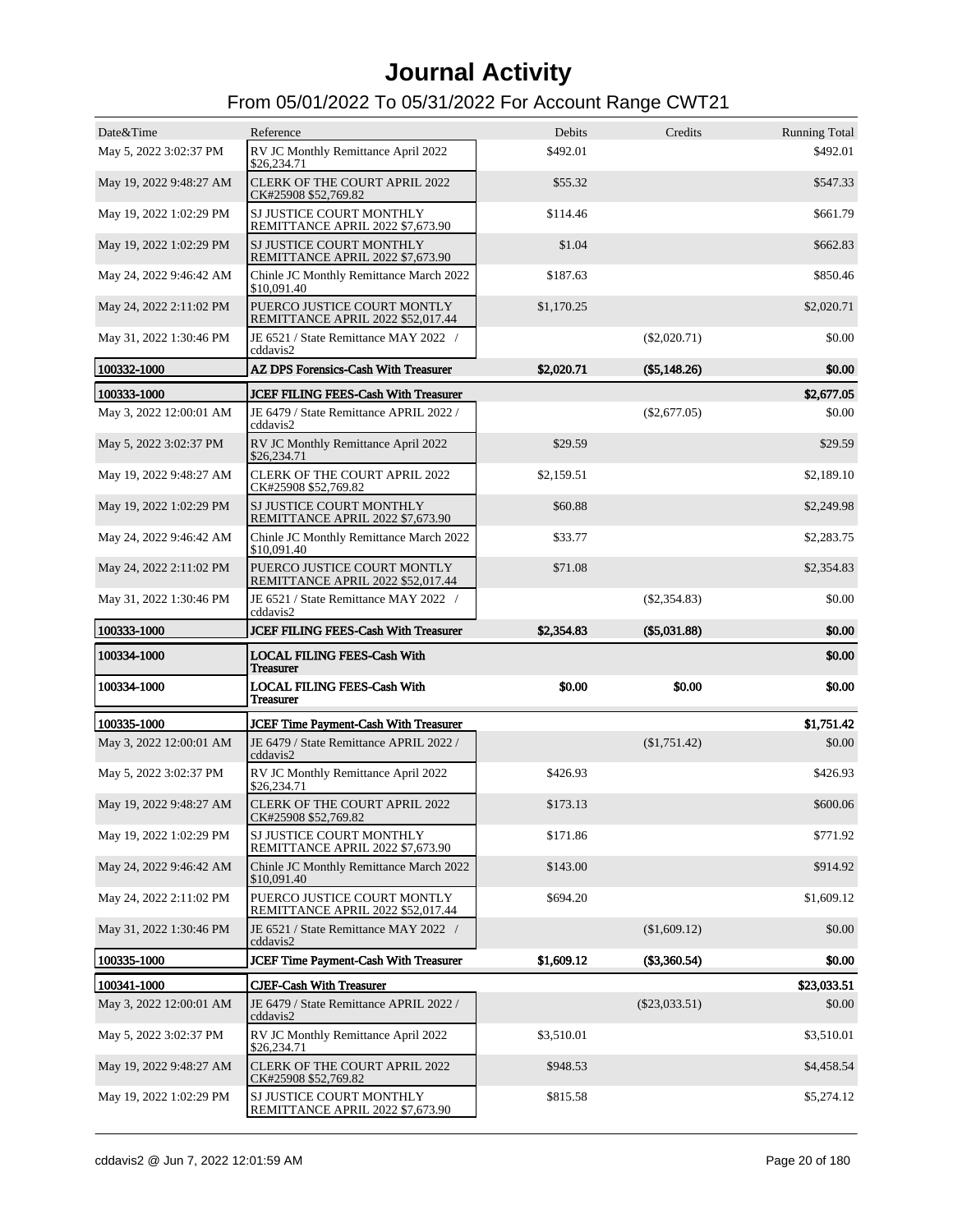| Date&Time               | Reference                                                                   | Debits      | Credits             | <b>Running Total</b> |
|-------------------------|-----------------------------------------------------------------------------|-------------|---------------------|----------------------|
| May 24, 2022 9:46:42 AM | Chinle JC Monthly Remittance March 2022<br>\$10,091.40                      | \$1,312.80  |                     | \$6,586.92           |
| May 24, 2022 2:11:02 PM | PUERCO JUSTICE COURT MONTLY<br>REMITTANCE APRIL 2022 \$52,017.44            | \$8,440.63  |                     | \$15,027.55          |
| May 31, 2022 1:30:46 PM | JE 6521 / State Remittance MAY 2022 /<br>cddavis2                           |             | (\$15,027.55)       | \$0.00               |
| 100341-1000             | <b>CJEF-Cash With Treasurer</b>                                             | \$15,027.55 | $($ \$38,061.06 $)$ | \$0.00               |
| 100342-1000             | FILL THE GAP-Cash With Treasurer                                            |             |                     | \$3,760.18           |
| May 3, 2022 12:00:01 AM | JE 6479 / State Remittance APRIL 2022 /<br>cddavis2                         |             | $(\$3,760.18)$      | \$0.00               |
| May 5, 2022 3:02:37 PM  | RV JC Monthly Remittance April 2022<br>\$26,234.71                          | \$577.49    |                     | \$577.49             |
| May 19, 2022 9:48:27 AM | <b>CLERK OF THE COURT APRIL 2022</b><br>CK#25908 \$52,769.82                | \$141.26    |                     | \$718.75             |
| May 19, 2022 1:02:29 PM | SJ JUSTICE COURT MONTHLY<br>REMITTANCE APRIL 2022 \$7,673.90                | \$134.81    |                     | \$853.56             |
| May 24, 2022 9:46:42 AM | Chinle JC Monthly Remittance March 2022<br>\$10,091.40                      | \$218.25    |                     | \$1,071.81           |
| May 24, 2022 2:11:02 PM | PUERCO JUSTICE COURT MONTLY<br>REMITTANCE APRIL 2022 \$52.017.44            | \$1,387.62  |                     | \$2,459.43           |
| May 31, 2022 1:30:46 PM | JE 6521 / State Remittance MAY 2022 /<br>cddavis2                           |             | $(\$2,459.43)$      | \$0.00               |
| 100342-1000             | FILL THE GAP-Cash With Treasurer                                            | \$2,459.43  | $(\$6,219.61)$      | \$0.00               |
| 100351-1000             | State Hwy Work Zone Add Assess-Cash<br><b>With Treasurer</b>                |             |                     | \$0.00               |
| 100351-1000             | State Hwy Work Zone Add Assess-Cash<br><b>With Treasurer</b>                | \$0.00      | \$0.00              | \$0.00               |
| 100352-1000             | <b>State Hwy Work Zone Safety Add Assess-</b><br><b>Cash With Treasurer</b> |             |                     | \$0.00               |
| 100352-1000             | State Hwy Work Zone Safety Add Assess-<br><b>Cash With Treasurer</b>        | \$0.00      | \$0.00              | \$0.00               |
| 100353-1000             | CHILD PASSENGER RESTRAINT-Cash<br><b>With Treasurer</b>                     |             |                     | \$413.82             |
| May 3, 2022 12:00:01 AM | JE 6479 / State Remittance APRIL 2022 /<br>cddavis2                         |             | $(\$413.82)$        | \$0.00               |
| May 5, 2022 3:02:37 PM  | RV JC Monthly Remittance April 2022<br>\$26,234.71                          | \$101.35    |                     | \$101.35             |
| May 24, 2022 2:11:02 PM | PUERCO JUSTICE COURT MONTLY<br>REMITTANCE APRIL 2022 \$52,017.44            | \$47.50     |                     | \$148.85             |
| May 31, 2022 1:30:46 PM | JE 6521 / State Remittance MAY 2022 /<br>cddavis2                           |             | (\$148.85)          | \$0.00               |
| 100353-1000             | <b>CHILD PASSENGER RESTRAINT-Cash</b><br><b>With Treasurer</b>              | \$148.85    | (\$562.67)          | \$0.00               |
| 100361-1000             | REGISTRAR OF CONTRACTORS-Cash<br><b>With Treasurer</b>                      |             |                     | \$0.00               |
| 100361-1000             | REGISTRAR OF CONTRACTORS-Cash<br><b>With Treasurer</b>                      | \$0.00      | \$0.00              | \$0.00               |
| 100362-1000             | <b>EXTRA DUI ASSESSMENT-Cash With</b>                                       |             |                     | \$3,245.94           |
|                         | Treasurer                                                                   |             |                     |                      |
| May 3, 2022 12:00:01 AM | JE 6479 / State Remittance APRIL 2022 /<br>cddavis2                         |             | $(\$3,245.94)$      | \$0.00               |
| May 5, 2022 3:02:37 PM  | RV JC Monthly Remittance April 2022<br>\$26,234.71                          | \$237.50    |                     | \$237.50             |
| May 19, 2022 9:48:27 AM | <b>CLERK OF THE COURT APRIL 2022</b><br>CK#25908 \$52,769.82                | \$530.00    |                     | \$767.50             |
| May 19, 2022 9:48:27 AM | CLERK OF THE COURT APRIL 2022<br>CK#25908 \$52,769.82                       | \$361.95    |                     | \$1,129.45           |
| May 19, 2022 1:02:29 PM | SJ JUSTICE COURT MONTHLY<br>REMITTANCE APRIL 2022 \$7,673.90                | \$118.75    |                     | \$1,248.20           |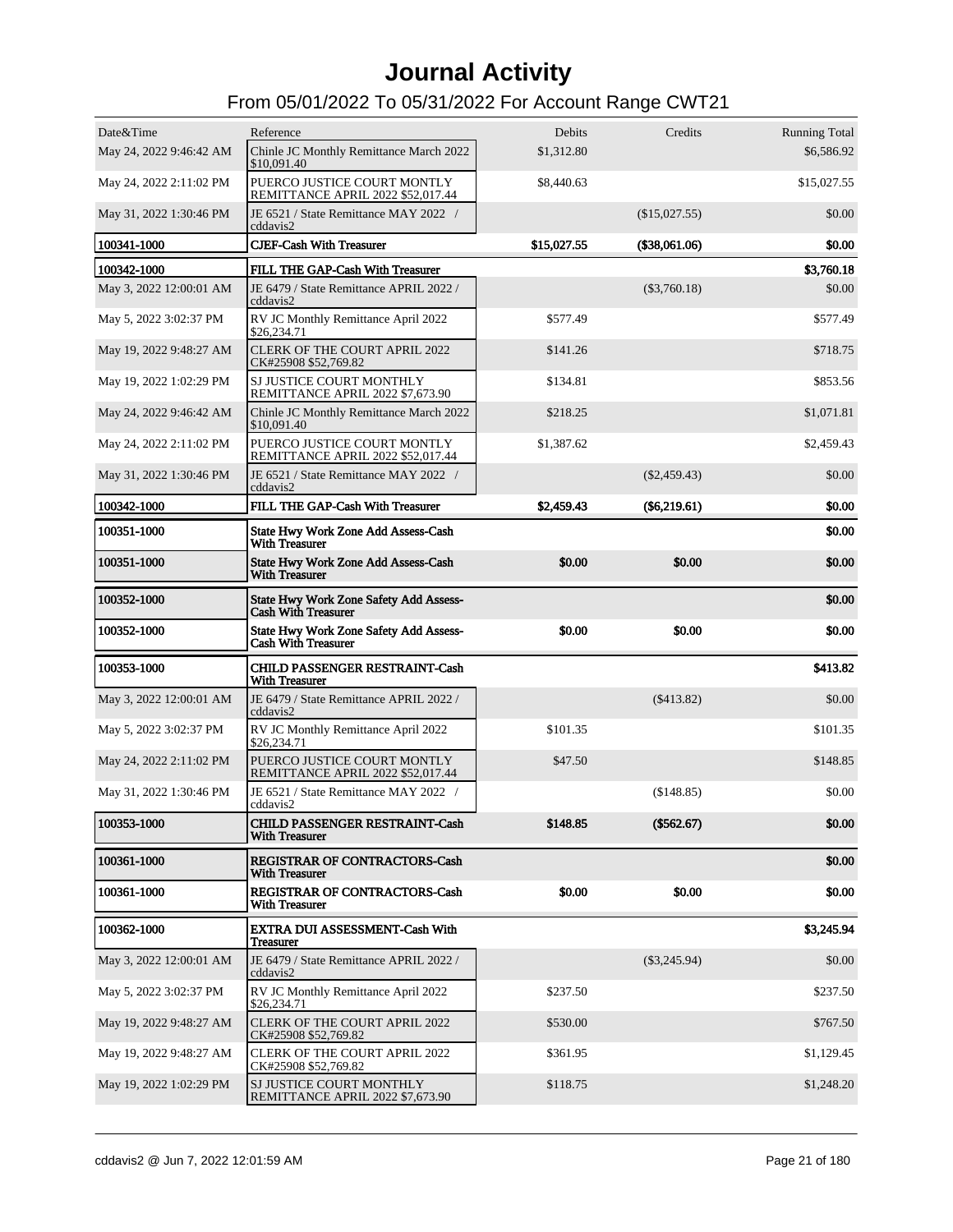| Date&Time                  | Reference                                                                  | Debits     | Credits        | <b>Running Total</b> |
|----------------------------|----------------------------------------------------------------------------|------------|----------------|----------------------|
| May 19, 2022 1:02:29 PM    | SJ JUSTICE COURT MONTHLY<br>REMITTANCE APRIL 2022 \$7,673.90               | \$175.75   |                | \$1,423.95           |
| May 24, 2022 2:11:02 PM    | PUERCO JUSTICE COURT MONTLY<br>REMITTANCE APRIL 2022 \$52.017.44           | \$23.75    |                | \$1,447.70           |
| May 24, 2022 2:11:02 PM    | PUERCO JUSTICE COURT MONTLY<br>REMITTANCE APRIL 2022 \$52,017.44           | \$633.31   |                | \$2,081.01           |
| May 31, 2022 1:30:46 PM    | JE 6521 / State Remittance MAY 2022 /<br>cddavis2                          |            | $(\$2,081.01)$ | \$0.00               |
| 100362-1000                | EXTRA DUI ASSESSMENT-Cash With<br><b>Treasurer</b>                         | \$2,081.01 | $(\$5,326.95)$ | \$0.00               |
| 100363-1000                | <b>TECHNICAL REGISTRATION FN-Cash</b><br><b>With Treasurer</b>             |            |                | \$0.00               |
| 100363-1000                | <b>TECHNICAL REGISTRATION FN-Cash</b><br><b>With Treasurer</b>             | \$0.00     | \$0.00         | \$0.00               |
| 100370-1000                | ATST VS STATE OF AZ-Cash With<br><b>Treasurer</b>                          |            |                | \$52.88              |
| 100370-1000                | ATST VS STATE OF AZ-Cash With<br><b>Treasurer</b>                          | \$0.00     | \$0.00         | \$52.88              |
| 100371-1000                | ALTERNATIVE DISPUTE-Cash With<br><b>Treasurer</b>                          |            |                | \$76.24              |
| May 3, 2022 12:00:01 AM    | JE 6479 / State Remittance APRIL 2022 /<br>cddavis2                        |            | $(\$76.24)$    | \$0.00               |
| May 5, 2022 3:02:37 PM     | RV JC Monthly Remittance April 2022<br>\$26,234.71                         | \$3.45     |                | \$3.45               |
| May 19, 2022 9:48:27 AM    | <b>CLERK OF THE COURT APRIL 2022</b><br>CK#25908 \$52,769.82               | \$40.25    |                | \$43.70              |
| May 19, 2022 1:02:29 PM    | SJ JUSTICE COURT MONTHLY<br>REMITTANCE APRIL 2022 \$7,673.90               | \$7.10     |                | \$50.80              |
| May 24, 2022 9:46:42 AM    | Chinle JC Monthly Remittance March 2022<br>\$10,091.40                     | \$3.93     |                | \$54.73              |
| May 24, 2022 2:11:02 PM    | PUERCO JUSTICE COURT MONTLY<br>REMITTANCE APRIL 2022 \$52,017.44           | \$8.27     |                | \$63.00              |
| May 31, 2022 1:30:46 PM    | JE 6521 / State Remittance MAY 2022 /<br>cddavis2                          |            | $(\$63.00)$    | \$0.00               |
| 100371-1000                | <b>ALTERNATIVE DISPUTE-Cash With</b><br><b>Treasurer</b>                   | \$63.00    | (\$139.24)     | \$0.00               |
| 100372-1000                | <b>DUI ABATEMENT-Cash With Treasurer</b>                                   |            |                | \$475.00             |
| May 3, 2022 12:00:01 AM    | JE 6479 / State Remittance APRIL 2022 /<br>cddavis2                        |            | $(\$475.00)$   | \$0.00               |
| May 19, 2022 9:48:27 AM    | <b>CLERK OF THE COURT APRIL 2022</b><br>CK#25908 \$52,769.82               | \$237.50   |                | \$237.50             |
| May 31, 2022 1:30:46 PM    | JE 6521 / State Remittance MAY 2022 /<br>cddavis2                          |            | $(\$237.50)$   | \$0.00               |
| 100372-1000                | <b>DUI ABATEMENT-Cash With Treasurer</b>                                   | \$237.50   | (\$712.50)     | \$0.00               |
| 100373-1000                | <b>EMANCIPATED MINOR-Cash With</b><br><b>Treasurer</b>                     |            |                | \$144.19             |
| 100373-1000                | <b>EMANCIPATED MINOR-Cash With</b><br><b>Treasurer</b>                     | \$0.00     | \$0.00         | \$144.19             |
| 100374-1000                | <b>Arson Detection-Cash With Treasurer</b>                                 |            |                | \$0.00               |
| 100374-1000                | <b>Arson Detection-Cash With Treasurer</b>                                 | \$0.00     | \$0.00         | \$0.00               |
|                            |                                                                            |            |                |                      |
| 100376-1000<br>100376-1000 | <b>HURF MVD-Cash With Treasurer</b><br><b>HURF MVD-Cash With Treasurer</b> | \$0.00     | \$0.00         | \$132.98<br>\$132.98 |
|                            |                                                                            |            |                |                      |
| 100379-1000                | <b>HURF-Cash With Treasurer</b>                                            |            |                | \$17,816.20          |
| May 3, 2022 12:00:01 AM    | JE 6479 / State Remittance APRIL 2022 /<br>cddavis2                        |            | (\$17,816.20)  | \$0.00               |
| May 24, 2022 2:11:02 PM    | PUERCO JUSTICE COURT MONTLY<br>REMITTANCE APRIL 2022 \$52,017.44           | \$8,764.38 |                | \$8,764.38           |
| May 31, 2022 1:30:46 PM    | JE 6521 / State Remittance MAY 2022 /<br>cddavis2                          |            | $(\$8,764.38)$ | \$0.00               |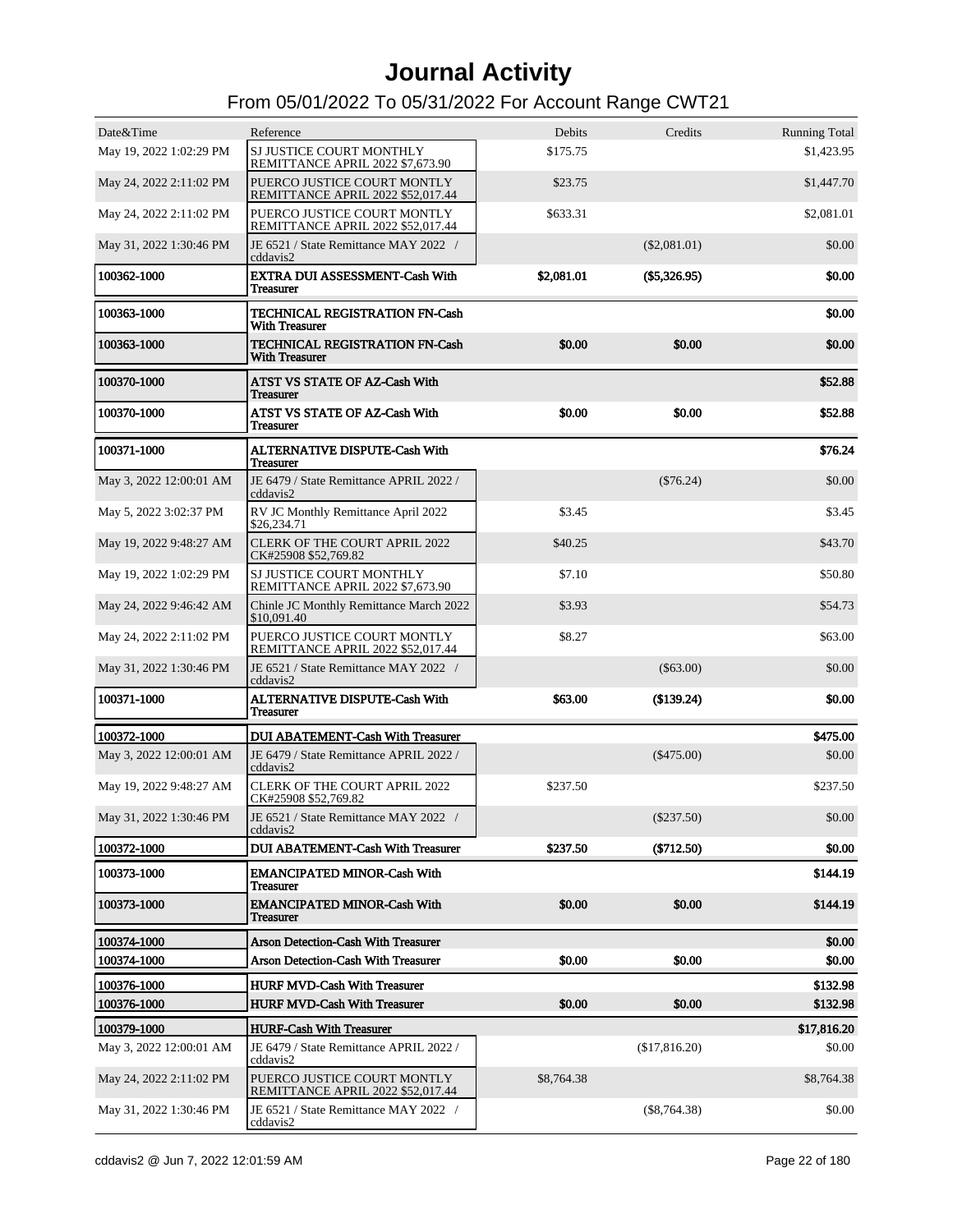| Date&Time<br>100379-1000 | Reference<br><b>HURF-Cash With Treasurer</b>                      | Debits<br>\$8,764.38 | Credits<br>(\$26,580.58) | <b>Running Total</b><br>\$0.00 |
|--------------------------|-------------------------------------------------------------------|----------------------|--------------------------|--------------------------------|
| 100400-1000              | Dangerous Plant, Pest, & Dis Fund-Cash<br><b>With Treasurer</b>   |                      |                          | \$0.00                         |
| 100400-1000              | Dangerous Plant, Pest, & Dis Fund-Cash<br><b>With Treasurer</b>   | \$0.00               | \$0.00                   | \$0.00                         |
| 100440-1000              | ALPINE FIRE DISTRICT-Cash With<br><b>Treasurer</b>                |                      |                          | \$0.00                         |
| 100440-1000              | <b>ALPINE FIRE DISTRICT-Cash With</b><br><b>Treasurer</b>         | \$0.00               | \$0.00                   | \$0.00                         |
| 100493-1000              | Unknown account name-Cash With<br><b>Treasurer</b>                |                      |                          | \$0.00                         |
| 100493-1000              | Unknown account name-Cash With<br><b>Treasurer</b>                | \$0.00               | \$0.00                   | \$0.00                         |
| 100601-1000              | <b>EORF 38-Cash With Treasurer</b>                                |                      |                          | \$619.44                       |
| May 5, 2022 3:02:37 PM   | RV JC Monthly Remittance April 2022<br>\$26,234.71                | \$25.72              |                          | \$645.16                       |
| May 5, 2022 3:02:37 PM   | RV JC Monthly Remittance April 2022<br>\$26,234.71                | \$10.94              |                          | \$656.10                       |
| May 9, 2022 5:20:41 PM   | check CK.18390 / EORP RVJC April 2022                             |                      | $(\$36.66)$              | \$619.44                       |
| May 19, 2022 9:48:27 AM  | <b>CLERK OF THE COURT APRIL 2022</b><br>CK#25908 \$52,769.82      | \$1,727.00           |                          | \$2,346.44                     |
| May 19, 2022 9:48:27 AM  | <b>CLERK OF THE COURT APRIL 2022</b><br>CK#25908 \$52,769.82      | \$734.69             |                          | \$3,081.13                     |
| May 19, 2022 10:12:08 AM | check CK.18469 / EORP CofC April 2022                             |                      | $(\$2,461.69)$           | \$619.44                       |
| May 19, 2022 1:02:29 PM  | SJ JUSTICE COURT MONTHLY<br>REMITTANCE APRIL 2022 \$7,673.90      | \$52.91              |                          | \$672.35                       |
| May 19, 2022 1:02:29 PM  | SJ JUSTICE COURT MONTHLY<br>REMITTANCE APRIL 2022 \$7,673.90      | \$22.51              |                          | \$694.86                       |
| May 24, 2022 9:46:42 AM  | Chinle JC Monthly Remittance March 2022<br>\$10,091.40            | \$29.33              |                          | \$724.19                       |
| May 24, 2022 9:46:42 AM  | Chinle JC Monthly Remittance March 2022<br>\$10,091.40            | \$12.48              |                          | \$736.67                       |
| May 24, 2022 2:11:02 PM  | PUERCO JUSTICE COURT MONTLY<br>REMITTANCE APRIL 2022 \$52,017.44  | \$26.28              |                          | \$762.95                       |
| May 24, 2022 2:11:02 PM  | PUERCO JUSTICE COURT MONTLY<br>REMITTANCE APRIL 2022 \$52,017.44  | \$61.74              |                          | \$824.69                       |
| May 26, 2022 9:35:14 AM  | check CK.18525 / EORP Puerco JC<br><b>Contribution April 2022</b> |                      | (\$88.02)                | \$736.67                       |
| 100601-1000              | <b>EORF 38-Cash With Treasurer</b>                                | \$2,703.60           | $(\$2,586.37)$           | \$736.67                       |
| 100602-1000              | <b>STATE ANTI-Cash With Treasurer</b>                             |                      |                          | \$0.00                         |
| 100602-1000              | <b>STATE ANTI-Cash With Treasurer</b>                             | \$0.00               | \$0.00                   | \$0.00                         |
| 100603-1000              | <b>CONFIDENTIAL INTERMEDIARY-Cash</b><br><b>With Treasurer</b>    |                      |                          | \$32.76                        |
| May 3, 2022 12:00:01 AM  | JE 6479 / State Remittance APRIL 2022 /<br>cddavis2               |                      | $(\$32.76)$              | \$0.00                         |
| May 19, 2022 9:48:27 AM  | <b>CLERK OF THE COURT APRIL 2022</b><br>CK#25908 \$52,769.82      | \$29.36              |                          | \$29.36                        |
| May 31, 2022 1:30:46 PM  | JE 6521 / State Remittance MAY 2022 /<br>cddavis2                 |                      | $(\$29.36)$              | \$0.00                         |
| 100603-1000              | CONFIDENTIAL INTERMEDIARY-Cash<br><b>With Treasurer</b>           | \$29.36              | $(\$62.12)$              | \$0.00                         |
| 100604-1000              | DOMESTIC VIOLENCE/CHILD A-Cash<br><b>With Treasurer</b>           |                      |                          | \$1,437.33                     |
| May 3, 2022 12:00:01 AM  | JE 6479 / State Remittance APRIL 2022 /<br>cddavis2               |                      | $(\$1,437.33)$           | \$0.00                         |
| May 19, 2022 9:48:27 AM  | <b>CLERK OF THE COURT APRIL 2022</b><br>CK#25908 \$52,769.82      | \$218.07             |                          | \$218.07                       |
| May 19, 2022 9:48:27 AM  | <b>CLERK OF THE COURT APRIL 2022</b><br>CK#25908 \$52,769.82      | \$1,001.50           |                          | \$1,219.57                     |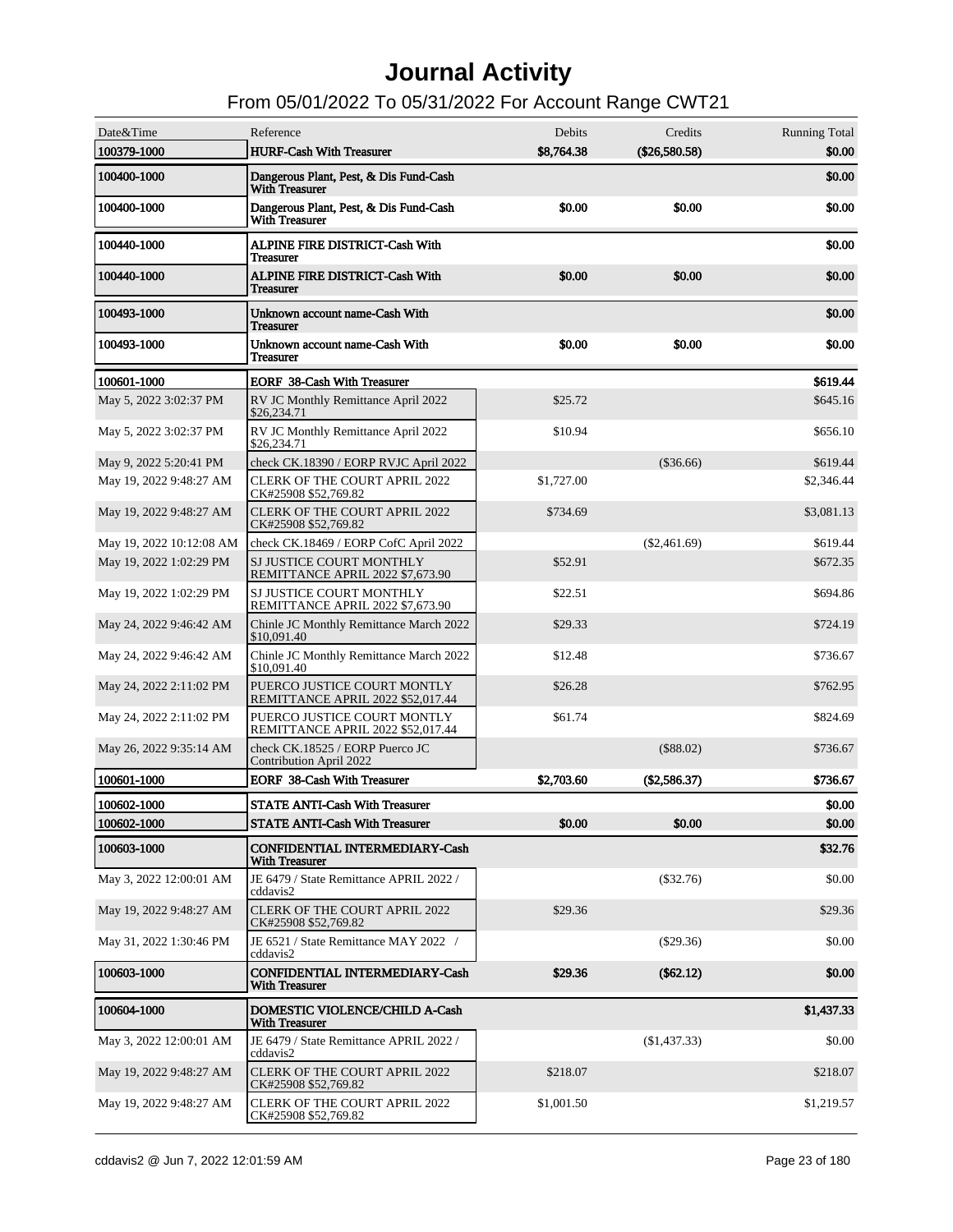| Date&Time               | Reference                                                        | Debits     | Credits        | <b>Running Total</b> |
|-------------------------|------------------------------------------------------------------|------------|----------------|----------------------|
| May 19, 2022 9:48:27 AM | <b>CLERK OF THE COURT APRIL 2022</b><br>CK#25908 \$52,769.82     | \$1.01     |                | \$1,220.58           |
| May 31, 2022 1:30:46 PM | JE 6521 / State Remittance MAY 2022 /<br>cddavis2                |            | (\$1,220.58)   | \$0.00               |
| 100604-1000             | DOMESTIC VIOLENCE/CHILD A-Cash<br><b>With Treasurer</b>          | \$1,220.58 | $(\$2,657.91)$ | \$0.00               |
| 100607-1000             | <b>TIME PAYMENT - Cash With Treasurer</b>                        |            |                | \$0.00               |
| 100607-1000             | <b>TIME PAYMENT - Cash With Treasurer</b>                        | \$0.00     | \$0.00         | \$0.00               |
| 100625-1000             | <b>VICTIM'S COMPENSATION-Cash With</b><br><b>Treasurer</b>       |            |                | \$1,354.13           |
| May 3, 2022 12:00:01 AM | JE 6479 / State Remittance APRIL 2022 /<br>cddavis2              |            | $(\$2,152.31)$ | $(\$798.18)$         |
| May 3, 2022 4:06:50 PM  | JE 6480 / State Remittance APRIL 2022 /<br>cddavis2              | \$798.18   |                | \$0.00               |
| May 5, 2022 3:02:37 PM  | RV JC Monthly Remittance April 2022<br>\$26,234.71               | \$487.31   |                | \$487.31             |
| May 19, 2022 9:48:27 AM | <b>CLERK OF THE COURT APRIL 2022</b><br>CK#25908 \$52,769.82     | \$1,367.57 |                | \$1,854.88           |
| May 19, 2022 9:48:27 AM | <b>CLERK OF THE COURT APRIL 2022</b><br>CK#25908 \$52,769.82     | \$3.21     |                | \$1,858.09           |
| May 19, 2022 1:02:29 PM | SJ JUSTICE COURT MONTHLY<br>REMITTANCE APRIL 2022 \$7,673.90     | \$133.43   |                | \$1,991.52           |
| May 24, 2022 9:46:42 AM | Chinle JC Monthly Remittance March 2022<br>\$10,091.40           | \$183.40   |                | \$2,174.92           |
| May 24, 2022 2:11:02 PM | PUERCO JUSTICE COURT MONTLY<br>REMITTANCE APRIL 2022 \$52,017.44 | \$514.32   |                | \$2,689.24           |
| May 31, 2022 1:30:46 PM | JE 6521 / State Remittance MAY 2022 /<br>cddavis2                |            | $(\$2,689.24)$ | \$0.00               |
| 100625-1000             | VICTIM'S COMPENSATION-Cash With<br><b>Treasurer</b>              | \$3,487.42 | (\$4,841.55)   | \$0.00               |
| 100626-1000             | VICTIMS RIGHTS-Cash With Treasurer                               |            |                | \$896.41             |
| May 3, 2022 12:00:01 AM | JE 6479 / State Remittance APRIL 2022 /<br>cddavis2              |            | $(\$98.23)$    | \$798.18             |
| May 3, 2022 4:06:50 PM  | JE 6480 / State Remittance APRIL 2022 /<br>cddavis2              |            | $(\$798.18)$   | \$0.00               |
| May 5, 2022 3:02:37 PM  | RV JC Monthly Remittance April 2022<br>\$26,234.71               | \$295.38   |                | \$295.38             |
| May 19, 2022 9:48:27 AM | <b>CLERK OF THE COURT APRIL 2022</b><br>CK#25908 \$52,769.82     | \$27.55    |                | \$322.93             |
| May 19, 2022 1:02:29 PM | SJ JUSTICE COURT MONTHLY<br>REMITTANCE APRIL 2022 \$7,673.90     | \$78.99    |                | \$401.92             |
| May 24, 2022 9:46:42 AM | Chinle JC Monthly Remittance March 2022<br>\$10,091.40           | \$108.53   |                | \$510.45             |
| May 24, 2022 2:11:02 PM | PUERCO JUSTICE COURT MONTLY<br>REMITTANCE APRIL 2022 \$52,017.44 | \$324.80   |                | \$835.25             |
| May 31, 2022 1:30:46 PM |                                                                  |            |                |                      |
|                         | JE 6521 / State Remittance MAY 2022 /<br>cddavis2                |            | $(\$835.25)$   | \$0.00               |
| 100626-1000             | <b>VICTIMS RIGHTS-Cash With Treasurer</b>                        | \$835.25   | \$1,731.66     | \$0.00               |
| 100627-1000             | <b>CCEF-Cash With Treasurer</b>                                  |            |                | \$5,614.42           |
| May 3, 2022 12:00:01 AM | JE 6479 / State Remittance APRIL 2022 /<br>cddavis2              |            | $(\$5,614.42)$ | \$0.00               |
| May 5, 2022 3:02:37 PM  | RV JC Monthly Remittance April 2022<br>\$26,234.71               | \$865.48   |                | \$865.48             |
| May 19, 2022 9:48:27 AM | <b>CLERK OF THE COURT APRIL 2022</b><br>CK#25908 \$52,769.82     | \$212.47   |                | \$1,077.95           |
| May 19, 2022 1:02:29 PM | SJ JUSTICE COURT MONTHLY<br>REMITTANCE APRIL 2022 \$7,673.90     | \$202.19   |                | \$1,280.14           |
| May 24, 2022 9:46:42 AM | Chinle JC Monthly Remittance March 2022<br>\$10,091.40           | \$328.24   |                | \$1,608.38           |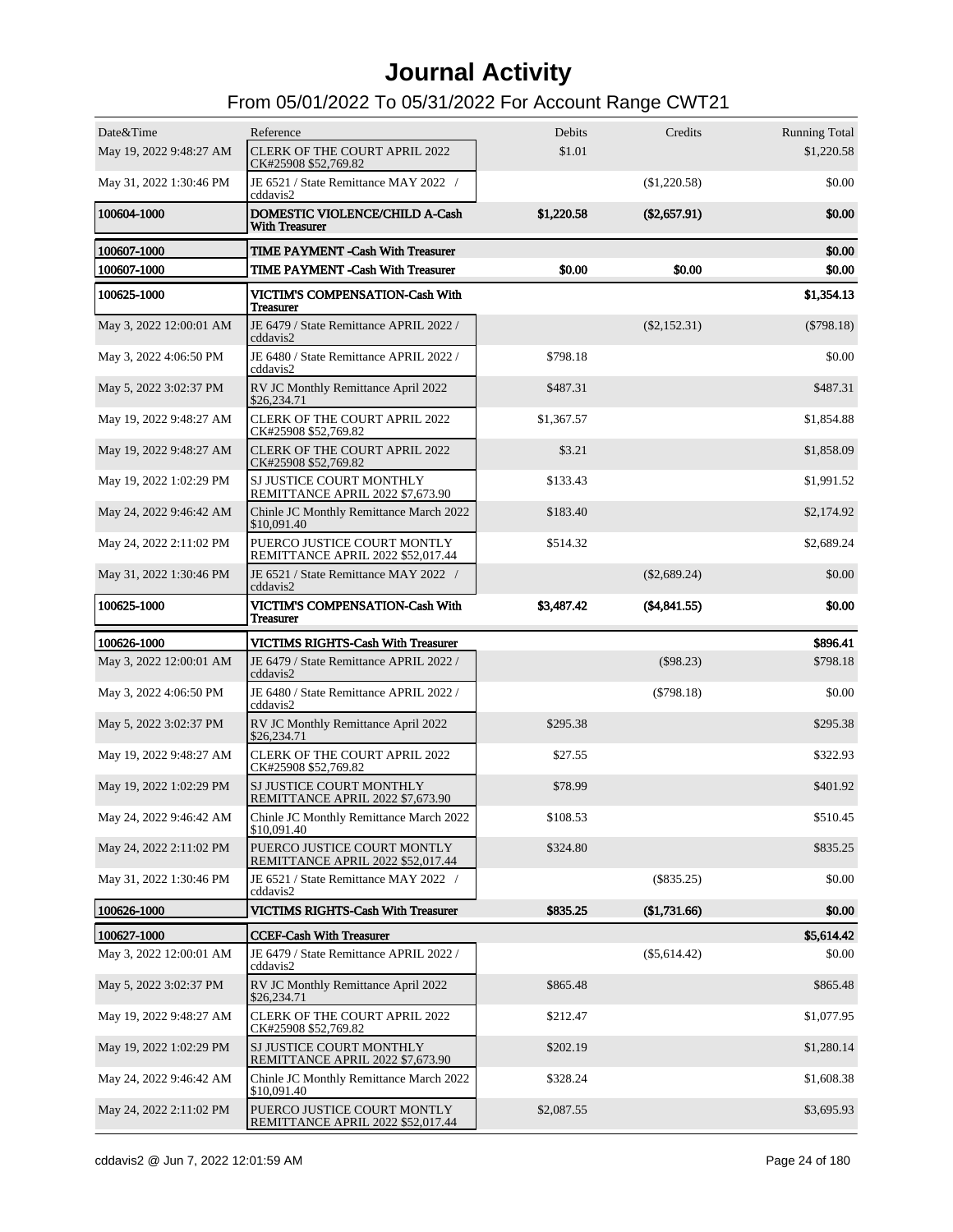| Date&Time               | Reference                                                        | Debits     | Credits        | <b>Running Total</b> |
|-------------------------|------------------------------------------------------------------|------------|----------------|----------------------|
| May 31, 2022 1:30:46 PM | JE 6521 / State Remittance MAY 2022 /<br>cddavis2                |            | $(\$3,695.93)$ | \$0.00               |
| 100627-1000             | <b>CCEF-Cash With Treasurer</b>                                  | \$3,695.93 | $(\$9,310.35)$ | \$0.00               |
| 100628-1000             | PROBATION SURCHARGE-Cash With<br><b>Treasurer</b>                |            |                | \$9,074.53           |
| May 3, 2022 12:00:01 AM | JE 6479 / State Remittance APRIL 2022 /<br>cddavis2              |            | $(\$9,074.53)$ | \$0.00               |
| May 5, 2022 3:02:37 PM  | RV JC Monthly Remittance April 2022<br>\$26,234.71               | \$3,033.47 |                | \$3,033.47           |
| May 19, 2022 9:48:27 AM | <b>CLERK OF THE COURT APRIL 2022</b><br>CK#25908 \$52,769.82     | \$133.00   |                | \$3,166.47           |
| May 19, 2022 1:02:29 PM | SJ JUSTICE COURT MONTHLY<br>REMITTANCE APRIL 2022 \$7,673.90     | \$38.20    |                | \$3,204.67           |
| May 19, 2022 1:02:29 PM | SJ JUSTICE COURT MONTHLY<br>REMITTANCE APRIL 2022 \$7,673.90     | \$770.34   |                | \$3,975.01           |
| May 24, 2022 9:46:42 AM | Chinle JC Monthly Remittance March 2022<br>\$10,091.40           | \$1,085.16 |                | \$5,060.17           |
| May 24, 2022 2:11:02 PM | PUERCO JUSTICE COURT MONTLY<br>REMITTANCE APRIL 2022 \$52,017.44 | \$3,315.81 |                | \$8,375.98           |
| May 31, 2022 1:30:46 PM | JE 6521 / State Remittance MAY 2022 /<br>cddavis2                |            | $(\$8,375.98)$ | \$0.00               |
| 100628-1000             | PROBATION SURCHARGE-Cash With<br>Treasurer                       | \$8,375.98 | (\$17,450.51)  | \$0.00               |
| 100630-1000             | <b>CLERK OF CRT LENGHTY TRIA-Cash</b><br><b>With Treasurer</b>   |            |                | \$242.25             |
| May 3, 2022 12:00:01 AM | JE 6479 / State Remittance APRIL 2022 /<br>cddavis2              |            | $(\$242.25)$   | \$0.00               |
| May 19, 2022 9:48:27 AM | <b>CLERK OF THE COURT APRIL 2022</b><br>CK#25908 \$52,769.82     | \$427.50   |                | \$427.50             |
| May 31, 2022 1:30:46 PM | JE 6521 / State Remittance MAY 2022 /<br>cddavis2                |            | $(\$427.50)$   | \$0.00               |
| 100630-1000             | <b>CLERK OF CRT LENGHTY TRIA-Cash</b><br><b>With Treasurer</b>   | \$427.50   | $(\$669.75)$   | \$0.00               |
| 100631-1000             | DRUG & GANG ENFORCEMENT-Cash<br><b>With Treasurer</b>            |            |                | \$3,723.98           |
| May 3, 2022 12:00:01 AM | JE 6479 / State Remittance APRIL 2022 /<br>cddavis2              |            | $(\$3,723.98)$ | \$0.00               |
| May 19, 2022 9:48:27 AM | CLERK OF THE COURT APRIL 2022<br>CK#25908 \$52,769.82            | \$1,065.19 |                | \$1,065.19           |
| May 31, 2022 1:30:46 PM | JE 6521 / State Remittance MAY 2022 /<br>cddavis2                |            | (\$1,065.19)   | \$0.00               |
| 100631-1000             | DRUG & GANG ENFORCEMENT-Cash<br><b>With Treasurer</b>            | \$1,065.19 | (\$4,789.17)   | \$0.00               |
| 100632-1000             | <b>CONFIDENTIAL ADDRESS FUND-Cash</b><br><b>With Treasurer</b>   |            |                | \$70.39              |
| May 3, 2022 12:00:01 AM | JE 6479 / State Remittance APRIL 2022 /<br>cddavis2              |            | $(\$70.39)$    | \$0.00               |
| 100632-1000             | <b>CONFIDENTIAL ADDRESS FUND-Cash</b><br><b>With Treasurer</b>   | \$0.00     | $(\$70.39)$    | \$0.00               |
| 100640-1000             | <b>DRUG PREVENTION RES CNTR-Cash</b><br><b>With Treasurer</b>    |            |                | \$0.00               |
| May 19, 2022 9:48:27 AM | <b>CLERK OF THE COURT APRIL 2022</b><br>CK#25908 \$52,769.82     | \$0.15     |                | \$0.15               |
| May 31, 2022 1:30:46 PM | JE 6521 / State Remittance MAY 2022 /<br>cddavis2                |            | (S0.15)        | \$0.00               |
| 100640-1000             | <b>DRUG PREVENTION RES CNTR-Cash</b><br><b>With Treasurer</b>    | \$0.15     | (\$0.15)       | \$0.00               |
| 100710-1000             | <b>CONCHO VALLEY IMP UNIT #-Cash</b><br><b>With Treasurer</b>    |            |                | \$0.00               |
| 100710-1000             | CONCHO VALLEY IMP UNIT #-Cash<br><b>With Treasurer</b>           | \$0.00     | \$0.00         | \$0.00               |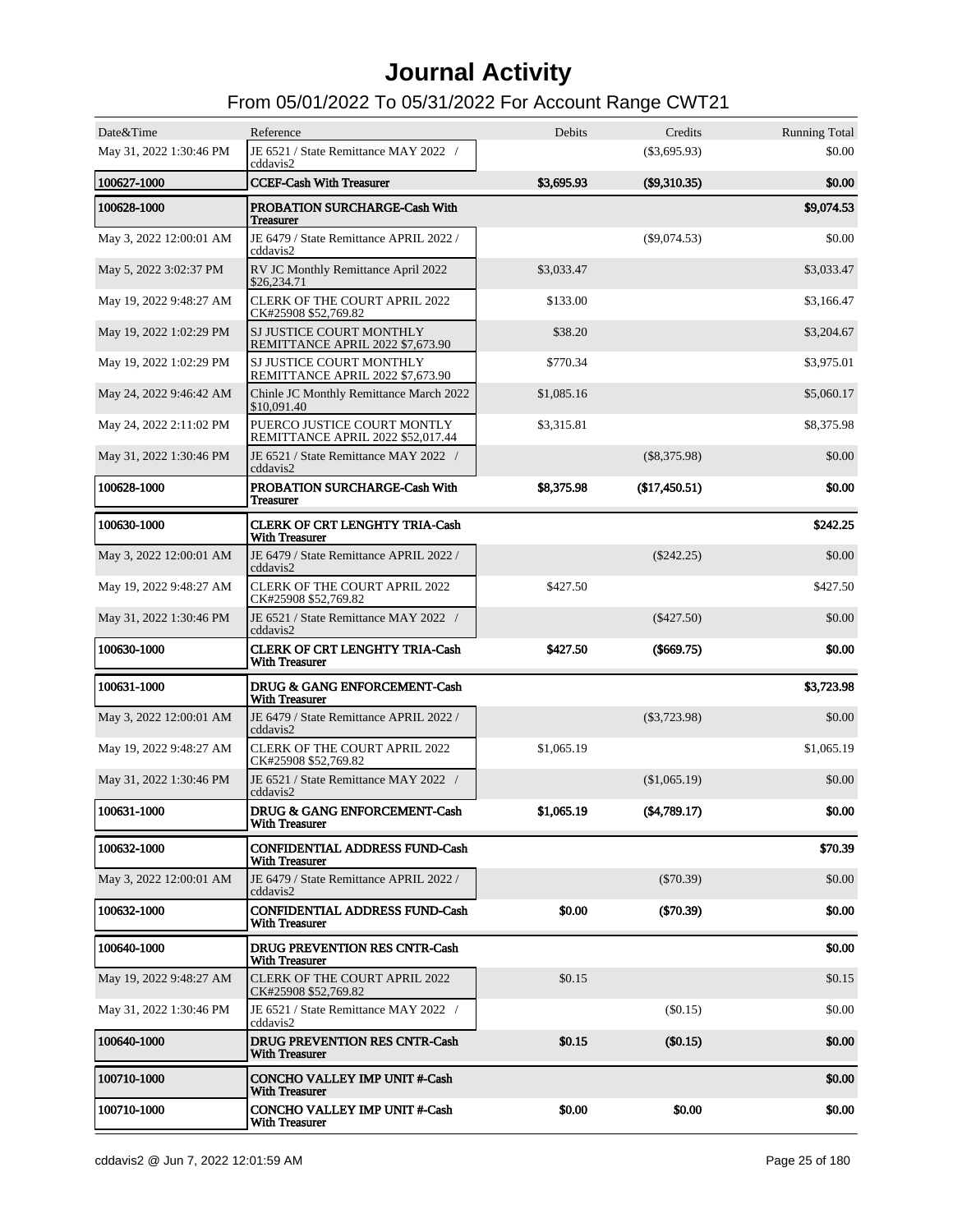| Date&Time                | Reference                                                                    | Debits      | Credits         | <b>Running Total</b> |
|--------------------------|------------------------------------------------------------------------------|-------------|-----------------|----------------------|
| 100790-1000              | Unknown account name-Cash With<br><b>Treasurer</b>                           |             |                 | \$0.00               |
| 100790-1000              | Unknown account name-Cash With<br><b>Treasurer</b>                           | \$0.00      | \$0.00          | \$0.00               |
| 100808-1000              | <b>INTEREST CLEARING-Cash With</b><br><b>Treasurer</b>                       |             |                 | \$0.00               |
| 100808-1000              | <b>INTEREST CLEARING-Cash With</b><br><b>Treasurer</b>                       | \$0.00      | \$0.00          | \$0.00               |
| 100809-1000              | <b>LEHMAN BROTHERS-Cash With</b><br><b>Treasurer</b>                         |             |                 | \$0.00               |
| 100809-1000              | <b>LEHMAN BROTHERS-Cash With</b><br><b>Treasurer</b>                         | \$0.00      | \$0.00          | \$0.00               |
| 100993-1000              | <b>NORTHERN ARIZONA VIT-Cash With</b><br><b>Treasurer</b>                    |             |                 | \$42,111.06          |
| May 3, 2022 8:42:23 AM   | SRP Voluntary Contributions in Lieu of<br>Property Taxes 2021 \$6,685,665.00 | \$50,612.00 |                 | \$92,723.06          |
| May 9, 2022 5:19:23 PM   | check CK.18389 / NAVIT/NATIVE April<br>2022                                  |             | $(\$42,111.06)$ | \$50,612.00          |
| May 15, 2022 11:59:58 PM | distribution                                                                 | \$35,643.17 |                 | \$86,255.17          |
| May 15, 2022 11:59:58 PM | distribution                                                                 |             | (\$7.62)        | \$86,247.55          |
| May 31, 2022 11:59:57 PM | journal fund interest allocation - 05/01/2022<br>to 05/31/2022               | \$14.19     |                 | \$86,261.74          |
| 100993-1000              | <b>NORTHERN ARIZONA VIT-Cash With</b><br><b>Treasurer</b>                    | \$86,269.36 | $(\$42,118.68)$ | \$86,261.74          |
| 100994-1000              | <b>NATIVE-Cash With Treasurer</b>                                            |             |                 | \$9,008.91           |
| May 3, 2022 8:42:23 AM   | SRP Voluntary Contributions in Lieu of<br>Property Taxes 2021 \$6,685,665.00 | \$11.00     |                 | \$9,019.91           |
| May 9, 2022 5:19:23 PM   | check CK.18389 / NAVIT/NATIVE April<br>2022                                  |             | $(\$9,008.91)$  | \$11.00              |
| May 15, 2022 11:59:58 PM | distribution                                                                 | \$41.10     |                 | \$52.10              |
| May 15, 2022 11:59:58 PM | distribution                                                                 |             | ( \$4.94)       | \$47.16              |
| May 31, 2022 11:59:57 PM | journal fund interest allocation - 05/01/2022<br>to 05/31/2022               | \$0.43      |                 | \$47.59              |
| 100994-1000              | <b>NATIVE-Cash With Treasurer</b>                                            | \$52.53     | (\$9,013.85)    | \$47.59              |
| 100997-1000              | <b>MOBILE HOME RELOCATION-Cash</b><br><b>With Treasurer</b>                  |             |                 | \$41.97              |
| May 5, 2022 11:16:01 AM  | check CK.18373 / State Remittance April<br>2022                              |             | (S41.97)        | \$0.00               |
| 100997-1000              | <b>MOBILE HOME RELOCATION-Cash</b><br><b>With Treasurer</b>                  | \$0.00      | $(\$41.97)$     | \$0.00               |
| 100999-1000              | PRIOR YEAR REAL PROPERTY-Cash<br><b>With Treasurer</b>                       |             |                 | \$0.00               |
| 100999-1000              | PRIOR YEAR REAL PROPERTY-Cash<br><b>With Treasurer</b>                       | \$0.00      | \$0.00          | \$0.00               |
| 200100-1000              | <b>GENERAL EXPENSE-Cash With</b><br><b>Treasurer</b>                         |             |                 | \$13,485,390.62      |
| May 2, 2022 7:00:41 AM   | TR ADVFEE - Advertising Fee-Revenue                                          | \$5.00      |                 | \$13,485,395.62      |
| May 2, 2022 7:00:41 AM   | TR COPR - Certificate of Purchase Fee                                        | \$10.00     |                 | \$13,485,405.62      |
| May 2, 2022 7:00:41 AM   | TR REDFEE - Redemption Fee                                                   | \$10.00     |                 | \$13,485,415.62      |
| May 2, 2022 7:00:41 AM   | TR REDFEE - Redemption Fee                                                   | \$10.00     |                 | \$13,485,425.62      |
| May 2, 2022 7:03:01 AM   | TR ADVFEE - Advertising Fee-Revenue                                          | \$5.00      |                 | \$13,485,430.62      |
| May 2, 2022 7:03:01 AM   | TR ADVFEE - Advertising Fee-Revenue                                          | \$5.00      |                 | \$13,485,435.62      |
| May 2, 2022 7:03:01 AM   | TR ADVFEE - Advertising Fee-Revenue                                          | \$5.00      |                 | \$13,485,440.62      |
| May 2, 2022 7:03:01 AM   | TR ADVFEE - Advertising Fee-Revenue                                          | \$5.00      |                 | \$13,485,445.62      |
| May 2, 2022 7:03:01 AM   | TR ADVFEE - Advertising Fee-Revenue                                          | \$5.00      |                 | \$13,485,450.62      |
| May 2, 2022 7:03:01 AM   | TR COPR - Certificate of Purchase Fee                                        | \$10.00     |                 | \$13,485,460.62      |
| May 2, 2022 7:03:01 AM   | TR COPR - Certificate of Purchase Fee                                        | \$10.00     |                 | \$13,485,470.62      |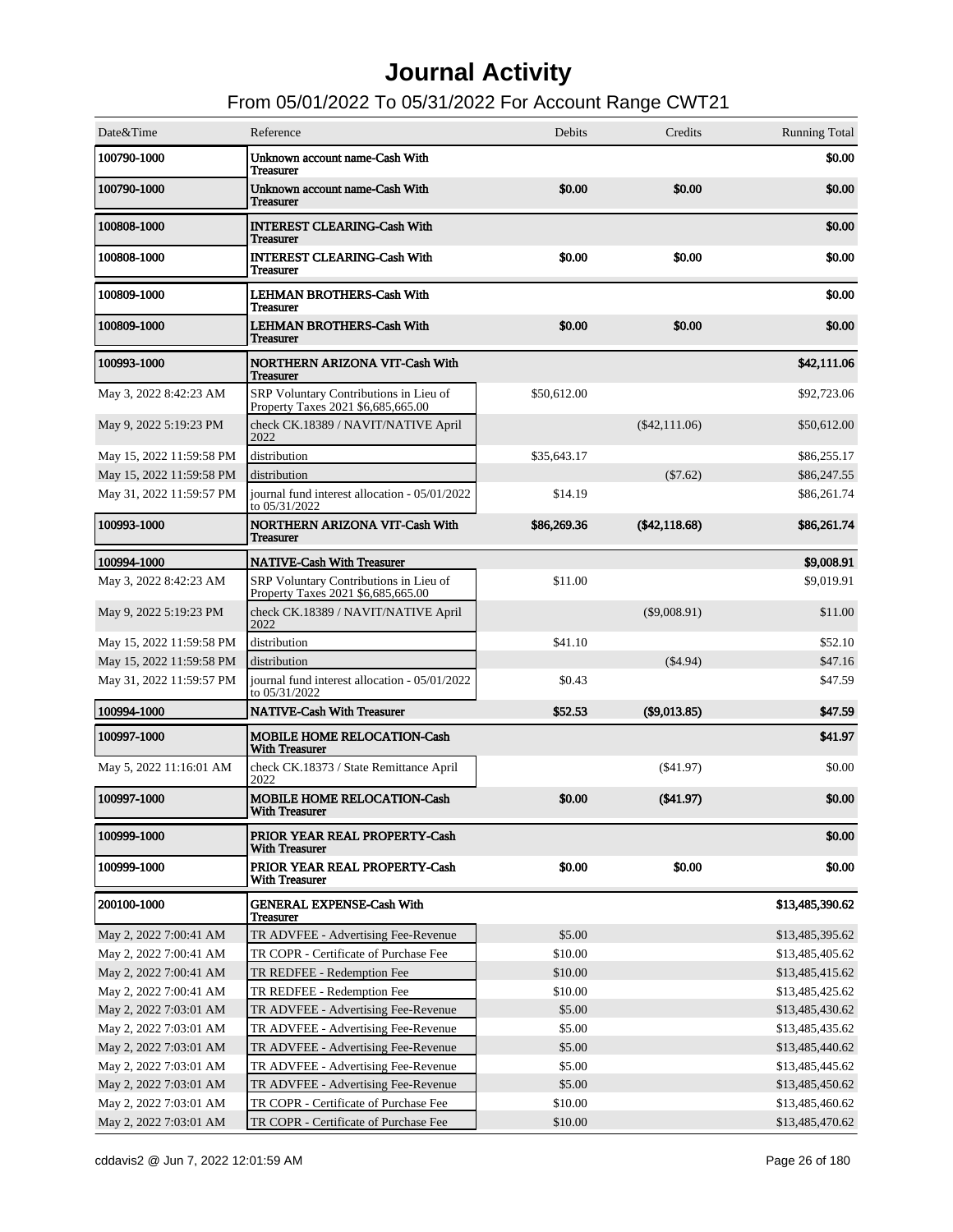| Date&Time               | Reference                                                                      | Debits  | Credits | <b>Running Total</b> |
|-------------------------|--------------------------------------------------------------------------------|---------|---------|----------------------|
| May 2, 2022 7:03:01 AM  | TR COPR - Certificate of Purchase Fee                                          | \$10.00 |         | \$13,485,480.62      |
| May 2, 2022 7:03:01 AM  | TR COPR - Certificate of Purchase Fee                                          | \$10.00 |         | \$13,485,490.62      |
| May 2, 2022 7:03:01 AM  | TR COPR - Certificate of Purchase Fee                                          | \$10.00 |         | \$13,485,500.62      |
| May 2, 2022 7:03:01 AM  | TR REDFEE - Redemption Fee                                                     | \$10.00 |         | \$13,485,510.62      |
| May 2, 2022 7:03:01 AM  | TR REDFEE - Redemption Fee                                                     | \$10.00 |         | \$13,485,520.62      |
| May 2, 2022 7:03:01 AM  | TR REDFEE - Redemption Fee                                                     | \$10.00 |         | \$13,485,530.62      |
| May 2, 2022 7:03:01 AM  | TR REDFEE - Redemption Fee                                                     | \$10.00 |         | \$13,485,540.62      |
| May 2, 2022 7:03:01 AM  | TR REDFEE - Redemption Fee                                                     | \$10.00 |         | \$13,485,550.62      |
| May 2, 2022 7:14:40 AM  | TR ADVFEE - Advertising Fee-Revenue                                            | \$5.00  |         | \$13,485,555.62      |
| May 2, 2022 7:14:40 AM  | TR ADVFEE - Advertising Fee-Revenue                                            | \$5.00  |         | \$13,485,560.62      |
| May 2, 2022 7:14:40 AM  | TR COPR - Certificate of Purchase Fee                                          | \$10.00 |         | \$13,485,570.62      |
| May 2, 2022 7:14:40 AM  | TR COPR - Certificate of Purchase Fee                                          | \$10.00 |         | \$13,485,580.62      |
| May 2, 2022 7:14:40 AM  | TR REDFEE - Redemption Fee                                                     | \$10.00 |         | \$13,485,590.62      |
| May 2, 2022 7:14:40 AM  | TR REDFEE - Redemption Fee                                                     | \$10.00 |         | \$13,485,600.62      |
| May 2, 2022 7:22:41 AM  | TR ADVFEE - Advertising Fee-Revenue                                            | \$5.00  |         | \$13,485,605.62      |
| May 2, 2022 7:22:41 AM  | TR COPR - Certificate of Purchase Fee                                          | \$10.00 |         | \$13,485,615.62      |
| May 2, 2022 7:22:41 AM  | TR REDFEE - Redemption Fee                                                     | \$10.00 |         | \$13,485,625.62      |
| May 2, 2022 7:35:03 AM  | TR ADVFEE - Advertising Fee-Revenue                                            | \$5.00  |         | \$13,485,630.62      |
|                         | TR ADVFEE - Advertising Fee-Revenue                                            | \$5.00  |         | \$13,485,635.62      |
| May 2, 2022 7:35:03 AM  | TR ADVFEE - Advertising Fee-Revenue                                            | \$5.00  |         |                      |
| May 2, 2022 7:35:03 AM  | TR COPR - Certificate of Purchase Fee                                          | \$10.00 |         | \$13,485,640.62      |
| May 2, 2022 7:35:03 AM  |                                                                                |         |         | \$13,485,650.62      |
| May 2, 2022 7:35:03 AM  | TR COPR - Certificate of Purchase Fee<br>TR COPR - Certificate of Purchase Fee | \$10.00 |         | \$13,485,660.62      |
| May 2, 2022 7:35:03 AM  |                                                                                | \$10.00 |         | \$13,485,670.62      |
| May 2, 2022 7:35:03 AM  | TR REDFEE - Redemption Fee                                                     | \$10.00 |         | \$13,485,680.62      |
| May 2, 2022 7:35:03 AM  | TR REDFEE - Redemption Fee                                                     | \$10.00 |         | \$13,485,690.62      |
| May 2, 2022 7:35:03 AM  | TR REDFEE - Redemption Fee                                                     | \$10.00 |         | \$13,485,700.62      |
| May 2, 2022 7:48:43 AM  | REASSN - RE-ASSIGNMENT FEE                                                     | \$10.00 |         | \$13,485,710.62      |
| May 2, 2022 7:48:43 AM  | <b>REASSN - RE-ASSIGNMENT FEE</b>                                              | \$10.00 |         | \$13,485,720.62      |
| May 2, 2022 7:48:43 AM  | REASSN - RE-ASSIGNMENT FEE                                                     | \$10.00 |         | \$13,485,730.62      |
| May 2, 2022 7:48:43 AM  | REASSN - RE-ASSIGNMENT FEE                                                     | \$10.00 |         | \$13,485,740.62      |
| May 2, 2022 7:48:43 AM  | TR ADVFEE - Advertising Fee-Revenue                                            | \$5.00  |         | \$13,485,745.62      |
| May 2, 2022 7:48:43 AM  | TR ADVFEE - Advertising Fee-Revenue                                            | \$5.00  |         | \$13,485,750.62      |
| May 2, 2022 7:48:43 AM  | TR ADVFEE - Advertising Fee-Revenue                                            | \$5.00  |         | \$13,485,755.62      |
| May 2, 2022 7:48:43 AM  | TR ADVFEE - Advertising Fee-Revenue                                            | \$5.00  |         | \$13,485,760.62      |
| May 2, 2022 7:48:43 AM  | TR ADVFEE - Advertising Fee-Revenue                                            | \$5.00  |         | \$13,485,765.62      |
| May 2, 2022 7:48:43 AM  | TR ADVFEE - Advertising Fee-Revenue                                            | \$5.00  |         | \$13,485,770.62      |
| May 2, 2022 7:48:43 AM  | TR ADVFEE - Advertising Fee-Revenue                                            | \$5.00  |         | \$13,485,775.62      |
| May 2, 2022 7:48:43 AM  | TR ADVFEE - Advertising Fee-Revenue                                            | \$5.00  |         | \$13,485,780.62      |
| May 2, 2022 7:48:43 AM  | TR ADVFEE - Advertising Fee-Revenue                                            | \$5.00  |         | \$13,485,785.62      |
| May 2, 2022 7:48:43 AM  | TR COPR - Certificate of Purchase Fee                                          | \$10.00 |         | \$13,485,795.62      |
| May 2, 2022 7:48:43 AM  | TR COPR - Certificate of Purchase Fee                                          | \$10.00 |         | \$13,485,805.62      |
| May 2, 2022 7:48:43 AM  | TR COPR - Certificate of Purchase Fee                                          | \$10.00 |         | \$13,485,815.62      |
| May 2, 2022 7:48:43 AM  | TR COPR - Certificate of Purchase Fee                                          | \$10.00 |         | \$13,485,825.62      |
| May 2, 2022 7:48:43 AM  | TR COPR - Certificate of Purchase Fee                                          | \$10.00 |         | \$13,485,835.62      |
| May 2, 2022 7:48:43 AM  | TR COPR - Certificate of Purchase Fee                                          | \$10.00 |         | \$13,485,845.62      |
| May 2, 2022 7:48:43 AM  | TR COPR - Certificate of Purchase Fee                                          | \$10.00 |         | \$13,485,855.62      |
| May 2, 2022 7:48:43 AM  | TR COPR - Certificate of Purchase Fee                                          | \$10.00 |         | \$13,485,865.62      |
| May 2, 2022 7:48:43 AM  | TR COPR - Certificate of Purchase Fee                                          | \$10.00 |         | \$13,485,875.62      |
| May 2, 2022 7:59:41 AM  | TR NSF - Insufficient Funds Fee                                                | \$25.00 |         | \$13,485,900.62      |
| May 2, 2022 11:02:11 AM | SJ CONSTABLE DEPOSIT APRIL 2022<br>\$40.00                                     | \$40.00 |         | \$13,485,940.62      |
| May 2, 2022 12:42:10 PM | TR REDFEE - Redemption Fee                                                     | \$10.00 |         | \$13,485,950.62      |
| May 2, 2022 2:13:16 PM  | TR REDFEE - Redemption Fee                                                     | \$10.00 |         | \$13,485,960.62      |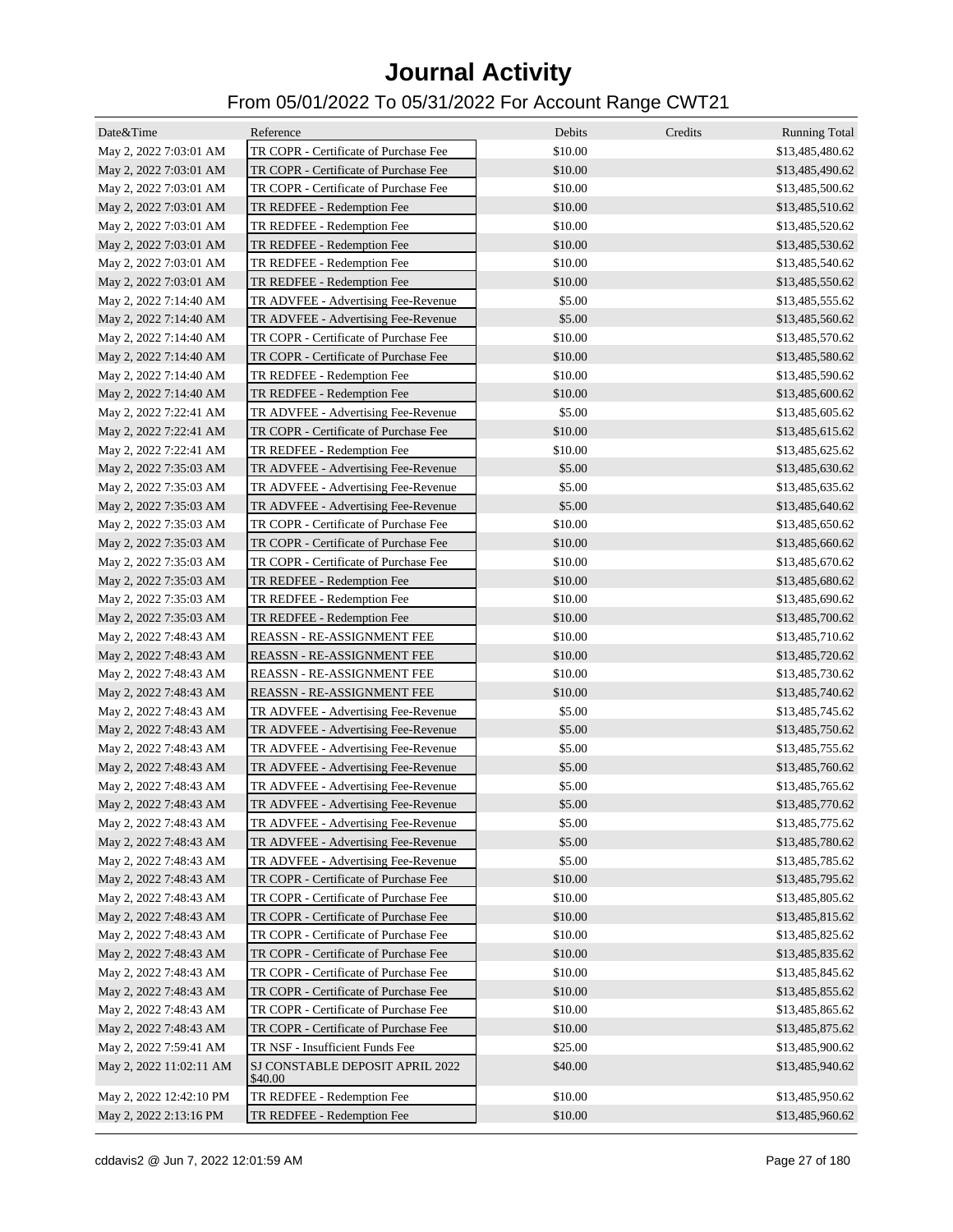| Date&Time               | Reference                                                                    | Debits       | Credits        | <b>Running Total</b> |
|-------------------------|------------------------------------------------------------------------------|--------------|----------------|----------------------|
| May 2, 2022 11:59:00 PM | Warrant 1104820                                                              |              | $(\$554.55)$   | \$13,485,406.07      |
| May 2, 2022 11:59:00 PM | Warrant 1105032                                                              |              | (\$1,110.00)   | \$13,484,296.07      |
| May 2, 2022 11:59:00 PM | Warrant 1105061                                                              |              | $(\$122.52)$   | \$13,484,173.55      |
| May 2, 2022 11:59:00 PM | Warrant 1105062                                                              |              | (\$195.80)     | \$13,483,977.75      |
| May 2, 2022 11:59:00 PM | Warrant 1105115                                                              |              | $(\$50.00)$    | \$13,483,927.75      |
| May 2, 2022 11:59:00 PM | Warrant 1105131                                                              |              | $(\$351.52)$   | \$13,483,576.23      |
|                         |                                                                              |              |                |                      |
| May 2, 2022 11:59:00 PM | Warrant 1105196                                                              |              | $(\$4,145.94)$ | \$13,479,430.29      |
| May 2, 2022 11:59:00 PM | Warrant 1105218                                                              |              | $(\$624.32)$   | \$13,478,805.97      |
| May 2, 2022 11:59:00 PM | Warrant 1105233                                                              |              | (\$360.46)     | \$13,478,445.51      |
| May 2, 2022 11:59:00 PM | Warrant 1105254                                                              |              | $(\$530.77)$   | \$13,477,914.74      |
| May 2, 2022 11:59:00 PM | Warrant 1105261                                                              |              | $(\$418.81)$   | \$13,477,495.93      |
| May 2, 2022 11:59:00 PM | Warrant 1105264                                                              |              | $(\$40.00)$    | \$13,477,455.93      |
| May 2, 2022 11:59:00 PM | Warrant 1105273                                                              |              | $(\$92.54)$    | \$13,477,363.39      |
| May 2, 2022 11:59:00 PM | Warrant 1105280                                                              |              | $(\$278.17)$   | \$13,477,085.22      |
| May 2, 2022 11:59:00 PM | Warrant 1105285                                                              |              | $(\$2,183.71)$ | \$13,474,901.51      |
| May 2, 2022 11:59:00 PM | Warrant 1105294                                                              |              | $(\$237.73)$   | \$13,474,663.78      |
| May 2, 2022 11:59:00 PM | Warrant 1105299                                                              |              | $(\$2,003.40)$ | \$13,472,660.38      |
| May 2, 2022 11:59:00 PM | Warrant 1105307                                                              |              | $(\$57.00)$    | \$13,472,603.38      |
| May 2, 2022 11:59:00 PM | Warrant 1105327                                                              |              | $(\$3,750.00)$ | \$13,468,853.38      |
| May 2, 2022 11:59:00 PM | Warrant 1105329                                                              |              | $(\$586.20)$   | \$13,468,267.18      |
| May 2, 2022 11:59:00 PM | Warrant 1105331                                                              |              | $(\$423.07)$   | \$13,467,844.11      |
| May 2, 2022 11:59:00 PM | Warrant 1105332                                                              |              | $(\$2,626.94)$ | \$13,465,217.17      |
| May 2, 2022 11:59:00 PM | Warrant 1105337                                                              |              | $(\$414.35)$   | \$13,464,802.82      |
| May 2, 2022 11:59:00 PM | Warrant 1105339                                                              |              | $(\$75.00)$    | \$13,464,727.82      |
| May 2, 2022 11:59:00 PM | Warrant 1105360                                                              |              | $(\$888.61)$   | \$13,463,839.21      |
| May 2, 2022 11:59:00 PM | Warrant 1105376                                                              |              | $(\$548.17)$   | \$13,463,291.04      |
| May 2, 2022 11:59:00 PM | Warrant 1105383                                                              |              | (\$129.00)     | \$13,463,162.04      |
| May 2, 2022 11:59:00 PM | Warrant 1105391                                                              |              | $(\$232.50)$   | \$13,462,929.54      |
| May 3, 2022 8:42:23 AM  | SRP Voluntary Contributions in Lieu of                                       | \$631,259.01 |                | \$14,094,188.55      |
|                         | Property Taxes 2021 \$6,685,665.00                                           |              |                |                      |
| May 3, 2022 8:42:23 AM  | SRP Voluntary Contributions in Lieu of<br>Property Taxes 2021 \$6,685,665.00 | \$9,347.50   |                | \$14,103,536.05      |
| May 3, 2022 10:34:57 AM | TR ADVFEE - Advertising Fee-Revenue                                          | \$5.00       |                | \$14,103,541.05      |
| May 3, 2022 10:34:57 AM | TR ADVFEE - Advertising Fee-Revenue                                          | \$5.00       |                | \$14,103,546.05      |
| May 3, 2022 10:34:57 AM | TR ADVFEE - Advertising Fee-Revenue                                          | \$5.00       |                | \$14,103,551.05      |
| May 3, 2022 10:34:57 AM | TR COPR - Certificate of Purchase Fee                                        | \$10.00      |                | \$14,103,561.05      |
| May 3, 2022 10:34:57 AM | TR COPR - Certificate of Purchase Fee                                        | \$10.00      |                | \$14,103,571.05      |
| May 3, 2022 10:34:57 AM | TR COPR - Certificate of Purchase Fee                                        | \$10.00      |                | \$14,103,581.05      |
| May 3, 2022 10:34:57 AM | TR REDFEE - Redemption Fee                                                   | \$10.00      |                | \$14,103,591.05      |
| May 3, 2022 10:34:57 AM | TR REDFEE - Redemption Fee                                                   | \$10.00      |                | \$14,103,601.05      |
| May 3, 2022 10:34:57 AM | TR REDFEE - Redemption Fee                                                   | \$10.00      |                | \$14,103,611.05      |
| May 3, 2022 11:40:00 AM | TR REDFEE - Redemption Fee                                                   | \$10.00      |                | \$14,103,621.05      |
| May 3, 2022 11:40:00 AM | TR REDFEE - Redemption Fee                                                   | \$10.00      |                | \$14,103,631.05      |
|                         | TR ADVFEE - Advertising Fee-Revenue                                          |              |                |                      |
| May 3, 2022 1:25:48 PM  |                                                                              | \$5.00       |                | \$14,103,636.05      |
| May 3, 2022 1:25:48 PM  | TR COPR - Certificate of Purchase Fee                                        | \$10.00      |                | \$14,103,646.05      |
| May 3, 2022 1:25:48 PM  | TR REDFEE - Redemption Fee                                                   | \$10.00      |                | \$14,103,656.05      |
| May 3, 2022 1:43:36 PM  | TR ADVFEE - Advertising Fee-Revenue                                          | \$5.00       |                | \$14,103,661.05      |
| May 3, 2022 1:43:36 PM  | TR ADVFEE - Advertising Fee-Revenue                                          | \$5.00       |                | \$14,103,666.05      |
| May 3, 2022 1:43:36 PM  | TR COPR - Certificate of Purchase Fee                                        | \$10.00      |                | \$14,103,676.05      |
| May 3, 2022 1:43:36 PM  | TR COPR - Certificate of Purchase Fee                                        | \$10.00      |                | \$14,103,686.05      |
| May 3, 2022 2:00:39 PM  | REASSN - RE-ASSIGNMENT FEE                                                   | \$10.00      |                | \$14,103,696.05      |
| May 3, 2022 2:00:39 PM  | TR ADVFEE - Advertising Fee-Revenue                                          | \$5.00       |                | \$14,103,701.05      |
| May 3, 2022 2:00:39 PM  | TR COPR - Certificate of Purchase Fee                                        | \$10.00      |                | \$14,103,711.05      |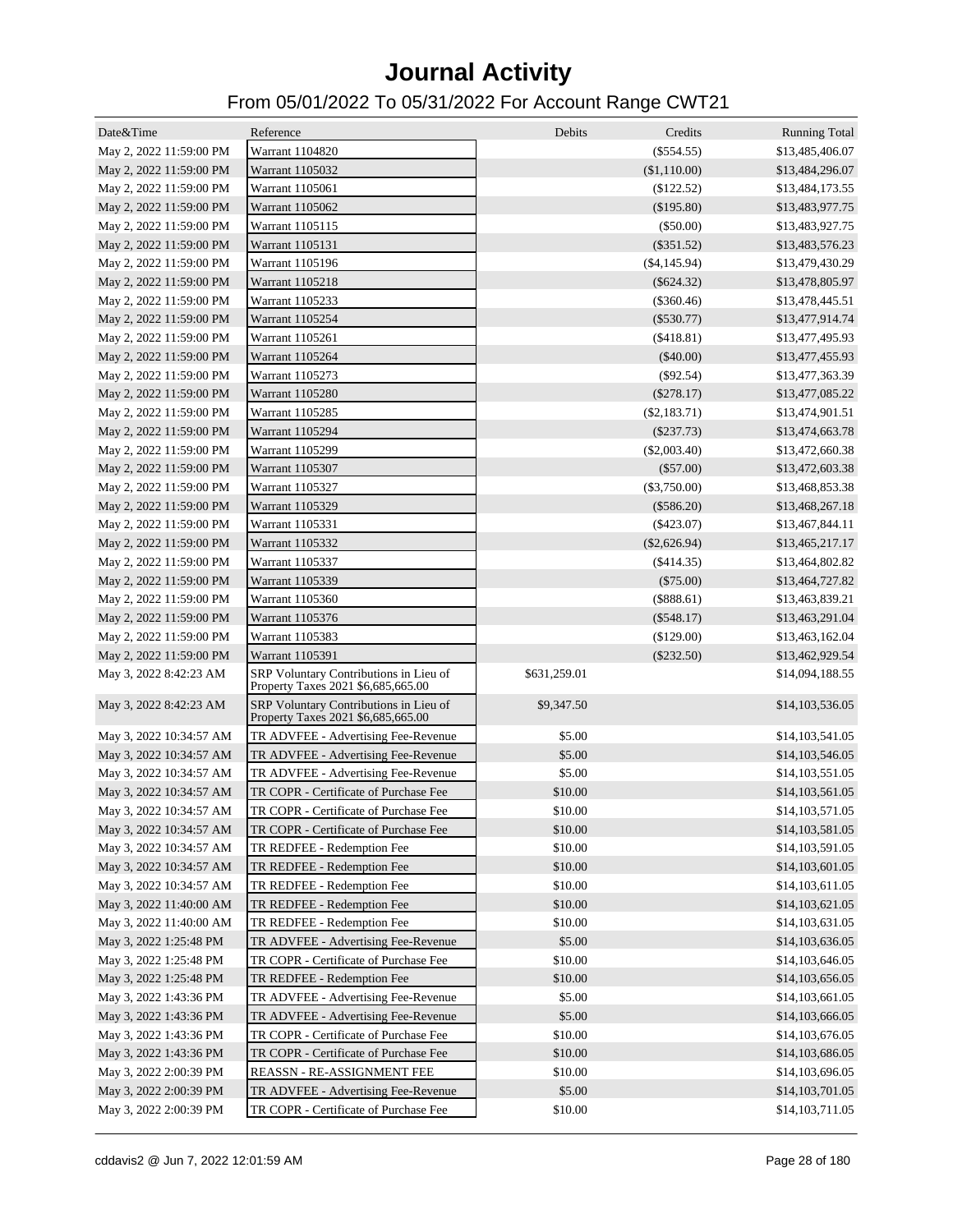| Date&Time               | Reference                                                                         | Debits  | Credits        | <b>Running Total</b> |
|-------------------------|-----------------------------------------------------------------------------------|---------|----------------|----------------------|
| May 3, 2022 2:36:58 PM  | TR REDFEE - Redemption Fee                                                        | \$10.00 |                | \$14,103,721.05      |
| May 3, 2022 3:01:55 PM  | TR ADVFEE - Advertising Fee-Revenue                                               | \$5.00  |                | \$14,103,726.05      |
| May 3, 2022 3:01:55 PM  | TR ADVFEE - Advertising Fee-Revenue                                               | \$5.00  |                | \$14,103,731.05      |
| May 3, 2022 3:01:55 PM  | TR ADVFEE - Advertising Fee-Revenue                                               | \$5.00  |                | \$14,103,736.05      |
| May 3, 2022 3:01:55 PM  | TR ADVFEE - Advertising Fee-Revenue                                               | \$5.00  |                | \$14,103,741.05      |
| May 3, 2022 3:01:55 PM  | TR COPR - Certificate of Purchase Fee                                             | \$10.00 |                | \$14,103,751.05      |
| May 3, 2022 3:01:55 PM  | TR COPR - Certificate of Purchase Fee                                             | \$10.00 |                | \$14,103,761.05      |
| May 3, 2022 3:01:55 PM  | TR COPR - Certificate of Purchase Fee                                             | \$10.00 |                | \$14,103,771.05      |
| May 3, 2022 3:01:55 PM  | TR COPR - Certificate of Purchase Fee                                             | \$10.00 |                | \$14,103,781.05      |
| May 3, 2022 3:01:55 PM  | TR REDFEE - Redemption Fee                                                        | \$10.00 |                | \$14,103,791.05      |
| May 3, 2022 3:01:55 PM  | TR REDFEE - Redemption Fee                                                        | \$10.00 |                | \$14,103,801.05      |
| May 3, 2022 3:01:55 PM  | TR REDFEE - Redemption Fee                                                        | \$10.00 |                | \$14,103,811.05      |
| May 3, 2022 3:01:55 PM  | TR REDFEE - Redemption Fee                                                        | \$10.00 |                | \$14,103,821.05      |
| May 3, 2022 3:02:41 PM  | TR ADVFEE - Advertising Fee-Revenue                                               | \$5.00  |                | \$14,103,826.05      |
| May 3, 2022 3:02:41 PM  | TR ADVFEE - Advertising Fee-Revenue                                               | \$5.00  |                | \$14,103,831.05      |
| May 3, 2022 3:02:41 PM  | TR ADVFEE - Advertising Fee-Revenue                                               | \$5.00  |                | \$14,103,836.05      |
| May 3, 2022 3:02:41 PM  | TR ADVFEE - Advertising Fee-Revenue                                               | \$5.00  |                | \$14,103,841.05      |
| May 3, 2022 3:02:41 PM  | TR COPR - Certificate of Purchase Fee                                             | \$10.00 |                | \$14,103,851.05      |
| May 3, 2022 3:02:41 PM  | TR COPR - Certificate of Purchase Fee                                             | \$10.00 |                | \$14,103,861.05      |
| May 3, 2022 3:02:41 PM  | TR COPR - Certificate of Purchase Fee                                             | \$10.00 |                | \$14,103,871.05      |
| May 3, 2022 3:02:41 PM  | TR COPR - Certificate of Purchase Fee                                             | \$10.00 |                | \$14,103,881.05      |
| May 3, 2022 3:02:41 PM  | TR REDFEE - Redemption Fee                                                        | \$10.00 |                | \$14,103,891.05      |
| May 3, 2022 3:02:41 PM  | TR REDFEE - Redemption Fee                                                        | \$10.00 |                | \$14,103,901.05      |
| May 3, 2022 3:02:41 PM  | TR REDFEE - Redemption Fee                                                        | \$10.00 |                | \$14,103,911.05      |
| May 3, 2022 3:02:41 PM  | TR REDFEE - Redemption Fee                                                        | \$10.00 |                | \$14,103,921.05      |
| May 3, 2022 4:23:28 PM  | JUDGMENT DEED PARENT PARCEL:                                                      | \$35.00 |                | \$14,103,956.05      |
|                         | 207-66-006, CHILD PARCELS: 207-66-<br>006B, 207-66-006C, & 207-66-006D<br>\$50.00 |         |                |                      |
| May 3, 2022 4:29:02 PM  | TR REDFEE - Redemption Fee                                                        | \$10.00 |                | \$14,103,966.05      |
| May 3, 2022 4:29:02 PM  | TR REDFEE - Redemption Fee                                                        | \$10.00 |                | \$14,103,976.05      |
| May 3, 2022 11:59:00 PM | Warrant 1105113                                                                   |         | $(\$300.00)$   | \$14,103,676.05      |
| May 3, 2022 11:59:00 PM | Warrant 1105219                                                                   |         | (\$1,374.58)   | \$14,102,301.47      |
| May 3, 2022 11:59:00 PM | Warrant 1105236                                                                   |         | $(\$77.50)$    | \$14,102,223.97      |
| May 3, 2022 11:59:00 PM | Warrant 1105237                                                                   |         | $(\$77.50)$    | \$14,102,146.47      |
| May 3, 2022 11:59:00 PM | Warrant 1105238                                                                   |         | $(\$393.56)$   | \$14,101,752.91      |
| May 3, 2022 11:59:00 PM | Warrant 1105239                                                                   |         | $(\$207.30)$   | \$14,101,545.61      |
| May 3, 2022 11:59:00 PM | Warrant 1105245                                                                   |         | $(\$3,679.85)$ | \$14,097,865.76      |
| May 3, 2022 11:59:00 PM | Warrant 1105257                                                                   |         | (\$75.00)      | \$14,097,790.76      |
| May 3, 2022 11:59:00 PM | Warrant 1105283                                                                   |         | $(\$333.00)$   | \$14,097,457.76      |
| May 3, 2022 11:59:00 PM | Warrant 1105292                                                                   |         | (\$107.06)     | \$14,097,350.70      |
| May 3, 2022 11:59:00 PM | Warrant 1105300                                                                   |         | $(\$2,717.63)$ | \$14,094,633.07      |
| May 3, 2022 11:59:00 PM | Warrant 1105301                                                                   |         | (\$155.62)     | \$14,094,477.45      |
| May 3, 2022 11:59:00 PM | Warrant 1105313                                                                   |         | $(\$92.85)$    | \$14,094,384.60      |
| May 3, 2022 11:59:00 PM | Warrant 1105323                                                                   |         | (\$1,504.44)   | \$14,092,880.16      |
| May 3, 2022 11:59:00 PM | Warrant 1105324                                                                   |         | $(\$63.13)$    | \$14,092,817.03      |
| May 3, 2022 11:59:00 PM | Warrant 1105373                                                                   |         | $(\$8,270.90)$ | \$14,084,546.13      |
| May 3, 2022 11:59:00 PM | Warrant 1105379                                                                   |         | (\$1,661.94)   | \$14,082,884.19      |
| May 3, 2022 11:59:00 PM | Warrant 1105381                                                                   |         | $(\$6.14)$     | \$14,082,878.05      |
| May 3, 2022 11:59:00 PM | Warrant 1105382                                                                   |         | (\$1,360.17)   | \$14,081,517.88      |
| May 3, 2022 11:59:00 PM | Warrant 1105388                                                                   |         | (\$14,426.61)  | \$14,067,091.27      |
| May 3, 2022 11:59:00 PM | Warrant 1105389                                                                   |         | $(\$8,140.50)$ | \$14,058,950.77      |
| May 3, 2022 11:59:00 PM | Warrant 1105390                                                                   |         | $(\$495.00)$   | \$14,058,455.77      |
| May 3, 2022 11:59:00 PM | Warrant 1105485                                                                   |         | $(\$652.47)$   | \$14,057,803.30      |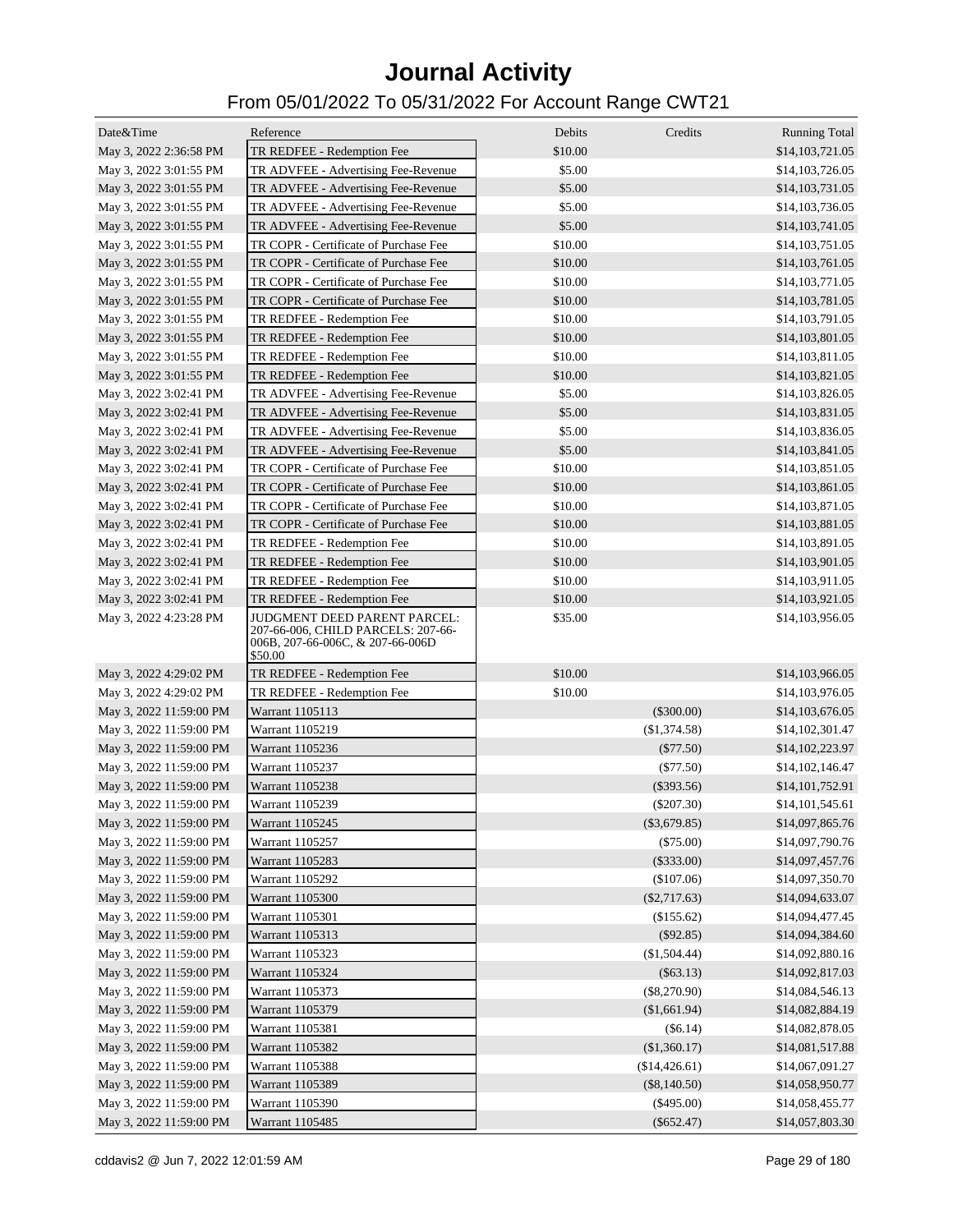| Date&Time               | Reference                                          | Debits     | Credits        | <b>Running Total</b> |
|-------------------------|----------------------------------------------------|------------|----------------|----------------------|
| May 4, 2022 7:01:55 AM  | TR ADVFEE - Advertising Fee-Revenue                | \$5.00     |                | \$14,057,808.30      |
| May 4, 2022 7:01:55 AM  | TR ADVFEE - Advertising Fee-Revenue                | \$5.00     |                | \$14,057,813.30      |
| May 4, 2022 7:01:55 AM  | TR COPR - Certificate of Purchase Fee              | \$10.00    |                | \$14,057,823.30      |
| May 4, 2022 7:01:55 AM  | TR COPR - Certificate of Purchase Fee              | \$10.00    |                | \$14,057,833.30      |
| May 4, 2022 7:01:55 AM  | TR REDFEE - Redemption Fee                         | \$10.00    |                | \$14,057,843.30      |
| May 4, 2022 7:01:55 AM  | TR REDFEE - Redemption Fee                         | \$10.00    |                | \$14,057,853.30      |
| May 4, 2022 7:01:55 AM  | TR REDFEE - Redemption Fee                         | \$10.00    |                | \$14,057,863.30      |
| May 4, 2022 1:55:41 PM  | TR REDFEE - Redemption Fee                         | \$10.00    |                | \$14,057,873.30      |
| May 4, 2022 2:31:48 PM  | TR REDFEE - Redemption Fee                         | \$10.00    |                | \$14,057,883.30      |
| May 4, 2022 2:41:15 PM  | TR REDFEE - Redemption Fee                         | \$10.00    |                | \$14,057,893.30      |
| May 4, 2022 3:39:50 PM  | TR REDFEE - Redemption Fee                         | \$10.00    |                | \$14,057,903.30      |
| May 4, 2022 11:59:00 PM | Warrant 1104812                                    |            | (\$117.53)     | \$14,057,785.77      |
| May 4, 2022 11:59:00 PM | Warrant 1105026                                    |            | $(\$3,060.19)$ | \$14,054,725.58      |
| May 4, 2022 11:59:00 PM | Warrant 1105192                                    |            | $(\$202.02)$   | \$14,054,523.56      |
| May 4, 2022 11:59:00 PM | Warrant 1105194                                    |            | (\$68.40)      | \$14,054,455.16      |
| May 4, 2022 11:59:00 PM | Warrant 1105202                                    |            | $(\$202.58)$   | \$14,054,252.58      |
| May 4, 2022 11:59:00 PM | Warrant 1105210                                    |            | $(\$450.00)$   | \$14,053,802.58      |
| May 4, 2022 11:59:00 PM | Warrant 1105256                                    |            | $(\$419.96)$   | \$14,053,382.62      |
|                         | Warrant 1105265                                    |            | (\$1,290.00)   |                      |
| May 4, 2022 11:59:00 PM |                                                    |            |                | \$14,052,092.62      |
| May 4, 2022 11:59:00 PM | Warrant 1105277                                    |            | $(\$545.63)$   | \$14,051,546.99      |
| May 4, 2022 11:59:00 PM | Warrant 1105289                                    |            | $(\$382.55)$   | \$14,051,164.44      |
| May 4, 2022 11:59:00 PM | Warrant 1105315                                    |            | (\$113.14)     | \$14,051,051.30      |
| May 4, 2022 11:59:00 PM | Warrant 1105367                                    |            | (\$117.53)     | \$14,050,933.77      |
| May 5, 2022 12:00:01 AM | JE 6487 / BOS Trans 2022-1548 / cddavis2           |            | (\$16,834.48)  | \$14,034,099.29      |
| May 5, 2022 9:42:24 AM  | TR REDFEE - Redemption Fee                         | \$10.00    |                | \$14,034,109.29      |
| May 5, 2022 10:00:58 AM | TR REDFEE - Redemption Fee                         | \$10.00    |                | \$14,034,119.29      |
| May 5, 2022 10:40:37 AM | DISH NETWORK (\$149.53)                            |            | (\$149.53)     | \$14,033,969.76      |
| May 5, 2022 10:40:52 AM | DISH NETWORK (\$138.93)                            |            | (\$138.93)     | \$14,033,830.83      |
| May 5, 2022 10:41:03 AM | DISH NETWORK (\$132.06)                            |            | (\$132.06)     | \$14,033,698.77      |
| May 5, 2022 11:07:26 AM | TR REDFEE - Redemption Fee                         | \$10.00    |                | \$14,033,708.77      |
| May 5, 2022 12:54:49 PM | TR ADVFEE - Advertising Fee-Revenue                | \$5.00     |                | \$14,033,713.77      |
| May 5, 2022 12:54:49 PM | TR COPR - Certificate of Purchase Fee              | \$10.00    |                | \$14,033,723.77      |
| May 5, 2022 12:54:49 PM | TR REDFEE - Redemption Fee                         | \$10.00    |                | \$14,033,733.77      |
| May 5, 2022 1:17:16 PM  | TR REDFEE - Redemption Fee                         | \$10.00    |                | \$14,033,743.77      |
| May 5, 2022 1:29:14 PM  | TR REDFEE - Redemption Fee                         | \$10.00    |                | \$14,033,753.77      |
| May 5, 2022 3:02:37 PM  | RV JC Monthly Remittance April 2022<br>20,234.71   | \$101.24   |                | \$14,033,855.01      |
| May 5, 2022 3:02:37 PM  | RV JC Monthly Remittance April 2022<br>\$26,234.71 | \$1,462.26 |                | \$14,035,317.27      |
| May 5, 2022 3:02:37 PM  | RV JC Monthly Remittance April 2022<br>\$26,234.71 | \$1,368.00 |                | \$14,036,685.27      |
| May 5, 2022 3:02:37 PM  | RV JC Monthly Remittance April 2022<br>\$26,234.71 | \$6,725.57 |                | \$14,043,410.84      |
| May 5, 2022 3:02:37 PM  | RV JC Monthly Remittance April 2022<br>\$26,234.71 | \$4.08     |                | \$14,043,414.92      |
| May 5, 2022 3:07:16 PM  | TR REDFEE - Redemption Fee                         | \$10.00    |                | \$14,043,424.92      |
| May 5, 2022 11:59:00 PM | Warrant 1104414                                    |            | (\$1,478.30)   | \$14,041,946.62      |
| May 5, 2022 11:59:00 PM | Warrant 1105017                                    |            | $(\$40.65)$    | \$14,041,905.97      |
| May 5, 2022 11:59:00 PM | Warrant 1105205                                    |            | $(\$375.00)$   | \$14,041,530.97      |
| May 5, 2022 11:59:00 PM | Warrant 1105217                                    |            | $(\$437.22)$   | \$14,041,093.75      |
| May 5, 2022 11:59:00 PM | Warrant 1105227                                    |            | $(\$322.72)$   | \$14,040,771.03      |
| May 5, 2022 11:59:00 PM | Warrant 1105321                                    |            | (\$16.00)      | \$14,040,755.03      |
| May 5, 2022 11:59:00 PM | Warrant 1105410                                    |            | $(\$320.00)$   | \$14,040,435.03      |
| May 5, 2022 11:59:00 PM | Warrant 1105423                                    |            | $(\$202.44)$   | \$14,040,232.59      |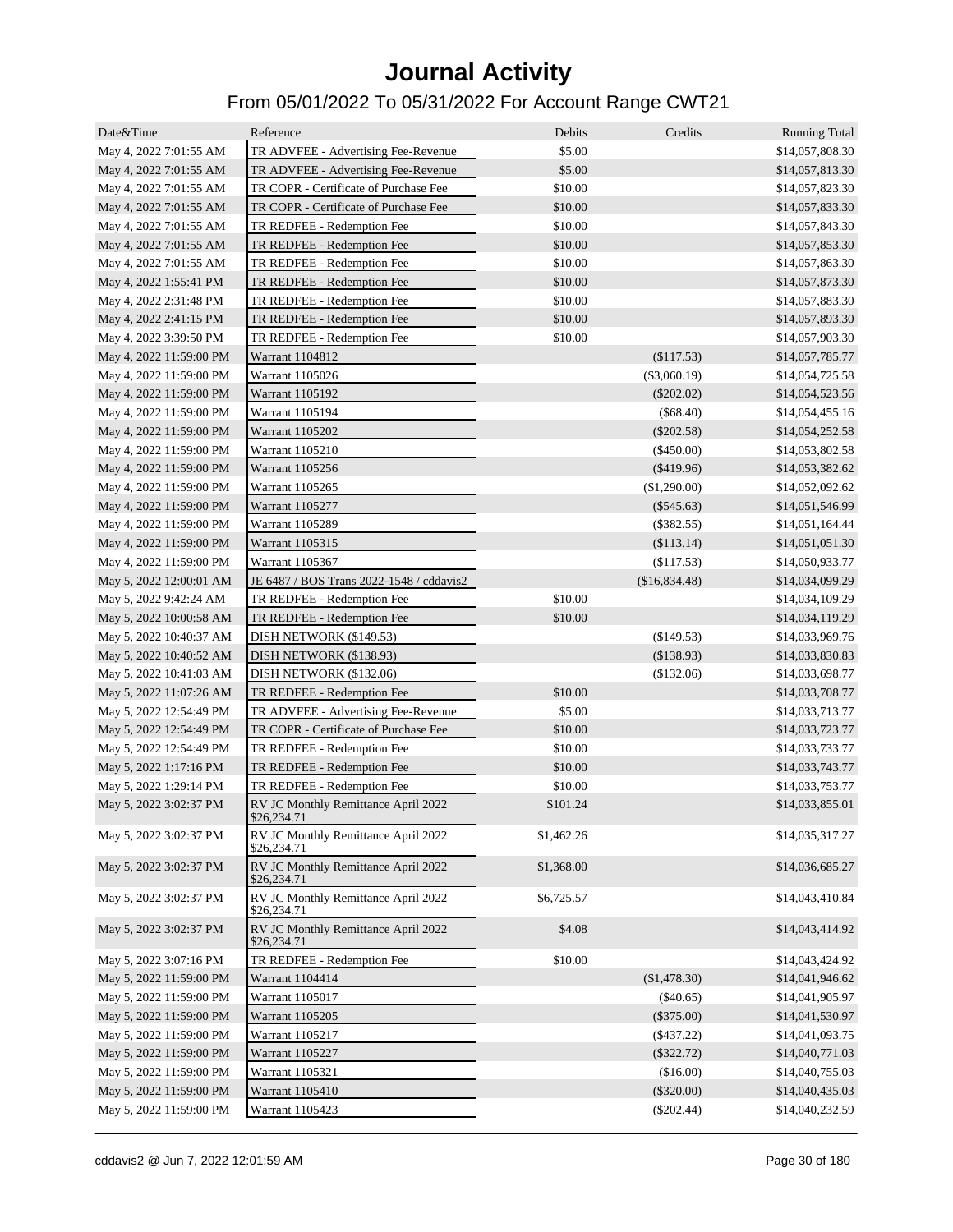| Date&Time                | Reference                              | Debits   | Credits         | <b>Running Total</b> |
|--------------------------|----------------------------------------|----------|-----------------|----------------------|
| May 5, 2022 11:59:00 PM  | Warrant 1105469                        |          | $(\$659.53)$    | \$14,039,573.06      |
| May 5, 2022 11:59:00 PM  | Warrant 1105486                        |          | $(\$529.92)$    | \$14,039,043.14      |
| May 5, 2022 11:59:00 PM  | Warrant 1105508                        |          | $(\$9,286.41)$  | \$14,029,756.73      |
| May 5, 2022 11:59:00 PM  | Warrant 1105509                        |          | $(\$4,476.06)$  | \$14,025,280.67      |
| May 5, 2022 11:59:00 PM  | Warrant 1105510                        |          | $(\$2,831.90)$  | \$14,022,448.77      |
| May 6, 2022 11:59:00 PM  | Warrant 1104982                        |          | $(\$742.00)$    | \$14,021,706.77      |
| May 6, 2022 11:59:00 PM  | Warrant 1105064                        |          | $(\$262.38)$    | \$14,021,444.39      |
| May 6, 2022 11:59:00 PM  | Warrant 1105141                        |          | (\$1,889.61)    | \$14,019,554.78      |
| May 6, 2022 11:59:00 PM  | Warrant 1105341                        |          | $(\$434.67)$    | \$14,019,120.11      |
| May 6, 2022 11:59:00 PM  | Warrant 1105385                        |          | $(\$872.38)$    | \$14,018,247.73      |
| May 6, 2022 11:59:00 PM  | Warrant 1105386                        |          | $(\$343.54)$    | \$14,017,904.19      |
| May 6, 2022 11:59:00 PM  | Warrant 1105387                        |          | $(\$2,333.45)$  | \$14,015,570.74      |
| May 6, 2022 11:59:00 PM  | Warrant 1105511                        |          | $(\$45.20)$     | \$14,015,525.54      |
| May 9, 2022 7:17:11 AM   | TR ADVFEE - Advertising Fee-Revenue    | \$4.48   |                 | \$14,015,530.02      |
| May 9, 2022 7:17:11 AM   | TR ADVFEE - Advertising Fee-Revenue    | \$5.00   |                 | \$14,015,535.02      |
| May 9, 2022 7:17:11 AM   | TR ADVFEE - Advertising Fee-Revenue    | \$5.00   |                 | \$14,015,540.02      |
| May 9, 2022 7:17:11 AM   | TR ADVFEE - Advertising Fee-Revenue    | \$5.00   |                 | \$14,015,545.02      |
| May 9, 2022 7:17:11 AM   | TR ADVFEE - Advertising Fee-Revenue    | \$5.00   |                 | \$14,015,550.02      |
| May 9, 2022 7:17:11 AM   | TR COPR - Certificate of Purchase Fee  | \$10.00  |                 | \$14,015,560.02      |
| May 9, 2022 7:17:11 AM   | TR COPR - Certificate of Purchase Fee  | \$10.00  |                 | \$14,015,570.02      |
| May 9, 2022 7:17:11 AM   | TR COPR - Certificate of Purchase Fee  | \$10.00  |                 | \$14,015,580.02      |
| May 9, 2022 7:17:11 AM   | TR COPR - Certificate of Purchase Fee  | \$10.00  |                 | \$14,015,590.02      |
| May 9, 2022 7:17:11 AM   | TR COPR - Certificate of Purchase Fee  | \$10.00  |                 | \$14,015,600.02      |
| May 9, 2022 7:17:11 AM   | TR REDFEE - Redemption Fee             | \$10.00  |                 | \$14,015,610.02      |
| May 9, 2022 7:17:11 AM   | TR REDFEE - Redemption Fee             | \$10.00  |                 | \$14,015,620.02      |
| May 9, 2022 7:17:11 AM   | TR REDFEE - Redemption Fee             | \$10.00  |                 | \$14,015,630.02      |
| May 9, 2022 7:17:11 AM   | TR REDFEE - Redemption Fee             | \$10.00  |                 | \$14,015,640.02      |
| May 9, 2022 11:22:32 AM  | TR REDFEE - Redemption Fee             | \$10.00  |                 | \$14,015,650.02      |
| May 9, 2022 12:41:40 PM  | TR REDFEE - Redemption Fee             | \$10.00  |                 | \$14,015,660.02      |
| May 9, 2022 1:29:55 PM   | TR REDFEE - Redemption Fee             | \$10.00  |                 | \$14,015,670.02      |
| May 9, 2022 3:06:23 PM   | TR REDFEE - Redemption Fee             | \$10.00  |                 | \$14,015,680.02      |
| May 9, 2022 4:38:19 PM   | TR REDFEE - Redemption Fee             | \$10.00  |                 | \$14,015,690.02      |
| May 9, 2022 5:09:25 PM   | TR REDFEE - Redemption Fee             |          | (\$10.00)       | \$14,015,680.02      |
| May 9, 2022 5:10:56 PM   | TR REDFEE - Redemption Fee             | \$10.00  |                 | \$14,015,690.02      |
| May 9, 2022 11:59:00 PM  | Warrant 1105310                        |          | $(\$36.42)$     | \$14,015,653.60      |
| May 9, 2022 11:59:00 PM  | Warrant 1105340                        |          | (\$162.00)      | \$14,015,491.60      |
| May 9, 2022 11:59:00 PM  | Warrant 1105401                        |          | $(\$2,705.21)$  | \$14,012,786.39      |
| May 9, 2022 11:59:00 PM  | Warrant 1105430                        |          | (\$89.98)       | \$14,012,696.41      |
| May 9, 2022 11:59:00 PM  | Warrant 1105432                        |          | $(\$40,430.09)$ | \$13,972,266.32      |
| May 9, 2022 11:59:00 PM  | Warrant 1105449                        |          | $(\$315.92)$    | \$13,971,950.40      |
| May 9, 2022 11:59:00 PM  | Warrant 1105459                        |          | $(\$69.72)$     | \$13,971,880.68      |
| May 9, 2022 11:59:00 PM  | Warrant 1105477                        |          | (\$1,585.00)    | \$13,970,295.68      |
| May 9, 2022 11:59:00 PM  | Warrant 1105479                        |          | $(\$120.49)$    | \$13,970,175.19      |
| May 9, 2022 11:59:00 PM  | Warrant 1105487                        |          | (\$64.42)       | \$13,970,110.77      |
| May 9, 2022 11:59:00 PM  | Warrant 1105502                        |          | $(\$223.85)$    | \$13,969,886.92      |
| May 10, 2022 1:49:28 PM  | cnty shr lic fees april fy 22 \$444.79 | \$444.79 |                 | \$13,970,331.71      |
| May 10, 2022 11:59:00 PM | Warrant 1104436                        |          | $(\$327.11)$    | \$13,970,004.60      |
| May 10, 2022 11:59:00 PM | Warrant 1104927                        |          | $(\$300.00)$    | \$13,969,704.60      |
| May 10, 2022 11:59:00 PM | Warrant 1105117                        |          | (\$38.87)       | \$13,969,665.73      |
| May 10, 2022 11:59:00 PM | Warrant 1105349                        |          | $(\$927.07)$    | \$13,968,738.66      |
| May 10, 2022 11:59:00 PM | Warrant 1105402                        |          | $(\$561.00)$    | \$13,968,177.66      |
| May 10, 2022 11:59:00 PM | Warrant 1105419                        |          | $(\$293.43)$    | \$13,967,884.23      |
| May 10, 2022 11:59:00 PM | Warrant 1105437                        |          | $(\$60.00)$     | \$13,967,824.23      |
|                          |                                        |          |                 |                      |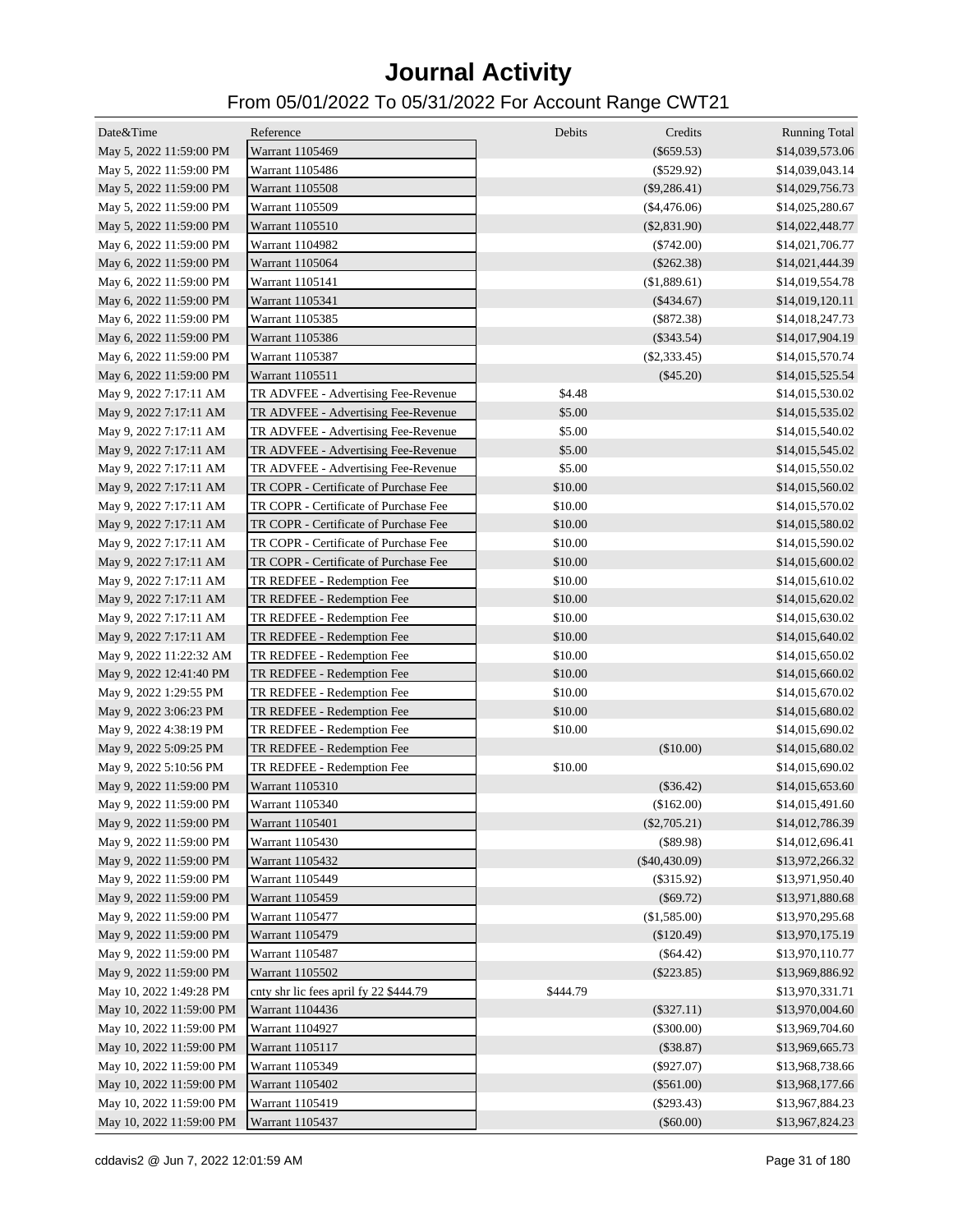| Date&Time                | Reference                                                      | Debits       | Credits         | <b>Running Total</b> |
|--------------------------|----------------------------------------------------------------|--------------|-----------------|----------------------|
| May 10, 2022 11:59:00 PM | Warrant 1105439                                                |              | $(\$394.45)$    | \$13,967,429.78      |
| May 10, 2022 11:59:00 PM | Warrant 1105440                                                |              | $(\$205.18)$    | \$13,967,224.60      |
| May 10, 2022 11:59:00 PM | Warrant 1105441                                                |              | (\$113.80)      | \$13,967,110.80      |
| May 10, 2022 11:59:00 PM | Warrant 1105453                                                |              | $(\$65.00)$     | \$13,967,045.80      |
| May 10, 2022 11:59:00 PM | Warrant 1105455                                                |              | $(\$103.70)$    | \$13,966,942.10      |
| May 10, 2022 11:59:00 PM | Warrant 1105458                                                |              | (\$88.76)       | \$13,966,853.34      |
| May 10, 2022 11:59:00 PM | Warrant 1105461                                                |              | $(\$72.45)$     | \$13,966,780.89      |
| May 10, 2022 11:59:00 PM | Warrant 1105465                                                |              | (\$1,607.27)    | \$13,965,173.62      |
| May 10, 2022 11:59:00 PM | Warrant 1105478                                                |              | (\$3,888.80)    | \$13,961,284.82      |
| May 10, 2022 11:59:00 PM | Warrant 1105497                                                |              | (\$1,135.14)    | \$13,960,149.68      |
| May 10, 2022 11:59:00 PM | Warrant 1105507                                                |              | $(\$3,125.00)$  | \$13,957,024.68      |
| May 10, 2022 11:59:00 PM | Warrant 1105536                                                |              | $(\$408.32)$    | \$13,956,616.36      |
| May 10, 2022 11:59:00 PM | Warrant 1105537                                                |              | $(\$2,708.24)$  | \$13,953,908.12      |
| May 10, 2022 11:59:00 PM | Warrant 1105539                                                |              | $(\$75,093.55)$ | \$13,878,814.57      |
| May 10, 2022 11:59:00 PM | Warrant 1105542                                                |              | $(\$60,081.81)$ | \$13,818,732.76      |
| May 11, 2022 7:44:25 AM  | JE 6492 / TRC R0110285 INTEREST<br>PAID / lkirby               |              | (\$6.13)        | \$13,818,726.63      |
| May 11, 2022 8:22:40 AM  | CTYEX FY22 APRIL 22 TPT MONTH<br>END \$188,146.66              | \$188,146.66 |                 | \$14,006,873.29      |
| May 11, 2022 8:32:48 AM  | STTAX- STATE SALES TAX FY22<br>APRIL 22 TPT SHARE \$279,386.28 | \$279,386.28 |                 | \$14,286,259.57      |
| May 11, 2022 11:18:02 AM | TR ADVFEE - Advertising Fee-Revenue                            | \$5.00       |                 | \$14,286,264.57      |
| May 11, 2022 11:18:02 AM | TR ADVFEE - Advertising Fee-Revenue                            | \$5.00       |                 | \$14,286,269.57      |
| May 11, 2022 11:18:02 AM | TR COPR - Certificate of Purchase Fee                          | \$10.00      |                 | \$14,286,279.57      |
| May 11, 2022 11:18:02 AM | TR COPR - Certificate of Purchase Fee                          | \$10.00      |                 | \$14,286,289.57      |
| May 11, 2022 11:18:02 AM | TR REDFEE - Redemption Fee                                     | \$10.00      |                 | \$14,286,299.57      |
| May 11, 2022 11:18:02 AM | TR REDFEE - Redemption Fee                                     | \$10.00      |                 | \$14,286,309.57      |
| May 11, 2022 1:32:10 PM  | TR ADVFEE - Advertising Fee-Revenue                            | \$5.00       |                 | \$14,286,314.57      |
| May 11, 2022 1:32:10 PM  | TR COPR - Certificate of Purchase Fee                          | \$10.00      |                 | \$14,286,324.57      |
| May 11, 2022 1:32:10 PM  | TR REDFEE - Redemption Fee                                     | \$10.00      |                 | \$14,286,334.57      |
| May 11, 2022 11:59:00 PM | Warrant 1104769                                                |              | $(\$42.00)$     | \$14,286,292.57      |
| May 11, 2022 11:59:00 PM | Warrant 1105027                                                |              | $(\$105.00)$    | \$14,286,187.57      |
| May 11, 2022 11:59:00 PM | Warrant 1105407                                                |              | $(\$76.83)$     | \$14,286,110.74      |
| May 11, 2022 11:59:00 PM | Warrant 1105412                                                |              | (\$159.33)      | \$14,285,951.41      |
| May 11, 2022 11:59:00 PM | Warrant 1105416                                                |              | (\$89.80)       | \$14,285,861.61      |
| May 11, 2022 11:59:00 PM | Warrant 1105460                                                |              | $(\$679.50)$    | \$14,285,182.11      |
| May 11, 2022 11:59:00 PM | Warrant 1105471                                                |              | $(\$97.52)$     | \$14,285,084.59      |
| May 11, 2022 11:59:00 PM | Warrant 1105484                                                |              | $(\$254.94)$    | \$14,284,829.65      |
| May 11, 2022 11:59:00 PM | Warrant 1105491                                                |              | $(\$3,000.00)$  | \$14,281,829.65      |
| May 11, 2022 11:59:00 PM | Warrant 1105512                                                |              | $(\$28,120.00)$ | \$14,253,709.65      |
| May 12, 2022 12:01:00 AM | Warrant 104351                                                 |              | (\$100.00)      | \$14,253,609.65      |
| May 12, 2022 12:01:00 AM | Warrant 104352                                                 |              | (\$50.00)       | \$14,253,559.65      |
| May 12, 2022 12:01:00 AM | Warrant 104354                                                 |              | $(\$749.13)$    | \$14,252,810.52      |
| May 12, 2022 12:01:00 AM | Warrant 104355                                                 |              | (\$10.00)       | \$14,252,800.52      |
| May 12, 2022 12:01:00 AM | Warrant 104356                                                 |              | $(\$300.00)$    | \$14,252,500.52      |
| May 12, 2022 12:01:00 AM | Warrant 104357                                                 |              | $(\$374.74)$    | \$14,252,125.78      |
|                          |                                                                |              |                 |                      |
| May 12, 2022 12:01:00 AM | Warrant 104358                                                 |              | (\$1,382.31)    | \$14,250,743.47      |
| May 12, 2022 12:01:00 AM | Warrant 104359                                                 |              | $(\$971.75)$    | \$14,249,771.72      |
| May 12, 2022 12:01:00 AM | Warrant 104360                                                 |              | $(\$1,741.43)$  | \$14,248,030.29      |
| May 12, 2022 12:01:00 AM | Warrant 104361                                                 |              | (\$1,631.45)    | \$14,246,398.84      |
| May 12, 2022 12:01:00 AM | Warrant 104362                                                 |              | $(\$950.27)$    | \$14,245,448.57      |
| May 12, 2022 12:01:00 AM | Warrant 104363                                                 |              | $(\$1,743.43)$  | \$14,243,705.14      |
| May 12, 2022 12:01:00 AM | Warrant 104364                                                 |              | $(\$676.22)$    | \$14,243,028.92      |
| May 12, 2022 12:01:00 AM | Warrant 104365                                                 |              | $(\$200.00)$    | \$14,242,828.92      |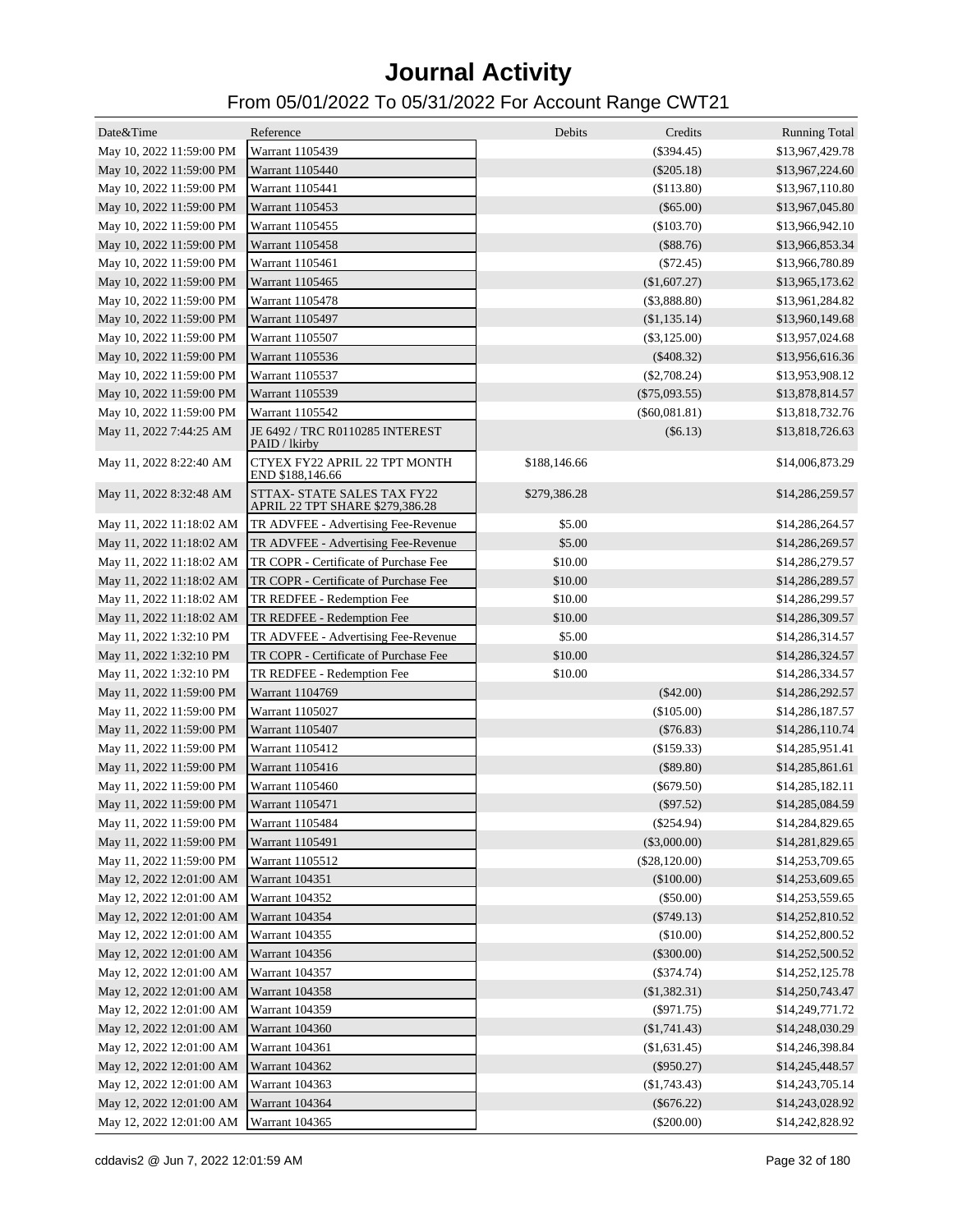| Date&Time                               | Reference             | Debits<br>Credits | <b>Running Total</b> |
|-----------------------------------------|-----------------------|-------------------|----------------------|
| May 12, 2022 12:01:00 AM Warrant 104366 |                       | $(\$762.96)$      | \$14,242,065.96      |
| May 12, 2022 12:01:00 AM                | Warrant 104367        | (\$1,041.14)      | \$14,241,024.82      |
| May 12, 2022 12:01:00 AM                | Warrant 104368        | $(\$883.43)$      | \$14,240,141.39      |
| May 12, 2022 12:01:00 AM                | Warrant 104369        | $(\$1,953.93)$    | \$14,238,187.46      |
| May 12, 2022 12:01:00 AM                | Warrant 104370        | $(\$635.64)$      | \$14,237,551.82      |
| May 12, 2022 12:01:00 AM                | Warrant 104371        | $(\$848.76)$      | \$14,236,703.06      |
| May 12, 2022 12:01:00 AM                | Warrant 104372        | $(\$671.66)$      | \$14,236,031.40      |
| May 12, 2022 12:01:00 AM                | Warrant 104373        | $(\$272.76)$      | \$14,235,758.64      |
| May 12, 2022 12:01:00 AM                | Warrant 104374        | $(\$475.45)$      | \$14,235,283.19      |
| May 12, 2022 12:01:00 AM                | Warrant 104375        | $(\$1,437.59)$    | \$14,233,845.60      |
| May 12, 2022 12:01:00 AM                | Warrant 104376        | $(\$204.94)$      | \$14,233,640.66      |
| May 12, 2022 12:01:00 AM                | Warrant 104377        | (\$13.50)         | \$14,233,627.16      |
| May 12, 2022 12:01:00 AM                | Warrant 104378        | $(\$740.06)$      | \$14,232,887.10      |
| May 12, 2022 12:01:00 AM                | Warrant 104379        | $(\$2,195.52)$    | \$14,230,691.58      |
| May 12, 2022 12:01:00 AM                | Warrant 104380        | $(\$679.38)$      | \$14,230,012.20      |
| May 12, 2022 12:01:00 AM                | Warrant 104381        | $(\$927.07)$      | \$14,229,085.13      |
| May 12, 2022 12:01:00 AM                | Warrant 104382        | $(\$2,034.56)$    | \$14,227,050.57      |
| May 12, 2022 12:01:00 AM                | Warrant 104383        | $(\$2,001.77)$    | \$14,225,048.80      |
| May 12, 2022 12:01:00 AM                | Warrant 104384        | $(\$2,041.17)$    | \$14,223,007.63      |
| May 12, 2022 12:01:00 AM                | Warrant 104385        | $(\$636.78)$      | \$14,222,370.85      |
| May 12, 2022 12:01:00 AM                | Warrant 104386        | (\$1,475.94)      | \$14,220,894.91      |
| May 12, 2022 12:01:00 AM                | Warrant 104387        | $(\$3,252.41)$    | \$14,217,642.50      |
| May 12, 2022 12:01:00 AM                | Warrant 104388        | $(\$2,220.82)$    | \$14,215,421.68      |
| May 12, 2022 12:01:00 AM                | Warrant 104389        | $(\$850.02)$      | \$14,214,571.66      |
| May 12, 2022 12:01:00 AM                | <b>Warrant 104390</b> | (\$1,105.62)      | \$14,213,466.04      |
| May 12, 2022 12:01:00 AM                | Warrant 104393        | (\$1,261.16)      | \$14,212,204.88      |
| May 12, 2022 12:01:00 AM                | Warrant 104394        | $(\$3,146.74)$    | \$14,209,058.14      |
| May 12, 2022 12:01:00 AM                | Warrant 104395        | $(\$500.00)$      | \$14,208,558.14      |
| May 12, 2022 12:01:00 AM                | Warrant 104396        | $(\$2,465.42)$    | \$14,206,092.72      |
| May 12, 2022 12:01:00 AM                | Warrant 104397        | $(\$706.97)$      | \$14,205,385.75      |
| May 12, 2022 12:01:00 AM                | <b>Warrant 104398</b> | $(\$440.00)$      | \$14,204,945.75      |
| May 12, 2022 12:01:00 AM                | Warrant 104399        | $(\$475.58)$      | \$14,204,470.17      |
| May 12, 2022 12:01:00 AM                | Warrant 104400        | $(\$875.11)$      | \$14,203,595.06      |
| May 12, 2022 12:01:00 AM                | Warrant 104401        | (\$1,511.16)      | \$14,202,083.90      |
| May 12, 2022 12:01:00 AM                | Warrant 104402        | (\$51.00)         | \$14,202,032.90      |
| May 12, 2022 12:01:00 AM Warrant 104403 |                       | (\$1,781.41)      | \$14,200,251.49      |
| May 12, 2022 12:01:00 AM                | Warrant 104404        | $(\$37.49)$       | \$14,200,214.00      |
| May 12, 2022 12:01:00 AM                | Warrant 104405        | $(\$2,124.61)$    | \$14,198,089.39      |
| May 12, 2022 12:01:00 AM                | Warrant 104406        | (\$1,668.76)      | \$14,196,420.63      |
| May 12, 2022 12:01:00 AM                | Warrant 104407        | $(\$486.27)$      | \$14,195,934.36      |
| May 12, 2022 12:01:00 AM                | <b>Warrant 104408</b> | (\$29.98)         | \$14,195,904.38      |
| May 12, 2022 12:01:00 AM                | <b>Warrant 104409</b> | (\$1,654.04)      | \$14,194,250.34      |
| May 12, 2022 12:01:00 AM                | Warrant 104410        | $(\$917.59)$      | \$14,193,332.75      |
| May 12, 2022 12:01:00 AM                | Warrant 104411        | (\$1,001.21)      | \$14,192,331.54      |
| May 12, 2022 12:01:00 AM                | Warrant 104412        | $(\$931.75)$      | \$14,191,399.79      |
| May 12, 2022 12:01:00 AM                | Warrant 104413        | $(\$275.00)$      | \$14,191,124.79      |
| May 12, 2022 12:01:00 AM                | Warrant 104414        | (\$1,002.96)      | \$14,190,121.83      |
| May 12, 2022 12:01:00 AM                | Warrant 104415        | $(\$826.37)$      | \$14,189,295.46      |
| May 12, 2022 12:01:00 AM                | Warrant 104417        | (\$1,258.52)      | \$14,188,036.94      |
| May 12, 2022 12:01:00 AM                | Warrant 104418        | $(\$952.87)$      | \$14,187,084.07      |
| May 12, 2022 12:01:00 AM                | Warrant 104419        | $(\$893.20)$      | \$14,186,190.87      |
| May 12, 2022 12:01:00 AM                | Warrant 104420        | (\$10.00)         | \$14,186,180.87      |
| May 12, 2022 12:01:00 AM                | Warrant 104421        | $(\$859.86)$      | \$14,185,321.01      |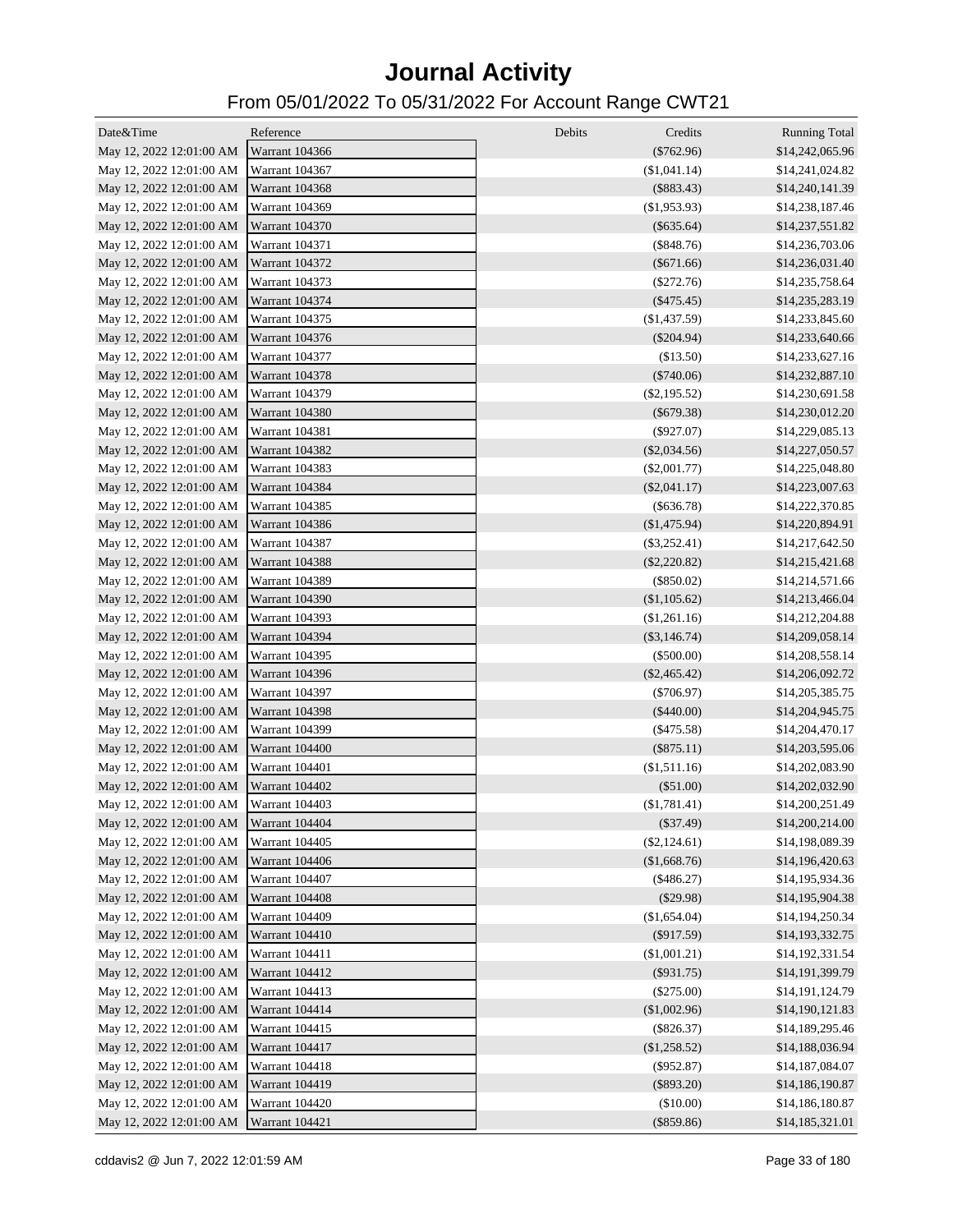| Date&Time                               | Reference             | Debits<br>Credits | <b>Running Total</b> |
|-----------------------------------------|-----------------------|-------------------|----------------------|
| May 12, 2022 12:01:00 AM Warrant 104422 |                       | $(\$953.40)$      | \$14,184,367.61      |
| May 12, 2022 12:01:00 AM Warrant 104423 |                       | (\$1,769.56)      | \$14,182,598.05      |
| May 12, 2022 12:01:00 AM                | Warrant 104424        | (\$1,326.95)      | \$14,181,271.10      |
| May 12, 2022 12:01:00 AM                | Warrant 104425        | (\$165.76)        | \$14,181,105.34      |
| May 12, 2022 12:01:00 AM                | Warrant 104426        | (\$50.00)         | \$14,181,055.34      |
| May 12, 2022 12:01:00 AM                | Warrant 104427        | $(\$209.81)$      | \$14,180,845.53      |
| May 12, 2022 12:01:00 AM                | Warrant 104428        | $(\$2,288.04)$    | \$14,178,557.49      |
| May 12, 2022 12:01:00 AM                | Warrant 104429        | (\$1,749.18)      | \$14,176,808.31      |
| May 12, 2022 12:01:00 AM                | Warrant 104430        | (\$1,526.62)      | \$14,175,281.69      |
| May 12, 2022 12:01:00 AM                | <b>Warrant 104431</b> | (\$1,754.05)      | \$14,173,527.64      |
| May 12, 2022 12:01:00 AM                | Warrant 104432        | (\$1,420.28)      | \$14,172,107.36      |
| May 12, 2022 12:01:00 AM                | Warrant 104433        | (\$1,544.00)      | \$14,170,563.36      |
| May 12, 2022 12:01:00 AM                | Warrant 104434        | (\$1,422.65)      | \$14,169,140.71      |
| May 12, 2022 12:01:00 AM                | Warrant 104435        | (\$1,559.60)      | \$14,167,581.11      |
| May 12, 2022 12:01:00 AM                | Warrant 104436        | (\$1,018.04)      | \$14,166,563.07      |
| May 12, 2022 12:01:00 AM                | Warrant 104437        | (\$1,276.79)      | \$14,165,286.28      |
| May 12, 2022 12:01:00 AM                | Warrant 104438        | $(\$400.00)$      | \$14,164,886.28      |
| May 12, 2022 12:01:00 AM                | Warrant 104444        | $(\$463.20)$      | \$14,164,423.08      |
| May 12, 2022 12:01:00 AM                | <b>Warrant 104445</b> | $(\$449.98)$      | \$14,163,973.10      |
| May 12, 2022 12:01:00 AM                | Warrant 104446        | $(\$853.90)$      | \$14,163,119.20      |
| May 12, 2022 12:01:00 AM                | Warrant 104447        | (\$70.00)         | \$14,163,049.20      |
| May 12, 2022 12:01:00 AM                | Warrant 104448        | (\$160.00)        | \$14,162,889.20      |
| May 12, 2022 12:01:00 AM                | Warrant 104449        | $(\$2,690.33)$    | \$14,160,198.87      |
| May 12, 2022 12:01:00 AM                | Warrant 104450        | (\$1,881.58)      | \$14,158,317.29      |
| May 12, 2022 12:01:00 AM                | Warrant 104451        | $(\$952.86)$      | \$14,157,364.43      |
| May 12, 2022 12:01:00 AM                | Warrant 104452        | $(\$853.89)$      | \$14,156,510.54      |
| May 12, 2022 12:01:00 AM                | Warrant 104453        | $(\$955.51)$      | \$14,155,555.03      |
| May 12, 2022 12:01:00 AM                | Warrant 104454        | $(\$282.04)$      | \$14,155,272.99      |
| May 12, 2022 12:01:00 AM                | Warrant 104455        | $(\$501.43)$      | \$14,154,771.56      |
| May 12, 2022 12:01:00 AM                | Warrant 104456        | $(\$775.32)$      | \$14,153,996.24      |
| May 12, 2022 12:01:00 AM                | Warrant 104457        | (\$1,414.11)      | \$14,152,582.13      |
| May 12, 2022 12:01:00 AM                | Warrant 104458        | (\$1,018.42)      | \$14,151,563.71      |
| May 12, 2022 12:01:00 AM                | Warrant 104459        | (\$786.36)        | \$14,150,777.35      |
| May 12, 2022 12:01:00 AM                | Warrant 104460        | (\$1,093.69)      | \$14,149,683.66      |
| May 12, 2022 12:01:00 AM                | Warrant 104461        | $(\$794.84)$      | \$14,148,888.82      |
| May 12, 2022 12:01:00 AM Warrant 104462 |                       | $(\$1,000.95)$    | \$14,147,887.87      |
| May 12, 2022 12:01:00 AM                | Warrant 104463        | $(\$871.68)$      | \$14,147,016.19      |
| May 12, 2022 12:01:00 AM                | Warrant 104464        | $(\$873.23)$      | \$14,146,142.96      |
| May 12, 2022 12:01:00 AM                | Warrant 104465        | $(\$2,253.16)$    | \$14,143,889.80      |
| May 12, 2022 12:01:00 AM                | Warrant 104466        | $(\$2,580.34)$    | \$14,141,309.46      |
| May 12, 2022 12:01:00 AM                | Warrant 104467        | $(\$806.76)$      | \$14,140,502.70      |
| May 12, 2022 12:01:00 AM                | Warrant 104468        | (\$886.79)        | \$14,139,615.91      |
| May 12, 2022 12:01:00 AM                | Warrant 104469        | $(\$672.99)$      | \$14,138,942.92      |
| May 12, 2022 12:01:00 AM                | Warrant 104470        | $(\$917.70)$      | \$14,138,025.22      |
| May 12, 2022 12:01:00 AM                | Warrant 104471        | $(\$728.46)$      | \$14,137,296.76      |
| May 12, 2022 12:01:00 AM                | Warrant 104472        | $(\$887.29)$      | \$14,136,409.47      |
| May 12, 2022 12:01:00 AM                | Warrant 104473        | (\$1,095.91)      | \$14,135,313.56      |
| May 12, 2022 12:01:00 AM                | Warrant 104474        | $(\$950.00)$      | \$14,134,363.56      |
| May 12, 2022 12:01:00 AM                | Warrant 104475        | (\$1,398.65)      | \$14,132,964.91      |
| May 12, 2022 12:01:00 AM                | Warrant 104476        | $(\$2,224.31)$    | \$14,130,740.60      |
| May 12, 2022 12:01:00 AM                | Warrant 104477        | (\$783.41)        | \$14,129,957.19      |
| May 12, 2022 12:01:00 AM                | Warrant 104478        | $(\$200.00)$      | \$14,129,757.19      |
| May 12, 2022 12:01:00 AM                | Warrant 104479        | $(\$200.00)$      | \$14,129,557.19      |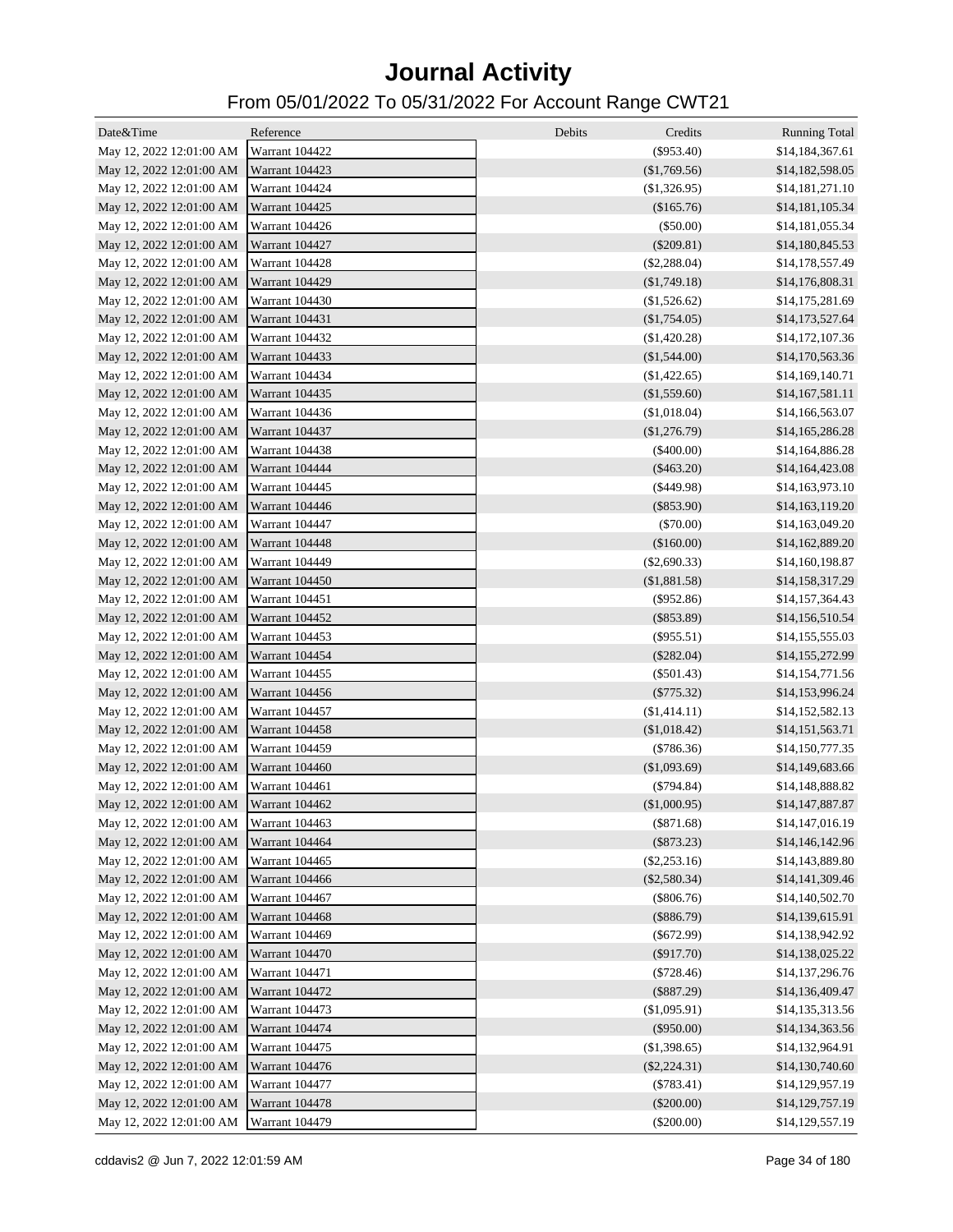| Date&Time                               | Reference             | Debits<br>Credits | <b>Running Total</b> |
|-----------------------------------------|-----------------------|-------------------|----------------------|
| May 12, 2022 12:01:00 AM Warrant 104480 |                       | $(\$835.80)$      | \$14,128,721.39      |
| May 12, 2022 12:01:00 AM                | Warrant 104481        | $(\$250.00)$      | \$14,128,471.39      |
| May 12, 2022 12:01:00 AM                | Warrant 104482        | $(\$896.38)$      | \$14,127,575.01      |
| May 12, 2022 12:01:00 AM                | Warrant 104483        | $(\$779.36)$      | \$14,126,795.65      |
| May 12, 2022 12:01:00 AM                | Warrant 104484        | $(\$1,743.69)$    | \$14,125,051.96      |
| May 12, 2022 12:01:00 AM                | Warrant 104486        | (\$1,679.05)      | \$14,123,372.91      |
| May 12, 2022 12:01:00 AM                | Warrant 104487        | $(\$1,051.84)$    | \$14,122,321.07      |
| May 12, 2022 12:01:00 AM                | Warrant 104488        | $(\$812.01)$      | \$14,121,509.06      |
| May 12, 2022 12:01:00 AM                | <b>Warrant 104489</b> | $(\$819.18)$      | \$14,120,689.88      |
| May 12, 2022 12:01:00 AM                | Warrant 104490        | (\$1,019.36)      | \$14,119,670.52      |
| May 12, 2022 12:01:00 AM                | Warrant 104491        | $(\$742.17)$      | \$14,118,928.35      |
| May 12, 2022 12:01:00 AM                | Warrant 104492        | (\$1,095.07)      | \$14,117,833.28      |
| May 12, 2022 12:01:00 AM                | Warrant 104493        | (\$1,853.26)      | \$14,115,980.02      |
| May 12, 2022 12:01:00 AM                | Warrant 104494        | (\$818.86)        | \$14,115,161.16      |
| May 12, 2022 12:01:00 AM                | Warrant 104495        | $(\$686.98)$      | \$14,114,474.18      |
| May 12, 2022 12:01:00 AM                | Warrant 104497        | $(\$803.36)$      | \$14,113,670.82      |
| May 12, 2022 12:01:00 AM                | Warrant 104499        | (\$1,814.36)      | \$14,111,856.46      |
| May 12, 2022 12:01:00 AM                | Warrant 104500        | $(\$609.18)$      | \$14,111,247.28      |
| May 12, 2022 12:01:00 AM                | Warrant 104501        | $(\$913.77)$      | \$14,110,333.51      |
| May 12, 2022 12:01:00 AM                | Warrant 104502        | $(\$802.94)$      | \$14,109,530.57      |
| May 12, 2022 12:01:00 AM                | Warrant 104503        | (\$1,118.13)      | \$14,108,412.44      |
| May 12, 2022 12:01:00 AM                | Warrant 104504        | (\$1,562.09)      | \$14,106,850.35      |
| May 12, 2022 12:01:00 AM                | Warrant 104532        | $(\$607.26)$      | \$14,106,243.09      |
| May 12, 2022 12:01:00 AM                | Warrant 104536        | $(\$2,064.44)$    | \$14,104,178.65      |
| May 12, 2022 12:01:00 AM                | Warrant 104539        | $(\$776.89)$      | \$14,103,401.76      |
| May 12, 2022 12:01:00 AM                | Warrant 104545        | $(\$257.68)$      | \$14,103,144.08      |
| May 12, 2022 12:01:00 AM                | Warrant 104552        | $(\$1,427.66)$    | \$14,101,716.42      |
| May 12, 2022 12:01:00 AM                | Warrant 104553        | $(\$3,533.46)$    | \$14,098,182.96      |
| May 12, 2022 12:01:00 AM                | Warrant 104554        | $(\$208.06)$      | \$14,097,974.90      |
| May 12, 2022 12:01:00 AM                | Warrant 104560        | (\$1,051.24)      | \$14,096,923.66      |
| May 12, 2022 12:01:00 AM                | Warrant 104561        | $(\$487.40)$      | \$14,096,436.26      |
| May 12, 2022 12:01:00 AM                | Warrant 104562        | (\$1,264.70)      | \$14,095,171.56      |
| May 12, 2022 12:01:00 AM                | Warrant 104563        | $(\$2,721.99)$    | \$14,092,449.57      |
| May 12, 2022 12:01:00 AM                | Warrant 104564        | $(\$50.00)$       | \$14,092,399.57      |
| May 12, 2022 12:01:00 AM                | Warrant 104565        | $(\$2,069.84)$    | \$14,090,329.73      |
| May 12, 2022 12:01:00 AM                | Warrant 104566        | $(\$1,471.74)$    | \$14,088,857.99      |
| May 12, 2022 12:01:00 AM                | Warrant 104567        | (\$1,766.64)      | \$14,087,091.35      |
| May 12, 2022 12:01:00 AM                | Warrant 104570        | $(\$2,680.93)$    | \$14,084,410.42      |
| May 12, 2022 12:01:00 AM                | Warrant 104571        | (\$1,627.83)      | \$14,082,782.59      |
| May 12, 2022 12:01:00 AM                | Warrant 104572        | $(\$2,131.04)$    | \$14,080,651.55      |
| May 12, 2022 12:01:00 AM                | Warrant 104573        | $(\$50.00)$       | \$14,080,601.55      |
| May 12, 2022 12:01:00 AM                | Warrant 104574        | (\$1,821.78)      | \$14,078,779.77      |
| May 12, 2022 12:01:00 AM                | Warrant 104575        | $(\$120.00)$      | \$14,078,659.77      |
| May 12, 2022 12:01:00 AM                | Warrant 104576        | (\$120.00)        | \$14,078,539.77      |
| May 12, 2022 12:01:00 AM                | Warrant 104577        | $(\$120.00)$      | \$14,078,419.77      |
| May 12, 2022 12:01:00 AM                | Warrant 104578        | (\$100.00)        | \$14,078,319.77      |
| May 12, 2022 12:01:00 AM                | Warrant 104579        | (\$1,822.68)      | \$14,076,497.09      |
| May 12, 2022 12:01:00 AM                | Warrant 104580        | (\$100.00)        | \$14,076,397.09      |
| May 12, 2022 12:01:00 AM                | Warrant 104581        | (\$1,792.48)      | \$14,074,604.61      |
| May 12, 2022 12:01:00 AM                | Warrant 104582        | $(\$2,846.33)$    | \$14,071,758.28      |
| May 12, 2022 12:01:00 AM                | Warrant 104583        | (\$1,671.58)      | \$14,070,086.70      |
| May 12, 2022 12:01:00 AM                | Warrant 104584        | $(\$692.97)$      | \$14,069,393.73      |
| May 12, 2022 12:01:00 AM                | Warrant 104585        | $(\$50.00)$       | \$14,069,343.73      |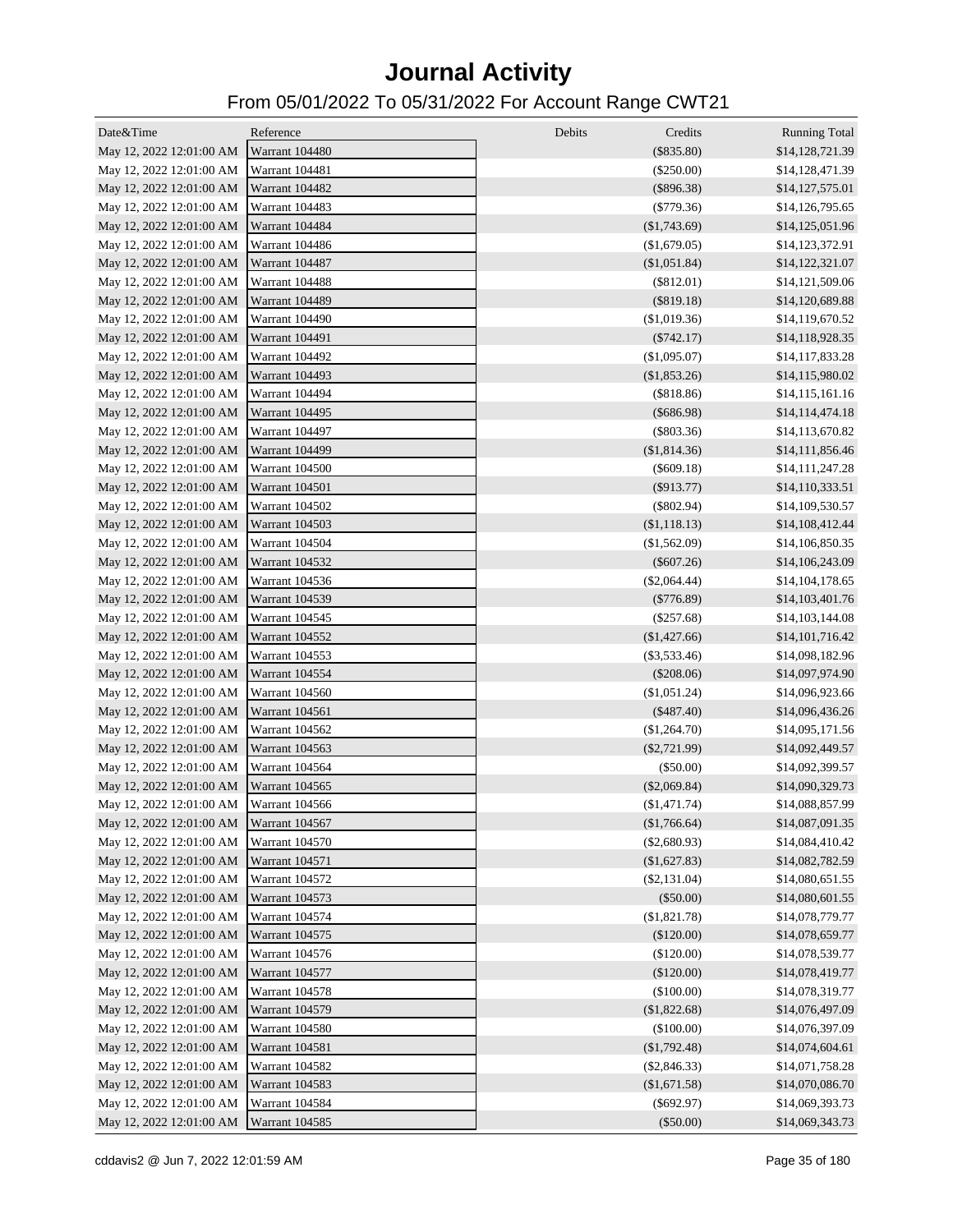| Date&Time                                | Reference                                                             | Debits       | Credits        | <b>Running Total</b> |
|------------------------------------------|-----------------------------------------------------------------------|--------------|----------------|----------------------|
| May 12, 2022 12:01:00 AM                 | Warrant 104586                                                        |              | (\$10.00)      | \$14,069,333.73      |
| May 12, 2022 12:01:00 AM                 | Warrant 104587                                                        |              | (\$10.00)      | \$14,069,323.73      |
| May 12, 2022 12:01:00 AM                 | Warrant 104588                                                        |              | $(\$736.61)$   | \$14,068,587.12      |
| May 12, 2022 12:01:00 AM                 | Warrant 104589                                                        |              | (\$100.00)     | \$14,068,487.12      |
| May 12, 2022 12:01:00 AM                 | Warrant 104590                                                        |              | $(\$200.00)$   | \$14,068,287.12      |
| May 12, 2022 12:01:00 AM                 | Warrant 104591                                                        |              | (\$1,259.38)   | \$14,067,027.74      |
| May 12, 2022 12:01:00 AM                 | Warrant 104592                                                        |              | (\$1,797.68)   | \$14,065,230.06      |
| May 12, 2022 12:01:00 AM                 | Warrant 104597                                                        |              | (\$1,394.15)   | \$14,063,835.91      |
| May 12, 2022 12:01:00 AM                 | <b>Warrant 104598</b>                                                 |              | (\$1,063.78)   | \$14,062,772.13      |
| May 12, 2022 12:01:00 AM                 | Warrant 104599                                                        |              | (\$1,769.49)   | \$14,061,002.64      |
| May 12, 2022 12:01:00 AM                 | Warrant 104600                                                        |              | $(\$1,422.23)$ | \$14,059,580.41      |
| May 12, 2022 12:01:00 AM                 | Warrant 104601                                                        |              | (\$1,057.45)   | \$14,058,522.96      |
| May 12, 2022 12:01:00 AM                 | Warrant 104602                                                        |              |                | \$14,056,917.41      |
|                                          | Warrant 104603                                                        |              | (\$1,605.55)   |                      |
| May 12, 2022 12:01:00 AM                 | Warrant 104608                                                        |              | (\$1,370.92)   | \$14,055,546.49      |
| May 12, 2022 12:01:00 AM                 |                                                                       |              | $(\$541.45)$   | \$14,055,005.04      |
| May 12, 2022 12:01:00 AM                 | Warrant 104659<br>Warrant 104743                                      |              | (\$150.50)     | \$14,054,854.54      |
| May 12, 2022 12:01:00 AM                 |                                                                       |              | (\$1,638.61)   | \$14,053,215.93      |
| May 12, 2022 12:01:00 AM                 | <b>Warrant 104745</b>                                                 |              | (\$1,078.33)   | \$14,052,137.60      |
| May 12, 2022 12:01:00 AM                 | Warrant 104746                                                        |              | $(\$1,535.19)$ | \$14,050,602.41      |
| May 12, 2022 12:01:00 AM                 | Warrant 104747                                                        |              | (\$1,545.50)   | \$14,049,056.91      |
| May 12, 2022 8:30:32 AM                  | <b>VLT- VEHICLE LICENSE TAX</b><br>04.16.2022-04.30.2022 \$154,390.93 | \$34,347.15  |                | \$14,083,404.06      |
| May 12, 2022 12:43:45 PM                 | TR ADVFEE - Advertising Fee-Revenue                                   | \$5.00       |                | \$14,083,409.06      |
| May 12, 2022 12:43:45 PM                 | TR COPR - Certificate of Purchase Fee                                 | \$10.00      |                | \$14,083,419.06      |
| May 12, 2022 12:43:45 PM                 | TR REDFEE - Redemption Fee                                            | \$10.00      |                | \$14,083,429.06      |
| May 12, 2022 11:59:00 PM                 | Warrant 1103914                                                       |              | (\$28.63)      | \$14,083,400.43      |
| May 12, 2022 11:59:00 PM                 | Warrant 1104846                                                       |              | (\$16.68)      | \$14,083,383.75      |
| May 12, 2022 11:59:00 PM                 | Warrant 1104898                                                       |              | (\$14.56)      | \$14,083,369.19      |
| May 12, 2022 11:59:00 PM                 | <b>Warrant 1105097</b>                                                |              | (\$158.38)     | \$14,083,210.81      |
| May 12, 2022 11:59:00 PM                 | Warrant 1105251                                                       |              | $(\$413.22)$   | \$14,082,797.59      |
| May 12, 2022 11:59:00 PM                 | Warrant 1105276                                                       |              | $(\$46.89)$    | \$14,082,750.70      |
| May 12, 2022 11:59:00 PM                 | Warrant 1105399                                                       |              | $(\$4,821.84)$ | \$14,077,928.86      |
| May 12, 2022 11:59:00 PM                 | Warrant 1105403                                                       |              | $(\$2,581.21)$ | \$14,075,347.65      |
| May 12, 2022 11:59:00 PM                 | Warrant 1105431                                                       |              | $(\$293.22)$   | \$14,075,054.43      |
| May 12, 2022 11:59:00 PM                 | <b>Warrant 1105500</b>                                                |              | $(\$3,006.50)$ | \$14,072,047.93      |
| May 12, 2022 11:59:00 PM                 | Warrant 1105517                                                       |              | (\$1,370.30)   | \$14,070,677.63      |
| May 12, 2022 11:59:00 PM Warrant 1105519 |                                                                       |              | (\$1,874.60)   | \$14,068,803.03      |
| May 12, 2022 11:59:00 PM                 | Warrant 1105521                                                       |              | $(\$944.26)$   | \$14,067,858.77      |
| May 12, 2022 11:59:00 PM                 | Warrant 1105527                                                       |              | $(\$888.65)$   | \$14,066,970.12      |
| May 12, 2022 11:59:00 PM                 | Warrant 1105602                                                       |              | $(\$708.33)$   | \$14,066,261.79      |
| May 12, 2022 11:59:00 PM                 | Warrant 1105664                                                       |              | (\$1,830.77)   | \$14,064,431.02      |
| May 12, 2022 11:59:00 PM                 | Warrant 1105724                                                       |              | (\$182.27)     | \$14,064,248.75      |
| May 13, 2022 11:59:00 PM                 | Warrant 1105226                                                       |              | (\$88.08)      | \$14,064,160.67      |
| May 13, 2022 11:59:00 PM                 | Warrant 1105250                                                       |              | (\$23.81)      | \$14,064,136.86      |
| May 13, 2022 11:59:00 PM                 | Warrant 1105513                                                       |              | $(\$325.85)$   | \$14,063,811.01      |
| May 13, 2022 11:59:00 PM                 | Warrant 1105518                                                       |              | (\$1,092.48)   | \$14,062,718.53      |
| May 13, 2022 11:59:00 PM                 | Warrant 1105560                                                       |              | $(\$205.13)$   | \$14,062,513.40      |
| May 15, 2022 11:59:58 PM                 | distribution                                                          | \$480,623.40 |                | \$14,543,136.80      |
| May 15, 2022 11:59:58 PM                 | distribution                                                          |              | $(\$629.71)$   | \$14,542,507.09      |
| May 16, 2022 7:05:06 AM                  | TR ADVFEE - Advertising Fee-Revenue                                   | \$5.00       |                | \$14,542,512.09      |
| May 16, 2022 7:05:06 AM                  | TR ADVFEE - Advertising Fee-Revenue                                   | \$5.00       |                | \$14,542,517.09      |
| May 16, 2022 7:05:06 AM                  | TR ADVFEE - Advertising Fee-Revenue                                   | \$5.00       |                | \$14,542,522.09      |
| May 16, 2022 7:05:06 AM                  | TR COPR - Certificate of Purchase Fee                                 | \$10.00      |                | \$14,542,532.09      |
|                                          |                                                                       |              |                |                      |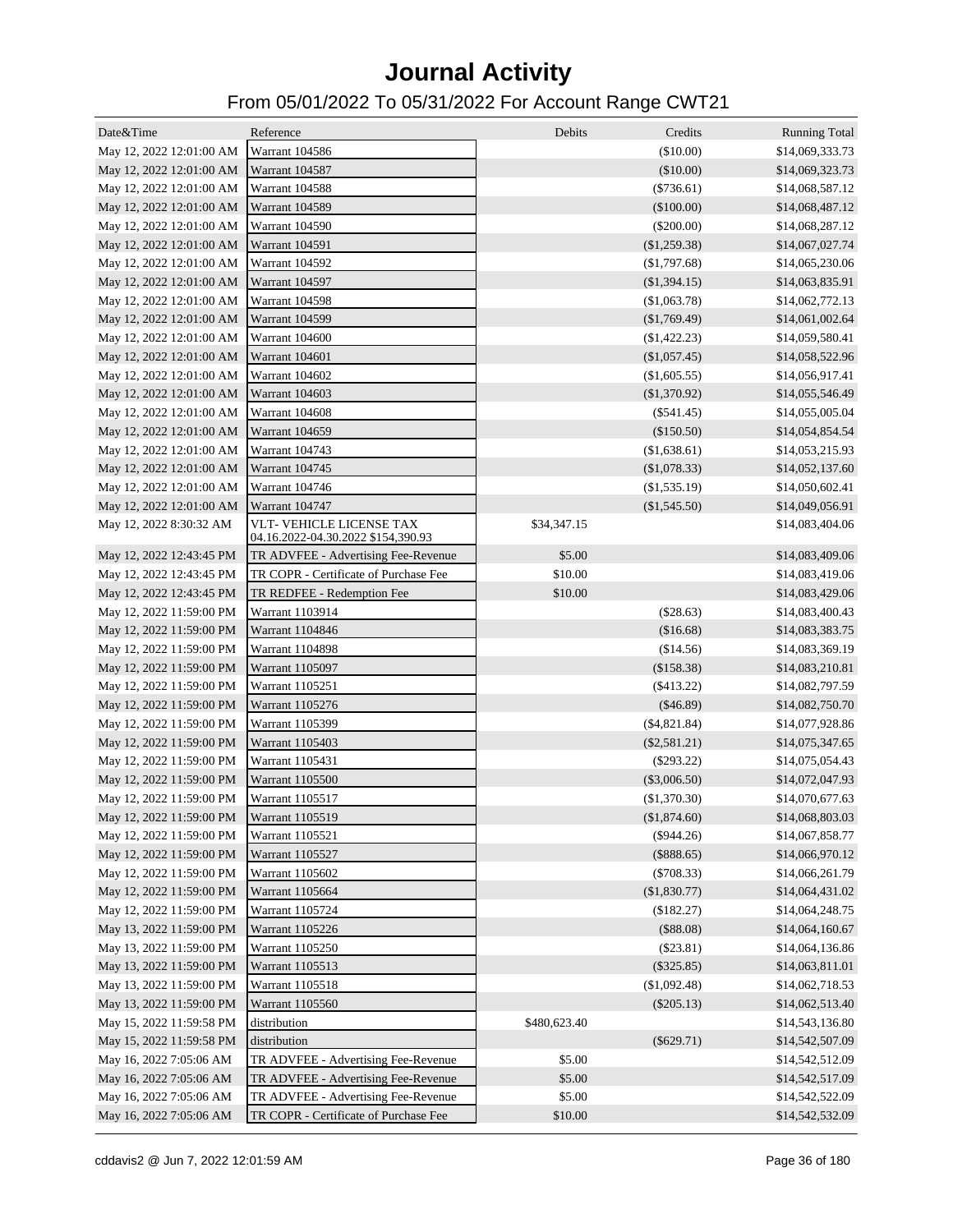| Date&Time                | Reference                             | Debits    | Credits | <b>Running Total</b> |
|--------------------------|---------------------------------------|-----------|---------|----------------------|
| May 16, 2022 7:05:06 AM  | TR COPR - Certificate of Purchase Fee | \$10.00   |         | \$14,542,542.09      |
| May 16, 2022 7:05:06 AM  | TR COPR - Certificate of Purchase Fee | \$10.00   |         | \$14,542,552.09      |
| May 16, 2022 7:05:06 AM  | TR REDFEE - Redemption Fee            | \$10.00   |         | \$14,542,562.09      |
| May 16, 2022 7:05:06 AM  | TR REDFEE - Redemption Fee            | \$10.00   |         | \$14,542,572.09      |
| May 16, 2022 7:05:06 AM  | TR REDFEE - Redemption Fee            | \$10.00   |         | \$14,542,582.09      |
| May 16, 2022 7:24:10 AM  | TR ADVFEE - Advertising Fee-Revenue   | \$5.00    |         | \$14,542,587.09      |
| May 16, 2022 7:24:10 AM  | TR ADVFEE - Advertising Fee-Revenue   | \$5.00    |         | \$14,542,592.09      |
| May 16, 2022 7:24:10 AM  | TR COPR - Certificate of Purchase Fee | \$10.00   |         | \$14,542,602.09      |
| May 16, 2022 7:24:10 AM  | TR COPR - Certificate of Purchase Fee | \$10.00   |         | \$14,542,612.09      |
| May 16, 2022 7:24:10 AM  | TR REDFEE - Redemption Fee            | \$10.00   |         | \$14,542,622.09      |
| May 16, 2022 7:24:10 AM  | TR REDFEE - Redemption Fee            | \$10.00   |         | \$14,542,632.09      |
| May 16, 2022 7:24:10 AM  | TR REDFEE - Redemption Fee            | \$10.00   |         | \$14,542,642.09      |
| May 16, 2022 8:21:05 AM  | TR ADVFEE - Advertising Fee-Revenue   | \$5.00    |         | \$14,542,647.09      |
| May 16, 2022 8:21:05 AM  | TR ADVFEE - Advertising Fee-Revenue   | \$6.70    |         | \$14,542,653.79      |
| May 16, 2022 8:21:05 AM  | TR ADVFEE - Advertising Fee-Revenue   | \$5.00    |         | \$14,542,658.79      |
| May 16, 2022 8:21:05 AM  | TR ADVFEE - Advertising Fee-Revenue   | \$5.00    |         | \$14,542,663.79      |
| May 16, 2022 8:21:05 AM  | TR ADVFEE - Advertising Fee-Revenue   | \$5.00    |         | \$14,542,668.79      |
| May 16, 2022 8:21:05 AM  | TR COPR - Certificate of Purchase Fee | \$10.00   |         | \$14,542,678.79      |
| May 16, 2022 8:21:05 AM  | TR COPR - Certificate of Purchase Fee | \$10.00   |         | \$14,542,688.79      |
| May 16, 2022 8:21:05 AM  | TR COPR - Certificate of Purchase Fee | \$10.00   |         | \$14,542,698.79      |
| May 16, 2022 8:21:05 AM  | TR COPR - Certificate of Purchase Fee | \$10.00   |         | \$14,542,708.79      |
| May 16, 2022 8:21:05 AM  | TR COPR - Certificate of Purchase Fee | \$10.00   |         | \$14,542,718.79      |
| May 16, 2022 8:21:05 AM  | TR REDFEE - Redemption Fee            | \$10.00   |         | \$14,542,728.79      |
| May 16, 2022 8:21:05 AM  | TR REDFEE - Redemption Fee            | \$10.00   |         | \$14,542,738.79      |
| May 16, 2022 8:21:05 AM  | TR REDFEE - Redemption Fee            | \$10.00   |         | \$14,542,748.79      |
| May 16, 2022 8:21:05 AM  | TR REDFEE - Redemption Fee            | \$10.00   |         | \$14,542,758.79      |
| May 16, 2022 8:21:05 AM  | TR REDFEE - Redemption Fee            | \$10.00   |         | \$14,542,768.79      |
| May 16, 2022 8:21:05 AM  | TR REDFEE - Redemption Fee            | \$10.00   |         | \$14,542,778.79      |
| May 16, 2022 8:21:05 AM  | TR REDFEE - Redemption Fee            | \$10.00   |         | \$14,542,788.79      |
| May 16, 2022 8:21:05 AM  | TR REDFEE - Redemption Fee            | \$10.00   |         | \$14,542,798.79      |
| May 16, 2022 8:21:05 AM  | TR REDFEE - Redemption Fee            | \$10.00   |         | \$14,542,808.79      |
| May 16, 2022 8:21:05 AM  | TR REDFEE - Redemption Fee            | \$10.00   |         | \$14,542,818.79      |
| May 16, 2022 8:21:05 AM  | TR REDFEE - Redemption Fee            | \$10.00   |         | \$14,542,828.79      |
| May 16, 2022 8:21:05 AM  | TR REDFEE - Redemption Fee            | \$10.00   |         | \$14,542,838.79      |
| May 16, 2022 8:21:05 AM  | TR REDFEE - Redemption Fee            | \$10.00   |         | \$14,542,848.79      |
| May 16, 2022 8:21:05 AM  | TR REDFEE - Redemption Fee            | \$10.00   |         | \$14,542,858.79      |
| May 16, 2022 8:21:05 AM  | TR REDFEE - Redemption Fee            | \$10.00   |         | \$14,542,868.79      |
| May 16, 2022 8:55:28 AM  | TR REDFEE - Redemption Fee            | \$10.00   |         | \$14,542,878.79      |
| May 16, 2022 9:37:27 AM  | REASSN - RE-ASSIGNMENT FEE            | \$10.00   |         | \$14,542,888.79      |
| May 16, 2022 9:37:27 AM  | TR ADVFEE - Advertising Fee-Revenue   | \$5.00    |         | \$14,542,893.79      |
| May 16, 2022 9:37:27 AM  | TR ADVFEE - Advertising Fee-Revenue   | \$5.00    |         | \$14,542,898.79      |
| May 16, 2022 9:37:27 AM  | TR ADVFEE - Advertising Fee-Revenue   | \$5.00    |         | \$14,542,903.79      |
| May 16, 2022 9:37:27 AM  | TR COPR - Certificate of Purchase Fee | $\$10.00$ |         | \$14,542,913.79      |
| May 16, 2022 9:37:27 AM  | TR COPR - Certificate of Purchase Fee | \$10.00   |         | \$14,542,923.79      |
| May 16, 2022 9:37:27 AM  | TR COPR - Certificate of Purchase Fee | \$10.00   |         | \$14,542,933.79      |
| May 16, 2022 10:18:46 AM | TR REDFEE - Redemption Fee            | \$10.00   |         | \$14,542,943.79      |
| May 16, 2022 10:50:16 AM | TR COPR - Certificate of Purchase Fee | \$10.00   |         | \$14,542,953.79      |
| May 16, 2022 10:50:16 AM | TR REDFEE - Redemption Fee            | \$10.00   |         | \$14,542,963.79      |
| May 16, 2022 10:55:56 AM | TR REDFEE - Redemption Fee            | \$10.00   |         | \$14,542,973.79      |
| May 16, 2022 11:55:17 AM | TR REDFEE - Redemption Fee            | \$10.00   |         | \$14,542,983.79      |
| May 16, 2022 11:55:17 AM | TR REDFEE - Redemption Fee            | \$10.00   |         | \$14,542,993.79      |
| May 16, 2022 12:41:43 PM | TR REDFEE - Redemption Fee            | \$10.00   |         | \$14,543,003.79      |
| May 16, 2022 1:34:38 PM  | TR ADVFEE - Advertising Fee-Revenue   | \$5.00    |         | \$14,543,008.79      |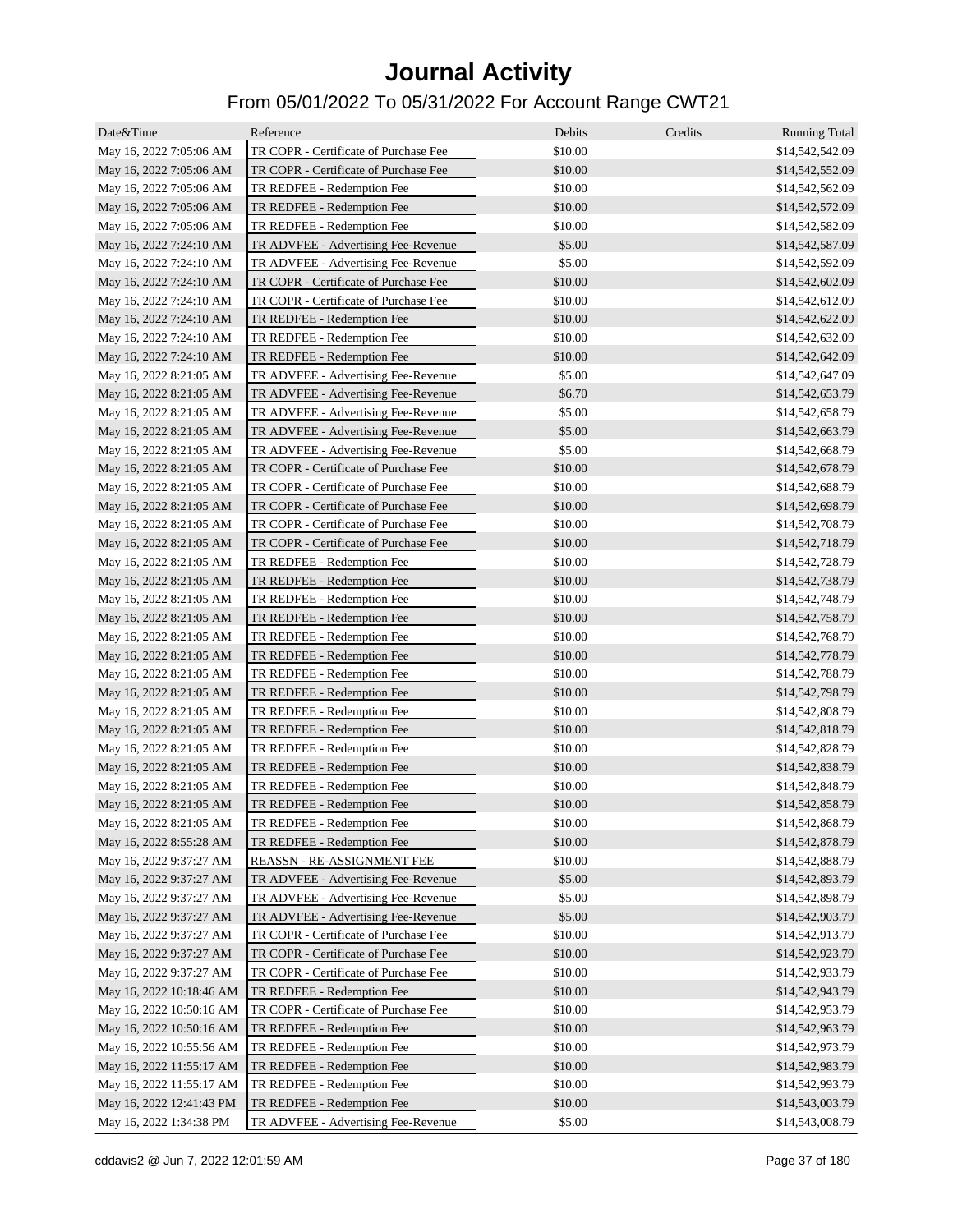| Date&Time               | Reference                             | Debits  | Credits | <b>Running Total</b> |
|-------------------------|---------------------------------------|---------|---------|----------------------|
| May 16, 2022 1:34:38 PM | TR ADVFEE - Advertising Fee-Revenue   | \$6.50  |         | \$14,543,015.29      |
| May 16, 2022 1:34:38 PM | TR ADVFEE - Advertising Fee-Revenue   | \$6.48  |         | \$14,543,021.77      |
| May 16, 2022 1:34:38 PM | TR ADVFEE - Advertising Fee-Revenue   | \$5.00  |         | \$14,543,026.77      |
| May 16, 2022 1:34:38 PM | TR ADVFEE - Advertising Fee-Revenue   | \$5.00  |         | \$14,543,031.77      |
| May 16, 2022 1:34:38 PM | TR ADVFEE - Advertising Fee-Revenue   | \$5.00  |         | \$14,543,036.77      |
| May 16, 2022 1:34:38 PM | TR ADVFEE - Advertising Fee-Revenue   | \$5.00  |         | \$14,543,041.77      |
| May 16, 2022 1:34:38 PM | TR COPR - Certificate of Purchase Fee | \$10.00 |         | \$14,543,051.77      |
| May 16, 2022 1:34:38 PM | TR COPR - Certificate of Purchase Fee | \$10.00 |         | \$14,543,061.77      |
| May 16, 2022 1:34:38 PM | TR COPR - Certificate of Purchase Fee | \$10.00 |         | \$14,543,071.77      |
| May 16, 2022 1:34:38 PM | TR COPR - Certificate of Purchase Fee | \$10.00 |         | \$14,543,081.77      |
| May 16, 2022 1:34:38 PM | TR COPR - Certificate of Purchase Fee | \$10.00 |         | \$14,543,091.77      |
| May 16, 2022 1:34:38 PM | TR COPR - Certificate of Purchase Fee | \$10.00 |         | \$14,543,101.77      |
| May 16, 2022 1:34:38 PM | TR COPR - Certificate of Purchase Fee | \$10.00 |         | \$14,543,111.77      |
| May 16, 2022 1:34:38 PM | TR COPR - Certificate of Purchase Fee | \$10.00 |         | \$14,543,121.77      |
| May 16, 2022 1:34:38 PM | TR COPR - Certificate of Purchase Fee | \$10.00 |         | \$14,543,131.77      |
| May 16, 2022 1:34:38 PM | TR REDFEE - Redemption Fee            | \$10.00 |         | \$14,543,141.77      |
| May 16, 2022 1:34:38 PM | TR REDFEE - Redemption Fee            | \$10.00 |         | \$14,543,151.77      |
| May 16, 2022 1:34:38 PM | TR REDFEE - Redemption Fee            | \$10.00 |         | \$14,543,161.77      |
| May 16, 2022 1:34:38 PM | TR REDFEE - Redemption Fee            | \$10.00 |         | \$14,543,171.77      |
| May 16, 2022 1:34:38 PM | TR REDFEE - Redemption Fee            | \$10.00 |         | \$14,543,181.77      |
| May 16, 2022 1:34:38 PM | TR REDFEE - Redemption Fee            | \$10.00 |         | \$14,543,191.77      |
| May 16, 2022 1:34:38 PM | TR REDFEE - Redemption Fee            | \$10.00 |         | \$14,543,201.77      |
| May 16, 2022 1:34:38 PM | TR REDFEE - Redemption Fee            | \$10.00 |         | \$14,543,211.77      |
| May 16, 2022 1:34:38 PM | TR REDFEE - Redemption Fee            | \$10.00 |         | \$14,543,221.77      |
| May 16, 2022 1:34:38 PM | TR REDFEE - Redemption Fee            | \$10.00 |         | \$14,543,231.77      |
| May 16, 2022 1:34:38 PM | TR REDFEE - Redemption Fee            | \$10.00 |         | \$14,543,241.77      |
| May 16, 2022 1:34:38 PM | TR REDFEE - Redemption Fee            | \$10.00 |         | \$14,543,251.77      |
| May 16, 2022 1:38:41 PM | TR REDFEE - Redemption Fee            | \$10.00 |         | \$14,543,261.77      |
| May 16, 2022 2:01:48 PM | TR REDFEE - Redemption Fee            | \$10.00 |         | \$14,543,271.77      |
| May 16, 2022 2:02:36 PM | REASSN - RE-ASSIGNMENT FEE            | \$10.00 |         | \$14,543,281.77      |
| May 16, 2022 2:02:36 PM | <b>REASSN - RE-ASSIGNMENT FEE</b>     | \$10.00 |         | \$14,543,291.77      |
| May 16, 2022 2:02:36 PM | TR ADVFEE - Advertising Fee-Revenue   | \$5.00  |         | \$14,543,296.77      |
| May 16, 2022 2:02:36 PM | TR ADVFEE - Advertising Fee-Revenue   | \$5.00  |         | \$14,543,301.77      |
| May 16, 2022 2:02:36 PM | TR ADVFEE - Advertising Fee-Revenue   | \$5.00  |         | \$14,543,306.77      |
| May 16, 2022 2:02:36 PM | TR ADVFEE - Advertising Fee-Revenue   | \$5.00  |         | \$14,543,311.77      |
| May 16, 2022 2:02:36 PM | TR ADVFEE - Advertising Fee-Revenue   | \$5.00  |         | \$14,543,316.77      |
| May 16, 2022 2:02:36 PM | TR ADVFEE - Advertising Fee-Revenue   | \$5.00  |         | \$14,543,321.77      |
| May 16, 2022 2:02:36 PM | TR ADVFEE - Advertising Fee-Revenue   | \$5.00  |         | \$14,543,326.77      |
| May 16, 2022 2:02:36 PM | TR ADVFEE - Advertising Fee-Revenue   | \$5.00  |         | \$14,543,331.77      |
| May 16, 2022 2:02:36 PM | TR ADVFEE - Advertising Fee-Revenue   | \$5.00  |         | \$14,543,336.77      |
| May 16, 2022 2:02:36 PM | TR ADVFEE - Advertising Fee-Revenue   | \$5.00  |         | \$14,543,341.77      |
| May 16, 2022 2:02:36 PM | TR ADVFEE - Advertising Fee-Revenue   | \$5.00  |         | \$14,543,346.77      |
| May 16, 2022 2:02:36 PM | TR ADVFEE - Advertising Fee-Revenue   | \$5.00  |         | \$14,543,351.77      |
| May 16, 2022 2:02:36 PM | TR ADVFEE - Advertising Fee-Revenue   | \$5.00  |         | \$14,543,356.77      |
| May 16, 2022 2:02:36 PM | TR ADVFEE - Advertising Fee-Revenue   | \$5.00  |         | \$14,543,361.77      |
| May 16, 2022 2:02:36 PM | TR COPR - Certificate of Purchase Fee | \$10.00 |         | \$14,543,371.77      |
| May 16, 2022 2:02:36 PM | TR COPR - Certificate of Purchase Fee | \$10.00 |         | \$14,543,381.77      |
| May 16, 2022 2:02:36 PM | TR COPR - Certificate of Purchase Fee | \$10.00 |         | \$14,543,391.77      |
| May 16, 2022 2:02:36 PM | TR COPR - Certificate of Purchase Fee | \$10.00 |         | \$14,543,401.77      |
| May 16, 2022 2:02:36 PM | TR COPR - Certificate of Purchase Fee | \$10.00 |         | \$14,543,411.77      |
| May 16, 2022 2:02:36 PM | TR COPR - Certificate of Purchase Fee | \$10.00 |         | \$14,543,421.77      |
| May 16, 2022 2:02:36 PM | TR COPR - Certificate of Purchase Fee | \$10.00 |         | \$14,543,431.77      |
| May 16, 2022 2:02:36 PM | TR COPR - Certificate of Purchase Fee | \$10.00 |         | \$14,543,441.77      |
|                         |                                       |         |         |                      |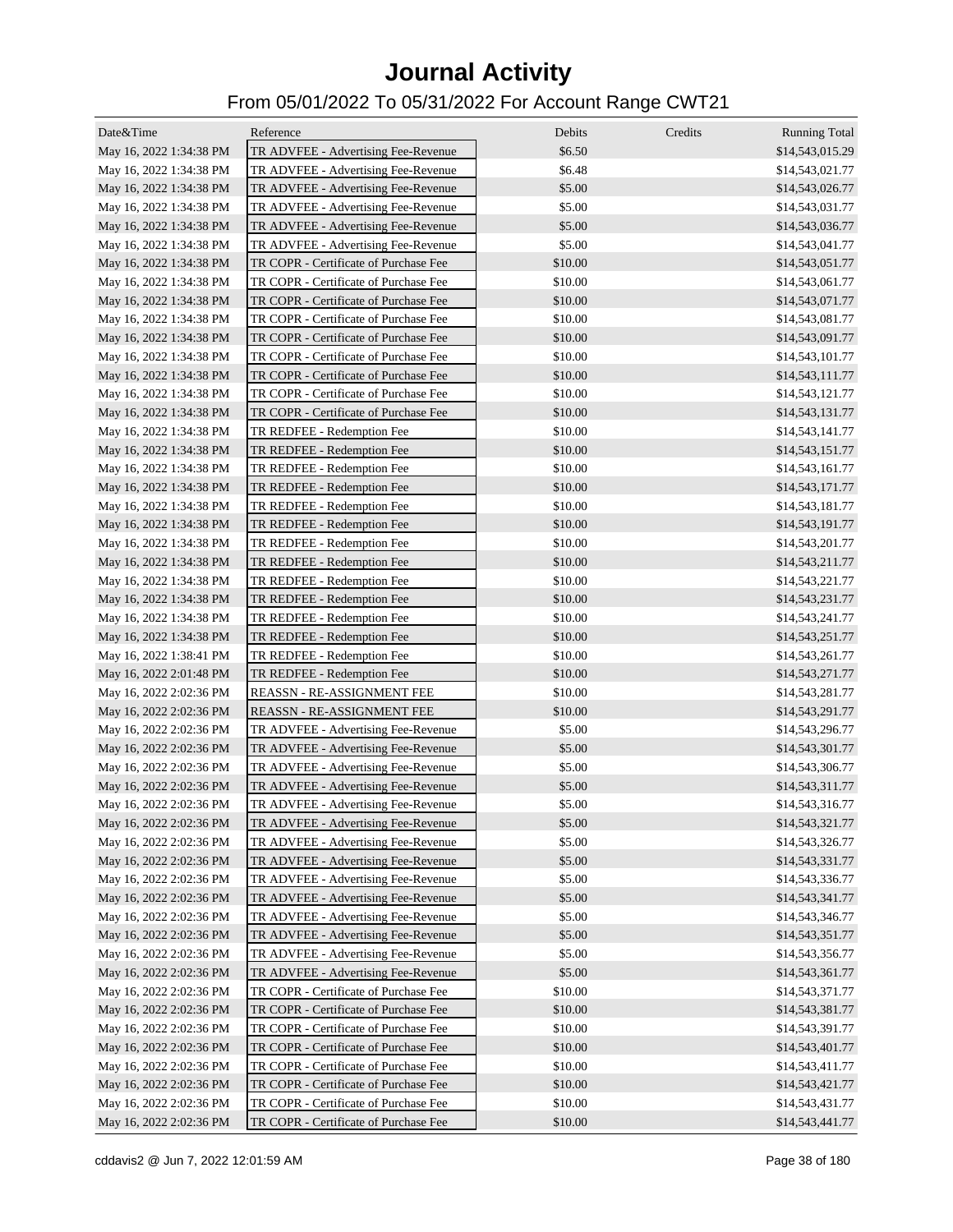| Date&Time                                          | Reference                             | Debits  | Credits   | <b>Running Total</b> |
|----------------------------------------------------|---------------------------------------|---------|-----------|----------------------|
| May 16, 2022 2:02:36 PM                            | TR COPR - Certificate of Purchase Fee | \$10.00 |           | \$14,543,451.77      |
| May 16, 2022 2:02:36 PM                            | TR COPR - Certificate of Purchase Fee | \$10.00 |           | \$14,543,461.77      |
| May 16, 2022 2:02:36 PM                            | TR COPR - Certificate of Purchase Fee | \$10.00 |           | \$14,543,471.77      |
| May 16, 2022 2:02:36 PM                            | TR COPR - Certificate of Purchase Fee | \$10.00 |           | \$14,543,481.77      |
| May 16, 2022 2:02:36 PM                            | TR COPR - Certificate of Purchase Fee | \$10.00 |           | \$14,543,491.77      |
| May 16, 2022 2:02:36 PM                            | TR COPR - Certificate of Purchase Fee | \$10.00 |           | \$14,543,501.77      |
| May 16, 2022 2:03:33 PM                            | TR REDFEE - Redemption Fee            |         | (\$10.00) | \$14,543,491.77      |
| May 16, 2022 2:04:37 PM                            | TR REDFEE - Redemption Fee            | \$10.00 |           | \$14,543,501.77      |
| May 16, 2022 2:24:32 PM                            | TR ADVFEE - Advertising Fee-Revenue   | \$4.81  |           | \$14,543,506.58      |
| May 16, 2022 2:24:32 PM                            | TR ADVFEE - Advertising Fee-Revenue   | \$5.00  |           | \$14,543,511.58      |
| May 16, 2022 2:24:32 PM                            | TR ADVFEE - Advertising Fee-Revenue   | \$5.00  |           | \$14,543,516.58      |
| May 16, 2022 2:24:32 PM                            | TR ADVFEE - Advertising Fee-Revenue   | \$5.00  |           | \$14,543,521.58      |
| May 16, 2022 2:24:32 PM                            | TR ADVFEE - Advertising Fee-Revenue   | \$5.00  |           | \$14,543,526.58      |
| May 16, 2022 2:24:32 PM                            | TR ADVFEE - Advertising Fee-Revenue   | \$5.00  |           | \$14,543,531.58      |
| May 16, 2022 2:24:32 PM                            | TR ADVFEE - Advertising Fee-Revenue   | \$5.00  |           | \$14,543,536.58      |
| May 16, 2022 2:24:32 PM                            | TR ADVFEE - Advertising Fee-Revenue   | \$5.00  |           | \$14,543,541.58      |
| May 16, 2022 2:24:32 PM                            | TR ADVFEE - Advertising Fee-Revenue   | \$5.00  |           | \$14,543,546.58      |
| May 16, 2022 2:24:32 PM                            | TR ADVFEE - Advertising Fee-Revenue   | \$5.00  |           | \$14,543,551.58      |
| May 16, 2022 2:24:32 PM                            | TR ADVFEE - Advertising Fee-Revenue   | \$5.00  |           | \$14,543,556.58      |
| May 16, 2022 2:24:32 PM                            | TR ADVFEE - Advertising Fee-Revenue   | \$5.00  |           | \$14,543,561.58      |
| May 16, 2022 2:24:32 PM                            | TR ADVFEE - Advertising Fee-Revenue   | \$5.00  |           | \$14,543,566.58      |
| May 16, 2022 2:24:32 PM                            | TR ADVFEE - Advertising Fee-Revenue   | \$5.00  |           | \$14,543,571.58      |
| May 16, 2022 2:24:32 PM                            | TR COPR - Certificate of Purchase Fee | \$10.00 |           | \$14,543,581.58      |
| May 16, 2022 2:24:32 PM                            | TR COPR - Certificate of Purchase Fee | \$10.00 |           | \$14,543,591.58      |
| May 16, 2022 2:24:32 PM                            | TR COPR - Certificate of Purchase Fee | \$10.00 |           | \$14,543,601.58      |
|                                                    | TR COPR - Certificate of Purchase Fee | \$10.00 |           | \$14,543,611.58      |
| May 16, 2022 2:24:32 PM<br>May 16, 2022 2:24:32 PM | TR COPR - Certificate of Purchase Fee | \$10.00 |           | \$14,543,621.58      |
|                                                    |                                       |         |           |                      |
| May 16, 2022 2:24:32 PM                            | TR COPR - Certificate of Purchase Fee | \$10.00 |           | \$14,543,631.58      |
| May 16, 2022 2:24:32 PM                            | TR COPR - Certificate of Purchase Fee | \$10.00 |           | \$14,543,641.58      |
| May 16, 2022 2:24:32 PM                            | TR COPR - Certificate of Purchase Fee | \$10.00 |           | \$14,543,651.58      |
| May 16, 2022 2:24:32 PM                            | TR COPR - Certificate of Purchase Fee | \$10.00 |           | \$14,543,661.58      |
| May 16, 2022 2:24:32 PM                            | TR COPR - Certificate of Purchase Fee | \$10.00 |           | \$14,543,671.58      |
| May 16, 2022 2:24:32 PM                            | TR COPR - Certificate of Purchase Fee | \$10.00 |           | \$14,543,681.58      |
| May 16, 2022 2:24:32 PM                            | TR COPR - Certificate of Purchase Fee | \$10.00 |           | \$14,543,691.58      |
| May 16, 2022 2:24:32 PM                            | TR COPR - Certificate of Purchase Fee | \$10.00 |           | \$14,543,701.58      |
| May 16, 2022 2:24:32 PM                            | TR COPR - Certificate of Purchase Fee | \$10.00 |           | \$14,543,711.58      |
| May 16, 2022 2:24:32 PM                            | TR COPR - Certificate of Purchase Fee | \$10.00 |           | \$14,543,721.58      |
| May 16, 2022 2:24:32 PM                            | TR REDFEE - Redemption Fee            | \$8.55  |           | \$14,543,730.13      |
| May 16, 2022 2:24:32 PM                            | TR REDFEE - Redemption Fee            | \$7.10  |           | \$14,543,737.23      |
| May 16, 2022 2:24:32 PM                            | TR REDFEE - Redemption Fee            | \$10.00 |           | \$14,543,747.23      |
| May 16, 2022 2:24:32 PM                            | TR REDFEE - Redemption Fee            | \$10.00 |           | \$14,543,757.23      |
| May 16, 2022 2:24:32 PM                            | TR REDFEE - Redemption Fee            | \$10.00 |           | \$14,543,767.23      |
| May 16, 2022 2:24:32 PM                            | TR REDFEE - Redemption Fee            | \$10.00 |           | \$14,543,777.23      |
| May 16, 2022 2:24:32 PM                            | TR REDFEE - Redemption Fee            | \$10.00 |           | \$14,543,787.23      |
| May 16, 2022 2:24:32 PM                            | TR REDFEE - Redemption Fee            | \$10.00 |           | \$14,543,797.23      |
| May 16, 2022 2:24:32 PM                            | TR REDFEE - Redemption Fee            | \$10.00 |           | \$14,543,807.23      |
| May 16, 2022 2:24:32 PM                            | TR REDFEE - Redemption Fee            | \$10.00 |           | \$14,543,817.23      |
| May 16, 2022 2:24:32 PM                            | TR REDFEE - Redemption Fee            | \$10.00 |           | \$14,543,827.23      |
| May 16, 2022 2:24:32 PM                            | TR REDFEE - Redemption Fee            | \$10.00 |           | \$14,543,837.23      |
| May 16, 2022 2:24:32 PM                            | TR REDFEE - Redemption Fee            | \$10.00 |           | \$14,543,847.23      |
| May 16, 2022 2:24:32 PM                            | TR REDFEE - Redemption Fee            | \$10.00 |           | \$14,543,857.23      |
| May 16, 2022 2:24:32 PM                            | TR REDFEE - Redemption Fee            | \$10.00 |           | \$14,543,867.23      |
| May 16, 2022 2:24:32 PM                            | TR REDFEE - Redemption Fee            | \$10.00 |           | \$14,543,877.23      |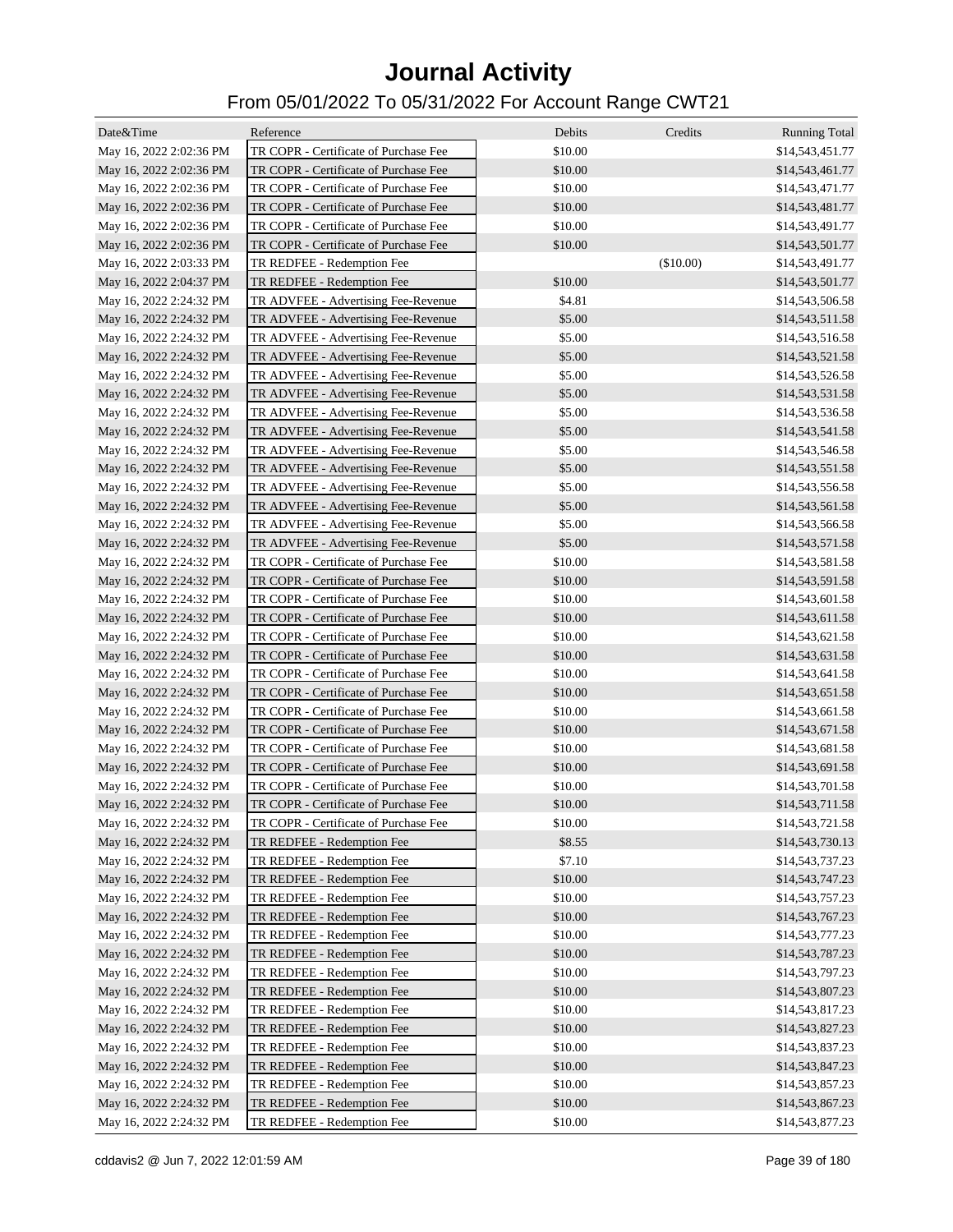| Date&Time                | Reference                                | Debits     | Credits         | <b>Running Total</b> |
|--------------------------|------------------------------------------|------------|-----------------|----------------------|
| May 16, 2022 2:24:32 PM  | TR REDFEE - Redemption Fee               | \$10.00    |                 | \$14,543,887.23      |
| May 16, 2022 4:46:57 PM  | DEP#2022-10000230 05.12.2022 \$525.00    | \$450.00   |                 | \$14,544,337.23      |
| May 16, 2022 4:46:57 PM  | DEP#2022-10000230 05.12.2022 \$525.00    | \$75.00    |                 | \$14,544,412.23      |
| May 16, 2022 4:49:31 PM  | JE 6496 / BOS Trans 2022-1593 / cddavis2 |            | (\$14,814.73)   | \$14,529,597.50      |
| May 16, 2022 4:50:15 PM  | DEP#2022-11000260 05.12.2022 \$8,673.35  | \$8,523.35 |                 | \$14,538,120.85      |
| May 16, 2022 4:50:15 PM  | DEP#2022-11000260 05.12.2022 \$8,673.35  | \$150.00   |                 | \$14,538,270.85      |
| May 16, 2022 5:00:33 PM  | DEP#2022-10000247 05.12.2022 \$6,599.45  | \$6,499.45 |                 | \$14,544,770.30      |
| May 16, 2022 5:00:33 PM  | DEP#2022-10000247 05.12.2022 \$6,599.45  | \$100.00   |                 | \$14,544,870.30      |
| May 16, 2022 11:59:00 PM | Warrant 1103288                          |            | $(\$54.52)$     | \$14,544,815.78      |
| May 16, 2022 11:59:00 PM | Warrant 1103559                          |            | $(\$5.00)$      | \$14,544,810.78      |
| May 16, 2022 11:59:00 PM | Warrant 1104050                          |            | (\$18.00)       | \$14,544,792.78      |
| May 16, 2022 11:59:00 PM | Warrant 1104099                          |            | $(\$52.48)$     | \$14,544,740.30      |
| May 16, 2022 11:59:00 PM | Warrant 1104889                          |            | $(\$54.52)$     | \$14,544,685.78      |
| May 16, 2022 11:59:00 PM | Warrant 1105279                          |            | $(\$35.92)$     | \$14,544,649.86      |
| May 16, 2022 11:59:00 PM | Warrant 1105314                          |            | (\$93.38)       | \$14,544,556.48      |
| May 16, 2022 11:59:00 PM | Warrant 1105408                          |            | $(\$297.45)$    | \$14,544,259.03      |
| May 16, 2022 11:59:00 PM | Warrant 1105445                          |            | $(\$692.40)$    | \$14,543,566.63      |
| May 16, 2022 11:59:00 PM | Warrant 1105495                          |            | $(\$937.05)$    | \$14,542,629.58      |
| May 16, 2022 11:59:00 PM | Warrant 1105499                          |            | $(\$259.96)$    | \$14,542,369.62      |
| May 16, 2022 11:59:00 PM | Warrant 1105528                          |            | (\$1,203.63)    | \$14,541,165.99      |
| May 16, 2022 11:59:00 PM | Warrant 1105538                          |            | $(\$72,696.69)$ | \$14,468,469.30      |
| May 16, 2022 11:59:00 PM | Warrant 1105540                          |            | $(\$35.00)$     | \$14,468,434.30      |
| May 16, 2022 11:59:00 PM | Warrant 1105551                          |            | (\$129.00)      | \$14,468,305.30      |
| May 16, 2022 11:59:00 PM | Warrant 1105559                          |            | $(\$227.44)$    | \$14,468,077.86      |
| May 16, 2022 11:59:00 PM | Warrant 1105575                          |            | $(\$470.74)$    | \$14,467,607.12      |
| May 16, 2022 11:59:00 PM | Warrant 1105581                          |            | $(\$500.00)$    | \$14,467,107.12      |
| May 16, 2022 11:59:00 PM | Warrant 1105658                          |            | $(\$9,208.00)$  | \$14,457,899.12      |
| May 16, 2022 11:59:00 PM | Warrant 1105665                          |            | (\$35.92)       | \$14,457,863.20      |
| May 16, 2022 11:59:00 PM | Warrant 1105668                          |            | (\$1,192.50)    | \$14,456,670.70      |
| May 16, 2022 11:59:00 PM | Warrant 1105671                          |            | $(\$40.92)$     | \$14,456,629.78      |
| May 16, 2022 11:59:00 PM | Warrant 1105683                          |            | $(\$6,000.73)$  | \$14,450,629.05      |
| May 16, 2022 11:59:00 PM | Warrant 1105701                          |            | $(\$616.37)$    | \$14,450,012.68      |
| May 16, 2022 11:59:00 PM | Warrant 1105711                          |            | $(\$420.00)$    | \$14,449,592.68      |
| May 16, 2022 11:59:00 PM | Warrant 1105721                          |            | $(\$649.20)$    | \$14,448,943.48      |
| May 17, 2022 7:18:52 AM  | TR ADVFEE - Advertising Fee-Revenue      | \$5.00     |                 | \$14,448,948.48      |
| May 17, 2022 7:18:52 AM  | TR ADVFEE - Advertising Fee-Revenue      | \$5.00     |                 | \$14,448,953.48      |
| May 17, 2022 7:18:52 AM  | TR ADVFEE - Advertising Fee-Revenue      | \$5.00     |                 | \$14,448,958.48      |
| May 17, 2022 7:18:52 AM  | TR ADVFEE - Advertising Fee-Revenue      | \$5.00     |                 | \$14,448,963.48      |
| May 17, 2022 7:18:52 AM  | TR ADVFEE - Advertising Fee-Revenue      | \$5.00     |                 | \$14,448,968.48      |
| May 17, 2022 7:18:52 AM  | TR ADVFEE - Advertising Fee-Revenue      | \$5.00     |                 | \$14,448,973.48      |
| May 17, 2022 7:18:52 AM  | TR ADVFEE - Advertising Fee-Revenue      | \$5.00     |                 | \$14,448,978.48      |
| May 17, 2022 7:18:52 AM  | TR ADVFEE - Advertising Fee-Revenue      | \$5.00     |                 | \$14,448,983.48      |
| May 17, 2022 7:18:52 AM  | TR ADVFEE - Advertising Fee-Revenue      | \$5.00     |                 | \$14,448,988.48      |
| May 17, 2022 7:18:52 AM  | TR ADVFEE - Advertising Fee-Revenue      | \$5.00     |                 | \$14,448,993.48      |
| May 17, 2022 7:18:52 AM  | TR ADVFEE - Advertising Fee-Revenue      | \$5.00     |                 | \$14,448,998.48      |
| May 17, 2022 7:18:52 AM  | TR ADVFEE - Advertising Fee-Revenue      | \$5.00     |                 | \$14,449,003.48      |
| May 17, 2022 7:18:52 AM  | TR ADVFEE - Advertising Fee-Revenue      | \$5.00     |                 | \$14,449,008.48      |
| May 17, 2022 7:18:52 AM  | TR ADVFEE - Advertising Fee-Revenue      | \$5.00     |                 | \$14,449,013.48      |
| May 17, 2022 7:18:52 AM  | TR ADVFEE - Advertising Fee-Revenue      | \$5.00     |                 | \$14,449,018.48      |
| May 17, 2022 7:18:52 AM  | TR ADVFEE - Advertising Fee-Revenue      | \$5.00     |                 | \$14,449,023.48      |
| May 17, 2022 7:18:52 AM  | TR ADVFEE - Advertising Fee-Revenue      | \$5.00     |                 | \$14,449,028.48      |
| May 17, 2022 7:18:52 AM  | TR COPR - Certificate of Purchase Fee    | \$10.00    |                 | \$14,449,038.48      |
| May 17, 2022 7:18:52 AM  | TR COPR - Certificate of Purchase Fee    | \$10.00    |                 | \$14,449,048.48      |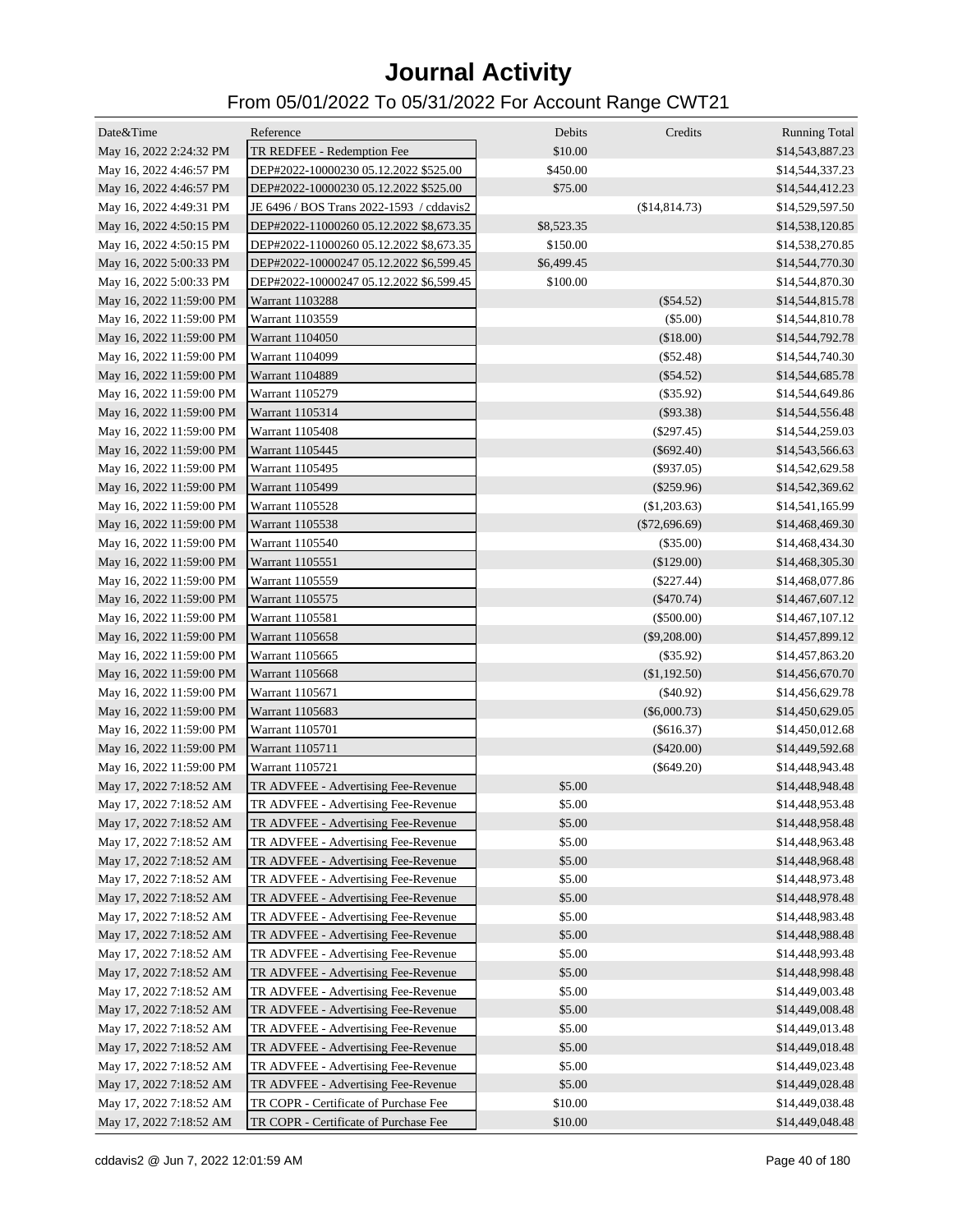| Date&Time                | Reference                             | Debits     | Credits | <b>Running Total</b> |
|--------------------------|---------------------------------------|------------|---------|----------------------|
| May 17, 2022 7:18:52 AM  | TR COPR - Certificate of Purchase Fee | \$10.00    |         | \$14,449,058.48      |
| May 17, 2022 7:18:52 AM  | TR COPR - Certificate of Purchase Fee | \$10.00    |         | \$14,449,068.48      |
| May 17, 2022 7:18:52 AM  | TR COPR - Certificate of Purchase Fee | \$10.00    |         | \$14,449,078.48      |
| May 17, 2022 7:18:52 AM  | TR COPR - Certificate of Purchase Fee | \$10.00    |         | \$14,449,088.48      |
| May 17, 2022 7:18:52 AM  | TR COPR - Certificate of Purchase Fee | \$10.00    |         | \$14,449,098.48      |
| May 17, 2022 7:18:52 AM  | TR COPR - Certificate of Purchase Fee | \$10.00    |         | \$14,449,108.48      |
| May 17, 2022 7:18:52 AM  | TR COPR - Certificate of Purchase Fee | \$10.00    |         | \$14,449,118.48      |
| May 17, 2022 7:18:52 AM  | TR COPR - Certificate of Purchase Fee | \$10.00    |         | \$14,449,128.48      |
| May 17, 2022 7:18:52 AM  | TR COPR - Certificate of Purchase Fee | \$10.00    |         | \$14,449,138.48      |
| May 17, 2022 7:18:52 AM  | TR COPR - Certificate of Purchase Fee | \$10.00    |         | \$14,449,148.48      |
| May 17, 2022 7:18:52 AM  | TR COPR - Certificate of Purchase Fee | \$10.00    |         | \$14,449,158.48      |
| May 17, 2022 7:18:52 AM  | TR COPR - Certificate of Purchase Fee | \$10.00    |         | \$14,449,168.48      |
| May 17, 2022 7:18:52 AM  | TR COPR - Certificate of Purchase Fee | \$10.00    |         | \$14,449,178.48      |
| May 17, 2022 7:18:52 AM  | TR COPR - Certificate of Purchase Fee | \$10.00    |         | \$14,449,188.48      |
| May 17, 2022 7:18:52 AM  | TR COPR - Certificate of Purchase Fee | \$10.00    |         | \$14,449,198.48      |
| May 17, 2022 7:18:52 AM  | TR NSF - Insufficient Funds Fee       | \$25.00    |         | \$14,449,223.48      |
| May 17, 2022 7:18:52 AM  | TR REDFEE - Redemption Fee            | \$10.00    |         | \$14,449,233.48      |
| May 17, 2022 7:18:52 AM  | TR REDFEE - Redemption Fee            | \$10.00    |         | \$14,449,243.48      |
| May 17, 2022 7:18:52 AM  | TR REDFEE - Redemption Fee            | \$10.00    |         | \$14,449,253.48      |
| May 17, 2022 7:18:52 AM  | TR REDFEE - Redemption Fee            | \$10.00    |         | \$14,449,263.48      |
| May 17, 2022 7:18:52 AM  | TR REDFEE - Redemption Fee            | \$10.00    |         | \$14,449,273.48      |
| May 17, 2022 7:18:52 AM  | TR REDFEE - Redemption Fee            | \$10.00    |         | \$14,449,283.48      |
| May 17, 2022 7:18:52 AM  | TR REDFEE - Redemption Fee            | \$10.00    |         | \$14,449,293.48      |
| May 17, 2022 7:18:52 AM  | TR REDFEE - Redemption Fee            | \$10.00    |         | \$14,449,303.48      |
| May 17, 2022 7:18:52 AM  | TR REDFEE - Redemption Fee            | \$10.00    |         | \$14,449,313.48      |
| May 17, 2022 7:18:52 AM  | TR REDFEE - Redemption Fee            | \$10.00    |         | \$14,449,323.48      |
| May 17, 2022 7:18:52 AM  | TR REDFEE - Redemption Fee            | \$10.00    |         | \$14,449,333.48      |
| May 17, 2022 7:18:52 AM  | TR REDFEE - Redemption Fee            | \$10.00    |         | \$14,449,343.48      |
| May 17, 2022 7:18:52 AM  | TR REDFEE - Redemption Fee            | \$10.00    |         | \$14,449,353.48      |
| May 17, 2022 7:18:52 AM  | TR REDFEE - Redemption Fee            | \$10.00    |         | \$14,449,363.48      |
| May 17, 2022 7:18:52 AM  | TR REDFEE - Redemption Fee            | \$10.00    |         | \$14,449,373.48      |
| May 17, 2022 7:18:52 AM  | TR REDFEE - Redemption Fee            | \$10.00    |         | \$14,449,383.48      |
| May 17, 2022 7:18:52 AM  | TR REDFEE - Redemption Fee            | \$10.00    |         | \$14,449,393.48      |
| May 17, 2022 7:18:52 AM  | TR REDFEE - Redemption Fee            | \$10.00    |         | \$14,449,403.48      |
| May 17, 2022 7:18:52 AM  | TR REDFEE - Redemption Fee            | \$10.00    |         | \$14,449,413.48      |
| May 17, 2022 7:18:52 AM  | TR REDFEE - Redemption Fee            | \$10.00    |         | \$14,449,423.48      |
| May 17, 2022 7:18:52 AM  | TR REDFEE - Redemption Fee            | \$10.00    |         | \$14,449,433.48      |
| May 17, 2022 7:49:38 AM  | TR REDFEE - Redemption Fee            | \$10.00    |         | \$14,449,443.48      |
| May 17, 2022 8:46:52 AM  | DEP#2022-11000251 \$235,384.40        | \$14.50    |         | \$14,449,457.98      |
| May 17, 2022 8:46:52 AM  | DEP#2022-11000251 \$235,384.40        | \$1,300.00 |         | \$14,450,757.98      |
| May 17, 2022 8:46:52 AM  | DEP#2022-11000251 \$235,384.40        | \$250.00   |         | \$14,451,007.98      |
| May 17, 2022 8:46:52 AM  | DEP#2022-11000251 \$235,384.40        | \$35.00    |         | \$14,451,042.98      |
| May 17, 2022 8:46:52 AM  | DEP#2022-11000251 \$235,384.40        | \$162.00   |         | \$14,451,204.98      |
| May 17, 2022 8:57:31 AM  | TR REDFEE - Redemption Fee            | \$10.00    |         | \$14,451,214.98      |
| May 17, 2022 8:57:31 AM  | TR REDFEE - Redemption Fee            | \$10.00    |         | \$14,451,224.98      |
| May 17, 2022 9:43:37 AM  | TR ADVFEE - Advertising Fee-Revenue   | \$5.00     |         | \$14,451,229.98      |
| May 17, 2022 9:43:37 AM  | TR COPR - Certificate of Purchase Fee | \$10.00    |         | \$14,451,239.98      |
| May 17, 2022 9:43:37 AM  | TR REDFEE - Redemption Fee            | \$10.00    |         | \$14,451,249.98      |
| May 17, 2022 10:28:46 AM | TR ADVFEE - Advertising Fee-Revenue   | \$5.00     |         | \$14,451,254.98      |
| May 17, 2022 10:28:46 AM | TR ADVFEE - Advertising Fee-Revenue   | \$5.00     |         | \$14,451,259.98      |
| May 17, 2022 10:28:46 AM | TR ADVFEE - Advertising Fee-Revenue   | \$5.00     |         | \$14,451,264.98      |
| May 17, 2022 10:28:46 AM | TR ADVFEE - Advertising Fee-Revenue   | \$5.00     |         | \$14,451,269.98      |
| May 17, 2022 10:28:46 AM | TR ADVFEE - Advertising Fee-Revenue   | \$5.00     |         | \$14,451,274.98      |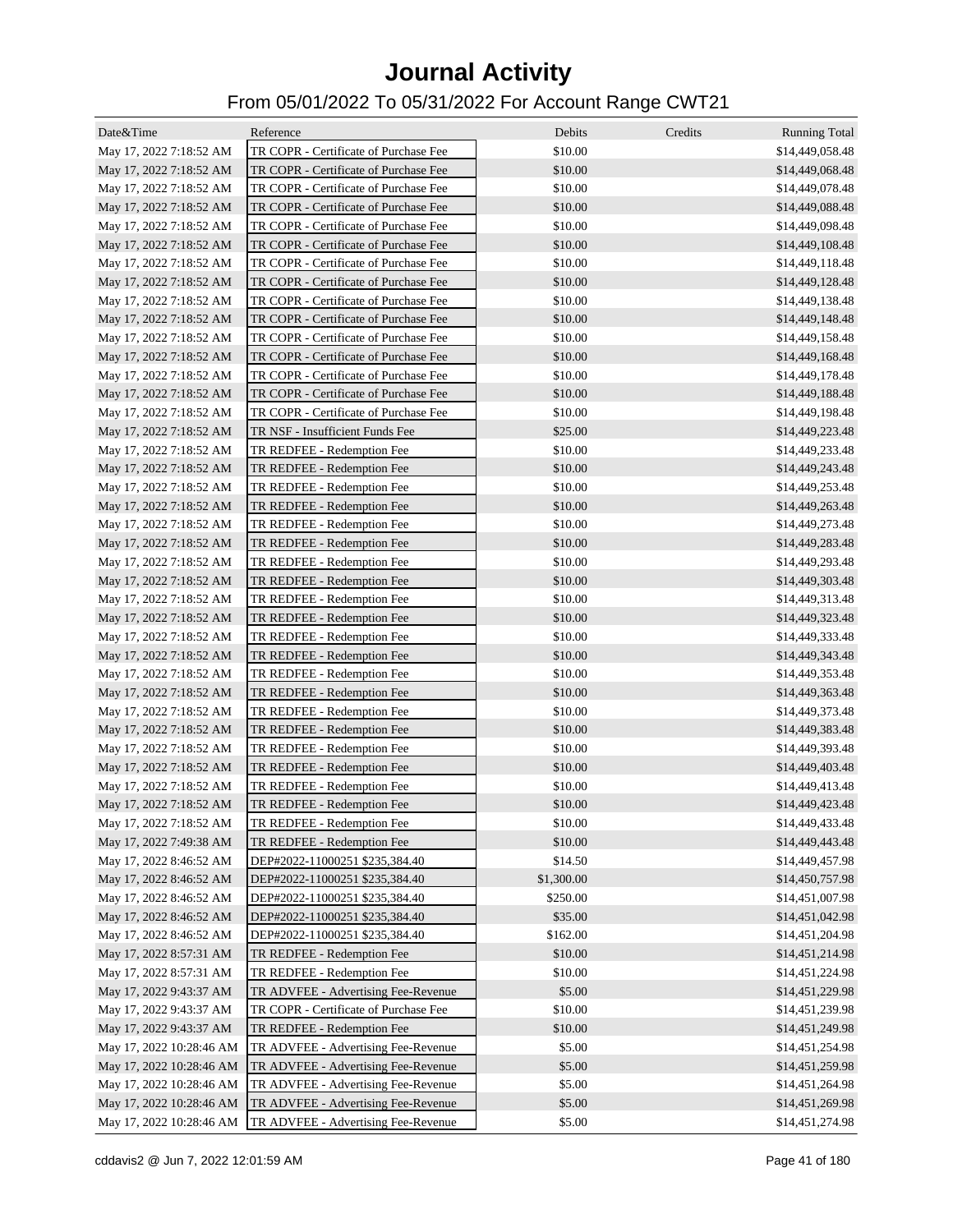| Date&Time                | Reference                             | Debits  | Credits | <b>Running Total</b> |
|--------------------------|---------------------------------------|---------|---------|----------------------|
| May 17, 2022 10:28:46 AM | TR ADVFEE - Advertising Fee-Revenue   | \$5.00  |         | \$14,451,279.98      |
| May 17, 2022 10:28:46 AM | TR ADVFEE - Advertising Fee-Revenue   | \$5.00  |         | \$14,451,284.98      |
| May 17, 2022 10:28:46 AM | TR ADVFEE - Advertising Fee-Revenue   | \$5.00  |         | \$14,451,289.98      |
| May 17, 2022 10:28:46 AM | TR ADVFEE - Advertising Fee-Revenue   | \$5.00  |         | \$14,451,294.98      |
| May 17, 2022 10:28:46 AM | TR ADVFEE - Advertising Fee-Revenue   | \$5.00  |         | \$14,451,299.98      |
| May 17, 2022 10:28:46 AM | TR COPR - Certificate of Purchase Fee | \$10.00 |         | \$14,451,309.98      |
| May 17, 2022 10:28:46 AM | TR COPR - Certificate of Purchase Fee | \$10.00 |         | \$14,451,319.98      |
| May 17, 2022 10:28:46 AM | TR COPR - Certificate of Purchase Fee | \$10.00 |         | \$14,451,329.98      |
| May 17, 2022 10:28:46 AM | TR COPR - Certificate of Purchase Fee | \$10.00 |         | \$14,451,339.98      |
| May 17, 2022 10:28:46 AM | TR COPR - Certificate of Purchase Fee | \$10.00 |         | \$14,451,349.98      |
| May 17, 2022 10:28:46 AM | TR COPR - Certificate of Purchase Fee | \$10.00 |         | \$14,451,359.98      |
| May 17, 2022 10:28:46 AM | TR COPR - Certificate of Purchase Fee | \$10.00 |         | \$14,451,369.98      |
| May 17, 2022 10:28:46 AM | TR COPR - Certificate of Purchase Fee | \$10.00 |         | \$14,451,379.98      |
| May 17, 2022 10:28:46 AM | TR COPR - Certificate of Purchase Fee | \$10.00 |         | \$14,451,389.98      |
| May 17, 2022 10:28:46 AM | TR COPR - Certificate of Purchase Fee | \$10.00 |         | \$14,451,399.98      |
| May 17, 2022 10:28:46 AM | TR REDFEE - Redemption Fee            | \$10.00 |         | \$14,451,409.98      |
| May 17, 2022 10:28:46 AM | TR REDFEE - Redemption Fee            | \$10.00 |         | \$14,451,419.98      |
| May 17, 2022 10:28:46 AM | TR REDFEE - Redemption Fee            | \$10.00 |         | \$14,451,429.98      |
| May 17, 2022 10:28:46 AM | TR REDFEE - Redemption Fee            | \$10.00 |         | \$14,451,439.98      |
| May 17, 2022 10:28:46 AM | TR REDFEE - Redemption Fee            | \$10.00 |         | \$14,451,449.98      |
| May 17, 2022 10:28:46 AM | TR REDFEE - Redemption Fee            | \$10.00 |         | \$14,451,459.98      |
| May 17, 2022 10:28:46 AM | TR REDFEE - Redemption Fee            | \$10.00 |         | \$14,451,469.98      |
| May 17, 2022 10:28:46 AM | TR REDFEE - Redemption Fee            | \$10.00 |         | \$14,451,479.98      |
| May 17, 2022 10:28:46 AM | TR REDFEE - Redemption Fee            | \$10.00 |         | \$14,451,489.98      |
| May 17, 2022 10:28:46 AM | TR REDFEE - Redemption Fee            | \$10.00 |         | \$14,451,499.98      |
| May 17, 2022 11:42:17 AM | TR REDFEE - Redemption Fee            | \$10.00 |         | \$14,451,509.98      |
| May 17, 2022 11:54:30 AM | TR ADVFEE - Advertising Fee-Revenue   | \$5.00  |         | \$14,451,514.98      |
| May 17, 2022 11:54:30 AM | TR COPR - Certificate of Purchase Fee | \$10.00 |         | \$14,451,524.98      |
| May 17, 2022 11:54:30 AM | TR REDFEE - Redemption Fee            | \$10.00 |         | \$14,451,534.98      |
| May 17, 2022 12:47:06 PM | TR REDFEE - Redemption Fee            | \$10.00 |         | \$14,451,544.98      |
| May 17, 2022 12:54:13 PM | TR ADVFEE - Advertising Fee-Revenue   | \$5.00  |         | \$14,451,549.98      |
| May 17, 2022 12:54:13 PM | TR COPR - Certificate of Purchase Fee | \$10.00 |         | \$14,451,559.98      |
| May 17, 2022 1:35:58 PM  | TR ADVFEE - Advertising Fee-Revenue   | \$5.00  |         | \$14,451,564.98      |
| May 17, 2022 1:35:58 PM  | TR ADVFEE - Advertising Fee-Revenue   | \$5.00  |         | \$14,451,569.98      |
| May 17, 2022 1:35:58 PM  | TR ADVFEE - Advertising Fee-Revenue   | \$5.00  |         | \$14,451,574.98      |
| May 17, 2022 1:35:58 PM  | TR ADVFEE - Advertising Fee-Revenue   | \$5.00  |         | \$14,451,579.98      |
| May 17, 2022 1:35:58 PM  | TR ADVFEE - Advertising Fee-Revenue   | \$5.00  |         | \$14,451,584.98      |
| May 17, 2022 1:35:58 PM  | TR ADVFEE - Advertising Fee-Revenue   | \$5.00  |         | \$14,451,589.98      |
| May 17, 2022 1:35:58 PM  | TR ADVFEE - Advertising Fee-Revenue   | \$5.00  |         | \$14,451,594.98      |
| May 17, 2022 1:35:58 PM  | TR ADVFEE - Advertising Fee-Revenue   | \$5.00  |         | \$14,451,599.98      |
| May 17, 2022 1:35:58 PM  | TR ADVFEE - Advertising Fee-Revenue   | \$5.00  |         | \$14,451,604.98      |
| May 17, 2022 1:35:58 PM  | TR COPR - Certificate of Purchase Fee | \$10.00 |         | \$14,451,614.98      |
| May 17, 2022 1:35:58 PM  | TR COPR - Certificate of Purchase Fee | \$10.00 |         | \$14,451,624.98      |
| May 17, 2022 1:35:58 PM  | TR COPR - Certificate of Purchase Fee | \$10.00 |         | \$14,451,634.98      |
| May 17, 2022 1:35:58 PM  | TR COPR - Certificate of Purchase Fee | \$10.00 |         | \$14,451,644.98      |
| May 17, 2022 1:35:58 PM  | TR COPR - Certificate of Purchase Fee | \$10.00 |         | \$14,451,654.98      |
| May 17, 2022 1:35:58 PM  | TR COPR - Certificate of Purchase Fee | \$10.00 |         | \$14,451,664.98      |
| May 17, 2022 1:35:58 PM  | TR COPR - Certificate of Purchase Fee | \$10.00 |         | \$14,451,674.98      |
| May 17, 2022 1:35:58 PM  | TR COPR - Certificate of Purchase Fee | \$10.00 |         | \$14,451,684.98      |
| May 17, 2022 1:35:58 PM  | TR COPR - Certificate of Purchase Fee | \$10.00 |         | \$14,451,694.98      |
| May 17, 2022 1:35:58 PM  | TR REDFEE - Redemption Fee            | \$10.00 |         | \$14,451,704.98      |
| May 17, 2022 1:35:58 PM  | TR REDFEE - Redemption Fee            | \$10.00 |         | \$14,451,714.98      |
| May 17, 2022 1:35:58 PM  | TR REDFEE - Redemption Fee            | \$10.00 |         | \$14,451,724.98      |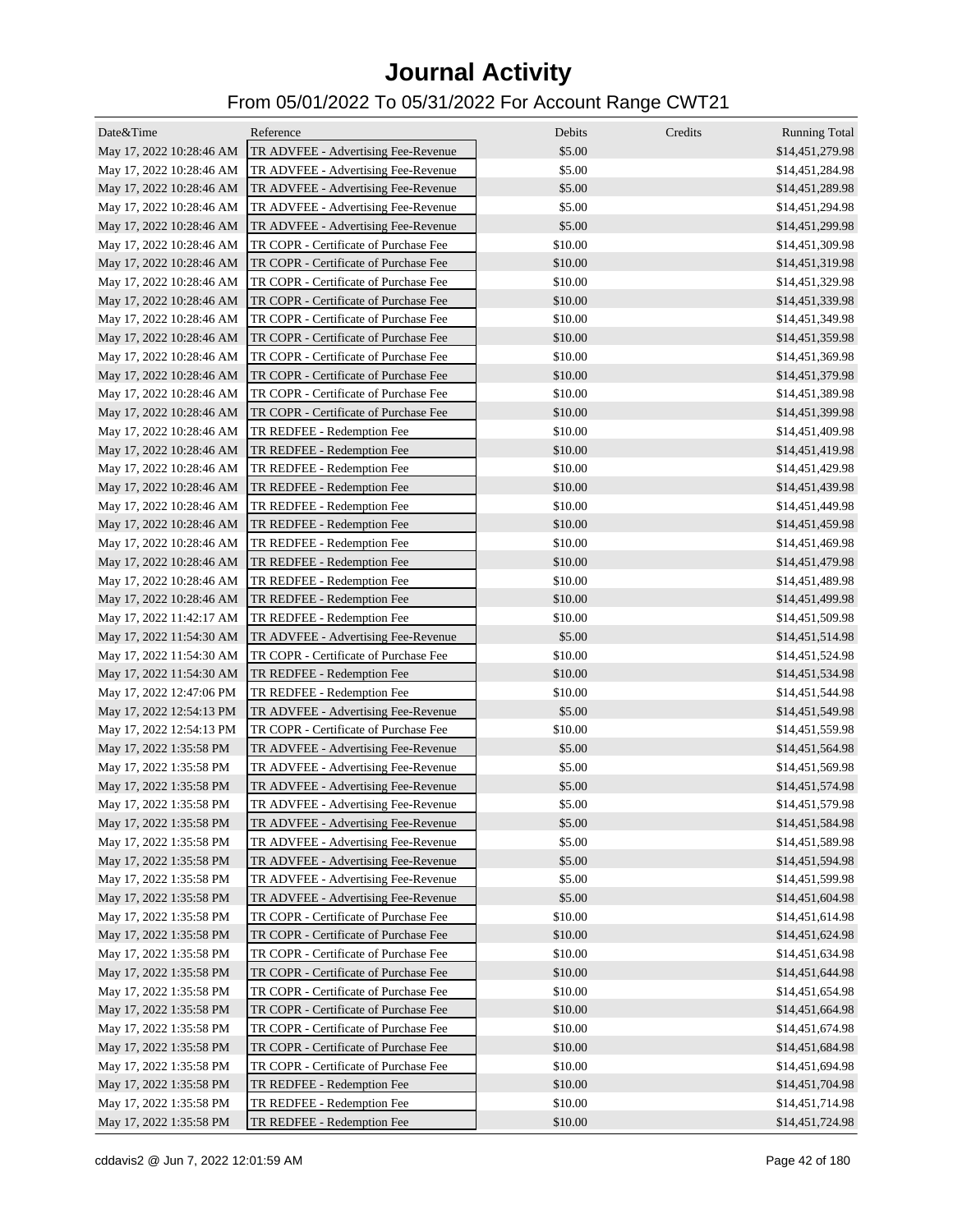| Date&Time                | Reference                             | Debits  | Credits        | <b>Running Total</b> |
|--------------------------|---------------------------------------|---------|----------------|----------------------|
| May 17, 2022 1:35:58 PM  | TR REDFEE - Redemption Fee            | \$10.00 |                | \$14,451,734.98      |
| May 17, 2022 1:35:58 PM  | TR REDFEE - Redemption Fee            | \$10.00 |                | \$14,451,744.98      |
| May 17, 2022 1:35:58 PM  | TR REDFEE - Redemption Fee            | \$10.00 |                | \$14,451,754.98      |
| May 17, 2022 1:35:58 PM  | TR REDFEE - Redemption Fee            | \$10.00 |                | \$14,451,764.98      |
| May 17, 2022 1:35:58 PM  | TR REDFEE - Redemption Fee            | \$10.00 |                | \$14,451,774.98      |
| May 17, 2022 1:35:58 PM  | TR REDFEE - Redemption Fee            | \$10.00 |                | \$14,451,784.98      |
| May 17, 2022 2:28:11 PM  | TR ADVFEE - Advertising Fee-Revenue   | \$5.00  |                | \$14,451,789.98      |
| May 17, 2022 2:28:11 PM  | TR COPR - Certificate of Purchase Fee | \$10.00 |                | \$14,451,799.98      |
| May 17, 2022 2:28:11 PM  | TR REDFEE - Redemption Fee            | \$10.00 |                | \$14,451,809.98      |
| May 17, 2022 2:34:45 PM  | TR REDFEE - Redemption Fee            | \$10.00 |                | \$14,451,819.98      |
| May 17, 2022 2:54:29 PM  | TR ADVFEE - Advertising Fee-Revenue   | \$5.00  |                | \$14,451,824.98      |
| May 17, 2022 2:54:29 PM  | TR ADVFEE - Advertising Fee-Revenue   | \$5.00  |                | \$14,451,829.98      |
| May 17, 2022 2:54:29 PM  | TR COPR - Certificate of Purchase Fee | \$10.00 |                | \$14,451,839.98      |
| May 17, 2022 2:54:29 PM  | TR COPR - Certificate of Purchase Fee | \$10.00 |                | \$14,451,849.98      |
| May 17, 2022 2:54:29 PM  | TR REDFEE - Redemption Fee            | \$10.00 |                | \$14,451,859.98      |
| May 17, 2022 2:54:29 PM  | TR REDFEE - Redemption Fee            | \$10.00 |                | \$14,451,869.98      |
| May 17, 2022 3:03:31 PM  | TR ADVFEE - Advertising Fee-Revenue   | \$5.00  |                | \$14,451,874.98      |
| May 17, 2022 3:03:31 PM  | TR COPR - Certificate of Purchase Fee | \$10.00 |                | \$14,451,884.98      |
| May 17, 2022 3:03:31 PM  | TR REDFEE - Redemption Fee            | \$10.00 |                | \$14,451,894.98      |
| May 17, 2022 3:28:31 PM  | TR REDFEE - Redemption Fee            | \$10.00 |                | \$14,451,904.98      |
| May 17, 2022 3:36:00 PM  | TR ADVFEE - Advertising Fee-Revenue   | \$5.00  |                | \$14,451,909.98      |
| May 17, 2022 3:36:00 PM  | TR COPR - Certificate of Purchase Fee | \$10.00 |                | \$14,451,919.98      |
| May 17, 2022 3:36:00 PM  | TR REDFEE - Redemption Fee            | \$10.00 |                | \$14,451,929.98      |
| May 17, 2022 11:59:00 PM | Warrant 1105234                       |         | (\$68.44)      | \$14,451,861.54      |
| May 17, 2022 11:59:00 PM | Warrant 1105405                       |         | (\$1,000.00)   | \$14,450,861.54      |
| May 17, 2022 11:59:00 PM | Warrant 1105433                       |         | $(\$80.00)$    | \$14,450,781.54      |
| May 17, 2022 11:59:00 PM | Warrant 1105541                       |         | $(\$8,270.90)$ | \$14,442,510.64      |
| May 17, 2022 11:59:00 PM | Warrant 1105547                       |         | (\$1,661.94)   | \$14,440,848.70      |
| May 17, 2022 11:59:00 PM | Warrant 1105549                       |         | (\$6.14)       | \$14,440,842.56      |
| May 17, 2022 11:59:00 PM | Warrant 1105550                       |         | (\$1,360.17)   | \$14,439,482.39      |
| May 17, 2022 11:59:00 PM | Warrant 1105556                       |         | (\$14,426.61)  | \$14,425,055.78      |
| May 17, 2022 11:59:00 PM | Warrant 1105557                       |         | $(\$8,081.75)$ | \$14,416,974.03      |
| May 17, 2022 11:59:00 PM | Warrant 1105566                       |         | $(\$518.47)$   | \$14,416,455.56      |
| May 17, 2022 11:59:00 PM | Warrant 1105593                       |         | (\$199.95)     | \$14,416,255.61      |
| May 17, 2022 11:59:00 PM | Warrant 1105596                       |         | (\$50.00)      | \$14,416,205.61      |
| May 17, 2022 11:59:00 PM | Warrant 1105598                       |         | (\$1,237.16)   | \$14,414,968.45      |
| May 17, 2022 11:59:00 PM | Warrant 1105608                       |         | (\$86.99)      | \$14,414,881.46      |
| May 17, 2022 11:59:00 PM | Warrant 1105619                       |         | (\$173.43)     | \$14,414,708.03      |
| May 17, 2022 11:59:00 PM | Warrant 1105623                       |         | (\$183.88)     | \$14,414,524.15      |
| May 17, 2022 11:59:00 PM | Warrant 1105629                       |         | $(\$449.86)$   | \$14,414,074.29      |
| May 17, 2022 11:59:00 PM | Warrant 1105631                       |         | (\$24.79)      | \$14,414,049.50      |
| May 17, 2022 11:59:00 PM | Warrant 1105632                       |         | (\$57.17)      | \$14,413,992.33      |
| May 17, 2022 11:59:00 PM | Warrant 1105646                       |         | $(\$954.35)$   | \$14,413,037.98      |
| May 17, 2022 11:59:00 PM | Warrant 1105648                       |         | $(\$298.18)$   | \$14,412,739.80      |
| May 17, 2022 11:59:00 PM | Warrant 1105654                       |         | $(\$650.67)$   | \$14,412,089.13      |
| May 17, 2022 11:59:00 PM | Warrant 1105660                       |         | $(\$383.05)$   | \$14,411,706.08      |
| May 17, 2022 11:59:00 PM | Warrant 1105678                       |         | $(\$8,500.00)$ | \$14,403,206.08      |
| May 18, 2022 7:01:19 AM  | TR ADVFEE - Advertising Fee-Revenue   | \$5.00  |                | \$14,403,211.08      |
| May 18, 2022 7:01:19 AM  | TR ADVFEE - Advertising Fee-Revenue   | \$5.00  |                | \$14,403,216.08      |
| May 18, 2022 7:01:19 AM  | TR ADVFEE - Advertising Fee-Revenue   | \$5.00  |                | \$14,403,221.08      |
| May 18, 2022 7:01:19 AM  | TR ADVFEE - Advertising Fee-Revenue   | \$5.00  |                | \$14,403,226.08      |
| May 18, 2022 7:01:19 AM  | TR COPR - Certificate of Purchase Fee | \$10.00 |                | \$14,403,236.08      |
| May 18, 2022 7:01:19 AM  | TR COPR - Certificate of Purchase Fee | \$10.00 |                | \$14,403,246.08      |
|                          |                                       |         |                |                      |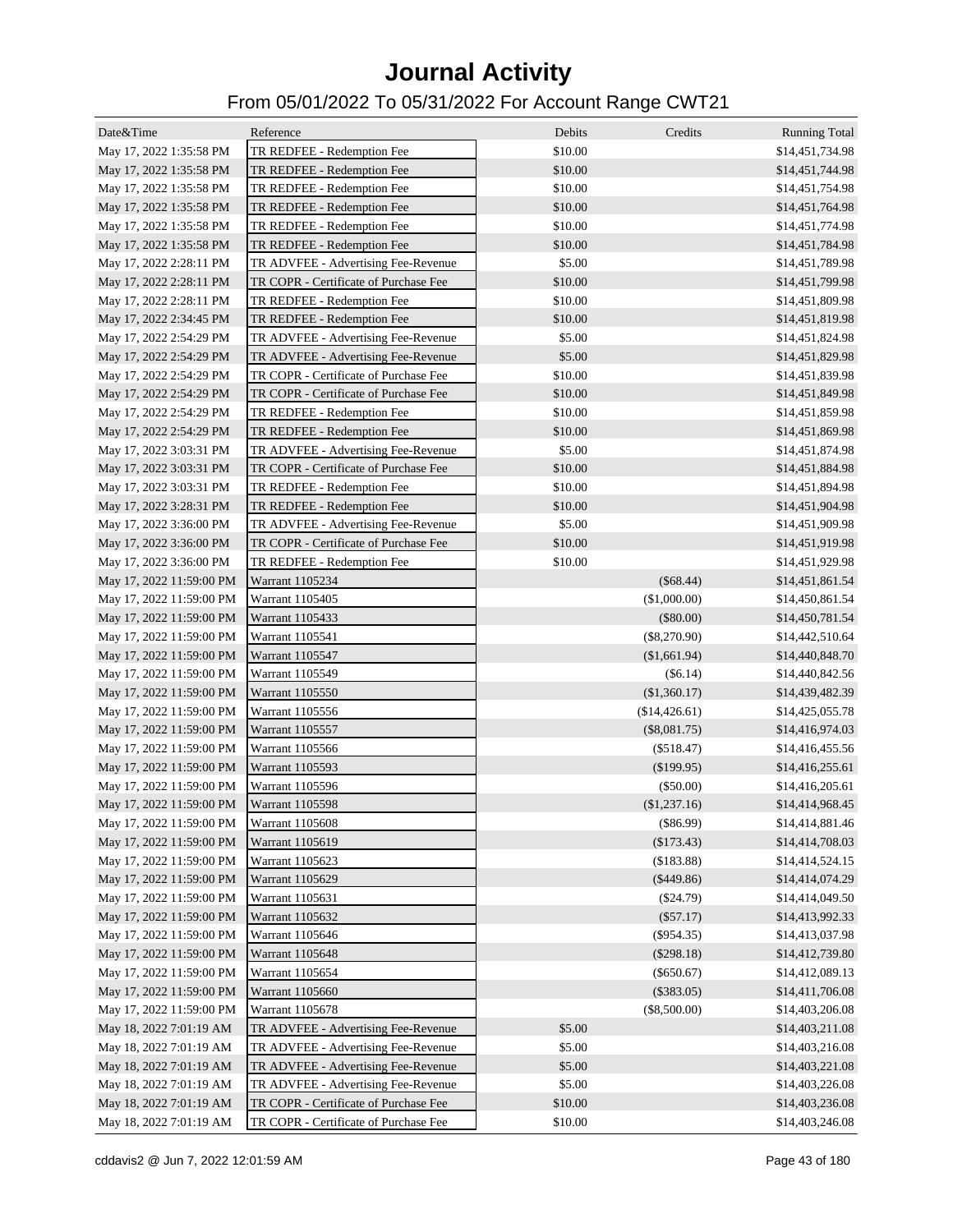| Date&Time                | Reference                                          | Debits      | Credits        | <b>Running Total</b> |
|--------------------------|----------------------------------------------------|-------------|----------------|----------------------|
| May 18, 2022 7:01:19 AM  | TR COPR - Certificate of Purchase Fee              | \$10.00     |                | \$14,403,256.08      |
| May 18, 2022 7:01:19 AM  | TR COPR - Certificate of Purchase Fee              | \$10.00     |                | \$14,403,266.08      |
| May 18, 2022 7:01:19 AM  | TR REDFEE - Redemption Fee                         | \$10.00     |                | \$14,403,276.08      |
| May 18, 2022 7:01:19 AM  | TR REDFEE - Redemption Fee                         | \$10.00     |                | \$14,403,286.08      |
| May 18, 2022 7:01:19 AM  | TR REDFEE - Redemption Fee                         | \$10.00     |                | \$14,403,296.08      |
| May 18, 2022 7:01:19 AM  | TR REDFEE - Redemption Fee                         | \$10.00     |                | \$14,403,306.08      |
| May 18, 2022 7:01:19 AM  | TR REDFEE - Redemption Fee                         | \$10.00     |                | \$14,403,316.08      |
| May 18, 2022 7:01:19 AM  | TR REDFEE - Redemption Fee                         | \$10.00     |                | \$14,403,326.08      |
| May 18, 2022 7:01:19 AM  | TR REDFEE - Redemption Fee                         | \$10.00     |                | \$14,403,336.08      |
| May 18, 2022 7:01:19 AM  | TR REDFEE - Redemption Fee                         | \$10.00     |                | \$14,403,346.08      |
| May 18, 2022 11:29:05 AM | TR REDFEE - Redemption Fee                         | \$10.00     |                | \$14,403,356.08      |
| May 18, 2022 12:35:58 PM | TR ADVFEE - Advertising Fee-Revenue                | \$4.99      |                | \$14,403,361.07      |
| May 18, 2022 12:35:58 PM | TR COPR - Certificate of Purchase Fee              | \$10.00     |                | \$14,403,371.07      |
| May 18, 2022 12:35:58 PM | TR REDFEE - Redemption Fee                         | \$10.00     |                | \$14,403,381.07      |
| May 18, 2022 12:40:59 PM | RECORDING: GENERAL FUND<br>04.01.2022 \$28,006.61  | \$23,706.61 |                | \$14,427,087.68      |
| May 18, 2022 12:40:59 PM | RECORDINGS: GENERAL FUND                           | \$20,674.41 |                | \$14,447,762.09      |
|                          | 04.01.2022 \$28,006.61                             |             |                |                      |
| May 18, 2022 12:40:59 PM | RECORDINGS: GENERAL FUND<br>04.01.2022 \$28,006.61 |             | (\$19,466.41)  | \$14,428,295.68      |
| May 18, 2022 12:48:02 PM | TR REDFEE - Redemption Fee                         | \$10.00     |                | \$14,428,305.68      |
| May 18, 2022 1:24:02 PM  | TR ADVFEE - Advertising Fee-Revenue                | \$5.00      |                | \$14,428,310.68      |
| May 18, 2022 1:24:02 PM  | TR COPR - Certificate of Purchase Fee              | \$10.00     |                | \$14,428,320.68      |
| May 18, 2022 1:24:02 PM  | TR REDFEE - Redemption Fee                         | \$10.00     |                | \$14,428,330.68      |
| May 18, 2022 2:16:41 PM  | TR REDFEE - Redemption Fee                         |             | (\$10.00)      | \$14,428,320.68      |
| May 18, 2022 2:17:44 PM  | TR REDFEE - Redemption Fee                         | \$10.00     |                | \$14,428,330.68      |
| May 18, 2022 2:21:19 PM  | TR REDFEE - Redemption Fee                         |             | (\$10.00)      | \$14,428,320.68      |
| May 18, 2022 2:35:34 PM  | JUDGEMENT DEED 106-52-015D \$50.00                 | \$35.00     |                | \$14,428,355.68      |
| May 18, 2022 2:45:02 PM  | JUDGMENT DEED 106-23-232 \$50.00                   | \$35.00     |                | \$14,428,390.68      |
| May 18, 2022 2:48:45 PM  | JUDGMENT DEED 201-30-010A \$50.00                  | \$35.00     |                | \$14,428,425.68      |
| May 18, 2022 11:59:00 PM | Warrant 1104049                                    |             | $(\$318.47)$   | \$14,428,107.21      |
| May 18, 2022 11:59:00 PM | Warrant 1105553                                    |             | (\$1,088.49)   | \$14,427,018.72      |
| May 18, 2022 11:59:00 PM | Warrant 1105554                                    |             | $(\$343.54)$   | \$14,426,675.18      |
| May 18, 2022 11:59:00 PM | Warrant 1105555                                    |             | $(\$2,333.45)$ | \$14,424,341.73      |
| May 18, 2022 11:59:00 PM | Warrant 1105570                                    |             | (\$133.74)     | \$14,424,207.99      |
| May 18, 2022 11:59:00 PM | Warrant 1105574                                    |             | $(\$2,880.00)$ | \$14,421,327.99      |
| May 18, 2022 11:59:00 PM | Warrant 1105582                                    |             | $(\$577.13)$   | \$14,420,750.86      |
| May 18, 2022 11:59:00 PM | Warrant 1105641                                    |             | $(\$2,508.23)$ | \$14,418,242.63      |
| May 18, 2022 11:59:00 PM | Warrant 1105651                                    |             | (\$1,585.00)   | \$14,416,657.63      |
| May 18, 2022 11:59:00 PM | Warrant 1105661                                    |             | $(\$600.66)$   | \$14,416,056.97      |
| May 18, 2022 11:59:00 PM | Warrant 1105675                                    |             | (\$82.23)      | \$14,415,974.74      |
| May 18, 2022 11:59:00 PM | Warrant 1105688                                    |             | $(\$300.00)$   | \$14,415,674.74      |
| May 18, 2022 11:59:00 PM | Warrant 1105718                                    |             | (\$32.53)      | \$14,415,642.21      |
| May 18, 2022 11:59:00 PM | Warrant 1105855                                    |             | $(\$465.46)$   | \$14,415,176.75      |
| May 19, 2022 6:52:12 AM  | TR REDFEE - Redemption Fee                         | \$10.00     |                | \$14,415,186.75      |
| May 19, 2022 7:01:37 AM  | TR ADVFEE - Advertising Fee-Revenue                | \$5.00      |                | \$14,415,191.75      |
| May 19, 2022 7:01:37 AM  | TR ADVFEE - Advertising Fee-Revenue                | \$5.00      |                | \$14,415,196.75      |
| May 19, 2022 7:01:37 AM  | TR ADVFEE - Advertising Fee-Revenue                | \$5.00      |                | \$14,415,201.75      |
| May 19, 2022 7:01:37 AM  | TR ADVFEE - Advertising Fee-Revenue                | \$5.00      |                | \$14,415,206.75      |
| May 19, 2022 7:01:37 AM  | TR ADVFEE - Advertising Fee-Revenue                | \$5.00      |                | \$14,415,211.75      |
| May 19, 2022 7:01:37 AM  | TR ADVFEE - Advertising Fee-Revenue                | \$5.00      |                | \$14,415,216.75      |
| May 19, 2022 7:01:37 AM  | TR COPR - Certificate of Purchase Fee              | \$10.00     |                | \$14,415,226.75      |
| May 19, 2022 7:01:37 AM  | TR COPR - Certificate of Purchase Fee              | \$10.00     |                | \$14,415,236.75      |
| May 19, 2022 7:01:37 AM  | TR COPR - Certificate of Purchase Fee              | \$10.00     |                | \$14,415,246.75      |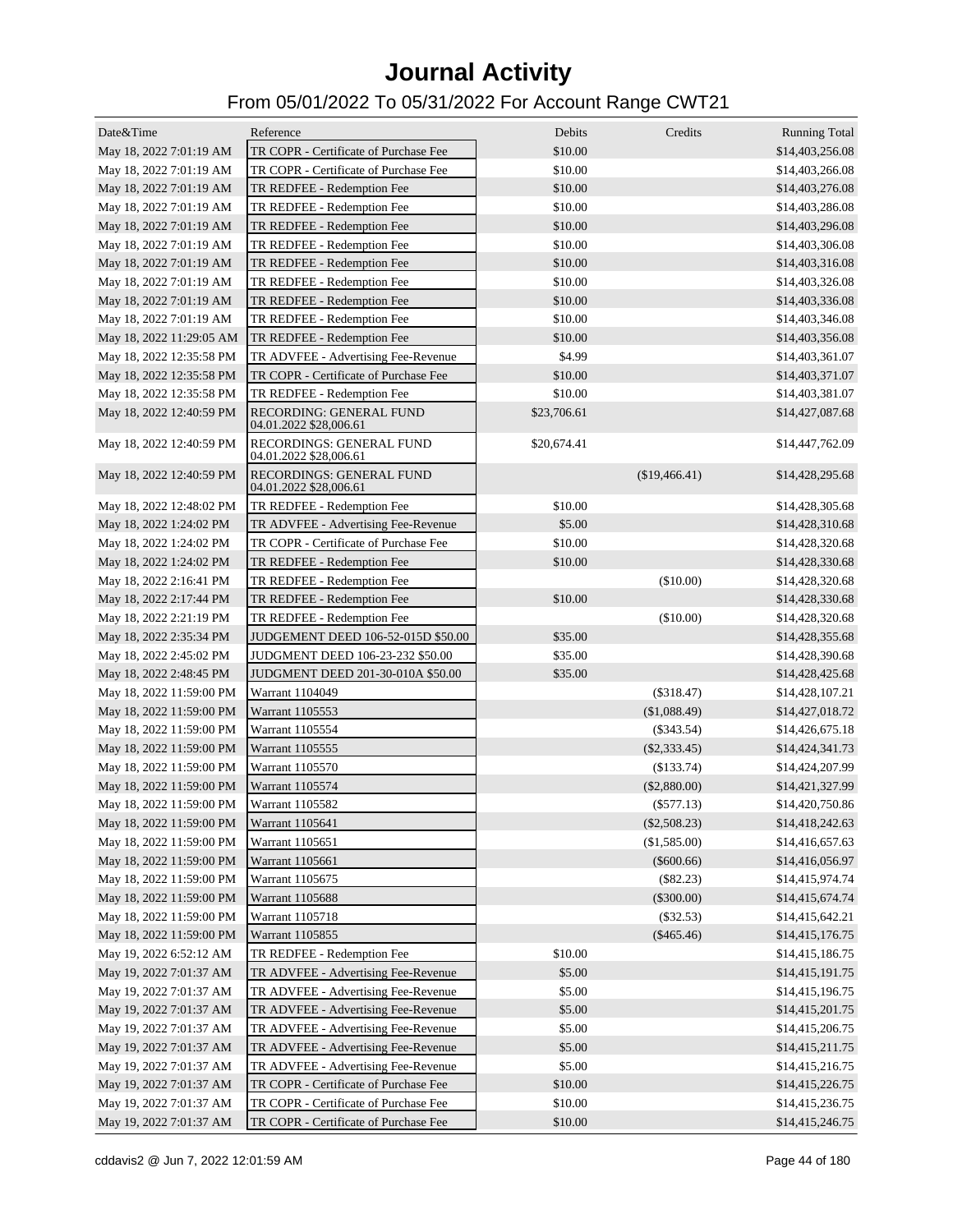| Date&Time                | Reference                                                    | Debits             | Credits    | <b>Running Total</b> |
|--------------------------|--------------------------------------------------------------|--------------------|------------|----------------------|
| May 19, 2022 7:01:37 AM  | TR COPR - Certificate of Purchase Fee                        | \$10.00            |            | \$14,415,256.75      |
| May 19, 2022 7:01:37 AM  | TR COPR - Certificate of Purchase Fee                        | \$10.00            |            | \$14,415,266.75      |
| May 19, 2022 7:01:37 AM  | TR COPR - Certificate of Purchase Fee                        | \$10.00            |            | \$14,415,276.75      |
| May 19, 2022 7:01:37 AM  | TR COPR - Certificate of Purchase Fee                        | \$10.00            |            | \$14,415,286.75      |
| May 19, 2022 7:01:37 AM  | TR COPR - Certificate of Purchase Fee                        | \$10.00            |            | \$14,415,296.75      |
| May 19, 2022 7:01:37 AM  | TR REDFEE - Redemption Fee                                   | \$10.00            |            | \$14,415,306.75      |
| May 19, 2022 7:01:37 AM  | TR REDFEE - Redemption Fee                                   | \$10.00            |            | \$14,415,316.75      |
| May 19, 2022 7:01:37 AM  | TR REDFEE - Redemption Fee                                   | \$10.00            |            | \$14,415,326.75      |
| May 19, 2022 7:01:37 AM  | TR REDFEE - Redemption Fee                                   | \$10.00            |            | \$14,415,336.75      |
| May 19, 2022 7:01:37 AM  | TR REDFEE - Redemption Fee                                   | \$10.00            |            | \$14,415,346.75      |
| May 19, 2022 7:01:37 AM  | TR REDFEE - Redemption Fee                                   | \$10.00            |            | \$14,415,356.75      |
| May 19, 2022 7:01:37 AM  | TR REDFEE - Redemption Fee                                   | \$10.00            |            | \$14,415,366.75      |
| May 19, 2022 7:01:37 AM  | TR REDFEE - Redemption Fee                                   | \$9.79             |            | \$14,415,376.54      |
| May 19, 2022 7:01:37 AM  | TR REDFEE - Redemption Fee                                   | \$10.00            |            | \$14,415,386.54      |
| May 19, 2022 7:01:37 AM  | TR REDFEE - Redemption Fee                                   | \$10.00            |            | \$14,415,396.54      |
| May 19, 2022 7:01:37 AM  | TR REDFEE - Redemption Fee                                   | \$10.00            |            | \$14,415,406.54      |
| May 19, 2022 7:01:37 AM  | TR REDFEE - Redemption Fee                                   | \$10.00            |            | \$14,415,416.54      |
| May 19, 2022 7:01:37 AM  | TR REDFEE - Redemption Fee                                   | \$10.00            |            | \$14,415,426.54      |
|                          | TR REDFEE - Redemption Fee                                   | \$10.00            |            | \$14,415,436.54      |
| May 19, 2022 7:01:37 AM  |                                                              |                    |            |                      |
| May 19, 2022 7:01:37 AM  | TR REDFEE - Redemption Fee<br>TR REDFEE - Redemption Fee     | \$10.00<br>\$10.00 |            | \$14,415,446.54      |
| May 19, 2022 7:01:37 AM  |                                                              |                    |            | \$14,415,456.54      |
| May 19, 2022 7:01:37 AM  | TR REDFEE - Redemption Fee                                   | \$10.00            |            | \$14,415,466.54      |
| May 19, 2022 7:01:37 AM  | TR REDFEE - Redemption Fee                                   | \$8.83             |            | \$14,415,475.37      |
| May 19, 2022 7:51:17 AM  | TR REDFEE - Redemption Fee                                   | \$10.00            |            | \$14,415,485.37      |
| May 19, 2022 7:51:17 AM  | TR REDFEE - Redemption Fee                                   | \$10.00            |            | \$14,415,495.37      |
| May 19, 2022 7:51:17 AM  | TR REDFEE - Redemption Fee                                   | \$10.00            |            | \$14,415,505.37      |
| May 19, 2022 8:35:33 AM  | TR ADVFEE - Advertising Fee-Revenue                          | \$5.00             |            | \$14,415,510.37      |
| May 19, 2022 8:35:33 AM  | TR COPR - Certificate of Purchase Fee                        | \$10.00            |            | \$14,415,520.37      |
| May 19, 2022 8:35:33 AM  | TR REDFEE - Redemption Fee                                   | \$10.00            |            | \$14,415,530.37      |
| May 19, 2022 9:20:22 AM  | TR REDFEE - Redemption Fee                                   | \$10.00            |            | \$14,415,540.37      |
| May 19, 2022 9:48:27 AM  | CLERK OF THE COURT APRIL 2022<br>CK#25908 \$52,769.82        | \$330.00           |            | \$14,415,870.37      |
| May 19, 2022 9:48:27 AM  | <b>CLERK OF THE COURT APRIL 2022</b><br>CK#25908 \$52,769.82 | \$3,623.09         |            | \$14,419,493.46      |
| May 19, 2022 9:48:27 AM  | <b>CLERK OF THE COURT APRIL 2022</b><br>CK#25908 \$52,769.82 | \$2,534.30         |            | \$14,422,027.76      |
| May 19, 2022 9:48:27 AM  | <b>CLERK OF THE COURT APRIL 2022</b><br>CK#25908 \$52,769.82 | \$484.60           |            | \$14,422,512.36      |
| May 19, 2022 10:26:46 AM | JE 6504 / TRC R0028465 INTEREST<br>PAID 2021 / lkirby        |                    | $(\$5.67)$ | \$14,422,506.69      |
| May 19, 2022 10:34:49 AM | REASSN - RE-ASSIGNMENT FEE                                   | \$10.00            |            | \$14,422,516.69      |
| May 19, 2022 10:34:49 AM | TR ADVFEE - Advertising Fee-Revenue                          | \$5.00             |            | \$14,422,521.69      |
| May 19, 2022 10:34:49 AM | TR ADVFEE - Advertising Fee-Revenue                          | \$5.00             |            | \$14,422,526.69      |
| May 19, 2022 10:34:49 AM | TR ADVFEE - Advertising Fee-Revenue                          | \$5.00             |            | \$14,422,531.69      |
| May 19, 2022 10:34:49 AM | TR ADVFEE - Advertising Fee-Revenue                          | \$5.00             |            | \$14,422,536.69      |
| May 19, 2022 10:34:49 AM | TR ADVFEE - Advertising Fee-Revenue                          | \$5.00             |            | \$14,422,541.69      |
| May 19, 2022 10:34:49 AM | TR COPR - Certificate of Purchase Fee                        | \$10.00            |            | \$14,422,551.69      |
| May 19, 2022 10:34:49 AM | TR COPR - Certificate of Purchase Fee                        | \$10.00            |            | \$14,422,561.69      |
| May 19, 2022 10:34:49 AM | TR COPR - Certificate of Purchase Fee                        | \$10.00            |            | \$14,422,571.69      |
| May 19, 2022 10:34:49 AM | TR COPR - Certificate of Purchase Fee                        | \$10.00            |            | \$14,422,581.69      |
| May 19, 2022 10:34:49 AM | TR COPR - Certificate of Purchase Fee                        | \$10.00            |            | \$14,422,591.69      |
| May 19, 2022 10:51:52 AM | JE 6505 / TRC R0044460 INTEREST<br>PAID 2020 / lkirby        |                    | (\$31.98)  | \$14,422,559.71      |
| May 19, 2022 10:52:58 AM | JE 6506 / TRC R0044460 INTEREST<br>PAID 2021 & 2019 / lkirby |                    | (\$15.61)  | \$14,422,544.10      |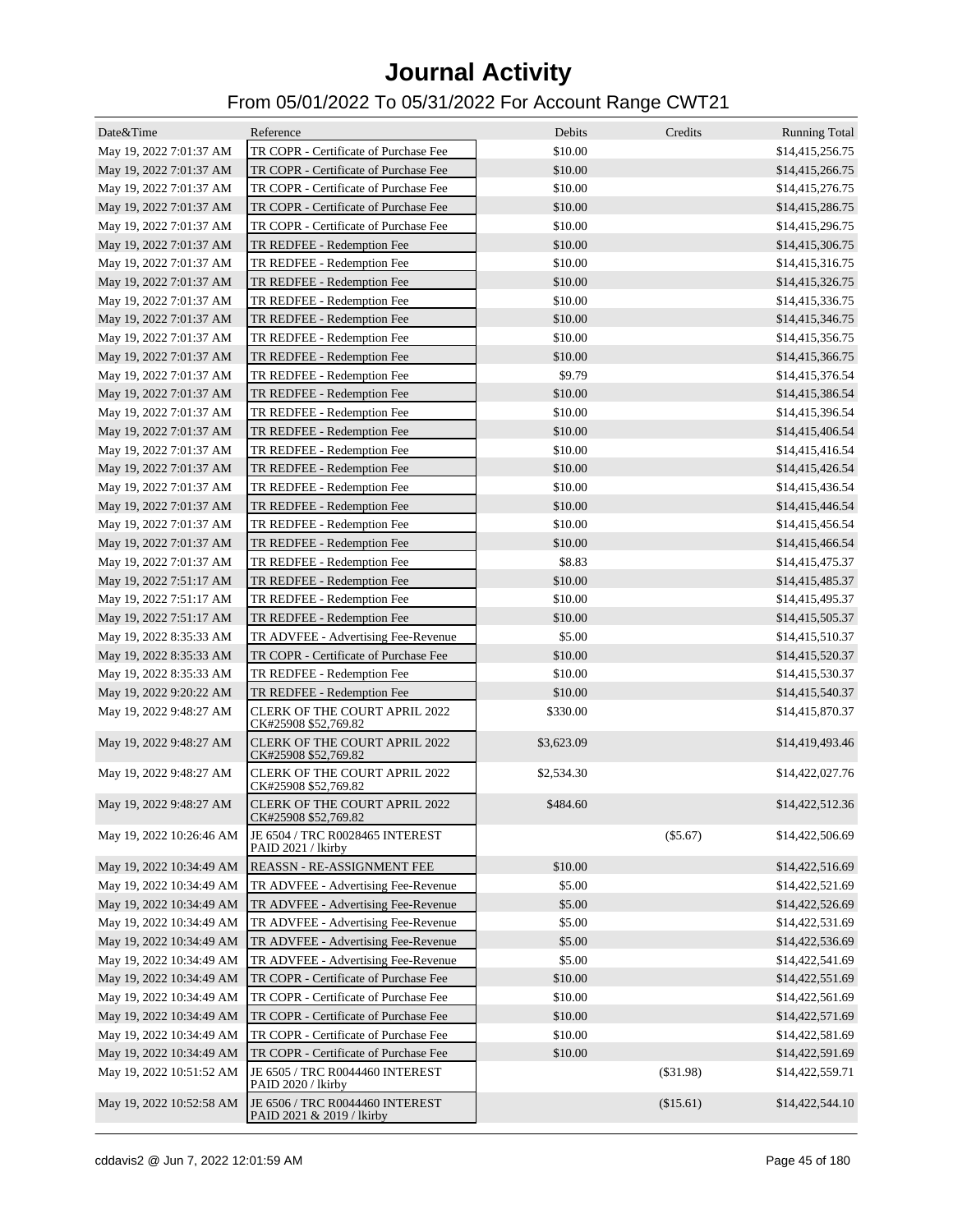| Date&Time                | Reference                                                    | Debits           | Credits | <b>Running Total</b> |
|--------------------------|--------------------------------------------------------------|------------------|---------|----------------------|
| May 19, 2022 11:01:33 AM | TR ADVFEE - Advertising Fee-Revenue                          | \$5.00           |         | \$14,422,549.10      |
| May 19, 2022 11:01:33 AM | TR COPR - Certificate of Purchase Fee                        | \$10.00          |         | \$14,422,559.10      |
| May 19, 2022 11:01:33 AM | TR REDFEE - Redemption Fee                                   | \$10.00          |         | \$14,422,569.10      |
| May 19, 2022 11:46:29 AM | TR ADVFEE - Advertising Fee-Revenue                          | \$5.00           |         | \$14,422,574.10      |
| May 19, 2022 11:46:29 AM | TR COPR - Certificate of Purchase Fee                        | \$10.00          |         | \$14,422,584.10      |
| May 19, 2022 11:46:29 AM | TR REDFEE - Redemption Fee                                   | \$10.00          |         | \$14,422,594.10      |
| May 19, 2022 11:46:29 AM | TR REDFEE - Redemption Fee                                   | \$10.00          |         | \$14,422,604.10      |
| May 19, 2022 1:02:29 PM  | SJ JUSTICE COURT MONTHLY                                     | \$208.29         |         | \$14,422,812.39      |
|                          | REMITTANCE APRIL 2022 \$7,673.90                             |                  |         |                      |
| May 19, 2022 1:02:29 PM  | SJ JUSTICE COURT MONTHLY<br>REMITTANCE APRIL 2022 \$7,673.90 | \$546.53         |         | \$14,423,358.92      |
| May 19, 2022 1:02:29 PM  | SJ JUSTICE COURT MONTHLY<br>REMITTANCE APRIL 2022 \$7,673.90 | \$475.00         |         | \$14,423,833.92      |
| May 19, 2022 1:02:29 PM  | SJ JUSTICE COURT MONTHLY<br>REMITTANCE APRIL 2022 \$7,673.90 | \$1,504.08       |         | \$14,425,338.00      |
| May 19, 2022 1:18:23 PM  | <b>REASSN - RE-ASSIGNMENT FEE</b>                            | \$10.00          |         | \$14,425,348.00      |
| May 19, 2022 1:18:23 PM  | <b>REASSN - RE-ASSIGNMENT FEE</b>                            | \$10.00          |         | \$14,425,358.00      |
| May 19, 2022 1:18:23 PM  | <b>REASSN - RE-ASSIGNMENT FEE</b>                            | \$10.00          |         | \$14,425,368.00      |
| May 19, 2022 1:18:23 PM  | TR ADV - TR ADV                                              | \$5.00           |         | \$14,425,373.00      |
| May 19, 2022 1:18:23 PM  | TR ADV - TR ADV                                              | \$5.00           |         | \$14,425,378.00      |
| May 19, 2022 1:18:23 PM  | TR ADV - TR ADV                                              | \$5.00           |         | \$14,425,383.00      |
| May 19, 2022 1:18:23 PM  | TR ADV - TR ADV                                              | \$5.00           |         | \$14,425,388.00      |
| May 19, 2022 1:18:23 PM  | TR ADV - TR ADV                                              | \$5.00           |         | \$14,425,393.00      |
| May 19, 2022 1:18:23 PM  | TR ADV - TR ADV                                              | \$5.00           |         | \$14,425,398.00      |
| May 19, 2022 1:18:23 PM  | TR ADV - TR ADV                                              | \$5.00           |         | \$14,425,403.00      |
| May 19, 2022 1:18:23 PM  | TR ADV - TR ADV                                              | \$5.00           |         | \$14,425,408.00      |
| May 19, 2022 1:18:23 PM  | TR ADV - TR ADV                                              | \$5.00           |         | \$14,425,413.00      |
| May 19, 2022 1:18:23 PM  | TR ADV - TR ADV                                              | \$5.00           |         | \$14,425,418.00      |
| May 19, 2022 1:18:23 PM  | TR ADV - TR ADV                                              | \$5.00           |         | \$14,425,423.00      |
| May 19, 2022 1:18:23 PM  | TR ADV - TR ADV                                              | \$5.00           |         | \$14,425,428.00      |
| May 19, 2022 1:18:23 PM  | TR ADV - TR ADV                                              | \$5.00           |         | \$14,425,433.00      |
| May 19, 2022 1:18:23 PM  | TR ADV - TR ADV                                              | \$5.00           |         | \$14,425,438.00      |
| May 19, 2022 1:18:23 PM  | TR ADV - TR ADV                                              | \$5.00           |         | \$14,425,443.00      |
| May 19, 2022 1:18:23 PM  | TR ADV - TR ADV                                              | \$5.00           |         | \$14,425,448.00      |
| May 19, 2022 1:18:23 PM  | TR ADV - TR ADV                                              | \$5.00           |         | \$14,425,453.00      |
|                          |                                                              |                  |         | \$14,425,458.00      |
| May 19, 2022 1:18:23 PM  | TR ADV - TR ADV                                              | \$5.00<br>\$5.00 |         |                      |
| May 19, 2022 1:18:23 PM  | TR ADV - TR ADV                                              |                  |         | \$14,425,463.00      |
| May 19, 2022 1:18:23 PM  | TR ADV - TR ADV                                              | \$5.00           |         | \$14,425,468.00      |
| May 19, 2022 1:18:23 PM  | TR ADV - TR ADV                                              | \$5.00           |         | \$14,425,473.00      |
| May 19, 2022 1:18:23 PM  | TR ADV - TR ADV                                              | \$5.00           |         | \$14,425,478.00      |
| May 19, 2022 1:18:23 PM  | TR ADVFEE - Advertising Fee-Revenue                          | \$5.00           |         | \$14,425,483.00      |
| May 19, 2022 1:18:23 PM  | TR ADVFEE - Advertising Fee-Revenue                          | \$5.00           |         | \$14,425,488.00      |
| May 19, 2022 1:18:23 PM  | TR ADVFEE - Advertising Fee-Revenue                          | \$5.00           |         | \$14,425,493.00      |
| May 19, 2022 1:18:23 PM  | TR ADVFEE - Advertising Fee-Revenue                          | \$5.00           |         | \$14,425,498.00      |
| May 19, 2022 1:18:23 PM  | TR ADVFEE - Advertising Fee-Revenue                          | \$5.00           |         | \$14,425,503.00      |
| May 19, 2022 1:18:23 PM  | TR ADVFEE - Advertising Fee-Revenue                          | \$5.00           |         | \$14,425,508.00      |
| May 19, 2022 1:18:23 PM  | TR ADVFEE - Advertising Fee-Revenue                          | \$5.00           |         | \$14,425,513.00      |
| May 19, 2022 1:18:23 PM  | TR ADVFEE - Advertising Fee-Revenue                          | \$5.00           |         | \$14,425,518.00      |
| May 19, 2022 1:18:23 PM  | TR ADVFEE - Advertising Fee-Revenue                          | \$5.00           |         | \$14,425,523.00      |
| May 19, 2022 1:18:23 PM  | TR ADVFEE - Advertising Fee-Revenue                          | \$5.00           |         | \$14,425,528.00      |
| May 19, 2022 1:18:23 PM  | TR ADVFEE - Advertising Fee-Revenue                          | \$5.00           |         | \$14,425,533.00      |
| May 19, 2022 1:18:23 PM  | TR ADVFEE - Advertising Fee-Revenue                          | \$5.00           |         | \$14,425,538.00      |
| May 19, 2022 1:18:23 PM  | TR ADVFEE - Advertising Fee-Revenue                          | \$5.00           |         | \$14,425,543.00      |
| May 19, 2022 1:18:23 PM  | TR COPR - Certificate of Purchase Fee                        | \$10.00          |         | \$14,425,553.00      |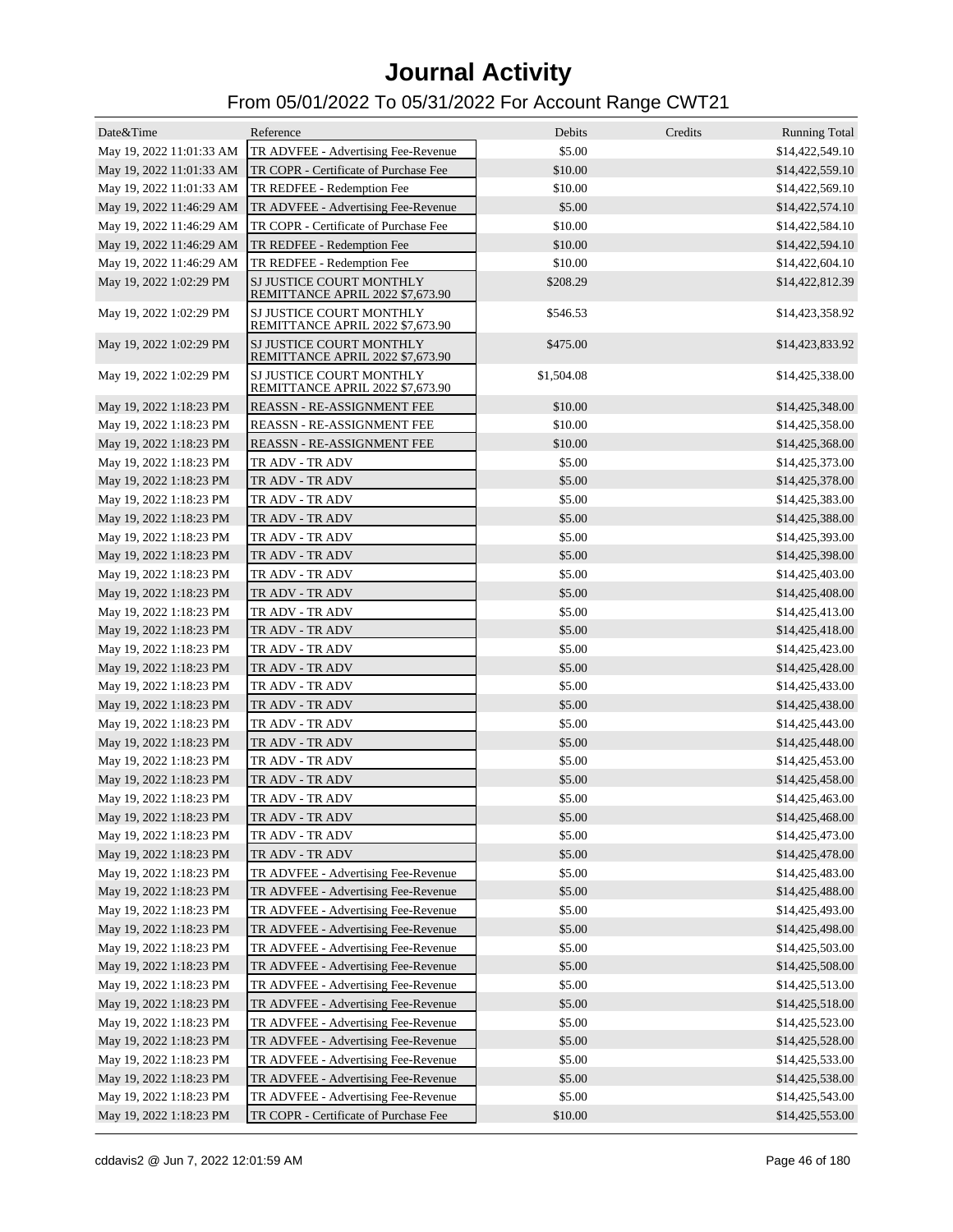| Date&Time                | Reference                             | Debits<br>Credits | <b>Running Total</b> |
|--------------------------|---------------------------------------|-------------------|----------------------|
| May 19, 2022 1:18:23 PM  | TR COPR - Certificate of Purchase Fee | \$10.00           | \$14,425,563.00      |
| May 19, 2022 1:18:23 PM  | TR COPR - Certificate of Purchase Fee | \$10.00           | \$14,425,573.00      |
| May 19, 2022 1:18:23 PM  | TR COPR - Certificate of Purchase Fee | \$10.00           | \$14,425,583.00      |
| May 19, 2022 1:18:23 PM  | TR COPR - Certificate of Purchase Fee | \$10.00           | \$14,425,593.00      |
| May 19, 2022 1:18:23 PM  | TR COPR - Certificate of Purchase Fee | \$10.00           | \$14,425,603.00      |
| May 19, 2022 1:18:23 PM  | TR COPR - Certificate of Purchase Fee | \$10.00           | \$14,425,613.00      |
| May 19, 2022 1:18:23 PM  | TR COPR - Certificate of Purchase Fee | \$10.00           | \$14,425,623.00      |
| May 19, 2022 1:18:23 PM  | TR COPR - Certificate of Purchase Fee | \$10.00           | \$14,425,633.00      |
| May 19, 2022 1:18:23 PM  | TR COPR - Certificate of Purchase Fee | \$10.00           | \$14,425,643.00      |
| May 19, 2022 1:18:23 PM  | TR COPR - Certificate of Purchase Fee | \$10.00           | \$14,425,653.00      |
| May 19, 2022 1:18:23 PM  | TR COPR - Certificate of Purchase Fee | \$10.00           | \$14,425,663.00      |
| May 19, 2022 1:18:23 PM  | TR COPR - Certificate of Purchase Fee | \$10.00           | \$14,425,673.00      |
| May 19, 2022 1:18:23 PM  | TR COPR - Certificate of Purchase Fee | \$10.00           | \$14,425,683.00      |
| May 19, 2022 1:18:23 PM  | TR COPR - Certificate of Purchase Fee | \$10.00           | \$14,425,693.00      |
| May 19, 2022 1:31:26 PM  | TR REDFEE - Redemption Fee            | \$10.00           | \$14,425,703.00      |
| May 19, 2022 1:56:35 PM  | TR ADVFEE - Advertising Fee-Revenue   | \$5.00            | \$14,425,708.00      |
| May 19, 2022 1:56:35 PM  | TR COPR - Certificate of Purchase Fee | \$10.00           | \$14,425,718.00      |
| May 19, 2022 1:56:35 PM  | TR REDFEE - Redemption Fee            | \$4.37            | \$14,425,722.37      |
| May 19, 2022 3:06:17 PM  | TR REDFEE - Redemption Fee            | \$10.00           | \$14,425,732.37      |
| May 19, 2022 11:59:00 PM | Warrant 1105424                       | (\$1,040.67)      | \$14,424,691.70      |
| May 19, 2022 11:59:00 PM | Warrant 1105425                       | (\$122.21)        | \$14,424,569.49      |
| May 19, 2022 11:59:00 PM | Warrant 1105427                       | (\$111.00)        | \$14,424,458.49      |
| May 19, 2022 11:59:00 PM | Warrant 1105456                       | $(\$46.00)$       | \$14,424,412.49      |
| May 19, 2022 11:59:00 PM | Warrant 1105490                       | $(\$423.00)$      | \$14,423,989.49      |
| May 19, 2022 11:59:00 PM | Warrant 1105558                       | $(\$495.00)$      | \$14,423,494.49      |
| May 19, 2022 11:59:00 PM | Warrant 1105564                       | $(\$434.42)$      | \$14,423,060.07      |
| May 19, 2022 11:59:00 PM | Warrant 1105571                       | $(\$47.00)$       | \$14,423,013.07      |
| May 19, 2022 11:59:00 PM | Warrant 1105607                       | $(\$30.54)$       | \$14,422,982.53      |
| May 19, 2022 11:59:00 PM | Warrant 1105613                       | $(\$104.73)$      | \$14,422,877.80      |
| May 19, 2022 11:59:00 PM | Warrant 1105634                       | (\$152.75)        | \$14,422,725.05      |
| May 19, 2022 11:59:00 PM | Warrant 1105656                       | $(\$588.49)$      | \$14,422,136.56      |
| May 19, 2022 11:59:00 PM | Warrant 1105684                       | $(\$8,500.00)$    | \$14,413,636.56      |
| May 19, 2022 11:59:00 PM | Warrant 1105706                       | $(\$42.69)$       | \$14,413,593.87      |
| May 19, 2022 11:59:00 PM | Warrant 1105714                       | (\$160.00)        | \$14,413,433.87      |
| May 19, 2022 11:59:00 PM | Warrant 1105726                       | $(\$8,707.50)$    | \$14,404,726.37      |
| May 19, 2022 11:59:00 PM | Warrant 1105745                       | (\$115.00)        | \$14,404,611.37      |
| May 19, 2022 11:59:00 PM | Warrant 1105882                       | (\$169.63)        | \$14,404,441.74      |
| May 20, 2022 11:59:00 PM | Warrant 1105520                       | (\$1,098.41)      | \$14,403,343.33      |
| May 20, 2022 11:59:00 PM | Warrant 1105586                       | $(\$54.64)$       | \$14,403,288.69      |
| May 20, 2022 11:59:00 PM | Warrant 1105587                       | $(\$8,500.00)$    | \$14,394,788.69      |
| May 20, 2022 11:59:00 PM | Warrant 1105636                       | \$12.72)          | \$14,394,775.97      |
| May 20, 2022 11:59:00 PM | Warrant 1105669                       | $(\$330.57)$      | \$14,394,445.40      |
| May 20, 2022 11:59:00 PM | Warrant 1105679                       | $(\$983.42)$      | \$14,393,461.98      |
| May 20, 2022 11:59:00 PM | Warrant 1105680                       | $(\$285.77)$      | \$14,393,176.21      |
| May 20, 2022 11:59:00 PM | Warrant 1105833                       | $(\$26.44)$       | \$14,393,149.77      |
| May 23, 2022 7:07:21 AM  | TR ADVFEE - Advertising Fee-Revenue   | \$5.00            | \$14,393,154.77      |
| May 23, 2022 7:07:21 AM  | TR ADVFEE - Advertising Fee-Revenue   | \$5.00            | \$14,393,159.77      |
| May 23, 2022 7:07:21 AM  | TR ADVFEE - Advertising Fee-Revenue   | \$5.00            | \$14,393,164.77      |
| May 23, 2022 7:07:21 AM  | TR ADVFEE - Advertising Fee-Revenue   | \$5.00            | \$14,393,169.77      |
| May 23, 2022 7:07:21 AM  | TR ADVFEE - Advertising Fee-Revenue   | \$5.00            | \$14,393,174.77      |
| May 23, 2022 7:07:21 AM  | TR ADVFEE - Advertising Fee-Revenue   | \$5.00            | \$14,393,179.77      |
| May 23, 2022 7:07:21 AM  | TR ADVFEE - Advertising Fee-Revenue   | \$5.00            | \$14,393,184.77      |
| May 23, 2022 7:07:21 AM  | TR ADVFEE - Advertising Fee-Revenue   | \$5.00            | \$14,393,189.77      |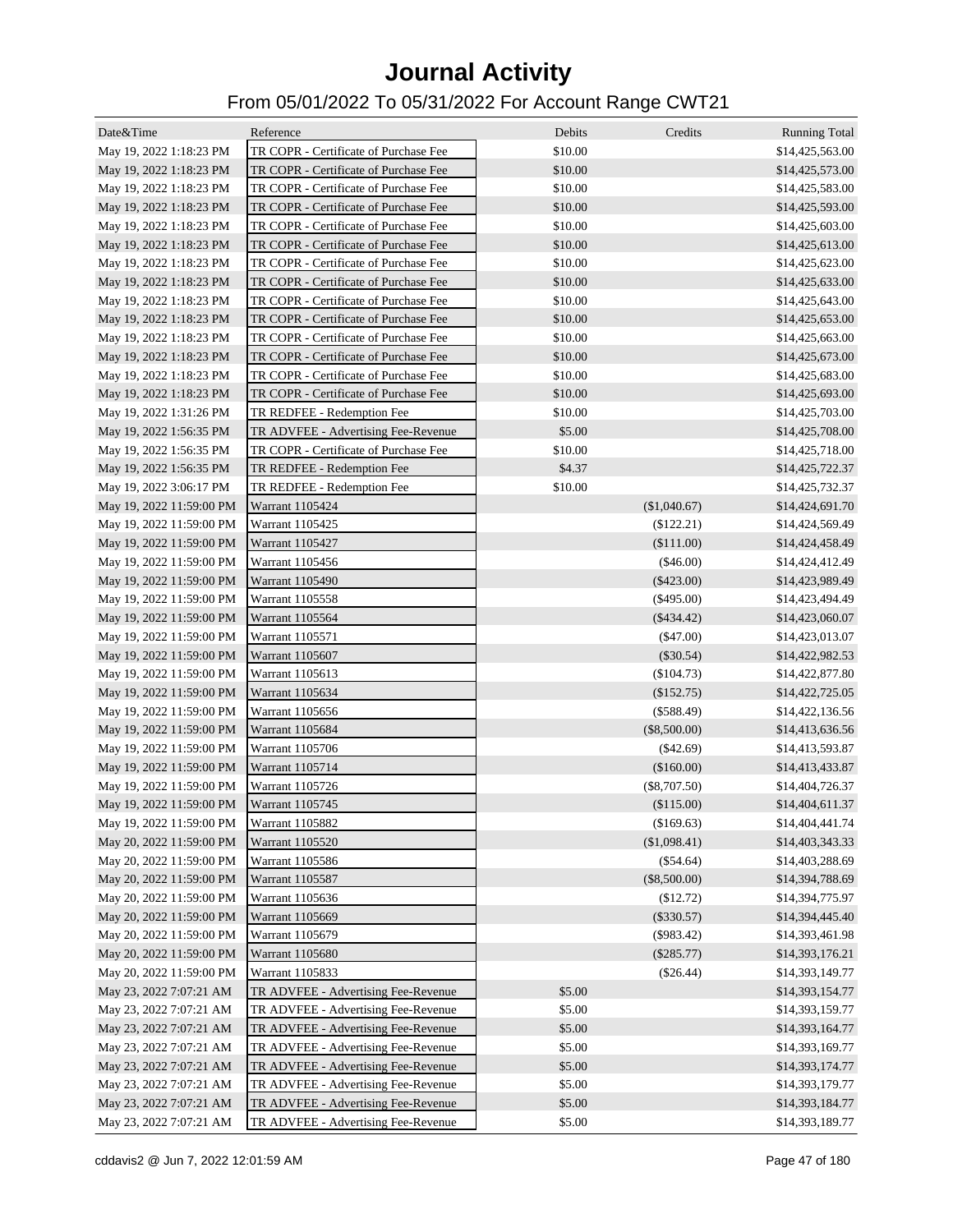| Date&Time               | Reference                             | Debits  | Credits | <b>Running Total</b> |
|-------------------------|---------------------------------------|---------|---------|----------------------|
| May 23, 2022 7:07:21 AM | TR ADVFEE - Advertising Fee-Revenue   | \$5.00  |         | \$14,393,194.77      |
| May 23, 2022 7:07:21 AM | TR ADVFEE - Advertising Fee-Revenue   | \$5.00  |         | \$14,393,199.77      |
| May 23, 2022 7:07:21 AM | TR COPR - Certificate of Purchase Fee | \$10.00 |         | \$14,393,209.77      |
| May 23, 2022 7:07:21 AM | TR COPR - Certificate of Purchase Fee | \$10.00 |         | \$14,393,219.77      |
| May 23, 2022 7:07:21 AM | TR COPR - Certificate of Purchase Fee | \$10.00 |         | \$14,393,229.77      |
| May 23, 2022 7:07:21 AM | TR COPR - Certificate of Purchase Fee | \$10.00 |         | \$14,393,239.77      |
| May 23, 2022 7:07:21 AM | TR COPR - Certificate of Purchase Fee | \$10.00 |         | \$14,393,249.77      |
| May 23, 2022 7:07:21 AM | TR COPR - Certificate of Purchase Fee | \$10.00 |         | \$14,393,259.77      |
| May 23, 2022 7:07:21 AM | TR COPR - Certificate of Purchase Fee | \$10.00 |         | \$14,393,269.77      |
| May 23, 2022 7:07:21 AM | TR COPR - Certificate of Purchase Fee | \$10.00 |         | \$14,393,279.77      |
| May 23, 2022 7:07:21 AM | TR COPR - Certificate of Purchase Fee | \$10.00 |         | \$14,393,289.77      |
| May 23, 2022 7:07:21 AM | TR COPR - Certificate of Purchase Fee | \$10.00 |         | \$14,393,299.77      |
| May 23, 2022 7:07:21 AM | TR REDFEE - Redemption Fee            | \$10.00 |         | \$14,393,309.77      |
| May 23, 2022 7:07:21 AM | TR REDFEE - Redemption Fee            | \$9.63  |         | \$14,393,319.40      |
| May 23, 2022 7:07:21 AM | TR REDFEE - Redemption Fee            | \$10.00 |         | \$14,393,329.40      |
| May 23, 2022 7:07:21 AM | TR REDFEE - Redemption Fee            | \$10.00 |         | \$14,393,339.40      |
| May 23, 2022 7:07:21 AM | TR REDFEE - Redemption Fee            | \$10.00 |         | \$14,393,349.40      |
|                         | TR REDFEE - Redemption Fee            | \$10.00 |         |                      |
| May 23, 2022 7:07:21 AM |                                       |         |         | \$14,393,359.40      |
| May 23, 2022 7:07:21 AM | TR REDFEE - Redemption Fee            | \$10.00 |         | \$14,393,369.40      |
| May 23, 2022 7:07:21 AM | TR REDFEE - Redemption Fee            | \$10.00 |         | \$14,393,379.40      |
| May 23, 2022 7:07:21 AM | TR REDFEE - Redemption Fee            | \$10.00 |         | \$14,393,389.40      |
| May 23, 2022 7:07:21 AM | TR REDFEE - Redemption Fee            | \$10.00 |         | \$14,393,399.40      |
| May 23, 2022 7:07:21 AM | TR REDFEE - Redemption Fee            | \$10.00 |         | \$14,393,409.40      |
| May 23, 2022 7:07:21 AM | TR REDFEE - Redemption Fee            | \$10.00 |         | \$14,393,419.40      |
| May 23, 2022 7:07:21 AM | TR REDFEE - Redemption Fee            | \$10.00 |         | \$14,393,429.40      |
| May 23, 2022 7:14:36 AM | TR REDFEE - Redemption Fee            | \$10.00 |         | \$14,393,439.40      |
| May 23, 2022 7:23:07 AM | TR ADVFEE - Advertising Fee-Revenue   | \$5.00  |         | \$14,393,444.40      |
| May 23, 2022 7:23:07 AM | TR ADVFEE - Advertising Fee-Revenue   | \$5.00  |         | \$14,393,449.40      |
| May 23, 2022 7:23:07 AM | TR ADVFEE - Advertising Fee-Revenue   | \$5.00  |         | \$14,393,454.40      |
| May 23, 2022 7:23:07 AM | TR ADVFEE - Advertising Fee-Revenue   | \$5.00  |         | \$14,393,459.40      |
| May 23, 2022 7:23:07 AM | TR ADVFEE - Advertising Fee-Revenue   | \$5.00  |         | \$14,393,464.40      |
| May 23, 2022 7:23:07 AM | TR ADVFEE - Advertising Fee-Revenue   | \$5.00  |         | \$14,393,469.40      |
| May 23, 2022 7:23:07 AM | TR COPR - Certificate of Purchase Fee | \$10.00 |         | \$14,393,479.40      |
| May 23, 2022 7:23:07 AM | TR COPR - Certificate of Purchase Fee | \$10.00 |         | \$14,393,489.40      |
| May 23, 2022 7:23:07 AM | TR COPR - Certificate of Purchase Fee | \$10.00 |         | \$14,393,499.40      |
| May 23, 2022 7:23:07 AM | TR COPR - Certificate of Purchase Fee | \$10.00 |         | \$14,393,509.40      |
| May 23, 2022 7:23:07 AM | TR COPR - Certificate of Purchase Fee | \$10.00 |         | \$14,393,519.40      |
| May 23, 2022 7:23:07 AM | TR COPR - Certificate of Purchase Fee | \$10.00 |         | \$14,393,529.40      |
| May 23, 2022 7:23:07 AM | TR REDFEE - Redemption Fee            | \$10.00 |         | \$14,393,539.40      |
| May 23, 2022 7:23:07 AM | TR REDFEE - Redemption Fee            | \$10.00 |         | \$14,393,549.40      |
| May 23, 2022 7:23:07 AM | TR REDFEE - Redemption Fee            | \$10.00 |         | \$14,393,559.40      |
| May 23, 2022 7:23:07 AM | TR REDFEE - Redemption Fee            | \$10.00 |         | \$14,393,569.40      |
| May 23, 2022 7:23:07 AM | TR REDFEE - Redemption Fee            | \$10.00 |         | \$14,393,579.40      |
| May 23, 2022 7:23:07 AM | TR REDFEE - Redemption Fee            | \$10.00 |         | \$14,393,589.40      |
| May 23, 2022 7:25:44 AM | TR ADVFEE - Advertising Fee-Revenue   | \$5.00  |         | \$14,393,594.40      |
| May 23, 2022 7:25:44 AM | TR ADVFEE - Advertising Fee-Revenue   | \$5.00  |         | \$14,393,599.40      |
| May 23, 2022 7:25:44 AM | TR ADVFEE - Advertising Fee-Revenue   | \$5.00  |         | \$14,393,604.40      |
| May 23, 2022 7:25:44 AM | TR ADVFEE - Advertising Fee-Revenue   | \$2.88  |         | \$14,393,607.28      |
| May 23, 2022 7:25:44 AM | TR COPR - Certificate of Purchase Fee | \$10.00 |         | \$14,393,617.28      |
| May 23, 2022 7:25:44 AM | TR COPR - Certificate of Purchase Fee | \$10.00 |         | \$14,393,627.28      |
| May 23, 2022 7:25:44 AM | TR COPR - Certificate of Purchase Fee | \$10.00 |         | \$14,393,637.28      |
| May 23, 2022 7:25:44 AM | TR COPR - Certificate of Purchase Fee | \$10.00 |         | \$14,393,647.28      |
| May 23, 2022 7:25:44 AM | TR REDFEE - Redemption Fee            | \$10.00 |         | \$14,393,657.28      |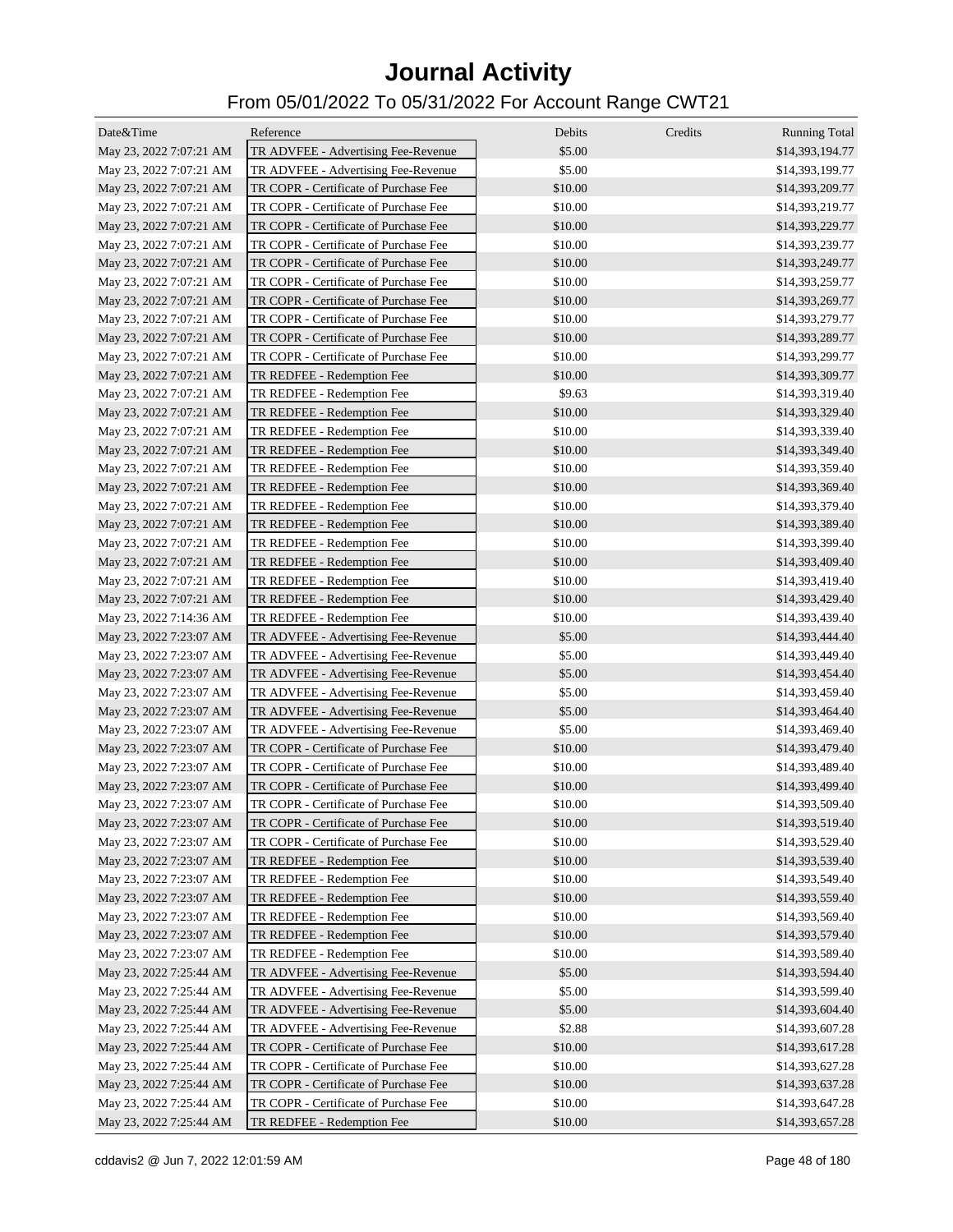| Date&Time               | Reference                             | Debits  | Credits | <b>Running Total</b> |
|-------------------------|---------------------------------------|---------|---------|----------------------|
| May 23, 2022 7:25:44 AM | TR REDFEE - Redemption Fee            | \$10.00 |         | \$14,393,667.28      |
| May 23, 2022 7:25:44 AM | TR REDFEE - Redemption Fee            | \$10.00 |         | \$14,393,677.28      |
| May 23, 2022 7:25:44 AM | TR REDFEE - Redemption Fee            | \$10.00 |         | \$14,393,687.28      |
| May 23, 2022 7:25:44 AM | TR REDFEE - Redemption Fee            | \$10.00 |         | \$14,393,697.28      |
| May 23, 2022 7:51:28 AM | TR ADV - TR ADV                       | \$5.00  |         | \$14,393,702.28      |
| May 23, 2022 7:51:28 AM | TR ADV - TR ADV                       | \$5.00  |         | \$14,393,707.28      |
| May 23, 2022 7:51:28 AM | TR ADVFEE - Advertising Fee-Revenue   | \$5.00  |         | \$14,393,712.28      |
| May 23, 2022 7:51:28 AM | TR ADVFEE - Advertising Fee-Revenue   | \$5.00  |         | \$14,393,717.28      |
| May 23, 2022 7:51:28 AM | TR ADVFEE - Advertising Fee-Revenue   | \$5.00  |         | \$14,393,722.28      |
| May 23, 2022 7:51:28 AM | TR ADVFEE - Advertising Fee-Revenue   | \$5.00  |         | \$14,393,727.28      |
| May 23, 2022 7:51:28 AM | TR ADVFEE - Advertising Fee-Revenue   | \$5.00  |         | \$14,393,732.28      |
| May 23, 2022 7:51:28 AM | TR ADVFEE - Advertising Fee-Revenue   | \$5.00  |         | \$14,393,737.28      |
| May 23, 2022 7:51:28 AM | TR ADVFEE - Advertising Fee-Revenue   | \$5.00  |         | \$14,393,742.28      |
| May 23, 2022 7:51:28 AM | TR ADVFEE - Advertising Fee-Revenue   | \$5.00  |         | \$14,393,747.28      |
| May 23, 2022 7:51:28 AM | TR ADVFEE - Advertising Fee-Revenue   | \$5.00  |         | \$14,393,752.28      |
| May 23, 2022 7:51:28 AM | TR ADVFEE - Advertising Fee-Revenue   | \$5.00  |         | \$14,393,757.28      |
| May 23, 2022 7:51:28 AM | TR COPR - Certificate of Purchase Fee | \$10.00 |         | \$14,393,767.28      |
| May 23, 2022 7:51:28 AM | TR COPR - Certificate of Purchase Fee | \$10.00 |         | \$14,393,777.28      |
| May 23, 2022 7:51:28 AM | TR COPR - Certificate of Purchase Fee | \$10.00 |         | \$14,393,787.28      |
| May 23, 2022 7:51:28 AM | TR COPR - Certificate of Purchase Fee | \$10.00 |         | \$14,393,797.28      |
| May 23, 2022 7:51:28 AM | TR COPR - Certificate of Purchase Fee | \$10.00 |         | \$14,393,807.28      |
| May 23, 2022 7:51:28 AM | TR COPR - Certificate of Purchase Fee | \$10.00 |         | \$14,393,817.28      |
| May 23, 2022 7:51:28 AM | TR COPR - Certificate of Purchase Fee | \$10.00 |         | \$14,393,827.28      |
| May 23, 2022 7:51:28 AM | TR COPR - Certificate of Purchase Fee | \$10.00 |         | \$14,393,837.28      |
| May 23, 2022 7:51:28 AM | TR COPR - Certificate of Purchase Fee | \$10.00 |         | \$14,393,847.28      |
| May 23, 2022 7:51:28 AM | TR REDFEE - Redemption Fee            | \$10.00 |         | \$14,393,857.28      |
| May 23, 2022 7:51:28 AM | TR REDFEE - Redemption Fee            | \$10.00 |         | \$14,393,867.28      |
| May 23, 2022 7:51:28 AM | TR REDFEE - Redemption Fee            | \$10.00 |         | \$14,393,877.28      |
| May 23, 2022 7:51:28 AM | TR REDFEE - Redemption Fee            | \$10.00 |         | \$14,393,887.28      |
| May 23, 2022 7:51:28 AM | TR REDFEE - Redemption Fee            | \$10.00 |         | \$14,393,897.28      |
| May 23, 2022 7:51:28 AM | TR REDFEE - Redemption Fee            | \$10.00 |         | \$14,393,907.28      |
| May 23, 2022 7:51:28 AM | TR REDFEE - Redemption Fee            | \$10.00 |         | \$14,393,917.28      |
| May 23, 2022 7:51:28 AM | TR REDFEE - Redemption Fee            | \$10.00 |         | \$14,393,927.28      |
| May 23, 2022 7:51:28 AM | TR REDFEE - Redemption Fee            | \$10.00 |         | \$14,393,937.28      |
| May 23, 2022 7:51:28 AM | TR REDFEE - Redemption Fee            | \$10.00 |         | \$14,393,947.28      |
| May 23, 2022 7:51:28 AM | TR REDFEE - Redemption Fee            | \$10.00 |         | \$14,393,957.28      |
| May 23, 2022 7:51:28 AM | TR REDFEE - Redemption Fee            | \$10.00 |         | \$14,393,967.28      |
| May 23, 2022 7:51:28 AM | TR REDFEE - Redemption Fee            | \$10.00 |         | \$14,393,977.28      |
| May 23, 2022 7:51:28 AM | TR REDFEE - Redemption Fee            | \$10.00 |         | \$14,393,987.28      |
| May 23, 2022 8:14:24 AM | TR REDFEE - Redemption Fee            | \$10.00 |         | \$14,393,997.28      |
| May 23, 2022 8:15:25 AM | TR ADVFEE - Advertising Fee-Revenue   | \$5.00  |         | \$14,394,002.28      |
| May 23, 2022 8:15:25 AM | TR ADVFEE - Advertising Fee-Revenue   | \$5.00  |         | \$14,394,007.28      |
| May 23, 2022 8:15:25 AM | TR ADVFEE - Advertising Fee-Revenue   | \$5.00  |         | \$14,394,012.28      |
| May 23, 2022 8:15:25 AM | TR ADVFEE - Advertising Fee-Revenue   | \$5.00  |         | \$14,394,017.28      |
| May 23, 2022 8:15:25 AM | TR ADVFEE - Advertising Fee-Revenue   | \$5.00  |         | \$14,394,022.28      |
| May 23, 2022 8:15:25 AM | TR ADVFEE - Advertising Fee-Revenue   | \$5.00  |         | \$14,394,027.28      |
| May 23, 2022 8:15:25 AM | TR ADVFEE - Advertising Fee-Revenue   | \$5.00  |         | \$14,394,032.28      |
| May 23, 2022 8:15:25 AM | TR ADVFEE - Advertising Fee-Revenue   | \$5.00  |         | \$14,394,037.28      |
| May 23, 2022 8:15:25 AM | TR ADVFEE - Advertising Fee-Revenue   | \$5.00  |         | \$14,394,042.28      |
| May 23, 2022 8:15:25 AM | TR ADVFEE - Advertising Fee-Revenue   | \$5.00  |         | \$14,394,047.28      |
| May 23, 2022 8:15:25 AM | TR ADVFEE - Advertising Fee-Revenue   | \$5.00  |         | \$14,394,052.28      |
| May 23, 2022 8:15:25 AM | TR ADVFEE - Advertising Fee-Revenue   | \$5.00  |         | \$14,394,057.28      |
| May 23, 2022 8:15:25 AM | TR ADVFEE - Advertising Fee-Revenue   | \$5.00  |         | \$14,394,062.28      |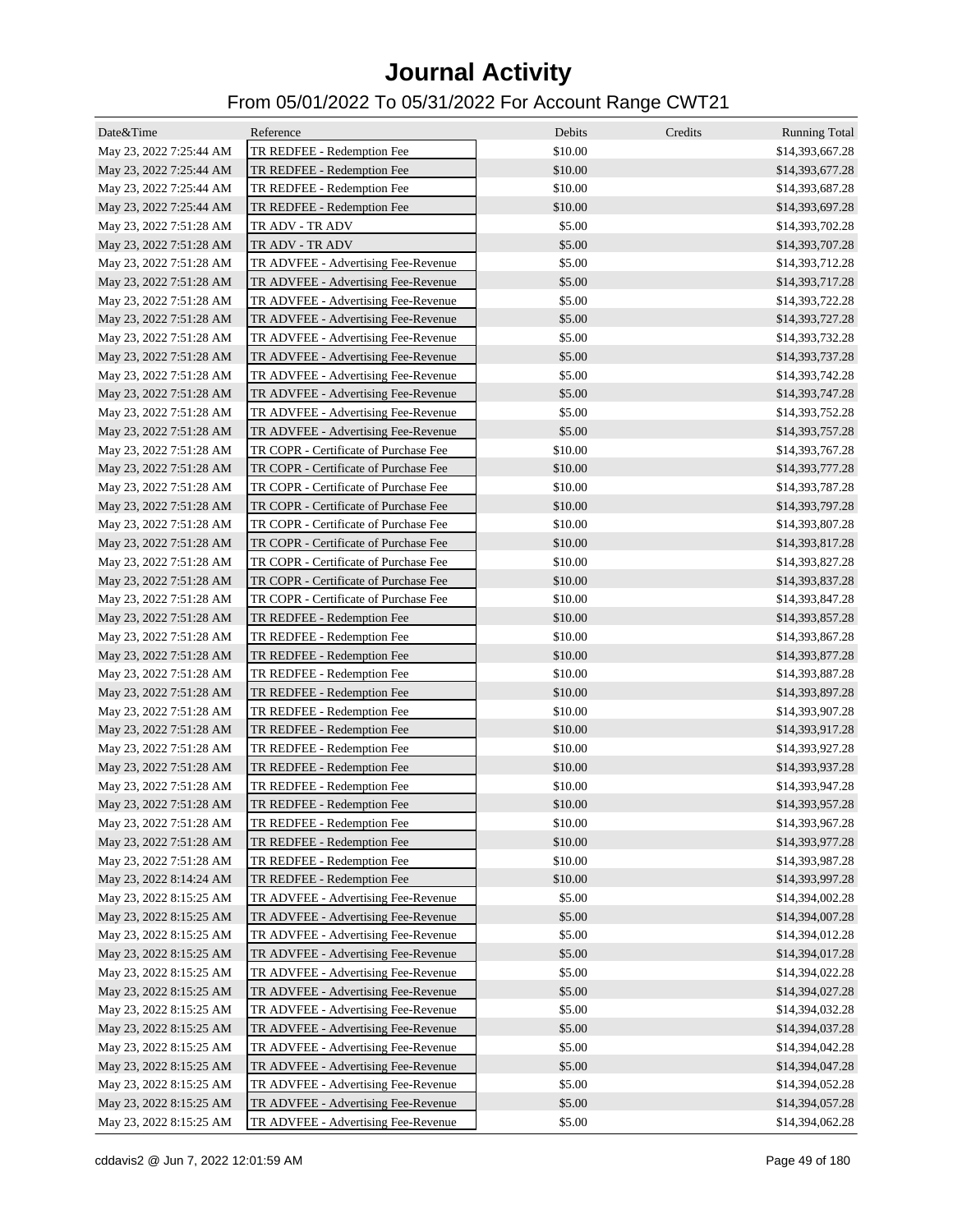| Date&Time               | Reference                             | Debits  | Credits | <b>Running Total</b>               |
|-------------------------|---------------------------------------|---------|---------|------------------------------------|
| May 23, 2022 8:15:25 AM | TR ADVFEE - Advertising Fee-Revenue   | \$5.00  |         | \$14,394,067.28                    |
| May 23, 2022 8:15:25 AM | TR ADVFEE - Advertising Fee-Revenue   | \$5.00  |         | \$14,394,072.28                    |
| May 23, 2022 8:15:25 AM | TR ADVFEE - Advertising Fee-Revenue   | \$5.00  |         | \$14,394,077.28                    |
| May 23, 2022 8:15:25 AM | TR ADVFEE - Advertising Fee-Revenue   | \$5.00  |         | \$14,394,082.28                    |
| May 23, 2022 8:15:25 AM | TR ADVFEE - Advertising Fee-Revenue   | \$5.00  |         | \$14,394,087.28                    |
| May 23, 2022 8:15:25 AM | TR ADVFEE - Advertising Fee-Revenue   | \$5.00  |         | \$14,394,092.28                    |
| May 23, 2022 8:15:25 AM | TR ADVFEE - Advertising Fee-Revenue   | \$5.00  |         | \$14,394,097.28                    |
| May 23, 2022 8:15:25 AM | TR ADVFEE - Advertising Fee-Revenue   | \$5.00  |         | \$14,394,102.28                    |
| May 23, 2022 8:15:25 AM | TR ADVFEE - Advertising Fee-Revenue   | \$5.00  |         | \$14,394,107.28                    |
| May 23, 2022 8:15:25 AM | TR ADVFEE - Advertising Fee-Revenue   | \$5.00  |         | \$14,394,112.28                    |
| May 23, 2022 8:15:25 AM | TR COPR - Certificate of Purchase Fee | \$10.00 |         | \$14,394,122.28                    |
| May 23, 2022 8:15:25 AM | TR COPR - Certificate of Purchase Fee | \$10.00 |         | \$14,394,132.28                    |
| May 23, 2022 8:15:25 AM | TR COPR - Certificate of Purchase Fee | \$10.00 |         | \$14,394,142.28                    |
| May 23, 2022 8:15:25 AM | TR COPR - Certificate of Purchase Fee | \$10.00 |         | \$14,394,152.28                    |
| May 23, 2022 8:15:25 AM | TR COPR - Certificate of Purchase Fee | \$10.00 |         | \$14,394,162.28                    |
| May 23, 2022 8:15:25 AM | TR COPR - Certificate of Purchase Fee | \$10.00 |         | \$14,394,172.28                    |
| May 23, 2022 8:15:25 AM | TR COPR - Certificate of Purchase Fee | \$10.00 |         | \$14,394,182.28                    |
| May 23, 2022 8:15:25 AM | TR COPR - Certificate of Purchase Fee | \$10.00 |         | \$14,394,192.28                    |
| May 23, 2022 8:15:25 AM | TR COPR - Certificate of Purchase Fee | \$10.00 |         | \$14,394,202.28                    |
| May 23, 2022 8:15:25 AM | TR COPR - Certificate of Purchase Fee | \$10.00 |         | \$14,394,212.28                    |
| May 23, 2022 8:15:25 AM | TR COPR - Certificate of Purchase Fee | \$10.00 |         | \$14,394,222.28                    |
| May 23, 2022 8:15:25 AM | TR COPR - Certificate of Purchase Fee | \$10.00 |         | \$14,394,232.28                    |
|                         | TR COPR - Certificate of Purchase Fee | \$10.00 |         |                                    |
| May 23, 2022 8:15:25 AM | TR COPR - Certificate of Purchase Fee | \$10.00 |         | \$14,394,242.28<br>\$14,394,252.28 |
| May 23, 2022 8:15:25 AM | TR COPR - Certificate of Purchase Fee | \$10.00 |         |                                    |
| May 23, 2022 8:15:25 AM | TR COPR - Certificate of Purchase Fee | \$10.00 |         | \$14,394,262.28                    |
| May 23, 2022 8:15:25 AM | TR COPR - Certificate of Purchase Fee | \$10.00 |         | \$14,394,272.28                    |
| May 23, 2022 8:15:25 AM | TR COPR - Certificate of Purchase Fee | \$10.00 |         | \$14,394,282.28                    |
| May 23, 2022 8:15:25 AM |                                       |         |         | \$14,394,292.28                    |
| May 23, 2022 8:15:25 AM | TR COPR - Certificate of Purchase Fee | \$10.00 |         | \$14,394,302.28                    |
| May 23, 2022 8:15:25 AM | TR COPR - Certificate of Purchase Fee | \$10.00 |         | \$14,394,312.28                    |
| May 23, 2022 8:15:25 AM | TR COPR - Certificate of Purchase Fee | \$10.00 |         | \$14,394,322.28                    |
| May 23, 2022 8:15:25 AM | TR COPR - Certificate of Purchase Fee | \$10.00 |         | \$14,394,332.28                    |
| May 23, 2022 8:15:25 AM | TR COPR - Certificate of Purchase Fee | \$10.00 |         | \$14,394,342.28                    |
| May 23, 2022 8:15:25 AM | TR REDFEE - Redemption Fee            | \$10.00 |         | \$14,394,352.28                    |
| May 23, 2022 8:15:25 AM | TR REDFEE - Redemption Fee            | \$10.00 |         | \$14,394,362.28                    |
| May 23, 2022 8:15:25 AM | TR REDFEE - Redemption Fee            | \$10.00 |         | \$14,394,372.28                    |
| May 23, 2022 8:15:25 AM | TR REDFEE - Redemption Fee            | \$10.00 |         | \$14,394,382.28                    |
| May 23, 2022 8:15:25 AM | TR REDFEE - Redemption Fee            | \$10.00 |         | \$14,394,392.28                    |
| May 23, 2022 8:15:25 AM | TR REDFEE - Redemption Fee            | \$10.00 |         | \$14,394,402.28                    |
| May 23, 2022 8:15:25 AM | TR REDFEE - Redemption Fee            | \$10.00 |         | \$14,394,412.28                    |
| May 23, 2022 8:15:25 AM | TR REDFEE - Redemption Fee            | \$10.00 |         | \$14,394,422.28                    |
| May 23, 2022 8:15:25 AM | TR REDFEE - Redemption Fee            | \$10.00 |         | \$14,394,432.28                    |
| May 23, 2022 8:15:25 AM | TR REDFEE - Redemption Fee            | \$10.00 |         | \$14,394,442.28                    |
| May 23, 2022 8:15:25 AM | TR REDFEE - Redemption Fee            | \$10.00 |         | \$14,394,452.28                    |
| May 23, 2022 8:15:25 AM | TR REDFEE - Redemption Fee            | \$10.00 |         | \$14,394,462.28                    |
| May 23, 2022 8:15:25 AM | TR REDFEE - Redemption Fee            | \$10.00 |         | \$14,394,472.28                    |
| May 23, 2022 8:15:25 AM | TR REDFEE - Redemption Fee            | \$10.00 |         | \$14,394,482.28                    |
| May 23, 2022 8:15:25 AM | TR REDFEE - Redemption Fee            | \$10.00 |         | \$14,394,492.28                    |
| May 23, 2022 8:15:25 AM | TR REDFEE - Redemption Fee            | \$10.00 |         | \$14,394,502.28                    |
| May 23, 2022 8:15:25 AM | TR REDFEE - Redemption Fee            | \$10.00 |         | \$14,394,512.28                    |
| May 23, 2022 8:15:25 AM | TR REDFEE - Redemption Fee            | \$10.00 |         | \$14,394,522.28                    |
| May 23, 2022 8:15:25 AM | TR REDFEE - Redemption Fee            | \$10.00 |         | \$14,394,532.28                    |
| May 23, 2022 8:15:25 AM | TR REDFEE - Redemption Fee            | \$10.00 |         | \$14,394,542.28                    |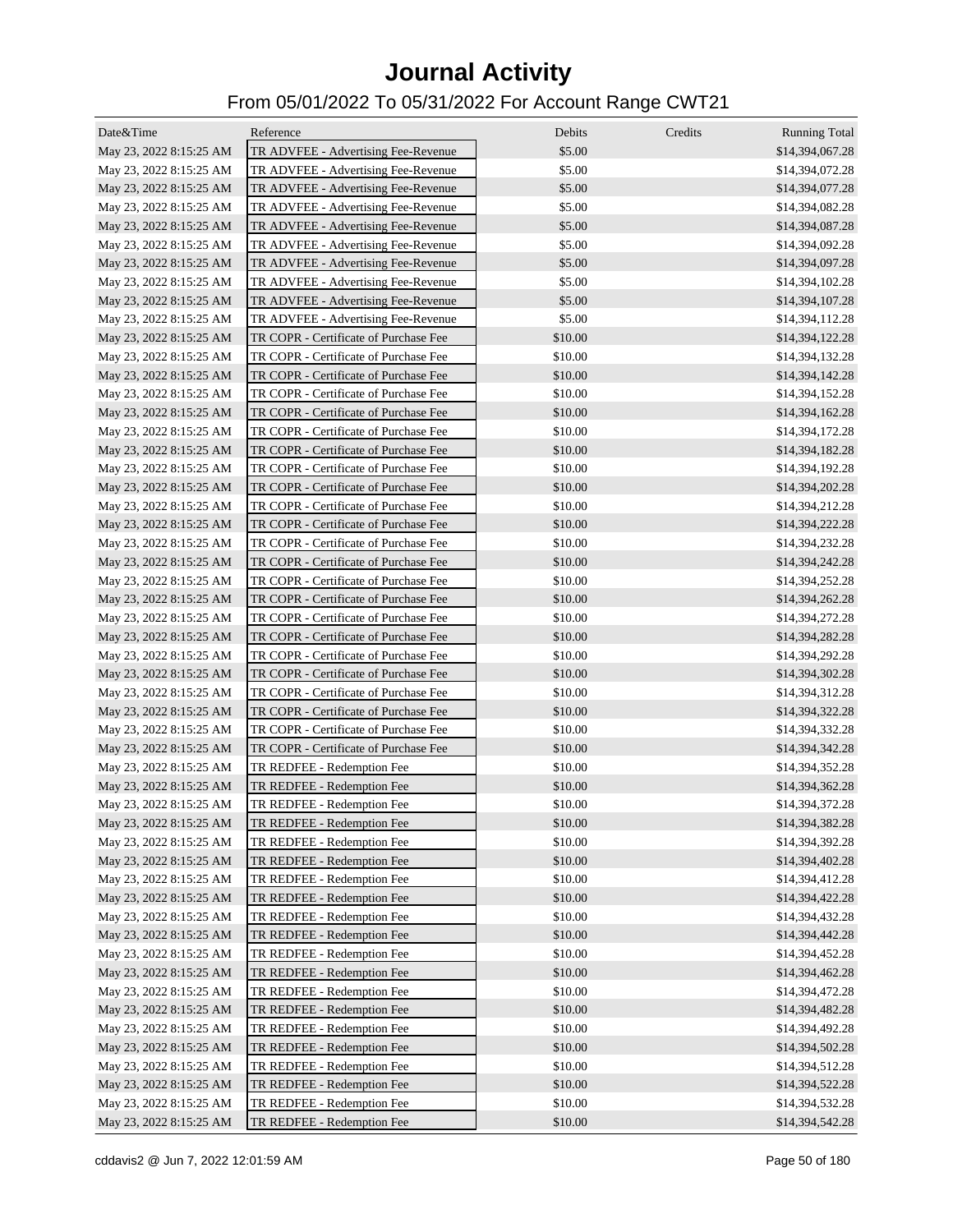| Date&Time                | Reference                                                      | Debits  | Credits | <b>Running Total</b> |
|--------------------------|----------------------------------------------------------------|---------|---------|----------------------|
| May 23, 2022 8:15:25 AM  | TR REDFEE - Redemption Fee                                     | \$10.00 |         | \$14,394,552.28      |
| May 23, 2022 8:15:25 AM  | TR REDFEE - Redemption Fee                                     | \$10.00 |         | \$14,394,562.28      |
| May 23, 2022 8:15:25 AM  | TR REDFEE - Redemption Fee                                     | \$10.00 |         | \$14,394,572.28      |
| May 23, 2022 10:14:25 AM | TR REDFEE - Redemption Fee                                     | \$10.00 |         | \$14,394,582.28      |
| May 23, 2022 11:17:11 AM | TR REDFEE - Redemption Fee                                     | \$10.00 |         | \$14,394,592.28      |
| May 23, 2022 11:33:56 AM | REASSN - RE-ASSIGNMENT FEE                                     | \$10.00 |         | \$14,394,602.28      |
| May 23, 2022 11:33:56 AM | REASSN - RE-ASSIGNMENT FEE                                     | \$10.00 |         | \$14,394,612.28      |
| May 23, 2022 11:33:56 AM | <b>REASSN - RE-ASSIGNMENT FEE</b>                              | \$10.00 |         | \$14,394,622.28      |
| May 23, 2022 11:33:56 AM | TR ADV - TR ADV                                                | \$5.00  |         | \$14,394,627.28      |
| May 23, 2022 11:33:56 AM | TR ADV - TR ADV                                                | \$5.00  |         | \$14,394,632.28      |
| May 23, 2022 11:33:56 AM | TR ADV - TR ADV                                                | \$5.00  |         | \$14,394,637.28      |
| May 23, 2022 11:33:56 AM | TR ADV - TR ADV                                                | \$5.00  |         | \$14,394,642.28      |
| May 23, 2022 11:33:56 AM | TR ADV - TR ADV                                                | \$5.00  |         | \$14,394,647.28      |
| May 23, 2022 11:33:56 AM | TR ADVFEE - Advertising Fee-Revenue                            | \$5.00  |         | \$14,394,652.28      |
| May 23, 2022 11:33:56 AM | TR ADVFEE - Advertising Fee-Revenue                            | \$5.00  |         | \$14,394,657.28      |
| May 23, 2022 11:33:56 AM | TR ADVFEE - Advertising Fee-Revenue                            | \$5.00  |         | \$14,394,662.28      |
| May 23, 2022 11:33:56 AM | TR ADVFEE - Advertising Fee-Revenue                            | \$5.00  |         | \$14,394,667.28      |
| May 23, 2022 11:33:56 AM | TR ADVFEE - Advertising Fee-Revenue                            | \$5.00  |         | \$14,394,672.28      |
| May 23, 2022 11:33:56 AM | TR ADVFEE - Advertising Fee-Revenue                            | \$5.00  |         | \$14,394,677.28      |
| May 23, 2022 11:33:56 AM | TR ADVFEE - Advertising Fee-Revenue                            | \$5.00  |         | \$14,394,682.28      |
| May 23, 2022 11:33:56 AM | TR ADVFEE - Advertising Fee-Revenue                            | \$5.00  |         | \$14,394,687.28      |
| May 23, 2022 11:33:56 AM | TR ADVFEE - Advertising Fee-Revenue                            | \$5.00  |         | \$14,394,692.28      |
| May 23, 2022 11:33:56 AM | TR ADVFEE - Advertising Fee-Revenue                            | \$5.00  |         | \$14,394,697.28      |
| May 23, 2022 11:33:56 AM | TR ADVFEE - Advertising Fee-Revenue                            | \$5.00  |         | \$14,394,702.28      |
| May 23, 2022 11:33:56 AM | TR ADVFEE - Advertising Fee-Revenue                            | \$5.00  |         | \$14,394,707.28      |
| May 23, 2022 11:33:56 AM | TR ADVFEE - Advertising Fee-Revenue                            | \$5.00  |         | \$14,394,712.28      |
| May 23, 2022 11:33:56 AM | TR ADVFEE - Advertising Fee-Revenue                            | \$5.00  |         | \$14,394,717.28      |
| May 23, 2022 11:33:56 AM | TR ADVFEE - Advertising Fee-Revenue                            | \$5.00  |         | \$14,394,722.28      |
| May 23, 2022 11:33:56 AM | TR ADVFEE - Advertising Fee-Revenue                            | \$5.00  |         | \$14,394,727.28      |
| May 23, 2022 11:33:56 AM | TR ADVFEE - Advertising Fee-Revenue                            | \$5.00  |         | \$14,394,732.28      |
| May 23, 2022 11:33:56 AM | TR ADVFEE - Advertising Fee-Revenue                            | \$5.00  |         | \$14,394,737.28      |
| May 23, 2022 11:33:56 AM | TR ADVFEE - Advertising Fee-Revenue                            | \$5.00  |         | \$14,394,742.28      |
| May 23, 2022 11:33:56 AM | TR ADVFEE - Advertising Fee-Revenue                            | \$5.00  |         | \$14,394,747.28      |
|                          | May 23, 2022 11:33:56 AM TR ADVFEE - Advertising Fee-Revenue   | \$5.00  |         | \$14,394,752.28      |
| May 23, 2022 11:33:56 AM | TR ADVFEE - Advertising Fee-Revenue                            | \$5.00  |         | \$14,394,757.28      |
|                          | May 23, 2022 11:33:56 AM TR COPR - Certificate of Purchase Fee | \$10.00 |         | \$14,394,767.28      |
| May 23, 2022 11:33:56 AM | TR COPR - Certificate of Purchase Fee                          | \$10.00 |         | \$14,394,777.28      |
| May 23, 2022 11:33:56 AM | TR COPR - Certificate of Purchase Fee                          | \$10.00 |         | \$14,394,787.28      |
| May 23, 2022 11:33:56 AM | TR COPR - Certificate of Purchase Fee                          | \$10.00 |         | \$14,394,797.28      |
| May 23, 2022 11:33:56 AM | TR COPR - Certificate of Purchase Fee                          | \$10.00 |         | \$14,394,807.28      |
| May 23, 2022 11:33:56 AM | TR COPR - Certificate of Purchase Fee                          | \$10.00 |         | \$14,394,817.28      |
| May 23, 2022 11:33:56 AM | TR COPR - Certificate of Purchase Fee                          | \$10.00 |         | \$14,394,827.28      |
| May 23, 2022 11:33:56 AM | TR COPR - Certificate of Purchase Fee                          | \$10.00 |         | \$14,394,837.28      |
| May 23, 2022 11:33:56 AM | TR COPR - Certificate of Purchase Fee                          | \$10.00 |         | \$14,394,847.28      |
| May 23, 2022 11:33:56 AM | TR COPR - Certificate of Purchase Fee                          | \$10.00 |         | \$14,394,857.28      |
| May 23, 2022 11:33:56 AM | TR COPR - Certificate of Purchase Fee                          | \$10.00 |         | \$14,394,867.28      |
| May 23, 2022 11:33:56 AM | TR COPR - Certificate of Purchase Fee                          | \$10.00 |         | \$14,394,877.28      |
| May 23, 2022 11:33:56 AM | TR COPR - Certificate of Purchase Fee                          | \$10.00 |         | \$14,394,887.28      |
| May 23, 2022 11:33:56 AM | TR COPR - Certificate of Purchase Fee                          | \$10.00 |         | \$14,394,897.28      |
| May 23, 2022 11:33:56 AM | TR COPR - Certificate of Purchase Fee                          | \$10.00 |         | \$14,394,907.28      |
| May 23, 2022 11:33:56 AM | TR COPR - Certificate of Purchase Fee                          | \$10.00 |         | \$14,394,917.28      |
| May 23, 2022 11:33:56 AM | TR COPR - Certificate of Purchase Fee                          | \$10.00 |         | \$14,394,927.28      |
| May 23, 2022 11:33:56 AM | TR COPR - Certificate of Purchase Fee                          | \$10.00 |         | \$14,394,937.28      |
|                          |                                                                |         |         |                      |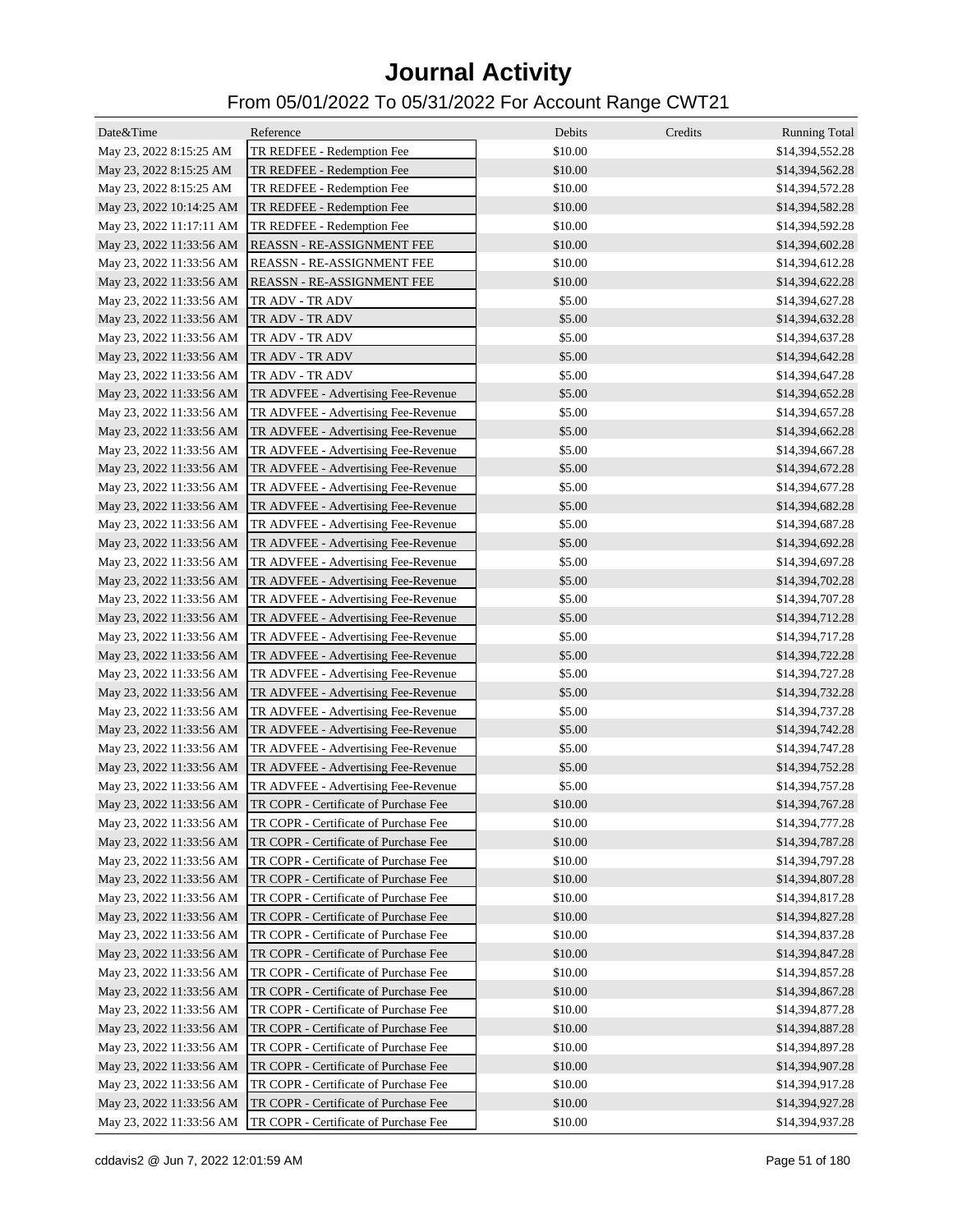| Date&Time                | Reference                                                                    | Debits  | Credits         |                                         |
|--------------------------|------------------------------------------------------------------------------|---------|-----------------|-----------------------------------------|
| May 23, 2022 11:33:56 AM | TR COPR - Certificate of Purchase Fee                                        | \$10.00 |                 | <b>Running Total</b><br>\$14,394,947.28 |
| May 23, 2022 11:33:56 AM | TR COPR - Certificate of Purchase Fee                                        | \$10.00 |                 | \$14,394,957.28                         |
| May 23, 2022 11:40:40 AM | TR REDFEE - Redemption Fee                                                   | \$10.00 |                 | \$14,394,967.28                         |
| May 23, 2022 2:27:41 PM  | TR REDFEE - Redemption Fee                                                   | \$10.00 |                 | \$14,394,977.28                         |
| May 23, 2022 2:30:25 PM  | TR REDFEE - Redemption Fee                                                   |         | (\$10.00)       | \$14,394,967.28                         |
|                          |                                                                              | \$10.00 |                 |                                         |
| May 23, 2022 2:43:56 PM  | TR REDFEE - Redemption Fee                                                   |         |                 | \$14,394,977.28                         |
| May 23, 2022 3:10:24 PM  | TR REDFEE - Redemption Fee                                                   | \$5.00  | (\$10.00)       | \$14,394,967.28                         |
| May 23, 2022 3:10:57 PM  | TR ADVFEE - Advertising Fee-Revenue<br>TR COPR - Certificate of Purchase Fee | \$10.00 |                 | \$14,394,972.28                         |
| May 23, 2022 3:10:57 PM  |                                                                              |         |                 | \$14,394,982.28                         |
| May 23, 2022 3:10:57 PM  | TR REDFEE - Redemption Fee                                                   | \$10.00 |                 | \$14,394,992.28                         |
| May 23, 2022 3:10:57 PM  | TR REDFEE - Redemption Fee                                                   | \$10.00 |                 | \$14,395,002.28                         |
| May 23, 2022 3:38:42 PM  | TR REDFEE - Redemption Fee                                                   | \$10.00 |                 | \$14,395,012.28                         |
| May 23, 2022 3:40:17 PM  | TR ADVFEE - Advertising Fee-Revenue                                          | \$5.00  |                 | \$14,395,017.28                         |
| May 23, 2022 3:40:17 PM  | TR COPR - Certificate of Purchase Fee                                        | \$10.00 |                 | \$14,395,027.28                         |
| May 23, 2022 3:40:17 PM  | TR REDFEE - Redemption Fee                                                   | \$10.00 |                 | \$14,395,037.28                         |
| May 23, 2022 3:59:00 PM  | TR ADVFEE - Advertising Fee-Revenue                                          | \$5.00  |                 | \$14,395,042.28                         |
| May 23, 2022 3:59:00 PM  | TR ADVFEE - Advertising Fee-Revenue                                          | \$5.00  |                 | \$14,395,047.28                         |
| May 23, 2022 3:59:00 PM  | TR ADVFEE - Advertising Fee-Revenue                                          | \$5.00  |                 | \$14,395,052.28                         |
| May 23, 2022 3:59:00 PM  | TR ADVFEE - Advertising Fee-Revenue                                          | \$5.00  |                 | \$14,395,057.28                         |
| May 23, 2022 3:59:00 PM  | TR COPR - Certificate of Purchase Fee                                        | \$10.00 |                 | \$14,395,067.28                         |
| May 23, 2022 3:59:00 PM  | TR COPR - Certificate of Purchase Fee                                        | \$10.00 |                 | \$14,395,077.28                         |
| May 23, 2022 3:59:00 PM  | TR COPR - Certificate of Purchase Fee                                        | \$10.00 |                 | \$14,395,087.28                         |
| May 23, 2022 3:59:00 PM  | TR COPR - Certificate of Purchase Fee                                        | \$10.00 |                 | \$14,395,097.28                         |
| May 23, 2022 3:59:00 PM  | TR REDFEE - Redemption Fee                                                   | \$10.00 |                 | \$14,395,107.28                         |
| May 23, 2022 3:59:00 PM  | TR REDFEE - Redemption Fee                                                   | \$10.00 |                 | \$14,395,117.28                         |
| May 23, 2022 3:59:00 PM  | TR REDFEE - Redemption Fee                                                   | \$10.00 |                 | \$14,395,127.28                         |
| May 23, 2022 3:59:00 PM  | TR REDFEE - Redemption Fee                                                   | \$10.00 |                 | \$14,395,137.28                         |
| May 23, 2022 3:59:00 PM  | TR REDFEE - Redemption Fee                                                   | \$10.00 |                 | \$14,395,147.28                         |
| May 23, 2022 4:02:26 PM  | TR ADVFEE - Advertising Fee-Revenue                                          | \$4.87  |                 | \$14,395,152.15                         |
| May 23, 2022 4:02:26 PM  | TR COPR - Certificate of Purchase Fee                                        | \$10.00 |                 | \$14,395,162.15                         |
| May 23, 2022 4:02:26 PM  | TR REDFEE - Redemption Fee                                                   | \$10.00 |                 | \$14,395,172.15                         |
| May 23, 2022 4:17:02 PM  | TR ADVFEE - Advertising Fee-Revenue                                          | \$5.00  |                 | \$14,395,177.15                         |
| May 23, 2022 4:17:02 PM  | TR ADVFEE - Advertising Fee-Revenue                                          | \$5.00  |                 | \$14,395,182.15                         |
| May 23, 2022 4:17:02 PM  | TR COPR - Certificate of Purchase Fee                                        | \$10.00 |                 | \$14,395,192.15                         |
| May 23, 2022 4:17:02 PM  | TR COPR - Certificate of Purchase Fee                                        | \$10.00 |                 | \$14,395,202.15                         |
| May 23, 2022 4:17:02 PM  | TR REDFEE - Redemption Fee                                                   | \$10.00 |                 | \$14,395,212.15                         |
| May 23, 2022 4:17:02 PM  | TR REDFEE - Redemption Fee                                                   | \$10.00 |                 | \$14,395,222.15                         |
| May 23, 2022 4:18:57 PM  | TR REDFEE - Redemption Fee                                                   | \$10.00 |                 | \$14,395,232.15                         |
| May 23, 2022 4:23:13 PM  | TR REDFEE - Redemption Fee                                                   |         | (\$10.00)       | \$14,395,222.15                         |
| May 23, 2022 11:59:00 PM | Warrant 1105258                                                              |         | (\$68.00)       | \$14,395,154.15                         |
|                          |                                                                              |         |                 |                                         |
| May 23, 2022 11:59:00 PM | Warrant 1105426                                                              |         | $(\$217.11)$    | \$14,394,937.04                         |
| May 23, 2022 11:59:00 PM | Warrant 1105451                                                              |         | $($ \$49.93)    | \$14,394,887.11                         |
| May 23, 2022 11:59:00 PM | Warrant 1105604                                                              |         | $(\$203.17)$    | \$14,394,683.94                         |
| May 23, 2022 11:59:00 PM | Warrant 1105609                                                              |         | (\$131.17)      | \$14,394,552.77                         |
| May 23, 2022 11:59:00 PM | Warrant 1105610                                                              |         | (\$195.80)      | \$14,394,356.97                         |
| May 23, 2022 11:59:00 PM | Warrant 1105614                                                              |         | (\$449.16)      | \$14,393,907.81                         |
| May 23, 2022 11:59:00 PM | Warrant 1105644                                                              |         | $(\$33.98)$     | \$14,393,873.83                         |
| May 23, 2022 11:59:00 PM | Warrant 1105645                                                              |         | $(\$4.35)$      | \$14,393,869.48                         |
| May 23, 2022 11:59:00 PM | Warrant 1105662                                                              |         | $(\$65.88)$     | \$14,393,803.60                         |
| May 23, 2022 11:59:00 PM | Warrant 1105696                                                              |         | $(\$54.39)$     | \$14,393,749.21                         |
| May 23, 2022 11:59:00 PM | Warrant 1105759                                                              |         | $(\$61,442.40)$ | \$14,332,306.81                         |
| May 23, 2022 11:59:00 PM | Warrant 1105760                                                              |         | (\$31.16)       | \$14,332,275.65                         |
| May 23, 2022 11:59:00 PM | Warrant 1105809                                                              |         | $(\$225.00)$    | \$14,332,050.65                         |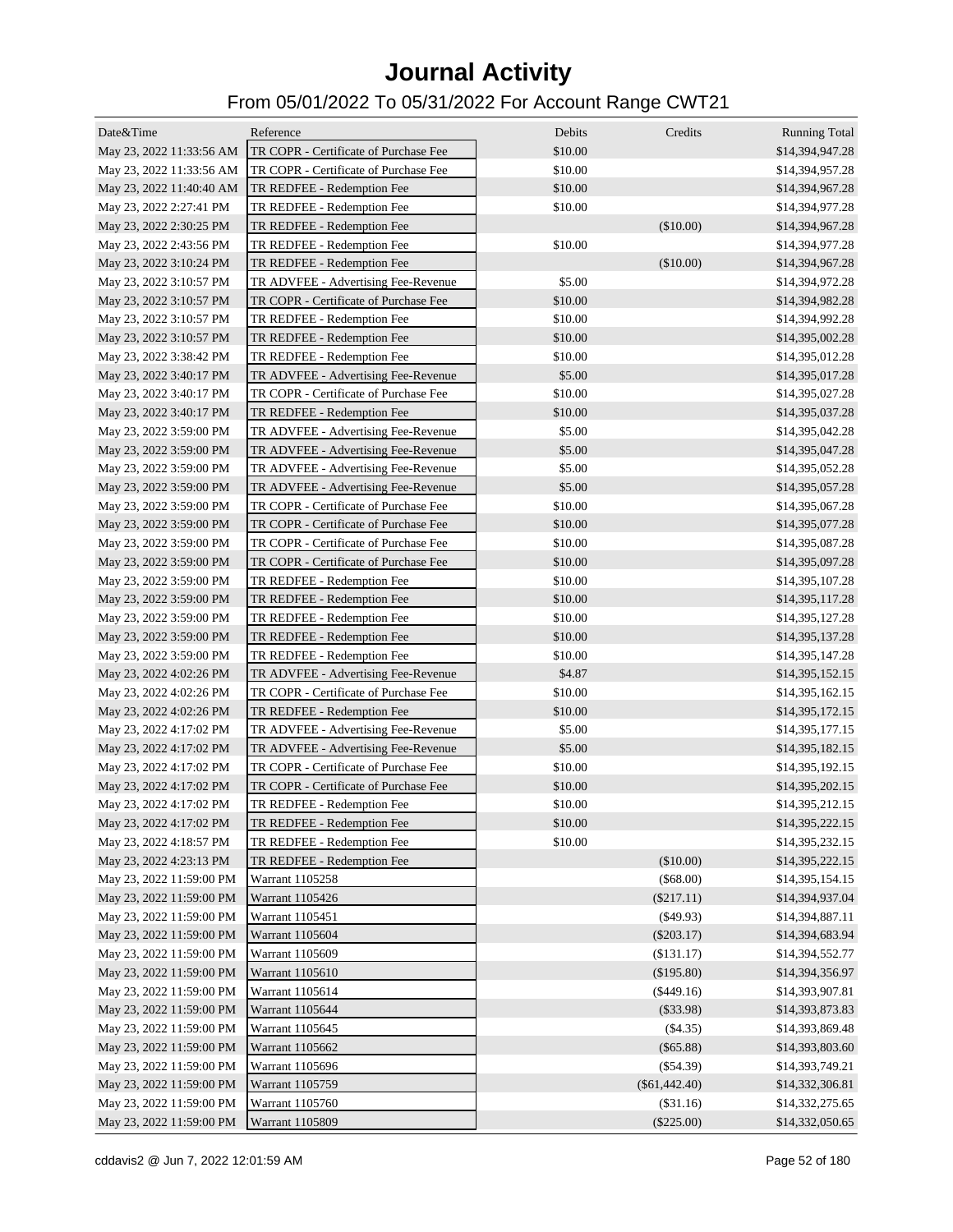| Date&Time                | Reference                                                    | Debits       | Credits        | <b>Running Total</b> |
|--------------------------|--------------------------------------------------------------|--------------|----------------|----------------------|
| May 23, 2022 11:59:00 PM | Warrant 1105814                                              |              | (\$190.80)     | \$14,331,859.85      |
| May 23, 2022 11:59:00 PM | Warrant 1105821                                              |              | $(\$83.05)$    | \$14,331,776.80      |
| May 23, 2022 11:59:00 PM | Warrant 1105831                                              |              | (\$198.24)     | \$14,331,578.56      |
| May 23, 2022 11:59:00 PM | Warrant 1105848                                              |              | $(\$3,963.85)$ | \$14,327,614.71      |
| May 23, 2022 11:59:00 PM | Warrant 1105849                                              |              | (\$1,352.00)   | \$14,326,262.71      |
| May 24, 2022 7:33:09 AM  | TR REDFEE - Redemption Fee                                   | \$10.00      |                | \$14,326,272.71      |
| May 24, 2022 7:35:49 AM  | TR ADVFEE - Advertising Fee-Revenue                          | \$5.00       |                | \$14,326,277.71      |
| May 24, 2022 7:35:49 AM  | TR ADVFEE - Advertising Fee-Revenue                          | \$5.00       |                | \$14,326,282.71      |
| May 24, 2022 7:35:49 AM  | TR ADVFEE - Advertising Fee-Revenue                          | \$5.00       |                | \$14,326,287.71      |
| May 24, 2022 7:35:49 AM  | TR ADVFEE - Advertising Fee-Revenue                          | \$5.00       |                | \$14,326,292.71      |
| May 24, 2022 7:35:49 AM  | TR ADVFEE - Advertising Fee-Revenue                          | \$5.00       |                | \$14,326,297.71      |
| May 24, 2022 7:35:49 AM  | TR ADVFEE - Advertising Fee-Revenue                          | \$5.00       |                | \$14,326,302.71      |
| May 24, 2022 7:35:49 AM  | TR ADVFEE - Advertising Fee-Revenue                          | \$5.00       |                | \$14,326,307.71      |
| May 24, 2022 7:35:49 AM  | TR ADVFEE - Advertising Fee-Revenue                          | \$5.00       |                | \$14,326,312.71      |
| May 24, 2022 7:35:49 AM  | TR ADVFEE - Advertising Fee-Revenue                          | \$5.00       |                | \$14,326,317.71      |
| May 24, 2022 7:35:49 AM  | TR ADVFEE - Advertising Fee-Revenue                          | \$5.00       |                | \$14,326,322.71      |
| May 24, 2022 7:35:49 AM  | TR COPR - Certificate of Purchase Fee                        | \$10.00      |                | \$14,326,332.71      |
| May 24, 2022 7:35:49 AM  | TR COPR - Certificate of Purchase Fee                        | \$10.00      |                | \$14,326,342.71      |
| May 24, 2022 7:35:49 AM  | TR COPR - Certificate of Purchase Fee                        | \$10.00      |                | \$14,326,352.71      |
| May 24, 2022 7:35:49 AM  | TR COPR - Certificate of Purchase Fee                        | \$10.00      |                | \$14,326,362.71      |
| May 24, 2022 7:35:49 AM  | TR COPR - Certificate of Purchase Fee                        | \$10.00      |                | \$14,326,372.71      |
| May 24, 2022 7:35:49 AM  | TR COPR - Certificate of Purchase Fee                        | \$10.00      |                | \$14,326,382.71      |
| May 24, 2022 7:35:49 AM  | TR COPR - Certificate of Purchase Fee                        | \$10.00      |                | \$14,326,392.71      |
| May 24, 2022 7:35:49 AM  | TR COPR - Certificate of Purchase Fee                        | \$10.00      |                | \$14,326,402.71      |
| May 24, 2022 7:35:49 AM  | TR COPR - Certificate of Purchase Fee                        | \$10.00      |                | \$14,326,412.71      |
| May 24, 2022 7:35:49 AM  | TR COPR - Certificate of Purchase Fee                        | \$10.00      |                | \$14,326,422.71      |
| May 24, 2022 7:35:49 AM  | TR REDFEE - Redemption Fee                                   | \$10.00      |                | \$14,326,432.71      |
| May 24, 2022 7:35:49 AM  | TR REDFEE - Redemption Fee                                   | \$10.00      |                | \$14,326,442.71      |
| May 24, 2022 7:35:49 AM  | TR REDFEE - Redemption Fee                                   | \$10.00      |                | \$14,326,452.71      |
| May 24, 2022 7:35:49 AM  | TR REDFEE - Redemption Fee                                   | \$10.00      |                | \$14,326,462.71      |
| May 24, 2022 7:35:49 AM  | TR REDFEE - Redemption Fee                                   | \$10.00      |                | \$14,326,472.71      |
| May 24, 2022 7:35:49 AM  | TR REDFEE - Redemption Fee                                   | \$10.00      |                | \$14,326,482.71      |
| May 24, 2022 7:35:49 AM  | TR REDFEE - Redemption Fee                                   | \$10.00      |                | \$14,326,492.71      |
| May 24, 2022 7:35:49 AM  | TR REDFEE - Redemption Fee                                   | \$10.00      |                | \$14,326,502.71      |
| May 24, 2022 7:35:49 AM  | TR REDFEE - Redemption Fee                                   | \$10.00      |                | \$14,326,512.71      |
| May 24, 2022 7:35:49 AM  | TR REDFEE - Redemption Fee                                   | \$10.00      |                | \$14,326,522.71      |
| May 24, 2022 7:35:49 AM  | TR REDFEE - Redemption Fee                                   | \$10.00      |                | \$14,326,532.71      |
| May 24, 2022 7:35:49 AM  | TR REDFEE - Redemption Fee                                   | \$10.00      |                | \$14,326,542.71      |
| May 24, 2022 7:35:49 AM  | TR REDFEE - Redemption Fee                                   | \$10.00      |                | \$14,326,552.71      |
| May 24, 2022 7:35:49 AM  | TR REDFEE - Redemption Fee                                   | \$10.00      |                | \$14,326,562.71      |
| May 24, 2022 8:36:01 AM  | STTAX- State Sales Tax FY22 May 2022<br>Interim \$220,503.68 | \$220,503.68 |                | \$14,547,066.39      |
| May 24, 2022 8:47:16 AM  | VLT - MAY 2022 County General Fund<br>Breakdown \$144,238.40 | \$30,375.63  |                | \$14,577,442.02      |
| May 24, 2022 9:46:42 AM  | Chinle JC Monthly Remittance March 2022<br>\$10,091.40       | \$115.48     |                | \$14,577,557.50      |
| May 24, 2022 9:46:42 AM  | Chinle JC Monthly Remittance March 2022<br>\$10,091.40       | \$57.00      |                | \$14,577,614.50      |
| May 24, 2022 9:46:42 AM  | Chinle JC Monthly Remittance March 2022<br>\$10,091.40       | \$712.50     |                | \$14,578,327.00      |
| May 24, 2022 9:46:42 AM  | Chinle JC Monthly Remittance March 2022<br>\$10,091.40       | \$3,108.01   |                | \$14,581,435.01      |
| May 24, 2022 9:46:42 AM  | Chinle JC Monthly Remittance March 2022<br>\$10,091.40       | \$5.70       |                | \$14,581,440.71      |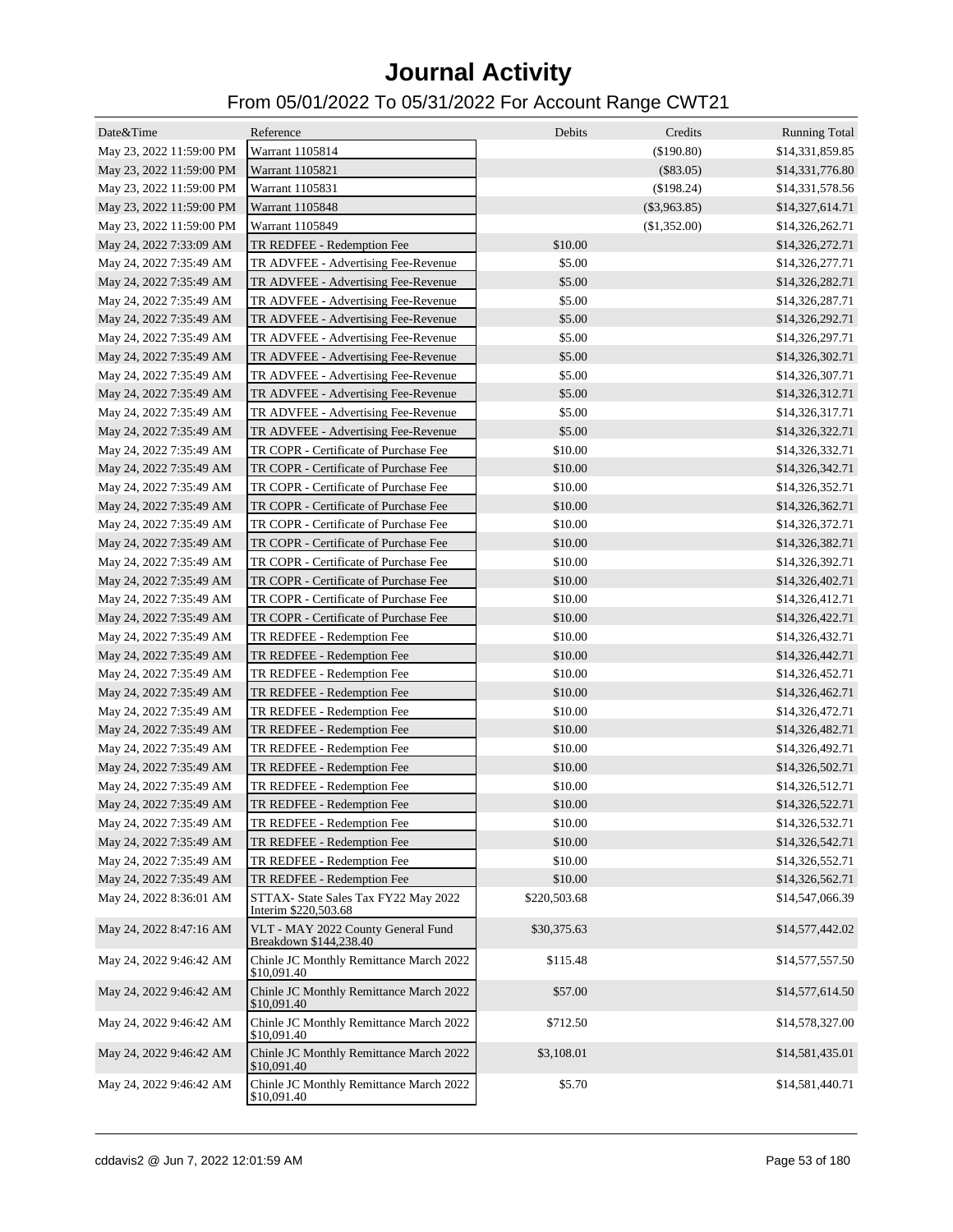| Date&Time                | Reference                                                                      | Debits      | Credits    | <b>Running Total</b> |
|--------------------------|--------------------------------------------------------------------------------|-------------|------------|----------------------|
| May 24, 2022 9:51:22 AM  | Report Date: 04.28.2022 Puerco Justice<br>Court \$171.20                       | \$171.20    |            | \$14,581,611.91      |
|                          | May 24, 2022 10:35:33 AM JE 6513 / TRC M0107176 INTEREST<br>PAID 2021 / lkirby |             | $(\$2.44)$ | \$14,581,609.47      |
| May 24, 2022 10:40:29 AM | JE 6514 / TRC R0031808 INTEREST<br>PAID 2021 / lkirby                          |             | $(\$0.12)$ | \$14,581,609.35      |
| May 24, 2022 10:43:40 AM | JE 6515 / TRC R0031808 INTEREST<br>PAID 2019 / lkirby                          |             | $(\$5.36)$ | \$14,581,603.99      |
| May 24, 2022 11:27:06 AM | JUDGMENT DEED 212-12-014A, 107-61-<br>004E TARPON PROPERTIES \$100.00          | \$70.00     |            | \$14,581,673.99      |
|                          | May 24, 2022 11:50:08 AM TR REDFEE - Redemption Fee                            | \$10.00     |            | \$14,581,683.99      |
| May 24, 2022 12:18:06 PM | TR ADVFEE - Advertising Fee-Revenue                                            | \$5.00      |            | \$14,581,688.99      |
| May 24, 2022 12:18:06 PM | TR COPR - Certificate of Purchase Fee                                          | \$10.00     |            | \$14,581,698.99      |
| May 24, 2022 12:18:06 PM | TR REDFEE - Redemption Fee                                                     | \$10.00     |            | \$14,581,708.99      |
| May 24, 2022 12:21:44 PM | TR ADVFEE - Advertising Fee-Revenue                                            | \$5.00      |            | \$14,581,713.99      |
| May 24, 2022 12:21:44 PM | TR COPR - Certificate of Purchase Fee                                          | \$10.00     |            | \$14,581,723.99      |
| May 24, 2022 12:21:44 PM | TR REDFEE - Redemption Fee                                                     | \$10.00     |            | \$14,581,733.99      |
| May 24, 2022 12:29:52 PM | TR ADVFEE - Advertising Fee-Revenue                                            | \$5.00      |            | \$14,581,738.99      |
| May 24, 2022 12:29:52 PM | TR COPR - Certificate of Purchase Fee                                          | \$10.00     |            | \$14,581,748.99      |
| May 24, 2022 12:29:52 PM | TR REDFEE - Redemption Fee                                                     | \$10.00     |            | \$14,581,758.99      |
| May 24, 2022 12:40:21 PM | TR ADVFEE - Advertising Fee-Revenue                                            | \$5.00      |            | \$14,581,763.99      |
| May 24, 2022 12:40:21 PM | TR COPR - Certificate of Purchase Fee                                          | \$10.00     |            | \$14,581,773.99      |
| May 24, 2022 12:40:21 PM | TR REDFEE - Redemption Fee                                                     | \$10.00     |            | \$14,581,783.99      |
| May 24, 2022 12:54:41 PM | JUDGMENT DEED #107-12-414 BRUCE<br><b>BROWN \$50.00</b>                        | \$35.00     |            | \$14,581,818.99      |
| May 24, 2022 2:11:02 PM  | PUERCO JUSTICE COURT MONTLY<br>REMITTANCE APRIL 2022 \$52,017.44               | \$243.10    |            | \$14,582,062.09      |
| May 24, 2022 2:11:02 PM  | PUERCO JUSTICE COURT MONTLY<br>REMITTANCE APRIL 2022 \$52,017.44               | \$114.00    |            | \$14,582,176.09      |
| May 24, 2022 2:11:02 PM  | PUERCO JUSTICE COURT MONTLY<br>REMITTANCE APRIL 2022 \$52,017.44               | \$2,280.00  |            | \$14,584,456.09      |
| May 24, 2022 2:11:02 PM  | PUERCO JUSTICE COURT MONTLY<br>REMITTANCE APRIL 2022 \$52,017.44               | \$10,651.99 |            | \$14,595,108.08      |
| May 24, 2022 2:11:02 PM  | PUERCO JUSTICE COURT MONTLY<br>REMITTANCE APRIL 2022 \$52,017.44               | \$25.02     |            | \$14,595,133.10      |
| May 24, 2022 2:11:02 PM  | PUERCO JUSTICE COURT MONTLY<br>REMITTANCE APRIL 2022 \$52,017.44               | \$174.99    |            | \$14,595,308.09      |
| May 24, 2022 3:47:43 PM  | TR ADVFEE - Advertising Fee-Revenue                                            | \$5.00      |            | \$14,595,313.09      |
| May 24, 2022 3:47:43 PM  | TR COPR - Certificate of Purchase Fee                                          | \$10.00     |            | \$14,595,323.09      |
| May 24, 2022 3:47:43 PM  | TR REDFEE - Redemption Fee                                                     | \$10.00     |            | \$14,595,333.09      |
| May 24, 2022 3:48:39 PM  | TR ADVFEE - Advertising Fee-Revenue                                            | \$5.00      |            | \$14,595,338.09      |
| May 24, 2022 3:48:39 PM  | TR COPR - Certificate of Purchase Fee                                          | \$10.00     |            | \$14,595,348.09      |
| May 24, 2022 3:48:39 PM  | TR REDFEE - Redemption Fee                                                     | \$10.00     |            | \$14,595,358.09      |
| May 24, 2022 4:10:09 PM  | TR ADVFEE - Advertising Fee-Revenue                                            | \$5.00      |            | \$14,595,363.09      |
| May 24, 2022 4:10:09 PM  | TR COPR - Certificate of Purchase Fee                                          | \$10.00     |            | \$14,595,373.09      |
| May 24, 2022 4:10:09 PM  | TR REDFEE - Redemption Fee                                                     | \$10.00     |            | \$14,595,383.09      |
| May 24, 2022 4:20:38 PM  | TR REDFEE - Redemption Fee                                                     | \$10.00     |            | \$14,595,393.09      |
| May 24, 2022 4:27:12 PM  | REASSN - RE-ASSIGNMENT FEE                                                     | \$10.00     |            | \$14,595,403.09      |
| May 24, 2022 4:27:12 PM  | REASSN - RE-ASSIGNMENT FEE                                                     | \$10.00     |            | \$14,595,413.09      |
| May 24, 2022 4:27:12 PM  | REASSN - RE-ASSIGNMENT FEE                                                     | \$10.00     |            | \$14,595,423.09      |
| May 24, 2022 4:27:12 PM  | TR ADVFEE - Advertising Fee-Revenue                                            | \$5.00      |            | \$14,595,428.09      |
| May 24, 2022 4:27:12 PM  | TR ADVFEE - Advertising Fee-Revenue                                            | \$5.00      |            | \$14,595,433.09      |
| May 24, 2022 4:27:12 PM  | TR ADVFEE - Advertising Fee-Revenue                                            | \$5.00      |            | \$14,595,438.09      |
| May 24, 2022 4:27:12 PM  | TR ADVFEE - Advertising Fee-Revenue                                            | \$5.00      |            | \$14,595,443.09      |
| May 24, 2022 4:27:12 PM  | TR ADVFEE - Advertising Fee-Revenue                                            | \$5.00      |            | \$14,595,448.09      |
| May 24, 2022 4:27:12 PM  | TR ADVFEE - Advertising Fee-Revenue                                            | \$5.00      |            | \$14,595,453.09      |
| May 24, 2022 4:27:12 PM  | TR ADVFEE - Advertising Fee-Revenue                                            | \$5.00      |            | \$14,595,458.09      |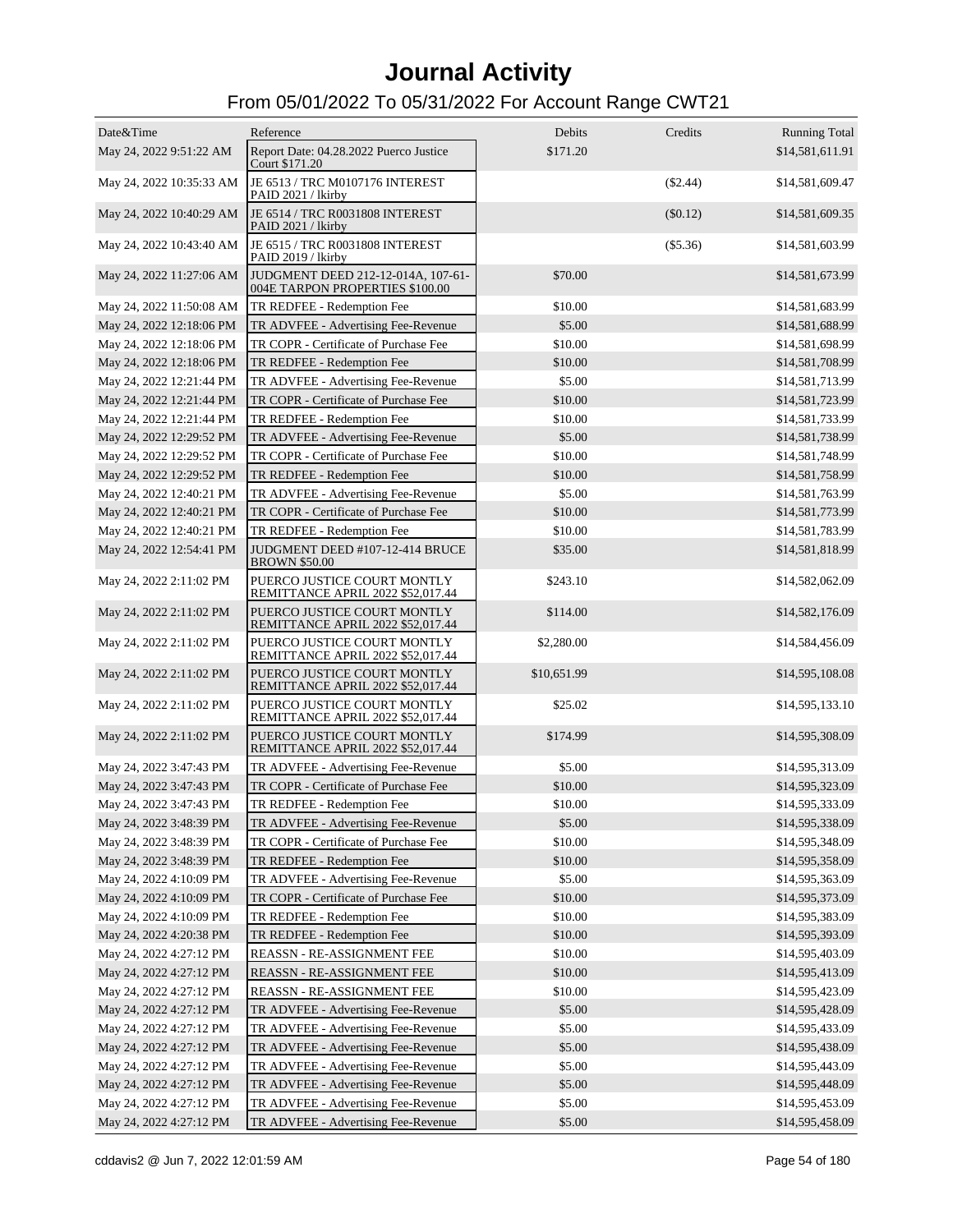| Date&Time                | Reference                             | Debits  | Credits         | <b>Running Total</b> |
|--------------------------|---------------------------------------|---------|-----------------|----------------------|
| May 24, 2022 4:27:12 PM  | TR ADVFEE - Advertising Fee-Revenue   | \$5.00  |                 | \$14,595,463.09      |
| May 24, 2022 4:27:12 PM  | TR ADVFEE - Advertising Fee-Revenue   | \$5.00  |                 | \$14,595,468.09      |
| May 24, 2022 4:27:12 PM  | TR ADVFEE - Advertising Fee-Revenue   | \$5.00  |                 | \$14,595,473.09      |
| May 24, 2022 4:27:12 PM  | TR ADVFEE - Advertising Fee-Revenue   | \$5.00  |                 | \$14,595,478.09      |
| May 24, 2022 4:27:12 PM  | TR ADVFEE - Advertising Fee-Revenue   | \$5.00  |                 | \$14,595,483.09      |
| May 24, 2022 4:27:12 PM  | TR COPR - Certificate of Purchase Fee | \$10.00 |                 | \$14,595,493.09      |
| May 24, 2022 4:27:12 PM  | TR COPR - Certificate of Purchase Fee | \$10.00 |                 | \$14,595,503.09      |
| May 24, 2022 4:27:12 PM  | TR COPR - Certificate of Purchase Fee | \$10.00 |                 | \$14,595,513.09      |
| May 24, 2022 4:27:12 PM  | TR COPR - Certificate of Purchase Fee | \$10.00 |                 | \$14,595,523.09      |
| May 24, 2022 4:27:12 PM  | TR COPR - Certificate of Purchase Fee | \$10.00 |                 | \$14,595,533.09      |
| May 24, 2022 4:27:12 PM  | TR COPR - Certificate of Purchase Fee | \$10.00 |                 | \$14,595,543.09      |
| May 24, 2022 4:27:12 PM  | TR COPR - Certificate of Purchase Fee | \$10.00 |                 |                      |
|                          | TR COPR - Certificate of Purchase Fee | \$10.00 |                 | \$14,595,553.09      |
| May 24, 2022 4:27:12 PM  |                                       |         |                 | \$14,595,563.09      |
| May 24, 2022 4:27:12 PM  | TR COPR - Certificate of Purchase Fee | \$10.00 |                 | \$14,595,573.09      |
| May 24, 2022 4:27:12 PM  | TR COPR - Certificate of Purchase Fee | \$10.00 |                 | \$14,595,583.09      |
| May 24, 2022 4:27:12 PM  | TR COPR - Certificate of Purchase Fee | \$10.00 |                 | \$14,595,593.09      |
| May 24, 2022 4:27:12 PM  | TR COPR - Certificate of Purchase Fee | \$10.00 |                 | \$14,595,603.09      |
| May 24, 2022 11:59:00 PM | Warrant 1104527                       |         | $(\$231.25)$    | \$14,595,371.84      |
| May 24, 2022 11:59:00 PM | Warrant 1105169                       |         | $(\$300.00)$    | \$14,595,071.84      |
| May 24, 2022 11:59:00 PM | Warrant 1105303                       |         | (\$175.00)      | \$14,594,896.84      |
| May 24, 2022 11:59:00 PM | Warrant 1105481                       |         | $(\$300.00)$    | \$14,594,596.84      |
| May 24, 2022 11:59:00 PM | Warrant 1105728                       |         | (\$1,495.63)    | \$14,593,101.21      |
| May 24, 2022 11:59:00 PM | Warrant 1105734                       |         | (\$1,837.72)    | \$14,591,263.49      |
| May 24, 2022 11:59:00 PM | Warrant 1105758                       |         | (\$1,307.02)    | \$14,589,956.47      |
| May 24, 2022 11:59:00 PM | Warrant 1105763                       |         | $(\$5,133.85)$  | \$14,584,822.62      |
| May 24, 2022 11:59:00 PM | Warrant 1105776                       |         | (\$114.54)      | \$14,584,708.08      |
| May 24, 2022 11:59:00 PM | Warrant 1105777                       |         | $(\$209.22)$    | \$14,584,498.86      |
| May 24, 2022 11:59:00 PM | Warrant 1105784                       |         | $(\$77.69)$     | \$14,584,421.17      |
| May 24, 2022 11:59:00 PM | Warrant 1105785                       |         | (\$78.12)       | \$14,584,343.05      |
| May 24, 2022 11:59:00 PM | Warrant 1105786                       |         | $(\$79.77)$     | \$14,584,263.28      |
| May 24, 2022 11:59:00 PM | Warrant 1105787                       |         | $(\$627.94)$    | \$14,583,635.34      |
| May 24, 2022 11:59:00 PM | Warrant 1105795                       |         | $(\$8,500.00)$  | \$14,575,135.34      |
| May 24, 2022 11:59:00 PM | Warrant 1105808                       |         | $(\$4.55)$      | \$14,575,130.79      |
| May 24, 2022 11:59:00 PM | Warrant 1105817                       |         | $(\$203.65)$    | \$14,574,927.14      |
| May 24, 2022 11:59:00 PM | Warrant 1105823                       |         | $(\$965.00)$    | \$14,573,962.14      |
| May 24, 2022 11:59:00 PM | Warrant 1105846                       |         | $(\$2,447.52)$  | \$14,571,514.62      |
| May 24, 2022 11:59:00 PM | Warrant 1105878                       |         | (\$1,118.30)    | \$14,570,396.32      |
| May 24, 2022 11:59:00 PM | Warrant 1105884                       |         | $(\$563.66)$    | \$14,569,832.66      |
| May 24, 2022 11:59:00 PM | Warrant 1105905                       |         | $(\$408.32)$    | \$14,569,424.34      |
| May 24, 2022 11:59:00 PM | Warrant 1105906                       |         | $(\$2,713.23)$  | \$14,566,711.11      |
| May 24, 2022 11:59:00 PM | Warrant 1105908                       |         | $(\$74,592.73)$ | \$14,492,118.38      |
| May 24, 2022 11:59:00 PM | Warrant 1105911                       |         | $(\$60,393.94)$ | \$14,431,724.44      |
| May 25, 2022 6:59:07 AM  | TR REDFEE - Redemption Fee            | \$10.00 |                 | \$14,431,734.44      |
| May 25, 2022 7:17:40 AM  | TR ADVFEE - Advertising Fee-Revenue   | \$5.00  |                 | \$14,431,739.44      |
| May 25, 2022 7:17:40 AM  | TR ADVFEE - Advertising Fee-Revenue   | \$5.00  |                 | \$14,431,744.44      |
| May 25, 2022 7:17:40 AM  | TR COPR - Certificate of Purchase Fee | \$10.00 |                 | \$14,431,754.44      |
| May 25, 2022 7:17:40 AM  | TR COPR - Certificate of Purchase Fee | \$10.00 |                 | \$14,431,764.44      |
| May 25, 2022 7:17:40 AM  | TR REDFEE - Redemption Fee            | \$10.00 |                 | \$14,431,774.44      |
| May 25, 2022 7:17:40 AM  | TR REDFEE - Redemption Fee            | \$10.00 |                 | \$14,431,784.44      |
| May 25, 2022 7:26:02 AM  | TR REDFEE - Redemption Fee            | \$10.00 |                 | \$14,431,794.44      |
| May 25, 2022 11:45:09 AM | TR ADVFEE - Advertising Fee-Revenue   | \$5.00  |                 | \$14,431,799.44      |
| May 25, 2022 11:45:09 AM | TR COPR - Certificate of Purchase Fee | \$10.00 |                 | \$14,431,809.44      |
| May 25, 2022 11:45:09 AM | TR REDFEE - Redemption Fee            | \$10.00 |                 | \$14,431,819.44      |
|                          |                                       |         |                 |                      |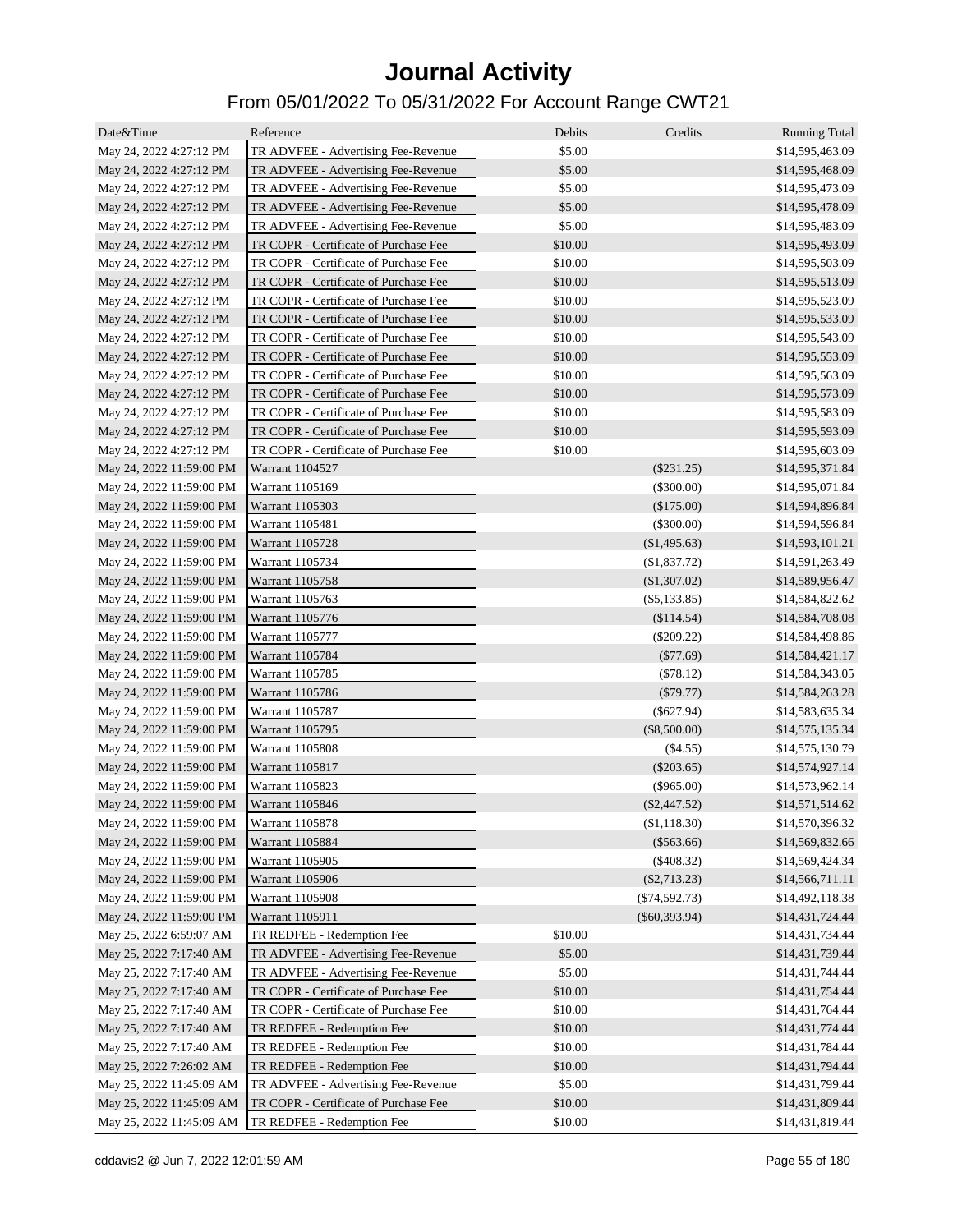| Date&Time                               | Reference                             | Debits  | Credits        | <b>Running Total</b> |
|-----------------------------------------|---------------------------------------|---------|----------------|----------------------|
| May 25, 2022 11:53:17 AM                | TR REDFEE - Redemption Fee            | \$10.00 |                | \$14,431,829.44      |
| May 25, 2022 11:53:17 AM                | TR REDFEE - Redemption Fee            | \$10.00 |                | \$14,431,839.44      |
| May 25, 2022 12:50:48 PM                | TR REDFEE - Redemption Fee            | \$10.00 |                | \$14,431,849.44      |
| May 25, 2022 12:50:48 PM                | TR REDFEE - Redemption Fee            | \$10.00 |                | \$14,431,859.44      |
| May 25, 2022 4:36:26 PM                 | TR ADVFEE - Advertising Fee-Revenue   | \$5.00  |                | \$14,431,864.44      |
| May 25, 2022 4:36:26 PM                 | TR ADVFEE - Advertising Fee-Revenue   | \$5.00  |                | \$14,431,869.44      |
| May 25, 2022 4:36:26 PM                 | TR ADVFEE - Advertising Fee-Revenue   | \$5.00  |                | \$14,431,874.44      |
| May 25, 2022 4:36:26 PM                 | TR COPR - Certificate of Purchase Fee | \$10.00 |                | \$14,431,884.44      |
| May 25, 2022 4:36:26 PM                 | TR COPR - Certificate of Purchase Fee | \$10.00 |                | \$14,431,894.44      |
| May 25, 2022 4:36:26 PM                 | TR COPR - Certificate of Purchase Fee | \$10.00 |                | \$14,431,904.44      |
| May 25, 2022 4:36:26 PM                 | TR REDFEE - Redemption Fee            | \$10.00 |                | \$14,431,914.44      |
| May 25, 2022 4:36:26 PM                 | TR REDFEE - Redemption Fee            | \$10.00 |                | \$14,431,924.44      |
| May 25, 2022 4:36:26 PM                 | TR REDFEE - Redemption Fee            | \$10.00 |                | \$14,431,934.44      |
| May 25, 2022 11:59:00 PM                | Warrant 1103027                       |         | (\$115.00)     | \$14,431,819.44      |
| May 25, 2022 11:59:00 PM                | Warrant 1105590                       |         | (\$388.13)     | \$14,431,431.31      |
|                                         | Warrant 1105633                       |         | (\$1,259.69)   | \$14,430,171.62      |
| May 25, 2022 11:59:00 PM                |                                       |         |                |                      |
| May 25, 2022 11:59:00 PM                | Warrant 1105757                       |         | $(\$74.22)$    | \$14,430,097.40      |
| May 25, 2022 11:59:00 PM                | Warrant 1105761                       |         | $(\$177.00)$   | \$14,429,920.40      |
| May 25, 2022 11:59:00 PM                | Warrant 1105789                       |         | $(\$33.82)$    | \$14,429,886.58      |
| May 25, 2022 11:59:00 PM                | Warrant 1105801                       |         | $(\$70.33)$    | \$14,429,816.25      |
| May 25, 2022 11:59:00 PM                | Warrant 1105804                       |         | (\$1,009.02)   | \$14,428,807.23      |
| May 25, 2022 11:59:00 PM                | Warrant 1105835                       |         | (\$11.45)      | \$14,428,795.78      |
| May 25, 2022 11:59:00 PM                | Warrant 1105852                       |         | $(\$35.76)$    | \$14,428,760.02      |
| May 25, 2022 11:59:00 PM                | Warrant 1105862                       |         | $(\$203.00)$   | \$14,428,557.02      |
| May 25, 2022 11:59:00 PM                | Warrant 1105869                       |         | $(\$2,070.66)$ | \$14,426,486.36      |
| May 25, 2022 11:59:00 PM                | Warrant 1105874                       |         | $(\$572.40)$   | \$14,425,913.96      |
| May 25, 2022 11:59:00 PM                | Warrant 1105876                       |         | $(\$120.05)$   | \$14,425,793.91      |
| May 26, 2022 12:01:00 AM                | Warrant 104748                        |         | (\$100.00)     | \$14,425,693.91      |
| May 26, 2022 12:01:00 AM                | Warrant 104749                        |         | (\$50.00)      | \$14,425,643.91      |
| May 26, 2022 12:01:00 AM                | Warrant 104751                        |         | $(\$749.14)$   | \$14,424,894.77      |
| May 26, 2022 12:01:00 AM                | Warrant 104752                        |         | (\$10.00)      | \$14,424,884.77      |
| May 26, 2022 12:01:00 AM                | Warrant 104753                        |         | $(\$300.00)$   | \$14,424,584.77      |
| May 26, 2022 12:01:00 AM                | Warrant 104754                        |         | $(\$374.74)$   | \$14,424,210.03      |
| May 26, 2022 12:01:00 AM                | Warrant 104755                        |         | $(\$1,382.31)$ | \$14,422,827.72      |
| May 26, 2022 12:01:00 AM                | Warrant 104756                        |         | $(\$971.77)$   | \$14,421,855.95      |
| May 26, 2022 12:01:00 AM                | Warrant 104757                        |         | $(\$1,741.43)$ | \$14,420,114.52      |
| May 26, 2022 12:01:00 AM Warrant 104758 |                                       |         | (\$1,631.45)   | \$14,418,483.07      |
| May 26, 2022 12:01:00 AM                | Warrant 104759                        |         | $(\$950.27)$   | \$14,417,532.80      |
| May 26, 2022 12:01:00 AM                | Warrant 104760                        |         | $(\$1,743.43)$ | \$14,415,789.37      |
| May 26, 2022 12:01:00 AM                | Warrant 104761                        |         | $(\$676.20)$   | \$14,415,113.17      |
| May 26, 2022 12:01:00 AM                | Warrant 104762                        |         | $(\$200.00)$   | \$14,414,913.17      |
| May 26, 2022 12:01:00 AM                | Warrant 104763                        |         | $(\$762.94)$   | \$14,414,150.23      |
| May 26, 2022 12:01:00 AM                | Warrant 104764                        |         | $(\$1,041.15)$ | \$14,413,109.08      |
| May 26, 2022 12:01:00 AM                | Warrant 104765                        |         | $(\$883.41)$   | \$14,412,225.67      |
| May 26, 2022 12:01:00 AM                | Warrant 104766                        |         | $(\$2,016.71)$ | \$14,410,208.96      |
| May 26, 2022 12:01:00 AM                | Warrant 104767                        |         | $(\$665.02)$   | \$14,409,543.94      |
| May 26, 2022 12:01:00 AM                | Warrant 104768                        |         | $(\$848.76)$   | \$14,408,695.18      |
| May 26, 2022 12:01:00 AM                | Warrant 104769                        |         | $(\$793.17)$   | \$14,407,902.01      |
| May 26, 2022 12:01:00 AM                | Warrant 104770                        |         | $(\$656.41)$   | \$14,407,245.60      |
| May 26, 2022 12:01:00 AM                | Warrant 104771                        |         | $(\$238.67)$   | \$14,407,006.93      |
| May 26, 2022 12:01:00 AM                | Warrant 104772                        |         | $(\$475.45)$   | \$14,406,531.48      |
| May 26, 2022 12:01:00 AM                | Warrant 104773                        |         | (\$1,458.32)   | \$14,405,073.16      |
| May 26, 2022 12:01:00 AM                | Warrant 104774                        |         | $(\$204.94)$   | \$14,404,868.22      |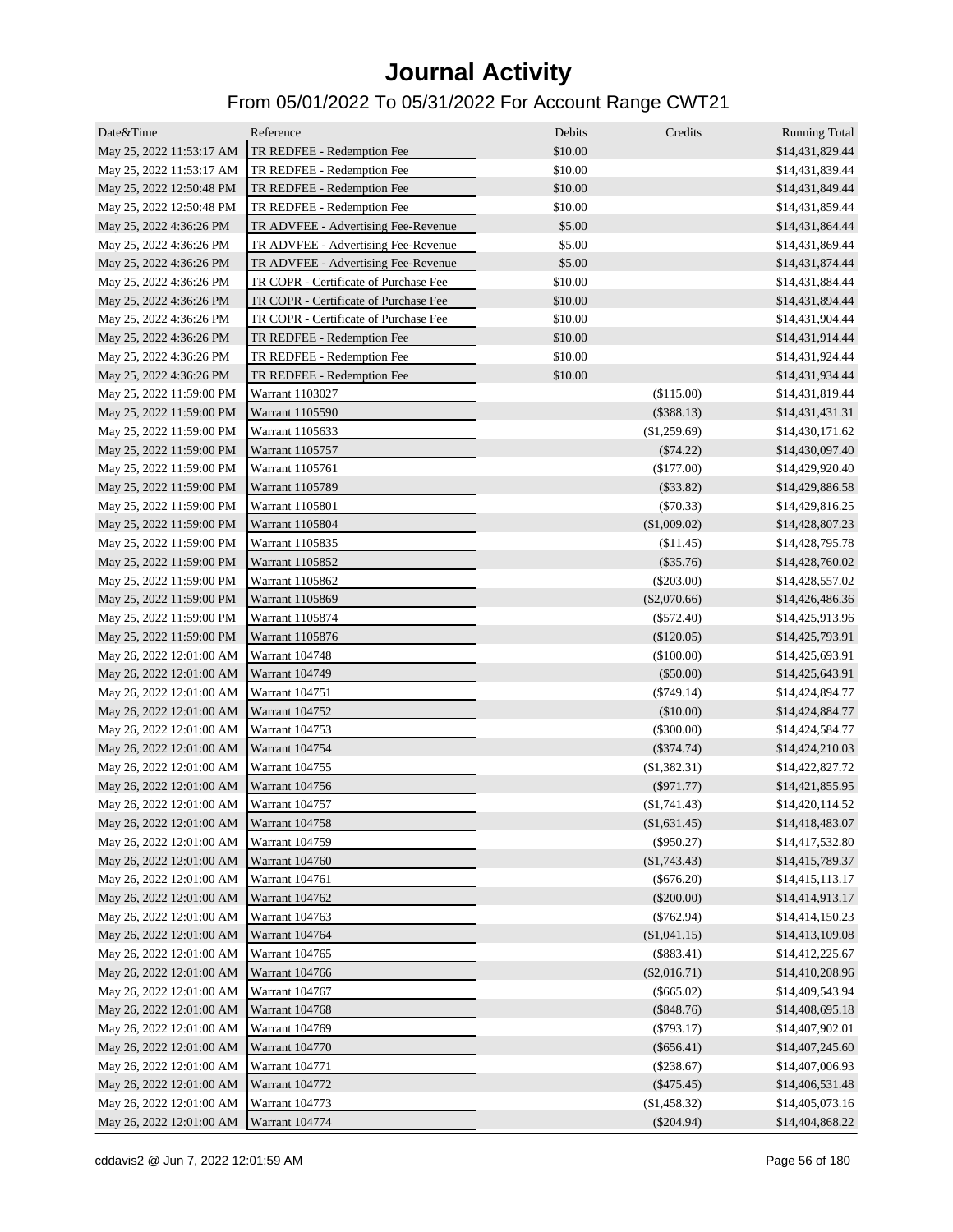| Date&Time                               | Reference             | Debits<br>Credits            | <b>Running Total</b>               |
|-----------------------------------------|-----------------------|------------------------------|------------------------------------|
| May 26, 2022 12:01:00 AM                | <b>Warrant 104775</b> | (\$13.50)                    | \$14,404,854.72                    |
| May 26, 2022 12:01:00 AM                | Warrant 104776        | $(\$740.06)$                 | \$14,404,114.66                    |
| May 26, 2022 12:01:00 AM                | Warrant 104777        | $(\$2,195.51)$               | \$14,401,919.15                    |
| May 26, 2022 12:01:00 AM                | Warrant 104778        | $(\$790.88)$                 | \$14,401,128.27                    |
| May 26, 2022 12:01:00 AM                | Warrant 104779        | $(\$911.73)$                 | \$14,400,216.54                    |
| May 26, 2022 12:01:00 AM                | Warrant 104780        | $(\$2,034.57)$               | \$14,398,181.97                    |
| May 26, 2022 12:01:00 AM                | Warrant 104781        | $(\$2,074.44)$               | \$14,396,107.53                    |
| May 26, 2022 12:01:00 AM                | Warrant 104782        | $(\$2,424.39)$               | \$14,393,683.14                    |
| May 26, 2022 12:01:00 AM                | Warrant 104783        | $(\$636.77)$                 | \$14,393,046.37                    |
| May 26, 2022 12:01:00 AM                | Warrant 104784        | (\$1,475.94)                 | \$14,391,570.43                    |
| May 26, 2022 12:01:00 AM                | Warrant 104785        | $(\$3,252.40)$               | \$14,388,318.03                    |
| May 26, 2022 12:01:00 AM                | Warrant 104786        | $(\$2,220.82)$               | \$14,386,097.21                    |
| May 26, 2022 12:01:00 AM                | Warrant 104787        | $(\$850.02)$                 | \$14,385,247.19                    |
| May 26, 2022 12:01:00 AM                | Warrant 104788        | (\$1,105.62)                 | \$14,384,141.57                    |
| May 26, 2022 12:01:00 AM                | Warrant 104791        | (\$1,261.16)                 | \$14,382,880.41                    |
| May 26, 2022 12:01:00 AM                | Warrant 104792        | $(\$3,146.73)$               | \$14,379,733.68                    |
| May 26, 2022 12:01:00 AM                | Warrant 104793        | $(\$500.00)$                 | \$14,379,233.68                    |
| May 26, 2022 12:01:00 AM                | Warrant 104794        | $(\$2,465.41)$               | \$14,376,768.27                    |
| May 26, 2022 12:01:00 AM                | Warrant 104795        | $(\$706.97)$                 | \$14,376,061.30                    |
| May 26, 2022 12:01:00 AM                | Warrant 104796        | $(\$440.00)$                 | \$14,375,621.30                    |
|                                         | Warrant 104797        |                              |                                    |
| May 26, 2022 12:01:00 AM                | Warrant 104798        | $(\$475.59)$<br>$(\$875.23)$ | \$14,375,145.71<br>\$14,374,270.48 |
| May 26, 2022 12:01:00 AM                | Warrant 104799        |                              |                                    |
| May 26, 2022 12:01:00 AM                |                       | $(\$1,511.17)$               | \$14,372,759.31                    |
| May 26, 2022 12:01:00 AM                | Warrant 104800        | (\$51.00)                    | \$14,372,708.31                    |
| May 26, 2022 12:01:00 AM                | Warrant 104801        | (\$1,781.41)                 | \$14,370,926.90                    |
| May 26, 2022 12:01:00 AM                | Warrant 104802        | $(\$37.50)$                  | \$14,370,889.40                    |
| May 26, 2022 12:01:00 AM                | Warrant 104803        | $(\$2,124.62)$               | \$14,368,764.78                    |
| May 26, 2022 12:01:00 AM                | Warrant 104804        | (\$1,668.77)                 | \$14,367,096.01                    |
| May 26, 2022 12:01:00 AM                | Warrant 104805        | $(\$486.26)$                 | \$14,366,609.75                    |
| May 26, 2022 12:01:00 AM                | Warrant 104806        | $(\$29.99)$                  | \$14,366,579.76                    |
| May 26, 2022 12:01:00 AM                | Warrant 104807        | (\$1,654.04)                 | \$14,364,925.72                    |
| May 26, 2022 12:01:00 AM                | Warrant 104808        | $(\$917.58)$                 | \$14,364,008.14                    |
| May 26, 2022 12:01:00 AM                | Warrant 104809        | (\$1,067.75)                 | \$14,362,940.39                    |
| May 26, 2022 12:01:00 AM                | Warrant 104810        | $(\$931.76)$                 | \$14,362,008.63                    |
| May 26, 2022 12:01:00 AM                | Warrant 104811        | $(\$275.00)$                 | \$14,361,733.63                    |
| May 26, 2022 12:01:00 AM Warrant 104812 |                       | $(\$1,002.94)$               | \$14,360,730.69                    |
| May 26, 2022 12:01:00 AM                | <b>Warrant 104813</b> | $(\$846.98)$                 | \$14,359,883.71                    |
| May 26, 2022 12:01:00 AM                | Warrant 104815        | (\$1,260.14)                 | \$14,358,623.57                    |
| May 26, 2022 12:01:00 AM                | Warrant 104816        | $(\$905.26)$                 | \$14,357,718.31                    |
| May 26, 2022 12:01:00 AM                | Warrant 104817        | $(\$893.19)$                 | \$14,356,825.12                    |
| May 26, 2022 12:01:00 AM                | Warrant 104818        | (\$10.00)                    | \$14,356,815.12                    |
| May 26, 2022 12:01:00 AM                | <b>Warrant 104819</b> | $(\$859.86)$                 | \$14,355,955.26                    |
| May 26, 2022 12:01:00 AM                | Warrant 104820        | $(\$953.41)$                 | \$14,355,001.85                    |
| May 26, 2022 12:01:00 AM                | Warrant 104821        | (\$1,769.56)                 | \$14,353,232.29                    |
| May 26, 2022 12:01:00 AM                | Warrant 104822        | (\$1,326.96)                 | \$14,351,905.33                    |
| May 26, 2022 12:01:00 AM                | Warrant 104823        | (\$165.76)                   | \$14,351,739.57                    |
| May 26, 2022 12:01:00 AM                | Warrant 104824        | (\$50.00)                    | \$14,351,689.57                    |
| May 26, 2022 12:01:00 AM                | Warrant 104825        | $(\$209.81)$                 | \$14,351,479.76                    |
| May 26, 2022 12:01:00 AM                | Warrant 104826        | $(\$2,288.03)$               | \$14,349,191.73                    |
| May 26, 2022 12:01:00 AM                | Warrant 104827        | (\$1,749.17)                 | \$14,347,442.56                    |
| May 26, 2022 12:01:00 AM                | Warrant 104828        | (\$1,512.81)                 | \$14,345,929.75                    |
| May 26, 2022 12:01:00 AM                | Warrant 104829        | (\$1,754.04)                 | \$14,344,175.71                    |
| May 26, 2022 12:01:00 AM                | Warrant 104830        | (\$1,420.27)                 | \$14,342,755.44                    |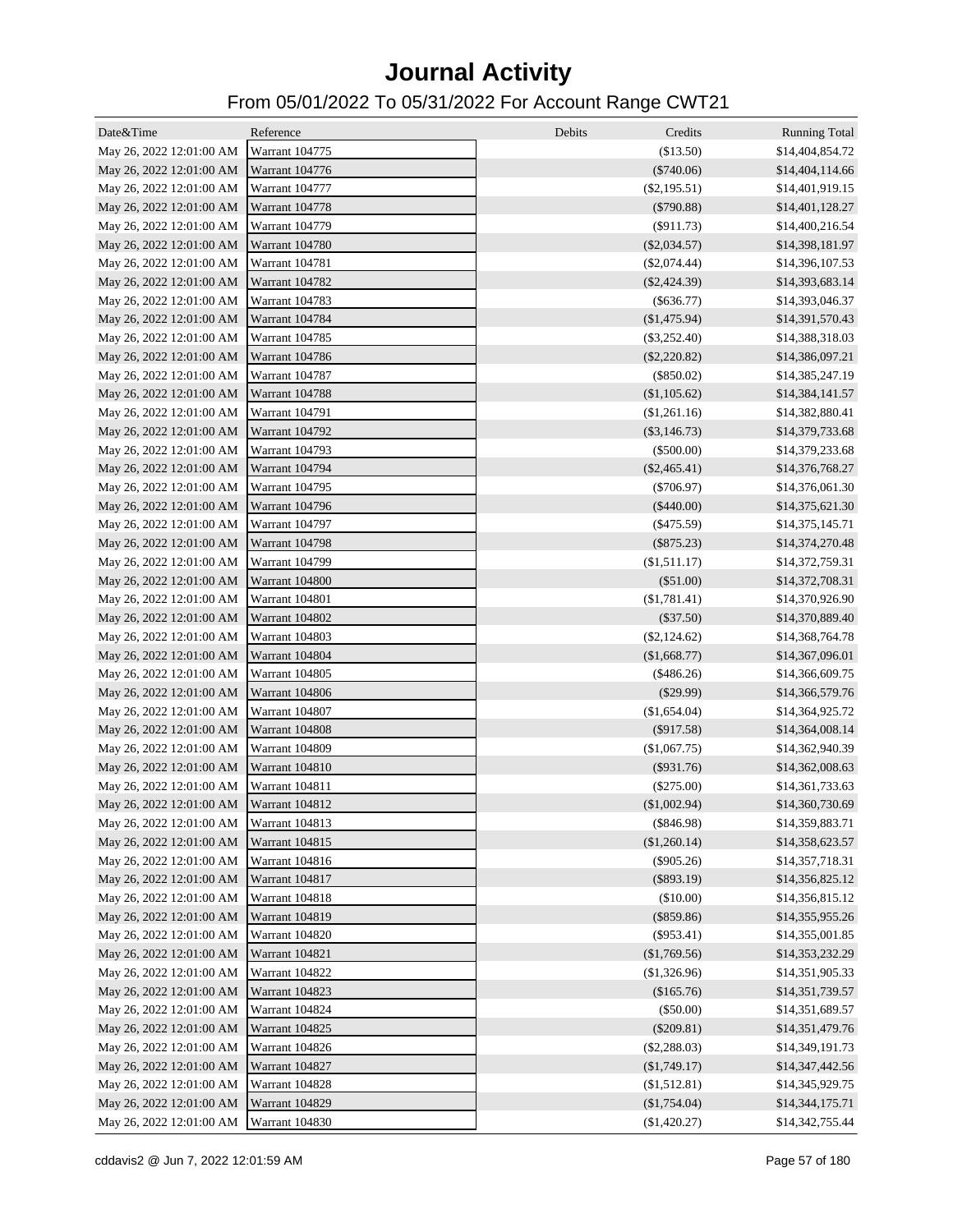| Date&Time                               | Reference             | Debits<br>Credits | <b>Running Total</b> |
|-----------------------------------------|-----------------------|-------------------|----------------------|
| May 26, 2022 12:01:00 AM Warrant 104831 |                       | $(\$1,543.99)$    | \$14,341,211.45      |
| May 26, 2022 12:01:00 AM                | Warrant 104832        | (\$1,422.64)      | \$14,339,788.81      |
| May 26, 2022 12:01:00 AM                | Warrant 104833        | (\$1,559.59)      | \$14,338,229.22      |
| May 26, 2022 12:01:00 AM                | Warrant 104834        | (\$1,018.04)      | \$14,337,211.18      |
| May 26, 2022 12:01:00 AM                | Warrant 104835        | (\$1,276.81)      | \$14,335,934.37      |
| May 26, 2022 12:01:00 AM                | Warrant 104836        | $(\$400.00)$      | \$14,335,534.37      |
| May 26, 2022 12:01:00 AM                | Warrant 104843        | $(\$463.20)$      | \$14,335,071.17      |
| May 26, 2022 12:01:00 AM                | Warrant 104844        | $(\$449.98)$      | \$14,334,621.19      |
| May 26, 2022 12:01:00 AM                | Warrant 104845        | $(\$853.88)$      | \$14,333,767.31      |
| May 26, 2022 12:01:00 AM                | Warrant 104846        | $(\$70.00)$       | \$14,333,697.31      |
| May 26, 2022 12:01:00 AM                | Warrant 104847        | (\$160.00)        | \$14,333,537.31      |
| May 26, 2022 12:01:00 AM                | Warrant 104848        | $(\$2,690.33)$    | \$14,330,846.98      |
| May 26, 2022 12:01:00 AM                | Warrant 104849        | (\$1,881.58)      | \$14,328,965.40      |
| May 26, 2022 12:01:00 AM                | Warrant 104850        | $(\$952.87)$      | \$14,328,012.53      |
| May 26, 2022 12:01:00 AM                | Warrant 104851        | $(\$853.88)$      | \$14,327,158.65      |
| May 26, 2022 12:01:00 AM                | Warrant 104852        | $(\$955.50)$      | \$14,326,203.15      |
| May 26, 2022 12:01:00 AM                | Warrant 104853        | $(\$282.03)$      | \$14,325,921.12      |
| May 26, 2022 12:01:00 AM                | Warrant 104854        | $(\$501.42)$      | \$14,325,419.70      |
| May 26, 2022 12:01:00 AM                | Warrant 104855        | $(\$775.32)$      | \$14,324,644.38      |
| May 26, 2022 12:01:00 AM                | Warrant 104856        | (\$1,414.12)      | \$14,323,230.26      |
| May 26, 2022 12:01:00 AM                | Warrant 104857        | (\$1,018.42)      | \$14,322,211.84      |
| May 26, 2022 12:01:00 AM                | Warrant 104858        | (\$786.36)        | \$14,321,425.48      |
| May 26, 2022 12:01:00 AM                | <b>Warrant 104859</b> | (\$1,093.69)      | \$14,320,331.79      |
| May 26, 2022 12:01:00 AM                | Warrant 104860        | $(\$794.85)$      | \$14,319,536.94      |
| May 26, 2022 12:01:00 AM                | Warrant 104861        | (\$1,000.95)      | \$14,318,535.99      |
| May 26, 2022 12:01:00 AM                | Warrant 104862        | $(\$871.69)$      | \$14,317,664.30      |
| May 26, 2022 12:01:00 AM                | Warrant 104863        | $(\$873.24)$      | \$14,316,791.06      |
| May 26, 2022 12:01:00 AM                | Warrant 104864        | $(\$2,253.16)$    | \$14,314,537.90      |
| May 26, 2022 12:01:00 AM                | Warrant 104865        | $(\$2,580.34)$    | \$14,311,957.56      |
| May 26, 2022 12:01:00 AM                | Warrant 104866        | $(\$806.75)$      | \$14,311,150.81      |
| May 26, 2022 12:01:00 AM                | Warrant 104867        | $(\$886.78)$      | \$14,310,264.03      |
| May 26, 2022 12:01:00 AM                | Warrant 104868        | $(\$672.99)$      | \$14,309,591.04      |
| May 26, 2022 12:01:00 AM                | Warrant 104869        | $(\$917.69)$      | \$14,308,673.35      |
| May 26, 2022 12:01:00 AM                | Warrant 104870        | $(\$739.07)$      | \$14,307,934.28      |
| May 26, 2022 12:01:00 AM                | Warrant 104871        | $(\$887.28)$      | \$14,307,047.00      |
| May 26, 2022 12:01:00 AM Warrant 104872 |                       | (\$1,095.91)      | \$14,305,951.09      |
| May 26, 2022 12:01:00 AM                | Warrant 104873        | (\$950.00)        | \$14,305,001.09      |
| May 26, 2022 12:01:00 AM                | Warrant 104874        | (\$1,398.66)      | \$14,303,602.43      |
| May 26, 2022 12:01:00 AM                | Warrant 104875        | $(\$2,224.31)$    | \$14,301,378.12      |
| May 26, 2022 12:01:00 AM                | Warrant 104876        | $(\$783.41)$      | \$14,300,594.71      |
| May 26, 2022 12:01:00 AM                | Warrant 104877        | $(\$200.00)$      | \$14,300,394.71      |
| May 26, 2022 12:01:00 AM                | Warrant 104878        | $(\$200.00)$      | \$14,300,194.71      |
| May 26, 2022 12:01:00 AM                | Warrant 104879        | $(\$835.78)$      | \$14,299,358.93      |
| May 26, 2022 12:01:00 AM                | <b>Warrant 104880</b> | $(\$250.00)$      | \$14,299,108.93      |
| May 26, 2022 12:01:00 AM                | Warrant 104881        | $(\$896.38)$      | \$14,298,212.55      |
| May 26, 2022 12:01:00 AM                | Warrant 104882        | $(\$779.35)$      | \$14,297,433.20      |
| May 26, 2022 12:01:00 AM                | Warrant 104883        | (\$1,743.67)      | \$14,295,689.53      |
| May 26, 2022 12:01:00 AM                | Warrant 104885        | (\$1,679.05)      | \$14,294,010.48      |
| May 26, 2022 12:01:00 AM                | Warrant 104886        | (\$1,051.85)      | \$14,292,958.63      |
| May 26, 2022 12:01:00 AM                | Warrant 104887        | $(\$812.01)$      | \$14,292,146.62      |
| May 26, 2022 12:01:00 AM                | Warrant 104888        | $(\$834.89)$      | \$14,291,311.73      |
| May 26, 2022 12:01:00 AM                | Warrant 104889        | (\$1,019.36)      | \$14,290,292.37      |
| May 26, 2022 12:01:00 AM                | Warrant 104890        | $(\$742.17)$      | \$14,289,550.20      |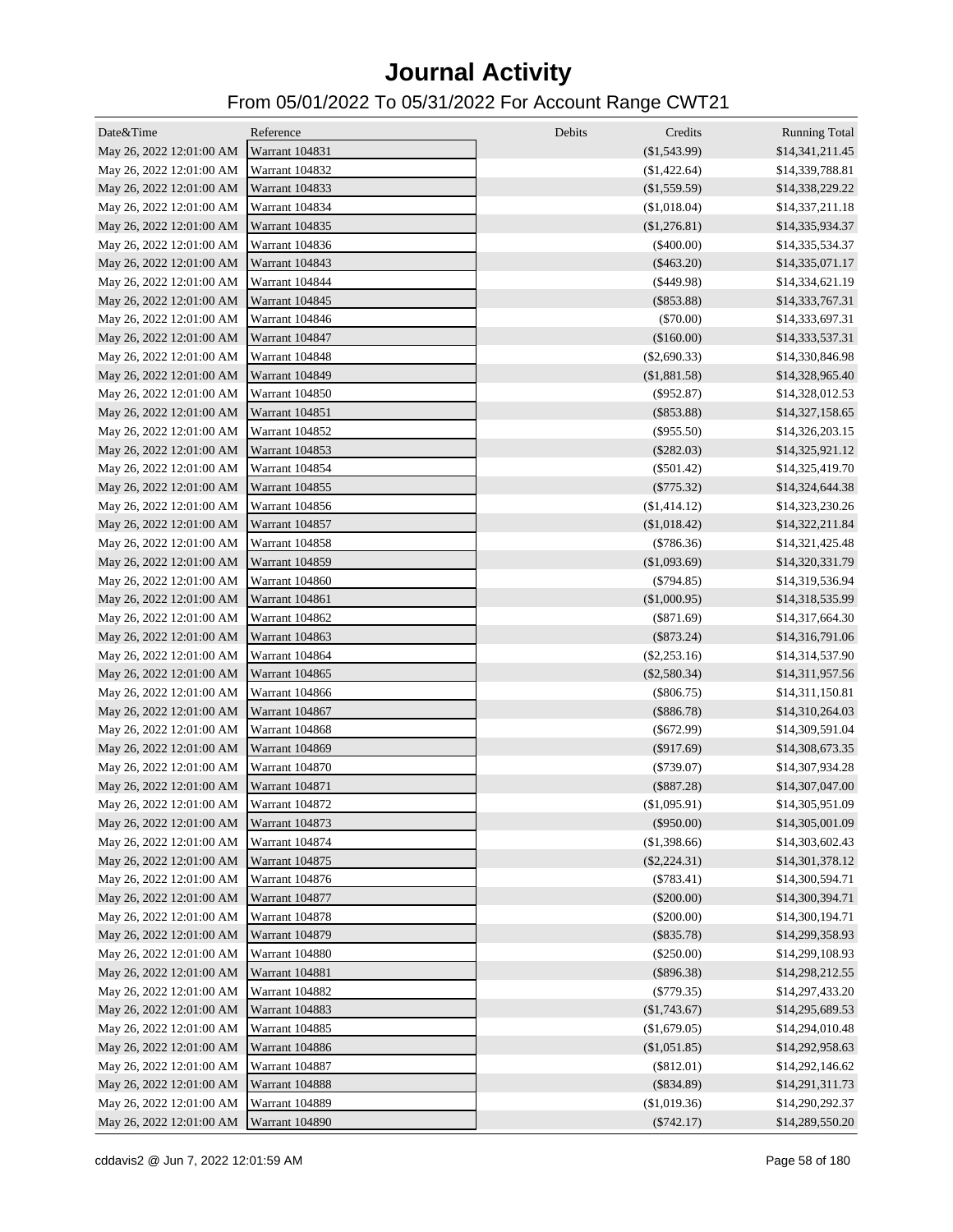| Date&Time                               | Reference             | Debits<br>Credits | <b>Running Total</b> |
|-----------------------------------------|-----------------------|-------------------|----------------------|
| May 26, 2022 12:01:00 AM Warrant 104891 |                       | (\$1,095.05)      | \$14,288,455.15      |
| May 26, 2022 12:01:00 AM                | Warrant 104892        | (\$1,853.26)      | \$14,286,601.89      |
| May 26, 2022 12:01:00 AM                | Warrant 104893        | $(\$813.91)$      | \$14,285,787.98      |
| May 26, 2022 12:01:00 AM                | Warrant 104894        | $(\$686.98)$      | \$14,285,101.00      |
| May 26, 2022 12:01:00 AM                | Warrant 104896        | $(\$803.34)$      | \$14,284,297.66      |
| May 26, 2022 12:01:00 AM                | Warrant 104898        | (\$1,814.36)      | \$14,282,483.30      |
| May 26, 2022 12:01:00 AM                | Warrant 104899        | $(\$609.18)$      | \$14,281,874.12      |
| May 26, 2022 12:01:00 AM                | <b>Warrant 104900</b> | $(\$913.76)$      | \$14,280,960.36      |
| May 26, 2022 12:01:00 AM                | Warrant 104901        | $(\$785.67)$      | \$14,280,174.69      |
| May 26, 2022 12:01:00 AM                | <b>Warrant 104902</b> | $(\$944.25)$      | \$14,279,230.44      |
| May 26, 2022 12:01:00 AM                | Warrant 104903        | (\$1,118.14)      | \$14,278,112.30      |
| May 26, 2022 12:01:00 AM                | <b>Warrant 104904</b> | (\$1,562.09)      | \$14,276,550.21      |
| May 26, 2022 12:01:00 AM                | Warrant 104929        | $(\$701.67)$      | \$14,275,848.54      |
| May 26, 2022 12:01:00 AM                | Warrant 104933        | $(\$2,064.44)$    | \$14,273,784.10      |
| May 26, 2022 12:01:00 AM                | Warrant 104936        | $(\$900.38)$      | \$14,272,883.72      |
| May 26, 2022 12:01:00 AM                | Warrant 104942        | $(\$267.33)$      | \$14,272,616.39      |
| May 26, 2022 12:01:00 AM                | <b>Warrant 104949</b> | (\$1,427.66)      | \$14,271,188.73      |
| May 26, 2022 12:01:00 AM                | Warrant 104950        | (\$1,885.92)      | \$14,269,302.81      |
| May 26, 2022 12:01:00 AM                | Warrant 104951        | $(\$213.49)$      | \$14,269,089.32      |
| May 26, 2022 12:01:00 AM                | Warrant 104957        | (\$1,051.24)      | \$14,268,038.08      |
| May 26, 2022 12:01:00 AM                | <b>Warrant 104958</b> | $(\$487.39)$      | \$14,267,550.69      |
| May 26, 2022 12:01:00 AM                | Warrant 104959        | $(\$1,571.48)$    | \$14,265,979.21      |
| May 26, 2022 12:01:00 AM                | Warrant 104960        | $(\$2,762.04)$    | \$14,263,217.17      |
| May 26, 2022 12:01:00 AM                | Warrant 104961        | $(\$50.00)$       | \$14,263,167.17      |
| May 26, 2022 12:01:00 AM                | Warrant 104962        | $(\$1,723.37)$    | \$14,261,443.80      |
| May 26, 2022 12:01:00 AM                | Warrant 104963        | $(\$1,280.46)$    | \$14,260,163.34      |
| May 26, 2022 12:01:00 AM                | Warrant 104964        | (\$1,766.66)      | \$14,258,396.68      |
| May 26, 2022 12:01:00 AM                | Warrant 104967        | $(\$2,680.93)$    | \$14,255,715.75      |
| May 26, 2022 12:01:00 AM                | Warrant 104968        | (\$1,760.11)      | \$14,253,955.64      |
| May 26, 2022 12:01:00 AM                | Warrant 104969        | (\$1,389.68)      | \$14,252,565.96      |
| May 26, 2022 12:01:00 AM                | Warrant 104970        | $(\$50.00)$       | \$14,252,515.96      |
| May 26, 2022 12:01:00 AM                | Warrant 104971        | (\$1,821.81)      | \$14,250,694.15      |
| May 26, 2022 12:01:00 AM                | Warrant 104972        | $(\$120.00)$      | \$14,250,574.15      |
| May 26, 2022 12:01:00 AM                | Warrant 104973        | (\$120.00)        | \$14,250,454.15      |
| May 26, 2022 12:01:00 AM                | Warrant 104974        | (\$120.00)        | \$14,250,334.15      |
| May 26, 2022 12:01:00 AM Warrant 104975 |                       | $(\$100.00)$      | \$14,250,234.15      |
| May 26, 2022 12:01:00 AM                | Warrant 104976        | $(\$2,382.58)$    | \$14,247,851.57      |
| May 26, 2022 12:01:00 AM                | Warrant 104977        | (\$100.00)        | \$14,247,751.57      |
| May 26, 2022 12:01:00 AM                | Warrant 104978        | $(\$1,792.48)$    | \$14,245,959.09      |
| May 26, 2022 12:01:00 AM                | <b>Warrant 104979</b> | $(\$2,660.25)$    | \$14,243,298.84      |
| May 26, 2022 12:01:00 AM                | <b>Warrant 104980</b> | $(\$2,040.10)$    | \$14,241,258.74      |
| May 26, 2022 12:01:00 AM                | Warrant 104981        | $(\$692.98)$      | \$14,240,565.76      |
| May 26, 2022 12:01:00 AM                | Warrant 104982        | $(\$50.00)$       | \$14,240,515.76      |
| May 26, 2022 12:01:00 AM                | Warrant 104983        | (\$10.00)         | \$14,240,505.76      |
| May 26, 2022 12:01:00 AM                | Warrant 104984        | (\$10.00)         | \$14,240,495.76      |
| May 26, 2022 12:01:00 AM                | Warrant 104985        | $(\$736.60)$      | \$14,239,759.16      |
| May 26, 2022 12:01:00 AM                | Warrant 104986        | (\$100.00)        | \$14,239,659.16      |
| May 26, 2022 12:01:00 AM                | Warrant 104987        | $(\$200.00)$      | \$14,239,459.16      |
| May 26, 2022 12:01:00 AM                | Warrant 104988        | (\$1,225.40)      | \$14,238,233.76      |
| May 26, 2022 12:01:00 AM                | Warrant 104989        | (\$1,484.26)      | \$14,236,749.50      |
| May 26, 2022 12:01:00 AM                | Warrant 104994        | $(\$1,394.16)$    | \$14,235,355.34      |
| May 26, 2022 12:01:00 AM                | Warrant 104995        | (\$1,020.13)      | \$14,234,335.21      |
| May 26, 2022 12:01:00 AM                | Warrant 104996        | (\$1,769.48)      | \$14,232,565.73      |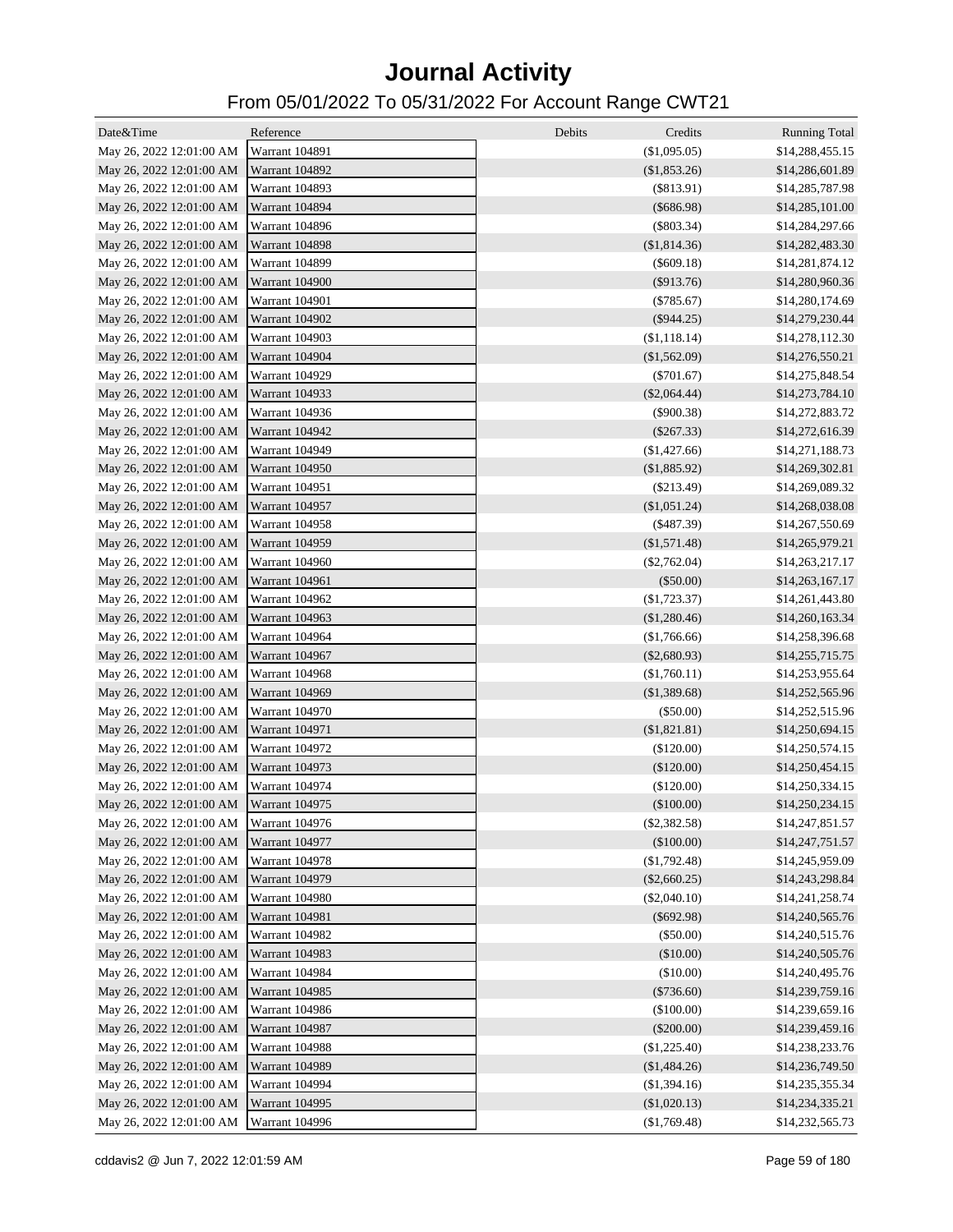| Date&Time                               | Reference                             | Debits  | Credits        | <b>Running Total</b> |
|-----------------------------------------|---------------------------------------|---------|----------------|----------------------|
| May 26, 2022 12:01:00 AM Warrant 104997 |                                       |         | (\$1,359.71)   | \$14,231,206.02      |
| May 26, 2022 12:01:00 AM                | Warrant 104998                        |         | (\$1,093.88)   | \$14,230,112.14      |
| May 26, 2022 12:01:00 AM                | <b>Warrant 104999</b>                 |         | (\$1,452.11)   | \$14,228,660.03      |
| May 26, 2022 12:01:00 AM                | Warrant 105000                        |         | $(\$1,410.32)$ | \$14,227,249.71      |
| May 26, 2022 12:01:00 AM                | <b>Warrant 105005</b>                 |         | $(\$541.44)$   | \$14,226,708.27      |
| May 26, 2022 12:01:00 AM                | Warrant 105056                        |         | (\$150.49)     | \$14,226,557.78      |
| May 26, 2022 12:01:00 AM                | <b>Warrant 105140</b>                 |         | (\$1,638.62)   | \$14,224,919.16      |
| May 26, 2022 12:01:00 AM                | Warrant 105142                        |         | (\$1,078.34)   | \$14,223,840.82      |
| May 26, 2022 12:01:00 AM                | Warrant 105143                        |         | $(\$1,535.18)$ | \$14,222,305.64      |
| May 26, 2022 12:01:00 AM                | Warrant 105144                        |         | $(\$1,545.50)$ | \$14,220,760.14      |
| May 26, 2022 6:50:51 AM                 | TR ADVFEE - Advertising Fee-Revenue   | \$5.00  |                | \$14,220,765.14      |
| May 26, 2022 6:50:51 AM                 | TR COPR - Certificate of Purchase Fee | \$10.00 |                | \$14,220,775.14      |
| May 26, 2022 6:50:51 AM                 | TR REDFEE - Redemption Fee            | \$10.00 |                | \$14,220,785.14      |
| May 26, 2022 6:50:51 AM                 | TR REDFEE - Redemption Fee            | \$4.88  |                | \$14,220,790.02      |
| May 26, 2022 6:55:24 AM                 | TR ADVFEE - Advertising Fee-Revenue   | \$5.00  |                | \$14,220,795.02      |
| May 26, 2022 6:55:24 AM                 | TR ADVFEE - Advertising Fee-Revenue   | \$5.00  |                | \$14,220,800.02      |
| May 26, 2022 6:55:24 AM                 | TR ADVFEE - Advertising Fee-Revenue   | \$5.00  |                | \$14,220,805.02      |
| May 26, 2022 6:55:24 AM                 | TR ADVFEE - Advertising Fee-Revenue   | \$5.00  |                | \$14,220,810.02      |
| May 26, 2022 6:55:24 AM                 | TR ADVFEE - Advertising Fee-Revenue   | \$5.00  |                | \$14,220,815.02      |
| May 26, 2022 6:55:24 AM                 | TR ADVFEE - Advertising Fee-Revenue   | \$5.00  |                | \$14,220,820.02      |
| May 26, 2022 6:55:24 AM                 | TR ADVFEE - Advertising Fee-Revenue   | \$5.00  |                | \$14,220,825.02      |
| May 26, 2022 6:55:24 AM                 | TR COPR - Certificate of Purchase Fee | \$10.00 |                | \$14,220,835.02      |
| May 26, 2022 6:55:24 AM                 | TR COPR - Certificate of Purchase Fee | \$10.00 |                | \$14,220,845.02      |
| May 26, 2022 6:55:24 AM                 | TR COPR - Certificate of Purchase Fee | \$10.00 |                | \$14,220,855.02      |
| May 26, 2022 6:55:24 AM                 | TR COPR - Certificate of Purchase Fee | \$10.00 |                | \$14,220,865.02      |
| May 26, 2022 6:55:24 AM                 | TR COPR - Certificate of Purchase Fee | \$10.00 |                | \$14,220,875.02      |
| May 26, 2022 6:55:24 AM                 | TR COPR - Certificate of Purchase Fee | \$10.00 |                | \$14,220,885.02      |
| May 26, 2022 6:55:24 AM                 | TR REDFEE - Redemption Fee            | \$10.00 |                | \$14,220,895.02      |
| May 26, 2022 6:55:24 AM                 | TR REDFEE - Redemption Fee            | \$10.00 |                | \$14,220,905.02      |
| May 26, 2022 6:55:24 AM                 | TR REDFEE - Redemption Fee            | \$10.00 |                | \$14,220,915.02      |
| May 26, 2022 6:55:24 AM                 | TR REDFEE - Redemption Fee            | \$10.00 |                | \$14,220,925.02      |
| May 26, 2022 6:55:24 AM                 | TR REDFEE - Redemption Fee            | \$10.00 |                | \$14,220,935.02      |
| May 26, 2022 6:55:24 AM                 | TR REDFEE - Redemption Fee            | \$10.00 |                | \$14,220,945.02      |
| May 26, 2022 6:55:24 AM                 | TR REDFEE - Redemption Fee            | \$10.00 |                | \$14,220,955.02      |
| May 26, 2022 6:55:24 AM                 | TR REDFEE - Redemption Fee            | \$10.00 |                | \$14,220,965.02      |
| May 26, 2022 6:55:24 AM                 | TR REDFEE - Redemption Fee            | \$10.00 |                | \$14,220,975.02      |
| May 26, 2022 9:55:09 AM                 | REASSN - RE-ASSIGNMENT FEE            | \$10.00 |                | \$14,220,985.02      |
| May 26, 2022 9:55:09 AM                 | REASSN - RE-ASSIGNMENT FEE            | \$10.00 |                | \$14,220,995.02      |
| May 26, 2022 9:55:09 AM                 | REASSN - RE-ASSIGNMENT FEE            | \$10.00 |                | \$14,221,005.02      |
| May 26, 2022 9:55:09 AM                 | REASSN - RE-ASSIGNMENT FEE            | \$10.00 |                | \$14,221,015.02      |
| May 26, 2022 9:55:09 AM                 | REASSN - RE-ASSIGNMENT FEE            | \$10.00 |                | \$14,221,025.02      |
| May 26, 2022 9:55:09 AM                 | REASSN - RE-ASSIGNMENT FEE            | \$10.00 |                | \$14,221,035.02      |
| May 26, 2022 9:55:09 AM                 | REASSN - RE-ASSIGNMENT FEE            | \$10.00 |                | \$14,221,045.02      |
| May 26, 2022 9:55:09 AM                 | TR ADV - TR ADV                       | \$5.00  |                | \$14,221,050.02      |
| May 26, 2022 9:55:09 AM                 | TR ADV - TR ADV                       | \$5.00  |                | \$14,221,055.02      |
| May 26, 2022 9:55:09 AM                 | TR ADV - TR ADV                       | \$5.00  |                | \$14,221,060.02      |
| May 26, 2022 9:55:09 AM                 | TR ADV - TR ADV                       | \$5.00  |                | \$14,221,065.02      |
| May 26, 2022 9:55:09 AM                 | TR ADV - TR ADV                       | \$5.00  |                | \$14,221,070.02      |
| May 26, 2022 9:55:09 AM                 | TR ADVFEE - Advertising Fee-Revenue   | \$5.00  |                | \$14,221,075.02      |
| May 26, 2022 9:55:09 AM                 | TR ADVFEE - Advertising Fee-Revenue   | \$5.00  |                | \$14,221,080.02      |
| May 26, 2022 9:55:09 AM                 | TR ADVFEE - Advertising Fee-Revenue   | \$5.00  |                | \$14,221,085.02      |
| May 26, 2022 9:55:09 AM                 | TR ADVFEE - Advertising Fee-Revenue   | \$5.00  |                | \$14,221,090.02      |
| May 26, 2022 9:55:09 AM                 | TR ADVFEE - Advertising Fee-Revenue   | \$5.00  |                | \$14,221,095.02      |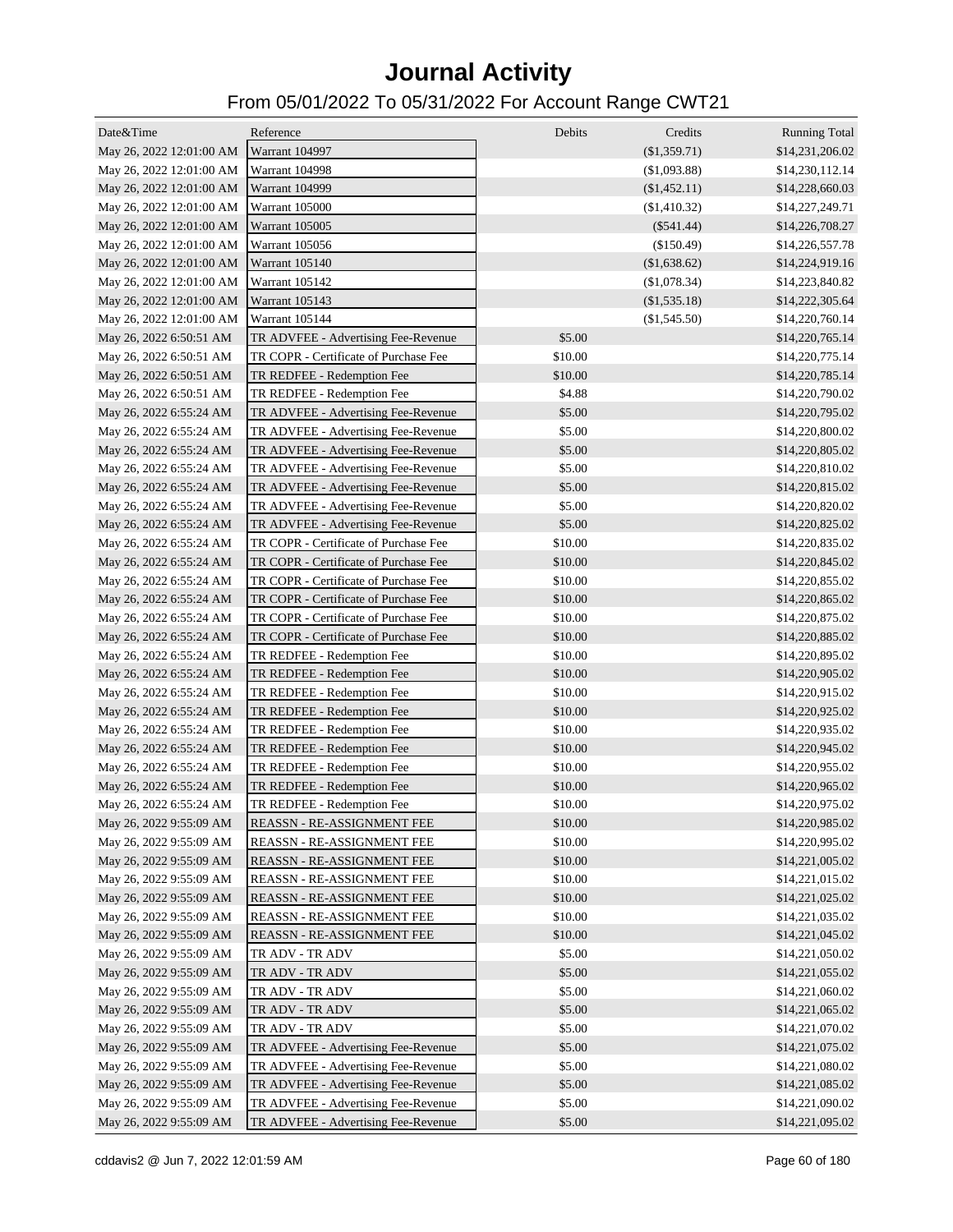| Date&Time               | Reference                                                                  | Debits  | Credits | <b>Running Total</b> |
|-------------------------|----------------------------------------------------------------------------|---------|---------|----------------------|
| May 26, 2022 9:55:09 AM | TR ADVFEE - Advertising Fee-Revenue                                        | \$5.00  |         | \$14,221,100.02      |
| May 26, 2022 9:55:09 AM | TR ADVFEE - Advertising Fee-Revenue                                        | \$5.00  |         | \$14,221,105.02      |
| May 26, 2022 9:55:09 AM | TR ADVFEE - Advertising Fee-Revenue                                        | \$5.00  |         | \$14,221,110.02      |
| May 26, 2022 9:55:09 AM | TR ADVFEE - Advertising Fee-Revenue                                        | \$5.00  |         | \$14,221,115.02      |
| May 26, 2022 9:55:09 AM | TR ADVFEE - Advertising Fee-Revenue                                        | \$5.00  |         | \$14,221,120.02      |
| May 26, 2022 9:55:09 AM | TR ADVFEE - Advertising Fee-Revenue                                        | \$5.00  |         | \$14,221,125.02      |
| May 26, 2022 9:55:09 AM | TR ADVFEE - Advertising Fee-Revenue                                        | \$5.00  |         | \$14,221,130.02      |
| May 26, 2022 9:55:09 AM | TR ADVFEE - Advertising Fee-Revenue                                        | \$5.00  |         | \$14,221,135.02      |
| May 26, 2022 9:55:09 AM | TR ADVFEE - Advertising Fee-Revenue                                        | \$5.00  |         | \$14,221,140.02      |
| May 26, 2022 9:55:09 AM | TR ADVFEE - Advertising Fee-Revenue                                        | \$5.00  |         | \$14,221,145.02      |
| May 26, 2022 9:55:09 AM | TR ADVFEE - Advertising Fee-Revenue                                        | \$5.00  |         | \$14,221,150.02      |
| May 26, 2022 9:55:09 AM | TR ADVFEE - Advertising Fee-Revenue                                        | \$5.00  |         | \$14,221,155.02      |
| May 26, 2022 9:55:09 AM | TR ADVFEE - Advertising Fee-Revenue                                        | \$5.00  |         | \$14,221,160.02      |
| May 26, 2022 9:55:09 AM | TR ADVFEE - Advertising Fee-Revenue                                        | \$5.00  |         | \$14,221,165.02      |
| May 26, 2022 9:55:09 AM | TR ADVFEE - Advertising Fee-Revenue                                        | \$5.00  |         | \$14,221,170.02      |
| May 26, 2022 9:55:09 AM | TR ADVFEE - Advertising Fee-Revenue                                        | \$5.00  |         | \$14,221,175.02      |
| May 26, 2022 9:55:09 AM | TR ADVFEE - Advertising Fee-Revenue                                        | \$5.00  |         | \$14,221,180.02      |
| May 26, 2022 9:55:09 AM |                                                                            | \$5.00  |         | \$14,221,185.02      |
|                         | TR ADVFEE - Advertising Fee-Revenue<br>TR ADVFEE - Advertising Fee-Revenue | \$5.00  |         | \$14,221,190.02      |
| May 26, 2022 9:55:09 AM |                                                                            | \$5.00  |         | \$14,221,195.02      |
| May 26, 2022 9:55:09 AM | TR ADVFEE - Advertising Fee-Revenue<br>TR ADVFEE - Advertising Fee-Revenue | \$5.00  |         |                      |
| May 26, 2022 9:55:09 AM |                                                                            | \$5.00  |         | \$14,221,200.02      |
| May 26, 2022 9:55:09 AM | TR ADVFEE - Advertising Fee-Revenue                                        | \$5.00  |         | \$14,221,205.02      |
| May 26, 2022 9:55:09 AM | TR ADVFEE - Advertising Fee-Revenue                                        |         |         | \$14,221,210.02      |
| May 26, 2022 9:55:09 AM | TR ADVFEE - Advertising Fee-Revenue                                        | \$5.00  |         | \$14,221,215.02      |
| May 26, 2022 9:55:09 AM | TR ADVFEE - Advertising Fee-Revenue                                        | \$5.00  |         | \$14,221,220.02      |
| May 26, 2022 9:55:09 AM | TR ADVFEE - Advertising Fee-Revenue                                        | \$5.00  |         | \$14,221,225.02      |
| May 26, 2022 9:55:09 AM | TR ADVFEE - Advertising Fee-Revenue                                        | \$5.00  |         | \$14,221,230.02      |
| May 26, 2022 9:55:09 AM | TR ADVFEE - Advertising Fee-Revenue                                        | \$14.95 |         | \$14,221,244.97      |
| May 26, 2022 9:55:09 AM | TR ADVFEE - Advertising Fee-Revenue                                        | \$5.00  |         | \$14,221,249.97      |
| May 26, 2022 9:55:09 AM | TR COPR - Certificate of Purchase Fee                                      | \$10.00 |         | \$14,221,259.97      |
| May 26, 2022 9:55:09 AM | TR COPR - Certificate of Purchase Fee                                      | \$10.00 |         | \$14,221,269.97      |
| May 26, 2022 9:55:09 AM | TR COPR - Certificate of Purchase Fee                                      | \$10.00 |         | \$14,221,279.97      |
| May 26, 2022 9:55:09 AM | TR COPR - Certificate of Purchase Fee                                      | \$10.00 |         | \$14,221,289.97      |
| May 26, 2022 9:55:09 AM | TR COPR - Certificate of Purchase Fee                                      | \$10.00 |         | \$14,221,299.97      |
| May 26, 2022 9:55:09 AM | TR COPR - Certificate of Purchase Fee                                      | \$10.00 |         | \$14,221,309.97      |
| May 26, 2022 9:55:09 AM | TR COPR - Certificate of Purchase Fee                                      | \$10.00 |         | \$14,221,319.97      |
| May 26, 2022 9:55:09 AM | TR COPR - Certificate of Purchase Fee                                      | \$10.00 |         | \$14,221,329.97      |
| May 26, 2022 9:55:09 AM | TR COPR - Certificate of Purchase Fee                                      | \$10.00 |         | \$14,221,339.97      |
| May 26, 2022 9:55:09 AM | TR COPR - Certificate of Purchase Fee                                      | \$10.00 |         | \$14,221,349.97      |
| May 26, 2022 9:55:09 AM | TR COPR - Certificate of Purchase Fee                                      | \$10.00 |         | \$14,221,359.97      |
| May 26, 2022 9:55:09 AM | TR COPR - Certificate of Purchase Fee                                      | \$10.00 |         | \$14,221,369.97      |
| May 26, 2022 9:55:09 AM | TR COPR - Certificate of Purchase Fee                                      | \$10.00 |         | \$14,221,379.97      |
| May 26, 2022 9:55:09 AM | TR COPR - Certificate of Purchase Fee                                      | \$10.00 |         | \$14,221,389.97      |
| May 26, 2022 9:55:09 AM | TR COPR - Certificate of Purchase Fee                                      | \$10.00 |         | \$14,221,399.97      |
| May 26, 2022 9:55:09 AM | TR COPR - Certificate of Purchase Fee                                      | \$10.00 |         | \$14,221,409.97      |
| May 26, 2022 9:55:09 AM | TR COPR - Certificate of Purchase Fee                                      | \$10.00 |         | \$14,221,419.97      |
| May 26, 2022 9:55:09 AM | TR COPR - Certificate of Purchase Fee                                      | \$10.00 |         | \$14,221,429.97      |
| May 26, 2022 9:55:09 AM | TR COPR - Certificate of Purchase Fee                                      | \$10.00 |         | \$14,221,439.97      |
| May 26, 2022 9:55:09 AM | TR COPR - Certificate of Purchase Fee                                      | \$10.00 |         | \$14,221,449.97      |
| May 26, 2022 9:55:09 AM | TR COPR - Certificate of Purchase Fee                                      | \$10.00 |         | \$14,221,459.97      |
| May 26, 2022 9:55:09 AM | TR COPR - Certificate of Purchase Fee                                      | \$10.00 |         | \$14,221,469.97      |
| May 26, 2022 9:55:09 AM | TR COPR - Certificate of Purchase Fee                                      | \$10.00 |         | \$14,221,479.97      |
| May 26, 2022 9:55:09 AM | TR COPR - Certificate of Purchase Fee                                      | \$10.00 |         | \$14,221,489.97      |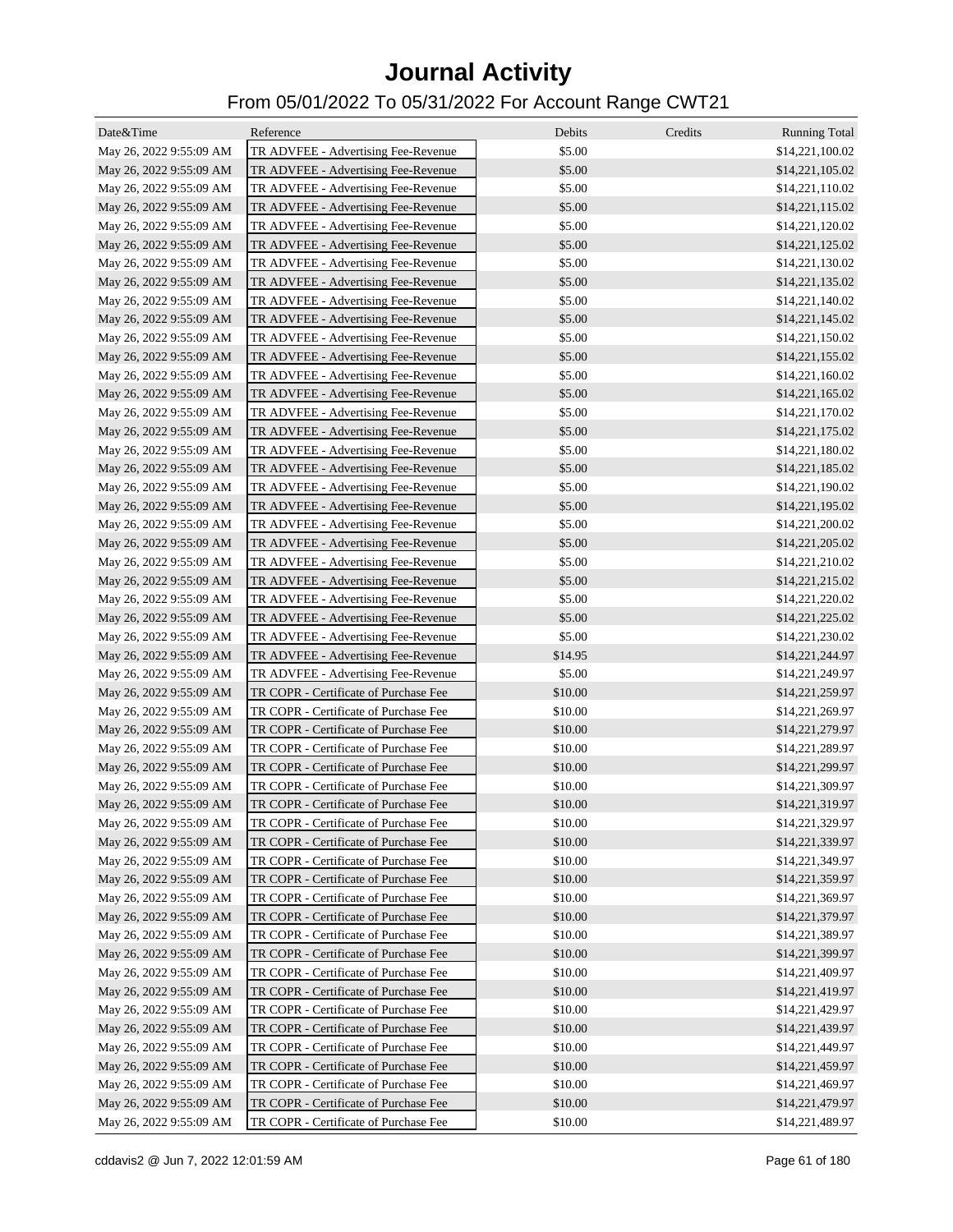| Date&Time                | Reference                                                                                | Debits         | Credits         | <b>Running Total</b> |
|--------------------------|------------------------------------------------------------------------------------------|----------------|-----------------|----------------------|
| May 26, 2022 9:55:09 AM  | TR COPR - Certificate of Purchase Fee                                                    | \$10.00        |                 | \$14,221,499.97      |
| May 26, 2022 9:55:09 AM  | TR COPR - Certificate of Purchase Fee                                                    | \$10.00        |                 | \$14,221,509.97      |
| May 26, 2022 9:55:09 AM  | TR COPR - Certificate of Purchase Fee                                                    | \$10.00        |                 | \$14,221,519.97      |
| May 26, 2022 9:55:09 AM  | TR COPR - Certificate of Purchase Fee                                                    | \$10.00        |                 | \$14,221,529.97      |
| May 26, 2022 9:55:09 AM  | TR COPR - Certificate of Purchase Fee                                                    | \$10.00        |                 | \$14,221,539.97      |
| May 26, 2022 9:55:09 AM  | TR COPR - Certificate of Purchase Fee                                                    | \$10.00        |                 | \$14,221,549.97      |
| May 26, 2022 9:55:09 AM  | TR COPR - Certificate of Purchase Fee                                                    | \$10.00        |                 | \$14,221,559.97      |
| May 26, 2022 9:55:09 AM  | TR COPR - Certificate of Purchase Fee                                                    | \$10.00        |                 | \$14,221,569.97      |
| May 26, 2022 10:36:25 AM | TR REDFEE - Redemption Fee                                                               | \$10.00        |                 | \$14,221,579.97      |
| May 26, 2022 10:44:20 AM | TR REDFEE - Redemption Fee                                                               | \$10.00        |                 | \$14,221,589.97      |
| May 26, 2022 11:52:41 AM | RV CONSTABLE MAY 2022 \$80.00                                                            | \$80.00        |                 | \$14,221,669.97      |
| May 26, 2022 1:04:11 PM  | TR REDFEE - Redemption Fee                                                               | \$10.00        |                 | \$14,221,679.97      |
|                          | TR REDFEE - Redemption Fee                                                               | \$10.00        |                 |                      |
| May 26, 2022 3:38:48 PM  |                                                                                          |                |                 | \$14,221,689.97      |
| May 26, 2022 11:59:00 PM | Warrant 1103453                                                                          |                | $(\$104.73)$    | \$14,221,585.24      |
| May 26, 2022 11:59:00 PM | Warrant 1105420                                                                          |                | $(\$2,600.00)$  | \$14,218,985.24      |
| May 26, 2022 11:59:00 PM | Warrant 1105736                                                                          |                | (\$1,276.50)    | \$14,217,708.74      |
| May 26, 2022 11:59:00 PM | Warrant 1105765                                                                          |                | $(\$322.72)$    | \$14,217,386.02      |
| May 26, 2022 11:59:00 PM | Warrant 1105766                                                                          |                | (\$329.06)      | \$14,217,056.96      |
| May 26, 2022 11:59:00 PM | Warrant 1105803                                                                          |                | (\$115.80)      | \$14,216,941.16      |
| May 26, 2022 11:59:00 PM | Warrant 1105836                                                                          |                | $(\$293.43)$    | \$14,216,647.73      |
| May 26, 2022 11:59:00 PM | Warrant 1105885                                                                          |                | $(\$325.84)$    | \$14,216,321.89      |
| May 26, 2022 11:59:00 PM | Warrant 1105888                                                                          |                | (\$1,370.29)    | \$14,214,951.60      |
| May 26, 2022 11:59:00 PM | Warrant 1105890                                                                          |                | (\$1,874.61)    | \$14,213,076.99      |
| May 26, 2022 11:59:00 PM | Warrant 1105897                                                                          |                | $(\$888.60)$    | \$14,212,188.39      |
| May 26, 2022 11:59:00 PM | Warrant 1105898                                                                          |                | $(\$1,203.65)$  | \$14,210,984.74      |
| May 26, 2022 11:59:00 PM | Warrant 1105996                                                                          |                | (\$108.84)      | \$14,210,875.90      |
| May 26, 2022 11:59:00 PM | Warrant 1106042                                                                          |                | (\$176.23)      | \$14,210,699.67      |
| May 27, 2022 11:59:00 PM | Warrant 1105282                                                                          |                | (\$58.30)       | \$14,210,641.37      |
| May 27, 2022 11:59:00 PM | Warrant 1105583                                                                          |                | $(\$20.00)$     | \$14,210,621.37      |
| May 27, 2022 11:59:00 PM | Warrant 1105771                                                                          |                | (\$6,000.00)    | \$14,204,621.37      |
| May 27, 2022 11:59:00 PM | Warrant 1105847                                                                          |                | $(\$648.22)$    | \$14,203,973.15      |
| May 27, 2022 11:59:00 PM | Warrant 1105865                                                                          |                | $(\$26.02)$     | \$14,203,947.13      |
| May 27, 2022 11:59:00 PM | Warrant 1105889                                                                          |                | (\$1,092.48)    | \$14,202,854.65      |
| May 27, 2022 11:59:00 PM | Warrant 1105929                                                                          |                | $(\$205.13)$    | \$14,202,649.52      |
| May 27, 2022 11:59:00 PM | Warrant 1106018                                                                          |                | $(\$969.15)$    | \$14,201,680.37      |
| May 31, 2022 12:00:01 AM | JE 6529 / BOS Trans 2022-1648 / cddavis2                                                 | \$696,226.00   |                 | \$14,897,906.37      |
|                          | May 31, 2022 12:00:01 AM JE 6531 / BOS Trans 2022-1650 Cost<br>Allocation 2nd / cddavis2 | \$50,921.00    |                 | \$14,948,827.37      |
| May 31, 2022 12:00:01 AM | JE 6532 / BOS Trans 2022-1664 / cddavis2                                                 | \$1,336,410.00 |                 | \$16,285,237.37      |
| May 31, 2022 12:00:01 AM | JE 6533 / BOS Trans 2022-1643 MAR22 /<br>cddavis2                                        |                | $(\$23,466.21)$ | \$16,261,771.16      |
| May 31, 2022 12:00:01 AM | RAPID FINANCIAL APACHE<br><b>SUPERIOR COURT (\$1,605.23)</b>                             |                | (\$1,605.23)    | \$16,260,165.93      |
| May 31, 2022 12:00:04 AM | RAPID FINANCIAL APACHE<br><b>SUPERIOR COURT (\$1,785.76)</b>                             |                | (\$1,785.76)    | \$16,258,380.17      |
| May 31, 2022 12:00:05 AM | RAPID FINANCIAL APACHE<br><b>SUPERIOR COURT (\$7,122.30)</b>                             |                | $(\$7,122.30)$  | \$16,251,257.87      |
| May 31, 2022 6:53:55 AM  | TR ADVFEE - Advertising Fee-Revenue                                                      | \$5.00         |                 | \$16,251,262.87      |
| May 31, 2022 6:53:55 AM  | TR ADVFEE - Advertising Fee-Revenue                                                      | \$5.00         |                 | \$16,251,267.87      |
| May 31, 2022 6:53:55 AM  | TR ADVFEE - Advertising Fee-Revenue                                                      | \$5.00         |                 | \$16,251,272.87      |
| May 31, 2022 6:53:55 AM  | TR ADVFEE - Advertising Fee-Revenue                                                      | \$5.00         |                 | \$16,251,277.87      |
| May 31, 2022 6:53:55 AM  | TR ADVFEE - Advertising Fee-Revenue                                                      | \$5.00         |                 | \$16,251,282.87      |
| May 31, 2022 6:53:55 AM  | TR ADVFEE - Advertising Fee-Revenue                                                      | \$5.00         |                 | \$16,251,287.87      |
| May 31, 2022 6:53:55 AM  | TR ADVFEE - Advertising Fee-Revenue                                                      | \$5.00         |                 | \$16,251,292.87      |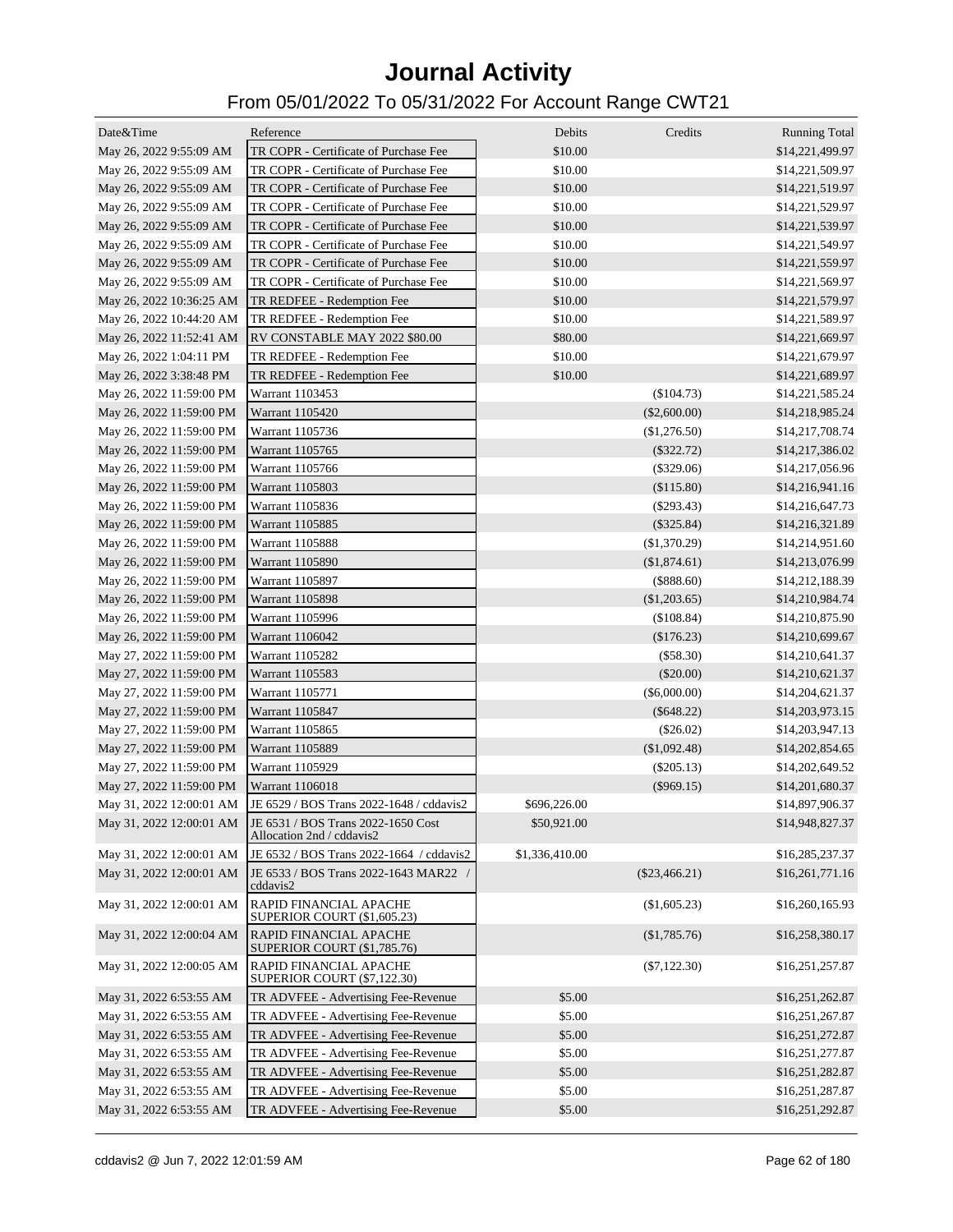| Date&Time               | Reference                                 | Debits   | Credits | <b>Running Total</b> |
|-------------------------|-------------------------------------------|----------|---------|----------------------|
| May 31, 2022 6:53:55 AM | TR COPR - Certificate of Purchase Fee     | \$10.00  |         | \$16,251,302.87      |
| May 31, 2022 6:53:55 AM | TR COPR - Certificate of Purchase Fee     | \$10.00  |         | \$16,251,312.87      |
| May 31, 2022 6:53:55 AM | TR COPR - Certificate of Purchase Fee     | \$10.00  |         | \$16,251,322.87      |
| May 31, 2022 6:53:55 AM | TR COPR - Certificate of Purchase Fee     | \$10.00  |         | \$16,251,332.87      |
| May 31, 2022 6:53:55 AM | TR COPR - Certificate of Purchase Fee     | \$10.00  |         | \$16,251,342.87      |
| May 31, 2022 6:53:55 AM | TR COPR - Certificate of Purchase Fee     | \$10.00  |         | \$16,251,352.87      |
| May 31, 2022 6:53:55 AM | TR COPR - Certificate of Purchase Fee     | \$10.00  |         | \$16,251,362.87      |
| May 31, 2022 6:53:55 AM | TR REDFEE - Redemption Fee                | \$10.00  |         | \$16,251,372.87      |
| May 31, 2022 6:53:55 AM | TR REDFEE - Redemption Fee                | \$10.00  |         | \$16,251,382.87      |
| May 31, 2022 6:53:55 AM | TR REDFEE - Redemption Fee                | \$10.00  |         | \$16,251,392.87      |
| May 31, 2022 6:53:55 AM | TR REDFEE - Redemption Fee                | \$10.00  |         | \$16,251,402.87      |
| May 31, 2022 6:53:55 AM | TR REDFEE - Redemption Fee                | \$10.00  |         | \$16,251,412.87      |
| May 31, 2022 6:53:55 AM | TR REDFEE - Redemption Fee                | \$10.00  |         | \$16,251,422.87      |
| May 31, 2022 6:53:55 AM | TR REDFEE - Redemption Fee                | \$10.00  |         | \$16,251,432.87      |
| May 31, 2022 6:53:55 AM | TR REDFEE - Redemption Fee                | \$10.00  |         | \$16,251,442.87      |
| May 31, 2022 6:53:55 AM | TR REDFEE - Redemption Fee                | \$10.00  |         | \$16,251,452.87      |
| May 31, 2022 7:00:14 AM | TR ADVFEE - Advertising Fee-Revenue       | \$5.00   |         | \$16,251,457.87      |
| May 31, 2022 7:00:14 AM | TR COPR - Certificate of Purchase Fee     | \$10.00  |         | \$16,251,467.87      |
| May 31, 2022 7:00:14 AM | TR REDFEE - Redemption Fee                | \$10.00  |         | \$16,251,477.87      |
| May 31, 2022 7:00:14 AM | TR REDFEE - Redemption Fee                | \$10.00  |         | \$16,251,487.87      |
| May 31, 2022 7:05:08 AM | TR ADVFEE - Advertising Fee-Revenue       | \$5.00   |         | \$16,251,492.87      |
| May 31, 2022 7:05:08 AM | TR ADVFEE - Advertising Fee-Revenue       | \$5.00   |         | \$16,251,497.87      |
| May 31, 2022 7:05:08 AM | TR ADVFEE - Advertising Fee-Revenue       | \$5.00   |         | \$16,251,502.87      |
| May 31, 2022 7:05:08 AM | TR ADVFEE - Advertising Fee-Revenue       | \$5.00   |         | \$16,251,507.87      |
| May 31, 2022 7:05:08 AM | TR ADVFEE - Advertising Fee-Revenue       | \$5.00   |         | \$16,251,512.87      |
| May 31, 2022 7:05:08 AM | TR ADVFEE - Advertising Fee-Revenue       | \$5.00   |         | \$16,251,517.87      |
| May 31, 2022 7:05:08 AM | TR COPR - Certificate of Purchase Fee     | \$10.00  |         | \$16,251,527.87      |
| May 31, 2022 7:05:08 AM | TR COPR - Certificate of Purchase Fee     | \$10.00  |         | \$16,251,537.87      |
| May 31, 2022 7:05:08 AM | TR COPR - Certificate of Purchase Fee     | \$10.00  |         | \$16,251,547.87      |
| May 31, 2022 7:05:08 AM | TR COPR - Certificate of Purchase Fee     | \$10.00  |         | \$16,251,557.87      |
| May 31, 2022 7:05:08 AM | TR COPR - Certificate of Purchase Fee     | \$10.00  |         | \$16,251,567.87      |
| May 31, 2022 7:05:08 AM | TR COPR - Certificate of Purchase Fee     | \$10.00  |         | \$16,251,577.87      |
| May 31, 2022 7:05:08 AM | TR REDFEE - Redemption Fee                | \$10.00  |         | \$16,251,587.87      |
| May 31, 2022 7:05:08 AM | TR REDFEE - Redemption Fee                | \$10.00  |         | \$16,251,597.87      |
| May 31, 2022 7:05:08 AM | TR REDFEE - Redemption Fee                | \$10.00  |         | \$16,251,607.87      |
| May 31, 2022 7:05:08 AM | TR REDFEE - Redemption Fee                | \$10.00  |         | \$16,251,617.87      |
| May 31, 2022 7:05:08 AM | TR REDFEE - Redemption Fee                | \$10.00  |         | \$16,251,627.87      |
| May 31, 2022 7:05:08 AM | TR REDFEE - Redemption Fee                | \$10.00  |         | \$16,251,637.87      |
| May 31, 2022 7:05:08 AM | TR REDFEE - Redemption Fee                | \$10.00  |         | \$16,251,647.87      |
| May 31, 2022 7:09:24 AM | TR REDFEE - Redemption Fee                | \$10.00  |         | \$16,251,657.87      |
| May 31, 2022 7:13:55 AM | TR ADVFEE - Advertising Fee-Revenue       | \$0.30   |         | \$16,251,658.17      |
| May 31, 2022 7:13:55 AM | TR ADVFEE - Advertising Fee-Revenue       | \$5.00   |         | \$16,251,663.17      |
| May 31, 2022 7:13:55 AM | TR ADVFEE - Advertising Fee-Revenue       | \$5.00   |         | \$16,251,668.17      |
| May 31, 2022 7:13:55 AM | TR COPR - Certificate of Purchase Fee     | \$10.00  |         | \$16,251,678.17      |
| May 31, 2022 7:13:55 AM | TR COPR - Certificate of Purchase Fee     | \$10.00  |         | \$16,251,688.17      |
| May 31, 2022 7:13:55 AM | TR COPR - Certificate of Purchase Fee     | \$10.00  |         | \$16,251,698.17      |
| May 31, 2022 7:13:55 AM | TR COPR - Certificate of Purchase Fee     | \$10.00  |         | \$16,251,708.17      |
| May 31, 2022 7:13:55 AM | TR REDFEE - Redemption Fee                | \$10.00  |         | \$16,251,718.17      |
| May 31, 2022 7:13:55 AM | TR REDFEE - Redemption Fee                | \$10.00  |         | \$16,251,728.17      |
| May 31, 2022 7:13:55 AM | TR REDFEE - Redemption Fee                | \$10.00  |         | \$16,251,738.17      |
| May 31, 2022 7:13:55 AM | TR REDFEE - Redemption Fee                | \$10.00  |         | \$16,251,748.17      |
| May 31, 2022 9:50:52 AM | SJ CONSTABLE MAY 2022 DEPOSIT<br>\$996.00 | \$996.00 |         | \$16,252,744.17      |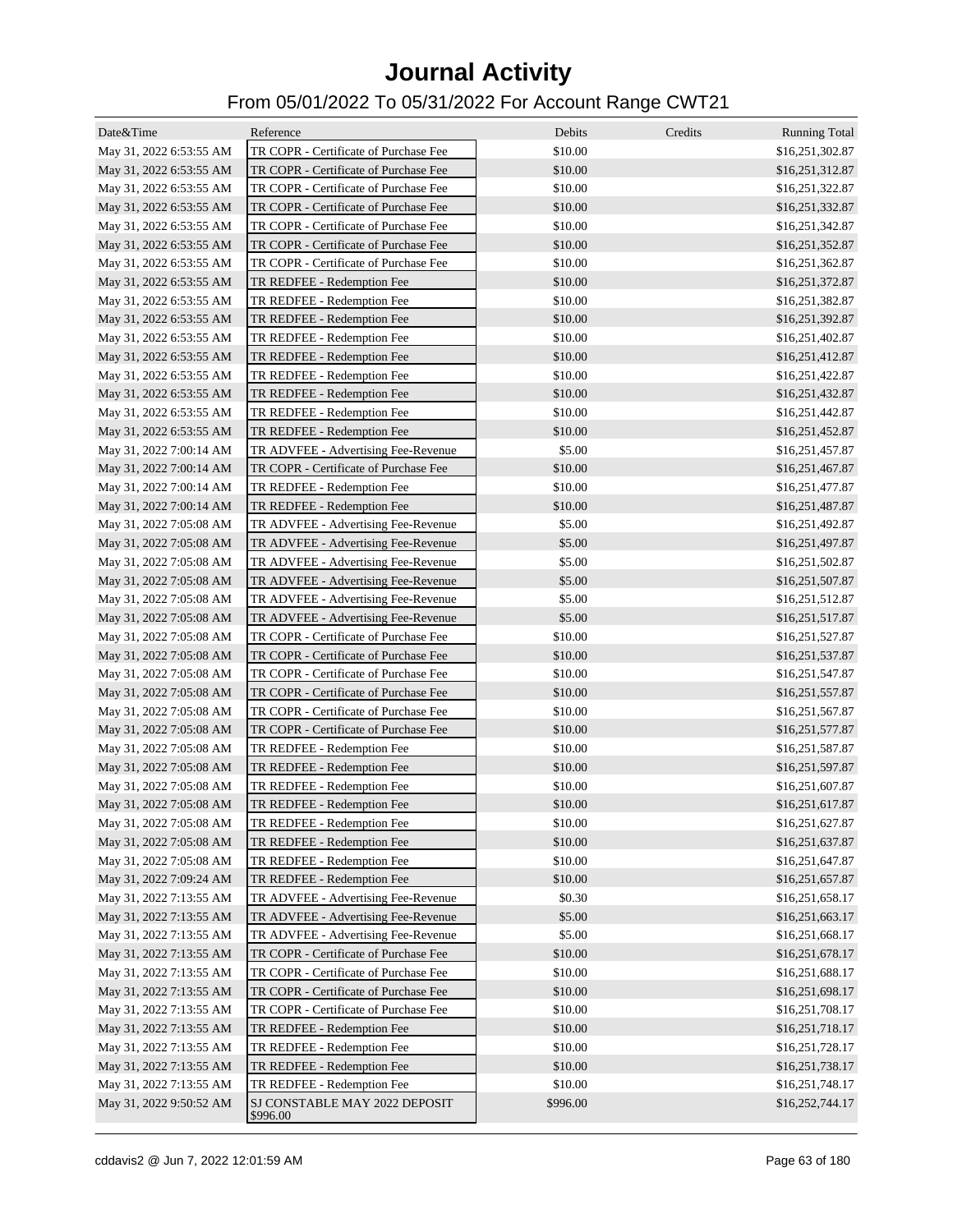| Date&Time                | Reference                                                      | Debits         | Credits          | <b>Running Total</b> |
|--------------------------|----------------------------------------------------------------|----------------|------------------|----------------------|
| May 31, 2022 12:07:15 PM | TR REDFEE - Redemption Fee                                     | \$10.00        |                  | \$16,252,754.17      |
| May 31, 2022 12:07:15 PM | TR REDFEE - Redemption Fee                                     | \$10.00        |                  | \$16,252,764.17      |
| May 31, 2022 12:07:58 PM | TR REDFEE - Redemption Fee                                     | \$10.00        |                  | \$16,252,774.17      |
| May 31, 2022 1:25:10 PM  | TR ADVFEE - Advertising Fee-Revenue                            | \$5.00         |                  | \$16,252,779.17      |
| May 31, 2022 1:25:10 PM  | TR COPR - Certificate of Purchase Fee                          | \$10.00        |                  | \$16,252,789.17      |
| May 31, 2022 1:25:10 PM  | TR REDFEE - Redemption Fee                                     | \$10.00        |                  | \$16,252,799.17      |
| May 31, 2022 3:10:41 PM  | TR REDFEE - Redemption Fee                                     | \$10.00        |                  | \$16,252,809.17      |
| May 31, 2022 3:45:59 PM  | TR ADVFEE - Advertising Fee-Revenue                            | \$5.00         |                  | \$16,252,814.17      |
| May 31, 2022 3:45:59 PM  | TR COPR - Certificate of Purchase Fee                          | \$10.00        |                  | \$16,252,824.17      |
| May 31, 2022 3:45:59 PM  | TR REDFEE - Redemption Fee                                     | \$10.00        |                  | \$16,252,834.17      |
| May 31, 2022 4:50:33 PM  | TR REDFEE - Redemption Fee                                     | \$10.00        |                  | \$16,252,844.17      |
| May 31, 2022 11:59:00 PM | Warrant 1104579                                                |                | $(\$56.68)$      | \$16,252,787.49      |
| May 31, 2022 11:59:00 PM | Warrant 1104788                                                |                | $(\$691.40)$     | \$16,252,096.09      |
| May 31, 2022 11:59:00 PM | Warrant 1105030                                                |                | (\$185.00)       | \$16,251,911.09      |
| May 31, 2022 11:59:00 PM | Warrant 1105318                                                |                | $(\$500.00)$     | \$16,251,411.09      |
| May 31, 2022 11:59:00 PM | Warrant 1105348                                                |                | $(\$691.39)$     | \$16,250,719.70      |
| May 31, 2022 11:59:00 PM | Warrant 1105514                                                |                | $(\$691.35)$     | \$16,250,028.35      |
| May 31, 2022 11:59:00 PM | Warrant 1105691                                                |                | $(\$300.00)$     | \$16,249,728.35      |
| May 31, 2022 11:59:00 PM | Warrant 1105729                                                |                | $(\$22,400.00)$  | \$16,227,328.35      |
| May 31, 2022 11:59:00 PM | Warrant 1105730                                                |                | $(\$494.19)$     | \$16,226,834.16      |
| May 31, 2022 11:59:00 PM | Warrant 1105739                                                |                | $(\$375.00)$     | \$16,226,459.16      |
| May 31, 2022 11:59:00 PM | Warrant 1105740                                                |                | $(\$750.00)$     | \$16,225,709.16      |
| May 31, 2022 11:59:00 PM | Warrant 1105769                                                |                | $(\$122.52)$     | \$16,225,586.64      |
| May 31, 2022 11:59:00 PM | Warrant 1105770                                                |                | (\$88.53)        | \$16,225,498.11      |
| May 31, 2022 11:59:00 PM | Warrant 1105794                                                |                | $(\$630.90)$     | \$16,224,867.21      |
| May 31, 2022 11:59:00 PM | Warrant 1105843                                                |                | $(\$78.50)$      | \$16,224,788.71      |
| May 31, 2022 11:59:00 PM | Warrant 1105867                                                |                | $(\$7,500.00)$   | \$16,217,288.71      |
| May 31, 2022 11:59:00 PM | Warrant 1105886                                                |                | $(\$691.39)$     | \$16,216,597.32      |
| May 31, 2022 11:59:00 PM | Warrant 1105891                                                |                | (\$1,098.40)     | \$16,215,498.92      |
| May 31, 2022 11:59:00 PM | Warrant 1105920                                                |                | (\$129.00)       | \$16,215,369.92      |
| May 31, 2022 11:59:00 PM | Warrant 1105928                                                |                | $(\$225.28)$     | \$16,215,144.64      |
| May 31, 2022 11:59:00 PM | Warrant 1105933                                                |                | (\$1,869.42)     | \$16,213,275.22      |
| May 31, 2022 11:59:00 PM | Warrant 1105936                                                |                | $(\$396.06)$     | \$16,212,879.16      |
| May 31, 2022 11:59:00 PM | Warrant 1105942                                                |                | $(\$245.00)$     | \$16,212,634.16      |
| May 31, 2022 11:59:00 PM | Warrant 1105953                                                |                | $(\$500.00)$     | \$16,212,134.16      |
| May 31, 2022 11:59:00 PM | Warrant 1105991                                                |                | $(\$262.26)$     | \$16,211,871.90      |
| May 31, 2022 11:59:00 PM | Warrant 1106013                                                |                | $(\$2,650.01)$   | \$16,209,221.89      |
| May 31, 2022 11:59:00 PM | Warrant 1106017                                                |                | (\$1,993.33)     | \$16,207,228.56      |
| May 31, 2022 11:59:00 PM | Warrant 1106027                                                |                | (\$115.19)       | \$16,207,113.37      |
| May 31, 2022 11:59:00 PM | Warrant 1106031                                                |                | $(\$206.17)$     | \$16,206,907.20      |
| May 31, 2022 11:59:00 PM | Warrant 1106038                                                |                | ( \$4, 915.00)   | \$16,201,992.20      |
| May 31, 2022 11:59:00 PM | Warrant 1106041                                                |                | (\$114.53)       | \$16,201,877.67      |
| May 31, 2022 11:59:00 PM | Warrant 1106047                                                |                | $(\$226.40)$     | \$16,201,651.27      |
| May 31, 2022 11:59:57 PM | journal fund interest allocation - 05/01/2022<br>to 05/31/2022 | \$2,596.16     |                  | \$16,204,247.43      |
| 200100-1000              | <b>GENERAL EXPENSE-Cash With</b><br>Treasurer                  | \$4,070,504.72 | (\$1,351,647.91) | \$16,204,247.43      |
| 200101-1000              | <b>GENERAL FUND OVERRIDE-Cash With</b><br><b>Treasurer</b>     |                |                  | \$129,737.56         |
| May 31, 2022 11:59:57 PM | journal fund interest allocation - 05/01/2022<br>to 05/31/2022 | \$23.67        |                  | \$129,761.23         |
| <b>200101-1000</b>       | <b>GENERAL FUND OVERRIDE-Cash With</b><br><b>Treasurer</b>     | \$23.67        | \$0.00           | \$129,761.23         |
| <b>200102-1000</b>       | <b>Cash with Treasurer</b>                                     |                |                  | \$16,552.33          |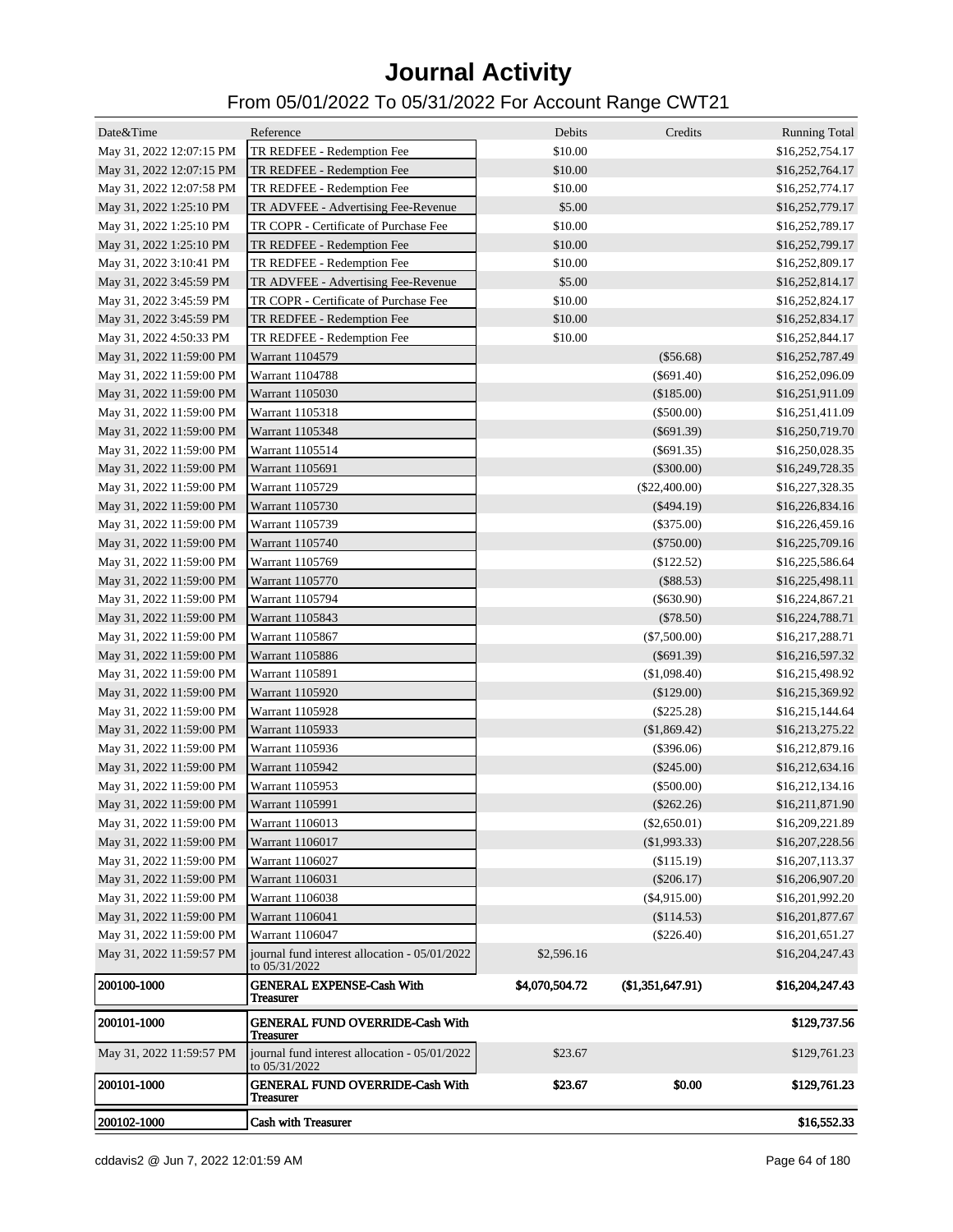| Date&Time                | Reference                                                                                             | Debits       | Credits        | <b>Running Total</b> |
|--------------------------|-------------------------------------------------------------------------------------------------------|--------------|----------------|----------------------|
| May 31, 2022 11:59:57 PM | journal fund interest allocation - 05/01/2022<br>to 05/31/2022                                        | \$3.02       |                | \$16,555.35          |
| 200102-1000              | <b>Cash with Treasurer</b>                                                                            | \$3.02       | \$0.00         | \$16,555.35          |
| 200103-1000              | <b>SALES TAX IN LITIGATION-Cash With</b><br><b>Treasurer</b>                                          |              |                | \$323,384.29         |
| May 31, 2022 11:59:57 PM | journal fund interest allocation - 05/01/2022<br>to 05/31/2022                                        | \$59.00      |                | \$323,443.29         |
| 200103-1000              | <b>SALES TAX IN LITIGATION-Cash With</b><br><b>Treasurer</b>                                          | \$59.00      | \$0.00         | \$323,443.29         |
| 200104-1000              | TEP DISPUTED SALES TAX-Cash With<br><b>Treasurer</b>                                                  |              |                | \$116,200.44         |
| May 31, 2022 11:59:57 PM | journal fund interest allocation - 05/01/2022<br>to 05/31/2022                                        | \$21.20      |                | \$116,221.64         |
| 200104-1000              | TEP DISPUTED SALES TAX-Cash With<br><b>Treasurer</b>                                                  | \$21.20      | \$0.00         | \$116,221.64         |
| 200105-1000              | <b>CAPITAL RESERVE-Cash With Treasurer</b>                                                            |              |                | \$1,036,579.25       |
| May 31, 2022 11:59:57 PM | journal fund interest allocation - 05/01/2022<br>to 05/31/2022                                        | \$189.11     |                | \$1,036,768.36       |
| 200105-1000              | <b>CAPITAL RESERVE-Cash With Treasurer</b>                                                            | \$189.11     | \$0.00         | \$1,036,768.36       |
| 200106-1000              | <b>Gaming Compact-Cash with Treasurer</b>                                                             |              |                | \$83,728.68          |
| May 31, 2022 11:59:57 PM | journal fund interest allocation - 05/01/2022<br>to 05/31/2022                                        | \$15.27      |                | \$83,743.95          |
| 200106-1000              | <b>Gaming Compact-Cash with Treasurer</b>                                                             | \$15.27      | \$0.00         | \$83,743.95          |
| 200201-1000              | <b>ENFORCEMENT IMMIGRATION-Cash</b><br><b>With Treasurer</b>                                          |              |                | \$15,882.62          |
| May 31, 2022 11:59:57 PM | journal fund interest allocation - 05/01/2022<br>to 05/31/2022                                        | \$2.90       |                | \$15,885.52          |
| 200201-1000              | <b>ENFORCEMENT IMMIGRATION-Cash</b><br><b>With Treasurer</b>                                          | \$2.90       | \$0.00         | \$15,885.52          |
| 200202-1000              | <b>COUNTY LIBRARY-Cash With Treasurer</b>                                                             |              |                | \$707,434.74         |
| May 2, 2022 11:59:00 PM  | Warrant 1104820                                                                                       |              | $(\$70.89)$    | \$707,363.85         |
| May 2, 2022 11:59:00 PM  | Warrant 1105196                                                                                       |              | $(\$940.12)$   | \$706,423.73         |
| May 2, 2022 11:59:00 PM  | Warrant 1105233                                                                                       |              | $(\$360.47)$   | \$706,063.26         |
| May 2, 2022 11:59:00 PM  | Warrant 1105299                                                                                       |              | $(\$428.64)$   | \$705,634.62         |
| May 2, 2022 11:59:00 PM  | Warrant 1105320                                                                                       |              | $(\$843.60)$   | \$704,791.02         |
| May 2, 2022 11:59:00 PM  | Warrant 1105376                                                                                       |              | (\$70.89)      | \$704,720.13         |
| May 3, 2022 8:42:23 AM   | SRP Voluntary Contributions in Lieu of<br>Property Taxes 2021 \$6,685,665.00                          | \$91,456.00  |                | \$796,176.13         |
| May 3, 2022 10:24:59 AM  | JE 6484 / SRP Voluntary Contributions in<br>Liew of Property Taxes 2021 Rcpt<br>correction / cddavis2 | \$314,259.00 |                | \$1,110,435.13       |
| May 3, 2022 10:24:59 AM  | JE 6484 / SRP Voluntary Contributions in<br>Liew of Property Taxes 2021 Rcpt<br>correction / cddavis2 |              | (\$182,912.00) | \$927,523.13         |
| May 3, 2022 11:59:00 PM  | Warrant 1105143                                                                                       |              | $(\$21.76)$    | \$927,501.37         |
| May 3, 2022 11:59:00 PM  | Warrant 1105271                                                                                       |              | $(\$22.82)$    | \$927,478.55         |
| May 4, 2022 11:59:00 PM  | Warrant 1105204                                                                                       |              | $(\$799.63)$   | \$926,678.92         |
| May 5, 2022 12:00:01 AM  | JE 6487 / BOS Trans 2022-1548 / cddavis2                                                              |              | $(\$733.06)$   | \$925,945.86         |
| May 5, 2022 11:59:00 PM  | Warrant 1105200                                                                                       |              | $(\$75.45)$    | \$925,870.41         |
| May 5, 2022 11:59:00 PM  | Warrant 1105306                                                                                       |              | $(\$975.00)$   | \$924,895.41         |
| May 5, 2022 11:59:00 PM  | Warrant 1105508                                                                                       |              | $(\$396.00)$   | \$924,499.41         |
| May 6, 2022 11:59:00 PM  | Warrant 1105206                                                                                       |              | $(\$124.02)$   | \$924,375.39         |
| May 6, 2022 11:59:00 PM  | Warrant 1105252                                                                                       |              | $(\$863.84)$   | \$923,511.55         |
| May 6, 2022 11:59:00 PM  | Warrant 1105387                                                                                       |              | $(\$25.00)$    | \$923,486.55         |
| May 6, 2022 11:59:00 PM  |                                                                                                       |              |                |                      |
|                          | Warrant 1105480                                                                                       |              | $(\$21.65)$    | \$923,464.90         |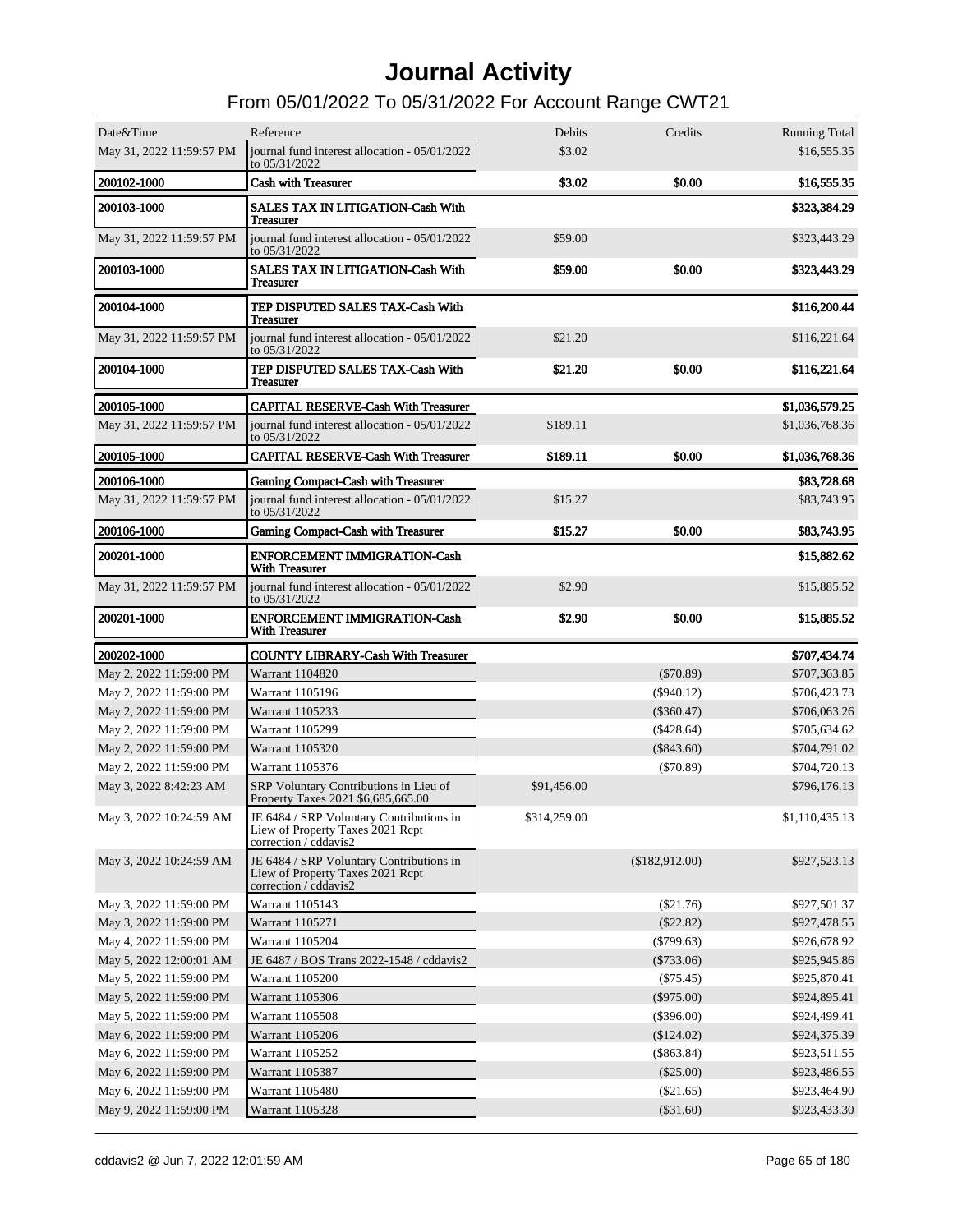| Date&Time                               | Reference                                | Debits<br>Credits  | <b>Running Total</b> |
|-----------------------------------------|------------------------------------------|--------------------|----------------------|
| May 9, 2022 11:59:00 PM                 | Warrant 1105401                          | $(\$824.10)$       | \$922,609.20         |
| May 9, 2022 11:59:00 PM                 | Warrant 1105466                          | ( \$798.89)        | \$921,810.31         |
| May 9, 2022 11:59:00 PM                 | Warrant 1105470                          | $(\$415.20)$       | \$921,395.11         |
| May 9, 2022 11:59:00 PM                 | Warrant 1105476                          | $(\$389.49)$       | \$921,005.62         |
| May 9, 2022 11:59:00 PM                 | Warrant 1105502                          | (\$19.99)          | \$920,985.63         |
| May 10, 2022 11:59:00 PM                | Warrant 1105448                          | $(\$358.01)$       | \$920,627.62         |
| May 10, 2022 11:59:00 PM                | Warrant 1105452                          | (\$46.25)          | \$920,581.37         |
| May 10, 2022 11:59:00 PM                | Warrant 1105458                          | (\$14.52)          | \$920,566.85         |
| May 10, 2022 11:59:00 PM                | Warrant 1105464                          | (\$83.90)          | \$920,482.95         |
| May 10, 2022 11:59:00 PM                | Warrant 1105536                          | (\$16.67)          | \$920,466.28         |
| May 10, 2022 11:59:00 PM                | Warrant 1105537                          | (\$170.83)         | \$920,295.45         |
| May 10, 2022 11:59:00 PM                | Warrant 1105539                          | $(\$5,997.32)$     | \$914,298.13         |
| May 10, 2022 11:59:00 PM                | Warrant 1105542                          | $($ \$6,378.83 $)$ | \$907,919.30         |
| May 11, 2022 11:59:00 PM                | Warrant 1105471                          | $(\$2,883.15)$     | \$905,036.15         |
| May 12, 2022 12:01:00 AM                | Warrant 104716                           | $(\$809.47)$       | \$904,226.68         |
| May 12, 2022 12:01:00 AM                | Warrant 104717                           | $(\$756.90)$       | \$903,469.78         |
| May 12, 2022 12:01:00 AM                | Warrant 104718                           | $(\$493.72)$       | \$902,976.06         |
| May 12, 2022 12:01:00 AM                | Warrant 104719                           | $(\$644.35)$       | \$902,331.71         |
| May 12, 2022 12:01:00 AM                | Warrant 104720                           | $(\$922.35)$       | \$901,409.36         |
| May 12, 2022 12:01:00 AM                | <b>Warrant 104721</b>                    | $(\$699.20)$       | \$900,710.16         |
| May 12, 2022 12:01:00 AM                | Warrant 104722                           | $(\$702.92)$       | \$900,007.24         |
| May 12, 2022 12:01:00 AM                | Warrant 104723                           | $(\$883.31)$       | \$899,123.93         |
| May 12, 2022 12:01:00 AM                | Warrant 104724                           | (\$250.00)         | \$898,873.93         |
| May 12, 2022 12:01:00 AM                | Warrant 104725                           | (\$1,062.91)       | \$897,811.02         |
| May 12, 2022 12:01:00 AM                | Warrant 104726                           | $(\$827.01)$       | \$896,984.01         |
| May 12, 2022 12:01:00 AM                | Warrant 104727                           | $(\$598.45)$       | \$896,385.56         |
| May 12, 2022 12:01:00 AM                | Warrant 104728                           | (\$50.00)          | \$896,335.56         |
| May 12, 2022 12:01:00 AM                | Warrant 104729                           | $(\$683.88)$       | \$895,651.68         |
| May 12, 2022 12:01:00 AM                | Warrant 104730                           | (\$1,082.33)       | \$894,569.35         |
| May 12, 2022 12:01:00 AM                | Warrant 104731                           | (\$917.73)         | \$893,651.62         |
| May 12, 2022 12:01:00 AM                | Warrant 104732                           | (\$681.03)         | \$892,970.59         |
| May 12, 2022 12:01:00 AM                | Warrant 104733                           | $(\$517.86)$       | \$892,452.73         |
| May 12, 2022 12:01:00 AM                | Warrant 104734                           | $(\$438.37)$       | \$892,014.36         |
| May 12, 2022 12:01:00 AM                | Warrant 104735                           | (\$1,331.59)       | \$890,682.77         |
| May 12, 2022 12:01:00 AM                | Warrant 104736                           | (\$1,724.96)       | \$888,957.81         |
| May 12, 2022 12:01:00 AM Warrant 104737 |                                          | $(\$709.99)$       | \$888,247.82         |
| May 12, 2022 12:01:00 AM                | Warrant 104738                           | $(\$679.74)$       | \$887,568.08         |
| May 12, 2022 12:01:00 AM                | Warrant 104739                           | $(\$472.78)$       | \$887,095.30         |
| May 12, 2022 12:01:00 AM                | Warrant 104740                           | $(\$679.93)$       | \$886,415.37         |
| May 12, 2022 12:01:00 AM                | Warrant 104741                           | $(\$470.56)$       | \$885,944.81         |
| May 12, 2022 12:01:00 AM                | Warrant 104742                           | $(\$586.32)$       | \$885,358.49         |
| May 12, 2022 11:59:00 PM                | Warrant 1105050                          | $(\$224.54)$       | \$885,133.95         |
| May 12, 2022 11:59:00 PM                | Warrant 1105577                          | $(\$360.00)$       | \$884,773.95         |
| May 13, 2022 11:59:00 PM                | Warrant 1105275                          | $(\$46.00)$        | \$884,727.95         |
| May 13, 2022 11:59:00 PM                | Warrant 1105493                          | $(\$3,000.00)$     | \$881,727.95         |
| May 13, 2022 11:59:00 PM                | Warrant 1105639                          | (\$19.57)          | \$881,708.38         |
| May 15, 2022 11:59:58 PM                | distribution                             | \$237,994.44       | \$1,119,702.82       |
| May 15, 2022 11:59:58 PM                | distribution                             | $(\$220.15)$       | \$1,119,482.67       |
| May 16, 2022 4:49:31 PM                 | JE 6496 / BOS Trans 2022-1593 / cddavis2 | $(\$535.94)$       | \$1,118,946.73       |
| May 16, 2022 11:59:00 PM                | Warrant 1105404                          | (\$6.06)           | \$1,118,940.67       |
| May 16, 2022 11:59:00 PM                | Warrant 1105499                          | (\$10.48)          | \$1,118,930.19       |
| May 16, 2022 11:59:00 PM                | Warrant 1105538                          | (\$10,588.43)      | \$1,108,341.76       |
| May 16, 2022 11:59:00 PM                | Warrant 1105568                          | $(\$332.05)$       | \$1,108,009.71       |
|                                         |                                          |                    |                      |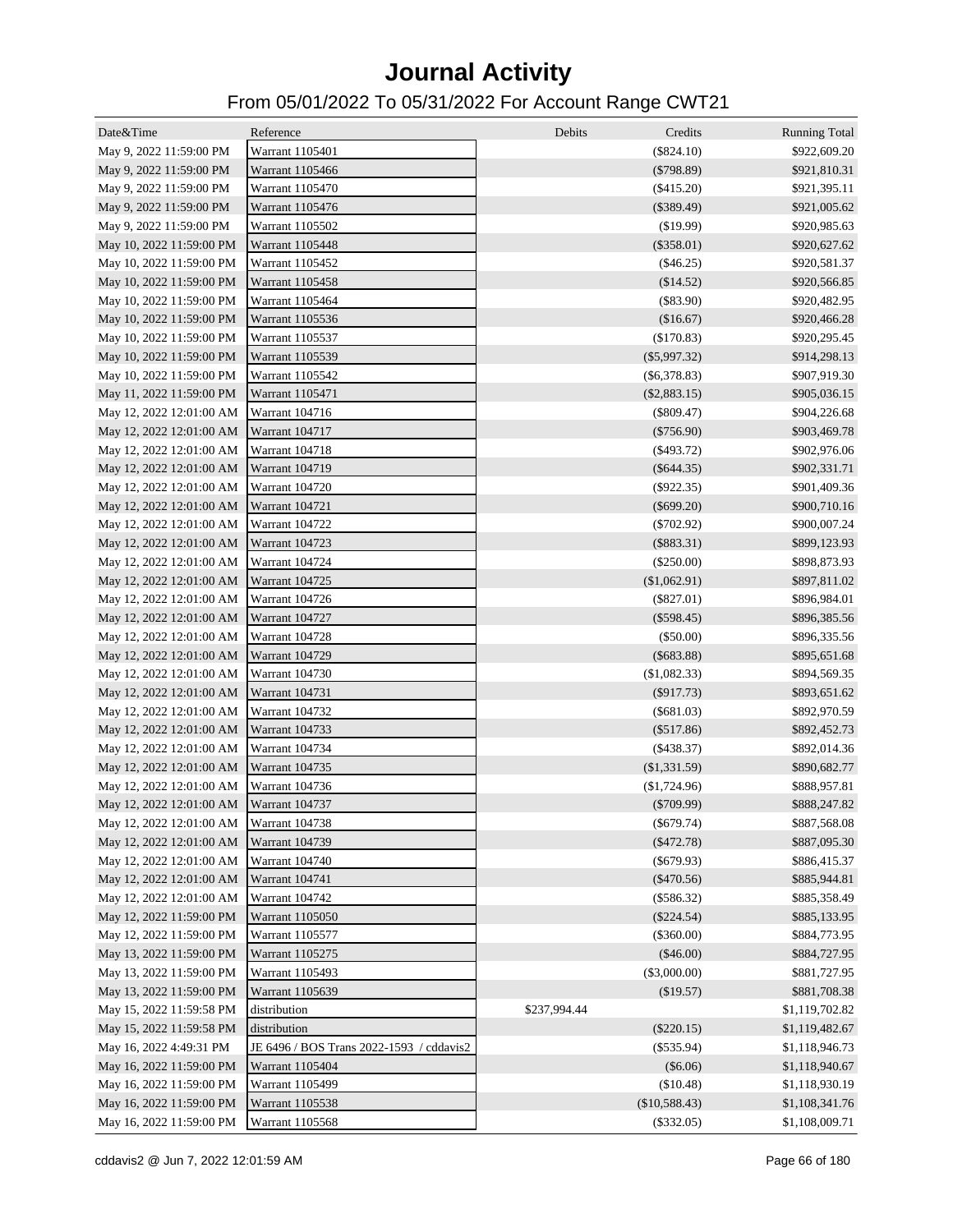| Date&Time                | Reference                                                | Debits     | Credits        | <b>Running Total</b> |
|--------------------------|----------------------------------------------------------|------------|----------------|----------------------|
| May 16, 2022 11:59:00 PM | Warrant 1105594                                          |            | $(\$4,454.33)$ | \$1,103,555.38       |
| May 16, 2022 11:59:00 PM | Warrant 1105671                                          |            | (\$1,074.93)   | \$1,102,480.45       |
| May 16, 2022 11:59:00 PM | Warrant 1105699                                          |            | $(\$217.28)$   | \$1,102,263.17       |
| May 16, 2022 11:59:00 PM | Warrant 1105701                                          |            | (\$128.53)     | \$1,102,134.64       |
| May 17, 2022 8:38:37 AM  | DEP#2022-11000251 05.12.2022 \$2,076.10                  | \$2,076.10 |                | \$1,104,210.74       |
| May 17, 2022 11:59:00 PM | Warrant 1105566                                          |            | (\$1,034.17)   | \$1,103,176.57       |
| May 17, 2022 11:59:00 PM | Warrant 1105611                                          |            | $(\$4,050.87)$ | \$1,099,125.70       |
| May 17, 2022 11:59:00 PM | Warrant 1105630                                          |            | $(\$85.49)$    | \$1,099,040.21       |
| May 17, 2022 11:59:00 PM | Warrant 1105650                                          |            | $(\$5,551.52)$ | \$1,093,488.69       |
| May 17, 2022 11:59:00 PM | Warrant 1105655                                          |            | (\$138.00)     | \$1,093,350.69       |
| May 17, 2022 11:59:00 PM | Warrant 1105676                                          |            | $(\$4.00)$     | \$1,093,346.69       |
| May 17, 2022 11:59:00 PM | Warrant 1105694                                          |            | $(\$699.82)$   | \$1,092,646.87       |
| May 17, 2022 11:59:00 PM | Warrant 1105704                                          |            | $(\$461.90)$   | \$1,092,184.97       |
| May 17, 2022 11:59:00 PM | Warrant 1105708                                          |            | (\$142.97)     | \$1,092,042.00       |
| May 18, 2022 1:12:17 PM  | LIBRARY DIST. MAY 2022 MONEY                             | \$57.78    |                | \$1,092,099.78       |
|                          | REPORT \$1,993.47                                        |            |                |                      |
| May 18, 2022 1:12:17 PM  | LIBRARY DIST. MAY 2022 MONEY<br>REPORT \$1,993.47        | \$519.32   |                | \$1,092,619.10       |
| May 18, 2022 1:12:17 PM  | LIBRARY DIST. MAY 2022 MONEY<br><b>REPORT \$1,993.47</b> | \$218.46   |                | \$1,092,837.56       |
| May 18, 2022 1:12:17 PM  | LIBRARY DIST. MAY 2022 MONEY<br>REPORT \$1,993.47        | \$1,197.91 |                | \$1,094,035.47       |
| May 18, 2022 11:59:00 PM | Warrant 1105333                                          |            | $(\$72.23)$    | \$1,093,963.24       |
| May 18, 2022 11:59:00 PM | Warrant 1105534                                          |            | $(\$585.64)$   | \$1,093,377.60       |
| May 18, 2022 11:59:00 PM | Warrant 1105555                                          |            | $(\$25.00)$    | \$1,093,352.60       |
| May 18, 2022 11:59:00 PM | Warrant 1105582                                          |            | $(\$200.30)$   | \$1,093,152.30       |
| May 18, 2022 11:59:00 PM | Warrant 1105653                                          |            | (\$117.78)     | \$1,093,034.52       |
| May 18, 2022 11:59:00 PM | Warrant 1105659                                          |            | $(\$32.86)$    | \$1,093,001.66       |
| May 18, 2022 11:59:00 PM | Warrant 1105707                                          |            | $(\$1,293.92)$ | \$1,091,707.74       |
| May 19, 2022 11:59:00 PM | Warrant 1104489                                          |            | $(\$6.10)$     | \$1,091,701.64       |
| May 19, 2022 11:59:00 PM | Warrant 1105713                                          |            | $(\$226.00)$   | \$1,091,475.64       |
| May 19, 2022 11:59:00 PM | Warrant 1105816                                          |            | $(\$2.73)$     | \$1,091,472.91       |
| May 20, 2022 11:59:00 PM | Warrant 1104681                                          |            | $(\$21.02)$    | \$1,091,451.89       |
| May 23, 2022 11:59:00 PM | Warrant 1105258                                          |            | $(\$67.33)$    | \$1,091,384.56       |
| May 23, 2022 11:59:00 PM | Warrant 1105644                                          |            | $(\$68.64)$    | \$1,091,315.92       |
| May 24, 2022 11:59:00 PM | Warrant 1105734                                          |            | $(\$2,102.68)$ | \$1,089,213.24       |
| May 24, 2022 11:59:00 PM | Warrant 1105755                                          |            | $(\$42.97)$    | \$1,089,170.27       |
| May 24, 2022 11:59:00 PM | Warrant 1105778                                          |            | (\$171.05)     | \$1,088,999.22       |
| May 24, 2022 11:59:00 PM | Warrant 1105779                                          |            | (\$172.85)     | \$1,088,826.37       |
| May 24, 2022 11:59:00 PM | Warrant 1105780                                          |            | (\$111.47)     | \$1,088,714.90       |
| May 24, 2022 11:59:00 PM | Warrant 1105781                                          |            | (\$80.19)      | \$1,088,634.71       |
| May 24, 2022 11:59:00 PM | Warrant 1105782                                          |            | (\$198.84)     | \$1,088,435.87       |
| May 24, 2022 11:59:00 PM | Warrant 1105783                                          |            | (\$166.30)     | \$1,088,269.57       |
| May 24, 2022 11:59:00 PM | Warrant 1105838                                          |            | $(\$343.23)$   | \$1,087,926.34       |
| May 24, 2022 11:59:00 PM | Warrant 1105839                                          |            | (\$21.76)      | \$1,087,904.58       |
| May 24, 2022 11:59:00 PM | Warrant 1105846                                          |            | (\$55.78)      | \$1,087,848.80       |
| May 24, 2022 11:59:00 PM | Warrant 1105905                                          |            | (\$16.67)      | \$1,087,832.13       |
| May 24, 2022 11:59:00 PM | Warrant 1105906                                          |            | (\$170.83)     | \$1,087,661.30       |
| May 24, 2022 11:59:00 PM | Warrant 1105908                                          |            | $(\$6,000.28)$ | \$1,081,661.02       |
| May 24, 2022 11:59:00 PM | Warrant 1105911                                          |            | $(\$6,378.83)$ | \$1,075,282.19       |
| May 25, 2022 11:59:00 PM | Warrant 1105732                                          |            | $(\$99.42)$    | \$1,075,182.77       |
| May 25, 2022 11:59:00 PM | Warrant 1105805                                          |            | $(\$2,929.61)$ | \$1,072,253.16       |
| May 25, 2022 11:59:00 PM | Warrant 1105862                                          |            | (\$127.58)     | \$1,072,125.58       |
| May 26, 2022 12:01:00 AM | Warrant 105113                                           |            | $(\$809.48)$   | \$1,071,316.10       |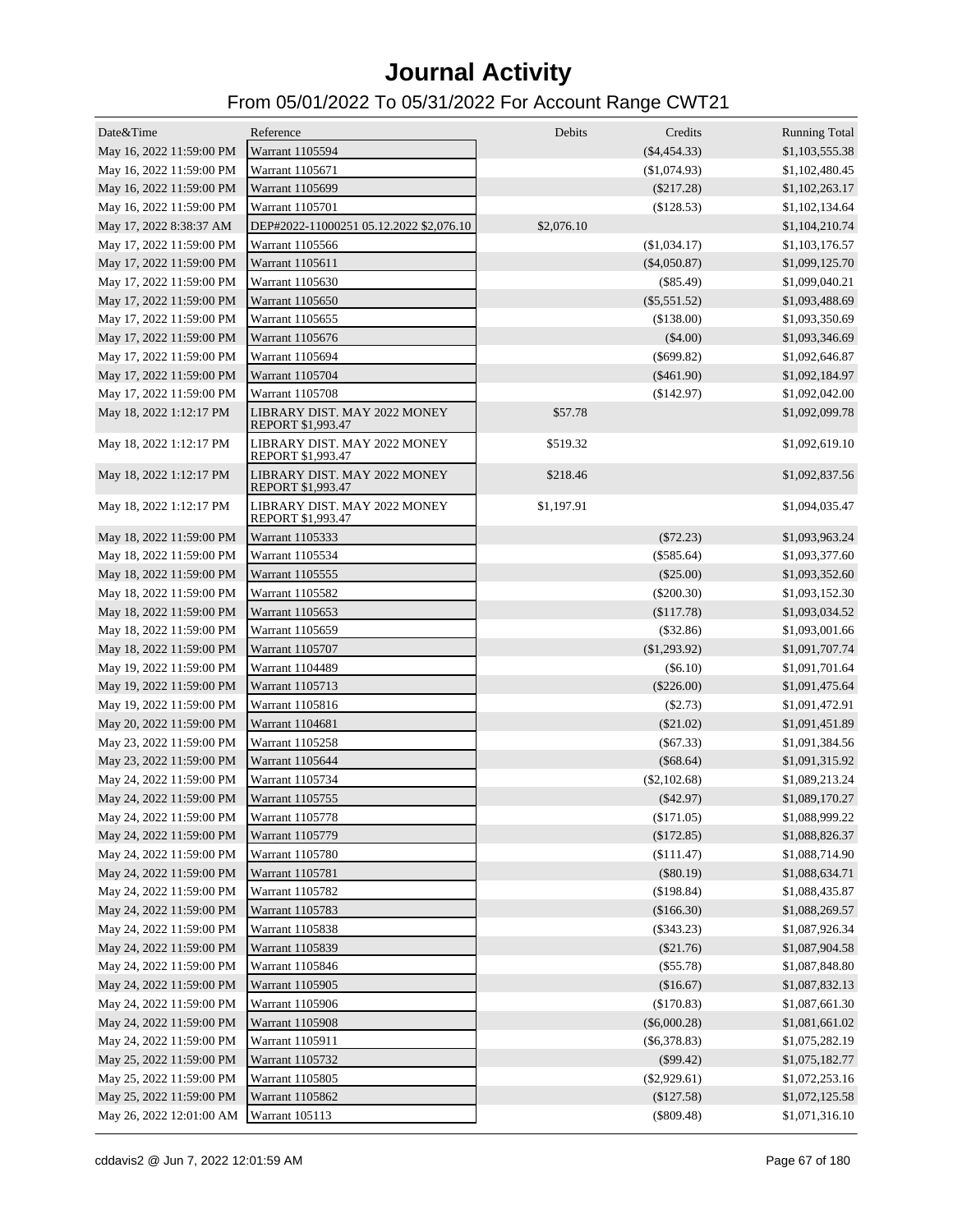| Date&Time                               | Reference                                                      | Debits       | Credits          | <b>Running Total</b> |
|-----------------------------------------|----------------------------------------------------------------|--------------|------------------|----------------------|
| May 26, 2022 12:01:00 AM Warrant 105114 |                                                                |              | $(\$756.90)$     | \$1,070,559.20       |
| May 26, 2022 12:01:00 AM                | Warrant 105115                                                 |              | $(\$498.95)$     | \$1,070,060.25       |
| May 26, 2022 12:01:00 AM                | Warrant 105116                                                 |              | $(\$644.35)$     | \$1,069,415.90       |
| May 26, 2022 12:01:00 AM                | Warrant 105117                                                 |              | $(\$922.34)$     | \$1,068,493.56       |
| May 26, 2022 12:01:00 AM                | Warrant 105118                                                 |              | $(\$699.20)$     | \$1,067,794.36       |
| May 26, 2022 12:01:00 AM                | Warrant 105119                                                 |              | $(\$702.93)$     | \$1,067,091.43       |
| May 26, 2022 12:01:00 AM                | <b>Warrant 105120</b>                                          |              | $(\$883.30)$     | \$1,066,208.13       |
| May 26, 2022 12:01:00 AM                | Warrant 105121                                                 |              | $(\$250.00)$     | \$1,065,958.13       |
| May 26, 2022 12:01:00 AM                | Warrant 105122                                                 |              | (\$1,062.92)     | \$1,064,895.21       |
| May 26, 2022 12:01:00 AM                | <b>Warrant 105123</b>                                          |              | $(\$827.01)$     | \$1,064,068.20       |
| May 26, 2022 12:01:00 AM                | Warrant 105124                                                 |              | $(\$598.45)$     | \$1,063,469.75       |
| May 26, 2022 12:01:00 AM                | Warrant 105125                                                 |              | (\$50.00)        | \$1,063,419.75       |
| May 26, 2022 12:01:00 AM                | Warrant 105126                                                 |              | $(\$683.87)$     | \$1,062,735.88       |
| May 26, 2022 12:01:00 AM                | Warrant 105127                                                 |              | (\$1,082.32)     | \$1,061,653.56       |
| May 26, 2022 12:01:00 AM                | Warrant 105128                                                 |              | $(\$917.74)$     | \$1,060,735.82       |
| May 26, 2022 12:01:00 AM                | <b>Warrant 105129</b>                                          |              | $(\$681.04)$     | \$1,060,054.78       |
| May 26, 2022 12:01:00 AM                | Warrant 105130                                                 |              | (\$517.86)       | \$1,059,536.92       |
| May 26, 2022 12:01:00 AM                | Warrant 105131                                                 |              | $(\$438.38)$     | \$1,059,098.54       |
| May 26, 2022 12:01:00 AM                | Warrant 105132                                                 |              | (\$1,331.59)     | \$1,057,766.95       |
| May 26, 2022 12:01:00 AM                | Warrant 105133                                                 |              | $(\$1,724.96)$   | \$1,056,041.99       |
| May 26, 2022 12:01:00 AM                | Warrant 105134                                                 |              | $(\$709.99)$     | \$1,055,332.00       |
| May 26, 2022 12:01:00 AM                | Warrant 105135                                                 |              | $(\$679.74)$     | \$1,054,652.26       |
| May 26, 2022 12:01:00 AM                | Warrant 105136                                                 |              | $(\$472.78)$     | \$1,054,179.48       |
| May 26, 2022 12:01:00 AM                | Warrant 105137                                                 |              | $(\$679.94)$     | \$1,053,499.54       |
| May 26, 2022 12:01:00 AM                | Warrant 105138                                                 |              | $(\$473.47)$     | \$1,053,026.07       |
| May 26, 2022 12:01:00 AM                | Warrant 105139                                                 |              | $(\$586.32)$     | \$1,052,439.75       |
| May 31, 2022 12:00:01 AM                | JE 6529 / BOS Trans 2022-1648 / cddavis2                       |              | $(\$314,444.50)$ | \$737,995.25         |
| May 31, 2022 12:00:01 AM                | JE 6533 / BOS Trans 2022-1643 MAR22 /<br>cddavis2              |              | $(\$625.58)$     | \$737,369.67         |
| May 31, 2022 11:59:00 PM                | Warrant 1105879                                                |              | (\$49.86)        | \$737,319.81         |
| May 31, 2022 11:59:00 PM                | Warrant 1105903                                                |              | $(\$585.64)$     | \$736,734.17         |
| May 31, 2022 11:59:00 PM                | Warrant 1105933                                                |              | (\$1,514.62)     | \$735,219.55         |
| May 31, 2022 11:59:00 PM                | Warrant 1106009                                                |              | $(\$1,300.59)$   | \$733,918.96         |
| May 31, 2022 11:59:00 PM                | Warrant 1106010                                                |              | $(\$200.06)$     | \$733,718.90         |
| May 31, 2022 11:59:00 PM                | Warrant 1106017                                                |              | (\$54.75)        | \$733,664.15         |
| May 31, 2022 11:59:57 PM                | journal fund interest allocation - 05/01/2022<br>to 05/31/2022 | \$178.60     |                  | \$733,842.75         |
| <b>200202-1000</b>                      | <b>COUNTY LIBRARY-Cash With Treasurer</b>                      | \$647,957.61 | $(\$621,549.60)$ | \$733,842.75         |
| 200203-1000                             | <b>LIBRARY-Cash With Treasurer</b>                             |              |                  | \$12,885.42          |
| May 18, 2022 11:59:00 PM                | Warrant 1105707                                                |              | (\$1,193.56)     | \$11,691.86          |
| May 19, 2022 9:48:27 AM                 | <b>CLERK OF THE COURT APRIL 2022</b><br>CK#25908 \$52,769.82   | \$1,727.00   |                  | \$13,418.86          |
| May 31, 2022 11:59:57 PM                | journal fund interest allocation - 05/01/2022<br>to 05/31/2022 | \$2.38       |                  | \$13,421.24          |
| 200203-1000                             | <b>LIBRARY-Cash With Treasurer</b>                             | \$1,729.38   | (\$1,193.56)     | \$13,421.24          |
| 200204-1000                             | <b>HAVA-Cash With Treasurer</b>                                |              |                  | \$6,218.79           |
| May 31, 2022 11:59:57 PM                | journal fund interest allocation - 05/01/2022<br>to 05/31/2022 | \$1.13       |                  | \$6,219.92           |
| 200204-1000                             | <b>HAVA-Cash With Treasurer</b>                                | \$1.13       | \$0.00           | \$6,219.92           |
| 200205-1000                             | <b>ROADS-Cash With Treasurer</b>                               |              |                  | \$6,160,097.26       |
| May 2, 2022 11:59:00 PM                 | Warrant 1101407                                                |              | $(\$200.00)$     | \$6,159,897.26       |
| May 2, 2022 11:59:00 PM                 | Warrant 1104719                                                |              | (\$1,200.00)     | \$6,158,697.26       |
| May 2, 2022 11:59:00 PM                 | Warrant 1104820                                                |              | $(\$472.89)$     | \$6,158,224.37       |
|                                         |                                                                |              |                  |                      |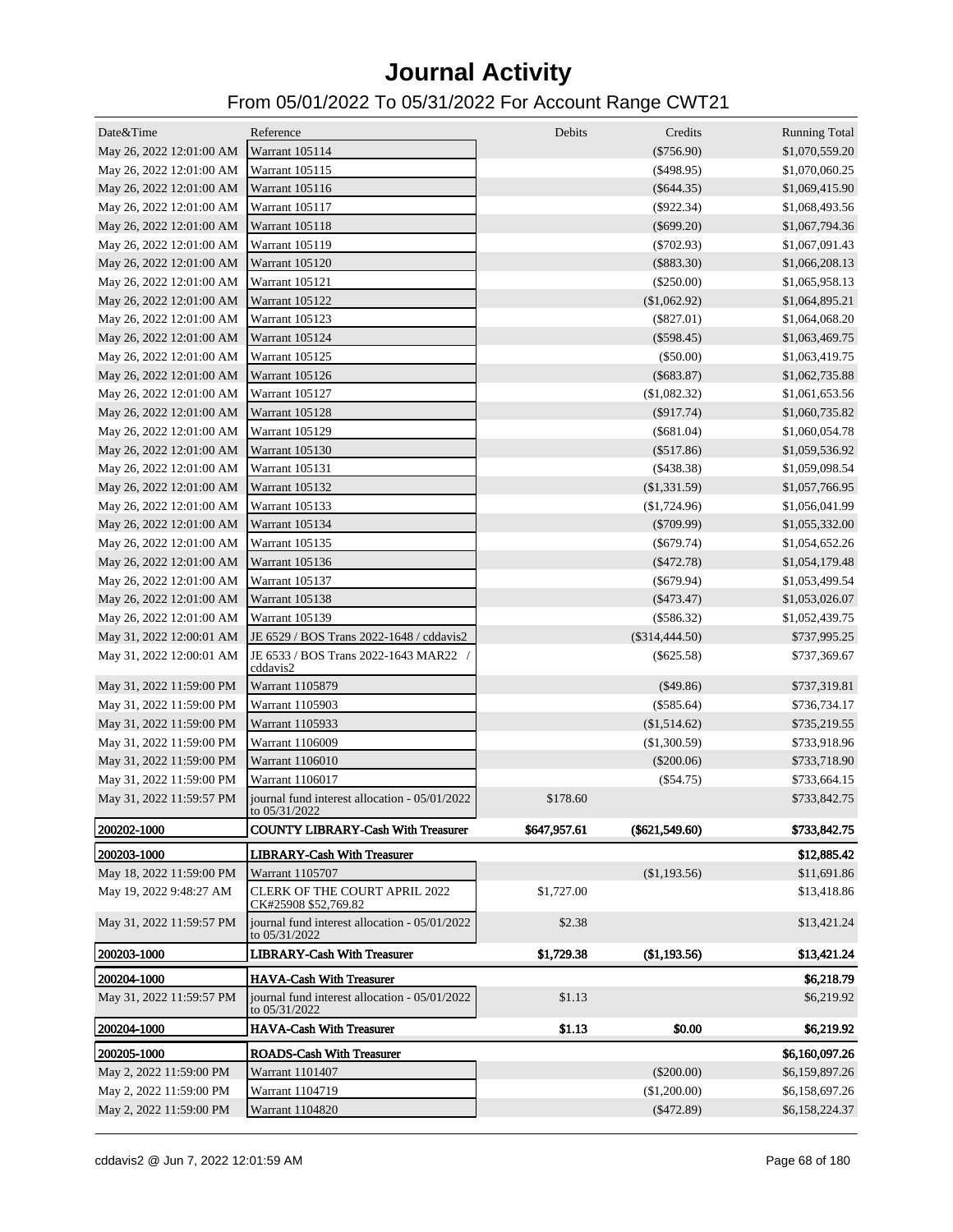| Date&Time               | Reference                                | Debits      | Credits                   | <b>Running Total</b>             |
|-------------------------|------------------------------------------|-------------|---------------------------|----------------------------------|
| May 2, 2022 11:59:00 PM | Warrant 1105044                          |             | (\$85.00)                 | \$6,158,139.37                   |
| May 2, 2022 11:59:00 PM | Warrant 1105196                          |             | $(\$820.41)$              | \$6,157,318.96                   |
| May 2, 2022 11:59:00 PM | Warrant 1105207                          |             | $(\$196.27)$              | \$6,157,122.69                   |
| May 2, 2022 11:59:00 PM | Warrant 1105231                          |             | $(\$2,484.23)$            | \$6,154,638.46                   |
| May 2, 2022 11:59:00 PM | Warrant 1105233                          |             | $(\$420.23)$              | \$6,154,218.23                   |
| May 2, 2022 11:59:00 PM | Warrant 1105235                          |             | $(\$687.19)$              | \$6,153,531.04                   |
|                         |                                          |             |                           |                                  |
| May 2, 2022 11:59:00 PM | Warrant 1105262                          |             | $(\$278.54)$              | \$6,153,252.50<br>\$6,153,214.36 |
| May 2, 2022 11:59:00 PM | Warrant 1105273                          |             | (\$38.14)<br>$(\$227.49)$ |                                  |
| May 2, 2022 11:59:00 PM | Warrant 1105299                          |             |                           | \$6,152,986.87                   |
| May 2, 2022 11:59:00 PM | Warrant 1105325                          |             | $(\$404.24)$              | \$6,152,582.63                   |
| May 2, 2022 11:59:00 PM | Warrant 1105332                          |             | (\$28.22)                 | \$6,152,554.41                   |
| May 2, 2022 11:59:00 PM | Warrant 1105376                          |             | $(\$472.89)$              | \$6,152,081.52                   |
| May 2, 2022 11:59:00 PM | Warrant 1105391                          |             | (\$67.50)                 | \$6,152,014.02                   |
| May 3, 2022 11:59:00 PM | Warrant 1105175                          |             | $(\$350.75)$              | \$6,151,663.27                   |
| May 3, 2022 11:59:00 PM | Warrant 1105212                          |             | $(\$44,260.49)$           | \$6,107,402.78                   |
| May 3, 2022 11:59:00 PM | Warrant 1105240                          |             | $(\$437.44)$              | \$6,106,965.34                   |
| May 3, 2022 11:59:00 PM | Warrant 1105241                          |             | (\$189.99)                | \$6,106,775.35                   |
| May 3, 2022 11:59:00 PM | Warrant 1105242                          |             | $(\$105.48)$              | \$6,106,669.87                   |
| May 3, 2022 11:59:00 PM | Warrant 1105243                          |             | $(\$107.34)$              | \$6,106,562.53                   |
| May 3, 2022 11:59:00 PM | Warrant 1105244                          |             | $(\$732.46)$              | \$6,105,830.07                   |
| May 3, 2022 11:59:00 PM | Warrant 1105245                          |             | $(\$373.00)$              | \$6,105,457.07                   |
| May 3, 2022 11:59:00 PM | Warrant 1105259                          |             | (\$197.70)                | \$6,105,259.37                   |
| May 3, 2022 11:59:00 PM | Warrant 1105283                          |             | $(\$3,252.37)$            | \$6,102,007.00                   |
| May 3, 2022 11:59:00 PM | Warrant 1105288                          |             | (\$112.00)                | \$6,101,895.00                   |
| May 3, 2022 11:59:00 PM | Warrant 1105298                          |             | $(\$589.30)$              | \$6,101,305.70                   |
| May 3, 2022 11:59:00 PM | Warrant 1105304                          |             | $(\$6,533.86)$            | \$6,094,771.84                   |
| May 3, 2022 11:59:00 PM | Warrant 1105326                          |             | $(\$454.11)$              | \$6,094,317.73                   |
| May 3, 2022 11:59:00 PM | Warrant 1105330                          |             | (\$72.34)                 | \$6,094,245.39                   |
| May 3, 2022 11:59:00 PM | Warrant 1105344                          |             | (\$1,489.19)              | \$6,092,756.20                   |
| May 3, 2022 11:59:00 PM | Warrant 1105384                          |             | $(\$288.79)$              | \$6,092,467.41                   |
| May 4, 2022 11:59:00 PM | Warrant 1104812                          |             | $(\$225.89)$              | \$6,092,241.52                   |
| May 4, 2022 11:59:00 PM | Warrant 1105191                          |             | (\$1,306.80)              | \$6,090,934.72                   |
| May 4, 2022 11:59:00 PM | Warrant 1105198                          |             | (\$1,830.63)              | \$6,089,104.09                   |
| May 4, 2022 11:59:00 PM | Warrant 1105209                          |             | (\$41.50)                 | \$6,089,062.59                   |
| May 4, 2022 11:59:00 PM | Warrant 1105211                          |             | $(\$209.97)$              | \$6,088,852.62                   |
| May 4, 2022 11:59:00 PM | Warrant 1105249                          |             | $(\$247.39)$              | \$6,088,605.23                   |
| May 4, 2022 11:59:00 PM | Warrant 1105312                          |             | $(\$395.41)$              | \$6,088,209.82                   |
| May 4, 2022 11:59:00 PM | Warrant 1105319                          |             | (\$148.73)                | \$6,088,061.09                   |
| May 4, 2022 11:59:00 PM | Warrant 1105367                          |             | $(\$205.67)$              | \$6,087,855.42                   |
| May 5, 2022 12:00:01 AM | JE 6487 / BOS Trans 2022-1548 / cddavis2 | \$23,367.66 |                           | \$6,111,223.08                   |
| May 5, 2022 11:59:00 PM | Warrant 1104234                          |             | (\$116.00)                | \$6,111,107.08                   |
| May 5, 2022 11:59:00 PM | Warrant 1105199                          |             | (\$1,108.59)              | \$6,109,998.49                   |
| May 5, 2022 11:59:00 PM | Warrant 1105217                          |             | $(\$7,187.42)$            | \$6,102,811.07                   |
| May 5, 2022 11:59:00 PM | Warrant 1105342                          |             | (\$55.82)                 | \$6,102,755.25                   |
| May 5, 2022 11:59:00 PM |                                          |             |                           |                                  |
|                         | Warrant 1105362                          |             | $(\$793.15)$              | \$6,101,962.10<br>\$6,091,603.72 |
| May 5, 2022 11:59:00 PM | Warrant 1105508                          |             | (\$10,358.38)             |                                  |
| May 6, 2022 11:59:00 PM | Warrant 1103047                          |             | $($ \$96.51)              | \$6,091,507.21                   |
| May 6, 2022 11:59:00 PM | Warrant 1104427                          |             | (\$22.00)                 | \$6,091,485.21                   |
| May 6, 2022 11:59:00 PM | Warrant 1104654                          |             | $(\$300.00)$              | \$6,091,185.21                   |
| May 6, 2022 11:59:00 PM | Warrant 1105039                          |             | (\$120.00)                | \$6,091,065.21                   |
| May 6, 2022 11:59:00 PM | Warrant 1105189                          |             | $(\$367.30)$              | \$6,090,697.91                   |
| May 6, 2022 11:59:00 PM | Warrant 1105385                          |             | (\$12.50)                 | \$6,090,685.41                   |
| May 6, 2022 11:59:00 PM | Warrant 1105387                          |             | $(\$233.00)$              | \$6,090,452.41                   |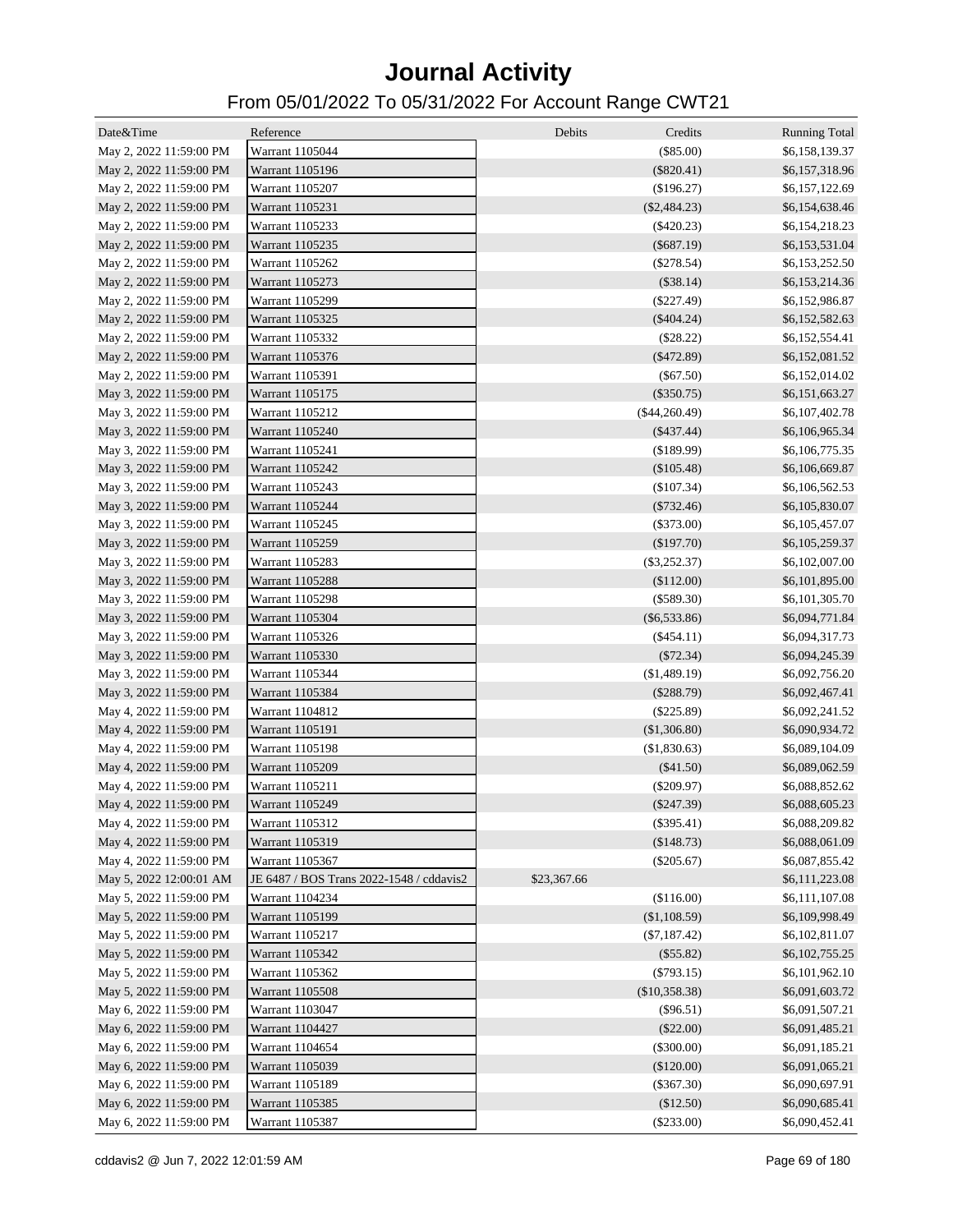| Date&Time                               | Reference                                                                        | Debits       | Credits         | <b>Running Total</b> |
|-----------------------------------------|----------------------------------------------------------------------------------|--------------|-----------------|----------------------|
| May 9, 2022 9:06:39 AM                  | HURF- APRL 2022 \$883,134.42                                                     | \$883,134.42 |                 | \$6,973,586.83       |
| May 9, 2022 11:59:00 PM                 | Warrant 1105291                                                                  |              | $(\$8,291.28)$  | \$6,965,295.55       |
| May 9, 2022 11:59:00 PM                 | Warrant 1105397                                                                  |              | (\$14.06)       | \$6,965,281.49       |
| May 9, 2022 11:59:00 PM                 | Warrant 1105434                                                                  |              | $(\$2,023.02)$  | \$6,963,258.47       |
| May 9, 2022 11:59:00 PM                 | Warrant 1105472                                                                  |              | $(\$6,202.19)$  | \$6,957,056.28       |
| May 9, 2022 11:59:00 PM                 | Warrant 1105502                                                                  |              | (\$19.99)       | \$6,957,036.29       |
| May 10, 2022 12:58:13 PM                | PAYMAC APACHE COUNTY SURPLUS<br>AUCTION CLOSE DATE MARCH 31,<br>2021 \$11,385.01 | \$11,385.01  |                 | \$6,968,421.30       |
| May 10, 2022 11:59:00 PM                | Warrant 1105117                                                                  |              | (\$29.23)       | \$6,968,392.07       |
| May 10, 2022 11:59:00 PM                | <b>Warrant 1105409</b>                                                           |              | $(\$321.18)$    | \$6,968,070.89       |
| May 10, 2022 11:59:00 PM                | Warrant 1105414                                                                  |              | $(\$32,828.47)$ | \$6,935,242.42       |
| May 10, 2022 11:59:00 PM                | <b>Warrant 1105419</b>                                                           |              | $(\$267.56)$    | \$6,934,974.86       |
| May 10, 2022 11:59:00 PM                | Warrant 1105422                                                                  |              | $($ \$43.38)    | \$6,934,931.48       |
| May 10, 2022 11:59:00 PM                | <b>Warrant 1105428</b>                                                           |              | (\$1,294.31)    | \$6,933,637.17       |
| May 10, 2022 11:59:00 PM                | Warrant 1105429                                                                  |              | $(\$4,938.34)$  | \$6,928,698.83       |
| May 10, 2022 11:59:00 PM                | Warrant 1105438                                                                  |              | $(\$489.53)$    | \$6,928,209.30       |
| May 10, 2022 11:59:00 PM                | Warrant 1105442                                                                  |              | $(\$275.08)$    | \$6,927,934.22       |
| May 10, 2022 11:59:00 PM                | Warrant 1105443                                                                  |              | $(\$256.39)$    | \$6,927,677.83       |
| May 10, 2022 11:59:00 PM                | Warrant 1105444                                                                  |              | $(\$214.72)$    | \$6,927,463.11       |
| May 10, 2022 11:59:00 PM                | Warrant 1105461                                                                  |              | (\$132.84)      | \$6,927,330.27       |
| May 10, 2022 11:59:00 PM                | Warrant 1105463                                                                  |              | $(\$341.03)$    | \$6,926,989.24       |
| May 10, 2022 11:59:00 PM                | Warrant 1105478                                                                  |              | $(\$79.79)$     | \$6,926,909.45       |
| May 10, 2022 11:59:00 PM                | Warrant 1105494                                                                  |              | $(\$273.44)$    | \$6,926,636.01       |
| May 10, 2022 11:59:00 PM                | <b>Warrant 1105496</b>                                                           |              | (\$1,373.74)    | \$6,925,262.27       |
| May 10, 2022 11:59:00 PM                | Warrant 1105501                                                                  |              | $(\$384.45)$    | \$6,924,877.82       |
| May 10, 2022 11:59:00 PM                | Warrant 1105506                                                                  |              | (\$157.56)      | \$6,924,720.26       |
| May 10, 2022 11:59:00 PM                | Warrant 1105536                                                                  |              | $($ \$95.83 $)$ | \$6,924,624.43       |
| May 10, 2022 11:59:00 PM                | Warrant 1105537                                                                  |              | $(\$236.00)$    | \$6,924,388.43       |
| May 10, 2022 11:59:00 PM                | Warrant 1105539                                                                  |              | $(\$28,775.36)$ | \$6,895,613.07       |
| May 10, 2022 11:59:00 PM                | Warrant 1105542                                                                  |              | $(\$31,691.82)$ | \$6,863,921.25       |
| May 11, 2022 11:59:00 PM                | <b>Warrant 1105400</b>                                                           |              | $(\$876.64)$    |                      |
|                                         | Warrant 1105412                                                                  |              |                 | \$6,863,044.61       |
| May 11, 2022 11:59:00 PM                |                                                                                  |              | (\$165.50)      | \$6,862,879.11       |
| May 11, 2022 11:59:00 PM                | Warrant 1105473                                                                  |              | $(\$440.44)$    | \$6,862,438.67       |
| May 11, 2022 11:59:00 PM                | Warrant 1105482                                                                  |              | (\$1,338.40)    | \$6,861,100.27       |
| May 11, 2022 11:59:00 PM                | Warrant 1105483                                                                  |              | $(\$307.09)$    | \$6,860,793.18       |
| May 11, 2022 11:59:00 PM                | Warrant 1105484                                                                  |              | $(\$57.68)$     | \$6,860,735.50       |
| May 12, 2022 12:01:00 AM Warrant 104353 |                                                                                  |              | $(\$300.00)$    | \$6,860,435.50       |
| May 12, 2022 12:01:00 AM                | <b>Warrant 104403</b>                                                            |              | $(\$593.80)$    | \$6,859,841.70       |
| May 12, 2022 12:01:00 AM                | Warrant 104404                                                                   |              | (\$12.51)       | \$6,859,829.19       |
| May 12, 2022 12:01:00 AM                | Warrant 104407                                                                   |              | (\$486.26)      | \$6,859,342.93       |
| May 12, 2022 12:01:00 AM                | <b>Warrant 104408</b>                                                            |              | (\$30.02)       | \$6,859,312.91       |
| May 12, 2022 12:01:00 AM                | Warrant 104444                                                                   |              | $(\$463.20)$    | \$6,858,849.71       |
| May 12, 2022 12:01:00 AM                | Warrant 104445                                                                   |              | $(\$450.02)$    | \$6,858,399.69       |
| May 12, 2022 12:01:00 AM                | Warrant 104604                                                                   |              | $(\$3,154.95)$  | \$6,855,244.74       |
| May 12, 2022 12:01:00 AM                | Warrant 104605                                                                   |              | (\$1,416.32)    | \$6,853,828.42       |
| May 12, 2022 12:01:00 AM                | Warrant 104606                                                                   |              | (\$1,017.13)    | \$6,852,811.29       |
| May 12, 2022 12:01:00 AM                | Warrant 104608                                                                   |              | (\$1,624.31)    | \$6,851,186.98       |
| May 12, 2022 12:01:00 AM                | Warrant 104609                                                                   |              | (\$1,000.41)    | \$6,850,186.57       |
| May 12, 2022 12:01:00 AM                | Warrant 104610                                                                   |              | $(\$334.77)$    | \$6,849,851.80       |
| May 12, 2022 12:01:00 AM                | Warrant 104611                                                                   |              | $(\$76.07)$     | \$6,849,775.73       |
| May 12, 2022 12:01:00 AM                | Warrant 104612                                                                   |              | $(\$75.00)$     | \$6,849,700.73       |
| May 12, 2022 12:01:00 AM Warrant 104617 |                                                                                  |              | (\$1,004.74)    | \$6,848,695.99       |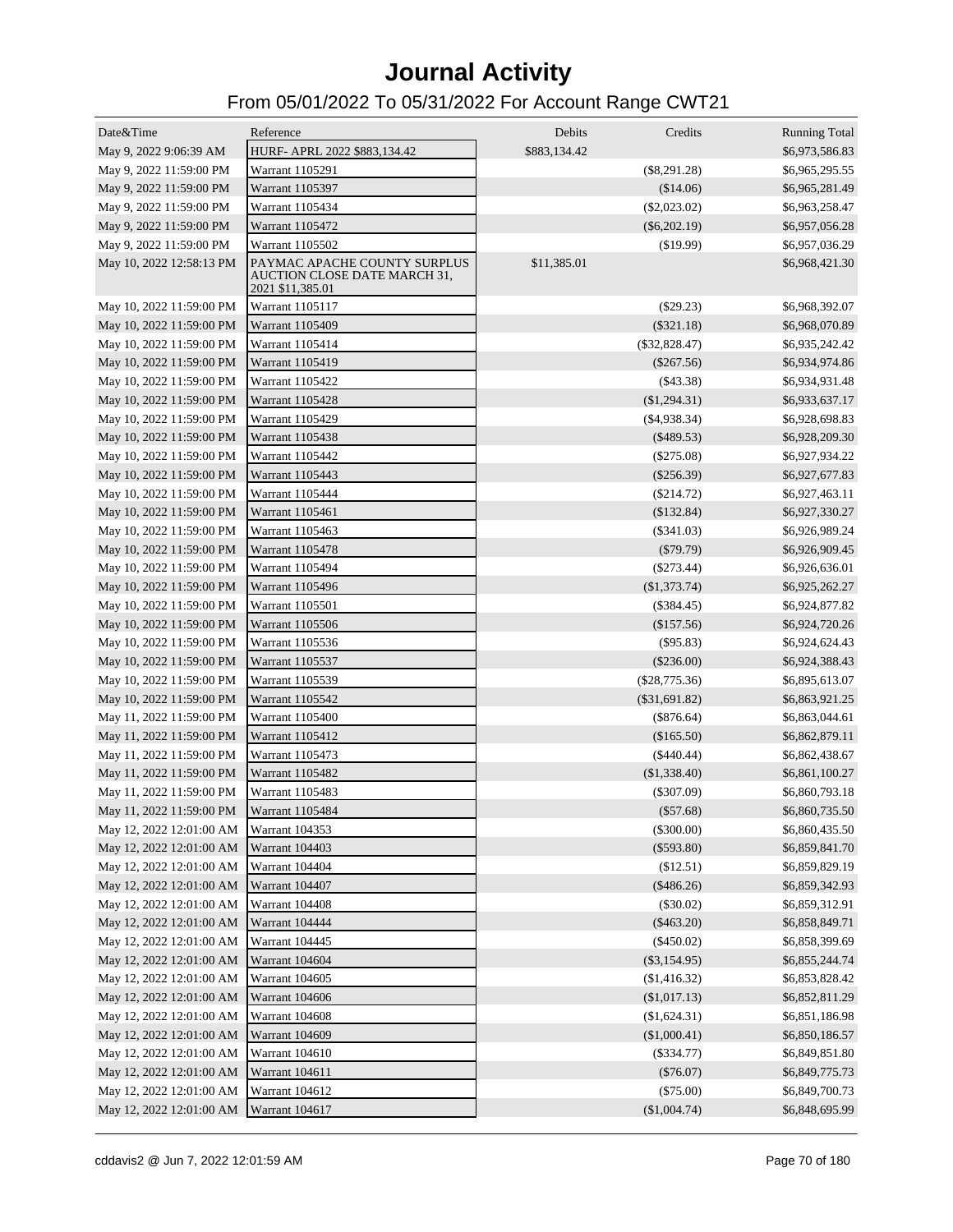| Date&Time                               | Reference                        | Debits<br>Credits              | <b>Running Total</b>             |
|-----------------------------------------|----------------------------------|--------------------------------|----------------------------------|
| May 12, 2022 12:01:00 AM Warrant 104618 |                                  | (\$1,155.09)                   | \$6,847,540.90                   |
| May 12, 2022 12:01:00 AM Warrant 104619 |                                  | (\$1,166.36)                   | \$6,846,374.54                   |
| May 12, 2022 12:01:00 AM Warrant 104620 |                                  | (\$1,468.01)                   | \$6,844,906.53                   |
| May 12, 2022 12:01:00 AM Warrant 104621 |                                  | (\$1,152.74)                   | \$6,843,753.79                   |
| May 12, 2022 12:01:00 AM Warrant 104622 |                                  | $(\$962.77)$                   | \$6,842,791.02                   |
| May 12, 2022 12:01:00 AM Warrant 104623 |                                  | (\$1,016.79)                   | \$6,841,774.23                   |
| May 12, 2022 12:01:00 AM Warrant 104624 |                                  | $(\$916.03)$                   | \$6,840,858.20                   |
| May 12, 2022 12:01:00 AM Warrant 104625 |                                  | (\$1,014.56)                   | \$6,839,843.64                   |
| May 12, 2022 12:01:00 AM Warrant 104626 |                                  | $(\$907.21)$                   | \$6,838,936.43                   |
| May 12, 2022 12:01:00 AM Warrant 104627 |                                  | (\$1,076.22)                   | \$6,837,860.21                   |
| May 12, 2022 12:01:00 AM Warrant 104628 |                                  | (\$1,063.16)                   | \$6,836,797.05                   |
| May 12, 2022 12:01:00 AM Warrant 104629 |                                  | $(\$999.85)$                   | \$6,835,797.20                   |
| May 12, 2022 12:01:00 AM Warrant 104630 |                                  | $(\$876.11)$                   | \$6,834,921.09                   |
| May 12, 2022 12:01:00 AM Warrant 104631 |                                  | (\$1,021.38)                   | \$6,833,899.71                   |
| May 12, 2022 12:01:00 AM Warrant 104632 |                                  | $(\$859.11)$                   | \$6,833,040.60                   |
| May 12, 2022 12:01:00 AM Warrant 104633 |                                  | (\$1,131.02)                   | \$6,831,909.58                   |
| May 12, 2022 12:01:00 AM Warrant 104634 |                                  | $(\$915.08)$                   | \$6,830,994.50                   |
| May 12, 2022 12:01:00 AM Warrant 104635 |                                  | (\$1,821.90)                   | \$6,829,172.60                   |
| May 12, 2022 12:01:00 AM Warrant 104636 |                                  | (\$1,028.22)                   | \$6,828,144.38                   |
| May 12, 2022 12:01:00 AM Warrant 104637 |                                  | $(\$944.51)$                   | \$6,827,199.87                   |
| May 12, 2022 12:01:00 AM Warrant 104638 |                                  | (\$883.93)                     | \$6,826,315.94                   |
| May 12, 2022 12:01:00 AM Warrant 104639 |                                  | (\$1,101.37)                   | \$6,825,214.57                   |
| May 12, 2022 12:01:00 AM Warrant 104640 |                                  | (\$1,012.10)                   | \$6,824,202.47                   |
| May 12, 2022 12:01:00 AM Warrant 104641 |                                  | (\$1,050.41)                   | \$6,823,152.06                   |
| May 12, 2022 12:01:00 AM Warrant 104642 |                                  | (\$1,064.17)                   | \$6,822,087.89                   |
| May 12, 2022 12:01:00 AM Warrant 104643 |                                  | (\$1,093.84)                   | \$6,820,994.05                   |
| May 12, 2022 12:01:00 AM Warrant 104644 |                                  | $(\$934.00)$                   | \$6,820,060.05                   |
| May 12, 2022 12:01:00 AM Warrant 104645 |                                  | (\$1,432.43)                   | \$6,818,627.62                   |
| May 12, 2022 12:01:00 AM Warrant 104646 |                                  | $(\$930.12)$                   | \$6,817,697.50                   |
| May 12, 2022 12:01:00 AM Warrant 104647 |                                  | $(\$737.14)$                   | \$6,816,960.36                   |
| May 12, 2022 12:01:00 AM Warrant 104648 |                                  | $(\$245.72)$                   | \$6,816,714.64                   |
| May 12, 2022 12:01:00 AM Warrant 104649 |                                  | (\$1,036.64)                   | \$6,815,678.00                   |
| May 12, 2022 12:01:00 AM Warrant 104650 |                                  | $(\$776.66)$                   | \$6,814,901.34                   |
| May 12, 2022 12:01:00 AM Warrant 104651 |                                  | $(\$847.54)$                   | \$6,814,053.80                   |
| May 12, 2022 12:01:00 AM Warrant 104652 |                                  | $(\$1,253.71)$                 | \$6,812,800.09                   |
| May 12, 2022 12:01:00 AM Warrant 104653 |                                  | (\$1,461.95)                   | \$6,811,338.14                   |
| May 12, 2022 12:01:00 AM Warrant 104654 |                                  | (\$962.16)                     | \$6,810,375.98                   |
| May 12, 2022 12:01:00 AM Warrant 104655 |                                  | (\$1,240.53)                   | \$6,809,135.45                   |
| May 12, 2022 12:01:00 AM                | Warrant 104656                   | $(\$933.42)$                   | \$6,808,202.03                   |
| May 12, 2022 12:01:00 AM                | Warrant 104657                   | $(\$985.59)$                   | \$6,807,216.44                   |
| May 12, 2022 12:01:00 AM                | Warrant 104658                   | (\$1,082.32)                   | \$6,806,134.12                   |
| May 12, 2022 12:01:00 AM                | Warrant 104659                   | (\$1,354.37)                   | \$6,804,779.75                   |
| May 12, 2022 12:01:00 AM                | Warrant 104660                   |                                |                                  |
| May 12, 2022 12:01:00 AM                | Warrant 104661                   | $(\$1,131.30)$<br>(\$1,266.73) | \$6,803,648.45                   |
| May 12, 2022 12:01:00 AM                |                                  |                                | \$6,802,381.72                   |
| May 12, 2022 12:01:00 AM                | Warrant 104662<br>Warrant 104663 | (\$1,206.13)<br>$(\$982.21)$   | \$6,801,175.59                   |
| May 12, 2022 12:01:00 AM                | Warrant 104664                   | (\$100.00)                     | \$6,800,193.38<br>\$6,800,093.38 |
| May 12, 2022 12:01:00 AM                | Warrant 104665                   | $(\$715.94)$                   | \$6,799,377.44                   |
| May 12, 2022 12:01:00 AM                | Warrant 104666                   | $(\$773.22)$                   | \$6,798,604.22                   |
| May 12, 2022 12:01:00 AM                | Warrant 104667                   | (\$1,327.75)                   | \$6,797,276.47                   |
| May 12, 2022 12:01:00 AM                | Warrant 104668                   | (\$60.00)                      | \$6,797,216.47                   |
| May 12, 2022 12:01:00 AM                | Warrant 104669                   | (\$1,022.94)                   | \$6,796,193.53                   |
| May 12, 2022 12:01:00 AM                | Warrant 104670                   | (\$1,019.70)                   | \$6,795,173.83                   |
|                                         |                                  |                                |                                  |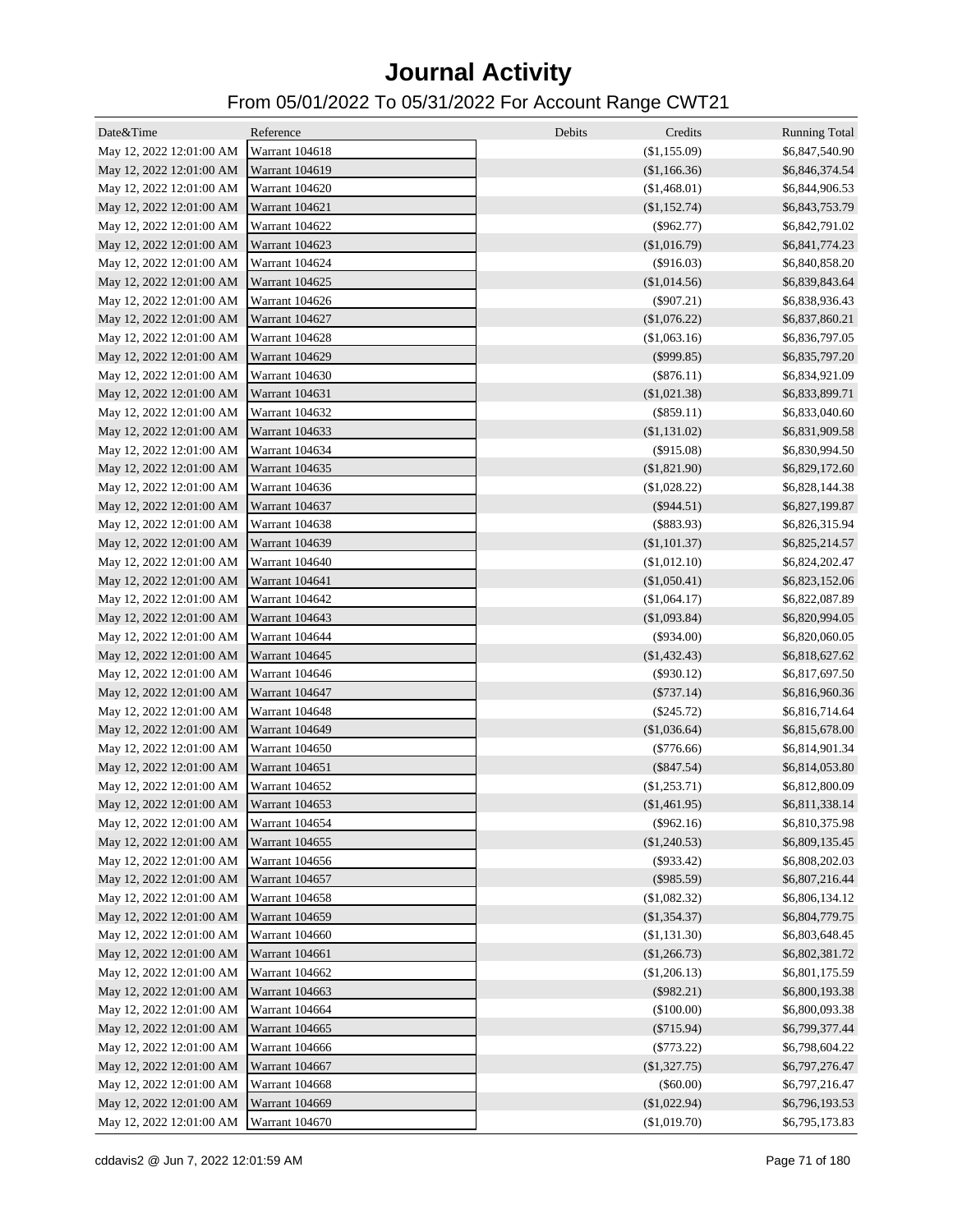| Date&Time                               | Reference                                                             | Debits       | Credits         | <b>Running Total</b> |
|-----------------------------------------|-----------------------------------------------------------------------|--------------|-----------------|----------------------|
| May 12, 2022 12:01:00 AM Warrant 104671 |                                                                       |              | (\$1,198.70)    | \$6,793,975.13       |
| May 12, 2022 12:01:00 AM                | Warrant 104672                                                        |              | $(\$839.89)$    | \$6,793,135.24       |
| May 12, 2022 12:01:00 AM                | Warrant 104673                                                        |              | (\$1,615.90)    | \$6,791,519.34       |
| May 12, 2022 12:01:00 AM                | <b>Warrant 104674</b>                                                 |              | $(\$548.83)$    | \$6,790,970.51       |
| May 12, 2022 12:01:00 AM                | Warrant 104675                                                        |              | $(\$808.77)$    | \$6,790,161.74       |
| May 12, 2022 12:01:00 AM                | Warrant 104676                                                        |              | $(\$1,202.83)$  | \$6,788,958.91       |
| May 12, 2022 12:01:00 AM                | Warrant 104677                                                        |              | $(\$1,710.18)$  | \$6,787,248.73       |
| May 12, 2022 12:01:00 AM                | <b>Warrant 104678</b>                                                 |              | $(\$1,071.20)$  | \$6,786,177.53       |
| May 12, 2022 12:01:00 AM                | Warrant 104679                                                        |              | (\$1,136.02)    | \$6,785,041.51       |
| May 12, 2022 12:01:00 AM                | Warrant 104680                                                        |              | $(\$831.37)$    | \$6,784,210.14       |
| May 12, 2022 12:01:00 AM                | Warrant 104681                                                        |              | $(\$1,454.88)$  | \$6,782,755.26       |
| May 12, 2022 12:01:00 AM                | Warrant 104682                                                        |              | $(\$930.05)$    | \$6,781,825.21       |
| May 12, 2022 12:01:00 AM                | Warrant 104683                                                        |              | $(\$20.00)$     | \$6,781,805.21       |
| May 12, 2022 12:01:00 AM                | Warrant 104684                                                        |              | $(\$926.41)$    | \$6,780,878.80       |
| May 12, 2022 12:01:00 AM                | Warrant 104685                                                        |              | $(\$210.00)$    | \$6,780,668.80       |
| May 12, 2022 12:01:00 AM                | <b>Warrant 104686</b>                                                 |              | $(\$1,472.42)$  | \$6,779,196.38       |
| May 12, 2022 12:01:00 AM                | Warrant 104687                                                        |              | $(\$25.00)$     | \$6,779,171.38       |
| May 12, 2022 12:01:00 AM                | Warrant 104688                                                        |              |                 |                      |
|                                         |                                                                       |              | $(\$1,015.94)$  | \$6,778,155.44       |
| May 12, 2022 12:01:00 AM                | Warrant 104689                                                        |              | (\$1,308.53)    | \$6,776,846.91       |
| May 12, 2022 12:01:00 AM                | Warrant 104690                                                        |              | $(\$898.42)$    | \$6,775,948.49       |
| May 12, 2022 8:30:32 AM                 | <b>VLT- VEHICLE LICENSE TAX</b><br>04.16.2022-04.30.2022 \$154,390.93 | \$119,878.31 |                 | \$6,895,826.80       |
| May 12, 2022 8:30:32 AM                 | <b>VLT- VEHICLE LICENSE TAX</b><br>04.16.2022-04.30.2022 \$154,390.93 | \$165.47     |                 | \$6,895,992.27       |
| May 13, 2022 11:59:00 PM                | Warrant 1105417                                                       |              | (\$1,829.74)    | \$6,894,162.53       |
| May 13, 2022 11:59:00 PM                | Warrant 1105418                                                       |              | $(\$83.30)$     | \$6,894,079.23       |
| May 13, 2022 11:59:00 PM                | Warrant 1105467                                                       |              | (\$1,846.28)    | \$6,892,232.95       |
| May 13, 2022 11:59:00 PM                | Warrant 1105531                                                       |              | $($ \$986.98)   | \$6,891,245.97       |
| May 13, 2022 11:59:00 PM                | Warrant 1105532                                                       |              | $(\$438.37)$    | \$6,890,807.60       |
| May 13, 2022 11:59:00 PM                | Warrant 1105533                                                       |              | $(\$526.40)$    | \$6,890,281.20       |
| May 13, 2022 11:59:00 PM                | Warrant 1105560                                                       |              | $(\$516.00)$    | \$6,889,765.20       |
| May 16, 2022 4:49:31 PM                 | JE 6496 / BOS Trans 2022-1593 / cddavis2                              | \$18,891.60  |                 | \$6,908,656.80       |
| May 16, 2022 11:59:00 PM                | Warrant 1104819                                                       |              | $(\$28.00)$     | \$6,908,628.80       |
| May 16, 2022 11:59:00 PM                | Warrant 1105375                                                       |              | $(\$28.00)$     | \$6,908,600.80       |
| May 16, 2022 11:59:00 PM                | Warrant 1105499                                                       |              | $(\$220.31)$    | \$6,908,380.49       |
| May 16, 2022 11:59:00 PM                | Warrant 1105530                                                       |              | $(\$961.71)$    | \$6,907,418.78       |
| May 16, 2022 11:59:00 PM                | Warrant 1105538                                                       |              | $(\$37,208.53)$ | \$6,870,210.25       |
| May 16, 2022 11:59:00 PM                | Warrant 1105559                                                       |              | $(\$67.50)$     | \$6,870,142.75       |
| May 16, 2022 11:59:00 PM                | Warrant 1105585                                                       |              | $(\$851.85)$    | \$6,869,290.90       |
| May 16, 2022 11:59:00 PM                | Warrant 1105615                                                       |              | $(\$2,909.95)$  | \$6,866,380.95       |
| May 16, 2022 11:59:00 PM                | Warrant 1105683                                                       |              | $(\$983.95)$    | \$6,865,397.00       |
| May 16, 2022 11:59:00 PM                | Warrant 1105687                                                       |              | $(\$99.29)$     | \$6,865,297.71       |
| May 16, 2022 11:59:00 PM                | Warrant 1105690                                                       |              | $(\$348.38)$    | \$6,864,949.33       |
| May 16, 2022 11:59:00 PM                | Warrant 1105702                                                       |              | $(\$337.47)$    | \$6,864,611.86       |
| May 16, 2022 11:59:00 PM                | Warrant 1105716                                                       |              | $(\$506.75)$    | \$6,864,105.11       |
| May 17, 2022 8:46:52 AM                 | DEP#2022-11000251 \$235,384.40                                        | \$3,104.86   |                 | \$6,867,209.97       |
| May 17, 2022 8:46:52 AM                 | DEP#2022-11000251 \$235,384.40                                        | \$437.04     |                 | \$6,867,647.01       |
| May 17, 2022 8:46:52 AM                 | DEP#2022-11000251 \$235,384.40                                        | \$294.60     |                 | \$6,867,941.61       |
| May 17, 2022 11:59:00 PM                | Warrant 1105529                                                       |              | $(\$793.15)$    | \$6,867,148.46       |
| May 17, 2022 11:59:00 PM                | Warrant 1105552                                                       |              | $(\$288.79)$    | \$6,866,859.67       |
| May 17, 2022 11:59:00 PM                | Warrant 1105561                                                       |              | $(\$5.14)$      | \$6,866,854.53       |
| May 17, 2022 11:59:00 PM                | Warrant 1105562                                                       |              | $(\$225.42)$    | \$6,866,629.11       |
| May 17, 2022 11:59:00 PM                | Warrant 1105576                                                       |              | $(\$239.50)$    | \$6,866,389.61       |
|                                         |                                                                       |              |                 |                      |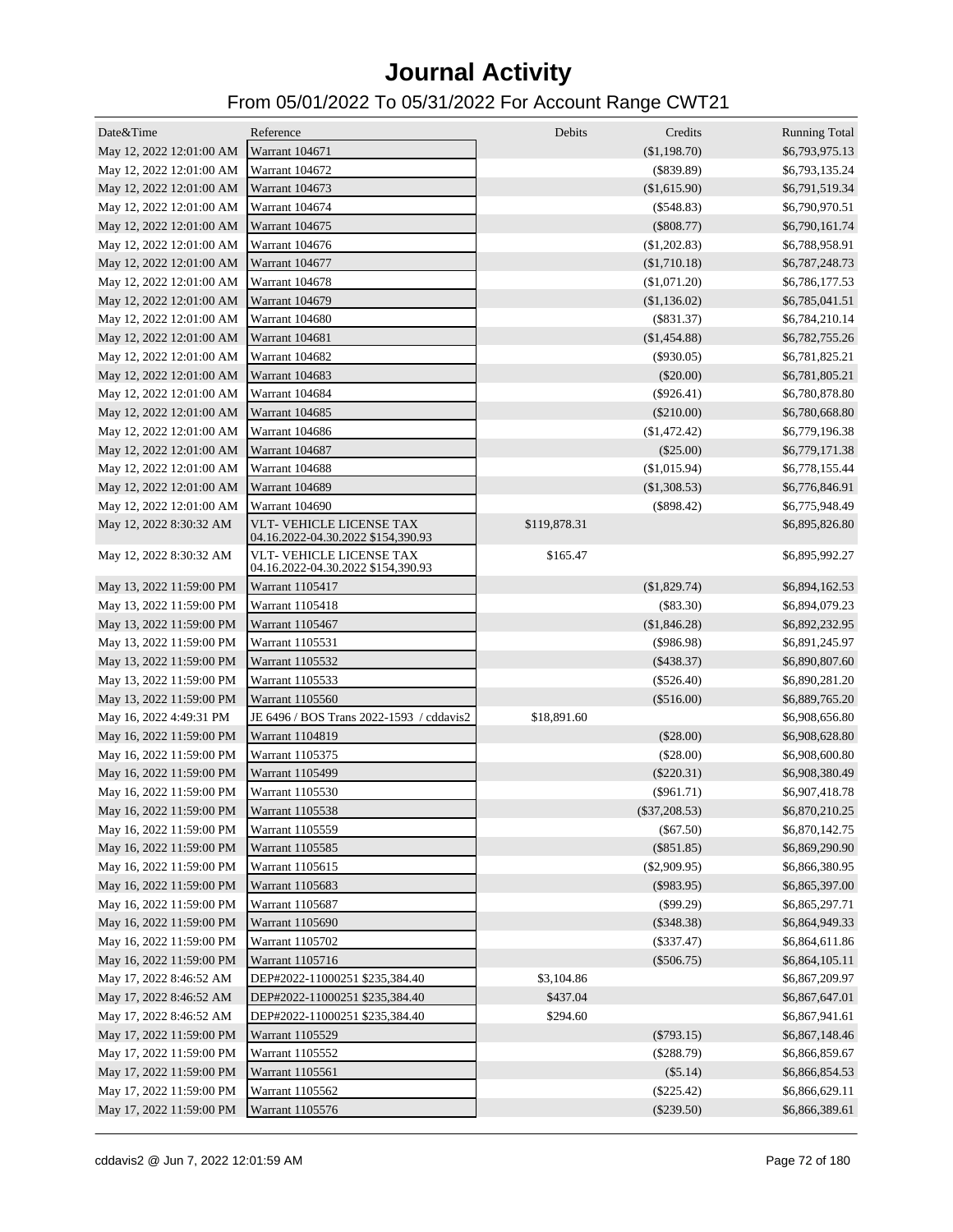| Date&Time                | Reference                                                 | Debits<br>Credits | <b>Running Total</b> |
|--------------------------|-----------------------------------------------------------|-------------------|----------------------|
| May 17, 2022 11:59:00 PM | Warrant 1105580                                           | $(\$467.95)$      | \$6,865,921.66       |
| May 17, 2022 11:59:00 PM | Warrant 1105589                                           | $(\$4,394.38)$    | \$6,861,527.28       |
| May 17, 2022 11:59:00 PM | Warrant 1105606                                           | (\$15,064.68)     | \$6,846,462.60       |
| May 17, 2022 11:59:00 PM | Warrant 1105616                                           | (\$1,813.75)      | \$6,844,648.85       |
| May 17, 2022 11:59:00 PM | Warrant 1105617                                           |                   |                      |
|                          |                                                           | (\$1,029.22)      | \$6,843,619.63       |
| May 17, 2022 11:59:00 PM | Warrant 1105620                                           | $(\$240.43)$      | \$6,843,379.20       |
| May 17, 2022 11:59:00 PM | Warrant 1105621                                           | $(\$200.26)$      | \$6,843,178.94       |
| May 17, 2022 11:59:00 PM | Warrant 1105622                                           | $(\$120.41)$      | \$6,843,058.53       |
| May 17, 2022 11:59:00 PM | Warrant 1105624                                           | (\$177.31)        | \$6,842,881.22       |
| May 17, 2022 11:59:00 PM | Warrant 1105625                                           | $(\$133.41)$      | \$6,842,747.81       |
| May 17, 2022 11:59:00 PM | Warrant 1105626                                           | (\$181.53)        | \$6,842,566.28       |
| May 17, 2022 11:59:00 PM | Warrant 1105627                                           | $(\$254.84)$      | \$6,842,311.44       |
| May 17, 2022 11:59:00 PM | Warrant 1105628                                           | $(\$177.42)$      | \$6,842,134.02       |
| May 17, 2022 11:59:00 PM | Warrant 1105657                                           | $(\$875.55)$      | \$6,841,258.47       |
| May 17, 2022 11:59:00 PM | Warrant 1105663                                           | (\$93.79)         | \$6,841,164.68       |
| May 17, 2022 11:59:00 PM | Warrant 1105666                                           | $(\$43.07)$       | \$6,841,121.61       |
| May 17, 2022 11:59:00 PM | Warrant 1105681                                           | (\$1,828.11)      | \$6,839,293.50       |
| May 17, 2022 11:59:00 PM | Warrant 1105700                                           | $(\$3,993.34)$    | \$6,835,300.16       |
| May 17, 2022 11:59:00 PM | Warrant 1105708                                           | (\$114.91)        | \$6,835,185.25       |
| May 17, 2022 11:59:00 PM | Warrant 1105710                                           | $(\$514.81)$      | \$6,834,670.44       |
| May 17, 2022 11:59:00 PM | Warrant 1105715                                           | (\$1,455.17)      | \$6,833,215.27       |
| May 17, 2022 11:59:00 PM | Warrant 1105719                                           | $(\$398.08)$      | \$6,832,817.19       |
| May 18, 2022 11:59:00 PM | Warrant 1105553                                           | (\$12.50)         | \$6,832,804.69       |
| May 18, 2022 11:59:00 PM | Warrant 1105555                                           | $(\$233.00)$      | \$6,832,571.69       |
| May 18, 2022 11:59:00 PM | Warrant 1105565                                           | $(\$438.35)$      | \$6,832,133.34       |
| May 18, 2022 11:59:00 PM | Warrant 1105567                                           | $(\$637.32)$      | \$6,831,496.02       |
| May 18, 2022 11:59:00 PM | Warrant 1105582                                           | (\$316.18)        | \$6,831,179.84       |
| May 18, 2022 11:59:00 PM | Warrant 1105603                                           | \$19.63)          | \$6,831,160.21       |
| May 18, 2022 11:59:00 PM | Warrant 1105637                                           | $(\$584.78)$      | \$6,830,575.43       |
| May 18, 2022 11:59:00 PM | Warrant 1105647                                           | $(\$421.92)$      | \$6,830,153.51       |
|                          |                                                           |                   |                      |
| May 18, 2022 11:59:00 PM | Warrant 1105712                                           | (S72.34)          | \$6,830,081.17       |
| May 18, 2022 11:59:00 PM | Warrant 1105756                                           | $(\$70.00)$       | \$6,830,011.17       |
| May 19, 2022 11:59:00 PM | Warrant 1105475                                           | $(\$547.32)$      | \$6,829,463.85       |
| May 19, 2022 11:59:00 PM | Warrant 1105584                                           | $(\$324.64)$      | \$6,829,139.21       |
| May 19, 2022 11:59:00 PM | Warrant 1105635                                           | $(\$4,046.45)$    | \$6,825,092.76       |
| May 19, 2022 11:59:00 PM | Warrant 1105682                                           | $(\$8,891.05)$    | \$6,816,201.71       |
| May 19, 2022 11:59:00 PM | Warrant 1105689                                           | $(\$325.39)$      | \$6,815,876.32       |
| May 19, 2022 11:59:00 PM | Warrant 1105706                                           | (\$17.34)         | \$6,815,858.98       |
| May 19, 2022 11:59:00 PM | Warrant 1105745                                           | (\$60.00)         | \$6,815,798.98       |
| May 20, 2022 11:59:00 PM | Warrant 1105421                                           | $(\$617.23)$      | \$6,815,181.75       |
| May 20, 2022 11:59:00 PM | Warrant 1105674                                           | $(\$367.55)$      | \$6,814,814.20       |
| May 20, 2022 11:59:00 PM | Warrant 1105679                                           | $(\$246.84)$      | \$6,814,567.36       |
| May 20, 2022 11:59:00 PM | Warrant 1105872                                           | (\$140.00)        | \$6,814,427.36       |
| May 23, 2022 11:59:00 PM | Warrant 1105644                                           | $(\$102.47)$      | \$6,814,324.89       |
| May 23, 2022 11:59:00 PM | Warrant 1105760                                           | (\$1,357.88)      | \$6,812,967.01       |
| May 23, 2022 11:59:00 PM | Warrant 1105772                                           | $(\$2,668.93)$    | \$6,810,298.08       |
| May 23, 2022 11:59:00 PM | Warrant 1105848                                           | (\$4,846.40)      | \$6,805,451.68       |
| May 23, 2022 11:59:00 PM | Warrant 1105858                                           | $(\$824.69)$      | \$6,804,626.99       |
| May 24, 2022 8:47:16 AM  | VLT - MAY 2022 County HURF Fund<br>Breakdown \$144,238.40 | \$113,862.77      | \$6,918,489.76       |
| May 24, 2022 11:59:00 PM | Warrant 1105733                                           | $(\$428.69)$      | \$6,918,061.07       |
| May 24, 2022 11:59:00 PM | Warrant 1105734                                           | $(\$357.02)$      | \$6,917,704.05       |
| May 24, 2022 11:59:00 PM | Warrant 1105743                                           | $(\$26.48)$       | \$6,917,677.57       |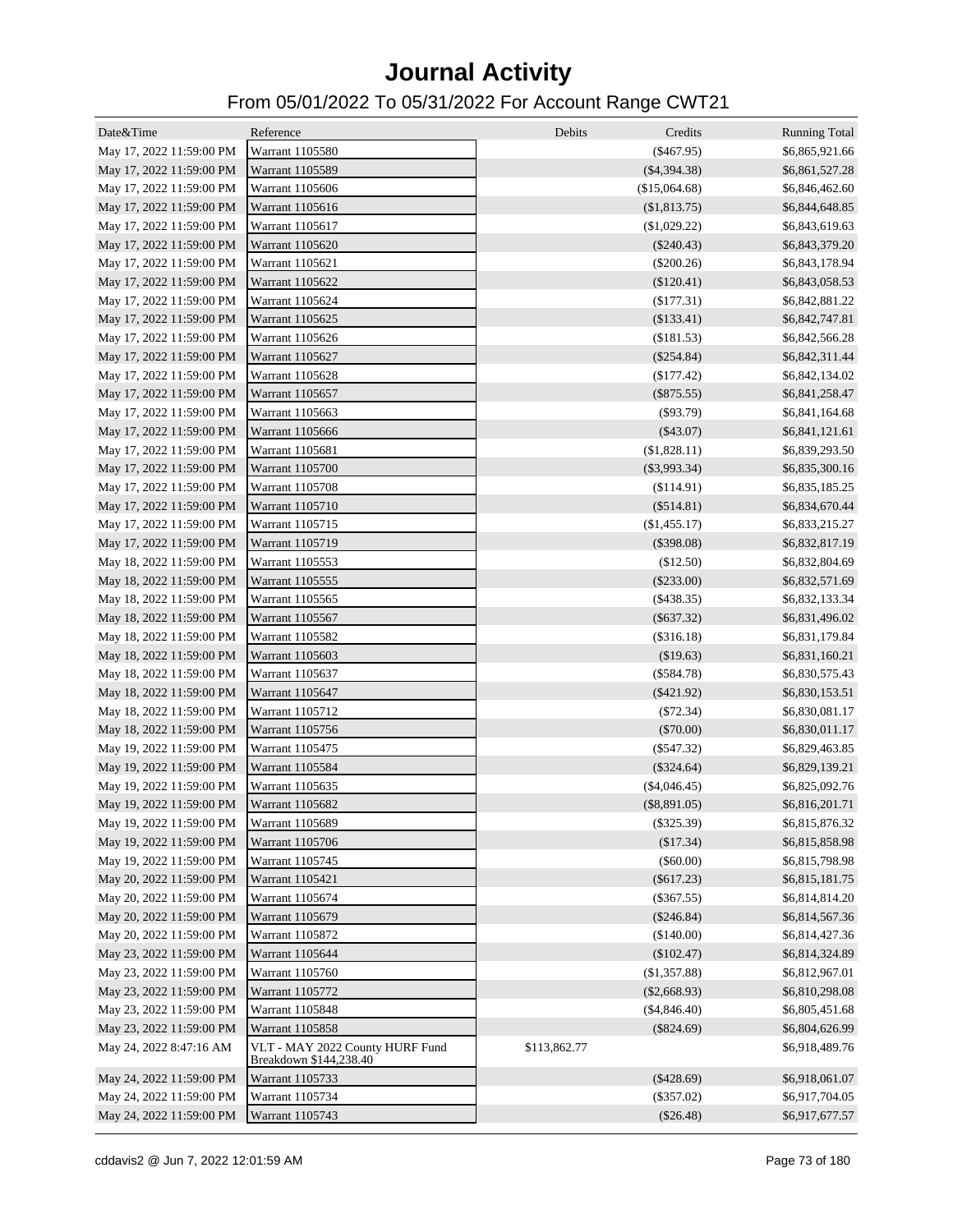| Date&Time                               | Reference             | Debits<br>Credits | <b>Running Total</b> |
|-----------------------------------------|-----------------------|-------------------|----------------------|
| May 24, 2022 11:59:00 PM                | Warrant 1105762       | (\$1,072.74)      | \$6,916,604.83       |
| May 24, 2022 11:59:00 PM                | Warrant 1105768       | $(\$5,114.89)$    | \$6,911,489.94       |
| May 24, 2022 11:59:00 PM                | Warrant 1105773       | (\$1,096.10)      | \$6,910,393.84       |
| May 24, 2022 11:59:00 PM                | Warrant 1105774       | $(\$3,013.69)$    | \$6,907,380.15       |
| May 24, 2022 11:59:00 PM                | Warrant 1105775       | $(\$203.84)$      | \$6,907,176.31       |
| May 24, 2022 11:59:00 PM                | Warrant 1105796       | $(\$28.51)$       | \$6,907,147.80       |
| May 24, 2022 11:59:00 PM                | Warrant 1105810       | $(\$48.74)$       | \$6,907,099.06       |
| May 24, 2022 11:59:00 PM                | Warrant 1105813       | $(\$2,411.93)$    | \$6,904,687.13       |
| May 24, 2022 11:59:00 PM                | Warrant 1105825       | ( \$74.86)        | \$6,904,612.27       |
| May 24, 2022 11:59:00 PM                | Warrant 1105828       | $(\$6,567.29)$    | \$6,898,044.98       |
| May 24, 2022 11:59:00 PM                | Warrant 1105846       | (\$1,713.74)      | \$6,896,331.24       |
| May 24, 2022 11:59:00 PM                | Warrant 1105863       | $(\$463.85)$      | \$6,895,867.39       |
| May 24, 2022 11:59:00 PM                | Warrant 1105880       | (\$53.86)         | \$6,895,813.53       |
| May 24, 2022 11:59:00 PM                | Warrant 1105881       | $(\$2,999.81)$    | \$6,892,813.72       |
| May 24, 2022 11:59:00 PM                | Warrant 1105905       | (\$95.83)         | \$6,892,717.89       |
| May 24, 2022 11:59:00 PM                | Warrant 1105906       | (\$236.00)        | \$6,892,481.89       |
| May 24, 2022 11:59:00 PM                | Warrant 1105908       | $(\$28,740.46)$   | \$6,863,741.43       |
| May 24, 2022 11:59:00 PM                | Warrant 1105911       | $(\$31,675.18)$   | \$6,832,066.25       |
| May 25, 2022 11:59:00 PM                | Warrant 1105284       | (\$109.92)        | \$6,831,956.33       |
| May 25, 2022 11:59:00 PM                | Warrant 1105462       | (\$122.56)        | \$6,831,833.77       |
| May 25, 2022 11:59:00 PM                | Warrant 1105738       | (\$69.72)         | \$6,831,764.05       |
| May 25, 2022 11:59:00 PM                | Warrant 1105790       | (\$1,499.61)      | \$6,830,264.44       |
| May 25, 2022 11:59:00 PM                | Warrant 1105792       | $(\$9,034.73)$    | \$6,821,229.71       |
| May 25, 2022 11:59:00 PM                | Warrant 1105801       | $(\$546.74)$      | \$6,820,682.97       |
| May 25, 2022 11:59:00 PM                | Warrant 1105802       | $(\$25.00)$       | \$6,820,657.97       |
| May 25, 2022 11:59:00 PM                | Warrant 1105806       | $(\$74.74)$       | \$6,820,583.23       |
| May 25, 2022 11:59:00 PM                | Warrant 1105851       | $(\$97.02)$       | \$6,820,486.21       |
| May 25, 2022 11:59:00 PM                | Warrant 1105873       | (\$72.34)         | \$6,820,413.87       |
| May 25, 2022 11:59:00 PM                | Warrant 1105874       | (\$5.03)          | \$6,820,408.84       |
| May 25, 2022 11:59:00 PM                | Warrant 1105876       | $(\$40.02)$       | \$6,820,368.82       |
| May 26, 2022 12:01:00 AM                | Warrant 104750        | $(\$300.00)$      | \$6,820,068.82       |
| May 26, 2022 12:01:00 AM                | Warrant 104801        | $(\$593.81)$      | \$6,819,475.01       |
| May 26, 2022 12:01:00 AM                | Warrant 104802        | (\$12.50)         | \$6,819,462.51       |
| May 26, 2022 12:01:00 AM                | <b>Warrant 104805</b> | $(\$486.27)$      | \$6,818,976.24       |
| May 26, 2022 12:01:00 AM                | Warrant 104806        | $(\$30.01)$       | \$6,818,946.23       |
| May 26, 2022 12:01:00 AM Warrant 104843 |                       | $(\$463.20)$      | \$6,818,483.03       |
| May 26, 2022 12:01:00 AM                | Warrant 104844        | $(\$450.02)$      | \$6,818,033.01       |
| May 26, 2022 12:01:00 AM                | Warrant 105001        | $(\$3,154.95)$    | \$6,814,878.06       |
| May 26, 2022 12:01:00 AM                | <b>Warrant 105002</b> | (\$1,416.30)      | \$6,813,461.76       |
| May 26, 2022 12:01:00 AM                | <b>Warrant 105003</b> | (\$1,017.14)      | \$6,812,444.62       |
| May 26, 2022 12:01:00 AM                | Warrant 105005        | $(\$1,624.33)$    | \$6,810,820.29       |
| May 26, 2022 12:01:00 AM                | Warrant 105006        | (\$1,000.42)      | \$6,809,819.87       |
| May 26, 2022 12:01:00 AM                | Warrant 105007        | $(\$309.71)$      | \$6,809,510.16       |
| May 26, 2022 12:01:00 AM                | <b>Warrant 105008</b> | $(\$76.19)$       | \$6,809,433.97       |
| May 26, 2022 12:01:00 AM                | <b>Warrant 105009</b> | $(\$75.00)$       | \$6,809,358.97       |
| May 26, 2022 12:01:00 AM                | Warrant 105014        | (\$1,004.74)      | \$6,808,354.23       |
| May 26, 2022 12:01:00 AM                | Warrant 105015        | (\$1,155.11)      | \$6,807,199.12       |
| May 26, 2022 12:01:00 AM                | Warrant 105016        | (\$1,166.35)      | \$6,806,032.77       |
| May 26, 2022 12:01:00 AM                | Warrant 105017        | (\$1,174.51)      | \$6,804,858.26       |
| May 26, 2022 12:01:00 AM                | Warrant 105018        | (\$1,152.74)      | \$6,803,705.52       |
| May 26, 2022 12:01:00 AM                | Warrant 105019        | $(\$962.77)$      | \$6,802,742.75       |
| May 26, 2022 12:01:00 AM                | Warrant 105020        | (\$1,016.78)      | \$6,801,725.97       |
| May 26, 2022 12:01:00 AM                | Warrant 105021        | $(\$915.98)$      | \$6,800,809.99       |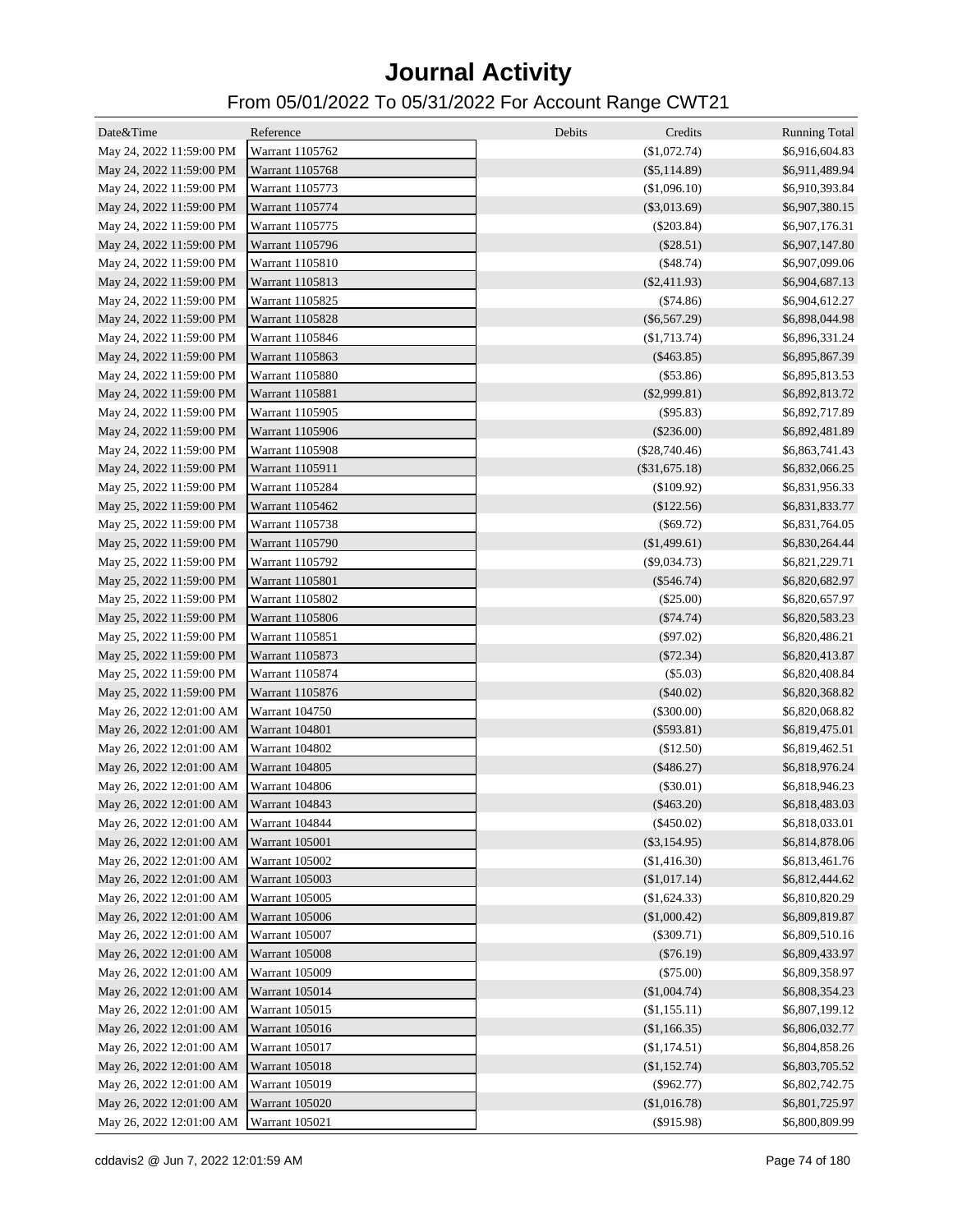| Date&Time                               | Reference             | Debits<br>Credits | <b>Running Total</b> |
|-----------------------------------------|-----------------------|-------------------|----------------------|
| May 26, 2022 12:01:00 AM Warrant 105022 |                       | (\$1,014.51)      | \$6,799,795.48       |
| May 26, 2022 12:01:00 AM                | Warrant 105023        | $(\$900.84)$      | \$6,798,894.64       |
| May 26, 2022 12:01:00 AM                | Warrant 105024        | (\$1,076.22)      | \$6,797,818.42       |
| May 26, 2022 12:01:00 AM                | Warrant 105025        | (\$1,063.16)      | \$6,796,755.26       |
| May 26, 2022 12:01:00 AM                | Warrant 105026        | $(\$999.84)$      | \$6,795,755.42       |
| May 26, 2022 12:01:00 AM                | Warrant 105027        | $(\$876.11)$      | \$6,794,879.31       |
| May 26, 2022 12:01:00 AM                | Warrant 105028        | $(\$1,021.38)$    | \$6,793,857.93       |
| May 26, 2022 12:01:00 AM                | Warrant 105029        | $(\$859.11)$      | \$6,792,998.82       |
| May 26, 2022 12:01:00 AM                | Warrant 105030        | (\$1,131.03)      | \$6,791,867.79       |
| May 26, 2022 12:01:00 AM                | Warrant 105031        | $(\$915.04)$      | \$6,790,952.75       |
| May 26, 2022 12:01:00 AM                | Warrant 105032        | $(\$1,821.89)$    | \$6,789,130.86       |
| May 26, 2022 12:01:00 AM                | Warrant 105033        | (\$1,028.20)      | \$6,788,102.66       |
| May 26, 2022 12:01:00 AM                | Warrant 105034        | $(\$944.53)$      | \$6,787,158.13       |
| May 26, 2022 12:01:00 AM                | Warrant 105035        | $(\$883.92)$      | \$6,786,274.21       |
| May 26, 2022 12:01:00 AM                | Warrant 105036        | (\$1,101.38)      | \$6,785,172.83       |
| May 26, 2022 12:01:00 AM                | Warrant 105037        | (\$1,012.08)      | \$6,784,160.75       |
| May 26, 2022 12:01:00 AM                | Warrant 105038        | (\$1,050.39)      | \$6,783,110.36       |
| May 26, 2022 12:01:00 AM                | <b>Warrant 105039</b> | (\$1,064.17)      | \$6,782,046.19       |
| May 26, 2022 12:01:00 AM                | Warrant 105040        | $(\$1,093.84)$    | \$6,780,952.35       |
| May 26, 2022 12:01:00 AM                | Warrant 105041        | $(\$934.01)$      | \$6,780,018.34       |
| May 26, 2022 12:01:00 AM                | Warrant 105042        | $(\$1,432.43)$    | \$6,778,585.91       |
| May 26, 2022 12:01:00 AM                | Warrant 105043        | $(\$955.25)$      | \$6,777,630.66       |
| May 26, 2022 12:01:00 AM                | Warrant 105044        | $(\$737.11)$      | \$6,776,893.55       |
| May 26, 2022 12:01:00 AM                | Warrant 105045        | $(\$245.71)$      | \$6,776,647.84       |
| May 26, 2022 12:01:00 AM                | Warrant 105046        | (\$1,036.64)      | \$6,775,611.20       |
| May 26, 2022 12:01:00 AM                | Warrant 105047        | $(\$776.66)$      | \$6,774,834.54       |
| May 26, 2022 12:01:00 AM                | Warrant 105048        | $(\$847.57)$      | \$6,773,986.97       |
| May 26, 2022 12:01:00 AM                | Warrant 105049        | (\$1,253.74)      | \$6,772,733.23       |
| May 26, 2022 12:01:00 AM                | Warrant 105050        | $(\$1,461.93)$    | \$6,771,271.30       |
| May 26, 2022 12:01:00 AM                | Warrant 105051        | $(\$962.16)$      | \$6,770,309.14       |
| May 26, 2022 12:01:00 AM                | Warrant 105052        | $(\$1,240.54)$    | \$6,769,068.60       |
| May 26, 2022 12:01:00 AM                | Warrant 105053        | $(\$933.42)$      | \$6,768,135.18       |
| May 26, 2022 12:01:00 AM                | <b>Warrant 105054</b> | $(\$985.57)$      | \$6,767,149.61       |
| May 26, 2022 12:01:00 AM                | Warrant 105055        | (\$1,082.34)      | \$6,766,067.27       |
| May 26, 2022 12:01:00 AM                | Warrant 105056        | (\$1,354.38)      | \$6,764,712.89       |
| May 26, 2022 12:01:00 AM Warrant 105057 |                       | $(\$1,131.29)$    | \$6,763,581.60       |
| May 26, 2022 12:01:00 AM                | <b>Warrant 105058</b> | (\$1,266.74)      | \$6,762,314.86       |
| May 26, 2022 12:01:00 AM                | Warrant 105059        | (\$1,206.12)      | \$6,761,108.74       |
| May 26, 2022 12:01:00 AM                | <b>Warrant 105060</b> | $(\$982.21)$      | \$6,760,126.53       |
| May 26, 2022 12:01:00 AM                | Warrant 105061        | (\$100.00)        | \$6,760,026.53       |
| May 26, 2022 12:01:00 AM                | Warrant 105062        | $(\$473.66)$      | \$6,759,552.87       |
| May 26, 2022 12:01:00 AM                | Warrant 105063        | $(\$773.24)$      | \$6,758,779.63       |
| May 26, 2022 12:01:00 AM                | Warrant 105064        | (\$1,327.75)      | \$6,757,451.88       |
| May 26, 2022 12:01:00 AM                | Warrant 105065        | (\$60.00)         | \$6,757,391.88       |
| May 26, 2022 12:01:00 AM                | <b>Warrant 105066</b> | (\$1,022.92)      | \$6,756,368.96       |
| May 26, 2022 12:01:00 AM                | Warrant 105067        | (\$1,019.70)      | \$6,755,349.26       |
| May 26, 2022 12:01:00 AM                | <b>Warrant 105068</b> | (\$1,198.69)      | \$6,754,150.57       |
| May 26, 2022 12:01:00 AM                | Warrant 105069        | $(\$839.90)$      | \$6,753,310.67       |
| May 26, 2022 12:01:00 AM                | Warrant 105070        | (\$1,615.91)      | \$6,751,694.76       |
| May 26, 2022 12:01:00 AM                | Warrant 105071        | $(\$808.77)$      | \$6,750,885.99       |
| May 26, 2022 12:01:00 AM                | Warrant 105072        | (\$1,202.84)      | \$6,749,683.15       |
| May 26, 2022 12:01:00 AM                | Warrant 105073        | (\$1,710.18)      | \$6,747,972.97       |
| May 26, 2022 12:01:00 AM                | Warrant 105074        | (\$1,071.19)      | \$6,746,901.78       |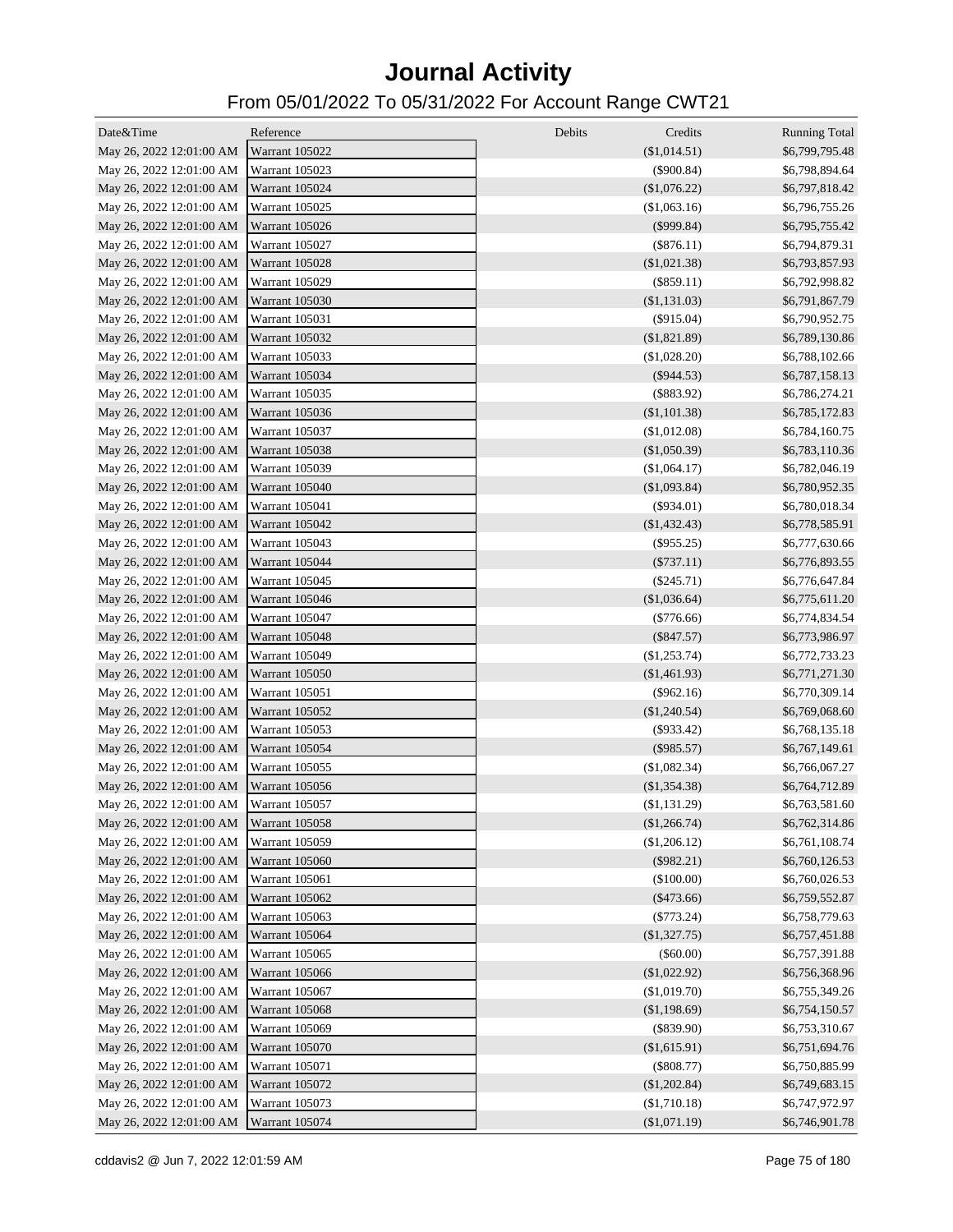| Date&Time                               | Reference                                                      | Debits         | Credits          | <b>Running Total</b>             |
|-----------------------------------------|----------------------------------------------------------------|----------------|------------------|----------------------------------|
| May 26, 2022 12:01:00 AM Warrant 105075 |                                                                |                | (\$1,136.02)     | \$6,745,765.76                   |
| May 26, 2022 12:01:00 AM Warrant 105076 |                                                                |                | $(\$831.37)$     | \$6,744,934.39                   |
| May 26, 2022 12:01:00 AM Warrant 105077 |                                                                |                | (\$1,454.89)     | \$6,743,479.50                   |
| May 26, 2022 12:01:00 AM Warrant 105078 |                                                                |                | $($ \$930.05)    | \$6,742,549.45                   |
| May 26, 2022 12:01:00 AM                | Warrant 105079                                                 |                | $(\$20.00)$      | \$6,742,529.45                   |
| May 26, 2022 12:01:00 AM Warrant 105080 |                                                                |                | $(\$926.41)$     |                                  |
|                                         |                                                                |                |                  | \$6,741,603.04                   |
| May 26, 2022 12:01:00 AM                | Warrant 105081                                                 |                | $(\$210.00)$     | \$6,741,393.04                   |
| May 26, 2022 12:01:00 AM                | Warrant 105082                                                 |                | (\$1,472.41)     | \$6,739,920.63                   |
| May 26, 2022 12:01:00 AM                | Warrant 105083                                                 |                | $(\$25.00)$      | \$6,739,895.63                   |
| May 26, 2022 12:01:00 AM                | Warrant 105084                                                 |                | (\$1,015.93)     | \$6,738,879.70                   |
| May 26, 2022 12:01:00 AM                | Warrant 105085                                                 |                | $(\$940.71)$     | \$6,737,938.99                   |
| May 26, 2022 12:01:00 AM                | Warrant 105086                                                 |                | (\$1,308.54)     | \$6,736,630.45                   |
| May 26, 2022 12:01:00 AM                | Warrant 105087                                                 |                | $(\$898.41)$     | \$6,735,732.04                   |
| May 26, 2022 11:59:00 PM                | Warrant 1105742                                                |                | $(\$660.00)$     | \$6,735,072.04                   |
| May 26, 2022 11:59:00 PM                | Warrant 1105864                                                |                | $(\$858.95)$     | \$6,734,213.09                   |
| May 27, 2022 11:59:00 PM                | Warrant 1105791                                                |                | $(\$35.75)$      | \$6,734,177.34                   |
| May 27, 2022 11:59:00 PM                | Warrant 1105901                                                |                | (\$986.98)       | \$6,733,190.36                   |
| May 27, 2022 11:59:00 PM                | Warrant 1105902                                                |                | $(\$850.76)$     | \$6,732,339.60                   |
| May 27, 2022 11:59:00 PM                | Warrant 1105929                                                |                | $(\$516.00)$     | \$6,731,823.60                   |
| May 31, 2022 12:00:01 AM                | JE 6529 / BOS Trans 2022-1648 / cddavis2                       |                | $(\$683,077.00)$ | \$6,048,746.60                   |
| May 31, 2022 12:00:01 AM                | JE 6533 / BOS Trans 2022-1643 MAR22 /<br>cddavis2              | \$30,943.96    |                  | \$6,079,690.56                   |
| May 31, 2022 11:59:00 PM                | Warrant 1105744                                                |                | $(\$70.00)$      | \$6,079,620.56                   |
| May 31, 2022 11:59:00 PM                | Warrant 1105859                                                |                | $(\$4.00)$       | \$6,079,616.56                   |
| May 31, 2022 11:59:00 PM                | Warrant 1105900                                                |                | $(\$961.71)$     | \$6,078,654.85                   |
| May 31, 2022 11:59:00 PM                | Warrant 1105921                                                |                | $(\$288.79)$     | \$6,078,366.06                   |
| May 31, 2022 11:59:00 PM                | Warrant 1105928                                                |                | $(\$67.50)$      | \$6,078,298.56                   |
| May 31, 2022 11:59:00 PM                | Warrant 1105933                                                |                | $(\$664.15)$     | \$6,077,634.41                   |
| May 31, 2022 11:59:00 PM                | Warrant 1105942                                                |                | $(\$55.00)$      | \$6,077,579.41                   |
| May 31, 2022 11:59:00 PM                | Warrant 1105947                                                |                | $(\$2,345.80)$   | \$6,075,233.61                   |
| May 31, 2022 11:59:00 PM                | Warrant 1105956                                                |                | $(\$75,818.25)$  | \$5,999,415.36                   |
| May 31, 2022 11:59:00 PM                | Warrant 1105957                                                |                | (\$12,035.00)    | \$5,987,380.36                   |
| May 31, 2022 11:59:00 PM                | Warrant 1105963                                                |                | (\$1,257.74)     | \$5,986,122.62                   |
| May 31, 2022 11:59:00 PM                | Warrant 1105981                                                |                | $(\$2,000.64)$   | \$5,984,121.98                   |
| May 31, 2022 11:59:00 PM                | Warrant 1105984                                                |                | $(\$2,012.43)$   | \$5,982,109.55                   |
| May 31, 2022 11:59:00 PM                | <b>Warrant 1105987</b>                                         |                | $(\$537.16)$     | \$5,981,572.39                   |
| May 31, 2022 11:59:00 PM                |                                                                |                | $(\$457.58)$     |                                  |
| May 31, 2022 11:59:00 PM                | Warrant 1105989                                                |                |                  | \$5,981,114.81<br>\$5,980,979.23 |
|                                         | Warrant 1105991                                                |                | $(\$135.58)$     |                                  |
| May 31, 2022 11:59:00 PM                | Warrant 1105995                                                |                | $(\$941.00)$     | \$5,980,038.23                   |
| May 31, 2022 11:59:00 PM                | Warrant 1106006                                                |                | (\$81.09)        | \$5,979,957.14                   |
| May 31, 2022 11:59:00 PM                | Warrant 1106017                                                |                | $(\$4,216.95)$   | \$5,975,740.19                   |
| May 31, 2022 11:59:00 PM                | Warrant 1106032                                                |                | $(\$40,923.83)$  | \$5,934,816.36                   |
| May 31, 2022 11:59:00 PM                | Warrant 1106039                                                |                | (\$72.34)        | \$5,934,744.02                   |
| May 31, 2022 11:59:57 PM                | journal fund interest allocation - 05/01/2022<br>to 05/31/2022 | \$1,206.06     |                  | \$5,935,950.08                   |
| 200205-1000                             | <b>ROADS-Cash With Treasurer</b>                               | \$1,206,671.76 | (\$1,430,818.94) | \$5,935,950.08                   |
| 200206-1000                             | Limestone - Cash                                               |                |                  | (\$1,131,136.31)                 |
| May 2, 2022 11:59:00 PM                 | Warrant 1105196                                                |                | $(\$454.83)$     | (\$1,131,591.14)                 |
| May 2, 2022 11:59:00 PM                 | Warrant 1105231                                                |                | (\$1,340.10)     | (\$1,132,931.24)                 |
| May 2, 2022 11:59:00 PM                 | Warrant 1105270                                                |                | $(\$458.30)$     | (\$1,133,389.54)                 |
| May 2, 2022 11:59:00 PM                 | Warrant 1105285                                                |                | (\$1,779.76)     | (\$1,135,169.30)                 |
| May 2, 2022 11:59:00 PM                 | Warrant 1105332                                                |                | $(\$28.22)$      | (\$1,135,197.52)                 |
| May 2, 2022 11:59:00 PM                 | Warrant 1105391                                                |                | (\$15.00)        | $(\$1,135,212.52)$               |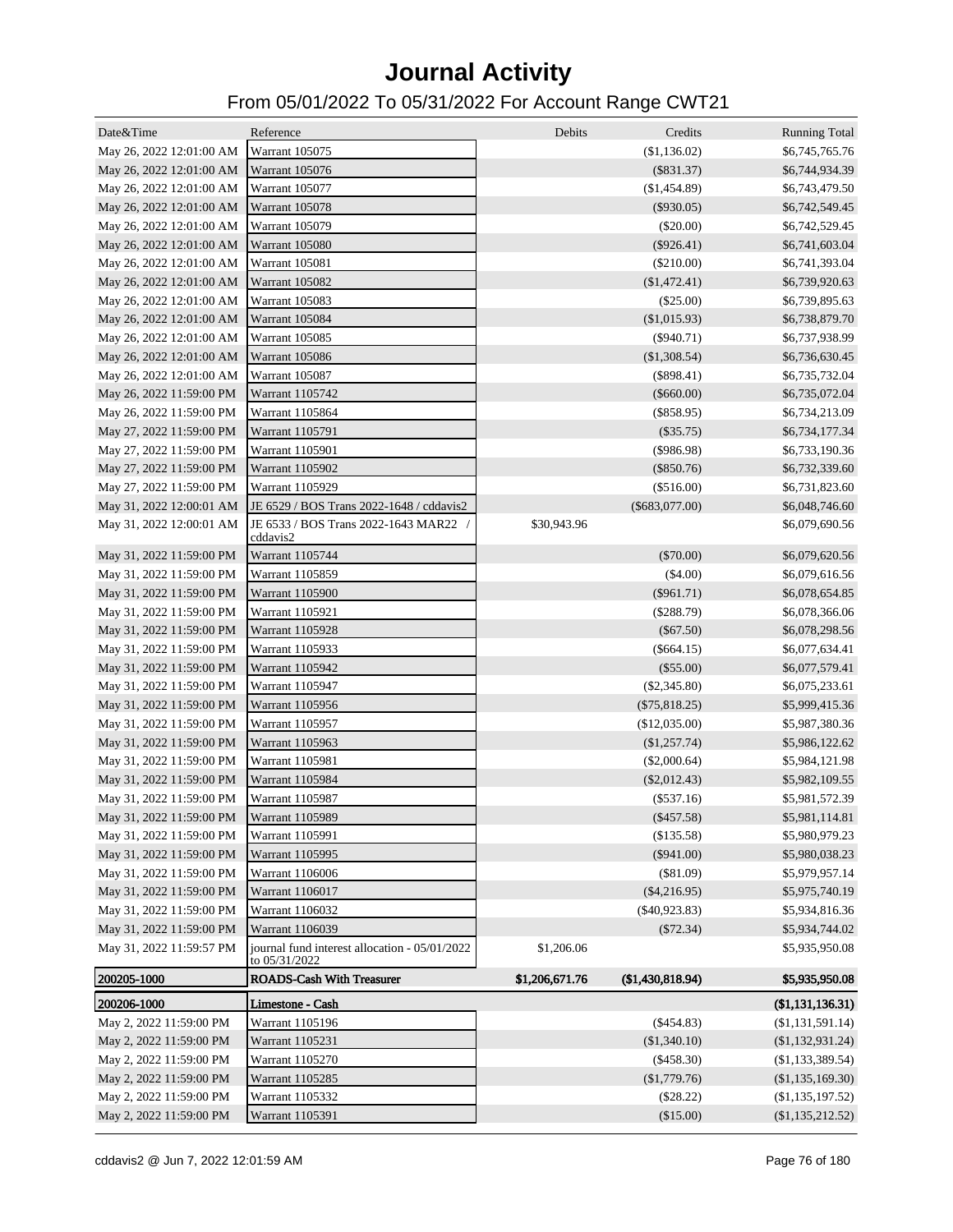| Date&Time                               | Reference                                                      | Debits       | Credits         | <b>Running Total</b> |
|-----------------------------------------|----------------------------------------------------------------|--------------|-----------------|----------------------|
| May 4, 2022 11:59:00 PM                 | Warrant 1105302                                                |              | (\$68.78)       | (\$1,135,281.30)     |
| May 6, 2022 11:59:00 PM                 | Warrant 1105385                                                |              | $(\$37.50)$     | (\$1,135,318.80)     |
| May 10, 2022 11:59:00 PM                | Warrant 1105539                                                |              | (\$1,937.38)    | (\$1,137,256.18)     |
| May 10, 2022 11:59:00 PM                | Warrant 1105542                                                |              | (\$1,926.96)    | (\$1,139,183.14)     |
| May 12, 2022 12:01:00 AM                | Warrant 104610                                                 |              | $(\$1,004.32)$  | (\$1,140,187.46)     |
| May 12, 2022 12:01:00 AM                | Warrant 104611                                                 |              | $(\$228.26)$    | (\$1,140,415.72)     |
| May 12, 2022 12:01:00 AM                | Warrant 104612                                                 |              | $(\$225.00)$    | (\$1,140,640.72)     |
| May 12, 2022 12:01:00 AM                | Warrant 104613                                                 |              | (\$1,186.13)    | (\$1,141,826.85)     |
| May 12, 2022 12:01:00 AM                | <b>Warrant 104614</b>                                          |              | (\$1,103.89)    | (\$1,142,930.74)     |
| May 12, 2022 12:01:00 AM                | <b>Warrant 104615</b>                                          |              | $(\$888.20)$    | (\$1,143,818.94)     |
| May 12, 2022 12:01:00 AM                | Warrant 104616                                                 |              | (\$100.00)      | (\$1,143,918.94)     |
| May 13, 2022 11:59:00 PM                | Warrant 1105560                                                |              | $(\$374.87)$    | (\$1,144,293.81)     |
| May 16, 2022 4:49:31 PM                 | JE 6496 / BOS Trans 2022-1593 / cddavis2                       | \$218.94     |                 | (\$1,144,074.87)     |
| May 16, 2022 11:59:00 PM                | Warrant 1105538                                                |              | $(\$1,703.97)$  | (\$1,145,778.84)     |
| May 16, 2022 11:59:00 PM                | Warrant 1105559                                                |              | (\$15.00)       | (\$1,145,793.84)     |
| May 16, 2022 11:59:00 PM                | Warrant 1105615                                                |              | $(\$3,265.40)$  | (\$1,149,059.24)     |
| May 16, 2022 11:59:00 PM                | Warrant 1105687                                                |              | $(\$6,131.55)$  | (\$1,155,190.79)     |
| May 17, 2022 8:46:52 AM                 | DEP#2022-11000251 \$235,384.40                                 | \$1,917.30   |                 | (\$1,153,273.49)     |
| May 17, 2022 11:59:00 PM                | Warrant 1105566                                                |              | $(\$155.48)$    | (\$1,153,428.97)     |
| May 17, 2022 11:59:00 PM                | Warrant 1105576                                                |              | $(\$709.84)$    | (\$1,154,138.81)     |
| May 17, 2022 11:59:00 PM                | Warrant 1105657                                                |              | $(\$293.55)$    | (\$1,154,432.36)     |
| May 17, 2022 11:59:00 PM                | Warrant 1105715                                                |              | $(\$87.52)$     | (\$1,154,519.88)     |
| May 17, 2022 11:59:00 PM                | Warrant 1105717                                                |              | $(\$73.07)$     | (\$1,154,592.95)     |
| May 18, 2022 11:59:00 PM                | Warrant 1105553                                                |              | $(\$37.50)$     | (\$1,154,630.45)     |
| May 18, 2022 11:59:00 PM                | Warrant 1105565                                                |              | $(\$642.60)$    | (\$1,155,273.05)     |
| May 18, 2022 11:59:00 PM                | Warrant 1105582                                                |              | $(\$121.09)$    | (\$1,155,394.14)     |
| May 23, 2022 10:52:20 AM                | SALT RIVER PROJECT INV#591<br>\$11,724.80                      | \$11,724.80  |                 | (\$1,143,669.34)     |
| May 24, 2022 11:59:00 PM                | Warrant 1105743                                                |              | $(\$319.74)$    | (\$1,143,989.08)     |
| May 24, 2022 11:59:00 PM                | Warrant 1105825                                                |              | $(\$216.03)$    | (\$1,144,205.11)     |
| May 24, 2022 11:59:00 PM                | <b>Warrant 1105908</b>                                         |              | $(\$1,780.44)$  | (\$1,145,985.55)     |
| May 24, 2022 11:59:00 PM                | Warrant 1105911                                                |              | (\$1,805.24)    | (\$1,147,790.79)     |
| May 26, 2022 12:01:00 AM                | Warrant 105007                                                 |              | $(\$929.12)$    | (\$1,148,719.91)     |
| May 26, 2022 12:01:00 AM                | Warrant 105008                                                 |              | $(\$228.14)$    | (\$1,148,948.05)     |
| May 26, 2022 12:01:00 AM                | <b>Warrant 105009</b>                                          |              | $(\$225.00)$    | (\$1,149,173.05)     |
| May 26, 2022 12:01:00 AM Warrant 105010 |                                                                |              | (\$1,032.38)    | (\$1,150,205.43)     |
| May 26, 2022 12:01:00 AM Warrant 105011 |                                                                |              | (\$1,001.53)    | (\$1,151,206.96)     |
| May 26, 2022 12:01:00 AM Warrant 105012 |                                                                |              | $(\$909.31)$    | (\$1,152,116.27)     |
| May 26, 2022 12:01:00 AM                | <b>Warrant 105013</b>                                          |              | (\$100.00)      | (\$1,152,216.27)     |
| May 27, 2022 11:59:00 PM                | Warrant 1105929                                                |              | $(\$374.87)$    | (\$1,152,591.14)     |
| May 31, 2022 12:00:01 AM                | JE 6529 / BOS Trans 2022-1648 / cddavis2                       | \$125,000.00 |                 | (\$1,027,591.14)     |
| May 31, 2022 12:00:01 AM                | JE 6533 / BOS Trans 2022-1643 MAR22 /<br>cddavis2              |              | $(\$549.60)$    | (\$1,028,140.74)     |
| May 31, 2022 11:59:00 PM                | Warrant 1105725                                                |              | $(\$302.77)$    | $(\$1,028,443.51)$   |
| May 31, 2022 11:59:00 PM                | Warrant 1105928                                                |              | (\$15.00)       | (\$1,028,458.51)     |
| May 31, 2022 11:59:00 PM                | Warrant 1105962                                                |              | $(\$74.92)$     | (\$1,028,533.43)     |
| 200206-1000                             | Limestone - Cash                                               | \$138,861.04 | $(\$36,258.16)$ | (\$1,028,533.43)     |
| 200207-1000                             | "TEA21, NN BUS ROUTES-Cash With<br>Treasurer"                  |              |                 | \$71.83              |
| May 31, 2022 11:59:57 PM                | journal fund interest allocation - 05/01/2022<br>to 05/31/2022 | \$0.01       |                 | \$71.84              |
| 200207-1000                             | "TEA21, NN BUS ROUTES-Cash With<br>Treasurer"                  | \$0.01       | \$0.00          | \$71.84              |
| 200208-1000                             | Special Projects Roads-Cash With Treasurer                     |              |                 | \$40,457.08          |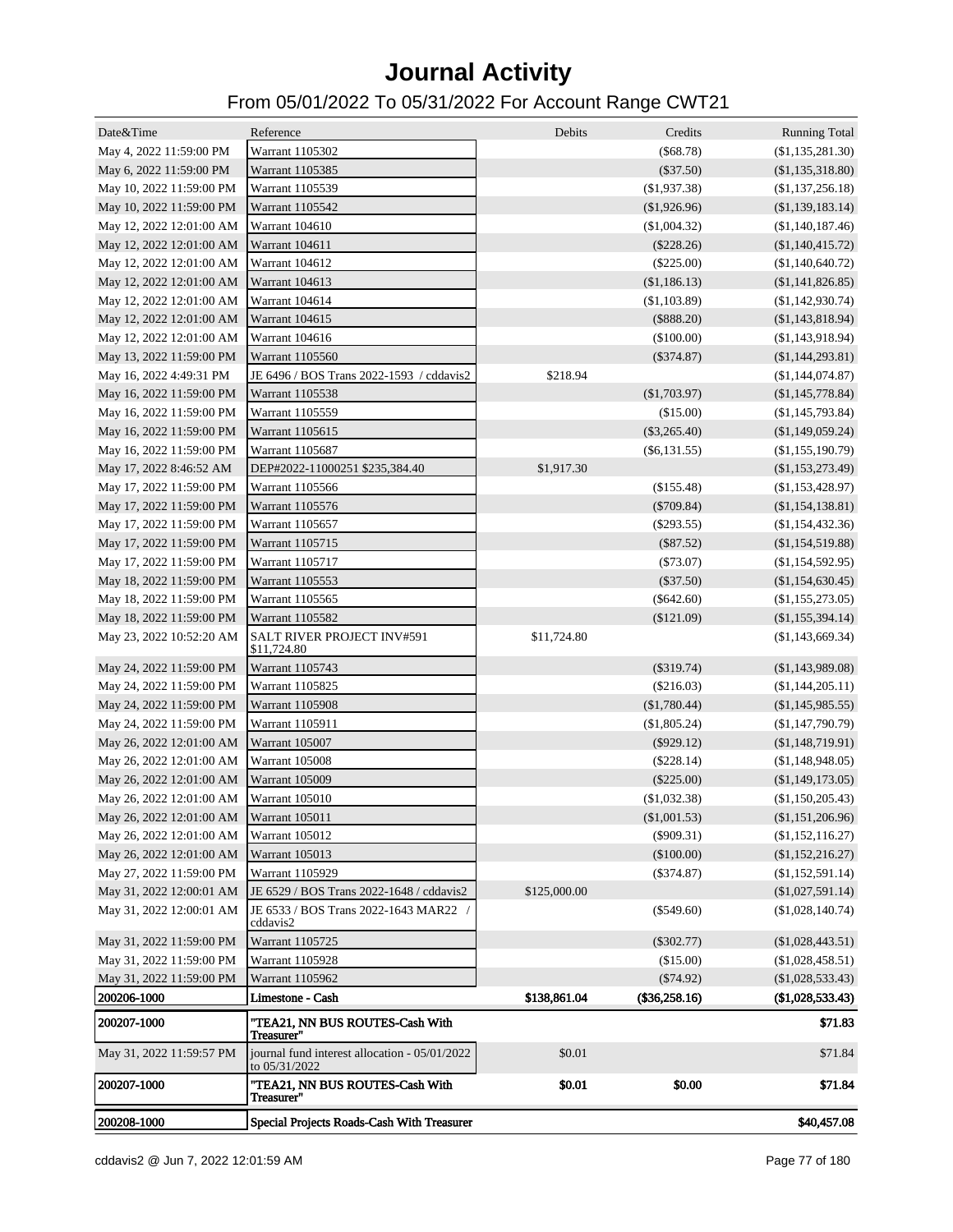| May 31, 2022 11:59:57 PM<br>journal fund interest allocation - 05/01/2022<br>\$7.38<br>\$40,464.46<br>to 05/31/2022<br>\$0.00<br><b>200208-1000</b><br>Special Projects Roads-Cash With Treasurer<br>\$7.38<br>\$40,464.46<br>200209-1000<br>PUBLIC WORKS RESERVE-Cash With<br>\$13,641.75<br><b>Treasurer</b><br>May 31, 2022 11:59:57 PM<br>journal fund interest allocation - 05/01/2022<br>\$2.49<br>\$13,644.24<br>to 05/31/2022<br>200209-1000<br>PUBLIC WORKS RESERVE-Cash With<br>\$2.49<br>\$0.00<br>\$13,644.24<br><b>Treasurer</b><br>\$265.80<br>200210-1000<br><b>PUBLIC WORKS-Cash With Treasurer</b><br>\$0.00<br>\$265.80<br>200210-1000<br><b>PUBLIC WORKS-Cash With Treasurer</b><br>\$0.00<br>\$0.00<br>200211-1000<br>School Superintendent Grants - Cash with<br><b>Treasurer</b><br>200211-1000<br>\$0.00<br>\$0.00<br>\$0.00<br>School Superintendent Grants - Cash with<br><b>Treasurer</b><br>200212-1000<br><b>HEALTH SERVICES-Cash With Treasurer</b><br>\$1,174,339.12<br>May 2, 2022 11:59:00 PM<br>Warrant 1104701<br>$(\$150.00)$<br>\$1,174,189.12<br>\$1,170,670.05<br>May 2, 2022 11:59:00 PM<br>Warrant 1105049<br>$(\$3,519.07)$<br>May 2, 2022 11:59:00 PM<br>Warrant 1105196<br>(\$129.60)<br>\$1,170,540.45<br>May 2, 2022 11:59:00 PM<br>Warrant 1105197<br>$(\$3,931.58)$<br>\$1,166,608.87<br>May 2, 2022 11:59:00 PM<br>Warrant 1105274<br>$(\$295.10)$<br>\$1,166,313.77<br>May 2, 2022 11:59:00 PM<br>Warrant 1105285<br>$(\$450.48)$<br>\$1,165,863.29<br>May 2, 2022 11:59:00 PM<br>Warrant 1105287<br>$(\$300.00)$<br>\$1,165,563.29<br>May 2, 2022 11:59:00 PM<br>Warrant 1105299<br>(\$1,828.84)<br>\$1,163,734.45<br>May 2, 2022 11:59:00 PM<br>Warrant 1105311<br>$(\$795.19)$<br>\$1,162,939.26<br>May 2, 2022 11:59:00 PM<br>Warrant 1105332<br>$(\$42.33)$<br>\$1,162,896.93<br>\$40.00<br>May 3, 2022 7:23:00 AM<br>PNP 04.28.2022 \$40.00<br>\$1,162,936.93<br>SRP Voluntary Contributions in Lieu of<br>\$250,108.00<br>May 3, 2022 8:42:23 AM<br>\$1,413,044.93<br>Property Taxes 2021 \$6,685,665.00<br>May 3, 2022 11:59:00 PM<br>Warrant 1105099<br>$(\$300.00)$<br>\$1,412,744.93<br>May 3, 2022 11:59:00 PM<br>Warrant 1105203<br>(\$1,725.00)<br>\$1,411,019.93<br>May 3, 2022 11:59:00 PM<br>Warrant 1105214<br>$(\$448.78)$<br>\$1,410,571.15<br>May 3, 2022 11:59:00 PM<br>Warrant 1105215<br>\$1,410,215.65<br>$(\$355.50)$<br>May 3, 2022 11:59:00 PM<br>Warrant 1105245<br>$(\$469.55)$<br>\$1,409,746.10<br>May 3, 2022 11:59:00 PM<br>Warrant 1105246<br>$(\$21.31)$<br>\$1,409,724.79<br>May 3, 2022 11:59:00 PM<br>Warrant 1105259<br>$(\$595.28)$<br>\$1,409,129.51<br>May 3, 2022 11:59:00 PM<br>Warrant 1105269<br>(\$119.95)<br>\$1,409,009.56<br>May 3, 2022 11:59:00 PM<br>Warrant 1105324<br>$(\$63.13)$<br>\$1,408,946.43<br>May 4, 2022 11:59:00 PM<br>Warrant 1105202<br>(\$111.63)<br>\$1,408,834.80<br>May 4, 2022 11:59:00 PM<br>Warrant 1105305<br>(\$10.28)<br>\$1,408,824.52<br>May 5, 2022 12:00:01 AM<br>JE 6487 / BOS Trans 2022-1548 / cddavis2<br>(\$1,278.51)<br>\$1,407,546.01<br>\$20.00<br>May 5, 2022 7:28:04 AM<br>PNP 05.02.2022 \$20.00<br>\$1,407,566.01<br>(\$1,200.00)<br>May 5, 2022 11:59:00 PM<br>Warrant 1105394<br>\$1,406,366.01<br>May 5, 2022 11:59:00 PM<br>Warrant 1105508<br>$(\$644.58)$<br>\$1,405,721.43<br>May 6, 2022 11:59:00 PM<br>Warrant 1103047<br>$(\$5.00)$<br>\$1,405,716.43<br>(\$15,500.00)<br>May 6, 2022 11:59:00 PM<br>Warrant 1105343<br>\$1,390,216.43<br>May 6, 2022 11:59:00 PM<br>Warrant 1105385<br>$(\$50.00)$<br>\$1,390,166.43<br>May 6, 2022 11:59:00 PM<br>Warrant 1105387<br>(\$116.50)<br>\$1,390,049.93<br>VITALCHECK \$220.00<br>\$220.00<br>May 9, 2022 9:02:17 AM<br>\$1,390,269.93<br>\$20.00<br>May 9, 2022 9:12:47 AM<br>PNP 05.04.2022 \$20.00<br>\$1,390,289.93<br>\$178.46<br>May 9, 2022 9:18:32 AM<br><b>NORIDIAN \$178.46</b><br>\$1,390,468.39<br>May 9, 2022 11:59:00 PM<br>$(\$95.00)$<br>Warrant 1104531<br>\$1,390,373.39<br>May 9, 2022 11:59:00 PM<br>Warrant 1105220<br>$(\$625.00)$<br>\$1,389,748.39<br>May 9, 2022 11:59:00 PM<br>Warrant 1105401<br>$(\$586.42)$<br>\$1,389,161.97 | Date&Time | Reference | Debits | Credits | <b>Running Total</b> |
|------------------------------------------------------------------------------------------------------------------------------------------------------------------------------------------------------------------------------------------------------------------------------------------------------------------------------------------------------------------------------------------------------------------------------------------------------------------------------------------------------------------------------------------------------------------------------------------------------------------------------------------------------------------------------------------------------------------------------------------------------------------------------------------------------------------------------------------------------------------------------------------------------------------------------------------------------------------------------------------------------------------------------------------------------------------------------------------------------------------------------------------------------------------------------------------------------------------------------------------------------------------------------------------------------------------------------------------------------------------------------------------------------------------------------------------------------------------------------------------------------------------------------------------------------------------------------------------------------------------------------------------------------------------------------------------------------------------------------------------------------------------------------------------------------------------------------------------------------------------------------------------------------------------------------------------------------------------------------------------------------------------------------------------------------------------------------------------------------------------------------------------------------------------------------------------------------------------------------------------------------------------------------------------------------------------------------------------------------------------------------------------------------------------------------------------------------------------------------------------------------------------------------------------------------------------------------------------------------------------------------------------------------------------------------------------------------------------------------------------------------------------------------------------------------------------------------------------------------------------------------------------------------------------------------------------------------------------------------------------------------------------------------------------------------------------------------------------------------------------------------------------------------------------------------------------------------------------------------------------------------------------------------------------------------------------------------------------------------------------------------------------------------------------------------------------------------------------------------------------------------------------------------------------------------------------------------------------------------------------------------------------------------------------------------------------------------------------------------------------------------------------------------------------------------------------------------------------------------------------------------------------------------------------------------------------------------------------------------------------------------------------------------------------------------------------------------------------------------------------------------------------------------------------|-----------|-----------|--------|---------|----------------------|
|                                                                                                                                                                                                                                                                                                                                                                                                                                                                                                                                                                                                                                                                                                                                                                                                                                                                                                                                                                                                                                                                                                                                                                                                                                                                                                                                                                                                                                                                                                                                                                                                                                                                                                                                                                                                                                                                                                                                                                                                                                                                                                                                                                                                                                                                                                                                                                                                                                                                                                                                                                                                                                                                                                                                                                                                                                                                                                                                                                                                                                                                                                                                                                                                                                                                                                                                                                                                                                                                                                                                                                                                                                                                                                                                                                                                                                                                                                                                                                                                                                                                                                                                                                  |           |           |        |         |                      |
|                                                                                                                                                                                                                                                                                                                                                                                                                                                                                                                                                                                                                                                                                                                                                                                                                                                                                                                                                                                                                                                                                                                                                                                                                                                                                                                                                                                                                                                                                                                                                                                                                                                                                                                                                                                                                                                                                                                                                                                                                                                                                                                                                                                                                                                                                                                                                                                                                                                                                                                                                                                                                                                                                                                                                                                                                                                                                                                                                                                                                                                                                                                                                                                                                                                                                                                                                                                                                                                                                                                                                                                                                                                                                                                                                                                                                                                                                                                                                                                                                                                                                                                                                                  |           |           |        |         |                      |
|                                                                                                                                                                                                                                                                                                                                                                                                                                                                                                                                                                                                                                                                                                                                                                                                                                                                                                                                                                                                                                                                                                                                                                                                                                                                                                                                                                                                                                                                                                                                                                                                                                                                                                                                                                                                                                                                                                                                                                                                                                                                                                                                                                                                                                                                                                                                                                                                                                                                                                                                                                                                                                                                                                                                                                                                                                                                                                                                                                                                                                                                                                                                                                                                                                                                                                                                                                                                                                                                                                                                                                                                                                                                                                                                                                                                                                                                                                                                                                                                                                                                                                                                                                  |           |           |        |         |                      |
|                                                                                                                                                                                                                                                                                                                                                                                                                                                                                                                                                                                                                                                                                                                                                                                                                                                                                                                                                                                                                                                                                                                                                                                                                                                                                                                                                                                                                                                                                                                                                                                                                                                                                                                                                                                                                                                                                                                                                                                                                                                                                                                                                                                                                                                                                                                                                                                                                                                                                                                                                                                                                                                                                                                                                                                                                                                                                                                                                                                                                                                                                                                                                                                                                                                                                                                                                                                                                                                                                                                                                                                                                                                                                                                                                                                                                                                                                                                                                                                                                                                                                                                                                                  |           |           |        |         |                      |
|                                                                                                                                                                                                                                                                                                                                                                                                                                                                                                                                                                                                                                                                                                                                                                                                                                                                                                                                                                                                                                                                                                                                                                                                                                                                                                                                                                                                                                                                                                                                                                                                                                                                                                                                                                                                                                                                                                                                                                                                                                                                                                                                                                                                                                                                                                                                                                                                                                                                                                                                                                                                                                                                                                                                                                                                                                                                                                                                                                                                                                                                                                                                                                                                                                                                                                                                                                                                                                                                                                                                                                                                                                                                                                                                                                                                                                                                                                                                                                                                                                                                                                                                                                  |           |           |        |         |                      |
|                                                                                                                                                                                                                                                                                                                                                                                                                                                                                                                                                                                                                                                                                                                                                                                                                                                                                                                                                                                                                                                                                                                                                                                                                                                                                                                                                                                                                                                                                                                                                                                                                                                                                                                                                                                                                                                                                                                                                                                                                                                                                                                                                                                                                                                                                                                                                                                                                                                                                                                                                                                                                                                                                                                                                                                                                                                                                                                                                                                                                                                                                                                                                                                                                                                                                                                                                                                                                                                                                                                                                                                                                                                                                                                                                                                                                                                                                                                                                                                                                                                                                                                                                                  |           |           |        |         |                      |
|                                                                                                                                                                                                                                                                                                                                                                                                                                                                                                                                                                                                                                                                                                                                                                                                                                                                                                                                                                                                                                                                                                                                                                                                                                                                                                                                                                                                                                                                                                                                                                                                                                                                                                                                                                                                                                                                                                                                                                                                                                                                                                                                                                                                                                                                                                                                                                                                                                                                                                                                                                                                                                                                                                                                                                                                                                                                                                                                                                                                                                                                                                                                                                                                                                                                                                                                                                                                                                                                                                                                                                                                                                                                                                                                                                                                                                                                                                                                                                                                                                                                                                                                                                  |           |           |        |         |                      |
|                                                                                                                                                                                                                                                                                                                                                                                                                                                                                                                                                                                                                                                                                                                                                                                                                                                                                                                                                                                                                                                                                                                                                                                                                                                                                                                                                                                                                                                                                                                                                                                                                                                                                                                                                                                                                                                                                                                                                                                                                                                                                                                                                                                                                                                                                                                                                                                                                                                                                                                                                                                                                                                                                                                                                                                                                                                                                                                                                                                                                                                                                                                                                                                                                                                                                                                                                                                                                                                                                                                                                                                                                                                                                                                                                                                                                                                                                                                                                                                                                                                                                                                                                                  |           |           |        |         |                      |
|                                                                                                                                                                                                                                                                                                                                                                                                                                                                                                                                                                                                                                                                                                                                                                                                                                                                                                                                                                                                                                                                                                                                                                                                                                                                                                                                                                                                                                                                                                                                                                                                                                                                                                                                                                                                                                                                                                                                                                                                                                                                                                                                                                                                                                                                                                                                                                                                                                                                                                                                                                                                                                                                                                                                                                                                                                                                                                                                                                                                                                                                                                                                                                                                                                                                                                                                                                                                                                                                                                                                                                                                                                                                                                                                                                                                                                                                                                                                                                                                                                                                                                                                                                  |           |           |        |         |                      |
|                                                                                                                                                                                                                                                                                                                                                                                                                                                                                                                                                                                                                                                                                                                                                                                                                                                                                                                                                                                                                                                                                                                                                                                                                                                                                                                                                                                                                                                                                                                                                                                                                                                                                                                                                                                                                                                                                                                                                                                                                                                                                                                                                                                                                                                                                                                                                                                                                                                                                                                                                                                                                                                                                                                                                                                                                                                                                                                                                                                                                                                                                                                                                                                                                                                                                                                                                                                                                                                                                                                                                                                                                                                                                                                                                                                                                                                                                                                                                                                                                                                                                                                                                                  |           |           |        |         |                      |
|                                                                                                                                                                                                                                                                                                                                                                                                                                                                                                                                                                                                                                                                                                                                                                                                                                                                                                                                                                                                                                                                                                                                                                                                                                                                                                                                                                                                                                                                                                                                                                                                                                                                                                                                                                                                                                                                                                                                                                                                                                                                                                                                                                                                                                                                                                                                                                                                                                                                                                                                                                                                                                                                                                                                                                                                                                                                                                                                                                                                                                                                                                                                                                                                                                                                                                                                                                                                                                                                                                                                                                                                                                                                                                                                                                                                                                                                                                                                                                                                                                                                                                                                                                  |           |           |        |         |                      |
|                                                                                                                                                                                                                                                                                                                                                                                                                                                                                                                                                                                                                                                                                                                                                                                                                                                                                                                                                                                                                                                                                                                                                                                                                                                                                                                                                                                                                                                                                                                                                                                                                                                                                                                                                                                                                                                                                                                                                                                                                                                                                                                                                                                                                                                                                                                                                                                                                                                                                                                                                                                                                                                                                                                                                                                                                                                                                                                                                                                                                                                                                                                                                                                                                                                                                                                                                                                                                                                                                                                                                                                                                                                                                                                                                                                                                                                                                                                                                                                                                                                                                                                                                                  |           |           |        |         |                      |
|                                                                                                                                                                                                                                                                                                                                                                                                                                                                                                                                                                                                                                                                                                                                                                                                                                                                                                                                                                                                                                                                                                                                                                                                                                                                                                                                                                                                                                                                                                                                                                                                                                                                                                                                                                                                                                                                                                                                                                                                                                                                                                                                                                                                                                                                                                                                                                                                                                                                                                                                                                                                                                                                                                                                                                                                                                                                                                                                                                                                                                                                                                                                                                                                                                                                                                                                                                                                                                                                                                                                                                                                                                                                                                                                                                                                                                                                                                                                                                                                                                                                                                                                                                  |           |           |        |         |                      |
|                                                                                                                                                                                                                                                                                                                                                                                                                                                                                                                                                                                                                                                                                                                                                                                                                                                                                                                                                                                                                                                                                                                                                                                                                                                                                                                                                                                                                                                                                                                                                                                                                                                                                                                                                                                                                                                                                                                                                                                                                                                                                                                                                                                                                                                                                                                                                                                                                                                                                                                                                                                                                                                                                                                                                                                                                                                                                                                                                                                                                                                                                                                                                                                                                                                                                                                                                                                                                                                                                                                                                                                                                                                                                                                                                                                                                                                                                                                                                                                                                                                                                                                                                                  |           |           |        |         |                      |
|                                                                                                                                                                                                                                                                                                                                                                                                                                                                                                                                                                                                                                                                                                                                                                                                                                                                                                                                                                                                                                                                                                                                                                                                                                                                                                                                                                                                                                                                                                                                                                                                                                                                                                                                                                                                                                                                                                                                                                                                                                                                                                                                                                                                                                                                                                                                                                                                                                                                                                                                                                                                                                                                                                                                                                                                                                                                                                                                                                                                                                                                                                                                                                                                                                                                                                                                                                                                                                                                                                                                                                                                                                                                                                                                                                                                                                                                                                                                                                                                                                                                                                                                                                  |           |           |        |         |                      |
|                                                                                                                                                                                                                                                                                                                                                                                                                                                                                                                                                                                                                                                                                                                                                                                                                                                                                                                                                                                                                                                                                                                                                                                                                                                                                                                                                                                                                                                                                                                                                                                                                                                                                                                                                                                                                                                                                                                                                                                                                                                                                                                                                                                                                                                                                                                                                                                                                                                                                                                                                                                                                                                                                                                                                                                                                                                                                                                                                                                                                                                                                                                                                                                                                                                                                                                                                                                                                                                                                                                                                                                                                                                                                                                                                                                                                                                                                                                                                                                                                                                                                                                                                                  |           |           |        |         |                      |
|                                                                                                                                                                                                                                                                                                                                                                                                                                                                                                                                                                                                                                                                                                                                                                                                                                                                                                                                                                                                                                                                                                                                                                                                                                                                                                                                                                                                                                                                                                                                                                                                                                                                                                                                                                                                                                                                                                                                                                                                                                                                                                                                                                                                                                                                                                                                                                                                                                                                                                                                                                                                                                                                                                                                                                                                                                                                                                                                                                                                                                                                                                                                                                                                                                                                                                                                                                                                                                                                                                                                                                                                                                                                                                                                                                                                                                                                                                                                                                                                                                                                                                                                                                  |           |           |        |         |                      |
|                                                                                                                                                                                                                                                                                                                                                                                                                                                                                                                                                                                                                                                                                                                                                                                                                                                                                                                                                                                                                                                                                                                                                                                                                                                                                                                                                                                                                                                                                                                                                                                                                                                                                                                                                                                                                                                                                                                                                                                                                                                                                                                                                                                                                                                                                                                                                                                                                                                                                                                                                                                                                                                                                                                                                                                                                                                                                                                                                                                                                                                                                                                                                                                                                                                                                                                                                                                                                                                                                                                                                                                                                                                                                                                                                                                                                                                                                                                                                                                                                                                                                                                                                                  |           |           |        |         |                      |
|                                                                                                                                                                                                                                                                                                                                                                                                                                                                                                                                                                                                                                                                                                                                                                                                                                                                                                                                                                                                                                                                                                                                                                                                                                                                                                                                                                                                                                                                                                                                                                                                                                                                                                                                                                                                                                                                                                                                                                                                                                                                                                                                                                                                                                                                                                                                                                                                                                                                                                                                                                                                                                                                                                                                                                                                                                                                                                                                                                                                                                                                                                                                                                                                                                                                                                                                                                                                                                                                                                                                                                                                                                                                                                                                                                                                                                                                                                                                                                                                                                                                                                                                                                  |           |           |        |         |                      |
|                                                                                                                                                                                                                                                                                                                                                                                                                                                                                                                                                                                                                                                                                                                                                                                                                                                                                                                                                                                                                                                                                                                                                                                                                                                                                                                                                                                                                                                                                                                                                                                                                                                                                                                                                                                                                                                                                                                                                                                                                                                                                                                                                                                                                                                                                                                                                                                                                                                                                                                                                                                                                                                                                                                                                                                                                                                                                                                                                                                                                                                                                                                                                                                                                                                                                                                                                                                                                                                                                                                                                                                                                                                                                                                                                                                                                                                                                                                                                                                                                                                                                                                                                                  |           |           |        |         |                      |
|                                                                                                                                                                                                                                                                                                                                                                                                                                                                                                                                                                                                                                                                                                                                                                                                                                                                                                                                                                                                                                                                                                                                                                                                                                                                                                                                                                                                                                                                                                                                                                                                                                                                                                                                                                                                                                                                                                                                                                                                                                                                                                                                                                                                                                                                                                                                                                                                                                                                                                                                                                                                                                                                                                                                                                                                                                                                                                                                                                                                                                                                                                                                                                                                                                                                                                                                                                                                                                                                                                                                                                                                                                                                                                                                                                                                                                                                                                                                                                                                                                                                                                                                                                  |           |           |        |         |                      |
|                                                                                                                                                                                                                                                                                                                                                                                                                                                                                                                                                                                                                                                                                                                                                                                                                                                                                                                                                                                                                                                                                                                                                                                                                                                                                                                                                                                                                                                                                                                                                                                                                                                                                                                                                                                                                                                                                                                                                                                                                                                                                                                                                                                                                                                                                                                                                                                                                                                                                                                                                                                                                                                                                                                                                                                                                                                                                                                                                                                                                                                                                                                                                                                                                                                                                                                                                                                                                                                                                                                                                                                                                                                                                                                                                                                                                                                                                                                                                                                                                                                                                                                                                                  |           |           |        |         |                      |
|                                                                                                                                                                                                                                                                                                                                                                                                                                                                                                                                                                                                                                                                                                                                                                                                                                                                                                                                                                                                                                                                                                                                                                                                                                                                                                                                                                                                                                                                                                                                                                                                                                                                                                                                                                                                                                                                                                                                                                                                                                                                                                                                                                                                                                                                                                                                                                                                                                                                                                                                                                                                                                                                                                                                                                                                                                                                                                                                                                                                                                                                                                                                                                                                                                                                                                                                                                                                                                                                                                                                                                                                                                                                                                                                                                                                                                                                                                                                                                                                                                                                                                                                                                  |           |           |        |         |                      |
|                                                                                                                                                                                                                                                                                                                                                                                                                                                                                                                                                                                                                                                                                                                                                                                                                                                                                                                                                                                                                                                                                                                                                                                                                                                                                                                                                                                                                                                                                                                                                                                                                                                                                                                                                                                                                                                                                                                                                                                                                                                                                                                                                                                                                                                                                                                                                                                                                                                                                                                                                                                                                                                                                                                                                                                                                                                                                                                                                                                                                                                                                                                                                                                                                                                                                                                                                                                                                                                                                                                                                                                                                                                                                                                                                                                                                                                                                                                                                                                                                                                                                                                                                                  |           |           |        |         |                      |
|                                                                                                                                                                                                                                                                                                                                                                                                                                                                                                                                                                                                                                                                                                                                                                                                                                                                                                                                                                                                                                                                                                                                                                                                                                                                                                                                                                                                                                                                                                                                                                                                                                                                                                                                                                                                                                                                                                                                                                                                                                                                                                                                                                                                                                                                                                                                                                                                                                                                                                                                                                                                                                                                                                                                                                                                                                                                                                                                                                                                                                                                                                                                                                                                                                                                                                                                                                                                                                                                                                                                                                                                                                                                                                                                                                                                                                                                                                                                                                                                                                                                                                                                                                  |           |           |        |         |                      |
|                                                                                                                                                                                                                                                                                                                                                                                                                                                                                                                                                                                                                                                                                                                                                                                                                                                                                                                                                                                                                                                                                                                                                                                                                                                                                                                                                                                                                                                                                                                                                                                                                                                                                                                                                                                                                                                                                                                                                                                                                                                                                                                                                                                                                                                                                                                                                                                                                                                                                                                                                                                                                                                                                                                                                                                                                                                                                                                                                                                                                                                                                                                                                                                                                                                                                                                                                                                                                                                                                                                                                                                                                                                                                                                                                                                                                                                                                                                                                                                                                                                                                                                                                                  |           |           |        |         |                      |
|                                                                                                                                                                                                                                                                                                                                                                                                                                                                                                                                                                                                                                                                                                                                                                                                                                                                                                                                                                                                                                                                                                                                                                                                                                                                                                                                                                                                                                                                                                                                                                                                                                                                                                                                                                                                                                                                                                                                                                                                                                                                                                                                                                                                                                                                                                                                                                                                                                                                                                                                                                                                                                                                                                                                                                                                                                                                                                                                                                                                                                                                                                                                                                                                                                                                                                                                                                                                                                                                                                                                                                                                                                                                                                                                                                                                                                                                                                                                                                                                                                                                                                                                                                  |           |           |        |         |                      |
|                                                                                                                                                                                                                                                                                                                                                                                                                                                                                                                                                                                                                                                                                                                                                                                                                                                                                                                                                                                                                                                                                                                                                                                                                                                                                                                                                                                                                                                                                                                                                                                                                                                                                                                                                                                                                                                                                                                                                                                                                                                                                                                                                                                                                                                                                                                                                                                                                                                                                                                                                                                                                                                                                                                                                                                                                                                                                                                                                                                                                                                                                                                                                                                                                                                                                                                                                                                                                                                                                                                                                                                                                                                                                                                                                                                                                                                                                                                                                                                                                                                                                                                                                                  |           |           |        |         |                      |
|                                                                                                                                                                                                                                                                                                                                                                                                                                                                                                                                                                                                                                                                                                                                                                                                                                                                                                                                                                                                                                                                                                                                                                                                                                                                                                                                                                                                                                                                                                                                                                                                                                                                                                                                                                                                                                                                                                                                                                                                                                                                                                                                                                                                                                                                                                                                                                                                                                                                                                                                                                                                                                                                                                                                                                                                                                                                                                                                                                                                                                                                                                                                                                                                                                                                                                                                                                                                                                                                                                                                                                                                                                                                                                                                                                                                                                                                                                                                                                                                                                                                                                                                                                  |           |           |        |         |                      |
|                                                                                                                                                                                                                                                                                                                                                                                                                                                                                                                                                                                                                                                                                                                                                                                                                                                                                                                                                                                                                                                                                                                                                                                                                                                                                                                                                                                                                                                                                                                                                                                                                                                                                                                                                                                                                                                                                                                                                                                                                                                                                                                                                                                                                                                                                                                                                                                                                                                                                                                                                                                                                                                                                                                                                                                                                                                                                                                                                                                                                                                                                                                                                                                                                                                                                                                                                                                                                                                                                                                                                                                                                                                                                                                                                                                                                                                                                                                                                                                                                                                                                                                                                                  |           |           |        |         |                      |
|                                                                                                                                                                                                                                                                                                                                                                                                                                                                                                                                                                                                                                                                                                                                                                                                                                                                                                                                                                                                                                                                                                                                                                                                                                                                                                                                                                                                                                                                                                                                                                                                                                                                                                                                                                                                                                                                                                                                                                                                                                                                                                                                                                                                                                                                                                                                                                                                                                                                                                                                                                                                                                                                                                                                                                                                                                                                                                                                                                                                                                                                                                                                                                                                                                                                                                                                                                                                                                                                                                                                                                                                                                                                                                                                                                                                                                                                                                                                                                                                                                                                                                                                                                  |           |           |        |         |                      |
|                                                                                                                                                                                                                                                                                                                                                                                                                                                                                                                                                                                                                                                                                                                                                                                                                                                                                                                                                                                                                                                                                                                                                                                                                                                                                                                                                                                                                                                                                                                                                                                                                                                                                                                                                                                                                                                                                                                                                                                                                                                                                                                                                                                                                                                                                                                                                                                                                                                                                                                                                                                                                                                                                                                                                                                                                                                                                                                                                                                                                                                                                                                                                                                                                                                                                                                                                                                                                                                                                                                                                                                                                                                                                                                                                                                                                                                                                                                                                                                                                                                                                                                                                                  |           |           |        |         |                      |
|                                                                                                                                                                                                                                                                                                                                                                                                                                                                                                                                                                                                                                                                                                                                                                                                                                                                                                                                                                                                                                                                                                                                                                                                                                                                                                                                                                                                                                                                                                                                                                                                                                                                                                                                                                                                                                                                                                                                                                                                                                                                                                                                                                                                                                                                                                                                                                                                                                                                                                                                                                                                                                                                                                                                                                                                                                                                                                                                                                                                                                                                                                                                                                                                                                                                                                                                                                                                                                                                                                                                                                                                                                                                                                                                                                                                                                                                                                                                                                                                                                                                                                                                                                  |           |           |        |         |                      |
|                                                                                                                                                                                                                                                                                                                                                                                                                                                                                                                                                                                                                                                                                                                                                                                                                                                                                                                                                                                                                                                                                                                                                                                                                                                                                                                                                                                                                                                                                                                                                                                                                                                                                                                                                                                                                                                                                                                                                                                                                                                                                                                                                                                                                                                                                                                                                                                                                                                                                                                                                                                                                                                                                                                                                                                                                                                                                                                                                                                                                                                                                                                                                                                                                                                                                                                                                                                                                                                                                                                                                                                                                                                                                                                                                                                                                                                                                                                                                                                                                                                                                                                                                                  |           |           |        |         |                      |
|                                                                                                                                                                                                                                                                                                                                                                                                                                                                                                                                                                                                                                                                                                                                                                                                                                                                                                                                                                                                                                                                                                                                                                                                                                                                                                                                                                                                                                                                                                                                                                                                                                                                                                                                                                                                                                                                                                                                                                                                                                                                                                                                                                                                                                                                                                                                                                                                                                                                                                                                                                                                                                                                                                                                                                                                                                                                                                                                                                                                                                                                                                                                                                                                                                                                                                                                                                                                                                                                                                                                                                                                                                                                                                                                                                                                                                                                                                                                                                                                                                                                                                                                                                  |           |           |        |         |                      |
|                                                                                                                                                                                                                                                                                                                                                                                                                                                                                                                                                                                                                                                                                                                                                                                                                                                                                                                                                                                                                                                                                                                                                                                                                                                                                                                                                                                                                                                                                                                                                                                                                                                                                                                                                                                                                                                                                                                                                                                                                                                                                                                                                                                                                                                                                                                                                                                                                                                                                                                                                                                                                                                                                                                                                                                                                                                                                                                                                                                                                                                                                                                                                                                                                                                                                                                                                                                                                                                                                                                                                                                                                                                                                                                                                                                                                                                                                                                                                                                                                                                                                                                                                                  |           |           |        |         |                      |
|                                                                                                                                                                                                                                                                                                                                                                                                                                                                                                                                                                                                                                                                                                                                                                                                                                                                                                                                                                                                                                                                                                                                                                                                                                                                                                                                                                                                                                                                                                                                                                                                                                                                                                                                                                                                                                                                                                                                                                                                                                                                                                                                                                                                                                                                                                                                                                                                                                                                                                                                                                                                                                                                                                                                                                                                                                                                                                                                                                                                                                                                                                                                                                                                                                                                                                                                                                                                                                                                                                                                                                                                                                                                                                                                                                                                                                                                                                                                                                                                                                                                                                                                                                  |           |           |        |         |                      |
|                                                                                                                                                                                                                                                                                                                                                                                                                                                                                                                                                                                                                                                                                                                                                                                                                                                                                                                                                                                                                                                                                                                                                                                                                                                                                                                                                                                                                                                                                                                                                                                                                                                                                                                                                                                                                                                                                                                                                                                                                                                                                                                                                                                                                                                                                                                                                                                                                                                                                                                                                                                                                                                                                                                                                                                                                                                                                                                                                                                                                                                                                                                                                                                                                                                                                                                                                                                                                                                                                                                                                                                                                                                                                                                                                                                                                                                                                                                                                                                                                                                                                                                                                                  |           |           |        |         |                      |
|                                                                                                                                                                                                                                                                                                                                                                                                                                                                                                                                                                                                                                                                                                                                                                                                                                                                                                                                                                                                                                                                                                                                                                                                                                                                                                                                                                                                                                                                                                                                                                                                                                                                                                                                                                                                                                                                                                                                                                                                                                                                                                                                                                                                                                                                                                                                                                                                                                                                                                                                                                                                                                                                                                                                                                                                                                                                                                                                                                                                                                                                                                                                                                                                                                                                                                                                                                                                                                                                                                                                                                                                                                                                                                                                                                                                                                                                                                                                                                                                                                                                                                                                                                  |           |           |        |         |                      |
|                                                                                                                                                                                                                                                                                                                                                                                                                                                                                                                                                                                                                                                                                                                                                                                                                                                                                                                                                                                                                                                                                                                                                                                                                                                                                                                                                                                                                                                                                                                                                                                                                                                                                                                                                                                                                                                                                                                                                                                                                                                                                                                                                                                                                                                                                                                                                                                                                                                                                                                                                                                                                                                                                                                                                                                                                                                                                                                                                                                                                                                                                                                                                                                                                                                                                                                                                                                                                                                                                                                                                                                                                                                                                                                                                                                                                                                                                                                                                                                                                                                                                                                                                                  |           |           |        |         |                      |
|                                                                                                                                                                                                                                                                                                                                                                                                                                                                                                                                                                                                                                                                                                                                                                                                                                                                                                                                                                                                                                                                                                                                                                                                                                                                                                                                                                                                                                                                                                                                                                                                                                                                                                                                                                                                                                                                                                                                                                                                                                                                                                                                                                                                                                                                                                                                                                                                                                                                                                                                                                                                                                                                                                                                                                                                                                                                                                                                                                                                                                                                                                                                                                                                                                                                                                                                                                                                                                                                                                                                                                                                                                                                                                                                                                                                                                                                                                                                                                                                                                                                                                                                                                  |           |           |        |         |                      |
|                                                                                                                                                                                                                                                                                                                                                                                                                                                                                                                                                                                                                                                                                                                                                                                                                                                                                                                                                                                                                                                                                                                                                                                                                                                                                                                                                                                                                                                                                                                                                                                                                                                                                                                                                                                                                                                                                                                                                                                                                                                                                                                                                                                                                                                                                                                                                                                                                                                                                                                                                                                                                                                                                                                                                                                                                                                                                                                                                                                                                                                                                                                                                                                                                                                                                                                                                                                                                                                                                                                                                                                                                                                                                                                                                                                                                                                                                                                                                                                                                                                                                                                                                                  |           |           |        |         |                      |
|                                                                                                                                                                                                                                                                                                                                                                                                                                                                                                                                                                                                                                                                                                                                                                                                                                                                                                                                                                                                                                                                                                                                                                                                                                                                                                                                                                                                                                                                                                                                                                                                                                                                                                                                                                                                                                                                                                                                                                                                                                                                                                                                                                                                                                                                                                                                                                                                                                                                                                                                                                                                                                                                                                                                                                                                                                                                                                                                                                                                                                                                                                                                                                                                                                                                                                                                                                                                                                                                                                                                                                                                                                                                                                                                                                                                                                                                                                                                                                                                                                                                                                                                                                  |           |           |        |         |                      |
|                                                                                                                                                                                                                                                                                                                                                                                                                                                                                                                                                                                                                                                                                                                                                                                                                                                                                                                                                                                                                                                                                                                                                                                                                                                                                                                                                                                                                                                                                                                                                                                                                                                                                                                                                                                                                                                                                                                                                                                                                                                                                                                                                                                                                                                                                                                                                                                                                                                                                                                                                                                                                                                                                                                                                                                                                                                                                                                                                                                                                                                                                                                                                                                                                                                                                                                                                                                                                                                                                                                                                                                                                                                                                                                                                                                                                                                                                                                                                                                                                                                                                                                                                                  |           |           |        |         |                      |
|                                                                                                                                                                                                                                                                                                                                                                                                                                                                                                                                                                                                                                                                                                                                                                                                                                                                                                                                                                                                                                                                                                                                                                                                                                                                                                                                                                                                                                                                                                                                                                                                                                                                                                                                                                                                                                                                                                                                                                                                                                                                                                                                                                                                                                                                                                                                                                                                                                                                                                                                                                                                                                                                                                                                                                                                                                                                                                                                                                                                                                                                                                                                                                                                                                                                                                                                                                                                                                                                                                                                                                                                                                                                                                                                                                                                                                                                                                                                                                                                                                                                                                                                                                  |           |           |        |         |                      |
|                                                                                                                                                                                                                                                                                                                                                                                                                                                                                                                                                                                                                                                                                                                                                                                                                                                                                                                                                                                                                                                                                                                                                                                                                                                                                                                                                                                                                                                                                                                                                                                                                                                                                                                                                                                                                                                                                                                                                                                                                                                                                                                                                                                                                                                                                                                                                                                                                                                                                                                                                                                                                                                                                                                                                                                                                                                                                                                                                                                                                                                                                                                                                                                                                                                                                                                                                                                                                                                                                                                                                                                                                                                                                                                                                                                                                                                                                                                                                                                                                                                                                                                                                                  |           |           |        |         |                      |
|                                                                                                                                                                                                                                                                                                                                                                                                                                                                                                                                                                                                                                                                                                                                                                                                                                                                                                                                                                                                                                                                                                                                                                                                                                                                                                                                                                                                                                                                                                                                                                                                                                                                                                                                                                                                                                                                                                                                                                                                                                                                                                                                                                                                                                                                                                                                                                                                                                                                                                                                                                                                                                                                                                                                                                                                                                                                                                                                                                                                                                                                                                                                                                                                                                                                                                                                                                                                                                                                                                                                                                                                                                                                                                                                                                                                                                                                                                                                                                                                                                                                                                                                                                  |           |           |        |         |                      |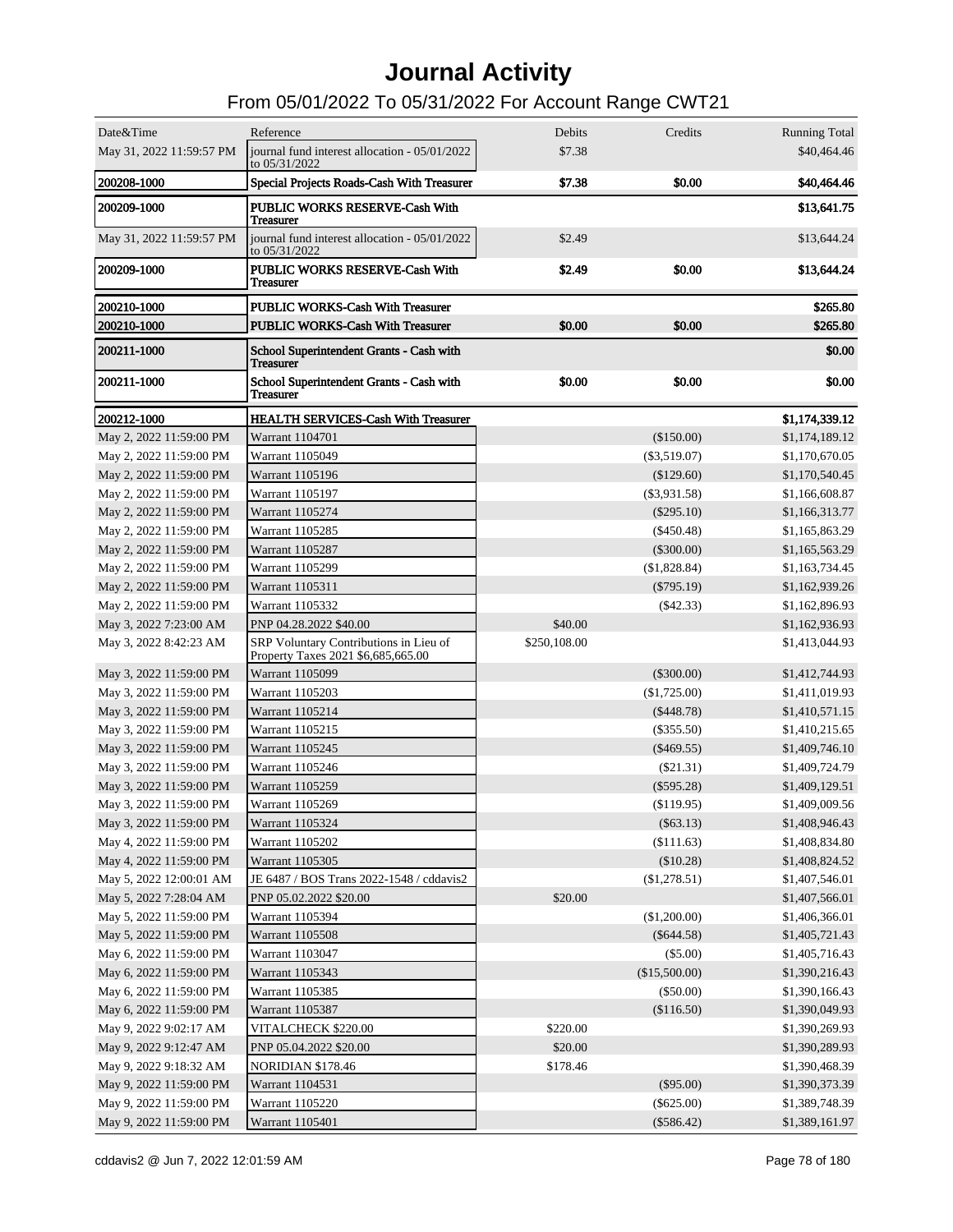| Date&Time                | Reference                                                                                   | Debits      | Credits        | <b>Running Total</b> |
|--------------------------|---------------------------------------------------------------------------------------------|-------------|----------------|----------------------|
| May 9, 2022 11:59:00 PM  | Warrant 1105502                                                                             |             | (\$166.00)     | \$1,388,995.97       |
| May 10, 2022 8:08:00 AM  | PNP 05.05.2022 \$20.00                                                                      | \$20.00     |                | \$1,389,015.97       |
| May 10, 2022 8:11:46 AM  | NORIDIAN \$38.47                                                                            | \$38.47     |                | \$1,389,054.44       |
| May 10, 2022 5:07:04 PM  | IMMUNIZATION FEES 05.10.2022<br>\$16,260.10                                                 | \$16,260.10 |                | \$1,405,314.54       |
| May 10, 2022 5:09:12 PM  | IMMUNIZATION FEES 05.10.2022<br>\$16,260.10                                                 |             | (\$16,260.10)  | \$1,389,054.44       |
| May 10, 2022 5:09:43 PM  | <b>IMMUNIZATION FEES 05.10.2022</b><br>\$16,260.10                                          | \$16,260.10 |                | \$1,405,314.54       |
| May 10, 2022 5:13:14 PM  | IMMUNIZATION FEES 05.10.2022<br>\$297.50                                                    | \$267.50    |                | \$1,405,582.04       |
| May 10, 2022 5:13:14 PM  | TUBERCULOSIS FEE 05.10.2022 \$297.50                                                        | \$30.00     |                | \$1,405,612.04       |
| May 10, 2022 11:59:00 PM | Warrant 1105255                                                                             |             | (\$3,400.00)   | \$1,402,212.04       |
| May 10, 2022 11:59:00 PM | Warrant 1105536                                                                             |             | $(\$37.51)$    | \$1,402,174.53       |
| May 10, 2022 11:59:00 PM | Warrant 1105537                                                                             |             | $(\$50.25)$    | \$1,402,124.28       |
| May 10, 2022 11:59:00 PM | Warrant 1105539                                                                             |             | (\$10,760.12)  | \$1,391,364.16       |
| May 10, 2022 11:59:00 PM | Warrant 1105542                                                                             |             | (\$11,508.89)  | \$1,379,855.27       |
| May 11, 2022 8:19:47 AM  | <b>NORIDIAN \$76.94</b>                                                                     | \$76.94     |                | \$1,379,932.21       |
| May 11, 2022 8:36:10 AM  | ADHS19-206649 TUBERCULOSIS<br><b>CONTROL FEB 2022 \$669.24</b>                              | \$669.24    |                | \$1,380,601.45       |
| May 11, 2022 8:39:48 AM  | CTR055272 BWCH, IGA-TITLE V<br>Maternal Child Healthy Families \$2,602.12                   | \$2,602.12  |                | \$1,383,203.57       |
| May 11, 2022 8:43:07 AM  | CTR055272 BWCH, IGA-TITLE V<br>Maternal and Child Healthy Families March<br>2022 \$5,071.70 | \$5,071.70  |                | \$1,388,275.27       |
| May 11, 2022 8:46:05 AM  | CTR050593 BWCH, RFP MARCH 2022<br>\$10,845.00                                               | \$10,845.00 |                | \$1,399,120.27       |
| May 11, 2022 9:03:38 AM  | ADHS18-177674 EDC JAN-MARCH 2022<br>\$2,377.41                                              | \$2,377.41  |                | \$1,401,497.68       |
| May 11, 2022 11:59:00 PM | Warrant 1105201                                                                             |             | $(\$81.03)$    | \$1,401,416.65       |
| May 11, 2022 11:59:00 PM | Warrant 1105248                                                                             |             | (\$1,500.06)   | \$1,399,916.59       |
| May 11, 2022 11:59:00 PM | Warrant 1105317                                                                             |             | $(\$450.00)$   | \$1,399,466.59       |
| May 12, 2022 12:01:00 AM | <b>Warrant 104391</b>                                                                       |             | $(\$2,116.18)$ | \$1,397,350.41       |
| May 12, 2022 12:01:00 AM | <b>Warrant 104392</b>                                                                       |             | (\$1,026.74)   | \$1,396,323.67       |
| May 12, 2022 12:01:00 AM | <b>Warrant 104399</b>                                                                       |             | $(\$234.24)$   | \$1,396,089.43       |
| May 12, 2022 12:01:00 AM | Warrant 104400                                                                              |             | $(\$431.02)$   | \$1,395,658.41       |
| May 12, 2022 12:01:00 AM | Warrant 104439                                                                              |             | $(\$746.62)$   | \$1,394,911.79       |
| May 12, 2022 12:01:00 AM | Warrant 104440                                                                              |             | $(\$1,031.09)$ | \$1,393,880.70       |
| May 12, 2022 12:01:00 AM | <b>Warrant 104443</b>                                                                       |             | $(\$740.60)$   | \$1,393,140.10       |
| May 12, 2022 12:01:00 AM | Warrant 104596                                                                              |             | (\$1,156.89)   | \$1,391,983.21       |
| May 12, 2022 12:01:00 AM | <b>Warrant 104691</b>                                                                       |             | $(\$1,335.28)$ | \$1,390,647.93       |
| May 12, 2022 12:01:00 AM | Warrant 104692                                                                              |             | $(\$1,514.45)$ | \$1,389,133.48       |
| May 12, 2022 12:01:00 AM | Warrant 104693                                                                              |             | $(\$764.18)$   | \$1,388,369.30       |
| May 12, 2022 12:01:00 AM | Warrant 104694                                                                              |             | $(\$1,060.77)$ | \$1,387,308.53       |
| May 12, 2022 12:01:00 AM | Warrant 104695                                                                              |             | $(\$759.26)$   | \$1,386,549.27       |
| May 12, 2022 12:01:00 AM | Warrant 104696                                                                              |             | $(\$50.00)$    | \$1,386,499.27       |
| May 12, 2022 12:01:00 AM | Warrant 104697                                                                              |             | (\$1,064.16)   | \$1,385,435.11       |
| May 12, 2022 12:01:00 AM | <b>Warrant 104698</b>                                                                       |             | $(\$768.63)$   | \$1,384,666.48       |
| May 12, 2022 12:01:00 AM | Warrant 104699                                                                              |             | $(\$528.72)$   | \$1,384,137.76       |
| May 12, 2022 12:01:00 AM | Warrant 104700                                                                              |             | $(\$1,495.45)$ | \$1,382,642.31       |
| May 12, 2022 12:01:00 AM | Warrant 104701                                                                              |             | $(\$875.91)$   | \$1,381,766.40       |
| May 12, 2022 12:01:00 AM | Warrant 104702                                                                              |             | (\$1,690.33)   | \$1,380,076.07       |
| May 12, 2022 12:01:00 AM | Warrant 104703                                                                              |             | (\$1,165.41)   | \$1,378,910.66       |
| May 12, 2022 12:01:00 AM | Warrant 104704                                                                              |             | $(\$965.77)$   | \$1,377,944.89       |
| May 12, 2022 12:01:00 AM | Warrant 104705                                                                              |             | (\$1,400.73)   | \$1,376,544.16       |
| May 12, 2022 12:01:00 AM | Warrant 104706                                                                              |             | (\$1,643.56)   | \$1,374,900.60       |
|                          |                                                                                             |             |                |                      |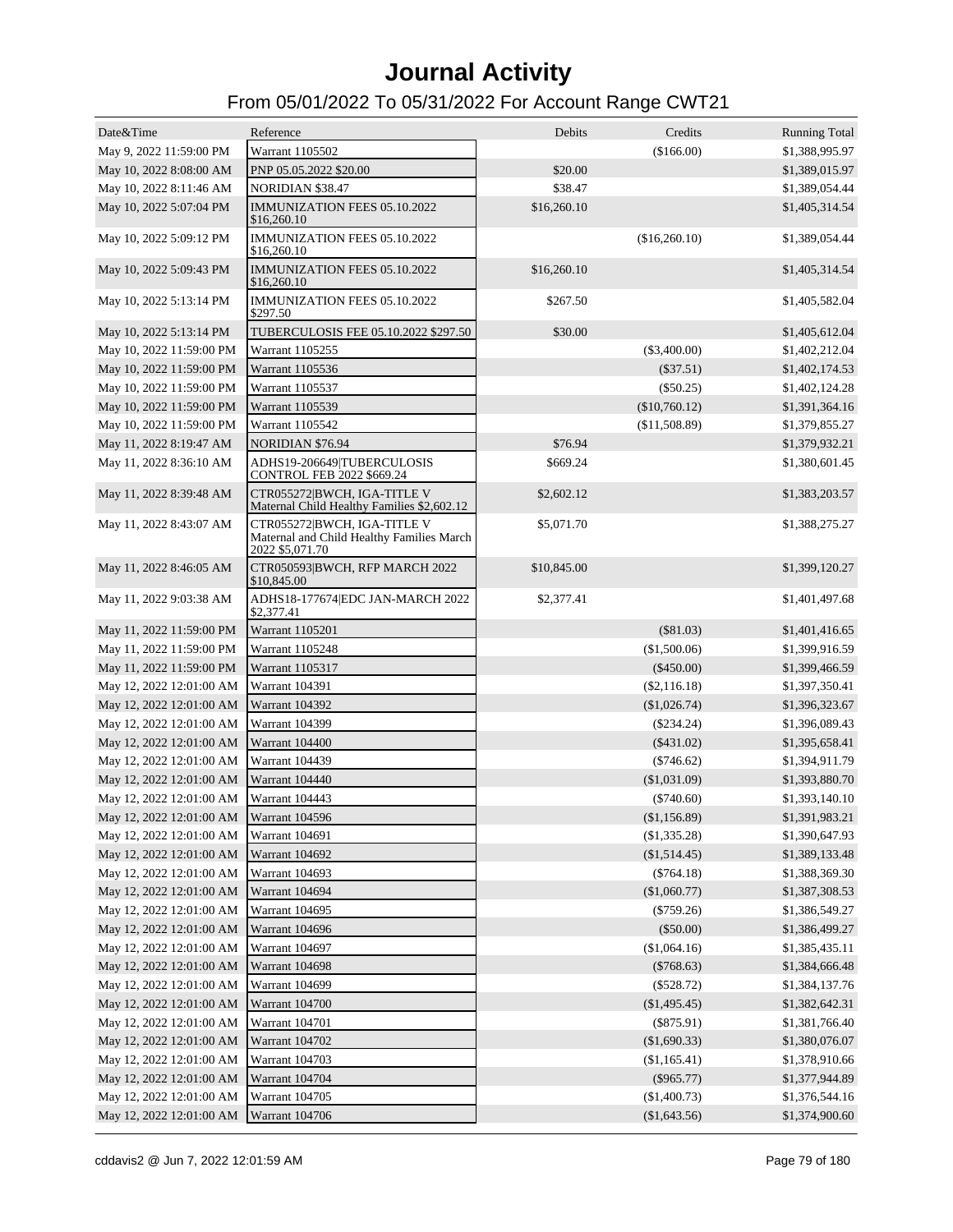| Date&Time                | Reference                                                   | Debits       | Credits        | <b>Running Total</b> |
|--------------------------|-------------------------------------------------------------|--------------|----------------|----------------------|
| May 12, 2022 12:01:00 AM | Warrant 104707                                              |              | $(\$867.48)$   | \$1,374,033.12       |
| May 12, 2022 12:01:00 AM | <b>Warrant 104708</b>                                       |              | (\$1,013.62)   | \$1,373,019.50       |
| May 12, 2022 12:01:00 AM | Warrant 104709                                              |              | (\$1,293.53)   | \$1,371,725.97       |
| May 12, 2022 12:01:00 AM | <b>Warrant 104710</b>                                       |              | $(\$50.00)$    | \$1,371,675.97       |
| May 12, 2022 12:01:00 AM | Warrant 104711                                              |              | (\$50.00)      | \$1,371,625.97       |
| May 12, 2022 12:01:00 AM | <b>Warrant 104712</b>                                       |              | $(\$694.71)$   | \$1,370,931.26       |
| May 12, 2022 12:01:00 AM | Warrant 104713                                              |              | (\$1,221.16)   | \$1,369,710.10       |
| May 12, 2022 12:01:00 AM | <b>Warrant 104714</b>                                       |              | $(\$980.62)$   | \$1,368,729.48       |
| May 12, 2022 12:01:00 AM | Warrant 104715                                              |              | (\$1,152.55)   | \$1,367,576.93       |
| May 12, 2022 7:57:05 AM  | PNP 05.09.2022 \$40.00                                      | \$40.00      |                | \$1,367,616.93       |
| May 12, 2022 1:43:58 PM  | State of AZ Remittance JAN2022                              | \$10,707.31  |                | \$1,378,324.24       |
| May 12, 2022 2:09:52 PM  | CTR054639 IGA \$10,707.31<br>State of AZ Remittance DEC2021 | \$22,845.02  |                | \$1,401,169.26       |
| May 12, 2022 2:12:59 PM  | CTR054639 IGA \$22,845.02<br>State of AZ Remittance FEB2022 | \$11,249.30  |                | \$1,412,418.56       |
|                          | CTR054639 IGA \$11,249.30                                   |              |                |                      |
| May 13, 2022 11:59:00 PM | Warrant 1105278                                             |              | (\$48.87)      | \$1,412,369.69       |
| May 13, 2022 11:59:00 PM | Warrant 1105560                                             |              | $(\$29.00)$    | \$1,412,340.69       |
| May 15, 2022 11:59:58 PM | distribution                                                | \$189,410.83 |                | \$1,601,751.52       |
| May 15, 2022 11:59:58 PM | distribution                                                |              | $(\$175.99)$   | \$1,601,575.53       |
| May 16, 2022 4:49:31 PM  | JE 6496 / BOS Trans 2022-1593 / cddavis2                    |              | $($ \$949.34)  | \$1,600,626.19       |
| May 16, 2022 5:11:18 PM  | PNP 05.10.2022 \$140.00                                     | \$140.00     |                | \$1,600,766.19       |
| May 16, 2022 5:14:05 PM  | VITALCHECK \$320.00                                         | \$320.00     |                | \$1,601,086.19       |
| May 16, 2022 11:59:00 PM | Warrant 1105499                                             |              | (\$169.38)     | \$1,600,916.81       |
| May 16, 2022 11:59:00 PM | Warrant 1105538                                             |              | (\$12,616.54)  | \$1,588,300.27       |
| May 16, 2022 11:59:00 PM | Warrant 1105683                                             |              | $(\$487.37)$   | \$1,587,812.90       |
| May 16, 2022 11:59:00 PM | Warrant 1105685                                             |              | $(\$679.29)$   | \$1,587,133.61       |
| May 17, 2022 9:18:52 AM  | PNP 05.11.2022 \$20.00                                      | \$20.00      |                | \$1,587,153.61       |
| May 17, 2022 11:59:00 PM | Warrant 1105595                                             |              | $(\$276.50)$   | \$1,586,877.11       |
| May 17, 2022 11:59:00 PM | Warrant 1105629                                             |              | (\$1,159.10)   | \$1,585,718.01       |
| May 17, 2022 11:59:00 PM | Warrant 1105646                                             |              | $(\$284.87)$   | \$1,585,433.14       |
| May 18, 2022 4:36:49 PM  | FAMILY PLANNING FEES 05.18.2022<br>\$89.83                  | \$89.83      |                | \$1,585,522.97       |
| May 18, 2022 11:59:00 PM | Warrant 1105553                                             |              | $(\$50.00)$    | \$1,585,472.97       |
| May 18, 2022 11:59:00 PM | Warrant 1105555                                             |              | (\$116.50)     | \$1,585,356.47       |
| May 19, 2022 8:12:17 AM  | PNP 05.16.2022 \$190.00                                     | \$190.00     |                | \$1,585,546.47       |
| May 19, 2022 2:18:55 PM  | 04.28.2022 \$280.00                                         | \$280.00     |                | \$1,585,826.47       |
| May 19, 2022 2:36:09 PM  | 04.14.2022 \$500.00                                         | \$500.00     |                | \$1,586,326.47       |
| May 19, 2022 2:38:32 PM  | 05.05.2022 \$540.00                                         | \$540.00     |                | \$1,586,866.47       |
| May 19, 2022 11:59:00 PM | Warrant 1105564                                             |              | $(\$692.60)$   | \$1,586,173.87       |
| May 19, 2022 11:59:00 PM | Warrant 1105693                                             |              | $(\$96.00)$    | \$1,586,077.87       |
| May 20, 2022 11:59:00 PM | Warrant 1105605                                             |              | (\$2,383.86)   | \$1,583,694.01       |
| May 20, 2022 11:59:00 PM | Warrant 1105727                                             |              | (\$14,000.00)  | \$1,569,694.01       |
| May 20, 2022 11:59:00 PM | Warrant 1105750                                             |              | $(\$269.40)$   | \$1,569,424.61       |
| May 23, 2022 10:47:44 AM | VITALCHECK \$200.00                                         | \$200.00     |                | \$1,569,624.61       |
| May 23, 2022 11:59:00 PM | Warrant 1105592                                             |              | (\$1,912.28)   | \$1,567,712.33       |
| May 23, 2022 11:59:00 PM | Warrant 1105751                                             |              | $(\$414.41)$   | \$1,567,297.92       |
| May 23, 2022 11:59:00 PM | Warrant 1105752                                             |              | (\$448.78)     | \$1,566,849.14       |
| May 23, 2022 11:59:00 PM | Warrant 1105753                                             |              | $(\$600.00)$   | \$1,566,249.14       |
| May 23, 2022 11:59:00 PM | Warrant 1105754                                             |              | (\$1,000.00)   | \$1,565,249.14       |
| May 23, 2022 11:59:00 PM | Warrant 1105811                                             |              | $(\$24.95)$    | \$1,565,224.19       |
| May 23, 2022 11:59:00 PM | Warrant 1105826                                             |              | $(\$3,249.80)$ | \$1,561,974.39       |
| May 24, 2022 8:19:11 AM  | PNP 05.19.2022 \$20.00                                      | \$20.00      |                | \$1,561,994.39       |
| May 24, 2022 10:34:54 AM | 05.19.2022 \$370.00                                         | \$370.00     |                | \$1,562,364.39       |
|                          |                                                             |              |                |                      |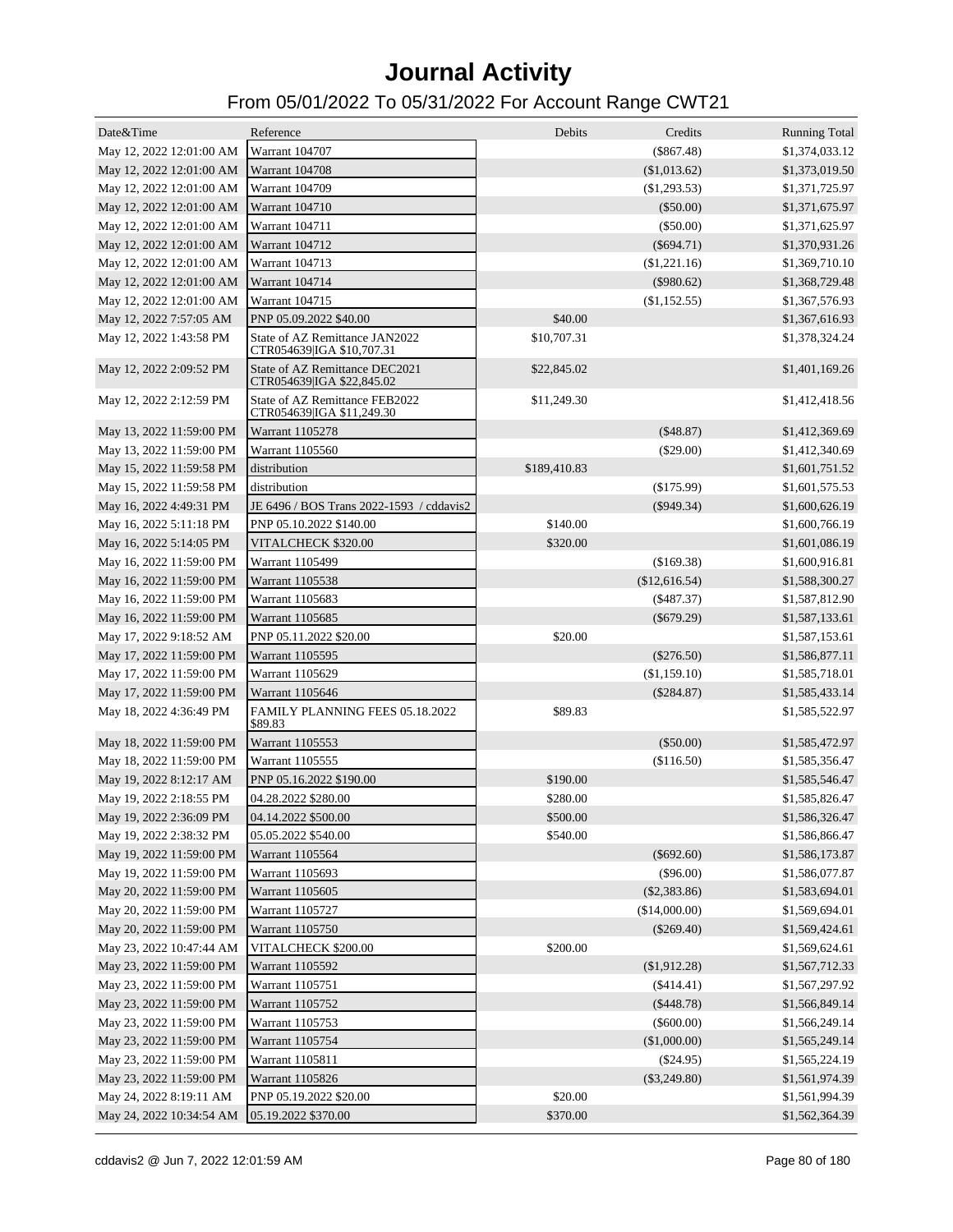| Date&Time                               | Reference                                                               | Debits      | Credits        | <b>Running Total</b> |
|-----------------------------------------|-------------------------------------------------------------------------|-------------|----------------|----------------------|
| May 24, 2022 10:40:06 AM                | 05.12.2022 \$670.00                                                     | \$670.00    |                | \$1,563,034.39       |
| May 24, 2022 11:59:00 PM                | Warrant 1105698                                                         |             | $(\$77.55)$    | \$1,562,956.84       |
| May 24, 2022 11:59:00 PM                | Warrant 1105734                                                         |             | (\$25.82)      | \$1,562,931.02       |
|                                         | Warrant 1105793                                                         |             | $(\$4,611.03)$ | \$1,558,319.99       |
| May 24, 2022 11:59:00 PM                |                                                                         |             |                |                      |
| May 24, 2022 11:59:00 PM                | Warrant 1105846                                                         |             | (\$132.71)     | \$1,558,187.28       |
| May 24, 2022 11:59:00 PM                | Warrant 1105856                                                         |             | (\$13.09)      | \$1,558,174.19       |
| May 24, 2022 11:59:00 PM                | Warrant 1105905                                                         |             | $(\$37.51)$    | \$1,558,136.68       |
| May 24, 2022 11:59:00 PM                | Warrant 1105906                                                         |             | $(\$50.26)$    | \$1,558,086.42       |
| May 24, 2022 11:59:00 PM                | Warrant 1105908                                                         |             | (\$10,626.70)  | \$1,547,459.72       |
| May 24, 2022 11:59:00 PM                | Warrant 1105911                                                         |             | (\$11,549.38)  | \$1,535,910.34       |
| May 25, 2022 8:32:31 AM                 | CTR041404 BNPA, IGA, WICH & BFPC<br>Services 22WIC-01-MARCH \$11,258.55 | \$11,258.55 |                | \$1,547,168.89       |
| May 25, 2022 11:59:00 PM                | Warrant 1105572                                                         |             | $(\$930.00)$   | \$1,546,238.89       |
| May 25, 2022 11:59:00 PM                | Warrant 1105841                                                         |             | $(\$2,500.00)$ | \$1,543,738.89       |
| May 25, 2022 11:59:00 PM                | Warrant 1105876                                                         |             | $(\$699.08)$   | \$1,543,039.81       |
| May 25, 2022 11:59:00 PM                | Warrant 1105877                                                         |             | $(\$5.00)$     | \$1,543,034.81       |
| May 26, 2022 12:01:00 AM                | <b>Warrant 104789</b>                                                   |             | $(\$2,116.20)$ | \$1,540,918.61       |
| May 26, 2022 12:01:00 AM                | <b>Warrant 104790</b>                                                   |             | (\$1,026.73)   | \$1,539,891.88       |
| May 26, 2022 12:01:00 AM                | <b>Warrant 104797</b>                                                   |             | $(\$234.24)$   | \$1,539,657.64       |
| May 26, 2022 12:01:00 AM                | <b>Warrant 104798</b>                                                   |             | $(\$430.90)$   | \$1,539,226.74       |
| May 26, 2022 12:01:00 AM                | <b>Warrant 104837</b>                                                   |             | $(\$746.63)$   | \$1,538,480.11       |
| May 26, 2022 12:01:00 AM                | <b>Warrant 104839</b>                                                   |             | $(\$995.86)$   | \$1,537,484.25       |
| May 26, 2022 12:01:00 AM                | Warrant 104842                                                          |             | $(\$740.60)$   | \$1,536,743.65       |
| May 26, 2022 12:01:00 AM                | Warrant 104993                                                          |             | (\$1,179.16)   | \$1,535,564.49       |
| May 26, 2022 12:01:00 AM                | Warrant 105088                                                          |             | (\$1,335.30)   | \$1,534,229.19       |
| May 26, 2022 12:01:00 AM                | Warrant 105089                                                          |             | (\$1,514.46)   | \$1,532,714.73       |
| May 26, 2022 12:01:00 AM                | Warrant 105090                                                          |             | $(\$764.17)$   | \$1,531,950.56       |
| May 26, 2022 12:01:00 AM                | <b>Warrant 105091</b>                                                   |             | (\$1,060.76)   | \$1,530,889.80       |
| May 26, 2022 12:01:00 AM                | Warrant 105092                                                          |             | $(\$759.25)$   | \$1,530,130.55       |
| May 26, 2022 12:01:00 AM                | Warrant 105093                                                          |             | $(\$50.00)$    | \$1,530,080.55       |
| May 26, 2022 12:01:00 AM                | Warrant 105094                                                          |             | (\$1,064.15)   | \$1,529,016.40       |
| May 26, 2022 12:01:00 AM                | Warrant 105095                                                          |             | $(\$768.63)$   | \$1,528,247.77       |
| May 26, 2022 12:01:00 AM                | Warrant 105096                                                          |             | $(\$528.72)$   |                      |
|                                         |                                                                         |             |                | \$1,527,719.05       |
| May 26, 2022 12:01:00 AM                | Warrant 105097                                                          |             | (\$1,495.44)   | \$1,526,223.61       |
| May 26, 2022 12:01:00 AM                | Warrant 105098                                                          |             | (\$1,009.27)   | \$1,525,214.34       |
| May 26, 2022 12:01:00 AM Warrant 105099 |                                                                         |             | (\$1,690.32)   | \$1,523,524.02       |
| May 26, 2022 12:01:00 AM Warrant 105100 |                                                                         |             | (\$1,165.39)   | \$1,522,358.63       |
| May 26, 2022 12:01:00 AM Warrant 105101 |                                                                         |             | $(\$965.77)$   | \$1,521,392.86       |
| May 26, 2022 12:01:00 AM Warrant 105102 |                                                                         |             | (\$1,400.72)   | \$1,519,992.14       |
| May 26, 2022 12:01:00 AM Warrant 105103 |                                                                         |             | (\$1,716.03)   | \$1,518,276.11       |
| May 26, 2022 12:01:00 AM Warrant 105104 |                                                                         |             | $(\$867.48)$   | \$1,517,408.63       |
| May 26, 2022 12:01:00 AM                | <b>Warrant 105105</b>                                                   |             | (\$1,013.62)   | \$1,516,395.01       |
| May 26, 2022 12:01:00 AM                | <b>Warrant 105106</b>                                                   |             | (\$1,293.54)   | \$1,515,101.47       |
| May 26, 2022 12:01:00 AM                | Warrant 105107                                                          |             | $(\$50.00)$    | \$1,515,051.47       |
| May 26, 2022 12:01:00 AM                | <b>Warrant 105108</b>                                                   |             | (\$50.00)      | \$1,515,001.47       |
| May 26, 2022 12:01:00 AM                | Warrant 105109                                                          |             | $(\$732.50)$   | \$1,514,268.97       |
| May 26, 2022 12:01:00 AM                | Warrant 105110                                                          |             | (\$1,221.16)   | \$1,513,047.81       |
| May 26, 2022 12:01:00 AM                | Warrant 105111                                                          |             | $(\$980.62)$   | \$1,512,067.19       |
| May 26, 2022 12:01:00 AM                | <b>Warrant 105112</b>                                                   |             | (\$1,152.55)   | \$1,510,914.64       |
| May 26, 2022 7:06:23 AM                 | PNP 05.23.2022 \$20.00                                                  | \$20.00     |                | \$1,510,934.64       |
| May 27, 2022 11:59:00 PM                | Warrant 1105865                                                         |             | (\$17.34)      | \$1,510,917.30       |
| May 27, 2022 11:59:00 PM                | Warrant 1105929                                                         |             | $(\$29.00)$    | \$1,510,888.30       |
| May 31, 2022 12:00:01 AM                | JE 6529 / BOS Trans 2022-1648 / cddavis2                                |             | (\$161,435.50) | \$1,349,452.80       |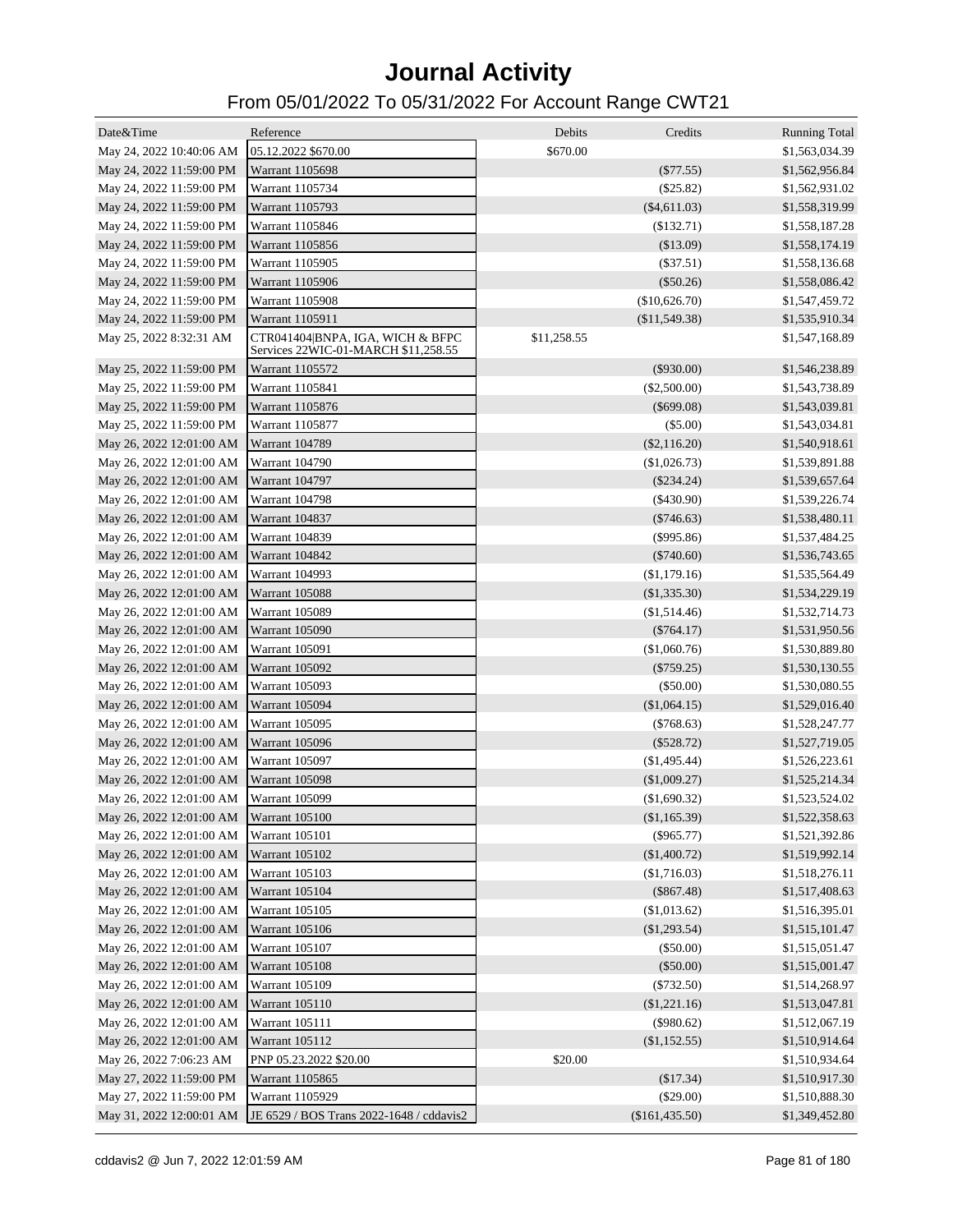| 200219-1000                                        | <b>TRANSIT FUND-Cash With Treasurer</b>                        | \$19.77       | \$0.00           | \$108,394.19                     |
|----------------------------------------------------|----------------------------------------------------------------|---------------|------------------|----------------------------------|
| May 31, 2022 11:59:57 PM                           | journal fund interest allocation - 05/01/2022<br>to 05/31/2022 | \$19.77       |                  | \$108,394.19                     |
| 200219-1000                                        | <b>TRANSIT FUND-Cash With Treasurer</b>                        |               |                  | \$108,374.42                     |
| 200218-1000                                        | <b>GIS-Cash With Treasurer</b>                                 | \$83,756.17   | $(\$7,321.85)$   | \$110,268.51                     |
|                                                    | to 05/31/2022                                                  |               |                  |                                  |
| May 31, 2022 11:59:57 PM                           | journal fund interest allocation - 05/01/2022                  | \$6.17        |                  | \$110,268.51                     |
| May 31, 2022 12:00:01 AM                           | JE 6529 / BOS Trans 2022-1648 / cddavis2                       | \$82,500.00   |                  | \$110,262.34                     |
| May 26, 2022 12:01:00 AM                           | Warrant 105004                                                 |               | (\$1,964.33)     | \$27,762.34                      |
| May 24, 2022 11:59:00 PM                           | Warrant 1105911                                                |               | $(\$739.64)$     | \$29,726.67                      |
| May 24, 2022 11:59:00 PM                           | Warrant 1105908                                                |               | $(\$852.29)$     | \$30,466.31                      |
| May 17, 2022 8:46:52 AM                            | DEP#2022-11000251 \$235,384.40                                 | \$1,250.00    |                  | \$31,318.60                      |
| May 16, 2022 11:59:00 PM                           | Warrant 1105538                                                |               | $(\$324.19)$     | \$30,068.60                      |
| May 12, 2022 12:01:00 AM                           | Warrant 104607                                                 |               | (\$1,855.83)     | \$30,392.79                      |
| May 10, 2022 11:59:00 PM                           | Warrant 1105542                                                |               | $(\$693.42)$     | \$32,248.62                      |
| May 10, 2022 11:59:00 PM                           | Warrant 1105539                                                |               | $(\$783.40)$     | \$32,942.04                      |
| May 5, 2022 11:59:00 PM                            | Warrant 1105508                                                |               | (\$41.09)        | \$33,725.44                      |
| May 3, 2022 11:59:00 PM                            | Warrant 1105245                                                |               | $(\$67.66)$      | \$33,766.53                      |
| 200218-1000                                        | <b>GIS-Cash With Treasurer</b>                                 |               |                  | \$33,834.19                      |
| 200217-1000                                        | Navajo Nation-Cash With Treasurer                              | \$52.16       | \$0.00           | \$285,992.62                     |
| May 31, 2022 11:59:57 PM                           | journal fund interest allocation - 05/01/2022<br>to 05/31/2022 | \$52.16       |                  | \$285,992.62                     |
| 200217-1000                                        | Navajo Nation-Cash With Treasurer                              |               |                  | \$285,940.46                     |
| 200216-1000                                        | <b>ENGINEER'S INSPECTIONS-Cash With</b><br><b>Treasurer</b>    | \$8.27        | \$0.00           | \$45,343.54                      |
| May 31, 2022 11:59:57 PM                           | journal fund interest allocation - 05/01/2022<br>to 05/31/2022 | \$8.27        |                  | \$45,343.54                      |
| 200216-1000                                        | <b>ENGINEER'S INSPECTIONS-Cash With</b><br><b>Treasurer</b>    |               |                  | \$45,335.27                      |
| 200215-1000                                        | <b>RURAL ADDRESSING SYSTEM-Cash</b><br><b>With Treasurer</b>   | \$1.42        | \$0.00           | \$7,767.28                       |
| May 31, 2022 11:59:57 PM                           | journal fund interest allocation - 05/01/2022<br>to 05/31/2022 | \$1.42        |                  | \$7,767.28                       |
| 200215-1000                                        | <b>RURAL ADDRESSING SYSTEM-Cash</b><br><b>With Treasurer</b>   |               |                  | \$7,765.86                       |
| 200214-1000                                        | <b>FOREST THINNING-Cash With Treasurer</b>                     | \$0.00        | \$0.00           | (\$22,885.02)                    |
| 200214-1000                                        | <b>FOREST THINNING-Cash With Treasurer</b>                     |               |                  | (\$22,885.02)                    |
| 200213-1000                                        | <b>Cash With Treasurer</b>                                     | \$0.00        | \$0.00           | \$0.00                           |
| 200213-1000                                        | <b>Cash With Treasurer</b>                                     |               |                  | \$0.00                           |
| 200212-1000                                        | <b>HEALTH SERVICES-Cash With Treasurer</b>                     | \$554,681.03  | $(\$658,176.91)$ | \$1,070,843.24                   |
|                                                    | to 05/31/2022                                                  |               |                  |                                  |
| May 31, 2022 11:59:57 PM                           | journal fund interest allocation - 05/01/2022                  | \$265.15      |                  | \$1,070,843.24                   |
| May 31, 2022 11:59:00 PM                           | Warrant 1105952                                                |               | $(\$410.50)$     | \$1,070,578.09                   |
| May 31, 2022 11:59:00 PM                           | Warrant 1105951                                                |               | $(\$448.78)$     | \$1,070,988.59                   |
| May 31, 2022 11:59:00 PM                           | Warrant 1105950                                                |               | $(\$414.41)$     | \$1,071,437.37                   |
| May 31, 2022 11:59:00 PM                           | Warrant 1105942                                                |               | $(\$40.00)$      | \$1,071,851.78                   |
| May 31, 2022 11:59:00 PM                           | Warrant 1105933                                                |               | (\$153.97)       | \$1,071,891.78                   |
| May 31, 2022 8:29:00 AM                            | PNP 05.24.2022 \$60.00                                         | \$60.00       |                  | \$1,072,045.75                   |
| May 31, 2022 8:28:11 AM                            | VITALCHECK \$60.00<br>VITALCHECK \$320.00                      | \$320.00      |                  | \$1,071,665.75<br>\$1,071,985.75 |
| May 31, 2022 8:26:28 AM<br>May 31, 2022 8:27:38 AM | VITALCHECK \$60.00                                             | \$60.00       | (\$60.00)        | \$1,071,725.75                   |
|                                                    | cddavis2                                                       |               |                  |                                  |
| May 31, 2022 12:00:01 AM                           | JE 6533 / BOS Trans 2022-1643 MAR22 /                          |               | $(\$1,577.05)$   | \$1,071,665.75                   |
| May 31, 2022 12:00:01 AM                           | JE 6532 / BOS Trans 2022-1664 / cddavis2                       |               | $(\$276,210.00)$ | \$1,073,242.80                   |
| Date&Time                                          | Reference                                                      | <b>Debits</b> | Credits          | <b>Running Total</b>             |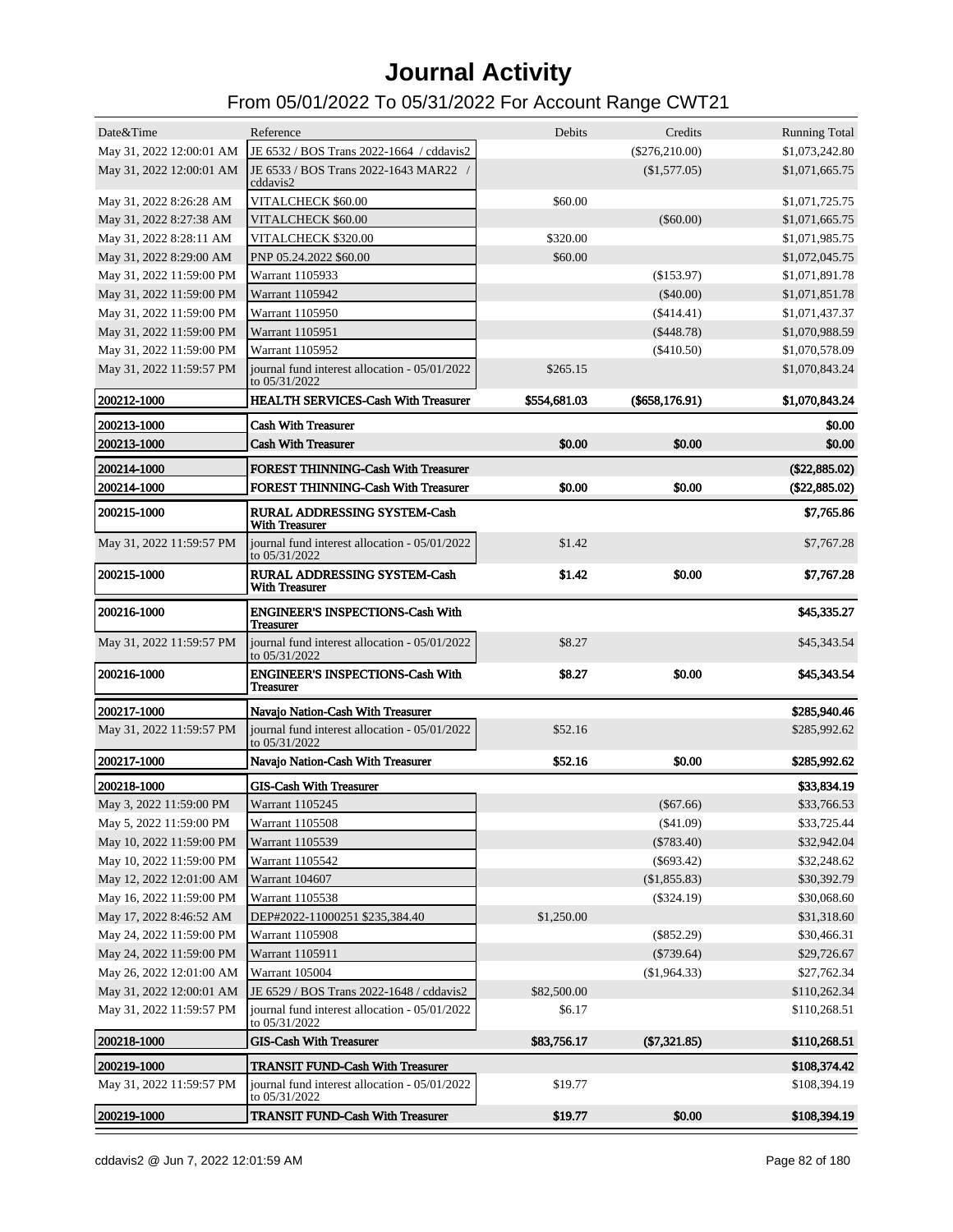| Date&Time                | Reference                                                          | Debits      | Credits          | <b>Running Total</b> |
|--------------------------|--------------------------------------------------------------------|-------------|------------------|----------------------|
| 200220-1000              | Misc Revenue-Cash With Treasurer                                   |             |                  | \$2,332,451.38       |
| May 2, 2022 11:59:00 PM  | Warrant 1105049                                                    |             | $(\$481.33)$     | \$2,331,970.05       |
| May 5, 2022 11:59:00 PM  | Warrant 1105232                                                    |             | $(\$97,586.50)$  | \$2,234,383.55       |
| May 5, 2022 11:59:00 PM  | Warrant 1105508                                                    |             | $(\$410.38)$     | \$2,233,973.17       |
| May 10, 2022 11:59:00 PM | Warrant 1105457                                                    |             | $(\$470.00)$     | \$2,233,503.17       |
| May 17, 2022 8:46:52 AM  | DEP#2022-11000251 \$235,384.40                                     | \$6,142.54  |                  | \$2,239,645.71       |
| May 31, 2022 11:59:57 PM | journal fund interest allocation - 05/01/2022<br>to 05/31/2022     | \$410.34    |                  | \$2,240,056.05       |
| 200220-1000              | Misc Revenue-Cash With Treasurer                                   | \$6,552.88  | $($ \$98,948.21) | \$2,240,056.05       |
| 200221-1000              | <b>Sheriff Court Fees-Cash With Treasurer</b>                      |             |                  | \$159,601.97         |
| May 5, 2022 3:02:37 PM   | RV JC Monthly Remittance April 2022<br>\$26,234.71                 | \$14.11     |                  | \$159,616.08         |
| May 19, 2022 9:48:27 AM  | <b>CLERK OF THE COURT APRIL 2022</b><br>CK#25908 \$52,769.82       | \$11.40     |                  | \$159,627.48         |
| May 19, 2022 1:02:29 PM  | SJ JUSTICE COURT MONTHLY<br>REMITTANCE APRIL 2022 \$7,673.90       | \$3.97      |                  | \$159,631.45         |
| May 24, 2022 9:46:42 AM  | Chinle JC Monthly Remittance March 2022<br>\$10,091.40             | \$30.91     |                  | \$159,662.36         |
| May 24, 2022 2:11:02 PM  | PUERCO JUSTICE COURT MONTLY<br>REMITTANCE APRIL 2022 \$52,017.44   | \$2.32      |                  | \$159,664.68         |
| May 31, 2022 11:59:57 PM | journal fund interest allocation - 05/01/2022<br>to 05/31/2022     | \$29.12     |                  | \$159,693.80         |
| 200221-1000              | <b>Sheriff Court Fees-Cash With Treasurer</b>                      | \$91.83     | \$0.00           | \$159,693.80         |
| 200223-1000              | VICTIMS INTEREST FUND-Cash With<br><b>Treasurer</b>                |             |                  | \$154.98             |
| <b>200223-1000</b>       | VICTIMS INTEREST FUND-Cash With<br><b>Treasurer</b>                | \$0.00      | \$0.00           | \$154.98             |
| 200224-1000              | <b>SHERIFFS GRANTS-Cash With Treasurer</b>                         |             |                  | \$345,773.01         |
| May 2, 2022 11:59:00 PM  | Warrant 1104820                                                    |             | $(\$2.93)$       | \$345,770.08         |
| May 2, 2022 11:59:00 PM  | Warrant 1105376                                                    |             | $(\$22.09)$      | \$345,747.99         |
| May 3, 2022 11:59:00 PM  | Warrant 1105389                                                    |             | $(\$354.16)$     | \$345,393.83         |
| May 6, 2022 11:59:00 PM  | Warrant 1105385                                                    |             | $(\$265.62)$     | \$345,128.21         |
| May 10, 2022 11:59:00 PM | Warrant 1105537                                                    |             | $(\$6.75)$       | \$345,121.46         |
| May 10, 2022 11:59:00 PM | Warrant 1105539                                                    |             | $(\$34.91)$      | \$345,086.55         |
| May 12, 2022 12:01:00 AM | <b>Warrant 104591</b>                                              |             | $(\$62.81)$      | \$345,023.74         |
| May 16, 2022 11:59:00 PM | Warrant 1105538                                                    |             | (\$14.25)        | \$345,009.49         |
| May 17, 2022 11:59:00 PM | Warrant 1105557                                                    |             | $(\$28.25)$      | \$344,981.24         |
| May 18, 2022 1:17:27 PM  | LEBSF- LAW ENFORCEMENT<br>BOATING SAFETY APRIL 2022<br>\$10,855.25 | \$10,855.25 |                  | \$355,836.49         |
| May 18, 2022 11:59:00 PM | Warrant 1105553                                                    |             | $(\$49.51)$      | \$355,786.98         |
| May 24, 2022 11:59:00 PM | Warrant 1105906                                                    |             | (\$1.76)         | \$355,785.22         |
| May 24, 2022 11:59:00 PM | Warrant 1105908                                                    |             | $(\$8.62)$       | \$355,776.60         |
| May 26, 2022 12:01:00 AM | Warrant 104988                                                     |             | (\$15.21)        | \$355,761.39         |
| May 31, 2022 11:59:57 PM | journal fund interest allocation - 05/01/2022<br>to 05/31/2022     | \$63.85     |                  | \$355,825.24         |
| <b>200224-1000</b>       | SHERIFFS GRANTS-Cash With Treasurer                                | \$10,919.10 | (\$866.87)       | \$355,825.24         |
| <b>200225-1000</b>       | <b>FOREST FEES-Cash With Treasurer</b>                             |             |                  | \$647,448.94         |
| May 31, 2022 11:59:57 PM | journal fund interest allocation - 05/01/2022<br>to 05/31/2022     | \$118.12    |                  | \$647,567.06         |
| <b>200225-1000</b>       | <b>FOREST FEES-Cash With Treasurer</b>                             | \$118.12    | \$0.00           | \$647,567.06         |
| 200226-1000              | <b>EMERGENCY SERVICES-Cash With</b><br><b>Treasurer</b>            |             |                  | (\$363,010.68)       |
| May 2, 2022 11:59:00 PM  |                                                                    |             |                  |                      |
|                          | Warrant 1104701                                                    |             | (\$150.00)       | $(\$363,160.68)$     |
| May 2, 2022 11:59:00 PM  | Warrant 1105049                                                    |             | (\$195.40)       | $(\$363,356.08)$     |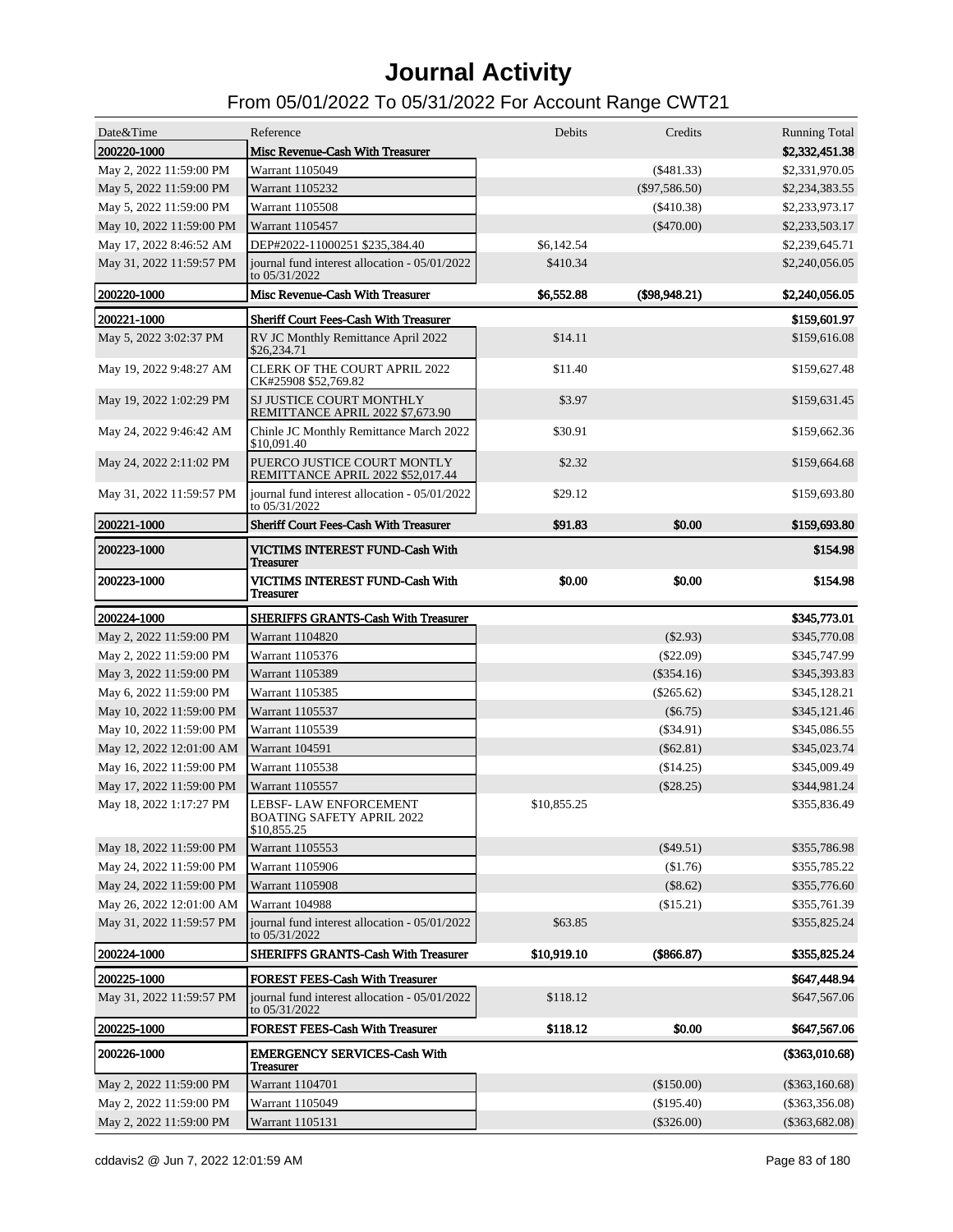| Date&Time                | Reference                                | Debits<br>Credits |                                          |
|--------------------------|------------------------------------------|-------------------|------------------------------------------|
| May 2, 2022 11:59:00 PM  | Warrant 1105207                          | (\$13.08)         | <b>Running Total</b><br>$(\$363,695.16)$ |
| May 2, 2022 11:59:00 PM  | Warrant 1105332                          | $(\$42.33)$       | $(\$363,737.49)$                         |
| May 3, 2022 11:59:00 PM  | Warrant 1105338                          | (\$100.00)        | $(\$363,837.49)$                         |
|                          | Warrant 1105223                          | $(\$2,778.72)$    | $(\$366,616.21)$                         |
| May 4, 2022 11:59:00 PM  | Warrant 1105260                          |                   |                                          |
| May 4, 2022 11:59:00 PM  |                                          | (\$66.75)         | $(\$366,682.96)$                         |
| May 5, 2022 12:00:01 AM  | JE 6487 / BOS Trans 2022-1548 / cddavis2 | $(\$2,418.97)$    | $(\$369, 101.93)$                        |
| May 9, 2022 11:59:00 PM  | Warrant 1105401                          | (\$1,214.93)      | $(\$370,316.86)$                         |
| May 10, 2022 11:59:00 PM | Warrant 1105409                          | $(\$776.79)$      | $(\$371,093.65)$                         |
| May 10, 2022 11:59:00 PM | Warrant 1105435                          | $(\$8,162.09)$    | $(\$379,255.74)$                         |
| May 10, 2022 11:59:00 PM | Warrant 1105447                          | (\$1,188.29)      | $(\$380,444.03)$                         |
| May 10, 2022 11:59:00 PM | Warrant 1105536                          | (\$20.83)         | $(\$380,464.86)$                         |
| May 10, 2022 11:59:00 PM | Warrant 1105539                          | $(\$2,358.10)$    | $(\$382,822.96)$                         |
| May 10, 2022 11:59:00 PM | Warrant 1105542                          | $(\$2,219.25)$    | $(\$385,042.21)$                         |
| May 12, 2022 12:01:00 AM | <b>Warrant 104439</b>                    | $(\$746.67)$      | $(\$385,788.88)$                         |
| May 12, 2022 12:01:00 AM | Warrant 104440                           | (\$1,031.11)      | $(\$386,819.99)$                         |
| May 12, 2022 12:01:00 AM | Warrant 104441                           | (\$1,272.15)      | $(\$388,092.14)$                         |
| May 12, 2022 12:01:00 AM | Warrant 104442                           | (\$1,256.01)      | $(\$389,348.15)$                         |
| May 12, 2022 12:01:00 AM | Warrant 104443                           | $(\$740.62)$      | $(\$390,088.77)$                         |
| May 12, 2022 11:59:00 PM | Warrant 1105516                          | $(\$572.25)$      | $(\$390,661.02)$                         |
| May 13, 2022 11:59:00 PM | Warrant 1105468                          | (\$74.34)         | $(\$390,735.36)$                         |
| May 13, 2022 11:59:00 PM | Warrant 1105488                          | (\$74.92)         | $(\$390,810.28)$                         |
| May 13, 2022 11:59:00 PM | Warrant 1105515                          | $(\$674.88)$      | $(\$391,485.16)$                         |
| May 16, 2022 4:49:31 PM  | JE 6496 / BOS Trans 2022-1593 / cddavis2 | (\$1,456.11)      | $(\$392,941.27)$                         |
| May 16, 2022 11:59:00 PM | Warrant 1105538                          | $(\$2,016.29)$    | $(\$394,957.56)$                         |
| May 16, 2022 11:59:00 PM | Warrant 1105615                          | $(\$4,135.94)$    | $(\$399,093.50)$                         |
| May 16, 2022 11:59:00 PM | Warrant 1105673                          | $(\$4,160.16)$    | $(\$403,253.66)$                         |
| May 16, 2022 11:59:00 PM | Warrant 1105683                          | (\$150.11)        | $(\$403,403.77)$                         |
| May 17, 2022 11:59:00 PM | Warrant 1105566                          | $(\$280.18)$      | $(\$403,683.95)$                         |
| May 17, 2022 11:59:00 PM | Warrant 1105576                          | (\$12.08)         | $(\$403,696.03)$                         |
| May 17, 2022 11:59:00 PM | Warrant 1105601                          | (\$111.19)        | $(\$403,807.22)$                         |
| May 17, 2022 11:59:00 PM | Warrant 1105629                          | $(\$246.50)$      | $(\$404,053.72)$                         |
| May 18, 2022 11:59:00 PM | Warrant 1105643                          | $(\$5,750.00)$    | $(\$409,803.72)$                         |
| May 18, 2022 11:59:00 PM | Warrant 1105647                          | $(\$4,747.47)$    | $(\$414,551.19)$                         |
| May 19, 2022 11:59:00 PM | Warrant 1105875                          | (\$108.97)        | (\$414,660.16)                           |
| May 20, 2022 11:59:00 PM | Warrant 1105588                          | (\$75.00)         | (\$414,735.16)                           |
| May 23, 2022 11:59:00 PM | Warrant 1105451                          | (\$22.88)         | $(\$414,758.04)$                         |
| May 23, 2022 11:59:00 PM | Warrant 1105644                          | (\$175.33)        | $(\$414,933.37)$                         |
| May 23, 2022 11:59:00 PM | Warrant 1105760                          | (\$43.67)         | (\$414,977.04)                           |
| May 23, 2022 11:59:00 PM | Warrant 1105772                          | (\$1,727.23)      | $(\$416,704.27)$                         |
| May 24, 2022 11:59:00 PM | Warrant 1105734                          | $(\$3,858.95)$    | $(\$420,563.22)$                         |
| May 24, 2022 11:59:00 PM | Warrant 1105743                          | (\$29.51)         | $(\$420,592.73)$                         |
| May 24, 2022 11:59:00 PM | Warrant 1105905                          | (\$20.83)         | $(\$420,613.56)$                         |
| May 24, 2022 11:59:00 PM | Warrant 1105908                          | $(\$2,677.96)$    | $(\$423,291.52)$                         |
| May 24, 2022 11:59:00 PM | Warrant 1105911                          | $(\$2,716.88)$    | $(\$426,008.40)$                         |
| May 25, 2022 11:59:00 PM | Warrant 1105876                          | $(\$461.55)$      | $(\$426,469.95)$                         |
| May 26, 2022 12:01:00 AM | Warrant 104837                           | $(\$746.67)$      | $(\$427,216.62)$                         |
| May 26, 2022 12:01:00 AM | Warrant 104838                           | (\$1,673.64)      | $(\$428,890.26)$                         |
|                          |                                          |                   |                                          |
| May 26, 2022 12:01:00 AM | Warrant 104839                           | $(\$995.88)$      | $(\$429,886.14)$                         |
| May 26, 2022 12:01:00 AM | Warrant 104840                           | (\$1,320.58)      | $(\$431,206.72)$                         |
| May 26, 2022 12:01:00 AM | Warrant 104841                           | (\$1,703.42)      | $(\$432,910.14)$                         |
| May 26, 2022 12:01:00 AM | Warrant 104842                           | $(\$740.64)$      | $(\$433,650.78)$                         |
| May 26, 2022 11:59:00 PM | Warrant 1105832                          | $(\$21,271.36)$   | $(\$454,922.14)$                         |
| May 31, 2022 12:00:01 AM | JE 6529 / BOS Trans 2022-1648 / cddavis2 | \$20,210.00       | $(\$434,712.14)$                         |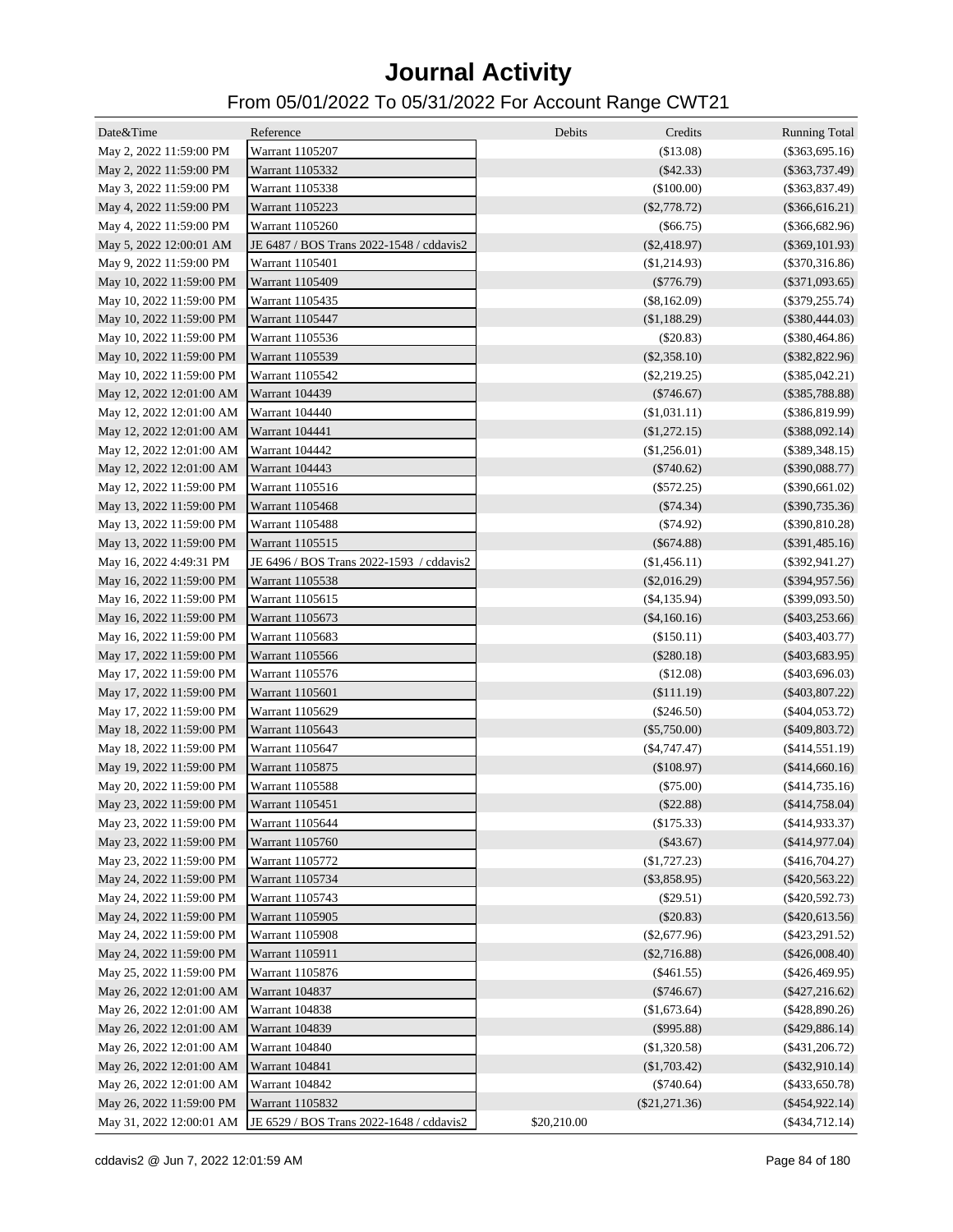| Date&Time<br>May 31, 2022 12:00:01 AM   | Reference<br>JE 6533 / BOS Trans 2022-1643 MAR22 /<br>cddavis2             | Debits      | Credits<br>$(\$2,085.36)$     | <b>Running Total</b><br>$(\$436,797.50)$ |
|-----------------------------------------|----------------------------------------------------------------------------|-------------|-------------------------------|------------------------------------------|
| May 31, 2022 11:59:00 PM<br>200226-1000 | Warrant 1105984<br><b>EMERGENCY SERVICES-Cash With</b><br><b>Treasurer</b> | \$20,210.00 | (\$121.81)<br>$(\$94,118.63)$ | $(\$436,919.31)$<br>$(\$436,919.31)$     |
| 200227-1000                             | <b>JUVENILE HIGH RISK COURTS-Cash</b><br><b>With Treasurer</b>             |             |                               | \$40,714.55                              |
| May 2, 2022 11:59:00 PM                 | Warrant 1105299                                                            |             | $(\$483.34)$                  | \$40,231.21                              |
| May 10, 2022 11:59:00 PM                | Warrant 1105539                                                            |             | $(\$105.45)$                  | \$40,125.76                              |
| May 10, 2022 11:59:00 PM                | Warrant 1105542                                                            |             | (\$174.78)                    | \$39,950.98                              |
| May 12, 2022 12:01:00 AM                | Warrant 104496                                                             |             | $(\$512.00)$                  | \$39,438.98                              |
| May 16, 2022 11:59:00 PM                | Warrant 1105408                                                            |             | $(\$2.36)$                    | \$39,436.62                              |
| May 16, 2022 11:59:00 PM                | Warrant 1105538                                                            |             | $(\$291.31)$                  | \$39,145.31                              |
| May 17, 2022 11:59:00 PM                | Warrant 1104751                                                            |             | $(\$500.00)$                  | \$38,645.31                              |
| May 24, 2022 11:59:00 PM                | <b>Warrant 1105908</b>                                                     |             | $(\$105.45)$                  | \$38,539.86                              |
| May 24, 2022 11:59:00 PM                | Warrant 1105911                                                            |             | (\$174.78)                    | \$38,365.08                              |
| May 26, 2022 12:01:00 AM                | <b>Warrant 104895</b>                                                      |             | $(\$512.00)$                  | \$37,853.08                              |
| May 31, 2022 11:59:57 PM                | journal fund interest allocation - 05/01/2022<br>to 05/31/2022             | \$7.14      |                               | \$37,860.22                              |
| 200227-1000                             | <b>JUVENILE HIGH RISK COURTS-Cash</b><br><b>With Treasurer</b>             | \$7.14      | (\$2,861.47)                  | \$37,860.22                              |
| 200228-1000                             | PRETRIAL INTERVENTION-Cash With<br><b>Treasurer</b>                        |             |                               | \$92,248.72                              |
| May 31, 2022 11:59:57 PM                | journal fund interest allocation - 05/01/2022<br>to 05/31/2022             | \$16.83     |                               | \$92,265.55                              |
| 200228-1000                             | PRETRIAL INTERVENTION-Cash With<br><b>Treasurer</b>                        | \$16.83     | \$0.00                        | \$92,265.55                              |
| 200229-1000                             | <b>EXTRA JUVENILE DIVERSION-Cash</b><br><b>With Treasurer</b>              |             |                               | \$4,610.09                               |
| May 31, 2022 11:59:57 PM                | journal fund interest allocation - 05/01/2022<br>to 05/31/2022             | \$0.84      |                               | \$4,610.93                               |
| <b>200229-1000</b>                      | <b>EXTRA JUVENILE DIVERSION-Cash</b><br><b>With Treasurer</b>              | \$0.84      | \$0.00                        | \$4,610.93                               |
| 200230-1000                             | "CRIMINAL JUSTICE, ATTORNE-Cash<br>With Treasurer"                         |             |                               | \$36,080.26                              |
| May 10, 2022 11:59:00 PM                | Warrant 1105539                                                            |             | (\$198.87)                    | \$35,881.39                              |
| May 10, 2022 11:59:00 PM                | Warrant 1105542                                                            |             | $(\$199.24)$                  | \$35,682.15                              |
| May 12, 2022 12:01:00 AM                | Warrant 104388                                                             |             | $(\$391.91)$                  | \$35,290.24                              |
| May 12, 2022 12:01:00 AM                | Warrant 104389                                                             |             | (\$149.98)                    | \$35,140.26                              |
| May 16, 2022 4:54:39 PM                 | DEP#2022-11000262-4 05.12.2022<br>\$19,042.09                              | \$13,667.09 |                               | \$48,807.35                              |
| May 16, 2022 11:59:00 PM                | Warrant 1105538                                                            |             | (\$117.75)                    | \$48,689.60                              |
| May 24, 2022 2:11:02 PM                 | PUERCO JUSTICE COURT MONTLY<br>REMITTANCE APRIL 2022 \$52,017.44           | \$88.58     |                               | \$48,778.18                              |
| May 24, 2022 11:59:00 PM                | Warrant 1105908                                                            |             | (\$198.87)                    | \$48,579.31                              |
| May 24, 2022 11:59:00 PM                | Warrant 1105911                                                            |             | $(\$199.24)$                  | \$48,380.07                              |
| May 26, 2022 12:01:00 AM                | Warrant 104786                                                             |             | $(\$391.91)$                  | \$47,988.16                              |
| May 26, 2022 12:01:00 AM                | Warrant 104787                                                             |             | (\$149.98)                    | \$47,838.18                              |
| 200230-1000                             | "CRIMINAL JUSTICE, ATTORNE-Cash<br>With Treasurer"                         | \$13,755.67 | (\$1,997.75)                  | \$47,838.18                              |
| 200231-1000                             | "RICO, STATE & OTHER-Cash With<br>Treasurer"                               |             |                               | \$105,808.93                             |
| May 9, 2022 11:59:00 PM                 | Warrant 1105502                                                            |             | (\$19.99)                     | \$105,788.94                             |
| 200231-1000                             | "RICO, STATE & OTHER-Cash With<br>Treasurer"                               | \$0.00      | (\$19.99)                     | \$105,788.94                             |
| 200232-1000                             | "RICO, FED. JUSTICE-Cash With<br>Treasurer"                                |             |                               | (\$9.61)                                 |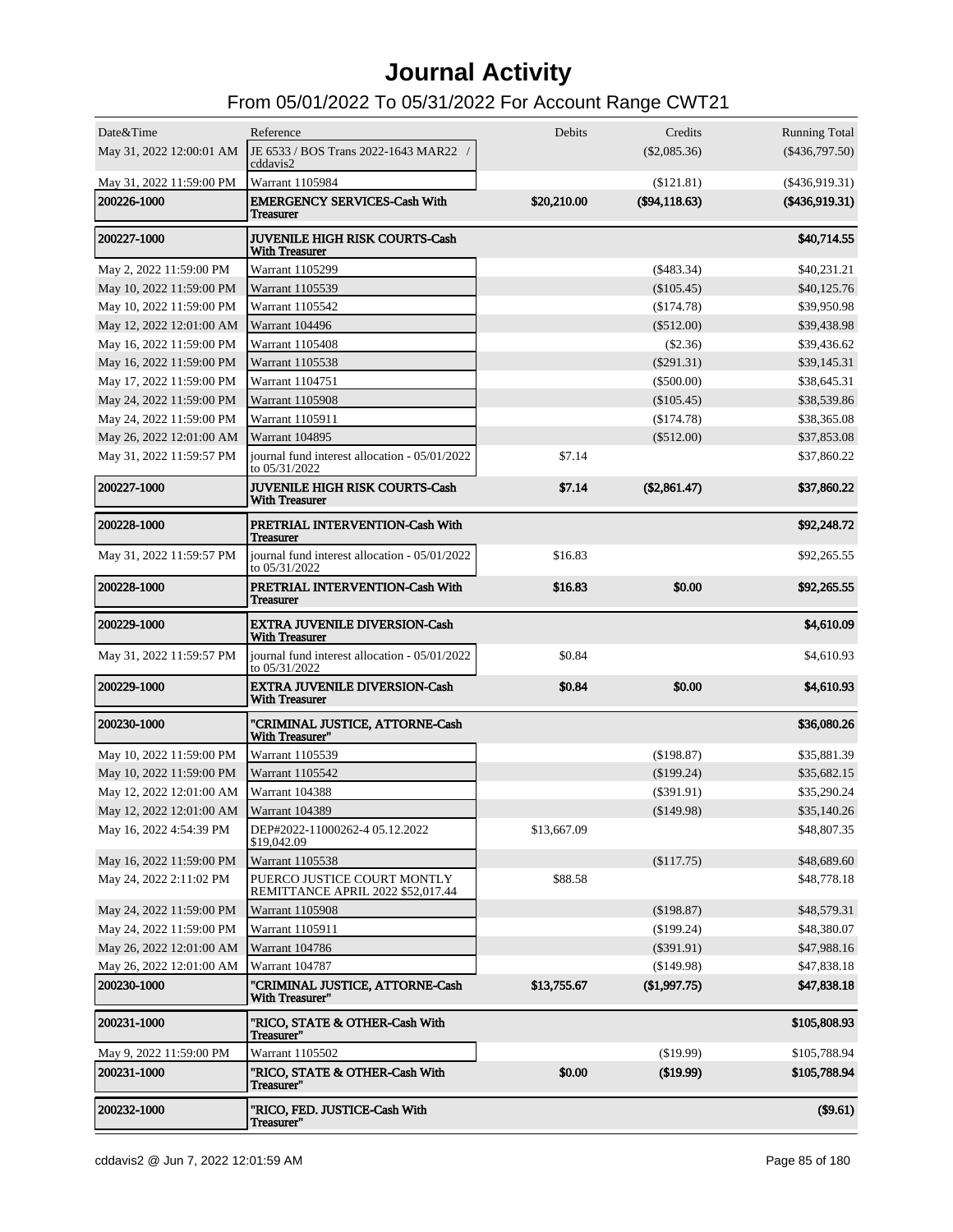| Date&Time                | Reference                                                                       | <b>Debits</b> | Credits        | <b>Running Total</b> |
|--------------------------|---------------------------------------------------------------------------------|---------------|----------------|----------------------|
| 200232-1000              | "RICO, FED. JUSTICE-Cash With<br>Treasurer"                                     | \$0.00        | \$0.00         | (\$9.61)             |
| 200233-1000              | "RICO, FED. TREASURY-Cash With<br>Treasurer"                                    |               |                | \$0.00               |
| 200233-1000              | "RICO, FED. TREASURY-Cash With<br>Treasurer"                                    | \$0.00        | \$0.00         | \$0.00               |
| 200235-1000              | <b>NORVIEL DECREE ADMIN-Cash With</b><br><b>Treasurer</b>                       |               |                | (\$14,088.23)        |
| May 5, 2022 10:52:29 AM  | ANGELITA-APCHE-SITGREAVES<br>NATIONAL FOREST NORVIEL<br>DECREE PAYMENT \$288.24 | \$288.24      |                | (\$13,799.99)        |
| May 12, 2022 11:59:00 PM | Warrant 1105640                                                                 |               | (\$1,521.72)   | $(\$15,321.71)$      |
| 200235-1000              | <b>NORVIEL DECREE ADMIN-Cash With</b><br><b>Treasurer</b>                       | \$288.24      | (\$1,521.72)   | (\$15,321.71)        |
| 200236-1000              | D.P. SERVICES SCHOOLS-Cash With<br><b>Treasurer</b>                             |               |                | (\$164,047.49)       |
| May 5, 2022 12:00:01 AM  | JE 6487 / BOS Trans 2022-1548 / cddavis2                                        |               | (\$106.93)     | (\$164, 154.42)      |
| May 10, 2022 11:59:00 PM | Warrant 1105536                                                                 |               | (S83.33)       | (\$164, 237.75)      |
| May 10, 2022 11:59:00 PM | Warrant 1105539                                                                 |               | $(\$835.01)$   | (\$165,072.76)       |
| May 10, 2022 11:59:00 PM | Warrant 1105542                                                                 |               | $(\$834.80)$   | (\$165,907.56)       |
| May 12, 2022 12:01:00 AM | <b>Warrant 104744</b>                                                           |               | $(\$2,101.06)$ | (\$168,008.62)       |
| May 16, 2022 4:49:31 PM  | JE 6496 / BOS Trans 2022-1593 / cddavis2                                        |               | (\$177.70)     | (\$168, 186.32)      |
| May 16, 2022 11:59:00 PM | Warrant 1105538                                                                 |               | $(\$804.27)$   | (\$168,990.59)       |
| May 24, 2022 11:59:00 PM | Warrant 1105905                                                                 |               | (S83.33)       | (\$169,073.92)       |
| May 24, 2022 11:59:00 PM | <b>Warrant 1105908</b>                                                          |               | $(\$834.99)$   | (\$169,908.91)       |
| May 24, 2022 11:59:00 PM | Warrant 1105911                                                                 |               | $(\$834.80)$   | (\$170,743.71)       |
| May 26, 2022 12:01:00 AM | Warrant 105141                                                                  |               | $(\$2,101.08)$ | (\$172,844.79)       |
| May 31, 2022 12:00:01 AM | JE 6533 / BOS Trans 2022-1643 MAR22 /<br>cddavis2                               |               | $(\$127.62)$   | (\$172,972.41)       |
| 200236-1000              | D.P. SERVICES SCHOOLS-Cash With<br><b>Treasurer</b>                             | \$0.00        | $(\$8,924.92)$ | (\$172,972.41)       |
| 200237-1000              | DETENTION EDUCATION-Cash With<br><b>Treasurer</b>                               |               |                | \$57.64              |
| May 31, 2022 11:59:57 PM | journal fund interest allocation - 05/01/2022<br>to 05/31/2022                  | \$0.01        |                | \$57.65              |
| 200237-1000              | DETENTION EDUCATION-Cash With<br><b>Treasurer</b>                               | \$0.01        | \$0.00         | \$57.65              |
| 200238-1000              | <b>ASSESSOR'S SURCHARGE-Cash With</b><br><b>Treasurer</b>                       |               |                | \$8,102.02           |
| May 31, 2022 11:59:57 PM | journal fund interest allocation - 05/01/2022<br>to 05/31/2022                  | \$1.48        |                | \$8,103.50           |
| 200238-1000              | <b>ASSESSOR'S SURCHARGE-Cash With</b><br>Treasurer                              | \$1.48        | \$0.00         | \$8,103.50           |
| 200239-1000              | <b>LOCAL COURT AUTOMATION-Cash</b><br><b>With Treasurer</b>                     |               |                | \$88,351.30          |
| May 10, 2022 11:59:00 PM | Warrant 1105539                                                                 |               | (\$157.11)     | \$88,194.19          |
| May 10, 2022 11:59:00 PM | Warrant 1105542                                                                 |               | (\$168.56)     | \$88,025.63          |
| May 12, 2022 12:01:00 AM | Warrant 104416                                                                  |               | $(\$478.92)$   | \$87,546.71          |
| May 16, 2022 11:59:00 PM | Warrant 1105408                                                                 |               | $(\$2.28)$     | \$87,544.43          |
| May 16, 2022 11:59:00 PM | Warrant 1105538                                                                 |               | (\$162.10)     | \$87,382.33          |
| May 19, 2022 9:48:27 AM  | <b>CLERK OF THE COURT APRIL 2022</b><br>CK#25908 \$52,769.82                    | \$3,320.00    |                | \$90,702.33          |
| May 24, 2022 11:59:00 PM | Warrant 1105908                                                                 |               | $(\$157.09)$   | \$90,545.24          |
| May 24, 2022 11:59:00 PM | Warrant 1105911                                                                 |               | (\$168.56)     | \$90,376.68          |
| May 26, 2022 12:01:00 AM | Warrant 104814                                                                  |               | $(\$478.93)$   | \$89,897.75          |
| May 31, 2022 11:59:57 PM | journal fund interest allocation - 05/01/2022<br>to 05/31/2022                  | \$16.23       |                | \$89,913.98          |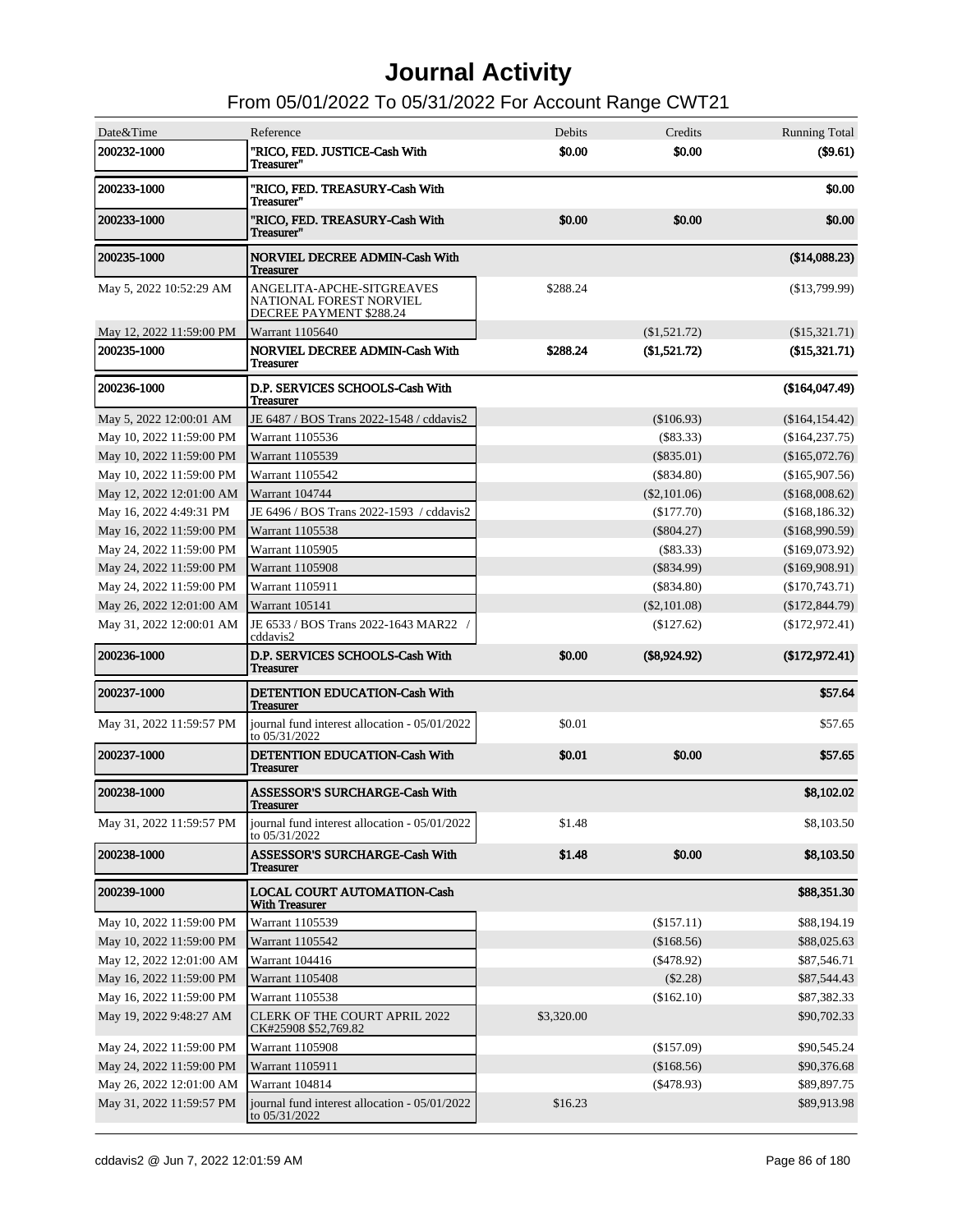| Date&Time                               | Reference                                                   | Debits      | Credits        | <b>Running Total</b> |
|-----------------------------------------|-------------------------------------------------------------|-------------|----------------|----------------------|
| 200239-1000                             | <b>LOCAL COURT AUTOMATION-Cash</b><br><b>With Treasurer</b> | \$3,336.23  | $(\$1,773.55)$ | \$89,913.98          |
| 200240-1000                             | <b>JAIL ENHANCEMENT-Cash With</b><br><b>Treasurer</b>       |             |                | \$105,219.79         |
| May 3, 2022 11:59:00 PM                 | Warrant 1105396                                             |             | $(\$59.53)$    | \$105,160.26         |
| May 5, 2022 7:35:45 AM                  | <b>CJEF- COUNTY JAILS APRIL 2022</b><br>\$11,485.79         | \$11,485.79 |                | \$116,646.05         |
| May 5, 2022 11:59:00 PM                 | Warrant 1105508                                             |             | $(\$974.99)$   | \$115,671.06         |
| May 9, 2022 11:59:00 PM                 | Warrant 1105358                                             |             | $(\$149.72)$   | \$115,521.34         |
| May 10, 2022 11:59:00 PM                | Warrant 1105537                                             |             | (\$0.84)       | \$115,520.50         |
| May 10, 2022 11:59:00 PM                | Warrant 1105539                                             |             | $(\$504.50)$   | \$115,016.00         |
| May 12, 2022 12:01:00 AM                | Warrant 104505                                              |             | $(\$22.67)$    | \$114,993.33         |
| May 12, 2022 12:01:00 AM                | Warrant 104513                                              |             | (\$19.90)      | \$114,973.43         |
| May 12, 2022 12:01:00 AM                | Warrant 104514                                              |             | $(\$40.95)$    | \$114,932.48         |
| May 12, 2022 12:01:00 AM                | Warrant 104517                                              |             | (\$52.70)      | \$114,879.78         |
| May 12, 2022 12:01:00 AM                | Warrant 104519                                              |             | (\$21.60)      | \$114,858.18         |
| May 12, 2022 12:01:00 AM                | Warrant 104524                                              |             | (\$42.73)      | \$114,815.45         |
| May 12, 2022 12:01:00 AM                | Warrant 104525                                              |             | $(\$23.67)$    | \$114,791.78         |
| May 12, 2022 12:01:00 AM                | Warrant 104526                                              |             | (\$136.63)     | \$114,655.15         |
| May 12, 2022 12:01:00 AM                | Warrant 104530                                              |             | $(\$810.43)$   | \$113,844.72         |
| May 12, 2022 11:59:00 PM                | Warrant 1105523                                             |             | (\$51.47)      | \$113,793.25         |
| May 12, 2022 11:59:00 PM                | Warrant 1105526                                             |             | $(\$41.97)$    | \$113,751.28         |
| May 16, 2022 11:59:00 PM                | Warrant 1105525                                             |             | (\$21.18)      | \$113,730.10         |
| May 16, 2022 11:59:00 PM                | Warrant 1105538                                             |             | $(\$243.20)$   | \$113,486.90         |
| May 19, 2022 11:59:00 PM                | Warrant 1105767                                             |             | $(\$295.00)$   | \$113,191.90         |
| May 23, 2022 11:59:00 PM                | Warrant 1105820                                             |             | $(\$423.00)$   | \$112,768.90         |
| May 24, 2022 11:59:00 PM                | Warrant 1105905                                             |             | (\$1.76)       | \$112,767.14         |
| May 24, 2022 11:59:00 PM                | Warrant 1105906                                             |             | (\$3.25)       | \$112,763.89         |
| May 24, 2022 11:59:00 PM                | <b>Warrant 1105908</b>                                      |             | (\$381.39)     | \$112,382.50         |
| May 26, 2022 12:01:00 AM                | <b>Warrant 104905</b>                                       |             | $(\$45.26)$    | \$112,337.24         |
| May 26, 2022 12:01:00 AM                | Warrant 104908                                              |             | (\$25.15)      | \$112,312.09         |
| May 26, 2022 12:01:00 AM                | Warrant 104910                                              |             | $(\$43.18)$    | \$112,268.91         |
| May 26, 2022 12:01:00 AM                | Warrant 104911                                              |             | (\$40.94)      | \$112,227.97         |
| May 26, 2022 12:01:00 AM                | Warrant 104914                                              |             | $(\$42.17)$    | \$112,185.80         |
| May 26, 2022 12:01:00 AM                | Warrant 104915                                              |             | $(\$323.15)$   | \$111,862.65         |
| May 26, 2022 12:01:00 AM                | <b>Warrant 104916</b>                                       |             | $(\$54.09)$    | \$111,808.56         |
| May 26, 2022 12:01:00 AM                | <b>Warrant 104921</b>                                       |             | ( \$42.73)     | \$111,765.83         |
| May 26, 2022 12:01:00 AM Warrant 104922 |                                                             |             | (\$11.83)      | \$111,754.00         |
| May 26, 2022 12:01:00 AM                | Warrant 104923                                              |             | $(\$61.70)$    | \$111,692.30         |
| May 26, 2022 12:01:00 AM                | Warrant 104926                                              |             | $(\$22.94)$    | \$111,669.36         |
| May 26, 2022 11:59:00 PM                | Warrant 1105896                                             |             | $(\$41.97)$    | \$111,627.39         |
| May 27, 2022 11:59:00 PM                | Warrant 1105893                                             |             | $(\$229.32)$   | \$111,398.07         |
| 200240-1000                             | JAIL ENHANCEMENT-Cash With<br><b>Treasurer</b>              | \$11,485.79 | (\$5,307.51)   | \$111,398.07         |
| 200241-1000                             | <b>STATE AID TO PROBATION-Cash With</b><br><b>Treasurer</b> |             |                | \$39,058.40          |
| May 2, 2022 11:59:00 PM                 | Warrant 1104820                                             |             | $(\$24.74)$    | \$39,033.66          |
| May 2, 2022 11:59:00 PM                 | Warrant 1105376                                             |             | $(\$24.74)$    | \$39,008.92          |
| May 3, 2022 11:59:00 PM                 | Warrant 1105379                                             |             | (\$1,406.65)   | \$37,602.27          |
| May 10, 2022 11:59:00 PM                | Warrant 1105539                                             |             | (\$1,086.90)   | \$36,515.37          |
| May 10, 2022 11:59:00 PM                | Warrant 1105542                                             |             | $(\$282.04)$   | \$36,233.33          |
| May 12, 2022 12:01:00 AM                | Warrant 104542                                              |             | $(\$834.55)$   | \$35,398.78          |
| May 12, 2022 12:01:00 AM                | Warrant 104555                                              |             | $(\$684.98)$   | \$34,713.80          |
| May 12, 2022 12:01:00 AM                | Warrant 104556                                              |             | $(\$100.00)$   | \$34,613.80          |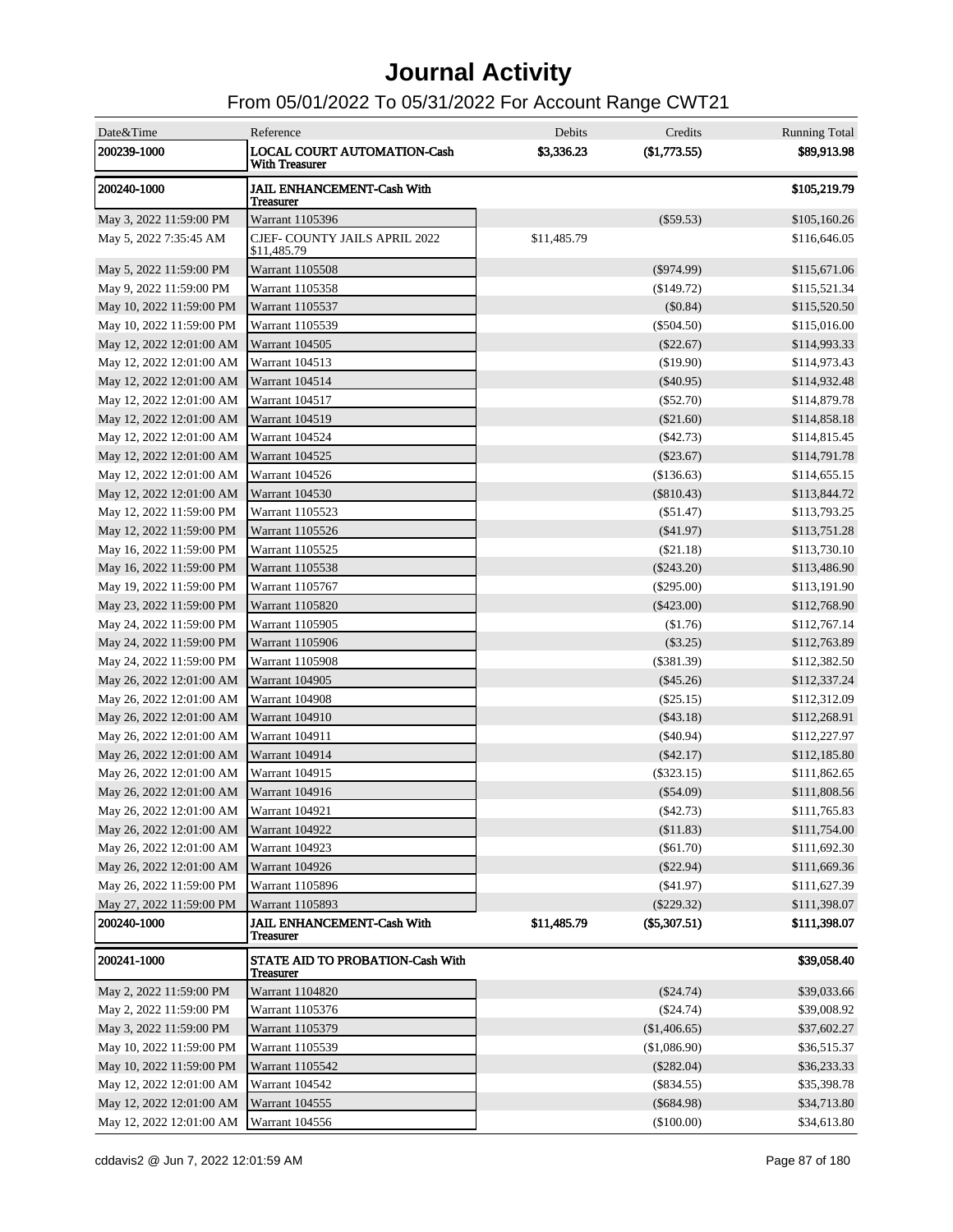| Date&Time                | Reference                                                           | Debits      | Credits        | <b>Running Total</b> |
|--------------------------|---------------------------------------------------------------------|-------------|----------------|----------------------|
| May 12, 2022 12:01:00 AM | Warrant 104557                                                      |             | (\$1,294.13)   | \$33,319.67          |
| May 16, 2022 11:59:00 PM | Warrant 1105408                                                     |             | (\$147.06)     | \$33,172.61          |
| May 16, 2022 11:59:00 PM | Warrant 1105538                                                     |             | (\$1,347.07)   | \$31,825.54          |
| May 17, 2022 11:59:00 PM | Warrant 1105547                                                     |             | (\$1,406.65)   | \$30,418.89          |
| May 24, 2022 11:59:00 PM | Warrant 1105908                                                     |             | (\$1,086.89)   | \$29,332.00          |
| May 24, 2022 11:59:00 PM | Warrant 1105911                                                     |             | $(\$282.04)$   | \$29,049.96          |
| May 26, 2022 12:01:00 AM | <b>Warrant 104939</b>                                               |             | $(\$834.55)$   | \$28,215.41          |
| May 26, 2022 12:01:00 AM | Warrant 104952                                                      |             | $(\$684.99)$   | \$27,530.42          |
| May 26, 2022 12:01:00 AM | Warrant 104953                                                      |             | (\$100.00)     | \$27,430.42          |
| May 26, 2022 12:01:00 AM | Warrant 104954                                                      |             | (\$1,294.12)   | \$26,136.30          |
| May 31, 2022 11:59:57 PM | journal fund interest allocation - 05/01/2022<br>to 05/31/2022      | \$5.92      |                | \$26,142.22          |
| 200241-1000              | STATE AID TO PROBATION-Cash With<br><b>Treasurer</b>                | \$5.92      | (\$12,922.10)  | \$26,142.22          |
| 200242-1000              | <b>FAMILY COUNSELING-Cash With</b><br><b>Treasurer</b>              |             |                | \$11,715.54          |
| May 25, 2022 11:59:00 PM | Warrant 1105761                                                     |             | $(\$517.80)$   | \$11,197.74          |
| May 31, 2022 12:00:01 AM | JE 6529 / BOS Trans 2022-1648 / cddavis2                            | \$1,635.50  |                | \$12,833.24          |
| May 31, 2022 11:59:57 PM | journal fund interest allocation - 05/01/2022<br>to 05/31/2022      | \$2.13      |                | \$12,835.37          |
| 200242-1000              | FAMILY COUNSELING-Cash With<br>Treasurer                            | \$1,637.63  | (\$517.80)     | \$12,835.37          |
| 200243-1000              | <b>ACCENT/ATTORNEY-Cash With</b><br>Treasurer                       |             |                | (\$40,130.62)        |
| May 10, 2022 11:59:00 PM | Warrant 1105539                                                     |             | $(\$509.00)$   | $(\$40,639.62)$      |
| May 10, 2022 11:59:00 PM | Warrant 1105542                                                     |             | $(\$743.72)$   | $($ \$41,383.34 $)$  |
| May 12, 2022 12:01:00 AM | Warrant 104376                                                      |             | $(\$2,071.30)$ | $(\$43,454.64)$      |
| May 12, 2022 12:01:00 AM | Warrant 104377                                                      |             | (\$136.50)     | $($ \$43,591.14 $)$  |
| May 16, 2022 11:59:00 PM | Warrant 1105538                                                     |             | $(\$707.09)$   | $(\$44,298.23)$      |
| May 17, 2022 9:08:17 AM  | DC-22-020 FEB/MARCH 2022 Criminal<br>Justice Commission \$15,219.22 | \$8,116.92  |                | $(\$36,181.31)$      |
| May 17, 2022 9:08:17 AM  | DC-22-020 FEB/MARCH 2022 Criminal<br>Justice Commission \$15,219.22 | \$7,102.30  |                | $(\$29,079.01)$      |
| May 24, 2022 11:59:00 PM | Warrant 1105908                                                     |             | $(\$509.00)$   | $(\$29,588.01)$      |
| May 24, 2022 11:59:00 PM | Warrant 1105911                                                     |             | $(\$743.72)$   | $(\$30,331.73)$      |
| May 26, 2022 12:01:00 AM | Warrant 104774                                                      |             | $(\$2,071.30)$ | $(\$32,403.03)$      |
| May 26, 2022 12:01:00 AM | Warrant 104775                                                      |             | (\$136.50)     | $(\$32,539.53)$      |
| 200243-1000              | <b>ACCENT/ATTORNEY-Cash With</b><br>1 reasurer                      | \$15,219.22 | (\$7,628.13)   | (\$32,539.53)        |
| 200244-1000              | PROBATION SERVICES-Cash With<br>Treasurer                           |             |                | \$251,244.06         |
| May 3, 2022 11:59:00 PM  | Warrant 1105379                                                     |             | $(\$371.73)$   | \$250,872.33         |
| May 10, 2022 11:59:00 PM | Warrant 1105539                                                     |             | $(\$121.44)$   | \$250,750.89         |
| May 12, 2022 12:01:00 AM | Warrant 104532                                                      |             | $(\$607.30)$   | \$250,143.59         |
| May 16, 2022 11:59:00 PM | Warrant 1105408                                                     |             | (\$38.86)      | \$250,104.73         |
| May 16, 2022 11:59:00 PM | Warrant 1105538                                                     |             | $(\$415.49)$   | \$249,689.24         |
| May 17, 2022 11:59:00 PM | Warrant 1105547                                                     |             | $(\$371.74)$   | \$249,317.50         |
| May 19, 2022 9:48:27 AM  | <b>CLERK OF THE COURT APRIL 2022</b><br>CK#25908 \$52,769.82        | \$15,644.24 |                | \$264,961.74         |
| May 19, 2022 9:48:27 AM  | <b>CLERK OF THE COURT APRIL 2022</b><br>CK#25908 \$52,769.82        | \$586.10    |                | \$265,547.84         |
| May 24, 2022 11:59:00 PM | Warrant 1105908                                                     |             | $(\$31.32)$    | \$265,516.52         |
| May 26, 2022 12:01:00 AM | Warrant 104929                                                      |             | $(\$701.70)$   | \$264,814.82         |
| May 31, 2022 11:59:57 PM | journal fund interest allocation - 05/01/2022<br>to 05/31/2022      | \$46.82     |                | \$264,861.64         |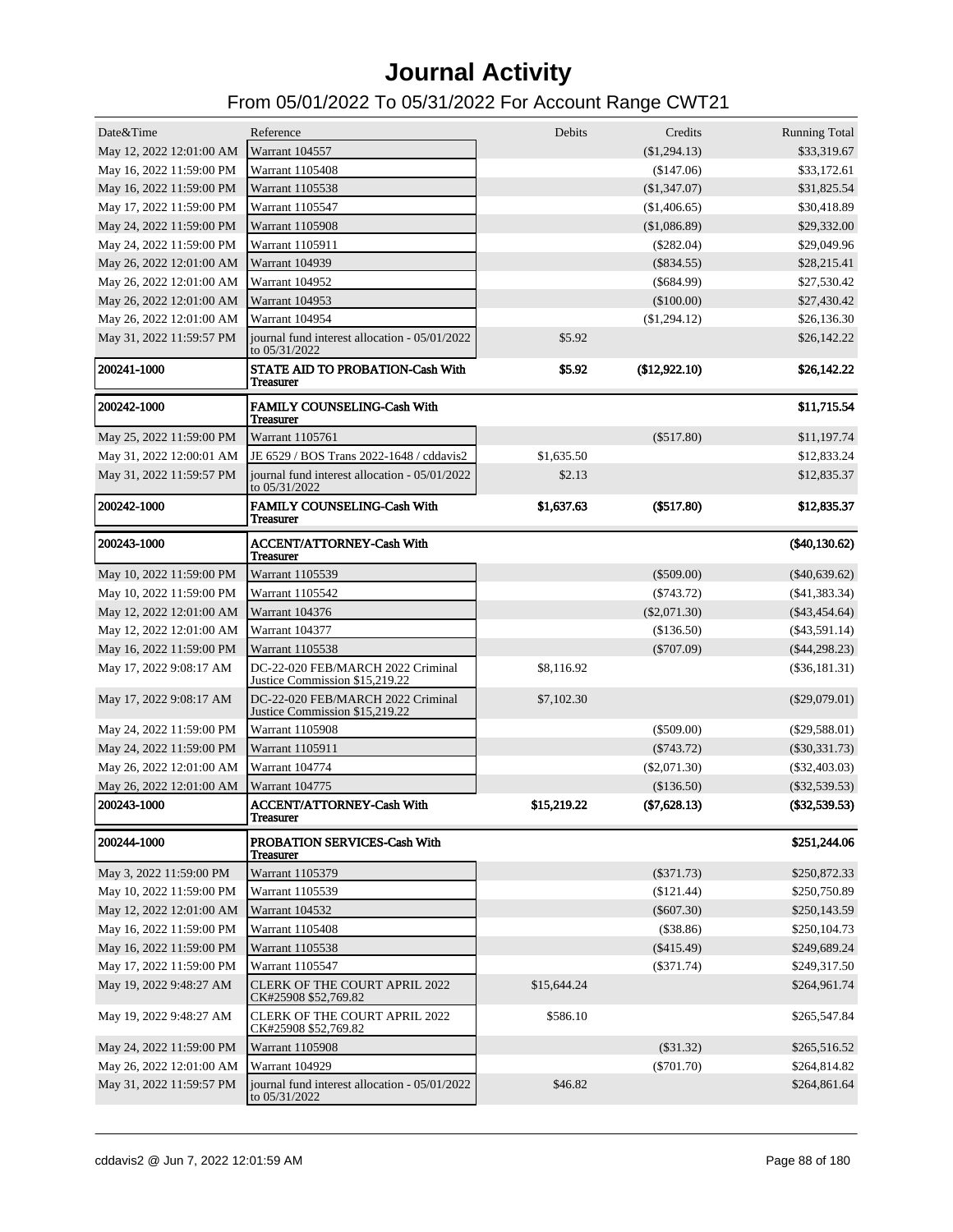| Date&Time                | Reference                                                      | Debits      | Credits        | <b>Running Total</b> |
|--------------------------|----------------------------------------------------------------|-------------|----------------|----------------------|
| 200244-1000              | PROBATION SERVICES-Cash With<br>Treasurer                      | \$16,277.16 | $(\$2,659.58)$ | \$264,861.64         |
| 200245-1000              | <b>CASA-Cash With Treasurer</b>                                |             |                | (\$1,326.38)         |
| May 3, 2022 11:59:00 PM  | Warrant 1105247                                                |             | (\$111.56)     | (\$1,437.94)         |
| May 3, 2022 11:59:00 PM  | Warrant 1105267                                                |             | $(\$237.00)$   | (\$1,674.94)         |
| May 10, 2022 11:59:00 PM | Warrant 1105539                                                |             | $(\$172.06)$   | (\$1,847.00)         |
| May 10, 2022 11:59:00 PM | Warrant 1105542                                                |             | $(\$285.14)$   | $(\$2,132.14)$       |
| May 12, 2022 12:01:00 AM | Warrant 104496                                                 |             | $(\$835.37)$   | $(\$2,967.51)$       |
| May 12, 2022 11:59:00 PM | Warrant 1105406                                                |             | (\$180.00)     | $(\$3,147.51)$       |
| May 16, 2022 11:59:00 PM | <b>Warrant 1105408</b>                                         |             | $(\$3.86)$     | $(\$3,151.37)$       |
| May 16, 2022 11:59:00 PM | Warrant 1105538                                                |             | $(\$475.31)$   | $(\$3,626.68)$       |
| May 17, 2022 11:59:00 PM | Warrant 1105722                                                |             | (\$131.85)     | $(\$3,758.53)$       |
| May 19, 2022 8:26:56 AM  | CASA 4TH QTR FY22 DISBURSEMENT<br>\$15,236.00                  | \$15,236.00 |                | \$11,477.47          |
| May 24, 2022 11:59:00 PM | <b>Warrant 1105908</b>                                         |             | (\$172.06)     | \$11,305.41          |
| May 24, 2022 11:59:00 PM | Warrant 1105911                                                |             | $(\$285.14)$   | \$11,020.27          |
| May 25, 2022 11:59:00 PM | Warrant 1105591                                                |             | $(\$100.00)$   | \$10,920.27          |
| May 26, 2022 12:01:00 AM | Warrant 104895                                                 |             | $(\$835.37)$   | \$10,084.90          |
| May 31, 2022 11:59:00 PM | Warrant 1105819                                                |             | $(\$50.00)$    | \$10,034.90          |
| May 31, 2022 11:59:57 PM | journal fund interest allocation - 05/01/2022<br>to 05/31/2022 | \$0.57      |                | \$10,035.47          |
| 200245-1000              | <b>CASA-Cash With Treasurer</b>                                | \$15,236.57 | (\$3,874.72)   | \$10,035.47          |
| 200246-1000              | <b>ADULT INTENSIVE SUPERVISN-Cash</b><br><b>With Treasurer</b> |             |                | \$713.62             |
| May 3, 2022 11:59:00 PM  | Warrant 1105379                                                |             | $(\$2,189.42)$ | (\$1,475.80)         |
| May 10, 2022 11:59:00 PM | Warrant 1105537                                                |             | $(\$25.00)$    | (\$1,500.80)         |
| May 10, 2022 11:59:00 PM | Warrant 1105539                                                |             | $(\$1,801.52)$ | $(\$3,302.32)$       |
| May 10, 2022 11:59:00 PM | Warrant 1105542                                                |             | $(\$482.44)$   | $(\$3,784.76)$       |
| May 12, 2022 12:01:00 AM | Warrant 104534                                                 |             | $(\$473.84)$   | $(\$4,258.60)$       |
| May 12, 2022 12:01:00 AM | Warrant 104535                                                 |             | (\$50.00)      | $(\$4,308.60)$       |
| May 12, 2022 12:01:00 AM | Warrant 104536                                                 |             | $(\$688.15)$   | $(\$4,996.75)$       |
| May 12, 2022 12:01:00 AM | Warrant 104540                                                 |             | (\$1,111.95)   | $(\$6,108.70)$       |
| May 12, 2022 12:01:00 AM | Warrant 104541                                                 |             | $(\$300.00)$   | $(\$6,408.70)$       |
| May 12, 2022 12:01:00 AM | Warrant 104542                                                 |             | $(\$417.36)$   | $(\$6,826.06)$       |
| May 12, 2022 12:01:00 AM | Warrant 104543                                                 |             | $(\$989.21)$   | $(\$7,815.27)$       |
| May 12, 2022 12:01:00 AM | Warrant 104555                                                 |             | $(\$685.00)$   | $(\$8,500.27)$       |
| May 12, 2022 12:01:00 AM | Warrant 104556                                                 |             | $(\$100.00)$   | $(\$8,600.27)$       |
| May 16, 2022 11:59:00 PM | Warrant 1105408                                                |             | $(\$243.86)$   | $(\$8,844.13)$       |
| May 16, 2022 11:59:00 PM | Warrant 1105538                                                |             | (\$1,030.74)   | $(\$9,874.87)$       |
| May 17, 2022 11:59:00 PM | Warrant 1105547                                                |             | (\$2,189.42)   | (\$12,064.29)        |
| May 24, 2022 3:17:49 PM  | ADULT PROBATION 4TH QUARTER<br>FY22-4 IPS \$191,066.00         | \$83,753.00 |                | \$71,688.71          |
| May 24, 2022 3:17:49 PM  | ADULT PROBATION 4TH QUARTER<br>FY22-4 JCEF-IPS \$191,066.00    | \$2,184.00  |                | \$73,872.71          |
| May 24, 2022 11:59:00 PM | Warrant 1105906                                                |             | $(\$25.00)$    | \$73,847.71          |
| May 24, 2022 11:59:00 PM | Warrant 1105908                                                |             | (\$1,839.36)   | \$72,008.35          |
| May 24, 2022 11:59:00 PM | Warrant 1105911                                                |             | $(\$482.44)$   | \$71,525.91          |
| May 26, 2022 12:01:00 AM | Warrant 104931                                                 |             | $(\$473.85)$   | \$71,052.06          |
| May 26, 2022 12:01:00 AM | Warrant 104932                                                 |             | $(\$50.00)$    | \$71,002.06          |
| May 26, 2022 12:01:00 AM | Warrant 104933                                                 |             | $(\$688.15)$   | \$70,313.91          |
| May 26, 2022 12:01:00 AM | Warrant 104937                                                 |             | (\$1,111.96)   | \$69,201.95          |
| May 26, 2022 12:01:00 AM | Warrant 104938                                                 |             | $(\$300.00)$   | \$68,901.95          |
| May 26, 2022 12:01:00 AM | Warrant 104939                                                 |             | $(\$417.29)$   | \$68,484.66          |
| May 26, 2022 12:01:00 AM | Warrant 104940                                                 |             | (\$1,086.99)   | \$67,397.67          |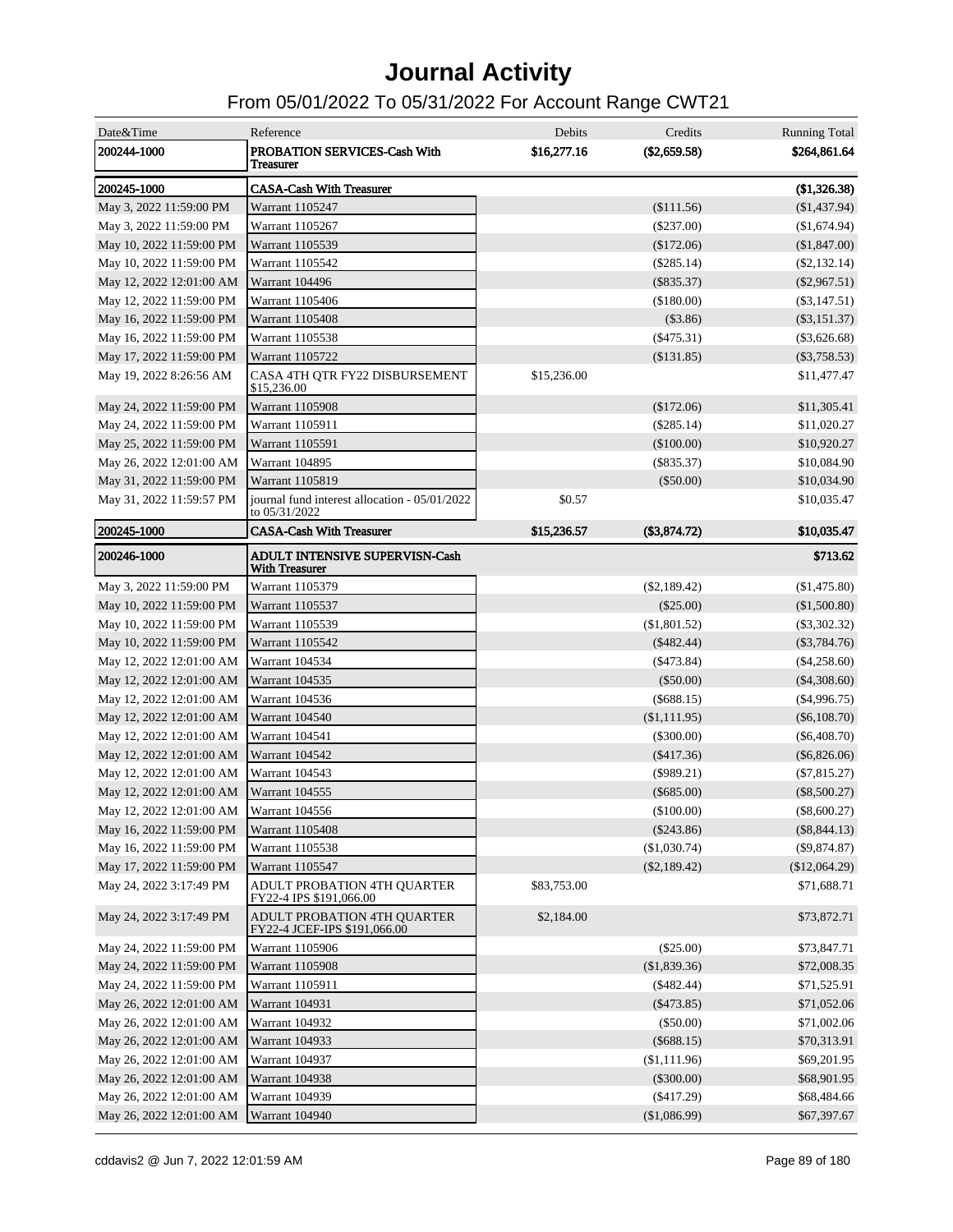| Date&Time                | Reference                                                      | Debits      | Credits         | <b>Running Total</b> |
|--------------------------|----------------------------------------------------------------|-------------|-----------------|----------------------|
| May 26, 2022 12:01:00 AM | Warrant 104952                                                 |             | $(\$684.99)$    | \$66,712.68          |
| May 26, 2022 12:01:00 AM | Warrant 104953                                                 |             | (\$100.00)      | \$66,612.68          |
| May 31, 2022 11:59:57 PM | journal fund interest allocation - 05/01/2022                  | \$2.34      |                 | \$66,615.02          |
|                          | to 05/31/2022                                                  |             |                 |                      |
| 200246-1000              | <b>ADULT INTENSIVE SUPERVISN-Cash</b><br><b>With Treasurer</b> | \$85,939.34 | $(\$20,037.94)$ | \$66,615.02          |
| 200247-1000              | <b>Transferred Youth-Cash with Treasurer</b>                   |             |                 | \$2,248.26           |
| May 18, 2022 11:59:00 PM | Warrant 1105579                                                |             | $(\$396.80)$    | \$1,851.46           |
| May 24, 2022 3:17:49 PM  | ADULT PROBATION 4TH QUARTER<br>FY22-4 TY \$191,066.00          | \$770.00    |                 | \$2,621.46           |
| May 31, 2022 11:59:57 PM | journal fund interest allocation - 05/01/2022<br>to 05/31/2022 | \$0.41      |                 | \$2,621.87           |
| 200247-1000              | <b>Transferred Youth-Cash with Treasurer</b>                   | \$770.41    | (\$396.80)      | \$2,621.87           |
| 200248-1000              | <b>JUVENILE CRIME REDUCTION-Cash</b><br><b>With Treasurer</b>  |             |                 | \$0.00               |
| 200248-1000              | <b>JUVENILE CRIME REDUCTION-Cash</b><br><b>With Treasurer</b>  | \$0.00      | \$0.00          | \$0.00               |
| 200249-1000              | <b>JUVENILE TREATMENT SERVIC-Cash</b><br><b>With Treasurer</b> |             |                 | \$34,243.62          |
| May 2, 2022 11:59:00 PM  | <b>Warrant 1105299</b>                                         |             | $(\$75.09)$     | \$34,168.53          |
| May 3, 2022 11:59:00 PM  | Warrant 1104647                                                |             | $(\$295.00)$    | \$33,873.53          |
| May 3, 2022 11:59:00 PM  | Warrant 1105379                                                |             | $(\$269.93)$    | \$33,603.60          |
| May 6, 2022 11:59:00 PM  | Warrant 1105385                                                |             | $(\$75.00)$     | \$33,528.60          |
| May 10, 2022 11:59:00 PM | Warrant 1105539                                                |             | $(\$698.31)$    | \$32,830.29          |
| May 10, 2022 11:59:00 PM | Warrant 1105542                                                |             | $(\$511.92)$    | \$32,318.37          |
| May 11, 2022 11:59:00 PM | Warrant 1105120                                                |             | (\$108.72)      | \$32,209.65          |
| May 12, 2022 12:01:00 AM | Warrant 104542                                                 |             | $(\$417.22)$    | \$31,792.43          |
| May 12, 2022 12:01:00 AM | Warrant 104558                                                 |             | $(\$1,194.48)$  | \$30,597.95          |
| May 16, 2022 11:59:00 PM | Warrant 1105408                                                |             | $(\$35.14)$     | \$30,562.81          |
| May 16, 2022 11:59:00 PM | Warrant 1105538                                                |             | $(\$809.11)$    | \$29,753.70          |
| May 17, 2022 11:59:00 PM | Warrant 1105547                                                |             | $(\$269.95)$    | \$29,483.75          |
| May 18, 2022 11:59:00 PM | Warrant 1104646                                                |             | $(\$350.00)$    | \$29,133.75          |
| May 18, 2022 11:59:00 PM | Warrant 1105553                                                |             | $(\$75.00)$     | \$29,058.75          |
| May 24, 2022 11:59:00 PM | <b>Warrant 1105908</b>                                         |             | $(\$698.26)$    | \$28,360.49          |
| May 24, 2022 11:59:00 PM | Warrant 1105911                                                |             | $(\$511.92)$    | \$27,848.57          |
| May 26, 2022 12:01:00 AM | <b>Warrant 104939</b>                                          |             | $(\$417.30)$    | \$27,431.27          |
| May 26, 2022 12:01:00 AM | Warrant 104955                                                 |             | (\$1,194.48)    | \$26,236.79          |
| May 31, 2022 11:59:57 PM | journal fund interest allocation - 05/01/2022<br>to 05/31/2022 | \$5.51      |                 | \$26,242.30          |
| 200249-1000              | JUVENILE TREATMENT SERVIC-Cash<br><b>With Treasurer</b>        | \$5.51      | (\$8,006.83)    | \$26,242.30          |
| 200250-1000              | <b>JUVENILE PROBATE FEES-Cash With</b><br><b>Treasurer</b>     |             |                 | \$5,076.77           |
| May 31, 2022 11:59:57 PM | journal fund interest allocation - 05/01/2022<br>to 05/31/2022 | \$0.93      |                 | \$5,077.70           |
| 200250-1000              | <b>JUVENILE PROBATE FEES-Cash With</b><br><b>Treasurer</b>     | \$0.93      | \$0.00          | \$5,077.70           |
| <b>200251-1000</b>       | J.I.P.S.-Cash With Treasurer                                   |             |                 | \$19,982.38          |
| May 3, 2022 11:59:00 PM  | Warrant 1105379                                                |             | $(\$367.55)$    | \$19,614.83          |
| May 10, 2022 11:59:00 PM | Warrant 1105537                                                |             | (\$25.00)       | \$19,589.83          |
| May 10, 2022 11:59:00 PM | Warrant 1105539                                                |             | $(\$451.27)$    | \$19,138.56          |
| May 10, 2022 11:59:00 PM | Warrant 1105542                                                |             | $(\$329.52)$    | \$18,809.04          |
| May 12, 2022 12:01:00 AM | Warrant 104533                                                 |             | $(\$933.42)$    | \$17,875.62          |
| May 12, 2022 12:01:00 AM | Warrant 104551                                                 |             | $(\$683.46)$    | \$17,192.16          |
| May 16, 2022 11:59:00 PM | Warrant 1105408                                                |             | $(\$42.98)$     | \$17,149.18          |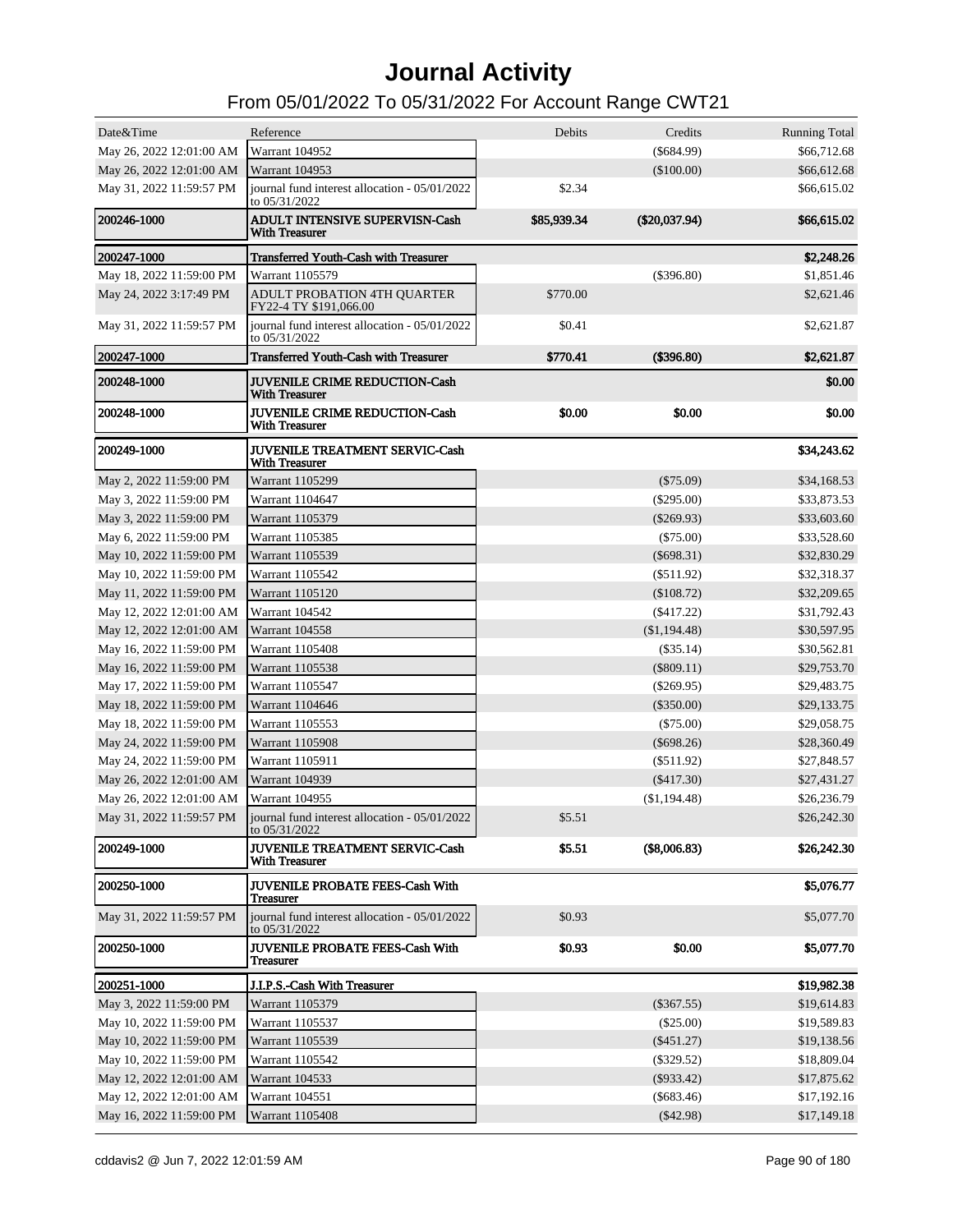| Date&Time                                            | Reference                                                                   | Debits     | Credits                       | <b>Running Total</b>                |
|------------------------------------------------------|-----------------------------------------------------------------------------|------------|-------------------------------|-------------------------------------|
| May 16, 2022 11:59:00 PM                             | Warrant 1105538                                                             |            | $(\$479.17)$                  | \$16,670.01                         |
| May 17, 2022 11:59:00 PM                             | Warrant 1105547                                                             |            | $(\$367.56)$                  | \$16,302.45                         |
| May 24, 2022 11:59:00 PM                             | Warrant 1105906                                                             |            | $(\$25.00)$                   | \$16,277.45                         |
| May 24, 2022 11:59:00 PM                             | <b>Warrant 1105908</b>                                                      |            | $(\$304.10)$                  | \$15,973.35                         |
| May 24, 2022 11:59:00 PM                             | Warrant 1105911                                                             |            | $(\$193.10)$                  | \$15,780.25                         |
| May 26, 2022 12:01:00 AM                             | <b>Warrant 104930</b>                                                       |            | $(\$551.88)$                  | \$15,228.37                         |
| May 26, 2022 12:01:00 AM                             | Warrant 104948                                                              |            | $(\$655.77)$                  | \$14,572.60                         |
| May 31, 2022 11:59:57 PM                             | journal fund interest allocation - 05/01/2022<br>to 05/31/2022              | \$3.14     |                               | \$14,575.74                         |
| 200251-1000                                          | J.I.P.S.-Cash With Treasurer                                                | \$3.14     | (\$5,409.78)                  | \$14,575.74                         |
| 200252-1000                                          | RECORDER DOC. STORAGE FUN-Cash<br><b>With Treasurer</b>                     |            |                               | \$70,881.77                         |
| May 10, 2022 11:59:00 PM                             | Warrant 1105539                                                             |            | $(\$216.95)$                  | \$70,664.82                         |
| May 12, 2022 12:01:00 AM                             | Warrant 104485                                                              |            | $(\$667.29)$                  | \$69,997.53                         |
| May 18, 2022 12:40:59 PM                             | <b>RECORDING &amp; COPIES: RECORDER</b><br>SURCHARGE 04.01.2022 \$28,006.61 | \$3,092.00 |                               | \$73,089.53                         |
| May 24, 2022 11:59:00 PM                             | <b>Warrant 1105908</b>                                                      |            | $(\$295.24)$                  | \$72,794.29                         |
| May 26, 2022 12:01:00 AM                             | Warrant 104884                                                              |            | $(\$883.74)$                  | \$71,910.55                         |
| May 31, 2022 11:59:57 PM                             | journal fund interest allocation - 05/01/2022<br>to 05/31/2022              | \$13.03    |                               | \$71,923.58                         |
| 200252-1000                                          | RECORDER DOC. STORAGE FUN-Cash<br><b>With Treasurer</b>                     | \$3,105.03 | $(\$2,063.22)$                | \$71,923.58                         |
| 200253-1000                                          | <b>DIVERSION FEES-Cash With Treasurer</b>                                   |            |                               | \$18,913.60                         |
| May 19, 2022 9:48:27 AM                              | <b>CLERK OF THE COURT APRIL 2022</b><br>CK#25908 \$52,769.82                | \$190.00   |                               | \$19,103.60                         |
| May 31, 2022 11:59:57 PM                             | journal fund interest allocation - 05/01/2022<br>to 05/31/2022              | \$3.47     |                               | \$19,107.07                         |
|                                                      |                                                                             |            |                               |                                     |
| 200253-1000                                          | DIVERSION FEES-Cash With Treasurer                                          | \$193.47   | \$0.00                        | \$19,107.07                         |
|                                                      |                                                                             |            |                               |                                     |
| 200254-1000                                          | STATE ADULT ENHANCMNT FUN-<br><b>Cash With Treasurer</b>                    |            |                               | (\$16,137.32)                       |
| May 2, 2022 11:59:00 PM                              | Warrant 1104820                                                             |            | (\$12.88)                     | (\$16,150.20)                       |
| May 2, 2022 11:59:00 PM                              | Warrant 1105376                                                             |            | (\$12.88)                     | (\$16,163.08)                       |
| May 3, 2022 11:59:00 PM                              | Warrant 1105377                                                             |            | (\$16.22)                     | (\$16,179.30)                       |
| May 3, 2022 11:59:00 PM                              | Warrant 1105379                                                             |            | $(\$3,942.64)$                | $(\$20,121.94)$                     |
| May 6, 2022 11:59:00 PM                              | Warrant 1105385                                                             |            | $(\$165.52)$                  | $(\$20,287.46)$                     |
| May 10, 2022 11:59:00 PM                             | Warrant 1105536                                                             |            | $(\$9.09)$                    | $(\$20,296.55)$                     |
| May 10, 2022 11:59:00 PM                             | Warrant 1105537                                                             |            | (\$183.34)                    | $(\$20,479.89)$                     |
| May 10, 2022 11:59:00 PM                             | Warrant 1105539                                                             |            | (\$1,978.79)                  | $(\$22,458.68)$                     |
| May 11, 2022 9:27:29 AM                              | PROBATION SUCCESS INCENTIVE<br>FY22 SUPREME COURT 04.20.2022<br>\$7,598.00  | \$7,598.00 |                               | (\$14,860.68)                       |
| May 12, 2022 12:01:00 AM                             | Warrant 104537                                                              |            | $(\$1,293.82)$                | (\$16,154.50)                       |
| May 12, 2022 12:01:00 AM                             | Warrant 104538                                                              |            | (\$1,210.29)                  | (\$17,364.79)                       |
|                                                      | Warrant 104544                                                              |            | (\$1,609.98)                  |                                     |
| May 12, 2022 12:01:00 AM                             | Warrant 104546                                                              |            |                               | (\$18,974.77)                       |
| May 12, 2022 12:01:00 AM                             | Warrant 104547                                                              |            | $(\$1,324.52)$<br>$(\$25.00)$ | $(\$20,299.29)$                     |
| May 12, 2022 12:01:00 AM                             | Warrant 104550                                                              |            |                               | $(\$20,324.29)$                     |
| May 12, 2022 12:01:00 AM<br>May 12, 2022 12:01:00 AM | Warrant 104551                                                              |            | (\$1,239.33)<br>$(\$683.48)$  | $(\$21,563.62)$<br>$(\$22, 247.10)$ |
| May 16, 2022 11:59:00 PM                             | Warrant 1105408                                                             |            | $(\$376.78)$                  | $(\$22,623.88)$                     |
| May 16, 2022 11:59:00 PM                             | Warrant 1105538                                                             |            | $(\$2,769.90)$                | $(\$25,393.78)$                     |
|                                                      | Warrant 1105545                                                             |            | (\$16.22)                     |                                     |
| May 17, 2022 11:59:00 PM                             | Warrant 1105547                                                             |            | $(\$3,942.63)$                | $(\$25,410.00)$                     |
| May 17, 2022 11:59:00 PM<br>May 18, 2022 11:59:00 PM | Warrant 1105553                                                             |            | (\$165.52)                    | $(\$29,352.63)$<br>$(\$29,518.15)$  |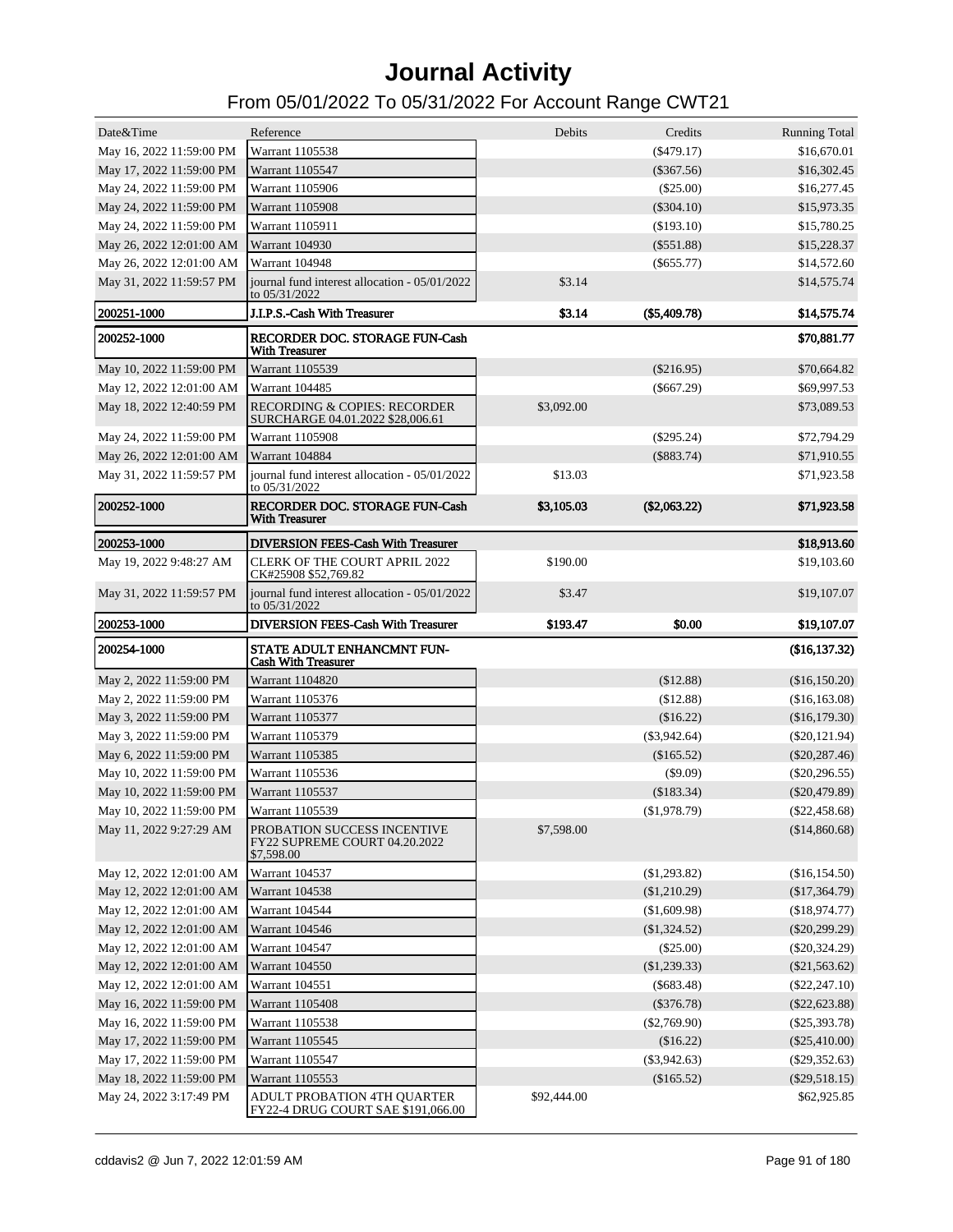| Date&Time                | Reference                                                      | Debits       | Credits        | <b>Running Total</b> |
|--------------------------|----------------------------------------------------------------|--------------|----------------|----------------------|
| May 24, 2022 11:59:00 PM | Warrant 1105905                                                |              | (\$9.09)       | \$62,916.76          |
| May 24, 2022 11:59:00 PM | Warrant 1105906                                                |              | (\$183.34)     | \$62,733.42          |
| May 24, 2022 11:59:00 PM | Warrant 1105908                                                |              | (\$1,849.86)   | \$60,883.56          |
| May 26, 2022 12:01:00 AM | Warrant 104934                                                 |              | (\$1,318.83)   | \$59,564.73          |
| May 26, 2022 12:01:00 AM | Warrant 104935                                                 |              | (\$1,210.32)   | \$58,354.41          |
| May 26, 2022 12:01:00 AM | Warrant 104941                                                 |              | (\$1,391.26)   | \$56,963.15          |
| May 26, 2022 12:01:00 AM | <b>Warrant 104943</b>                                          |              | (\$1,324.50)   | \$55,638.65          |
| May 26, 2022 12:01:00 AM | Warrant 104944                                                 |              | (\$25.00)      | \$55,613.65          |
| May 26, 2022 12:01:00 AM | Warrant 104947                                                 |              | $(\$1,239.35)$ | \$54,374.30          |
| May 26, 2022 12:01:00 AM | Warrant 104948                                                 |              | $(\$655.79)$   | \$53,718.51          |
| 200254-1000              | STATE ADULT ENHANCMNT FUN-<br><b>Cash With Treasurer</b>       | \$100,042.00 | (\$30,186.17)  | \$53,718.51          |
| 200255-1000              | <b>PAROLE-Cash With Treasurer</b>                              |              |                | \$95.92              |
| May 31, 2022 11:59:57 PM | journal fund interest allocation - 05/01/2022<br>to 05/31/2022 | \$0.02       |                | \$95.94              |
| 200255-1000              | <b>PAROLE-Cash With Treasurer</b>                              | \$0.02       | \$0.00         | \$95.94              |
| 200256-1000              | <b>ACCENT/SHERIFF-Cash With Treasurer</b>                      |              |                | (\$79,069.39)        |
| May 2, 2022 11:59:00 PM  | Warrant 1104820                                                |              | $(\$77.63)$    | $(\$79,147.02)$      |
| May 2, 2022 11:59:00 PM  | Warrant 1105332                                                |              | $(\$420.07)$   | $(\$79,567.09)$      |
| May 2, 2022 11:59:00 PM  | Warrant 1105376                                                |              | $(\$64.85)$    | $($ \$79,631.94 $)$  |
| May 3, 2022 11:59:00 PM  | Warrant 1105380                                                |              | $(\$200.39)$   | $(\$79,832.33)$      |
| May 3, 2022 11:59:00 PM  | Warrant 1105389                                                |              | $(\$539.38)$   | $(\$80,371.71)$      |
| May 5, 2022 12:00:01 AM  | JE 6487 / BOS Trans 2022-1548 / cddavis2                       |              | $(\$768.49)$   | $(\$81,140.20)$      |
| May 10, 2022 8:34:44 AM  | DC-22-001 MARCH 2022 ACSO<br>\$13,105.73                       | \$5,766.52   |                | $($ \$75,373.68 $)$  |
| May 10, 2022 8:34:44 AM  | DC-22-001 MARCH 2022 ACSO<br>\$13,105.73                       | \$7,339.21   |                | $(\$68,034.47)$      |
| May 10, 2022 11:59:00 PM | Warrant 1105537                                                |              | $(\$100.00)$   | $(\$68,134.47)$      |
| May 10, 2022 11:59:00 PM | Warrant 1105539                                                |              | (\$1,051.95)   | $(\$69,186.42)$      |
| May 12, 2022 12:01:00 AM | Warrant 104568                                                 |              | (\$1,056.17)   | $(\$70,242.59)$      |
| May 12, 2022 12:01:00 AM | Warrant 104569                                                 |              | (\$100.00)     | $(\$70,342.59)$      |
| May 12, 2022 12:01:00 AM | Warrant 104593                                                 |              | (\$1,921.34)   | $($ \$72,263.93 $)$  |
| May 12, 2022 12:01:00 AM | Warrant 104594                                                 |              | $(\$30.00)$    | $(\$72, 293.93)$     |
| May 12, 2022 12:01:00 AM | Warrant 104595                                                 |              | $(\$30.00)$    | $($ \$72,323.93 $)$  |
| May 12, 2022 11:59:00 PM | Warrant 1105500                                                |              | $(\$142.78)$   | $(\$72,466.71)$      |
| May 16, 2022 4:49:31 PM  | JE 6496 / BOS Trans 2022-1593 / cddavis2                       |              | $(\$563.67)$   | $(\$73,030.38)$      |
| May 16, 2022 11:59:00 PM | Warrant 1105538                                                |              | $(\$769.02)$   | $(\$73,799.40)$      |
| May 16, 2022 11:59:00 PM | Warrant 1105642                                                |              | $(\$464.00)$   | $(\$74,263.40)$      |
| May 17, 2022 11:59:00 PM | Warrant 1105548                                                |              | $(\$200.39)$   | $(\$74,463.79)$      |
| May 17, 2022 11:59:00 PM | Warrant 1105557                                                |              | $(\$539.38)$   | $(\$75,003.17)$      |
| May 18, 2022 11:59:00 PM | Warrant 1105582                                                |              | $(\$60.00)$    | $(\$75,063.17)$      |
| May 24, 2022 11:59:00 PM | Warrant 1105906                                                |              | (\$100.00)     | $(\$75,163.17)$      |
| May 24, 2022 11:59:00 PM | Warrant 1105908                                                |              | (\$1,051.97)   | $(\$76,215.14)$      |
| May 26, 2022 12:01:00 AM | Warrant 104965                                                 |              | (\$1,056.17)   | $($ \$77,271.31 $)$  |
| May 26, 2022 12:01:00 AM | Warrant 104966                                                 |              | (\$100.00)     | $(\$77,371.31)$      |
| May 26, 2022 12:01:00 AM | Warrant 104990                                                 |              | (\$1,921.33)   | $(\$79,292.64)$      |
| May 26, 2022 12:01:00 AM | Warrant 104991                                                 |              | (\$30.00)      | $(\$79,322.64)$      |
| May 26, 2022 12:01:00 AM | Warrant 104992                                                 |              | (\$30.00)      | $(\$79,352.64)$      |
| May 31, 2022 12:00:01 AM | JE 6529 / BOS Trans 2022-1648 / cddavis2                       | \$24,601.00  |                | $(\$54,751.64)$      |
| May 31, 2022 12:00:01 AM | JE 6533 / BOS Trans 2022-1643 MAR22 /<br>cddavis2              |              | $(\$744.69)$   | $(\$55,496.33)$      |
| May 31, 2022 11:59:00 PM | Warrant 1106037                                                |              | (\$81.83)      | $(\$55,578.16)$      |
| 200256-1000              | <b>ACCENT/SHERIFF-Cash With Treasurer</b>                      | \$37,706.73  | (\$14,215.50)  | (\$55,578.16)        |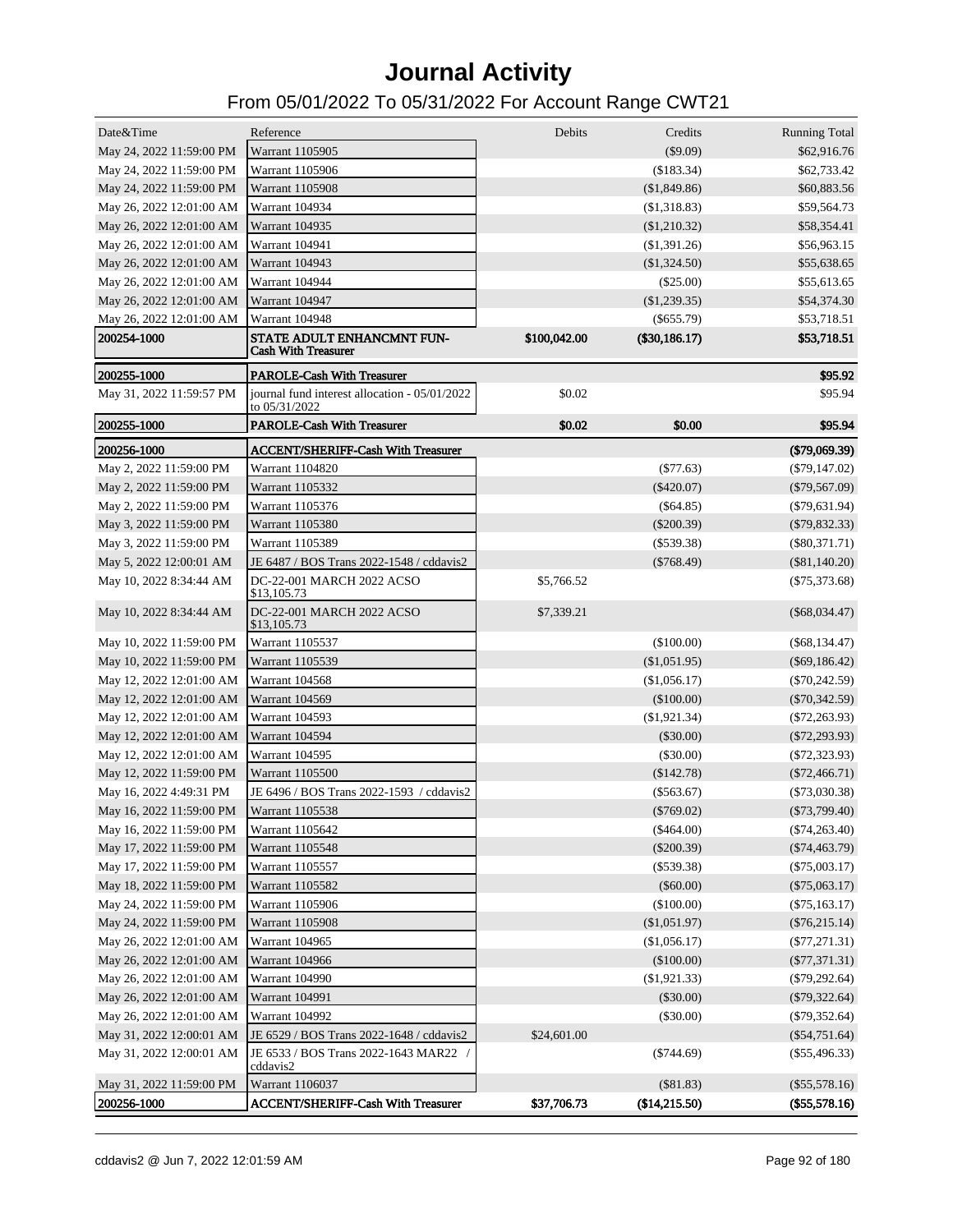| Date&Time                | Reference                                                      | Debits     | Credits         | <b>Running Total</b> |
|--------------------------|----------------------------------------------------------------|------------|-----------------|----------------------|
| 200257-1000              | VICTIM'S COMPENSATION-Cash With<br>Treasurer                   |            |                 | (\$18,531.20)        |
| May 2, 2022 11:59:00 PM  | Warrant 1105272                                                |            | $(\$284.32)$    | (\$18,815.52)        |
| May 2, 2022 11:59:00 PM  | Warrant 1105336                                                |            | $(\$304.20)$    | (\$19,119.72)        |
| May 3, 2022 11:59:00 PM  | Warrant 1105216                                                |            | $(\$90.00)$     | (\$19,209.72)        |
| May 3, 2022 11:59:00 PM  | Warrant 1105297                                                |            | $(\$103.56)$    | (\$19,313.28)        |
| May 3, 2022 11:59:00 PM  | Warrant 1105334                                                |            | $(\$395.68)$    | (\$19,708.96)        |
| May 5, 2022 11:59:00 PM  | Warrant 1105268                                                |            | $(\$305.38)$    | $(\$20,014.34)$      |
| May 6, 2022 11:59:00 PM  | Warrant 1105335                                                |            | $(\$395.68)$    | $(\$20,410.02)$      |
| May 10, 2022 11:59:00 PM | Warrant 1105316                                                |            | $(\$284.32)$    | $(\$20,694.34)$      |
| May 10, 2022 11:59:00 PM | Warrant 1105446                                                |            | $(\$916.38)$    | (\$21,610.72)        |
| May 10, 2022 11:59:00 PM | Warrant 1105539                                                |            | $($ \$65.46 $)$ | $(\$21,676.18)$      |
| May 10, 2022 11:59:00 PM | Warrant 1105542                                                |            | $(\$77.03)$     | $(\$21,753.21)$      |
| May 12, 2022 12:01:00 AM | Warrant 104370                                                 |            | $(\$225.69)$    | $(\$21,978.90)$      |
| May 12, 2022 7:59:27 AM  | APACHE COUNTY ATTORNEYS<br>OFFICE VC-22-001 DEC. 2021 \$630.10 | \$630.10   |                 | $(\$21,348.80)$      |
| May 12, 2022 11:59:00 PM | Warrant 1105253                                                |            | $(\$600.00)$    | (S21,948.80)         |
| May 12, 2022 11:59:00 PM | Warrant 1105263                                                |            | $(\$359.20)$    | $(\$22,308.00)$      |
| May 16, 2022 11:59:00 PM | Warrant 1105538                                                |            | (S61.18)        | $(\$22,369.18)$      |
| May 23, 2022 11:59:00 PM | <b>Warrant 1105498</b>                                         |            | $(\$33.70)$     | $(\$22,402.88)$      |
| May 24, 2022 11:59:00 PM | <b>Warrant 1105908</b>                                         |            | (S52.37)        | $(\$22,455.25)$      |
| May 24, 2022 11:59:00 PM | Warrant 1105911                                                |            | $(\$61.62)$     | $(\$22,516.87)$      |
| May 26, 2022 12:01:00 AM | Warrant 104767                                                 |            | (\$180.55)      | $(\$22,697.42)$      |
| 200257-1000              | <b>VICTIM'S COMPENSATION-Cash With</b><br>Treasurer            | \$630.10   | (\$4,796.32)    | (\$22,697.42)        |
| 200258-1000              | SUPERIOR COURT DKT STORAG-Cash<br><b>With Treasurer</b>        |            |                 | \$22,605.09          |
| May 19, 2022 9:48:27 AM  | <b>CLERK OF THE COURT APRIL 2022</b><br>CK#25908 \$52,769.82   | \$769.50   |                 | \$23,374.59          |
| May 31, 2022 11:59:57 PM | journal fund interest allocation - 05/01/2022<br>to 05/31/2022 | \$4.18     |                 | \$23,378.77          |
| 200258-1000              | SUPERIOR COURT DKT STORAG-Cash<br><b>With Treasurer</b>        | \$773.68   | \$0.00          | \$23,378.77          |
| 200259-1000              | <b>SPOUSAL MAINTENANCE-Cash With</b><br><b>Treasurer</b>       |            |                 | \$8,755.57           |
| May 19, 2022 9:48:27 AM  | <b>CLERK OF THE COURT APRIL 2022</b><br>CK#25908 \$52,769.82   | \$23.75    |                 | \$8,779.32           |
| May 31, 2022 11:59:57 PM | journal fund interest allocation - 05/01/2022<br>to 05/31/2022 | \$1.60     |                 | \$8,780.92           |
| 200259-1000              | SPOUSAL MAINTENANCE-Cash With<br><b>Treasurer</b>              | \$25.35    | \$0.00          | \$8,780.92           |
| 200260-1000              | VICTIM'S ASSISTANCE-Cash With<br>Treasurer                     |            |                 | \$42,895.54          |
| May 10, 2022 11:59:00 PM | Warrant 1105539                                                |            | (\$141.76)      | \$42,753.78          |
| May 10, 2022 11:59:00 PM | Warrant 1105542                                                |            | (\$134.38)      | \$42,619.40          |
| May 13, 2022 11:59:00 PM | Warrant 1105513                                                |            | $(\$373.73)$    | \$42,245.67          |
| May 16, 2022 11:59:00 PM | Warrant 1105538                                                |            | (\$2.85)        | \$42,242.82          |
| May 24, 2022 11:59:00 PM | Warrant 1105908                                                |            | (\$141.78)      | \$42,101.04          |
| May 24, 2022 11:59:00 PM | Warrant 1105911                                                |            | (\$134.38)      | \$41,966.66          |
| May 26, 2022 11:59:00 PM | Warrant 1105885                                                |            | $(\$373.72)$    | \$41,592.94          |
| May 31, 2022 12:00:01 AM | JE 6529 / BOS Trans 2022-1648 / cddavis2                       | \$2,291.50 |                 | \$43,884.44          |
| 200260-1000              | VICTIM'S ASSISTANCE-Cash With<br>Treasurer                     | \$2,291.50 | (\$1,302.60)    | \$43,884.44          |
| 200261-1000              | <b>VOCA-Cash With Treasurer</b>                                |            |                 | (\$15,297.41)        |
| May 10, 2022 11:59:00 PM | Warrant 1105537                                                |            | (\$15.75)       | (\$15,313.16)        |
| May 10, 2022 11:59:00 PM | Warrant 1105539                                                |            | $(\$349.09)$    | (\$15,662.25)        |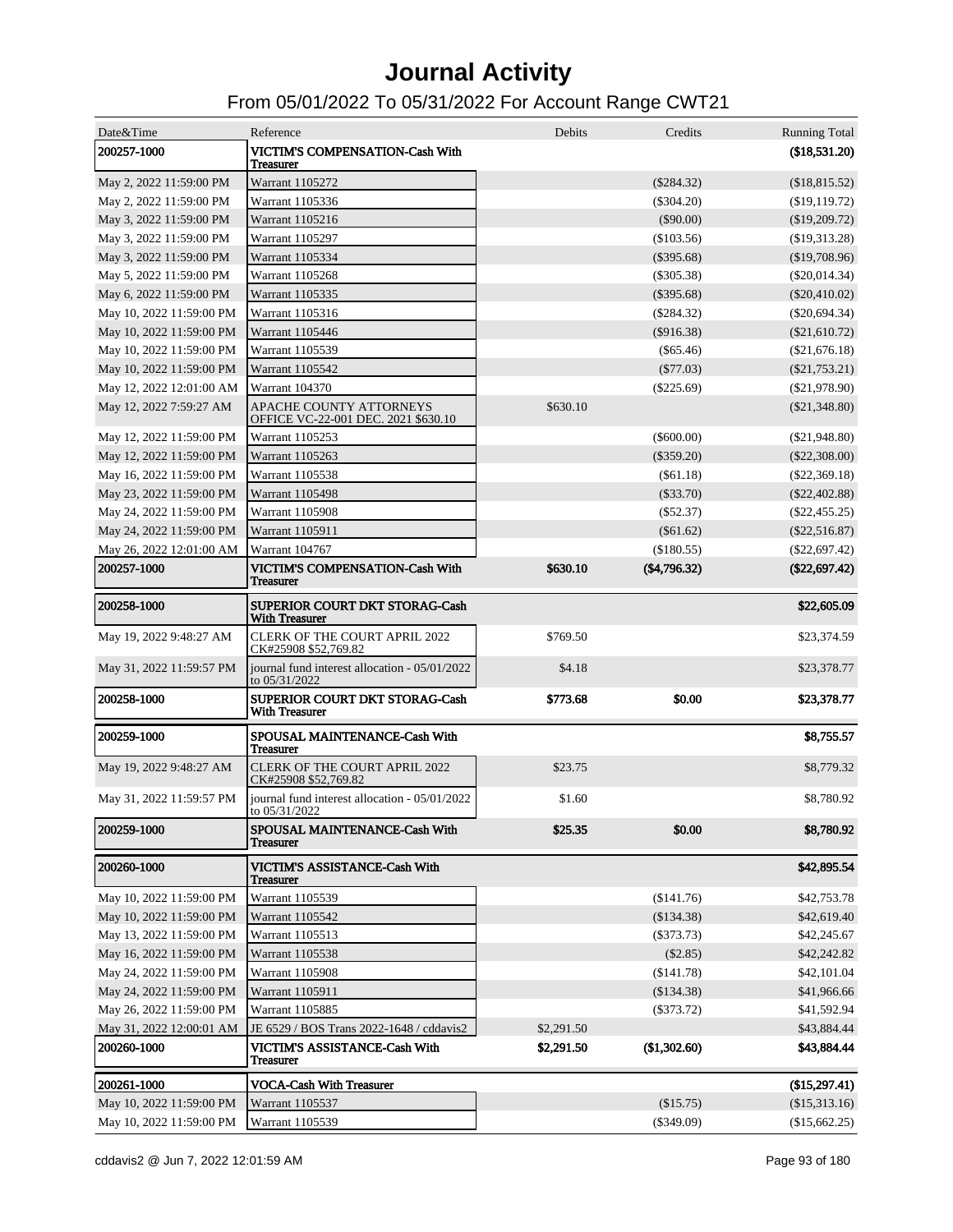| Debits<br>Date&Time<br>Reference<br>Credits<br><b>Running Total</b><br>$(\$361.65)$<br>May 10, 2022 11:59:00 PM<br>Warrant 1105542<br>(\$16,023.90)<br>May 12, 2022 12:01:00 AM<br><b>Warrant 104370</b><br>$(\$342.25)$<br>(\$16,366.15)<br>May 12, 2022 12:01:00 AM<br>Warrant 104378<br>$(\$221.05)$<br>(\$16,587.20)<br>May 13, 2022 11:59:00 PM<br>Warrant 1105513<br>$(\$258.69)$<br>(\$16,845.89)<br>May 16, 2022 4:54:39 PM<br>DEP#2022-11000262-4 05.12.2022<br>\$5,345.00<br>(\$11,500.89)<br>\$19,042.09<br>Warrant 1105538<br>$(\$237.49)$<br>(\$11,738.38)<br>May 16, 2022 11:59:00 PM<br>May 24, 2022 11:59:00 PM<br><b>Warrant 1105906</b><br>(\$15.75)<br>(\$11,754.13)<br>May 24, 2022 11:59:00 PM<br>Warrant 1105908<br>$(\$353.72)$<br>(\$12,107.85)<br>May 24, 2022 11:59:00 PM<br>Warrant 1105911<br>$(\$367.07)$<br>$(\$12,474.92)$<br>May 26, 2022 12:01:00 AM<br>Warrant 104767<br>$(\$358.02)$<br>$(\$12,832.94)$<br>May 26, 2022 12:01:00 AM<br>Warrant 104776<br>$(\$221.05)$<br>(\$13,053.99)<br>May 26, 2022 11:59:00 PM<br>Warrant 1105885<br>$(\$258.69)$<br>(\$13,312.68)<br>May 31, 2022 11:59:00 PM<br>Warrant 1104579<br>(\$15.07)<br>(\$13,327.75)<br>May 31, 2022 11:59:00 PM<br>Warrant 1104788<br>(\$183.74)<br>(\$13,511.49)<br>May 31, 2022 11:59:00 PM<br>Warrant 1105348<br>(\$183.75)<br>(\$13,695.24)<br>May 31, 2022 11:59:00 PM<br>Warrant 1105514<br>(\$183.79)<br>(\$13,879.03)<br>May 31, 2022 11:59:00 PM<br>Warrant 1105886<br>(\$183.74)<br>(\$14,062.77)<br><b>VOCA-Cash With Treasurer</b><br>\$5,345.00<br>200261-1000<br>(\$4,110.36)<br>(\$14,062.77)<br>200262-1000<br>FAIR & LEGAL EMPLOYMENT-Cash<br>\$10,319.28<br><b>With Treasurer</b><br>FAIR & LEGAL EMPLOYMENT-Cash<br>\$0.00<br>\$0.00<br><b>200262-1000</b><br>\$10,319.28<br><b>With Treasurer</b><br>\$60,957.59<br>200263-1000<br><b>BAD CHECK PROSECUTION-Cash With</b><br><b>Treasurer</b><br>journal fund interest allocation - 05/01/2022<br>\$11.12<br>\$60,968.71<br>May 31, 2022 11:59:57 PM<br>to 05/31/2022<br>200263-1000<br><b>BAD CHECK PROSECUTION-Cash With</b><br>\$11.12<br>\$0.00<br>\$60,968.71<br><b>Treasurer</b><br>200264-1000<br>\$78,961.58<br>DETENTION EQUALIZATION-Cash<br><b>With Treasurer</b><br>journal fund interest allocation - 05/01/2022<br>\$14.41<br>\$78,975.99<br>May 31, 2022 11:59:57 PM<br>to 05/31/2022<br>200264-1000<br>DETENTION EOUALIZATION-Cash<br>\$14.41<br>\$0.00<br>\$78,975.99<br><b>With Treasurer</b><br>200265-1000<br>VICTIMS COMP - Cash With Treasurer<br>\$74,120.66<br>May 16, 2022 4:54:39 PM<br>DEP#2022-11000262-4 05.12.2022<br>\$30.00<br>\$74,150.66<br>\$19,042.09<br>May 31, 2022 11:59:57 PM<br>journal fund interest allocation - 05/01/2022<br>\$13.53<br>\$74,164.19<br>to 05/31/2022<br>VICTIMS COMP -Cash With Treasurer<br>\$43.53<br>\$0.00<br>200265-1000<br>\$74,164.19<br>JAIL SERVICES-Cash With Treasurer<br>\$111,828.79<br>200266-1000<br>(\$1,471.51)<br>May 3, 2022 11:59:00 PM<br>Warrant 1105308<br>\$110,357.28<br>\$520.20<br>May 17, 2022 8:46:52 AM<br>DEP#2022-11000251 \$235,384.40<br>\$110,877.48<br>\$918.34<br>May 17, 2022 8:46:52 AM<br>DEP#2022-11000251 \$235,384.40<br>\$111,795.82<br>\$32.58<br>May 17, 2022 8:46:52 AM<br>DEP#2022-11000251 \$235,384.40<br>\$111,828.40<br>May 17, 2022 11:59:00 PM<br>(\$1,990.31)<br>Warrant 1105692<br>\$109,838.09<br>$(\$62.12)$<br>May 23, 2022 11:59:00 PM<br>Warrant 1105258<br>\$109,775.97<br>May 24, 2022 11:59:00 PM<br>(\$1,172.14)<br>Warrant 1105854<br>\$108,603.83<br>\$20.05<br>May 31, 2022 11:59:57 PM<br>journal fund interest allocation - 05/01/2022<br>\$108,623.88<br>to 05/31/2022<br>JAIL SERVICES-Cash With Treasurer<br>200266-1000<br>\$1,491.17<br>(\$4,696.08)<br>\$108,623.88<br>200267-1000<br>VICTIMS COMP -Cash With Treasurer<br>\$10,313.26<br>\$0.00<br>200267-1000<br>VICTIMS COMP -Cash With Treasurer<br>\$0.00<br>\$10,313.26 |  |  |  |
|-----------------------------------------------------------------------------------------------------------------------------------------------------------------------------------------------------------------------------------------------------------------------------------------------------------------------------------------------------------------------------------------------------------------------------------------------------------------------------------------------------------------------------------------------------------------------------------------------------------------------------------------------------------------------------------------------------------------------------------------------------------------------------------------------------------------------------------------------------------------------------------------------------------------------------------------------------------------------------------------------------------------------------------------------------------------------------------------------------------------------------------------------------------------------------------------------------------------------------------------------------------------------------------------------------------------------------------------------------------------------------------------------------------------------------------------------------------------------------------------------------------------------------------------------------------------------------------------------------------------------------------------------------------------------------------------------------------------------------------------------------------------------------------------------------------------------------------------------------------------------------------------------------------------------------------------------------------------------------------------------------------------------------------------------------------------------------------------------------------------------------------------------------------------------------------------------------------------------------------------------------------------------------------------------------------------------------------------------------------------------------------------------------------------------------------------------------------------------------------------------------------------------------------------------------------------------------------------------------------------------------------------------------------------------------------------------------------------------------------------------------------------------------------------------------------------------------------------------------------------------------------------------------------------------------------------------------------------------------------------------------------------------------------------------------------------------------------------------------------------------------------------------------------------------------------------------------------------------------------------------------------------------------------------------------------------------------------------------------------------------------------------------------------------------------------------------------------------------------------------------------------------------------------------------------------------------------------------------------------------------------------------------------------------------------------------------------------------------------------------------------------------------------------------------------------------------------------------------------------------------------------------------------------------------------------------------|--|--|--|
|                                                                                                                                                                                                                                                                                                                                                                                                                                                                                                                                                                                                                                                                                                                                                                                                                                                                                                                                                                                                                                                                                                                                                                                                                                                                                                                                                                                                                                                                                                                                                                                                                                                                                                                                                                                                                                                                                                                                                                                                                                                                                                                                                                                                                                                                                                                                                                                                                                                                                                                                                                                                                                                                                                                                                                                                                                                                                                                                                                                                                                                                                                                                                                                                                                                                                                                                                                                                                                                                                                                                                                                                                                                                                                                                                                                                                                                                                                                                               |  |  |  |
|                                                                                                                                                                                                                                                                                                                                                                                                                                                                                                                                                                                                                                                                                                                                                                                                                                                                                                                                                                                                                                                                                                                                                                                                                                                                                                                                                                                                                                                                                                                                                                                                                                                                                                                                                                                                                                                                                                                                                                                                                                                                                                                                                                                                                                                                                                                                                                                                                                                                                                                                                                                                                                                                                                                                                                                                                                                                                                                                                                                                                                                                                                                                                                                                                                                                                                                                                                                                                                                                                                                                                                                                                                                                                                                                                                                                                                                                                                                                               |  |  |  |
|                                                                                                                                                                                                                                                                                                                                                                                                                                                                                                                                                                                                                                                                                                                                                                                                                                                                                                                                                                                                                                                                                                                                                                                                                                                                                                                                                                                                                                                                                                                                                                                                                                                                                                                                                                                                                                                                                                                                                                                                                                                                                                                                                                                                                                                                                                                                                                                                                                                                                                                                                                                                                                                                                                                                                                                                                                                                                                                                                                                                                                                                                                                                                                                                                                                                                                                                                                                                                                                                                                                                                                                                                                                                                                                                                                                                                                                                                                                                               |  |  |  |
|                                                                                                                                                                                                                                                                                                                                                                                                                                                                                                                                                                                                                                                                                                                                                                                                                                                                                                                                                                                                                                                                                                                                                                                                                                                                                                                                                                                                                                                                                                                                                                                                                                                                                                                                                                                                                                                                                                                                                                                                                                                                                                                                                                                                                                                                                                                                                                                                                                                                                                                                                                                                                                                                                                                                                                                                                                                                                                                                                                                                                                                                                                                                                                                                                                                                                                                                                                                                                                                                                                                                                                                                                                                                                                                                                                                                                                                                                                                                               |  |  |  |
|                                                                                                                                                                                                                                                                                                                                                                                                                                                                                                                                                                                                                                                                                                                                                                                                                                                                                                                                                                                                                                                                                                                                                                                                                                                                                                                                                                                                                                                                                                                                                                                                                                                                                                                                                                                                                                                                                                                                                                                                                                                                                                                                                                                                                                                                                                                                                                                                                                                                                                                                                                                                                                                                                                                                                                                                                                                                                                                                                                                                                                                                                                                                                                                                                                                                                                                                                                                                                                                                                                                                                                                                                                                                                                                                                                                                                                                                                                                                               |  |  |  |
|                                                                                                                                                                                                                                                                                                                                                                                                                                                                                                                                                                                                                                                                                                                                                                                                                                                                                                                                                                                                                                                                                                                                                                                                                                                                                                                                                                                                                                                                                                                                                                                                                                                                                                                                                                                                                                                                                                                                                                                                                                                                                                                                                                                                                                                                                                                                                                                                                                                                                                                                                                                                                                                                                                                                                                                                                                                                                                                                                                                                                                                                                                                                                                                                                                                                                                                                                                                                                                                                                                                                                                                                                                                                                                                                                                                                                                                                                                                                               |  |  |  |
|                                                                                                                                                                                                                                                                                                                                                                                                                                                                                                                                                                                                                                                                                                                                                                                                                                                                                                                                                                                                                                                                                                                                                                                                                                                                                                                                                                                                                                                                                                                                                                                                                                                                                                                                                                                                                                                                                                                                                                                                                                                                                                                                                                                                                                                                                                                                                                                                                                                                                                                                                                                                                                                                                                                                                                                                                                                                                                                                                                                                                                                                                                                                                                                                                                                                                                                                                                                                                                                                                                                                                                                                                                                                                                                                                                                                                                                                                                                                               |  |  |  |
|                                                                                                                                                                                                                                                                                                                                                                                                                                                                                                                                                                                                                                                                                                                                                                                                                                                                                                                                                                                                                                                                                                                                                                                                                                                                                                                                                                                                                                                                                                                                                                                                                                                                                                                                                                                                                                                                                                                                                                                                                                                                                                                                                                                                                                                                                                                                                                                                                                                                                                                                                                                                                                                                                                                                                                                                                                                                                                                                                                                                                                                                                                                                                                                                                                                                                                                                                                                                                                                                                                                                                                                                                                                                                                                                                                                                                                                                                                                                               |  |  |  |
|                                                                                                                                                                                                                                                                                                                                                                                                                                                                                                                                                                                                                                                                                                                                                                                                                                                                                                                                                                                                                                                                                                                                                                                                                                                                                                                                                                                                                                                                                                                                                                                                                                                                                                                                                                                                                                                                                                                                                                                                                                                                                                                                                                                                                                                                                                                                                                                                                                                                                                                                                                                                                                                                                                                                                                                                                                                                                                                                                                                                                                                                                                                                                                                                                                                                                                                                                                                                                                                                                                                                                                                                                                                                                                                                                                                                                                                                                                                                               |  |  |  |
|                                                                                                                                                                                                                                                                                                                                                                                                                                                                                                                                                                                                                                                                                                                                                                                                                                                                                                                                                                                                                                                                                                                                                                                                                                                                                                                                                                                                                                                                                                                                                                                                                                                                                                                                                                                                                                                                                                                                                                                                                                                                                                                                                                                                                                                                                                                                                                                                                                                                                                                                                                                                                                                                                                                                                                                                                                                                                                                                                                                                                                                                                                                                                                                                                                                                                                                                                                                                                                                                                                                                                                                                                                                                                                                                                                                                                                                                                                                                               |  |  |  |
|                                                                                                                                                                                                                                                                                                                                                                                                                                                                                                                                                                                                                                                                                                                                                                                                                                                                                                                                                                                                                                                                                                                                                                                                                                                                                                                                                                                                                                                                                                                                                                                                                                                                                                                                                                                                                                                                                                                                                                                                                                                                                                                                                                                                                                                                                                                                                                                                                                                                                                                                                                                                                                                                                                                                                                                                                                                                                                                                                                                                                                                                                                                                                                                                                                                                                                                                                                                                                                                                                                                                                                                                                                                                                                                                                                                                                                                                                                                                               |  |  |  |
|                                                                                                                                                                                                                                                                                                                                                                                                                                                                                                                                                                                                                                                                                                                                                                                                                                                                                                                                                                                                                                                                                                                                                                                                                                                                                                                                                                                                                                                                                                                                                                                                                                                                                                                                                                                                                                                                                                                                                                                                                                                                                                                                                                                                                                                                                                                                                                                                                                                                                                                                                                                                                                                                                                                                                                                                                                                                                                                                                                                                                                                                                                                                                                                                                                                                                                                                                                                                                                                                                                                                                                                                                                                                                                                                                                                                                                                                                                                                               |  |  |  |
|                                                                                                                                                                                                                                                                                                                                                                                                                                                                                                                                                                                                                                                                                                                                                                                                                                                                                                                                                                                                                                                                                                                                                                                                                                                                                                                                                                                                                                                                                                                                                                                                                                                                                                                                                                                                                                                                                                                                                                                                                                                                                                                                                                                                                                                                                                                                                                                                                                                                                                                                                                                                                                                                                                                                                                                                                                                                                                                                                                                                                                                                                                                                                                                                                                                                                                                                                                                                                                                                                                                                                                                                                                                                                                                                                                                                                                                                                                                                               |  |  |  |
|                                                                                                                                                                                                                                                                                                                                                                                                                                                                                                                                                                                                                                                                                                                                                                                                                                                                                                                                                                                                                                                                                                                                                                                                                                                                                                                                                                                                                                                                                                                                                                                                                                                                                                                                                                                                                                                                                                                                                                                                                                                                                                                                                                                                                                                                                                                                                                                                                                                                                                                                                                                                                                                                                                                                                                                                                                                                                                                                                                                                                                                                                                                                                                                                                                                                                                                                                                                                                                                                                                                                                                                                                                                                                                                                                                                                                                                                                                                                               |  |  |  |
|                                                                                                                                                                                                                                                                                                                                                                                                                                                                                                                                                                                                                                                                                                                                                                                                                                                                                                                                                                                                                                                                                                                                                                                                                                                                                                                                                                                                                                                                                                                                                                                                                                                                                                                                                                                                                                                                                                                                                                                                                                                                                                                                                                                                                                                                                                                                                                                                                                                                                                                                                                                                                                                                                                                                                                                                                                                                                                                                                                                                                                                                                                                                                                                                                                                                                                                                                                                                                                                                                                                                                                                                                                                                                                                                                                                                                                                                                                                                               |  |  |  |
|                                                                                                                                                                                                                                                                                                                                                                                                                                                                                                                                                                                                                                                                                                                                                                                                                                                                                                                                                                                                                                                                                                                                                                                                                                                                                                                                                                                                                                                                                                                                                                                                                                                                                                                                                                                                                                                                                                                                                                                                                                                                                                                                                                                                                                                                                                                                                                                                                                                                                                                                                                                                                                                                                                                                                                                                                                                                                                                                                                                                                                                                                                                                                                                                                                                                                                                                                                                                                                                                                                                                                                                                                                                                                                                                                                                                                                                                                                                                               |  |  |  |
|                                                                                                                                                                                                                                                                                                                                                                                                                                                                                                                                                                                                                                                                                                                                                                                                                                                                                                                                                                                                                                                                                                                                                                                                                                                                                                                                                                                                                                                                                                                                                                                                                                                                                                                                                                                                                                                                                                                                                                                                                                                                                                                                                                                                                                                                                                                                                                                                                                                                                                                                                                                                                                                                                                                                                                                                                                                                                                                                                                                                                                                                                                                                                                                                                                                                                                                                                                                                                                                                                                                                                                                                                                                                                                                                                                                                                                                                                                                                               |  |  |  |
|                                                                                                                                                                                                                                                                                                                                                                                                                                                                                                                                                                                                                                                                                                                                                                                                                                                                                                                                                                                                                                                                                                                                                                                                                                                                                                                                                                                                                                                                                                                                                                                                                                                                                                                                                                                                                                                                                                                                                                                                                                                                                                                                                                                                                                                                                                                                                                                                                                                                                                                                                                                                                                                                                                                                                                                                                                                                                                                                                                                                                                                                                                                                                                                                                                                                                                                                                                                                                                                                                                                                                                                                                                                                                                                                                                                                                                                                                                                                               |  |  |  |
|                                                                                                                                                                                                                                                                                                                                                                                                                                                                                                                                                                                                                                                                                                                                                                                                                                                                                                                                                                                                                                                                                                                                                                                                                                                                                                                                                                                                                                                                                                                                                                                                                                                                                                                                                                                                                                                                                                                                                                                                                                                                                                                                                                                                                                                                                                                                                                                                                                                                                                                                                                                                                                                                                                                                                                                                                                                                                                                                                                                                                                                                                                                                                                                                                                                                                                                                                                                                                                                                                                                                                                                                                                                                                                                                                                                                                                                                                                                                               |  |  |  |
|                                                                                                                                                                                                                                                                                                                                                                                                                                                                                                                                                                                                                                                                                                                                                                                                                                                                                                                                                                                                                                                                                                                                                                                                                                                                                                                                                                                                                                                                                                                                                                                                                                                                                                                                                                                                                                                                                                                                                                                                                                                                                                                                                                                                                                                                                                                                                                                                                                                                                                                                                                                                                                                                                                                                                                                                                                                                                                                                                                                                                                                                                                                                                                                                                                                                                                                                                                                                                                                                                                                                                                                                                                                                                                                                                                                                                                                                                                                                               |  |  |  |
|                                                                                                                                                                                                                                                                                                                                                                                                                                                                                                                                                                                                                                                                                                                                                                                                                                                                                                                                                                                                                                                                                                                                                                                                                                                                                                                                                                                                                                                                                                                                                                                                                                                                                                                                                                                                                                                                                                                                                                                                                                                                                                                                                                                                                                                                                                                                                                                                                                                                                                                                                                                                                                                                                                                                                                                                                                                                                                                                                                                                                                                                                                                                                                                                                                                                                                                                                                                                                                                                                                                                                                                                                                                                                                                                                                                                                                                                                                                                               |  |  |  |
|                                                                                                                                                                                                                                                                                                                                                                                                                                                                                                                                                                                                                                                                                                                                                                                                                                                                                                                                                                                                                                                                                                                                                                                                                                                                                                                                                                                                                                                                                                                                                                                                                                                                                                                                                                                                                                                                                                                                                                                                                                                                                                                                                                                                                                                                                                                                                                                                                                                                                                                                                                                                                                                                                                                                                                                                                                                                                                                                                                                                                                                                                                                                                                                                                                                                                                                                                                                                                                                                                                                                                                                                                                                                                                                                                                                                                                                                                                                                               |  |  |  |
|                                                                                                                                                                                                                                                                                                                                                                                                                                                                                                                                                                                                                                                                                                                                                                                                                                                                                                                                                                                                                                                                                                                                                                                                                                                                                                                                                                                                                                                                                                                                                                                                                                                                                                                                                                                                                                                                                                                                                                                                                                                                                                                                                                                                                                                                                                                                                                                                                                                                                                                                                                                                                                                                                                                                                                                                                                                                                                                                                                                                                                                                                                                                                                                                                                                                                                                                                                                                                                                                                                                                                                                                                                                                                                                                                                                                                                                                                                                                               |  |  |  |
|                                                                                                                                                                                                                                                                                                                                                                                                                                                                                                                                                                                                                                                                                                                                                                                                                                                                                                                                                                                                                                                                                                                                                                                                                                                                                                                                                                                                                                                                                                                                                                                                                                                                                                                                                                                                                                                                                                                                                                                                                                                                                                                                                                                                                                                                                                                                                                                                                                                                                                                                                                                                                                                                                                                                                                                                                                                                                                                                                                                                                                                                                                                                                                                                                                                                                                                                                                                                                                                                                                                                                                                                                                                                                                                                                                                                                                                                                                                                               |  |  |  |
|                                                                                                                                                                                                                                                                                                                                                                                                                                                                                                                                                                                                                                                                                                                                                                                                                                                                                                                                                                                                                                                                                                                                                                                                                                                                                                                                                                                                                                                                                                                                                                                                                                                                                                                                                                                                                                                                                                                                                                                                                                                                                                                                                                                                                                                                                                                                                                                                                                                                                                                                                                                                                                                                                                                                                                                                                                                                                                                                                                                                                                                                                                                                                                                                                                                                                                                                                                                                                                                                                                                                                                                                                                                                                                                                                                                                                                                                                                                                               |  |  |  |
|                                                                                                                                                                                                                                                                                                                                                                                                                                                                                                                                                                                                                                                                                                                                                                                                                                                                                                                                                                                                                                                                                                                                                                                                                                                                                                                                                                                                                                                                                                                                                                                                                                                                                                                                                                                                                                                                                                                                                                                                                                                                                                                                                                                                                                                                                                                                                                                                                                                                                                                                                                                                                                                                                                                                                                                                                                                                                                                                                                                                                                                                                                                                                                                                                                                                                                                                                                                                                                                                                                                                                                                                                                                                                                                                                                                                                                                                                                                                               |  |  |  |
|                                                                                                                                                                                                                                                                                                                                                                                                                                                                                                                                                                                                                                                                                                                                                                                                                                                                                                                                                                                                                                                                                                                                                                                                                                                                                                                                                                                                                                                                                                                                                                                                                                                                                                                                                                                                                                                                                                                                                                                                                                                                                                                                                                                                                                                                                                                                                                                                                                                                                                                                                                                                                                                                                                                                                                                                                                                                                                                                                                                                                                                                                                                                                                                                                                                                                                                                                                                                                                                                                                                                                                                                                                                                                                                                                                                                                                                                                                                                               |  |  |  |
|                                                                                                                                                                                                                                                                                                                                                                                                                                                                                                                                                                                                                                                                                                                                                                                                                                                                                                                                                                                                                                                                                                                                                                                                                                                                                                                                                                                                                                                                                                                                                                                                                                                                                                                                                                                                                                                                                                                                                                                                                                                                                                                                                                                                                                                                                                                                                                                                                                                                                                                                                                                                                                                                                                                                                                                                                                                                                                                                                                                                                                                                                                                                                                                                                                                                                                                                                                                                                                                                                                                                                                                                                                                                                                                                                                                                                                                                                                                                               |  |  |  |
|                                                                                                                                                                                                                                                                                                                                                                                                                                                                                                                                                                                                                                                                                                                                                                                                                                                                                                                                                                                                                                                                                                                                                                                                                                                                                                                                                                                                                                                                                                                                                                                                                                                                                                                                                                                                                                                                                                                                                                                                                                                                                                                                                                                                                                                                                                                                                                                                                                                                                                                                                                                                                                                                                                                                                                                                                                                                                                                                                                                                                                                                                                                                                                                                                                                                                                                                                                                                                                                                                                                                                                                                                                                                                                                                                                                                                                                                                                                                               |  |  |  |
|                                                                                                                                                                                                                                                                                                                                                                                                                                                                                                                                                                                                                                                                                                                                                                                                                                                                                                                                                                                                                                                                                                                                                                                                                                                                                                                                                                                                                                                                                                                                                                                                                                                                                                                                                                                                                                                                                                                                                                                                                                                                                                                                                                                                                                                                                                                                                                                                                                                                                                                                                                                                                                                                                                                                                                                                                                                                                                                                                                                                                                                                                                                                                                                                                                                                                                                                                                                                                                                                                                                                                                                                                                                                                                                                                                                                                                                                                                                                               |  |  |  |
|                                                                                                                                                                                                                                                                                                                                                                                                                                                                                                                                                                                                                                                                                                                                                                                                                                                                                                                                                                                                                                                                                                                                                                                                                                                                                                                                                                                                                                                                                                                                                                                                                                                                                                                                                                                                                                                                                                                                                                                                                                                                                                                                                                                                                                                                                                                                                                                                                                                                                                                                                                                                                                                                                                                                                                                                                                                                                                                                                                                                                                                                                                                                                                                                                                                                                                                                                                                                                                                                                                                                                                                                                                                                                                                                                                                                                                                                                                                                               |  |  |  |
|                                                                                                                                                                                                                                                                                                                                                                                                                                                                                                                                                                                                                                                                                                                                                                                                                                                                                                                                                                                                                                                                                                                                                                                                                                                                                                                                                                                                                                                                                                                                                                                                                                                                                                                                                                                                                                                                                                                                                                                                                                                                                                                                                                                                                                                                                                                                                                                                                                                                                                                                                                                                                                                                                                                                                                                                                                                                                                                                                                                                                                                                                                                                                                                                                                                                                                                                                                                                                                                                                                                                                                                                                                                                                                                                                                                                                                                                                                                                               |  |  |  |
|                                                                                                                                                                                                                                                                                                                                                                                                                                                                                                                                                                                                                                                                                                                                                                                                                                                                                                                                                                                                                                                                                                                                                                                                                                                                                                                                                                                                                                                                                                                                                                                                                                                                                                                                                                                                                                                                                                                                                                                                                                                                                                                                                                                                                                                                                                                                                                                                                                                                                                                                                                                                                                                                                                                                                                                                                                                                                                                                                                                                                                                                                                                                                                                                                                                                                                                                                                                                                                                                                                                                                                                                                                                                                                                                                                                                                                                                                                                                               |  |  |  |
|                                                                                                                                                                                                                                                                                                                                                                                                                                                                                                                                                                                                                                                                                                                                                                                                                                                                                                                                                                                                                                                                                                                                                                                                                                                                                                                                                                                                                                                                                                                                                                                                                                                                                                                                                                                                                                                                                                                                                                                                                                                                                                                                                                                                                                                                                                                                                                                                                                                                                                                                                                                                                                                                                                                                                                                                                                                                                                                                                                                                                                                                                                                                                                                                                                                                                                                                                                                                                                                                                                                                                                                                                                                                                                                                                                                                                                                                                                                                               |  |  |  |
|                                                                                                                                                                                                                                                                                                                                                                                                                                                                                                                                                                                                                                                                                                                                                                                                                                                                                                                                                                                                                                                                                                                                                                                                                                                                                                                                                                                                                                                                                                                                                                                                                                                                                                                                                                                                                                                                                                                                                                                                                                                                                                                                                                                                                                                                                                                                                                                                                                                                                                                                                                                                                                                                                                                                                                                                                                                                                                                                                                                                                                                                                                                                                                                                                                                                                                                                                                                                                                                                                                                                                                                                                                                                                                                                                                                                                                                                                                                                               |  |  |  |
|                                                                                                                                                                                                                                                                                                                                                                                                                                                                                                                                                                                                                                                                                                                                                                                                                                                                                                                                                                                                                                                                                                                                                                                                                                                                                                                                                                                                                                                                                                                                                                                                                                                                                                                                                                                                                                                                                                                                                                                                                                                                                                                                                                                                                                                                                                                                                                                                                                                                                                                                                                                                                                                                                                                                                                                                                                                                                                                                                                                                                                                                                                                                                                                                                                                                                                                                                                                                                                                                                                                                                                                                                                                                                                                                                                                                                                                                                                                                               |  |  |  |
|                                                                                                                                                                                                                                                                                                                                                                                                                                                                                                                                                                                                                                                                                                                                                                                                                                                                                                                                                                                                                                                                                                                                                                                                                                                                                                                                                                                                                                                                                                                                                                                                                                                                                                                                                                                                                                                                                                                                                                                                                                                                                                                                                                                                                                                                                                                                                                                                                                                                                                                                                                                                                                                                                                                                                                                                                                                                                                                                                                                                                                                                                                                                                                                                                                                                                                                                                                                                                                                                                                                                                                                                                                                                                                                                                                                                                                                                                                                                               |  |  |  |
|                                                                                                                                                                                                                                                                                                                                                                                                                                                                                                                                                                                                                                                                                                                                                                                                                                                                                                                                                                                                                                                                                                                                                                                                                                                                                                                                                                                                                                                                                                                                                                                                                                                                                                                                                                                                                                                                                                                                                                                                                                                                                                                                                                                                                                                                                                                                                                                                                                                                                                                                                                                                                                                                                                                                                                                                                                                                                                                                                                                                                                                                                                                                                                                                                                                                                                                                                                                                                                                                                                                                                                                                                                                                                                                                                                                                                                                                                                                                               |  |  |  |
|                                                                                                                                                                                                                                                                                                                                                                                                                                                                                                                                                                                                                                                                                                                                                                                                                                                                                                                                                                                                                                                                                                                                                                                                                                                                                                                                                                                                                                                                                                                                                                                                                                                                                                                                                                                                                                                                                                                                                                                                                                                                                                                                                                                                                                                                                                                                                                                                                                                                                                                                                                                                                                                                                                                                                                                                                                                                                                                                                                                                                                                                                                                                                                                                                                                                                                                                                                                                                                                                                                                                                                                                                                                                                                                                                                                                                                                                                                                                               |  |  |  |
|                                                                                                                                                                                                                                                                                                                                                                                                                                                                                                                                                                                                                                                                                                                                                                                                                                                                                                                                                                                                                                                                                                                                                                                                                                                                                                                                                                                                                                                                                                                                                                                                                                                                                                                                                                                                                                                                                                                                                                                                                                                                                                                                                                                                                                                                                                                                                                                                                                                                                                                                                                                                                                                                                                                                                                                                                                                                                                                                                                                                                                                                                                                                                                                                                                                                                                                                                                                                                                                                                                                                                                                                                                                                                                                                                                                                                                                                                                                                               |  |  |  |
|                                                                                                                                                                                                                                                                                                                                                                                                                                                                                                                                                                                                                                                                                                                                                                                                                                                                                                                                                                                                                                                                                                                                                                                                                                                                                                                                                                                                                                                                                                                                                                                                                                                                                                                                                                                                                                                                                                                                                                                                                                                                                                                                                                                                                                                                                                                                                                                                                                                                                                                                                                                                                                                                                                                                                                                                                                                                                                                                                                                                                                                                                                                                                                                                                                                                                                                                                                                                                                                                                                                                                                                                                                                                                                                                                                                                                                                                                                                                               |  |  |  |
|                                                                                                                                                                                                                                                                                                                                                                                                                                                                                                                                                                                                                                                                                                                                                                                                                                                                                                                                                                                                                                                                                                                                                                                                                                                                                                                                                                                                                                                                                                                                                                                                                                                                                                                                                                                                                                                                                                                                                                                                                                                                                                                                                                                                                                                                                                                                                                                                                                                                                                                                                                                                                                                                                                                                                                                                                                                                                                                                                                                                                                                                                                                                                                                                                                                                                                                                                                                                                                                                                                                                                                                                                                                                                                                                                                                                                                                                                                                                               |  |  |  |
|                                                                                                                                                                                                                                                                                                                                                                                                                                                                                                                                                                                                                                                                                                                                                                                                                                                                                                                                                                                                                                                                                                                                                                                                                                                                                                                                                                                                                                                                                                                                                                                                                                                                                                                                                                                                                                                                                                                                                                                                                                                                                                                                                                                                                                                                                                                                                                                                                                                                                                                                                                                                                                                                                                                                                                                                                                                                                                                                                                                                                                                                                                                                                                                                                                                                                                                                                                                                                                                                                                                                                                                                                                                                                                                                                                                                                                                                                                                                               |  |  |  |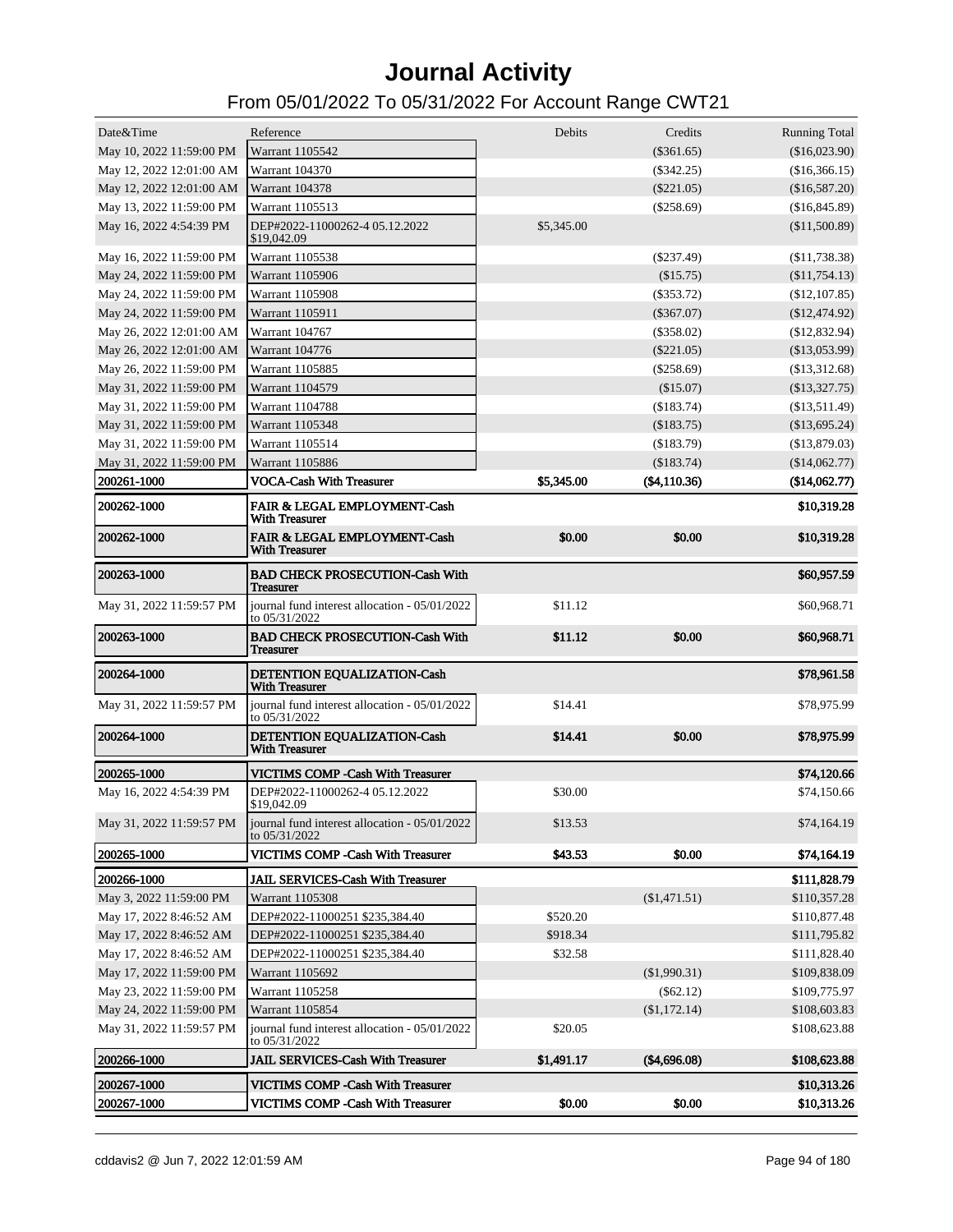| Date&Time                | Reference                                                          | Debits  | Credits        | <b>Running Total</b>         |
|--------------------------|--------------------------------------------------------------------|---------|----------------|------------------------------|
| 200268-1000              | FIELD TRAINER-Cash With Treasurer                                  |         |                | $(\$23,301.97)$              |
| May 10, 2022 11:59:00 PM | Warrant 1105537                                                    |         | $(\$93.76)$    | $(\$23,395.73)$              |
| May 10, 2022 11:59:00 PM | Warrant 1105539                                                    |         | (\$131.14)     | $(\$23,526.87)$              |
| May 10, 2022 11:59:00 PM | Warrant 1105542                                                    |         | $(\$216.43)$   | $(\$23,743.30)$              |
| May 12, 2022 12:01:00 AM | Warrant 104495                                                     |         | $(\$561.95)$   | $(\$24,305.25)$              |
| May 16, 2022 11:59:00 PM | <b>Warrant 1105408</b>                                             |         | $(\$2.94)$     | $(\$24,308.19)$              |
| May 16, 2022 11:59:00 PM | Warrant 1105538                                                    |         | $(\$320.08)$   | (\$24,628.27)                |
| May 24, 2022 11:59:00 PM | Warrant 1105906                                                    |         | $(\$93.76)$    | $(\$24,722.03)$              |
| May 24, 2022 11:59:00 PM | Warrant 1105908                                                    |         | (\$131.12)     | $(\$24,853.15)$              |
| May 24, 2022 11:59:00 PM | Warrant 1105911                                                    |         | $(\$216.43)$   | $(\$25,069.58)$              |
| May 26, 2022 12:01:00 AM | Warrant 104894                                                     |         | $(\$561.96)$   | $(\$25,631.54)$              |
| 200268-1000              | FIELD TRAINER-Cash With Treasurer                                  | \$0.00  | $(\$2,329.57)$ | $(\$25,631.54)$              |
| 200269-1000              | <b>EXPEDITED SUPPORT &amp; VISIT-Cash</b><br><b>With Treasurer</b> |         |                | \$35,742.90                  |
| May 19, 2022 9:48:27 AM  | <b>CLERK OF THE COURT APRIL 2022</b><br>CK#25908 \$52,769.82       | \$52.72 |                | \$35,795.62                  |
| May 31, 2022 11:59:57 PM | journal fund interest allocation - 05/01/2022<br>to 05/31/2022     | \$6.52  |                | \$35,802.14                  |
| 200269-1000              | <b>EXPEDITED SUPPORT &amp; VISIT-Cash</b><br><b>With Treasurer</b> | \$59.24 | \$0.00         | \$35,802.14                  |
| 200270-1000              | SW BORDER PROSECUTION-Cash With<br><b>Treasurer</b>                |         |                | \$2,189.46                   |
| 200270-1000              | SW BORDER PROSECUTION-Cash With<br><b>Treasurer</b>                | \$0.00  | \$0.00         | \$2,189.46                   |
| 200272-1000              | <b>Cash With Treasurer</b>                                         |         |                | \$25.86                      |
| 200272-1000              | <b>Cash With Treasurer</b>                                         | \$0.00  | \$0.00         | \$25.86                      |
|                          |                                                                    |         |                | \$909.44                     |
| 200273-1000              | <b>EXTRA ADULT PROBATION FEE-Cash</b><br><b>With Treasurer</b>     |         |                |                              |
| May 31, 2022 11:59:57 PM | journal fund interest allocation - 05/01/2022<br>to $05/31/2022$   | \$0.17  |                | \$909.61                     |
| <b>200273-1000</b>       | <b>EXTRA ADULT PROBATION FEE-Cash</b><br><b>With Treasurer</b>     | \$0.17  | \$0.00         | \$909.61                     |
| 200274-1000              | <b>EXTRA JUV. PROBATION FEES-Cash</b><br><b>With Treasurer</b>     |         |                | \$6,965.13                   |
| May 31, 2022 11:59:57 PM | journal fund interest allocation - 05/01/2022<br>to 05/31/2022     | \$1.27  |                | \$6,966.40                   |
| <b>200274-1000</b>       | <b>EXTRA JUV. PROBATION FEES-Cash</b><br><b>With Treasurer</b>     | \$1.27  | \$0.00         | \$6,966.40                   |
| <b>200275-1000</b>       | DOMESTIC RELATIONS EDUC.-Cash<br><b>With Treasurer</b>             |         |                | \$41,453.19                  |
| May 19, 2022 9:48:27 AM  | <b>CLERK OF THE COURT APRIL 2022</b><br>CK#25908 \$52,769.82       | \$14.25 |                | \$41,467.44                  |
| May 31, 2022 11:59:57 PM | journal fund interest allocation - 05/01/2022<br>to 05/31/2022     | \$7.56  |                | \$41,475.00                  |
| 200275-1000              | DOMESTIC RELATIONS EDUC.-Cash<br><b>With Treasurer</b>             | \$21.81 | \$0.00         | \$41,475.00                  |
| 200276-1000              | DRUG TREATMENT & EDUCATIO-Cash<br><b>With Treasurer</b>            |         |                | (\$284.78)                   |
| May 10, 2022 11:59:00 PM | Warrant 1105536                                                    |         | $(\$6.25)$     | $(\$291.03)$                 |
| May 10, 2022 11:59:00 PM | Warrant 1105539                                                    |         | (\$64.86)      | $(\$355.89)$                 |
| May 10, 2022 11:59:00 PM | Warrant 1105542                                                    |         | $(\$84.22)$    | $(\$440.11)$                 |
| May 12, 2022 12:01:00 AM | Warrant 104561                                                     |         | $(\$243.70)$   | $(\$683.81)$                 |
| May 16, 2022 11:59:00 PM |                                                                    |         |                |                              |
|                          | Warrant 1105408                                                    |         | (\$1.14)       |                              |
| May 16, 2022 11:59:00 PM | Warrant 1105538                                                    |         | $(\$83.49)$    | $(\$684.95)$<br>$(\$768.44)$ |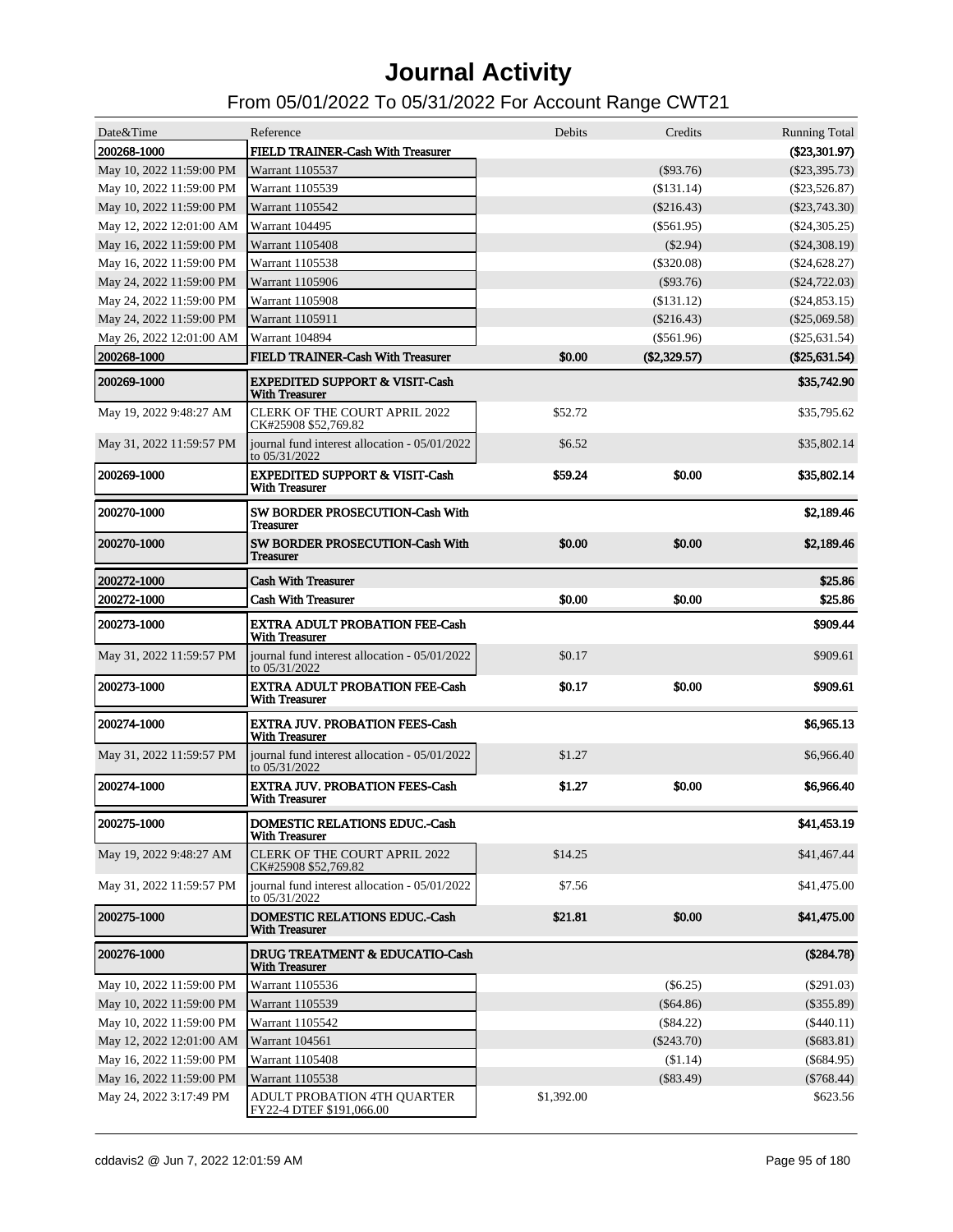| Date&Time                               | Reference                                                          | Debits     | Credits        | <b>Running Total</b> |
|-----------------------------------------|--------------------------------------------------------------------|------------|----------------|----------------------|
| May 24, 2022 11:59:00 PM                | Warrant 1105905                                                    |            | $(\$6.25)$     | \$617.31             |
| May 24, 2022 11:59:00 PM                | <b>Warrant 1105908</b>                                             |            | $(\$64.86)$    | \$552.45             |
| May 24, 2022 11:59:00 PM                | Warrant 1105911                                                    |            | $(\$84.22)$    | \$468.23             |
| May 26, 2022 12:01:00 AM                | Warrant 104958                                                     |            | $(\$243.69)$   | \$224.54             |
| 200276-1000                             | <b>DRUG TREATMENT &amp; EDUCATIO-Cash</b><br><b>With Treasurer</b> | \$1,392.00 | (\$882.68)     | \$224.54             |
| 200277-1000                             | <b>EECO-Cash With Treasurer</b>                                    |            |                | \$165,190.88         |
| May 31, 2022 11:59:57 PM                | journal fund interest allocation - 05/01/2022<br>to 05/31/2022     | \$30.14    |                | \$165,221.02         |
| 200277-1000                             | <b>EECO-Cash With Treasurer</b>                                    | \$30.14    | \$0.00         | \$165,221.02         |
| 200278-1000                             | PROBATE COURT FUND-Cash With<br>Treasurer                          |            |                | \$83.10              |
| 200278-1000                             | PROBATE COURT FUND-Cash With<br><b>Treasurer</b>                   | \$0.00     | \$0.00         | \$83.10              |
| 200279-1000                             | <b>JTPA-Cash With Treasurer</b>                                    |            |                | \$3,556.52           |
| 200279-1000                             | <b>JTPA-Cash With Treasurer</b>                                    | \$0.00     | \$0.00         | \$3,556.52           |
| 200280-1000                             | <b>DIVERSION INTAKE-Cash With</b><br><b>Treasurer</b>              |            |                | \$9,350.90           |
| May 10, 2022 11:59:00 PM                | Warrant 1105539                                                    |            | $(\$245.28)$   | \$9,105.62           |
| May 10, 2022 11:59:00 PM                | Warrant 1105542                                                    |            | $(\$264.02)$   | \$8,841.60           |
| May 12, 2022 12:01:00 AM                | Warrant 104548                                                     |            | $(\$687.68)$   | \$8,153.92           |
| May 16, 2022 11:59:00 PM                | <b>Warrant 1105408</b>                                             |            | $(\$3.42)$     | \$8,150.50           |
| May 16, 2022 11:59:00 PM                | Warrant 1105538                                                    |            | $(\$428.33)$   | \$7,722.17           |
| May 24, 2022 11:59:00 PM                | <b>Warrant 1105908</b>                                             |            | $(\$245.29)$   | \$7,476.88           |
| May 24, 2022 11:59:00 PM                | Warrant 1105911                                                    |            | $(\$264.02)$   | \$7,212.86           |
| May 26, 2022 12:01:00 AM                | Warrant 104945                                                     |            | $(\$687.67)$   | \$6,525.19           |
| May 31, 2022 11:59:57 PM                | journal fund interest allocation - 05/01/2022<br>to 05/31/2022     | \$1.47     |                | \$6,526.66           |
| 200280-1000                             | <b>DIVERSION INTAKE-Cash With</b><br><b>Treasurer</b>              | \$1.47     | (\$2,825.71)   | \$6,526.66           |
| 200281-1000                             | DIVERSION CONSEQUENCE-Cash With<br><b>Treasurer</b>                |            |                | \$4,726.97           |
| May 10, 2022 11:59:00 PM                | Warrant 1105536                                                    |            | $(\$6.25)$     | \$4,720.72           |
| May 10, 2022 11:59:00 PM                | Warrant 1105539                                                    |            | $(\$292.32)$   | \$4,428.40           |
| May 10, 2022 11:59:00 PM                | Warrant 1105542                                                    |            | $(\$284.60)$   | \$4,143.80           |
| May 12, 2022 12:01:00 AM                | Warrant 104534                                                     |            | $(\$473.88)$   | \$3,669.92           |
| May 12, 2022 12:01:00 AM                | Warrant 104535                                                     |            | $(\$50.00)$    | \$3,619.92           |
| May 12, 2022 12:01:00 AM Warrant 104561 |                                                                    |            | $(\$243.73)$   | \$3,376.19           |
| May 16, 2022 11:59:00 PM                | Warrant 1105408                                                    |            | (\$38.60)      | \$3,337.59           |
| May 16, 2022 11:59:00 PM                | Warrant 1105538                                                    |            | $(\$252.43)$   | \$3,085.16           |
| May 24, 2022 11:59:00 PM                | Warrant 1105905                                                    |            | $(\$6.25)$     | \$3,078.91           |
| May 24, 2022 11:59:00 PM                | Warrant 1105908                                                    |            | $(\$292.32)$   | \$2,786.59           |
| May 24, 2022 11:59:00 PM                | Warrant 1105911                                                    |            | $(\$284.60)$   | \$2,501.99           |
| May 26, 2022 12:01:00 AM                | Warrant 104931                                                     |            | $(\$473.88)$   | \$2,028.11           |
| May 26, 2022 12:01:00 AM                | Warrant 104932                                                     |            | (\$50.00)      | \$1,978.11           |
| May 26, 2022 12:01:00 AM                | Warrant 104958                                                     |            | $(\$243.72)$   | \$1,734.39           |
| May 31, 2022 11:59:57 PM                | journal fund interest allocation - 05/01/2022<br>to 05/31/2022     | \$0.61     |                | \$1,735.00           |
| 200281-1000                             | <b>DIVERSION CONSEQUENCE-Cash With</b><br><b>Treasurer</b>         | \$0.61     | $(\$2,992.58)$ | \$1,735.00           |
| 200282-1000                             | <b>DRUG TESTING</b><br>-Cash With<br><b>Treasurer</b>              |            |                | (\$58,869.23)        |
| May 31, 2022 12:00:01 AM                | JE 6529 / BOS Trans 2022-1648 / cddavis2                           | \$1,751.50 |                | $(\$57,117.73)$      |
| 200282-1000                             | <b>DRUG TESTING</b><br>-Cash With<br>Treasurer                     | \$1,751.50 | \$0.00         | (\$57,117.73)        |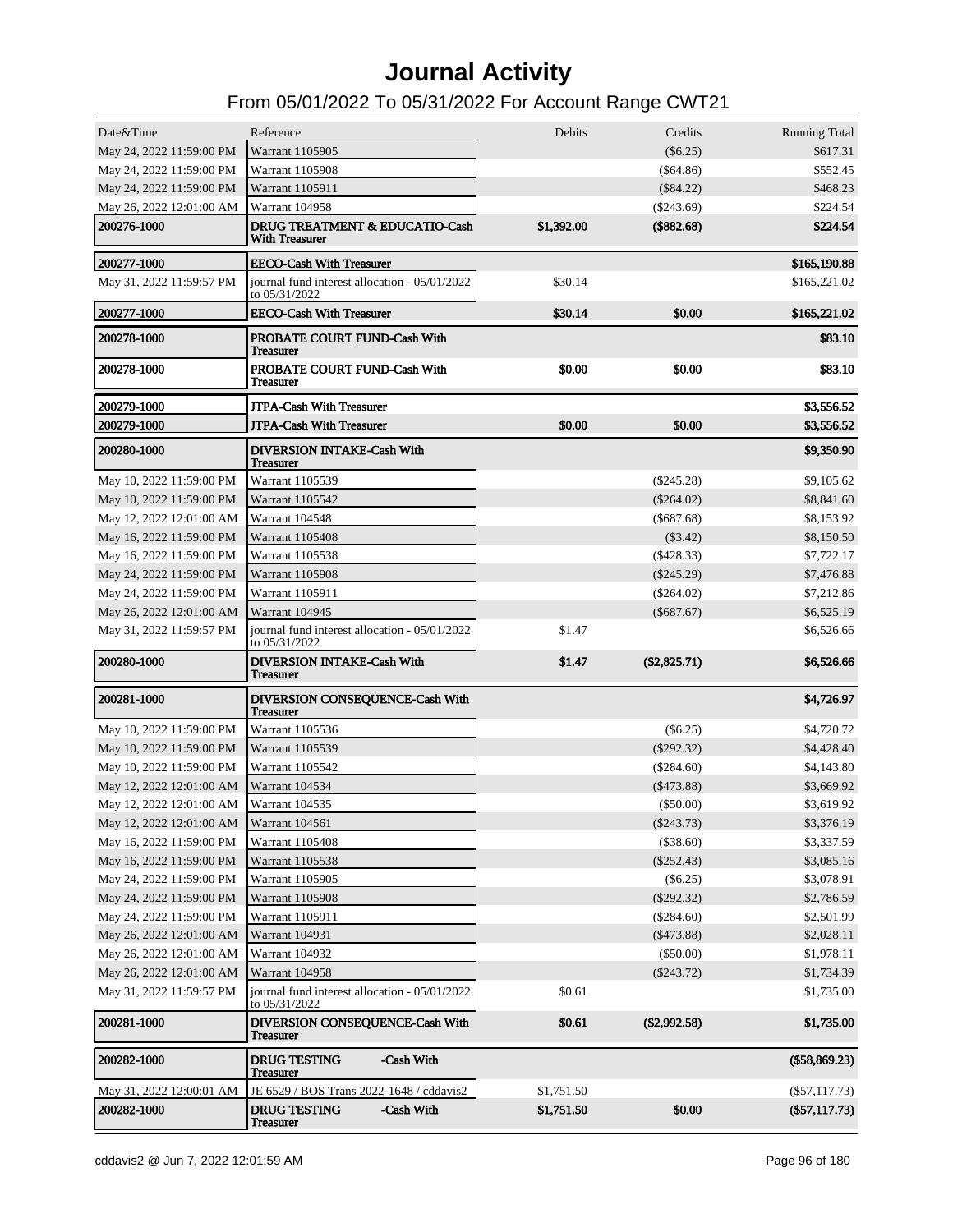| Date&Time                | Reference                                                         | Debits     | Credits        | <b>Running Total</b> |
|--------------------------|-------------------------------------------------------------------|------------|----------------|----------------------|
| 200283-1000              | <b>CHILD SUPPORT AUTOMATION-Cash</b><br><b>With Treasurer</b>     |            |                | \$116.33             |
| <b>200283-1000</b>       | <b>CHILD SUPPORT AUTOMATION-Cash</b><br><b>With Treasurer</b>     | \$0.00     | \$0.00         | \$116.33             |
| 200284-1000              | <b>AMERICORPS-Cash With Treasurer</b>                             |            |                | \$559.84             |
| May 31, 2022 11:59:57 PM | journal fund interest allocation - 05/01/2022<br>to 05/31/2022    | \$0.10     |                | \$559.94             |
| 200284-1000              | <b>AMERICORPS-Cash With Treasurer</b>                             | \$0.10     | \$0.00         | \$559.94             |
| 200285-1000              | <b>CASE PROCESSING ASSIST-Cash With</b><br><b>Treasurer</b>       |            |                | $(\$6,292.99)$       |
| May 17, 2022 9:12:25 AM  | CIP FY22 4TH QTR DISBURSEMENT<br>\$2,422.00                       | \$2,422.00 |                | $(\$3,870.99)$       |
| May 31, 2022 3:57:38 PM  | FY22 TITLE IV-E LEGAL PASS<br>THROUGH-QUARTER 3 \$3,486.24        | \$3,486.24 |                | $(\$384.75)$         |
| 200285-1000              | <b>CASE PROCESSING ASSIST-Cash With</b><br><b>Treasurer</b>       | \$5,908.24 | \$0.00         | (\$384.75)           |
| 200286-1000              | <b>JCEF EDMS-Cash With Treasurer</b>                              |            |                | \$10,489.89          |
| May 31, 2022 11:59:57 PM | iournal fund interest allocation - 05/01/2022<br>to 05/31/2022    | \$1.91     |                | \$10,491.80          |
| 200286-1000              | <b>JCEF EDMS-Cash With Treasurer</b>                              | \$1.91     | \$0.00         | \$10,491.80          |
| 200289-1000              | <b>COMMUNITY PUNISHMENT-Cash With</b><br><b>Treasurer</b>         |            |                | (\$3,685.59)         |
| May 4, 2022 11:59:00 PM  | Warrant 1105221                                                   |            | (\$12.85)      | $(\$3,698.44)$       |
| May 6, 2022 11:59:00 PM  | Warrant 1105385                                                   |            | (\$25.00)      | $(\$3,723.44)$       |
| May 10, 2022 11:59:00 PM | Warrant 1105539                                                   |            | (\$182.33)     | $(\$3,905.77)$       |
| May 10, 2022 11:59:00 PM | Warrant 1105542                                                   |            | (\$170.66)     | $(\$4,076.43)$       |
| May 12, 2022 12:01:00 AM | Warrant 104558                                                    |            | $(\$398.15)$   | $(\$4,474.58)$       |
| May 16, 2022 11:59:00 PM | <b>Warrant 1105408</b>                                            |            | $(\$2.32)$     | $(\$4,476.90)$       |
| May 16, 2022 11:59:00 PM | Warrant 1105538                                                   |            | $(\$205.81)$   | $(\$4,682.71)$       |
| May 17, 2022 8:46:52 AM  | DEP#2022-11000251 \$235,384.40                                    | \$10.00    |                | $(\$4,672.71)$       |
| May 18, 2022 11:59:00 PM | Warrant 1105553                                                   |            | $(\$25.00)$    | $(\$4,697.71)$       |
| May 18, 2022 11:59:00 PM | Warrant 1105573                                                   |            | $(\$232.38)$   | $(\$4,930.09)$       |
| May 18, 2022 11:59:00 PM | Warrant 1105579                                                   |            | (\$88.46)      | $(\$5,018.55)$       |
| May 24, 2022 3:17:49 PM  | <b>ADULT PROBATION 4TH QUARTER</b><br>FY22-4 CJEF-SA \$191,066.00 | \$1,540.00 |                | $(\$3,478.55)$       |
| May 24, 2022 3:17:49 PM  | ADULT PROBATION 4TH QUARTER<br>FY22-4 CJEF-SO \$191,066.00        | \$1,300.00 |                | $(\$2,178.55)$       |
| May 24, 2022 3:17:49 PM  | <b>ADULT PROBATION 4TH QUARTER</b><br>FY22-4 CPP \$191,066.00     | \$7,042.00 |                | \$4,863.45           |
| May 24, 2022 11:59:00 PM | Warrant 1105908                                                   |            | (\$182.31)     | \$4,681.14           |
| May 24, 2022 11:59:00 PM | Warrant 1105911                                                   |            | (\$170.66)     | \$4,510.48           |
| May 25, 2022 11:59:00 PM | Warrant 1105761                                                   |            | (\$1,167.04)   | \$3,343.44           |
| May 26, 2022 12:01:00 AM | Warrant 104955                                                    |            | $(\$398.15)$   | \$2,945.29           |
| May 26, 2022 11:59:00 PM | Warrant 1105746                                                   |            | $(\$473.29)$   | \$2,472.00           |
| 200289-1000              | <b>COMMUNITY PUNISHMENT-Cash With</b><br><b>Treasurer</b>         | \$9,892.00 | $(\$3,734.41)$ | \$2,472.00           |
| 200290-1000              | <b>JUV STANDARD ASSISTANCE-Cash</b><br><b>With Treasurer</b>      |            |                | \$0.00               |
| <b>200290-1000</b>       | <b>JUV STANDARD ASSISTANCE-Cash</b><br><b>With Treasurer</b>      | \$0.00     | \$0.00         | \$0.00               |
| <b>200292-1000</b>       | <b>LOCAL LAW BLOCK GRANT-Cash With</b><br><b>Treasurer</b>        |            |                | (\$398.09)           |
| 200292-1000              | <b>LOCAL LAW BLOCK GRANT-Cash With</b><br><b>Treasurer</b>        | \$0.00     | \$0.00         | (\$398.09)           |
| 200294-1000              | PROSECUTION RECOVERY ATTY-Cash<br><b>With Treasurer</b>           |            |                | \$246,686.91         |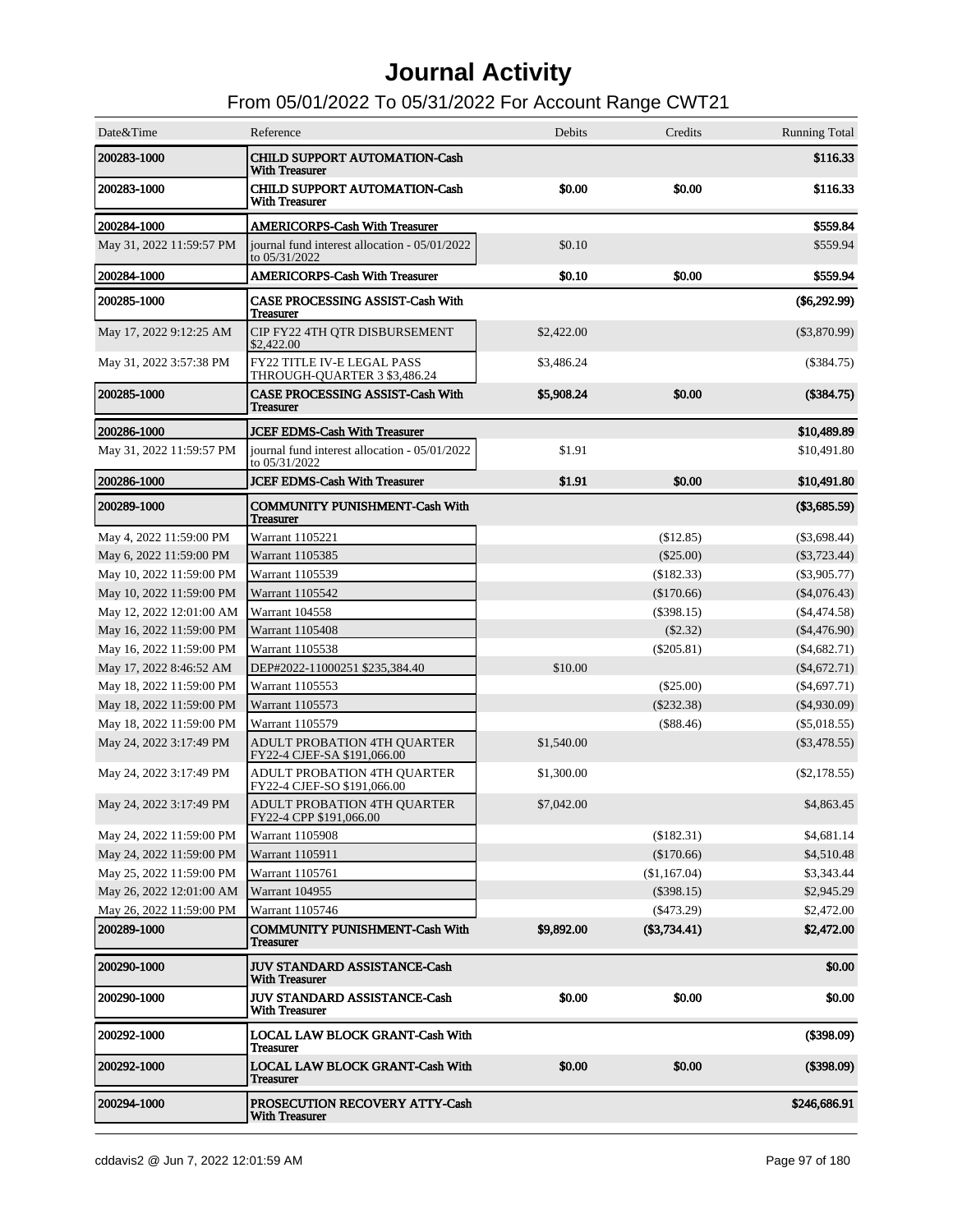| Date&Time                | Reference                                                        | Debits      | Credits        | <b>Running Total</b> |
|--------------------------|------------------------------------------------------------------|-------------|----------------|----------------------|
| May 19, 2022 9:48:27 AM  | <b>CLERK OF THE COURT APRIL 2022</b><br>CK#25908 \$52,769.82     | \$3,668.76  |                | \$250,355.67         |
| May 19, 2022 1:02:29 PM  | SJ JUSTICE COURT MONTHLY<br>REMITTANCE APRIL 2022 \$7,673.90     | \$20.00     |                | \$250,375.67         |
| May 24, 2022 2:11:02 PM  | PUERCO JUSTICE COURT MONTLY<br>REMITTANCE APRIL 2022 \$52,017.44 | \$221.42    |                | \$250,597.09         |
| 200294-1000              | PROSECUTION RECOVERY ATTY-Cash<br><b>With Treasurer</b>          | \$3,910.18  | \$0.00         | \$250,597.09         |
| 200295-1000              | <b>CHILD ISSUES ED.-Cash With Treasurer</b>                      |             |                | \$128.94             |
| May 31, 2022 11:59:57 PM | journal fund interest allocation - 05/01/2022<br>to 05/31/2022   | \$0.02      |                | \$128.96             |
| 200295-1000              | CHILD ISSUES ED.-Cash With Treasurer                             | \$0.02      | \$0.00         | \$128.96             |
| 200296-1000              | "FILL THE GAP, ATTORNEY-Cash With<br>Treasurer"                  |             |                | \$50,079.66          |
| 200296-1000              | "FILL THE GAP, ATTORNEY-Cash With<br>Treasurer"                  | \$0.00      | \$0.00         | \$50,079.66          |
| <b>200297-1000</b>       | "FILL THE GAP, COURTS-Cash With<br>Treasurer"                    |             |                | \$186,326.32         |
| May 5, 2022 3:02:37 PM   | RV JC Monthly Remittance April 2022<br>\$26,234.71               | \$1,210.48  |                | \$187,536.80         |
| May 19, 2022 9:48:27 AM  | <b>CLERK OF THE COURT APRIL 2022</b><br>CK#25908 \$52,769.82     | \$2,275.85  |                | \$189,812.65         |
| May 19, 2022 1:02:29 PM  | SJ JUSTICE COURT MONTHLY<br>REMITTANCE APRIL 2022 \$7,673.90     | \$341.46    |                | \$190,154.11         |
| May 24, 2022 9:46:42 AM  | Chinle JC Monthly Remittance March 2022<br>\$10,091.40           | \$464.22    |                | \$190,618.33         |
| May 24, 2022 2:11:02 PM  | PUERCO JUSTICE COURT MONTLY<br>REMITTANCE APRIL 2022 \$52,017.44 | \$2,421.21  |                | \$193,039.54         |
| <b>200297-1000</b>       | "FILL THE GAP, COURTS-Cash With<br>Treasurer"                    | \$6,713.22  | \$0.00         | \$193,039.54         |
| 200298-1000              | "FILL THE GAP, INDIGENT DE-Cash<br>With Treasurer"               |             |                | (\$140.08)           |
| 200298-1000              | "FILL THE GAP, INDIGENT DE-Cash<br>With Treasurer"               | \$0.00      | \$0.00         | (\$140.08)           |
| 200299-1000              | "FILL THE GAP, COURT ADMIN-Cash<br>With Treasurer"               |             |                | \$73,167.61          |
| <b>200299-1000</b>       | "FILL THE GAP, COURT ADMIN-Cash<br>With Treasurer"               | \$0.00      | \$0.00         | \$73,167.61          |
| 200300-1000              | <b>CDBG/ADMINISTRATION-Cash With</b><br><b>Treasurer</b>         |             |                | (\$119,860.30)       |
| May 4, 2022 11:59:00 PM  | Warrant 1105277                                                  |             | (\$1,073.40)   | $(\$120,933.70)$     |
| May 10, 2022 11:59:00 PM | Warrant 1105454                                                  |             | (\$12,250.39)  | (\$133,184.09)       |
| May 16, 2022 11:59:00 PM | <b>Warrant 1105499</b>                                           |             | $(\$824.47)$   | (\$134,008.56)       |
| May 16, 2022 11:59:00 PM | Warrant 1105563                                                  |             | $(\$893.73)$   | (\$134,902.29)       |
| May 17, 2022 8:46:52 AM  | DEP#2022-11000251 \$235,384.40                                   | \$53,315.49 |                | $(\$81,586.80)$      |
| May 18, 2022 11:59:00 PM | Warrant 1105661                                                  |             | $(\$500.00)$   | $(\$82,086.80)$      |
| May 23, 2022 11:59:00 PM | Warrant 1105760                                                  |             | $(\$2,837.02)$ | $(\$84,923.82)$      |
| May 26, 2022 11:59:00 PM | Warrant 1105818                                                  |             | $(\$71.04)$    | (\$84,994.86)        |
| 200300-1000              | <b>CDBG/ADMINISTRATION-Cash With</b><br>Treasurer                | \$53,315.49 | (\$18,450.05)  | (\$84,994.86)        |
| 200305-1000              | County-Misc. Comm. Grants- Cash With<br><b>Treasurer</b>         |             |                | (\$43,981.80)        |
| 200305-1000              | County-Misc. Comm. Grants- Cash With<br><b>Treasurer</b>         | \$0.00      | \$0.00         | (\$43,981.80)        |
| 200308-1000              | <b>EECBG GRANT-Cash With Treasurer</b>                           |             |                | \$25,561.32          |
| May 31, 2022 11:59:57 PM | journal fund interest allocation - 05/01/2022<br>to 05/31/2022   | \$4.66      |                | \$25,565.98          |
| 200308-1000              | <b>EECBG GRANT-Cash With Treasurer</b>                           | \$4.66      | \$0.00         | \$25,565.98          |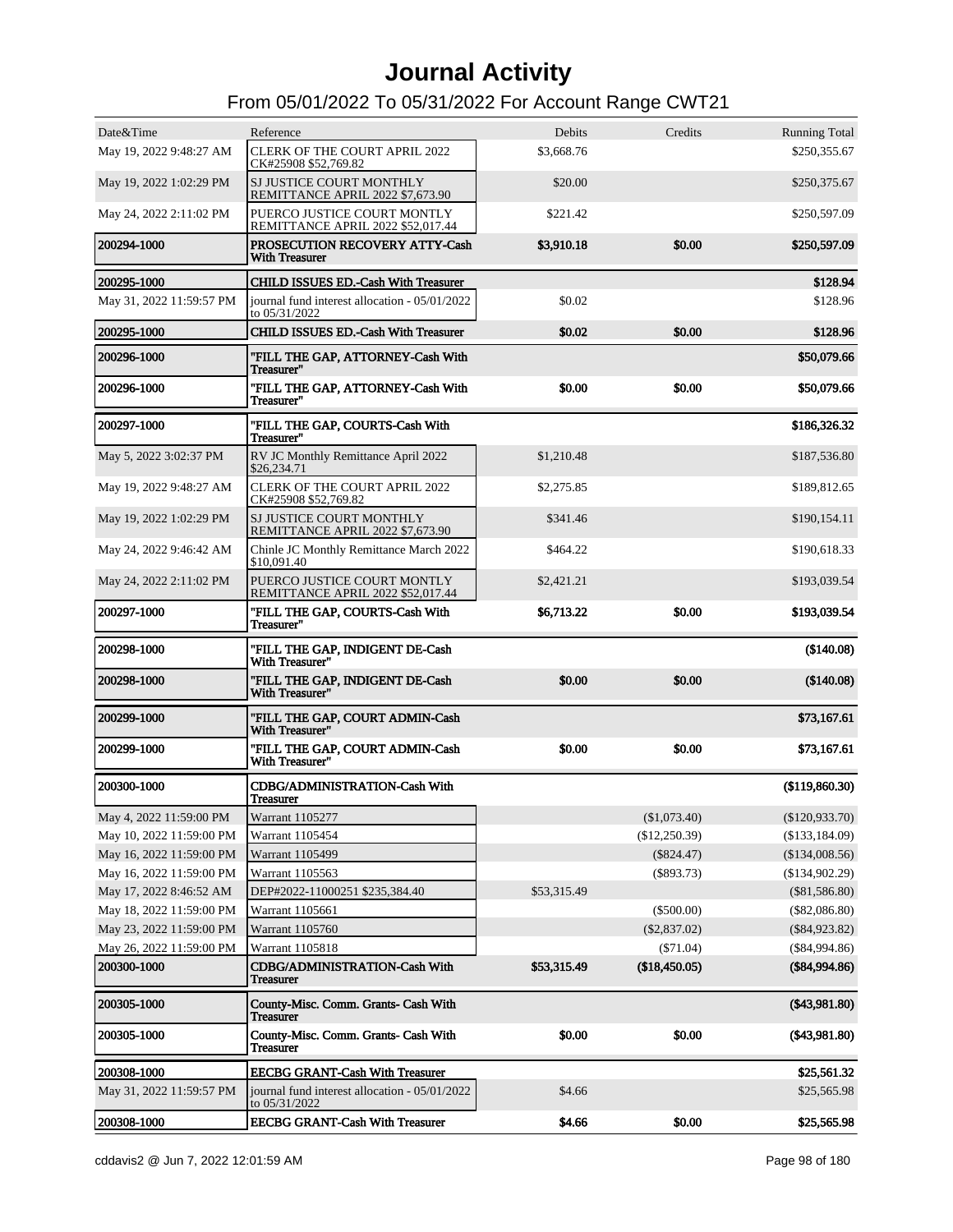| Date&Time                | Reference                                                      | Debits     | Credits        | <b>Running Total</b> |
|--------------------------|----------------------------------------------------------------|------------|----------------|----------------------|
| 200310-1000              | <b>TITLE I-Cash With Treasurer</b>                             |            |                | \$0.00               |
| 200310-1000              | <b>TITLE I-Cash With Treasurer</b>                             | \$0.00     | \$0.00         | \$0.00               |
| 200311-1000              | <b>TITLE II-Cash With Treasurer</b>                            |            |                | \$0.30               |
| <b>200311-1000</b>       | <b>TITLE II-Cash With Treasurer</b>                            | \$0.00     | \$0.00         | \$0.30               |
| 200312-1000              | <b>TITLE IV-Cash With Treasurer</b>                            |            |                | \$0.00               |
| 200312-1000              | <b>TITLE IV-Cash With Treasurer</b>                            | \$0.00     | \$0.00         | \$0.00               |
|                          |                                                                |            |                |                      |
| 200314-1000              | <b>PART 8 -Cash With Treasurer</b>                             |            |                | \$0.30               |
| 200314-1000              | <b>PART 8 -Cash With Treasurer</b>                             | \$0.00     | \$0.00         | \$0.30               |
| 200315-1000              | <b>SECURE CAR-Cash With Treasurer</b>                          |            |                | \$0.15               |
| 200315-1000              | <b>SECURE CAR-Cash With Treasurer</b>                          | \$0.00     | \$0.00         | \$0.15               |
| 200316-1000              | STATE CHEMICAL ABUSE-Cash With<br>Treasurer                    |            |                | \$0.00               |
| 200316-1000              | <b>STATE CHEMICAL ABUSE-Cash With</b><br><b>Treasurer</b>      | \$0.00     | \$0.00         | \$0.00               |
| <b>200317-1000</b>       | DRUG COURT-Cash With Treasurer                                 |            |                | \$1,869.26           |
| May 18, 2022 11:59:00 PM | Warrant 1105024                                                |            | (\$37.04)      | \$1,832.22           |
| May 24, 2022 3:17:49 PM  | ADULT PROBATION 4TH OUARTER<br>FY22-4 DRUG COURT \$191,066.00  | \$641.00   |                | \$2,473.22           |
| May 31, 2022 11:59:57 PM | journal fund interest allocation - 05/01/2022<br>to 05/31/2022 | \$0.37     |                | \$2,473.59           |
| <b>200317-1000</b>       | DRUG COURT-Cash With Treasurer                                 | \$641.37   | (\$37.04)      | \$2,473.59           |
| 200318-1000              | <b>Auxiliary Grants-Cash With Treasurer</b>                    |            |                | $(*42,356.94)$       |
| May 10, 2022 11:59:00 PM | Warrant 1105539                                                |            | (\$162.29)     | $(\$42,519.23)$      |
| May 10, 2022 11:59:00 PM | Warrant 1105542                                                |            | (\$196.78)     | $(\$42,716.01)$      |
| May 12, 2022 12:01:00 AM | Warrant 104411                                                 |            | $(\$397.10)$   | $(\$43,113.11)$      |
| May 12, 2022 12:01:00 AM | Warrant 104417                                                 |            | (\$141.53)     | $(\$43,254.64)$      |
| May 16, 2022 11:59:00 PM | Warrant 1105408                                                |            | $(\$0.49)$     | $(\$43,255.13)$      |
| May 16, 2022 11:59:00 PM | Warrant 1105538                                                |            | $(\$252.75)$   | $($ \$43,507.88 $)$  |
| May 16, 2022 11:59:00 PM | Warrant 1105559                                                |            | $(\$5.06)$     | $(\$43,512.94)$      |
| May 24, 2022 11:59:00 PM | Warrant 1105908                                                |            | (\$178.29)     | $($ \$43,691.23 $)$  |
| May 24, 2022 11:59:00 PM | Warrant 1105911                                                |            | $(\$205.90)$   | $(\$43,897.13)$      |
| May 26, 2022 12:01:00 AM | Warrant 104809                                                 |            | $(\$300.22)$   | $($ \$44,197.35 $)$  |
| May 26, 2022 12:01:00 AM | <b>Warrant 104815</b>                                          |            | $(\$212.65)$   | $(\$44,410.00)$      |
| May 26, 2022 12:01:00 AM | <b>Warrant 104816</b>                                          |            | $(\$47.62)$    | $(\$44,457.62)$      |
| May 31, 2022 11:59:00 PM | Warrant 1105928                                                |            | (S7.22)        | (S44, 464, 84)       |
| 200318-1000              | <b>Auxiliary Grants-Cash With Treasurer</b>                    | \$0.00     | $(\$2,107.90)$ | $(*44,464.84)$       |
| 200319-1000              | Non-Governmental Grants-Cash With<br>Treasurer                 |            |                | \$6,187.08           |
| May 31, 2022 11:59:57 PM | journal fund interest allocation - 05/01/2022<br>to 05/31/2022 | \$1.13     |                | \$6,188.21           |
| 200319-1000              | Non-Governmental Grants-Cash With<br>Treasurer                 | \$1.13     | \$0.00         | \$6,188.21           |
| 200320-1000              | PROSECUTION RECOVERY SUP-Cash<br><b>With Treasurer</b>         |            |                | \$129,487.96         |
| May 19, 2022 9:48:27 AM  | CLERK OF THE COURT APRIL 2022<br>CK#25908 \$52,769.82          | \$1,467.50 |                | \$130,955.46         |
| May 31, 2022 11:59:57 PM | journal fund interest allocation - 05/01/2022<br>to 05/31/2022 | \$23.74    |                | \$130,979.20         |
| 200320-1000              | PROSECUTION RECOVERY SUP-Cash<br><b>With Treasurer</b>         | \$1,491.24 | \$0.00         | \$130,979.20         |
| 200321-1000              | PROSECUTION RECOVERY COC-Cash<br><b>With Treasurer</b>         |            |                | \$109,521.94         |
| May 10, 2022 11:59:00 PM | Warrant 1105539                                                |            | (\$157.07)     | \$109,364.87         |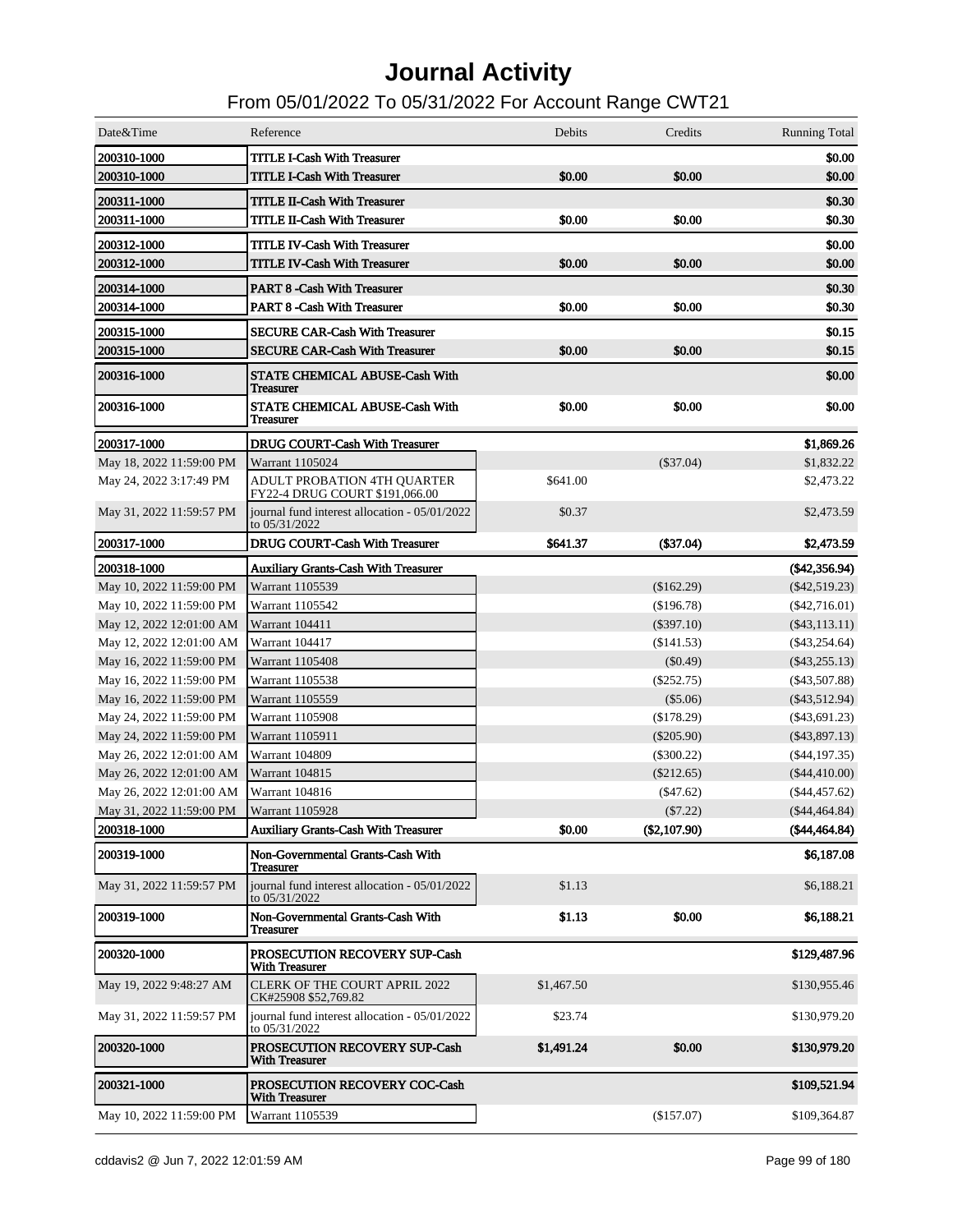| Date&Time                                            | Reference                                                                    | Debits       | Credits                 | <b>Running Total</b>                 |
|------------------------------------------------------|------------------------------------------------------------------------------|--------------|-------------------------|--------------------------------------|
| May 10, 2022 11:59:00 PM                             | Warrant 1105542                                                              |              | (\$168.54)              | \$109,196.33                         |
| May 12, 2022 12:01:00 AM                             | Warrant 104416                                                               |              | $(\$478.93)$            | \$108,717.40                         |
| May 16, 2022 11:59:00 PM                             | Warrant 1105408                                                              |              | $(\$2.28)$              | \$108,715.12                         |
| May 16, 2022 11:59:00 PM                             | Warrant 1105538                                                              |              | $(\$162.09)$            | \$108,553.03                         |
| May 19, 2022 9:48:27 AM                              | <b>CLERK OF THE COURT APRIL 2022</b><br>CK#25908 \$52,769.82                 | \$2,201.25   |                         | \$110,754.28                         |
| May 24, 2022 11:59:00 PM                             | Warrant 1105908                                                              |              | (\$157.07)              | \$110,597.21                         |
| May 24, 2022 11:59:00 PM                             | Warrant 1105911                                                              |              | (\$168.54)              | \$110,428.67                         |
| May 26, 2022 12:01:00 AM                             | Warrant 104814                                                               |              | $(\$478.93)$            | \$109,949.74                         |
| May 31, 2022 11:59:57 PM                             | journal fund interest allocation - 05/01/2022<br>to 05/31/2022               | \$20.00      |                         | \$109,969.74                         |
| 200321-1000                                          | PROSECUTION RECOVERY COC-Cash<br><b>With Treasurer</b>                       | \$2,221.25   | (\$1,773.45)            | \$109,969.74                         |
| 200332-1000                                          | <b>Cash With Treasurer</b>                                                   |              |                         | \$15,736.56                          |
| May 31, 2022 11:59:57 PM                             | journal fund interest allocation - 05/01/2022<br>to $05/31/2022$             | \$2.87       |                         | \$15,739.43                          |
| <b>200332-1000</b>                                   | <b>Cash With Treasurer</b>                                                   | \$2.87       | \$0.00                  | \$15,739.43                          |
| 200333-1000                                          | <b>Cash With Treasurer</b>                                                   |              |                         | \$95,368.73                          |
| May 31, 2022 11:59:57 PM                             | journal fund interest allocation - 05/01/2022<br>to 05/31/2022               | \$17.40      |                         | \$95,386.13                          |
| <b>200333-1000</b>                                   | <b>Cash With Treasurer</b>                                                   | \$17.40      | \$0.00                  | \$95,386.13                          |
| 200334-1000                                          | <b>ATTORNEY DIVERSION-Cash With</b><br><b>Treasurer</b>                      |              |                         | \$208,702.94                         |
| May 16, 2022 4:52:15 PM                              | DEP#2022-11000252-9 05.12.2022<br>\$4,054.00                                 | \$4,054.00   |                         | \$212,756.94                         |
| 200334-1000                                          | <b>ATTORNEY DIVERSION-Cash With</b><br><b>Treasurer</b>                      | \$4,054.00   | \$0.00                  | \$212,756.94                         |
|                                                      |                                                                              |              |                         |                                      |
| 200340-1000                                          | <b>JAIL DISTRICT-Cash With Treasurer</b>                                     |              |                         | $(*436,887.61)$                      |
| May 2, 2022 11:59:00 PM                              | Warrant 1104820                                                              |              | $(\$121.42)$            | $(\$437,009.03)$                     |
| May 2, 2022 11:59:00 PM                              | Warrant 1105296                                                              |              | $(\$612.00)$            | $(\$437,621.03)$                     |
| May 2, 2022 11:59:00 PM                              | Warrant 1105339                                                              |              | (\$178.27)              | $(\$437,799.30)$                     |
| May 2, 2022 11:59:00 PM                              | Warrant 1105359                                                              |              | (\$1,010.55)            | $($ \$438,809.85)                    |
| May 2, 2022 11:59:00 PM                              | Warrant 1105376                                                              |              | (\$121.42)              | $(\$438,931.27)$                     |
| May 3, 2022 8:42:23 AM                               | SRP Voluntary Contributions in Lieu of<br>Property Taxes 2021 \$6,685,665.00 | \$200,066.00 |                         | $(\$238,865.27)$                     |
| May 3, 2022 11:59:00 PM                              | Warrant 1105300                                                              |              | $(\$2,717.63)$          | $(\$241,582.90)$                     |
| May 3, 2022 11:59:00 PM                              | Warrant 1105378                                                              |              | $(\$209.38)$            | $(\$241,792.28)$                     |
| May 3, 2022 11:59:00 PM                              | Warrant 1105380                                                              |              | (\$1,399.62)            | $(\$243,191.90)$                     |
| May 3, 2022 11:59:00 PM                              | Warrant 1105396                                                              |              | $(\$912.71)$            | $(\$244, 104.61)$                    |
| May 4, 2022 11:59:00 PM                              | Warrant 1104812                                                              |              | (\$12.51)               | $(\$244, 117.12)$                    |
| May 4, 2022 11:59:00 PM                              | Warrant 1105367                                                              |              | (\$12.51)               | $(\$244, 129.63)$                    |
| May 5, 2022 12:00:01 AM                              | JE 6487 / BOS Trans 2022-1548 / cddavis2                                     |              | (\$1,227.22)            | $(\$245,356.85)$                     |
| May 6, 2022 11:59:00 PM                              | Warrant 1105385                                                              |              | $(\$2,600.33)$          | $(\$247,957.18)$                     |
| May 6, 2022 11:59:00 PM                              | Warrant 1105387                                                              |              | $(\$575.00)$            | $(\$248,532.18)$                     |
| May 9, 2022 11:59:00 PM                              | Warrant 1105358                                                              |              | (\$1,034.43)            | $(\$249,566.61)$                     |
| May 9, 2022 11:59:00 PM                              | Warrant 1105398                                                              |              | (\$41,816.16)           | $(\$291,382.77)$                     |
| May 9, 2022 11:59:00 PM                              | Warrant 1105401                                                              |              | $(\$476.26)$            | $(\$291,859.03)$                     |
| May 9, 2022 11:59:00 PM                              | Warrant 1105413                                                              |              | $(\$3,325.00)$          | $(\$295,184.03)$                     |
| May 9, 2022 11:59:00 PM                              | Warrant 1105474                                                              |              | (\$1,430.00)            | $(\$296,614.03)$                     |
| May 9, 2022 11:59:00 PM                              | Warrant 1105476                                                              |              | $(\$348.03)$            | $(\$296,962.06)$                     |
| May 10, 2022 11:59:00 PM                             | Warrant 1105452                                                              |              | (\$1,236.03)            | $(\$298,198.09)$                     |
| May 10, 2022 11:59:00 PM                             | Warrant 1105497                                                              |              | $(\$280.71)$            | $(\$298,478.80)$                     |
| May 10, 2022 11:59:00 PM<br>May 10, 2022 11:59:00 PM | Warrant 1105536<br>Warrant 1105537                                           |              | (\$104.16)<br>(\$24.16) | $(\$298,582.96)$<br>$(\$298,607.12)$ |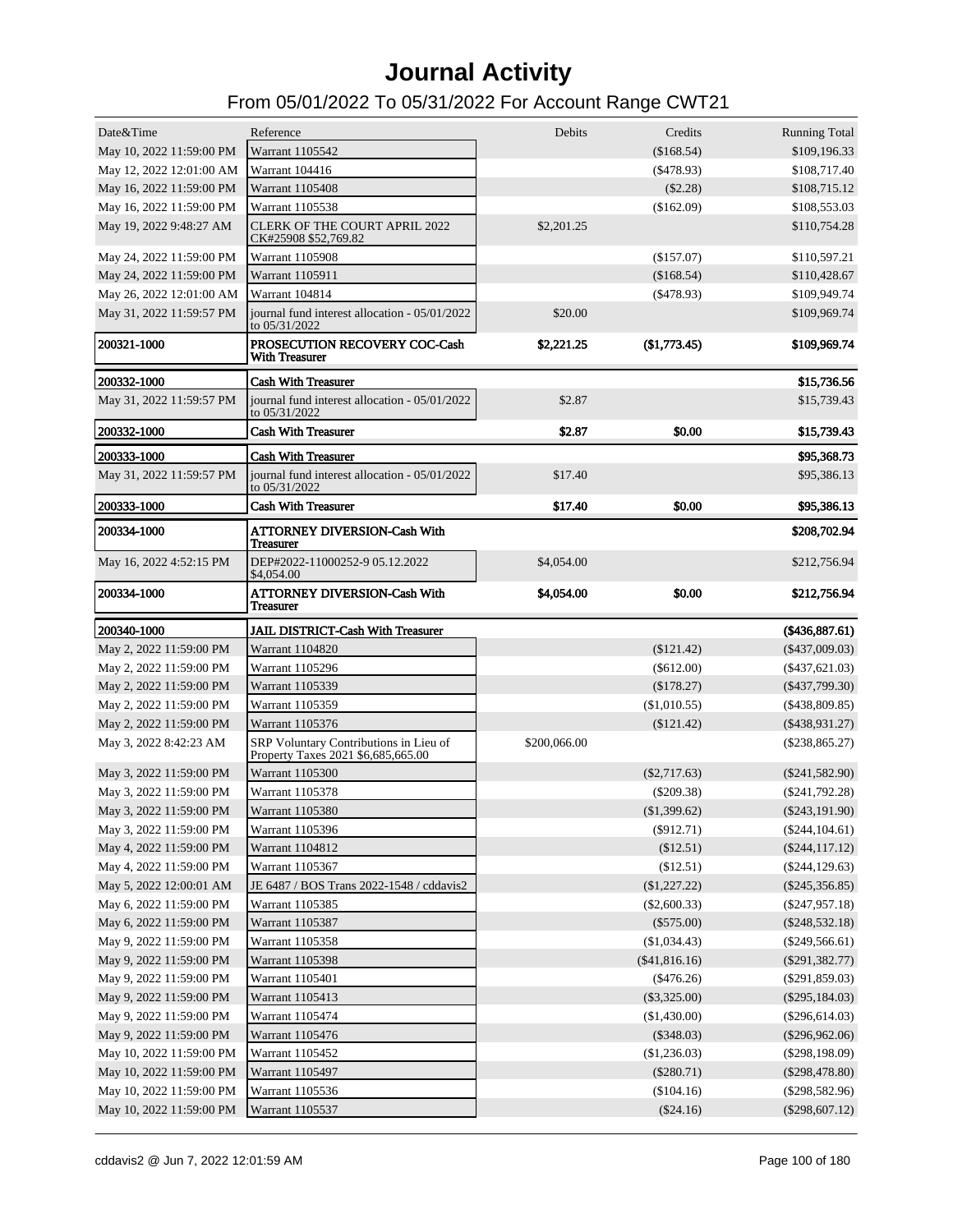| Date&Time                | Reference                                | Debits       | Credits        | <b>Running Total</b> |
|--------------------------|------------------------------------------|--------------|----------------|----------------------|
| May 10, 2022 11:59:00 PM | Warrant 1105539                          |              | (\$19,634.06)  | $(\$318,241.18)$     |
| May 10, 2022 11:59:00 PM | Warrant 1105542                          |              | $(\$2,990.60)$ | $(\$321,231.78)$     |
| May 11, 2022 11:59:00 PM | Warrant 1105460                          |              | $(\$679.50)$   | $(\$321,911.28)$     |
| May 12, 2022 12:01:00 AM | Warrant 104505                           |              | (\$1,182.43)   | $(\$323,093.71)$     |
| May 12, 2022 12:01:00 AM | Warrant 104506                           |              | $(\$711.17)$   | $(\$323,804.88)$     |
| May 12, 2022 12:01:00 AM | Warrant 104507                           |              | $(\$893.45)$   | $(\$324,698.33)$     |
| May 12, 2022 12:01:00 AM | Warrant 104508                           |              | (\$10,241.78)  | $(\$334,940.11)$     |
| May 12, 2022 12:01:00 AM | Warrant 104509                           |              | $(\$100.00)$   | $(\$335,040.11)$     |
| May 12, 2022 12:01:00 AM | Warrant 104510                           |              | $(\$450.00)$   | $(\$335,490.11)$     |
| May 12, 2022 12:01:00 AM | Warrant 104511                           |              | (\$1,224.65)   | $(\$336,714.76)$     |
| May 12, 2022 12:01:00 AM | Warrant 104512                           |              | $(\$917.84)$   | $(\$337,632.60)$     |
| May 12, 2022 12:01:00 AM | Warrant 104513                           |              | (\$1,014.25)   | $(\$338,646.85)$     |
| May 12, 2022 12:01:00 AM | Warrant 104514                           |              | (\$1,046.46)   | $(\$339,693.31)$     |
| May 12, 2022 12:01:00 AM | Warrant 104515                           |              | (\$1,172.09)   | $(\$340,865.40)$     |
| May 12, 2022 12:01:00 AM | Warrant 104516                           |              | (\$1,069.96)   | $(\$341,935.36)$     |
| May 12, 2022 12:01:00 AM | Warrant 104517                           |              | (\$1,099.25)   | $(\$343,034.61)$     |
| May 12, 2022 12:01:00 AM | Warrant 104518                           |              | $(\$2,080.60)$ | $(\$345,115.21)$     |
| May 12, 2022 12:01:00 AM | Warrant 104519                           |              | (\$1,217.68)   | $(\$346,332.89)$     |
| May 12, 2022 12:01:00 AM | Warrant 104520                           |              | $(\$860.31)$   | $(\$347,193.20)$     |
| May 12, 2022 12:01:00 AM | Warrant 104521                           |              | (\$1,410.24)   | $(\$348,603.44)$     |
| May 12, 2022 12:01:00 AM | Warrant 104522                           |              | (\$1,016.71)   | $(\$349,620.15)$     |
| May 12, 2022 12:01:00 AM | Warrant 104523                           |              | $(\$851.37)$   | $(\$350,471.52)$     |
| May 12, 2022 12:01:00 AM | Warrant 104524                           |              | (\$1,096.75)   | $(\$351,568.27)$     |
| May 12, 2022 12:01:00 AM | Warrant 104525                           |              | (\$1,225.02)   | $(\$352,793.29)$     |
| May 12, 2022 12:01:00 AM | Warrant 104526                           |              | (\$1,247.76)   | $(\$354,041.05)$     |
| May 12, 2022 12:01:00 AM | Warrant 104527                           |              | (\$1,035.46)   | $(\$355,076.51)$     |
| May 12, 2022 12:01:00 AM | Warrant 104528                           |              | $(\$200.00)$   | $(\$355,276.51)$     |
| May 12, 2022 12:01:00 AM | Warrant 104529                           |              | (\$1,181.73)   | $(\$356,458.24)$     |
| May 12, 2022 12:01:00 AM | Warrant 104530                           |              | (\$1,574.88)   | $(\$358,033.12)$     |
| May 12, 2022 12:01:00 AM | Warrant 104531                           |              | (\$1,298.17)   | $(\$359,331.29)$     |
| May 12, 2022 11:59:00 PM | Warrant 1105500                          |              | $(\$135.01)$   | $(\$359,466.30)$     |
| May 12, 2022 11:59:00 PM | Warrant 1105523                          |              | (\$1,333.32)   | $(\$360,799.62)$     |
| May 12, 2022 11:59:00 PM | Warrant 1105526                          |              | (\$1,010.08)   | $(\$361,809.70)$     |
| May 12, 2022 11:59:00 PM | Warrant 1105577                          |              | $(\$175.00)$   | $(\$361,984.70)$     |
| May 13, 2022 11:59:00 PM | Warrant 1105411                          |              | (\$1,244.84)   | $(\$363,229.54)$     |
| May 13, 2022 11:59:00 PM | Warrant 1105524                          |              | $(\$825.34)$   | $(\$364,054.88)$     |
| May 15, 2022 11:59:58 PM | distribution                             |              | (\$140.71)     | $(\$364, 195.59)$    |
| May 15, 2022 11:59:58 PM | distribution                             | \$151,514.06 |                | $(\$212,681.53)$     |
| May 16, 2022 4:49:31 PM  | JE 6496 / BOS Trans 2022-1593 / cddavis2 |              | $(\$613.05)$   | $(\$213,294.58)$     |
| May 16, 2022 11:59:00 PM | Warrant 1105525                          |              | (\$1,023.79)   | $(\$214,318.37)$     |
| May 16, 2022 11:59:00 PM | Warrant 1105538                          |              | (\$12,326.07)  | $(\$226,644.44)$     |
| May 16, 2022 11:59:00 PM | Warrant 1105599                          |              | $(\$3,302.68)$ | $(\$229,947.12)$     |
| May 16, 2022 11:59:00 PM | Warrant 1105671                          |              | $(\$5,816.63)$ | $(\$235,763.75)$     |
| May 16, 2022 11:59:00 PM | Warrant 1105699                          |              | $(\$503.34)$   | $(\$236,267.09)$     |
| May 17, 2022 8:46:52 AM  | DEP#2022-11000251 \$235,384.40           | \$325.00     |                | $(\$235,942.09)$     |
| May 17, 2022 11:59:00 PM | Warrant 1105546                          |              | $(\$202.78)$   | $(\$236, 144.87)$    |
| May 17, 2022 11:59:00 PM | Warrant 1105548                          |              | (\$1,399.63)   | $(\$237,544.50)$     |
| May 17, 2022 11:59:00 PM | Warrant 1105600                          |              | (\$192.00)     | $(\$237,736.50)$     |
| May 17, 2022 11:59:00 PM | Warrant 1105638                          |              | (\$1,060.28)   | $(\$238,796.78)$     |
| May 17, 2022 11:59:00 PM | Warrant 1105720                          |              | $(\$852.00)$   | $(\$239,648.78)$     |
| May 17, 2022 11:59:00 PM | Warrant 1105723                          |              | $(\$2,364.62)$ | $(\$242,013.40)$     |
| May 18, 2022 11:59:00 PM | Warrant 1105553                          |              | $(\$2,533.68)$ | $(\$244,547.08)$     |
| May 18, 2022 11:59:00 PM | Warrant 1105555                          |              | $(\$575.00)$   | $(\$245, 122.08)$    |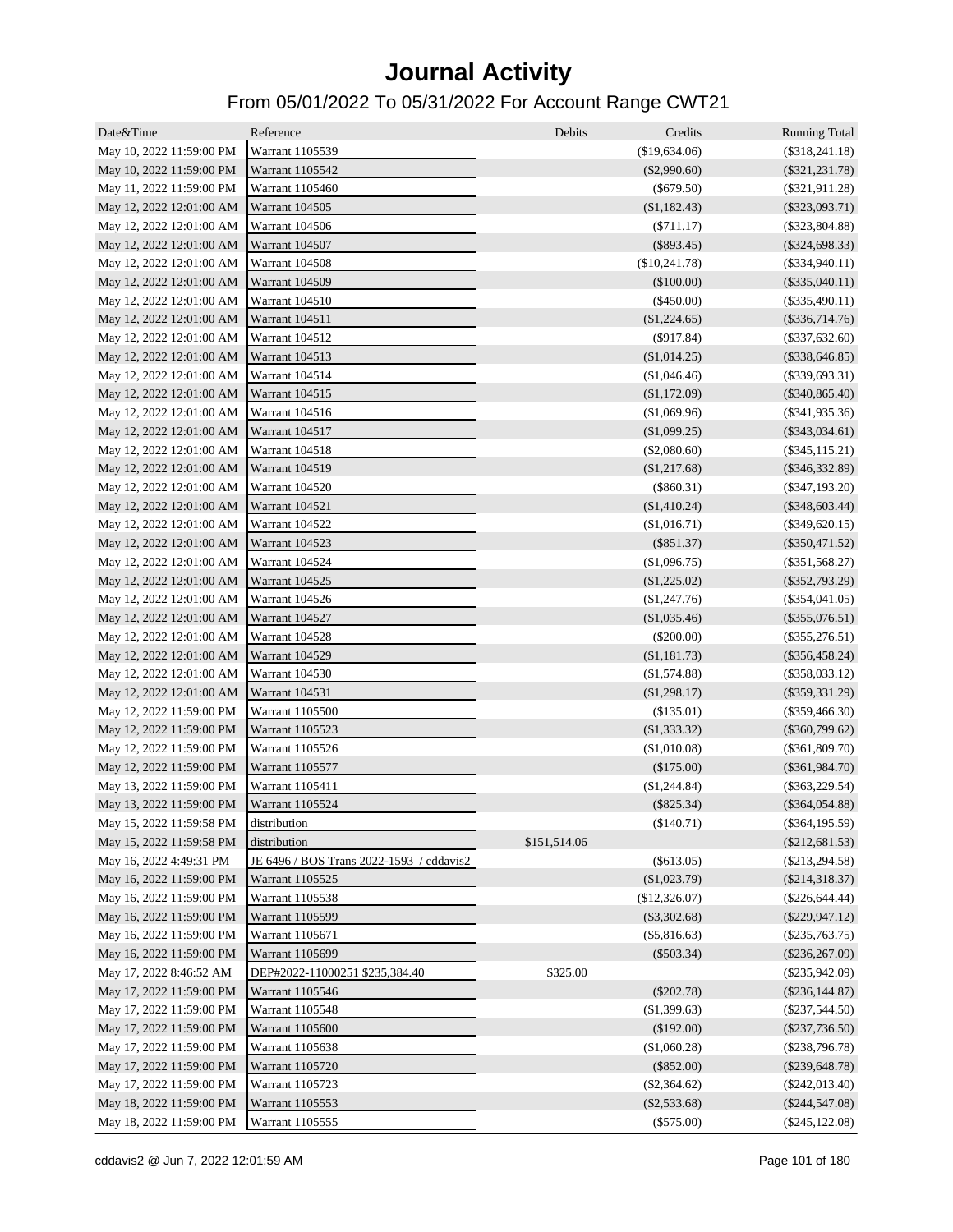| Date&Time                               | Reference                                                        | Debits       | Credits          | <b>Running Total</b> |
|-----------------------------------------|------------------------------------------------------------------|--------------|------------------|----------------------|
| May 18, 2022 11:59:00 PM                | Warrant 1105569                                                  |              | $(\$6,524.00)$   | $(\$251,646.08)$     |
| May 18, 2022 11:59:00 PM                | Warrant 1105582                                                  |              | (\$181.04)       | $(\$251,827.12)$     |
| May 19, 2022 9:48:27 AM                 | <b>CLERK OF THE COURT APRIL 2022</b><br>CK#25908 \$52,769.82     | \$57.00      |                  | $(\$251,770.12)$     |
| May 19, 2022 11:59:00 PM                | Warrant 1105607                                                  |              | $(\$30.55)$      | $(\$251,800.67)$     |
| May 23, 2022 11:59:00 PM                | Warrant 1105451                                                  |              | $(\$49.94)$      | $(\$251,850.61)$     |
| May 23, 2022 11:59:00 PM                | Warrant 1105644                                                  |              | $(\$190.56)$     | $(\$252,041.17)$     |
| May 23, 2022 11:59:00 PM                | Warrant 1105667                                                  |              | $(\$35.00)$      | $(\$252,076.17)$     |
| May 23, 2022 11:59:00 PM                | Warrant 1105709                                                  |              | (\$19,905.44)    | $(\$271,981.61)$     |
| May 23, 2022 11:59:00 PM                | Warrant 1105848                                                  |              | $(\$3,963.84)$   | $(\$275,945.45)$     |
| May 23, 2022 11:59:00 PM                | Warrant 1105857                                                  |              | $(\$586.89)$     | $(\$276,532.34)$     |
| May 24, 2022 2:11:02 PM                 | PUERCO JUSTICE COURT MONTLY<br>REMITTANCE APRIL 2022 \$52,017.44 | \$69.86      |                  | $(\$276,462.48)$     |
| May 24, 2022 11:59:00 PM                | Warrant 1105734                                                  |              | $($ \$474.99 $)$ | $(\$276,937.47)$     |
| May 24, 2022 11:59:00 PM                | Warrant 1105787                                                  |              | $(\$627.94)$     | $(\$277,565.41)$     |
| May 24, 2022 11:59:00 PM                | Warrant 1105800                                                  |              | $(\$889.71)$     | $(\$278,455.12)$     |
| May 24, 2022 11:59:00 PM                | Warrant 1105905                                                  |              | $(\$102.40)$     | $(\$278,557.52)$     |
| May 24, 2022 11:59:00 PM                | Warrant 1105906                                                  |              | $(\$21.75)$      | $(\$278,579.27)$     |
| May 24, 2022 11:59:00 PM                | <b>Warrant 1105908</b>                                           |              | (\$11,109.68)    | $(\$289,688.95)$     |
| May 24, 2022 11:59:00 PM                | Warrant 1105911                                                  |              | $(\$2,946.22)$   | $(\$292,635.17)$     |
| May 26, 2022 12:01:00 AM                | <b>Warrant 104905</b>                                            |              | (\$1,181.61)     | $(\$293,816.78)$     |
| May 26, 2022 12:01:00 AM                | <b>Warrant 104906</b>                                            |              | $(\$711.18)$     | (\$294,527.96)       |
| May 26, 2022 12:01:00 AM                | <b>Warrant 104907</b>                                            |              | $(\$814.60)$     | $(\$295,342.56)$     |
| May 26, 2022 12:01:00 AM                | Warrant 104908                                                   |              | (\$1,248.78)     | $(\$296,591.34)$     |
| May 26, 2022 12:01:00 AM                | <b>Warrant 104909</b>                                            |              | $($ \$917.86 $)$ | $(\$297,509.20)$     |
| May 26, 2022 12:01:00 AM                | Warrant 104910                                                   |              | (\$1,088.05)     | $(\$298,597.25)$     |
| May 26, 2022 12:01:00 AM                | <b>Warrant 104911</b>                                            |              | $(\$985.76)$     | $(\$299,583.01)$     |
| May 26, 2022 12:01:00 AM                | <b>Warrant 104912</b>                                            |              | $(\$1,256.33)$   | $(\$300,839.34)$     |
| May 26, 2022 12:01:00 AM                | <b>Warrant 104913</b>                                            |              | (\$1,396.83)     | $(\$302,236.17)$     |
| May 26, 2022 12:01:00 AM                | Warrant 104914                                                   |              | (\$1,057.65)     | $(\$303,293.82)$     |
| May 26, 2022 12:01:00 AM                | Warrant 104915                                                   |              | (\$1,633.43)     | $(\$304,927.25)$     |
| May 26, 2022 12:01:00 AM                | Warrant 104916                                                   |              | $(\$1,133.59)$   | $(\$306,060.84)$     |
| May 26, 2022 12:01:00 AM                | <b>Warrant 104917</b>                                            |              | $(\$860.29)$     | $(\$306,921.13)$     |
| May 26, 2022 12:01:00 AM                | Warrant 104918                                                   |              | (\$1,196.44)     | $($ \$308,117.57 $)$ |
| May 26, 2022 12:01:00 AM                | <b>Warrant 104919</b>                                            |              | (\$1,016.72)     | $(\$309,134.29)$     |
| May 26, 2022 12:01:00 AM                | <b>Warrant 104920</b>                                            |              | $(\$851.39)$     | $($ \$309,985.68)    |
| May 26, 2022 12:01:00 AM                | Warrant 104921                                                   |              | (\$1,075.60)     | $(\$311,061.28)$     |
| May 26, 2022 12:01:00 AM Warrant 104922 |                                                                  |              | (\$1,200.21)     | $(\$312,261.49)$     |
| May 26, 2022 12:01:00 AM                | Warrant 104923                                                   |              | (\$1,398.82)     | $(\$313,660.31)$     |
| May 26, 2022 12:01:00 AM                | Warrant 104924                                                   |              | (\$1,035.45)     | $(\$314,695.76)$     |
| May 26, 2022 12:01:00 AM                | Warrant 104925                                                   |              | $(\$200.00)$     | $(\$314,895.76)$     |
| May 26, 2022 12:01:00 AM                | Warrant 104926                                                   |              | (\$1,207.11)     | $(\$316, 102.87)$    |
| May 26, 2022 12:01:00 AM                | Warrant 104927                                                   |              | (\$1,501.26)     | $(\$317,604.13)$     |
| May 26, 2022 12:01:00 AM                | Warrant 104928                                                   |              | $(\$1,424.39)$   | $(\$319,028.52)$     |
| May 26, 2022 11:59:00 PM                | Warrant 1105894                                                  |              | $(\$773.50)$     | $(\$319,802.02)$     |
| May 26, 2022 11:59:00 PM                | Warrant 1105896                                                  |              | (\$1,010.08)     | $(\$320,812.10)$     |
| May 27, 2022 11:59:00 PM                | Warrant 1105893                                                  |              | (\$1,395.09)     | $(\$322, 207.19)$    |
| May 31, 2022 12:00:01 AM                | JE 6529 / BOS Trans 2022-1648 / cddavis2                         | \$519,574.00 |                  | \$197,366.81         |
| May 31, 2022 12:00:01 AM                | JE 6533 / BOS Trans 2022-1643 MAR22 /                            |              | (\$1,088.13)     | \$196,278.68         |
|                                         | cddavis2                                                         |              |                  |                      |
| May 31, 2022 11:59:00 PM                | Warrant 1105895                                                  |              | (\$1,050.04)     | \$195,228.64         |
| May 31, 2022 11:59:00 PM                | Warrant 1105930                                                  |              | $(\$562.50)$     | \$194,666.14         |
| May 31, 2022 11:59:00 PM                | Warrant 1105933                                                  |              | (\$57.81)        | \$194,608.33         |
| May 31, 2022 11:59:00 PM                | Warrant 1105983                                                  |              | $(\$657.43)$     | \$193,950.90         |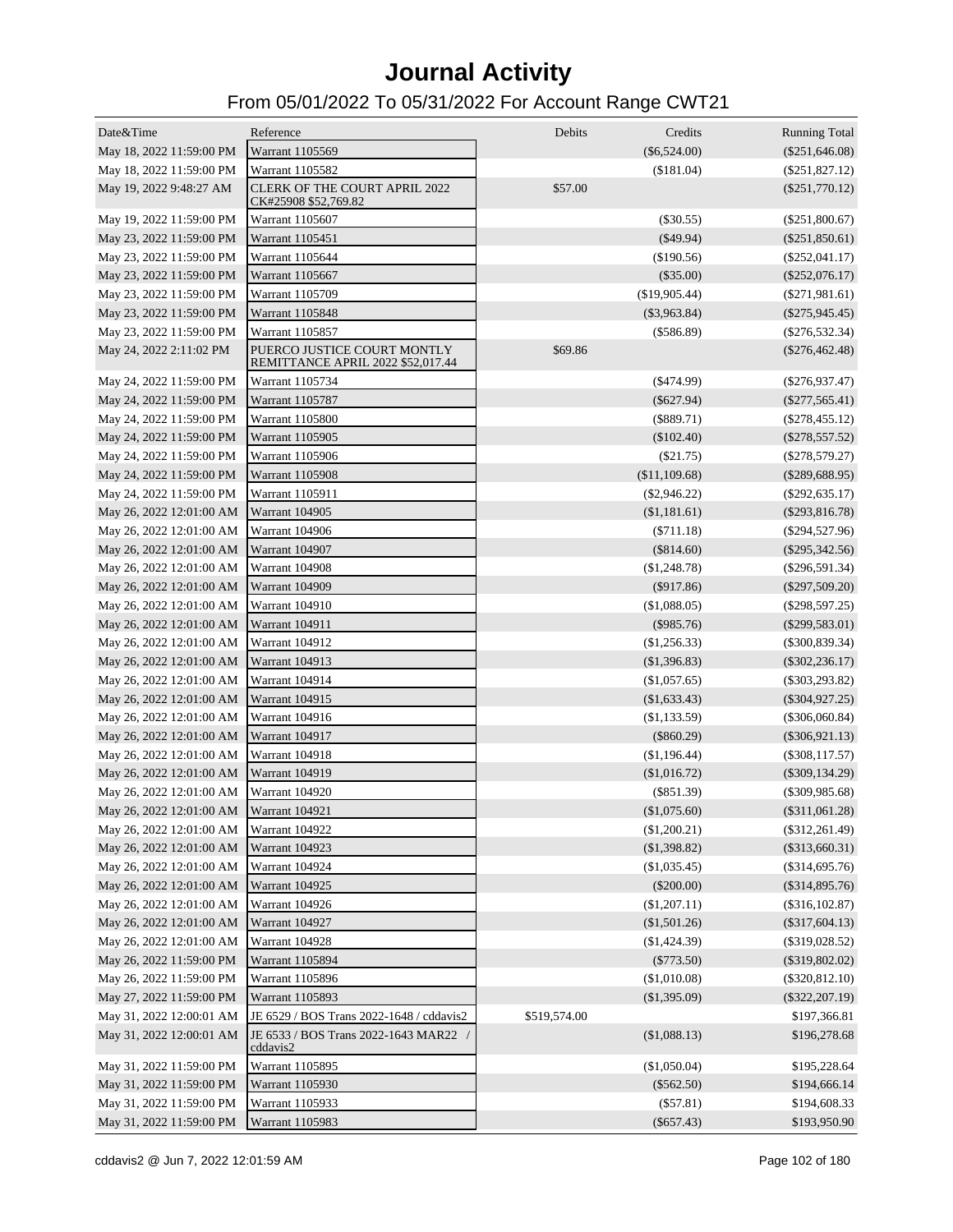| Date&Time<br>200340-1000 | Reference<br>JAIL DISTRICT-Cash With Treasurer                               | Debits<br>\$871,605.92 | Credits<br>$(\$240,767.41)$ | <b>Running Total</b><br>\$193,950.90 |
|--------------------------|------------------------------------------------------------------------------|------------------------|-----------------------------|--------------------------------------|
| 200341-1000              | JUVENILE JAIL DISTRICT-Cash With<br>Treasurer                                |                        |                             | (\$181,891.37)                       |
| May 2, 2022 11:59:00 PM  | Warrant 1105195                                                              |                        | (\$124.17)                  | (\$182,015.54)                       |
| May 2, 2022 11:59:00 PM  | Warrant 1105196                                                              |                        | (\$38.10)                   | (\$182,053.64)                       |
| May 2, 2022 11:59:00 PM  | Warrant 1105254                                                              |                        | $(\$26.14)$                 | (\$182,079.78)                       |
| May 2, 2022 11:59:00 PM  | Warrant 1105285                                                              |                        | $(\$311.81)$                | (\$182,391.59)                       |
| May 2, 2022 11:59:00 PM  | Warrant 1105299                                                              |                        | $(\$440.14)$                | (\$182,831.73)                       |
| May 2, 2022 11:59:00 PM  | Warrant 1105332                                                              |                        | $(\$371.40)$                | (\$183,203.13)                       |
| May 3, 2022 8:42:23 AM   | SRP Voluntary Contributions in Lieu of<br>Property Taxes 2021 \$6,685,665.00 | \$100,084.00           |                             | $(\$83,119.13)$                      |
| May 3, 2022 11:59:00 PM  | Warrant 1105056                                                              |                        | (\$79.55)                   | $(\$83,198.68)$                      |
| May 3, 2022 11:59:00 PM  | Warrant 1105128                                                              |                        | $(\$10,757.00)$             | $(\$93,955.68)$                      |
| May 3, 2022 11:59:00 PM  | Warrant 1105379                                                              |                        | (\$1,005.87)                | $(\$94,961.55)$                      |
| May 4, 2022 11:59:00 PM  | Warrant 1105256                                                              | \$64.00                |                             | $(\$94,897.55)$                      |
| May 5, 2022 11:59:00 PM  | Warrant 1105508                                                              |                        | $(\$447.26)$                | $(\$95,344.81)$                      |
| May 6, 2022 11:59:00 PM  | Warrant 1105193                                                              |                        | (\$105.00)                  | $(\$95,449.81)$                      |
| May 9, 2022 11:59:00 PM  | Warrant 1105502                                                              |                        | (\$10.00)                   | $(\$95,459.81)$                      |
| May 10, 2022 11:59:00 PM | Warrant 1105537                                                              |                        | $(\$370.84)$                | $(\$95,830.65)$                      |
| May 10, 2022 11:59:00 PM | Warrant 1105539                                                              |                        | $(\$2,830.80)$              | $(\$98,661.45)$                      |
| May 10, 2022 11:59:00 PM | Warrant 1105542                                                              |                        | $(\$2,438.73)$              | (\$101,100.18)                       |
| May 12, 2022 12:01:00 AM | Warrant 104491                                                               |                        | $(\$318.06)$                | $(\$101,418.24)$                     |
| May 12, 2022 12:01:00 AM | Warrant 104498                                                               |                        | $(\$3,953.03)$              | $(\$105,371.27)$                     |
| May 12, 2022 12:01:00 AM | Warrant 104548                                                               |                        | $(\$540.31)$                | $(\$105,911.58)$                     |
| May 12, 2022 12:01:00 AM | Warrant 104549                                                               |                        | $(\$895.72)$                | (\$106,807.30)                       |
| May 12, 2022 12:01:00 AM | Warrant 104553                                                               |                        | $(\$307.34)$                | $(\$107, 114.64)$                    |
| May 12, 2022 12:01:00 AM | Warrant 104554                                                               |                        | $(\$623.98)$                | $(\$107,738.62)$                     |
| May 12, 2022 12:01:00 AM | Warrant 104559                                                               |                        | (\$1,585.26)                | $(\$109,323.88)$                     |
| May 15, 2022 11:59:58 PM | distribution                                                                 | \$75,795.26            |                             | $(\$33,528.62)$                      |
| May 15, 2022 11:59:58 PM | distribution                                                                 |                        | $(\$68.60)$                 | $(\$33,597.22)$                      |
| May 16, 2022 11:59:00 PM | <b>Warrant 1105408</b>                                                       |                        | $(\$142.78)$                | $(\$33,740.00)$                      |
| May 16, 2022 11:59:00 PM | Warrant 1105538                                                              |                        | (\$2,836.86)                | $(\$36,576.86)$                      |
| May 16, 2022 11:59:00 PM | Warrant 1105649                                                              |                        | (\$18,040.38)               | $(\$54,617.24)$                      |
| May 17, 2022 11:59:00 PM | Warrant 1105290                                                              |                        | $(\$177.62)$                | $(\$54,794.86)$                      |
| May 17, 2022 11:59:00 PM | Warrant 1105547                                                              |                        | (\$1,036.88)                | $(\$55,831.74)$                      |
| May 17, 2022 11:59:00 PM | Warrant 1105566                                                              |                        | (\$111.24)                  | $(\$55,942.98)$                      |
| May 17, 2022 11:59:00 PM | Warrant 1105677                                                              |                        | (\$1,918.85)                | $(\$57,861.83)$                      |
| May 17, 2022 11:59:00 PM | Warrant 1105686                                                              |                        | (\$78.34)                   | $(\$57,940.17)$                      |
| May 18, 2022 11:59:00 PM | Warrant 1105565                                                              |                        | (\$83.40)                   | $(\$58,023.57)$                      |
| May 18, 2022 11:59:00 PM | Warrant 1105612                                                              |                        | $(\$212.50)$                | $(\$58,236.07)$                      |
| May 19, 2022 11:59:00 PM | Warrant 1105745                                                              |                        | (\$60.00)                   | $(\$58,296.07)$                      |
| May 20, 2022 11:59:00 PM | Warrant 1105680                                                              |                        | $(\$487.35)$                | $(\$58,783.42)$                      |
| May 23, 2022 11:59:00 PM | Warrant 1105696                                                              |                        | (\$38.41)                   | $(\$58,821.83)$                      |
| May 24, 2022 11:59:00 PM | Warrant 1105731                                                              |                        | $(\$75.00)$                 | (\$58,896.83)                        |
| May 24, 2022 11:59:00 PM | Warrant 1105733                                                              |                        | (\$82.78)                   | $(\$58,979.61)$                      |
| May 24, 2022 11:59:00 PM | Warrant 1105815                                                              |                        | (\$178.71)                  | $(\$59,158.32)$                      |
| May 24, 2022 11:59:00 PM | Warrant 1105846                                                              |                        | $(\$90.28)$                 | $(\$59,248.60)$                      |
| May 24, 2022 11:59:00 PM | Warrant 1105870                                                              |                        | $(\$104.35)$                | $(\$59,352.95)$                      |
| May 24, 2022 11:59:00 PM | Warrant 1105906                                                              |                        | $(\$370.83)$                | $(\$59,723.78)$                      |
| May 24, 2022 11:59:00 PM | Warrant 1105908                                                              |                        | $(\$2,743.05)$              | $(\$62,466.83)$                      |
| May 24, 2022 11:59:00 PM | Warrant 1105911                                                              |                        | $(\$2,445.00)$              | $(\$64,911.83)$                      |
| May 26, 2022 12:01:00 AM | Warrant 104890                                                               |                        | $(\$318.07)$                | $(\$65,229.90)$                      |
| May 26, 2022 12:01:00 AM | Warrant 104897                                                               |                        | $(\$3,953.03)$              | $(\$69,182.93)$                      |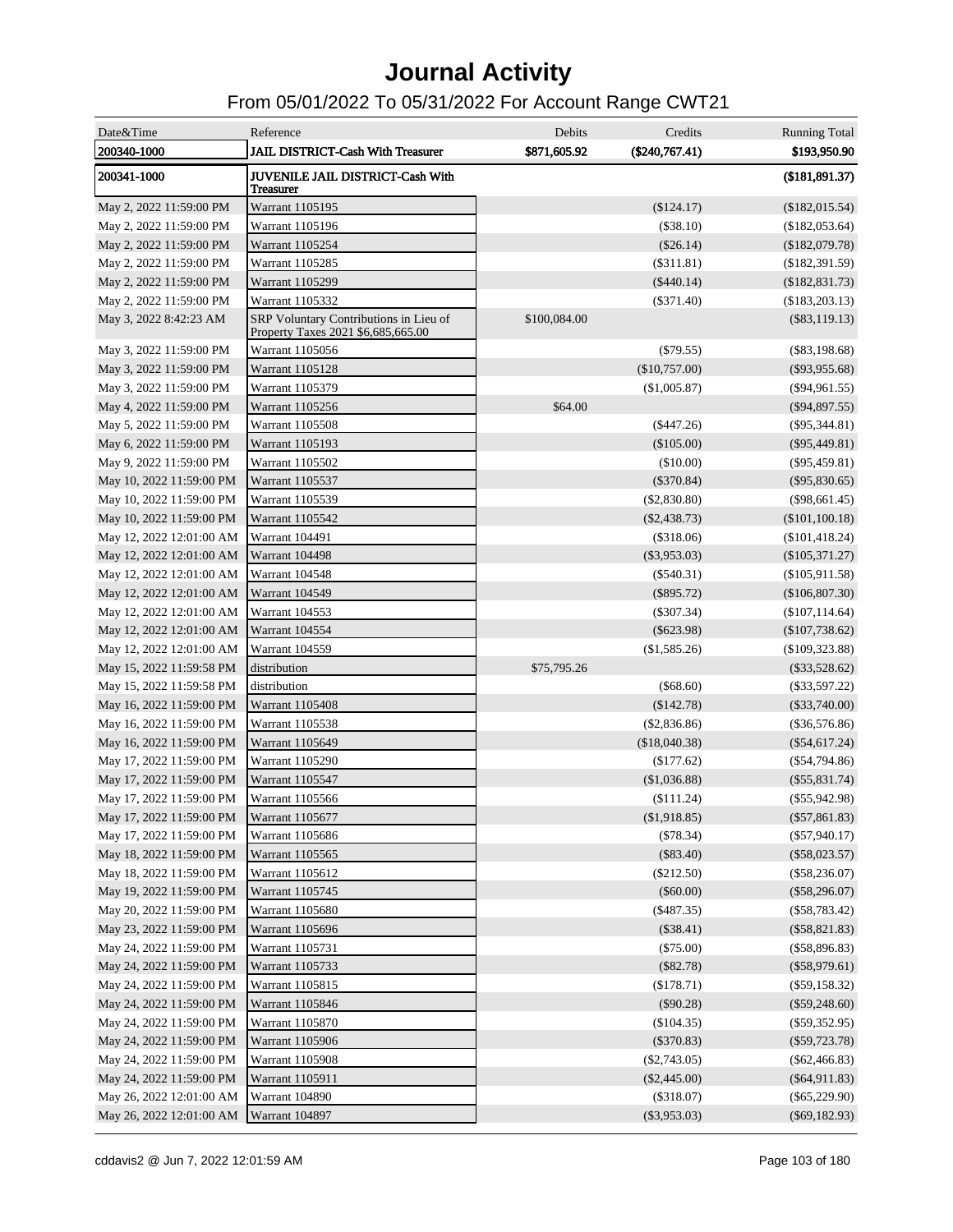| Date&Time                             | Reference                                                                                                         | Debits       | Credits           | <b>Running Total</b>         |
|---------------------------------------|-------------------------------------------------------------------------------------------------------------------|--------------|-------------------|------------------------------|
| May 26, 2022 12:01:00 AM              | <b>Warrant 104945</b>                                                                                             |              | $(\$540.31)$      | $(\$69,723.24)$              |
| May 26, 2022 12:01:00 AM              | Warrant 104946                                                                                                    |              | $(\$895.75)$      | $(\$70,618.99)$              |
| May 26, 2022 12:01:00 AM              | <b>Warrant 104950</b>                                                                                             |              | (\$163.89)        | $(\$70,782.88)$              |
| May 26, 2022 12:01:00 AM              | <b>Warrant 104951</b>                                                                                             |              | $(\$640.48)$      | $(\$71,423.36)$              |
| May 26, 2022 12:01:00 AM              | Warrant 104956                                                                                                    |              | (\$1,537.53)      | $(\$72,960.89)$              |
| May 26, 2022 11:59:00 PM              | Warrant 1105803                                                                                                   |              | $(\$707.05)$      | $(\$73,667.94)$              |
| May 26, 2022 11:59:00 PM              | Warrant 1105866                                                                                                   |              | (\$15,012.68)     | (\$88,680.62)                |
| May 27, 2022 11:59:00 PM              | Warrant 1105865                                                                                                   |              | $(\$26.02)$       | $(\$88,706.64)$              |
| May 31, 2022 12:00:01 AM              | JE 6529 / BOS Trans 2022-1648 / cddavis2                                                                          | \$125,603.00 |                   | \$36,896.36                  |
| May 31, 2022 12:00:01 AM              | JE 6533 / BOS Trans 2022-1643 MAR22 /<br>cddavis2                                                                 |              | $(\$679.72)$      | \$36,216.64                  |
| May 31, 2022 11:59:00 PM              | Warrant 1105725                                                                                                   |              | $(\$257.30)$      | \$35,959.34                  |
| May 31, 2022 11:59:00 PM              | Warrant 1105879                                                                                                   |              | $(\$507.03)$      | \$35,452.31                  |
| May 31, 2022 11:59:00 PM              | Warrant 1105933                                                                                                   |              | $(\$57.47)$       | \$35,394.84                  |
| May 31, 2022 11:59:00 PM              | Warrant 1106003                                                                                                   |              | $(\$44,321.78)$   | $(\$8,926.94)$               |
| 200341-1000                           | JUVENILE JAIL DISTRICT-Cash With<br><b>Treasurer</b>                                                              | \$301,546.26 | (\$128,581.83)    | (\$8,926.94)                 |
| 200350-1000                           | <b>JUNIOR COLLEGE-Cash With Treasurer</b>                                                                         |              |                   | \$1,782,027.27               |
| May 3, 2022 8:42:23 AM                | SRP Voluntary Contributions in Lieu of<br>Property Taxes 2021 \$6,685,665.00                                      | \$499,201.13 |                   | \$2,281,228.40               |
| May 15, 2022 11:59:58 PM              | distribution                                                                                                      | \$378,051.52 |                   | \$2,659,279.92               |
| May 15, 2022 11:59:58 PM              | distribution                                                                                                      |              | $(\$294.59)$      | \$2,658,985.33               |
| May 31, 2022 12:00:01 AM              | JE 6529 / BOS Trans 2022-1648 / cddavis2                                                                          |              | $(\$299, 285.00)$ | \$2,359,700.33               |
| May 31, 2022 12:00:01 AM              | JE 6532 / BOS Trans 2022-1664 / cddavis2                                                                          |              | (\$1,060,200.00)  | \$1,299,500.33               |
| May 31, 2022 11:59:57 PM              | journal fund interest allocation - 05/01/2022<br>to 05/31/2022                                                    | \$440.08     |                   | \$1,299,940.41               |
| 200350-1000                           | <b>JUNIOR COLLEGE-Cash With Treasurer</b>                                                                         | \$877,692.73 | (\$1,359,779.59)  | \$1,299,940.41               |
|                                       |                                                                                                                   |              |                   |                              |
| 200351-1000                           | <b>POST SECONDARY EDUCATION-Cash</b><br><b>With Treasurer</b>                                                     |              |                   | \$635,433.97                 |
| May 3, 2022 8:42:23 AM                | SRP Voluntary Contributions in Lieu of<br>Property Taxes 2021 \$6,685,665.00                                      | \$152,257.36 |                   | \$787,691.33                 |
| May 15, 2022 11:59:58 PM              | distribution                                                                                                      | \$115,306.95 |                   | \$902,998.28                 |
| May 15, 2022 11:59:58 PM              | distribution                                                                                                      |              | (\$101.33)        | \$902,896.95                 |
| May 31, 2022 12:00:01 AM              | JE 6529 / BOS Trans 2022-1648 / cddavis2                                                                          |              | $(\$53,564.00)$   | \$849,332.95                 |
| May 31, 2022 11:59:57 PM              | journal fund interest allocation - 05/01/2022<br>to 05/31/2022                                                    | \$153.12     |                   | \$849,486.07                 |
| 200351-1000                           | <b>POST SECONDARY EDUCATION-Cash</b><br><b>With Treasurer</b>                                                     | \$267,717.43 | $(\$53,665.33)$   | \$849,486.07                 |
| 200360-1000                           | <b>Cash with Treasurer</b>                                                                                        |              |                   | $(\$24,264.58)$              |
| 200360-1000                           | <b>Cash with Treasurer</b>                                                                                        | \$0.00       | \$0.00            | (\$24,264.58)                |
| 200361-1000                           |                                                                                                                   |              |                   | $(\$5,552.23)$               |
| 200361-1000                           | <b>IMP Response- Cash With Treasrer</b><br><b>IMP Response- Cash With Treasrer</b>                                | \$0.00       | \$0.00            | $(\$5,552.23)$               |
|                                       |                                                                                                                   |              |                   |                              |
| 200370-1000<br>May 3, 2022 8:42:23 AM | FLOOD CONTROL-Cash With Treasurer<br>SRP Voluntary Contributions in Lieu of<br>Property Taxes 2021 \$6,685,665.00 | \$314,259.00 |                   | \$216,743.45<br>\$531,002.45 |
| May 3, 2022 8:42:23 AM                | SRP Voluntary Contributions in Lieu of<br>Property Taxes 2021 \$6,685,665.00                                      | \$9,875.50   |                   | \$540,877.95                 |
| May 3, 2022 10:24:59 AM               | JE 6484 / SRP Voluntary Contributions in<br>Liew of Property Taxes 2021 Rept<br>correction / cddavis2             |              | $(\$314,259.00)$  | \$226,618.95                 |
| May 15, 2022 11:59:58 PM              | distribution                                                                                                      | \$21,380.55  |                   | \$247,999.50                 |
| May 15, 2022 11:59:58 PM              | distribution                                                                                                      |              | $(\$64.99)$       | \$247,934.51                 |
| May 31, 2022 12:00:01 AM              | JE 6529 / BOS Trans 2022-1648 / cddavis2                                                                          |              | $(\$87,586.50)$   | \$160,348.01                 |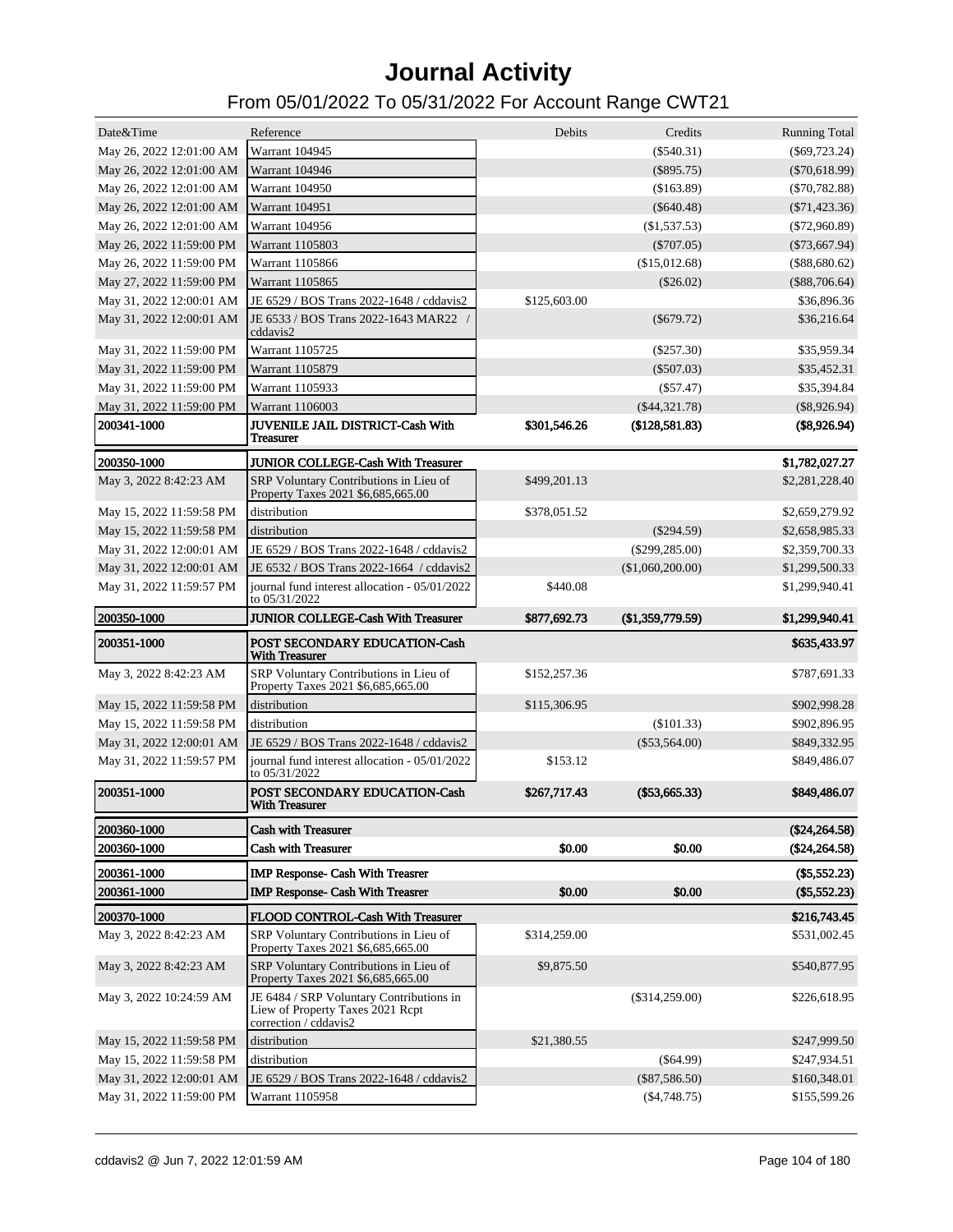| Date&Time                | Reference                                                      | Debits       | Credits        | <b>Running Total</b> |
|--------------------------|----------------------------------------------------------------|--------------|----------------|----------------------|
| May 31, 2022 11:59:57 PM | journal fund interest allocation - 05/01/2022<br>to 05/31/2022 | \$42.82      |                | \$155,642.08         |
| 200370-1000              | FLOOD CONTROL-Cash With Treasurer                              | \$345,557.87 | (\$406,659.24) | \$155,642.08         |
| 200371-1000              | FLOOD CONTROL/DAM PROJECT-Cash<br><b>With Treasurer</b>        |              |                | $(\$20.05)$          |
| 200371-1000              | FLOOD CONTROL/DAM PROJECT-Cash<br><b>With Treasurer</b>        | \$0.00       | \$0.00         | $(\$20.05)$          |
| 200390-1000              | RODEO GROUNDS-Cash With Treasurer                              |              |                | \$0.00               |
| 200390-1000              | RODEO GROUNDS-Cash With Treasurer                              | \$0.00       | \$0.00         | \$0.00               |
| 200410-1000              | <b>GADA LOAN PROCEEDS-Cash With</b><br>Treasurer               |              |                | (\$1,242.18)         |
| 200410-1000              | <b>GADA LOAN PROCEEDS-Cash With</b><br><b>Treasurer</b>        | \$0.00       | \$0.00         | (\$1,242.18)         |
| 200412-1000              | <b>GREER ACRES BOND ISSUE-Cash With</b><br>Treasurer           |              |                | (\$1,428.03)         |
| 200412-1000              | <b>GREER ACRES BOND ISSUE-Cash With</b><br>Treasurer           | \$0.00       | \$0.00         | (\$1,428.03)         |
| 200420-1000              | <b>GIS LOAN PROCEEDS-Cash With</b><br>Treasurer                |              |                | \$287.91             |
| May 31, 2022 11:59:57 PM | journal fund interest allocation - 05/01/2022<br>to 05/31/2022 | \$0.05       |                | \$287.96             |
| 200420-1000              | <b>GIS LOAN PROCEEDS-Cash With</b><br><b>Treasurer</b>         | \$0.05       | \$0.00         | \$287.96             |
| 200450-1000              | <b>WELLS FARGO LOAN PROCEEDS-Cash</b><br><b>With Treasurer</b> |              |                | $(\$36,991.87)$      |
| 200450-1000              | <b>WELLS FARGO LOAN PROCEEDS-Cash</b><br><b>With Treasurer</b> | \$0.00       | \$0.00         | $(\$36,991.87)$      |
| 200480-1000              | <b>LIBRARY CONSTRUCTION BOND-Cash</b><br><b>With Treasurer</b> |              |                | \$232,103.38         |
| May 31, 2022 11:59:57 PM | journal fund interest allocation - 05/01/2022<br>to 05/31/2022 | \$42.34      |                | \$232,145.72         |
| 200480-1000              | <b>LIBRARY CONSTRUCTION BOND-Cash</b><br><b>With Treasurer</b> | \$42.34      | \$0.00         | \$232,145.72         |
| 200510-1000              | <b>GADA LOAN-Cash With Treasurer</b>                           |              |                | \$232,436.18         |
| May 31, 2022 11:59:57 PM | journal fund interest allocation - 05/01/2022<br>to 05/31/2022 | \$42.40      |                | \$232,478.58         |
| 200510-1000              | <b>GADA LOAN-Cash With Treasurer</b>                           | \$42.40      | \$0.00         | \$232,478.58         |
| 200520-1000              | <b>GIS LOAN-Cash With Treasurer</b>                            |              |                | \$0.00               |
| 200520-1000              | <b>GIS LOAN-Cash With Treasurer</b>                            | \$0.00       | \$0.00         | \$0.00               |
| 200530-1000              | "RV COMPLEX, DEBT-Cash With<br>Treasurer"                      |              |                | \$0.00               |
| 200530-1000              | "RV COMPLEX, DEBT-Cash With<br>Treasurer"                      | \$0.00       | \$0.00         | \$0.00               |
| 200540-1000              | NACOG HEADSTART BLDG LOAN-<br><b>Cash With Treasurer</b>       |              |                | \$0.00               |
| 200540-1000              | NACOG HEADSTART BLDG LOAN-<br><b>Cash With Treasurer</b>       | \$0.00       | \$0.00         | \$0.00               |
| 200550-1000              | <b>Cash with Treasurer</b>                                     |              |                | \$7.47               |
| 200550-1000              | <b>Cash with Treasurer</b>                                     | \$0.00       | \$0.00         | \$7.47               |
| 200571-1000              | "FLOOD CONTROL, RR DAM DEB-Cash<br>With Treasurer"             |              |                | \$0.06               |
| 200571-1000              | "FLOOD CONTROL, RR DAM DEB-Cash<br>With Treasurer"             | \$0.00       | \$0.00         | \$0.06               |
| 200580-1000              | <b>LIBRARY CONSTRUCTION BOND-Cash</b><br><b>With Treasurer</b> |              |                | \$121,352.44         |
| May 15, 2022 11:59:58 PM | distribution                                                   | \$2.40       |                | \$121,354.84         |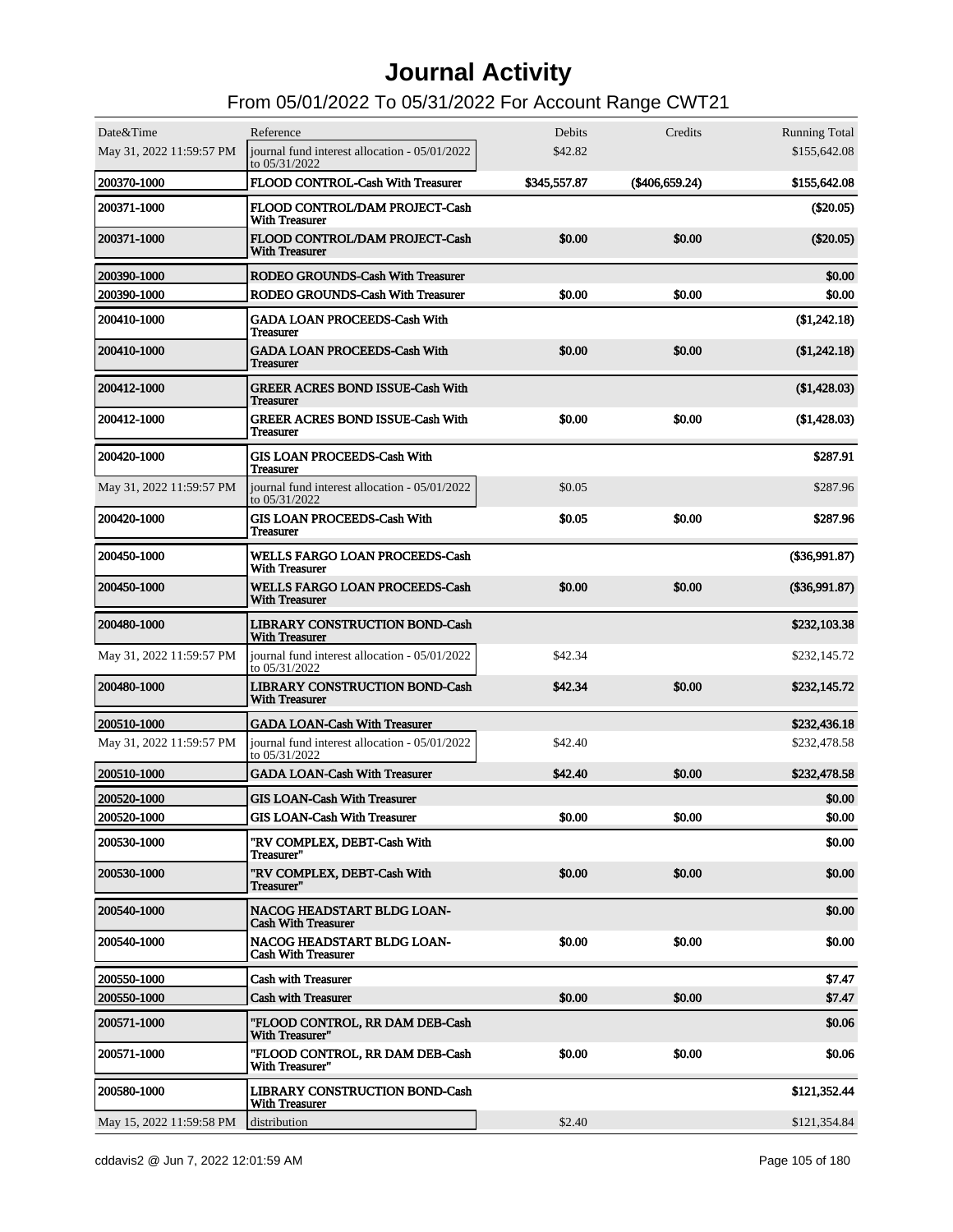| Date&Time                | Reference                                                                                             | Debits       | Credits          | <b>Running Total</b> |
|--------------------------|-------------------------------------------------------------------------------------------------------|--------------|------------------|----------------------|
| May 15, 2022 11:59:58 PM | distribution                                                                                          |              | (\$78.09)        | \$121,276.75         |
| May 31, 2022 11:59:57 PM | journal fund interest allocation - 05/01/2022<br>to 05/31/2022                                        | \$22.13      |                  | \$121,298.88         |
| 200580-1000              | <b>LIBRARY CONSTRUCTION BOND-Cash</b><br><b>With Treasurer</b>                                        | \$24.53      | $(\$78.09)$      | \$121,298.88         |
| 200583-1000              | 1983 BOND INT & REDEMPTIO-Cash<br><b>With Treasurer</b>                                               |              |                  | \$242,229.22         |
| May 31, 2022 11:59:57 PM | journal fund interest allocation - 05/01/2022<br>to 05/31/2022                                        | \$44.19      |                  | \$242,273.41         |
| 200583-1000              | 1983 BOND INT & REDEMPTIO-Cash<br><b>With Treasurer</b>                                               | \$44.19      | \$0.00           | \$242,273.41         |
| 200588-1000              | <b>GREER ACRES ASSESSMENT BN-Cash</b><br><b>With Treasurer</b>                                        |              |                  | $(\$5,229.29)$       |
| 200588-1000              | <b>GREER ACRES ASSESSMENT BN-Cash</b><br><b>With Treasurer</b>                                        | \$0.00       | \$0.00           | $(\$5,229.29)$       |
| 200701-1000              | <b>EAGAR CINDER PIT-Cash With Treasurer</b>                                                           |              |                  | \$31,406.63          |
| May 31, 2022 11:59:57 PM | iournal fund interest allocation - 05/01/2022<br>to 05/31/2022                                        | \$5.73       |                  | \$31,412.36          |
| 200701-1000              | <b>EAGAR CINDER PIT-Cash With Treasurer</b>                                                           | \$5.73       | \$0.00           | \$31,412.36          |
| 200702-1000              | <b>WASTE TIRE DISPOSAL-Cash With</b><br><b>Treasurer</b>                                              |              |                  | \$8.35               |
| 200702-1000              | <b>WASTE TIRE DISPOSAL-Cash With</b><br><b>Treasurer</b>                                              | \$0.00       | \$0.00           | \$8.35               |
| 200806-1000              | "HEALTH INSURANCE TRUST, AE-Cash<br>With Treasurer"                                                   |              |                  | \$749,856.33         |
| May 4, 2022 11:59:00 PM  | Warrant 1105034                                                                                       |              | $(\$339,036.45)$ | \$410,819.88         |
| May 17, 2022 8:46:52 AM  | DEP#2022-11000251 \$235,384.40                                                                        | \$165,354.95 |                  | \$576,174.83         |
| May 25, 2022 11:59:00 PM | Warrant 1105741                                                                                       |              | $(\$335,584.62)$ | \$240,590.21         |
| May 31, 2022 11:59:57 PM | journal fund interest allocation - 05/01/2022<br>to 05/31/2022                                        | \$81.70      |                  | \$240,671.91         |
| 200806-1000              | "HEALTH INSURANCE TRUST, AE-Cash<br>With Treasurer"                                                   | \$165,436.65 | $(\$674,621.07)$ | \$240,671.91         |
| 200812-1000              | SPECIAL DISTRICTS-Cash With<br><b>Treasurer</b>                                                       |              |                  | \$325,350.69         |
| May 3, 2022 10:24:59 AM  | JE 6484 / SRP Voluntary Contributions in<br>Liew of Property Taxes 2021 Rept<br>correction / cddavis2 | \$182,912.00 |                  | \$508,262.69         |
| May 15, 2022 11:59:58 PM | distribution                                                                                          | \$69,261.20  |                  | \$577,523.89         |
| May 15, 2022 11:59:58 PM | distribution                                                                                          |              | $(\$61.61)$      | \$577,462.28         |
| May 31, 2022 12:00:01 AM | JE 6530 / BOS Trans 2022-1649 FDAT 2nd<br>/ cddavis2                                                  |              | $(\$294,510.90)$ | \$282,951.38         |
| May 31, 2022 11:59:57 PM | journal fund interest allocation - 05/01/2022<br>to 05/31/2022                                        | \$95.76      |                  | \$283,047.14         |
| 200812-1000              | SPECIAL DISTRICTS-Cash With<br><b>Treasurer</b>                                                       | \$252,268.96 | $(\$294,572.51)$ | \$283,047.14         |
| 200888-1000              | SPECIAL ROADS-Cash With Treasurer                                                                     |              |                  | \$657.76             |
| May 31, 2022 11:59:57 PM | journal fund interest allocation - 05/01/2022<br>to 05/31/2022                                        | \$0.12       |                  | \$657.88             |
| 200888-1000              | SPECIAL ROADS-Cash With Treasurer                                                                     | \$0.12       | \$0.00           | \$657.88             |
| 220100-1000              | County Library, SGIA - Cash With<br><b>Treasurer</b>                                                  |              |                  | \$0.00               |
| 220100-1000              | County Library, SGIA - Cash With<br><b>Treasurer</b>                                                  | \$0.00       | \$0.00           | \$0.00               |
| 220101-1000              | County Library, E-Rate - Cash With<br><b>Treasurer</b>                                                |              |                  | \$0.00               |
| 220101-1000              | County Library, E-Rate - Cash With<br>Treasurer                                                       | \$0.00       | \$0.00           | \$0.00               |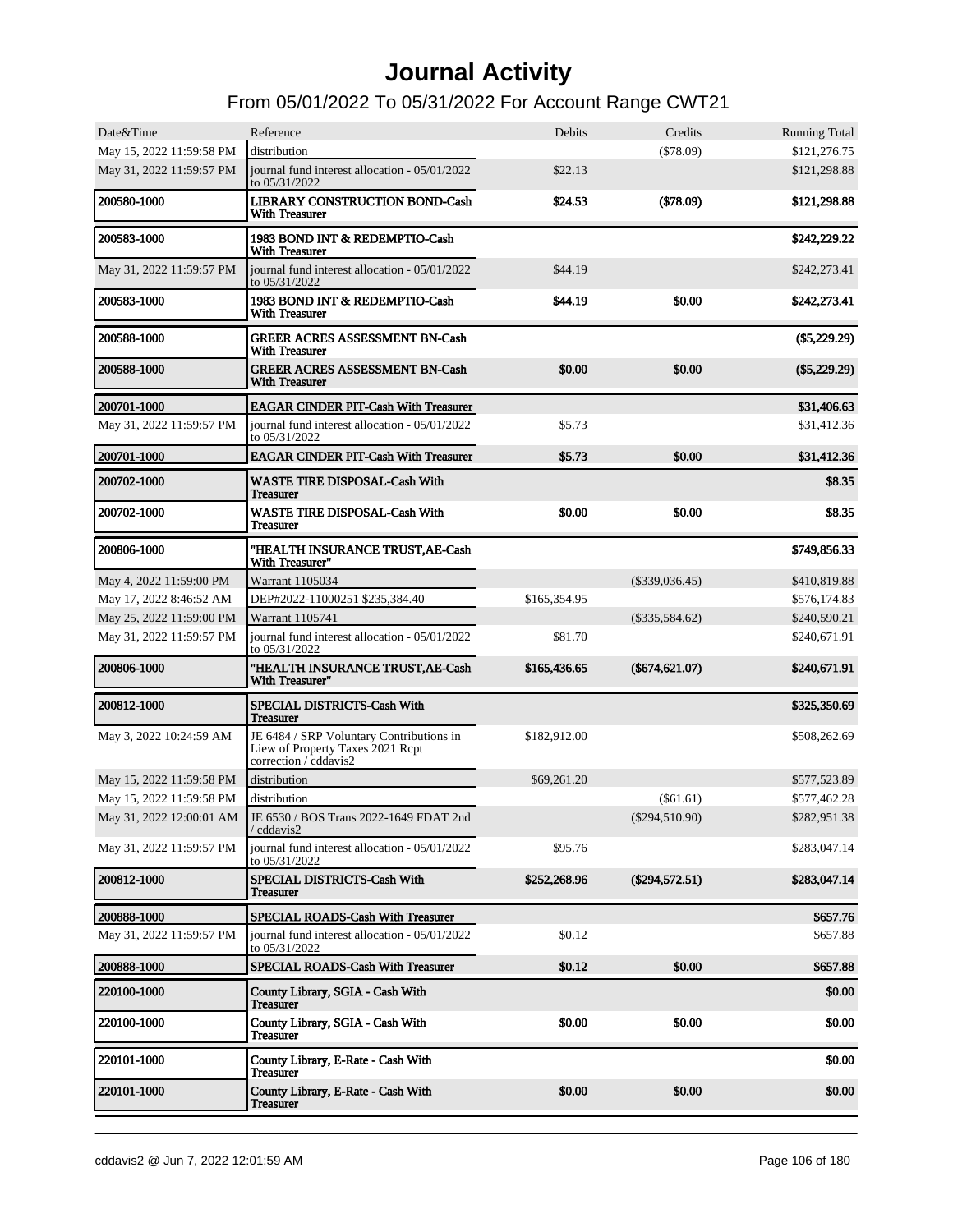| Date&Time<br>220102-1000 | Reference<br>County Library, FED LSTA - Cash With<br><b>Treasurer</b>      | Debits | Credits | <b>Running Total</b><br>\$0.00 |
|--------------------------|----------------------------------------------------------------------------|--------|---------|--------------------------------|
| <b>220102-1000</b>       | County Library, FED LSTA - Cash With<br><b>Treasurer</b>                   | \$0.00 | \$0.00  | \$0.00                         |
| <b>220111-1000</b>       | Health Services, Tuberculosis - Cash With<br><b>Treasurer</b>              |        |         | \$0.00                         |
| <b>220111-1000</b>       | Health Services, Tuberculosis - Cash With<br><b>Treasurer</b>              | \$0.00 | \$0.00  | \$0.00                         |
| 220112-1000              | Health Services, Injury Prevention - Cash<br><b>With Treasurer</b>         |        |         | \$0.00                         |
| 220112-1000              | Health Services, Injury Prevention - Cash<br><b>With Treasurer</b>         | \$0.00 | \$0.00  | \$0.00                         |
| 220113-1000              | Health Services, GOHS - Health - Cash<br><b>With Treasurer</b>             |        |         | \$0.00                         |
| <b>220113-1000</b>       | Health Services, GOHS - Health - Cash<br><b>With Treasurer</b>             | \$0.00 | \$0.00  | \$0.00                         |
| 220114-1000              | Health Services, STD Prevention - Cash<br><b>With Treasurer</b>            |        |         | \$0.00                         |
| <b>220114-1000</b>       | Health Services, STD Prevention - Cash<br><b>With Treasurer</b>            | \$0.00 | \$0.00  | \$0.00                         |
| 220115-1000              | <b>Health Services, Teen Pregnancy Prevention</b><br>- Cash With Treasurer |        |         | \$0.00                         |
| <b>220115-1000</b>       | Health Services, Teen Pregnancy Prevention<br>- Cash With Treasurer        | \$0.00 | \$0.00  | \$0.00                         |
| 220116-1000              | Health Services, AZNN Grant Exp. - Cash<br><b>With Treasurer</b>           |        |         | \$0.00                         |
| 220116-1000              | Health Services, AZNN Grant Exp. - Cash<br><b>With Treasurer</b>           | \$0.00 | \$0.00  | \$0.00                         |
| 220117-1000              | Health Services, Immunization - Cash With<br><b>Treasurer</b>              |        |         | \$0.00                         |
| <b>220117-1000</b>       | Health Services, Immunization - Cash With<br><b>Treasurer</b>              | \$0.00 | \$0.00  | \$0.00                         |
| 220118-1000              | Health Services, NACCHO - Cash With<br><b>Treasurer</b>                    |        |         | \$0.00                         |
| 220118-1000              | Health Services, NACCHO - Cash With<br><b>Treasurer</b>                    | \$0.00 | \$0.00  | \$0.00                         |
| 220119-1000              | Health Services, Tobacco Prevention - Cash<br><b>With Treasurer</b>        |        |         | \$0.00                         |
| <b>220119-1000</b>       | Health Services, Tobacco Prevention - Cash<br>With Treasurer               | \$0.00 | \$0.00  | \$0.00                         |
| 220120-1000              | Health Services, Smoke Free AZ - Cash<br><b>With Treasurer</b>             |        |         | \$0.00                         |
| <b>220120-1000</b>       | Health Services, Smoke Free AZ - Cash<br><b>With Treasurer</b>             | \$0.00 | \$0.00  | \$0.00                         |
| <b>220121-1000</b>       | Health Services, Dental Sealant - Cash With<br><b>Treasurer</b>            |        |         | \$0.00                         |
| <b>220121-1000</b>       | Health Services, Dental Sealant - Cash With<br><b>Treasurer</b>            | \$0.00 | \$0.00  | \$0.00                         |
| 220122-1000              | Health Services, Well Woman Health<br><b>Check - Cash With Treasurer</b>   |        |         | \$0.00                         |
| <b>220122-1000</b>       | Health Services, Well Woman Health<br><b>Check - Cash With Treasurer</b>   | \$0.00 | \$0.00  | \$0.00                         |
| <b>220123-1000</b>       | Health Services, WIC - Cash With<br>Treasurer                              |        |         | \$0.00                         |
| <b>220123-1000</b>       | Health Services, WIC - Cash With<br><b>Treasurer</b>                       | \$0.00 | \$0.00  | \$0.00                         |
| 220124-1000              | Health Services, Chinle - SRTS Grant -<br><b>Cash With Treasurer</b>       |        |         | \$0.00                         |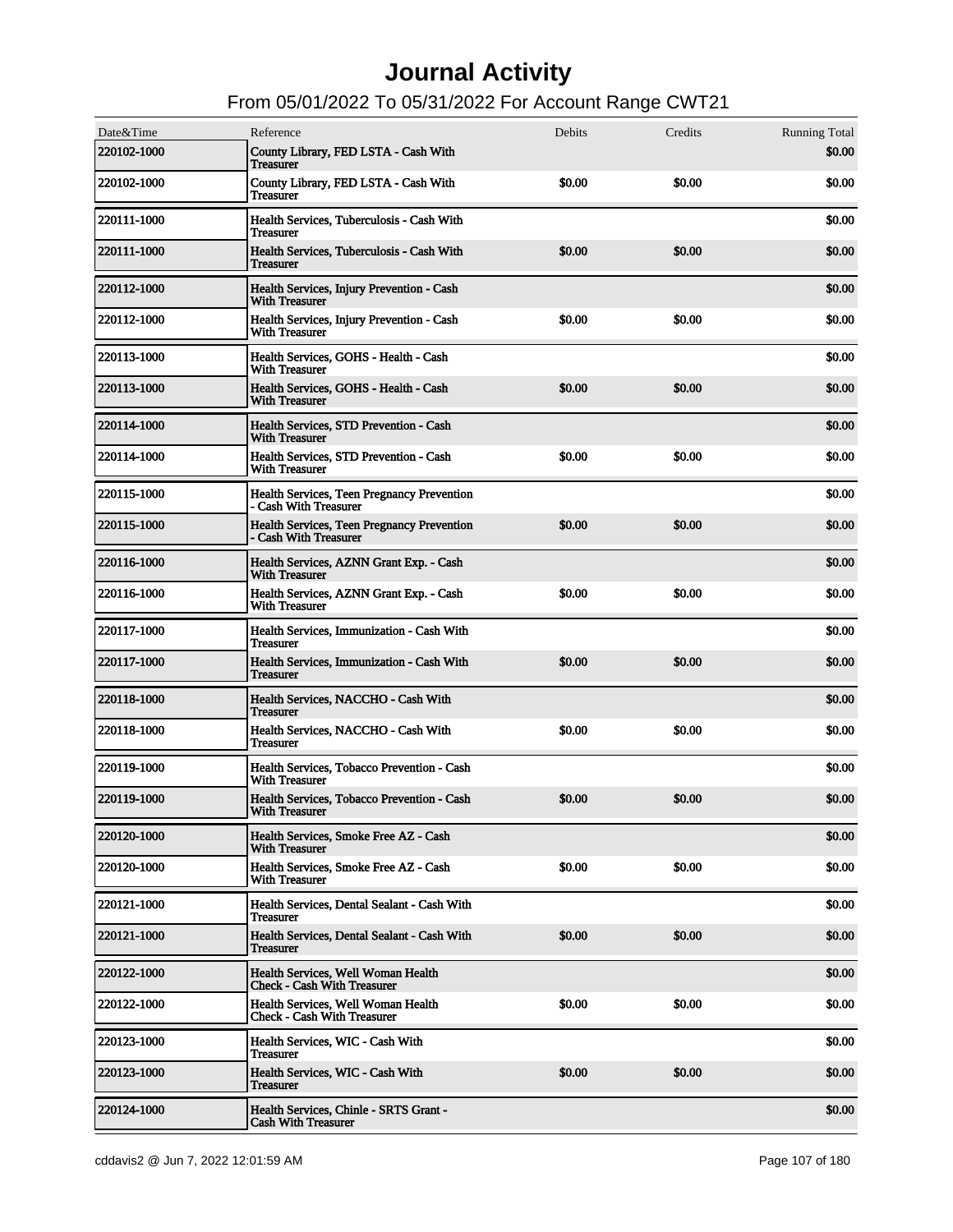| Date&Time          | Reference                                                                     | Debits | Credits | <b>Running Total</b> |
|--------------------|-------------------------------------------------------------------------------|--------|---------|----------------------|
| 220124-1000        | Health Services, Chinle - SRTS Grant -<br><b>Cash With Treasurer</b>          | \$0.00 | \$0.00  | \$0.00               |
| 220125-1000        | Health Services, Chinle - SRTS Grant -<br><b>Cash With Treasurer</b>          |        |         | \$0.00               |
| 220125-1000        | Health Services, Chinle - SRTS Grant -<br><b>Cash With Treasurer</b>          | \$0.00 | \$0.00  | \$0.00               |
| 220126-1000        | Health Services, SJ - SRTS Grant - Cash<br><b>With Treasurer</b>              |        |         | \$0.00               |
| 220126-1000        | Health Services, SJ - SRTS Grant - Cash<br><b>With Treasurer</b>              | \$0.00 | \$0.00  | \$0.00               |
| 220127-1000        | Health Services, SJ - SRTS Grant - Cash<br><b>With Treasurer</b>              |        |         | \$0.00               |
| 220127-1000        | Health Services, SJ - SRTS Grant - Cash<br><b>With Treasurer</b>              | \$0.00 | \$0.00  | \$0.00               |
| 220128-1000        | Health Services, Public Health<br>Accreditation(PHA) - Cash With Treasurer    |        |         | \$0.00               |
| 220128-1000        | Health Services, Public Health<br>Accreditation(PHA) - Cash With Treasurer    | \$0.00 | \$0.00  | \$0.00               |
| 220129-1000        | Health Services, Family Planning - Cash<br><b>With Treasurer</b>              |        |         | \$0.00               |
| 220129-1000        | Health Services, Family Planning - Cash<br><b>With Treasurer</b>              | \$0.00 | \$0.00  | \$0.00               |
| 220130-1000        | Health Services, Health Start - Cash With<br>Treasurer                        |        |         | \$0.00               |
| 220130-1000        | Health Services, Health Start - Cash With<br>Treasurer                        | \$0.00 | \$0.00  | \$0.00               |
| 220131-1000        | Health Services, Volunteer Recruitment -<br><b>Cash With Treasurer</b>        |        |         | \$0.00               |
| 220131-1000        | Health Services, Volunteer Recruitment -<br><b>Cash With Treasurer</b>        | \$0.00 | \$0.00  | \$0.00               |
| 220132-1000        | Health Services, Focus A Plan (PHEP) -<br><b>Cash With Treasurer</b>          |        |         | \$0.00               |
| 220132-1000        | Health Services, Focus A Plan (PHEP) -<br><b>Cash With Treasurer</b>          | \$0.00 | \$0.00  | \$0.00               |
| 220133-1000        | Health Services, HIV - Cash With Treasurer                                    |        |         | \$0.00               |
| 220133-1000        | Health Services, HIV - Cash With Treasurer                                    | \$0.00 | \$0.00  | \$0.00               |
| 220161-1000        | Sheriff's Grants, Sheriff - Cash With<br><b>Treasurer</b>                     |        |         | \$0.00               |
| <b>220161-1000</b> | Sheriff's Grants. Sheriff - Cash With<br><b>Treasurer</b>                     | \$0.00 | \$0.00  | \$0.00               |
| 220162-1000        | Sheriff's Grants, LEBSF Grant - Cash With<br><b>Treasurer</b>                 |        |         | \$0.00               |
| 220162-1000        | Sheriff's Grants, LEBSF Grant - Cash With<br><b>Treasurer</b>                 | \$0.00 | \$0.00  | \$0.00               |
| 220163-1000        | Sheriff's Grants, Game and Fish Boating<br><b>Grant - Cash With Treasurer</b> |        |         | \$0.00               |
| 220163-1000        | Sheriff's Grants, Game and Fish Boating<br><b>Grant - Cash With Treasurer</b> | \$0.00 | \$0.00  | \$0.00               |
| 220164-1000        | Sheriff's Grants, G.O.H.S. - Cash With<br><b>Treasurer</b>                    |        |         | \$0.00               |
| 220164-1000        | Sheriff's Grants, G.O.H.S. - Cash With<br>Treasurer                           | \$0.00 | \$0.00  | \$0.00               |
| 220165-1000        | Sheriff's Grants, AZ. H.S. (Search and<br>Rescue) - Cash With Treasurer       |        |         | \$0.00               |
| 220165-1000        | Sheriff's Grants, AZ. H.S. (Search and<br>Rescue) - Cash With Treasurer       | \$0.00 | \$0.00  | \$0.00               |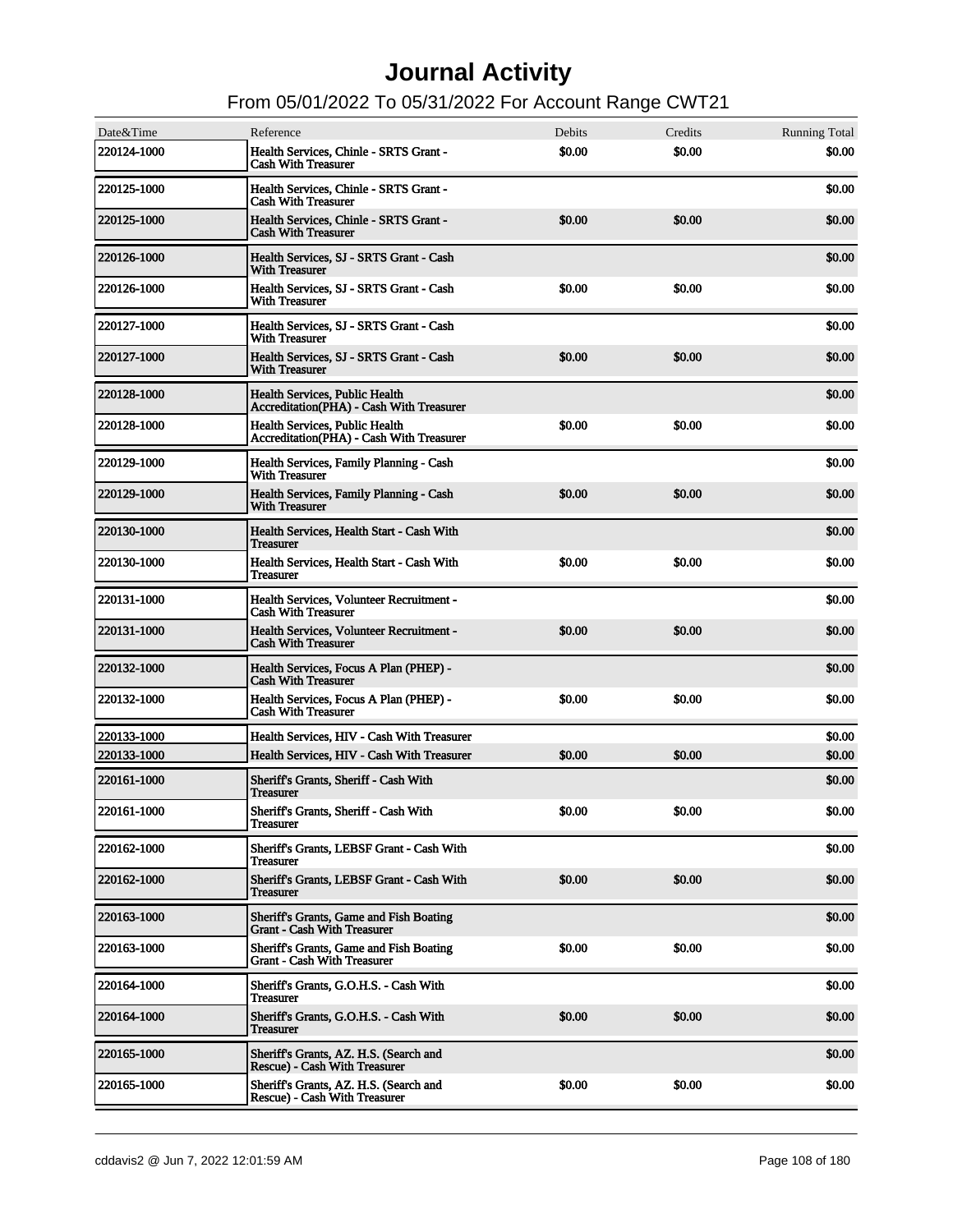| Date&Time<br>220166-1000 | Reference<br>Sheriff's Grants, Meth Grant - Cash With                                  | Debits | Credits | <b>Running Total</b><br>\$0.00 |
|--------------------------|----------------------------------------------------------------------------------------|--------|---------|--------------------------------|
|                          | <b>Treasurer</b>                                                                       |        |         |                                |
| 220166-1000              | Sheriff's Grants, Meth Grant - Cash With<br><b>Treasurer</b>                           | \$0.00 | \$0.00  | \$0.00                         |
| 220167-1000              | Sheriff's Grants, Cops Hiring Grant - Cash<br><b>With Treasurer</b>                    |        |         | \$0.00                         |
| <b>220167-1000</b>       | Sheriff's Grants, Cops Hiring Grant - Cash<br><b>With Treasurer</b>                    | \$0.00 | \$0.00  | \$0.00                         |
| 220168-1000              | Sheriff's Grants, Bulletproof Vests - Cash<br><b>With Treasurer</b>                    |        |         | \$0.00                         |
| 220168-1000              | Sheriff's Grants, Bulletproof Vests - Cash<br><b>With Treasurer</b>                    | \$0.00 | \$0.00  | \$0.00                         |
| 220169-1000              | <b>Sheriff's Grants, GITEM Immigration</b><br><b>Funding - Cash With Treasurer</b>     |        |         | \$0.00                         |
| <b>220169-1000</b>       | <b>Sheriff's Grants, GITEM Immigration</b><br><b>Funding - Cash With Treasurer</b>     | \$0.00 | \$0.00  | \$0.00                         |
| <b>220170-1000</b>       | Sheriff's Grants, Forest Patrol - Cash With<br><b>Treasurer</b>                        |        |         | \$0.00                         |
| 220170-1000              | Sheriff's Grants, Forest Patrol - Cash With<br><b>Treasurer</b>                        | \$0.00 | \$0.00  | \$0.00                         |
| 220171-1000              | Sheriff's Grants, DUI Grant - Cash With<br><b>Treasurer</b>                            |        |         | \$0.00                         |
| <b>220171-1000</b>       | Sheriff's Grants, DUI Grant - Cash With<br><b>Treasurer</b>                            | \$0.00 | \$0.00  | \$0.00                         |
| 220172-1000              | Sheriff's Grants, 100 Club - Cash With<br><b>Treasurer</b>                             |        |         | \$0.00                         |
| <b>220172-1000</b>       | Sheriff's Grants, 100 Club - Cash With<br><b>Treasurer</b>                             | \$0.00 | \$0.00  | \$0.00                         |
| 220191-1000              | Forest Fees, Forest Fees - Cash With<br><b>Treasurer</b>                               |        |         | \$0.00                         |
| <b>220191-1000</b>       | Forest Fees, Forest Fees - Cash With<br><b>Treasurer</b>                               | \$0.00 | \$0.00  | \$0.00                         |
| 220201-1000              | <b>Emergency Services, Declared Emergency -</b><br><b>Cash With Treasurer</b>          |        |         | \$0.00                         |
| <b>220201-1000</b>       | Emergency Services, Declared Emergency -<br><b>Cash With Treasurer</b>                 | \$0.00 | \$0.00  | \$0.00                         |
| 220202-1000              | <b>Emergency Services, Emergency Services -</b><br><b>Cash With Treasurer</b>          |        |         | \$0.00                         |
| <b>220202-1000</b>       | Emergency Services, Emergency Services -<br><b>Cash With Treasurer</b>                 | \$0.00 | \$0.00  | \$0.00                         |
| 220203-1000              | <b>Emergency Services, Emergency Services</b><br><b>Grant - Cash With Treasurer</b>    |        |         | \$0.00                         |
| <b>220203-1000</b>       | <b>Emergency Services, Emergency Services</b><br><b>Grant - Cash With Treasurer</b>    | \$0.00 | \$0.00  | \$0.00                         |
| 220204-1000              | <b>Emergency Services, Civilian Emergency</b><br><b>Response - Cash With Treasurer</b> |        |         | \$0.00                         |
| 220204-1000              | <b>Emergency Services, Civilian Emergency</b><br><b>Response - Cash With Treasurer</b> | \$0.00 | \$0.00  | \$0.00                         |
| <b>220205-1000</b>       | <b>Emergency Services, Homeland</b><br>Supplemental - Cash With Treasurer              |        |         | \$0.00                         |
| <b>220205-1000</b>       | <b>Emergency Services, Homeland</b><br><b>Supplemental - Cash With Treasurer</b>       | \$0.00 | \$0.00  | \$0.00                         |
| 220211-1000              | CASA, Superior Court - Cash With<br><b>Treasurer</b>                                   |        |         | \$0.00                         |
| <b>220211-1000</b>       | CASA, Superior Court - Cash With<br><b>Treasurer</b>                                   | \$0.00 | \$0.00  | \$0.00                         |
| <b>220221-1000</b>       | Accent/Sheriff, Byrne/JAG - Cash With<br>Treasurer                                     |        |         | \$0.00                         |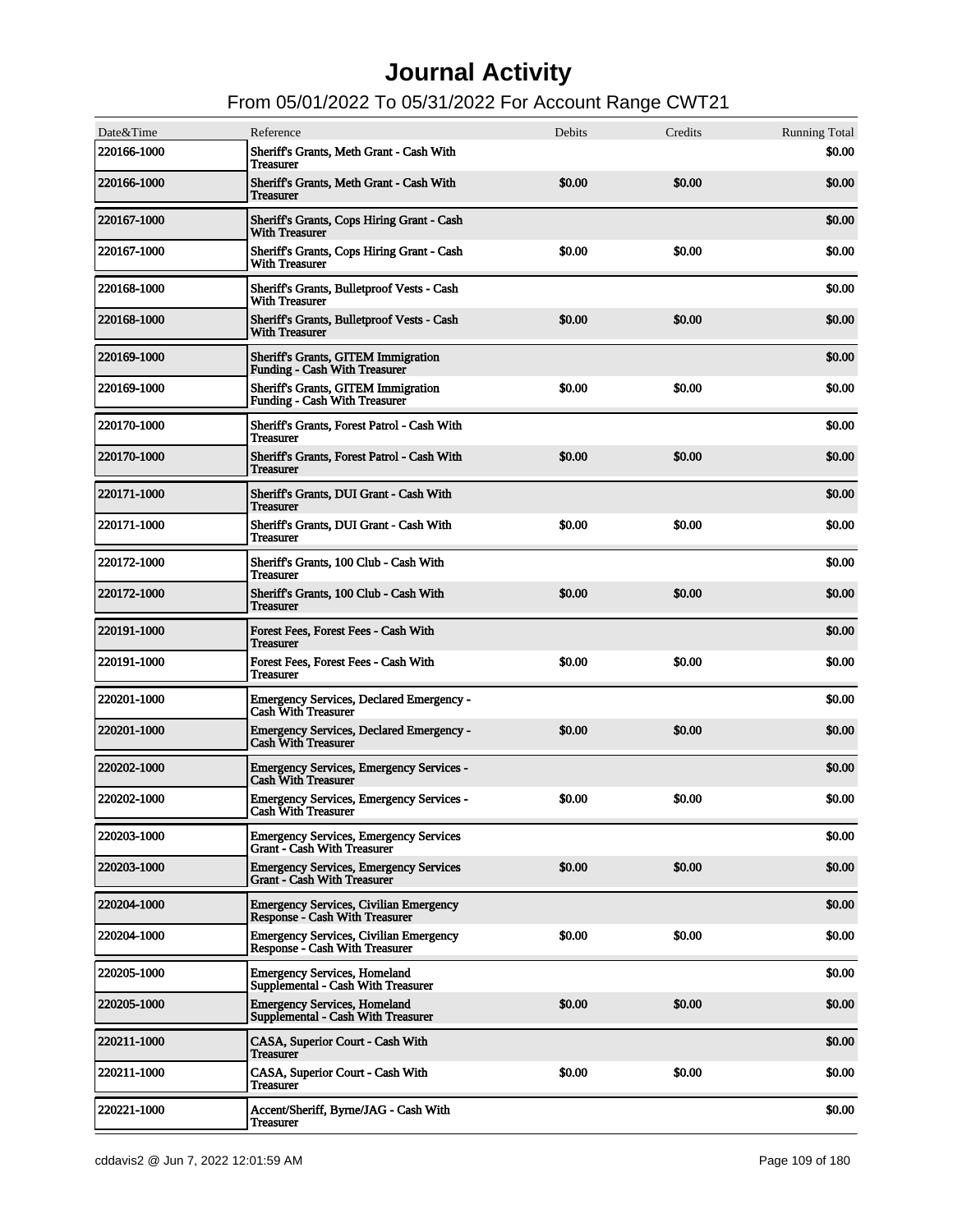| Date&Time   | Reference                                                                 | Debits | Credits | <b>Running Total</b> |
|-------------|---------------------------------------------------------------------------|--------|---------|----------------------|
| 220221-1000 | Accent/Sheriff, Byrne/JAG - Cash With<br><b>Treasurer</b>                 | \$0.00 | \$0.00  | \$0.00               |
| 220222-1000 | Accent/Sheriff, HIDTA - Cash With<br><b>Treasurer</b>                     |        |         | \$0.00               |
| 220222-1000 | Accent/Sheriff, HIDTA - Cash With<br><b>Treasurer</b>                     | \$0.00 | \$0.00  | \$0.00               |
| 220223-1000 | Accent/Sheriff, Marijuana Eradication -<br><b>Cash With Treasurer</b>     |        |         | \$0.00               |
| 220223-1000 | Accent/Sheriff, Marijuana Eradication -<br><b>Cash With Treasurer</b>     | \$0.00 | \$0.00  | \$0.00               |
| 220224-1000 | Accent/Sheriff. AGF State RICO - Cash<br><b>With Treasurer</b>            |        |         | \$0.00               |
| 220224-1000 | Accent/Sheriff, AGF State RICO - Cash<br><b>With Treasurer</b>            | \$0.00 | \$0.00  | \$0.00               |
| 220225-1000 | Accent/Sheriff, AGF Federal RICO - Cash<br><b>With Treasurer</b>          |        |         | \$0.00               |
| 220225-1000 | Accent/Sheriff, AGF Federal RICO - Cash<br><b>With Treasurer</b>          | \$0.00 | \$0.00  | \$0.00               |
| 220226-1000 | Accent/Sheriff, Enforcement Match, Part 2 -<br><b>Cash With Treasurer</b> |        |         | \$0.00               |
| 220226-1000 | Accent/Sheriff, Enforcement Match, Part 2 -<br><b>Cash With Treasurer</b> | \$0.00 | \$0.00  | \$0.00               |
| 220227-1000 | Accent/Sheriff, Program Income Federal -<br><b>Cash With Treasurer</b>    |        |         | \$0.00               |
| 220227-1000 | Accent/Sheriff, Program Income Federal -<br><b>Cash With Treasurer</b>    | \$0.00 | \$0.00  | \$0.00               |
| 220228-1000 | Accent/Sheriff, Program Income State -<br><b>Cash With Treasurer</b>      |        |         | \$0.00               |
| 220228-1000 | Accent/Sheriff, Program Income State -<br><b>Cash With Treasurer</b>      | \$0.00 | \$0.00  | \$0.00               |
| 220261-1000 | Victim's Assistance, Attorney - Cash With<br><b>Treasurer</b>             |        |         | \$0.00               |
| 220261-1000 | Victim's Assistance, Attorney - Cash With<br><b>Treasurer</b>             | \$0.00 | \$0.00  | \$0.00               |
| 220262-1000 | Victim's Assistance, Victim's Rights<br>Juvenile - Cash With Treasurer    |        |         | \$0.00               |
| 220262-1000 | Victim's Assistance, Victim's Rights<br>Juvenile - Cash With Treasurer    | \$0.00 | \$0.00  | \$0.00               |
| 220271-1000 | Field Trainer, Superior Court - Cash With<br>1 reasurer                   |        |         | \$0.00               |
| 220271-1000 | Field Trainer, Superior Court - Cash With<br><b>Treasurer</b>             | \$0.00 | \$0.00  | \$0.00               |
| 220281-1000 | Case Processing Assistance, Superior Court<br>- Cash With Treasurer       |        |         | \$0.00               |
| 220281-1000 | Case Processing Assistance, Superior Court<br>- Cash With Treasurer       | \$0.00 | \$0.00  | \$0.00               |
| 220291-1000 | Community Punishment, Adult Probation -<br><b>Cash With Treasurer</b>     |        |         | \$0.00               |
| 220291-1000 | Community Punishment, Adult Probation -<br><b>Cash With Treasurer</b>     | \$0.00 | \$0.00  | \$0.00               |
| 220292-1000 | Community Punishment, Sex Offender -<br><b>Cash With Treasurer</b>        |        |         | \$0.00               |
| 220292-1000 | Community Punishment, Sex Offender -<br><b>Cash With Treasurer</b>        | \$0.00 | \$0.00  | \$0.00               |
| 220293-1000 | Community Punishment, Substance Abuse -<br><b>Cash With Treasurer</b>     |        |         | \$0.00               |
| 220293-1000 | Community Punishment, Substance Abuse -<br><b>Cash With Treasurer</b>     | \$0.00 | \$0.00  | \$0.00               |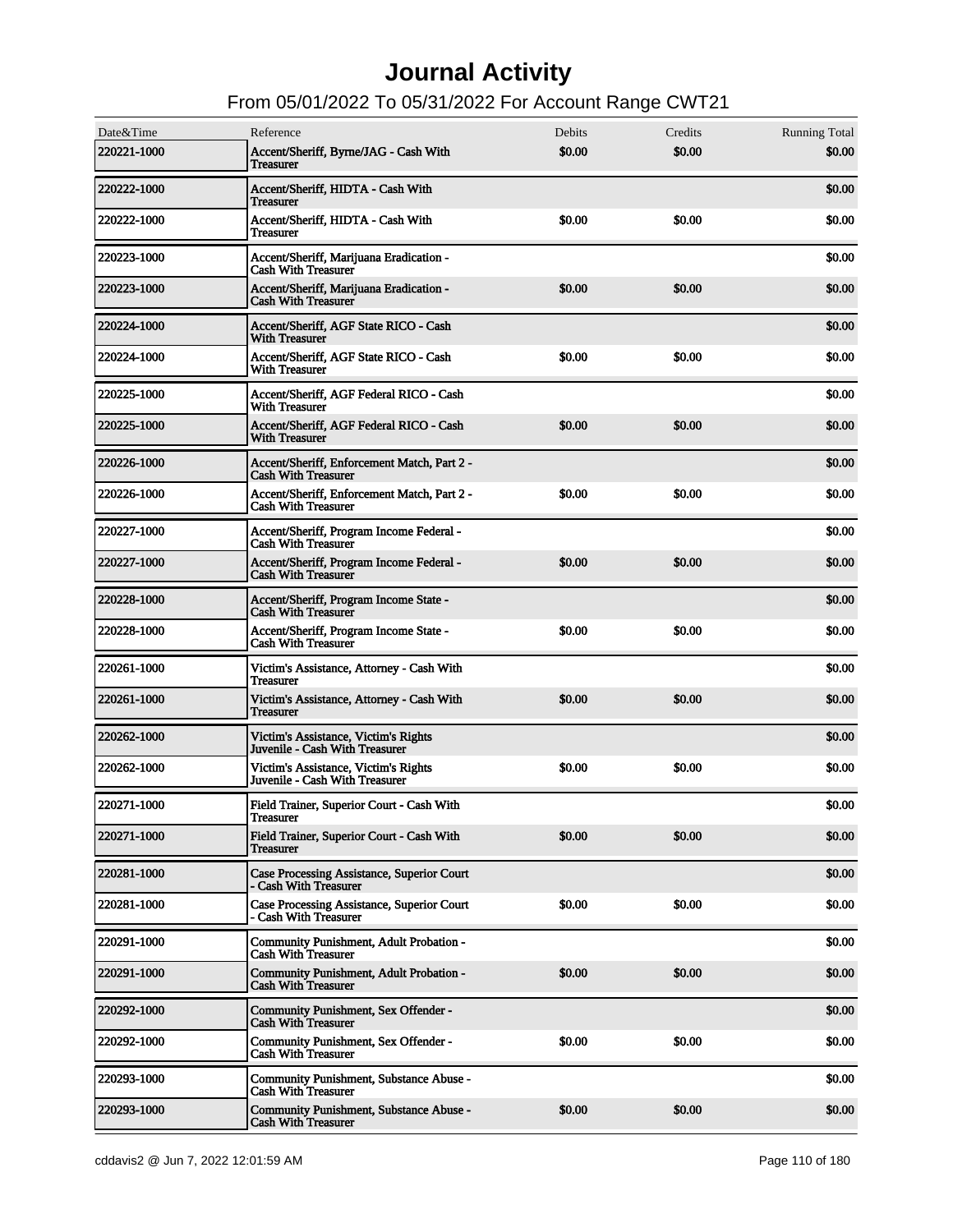| Date&Time                | Reference                                                                    | Debits         | Credits          | <b>Running Total</b> |
|--------------------------|------------------------------------------------------------------------------|----------------|------------------|----------------------|
| 220294-1000              | <b>Community Punishment, GPS - Cash With</b><br><b>Treasurer</b>             |                |                  | \$0.00               |
| 220294-1000              | Community Punishment, GPS - Cash With<br><b>Treasurer</b>                    | \$0.00         | \$0.00           | \$0.00               |
| 220301-1000              | Fill the Gap, Court Admin, Superior Court -<br><b>Cash With Treasurer</b>    |                |                  | \$0.00               |
| 220301-1000              | Fill the Gap, Court Admin, Superior Court -<br><b>Cash With Treasurer</b>    | \$0.00         | \$0.00           | \$0.00               |
| 220311-1000              | Jail District, S.C.A.A.P - Cash With<br><b>Treasurer</b>                     |                |                  | \$0.00               |
| 220311-1000              | Jail District, S.C.A.A.P - Cash With<br><b>Treasurer</b>                     | \$0.00         | \$0.00           | \$0.00               |
| 220312-1000              | Jail District, Southwest Border - Cash With<br><b>Treasurer</b>              |                |                  | \$0.00               |
| 220312-1000              | Jail District, Southwest Border - Cash With<br><b>Treasurer</b>              | \$0.00         | \$0.00           | \$0.00               |
| 400100-1000              | <b>County Schools Cash with Treasurer</b>                                    |                |                  | \$0.00               |
| 400100-1000              | <b>County Schools Cash with Treasurer</b>                                    | \$0.00         | \$0.00           | \$0.00               |
| 401111-1000              | Levy Funds-Cash With Treasurer                                               |                |                  | \$691,293.69         |
| May 3, 2022 8:42:23 AM   | SRP Voluntary Contributions in Lieu of<br>Property Taxes 2021 \$6,685,665.00 | \$2,346,079.69 |                  | \$3,037,373.38       |
| May 3, 2022 8:42:23 AM   | SRP Voluntary Contributions in Lieu of<br>Property Taxes 2021 \$6,685,665.00 | \$249,703.34   |                  | \$3,287,076.72       |
| May 3, 2022 8:42:23 AM   | SRP Voluntary Contributions in Lieu of<br>Property Taxes 2021 \$6,685,665.00 | \$200,541.47   |                  | \$3,487,618.19       |
| May 4, 2022 5:02:22 PM   | DEP#220846 FY21/22 REC#49<br>\$271,535.52                                    | \$246,535.52   |                  | \$3,734,153.71       |
| May 4, 2022 5:11:29 PM   | DEP#220848 FY21/22 SCHOOL<br>APPORTION \$5,078,538.03                        | \$115,511.97   |                  | \$3,849,665.68       |
| May 4, 2022 11:59:00 PM  | Warrant 2122000831                                                           |                | $(\$2,803.13)$   | \$3,846,862.55       |
| May 5, 2022 5:01:37 PM   | DEP#220853 FY21/22 REC#50 \$35,990.45                                        | \$14,326.72    |                  | \$3,861,189.27       |
| May 5, 2022 11:59:00 PM  | Warrant 2022000180                                                           |                | $(\$205,121.09)$ | \$3,656,068.18       |
| May 6, 2022 11:59:00 PM  | Warrant 2022000186                                                           |                | $(\$812.39)$     | \$3,655,255.79       |
| May 6, 2022 11:59:00 PM  | Warrant 2122000870                                                           |                | (\$146.01)       | \$3,655,109.78       |
| May 9, 2022 11:59:00 PM  | Warrant 2022000185                                                           |                | $(\$50.00)$      | \$3,655,059.78       |
| May 9, 2022 11:59:00 PM  | Warrant 2122000815                                                           |                | $(\$322.40)$     | \$3,654,737.38       |
| May 9, 2022 11:59:00 PM  | Warrant 2122000851                                                           |                | $(\$2,136.64)$   | \$3,652,600.74       |
| May 9, 2022 11:59:00 PM  | Warrant 2122000853                                                           |                | $(\$408.81)$     | \$3,652,191.93       |
| May 9, 2022 11:59:00 PM  | Warrant 2122000859                                                           |                | (\$480.72)       | \$3,651,711.21       |
| May 9, 2022 11:59:00 PM  | Warrant 2122000877                                                           |                | $(\$750.00)$     | \$3,650,961.21       |
| May 9, 2022 11:59:00 PM  | Warrant 2122000882                                                           |                | $(\$450.00)$     | \$3,650,511.21       |
| May 9, 2022 11:59:00 PM  | Warrant 2122000887                                                           |                | $(\$90.00)$      | \$3,650,421.21       |
| May 10, 2022 11:59:00 PM | Warrant 2022000181                                                           |                | $(\$2,780.89)$   | \$3,647,640.32       |
| May 10, 2022 11:59:00 PM | Warrant 2022000182                                                           |                | (\$19,531.44)    | \$3,628,108.88       |
| May 10, 2022 11:59:00 PM | Warrant 2022000184                                                           |                | $(\$38.38)$      | \$3,628,070.50       |
| May 10, 2022 11:59:00 PM | Warrant 2022000187                                                           |                | (\$1,662.43)     | \$3,626,408.07       |
| May 10, 2022 11:59:00 PM | Warrant 2122000581                                                           |                | $(\$121.49)$     | \$3,626,286.58       |
| May 10, 2022 11:59:00 PM | Warrant 2122000822                                                           |                | (\$163.54)       | \$3,626,123.04       |
| May 10, 2022 11:59:00 PM | Warrant 2122000850                                                           |                | (\$149.14)       | \$3,625,973.90       |
| May 10, 2022 11:59:00 PM | Warrant 2122000857                                                           |                | (\$198.90)       | \$3,625,775.00       |
| May 10, 2022 11:59:00 PM | Warrant 2122000863                                                           |                | $(\$7,169.44)$   | \$3,618,605.56       |
| May 10, 2022 11:59:00 PM | Warrant 2122000867                                                           |                | $(\$9,283.44)$   | \$3,609,322.12       |
| May 10, 2022 11:59:00 PM | Warrant 2122000879                                                           |                | $(\$3,500.00)$   | \$3,605,822.12       |
| May 10, 2022 11:59:00 PM | Warrant 2122000881                                                           |                | (\$13,283.02)    | \$3,592,539.10       |
| May 10, 2022 11:59:00 PM | Warrant 2122000886                                                           |                | $(\$435.42)$     | \$3,592,103.68       |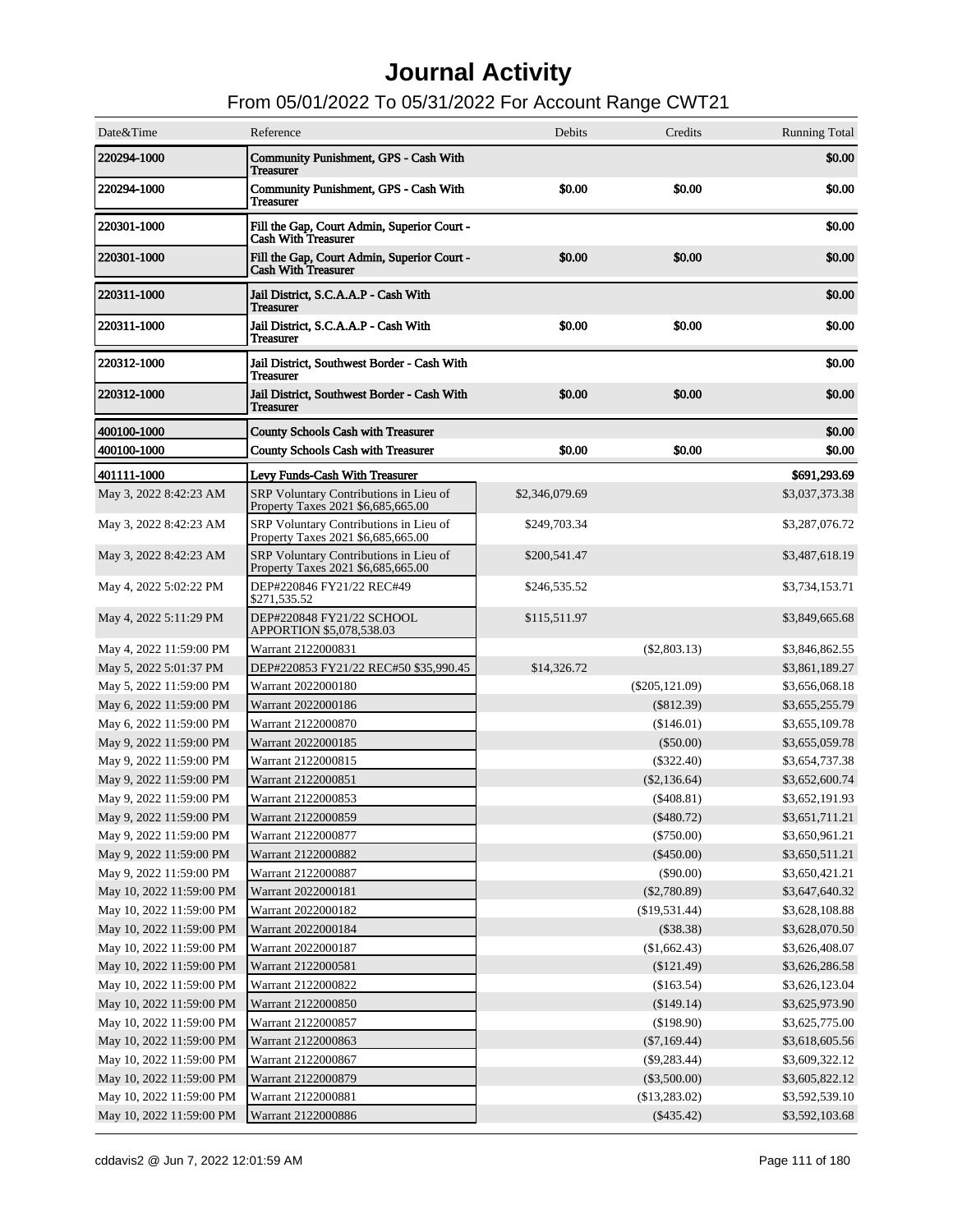| Date&Time                | Reference                                                            | Debits      | Credits           | <b>Running Total</b> |
|--------------------------|----------------------------------------------------------------------|-------------|-------------------|----------------------|
| May 10, 2022 11:59:00 PM | Warrant 2122000889                                                   |             | (\$2,100.00)      | \$3,590,003.68       |
| May 11, 2022 11:59:00 PM | Warrant 2122000838                                                   |             | $(\$76.77)$       | \$3,589,926.91       |
| May 11, 2022 11:59:00 PM | Warrant 2122000861                                                   |             | (\$140.00)        | \$3,589,786.91       |
| May 11, 2022 11:59:00 PM | Warrant 2122000873                                                   |             | (\$1,984.07)      | \$3,587,802.84       |
| May 11, 2022 11:59:00 PM | Warrant 2122000878                                                   |             | $(\$383.11)$      | \$3,587,419.73       |
| May 12, 2022 2:33:42 PM  | DEP#220871 FY21/22 NSLP \$355,751.16                                 | \$32,534.04 |                   | \$3,619,953.77       |
| May 12, 2022 3:29:08 PM  | JE 6495 / SCH Trans 68 County<br>Equalization-APR FY21/22 / cddavis2 | \$11,918.49 |                   | \$3,631,872.26       |
| May 12, 2022 3:33:14 PM  | DEP#220877 FY21/22 REC#53 \$2,700.00                                 | \$2,700.00  |                   | \$3,634,572.26       |
| May 12, 2022 11:59:00 PM | Warrant 2022000183                                                   |             | $(\$21.78)$       | \$3,634,550.48       |
| May 12, 2022 11:59:00 PM | Warrant 2122000811                                                   |             | $(\$65.08)$       | \$3,634,485.40       |
| May 12, 2022 11:59:00 PM | Warrant 2122000855                                                   |             | $(\$282.08)$      | \$3,634,203.32       |
| May 12, 2022 11:59:00 PM | Warrant 2122000858                                                   |             | (\$1,250.00)      | \$3,632,953.32       |
| May 12, 2022 11:59:00 PM | Warrant 2122000888                                                   |             | $(\$30.41)$       | \$3,632,922.91       |
| May 13, 2022 11:59:00 PM | Warrant 2122000864                                                   |             | $(\$661.05)$      | \$3,632,261.86       |
| May 15, 2022 11:59:58 PM | distribution                                                         | \$76,743.71 |                   | \$3,709,005.57       |
| May 15, 2022 11:59:58 PM | distribution                                                         |             | (\$14,434.81)     | \$3,694,570.76       |
| May 17, 2022 4:53:51 PM  | JE 6502 / SCH Trans 69 FY21/22 SRP<br>PILT / cddavis2                | \$11,451.40 |                   | \$3,706,022.16       |
| May 17, 2022 11:59:00 PM | Warrant 2022000194                                                   |             | $(\$50.00)$       | \$3,705,972.16       |
| May 18, 2022 5:00:09 PM  | DEP#220905 FY 21/22 RETIREMENT<br>PAYMENT \$90.00                    | \$90.00     |                   | \$3,706,062.16       |
| May 18, 2022 11:59:00 PM | Warrant 2122000854                                                   |             | $(\$584.53)$      | \$3,705,477.63       |
| May 19, 2022 11:59:00 PM | Warrant 2022000189                                                   |             | $(\$232, 183.24)$ | \$3,473,294.39       |
| May 23, 2022 11:59:00 PM | Warrant 2022000190                                                   |             | $(\$3,002.79)$    | \$3,470,291.60       |
| May 23, 2022 11:59:00 PM | Warrant 2022000191                                                   |             | (\$19,683.67)     | \$3,450,607.93       |
| May 23, 2022 11:59:00 PM | Warrant 2022000195                                                   |             | $(\$812.39)$      | \$3,449,795.54       |
| May 23, 2022 11:59:00 PM | Warrant 2022000196                                                   |             | (\$1,661.99)      | \$3,448,133.55       |
| May 23, 2022 11:59:00 PM | Warrant 2122000901                                                   |             | $(\$52.67)$       | \$3,448,080.88       |
| May 23, 2022 11:59:00 PM | Warrant 2122000914                                                   |             | $(\$28.04)$       | \$3,448,052.84       |
| May 23, 2022 11:59:00 PM | Warrant 2122000919                                                   |             | $(\$7,193.31)$    | \$3,440,859.53       |
| May 23, 2022 11:59:00 PM | Warrant 2122000926                                                   |             | $(\$582.82)$      | \$3,440,276.71       |
| May 23, 2022 11:59:00 PM | Warrant 2122000928                                                   |             | $(\$6,229.43)$    | \$3,434,047.28       |
| May 23, 2022 11:59:00 PM | Warrant 2122000932                                                   |             | $(\$449.45)$      | \$3,433,597.83       |
| May 23, 2022 11:59:00 PM | Warrant 2122000939                                                   |             | $(\$315.00)$      | \$3,433,282.83       |
| May 24, 2022 11:59:00 PM | Warrant 2022000193                                                   |             | $(\$38.38)$       | \$3,433,244.45       |
| May 24, 2022 11:59:00 PM | Warrant 2122000892                                                   |             | $(\$262.27)$      | \$3,432,982.18       |
| May 24, 2022 11:59:00 PM | Warrant 2122000896                                                   |             | $(\$248.55)$      | \$3,432,733.63       |
| May 24, 2022 11:59:00 PM | Warrant 2122000900                                                   |             | $(\$2,145.25)$    | \$3,430,588.38       |
| May 24, 2022 11:59:00 PM | Warrant 2122000903                                                   |             | $(\$610.94)$      | \$3,429,977.44       |
| May 24, 2022 11:59:00 PM | Warrant 2122000905                                                   |             | $(\$7,285.85)$    | \$3,422,691.59       |
| May 24, 2022 11:59:00 PM | Warrant 2122000908                                                   |             | (\$18.00)         | \$3,422,673.59       |
| May 24, 2022 11:59:00 PM | Warrant 2122000910                                                   |             | (\$10,246.35)     | \$3,412,427.24       |
| May 24, 2022 11:59:00 PM | Warrant 2122000923                                                   |             | (\$14,023.09)     | \$3,398,404.15       |
| May 24, 2022 11:59:00 PM | Warrant 2122000924                                                   |             | $(\$79.98)$       | \$3,398,324.17       |
| May 24, 2022 11:59:00 PM | Warrant 2122000925                                                   |             | $(\$95.91)$       | \$3,398,228.26       |
| May 24, 2022 11:59:00 PM | Warrant 2122000937                                                   |             | (\$89.34)         | \$3,398,138.92       |
| May 24, 2022 11:59:00 PM | Warrant 2122000941                                                   |             | $(\$918.54)$      | \$3,397,220.38       |
| May 25, 2022 11:59:00 PM | Warrant 2122000904                                                   |             | $(\$5.59)$        | \$3,397,214.79       |
| May 25, 2022 11:59:00 PM | Warrant 2122000907                                                   |             | (\$24.38)         | \$3,397,190.41       |
| May 25, 2022 11:59:00 PM | Warrant 2122000913                                                   |             | $(\$2,028.53)$    | \$3,395,161.88       |
| May 25, 2022 11:59:00 PM | Warrant 2122000915                                                   |             | $(\$540.00)$      | \$3,394,621.88       |
| May 25, 2022 11:59:00 PM | Warrant 2122000916                                                   |             | $(\$313.75)$      | \$3,394,308.13       |
| May 25, 2022 11:59:00 PM | Warrant 2122000921                                                   |             | (\$100.13)        | \$3,394,208.00       |
|                          |                                                                      |             |                   |                      |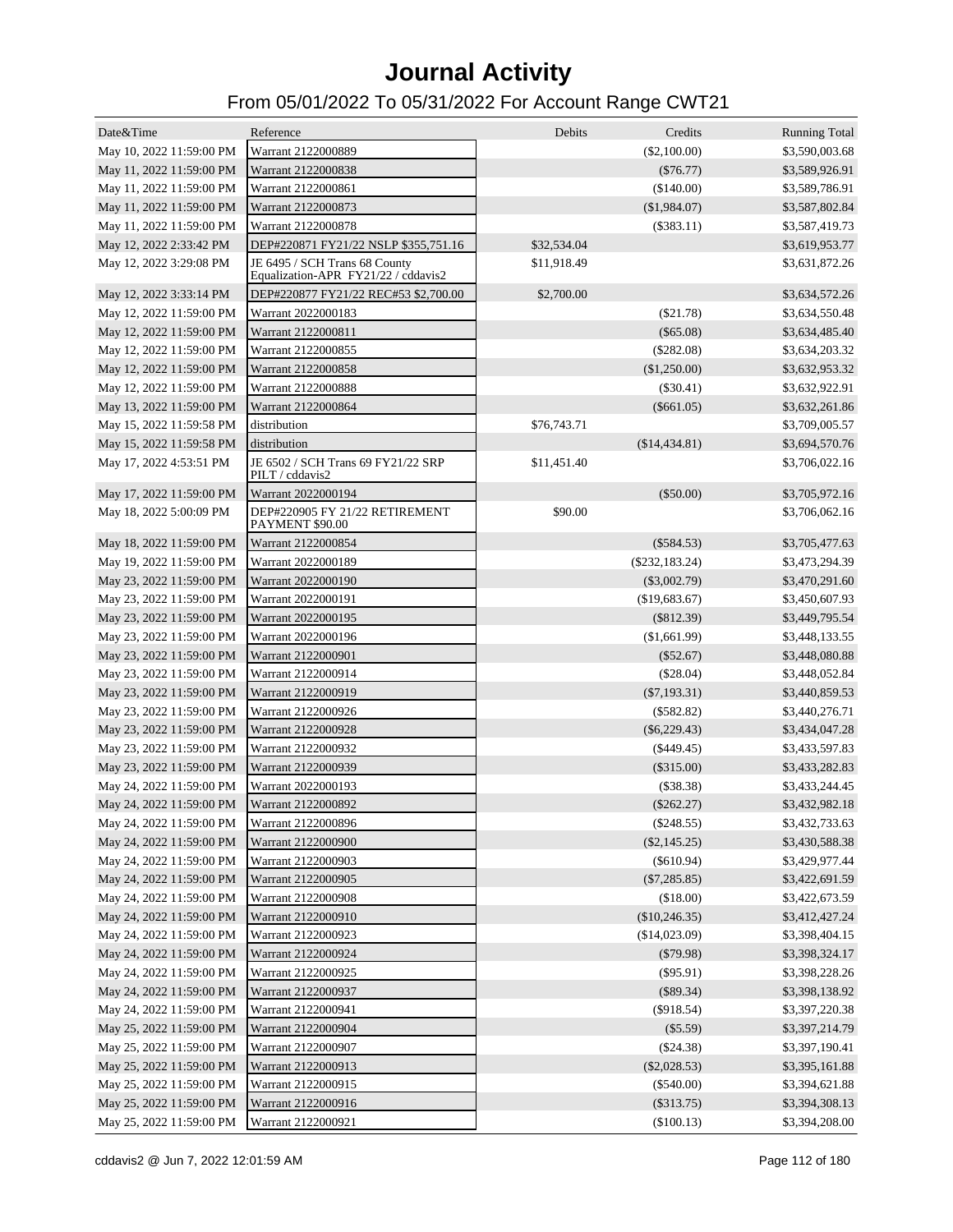| Date&Time                | Reference                                               | Debits         | Credits          | <b>Running Total</b> |
|--------------------------|---------------------------------------------------------|----------------|------------------|----------------------|
| May 25, 2022 11:59:00 PM | Warrant 2122000940                                      |                | $(\$69.00)$      | \$3,394,139.00       |
| May 26, 2022 11:59:00 PM | Warrant 2022000192                                      |                | $(\$21.78)$      | \$3,394,117.22       |
| May 26, 2022 11:59:00 PM | Warrant 2122000891                                      |                | $(\$425.00)$     | \$3,393,692.22       |
| May 26, 2022 11:59:00 PM | Warrant 2122000918                                      |                | $(\$552.22)$     | \$3,393,140.00       |
| May 26, 2022 11:59:00 PM | Warrant 2122000920                                      |                | $(\$3.56)$       | \$3,393,136.44       |
| May 27, 2022 11:59:00 PM | Warrant 2122000898                                      |                | $(\$352.95)$     | \$3,392,783.49       |
| May 27, 2022 11:59:00 PM | Warrant 2122000917                                      |                | (\$90.11)        | \$3,392,693.38       |
| May 31, 2022 11:59:00 PM | Warrant 2122000933                                      |                | (\$44.50)        | \$3,392,648.88       |
| May 31, 2022 11:59:00 PM | Warrant 2122000942                                      |                | $(\$957.25)$     | \$3,391,691.63       |
| May 31, 2022 11:59:57 PM | journal fund interest allocation - 05/01/2022           | \$614.02       |                  | \$3,392,305.65       |
|                          | to 05/31/2022                                           |                |                  |                      |
| 401111-1000              | Levy Funds-Cash With Treasurer                          | \$3,308,750.37 | $(\$607,738.41)$ | \$3,392,305.65       |
| 401112-1000              | Non-Levy-Cash With Treasurer                            |                |                  | \$3,070,492.54       |
| May 4, 2022 4:51:32 PM   | DEP#220839 FY21/22 \$40,771.28                          | \$40,771.28    |                  | \$3,111,263.82       |
| May 4, 2022 5:02:22 PM   | DEP#220846 FY21/22 REC#49<br>\$271,535.52               | \$25,000.00    |                  | \$3,136,263.82       |
| May 4, 2022 5:05:57 PM   | DEP#220847 FY 21/22 \$760,197.99                        | \$69,521.38    |                  | \$3,205,785.20       |
| May 5, 2022 5:01:37 PM   | DEP#220853 FY21/22 REC#50 \$35,990.45                   | \$21,663.73    |                  | \$3,227,448.93       |
| May 5, 2022 11:59:00 PM  | Warrant 2022000180                                      |                | $(\$37,651.80)$  | \$3,189,797.13       |
| May 5, 2022 11:59:00 PM  | Warrant 2122000784                                      |                | (\$1,614.68)     | \$3,188,182.45       |
| May 6, 2022 11:59:00 PM  | Warrant 2022000186                                      |                | $(\$37.76)$      | \$3,188,144.69       |
| May 9, 2022 4:29:45 PM   | DEP#220866 FY 21/22 REC#51 \$434.26                     | \$434.26       |                  | \$3,188,578.95       |
| May 9, 2022 11:59:00 PM  | Warrant 2122000851                                      |                | ( \$4,903.28)    | \$3,183,675.67       |
| May 9, 2022 11:59:00 PM  | Warrant 2122000862                                      |                | $(\$25,375.91)$  | \$3,158,299.76       |
| May 9, 2022 11:59:00 PM  | Warrant 2122000868                                      |                | (\$1,255.40)     | \$3,157,044.36       |
| May 9, 2022 11:59:00 PM  | Warrant 2122000871                                      |                | (\$88.19)        | \$3,156,956.17       |
| May 9, 2022 11:59:00 PM  | Warrant 2122000874                                      |                | $(\$294.16)$     | \$3,156,662.01       |
| May 9, 2022 11:59:00 PM  | Warrant 2122000875                                      |                | $(\$463.05)$     | \$3,156,198.96       |
| May 10, 2022 11:59:00 PM | Warrant 2022000181                                      |                | $(\$534.57)$     | \$3,155,664.39       |
| May 10, 2022 11:59:00 PM | Warrant 2022000182                                      |                | $(\$3,257.46)$   | \$3,152,406.93       |
| May 10, 2022 11:59:00 PM | Warrant 2022000184                                      |                | (\$10.62)        | \$3,152,396.31       |
| May 10, 2022 11:59:00 PM | Warrant 2022000187                                      |                | $(\$202.57)$     | \$3,152,193.74       |
| May 10, 2022 11:59:00 PM | Warrant 2122000860                                      |                | $(\$2,387.35)$   | \$3,149,806.39       |
| May 10, 2022 11:59:00 PM | Warrant 2122000872                                      |                | (\$1,650.00)     | \$3,148,156.39       |
| May 11, 2022 11:59:00 PM | Warrant 2122000866                                      |                | (\$188.54)       | \$3,147,967.85       |
| May 11, 2022 11:59:00 PM | Warrant 2122000876                                      |                | $(\$23.62)$      | \$3,147,944.23       |
| May 11, 2022 11:59:00 PM | Warrant 2122000883                                      |                | $(\$212.05)$     | \$3,147,732.18       |
| May 12, 2022 3:34:09 PM  | DEP#220876 FY21/22 REC#52 \$50.00                       | \$50.00        |                  | \$3,147,782.18       |
| May 12, 2022 3:40:37 PM  | DEP#220872 FY21/22 NSLP \$109,503.52                    | \$49,275.79    |                  | \$3,197,057.97       |
| May 12, 2022 11:59:00 PM | Warrant 2022000183                                      |                | (\$2.59)         | \$3,197,055.38       |
| May 12, 2022 11:59:00 PM | Warrant 2122000855                                      |                | $(\$436.33)$     | \$3,196,619.05       |
| May 12, 2022 11:59:00 PM | Warrant 2122000856                                      |                | $(\$27.98)$      | \$3,196,591.07       |
| May 12, 2022 11:59:00 PM | Warrant 2122000869                                      |                | $(\$2,625.00)$   | \$3,193,966.07       |
| May 16, 2022 11:59:00 PM | Warrant 2122000880                                      |                | $(\$215.10)$     | \$3,193,750.97       |
| May 17, 2022 5:04:44 PM  | DEP#220889 FY 21/22 TAYLOR<br>GRAZING \$7,983.33        | \$6,386.66     |                  | \$3,200,137.63       |
| May 17, 2022 5:09:59 PM  | DEP#220892 FY 21/22 \$741,964.98                        | \$86,487.37    |                  | \$3,286,625.00       |
| May 17, 2022 5:14:47 PM  | DEP#220895 FY 21/22 REC#54 \$720.00                     | \$720.00       |                  | \$3,287,345.00       |
| May 17, 2022 11:59:00 PM | Warrant 2122000865                                      |                | (\$1,062.00)     | \$3,286,283.00       |
| May 17, 2022 11:59:00 PM | Warrant 2122000884                                      |                | $(\$327.08)$     | \$3,285,955.92       |
| May 18, 2022 4:56:24 PM  | DEP#220901 FY 21/22 REC#55 \$300.00                     | \$300.00       |                  | \$3,286,255.92       |
| May 18, 2022 4:57:16 PM  | DEP#220902 FY 21/22 REC#56 \$50.00                      | \$50.00        |                  | \$3,286,305.92       |
| May 18, 2022 4:59:14 PM  | DEP#220904 FY 21/22 TITLE I LEA<br>22FT1TTI \$11,387.21 | \$11,387.21    |                  | \$3,297,693.13       |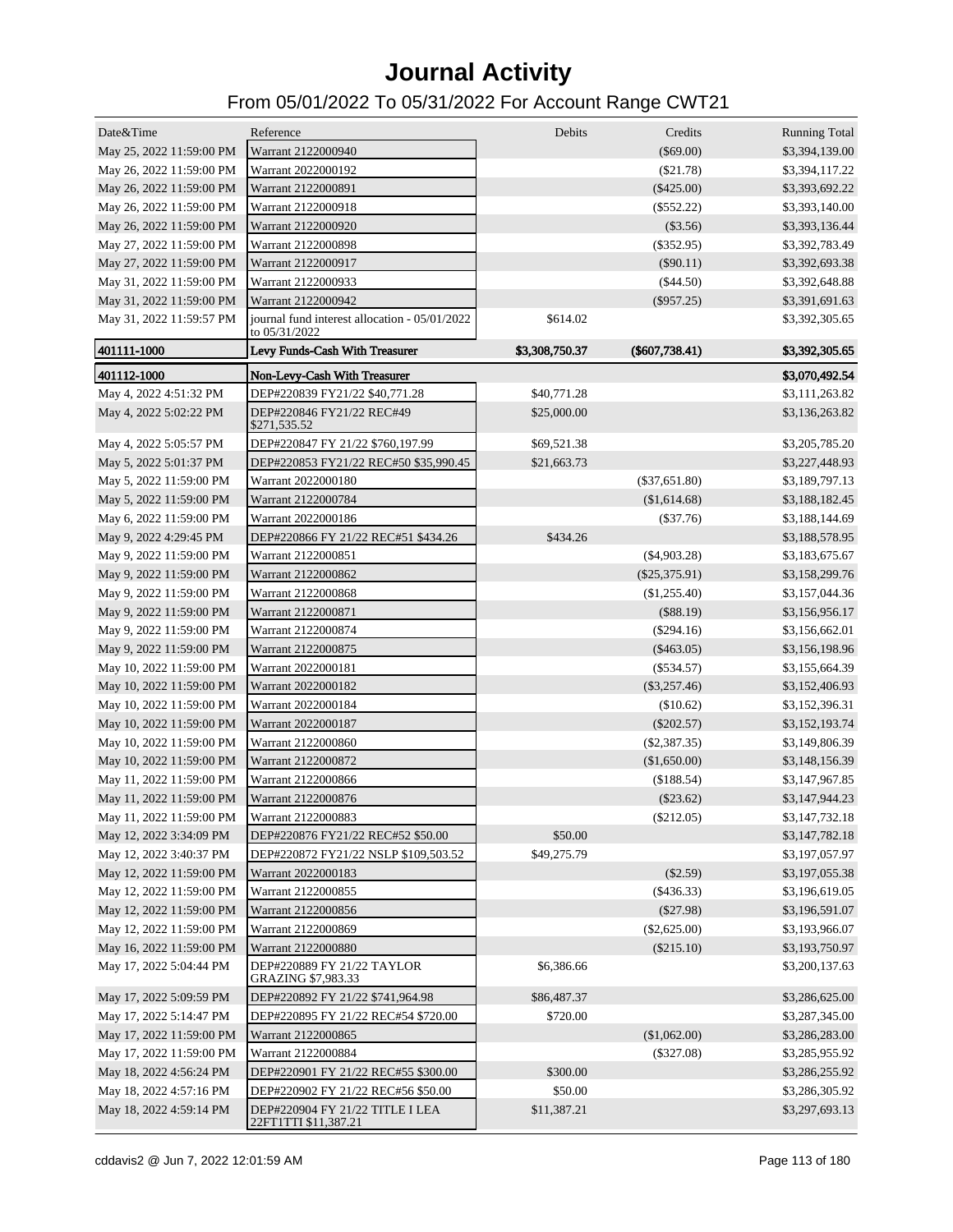| Date&Time                | Reference                                                      | Debits       | Credits          | <b>Running Total</b> |
|--------------------------|----------------------------------------------------------------|--------------|------------------|----------------------|
| May 19, 2022 11:59:00 PM | Warrant 2022000189                                             |              | $(\$37,406.47)$  | \$3,260,286.66       |
| May 19, 2022 11:59:00 PM | Warrant 2122000852                                             |              | $(\$3,669.85)$   | \$3,256,616.81       |
| May 20, 2022 11:59:00 PM | Warrant 2122000816                                             |              | $(\$100.00)$     | \$3,256,516.81       |
| May 20, 2022 11:59:00 PM | Warrant 2122000909                                             |              | (\$18.15)        | \$3,256,498.66       |
| May 23, 2022 11:59:00 PM | Warrant 2022000190                                             |              | $(\$520.67)$     | \$3,255,977.99       |
| May 23, 2022 11:59:00 PM | Warrant 2022000191                                             |              | $(\$3,273.76)$   | \$3,252,704.23       |
| May 23, 2022 11:59:00 PM | Warrant 2022000195                                             |              | $(\$37.76)$      | \$3,252,666.47       |
| May 23, 2022 11:59:00 PM | Warrant 2022000196                                             |              | $(\$203.01)$     | \$3,252,463.46       |
| May 23, 2022 11:59:00 PM | Warrant 2122000839                                             |              | (\$1,000.00)     | \$3,251,463.46       |
| May 23, 2022 11:59:00 PM | Warrant 2122000934                                             |              | $(\$58,991.52)$  | \$3,192,471.94       |
| May 23, 2022 11:59:00 PM | Warrant 2122000935                                             |              | $(\$67.98)$      | \$3,192,403.96       |
| May 24, 2022 9:14:14 AM  | DEP#220916 FY21/22 REC#58 \$1,000.00                           | \$1,000.00   |                  | \$3,193,403.96       |
| May 24, 2022 9:19:49 AM  | DEP#220912 FY21/22 REC#57 \$500.00                             | \$500.00     |                  | \$3,193,903.96       |
| May 24, 2022 3:22:48 PM  | DEP#220921 FY 21/22 \$8,220.37                                 | \$2,655.35   |                  | \$3,196,559.31       |
| May 24, 2022 3:28:11 PM  | DEP#220920 FY21/22 NSLP \$54,784.72                            | \$54,784.72  |                  | \$3,251,344.03       |
| May 24, 2022 11:59:00 PM | Warrant 2022000193                                             |              | (\$10.62)        | \$3,251,333.41       |
| May 24, 2022 11:59:00 PM | Warrant 2122000893                                             |              | $(\$4,761.15)$   | \$3,246,572.26       |
| May 24, 2022 11:59:00 PM | Warrant 2122000894                                             |              | $(\$775.00)$     | \$3,245,797.26       |
| May 24, 2022 11:59:00 PM | Warrant 2122000896                                             |              | $(\$507.22)$     | \$3,245,290.04       |
| May 24, 2022 11:59:00 PM | Warrant 2122000897                                             |              | (\$17.61)        | \$3,245,272.43       |
| May 24, 2022 11:59:00 PM | Warrant 2122000903                                             |              | $(\$254.94)$     | \$3,245,017.49       |
| May 24, 2022 11:59:00 PM | Warrant 2122000912                                             |              | $(\$7,549.86)$   | \$3,237,467.63       |
| May 24, 2022 11:59:00 PM | Warrant 2122000924                                             |              | $(\$145.44)$     | \$3,237,322.19       |
| May 24, 2022 11:59:00 PM | Warrant 2122000936                                             |              | $(\$1,025.15)$   |                      |
|                          | Warrant 2122000885                                             |              |                  | \$3,236,297.04       |
| May 25, 2022 11:59:00 PM |                                                                |              | (\$1,530.38)     | \$3,234,766.66       |
| May 25, 2022 11:59:00 PM | Warrant 2122000929                                             |              | $(\$377.13)$     | \$3,234,389.53       |
| May 25, 2022 11:59:00 PM | Warrant 2122000930                                             |              | (\$1,611.70)     | \$3,232,777.83       |
| May 26, 2022 11:59:00 PM | Warrant 2022000192                                             |              | $(\$2.59)$       | \$3,232,775.24       |
| May 26, 2022 11:59:00 PM | Warrant 2122000891                                             |              | (\$175.00)       | \$3,232,600.24       |
| May 26, 2022 11:59:00 PM | Warrant 2122000918                                             |              | $(\$2,443.31)$   | \$3,230,156.93       |
| May 27, 2022 11:59:00 PM | Warrant 2122000902                                             |              | $(\$275.00)$     | \$3,229,881.93       |
| May 31, 2022 2:53:52 PM  | DEP#220937 FY21/22 REC#60 \$290.00                             | \$290.00     |                  | \$3,230,171.93       |
| May 31, 2022 2:56:29 PM  | DEP#220936 FY 21/22 REC#59 \$7,678.92                          | \$7,678.92   |                  | \$3,237,850.85       |
| May 31, 2022 11:59:00 PM | Warrant 2122000890                                             |              | $(\$3,114.00)$   | \$3,234,736.85       |
| May 31, 2022 11:59:00 PM | Warrant 2122000927                                             |              | $(\$32.94)$      | \$3,234,703.91       |
| May 31, 2022 11:59:57 PM | journal fund interest allocation - 05/01/2022<br>to 05/31/2022 | \$584.06     |                  | \$3,235,287.97       |
| 401112-1000              | Non-Levy-Cash With Treasurer                                   | \$379,540.73 | $(\$214,745.30)$ | \$3,235,287.97       |
| 401113-1000              | <b>Bond Building-Cash With Treasurer</b>                       |              |                  | \$0.00               |
| 401113-1000              | <b>Bond Building-Cash With Treasurer</b>                       | \$0.00       | \$0.00           | \$0.00               |
| 401114-1000              | Debt services-Cash With Treasurer                              |              |                  | \$8.51               |
| 401114-1000              | Debt services-Cash With Treasurer                              | \$0.00       | \$0.00           | \$8.51               |
|                          |                                                                |              |                  |                      |
| 401115-1000              | Deficiencies Corection-Cash With Treasurer                     |              |                  | \$0.00               |
| 401115-1000              | Deficiencies Corection-Cash With Treasurer                     | \$0.00       | \$0.00           | \$0.00               |
| 401116-1000              | <b>Building Renewel-Cash With Treasurer</b>                    |              |                  | \$0.00               |
| 401116-1000              | <b>Building Renewel-Cash With Treasurer</b>                    | \$0.00       | \$0.00           | \$0.00               |
| 401117-1000              | New School Facilities-Cash With Treasurer                      |              |                  | \$0.00               |
| 401117-1000              | New School Facilities-Cash With Treasurer                      | \$0.00       | \$0.00           | \$0.00               |
| 406111-1000              |                                                                |              |                  |                      |
|                          | Levy Funds-Cash With Treasurer<br>Warrant 2222000178           |              |                  | \$2,565,035.32       |
| May 2, 2022 11:59:00 PM  | Warrant 2222000186                                             |              | $(\$605.75)$     | \$2,564,429.57       |
| May 2, 2022 11:59:00 PM  |                                                                |              | $(\$474.08)$     | \$2,563,955.49       |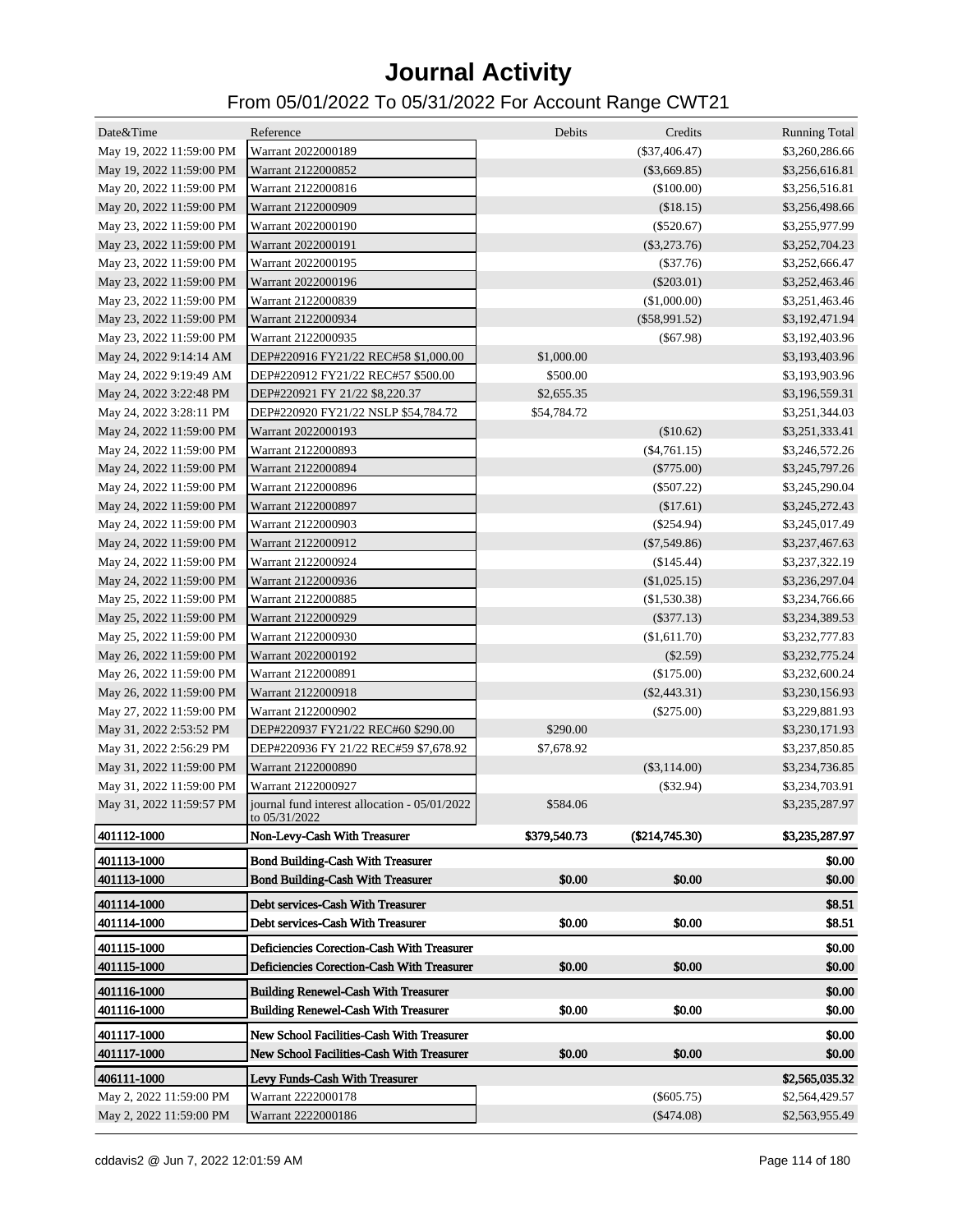| Date&Time                | Reference                                                                    | Debits       | Credits          | <b>Running Total</b> |
|--------------------------|------------------------------------------------------------------------------|--------------|------------------|----------------------|
| May 2, 2022 11:59:00 PM  | Warrant 2322000662                                                           |              | $(\$57.67)$      | \$2,563,897.82       |
| May 2, 2022 11:59:00 PM  | Warrant 2322000748                                                           |              | (\$187.52)       | \$2,563,710.30       |
| May 2, 2022 11:59:00 PM  | Warrant 2322000760                                                           |              | $(\$659.49)$     | \$2,563,050.81       |
| May 2, 2022 11:59:00 PM  | Warrant 2322000761                                                           |              | $(\$57.67)$      | \$2,562,993.14       |
| May 2, 2022 11:59:00 PM  | Warrant 2322000762                                                           |              | (\$164.12)       | \$2,562,829.02       |
| May 2, 2022 11:59:00 PM  | Warrant 2322000770                                                           |              | (\$176.22)       | \$2,562,652.80       |
| May 2, 2022 11:59:00 PM  | Warrant 2322000776                                                           |              | $(\$69.42)$      | \$2,562,583.38       |
| May 2, 2022 11:59:00 PM  | Warrant 2322000782                                                           |              | $(\$254.18)$     | \$2,562,329.20       |
| May 2, 2022 11:59:00 PM  | Warrant 2322000783                                                           |              | $(\$75.65)$      | \$2,562,253.55       |
| May 2, 2022 11:59:00 PM  | Warrant 2322000798                                                           |              | (\$1,009.32)     | \$2,561,244.23       |
| May 2, 2022 11:59:00 PM  | Warrant 2322000804                                                           |              | $(\$366.84)$     | \$2,560,877.39       |
| May 2, 2022 11:59:00 PM  | Warrant 2322000807                                                           |              | $(\$121.41)$     | \$2,560,755.98       |
| May 2, 2022 11:59:00 PM  | Warrant 2322000811                                                           |              | $(\$1,433.43)$   | \$2,559,322.55       |
| May 2, 2022 11:59:00 PM  | Warrant 2322000815                                                           |              | $(\$434.70)$     | \$2,558,887.85       |
| May 2, 2022 11:59:00 PM  | Warrant 2322000821                                                           |              | $(\$227.60)$     | \$2,558,660.25       |
| May 3, 2022 8:42:23 AM   | SRP Voluntary Contributions in Lieu of<br>Property Taxes 2021 \$6,685,665.00 | \$13,222.93  |                  | \$2,571,883.18       |
| May 3, 2022 11:59:00 PM  | Warrant 2222000185                                                           |              | $(\$809.85)$     | \$2,571,073.33       |
| May 3, 2022 11:59:00 PM  | Warrant 2322000749                                                           |              | $(\$222.14)$     | \$2,570,851.19       |
| May 3, 2022 11:59:00 PM  | Warrant 2322000768                                                           |              | $(\$208.26)$     | \$2,570,642.93       |
| May 3, 2022 11:59:00 PM  | Warrant 2322000792                                                           |              | $(\$326.81)$     | \$2,570,316.12       |
| May 3, 2022 11:59:00 PM  | Warrant 2322000802                                                           |              | $(\$286.06)$     | \$2,570,030.06       |
| May 3, 2022 11:59:00 PM  | Warrant 2322000805                                                           |              | $(\$7,282.61)$   | \$2,562,747.45       |
| May 3, 2022 11:59:00 PM  | Warrant 2322000813                                                           |              | $(\$5,925.87)$   | \$2,556,821.58       |
| May 3, 2022 11:59:00 PM  | Warrant 2322000819                                                           |              | $(\$246,535.52)$ | \$2,310,286.06       |
| May 3, 2022 11:59:00 PM  | Warrant 2322000822                                                           |              | $(\$606.16)$     | \$2,309,679.90       |
| May 4, 2022 5:11:29 PM   | DEP#220848 FY21/22 SCHOOL<br>APPORTION \$5,078,538.03                        | \$119,871.22 |                  | \$2,429,551.12       |
| May 4, 2022 11:59:00 PM  | Warrant 2322000758                                                           |              | $(\$207.37)$     | \$2,429,343.75       |
| May 4, 2022 11:59:00 PM  | Warrant 2322000781                                                           |              | $(\$52.87)$      | \$2,429,290.88       |
| May 4, 2022 11:59:00 PM  | Warrant 2322000806                                                           |              | (\$188.52)       | \$2,429,102.36       |
| May 5, 2022 11:59:00 PM  | Warrant 2322000747                                                           |              | $(\$94.52)$      | \$2,429,007.84       |
| May 5, 2022 11:59:00 PM  | Warrant 2322000785                                                           |              | $(\$39.87)$      | \$2,428,967.97       |
| May 5, 2022 11:59:00 PM  | Warrant 2322000791                                                           |              | $(\$66.57)$      | \$2,428,901.40       |
| May 5, 2022 11:59:00 PM  | Warrant 2322000803                                                           |              | $(\$724.08)$     | \$2,428,177.32       |
| May 5, 2022 11:59:00 PM  | Warrant 2322000809                                                           |              | $(\$63.61)$      | \$2,428,113.71       |
| May 5, 2022 11:59:00 PM  | Warrant 2322000810                                                           |              | $(\$282.97)$     | \$2,427,830.74       |
| May 6, 2022 11:59:00 PM  | Warrant 2322000751                                                           |              | (\$282.13)       | \$2,427,548.61       |
| May 6, 2022 11:59:00 PM  | Warrant 2322000759                                                           |              | $(\$52.87)$      | \$2,427,495.74       |
| May 6, 2022 11:59:00 PM  | Warrant 2322000771                                                           |              | $(\$316.22)$     | \$2,427,179.52       |
| May 6, 2022 11:59:00 PM  | Warrant 2322000789                                                           |              | (\$170.88)       | \$2,427,008.64       |
| May 9, 2022 11:59:00 PM  | Warrant 2322000812                                                           |              | (\$179.36)       | \$2,426,829.28       |
| May 10, 2022 11:59:00 PM | Warrant 2222000170                                                           |              | $(\$966.09)$     | \$2,425,863.19       |
| May 10, 2022 11:59:00 PM | Warrant 2222000182                                                           |              | $(\$966.38)$     | \$2,424,896.81       |
| May 10, 2022 11:59:00 PM | Warrant 2322000757                                                           |              | (\$102.53)       | \$2,424,794.28       |
| May 10, 2022 11:59:00 PM | Warrant 2322000787                                                           |              | (\$165,484.15)   | \$2,259,310.13       |
| May 10, 2022 11:59:00 PM | Warrant 2322000797                                                           |              | (\$155.84)       | \$2,259,154.29       |
| May 10, 2022 11:59:00 PM | Warrant 2322000800                                                           |              | $(\$2,784.65)$   | \$2,256,369.64       |
| May 10, 2022 11:59:00 PM | Warrant 2322000808                                                           |              | $(\$215.50)$     | \$2,256,154.14       |
| May 11, 2022 11:59:00 PM | Warrant 2222000171                                                           |              | (\$131.49)       | \$2,256,022.65       |
| May 11, 2022 11:59:00 PM | Warrant 2222000191                                                           |              | (\$131.49)       | \$2,255,891.16       |
| May 12, 2022 2:33:42 PM  | DEP#220871 FY21/22 NSLP \$355,751.16                                         | \$6,046.51   |                  | \$2,261,937.67       |
| May 12, 2022 3:29:08 PM  | JE 6495 / SCH Trans 68 County<br>Equalization-APR FY21/22 / cddavis2         | \$14,009.24  |                  | \$2,275,946.91       |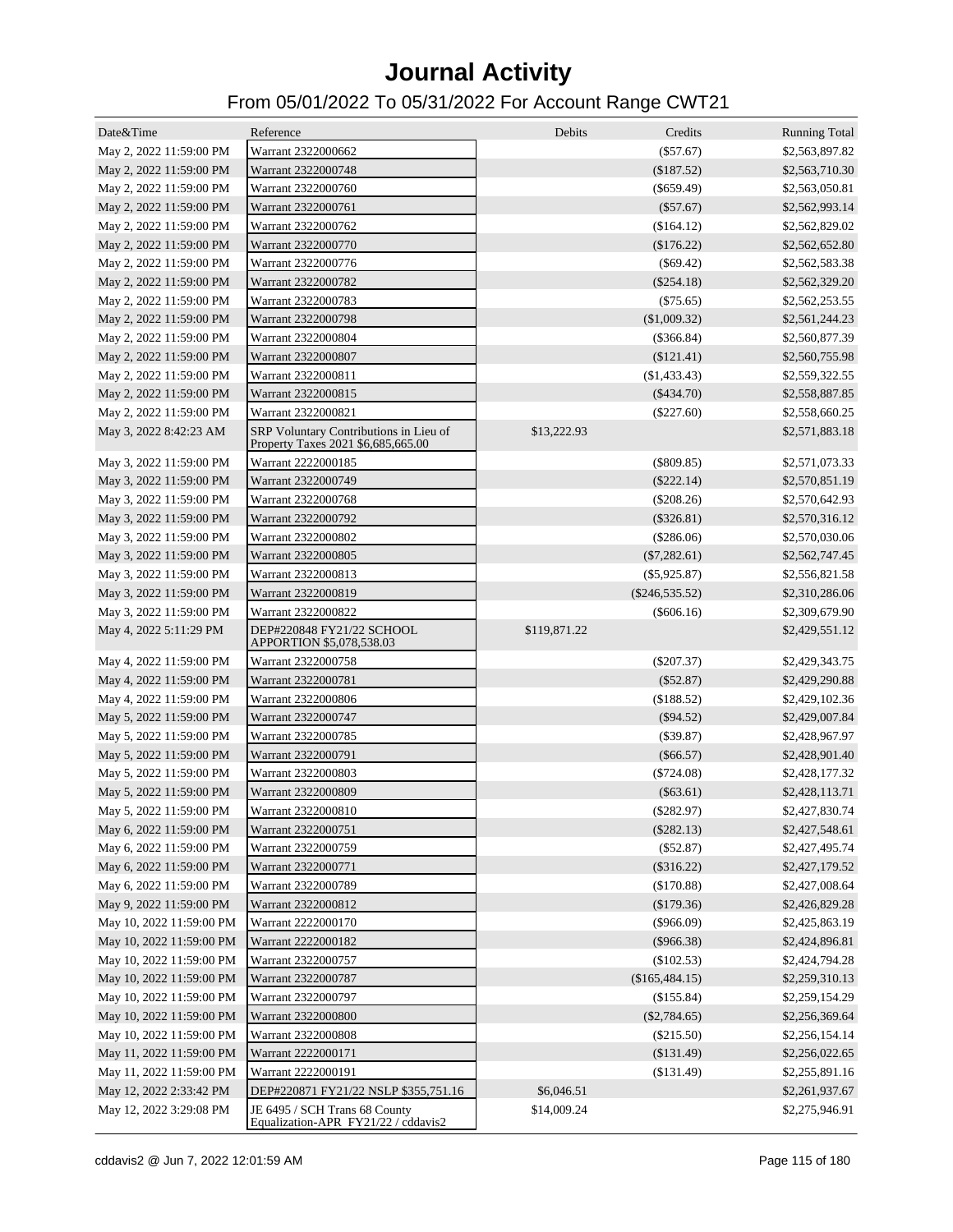| Date&Time                | Reference                                             | Debits<br>Credits | <b>Running Total</b>             |
|--------------------------|-------------------------------------------------------|-------------------|----------------------------------|
| May 12, 2022 11:59:00 PM | Warrant 2222000196                                    | (\$140.70)        | \$2,275,806.21                   |
| May 12, 2022 11:59:00 PM | Warrant 2222000198                                    | (\$12,479.98)     | \$2,263,326.23                   |
| May 12, 2022 11:59:00 PM | Warrant 2222000199                                    | $(\$36,570.92)$   | \$2,226,755.31                   |
| May 12, 2022 11:59:00 PM | Warrant 2222000200                                    | (\$13,116.37)     | \$2,213,638.94                   |
| May 12, 2022 11:59:00 PM | Warrant 2322000818                                    | $(\$3,734.73)$    | \$2,209,904.21                   |
| May 12, 2022 11:59:00 PM | Warrant 2322000826                                    | $(\$68.65)$       | \$2,209,835.56                   |
| May 12, 2022 11:59:00 PM | Warrant 2322000834                                    | $(\$125.00)$      | \$2,209,710.56                   |
| May 13, 2022 11:59:00 PM | Warrant 2222000195                                    | $(\$57.10)$       | \$2,209,653.46                   |
| May 15, 2022 11:59:58 PM | distribution                                          | (\$10,128.71)     | \$2,199,524.75                   |
| May 15, 2022 11:59:58 PM | distribution                                          | \$85,958.78       | \$2,285,483.53                   |
| May 16, 2022 11:59:00 PM | Warrant 2222000193                                    | $(\$809.85)$      | \$2,284,673.68                   |
| May 16, 2022 11:59:00 PM | Warrant 2222000194                                    | $(\$643.78)$      | \$2,284,029.90                   |
| May 16, 2022 11:59:00 PM | Warrant 2322000832                                    | $(\$155.56)$      | \$2,283,874.34                   |
| May 16, 2022 11:59:00 PM | Warrant 2322000837                                    | $(\$755.45)$      | \$2,283,118.89                   |
| May 16, 2022 11:59:00 PM | Warrant 2322000853                                    | $(\$250.00)$      | \$2,282,868.89                   |
| May 16, 2022 11:59:00 PM | Warrant 2322000858                                    | $(\$377.76)$      | \$2,282,491.13                   |
| May 16, 2022 11:59:00 PM | Warrant 2322000859                                    | $(\$400.49)$      | \$2,282,090.64                   |
| May 16, 2022 11:59:00 PM | Warrant 2322000872                                    | $(\$691.87)$      | \$2,281,398.77                   |
| May 16, 2022 11:59:00 PM | Warrant 2322000884                                    | $(\$6.24)$        | \$2,281,392.53                   |
| May 17, 2022 4:53:51 PM  | JE 6502 / SCH Trans 69 FY21/22 SRP<br>PILT / cddavis2 | \$13,460.21       | \$2,294,852.74                   |
| May 17, 2022 11:59:00 PM | Warrant 2222000197                                    | (\$1,705.47)      | \$2,293,147.27                   |
| May 17, 2022 11:59:00 PM | Warrant 2322000777                                    | $(\$284.44)$      | \$2,292,862.83                   |
| May 17, 2022 11:59:00 PM | Warrant 2322000833                                    | $(\$84.31)$       | \$2,292,778.52                   |
| May 17, 2022 11:59:00 PM | Warrant 2322000846                                    | $(\$311.59)$      | \$2,292,466.93                   |
| May 17, 2022 11:59:00 PM | Warrant 2322000852                                    | (\$1,732.17)      | \$2,290,734.76                   |
| May 17, 2022 11:59:00 PM | Warrant 2322000856                                    | $(\$282.04)$      | \$2,290,452.72                   |
| May 17, 2022 11:59:00 PM | Warrant 2322000857                                    | $(\$52.55)$       | \$2,290,400.17                   |
| May 17, 2022 11:59:00 PM | Warrant 2322000867                                    | $(\$2,295.00)$    | \$2,288,105.17                   |
| May 17, 2022 11:59:00 PM | Warrant 2322000877                                    | $(\$4,165.00)$    | \$2,283,940.17                   |
| May 18, 2022 11:59:00 PM | Warrant 2222000202                                    | (\$131.49)        | \$2,283,808.68                   |
| May 18, 2022 11:59:00 PM | Warrant 2322000847                                    | $(\$280.19)$      | \$2,283,528.49                   |
| May 18, 2022 11:59:00 PM | Warrant 2322000848                                    | $(\$392.35)$      | \$2,283,136.14                   |
| May 18, 2022 11:59:00 PM | Warrant 2322000861                                    | $(\$100.00)$      | \$2,283,036.14                   |
| May 19, 2022 11:59:00 PM | Warrant 2322000836                                    | $($ \$931.34 $)$  | \$2,282,104.80                   |
| May 19, 2022 11:59:00 PM | Warrant 2322000881                                    | $(\$50.00)$       | \$2,282,054.80                   |
| May 20, 2022 11:59:00 PM | Warrant 2322000742                                    | (\$48.06)         | \$2,282,006.74                   |
| May 23, 2022 11:59:00 PM | Warrant 2322000143                                    | (\$118.19)        | \$2,281,888.55                   |
| May 23, 2022 11:59:00 PM | Warrant 2322000835                                    | $(\$8,629.68)$    | \$2,273,258.87                   |
| May 24, 2022 11:59:00 PM | Warrant 2322000824                                    | $(\$30.44)$       | \$2,273,228.43                   |
| May 24, 2022 11:59:00 PM | Warrant 2322000829                                    | $(\$619.03)$      | \$2,272,609.40                   |
| May 25, 2022 11:59:00 PM | Warrant 2322000851                                    | $(\$402.46)$      | \$2,272,206.94                   |
| May 26, 2022 11:59:00 PM | Warrant 2222000207                                    | (\$14,534.62)     | \$2,257,672.32                   |
| May 26, 2022 11:59:00 PM | Warrant 2222000208                                    | $(\$45,149.89)$   | \$2,212,522.43                   |
| May 26, 2022 11:59:00 PM | Warrant 2222000209                                    | (\$15,734.95)     | \$2,196,787.48                   |
| May 26, 2022 11:59:00 PM | Warrant 2322000823                                    | $(\$304.38)$      | \$2,196,483.10                   |
| May 26, 2022 11:59:00 PM | Warrant 2322000888                                    | (\$81.30)         | \$2,196,401.80                   |
| May 27, 2022 11:59:00 PM | Warrant 2322000862                                    | $(\$267.71)$      | \$2,196,134.09                   |
| May 27, 2022 11:59:00 PM | Warrant 2322000873                                    | $(\$202.92)$      |                                  |
| May 27, 2022 11:59:00 PM | Warrant 2322000874                                    | $(\$8,115.00)$    | \$2,195,931.17                   |
| May 27, 2022 11:59:00 PM | Warrant 2322000875                                    | $(\$66.57)$       | \$2,187,816.17                   |
| May 31, 2022 5:31:57 PM  | JE 6527 / SCH Trans 73 Concho ESD #6                  | \$350.00          | \$2,187,749.60<br>\$2,188,099.60 |
|                          | FY21/22 / cddavis2                                    |                   |                                  |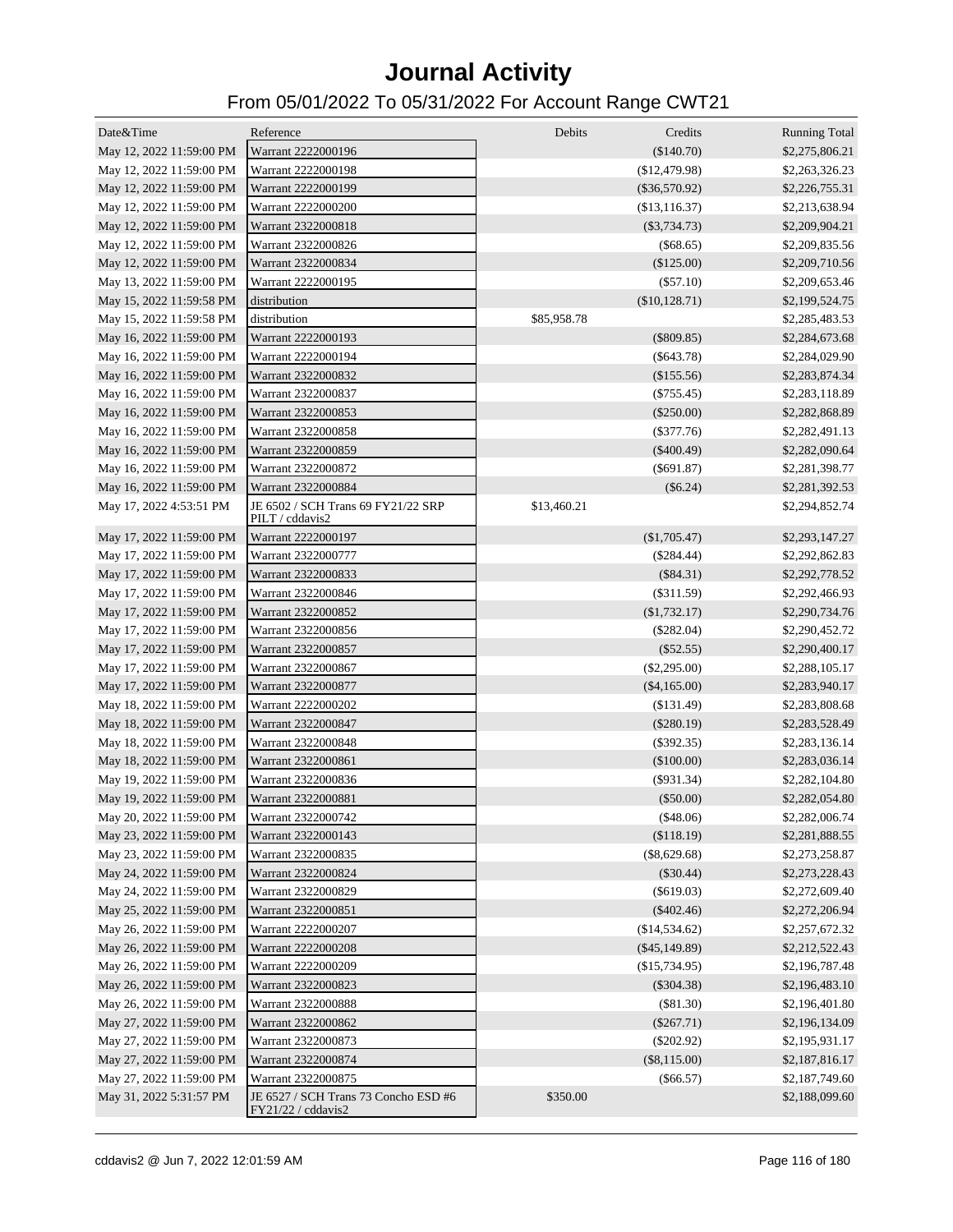| Date&Time                | Reference                                                      | Debits       | Credits          | <b>Running Total</b> |
|--------------------------|----------------------------------------------------------------|--------------|------------------|----------------------|
| May 31, 2022 11:59:00 PM | Warrant 2222000205                                             |              | $(\$573.56)$     | \$2,187,526.04       |
| May 31, 2022 11:59:00 PM | Warrant 2222000206                                             |              | (\$142.90)       | \$2,187,383.14       |
| May 31, 2022 11:59:00 PM | Warrant 2322000825                                             |              | (\$48.06)        | \$2,187,335.08       |
| May 31, 2022 11:59:00 PM | Warrant 2322000828                                             |              | $(\$215.69)$     | \$2,187,119.39       |
| May 31, 2022 11:59:00 PM | Warrant 2322000880                                             |              | (\$187.43)       | \$2,186,931.96       |
| May 31, 2022 11:59:00 PM | Warrant 2322000887                                             |              | $(\$742.50)$     | \$2,186,189.46       |
| May 31, 2022 11:59:00 PM | Warrant 2322000894                                             |              | $(\$975.00)$     | \$2,185,214.46       |
| May 31, 2022 11:59:00 PM | Warrant 2322000896                                             |              | $(\$538.72)$     | \$2,184,675.74       |
| May 31, 2022 11:59:00 PM | Warrant 2322000900                                             |              | $(\$1,470.46)$   | \$2,183,205.28       |
| May 31, 2022 11:59:00 PM | Warrant 2322000913                                             |              | $(\$227.60)$     | \$2,182,977.68       |
| May 31, 2022 11:59:00 PM | Warrant 2322000914                                             |              | $(\$607.40)$     | \$2,182,370.28       |
| May 31, 2022 11:59:57 PM | journal fund interest allocation - 05/01/2022<br>to 05/31/2022 | \$419.88     |                  | \$2,182,790.16       |
| 406111-1000              | Levy Funds-Cash With Treasurer                                 | \$253,338.77 | $(\$635,583.93)$ | \$2,182,790.16       |
| 406112-1000              | Non-Levy-Cash With Treasurer                                   |              |                  | \$812,635.96         |
| May 2, 2022 11:59:00 PM  | Warrant 2322000817                                             |              | $(\$495.16)$     | \$812,140.80         |
| May 2, 2022 11:59:00 PM  | Warrant 2322000820                                             |              | (\$1,040.40)     | \$811,100.40         |
| May 4, 2022 4:32:33 PM   | DEP#220831 fy 21/22 rec#22-028<br>\$1,245.74                   | \$1,245.74   |                  | \$812,346.14         |
| May 4, 2022 5:05:57 PM   | DEP#220847 FY 21/22 \$760,197.99                               | \$12,920.68  |                  | \$825,266.82         |
| May 4, 2022 11:59:00 PM  | Warrant 2322000816                                             |              | $(\$42.39)$      | \$825,224.43         |
| May 5, 2022 11:59:00 PM  | Warrant 2322000801                                             |              | (\$1,617.62)     | \$823,606.81         |
| May 5, 2022 11:59:00 PM  | Warrant 2322000809                                             |              | $(\$261.28)$     | \$823,345.53         |
| May 9, 2022 4:09:38 PM   | DEP#220862 FY 21/22 REC#22-029                                 | \$554.14     |                  | \$823,899.67         |
|                          | \$554.14                                                       |              |                  |                      |
| May 10, 2022 11:59:00 PM | Warrant 2222000170                                             |              | $(\$7.18)$       | \$823,892.49         |
| May 10, 2022 11:59:00 PM | Warrant 2222000182                                             |              | $(\$6.89)$       | \$823,885.60         |
| May 10, 2022 11:59:00 PM | Warrant 2322000800                                             |              | $(\$1,331.93)$   | \$822,553.67         |
| May 11, 2022 11:59:00 PM | Warrant 2222000171                                             |              | (\$8.36)         | \$822,545.31         |
| May 11, 2022 11:59:00 PM | Warrant 2222000191                                             |              | (\$8.36)         | \$822,536.95         |
| May 12, 2022 3:17:55 PM  | DEP#220878 FY21/22 \$19,763.16                                 | \$11,780.70  |                  | \$834,317.65         |
| May 12, 2022 3:29:43 PM  | DEP#220881 FY21/22 \$79,808.56                                 | \$2,074.09   |                  | \$836,391.74         |
| May 12, 2022 11:59:00 PM | Warrant 2222000198                                             |              | $(\$2,687.60)$   | \$833,704.14         |
| May 12, 2022 11:59:00 PM | Warrant 2222000199                                             |              | $(\$8,369.22)$   | \$825,334.92         |
| May 12, 2022 11:59:00 PM | Warrant 2222000200                                             |              | $(\$2,435.36)$   | \$822,899.56         |
| May 12, 2022 11:59:00 PM | Warrant 2322000834                                             |              | $(\$216.88)$     | \$822,682.68         |
| May 16, 2022 11:59:00 PM | Warrant 2322000871                                             |              | $(\$495.16)$     | \$822,187.52         |
| May 16, 2022 11:59:00 PM | Warrant 2322000878                                             |              | $(\$500.00)$     | \$821,687.52         |
| May 16, 2022 11:59:00 PM | Warrant 2322000882                                             |              | $(\$2,212.79)$   | \$819,474.73         |
| May 16, 2022 11:59:00 PM | Warrant 2322000883                                             |              | $($ \$98.88)     | \$819,375.85         |
| May 17, 2022 5:04:44 PM  | DEP#220889 FY 21/22 TAYLOR<br>GRAZING \$7,983.33               | \$798.33     |                  | \$820,174.18         |
| May 17, 2022 11:59:00 PM | Warrant 2322000856                                             |              | (\$156.20)       | \$820,017.98         |
| May 17, 2022 11:59:00 PM | Warrant 2322000877                                             |              | (\$2,380.00)     | \$817,637.98         |
| May 18, 2022 5:01:04 PM  | DEP#220906 FY 21/22 USAC E-RATE<br>\$802.29                    | \$802.29     |                  | \$818,440.27         |
| May 18, 2022 11:59:00 PM | Warrant 2222000202                                             |              | (\$8.36)         | \$818,431.91         |
| May 18, 2022 11:59:00 PM | Warrant 2322000869                                             |              | (\$41.63)        | \$818,390.28         |
| May 23, 2022 11:59:00 PM | Warrant 2322000835                                             |              | $(\$207.86)$     | \$818,182.42         |
| May 24, 2022 3:43:24 PM  | DEP#220917 FY21/22 \$13,197.89                                 | \$13,197.89  |                  | \$831,380.31         |
| May 25, 2022 11:59:00 PM | Warrant 2322000864                                             |              | $(\$42.85)$      | \$831,337.46         |
| May 26, 2022 11:59:00 PM | Warrant 2222000207                                             |              | $(\$2,930.22)$   | \$828,407.24         |
| May 26, 2022 11:59:00 PM | Warrant 2222000208                                             |              | $(\$8,962.19)$   | \$819,445.05         |
| May 26, 2022 11:59:00 PM | Warrant 2222000209                                             |              | $(\$2,751.15)$   | \$816,693.90         |
|                          |                                                                |              |                  |                      |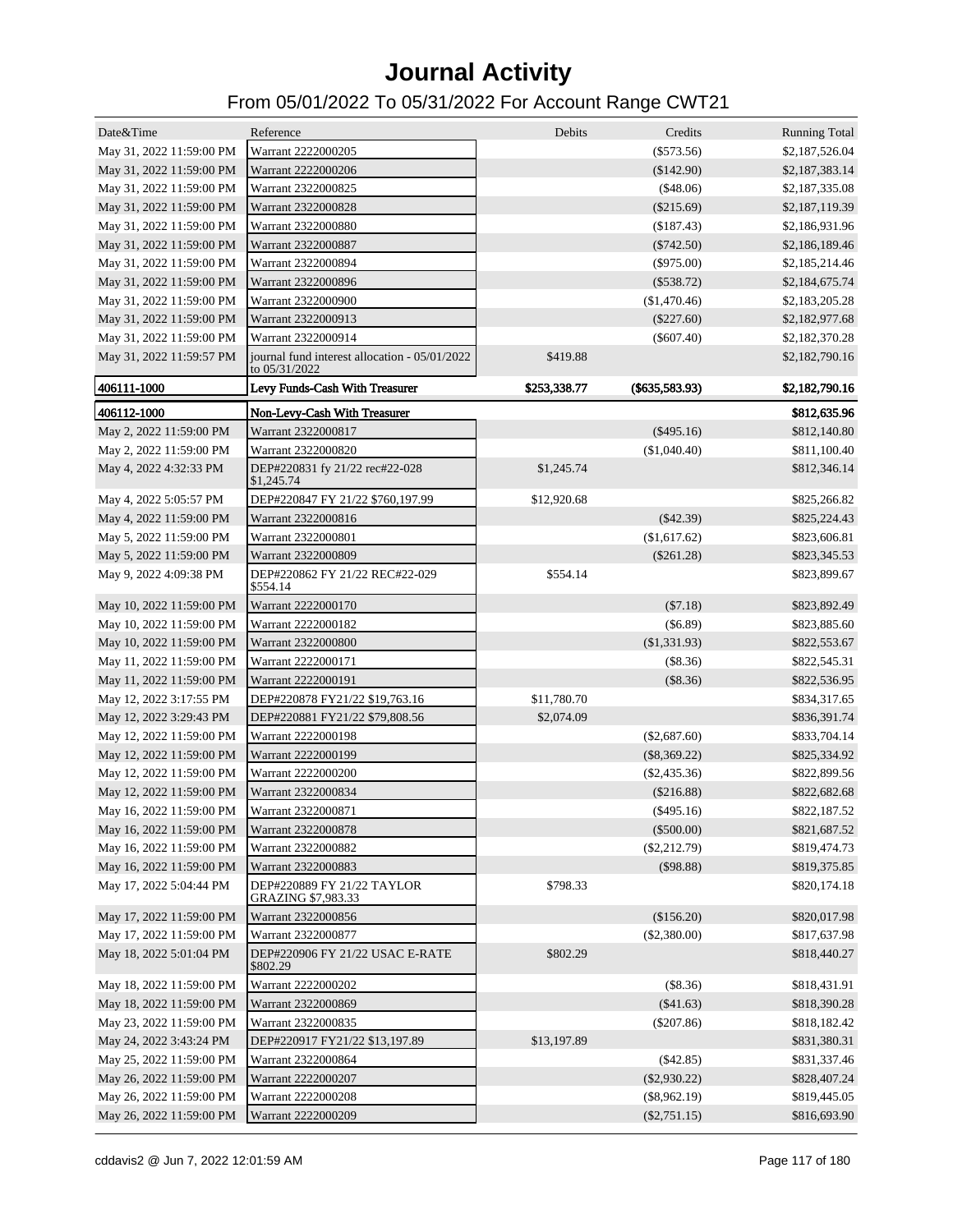| Date&Time                  | Reference                                                                              | Debits      | Credits         | <b>Running Total</b> |
|----------------------------|----------------------------------------------------------------------------------------|-------------|-----------------|----------------------|
| May 31, 2022 5:31:57 PM    | JE 6527 / SCH Trans 73 Concho ESD #6                                                   |             | $(\$350.00)$    | \$816,343.90         |
|                            | FY21/22 / cddavis2                                                                     |             |                 |                      |
| May 31, 2022 11:59:00 PM   | Warrant 2322000879                                                                     |             | $(\$587.43)$    | \$815,756.47         |
| May 31, 2022 11:59:00 PM   | Warrant 2322000911                                                                     |             | $(\$1,259.77)$  | \$814,496.70         |
| May 31, 2022 11:59:00 PM   | Warrant 2322000912                                                                     |             | $(\$49.44)$     | \$814,447.26         |
| May 31, 2022 11:59:57 PM   | journal fund interest allocation - 05/01/2022<br>to 05/31/2022                         | \$149.60    |                 | \$814,596.86         |
| 406112-1000                | Non-Levy-Cash With Treasurer                                                           | \$43,523.46 | $(*41,562.56)$  | \$814,596.86         |
| 406113-1000                | <b>Bond Building-Cash With Treasurer</b>                                               |             |                 | \$0.00               |
| 406113-1000                | <b>Bond Building-Cash With Treasurer</b>                                               | \$0.00      | \$0.00          | \$0.00               |
| 406114-1000                | Debt services-Cash With Treasurer                                                      |             |                 | \$90,757.50          |
| May 3, 2022 8:42:23 AM     | SRP Voluntary Contributions in Lieu of                                                 | \$1,052.07  |                 | \$91,809.57          |
|                            | Property Taxes 2021 \$6,685,665.00                                                     |             |                 |                      |
| May 15, 2022 11:59:58 PM   | distribution                                                                           | \$6,830.23  |                 | \$98,639.80          |
| May 15, 2022 11:59:58 PM   | distribution                                                                           |             | $(\$22.44)$     | \$98,617.36          |
| May 31, 2022 11:59:57 PM   | journal fund interest allocation - 05/01/2022<br>to 05/31/2022                         | \$17.42     |                 | \$98,634.78          |
| 406114-1000                | Debt services-Cash With Treasurer                                                      | \$7,899.72  | $(\$22.44)$     | \$98,634.78          |
| 406115-1000                | Deficiencies Corection-Cash With Treasurer                                             |             |                 | \$0.00               |
| 406115-1000                | Deficiencies Corection-Cash With Treasurer                                             | \$0.00      | \$0.00          | \$0.00               |
| 406116-1000                | <b>Building Renewel-Cash With Treasurer</b>                                            |             |                 | (\$1,860.61)         |
| 406116-1000                | <b>Building Renewel-Cash With Treasurer</b>                                            | \$0.00      | \$0.00          | (\$1,860.61)         |
|                            |                                                                                        |             |                 |                      |
| 406117-1000<br>406117-1000 | New School Facilities-Cash With Treasurer<br>New School Facilities-Cash With Treasurer | \$0.00      | \$0.00          | \$0.00<br>\$0.00     |
|                            |                                                                                        |             |                 |                      |
| 407111-1000                | Levy Funds-Cash With Treasurer                                                         |             |                 | \$1,239,950.85       |
| May 3, 2022 11:59:00 PM    | Warrant 2522000263                                                                     |             | $(\$56.70)$     | \$1,239,894.15       |
| May 4, 2022 4:38:04 PM     | DEP#220834 FY21/22 REC#28 \$344.15                                                     | \$344.15    |                 | \$1,240,238.30       |
| May 4, 2022 5:11:29 PM     | DEP#220848 FY21/22 SCHOOL<br>APPORTION \$5,078,538.03                                  | \$35,161.89 |                 | \$1,275,400.19       |
| May 5, 2022 11:59:00 PM    | Warrant 2422000086                                                                     |             | $(\$20,599.73)$ | \$1,254,800.46       |
| May 5, 2022 11:59:00 PM    | Warrant 2422000087                                                                     |             | $(\$5,522.68)$  | \$1,249,277.78       |
| May 9, 2022 11:59:00 PM    | Warrant 2522000269                                                                     |             | (\$140.64)      | \$1,249,137.14       |
| May 9, 2022 11:59:00 PM    | Warrant 2522000278                                                                     |             | $(\$877.54)$    | \$1,248,259.60       |
| May 9, 2022 11:59:00 PM    | Warrant 2522000287                                                                     |             | $(\$441.60)$    | \$1,247,818.00       |
| May 9, 2022 11:59:00 PM    | Warrant 2522000293                                                                     |             | $(\$386.40)$    | \$1,247,431.60       |
| May 10, 2022 11:59:00 PM   | Warrant 2422000076                                                                     |             | (\$1,006.00)    | \$1,246,425.60       |
| May 10, 2022 11:59:00 PM   | Warrant 2422000080                                                                     |             | $(\$965.29)$    | \$1,245,460.31       |
| May 10, 2022 11:59:00 PM   | Warrant 2422000084                                                                     |             | $(\$964.14)$    | \$1,244,496.17       |
| May 10, 2022 11:59:00 PM   | Warrant 2522000280                                                                     |             | $(\$413.14)$    | \$1,244,083.03       |
| May 11, 2022 11:59:00 PM   | Warrant 2522000270                                                                     |             | $($ \$60.99 $)$ | \$1,244,022.04       |
| May 11, 2022 11:59:00 PM   | Warrant 2522000272                                                                     |             | $(\$496.80)$    | \$1,243,525.24       |
| May 11, 2022 11:59:00 PM   | Warrant 2522000273                                                                     |             | $(\$529.07)$    | \$1,242,996.17       |
| May 11, 2022 11:59:00 PM   | Warrant 2522000274                                                                     |             | $(\$3,104.58)$  | \$1,239,891.59       |
| May 11, 2022 11:59:00 PM   | Warrant 2522000275                                                                     |             | $(\$483.00)$    | \$1,239,408.59       |
| May 11, 2022 11:59:00 PM   | Warrant 2522000276                                                                     |             | $(\$42.53)$     | \$1,239,366.06       |
| May 11, 2022 11:59:00 PM   | Warrant 2522000282                                                                     |             | $(\$483.00)$    | \$1,238,883.06       |
| May 11, 2022 11:59:00 PM   | Warrant 2522000284                                                                     |             | (\$117.36)      | \$1,238,765.70       |
| May 11, 2022 11:59:00 PM   | Warrant 2522000288                                                                     |             | $(\$455.40)$    | \$1,238,310.30       |
| May 12, 2022 2:33:42 PM    | DEP#220871 FY21/22 NSLP \$355,751.16                                                   | \$2,360.51  |                 | \$1,240,670.81       |
| May 12, 2022 3:27:04 PM    | JE 6494 / SCH Trans 67 FY21/22 /<br>cddavis2                                           |             | $(\$347.48)$    | \$1,240,323.33       |
| May 12, 2022 3:29:08 PM    | JE 6495 / SCH Trans 68 County<br>Equalization-APR FY21/22 / cddavis2                   | \$3,593.66  |                 | \$1,243,916.99       |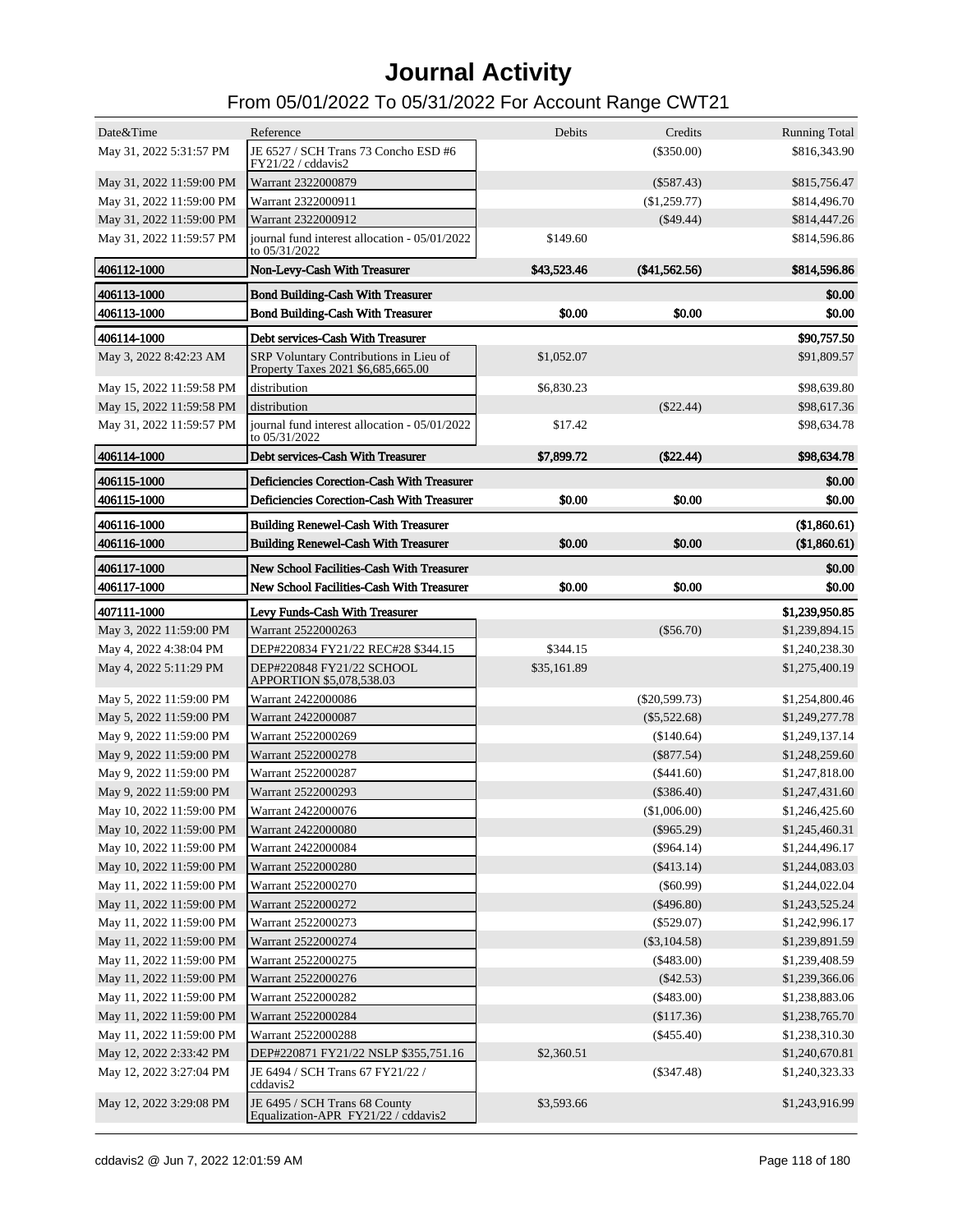| Date&Time                | Reference                                                      | Debits       | Credits         | <b>Running Total</b> |
|--------------------------|----------------------------------------------------------------|--------------|-----------------|----------------------|
| May 12, 2022 11:59:00 PM | Warrant 2522000251                                             |              | $(\$303.60)$    | \$1,243,613.39       |
| May 12, 2022 11:59:00 PM | Warrant 2522000285                                             |              | $(\$690.05)$    | \$1,242,923.34       |
| May 13, 2022 11:59:00 PM | Warrant 2522000286                                             |              | $(\$5,735.69)$  | \$1,237,187.65       |
| May 15, 2022 11:59:58 PM | distribution                                                   | \$57,517.63  |                 | \$1,294,705.28       |
| May 15, 2022 11:59:58 PM | distribution                                                   |              | $(\$7,764.66)$  | \$1,286,940.62       |
| May 16, 2022 11:59:00 PM | Warrant 2522000281                                             |              | (\$1,257.67)    | \$1,285,682.95       |
| May 17, 2022 4:53:51 PM  | JE 6502 / SCH Trans 69 FY21/22 SRP<br>PILT / cddavis2          | \$3,452.82   |                 | \$1,289,135.77       |
| May 17, 2022 11:59:00 PM | Warrant 2522000277                                             |              | (\$153.88)      | \$1,288,981.89       |
| May 18, 2022 11:59:00 PM | Warrant 2522000279                                             |              | (\$1,310.00)    | \$1,287,671.89       |
| May 18, 2022 11:59:00 PM | Warrant 2522000289                                             |              | (\$1,378.50)    | \$1,286,293.39       |
| May 18, 2022 11:59:00 PM | Warrant 2522000291                                             |              | $(\$7,250.27)$  | \$1,279,043.12       |
| May 19, 2022 11:59:00 PM | Warrant 2422000090                                             |              | $(\$21,759.76)$ | \$1,257,283.36       |
| May 19, 2022 11:59:00 PM | Warrant 2422000091                                             |              | $(\$5,663.80)$  | \$1,251,619.56       |
| May 20, 2022 11:59:00 PM | Warrant 2522000304                                             |              | (\$199.47)      | \$1,251,420.09       |
| May 20, 2022 11:59:00 PM | Warrant 2522000306                                             |              | $(\$360.26)$    | \$1,251,059.83       |
| May 23, 2022 11:59:00 PM | Warrant 2522000303                                             |              | $(\$469.20)$    | \$1,250,590.63       |
| May 23, 2022 11:59:00 PM | Warrant 2522000309                                             |              | $(\$524.40)$    | \$1,250,066.23       |
| May 23, 2022 11:59:00 PM | Warrant 2522000311                                             |              | $(\$25.00)$     | \$1,250,041.23       |
| May 24, 2022 11:59:00 PM | Warrant 2522000296                                             |              | (\$183.64)      | \$1,249,857.59       |
| May 24, 2022 11:59:00 PM | Warrant 2522000297                                             |              | (\$87.31)       | \$1,249,770.28       |
| May 24, 2022 11:59:00 PM | Warrant 2522000299                                             |              | $(\$289.80)$    | \$1,249,480.48       |
| May 24, 2022 11:59:00 PM | Warrant 2522000305                                             |              | $(\$792.57)$    | \$1,248,687.91       |
| May 25, 2022 11:59:00 PM | Warrant 2522000295                                             |              | $(\$278.14)$    | \$1,248,409.77       |
| May 25, 2022 11:59:00 PM | Warrant 2522000308                                             |              | (\$98.46)       | \$1,248,311.31       |
| May 26, 2022 11:59:00 PM | Warrant 2422000094                                             |              | $(\$50,507.80)$ | \$1,197,803.51       |
| May 26, 2022 11:59:00 PM | Warrant 2422000095                                             |              | (\$13,408.86)   | \$1,184,394.65       |
| May 26, 2022 11:59:00 PM | Warrant 2522000301                                             |              | $(\$530.43)$    | \$1,183,864.22       |
| May 31, 2022 12:00:01 AM | JE 6546 / SCH Trans 76 Alpine ESD #7<br>FY21/22 / cddavis2     | \$84.97      |                 | \$1,183,949.19       |
| May 31, 2022 11:59:57 PM | journal fund interest allocation - 05/01/2022<br>to 05/31/2022 | \$226.19     |                 | \$1,184,175.38       |
| 407111-1000              | Levy Funds-Cash With Treasurer                                 | \$102,741.82 | (\$158,517.29)  | \$1,184,175.38       |
| 407112-1000              | Non-Levy-Cash With Treasurer                                   |              |                 | \$2,293,318.69       |
| May 4, 2022 5:05:57 PM   | DEP#220847 FY 21/22 \$760,197.99                               | \$5,044.13   |                 | \$2,298,362.82       |
| May 5, 2022 11:59:00 PM  | Warrant 2422000086                                             |              | (\$1,748.96)    | \$2,296,613.86       |
| May 5, 2022 11:59:00 PM  | Warrant 2422000087                                             |              | $(\$373.80)$    | \$2,296,240.06       |
| May 10, 2022 11:59:00 PM | Warrant 2422000076                                             |              | $(\$38.22)$     | \$2,296,201.84       |
| May 10, 2022 11:59:00 PM | Warrant 2422000080                                             |              | $(\$78.93)$     | \$2,296,122.91       |
| May 10, 2022 11:59:00 PM | Warrant 2422000084                                             |              | $(\$80.08)$     | \$2,296,042.83       |
| May 10, 2022 11:59:00 PM | Warrant 2522000271                                             |              | $(\$7,015.73)$  | \$2,289,027.10       |
| May 12, 2022 3:27:04 PM  | JE 6494 / SCH Trans 67 FY21/22 /<br>cddavis2                   | \$347.48     |                 | \$2,289,374.58       |
| May 13, 2022 11:59:00 PM | Warrant 2522000283                                             |              | (\$1,500.00)    | \$2,287,874.58       |
| May 19, 2022 11:59:00 PM | Warrant 2422000090                                             |              | $(\$27,625.28)$ | \$2,260,249.30       |
| May 19, 2022 11:59:00 PM | Warrant 2422000091                                             |              | $(\$7,335.84)$  | \$2,252,913.46       |
| May 20, 2022 11:59:00 PM | Warrant 2522000294                                             |              | $(\$632.62)$    | \$2,252,280.84       |
| May 20, 2022 11:59:00 PM | Warrant 2522000304                                             |              | $(\$936.10)$    | \$2,251,344.74       |
| May 20, 2022 11:59:00 PM | Warrant 2522000306                                             |              | $(\$573.06)$    | \$2,250,771.68       |
| May 31, 2022 12:00:01 AM | JE 6546 / SCH Trans 76 Alpine ESD #7<br>FY21/22 / cddavis2     |              | $(\$84.97)$     | \$2,250,686.71       |
| May 31, 2022 11:59:57 PM | journal fund interest allocation - 05/01/2022<br>to 05/31/2022 | \$414.98     |                 | \$2,251,101.69       |
| 407112-1000              | Non-Levy-Cash With Treasurer                                   | \$5,806.59   | (\$48,023.59)   | \$2,251,101.69       |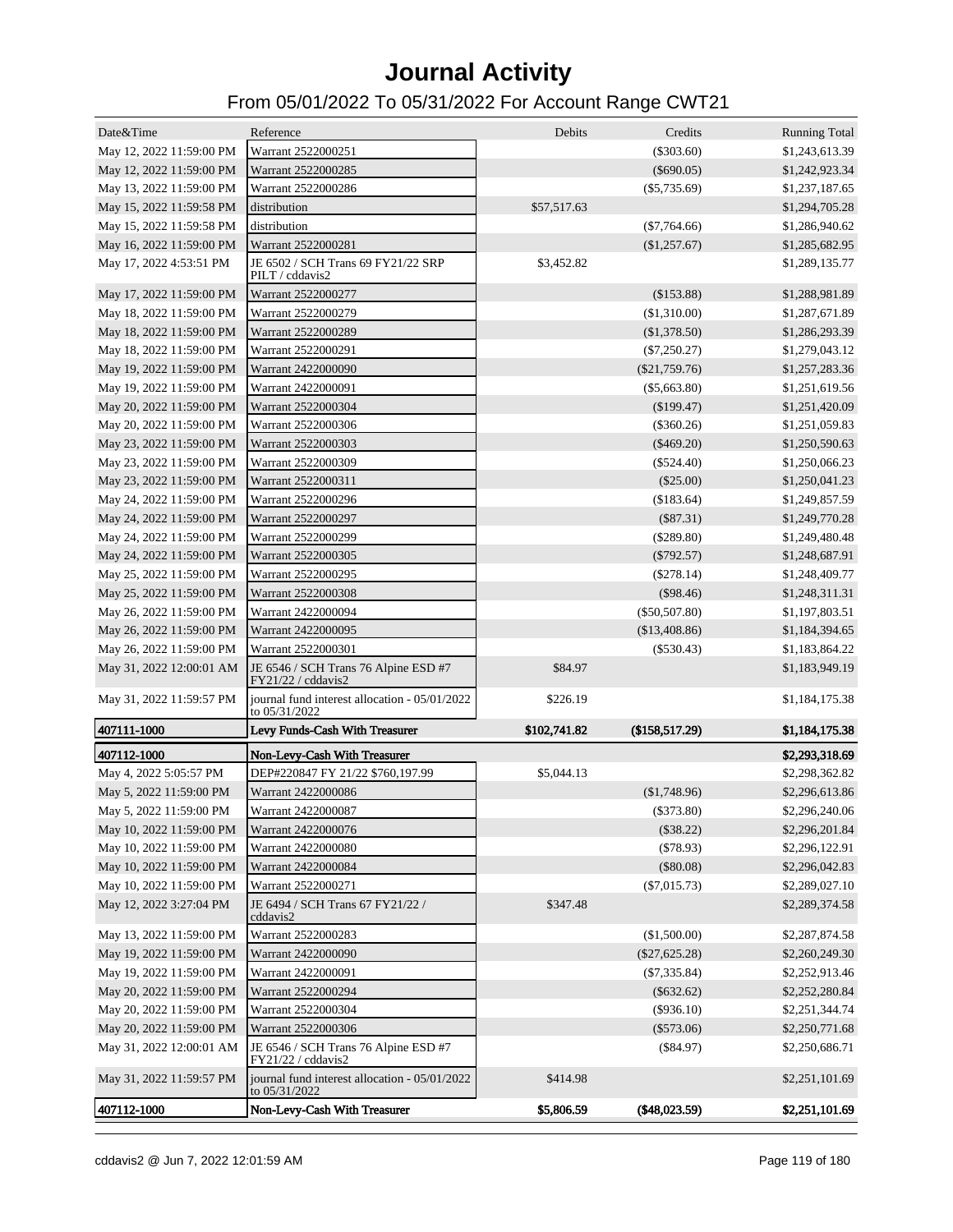| Date&Time                | Reference                                                            | Debits       | Credits          | <b>Running Total</b> |
|--------------------------|----------------------------------------------------------------------|--------------|------------------|----------------------|
| 407113-1000              | <b>Bond Building-Cash With Treasurer</b>                             |              |                  | \$0.00               |
| 407113-1000              | <b>Bond Building-Cash With Treasurer</b>                             | \$0.00       | \$0.00           | \$0.00               |
| 407114-1000              | Debt services-Cash With Treasurer                                    |              |                  | \$0.00               |
| 407114-1000              | Debt services-Cash With Treasurer                                    | \$0.00       | \$0.00           | \$0.00               |
| 407115-1000              | Deficiencies Corection-Cash With Treasurer                           |              |                  | \$0.00               |
| 407115-1000              | Deficiencies Corection-Cash With Treasurer                           | \$0.00       | \$0.00           | \$0.00               |
| 407116-1000              | <b>Building Renewel-Cash With Treasurer</b>                          |              |                  | \$0.00               |
| 407116-1000              | <b>Building Renewel-Cash With Treasurer</b>                          | \$0.00       | \$0.00           | \$0.00               |
| 407117-1000              | New School Facilities-Cash With Treasurer                            |              |                  | \$0.00               |
| 407117-1000              | New School Facilities-Cash With Treasurer                            | \$0.00       | \$0.00           | \$0.00               |
| 408111-1000              | Levy Funds-Cash With Treasurer                                       |              |                  | \$654,067.75         |
| May 2, 2022 11:59:00 PM  | Warrant 2622000615                                                   |              | $(\$2,414.39)$   | \$651,653.36         |
| May 4, 2022 5:11:29 PM   | DEP#220848 FY21/22 SCHOOL                                            | \$922,393.25 |                  | \$1,574,046.61       |
|                          | APPORTION \$5,078,538.03                                             |              |                  |                      |
| May 5, 2022 11:59:00 PM  | Warrant 2622000637                                                   |              | (\$171,138.07)   | \$1,402,908.54       |
| May 5, 2022 11:59:00 PM  | Warrant 2622000638                                                   |              | $(\$61,410.19)$  | \$1,341,498.35       |
| May 6, 2022 11:59:00 PM  | Warrant 2622000634                                                   |              | $(\$729.79)$     | \$1,340,768.56       |
| May 6, 2022 11:59:00 PM  | Warrant 2622000650                                                   |              | $(\$64,228.46)$  | \$1,276,540.10       |
| May 6, 2022 11:59:00 PM  | Warrant 2622000655                                                   |              | $(\$7,020.35)$   | \$1,269,519.75       |
| May 9, 2022 11:59:00 PM  | Warrant 2622000652                                                   |              | $(\$593.43)$     | \$1,268,926.32       |
| May 9, 2022 11:59:00 PM  | Warrant 2622000653                                                   |              | $(\$741.20)$     | \$1,268,185.12       |
| May 9, 2022 11:59:00 PM  | Warrant 2622000654                                                   |              | $(\$49,301.58)$  | \$1,218,883.54       |
| May 9, 2022 11:59:00 PM  | Warrant 2722001063                                                   |              | $(\$85.72)$      | \$1,218,797.82       |
| May 9, 2022 11:59:00 PM  | Warrant 2722001076                                                   |              | $(\$482.69)$     | \$1,218,315.13       |
| May 10, 2022 11:59:00 PM | Warrant 2622000639                                                   |              | $(\$513.55)$     | \$1,217,801.58       |
| May 10, 2022 11:59:00 PM | Warrant 2622000644                                                   |              | $(\$75.00)$      | \$1,217,726.58       |
| May 10, 2022 11:59:00 PM | Warrant 2622000646                                                   |              | $(\$830.75)$     | \$1,216,895.83       |
| May 10, 2022 11:59:00 PM | Warrant 2622000647                                                   |              | $(\$573.09)$     | \$1,216,322.74       |
| May 10, 2022 11:59:00 PM | Warrant 2622000648                                                   |              | (S772.53)        | \$1,215,550.21       |
| May 10, 2022 11:59:00 PM | Warrant 2722001069                                                   |              | (\$17.17)        | \$1,215,533.04       |
| May 11, 2022 11:59:00 PM | Warrant 2622000640                                                   |              | $(\$50.00)$      | \$1,215,483.04       |
| May 12, 2022 2:33:42 PM  | DEP#220871 FY21/22 NSLP \$355,751.16                                 | \$60,713.33  |                  | \$1,276,196.37       |
| May 12, 2022 3:29:08 PM  | JE 6495 / SCH Trans 68 County<br>Equalization-APR FY21/22 / cddavis2 | \$102,778.95 |                  | \$1,378,975.32       |
| May 12, 2022 11:59:00 PM | Warrant 2622000643                                                   |              | $(\$2,465.28)$   | \$1,376,510.04       |
| May 12, 2022 11:59:00 PM | Warrant 2622000645                                                   |              | (\$129.26)       | \$1,376,380.78       |
| May 12, 2022 11:59:00 PM | Warrant 2622000649                                                   |              | $(\$370.29)$     | \$1,376,010.49       |
| May 13, 2022 11:59:00 PM | Warrant 2622000636                                                   |              | (\$1,783.06)     | \$1,374,227.43       |
| May 16, 2022 11:59:00 PM | Warrant 2622000642                                                   |              | (\$160.47)       | \$1,374,066.96       |
| May 17, 2022 4:53:51 PM  | JE 6502 / SCH Trans 69 FY21/22 SRP<br>PILT / cddavis2                | \$98,750.98  |                  | \$1,472,817.94       |
| May 19, 2022 11:59:00 PM | Warrant 2622000651                                                   |              | (\$18.52)        | \$1,472,799.42       |
| May 19, 2022 11:59:00 PM | Warrant 2622000663                                                   |              | $(\$606,290.20)$ | \$866,509.22         |
| May 19, 2022 11:59:00 PM | Warrant 2622000664                                                   |              | $(\$202,441.37)$ | \$664,067.85         |
| May 23, 2022 11:59:00 PM | Warrant 2722001128                                                   |              | $(\$4,452.11)$   | \$659,615.74         |
| May 23, 2022 11:59:00 PM | Warrant 2722001136                                                   |              | $(\$52,920.00)$  | \$606,695.74         |
| May 24, 2022 11:59:00 PM | Warrant 2722001098                                                   |              | $(\$875.00)$     | \$605,820.74         |
| May 24, 2022 11:59:00 PM | Warrant 2722001121                                                   |              | (\$111,913.46)   | \$493,907.28         |
| May 25, 2022 11:59:00 PM | Warrant 2722001118                                                   |              | (\$10,601.47)    | \$483,305.81         |
| May 26, 2022 11:59:00 PM | Warrant 2622000676                                                   |              | $(\$210,813.15)$ | \$272,492.66         |
| May 26, 2022 11:59:00 PM | Warrant 2622000677                                                   |              | $(\$932.85)$     | \$271,559.81         |
| May 26, 2022 11:59:00 PM | Warrant 2622000678                                                   |              | $(\$696.24)$     | \$270,863.57         |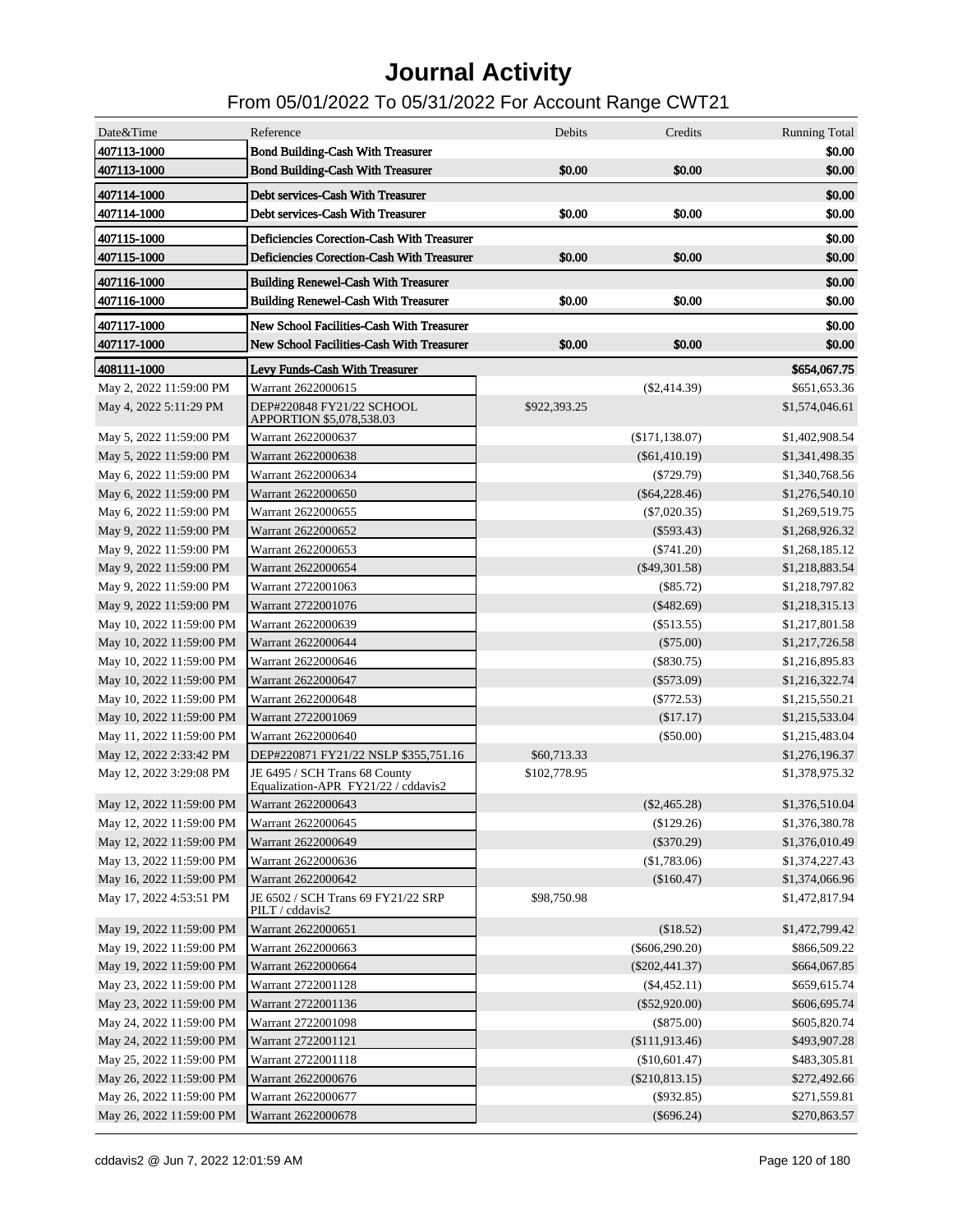| Date&Time                | Reference                                                         | Debits         | Credits                      | <b>Running Total</b> |
|--------------------------|-------------------------------------------------------------------|----------------|------------------------------|----------------------|
| May 26, 2022 11:59:00 PM | Warrant 2622000679                                                |                | $(\$75,094.29)$              | \$195,769.28         |
| May 26, 2022 11:59:00 PM | Warrant 2622000680                                                |                | $(\$6,907.31)$               | \$188,861.97         |
| May 27, 2022 11:59:00 PM | Warrant 2621000811                                                |                | (\$1,801.71)                 | \$187,060.26         |
| May 31, 2022 12:00:01 AM | JE 6535 / SCH Trans 71 Window Rock<br>USD #8 FY21 / cddavis2      |                | $(\$347,732.49)$             | $(\$160,672.23)$     |
| May 31, 2022 12:00:01 AM | JE 6536 / VOID SCH Trans 71 Window<br>Rock USD #8 FY21 / cddavis2 | \$437,732.49   |                              | \$277,060.26         |
| May 31, 2022 5:28:01 PM  | JE 6525 / SCH Trans 71 Window Rock<br>USD #8 FY21/22 / cddavis2   |                | $($ \$437,732.49 $)$         | $(\$160,672.23)$     |
| May 31, 2022 11:59:00 PM | Warrant 2622000670                                                |                | $(\$75.00)$                  | $(\$160,747.23)$     |
| May 31, 2022 11:59:00 PM | Warrant 2622000675                                                |                | $(\$433.32)$                 | (\$161,180.55)       |
| May 31, 2022 11:59:00 PM | Warrant 2722001094                                                |                | $(\$27.02)$                  | (\$161, 207.57)      |
| May 31, 2022 11:59:00 PM | Warrant 2722001096                                                |                | $(\$49.00)$                  | (\$161, 256.57)      |
| May 31, 2022 11:59:57 PM | journal fund interest allocation - 05/01/2022<br>to 05/31/2022    | \$159.86       |                              | (\$161,096.71)       |
| 408111-1000              | Levy Funds-Cash With Treasurer                                    | \$1,622,528.86 | (\$2,437,693.32)             | (\$161,096.71)       |
| 408112-1000              | Non-Levy-Cash With Treasurer                                      |                |                              | \$27,779,334.54      |
| May 2, 2022 11:59:00 PM  | Warrant 2622000615                                                |                | $(\$2,875.38)$               | \$27,776,459.16      |
| May 2, 2022 11:59:00 PM  | Warrant 2722000961                                                |                | $(\$487.78)$                 | \$27,775,971.38      |
| May 2, 2022 11:59:00 PM  | Warrant 2722001000                                                |                | $(\$4,936.26)$               | \$27,771,035.12      |
| May 2, 2022 11:59:00 PM  | Warrant 2722001034                                                |                | $(\$420.00)$                 | \$27,770,615.12      |
| May 2, 2022 11:59:00 PM  | Warrant 2722001043                                                |                | ( \$4,473.66)                | \$27,766,141.46      |
| May 3, 2022 11:59:00 PM  | Warrant 2722000909                                                |                | $(\$599.00)$                 | \$27,765,542.46      |
| May 3, 2022 11:59:00 PM  | Warrant 2722000939                                                |                | $(\$200.00)$                 | \$27,765,342.46      |
| May 3, 2022 11:59:00 PM  | Warrant 2722001014                                                |                | $(\$413.81)$                 | \$27,764,928.65      |
| May 3, 2022 11:59:00 PM  | Warrant 2722001025                                                |                | $(\$310.00)$                 | \$27,764,618.65      |
| May 4, 2022 4:42:20 PM   | DEP#220837 FY 21/22 REC#2216<br>\$6,571.31                        | \$6,571.31     |                              | \$27,771,189.96      |
| May 4, 2022 5:05:57 PM   | DEP#220847 FY 21/22 \$760,197.99                                  | \$129,737.20   |                              | \$27,900,927.16      |
| May 4, 2022 11:59:00 PM  | Warrant 2622000622                                                |                | $(\$46.25)$                  | \$27,900,880.91      |
| May 4, 2022 11:59:00 PM  | Warrant 2622000628                                                |                | $(\$50.00)$                  | \$27,900,830.91      |
| May 4, 2022 11:59:00 PM  | Warrant 2722001045                                                |                | $(\$6,475.06)$               | \$27,894,355.85      |
| May 5, 2022 11:59:00 PM  | Warrant 2622000607                                                |                | (\$175.11)                   | \$27,894,180.74      |
| May 5, 2022 11:59:00 PM  | Warrant 2622000637                                                |                | $(\$175,035.56)$             | \$27,719,145.18      |
| May 5, 2022 11:59:00 PM  | Warrant 2622000638                                                |                | $(\$61,310.53)$              | \$27,657,834.65      |
| May 5, 2022 11:59:00 PM  | Warrant 2722001004                                                |                | $(\$339.96)$                 | \$27,657,494.69      |
| May 6, 2022 11:59:00 PM  | Warrant 2622000629                                                |                |                              | \$27,656,801.84      |
| May 6, 2022 11:59:00 PM  | Warrant 2622000632                                                |                | $(\$692.85)$<br>$(\$699.44)$ | \$27,656,102.40      |
|                          |                                                                   |                |                              |                      |
| May 6, 2022 11:59:00 PM  | Warrant 2622000635                                                |                | (\$177.75)                   | \$27,655,924.65      |
| May 6, 2022 11:59:00 PM  | Warrant 2622000650                                                |                | $(\$61,662.02)$              | \$27,594,262.63      |
| May 6, 2022 11:59:00 PM  | Warrant 2622000655                                                |                | $(\$6,939.31)$               | \$27,587,323.32      |
| May 6, 2022 11:59:00 PM  | Warrant 2722001023                                                |                | $(\$413.81)$                 | \$27,586,909.51      |
| May 9, 2022 11:59:00 PM  | Warrant 2621000840                                                |                | $(\$3,226.25)$               | \$27,583,683.26      |
| May 9, 2022 11:59:00 PM  | Warrant 2622000602                                                |                | $(\$2,537.65)$               | \$27,581,145.61      |
| May 9, 2022 11:59:00 PM  | Warrant 2622000633                                                |                | $(\$304.75)$                 | \$27,580,840.86      |
| May 9, 2022 11:59:00 PM  | Warrant 2622000652                                                |                | $(\$304.57)$                 | \$27,580,536.29      |
| May 9, 2022 11:59:00 PM  | Warrant 2622000653                                                |                | $(\$610.04)$                 | \$27,579,926.25      |
| May 9, 2022 11:59:00 PM  | Warrant 2622000654                                                |                | $(\$51,354.31)$              | \$27,528,571.94      |
| May 9, 2022 11:59:00 PM  | Warrant 2722001006                                                |                | $(\$2,432.50)$               | \$27,526,139.44      |
| May 9, 2022 11:59:00 PM  | Warrant 2722001048                                                |                | (\$187.40)                   | \$27,525,952.04      |
| May 9, 2022 11:59:00 PM  | Warrant 2722001051                                                |                | $(\$9,601.23)$               | \$27,516,350.81      |
| May 9, 2022 11:59:00 PM  | Warrant 2722001054                                                |                | $(\$400.00)$                 | \$27,515,950.81      |
| May 9, 2022 11:59:00 PM  | Warrant 2722001056                                                |                | $(\$601.64)$                 | \$27,515,349.17      |
| May 9, 2022 11:59:00 PM  | Warrant 2722001060                                                |                | (\$1,642.51)                 | \$27,513,706.66      |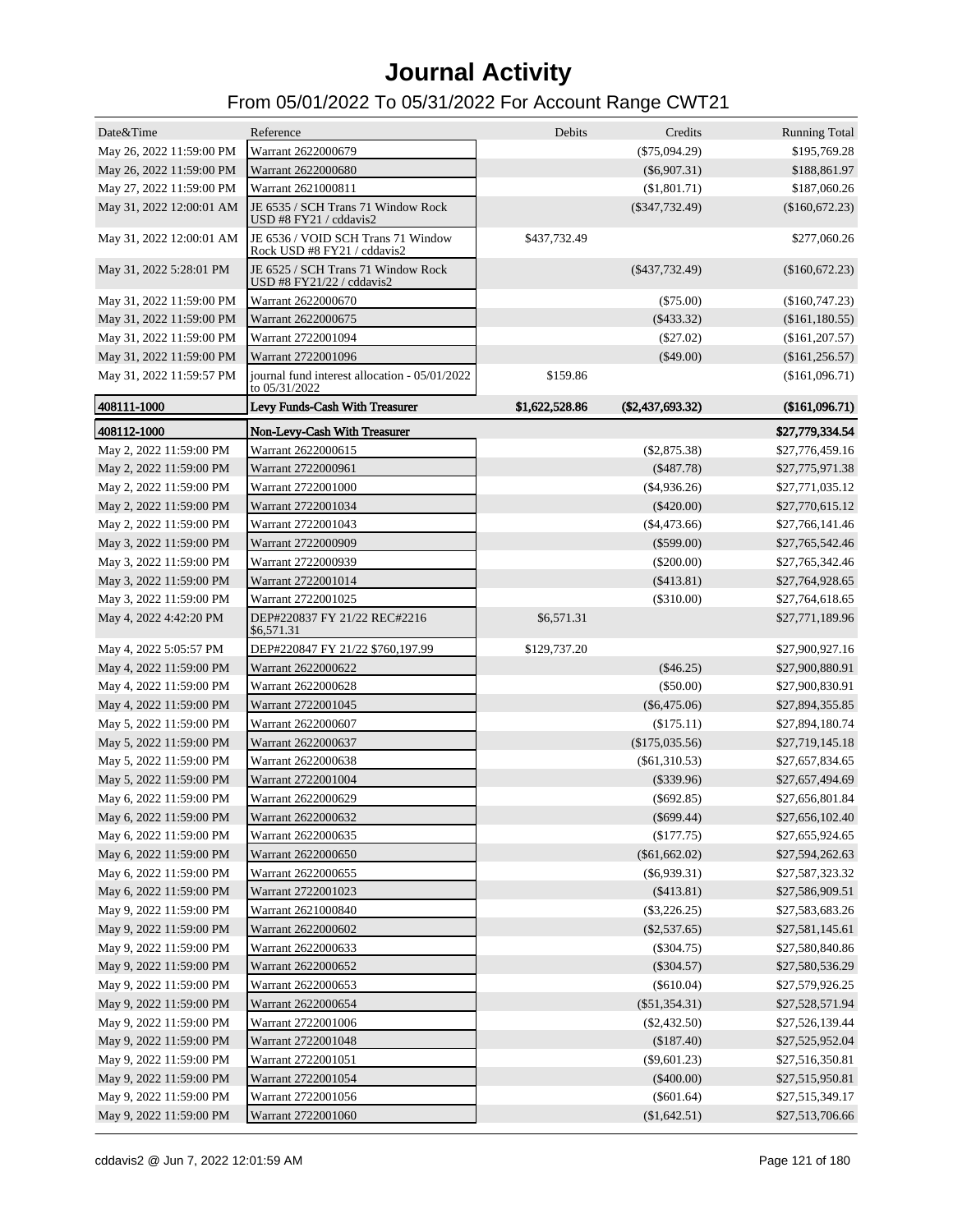| Date&Time                | Reference                                                    | Debits<br>Credits | <b>Running Total</b> |
|--------------------------|--------------------------------------------------------------|-------------------|----------------------|
| May 9, 2022 11:59:00 PM  | Warrant 2722001063                                           | $(\$339.90)$      | \$27,513,366.76      |
| May 9, 2022 11:59:00 PM  | Warrant 2722001064                                           | $(\$360.00)$      | \$27,513,006.76      |
| May 9, 2022 11:59:00 PM  | Warrant 2722001071                                           | (\$185.03)        | \$27,512,821.73      |
| May 9, 2022 11:59:00 PM  | Warrant 2722001073                                           | (\$14,331.51)     | \$27,498,490.22      |
| May 9, 2022 11:59:00 PM  | Warrant 2722001074                                           | $(\$120.85)$      | \$27,498,369.37      |
| May 9, 2022 11:59:00 PM  | Warrant 2722001077                                           | $(\$89,934.06)$   | \$27,408,435.31      |
| May 9, 2022 11:59:00 PM  | Warrant 2722001079                                           | $(\$9,972.04)$    | \$27,398,463.27      |
| May 9, 2022 11:59:00 PM  | Warrant 2722001080                                           | $(\$540.00)$      | \$27,397,923.27      |
| May 9, 2022 11:59:00 PM  | Warrant 2722001081                                           | $(\$656.90)$      | \$27,397,266.37      |
| May 9, 2022 11:59:00 PM  | Warrant 2722001084                                           | (\$1,849.00)      | \$27,395,417.37      |
| May 9, 2022 11:59:00 PM  | Warrant 2722001086                                           | $(\$754.23)$      | \$27,394,663.14      |
| May 10, 2022 11:59:00 PM | Warrant 2622000639                                           | $(\$213.81)$      | \$27,394,449.33      |
| May 10, 2022 11:59:00 PM | Warrant 2622000641                                           | $(\$619.68)$      | \$27,393,829.65      |
| May 10, 2022 11:59:00 PM | Warrant 2622000644                                           | (\$165.00)        | \$27,393,664.65      |
| May 10, 2022 11:59:00 PM | Warrant 2622000646                                           | $(\$693.87)$      | \$27,392,970.78      |
| May 10, 2022 11:59:00 PM | Warrant 2622000647                                           | $($ \$673.38)     | \$27,392,297.40      |
| May 10, 2022 11:59:00 PM | Warrant 2622000648                                           | (\$1,873.61)      | \$27,390,423.79      |
| May 10, 2022 11:59:00 PM | Warrant 2722000809                                           | (\$13,198.74)     | \$27,377,225.05      |
| May 10, 2022 11:59:00 PM | Warrant 2722000847                                           | $(\$2,370.00)$    | \$27,374,855.05      |
| May 10, 2022 11:59:00 PM | Warrant 2722000878                                           | (\$111.15)        | \$27,374,743.90      |
| May 10, 2022 11:59:00 PM | Warrant 2722001022                                           | (\$1,978.30)      | \$27,372,765.60      |
| May 10, 2022 11:59:00 PM | Warrant 2722001055                                           | (\$1,629.00)      | \$27,371,136.60      |
| May 10, 2022 11:59:00 PM | Warrant 2722001057                                           | $(\$8,425.55)$    | \$27,362,711.05      |
| May 10, 2022 11:59:00 PM | Warrant 2722001062                                           | $(\$46,042.71)$   | \$27,316,668.34      |
| May 10, 2022 11:59:00 PM | Warrant 2722001075                                           | (\$17,542.08)     | \$27,299,126.26      |
| May 10, 2022 11:59:00 PM | Warrant 2722001091                                           | (\$1,633.25)      | \$27,297,493.01      |
| May 11, 2022 11:59:00 PM | Warrant 2622000640                                           | (\$164.77)        | \$27,297,328.24      |
| May 11, 2022 11:59:00 PM | Warrant 2722000922                                           | $(\$50.00)$       | \$27,297,278.24      |
| May 11, 2022 11:59:00 PM | Warrant 2722001007                                           | $(\$5,000.00)$    | \$27,292,278.24      |
| May 11, 2022 11:59:00 PM | Warrant 2722001050                                           | (\$139.00)        | \$27,292,139.24      |
| May 11, 2022 11:59:00 PM | Warrant 2722001058                                           | (\$13,763.94)     | \$27,278,375.30      |
| May 11, 2022 11:59:00 PM | Warrant 2722001065                                           | (\$1,847.45)      | \$27,276,527.85      |
| May 11, 2022 11:59:00 PM | Warrant 2722001066                                           | $(\$5,010.44)$    | \$27,271,517.41      |
| May 11, 2022 11:59:00 PM | Warrant 2722001072                                           | $(\$384.61)$      | \$27,271,132.80      |
| May 11, 2022 11:59:00 PM | Warrant 2722001082                                           | $(\$52.41)$       | \$27,271,080.39      |
| May 11, 2022 11:59:00 PM | Warrant 2722001085                                           | $(\$4,515.06)$    | \$27,266,565.33      |
| May 11, 2022 11:59:00 PM | Warrant 2722001087                                           | $(\$668.80)$      | \$27,265,896.53      |
| May 11, 2022 11:59:00 PM | Warrant 2722001088                                           | $(\$560.40)$      | \$27,265,336.13      |
| May 12, 2022 11:59:00 PM | Warrant 2622000643                                           | $(\$2,853.51)$    | \$27,262,482.62      |
| May 12, 2022 11:59:00 PM | Warrant 2622000645                                           | (\$169.10)        | \$27,262,313.52      |
|                          | Warrant 2622000649                                           |                   |                      |
| May 12, 2022 11:59:00 PM |                                                              | $(\$539.57)$      | \$27,261,773.95      |
| May 12, 2022 11:59:00 PM | Warrant 2722001052                                           | $($ \$997.87)     | \$27,260,776.08      |
| May 13, 2022 11:59:00 PM | Warrant 2622000636                                           | $(\$2,194.81)$    | \$27,258,581.27      |
| May 13, 2022 11:59:00 PM | Warrant 2722001035                                           | (\$1,772.27)      | \$27,256,809.00      |
| May 13, 2022 11:59:00 PM | Warrant 2722001053                                           | $(\$50.00)$       | \$27,256,759.00      |
| May 13, 2022 11:59:00 PM | Warrant 2722001059                                           | (\$1,185.75)      | \$27,255,573.25      |
| May 13, 2022 11:59:00 PM | Warrant 2722001078                                           | $(\$6,429.79)$    | \$27,249,143.46      |
| May 13, 2022 11:59:00 PM | Warrant 2722001092                                           | (\$1,373.96)      | \$27,247,769.50      |
| May 16, 2022 11:59:00 PM | Warrant 2622000642                                           | $(\$367.43)$      | \$27,247,402.07      |
| May 18, 2022 5:02:44 PM  | DEP#220896 FY 21/22 RESULTS BASED<br>FUNDING #1 \$176,269.97 | \$55,508.02       | \$27,302,910.09      |
| May 19, 2022 4:15:58 PM  | DEP#220907 FY 21/22 REC#2217<br>\$63,975.34                  | \$63,975.34       | \$27,366,885.43      |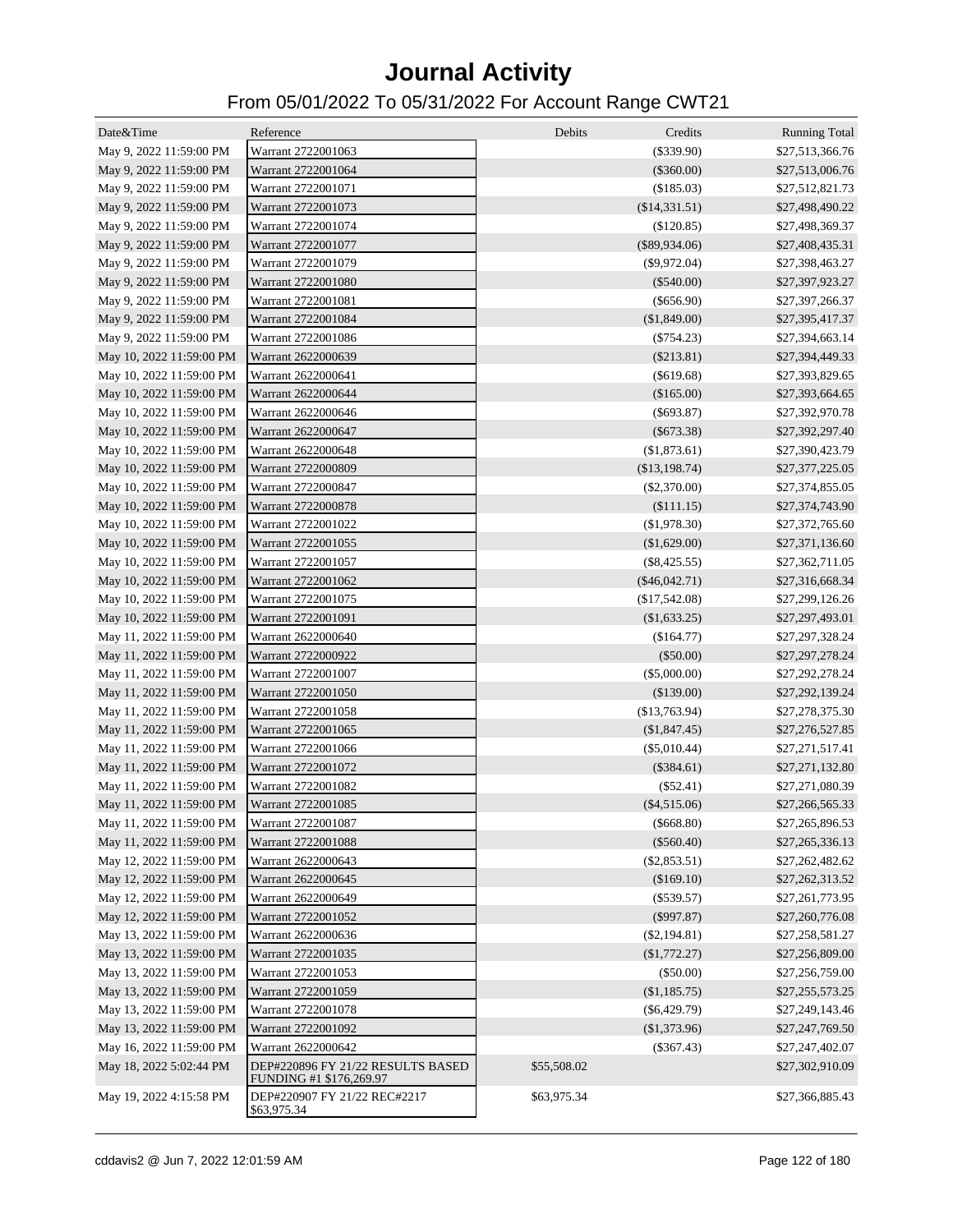| Date&Time                                            | Reference                                       | Debits<br>Credits | <b>Running Total</b>               |
|------------------------------------------------------|-------------------------------------------------|-------------------|------------------------------------|
| May 19, 2022 11:59:00 PM                             | Warrant 2622000651                              | (\$1.48)          | \$27,366,883.95                    |
| May 19, 2022 11:59:00 PM                             | Warrant 2622000656                              | (\$50.00)         | \$27,366,833.95                    |
| May 19, 2022 11:59:00 PM                             | Warrant 2622000663                              | $(\$427,969.62)$  | \$26,938,864.33                    |
| May 19, 2022 11:59:00 PM                             | Warrant 2622000664                              | (\$149,001.37)    | \$26,789,862.96                    |
| May 19, 2022 11:59:00 PM                             | Warrant 2722001016                              | $(\$2,758.32)$    | \$26,787,104.64                    |
| May 19, 2022 11:59:00 PM                             | Warrant 2722001089                              | (\$100.00)        | \$26,787,004.64                    |
| May 19, 2022 11:59:00 PM                             | Warrant 2722001090                              | $(\$5,437.74)$    | \$26,781,566.90                    |
| May 20, 2022 11:59:00 PM                             | Warrant 2622000630                              | $(\$2,537.65)$    | \$26,779,029.25                    |
| May 20, 2022 11:59:00 PM                             | Warrant 2622000660                              | $(\$791.10)$      | \$26,778,238.15                    |
| May 20, 2022 11:59:00 PM                             | Warrant 2622000661                              | (\$812.68)        | \$26,777,425.47                    |
| May 20, 2022 11:59:00 PM                             | Warrant 2722001151                              | $(\$336.48)$      | \$26,777,088.99                    |
| May 23, 2022 11:59:00 PM                             | Warrant 2722001061                              | $(\$50.00)$       | \$26,777,038.99                    |
| May 23, 2022 11:59:00 PM                             | Warrant 2722001083                              | $(\$2,027.54)$    | \$26,775,011.45                    |
| May 23, 2022 11:59:00 PM                             | Warrant 2722001095                              | $(\$2,439.24)$    | \$26,772,572.21                    |
| May 23, 2022 11:59:00 PM                             | Warrant 2722001101                              | (\$281.97)        | \$26,772,290.24                    |
| May 23, 2022 11:59:00 PM                             | Warrant 2722001103                              | $(\$576.10)$      | \$26,771,714.14                    |
| May 23, 2022 11:59:00 PM                             | Warrant 2722001104                              | $(\$26,283.42)$   | \$26,745,430.72                    |
| May 23, 2022 11:59:00 PM                             | Warrant 2722001107                              | (\$118.19)        | \$26,745,312.53                    |
|                                                      | Warrant 2722001112                              | (\$50.00)         | \$26,745,262.53                    |
| May 23, 2022 11:59:00 PM<br>May 23, 2022 11:59:00 PM | Warrant 2722001113                              | $(\$700.00)$      |                                    |
|                                                      |                                                 |                   | \$26,744,562.53<br>\$26,741,011.79 |
| May 23, 2022 11:59:00 PM                             | Warrant 2722001114                              | $(\$3,550.74)$    |                                    |
| May 23, 2022 11:59:00 PM                             | Warrant 2722001120                              | (\$1,179.46)      | \$26,739,832.33                    |
| May 23, 2022 11:59:00 PM                             | Warrant 2722001131                              | $(\$378.97)$      | \$26,739,453.36                    |
| May 23, 2022 11:59:00 PM                             | Warrant 2722001135                              | $(\$6,301.00)$    | \$26,733,152.36                    |
| May 23, 2022 11:59:00 PM                             | Warrant 2722001137                              | $(\$2,513.05)$    | \$26,730,639.31                    |
| May 23, 2022 11:59:00 PM                             | Warrant 2722001138                              | $(\$2,664.26)$    | \$26,727,975.05                    |
| May 23, 2022 11:59:00 PM                             | Warrant 2722001140                              | $(\$3,663.79)$    | \$26,724,311.26                    |
| May 23, 2022 11:59:00 PM                             | Warrant 2722001144                              | $(\$245.00)$      | \$26,724,066.26                    |
| May 23, 2022 11:59:00 PM                             | Warrant 2722001147                              | (\$1,049.58)      | \$26,723,016.68                    |
| May 24, 2022 3:33:16 PM                              | DEP#220918 FY21/22 NO KID HUNGRY<br>\$10,000.00 | \$10,000.00       | \$26,733,016.68                    |
| May 24, 2022 11:59:00 PM                             | Warrant 2722001099                              | $(\$2,801.50)$    | \$26,730,215.18                    |
| May 24, 2022 11:59:00 PM                             | Warrant 2722001100                              | $(\$4,606.13)$    | \$26,725,609.05                    |
| May 24, 2022 11:59:00 PM                             | Warrant 2722001102                              | (\$1,768.97)      | \$26,723,840.08                    |
| May 24, 2022 11:59:00 PM                             | Warrant 2722001105                              | (\$50.00)         | \$26,723,790.08                    |
| May 24, 2022 11:59:00 PM                             | Warrant 2722001106                              | $(\$4,339.65)$    | \$26,719,450.43                    |
| May 24, 2022 11:59:00 PM                             | Warrant 2722001108                              | (\$1,380.90)      | \$26,718,069.53                    |
| May 24, 2022 11:59:00 PM                             | Warrant 2722001109                              | $(\$3,163.96)$    | \$26,714,905.57                    |
| May 24, 2022 11:59:00 PM                             | Warrant 2722001115                              | (\$50.00)         | \$26,714,855.57                    |
| May 24, 2022 11:59:00 PM                             | Warrant 2722001125                              | (\$17.52)         | \$26,714,838.05                    |
| May 24, 2022 11:59:00 PM                             | Warrant 2722001126                              | $(\$4,819.37)$    | \$26,710,018.68                    |
| May 24, 2022 11:59:00 PM                             | Warrant 2722001133                              | (\$12,822.58)     | \$26,697,196.10                    |
| May 24, 2022 11:59:00 PM                             | Warrant 2722001139                              | (\$199.33)        | \$26,696,996.77                    |
| May 24, 2022 11:59:00 PM                             | Warrant 2722001141                              | (\$100.00)        | \$26,696,896.77                    |
| May 24, 2022 11:59:00 PM                             | Warrant 2722001145                              | $(\$6,507.81)$    | \$26,690,388.96                    |
| May 25, 2022 11:59:00 PM                             | Warrant 2722001070                              | $(\$203.53)$      | \$26,690,185.43                    |
| May 25, 2022 11:59:00 PM                             | Warrant 2722001111                              | $(\$8,332.18)$    | \$26,681,853.25                    |
| May 25, 2022 11:59:00 PM                             | Warrant 2722001142                              | (\$1,193.75)      | \$26,680,659.50                    |
| May 26, 2022 11:59:00 PM                             | Warrant 2622000676                              | (\$152,057.85)    | \$26,528,601.65                    |
| May 26, 2022 11:59:00 PM                             | Warrant 2622000677                              | $(\$377.65)$      | \$26,528,224.00                    |
| May 26, 2022 11:59:00 PM                             | Warrant 2622000678                              | $(\$644.47)$      | \$26,527,579.53                    |
| May 26, 2022 11:59:00 PM                             | Warrant 2622000679                              | $(\$67,451.93)$   | \$26,460,127.60                    |
| May 26, 2022 11:59:00 PM                             | Warrant 2622000680                              | $(\$7,373.87)$    | \$26,452,753.73                    |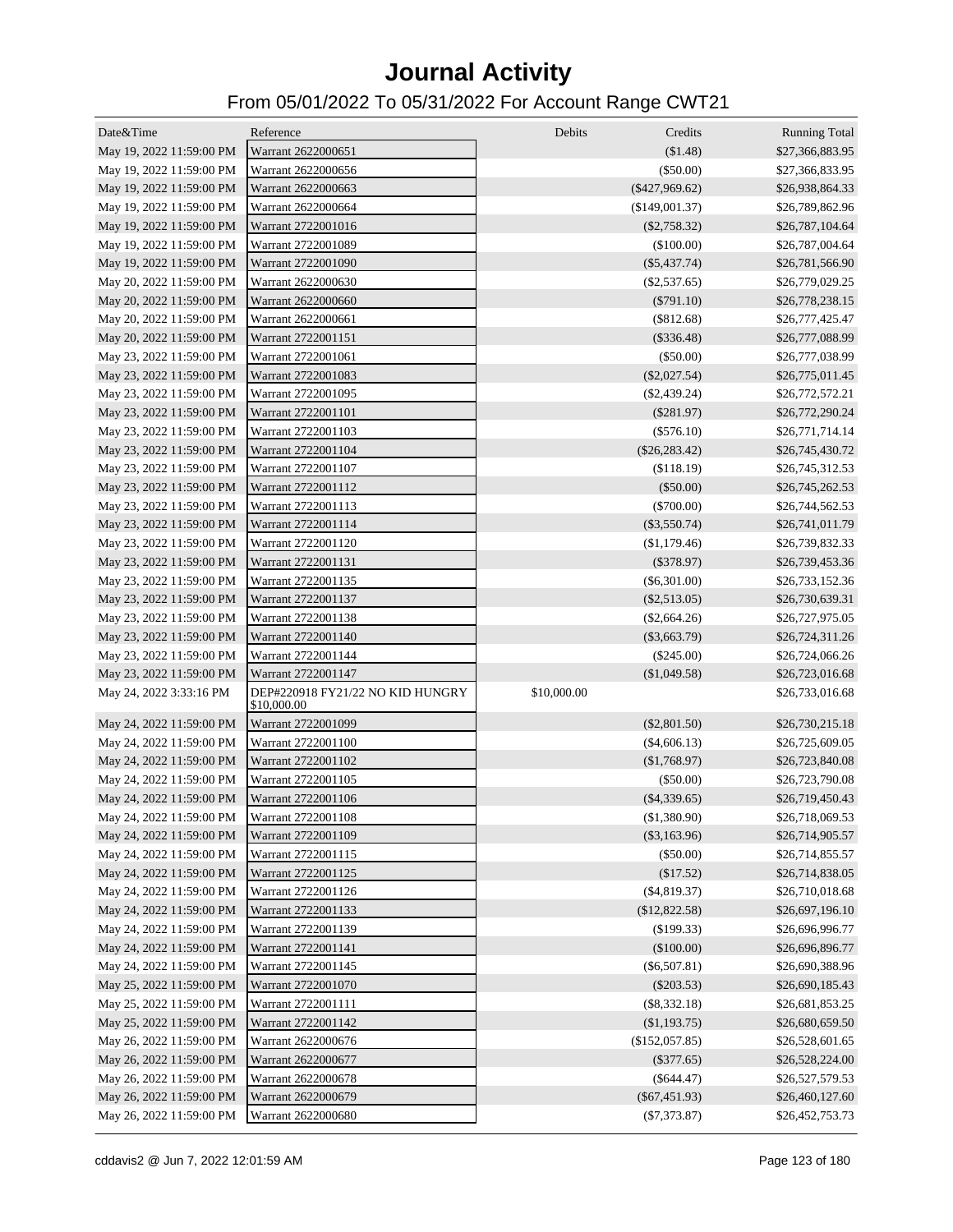| Date&Time                                            | Reference                                                                                  | Debits              | Credits              | <b>Running Total</b>             |
|------------------------------------------------------|--------------------------------------------------------------------------------------------|---------------------|----------------------|----------------------------------|
| May 26, 2022 11:59:00 PM                             | Warrant 2722001143                                                                         |                     | (\$129.95)           | \$26,452,623.78                  |
| May 27, 2022 11:59:00 PM                             | Warrant 2621000811                                                                         |                     | $(\$210.65)$         | \$26,452,413.13                  |
| May 27, 2022 11:59:00 PM                             | Warrant 2722001068                                                                         |                     | $(\$20,194.09)$      | \$26,432,219.04                  |
| May 27, 2022 11:59:00 PM                             | Warrant 2722001127                                                                         |                     | $(\$4,916.25)$       | \$26,427,302.79                  |
| May 27, 2022 11:59:00 PM                             | Warrant 2722001132                                                                         |                     | $(\$372.81)$         | \$26,426,929.98                  |
| May 31, 2022 12:00:01 AM                             | JE 6535 / SCH Trans 71 Window Rock                                                         | \$347,732.49        |                      | \$26,774,662.47                  |
|                                                      | USD #8 FY21 / cddavis2                                                                     |                     |                      |                                  |
| May 31, 2022 12:00:01 AM                             | JE 6536 / VOID SCH Trans 71 Window<br>Rock USD #8 FY21 / cddavis2                          |                     | $(\$437,732.49)$     | \$26,336,929.98                  |
| May 31, 2022 5:28:01 PM                              | JE 6525 / SCH Trans 71 Window Rock<br>USD #8 FY21/22 / cddavis2                            | \$437,732.49        |                      | \$26,774,662.47                  |
| May 31, 2022 11:59:00 PM                             | Warrant 2622000631                                                                         |                     | (\$1,771.11)         | \$26,772,891.36                  |
| May 31, 2022 11:59:00 PM                             | Warrant 2622000659                                                                         |                     | (\$10,878.49)        | \$26,762,012.87                  |
| May 31, 2022 11:59:00 PM                             | Warrant 2622000670                                                                         |                     | (\$165.00)           | \$26,761,847.87                  |
| May 31, 2022 11:59:00 PM                             | Warrant 2622000675                                                                         |                     | $(\$533.09)$         | \$26,761,314.78                  |
| May 31, 2022 11:59:00 PM                             | Warrant 2722000929                                                                         |                     | (\$179.48)           | \$26,761,135.30                  |
| May 31, 2022 11:59:00 PM                             | Warrant 2722000994                                                                         |                     | $(\$56.40)$          | \$26,761,078.90                  |
| May 31, 2022 11:59:00 PM                             | Warrant 2722001047                                                                         |                     | $(\$427.18)$         | \$26,760,651.72                  |
| May 31, 2022 11:59:00 PM                             | Warrant 2722001094                                                                         |                     | (\$1,469.79)         | \$26,759,181.93                  |
| May 31, 2022 11:59:00 PM                             | Warrant 2722001096                                                                         |                     | $(\$2,198.80)$       | \$26,756,983.13                  |
| May 31, 2022 11:59:00 PM                             | Warrant 2722001153                                                                         |                     | $(\$5,648.93)$       | \$26,751,334.20                  |
| May 31, 2022 11:59:57 PM                             | journal fund interest allocation - 05/01/2022<br>to 05/31/2022                             | \$4,946.26          |                      | \$26,756,280.46                  |
| 408112-1000                                          | Non-Levy-Cash With Treasurer                                                               | \$1,056,203.11      | $(\$2,079,257.19)$   | \$26,756,280.46                  |
| 408113-1000                                          | <b>Bond Building-Cash With Treasurer</b>                                                   |                     |                      | \$0.00                           |
| 408113-1000                                          | <b>Bond Building-Cash With Treasurer</b>                                                   | \$0.00              | \$0.00               | \$0.00                           |
|                                                      |                                                                                            |                     |                      |                                  |
|                                                      |                                                                                            |                     |                      |                                  |
| 408114-1000                                          | Debt services-Cash With Treasurer                                                          |                     |                      | \$101,806.65                     |
| May 15, 2022 11:59:58 PM<br>May 31, 2022 11:59:57 PM | distribution<br>journal fund interest allocation - 05/01/2022<br>to 05/31/2022             | \$644.09<br>\$18.64 |                      | \$102,450.74<br>\$102,469.38     |
| 408114-1000                                          | Debt services-Cash With Treasurer                                                          | \$662.73            | \$0.00               | \$102,469.38                     |
| 408115-1000                                          | Deficiencies Corection-Cash With Treasurer                                                 |                     |                      |                                  |
| 408115-1000                                          | Deficiencies Corection-Cash With Treasurer                                                 | \$0.00              | \$0.00               | \$0.00<br>\$0.00                 |
|                                                      |                                                                                            |                     |                      |                                  |
| 408116-1000<br>408116-1000                           | <b>Building Renewel-Cash With Treasurer</b><br><b>Building Renewel-Cash With Treasurer</b> | \$0.00              | \$0.00               | (\$117,932.63)<br>(\$117,932.63) |
|                                                      |                                                                                            |                     |                      |                                  |
| 408117-1000                                          | New School Facilities-Cash With Treasurer<br>New School Facilities-Cash With Treasurer     |                     |                      | \$0.00                           |
| 408117-1000                                          |                                                                                            | \$0.00              | \$0.00               | \$0.00                           |
| 409111-1000                                          | Levy Funds-Cash With Treasurer                                                             |                     |                      | \$536,960.17                     |
| May 2, 2022 11:59:00 PM                              | Warrant 2922000486                                                                         |                     | (\$17.80)            | \$536,942.37                     |
| May 3, 2022 8:42:23 AM                               | SRP Voluntary Contributions in Lieu of<br>Property Taxes 2021 \$6,685,665.00               | \$794.00            |                      | \$537,736.37                     |
| May 3, 2022 11:59:00 PM                              | Warrant 2922000492                                                                         |                     | (\$160.20)           | \$537,576.17                     |
| May 3, 2022 11:59:00 PM                              | Warrant 2922000529                                                                         |                     | $(\$3,600.00)$       | \$533,976.17                     |
| May 4, 2022 5:11:29 PM                               | DEP#220848 FY21/22 SCHOOL<br>APPORTION \$5,078,538.03                                      | \$63,631.73         |                      | \$597,607.90                     |
| May 5, 2022 11:59:00 PM                              | Warrant 2922000482                                                                         |                     | $(\$85.44)$          | \$597,522.46                     |
| May 5, 2022 11:59:00 PM                              | Warrant 2922000489                                                                         |                     | $(\$127.09)$         | \$597,395.37                     |
| May 6, 2022 11:59:00 PM                              | Warrant 2922000488                                                                         |                     | $(\$323.96)$         | \$597,071.41                     |
| May 9, 2022 11:59:00 PM                              | Warrant 2822000019                                                                         |                     | (\$19.81)            | \$597,051.60                     |
| May 9, 2022 11:59:00 PM                              | Warrant 2822000024                                                                         |                     | (\$15.81)            | \$597,035.79                     |
| May 9, 2022 11:59:00 PM                              | Warrant 2822000031                                                                         |                     | $(\$6.23)$           | \$597,029.56                     |
| May 9, 2022 11:59:00 PM<br>May 9, 2022 11:59:00 PM   | Warrant 2822000037<br>Warrant 2822000042                                                   |                     | (\$2.25)<br>(\$1.78) | \$597,027.31                     |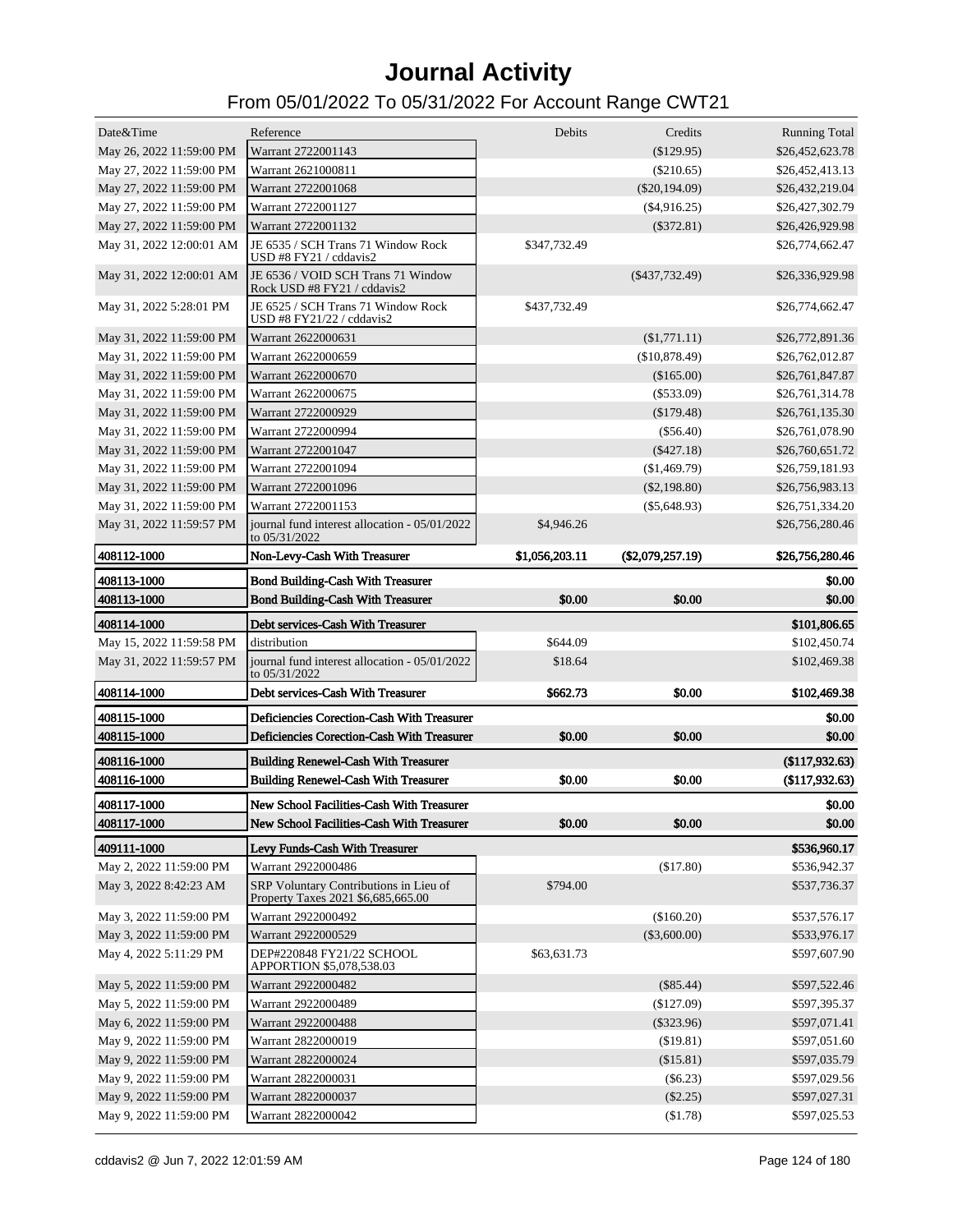| Date&Time                | Reference                                                            | Debits       | Credits         | <b>Running Total</b> |
|--------------------------|----------------------------------------------------------------------|--------------|-----------------|----------------------|
| May 9, 2022 11:59:00 PM  | Warrant 2822000048                                                   |              | $(\$2.24)$      | \$597,023.29         |
| May 9, 2022 11:59:00 PM  | Warrant 2822000053                                                   |              | $(\$2.50)$      | \$597,020.79         |
| May 9, 2022 11:59:00 PM  | Warrant 2822000059                                                   |              | (\$1.21)        | \$597,019.58         |
| May 9, 2022 11:59:00 PM  | Warrant 2822000064                                                   |              | (\$0.89)        | \$597,018.69         |
| May 9, 2022 11:59:00 PM  | Warrant 2822000070                                                   |              | (\$123.67)      | \$596,895.02         |
| May 9, 2022 11:59:00 PM  | Warrant 2822000075                                                   |              | (\$140.71)      | \$596,754.31         |
| May 9, 2022 11:59:00 PM  | Warrant 2822000082                                                   |              | (\$135.27)      | \$596,619.04         |
| May 9, 2022 11:59:00 PM  | Warrant 2822000087                                                   |              | $(\$77.55)$     | \$596,541.49         |
| May 9, 2022 11:59:00 PM  | Warrant 2822000094                                                   |              | $(\$30.75)$     | \$596,510.74         |
| May 9, 2022 11:59:00 PM  | Warrant 2822000099                                                   |              | $(\$29.16)$     | \$596,481.58         |
| May 9, 2022 11:59:00 PM  | Warrant 2822000118                                                   |              | (\$142.36)      | \$596,339.22         |
| May 9, 2022 11:59:00 PM  | Warrant 2922000503                                                   |              | $(\$541.66)$    | \$595,797.56         |
| May 9, 2022 11:59:00 PM  | Warrant 2922000507                                                   |              | (\$1,899.22)    | \$593,898.34         |
| May 9, 2022 11:59:00 PM  | Warrant 2922000508                                                   |              | (\$1,033.64)    | \$592,864.70         |
| May 9, 2022 11:59:00 PM  | Warrant 2922000509                                                   |              | $(\$757.66)$    | \$592,107.04         |
| May 9, 2022 11:59:00 PM  | Warrant 2922000511                                                   |              | $(\$375.00)$    | \$591,732.04         |
| May 9, 2022 11:59:00 PM  | Warrant 2922000513                                                   |              | $(\$233.44)$    | \$591,498.60         |
| May 9, 2022 11:59:00 PM  | Warrant 2922000514                                                   |              | $(\$463.55)$    | \$591,035.05         |
| May 9, 2022 11:59:00 PM  | Warrant 2922000521                                                   |              | (\$197.26)      | \$590,837.79         |
| May 9, 2022 11:59:00 PM  | Warrant 2922000522                                                   |              | $(\$47.70)$     | \$590,790.09         |
| May 10, 2022 11:59:00 PM | Warrant 2822000116                                                   |              | $(\$36.34)$     | \$590,753.75         |
| May 10, 2022 11:59:00 PM | Warrant 2922000517                                                   |              | (\$167.83)      | \$590,585.92         |
| May 10, 2022 11:59:00 PM | Warrant 2922000518                                                   |              | (\$163.57)      | \$590,422.35         |
| May 10, 2022 11:59:00 PM | Warrant 2922000519                                                   |              | $(\$815.98)$    | \$589,606.37         |
| May 10, 2022 11:59:00 PM | Warrant 2922000520                                                   |              | $(\$295.24)$    | \$589,311.13         |
| May 12, 2022 2:33:42 PM  | DEP#220871 FY21/22 NSLP \$355,751.16                                 | \$3,665.65   |                 | \$592,976.78         |
| May 12, 2022 3:29:08 PM  | JE 6495 / SCH Trans 68 County<br>Equalization-APR FY21/22 / cddavis2 | \$6,198.96   |                 | \$599,175.74         |
| May 12, 2022 11:59:00 PM | Warrant 2822000117                                                   |              | (\$12,960.89)   | \$586,214.85         |
| May 13, 2022 11:59:00 PM | Warrant 2822000120                                                   |              | $(\$31,228.94)$ | \$554,985.91         |
| May 13, 2022 11:59:00 PM | Warrant 2822000121                                                   |              | $(\$8,329.20)$  | \$546,656.71         |
| May 13, 2022 11:59:00 PM | Warrant 2922000524                                                   |              | $(\$54.82)$     | \$546,601.89         |
| May 15, 2022 11:59:58 PM | distribution                                                         | \$154,455.60 |                 | \$701,057.49         |
| May 15, 2022 11:59:58 PM | distribution                                                         |              | $(\$22,532.82)$ | \$678,524.67         |
| May 16, 2022 11:59:00 PM | Warrant 2922000528                                                   |              | $(\$364.91)$    | \$678,159.76         |
| May 17, 2022 4:53:51 PM  | JE 6502 / SCH Trans 69 FY21/22 SRP<br>PILT / cddavis2                | \$5,956.01   |                 | \$684,115.77         |
| May 18, 2022 11:59:00 PM | Warrant 2922000527                                                   |              | (\$171.11)      | \$683,944.66         |
| May 20, 2022 11:59:00 PM | Warrant 2922000538                                                   |              | (\$9.28)        | \$683,935.38         |
| May 20, 2022 11:59:00 PM | Warrant 2922000546                                                   |              | $(\$360.62)$    | \$683,574.76         |
| May 20, 2022 11:59:00 PM | Warrant 2922000551                                                   |              | $(\$387.39)$    | \$683,187.37         |
| May 23, 2022 11:59:00 PM | Warrant 2822000123                                                   |              | (\$36.34)       | \$683,151.03         |
| May 23, 2022 11:59:00 PM | Warrant 2822000124                                                   |              | (\$1,892.36)    | \$681,258.67         |
| May 23, 2022 11:59:00 PM | Warrant 2922000533                                                   |              | (\$1,004.59)    | \$680,254.08         |
| May 23, 2022 11:59:00 PM | Warrant 2922000535                                                   |              | $(\$241.40)$    | \$680,012.68         |
| May 23, 2022 11:59:00 PM | Warrant 2922000539                                                   |              | (\$107.39)      | \$679,905.29         |
| May 23, 2022 11:59:00 PM | Warrant 2922000540                                                   |              | $(\$800.00)$    | \$679,105.29         |
| May 23, 2022 11:59:00 PM | Warrant 2922000542                                                   |              | (\$150.12)      | \$678,955.17         |
| May 23, 2022 11:59:00 PM | Warrant 2922000543                                                   |              | (\$156.46)      | \$678,798.71         |
| May 23, 2022 11:59:00 PM | Warrant 2922000544                                                   |              | $(\$420.80)$    | \$678,377.91         |
| May 23, 2022 11:59:00 PM | Warrant 2922000545                                                   |              | (\$179.50)      | \$678,198.41         |
| May 23, 2022 11:59:00 PM | Warrant 2922000549                                                   |              | (\$80.02)       | \$678,118.39         |
| May 23, 2022 11:59:00 PM | Warrant 2922000550                                                   |              | $(\$297.29)$    | \$677,821.10         |
|                          |                                                                      |              |                 |                      |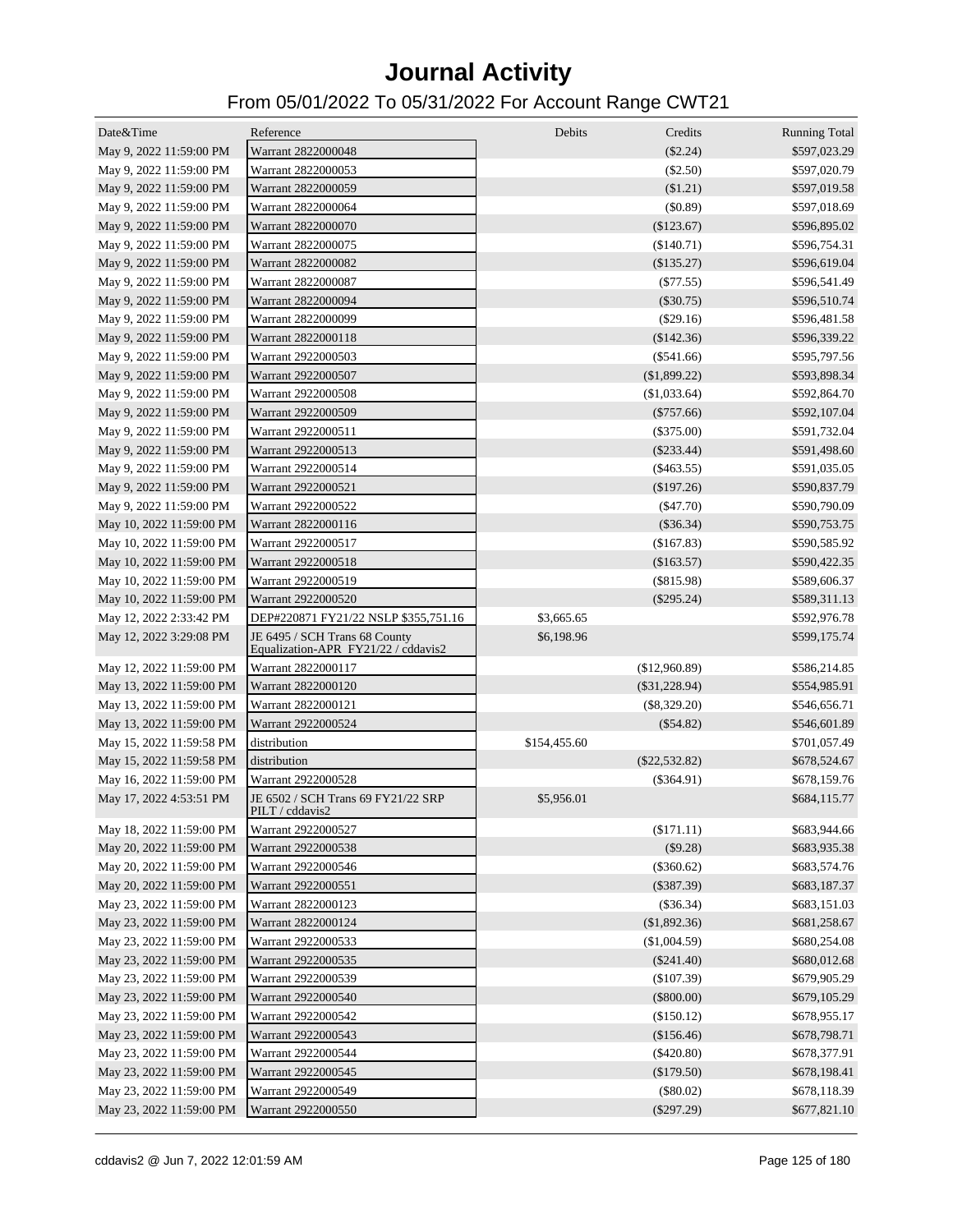| Date&Time                | Reference                                                      | Debits       | Credits         | <b>Running Total</b> |
|--------------------------|----------------------------------------------------------------|--------------|-----------------|----------------------|
| May 24, 2022 9:29:59 AM  | DEP#220909 FY21/22 REC#2225<br>\$4,010.00                      | \$4,010.00   |                 | \$681,831.10         |
| May 26, 2022 11:59:00 PM | Warrant 2822000125                                             |              | $(\$38,030.16)$ | \$643,800.94         |
| May 26, 2022 11:59:00 PM | Warrant 2822000126                                             |              | $(\$9,835.58)$  | \$633,965.36         |
| May 27, 2022 11:59:00 PM | Warrant 2922000541                                             |              | $(\$4,585.00)$  | \$629,380.36         |
| May 31, 2022 5:30:44 PM  | JE 6526 / SCH Trans 72 Vernon ESD #9<br>FY21/22 / cddavis2     |              | (\$1,348.96)    | \$628,031.40         |
| May 31, 2022 11:59:00 PM | Warrant 2922000553                                             |              | $(\$755.97)$    | \$627,275.43         |
| May 31, 2022 11:59:00 PM | Warrant 2922000558                                             |              | (\$1,000.00)    | \$626,275.43         |
| May 31, 2022 11:59:00 PM | Warrant 2922000563                                             |              | $(\$28.48)$     | \$626,246.95         |
| May 31, 2022 11:59:00 PM | Warrant 2922000571                                             |              | $(\$485.63)$    | \$625,761.32         |
| May 31, 2022 11:59:57 PM | journal fund interest allocation - 05/01/2022<br>to 05/31/2022 | \$113.70     |                 | \$625,875.02         |
| 409111-1000              | Levy Funds-Cash With Treasurer                                 | \$238,825.65 | (\$149,910.80)  | \$625,875.02         |
| 409112-1000              | Non-Levy-Cash With Treasurer                                   |              |                 | \$890,391.23         |
| May 4, 2022 5:05:57 PM   | DEP#220847 FY 21/22 \$760,197.99                               | \$7,833.05   |                 | \$898,224.28         |
| May 4, 2022 11:59:00 PM  | Warrant 2922000515                                             |              | (\$1,298.25)    | \$896,926.03         |
| May 9, 2022 4:06:59 PM   | DEP#220860 FY 21/22 \$5,000.00                                 | \$5,000.00   |                 | \$901,926.03         |
| May 9, 2022 11:59:00 PM  | Warrant 2822000019                                             |              | $(\$3.15)$      | \$901,922.88         |
| May 9, 2022 11:59:00 PM  | Warrant 2822000024                                             |              | $(\$3.22)$      | \$901,919.66         |
| May 9, 2022 11:59:00 PM  | Warrant 2822000031                                             |              | $(\$2.72)$      | \$901,916.94         |
| May 9, 2022 11:59:00 PM  | Warrant 2822000037                                             |              | \$1.92)         | \$901,915.02         |
| May 9, 2022 11:59:00 PM  | Warrant 2822000042                                             |              | (\$1.33)        | \$901,913.69         |
| May 9, 2022 11:59:00 PM  | Warrant 2822000048                                             |              | $(\$2.34)$      | \$901,911.35         |
| May 9, 2022 11:59:00 PM  | Warrant 2822000053                                             |              | (\$1.94)        | \$901,909.41         |
| May 9, 2022 11:59:00 PM  | Warrant 2822000059                                             |              | $(\$3.14)$      | \$901,906.27         |
| May 9, 2022 11:59:00 PM  | Warrant 2822000064                                             |              | $(\$0.31)$      | \$901,905.96         |
| May 9, 2022 11:59:00 PM  | Warrant 2822000070                                             |              | (\$12.90)       | \$901,893.06         |
| May 9, 2022 11:59:00 PM  | Warrant 2822000075                                             |              | $(\$23.34)$     | \$901,869.72         |
| May 9, 2022 11:59:00 PM  | Warrant 2822000082                                             |              | $(\$23.31)$     | \$901,846.41         |
| May 9, 2022 11:59:00 PM  | Warrant 2822000087                                             |              | (\$16.29)       | \$901,830.12         |
| May 9, 2022 11:59:00 PM  | Warrant 2822000094                                             |              | (\$17.72)       | \$901,812.40         |
| May 9, 2022 11:59:00 PM  | Warrant 2822000099                                             |              | $(\$14.99)$     | \$901,797.41         |
| May 9, 2022 11:59:00 PM  | Warrant 2822000118                                             |              | $(\$6.49)$      | \$901,790.92         |
| May 9, 2022 11:59:00 PM  | Warrant 2922000506                                             |              | (\$1,672.00)    | \$900,118.92         |
| May 9, 2022 11:59:00 PM  | Warrant 2922000523                                             |              | $(\$36,783.27)$ | \$863,335.65         |
| May 10, 2022 11:59:00 PM | Warrant 2922000504                                             |              | $(\$193.55)$    | \$863,142.10         |
| May 11, 2022 11:59:00 PM | Warrant 2922000505                                             |              | $(\$7,061.52)$  | \$856,080.58         |
| May 12, 2022 3:17:55 PM  | DEP#220878 FY21/22 \$19,763.16                                 | \$7,982.46   |                 | \$864,063.04         |
| May 12, 2022 11:59:00 PM | Warrant 2822000117                                             |              | (\$1,029.43)    | \$863,033.61         |
| May 13, 2022 11:59:00 PM | Warrant 2822000120                                             |              | $(\$5,347.25)$  | \$857,686.36         |
| May 13, 2022 11:59:00 PM | Warrant 2822000121                                             |              | (\$1,447.30)    | \$856,239.06         |
| May 16, 2022 11:59:00 PM | Warrant 2922000516                                             |              | $(\$5,693.68)$  | \$850,545.38         |
| May 16, 2022 11:59:00 PM | Warrant 2922000525                                             |              | $(\$9,878.32)$  | \$840,667.06         |
| May 18, 2022 5:02:44 PM  | DEP#220896 FY 21/22 RESULTS BASED<br>FUNDING #1 \$176,269.97   | \$8,249.61   |                 | \$848,916.67         |
| May 19, 2022 11:59:00 PM | Warrant 2822000119                                             |              | (\$183.07)      | \$848,733.60         |
| May 19, 2022 11:59:00 PM | Warrant 2922000502                                             |              | (\$1,166.12)    | \$847,567.48         |
| May 20, 2022 11:59:00 PM | Warrant 2922000532                                             |              | (\$198.10)      | \$847,369.38         |
| May 20, 2022 11:59:00 PM | Warrant 2922000537                                             |              | $(\$237.63)$    | \$847,131.75         |
| May 20, 2022 11:59:00 PM | Warrant 2922000547                                             |              | (\$0.12)        | \$847,131.63         |
| May 23, 2022 11:59:00 PM | Warrant 2822000124                                             |              | $(\$23.20)$     | \$847,108.43         |
| May 23, 2022 11:59:00 PM | Warrant 2922000539                                             |              | (\$1,257.64)    | \$845,850.79         |
| May 24, 2022 11:59:00 PM | Warrant 2922000531                                             |              | (\$810.36)      | \$845,040.43         |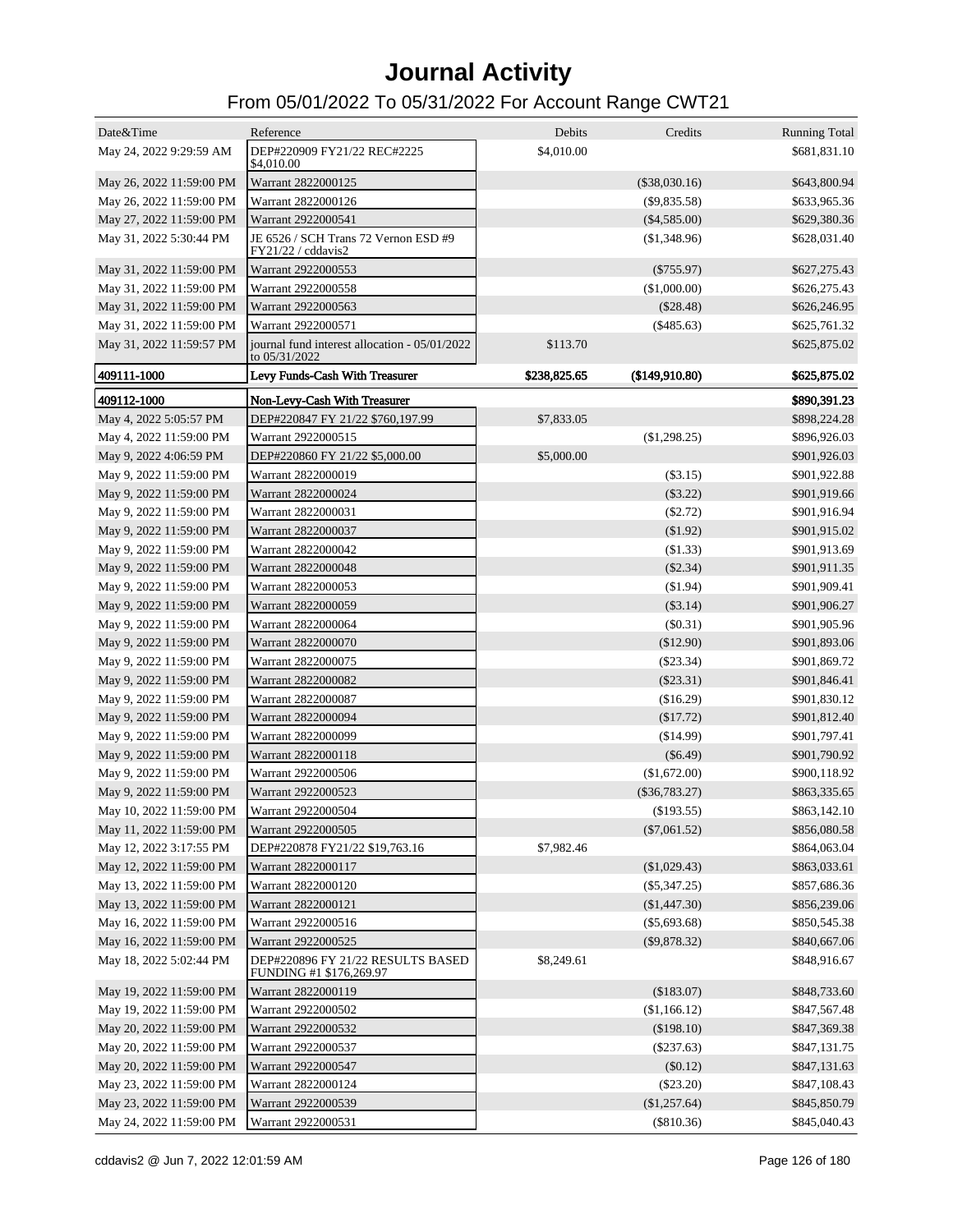| Date&Time                  | Reference                                                                                | Debits       | Credits         | <b>Running Total</b>             |
|----------------------------|------------------------------------------------------------------------------------------|--------------|-----------------|----------------------------------|
| May 26, 2022 11:59:00 PM   | Warrant 2822000125                                                                       |              | $(\$12,432.55)$ | \$832,607.88                     |
| May 26, 2022 11:59:00 PM   | Warrant 2822000126                                                                       |              | $(\$3,290.76)$  | \$829,317.12                     |
| May 27, 2022 11:59:00 PM   | Warrant 2922000534                                                                       |              | (\$10,000.00)   | \$819,317.12                     |
| May 31, 2022 3:01:17 PM    | DEP#220933 FY 21/22 \$413,580.31                                                         | \$113,536.03 |                 | \$932,853.15                     |
| May 31, 2022 3:07:08 PM    | DEP#220938 FY 21/22 REC#2225<br>\$5,000.00                                               | \$5,000.00   |                 | \$937,853.15                     |
| May 31, 2022 5:30:44 PM    | JE 6526 / SCH Trans 72 Vernon ESD #9<br>FY21/22 / cddavis2                               | \$1,348.96   |                 | \$939,202.11                     |
| May 31, 2022 11:59:00 PM   | Warrant 2922000558                                                                       |              | (\$1,850.00)    | \$937,352.11                     |
| May 31, 2022 11:59:00 PM   | Warrant 2922000577                                                                       |              | $(\$37.08)$     | \$937,315.03                     |
| May 31, 2022 11:59:00 PM   | Warrant 2922000579                                                                       |              | $(\$75.00)$     | \$937,240.03                     |
| May 31, 2022 11:59:57 PM   | journal fund interest allocation - 05/01/2022<br>to 05/31/2022                           | \$156.94     |                 | \$937,396.97                     |
| 409112-1000                | Non-Levy-Cash With Treasurer                                                             | \$149,107.05 | (\$102, 101.31) | \$937,396.97                     |
| 409113-1000                | <b>Bond Building-Cash With Treasurer</b>                                                 |              |                 | \$0.00                           |
| 409113-1000                | <b>Bond Building-Cash With Treasurer</b>                                                 | \$0.00       | \$0.00          | \$0.00                           |
| 409114-1000                | Debt services-Cash With Treasurer                                                        |              |                 | \$0.00                           |
| 409114-1000                | Debt services-Cash With Treasurer                                                        | \$0.00       | \$0.00          | \$0.00                           |
|                            |                                                                                          |              |                 |                                  |
| 409115-1000<br>409115-1000 | Deficiencies Corection-Cash With Treasurer<br>Deficiencies Corection-Cash With Treasurer | \$0.00       | \$0.00          | \$0.00<br>\$0.00                 |
|                            |                                                                                          |              |                 |                                  |
| 409116-1000                | <b>Building Renewel-Cash With Treasurer</b>                                              |              |                 | \$1,466.42                       |
| May 31, 2022 11:59:57 PM   | journal fund interest allocation - 05/01/2022<br>to $05/31/2022$                         | \$0.27       |                 | \$1,466.69                       |
| 409116-1000                | <b>Building Renewel-Cash With Treasurer</b>                                              | \$0.27       | \$0.00          | \$1,466.69                       |
| 409117-1000                | New School Facilities-Cash With Treasurer                                                |              |                 | \$0.00                           |
|                            |                                                                                          |              |                 |                                  |
| 409117-1000                | New School Facilities-Cash With Treasurer                                                | \$0.00       | \$0.00          | \$0.00                           |
| 410111-1000                | Levy Funds-Cash With Treasurer                                                           |              |                 |                                  |
| May 2, 2022 11:59:00 PM    | Warrant 3022000726                                                                       |              | $(\$282.97)$    | \$1,999,865.95<br>\$1,999,582.98 |
| May 2, 2022 11:59:00 PM    | Warrant 3022000764                                                                       |              | (\$4.20)        | \$1,999,578.78                   |
| May 2, 2022 11:59:00 PM    | Warrant 3022000773                                                                       |              | (\$1,333.19)    | \$1,998,245.59                   |
| May 2, 2022 11:59:00 PM    | Warrant 3022000776                                                                       |              | $(\$2,451.47)$  | \$1,995,794.12                   |
| May 2, 2022 11:59:00 PM    | Warrant 3022000779                                                                       |              | $(\$34.68)$     | \$1,995,759.44                   |
| May 2, 2022 11:59:00 PM    | Warrant 3022000780                                                                       |              | (\$216.87)      | \$1,995,542.57                   |
| May 2, 2022 11:59:00 PM    | Warrant 3022000786                                                                       |              | $(*781.82)$     | \$1,994,760.75                   |
| May 2, 2022 11:59:00 PM    | Warrant 3122000865                                                                       |              | $(\$958.64)$    | \$1,993,802.11                   |
| May 2, 2022 11:59:00 PM    | Warrant 3122000869                                                                       |              | $(\$666.92)$    | \$1,993,135.19                   |
| May 3, 2022 8:42:23 AM     | SRP Voluntary Contributions in Lieu of<br>Property Taxes 2021 \$6,685,665.00             | \$917,028.32 |                 | \$2,910,163.51                   |
| May 3, 2022 8:42:23 AM     | SRP Voluntary Contributions in Lieu of<br>Property Taxes 2021 \$6,685,665.00             | \$128,165.91 |                 | \$3,038,329.42                   |
| May 3, 2022 11:59:00 PM    | Warrant 3022000781                                                                       |              | $(\$245.17)$    | \$3,038,084.25                   |
| May 3, 2022 11:59:00 PM    | Warrant 3122000847                                                                       |              | $(\$747.27)$    | \$3,037,336.98                   |
| May 3, 2022 11:59:00 PM    | Warrant 3122000849                                                                       |              | $(\$40.75)$     | \$3,037,296.23                   |
| May 3, 2022 11:59:00 PM    | Warrant 3122000856                                                                       |              | (\$184.85)      | \$3,037,111.38                   |
| May 3, 2022 11:59:00 PM    | Warrant 3122000859                                                                       |              | $(\$26,545.16)$ | \$3,010,566.22                   |
| May 3, 2022 11:59:00 PM    | Warrant 3122000866                                                                       |              | (\$10,620.50)   | \$2,999,945.72                   |
| May 4, 2022 5:11:29 PM     | DEP#220848 FY21/22 SCHOOL<br>APPORTION \$5,078,538.03                                    | \$17,399.71  |                 | \$3,017,345.43                   |
| May 4, 2022 11:59:00 PM    | Warrant 3022000778                                                                       |              | $(\$2,749.75)$  | \$3,014,595.68                   |
| May 4, 2022 11:59:00 PM    | Warrant 3122000821                                                                       |              | (\$1,270.00)    | \$3,013,325.68                   |
| May 4, 2022 11:59:00 PM    | Warrant 3122000854                                                                       |              | (\$9.48)        | \$3,013,316.20                   |
| May 5, 2022 11:59:00 PM    | Warrant 3022000771                                                                       |              | $(\$25.02)$     | \$3,013,291.18                   |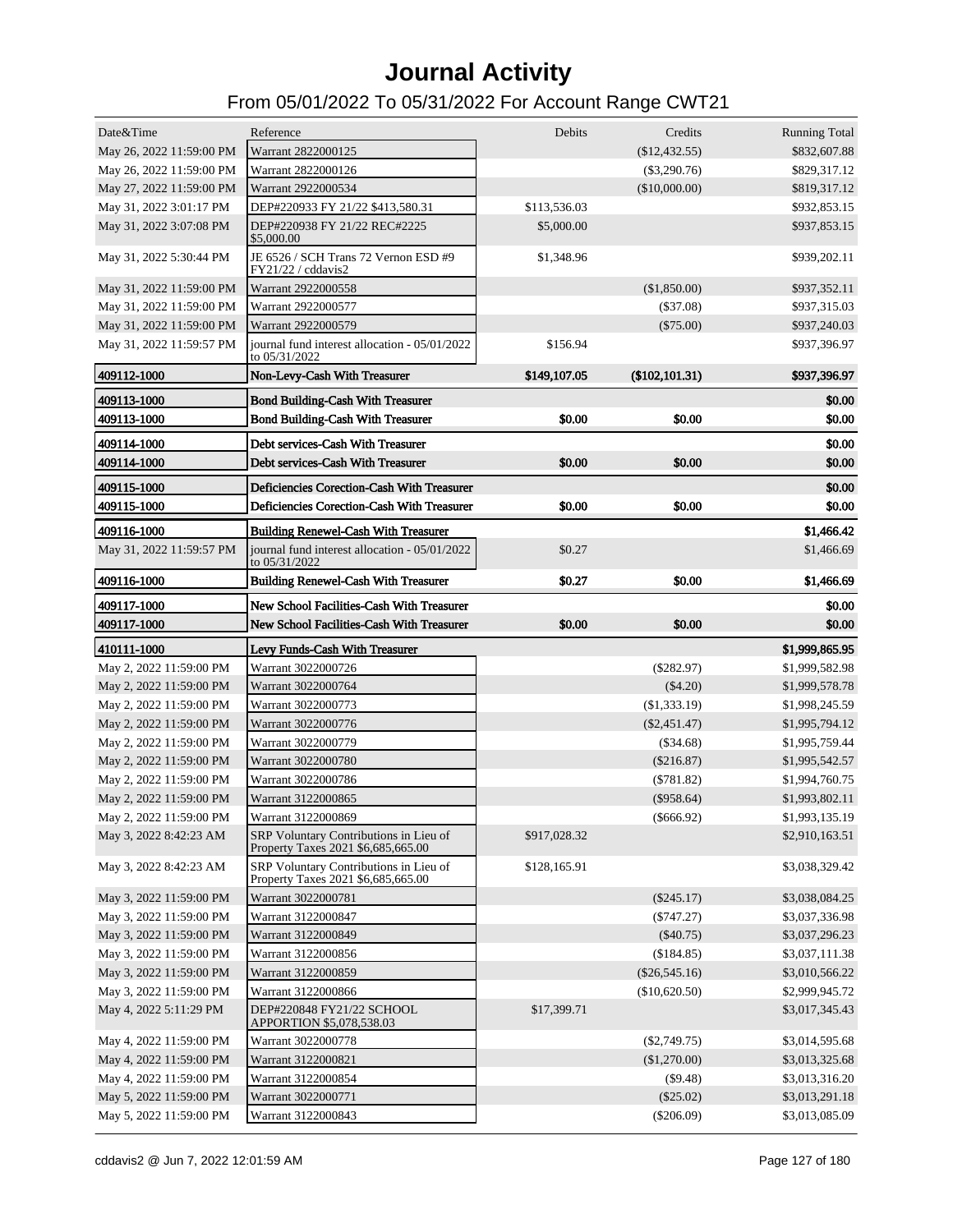| Date&Time                | Reference                            | Debits         | Credits          | <b>Running Total</b> |
|--------------------------|--------------------------------------|----------------|------------------|----------------------|
| May 6, 2022 11:59:00 PM  | Warrant 3122000864                   |                | (\$126.00)       | \$3,012,959.09       |
| May 9, 2022 11:59:00 PM  | Warrant 3022000785                   |                | $(\$3,455.04)$   | \$3,009,504.05       |
| May 10, 2022 11:59:00 PM | Warrant 3122000846                   |                | $(\$240.00)$     | \$3,009,264.05       |
| May 10, 2022 11:59:00 PM | Warrant 3122000851                   |                | $(\$75.00)$      | \$3,009,189.05       |
| May 12, 2022 2:33:42 PM  | DEP#220871 FY21/22 NSLP \$355,751.16 | \$47,922.03    |                  | \$3,057,111.08       |
| May 12, 2022 11:59:00 PM | Warrant 3022000787                   |                | $(\$559.19)$     | \$3,056,551.89       |
| May 12, 2022 11:59:00 PM | Warrant 3022000789                   |                | $(\$71.98)$      | \$3,056,479.91       |
| May 12, 2022 11:59:00 PM | Warrant 3022000790                   |                | (\$136.03)       | \$3,056,343.88       |
| May 12, 2022 11:59:00 PM | Warrant 3022000791                   |                | (\$176.42)       | \$3,056,167.46       |
| May 12, 2022 11:59:00 PM | Warrant 3022000792                   |                | $(\$547.58)$     | \$3,055,619.88       |
| May 12, 2022 11:59:00 PM | Warrant 3022000794                   |                | $(\$456.03)$     | \$3,055,163.85       |
| May 12, 2022 11:59:00 PM | Warrant 3022000795                   |                | $(\$212,407.11)$ | \$2,842,756.74       |
| May 12, 2022 11:59:00 PM | Warrant 3022000799                   |                | $(\$245.17)$     | \$2,842,511.57       |
| May 12, 2022 11:59:00 PM | Warrant 3022000800                   |                | $(\$49,234.41)$  | \$2,793,277.16       |
| May 12, 2022 11:59:00 PM | Warrant 3022000801                   |                | $(\$55,571.32)$  | \$2,737,705.84       |
| May 12, 2022 11:59:00 PM | Warrant 3022001037                   |                | (\$380.69)       | \$2,737,325.15       |
| May 12, 2022 11:59:00 PM | Warrant 3022001038                   |                | (\$153.30)       | \$2,737,171.85       |
| May 12, 2022 11:59:00 PM | Warrant 3022001040                   |                | $(\$751.69)$     | \$2,736,420.16       |
| May 12, 2022 11:59:00 PM | Warrant 3022001055                   |                | (\$1,719.07)     | \$2,734,701.09       |
| May 12, 2022 11:59:00 PM | Warrant 3022001058                   |                | $(\$492.10)$     | \$2,734,208.99       |
| May 12, 2022 11:59:00 PM | Warrant 3022001067                   |                | (\$1,451.44)     | \$2,732,757.55       |
| May 12, 2022 11:59:00 PM | Warrant 3022001074                   |                | (\$11,361.81)    | \$2,721,395.74       |
| May 12, 2022 11:59:00 PM | Warrant 3022001075                   |                | $(\$5,304.07)$   | \$2,716,091.67       |
| May 12, 2022 11:59:00 PM | Warrant 3122000826                   |                | $(\$295.31)$     | \$2,715,796.36       |
| May 12, 2022 11:59:00 PM | Warrant 3122000898                   |                | $(\$93.45)$      | \$2,715,702.91       |
| May 12, 2022 11:59:00 PM | Warrant 3122000900                   |                | $(\$253.66)$     | \$2,715,449.25       |
| May 12, 2022 11:59:00 PM | Warrant 3122000917                   |                | $(\$915.80)$     | \$2,714,533.45       |
| May 12, 2022 11:59:00 PM | Warrant 3122000919                   |                | $(\$55.43)$      | \$2,714,478.02       |
| May 13, 2022 11:59:00 PM | Warrant 3022000788                   |                | $(\$713.62)$     | \$2,713,764.40       |
| May 13, 2022 11:59:00 PM | Warrant 3022001041                   |                | $(\$699.27)$     | \$2,713,065.13       |
| May 13, 2022 11:59:00 PM | Warrant 3022001065                   |                | $(\$703.70)$     | \$2,712,361.43       |
| May 13, 2022 11:59:00 PM | Warrant 3022001069                   |                | $(\$2,464.85)$   | \$2,709,896.58       |
| May 13, 2022 11:59:00 PM | Warrant 3022001071                   |                | $(\$2,135.26)$   | \$2,707,761.32       |
| May 13, 2022 11:59:00 PM | Warrant 3022001078                   |                | $(\$520.34)$     | \$2,707,240.98       |
| May 13, 2022 11:59:00 PM | Warrant 3122000922                   |                | $(\$50,573.18)$  | \$2,656,667.80       |
| May 13, 2022 11:59:00 PM | Warrant 3122000927                   |                | $(\$4,249.59)$   | \$2,652,418.21       |
| May 15, 2022 11:59:58 PM | distribution                         | \$1,802,024.55 |                  | \$4,454,442.76       |
| May 15, 2022 11:59:58 PM | distribution                         |                | $(\$38,522.23)$  | \$4,415,920.53       |
| May 16, 2022 11:59:00 PM | Warrant 3022000793                   |                | (\$1,333.19)     | \$4,414,587.34       |
| May 16, 2022 11:59:00 PM | Warrant 3022000930                   |                | (\$1,234.06)     | \$4,413,353.28       |
| May 16, 2022 11:59:00 PM | Warrant 3022001042                   |                | (\$1,851.15)     | \$4,411,502.13       |
| May 16, 2022 11:59:00 PM | Warrant 3022001047                   |                | $(\$777.78)$     | \$4,410,724.35       |
| May 16, 2022 11:59:00 PM | Warrant 3022001048                   |                | $(\$532.85)$     | \$4,410,191.50       |
| May 16, 2022 11:59:00 PM | Warrant 3022001054                   |                | (\$1,501.76)     | \$4,408,689.74       |
| May 16, 2022 11:59:00 PM | Warrant 3022001056                   |                | $(\$791.22)$     | \$4,407,898.52       |
| May 16, 2022 11:59:00 PM | Warrant 3022001072                   |                | $(\$907.82)$     | \$4,406,990.70       |
| May 16, 2022 11:59:00 PM | Warrant 3022001073                   |                | $(\$3,343.07)$   | \$4,403,647.63       |
| May 16, 2022 11:59:00 PM | Warrant 3022001079                   |                | (\$168.78)       | \$4,403,478.85       |
| May 16, 2022 11:59:00 PM | Warrant 3122000879                   |                | $(\$4,591.78)$   | \$4,398,887.07       |
| May 16, 2022 11:59:00 PM | Warrant 3122000887                   |                | (\$1,707.82)     | \$4,397,179.25       |
| May 16, 2022 11:59:00 PM | Warrant 3122000888                   |                | (\$88.25)        | \$4,397,091.00       |
| May 16, 2022 11:59:00 PM | Warrant 3122000904                   |                | (\$2,608.09)     | \$4,394,482.91       |
| May 16, 2022 11:59:00 PM | Warrant 3122000910                   |                | $(\$8,150.00)$   | \$4,386,332.91       |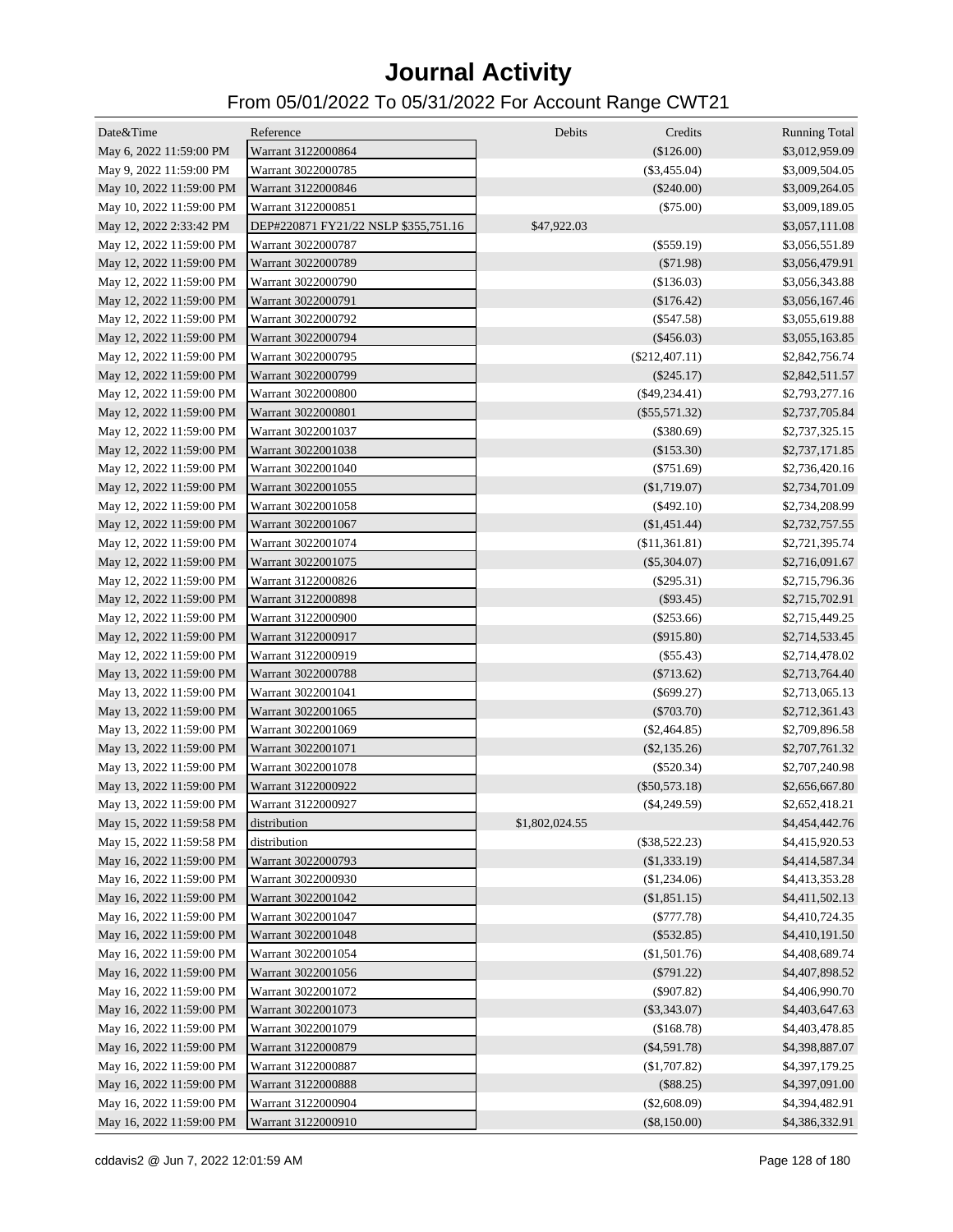| Date&Time                | Reference          | Debits<br>Credits | <b>Running Total</b> |
|--------------------------|--------------------|-------------------|----------------------|
| May 16, 2022 11:59:00 PM | Warrant 3122000918 | $(\$4,269.13)$    | \$4,382,063.78       |
| May 16, 2022 11:59:00 PM | Warrant 3122000925 | $(\$2,518.61)$    | \$4,379,545.17       |
| May 17, 2022 11:59:00 PM | Warrant 3022001057 | (\$1,164.73)      | \$4,378,380.44       |
| May 17, 2022 11:59:00 PM | Warrant 3022001062 | $(\$676.24)$      | \$4,377,704.20       |
| May 17, 2022 11:59:00 PM | Warrant 3022001070 | $(\$3,527.77)$    | \$4,374,176.43       |
| May 17, 2022 11:59:00 PM | Warrant 3122000885 | (\$144.86)        | \$4,374,031.57       |
| May 17, 2022 11:59:00 PM | Warrant 3122000886 | (\$1,912.00)      | \$4,372,119.57       |
| May 17, 2022 11:59:00 PM | Warrant 3122000891 | $(\$121.23)$      | \$4,371,998.34       |
| May 17, 2022 11:59:00 PM | Warrant 3122000895 | $(\$6,928.39)$    | \$4,365,069.95       |
| May 17, 2022 11:59:00 PM | Warrant 3122000899 | (\$1,513.62)      | \$4,363,556.33       |
| May 17, 2022 11:59:00 PM | Warrant 3122000905 | $(\$200.80)$      | \$4,363,355.53       |
| May 17, 2022 11:59:00 PM | Warrant 3122000921 | $(\$3,335.95)$    | \$4,360,019.58       |
| May 17, 2022 11:59:00 PM | Warrant 3122000929 | $(\$950.12)$      | \$4,359,069.46       |
| May 18, 2022 11:59:00 PM | Warrant 3022001061 | $(\$263.73)$      | \$4,358,805.73       |
| May 18, 2022 11:59:00 PM | Warrant 3122000890 | (\$1,161.95)      | \$4,357,643.78       |
| May 18, 2022 11:59:00 PM | Warrant 3122000894 | $(\$785.52)$      | \$4,356,858.26       |
| May 18, 2022 11:59:00 PM | Warrant 3122000906 | $(\$486.59)$      | \$4,356,371.67       |
| May 18, 2022 11:59:00 PM | Warrant 3122000908 | \$1,516.78        | \$4,354,854.89       |
| May 19, 2022 11:59:00 PM | Warrant 3022000796 | $(\$460.62)$      | \$4,354,394.27       |
| May 19, 2022 11:59:00 PM | Warrant 3022000802 | (\$117.35)        | \$4,354,276.92       |
| May 19, 2022 11:59:00 PM | Warrant 3022001039 | $(\$2,269.85)$    | \$4,352,007.07       |
| May 19, 2022 11:59:00 PM | Warrant 3022001044 | (\$1,847.00)      | \$4,350,160.07       |
| May 19, 2022 11:59:00 PM | Warrant 3022001049 | $(\$930.84)$      | \$4,349,229.23       |
| May 19, 2022 11:59:00 PM | Warrant 3022001052 | $(\$609.62)$      | \$4,348,619.61       |
| May 19, 2022 11:59:00 PM | Warrant 3022001076 | $(\$535.83)$      | \$4,348,083.78       |
| May 19, 2022 11:59:00 PM | Warrant 3022001081 | $(\$2,304.97)$    | \$4,345,778.81       |
| May 19, 2022 11:59:00 PM | Warrant 3022001082 | (\$1,905.13)      | \$4,343,873.68       |
| May 19, 2022 11:59:00 PM | Warrant 3022001083 | $(\$2,293.30)$    | \$4,341,580.38       |
| May 19, 2022 11:59:00 PM | Warrant 3022001085 | $(\$8,106.69)$    | \$4,333,473.69       |
| May 19, 2022 11:59:00 PM | Warrant 3022001087 | $(\$8,873.56)$    | \$4,324,600.13       |
| May 19, 2022 11:59:00 PM | Warrant 3022001088 | $(\$2,843.16)$    | \$4,321,756.97       |
| May 19, 2022 11:59:00 PM | Warrant 3022001089 | $(\$7,199.49)$    | \$4,314,557.48       |
| May 19, 2022 11:59:00 PM | Warrant 3022001093 | $(\$7,271.56)$    | \$4,307,285.92       |
| May 19, 2022 11:59:00 PM | Warrant 3022001097 | $(\$9,832.27)$    | \$4,297,453.65       |
| May 19, 2022 11:59:00 PM | Warrant 3022001101 | $(\$7,168.18)$    | \$4,290,285.47       |
| May 19, 2022 11:59:00 PM | Warrant 3022001104 | $(\$6,679.44)$    | \$4,283,606.03       |
| May 19, 2022 11:59:00 PM | Warrant 3022001105 | $(\$5,046.70)$    | \$4,278,559.33       |
| May 19, 2022 11:59:00 PM | Warrant 3022001110 | $(\$8,319.74)$    | \$4,270,239.59       |
| May 19, 2022 11:59:00 PM | Warrant 3022001112 | $(\$62,331.63)$   | \$4,207,907.96       |
| May 19, 2022 11:59:00 PM | Warrant 3022001121 | $(\$448.25)$      | \$4,207,459.71       |
| May 19, 2022 11:59:00 PM | Warrant 3022001126 | $(\$367.32)$      | \$4,207,092.39       |
| May 19, 2022 11:59:00 PM | Warrant 3022001130 | $(\$920.73)$      | \$4,206,171.66       |
| May 19, 2022 11:59:00 PM | Warrant 3022001133 | (\$1,571.80)      | \$4,204,599.86       |
| May 19, 2022 11:59:00 PM | Warrant 3122000860 | $(\$387.00)$      | \$4,204,212.86       |
| May 19, 2022 11:59:00 PM | Warrant 3122000878 | $(\$52.05)$       | \$4,204,160.81       |
| May 19, 2022 11:59:00 PM | Warrant 3122000920 | $(\$4,033.33)$    | \$4,200,127.48       |
| May 19, 2022 11:59:00 PM | Warrant 3122000926 | $(\$883.27)$      | \$4,199,244.21       |
| May 20, 2022 11:59:00 PM | Warrant 3022000798 | $(\$34.68)$       | \$4,199,209.53       |
| May 20, 2022 11:59:00 PM | Warrant 3022000804 | $(\$781.82)$      | \$4,198,427.71       |
| May 20, 2022 11:59:00 PM | Warrant 3022001045 | (\$1,469.69)      | \$4,196,958.02       |
| May 20, 2022 11:59:00 PM | Warrant 3022001063 | $(\$223.46)$      | \$4,196,734.56       |
| May 20, 2022 11:59:00 PM | Warrant 3022001084 | $(\$3,460.40)$    | \$4,193,274.16       |
| May 20, 2022 11:59:00 PM | Warrant 3022001091 | (\$11,213.00)     | \$4,182,061.16       |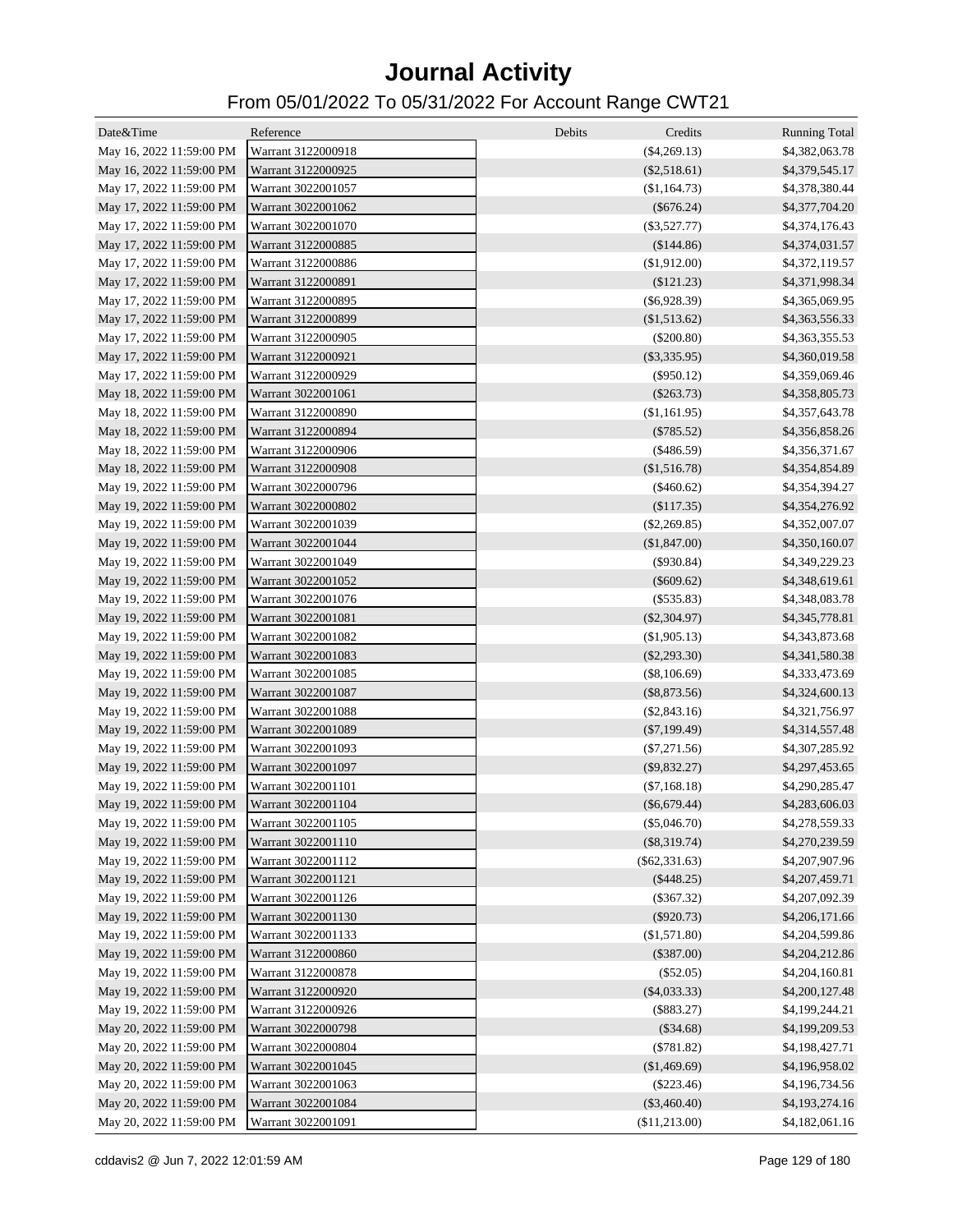| Date&Time                | Reference                                                         | Debits       | Credits                          | <b>Running Total</b> |
|--------------------------|-------------------------------------------------------------------|--------------|----------------------------------|----------------------|
| May 20, 2022 11:59:00 PM | Warrant 3022001092                                                |              | $(\$7,415.15)$                   | \$4,174,646.01       |
| May 20, 2022 11:59:00 PM | Warrant 3022001099                                                |              | $(\$7,325.67)$                   | \$4,167,320.34       |
| May 20, 2022 11:59:00 PM | Warrant 3022001106                                                |              | $(\$6,822.34)$                   | \$4,160,498.00       |
| May 20, 2022 11:59:00 PM | Warrant 3022001108                                                |              | $(\$5,806.66)$                   | \$4,154,691.34       |
| May 20, 2022 11:59:00 PM | Warrant 3022001122                                                |              | $(\$393.99)$                     | \$4,154,297.35       |
| May 20, 2022 11:59:00 PM | Warrant 3022001127                                                |              | $(\$440.75)$                     | \$4,153,856.60       |
| May 20, 2022 11:59:00 PM | Warrant 3122000877                                                |              | $(\$900.00)$                     | \$4,152,956.60       |
| May 20, 2022 11:59:00 PM | Warrant 3122000882                                                |              | $(\$85.00)$                      | \$4,152,871.60       |
| May 20, 2022 11:59:00 PM | Warrant 3122000902                                                |              | $(\$359.39)$                     | \$4,152,512.21       |
| May 20, 2022 11:59:00 PM | Warrant 3122000913                                                |              | $(\$535.78)$                     | \$4,151,976.43       |
| May 20, 2022 11:59:00 PM | Warrant 3122000914                                                |              | $(\$989.78)$                     | \$4,150,986.65       |
| May 23, 2022 11:59:00 PM | Warrant 3022000797                                                |              | $(\$2,750.11)$                   | \$4,148,236.54       |
| May 23, 2022 11:59:00 PM | Warrant 3022001100                                                |              | (\$12,752.25)                    | \$4,135,484.29       |
| May 24, 2022 9:15:51 AM  | DEP#220915 FY21/22 REC#RVCA212281<br>\$101,378.30                 | \$101,378.30 |                                  | \$4,236,862.59       |
| May 24, 2022 11:59:00 PM | Warrant 3022000803                                                |              | $(\$3,455.03)$                   | \$4,233,407.56       |
| May 24, 2022 11:59:00 PM | Warrant 3022001129                                                |              | $(\$1,901.55)$                   | \$4,231,506.01       |
| May 24, 2022 11:59:00 PM | Warrant 3122000873                                                |              | $(\$656.57)$                     | \$4,230,849.44       |
| May 25, 2022 11:59:00 PM | Warrant 3022001059                                                |              | $(\$527.47)$                     | \$4,230,321.97       |
| May 25, 2022 11:59:00 PM | Warrant 3022001137                                                |              | (\$1,570.00)                     | \$4,228,751.97       |
| May 25, 2022 11:59:00 PM | Warrant 3022001138                                                |              | (\$146.75)                       | \$4,228,605.22       |
| May 26, 2022 11:59:00 PM | Warrant 3022001066                                                |              | (\$1,861.76)                     | \$4,226,743.46       |
| May 26, 2022 11:59:00 PM | Warrant 3022001090                                                |              | $(\$9,179.04)$                   | \$4,217,564.42       |
| May 26, 2022 11:59:00 PM | Warrant 3022001116                                                |              | $(\$59,601.48)$                  | \$4,157,962.94       |
| May 26, 2022 11:59:00 PM | Warrant 3022001117                                                |              | $(\$57,648.23)$                  | \$4,100,314.71       |
| May 26, 2022 11:59:00 PM | Warrant 3022001131                                                |              | $(\$372.30)$                     | \$4,099,942.41       |
| May 26, 2022 11:59:00 PM | Warrant 3022001134                                                |              | $(\$2,379.38)$                   | \$4,097,563.03       |
| May 26, 2022 11:59:00 PM | Warrant 3022001135                                                |              | (\$1,810.06)                     | \$4,095,752.97       |
| May 26, 2022 11:59:00 PM | Warrant 3022001139                                                |              | (\$116.87)                       | \$4,095,636.10       |
| May 26, 2022 11:59:00 PM | Warrant 3022001142                                                |              | (\$166, 648.68)                  | \$3,928,987.42       |
| May 26, 2022 11:59:00 PM | Warrant 3022001144                                                |              |                                  |                      |
|                          | Warrant 3022001145                                                |              | $(\$36,025.35)$<br>(\$44,634.94) | \$3,892,962.07       |
| May 26, 2022 11:59:00 PM |                                                                   |              |                                  | \$3,848,327.13       |
| May 26, 2022 11:59:00 PM | Warrant 3022001150                                                |              | $(\$4,981.16)$                   | \$3,843,345.97       |
| May 26, 2022 11:59:00 PM | Warrant 3022001151                                                |              | (\$1,148.14)                     | \$3,842,197.83       |
| May 26, 2022 11:59:00 PM | Warrant 3122000950                                                |              | (\$173.11)                       | \$3,842,024.72       |
| May 26, 2022 11:59:00 PM | Warrant 3122000958                                                |              | (\$1,340.00)                     | \$3,840,684.72       |
| May 26, 2022 11:59:00 PM | Warrant 3122000960                                                |              | (\$3.23)                         | \$3,840,681.49       |
| May 27, 2022 11:59:00 PM | Warrant 3022001068                                                |              | $(\$3,161.11)$                   | \$3,837,520.38       |
| May 27, 2022 11:59:00 PM | Warrant 3022001098                                                |              | $(\$8,329.06)$                   | \$3,829,191.32       |
| May 27, 2022 11:59:00 PM | Warrant 3022001123                                                |              | $(\$443.56)$                     | \$3,828,747.76       |
| May 27, 2022 11:59:00 PM | Warrant 3022001140                                                |              | $(\$481.89)$                     | \$3,828,265.87       |
| May 27, 2022 11:59:00 PM | Warrant 3022001146                                                |              | (\$117.35)                       | \$3,828,148.52       |
| May 27, 2022 11:59:00 PM | Warrant 3122000923                                                |              | $(\$42,685.00)$                  | \$3,785,463.52       |
| May 31, 2022 12:00:01 AM | JE 6539 / SCH Trans 75 Round Valley USD<br>#10 FY21/22 / cddavis2 |              | $(\$3,694.00)$                   | \$3,781,769.52       |
| May 31, 2022 12:00:01 AM | JE 6547 / SCH Trans 77 RV USD #10<br>FY21/22 / cddavis2           | \$31.30      |                                  | \$3,781,800.82       |
| May 31, 2022 11:59:00 PM | Warrant 3022001043                                                |              | $(\$2,263.90)$                   | \$3,779,536.92       |
| May 31, 2022 11:59:00 PM | Warrant 3022001114                                                |              | $(\$34.68)$                      | \$3,779,502.24       |
| May 31, 2022 11:59:00 PM | Warrant 3022001119                                                |              | $(\$832.69)$                     | \$3,778,669.55       |
| May 31, 2022 11:59:00 PM | Warrant 3022001141                                                |              | (\$1,499.85)                     | \$3,777,169.70       |
| May 31, 2022 11:59:00 PM | Warrant 3022001148                                                |              | $(\$633.06)$                     | \$3,776,536.64       |
| May 31, 2022 11:59:00 PM | Warrant 3022001149                                                |              | $(\$89.65)$                      | \$3,776,446.99       |
| May 31, 2022 11:59:00 PM | Warrant 3122000880                                                |              | (\$18.90)                        | \$3,776,428.09       |
|                          |                                                                   |              |                                  |                      |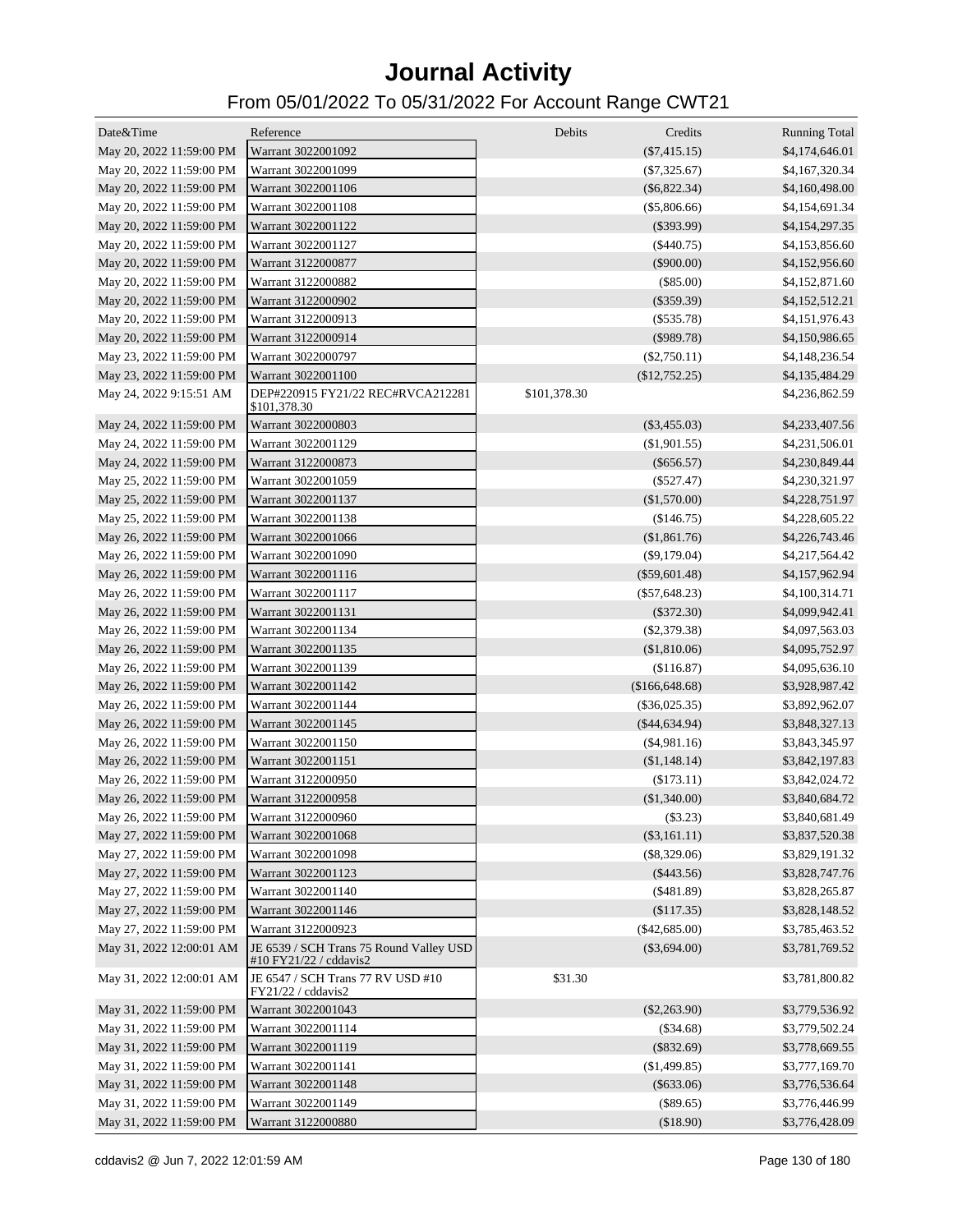| Date&Time                | Reference                                                        | Debits         | Credits          | <b>Running Total</b> |
|--------------------------|------------------------------------------------------------------|----------------|------------------|----------------------|
| May 31, 2022 11:59:00 PM | Warrant 3122000934                                               |                | (\$4,006.84)     | \$3,772,421.25       |
| May 31, 2022 11:59:00 PM | Warrant 3122000936                                               |                | $(\$102.87)$     | \$3,772,318.38       |
| May 31, 2022 11:59:00 PM | Warrant 3122000949                                               |                | $(\$1,765.02)$   | \$3,770,553.36       |
| May 31, 2022 11:59:00 PM | Warrant 3122000953                                               |                | $(\$4,000.00)$   | \$3,766,553.36       |
| May 31, 2022 11:59:00 PM | Warrant 3122000967                                               |                | $(\$4,000.00)$   | \$3,762,553.36       |
| May 31, 2022 11:59:57 PM | journal fund interest allocation - 05/01/2022<br>to $05/31/2022$ | \$639.14       |                  | \$3,763,192.50       |
| 410111-1000              | Levy Funds-Cash With Treasurer                                   | \$3,014,589.26 | (\$1,251,262.71) | \$3,763,192.50       |
| 410112-1000              | Non-Levy-Cash With Treasurer                                     |                |                  | \$3,185,209.61       |
| May 2, 2022 11:59:00 PM  | Warrant 3022000773                                               |                | (\$181.39)       | \$3,185,028.22       |
| May 2, 2022 11:59:00 PM  | Warrant 3022000776                                               |                | $(\$798.85)$     | \$3,184,229.37       |
| May 2, 2022 11:59:00 PM  | Warrant 3022000779                                               |                | $(\$2.42)$       | \$3,184,226.95       |
| May 2, 2022 11:59:00 PM  | Warrant 3022000780                                               |                | (\$15.13)        | \$3,184,211.82       |
| May 2, 2022 11:59:00 PM  | Warrant 3022000786                                               |                | (\$118.18)       | \$3,184,093.64       |
| May 2, 2022 11:59:00 PM  | Warrant 3122000853                                               |                | $(\$328.00)$     | \$3,183,765.64       |
| May 2, 2022 11:59:00 PM  | Warrant 3122000862                                               |                | (\$142.00)       | \$3,183,623.64       |
| May 2, 2022 11:59:00 PM  | Warrant 3122000865                                               |                | (\$1,552.47)     | \$3,182,071.17       |
| May 2, 2022 11:59:00 PM  | Warrant 3122000870                                               |                | (\$28,778.11)    | \$3,153,293.06       |
| May 3, 2022 11:59:00 PM  | Warrant 3022000781                                               |                | $($ \$39.83)     | \$3,153,253.23       |
| May 3, 2022 11:59:00 PM  | Warrant 3122000600                                               |                | $(\$2,502.77)$   | \$3,150,750.46       |
| May 3, 2022 11:59:00 PM  | Warrant 3122000858                                               |                | (\$1,506.03)     | \$3,149,244.43       |
|                          | Warrant 3122000866                                               |                | (\$82.78)        | \$3,149,161.65       |
| May 3, 2022 11:59:00 PM  |                                                                  |                |                  |                      |
| May 4, 2022 4:43:30 PM   | DEP#220842 FY 21/22<br>REC#AUXTXCR2122166 \$285.00               | \$285.00       |                  | \$3,149,446.65       |
| May 4, 2022 4:44:39 PM   | DEP#220841 FY 21/22<br>REC#RVCA212271 \$15,069.19                | \$15,069.19    |                  | \$3,164,515.84       |
| May 4, 2022 4:45:53 PM   | DEP#220840 FY21/22 REC#RVCA212270<br>\$315.00                    | \$315.00       |                  | \$3,164,830.84       |
| May 4, 2022 4:58:28 PM   | DEP#220843 FY 21/22<br>REC#AUXTXCR2122167 \$8,643.21             | \$8,643.21     |                  | \$3,173,474.05       |
| May 4, 2022 4:59:38 PM   | DEP#220845 FY21/22 REC#RVCA212272<br>\$6,660.55                  | \$6,660.55     |                  | \$3,180,134.60       |
| May 4, 2022 5:00:51 PM   | DEP#220844 FY21/22<br>REC#AUXTXCR2122168 \$150.00                | \$150.00       |                  | \$3,180,284.60       |
| May 4, 2022 5:05:57 PM   | DEP#220847 FY 21/22 \$760,197.99                                 | \$102,403.70   |                  | \$3,282,688.30       |
| May 4, 2022 11:59:00 PM  | Warrant 3022000778                                               |                | $(\$590.25)$     | \$3,282,098.05       |
| May 4, 2022 11:59:00 PM  | Warrant 3122000867                                               |                | $(\$127.16)$     | \$3,281,970.89       |
| May 4, 2022 11:59:00 PM  | Warrant 3122000871                                               |                | $($ \$98.88)     | \$3,281,872.01       |
| May 4, 2022 11:59:00 PM  | Warrant 3122000872                                               |                | (\$1,367.96)     | \$3,280,504.05       |
| May 5, 2022 4:58:02 PM   | DEP#220857 FY21/22 \$1,131.55                                    | \$1,131.55     |                  | \$3,281,635.60       |
| May 5, 2022 4:58:54 PM   | DEP#220856 FY21/22 \$62.40                                       | \$62.40        |                  | \$3,281,698.00       |
| May 5, 2022 4:59:52 PM   | DEP#220855 FY21/22 \$10,000.00                                   | \$10,000.00    |                  | \$3,291,698.00       |
| May 5, 2022 5:02:36 PM   | DEP#220854 FY21/22 \$150.00                                      | \$150.00       |                  | \$3,291,848.00       |
| May 6, 2022 11:59:00 PM  | Warrant 3021000872                                               |                | $(\$993.66)$     | \$3,290,854.34       |
| May 6, 2022 11:59:00 PM  | Warrant 3122000848                                               |                | (\$1,375.00)     | \$3,289,479.34       |
| May 6, 2022 11:59:00 PM  | Warrant 3122000850                                               |                | $(\$279.00)$     | \$3,289,200.34       |
| May 9, 2022 4:33:07 PM   | DEP#220867 FY 21/22 REC#DOL2122-10                               | \$4,741.02     |                  | \$3,293,941.36       |
|                          | \$4,741.02                                                       |                |                  |                      |
| May 9, 2022 4:42:46 PM   | DEP#220868 FY21/22 REC#RVCA212276<br>\$10,000.00                 | \$10,000.00    |                  | \$3,303,941.36       |
| May 9, 2022 4:45:23 PM   | DEP#220869 FY21/22 REC#RVCA212277<br>\$300.00                    | \$300.00       |                  | \$3,304,241.36       |
| May 9, 2022 4:46:31 PM   | DEP#220870 FY 21/22<br>REC#AUXTXCR2122170 \$150.00               | \$150.00       |                  | \$3,304,391.36       |
| May 9, 2022 11:59:00 PM  | Warrant 3022000785                                               |                | $(\$747.44)$     | \$3,303,643.92       |
| May 9, 2022 11:59:00 PM  | Warrant 3122000868                                               |                | $(\$4,450.00)$   | \$3,299,193.92       |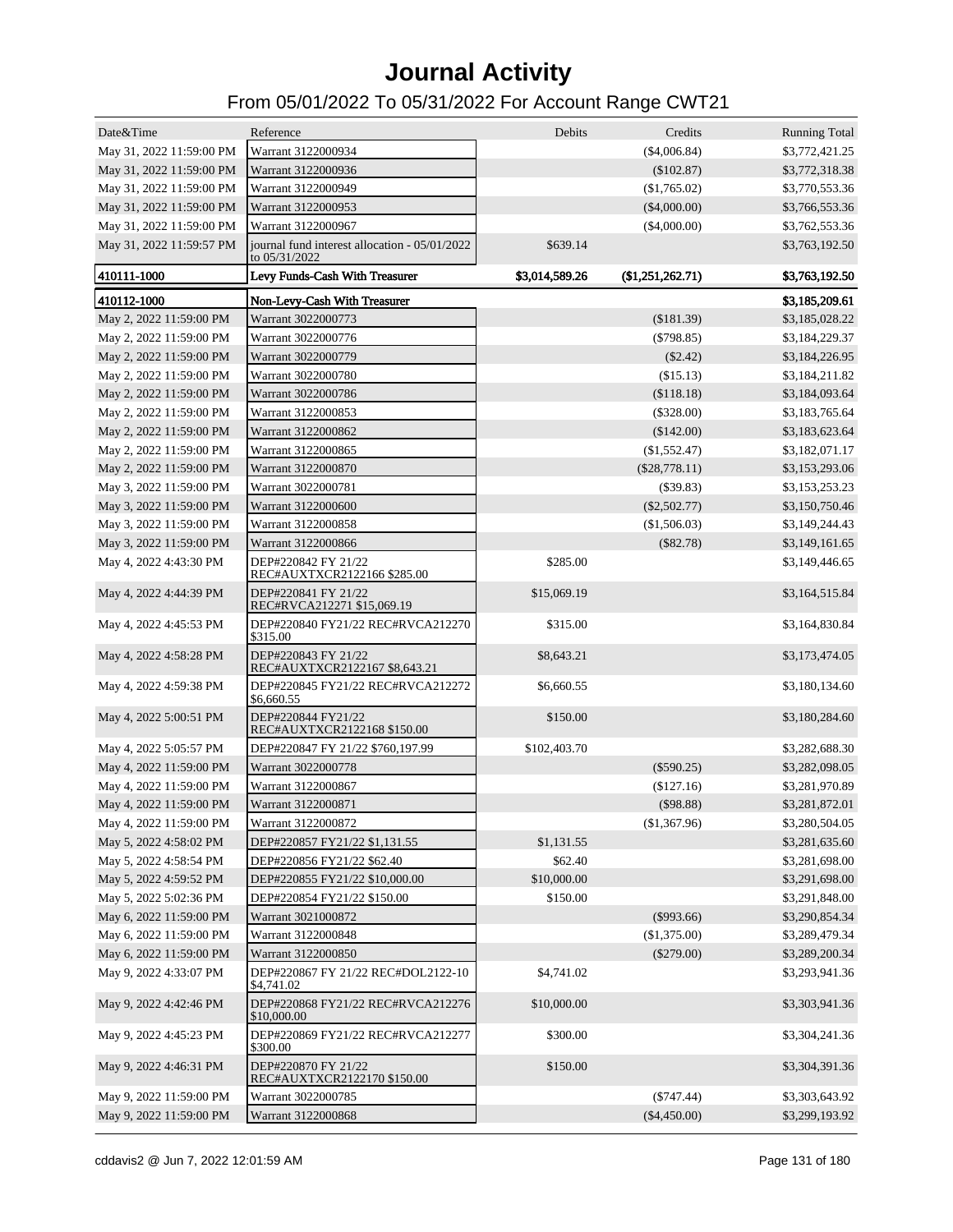| Date&Time                                            | Reference                                       | Debits      | Credits                      | <b>Running Total</b>             |
|------------------------------------------------------|-------------------------------------------------|-------------|------------------------------|----------------------------------|
| May 12, 2022 3:12:09 PM                              | DEP#220882 FY21/22 \$141,098.99                 | \$13,047.10 |                              | \$3,312,241.02                   |
| May 12, 2022 3:35:18 PM                              | DEP#220875 FY21/22 REC#RVCA212279<br>\$3,936.19 | \$3,936.19  |                              | \$3,316,177.21                   |
| May 12, 2022 3:37:36 PM                              | DEP#220874 FY21/22 REC#RVCA212278<br>\$2,820.00 | \$2,820.00  |                              | \$3,318,997.21                   |
| May 12, 2022 3:39:00 PM                              | DEP#220873 FY21/22<br>REC#AUXTXCR212271 \$75.00 | \$75.00     |                              | \$3,319,072.21                   |
| May 12, 2022 11:59:00 PM                             | Warrant 3022000795                              |             | $(\$55,970.30)$              | \$3,263,101.91                   |
| May 12, 2022 11:59:00 PM                             | Warrant 3022000799                              |             | (\$39.83)                    | \$3,263,062.08                   |
| May 12, 2022 11:59:00 PM                             | Warrant 3022000800                              |             | (\$13,971.17)                | \$3,249,090.91                   |
| May 12, 2022 11:59:00 PM                             | Warrant 3022000801                              |             | (\$14,173.32)                | \$3,234,917.59                   |
| May 12, 2022 11:59:00 PM                             | Warrant 3022000806                              |             | (S1,033.53)                  | \$3,233,884.06                   |
| May 12, 2022 11:59:00 PM                             | Warrant 3022000808                              |             | (\$1,108.77)                 | \$3,232,775.29                   |
| May 12, 2022 11:59:00 PM                             | Warrant 3022000809                              |             | (\$1,123.35)                 | \$3,231,651.94                   |
| May 12, 2022 11:59:00 PM                             | Warrant 3022000810                              |             | (\$1,143.80)                 | \$3,230,508.14                   |
| May 12, 2022 11:59:00 PM                             | Warrant 3022000812                              |             | (\$1,053.37)                 | \$3,229,454.77                   |
| May 12, 2022 11:59:00 PM                             | Warrant 3022000814                              |             | (\$1,188.57)                 | \$3,228,266.20                   |
| May 12, 2022 11:59:00 PM                             | Warrant 3022000816                              |             | (\$1,073.22)                 | \$3,227,192.98                   |
| May 12, 2022 11:59:00 PM                             | Warrant 3022000818                              |             | (\$1,081.35)                 | \$3,226,111.63                   |
| May 12, 2022 11:59:00 PM                             | Warrant 3022000820                              |             | (\$1,073.22)                 | \$3,225,038.41                   |
| May 12, 2022 11:59:00 PM                             | Warrant 3022000825                              |             | (\$1,078.67)                 | \$3,223,959.74                   |
| May 12, 2022 11:59:00 PM                             | Warrant 3022000833                              |             | (\$1,013.78)                 | \$3,222,945.96                   |
| May 12, 2022 11:59:00 PM                             | Warrant 3022000838                              |             | (\$1,260.40)                 | \$3,221,685.56                   |
| May 12, 2022 11:59:00 PM                             | Warrant 3022000839                              |             | (\$1,150.14)                 | \$3,220,535.42                   |
| May 12, 2022 11:59:00 PM                             | Warrant 3022000842                              |             | $(\$981.93)$                 | \$3,219,553.49                   |
| May 12, 2022 11:59:00 PM                             | Warrant 3022000843                              |             | (\$1,053.37)                 | \$3,218,500.12                   |
| May 12, 2022 11:59:00 PM                             | Warrant 3022000844                              |             | (\$1,037.90)                 | \$3,217,462.22                   |
| May 12, 2022 11:59:00 PM                             | Warrant 3022000846                              |             | (\$1,313.85)                 | \$3,216,148.37                   |
| May 12, 2022 11:59:00 PM                             | Warrant 3022000851                              |             | (\$1,073.22)                 | \$3,215,075.15                   |
| May 12, 2022 11:59:00 PM                             | Warrant 3022000854                              |             | (\$1,143.55)                 | \$3,213,931.60                   |
| May 12, 2022 11:59:00 PM                             | Warrant 3022000857                              |             | (\$1,021.68)                 | \$3,212,909.92                   |
| May 12, 2022 11:59:00 PM                             | Warrant 3022000864                              |             | (\$1,053.47)                 | \$3,211,856.45                   |
| May 12, 2022 11:59:00 PM                             | Warrant 3022000867                              |             | (\$1,175.40)                 | \$3,210,681.05                   |
| May 12, 2022 11:59:00 PM                             | Warrant 3022000874                              |             | (\$1,156.52)                 | \$3,209,524.53                   |
| May 12, 2022 11:59:00 PM                             | Warrant 3022000875                              |             | (\$1,148.03)                 | \$3,208,376.50                   |
| May 12, 2022 11:59:00 PM                             | Warrant 3022000876                              |             | (\$1,163.55)                 | \$3,207,212.95                   |
| May 12, 2022 11:59:00 PM                             | Warrant 3022000878                              |             | (\$1,163.55)                 | \$3,206,049.40                   |
| May 12, 2022 11:59:00 PM                             | Warrant 3022000880                              |             | (\$1,131.50)                 | \$3,204,917.90                   |
| May 12, 2022 11:59:00 PM                             | Warrant 3022000886                              |             | (\$1,085.07)                 | \$3,203,832.83                   |
|                                                      | Warrant 3022000887                              |             |                              |                                  |
| May 12, 2022 11:59:00 PM<br>May 12, 2022 11:59:00 PM | Warrant 3022000890                              |             | (\$1,093.07)                 | \$3,202,739.76<br>\$3,201,686.29 |
|                                                      | Warrant 3022000894                              |             | (\$1,053.47)<br>(\$1,001.93) |                                  |
| May 12, 2022 11:59:00 PM                             |                                                 |             |                              | \$3,200,684.36                   |
| May 12, 2022 11:59:00 PM                             | Warrant 3022000898                              |             | (\$1,188.57)                 | \$3,199,495.79                   |
| May 12, 2022 11:59:00 PM                             | Warrant 3022000909                              |             | (\$1,033.62)                 | \$3,198,462.17                   |
| May 12, 2022 11:59:00 PM                             | Warrant 3022000913                              |             | (\$1,028.47)                 | \$3,197,433.70                   |
| May 12, 2022 11:59:00 PM                             | Warrant 3022000917                              |             | (\$1,116.85)                 | \$3,196,316.85                   |
| May 12, 2022 11:59:00 PM                             | Warrant 3022000918                              |             | (\$1,126.81)                 | \$3,195,190.04                   |
| May 12, 2022 11:59:00 PM                             | Warrant 3022000935                              |             | (\$1,163.55)                 | \$3,194,026.49                   |
| May 12, 2022 11:59:00 PM                             | Warrant 3022000944                              |             | (\$1,073.22)                 | \$3,192,953.27                   |
| May 12, 2022 11:59:00 PM                             | Warrant 3022000949                              |             | (\$1,073.22)                 | \$3,191,880.05                   |
| May 12, 2022 11:59:00 PM                             | Warrant 3022000950                              |             | (\$1,073.22)                 | \$3,190,806.83                   |
| May 12, 2022 11:59:00 PM                             | Warrant 3022000952                              |             | (\$1,231.06)                 | \$3,189,575.77                   |
| May 12, 2022 11:59:00 PM                             | Warrant 3022000953                              |             | (\$1,188.57)                 | \$3,188,387.20                   |
| May 12, 2022 11:59:00 PM                             | Warrant 3022000957                              |             | (\$1,163.55)                 | \$3,187,223.65                   |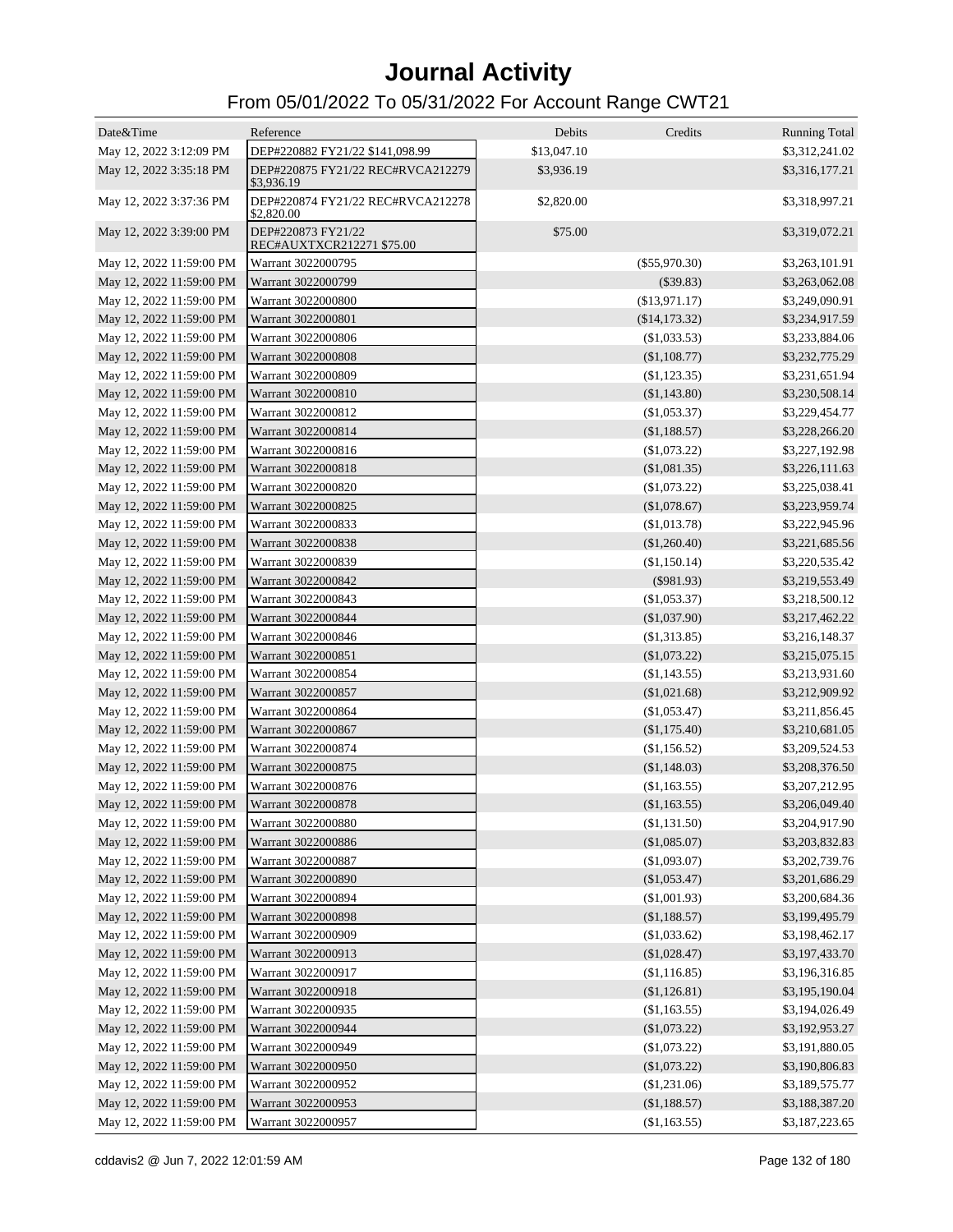| Date&Time                | Reference          | Debits<br>Credits | <b>Running Total</b> |
|--------------------------|--------------------|-------------------|----------------------|
| May 12, 2022 11:59:00 PM | Warrant 3022000958 | $(\$1,045.38)$    | \$3,186,178.27       |
| May 12, 2022 11:59:00 PM | Warrant 3022000964 | (\$1,073.22)      | \$3,185,105.05       |
| May 12, 2022 11:59:00 PM | Warrant 3022000965 | (\$1,098.24)      | \$3,184,006.81       |
| May 12, 2022 11:59:00 PM | Warrant 3022000969 | (\$1,140.14)      | \$3,182,866.67       |
| May 12, 2022 11:59:00 PM | Warrant 3022000975 | (\$1,069.50)      | \$3,181,797.17       |
| May 12, 2022 11:59:00 PM | Warrant 3022000979 | (\$1,350.25)      | \$3,180,446.92       |
| May 12, 2022 11:59:00 PM | Warrant 3022000990 | (\$1,075.07)      | \$3,179,371.85       |
| May 12, 2022 11:59:00 PM | Warrant 3022001003 | (\$1,298.83)      | \$3,178,073.02       |
| May 12, 2022 11:59:00 PM | Warrant 3022001019 | (\$1,078.39)      | \$3,176,994.63       |
| May 12, 2022 11:59:00 PM | Warrant 3022001037 | $(\$75,860.67)$   | \$3,101,133.96       |
| May 12, 2022 11:59:00 PM | Warrant 3022001038 | $(\$65,283.90)$   | \$3,035,850.06       |
| May 12, 2022 11:59:00 PM | Warrant 3022001050 | $(\$791.22)$      | \$3,035,058.84       |
| May 12, 2022 11:59:00 PM | Warrant 3022001055 | (\$1,012.03)      | \$3,034,046.81       |
| May 12, 2022 11:59:00 PM | Warrant 3022001074 | (\$1,759.40)      | \$3,032,287.41       |
| May 12, 2022 11:59:00 PM | Warrant 3022001075 | $(\$1,737.38)$    | \$3,030,550.03       |
| May 12, 2022 11:59:00 PM | Warrant 3122000912 | (\$142.00)        | \$3,030,408.03       |
| May 12, 2022 11:59:00 PM | Warrant 3122000915 | $(\$100.00)$      | \$3,030,308.03       |
| May 12, 2022 11:59:00 PM | Warrant 3122000917 | $(\$6,457.13)$    | \$3,023,850.90       |
| May 12, 2022 11:59:00 PM | Warrant 3122000919 | $(\$92.29)$       | \$3,023,758.61       |
| May 12, 2022 11:59:00 PM | Warrant 3122000924 | $(\$239.83)$      | \$3,023,518.78       |
| May 13, 2022 11:59:00 PM | Warrant 3022000788 | $(\$97.09)$       | \$3,023,421.69       |
| May 13, 2022 11:59:00 PM | Warrant 3022000813 | (\$1,073.22)      | \$3,022,348.47       |
| May 13, 2022 11:59:00 PM | Warrant 3022000822 | $(\$1,235.33)$    | \$3,021,113.14       |
| May 13, 2022 11:59:00 PM | Warrant 3022000845 | (\$1,081.35)      | \$3,020,031.79       |
| May 13, 2022 11:59:00 PM | Warrant 3022000847 | (\$1,016.62)      | \$3,019,015.17       |
| May 13, 2022 11:59:00 PM | Warrant 3022000855 | (\$1,043.35)      | \$3,017,971.82       |
| May 13, 2022 11:59:00 PM | Warrant 3022000856 | (\$1,043.35)      | \$3,016,928.47       |
| May 13, 2022 11:59:00 PM | Warrant 3022000858 | (\$1,093.20)      | \$3,015,835.27       |
| May 13, 2022 11:59:00 PM | Warrant 3022000873 | (\$1,021.68)      | \$3,014,813.59       |
| May 13, 2022 11:59:00 PM | Warrant 3022000881 | (\$1,163.55)      | \$3,013,650.04       |
| May 13, 2022 11:59:00 PM | Warrant 3022000885 | (\$1,150.60)      | \$3,012,499.44       |
| May 13, 2022 11:59:00 PM | Warrant 3022000899 | (\$1,151.70)      | \$3,011,347.74       |
| May 13, 2022 11:59:00 PM | Warrant 3022000903 | (\$1,009.75)      | \$3,010,337.99       |
| May 13, 2022 11:59:00 PM | Warrant 3022000906 | (\$1,013.78)      | \$3,009,324.21       |
| May 13, 2022 11:59:00 PM | Warrant 3022000908 | (\$1,078.67)      | \$3,008,245.54       |
| May 13, 2022 11:59:00 PM | Warrant 3022000910 | (\$1,081.35)      | \$3,007,164.19       |
| May 13, 2022 11:59:00 PM | Warrant 3022000915 | (\$1,033.53)      | \$3,006,130.66       |
| May 13, 2022 11:59:00 PM | Warrant 3022000916 | (\$1,115.06)      | \$3,005,015.60       |
| May 13, 2022 11:59:00 PM | Warrant 3022000919 | (\$1,101.70)      | \$3,003,913.90       |
| May 13, 2022 11:59:00 PM | Warrant 3022000923 | (\$1,061.37)      | \$3,002,852.53       |
| May 13, 2022 11:59:00 PM | Warrant 3022000932 | (\$1,104.92)      | \$3,001,747.61       |
| May 13, 2022 11:59:00 PM | Warrant 3022000933 | (\$1,106.50)      | \$3,000,641.11       |
| May 13, 2022 11:59:00 PM | Warrant 3022000939 | (\$1,143.35)      | \$2,999,497.76       |
| May 13, 2022 11:59:00 PM | Warrant 3022000945 | (\$1,119.65)      | \$2,998,378.11       |
| May 13, 2022 11:59:00 PM | Warrant 3022000947 | (\$1,078.39)      | \$2,997,299.72       |
| May 13, 2022 11:59:00 PM | Warrant 3022000948 | (\$1,131.30)      | \$2,996,168.42       |
| May 13, 2022 11:59:00 PM | Warrant 3022000959 | (\$1,069.50)      | \$2,995,098.92       |
| May 13, 2022 11:59:00 PM | Warrant 3022000961 | (\$1,069.50)      | \$2,994,029.42       |
| May 13, 2022 11:59:00 PM | Warrant 3022000967 | (\$1,098.42)      | \$2,992,931.00       |
| May 13, 2022 11:59:00 PM | Warrant 3022000971 | (\$1,119.65)      | \$2,991,811.35       |
| May 13, 2022 11:59:00 PM | Warrant 3022000973 | (\$1,148.03)      | \$2,990,663.32       |
| May 13, 2022 11:59:00 PM | Warrant 3022000982 | (\$1,163.55)      | \$2,989,499.77       |
| May 13, 2022 11:59:00 PM | Warrant 3022000984 | (\$1,021.68)      | \$2,988,478.09       |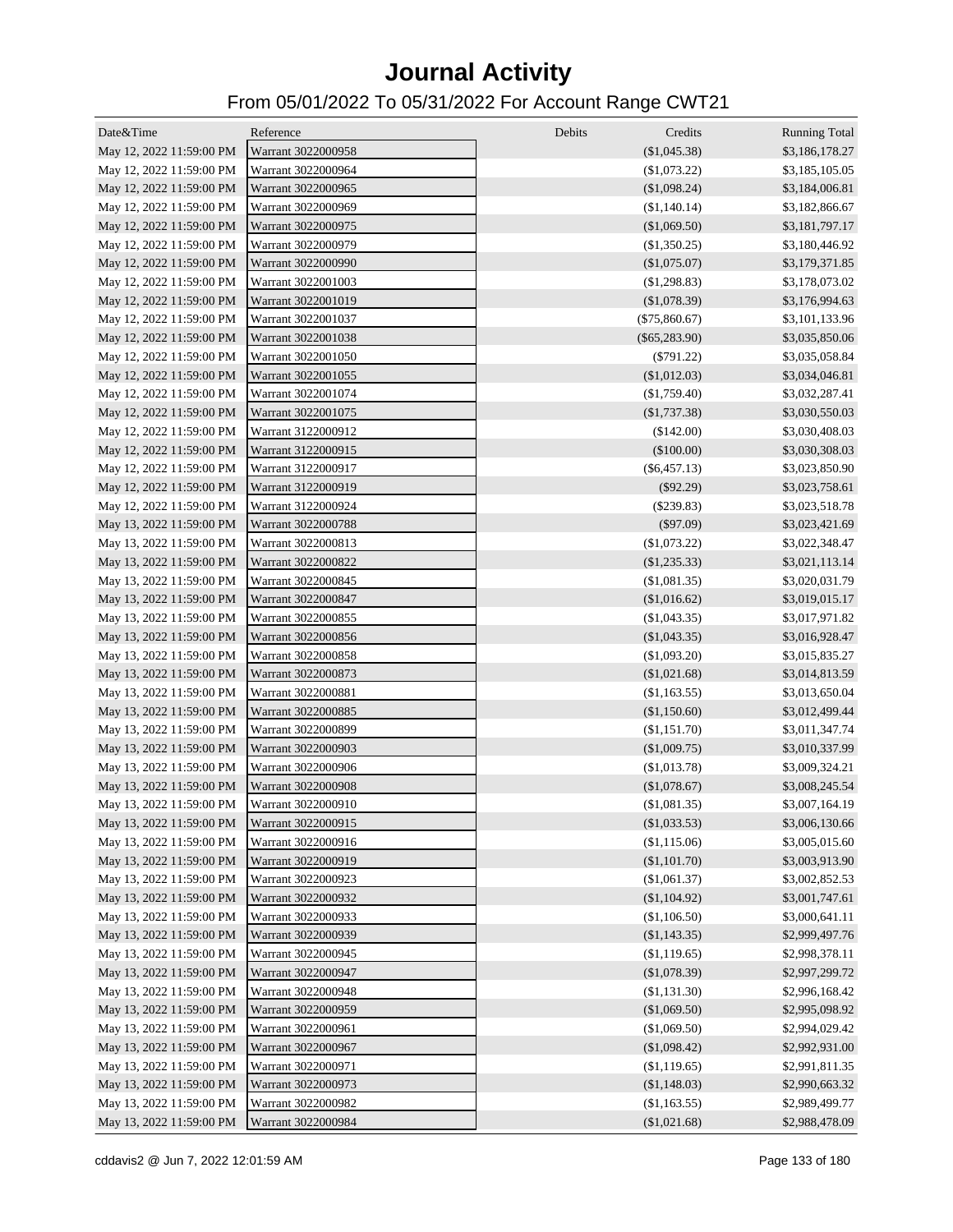| Date&Time                | Reference          | Debits<br>Credits | <b>Running Total</b> |
|--------------------------|--------------------|-------------------|----------------------|
| May 13, 2022 11:59:00 PM | Warrant 3022000994 | (\$1,385.25)      | \$2,987,092.84       |
| May 13, 2022 11:59:00 PM | Warrant 3022001017 | (S1, 143.35)      | \$2,985,949.49       |
| May 13, 2022 11:59:00 PM | Warrant 3022001077 | (\$1,053.37)      | \$2,984,896.12       |
| May 13, 2022 11:59:00 PM | Warrant 3022001078 | $(\$375.23)$      | \$2,984,520.89       |
| May 13, 2022 11:59:00 PM | Warrant 3122000855 | $(\$2,700.00)$    | \$2,981,820.89       |
| May 13, 2022 11:59:00 PM | Warrant 3122000931 | $(\$273.55)$      | \$2,981,547.34       |
| May 16, 2022 11:59:00 PM | Warrant 3022000793 | (\$181.39)        | \$2,981,365.95       |
| May 16, 2022 11:59:00 PM | Warrant 3022000805 | (\$1,078.39)      | \$2,980,287.56       |
| May 16, 2022 11:59:00 PM | Warrant 3022000815 | (\$1,273.90)      | \$2,979,013.66       |
| May 16, 2022 11:59:00 PM | Warrant 3022000819 | (\$1,148.03)      | \$2,977,865.63       |
| May 16, 2022 11:59:00 PM | Warrant 3022000821 | (\$1,099.78)      | \$2,976,765.85       |
| May 16, 2022 11:59:00 PM | Warrant 3022000823 | (\$1,098.24)      | \$2,975,667.61       |
| May 16, 2022 11:59:00 PM | Warrant 3022000824 | (\$1,073.22)      | \$2,974,594.39       |
| May 16, 2022 11:59:00 PM | Warrant 3022000827 | (\$1,294.37)      | \$2,973,300.02       |
| May 16, 2022 11:59:00 PM | Warrant 3022000828 | (\$1,188.57)      | \$2,972,111.45       |
| May 16, 2022 11:59:00 PM | Warrant 3022000835 | (\$1,001.93)      | \$2,971,109.52       |
| May 16, 2022 11:59:00 PM | Warrant 3022000837 | $(\$1,033.53)$    | \$2,970,075.99       |
| May 16, 2022 11:59:00 PM | Warrant 3022000859 | (\$1,322.25)      | \$2,968,753.74       |
| May 16, 2022 11:59:00 PM | Warrant 3022000862 | (\$1,081.35)      | \$2,967,672.39       |
| May 16, 2022 11:59:00 PM | Warrant 3022000868 | (\$1,131.50)      | \$2,966,540.89       |
| May 16, 2022 11:59:00 PM | Warrant 3022000870 | $(\$1,111.75)$    | \$2,965,429.14       |
| May 16, 2022 11:59:00 PM | Warrant 3022000872 | (\$1,111.50)      | \$2,964,317.64       |
| May 16, 2022 11:59:00 PM | Warrant 3022000893 | (\$1,156.52)      | \$2,963,161.12       |
| May 16, 2022 11:59:00 PM | Warrant 3022000895 | (\$1,181.98)      | \$2,961,979.14       |
| May 16, 2022 11:59:00 PM | Warrant 3022000897 | (\$1,163.55)      | \$2,960,815.59       |
| May 16, 2022 11:59:00 PM | Warrant 3022000900 | (\$1,163.55)      | \$2,959,652.04       |
| May 16, 2022 11:59:00 PM | Warrant 3022000901 | (\$1,188.57)      | \$2,958,463.47       |
| May 16, 2022 11:59:00 PM | Warrant 3022000902 | (\$1,188.57)      | \$2,957,274.90       |
| May 16, 2022 11:59:00 PM | Warrant 3022000905 | (\$1,098.42)      | \$2,956,176.48       |
| May 16, 2022 11:59:00 PM | Warrant 3022000907 | (\$1,204.56)      | \$2,954,971.92       |
| May 16, 2022 11:59:00 PM | Warrant 3022000921 | (\$1,053.47)      | \$2,953,918.45       |
| May 16, 2022 11:59:00 PM | Warrant 3022000924 | (\$1,170.23)      | \$2,952,748.22       |
| May 16, 2022 11:59:00 PM | Warrant 3022000929 | $(\$973.20)$      | \$2,951,775.02       |
| May 16, 2022 11:59:00 PM | Warrant 3022000931 | (\$1,188.57)      | \$2,950,586.45       |
| May 16, 2022 11:59:00 PM | Warrant 3022000934 | (\$1,053.47)      | \$2,949,532.98       |
| May 16, 2022 11:59:00 PM | Warrant 3022000938 | $(\$1,143.35)$    | \$2,948,389.63       |
| May 16, 2022 11:59:00 PM | Warrant 3022000942 | (\$1,079.90)      | \$2,947,309.73       |
| May 16, 2022 11:59:00 PM | Warrant 3022000943 | (\$1,094.50)      | \$2,946,215.23       |
| May 16, 2022 11:59:00 PM | Warrant 3022000954 | (\$1,061.37)      | \$2,945,153.86       |
| May 16, 2022 11:59:00 PM | Warrant 3022000955 | (\$1,053.37)      | \$2,944,100.49       |
| May 16, 2022 11:59:00 PM | Warrant 3022000970 | (\$1,099.90)      | \$2,943,000.59       |
| May 16, 2022 11:59:00 PM | Warrant 3022000977 | (\$1,116.90)      | \$2,941,883.69       |
| May 16, 2022 11:59:00 PM | Warrant 3022000981 | (\$1,024.90)      | \$2,940,858.79       |
| May 16, 2022 11:59:00 PM | Warrant 3022000988 | (\$1,159.69)      | \$2,939,699.10       |
| May 16, 2022 11:59:00 PM | Warrant 3022000993 | (\$1,372.48)      | \$2,938,326.62       |
| May 16, 2022 11:59:00 PM | Warrant 3022001000 | (\$1,339.40)      | \$2,936,987.22       |
| May 16, 2022 11:59:00 PM | Warrant 3022001002 | (\$1,163.55)      | \$2,935,823.67       |
| May 16, 2022 11:59:00 PM | Warrant 3022001007 | (\$1,344.75)      | \$2,934,478.92       |
| May 16, 2022 11:59:00 PM | Warrant 3022001008 | (\$1,331.25)      | \$2,933,147.67       |
| May 16, 2022 11:59:00 PM | Warrant 3022001009 | (\$1,085.07)      | \$2,932,062.60       |
| May 16, 2022 11:59:00 PM | Warrant 3022001011 | (\$1,232.42)      | \$2,930,830.18       |
| May 16, 2022 11:59:00 PM | Warrant 3022001013 | (\$1,307.87)      | \$2,929,522.31       |
| May 16, 2022 11:59:00 PM | Warrant 3022001015 | (\$1,373.25)      | \$2,928,149.06       |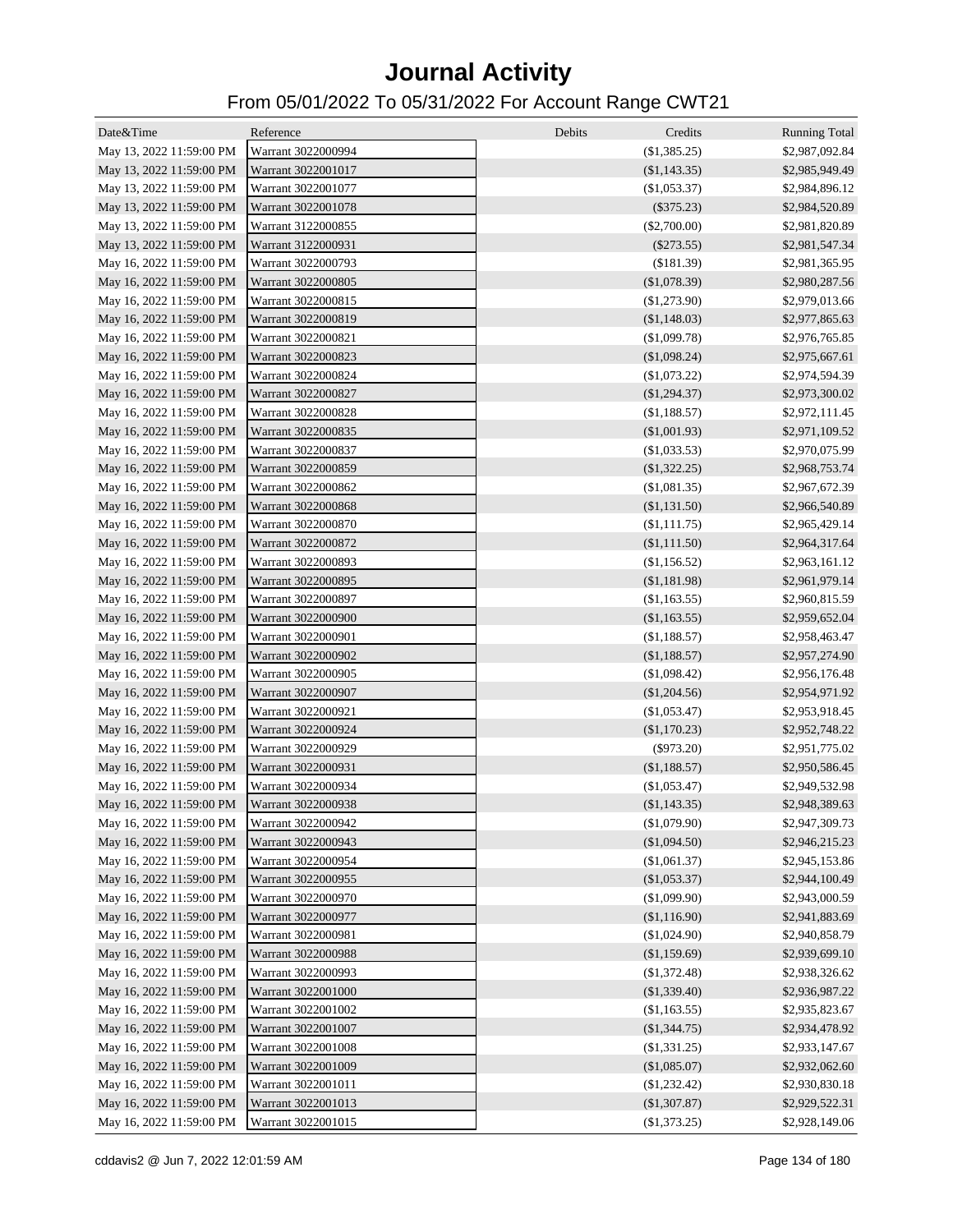| Date&Time                | Reference                                           | Debits       | Credits        | <b>Running Total</b> |
|--------------------------|-----------------------------------------------------|--------------|----------------|----------------------|
| May 16, 2022 11:59:00 PM | Warrant 3022001018                                  |              | (\$1,327.44)   | \$2,926,821.62       |
| May 16, 2022 11:59:00 PM | Warrant 3022001022                                  |              | (\$1,156.73)   | \$2,925,664.89       |
| May 16, 2022 11:59:00 PM | Warrant 3022001024                                  |              | (\$1,310.90)   | \$2,924,353.99       |
| May 16, 2022 11:59:00 PM | Warrant 3022001025                                  |              | (\$1,254.06)   | \$2,923,099.93       |
| May 16, 2022 11:59:00 PM | Warrant 3022001029                                  |              | $(\$1,227.06)$ | \$2,921,872.87       |
| May 16, 2022 11:59:00 PM | Warrant 3022001031                                  |              | (\$1,322.25)   | \$2,920,550.62       |
| May 16, 2022 11:59:00 PM | Warrant 3022001034                                  |              | (\$1,385.25)   | \$2,919,165.37       |
| May 16, 2022 11:59:00 PM | Warrant 3022001064                                  |              | $(\$791.22)$   | \$2,918,374.15       |
| May 16, 2022 11:59:00 PM | Warrant 3022001072                                  |              | (\$1,260.86)   | \$2,917,113.29       |
| May 16, 2022 11:59:00 PM | Warrant 3022001079                                  |              | $(\$372.30)$   | \$2,916,740.99       |
| May 16, 2022 11:59:00 PM | Warrant 3122000874                                  |              | (\$1,648.00)   | \$2,915,092.99       |
| May 16, 2022 11:59:00 PM | Warrant 3122000879                                  |              | $(\$6,978.31)$ | \$2,908,114.68       |
| May 16, 2022 11:59:00 PM | Warrant 3122000916                                  |              | $(\$84.01)$    | \$2,908,030.67       |
| May 16, 2022 11:59:00 PM | Warrant 3122000918                                  |              | (\$166.82)     | \$2,907,863.85       |
| May 16, 2022 11:59:00 PM | Warrant 3122000928                                  |              | $(\$265.74)$   | \$2,907,598.11       |
| May 17, 2022 5:04:44 PM  | DEP#220889 FY 21/22 TAYLOR<br>GRAZING \$7,983.33    | \$718.50     |                | \$2,908,316.61       |
| May 17, 2022 5:09:59 PM  | DEP#220892 FY 21/22 \$741,964.98                    | \$215,154.89 |                | \$3,123,471.50       |
| May 17, 2022 5:12:36 PM  | DEP#220893 FY21/22<br>REC#AUXTXCR2122172 \$1,923.00 | \$1,923.00   |                | \$3,125,394.50       |
| May 17, 2022 5:13:47 PM  | DEP#220894 FY 21/22<br>REC#AUXTXCR2122173 \$285.00  | \$285.00     |                | \$3,125,679.50       |
| May 17, 2022 11:59:00 PM | Warrant 3022000807                                  |              | (\$1,049.75)   | \$3,124,629.75       |
| May 17, 2022 11:59:00 PM | Warrant 3022000826                                  |              | (\$1,116.85)   | \$3,123,512.90       |
| May 17, 2022 11:59:00 PM | Warrant 3022000829                                  |              | (\$1,073.20)   | \$3,122,439.70       |
| May 17, 2022 11:59:00 PM | Warrant 3022000831                                  |              | (\$1,083.20)   | \$3,121,356.50       |
| May 17, 2022 11:59:00 PM | Warrant 3022000834                                  |              | (\$1,045.38)   | \$3,120,311.12       |
| May 17, 2022 11:59:00 PM | Warrant 3022000840                                  |              | (\$1,111.50)   | \$3,119,199.62       |
| May 17, 2022 11:59:00 PM | Warrant 3022000848                                  |              | (\$1,184.92)   | \$3,118,014.70       |
| May 17, 2022 11:59:00 PM | Warrant 3022000891                                  |              | (\$1,131.95)   | \$3,116,882.75       |
| May 17, 2022 11:59:00 PM | Warrant 3022000904                                  |              | (\$1,203.56)   | \$3,115,679.19       |
| May 17, 2022 11:59:00 PM | Warrant 3022000960                                  |              | (\$1,126.55)   | \$3,114,552.64       |
| May 17, 2022 11:59:00 PM | Warrant 3022000980                                  |              | (\$1,028.67)   | \$3,113,523.97       |
| May 17, 2022 11:59:00 PM | Warrant 3022000983                                  |              | (\$1,114.96)   | \$3,112,409.01       |
| May 17, 2022 11:59:00 PM | Warrant 3022000995                                  |              | (\$1,306.33)   | \$3,111,102.68       |
| May 17, 2022 11:59:00 PM | Warrant 3022000999                                  |              | $(\$1,357.48)$ | \$3,109,745.20       |
| May 17, 2022 11:59:00 PM | Warrant 3022001005                                  |              | $(\$1,307.87)$ | \$3,108,437.33       |
| May 17, 2022 11:59:00 PM | Warrant 3022001006                                  |              | (\$1,365.75)   | \$3,107,071.58       |
| May 17, 2022 11:59:00 PM | Warrant 3022001016                                  |              | (\$1,209.92)   | \$3,105,861.66       |
| May 17, 2022 11:59:00 PM | Warrant 3022001021                                  |              | (\$1,385.25)   | \$3,104,476.41       |
| May 17, 2022 11:59:00 PM | Warrant 3022001032                                  |              | (\$1,358.25)   | \$3,103,118.16       |
| May 17, 2022 11:59:00 PM | Warrant 3022001046                                  |              | $(\$791.22)$   | \$3,102,326.94       |
| May 17, 2022 11:59:00 PM | Warrant 3122000881                                  |              | $(\$719.95)$   | \$3,101,606.99       |
| May 17, 2022 11:59:00 PM | Warrant 3122000891                                  |              | (\$128.03)     | \$3,101,478.96       |
| May 17, 2022 11:59:00 PM | Warrant 3122000893                                  |              | $(\$3,899.00)$ | \$3,097,579.96       |
| May 17, 2022 11:59:00 PM | Warrant 3122000897                                  |              | $(\$5,524.96)$ | \$3,092,055.00       |
| May 17, 2022 11:59:00 PM | Warrant 3122000909                                  |              | $(\$389.00)$   | \$3,091,666.00       |
| May 17, 2022 11:59:00 PM | Warrant 3122000930                                  |              | $(\$265.00)$   | \$3,091,401.00       |
| May 18, 2022 4:52:15 PM  | DEP#220899 FY 21/22<br>REC#AUXTXCR2122174 \$200.00  | \$200.00     |                | \$3,091,601.00       |
| May 18, 2022 4:53:17 PM  | DEP#220898 FY 21/22<br>REC#RVCA212280 \$62.40       | \$62.40      |                | \$3,091,663.40       |
| May 18, 2022 4:55:29 PM  | DEP#220900 FY 21/22<br>REC#AUXTXCR212275 \$1,981.00 | \$1,981.00   |                | \$3,093,644.40       |
| May 18, 2022 11:59:00 PM | Warrant 3022000925                                  |              | (\$1,163.55)   | \$3,092,480.85       |
|                          |                                                     |              |                |                      |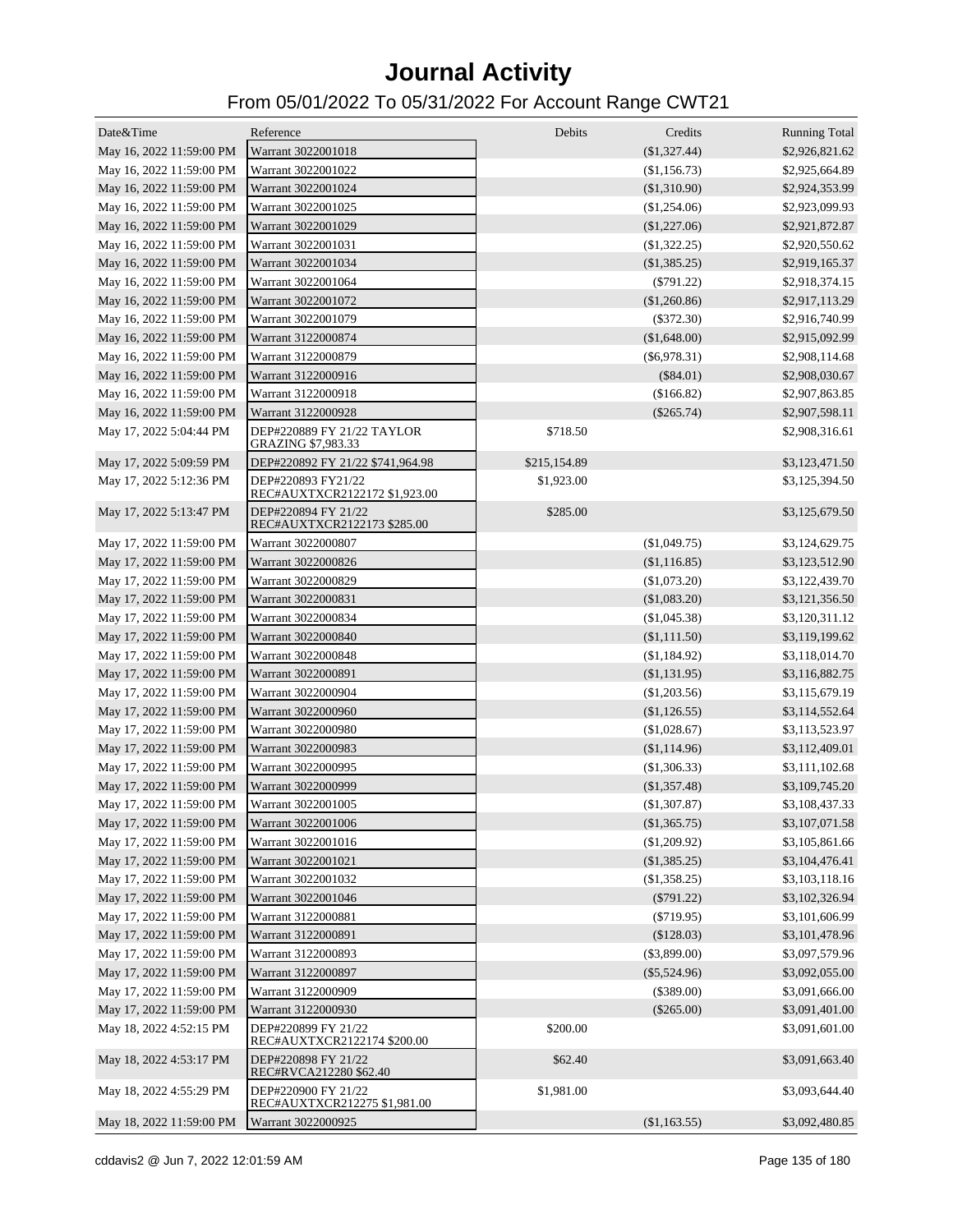| Date&Time                | Reference          | Debits<br>Credits | <b>Running Total</b> |
|--------------------------|--------------------|-------------------|----------------------|
| May 18, 2022 11:59:00 PM | Warrant 3022000951 | (\$1,163.55)      | \$3,091,317.30       |
| May 18, 2022 11:59:00 PM | Warrant 3022000997 | (\$1,280.87)      | \$3,090,036.43       |
| May 18, 2022 11:59:00 PM | Warrant 3022001028 | (\$1,351.40)      | \$3,088,685.03       |
| May 18, 2022 11:59:00 PM | Warrant 3022001030 | (\$1,358.25)      | \$3,087,326.78       |
| May 18, 2022 11:59:00 PM | Warrant 3122000903 | (\$1,179.00)      | \$3,086,147.78       |
| May 18, 2022 11:59:00 PM | Warrant 3122000907 | $(\$848.00)$      | \$3,085,299.78       |
| May 19, 2022 11:59:00 PM | Warrant 3022000863 | (\$1,098.24)      | \$3,084,201.54       |
| May 19, 2022 11:59:00 PM | Warrant 3022000877 | (\$1,078.67)      | \$3,083,122.87       |
| May 19, 2022 11:59:00 PM | Warrant 3022000914 | (\$1,181.98)      | \$3,081,940.89       |
| May 19, 2022 11:59:00 PM | Warrant 3022000926 | (\$1,093.20)      | \$3,080,847.69       |
| May 19, 2022 11:59:00 PM | Warrant 3022000937 | $(\$1,373.25)$    | \$3,079,474.44       |
| May 19, 2022 11:59:00 PM | Warrant 3022000962 | (\$1,021.77)      | \$3,078,452.67       |
| May 19, 2022 11:59:00 PM | Warrant 3022000976 | (\$1,073.22)      | \$3,077,379.45       |
| May 19, 2022 11:59:00 PM | Warrant 3022000992 | (\$1,310.90)      | \$3,076,068.55       |
| May 19, 2022 11:59:00 PM | Warrant 3022001036 | (\$1,258.37)      | \$3,074,810.18       |
| May 19, 2022 11:59:00 PM | Warrant 3022001053 | $(\$1,092.45)$    | \$3,073,717.73       |
| May 19, 2022 11:59:00 PM | Warrant 3022001081 | (\$160.77)        | \$3,073,556.96       |
| May 19, 2022 11:59:00 PM | Warrant 3022001082 | (\$170.12)        | \$3,073,386.84       |
| May 19, 2022 11:59:00 PM | Warrant 3022001083 | (\$149.06)        | \$3,073,237.78       |
| May 19, 2022 11:59:00 PM | Warrant 3022001085 | $(\$686.41)$      | \$3,072,551.37       |
| May 19, 2022 11:59:00 PM | Warrant 3022001086 | (\$1,130.78)      | \$3,071,420.59       |
| May 19, 2022 11:59:00 PM | Warrant 3022001087 | (\$1,132.41)      | \$3,070,288.18       |
| May 19, 2022 11:59:00 PM | Warrant 3022001088 | $(\$236.49)$      | \$3,070,051.69       |
| May 19, 2022 11:59:00 PM | Warrant 3022001089 | $(\$591.16)$      | \$3,069,460.53       |
| May 19, 2022 11:59:00 PM | Warrant 3022001093 | $(\$587.85)$      | \$3,068,872.68       |
| May 19, 2022 11:59:00 PM | Warrant 3022001097 | $(\$672.67)$      | \$3,068,200.01       |
| May 19, 2022 11:59:00 PM | Warrant 3022001101 | $(\$597.78)$      | \$3,067,602.23       |
| May 19, 2022 11:59:00 PM | Warrant 3022001103 | $(\$9,969.25)$    | \$3,057,632.98       |
| May 19, 2022 11:59:00 PM | Warrant 3022001104 | $(\$651.65)$      | \$3,056,981.33       |
| May 19, 2022 11:59:00 PM | Warrant 3022001105 | $(\$450.92)$      | \$3,056,530.41       |
| May 19, 2022 11:59:00 PM | Warrant 3022001107 | $(\$4,003.40)$    | \$3,052,527.01       |
| May 19, 2022 11:59:00 PM | Warrant 3022001109 | $(\$9,111.29)$    | \$3,043,415.72       |
| May 19, 2022 11:59:00 PM | Warrant 3022001110 | $(\$692.70)$      | \$3,042,723.02       |
| May 19, 2022 11:59:00 PM | Warrant 3022001112 | $(\$21,147.65)$   | \$3,021,575.37       |
| May 19, 2022 11:59:00 PM | Warrant 3022001130 | $(\$964.60)$      | \$3,020,610.77       |
| May 19, 2022 11:59:00 PM | Warrant 3022001133 | (\$138.65)        | \$3,020,472.12       |
| May 19, 2022 11:59:00 PM | Warrant 3122000876 | $(\$343.50)$      | \$3,020,128.62       |
| May 19, 2022 11:59:00 PM | Warrant 3122000883 | $(\$245.48)$      | \$3,019,883.14       |
| May 19, 2022 11:59:00 PM | Warrant 3122000896 | (\$160.00)        | \$3,019,723.14       |
| May 19, 2022 11:59:00 PM | Warrant 3122000911 | $(\$400.27)$      | \$3,019,322.87       |
| May 20, 2022 11:59:00 PM | Warrant 3022000798 | $(\$2.42)$        | \$3,019,320.45       |
| May 20, 2022 11:59:00 PM | Warrant 3022000804 | (\$118.18)        | \$3,019,202.27       |
| May 20, 2022 11:59:00 PM | Warrant 3022000830 | (\$1,065.22)      | \$3,018,137.05       |
| May 20, 2022 11:59:00 PM | Warrant 3022000832 | (\$1,099.78)      | \$3,017,037.27       |
| May 20, 2022 11:59:00 PM | Warrant 3022000852 | (\$1,119.65)      | \$3,015,917.62       |
| May 20, 2022 11:59:00 PM | Warrant 3022000866 | (\$1,021.68)      | \$3,014,895.94       |
| May 20, 2022 11:59:00 PM | Warrant 3022000871 | (\$1,041.60)      | \$3,013,854.34       |
| May 20, 2022 11:59:00 PM | Warrant 3022000912 | (\$1,081.22)      | \$3,012,773.12       |
| May 20, 2022 11:59:00 PM | Warrant 3022000927 | $(\$981.93)$      | \$3,011,791.19       |
| May 20, 2022 11:59:00 PM | Warrant 3022000963 | (\$1,240.56)      | \$3,010,550.63       |
| May 20, 2022 11:59:00 PM | Warrant 3022000966 | (\$1,069.50)      | \$3,009,481.13       |
| May 20, 2022 11:59:00 PM | Warrant 3022000972 | (\$1,156.73)      | \$3,008,324.40       |
| May 20, 2022 11:59:00 PM | Warrant 3022000978 | (\$1,099.90)      | \$3,007,224.50       |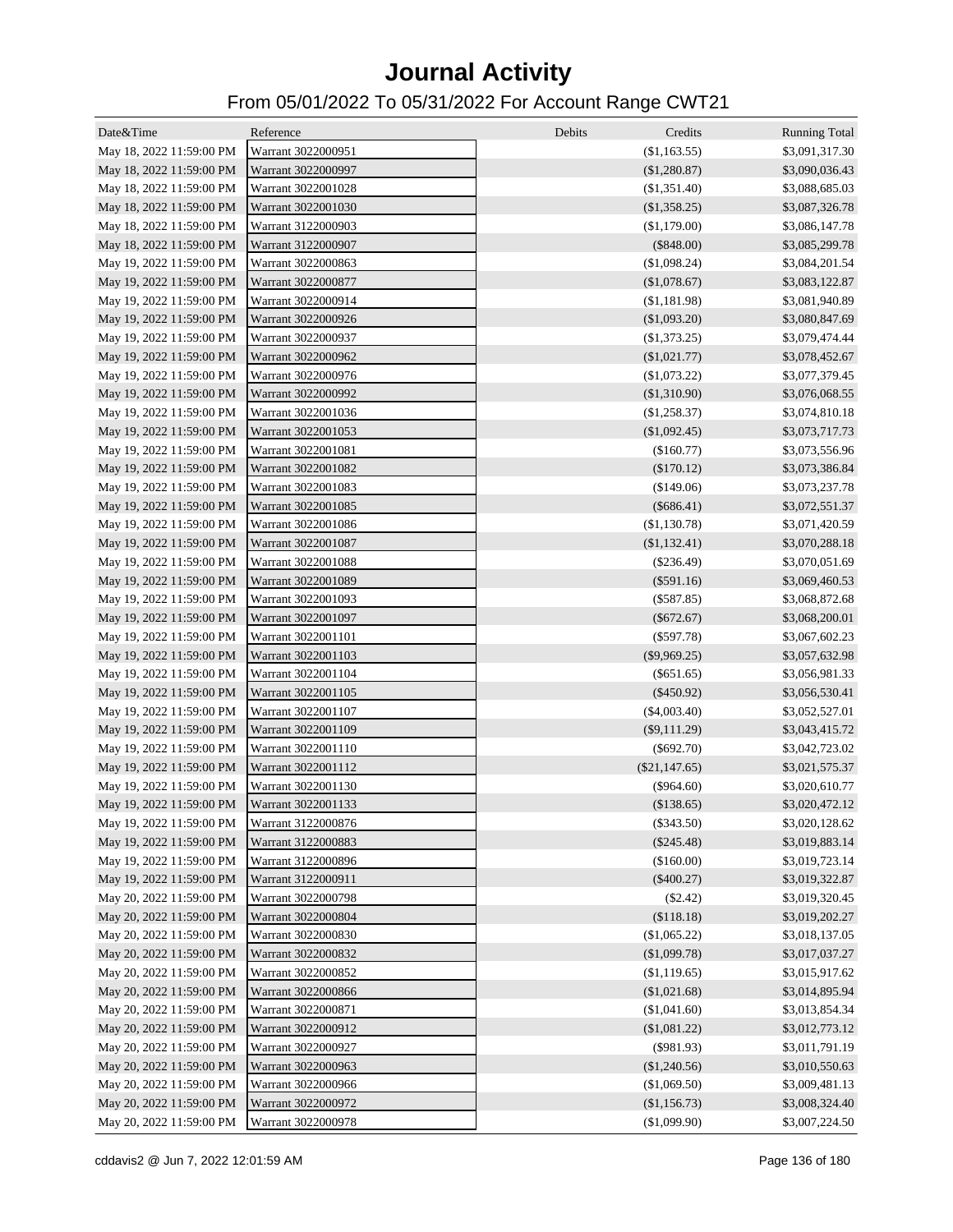| Date&Time                | Reference                                            | Debits      | Credits         | <b>Running Total</b> |
|--------------------------|------------------------------------------------------|-------------|-----------------|----------------------|
| May 20, 2022 11:59:00 PM | Warrant 3022000989                                   |             | (\$1,163.55)    | \$3,006,060.95       |
| May 20, 2022 11:59:00 PM | Warrant 3022000998                                   |             | (\$1,241.83)    | \$3,004,819.12       |
| May 20, 2022 11:59:00 PM | Warrant 3022001084                                   |             | $(\$337.59)$    | \$3,004,481.53       |
| May 20, 2022 11:59:00 PM | Warrant 3022001091                                   |             | $(\$780.62)$    | \$3,003,700.91       |
| May 20, 2022 11:59:00 PM | Warrant 3022001092                                   |             | $(\$587.15)$    | \$3,003,113.76       |
| May 20, 2022 11:59:00 PM | Warrant 3022001099                                   |             | $(\$627.55)$    | \$3,002,486.21       |
| May 20, 2022 11:59:00 PM | Warrant 3022001106                                   |             | $(\$568.04)$    | \$3,001,918.17       |
| May 20, 2022 11:59:00 PM | Warrant 3022001108                                   |             | $(\$642.26)$    | \$3,001,275.91       |
| May 20, 2022 11:59:00 PM | Warrant 3022001128                                   |             | $(\$1,097.40)$  | \$3,000,178.51       |
| May 23, 2022 11:59:00 PM | Warrant 3022000797                                   |             | $($ \$589.89)   | \$2,999,588.62       |
| May 23, 2022 11:59:00 PM | Warrant 3022000869                                   |             | $(\$1,133.39)$  | \$2,998,455.23       |
| May 23, 2022 11:59:00 PM | Warrant 3022000884                                   |             | (\$1,061.37)    | \$2,997,393.86       |
| May 23, 2022 11:59:00 PM | Warrant 3022001020                                   |             | $(\$1,294.37)$  | \$2,996,099.49       |
| May 23, 2022 11:59:00 PM | Warrant 3022001100                                   |             | $(\$775.23)$    | \$2,995,324.26       |
| May 23, 2022 11:59:00 PM | Warrant 3022001120                                   |             | $(\$1,322.25)$  | \$2,994,002.01       |
| May 23, 2022 11:59:00 PM | Warrant 3022001124                                   |             | $(\$391.80)$    | \$2,993,610.21       |
| May 24, 2022 9:17:11 AM  | DEP#220914 FY21/22<br>REC#AUXTXCR2122177 \$475.00    | \$475.00    |                 | \$2,994,085.21       |
| May 24, 2022 9:18:33 AM  | DEP#220913 FY21/22<br>REC#AUXTXCR2122176 \$200.00    | \$200.00    |                 | \$2,994,285.21       |
| May 24, 2022 3:31:32 PM  | DEP#220919 FY21/22<br>REC#AUXTXCR2122178 \$19,551.17 | \$19,551.17 |                 | \$3,013,836.38       |
| May 24, 2022 11:59:00 PM | Warrant 3022000803                                   |             | $(\$747.45)$    | \$3,013,088.93       |
| May 24, 2022 11:59:00 PM | Warrant 3022000853                                   |             | ( \$1,139.98)   | \$3,011,948.95       |
| May 24, 2022 11:59:00 PM | Warrant 3022000882                                   |             | (S1,358.25)     | \$3,010,590.70       |
| May 24, 2022 11:59:00 PM | Warrant 3022000928                                   |             | (\$1,016.68)    | \$3,009,574.02       |
| May 24, 2022 11:59:00 PM | Warrant 3022001026                                   |             | (S1, 344.75)    | \$3,008,229.27       |
| May 24, 2022 11:59:00 PM | Warrant 3022001035                                   |             | (\$1,294.37)    | \$3,006,934.90       |
| May 24, 2022 11:59:00 PM | Warrant 3022001095                                   |             | $(\$8,085.73)$  | \$2,998,849.17       |
| May 24, 2022 11:59:00 PM | Warrant 3022001111                                   |             | $(\$8,531.30)$  | \$2,990,317.87       |
| May 24, 2022 11:59:00 PM | Warrant 3022001129                                   |             | (\$1,358.25)    | \$2,988,959.62       |
| May 25, 2022 11:59:00 PM | Warrant 3022000849                                   |             | (\$1,181.98)    | \$2,987,777.64       |
| May 25, 2022 11:59:00 PM | Warrant 3022000920                                   |             | (\$1,114.96)    | \$2,986,662.68       |
| May 25, 2022 11:59:00 PM | Warrant 3022001137                                   |             | $(\$213.59)$    | \$2,986,449.09       |
| May 25, 2022 11:59:00 PM | Warrant 3122000901                                   |             | $(\$6,700.00)$  | \$2,979,749.09       |
| May 26, 2022 11:59:00 PM | Warrant 3022000946                                   |             | (\$1,081.22)    | \$2,978,667.87       |
| May 26, 2022 11:59:00 PM | Warrant 3022000974                                   |             | (\$1,091.65)    | \$2,977,576.22       |
| May 26, 2022 11:59:00 PM | Warrant 3022000996                                   |             | (\$1,240.56)    | \$2,976,335.66       |
| May 26, 2022 11:59:00 PM | Warrant 3022001010                                   |             | (\$1,240.56)    | \$2,975,095.10       |
| May 26, 2022 11:59:00 PM | Warrant 3022001090                                   |             | $(\$590.74)$    | \$2,974,504.36       |
| May 26, 2022 11:59:00 PM | Warrant 3022001115                                   |             | $(\$60.00)$     | \$2,974,444.36       |
| May 26, 2022 11:59:00 PM | Warrant 3022001116                                   |             | (\$18,897.82)   | \$2,955,546.54       |
| May 26, 2022 11:59:00 PM | Warrant 3022001117                                   |             | (\$18,475.90)   | \$2,937,070.64       |
| May 26, 2022 11:59:00 PM | Warrant 3022001131                                   |             | $(\$496.40)$    | \$2,936,574.24       |
| May 26, 2022 11:59:00 PM | Warrant 3022001134                                   |             | $(\$209.87)$    | \$2,936,364.37       |
| May 26, 2022 11:59:00 PM | Warrant 3022001135                                   |             | (\$159.66)      | \$2,936,204.71       |
| May 26, 2022 11:59:00 PM | Warrant 3022001142                                   |             | $(\$38,467.44)$ | \$2,897,737.27       |
| May 26, 2022 11:59:00 PM | Warrant 3022001144                                   |             | $(\$9,261.03)$  | \$2,888,476.24       |
| May 26, 2022 11:59:00 PM | Warrant 3022001145                                   |             | $(\$9,759.81)$  | \$2,878,716.43       |
| May 26, 2022 11:59:00 PM | Warrant 3022001150                                   |             | $(\$95.24)$     | \$2,878,621.19       |
| May 26, 2022 11:59:00 PM | Warrant 3022001151                                   |             | $(\$24.82)$     | \$2,878,596.37       |
| May 26, 2022 11:59:00 PM | Warrant 3122000884                                   |             | $(\$5,206.20)$  | \$2,873,390.17       |
| May 26, 2022 11:59:00 PM | Warrant 3122000943                                   |             | $(\$942.00)$    | \$2,872,448.17       |
| May 26, 2022 11:59:00 PM | Warrant 3122000955                                   |             | $(\$2,773.21)$  | \$2,869,674.96       |
|                          |                                                      |             |                 |                      |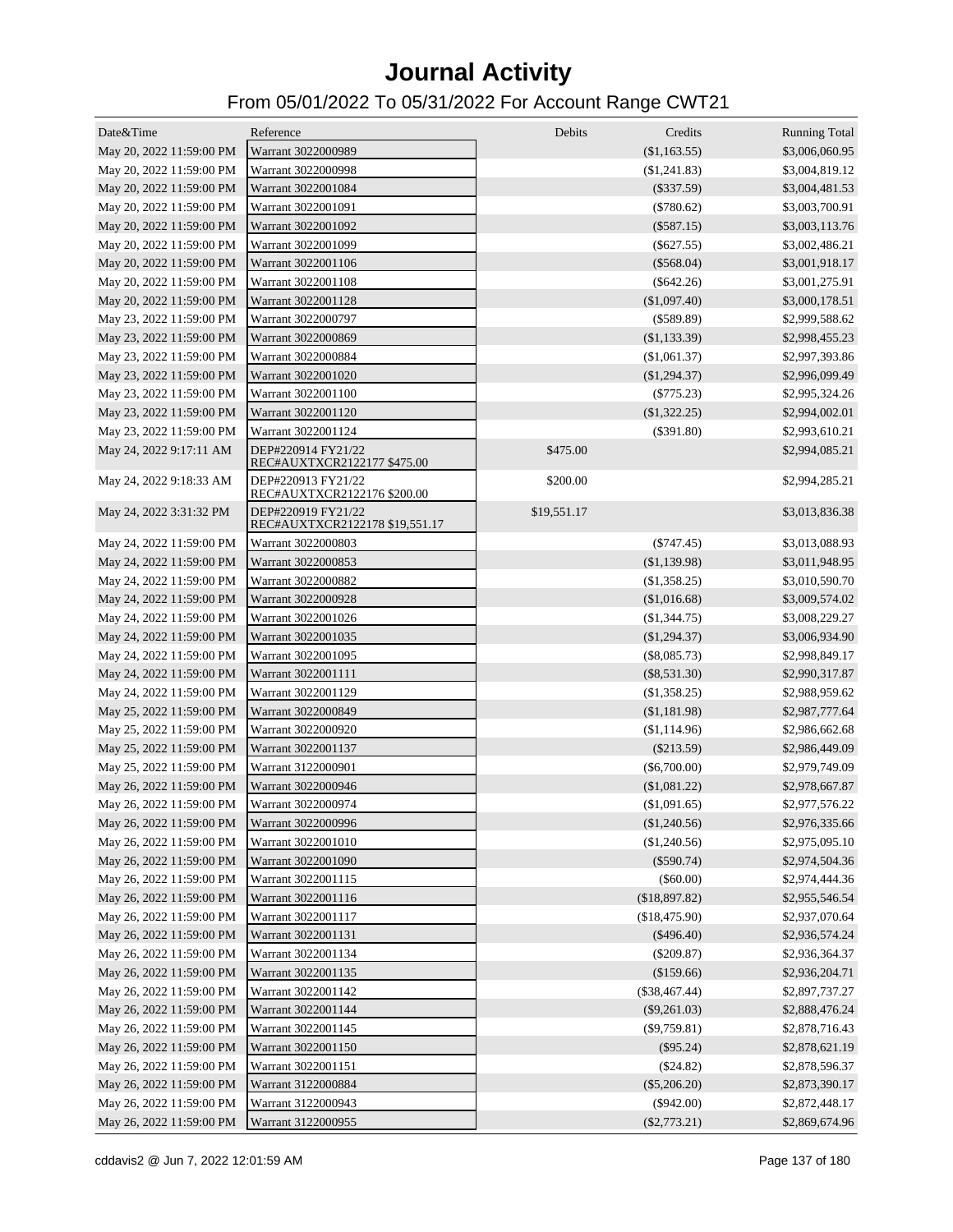| Date&Time                                   | Reference                                                                                  | Debits       | Credits           | <b>Running Total</b> |
|---------------------------------------------|--------------------------------------------------------------------------------------------|--------------|-------------------|----------------------|
| May 26, 2022 11:59:00 PM                    | Warrant 3122000958                                                                         |              | $(\$7,787.46)$    | \$2,861,887.50       |
| May 26, 2022 11:59:00 PM                    | Warrant 3122000959                                                                         |              | $(\$239.00)$      | \$2,861,648.50       |
| May 27, 2022 11:59:00 PM                    | Warrant 3022000850                                                                         |              | (\$1,125.73)      | \$2,860,522.77       |
| May 27, 2022 11:59:00 PM                    | Warrant 3022000889                                                                         |              | (\$1,119.65)      | \$2,859,403.12       |
| May 27, 2022 11:59:00 PM                    | Warrant 3022000941                                                                         |              | (\$1,143.35)      | \$2,858,259.77       |
| May 27, 2022 11:59:00 PM                    | Warrant 3022001004                                                                         |              | (\$1,343.98)      | \$2,856,915.79       |
| May 27, 2022 11:59:00 PM                    | Warrant 3022001098                                                                         |              | $(\$725.95)$      | \$2,856,189.84       |
| May 31, 2022 12:00:01 AM                    | JE 6538 / SCH Trans 74 Round Valley USD<br>#10 FY21/22 / cddavis2                          |              | $(\$49,511.00)$   | \$2,806,678.84       |
|                                             | May 31, 2022 12:00:01 AM JE 6539 / SCH Trans 75 Round Valley USD<br>#10 FY21/22 / cddavis2 | \$3,694.00   |                   | \$2,810,372.84       |
| May 31, 2022 12:00:01 AM                    | JE 6547 / SCH Trans 77 RV USD #10<br>FY21/22 / cddavis2                                    |              | $(\$31.30)$       | \$2,810,341.54       |
| May 31, 2022 12:00:02 AM                    | DEP#220947 FY 21/22<br>REC#RVCA212286 \$1,500.00                                           | \$1,500.00   |                   | \$2,811,841.54       |
| May 31, 2022 2:37:35 PM                     | dep#220943 fy 21/22 rec#rvca212285<br>\$851.00                                             | \$851.00     |                   | \$2,812,692.54       |
| May 31, 2022 2:38:38 PM                     | DEP#220942 FY 21/22<br>REC#RVCA212284 \$300.00                                             | \$300.00     |                   | \$2,812,992.54       |
| May 31, 2022 2:41:57 PM                     | DEP#220941 FY 21/22<br>REC#AUXTXCR2122180 \$60.00                                          | \$60.00      |                   | \$2,813,052.54       |
| May 31, 2022 2:46:47 PM                     | DEP#220940 FY 21/22<br>REC#AUXTXCR2122179 \$239.00                                         | \$239.00     |                   | \$2,813,291.54       |
| May 31, 2022 2:47:59 PM                     | DEP#220939 FY 21/22 ERATE \$17,499.77                                                      | \$17,499.77  |                   | \$2,830,791.31       |
| May 31, 2022 2:58:00 PM                     | DEP#220935 FY 21/22<br>REC#RVCA212283 \$51,577.00                                          | \$51,577.00  |                   | \$2,882,368.31       |
| May 31, 2022 2:59:24 PM                     | DEP#220934 FY 21/22<br>REC#RVCA212282 \$150.00                                             | \$150.00     |                   | \$2,882,518.31       |
| May 31, 2022 11:59:00 PM                    | Warrant 3022000841                                                                         |              | (\$1,089.90)      | \$2,881,428.41       |
| May 31, 2022 11:59:00 PM                    | Warrant 3022000896                                                                         |              | (\$1,086.57)      | \$2,880,341.84       |
| May 31, 2022 11:59:00 PM                    | Warrant 3022001027                                                                         |              | (\$1,344.75)      | \$2,878,997.09       |
| May 31, 2022 11:59:00 PM                    | Warrant 3022001114                                                                         |              | $(\$2.42)$        | \$2,878,994.67       |
| May 31, 2022 11:59:00 PM                    | Warrant 3022001119                                                                         |              | $(\$517.31)$      | \$2,878,477.36       |
| May 31, 2022 11:59:00 PM                    | Warrant 3022001141                                                                         |              | $(\$204.05)$      | \$2,878,273.31       |
| May 31, 2022 11:59:00 PM                    | Warrant 3022001148                                                                         |              | (\$16.94)         | \$2,878,256.37       |
| May 31, 2022 11:59:00 PM                    | Warrant 3122000880                                                                         |              | $(\$6,624.06)$    | \$2,871,632.31       |
| May 31, 2022 11:59:00 PM                    | Warrant 3122000932                                                                         |              | $(\$28,276.27)$   | \$2,843,356.04       |
| May 31, 2022 11:59:00 PM                    | Warrant 3122000935                                                                         |              | $(\$566.78)$      | \$2,842,789.26       |
| May 31, 2022 11:59:00 PM                    | Warrant 3122000936                                                                         |              | (\$2,821.53)      | \$2,839,967.73       |
| May 31, 2022 11:59:00 PM Warrant 3122000944 |                                                                                            |              | $(\$605.35)$      | \$2,839,362.38       |
| May 31, 2022 11:59:00 PM                    | Warrant 3122000964                                                                         |              | $(\$6,459.19)$    | \$2,832,903.19       |
| May 31, 2022 11:59:00 PM                    | Warrant 3122000966                                                                         |              | (\$451.13)        | \$2,832,452.06       |
| May 31, 2022 11:59:00 PM                    | Warrant 3122000968                                                                         |              | $(\$74.16)$       | \$2,832,377.90       |
| May 31, 2022 11:59:57 PM                    | journal fund interest allocation - 05/01/2022<br>to 05/31/2022                             | \$558.94     |                   | \$2,832,936.84       |
| 410112-1000                                 | Non-Levy-Cash With Treasurer                                                               | \$496,920.58 | $(\$849, 193.35)$ | \$2,832,936.84       |
| 410113-1000                                 | <b>Bond Building-Cash With Treasurer</b>                                                   |              |                   | (\$59,729.06)        |
| May 31, 2022 12:00:01 AM                    | JE 6538 / SCH Trans 74 Round Valley USD<br>#10 FY21/22 / cddavis2                          | \$49,511.00  |                   | (\$10,218.06)        |
| 410113-1000                                 | <b>Bond Building-Cash With Treasurer</b>                                                   | \$49,511.00  | \$0.00            | (\$10,218.06)        |
| 410114-1000                                 | Debt services-Cash With Treasurer                                                          |              |                   | \$666,032.75         |
| May 3, 2022 8:42:23 AM                      | SRP Voluntary Contributions in Lieu of<br>Property Taxes 2021 \$6,685,665.00               | \$82,980.77  |                   | \$749,013.52         |
| May 15, 2022 11:59:58 PM                    | distribution                                                                               | \$143,067.54 |                   | \$892,081.06         |
| May 15, 2022 11:59:58 PM                    | distribution                                                                               |              | (\$13.10)         | \$892,067.96         |
| May 31, 2022 11:59:57 PM                    | journal fund interest allocation - 05/01/2022<br>to 05/31/2022                             | \$149.98     |                   | \$892,217.94         |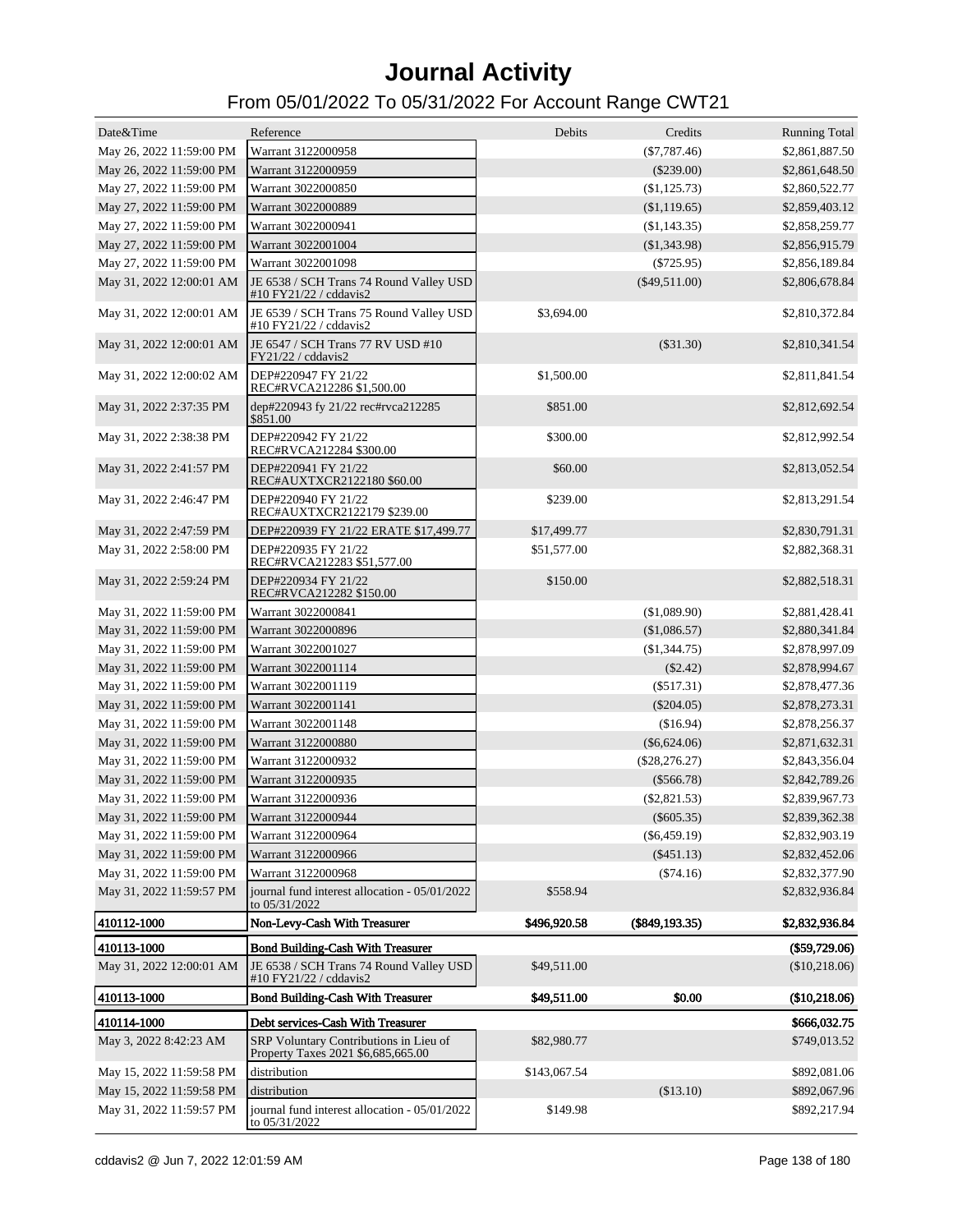| Date&Time                | Reference                                                            | Debits       | Credits         | <b>Running Total</b> |
|--------------------------|----------------------------------------------------------------------|--------------|-----------------|----------------------|
| 410114-1000              | Debt services-Cash With Treasurer                                    | \$226,198.29 | (\$13.10)       | \$892,217.94         |
| 410115-1000              | Deficiencies Corection-Cash With Treasurer                           |              |                 | \$0.00               |
| 410115-1000              | Deficiencies Corection-Cash With Treasurer                           | \$0.00       | \$0.00          | \$0.00               |
| 410116-1000              | <b>Building Renewel-Cash With Treasurer</b>                          |              |                 | (\$68,111.00)        |
| May 19, 2022 4:14:26 PM  | DEP#220908 FY 21/22 \$54.261.00                                      | \$45,511.00  |                 | $(\$22,600.00)$      |
| 410116-1000              | <b>Building Renewel-Cash With Treasurer</b>                          | \$45,511.00  | \$0.00          | (\$22,600.00)        |
| 410117-1000              | New School Facilities-Cash With Treasurer                            |              |                 | \$0.00               |
| 410117-1000              | New School Facilities-Cash With Treasurer                            | \$0.00       | \$0.00          | \$0.00               |
| 418111-1000              | Levy Funds-Cash With Treasurer                                       |              |                 | \$1,042,306.84       |
| May 3, 2022 11:59:00 PM  | Warrant 3322000972                                                   |              | $(\$425.00)$    | \$1,041,881.84       |
| May 3, 2022 11:59:00 PM  | Warrant 3322001074                                                   |              | $(\$425.00)$    | \$1,041,456.84       |
| May 4, 2022 5:11:29 PM   | DEP#220848 FY21/22 SCHOOL<br>APPORTION \$5,078,538.03                | \$648,171.86 |                 | \$1,689,628.70       |
| May 5, 2022 11:59:00 PM  | Warrant 3222000533                                                   |              | $(\$3,688.94)$  | \$1,685,939.76       |
| May 5, 2022 11:59:00 PM  | Warrant 3222000548                                                   |              | (\$137,501.36)  | \$1,548,438.40       |
| May 6, 2022 11:59:00 PM  | Warrant 3222000345                                                   |              | $(\$1,065.82)$  | \$1,547,372.58       |
| May 6, 2022 11:59:00 PM  | Warrant 3222000372                                                   |              | (\$1,091.95)    | \$1,546,280.63       |
| May 6, 2022 11:59:00 PM  | Warrant 3222000397                                                   |              | (\$1,107.38)    | \$1,545,173.25       |
| May 6, 2022 11:59:00 PM  | Warrant 3222000422                                                   |              | (\$1,113.81)    | \$1,544,059.44       |
| May 6, 2022 11:59:00 PM  | Warrant 3222000448                                                   |              | (\$1,146.89)    | \$1,542,912.55       |
| May 6, 2022 11:59:00 PM  | Warrant 3222000474                                                   |              | (\$1,096.09)    | \$1,541,816.46       |
| May 6, 2022 11:59:00 PM  | Warrant 3222000557                                                   |              | $(\$30,829.43)$ | \$1,510,987.03       |
| May 6, 2022 11:59:00 PM  | Warrant 3322001060                                                   |              | $(\$100.00)$    | \$1,510,887.03       |
| May 9, 2022 11:59:00 PM  | Warrant 3222000539                                                   |              | (\$1,372.77)    | \$1,509,514.26       |
| May 9, 2022 11:59:00 PM  | Warrant 3222000542                                                   |              | (\$1,464.35)    | \$1,508,049.91       |
| May 9, 2022 11:59:00 PM  | Warrant 3322001077                                                   |              | $(\$252.00)$    | \$1,507,797.91       |
| May 9, 2022 11:59:00 PM  | Warrant 3322001103                                                   |              | (\$2,988.82)    | \$1,504,809.09       |
| May 9, 2022 11:59:00 PM  | Warrant 3322001122                                                   |              | $(\$2,281.92)$  | \$1,502,527.17       |
| May 9, 2022 11:59:00 PM  | Warrant 3322001126                                                   |              | $(\$365.37)$    | \$1,502,161.80       |
| May 9, 2022 11:59:00 PM  | Warrant 3322001129                                                   |              | $(\$500.00)$    | \$1,501,661.80       |
| May 9, 2022 11:59:00 PM  | Warrant 3322001158                                                   |              | $(\$7,514.00)$  | \$1,494,147.80       |
| May 9, 2022 11:59:00 PM  | Warrant 3322001159                                                   |              | $(\$300.60)$    | \$1,493,847.20       |
| May 10, 2022 11:59:00 PM | Warrant 3222000549                                                   |              | (\$31.89)       | \$1,493,815.31       |
| May 10, 2022 11:59:00 PM | Warrant 3222000552                                                   |              | $(\$259.82)$    | \$1,493,555.49       |
| May 10, 2022 11:59:00 PM | Warrant 3222000561                                                   |              | $(\$294.77)$    | \$1,493,260.72       |
| May 10, 2022 11:59:00 PM | Warrant 3322001093                                                   |              | (\$1,720.13)    | \$1,491,540.59       |
| May 10, 2022 11:59:00 PM | Warrant 3322001098                                                   |              | $(\$2,687.18)$  | \$1,488,853.41       |
| May 10, 2022 11:59:00 PM | Warrant 3322001102                                                   |              | $(\$4,707.73)$  | \$1,484,145.68       |
| May 10, 2022 11:59:00 PM | Warrant 3322001111                                                   |              | (\$4,695.74)    | \$1,479,449.94       |
| May 10, 2022 11:59:00 PM | Warrant 3322001112                                                   |              | $(\$105.63)$    | \$1,479,344.31       |
| May 10, 2022 11:59:00 PM | Warrant 3322001138                                                   |              | (\$1,183.45)    | \$1,478,160.86       |
| May 10, 2022 11:59:00 PM | Warrant 3322001141                                                   |              | $(\$30,036.12)$ | \$1,448,124.74       |
| May 10, 2022 11:59:00 PM | Warrant 3322001142                                                   |              | $(\$728.90)$    | \$1,447,395.84       |
| May 10, 2022 11:59:00 PM | Warrant 3322001143                                                   |              | $(\$485.82)$    | \$1,446,910.02       |
| May 11, 2022 11:59:00 PM | Warrant 3322001105                                                   |              | $(\$3,292.35)$  | \$1,443,617.67       |
| May 11, 2022 11:59:00 PM | Warrant 3322001130                                                   |              | (\$5.73)        | \$1,443,611.94       |
| May 11, 2022 11:59:00 PM | Warrant 3322001151                                                   |              | $(\$530.39)$    | \$1,443,081.55       |
| May 12, 2022 2:33:42 PM  | DEP#220871 FY21/22 NSLP \$355,751.16                                 | \$25,507.13  |                 | \$1,468,588.68       |
| May 12, 2022 3:29:08 PM  | JE 6495 / SCH Trans 68 County<br>Equalization-APR FY21/22 / cddavis2 | \$38,127.11  |                 | \$1,506,715.79       |
| May 12, 2022 11:59:00 PM | Warrant 3222000506                                                   |              | (\$17,655.01)   | \$1,489,060.78       |
| May 12, 2022 11:59:00 PM | Warrant 3222000531                                                   |              | (\$17,381.41)   | \$1,471,679.37       |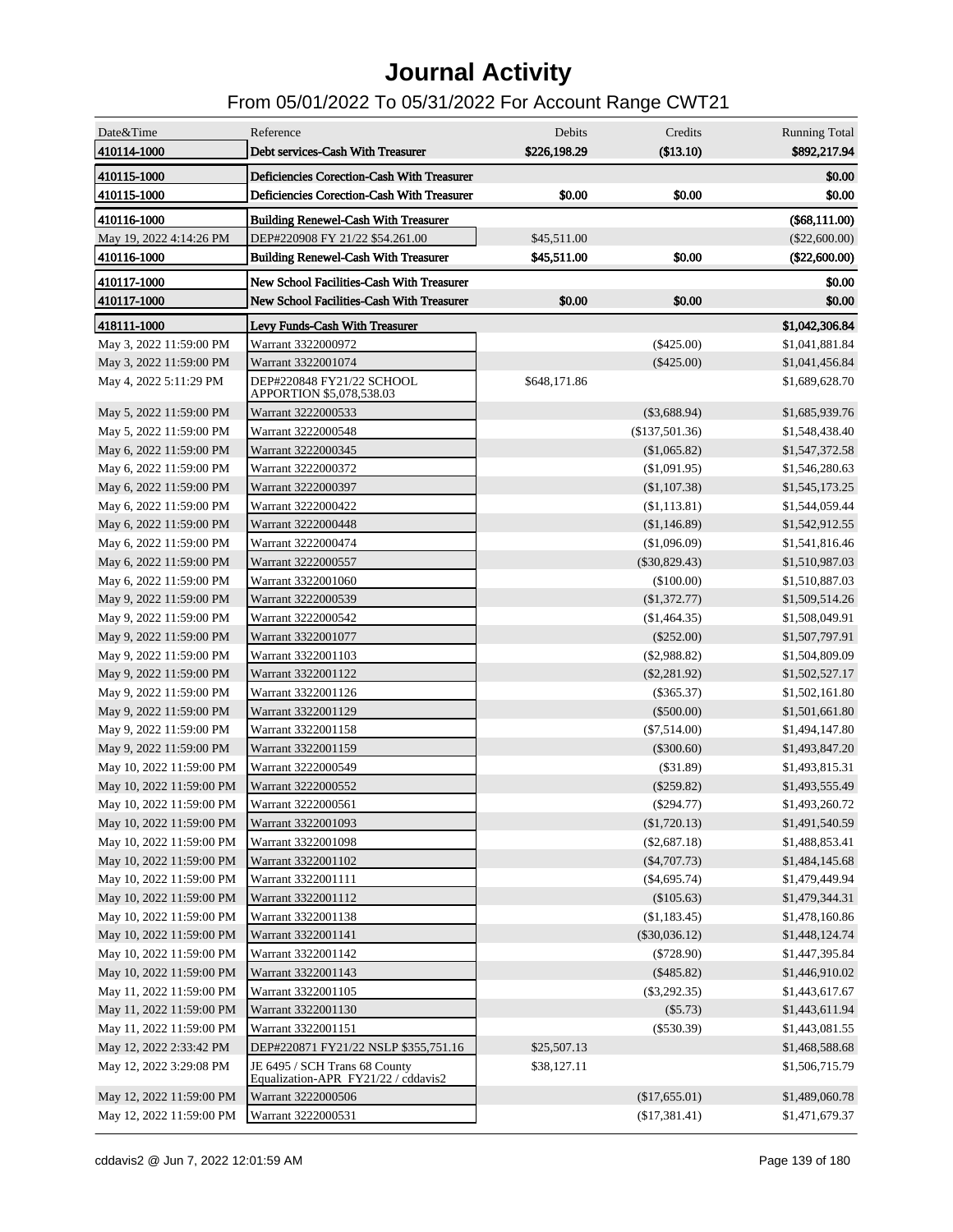| Date&Time                | Reference                                             | Debits<br>Credits           | <b>Running Total</b> |
|--------------------------|-------------------------------------------------------|-----------------------------|----------------------|
| May 12, 2022 11:59:00 PM | Warrant 3322001117                                    | $(\$498.29)$                | \$1,471,181.08       |
| May 13, 2022 11:59:00 PM | Warrant 3222000551                                    | (\$8.51)                    | \$1,471,172.57       |
| May 13, 2022 11:59:00 PM | Warrant 3222000563                                    | $(\$632.99)$                | \$1,470,539.58       |
| May 13, 2022 11:59:00 PM | Warrant 3322001120                                    | $(\$174.94)$                | \$1,470,364.64       |
| May 16, 2022 11:59:00 PM | Warrant 3222000558                                    | $(\$3,794.17)$              | \$1,466,570.47       |
| May 16, 2022 11:59:00 PM | Warrant 3322001155                                    | $(\$1,573.50)$              | \$1,464,996.97       |
| May 16, 2022 11:59:00 PM | Warrant 3322001156                                    | $(\$128.12)$                | \$1,464,868.85       |
| May 16, 2022 11:59:00 PM | Warrant 3322001157                                    | $(\$297.21)$                | \$1,464,571.64       |
| May 17, 2022 4:53:51 PM  | JE 6502 / SCH Trans 69 FY21/22 SRP<br>PILT / cddavis2 | \$36,632.89                 | \$1,501,204.53       |
| May 17, 2022 11:59:00 PM | Warrant 3222000540                                    | (\$906.16)                  | \$1,500,298.37       |
| May 19, 2022 11:59:00 PM | Warrant 3222000494                                    | $(\$163.16)$                | \$1,500,135.21       |
| May 19, 2022 11:59:00 PM | Warrant 3222000495                                    | $(\$86.28)$                 | \$1,500,048.93       |
| May 19, 2022 11:59:00 PM | Warrant 3222000519                                    | (\$163.16)                  | \$1,499,885.77       |
| May 19, 2022 11:59:00 PM | Warrant 3222000520                                    | $(\$86.28)$                 | \$1,499,799.49       |
| May 19, 2022 11:59:00 PM | Warrant 3222000574                                    | (\$185,042.61)              | \$1,314,756.88       |
| May 20, 2022 11:59:00 PM | Warrant 3222000515                                    | $(\$881.79)$                | \$1,313,875.09       |
| May 20, 2022 11:59:00 PM | Warrant 3222000538                                    | (\$1,031.48)                | \$1,312,843.61       |
| May 20, 2022 11:59:00 PM | Warrant 3222000565                                    | (\$1,788.47)                | \$1,311,055.14       |
| May 20, 2022 11:59:00 PM | Warrant 3222000582                                    | $(\$37,744.08)$             | \$1,273,311.06       |
| May 20, 2022 11:59:00 PM | Warrant 3322001218                                    | (\$131.00)                  | \$1,273,180.06       |
| May 23, 2022 11:59:00 PM | Warrant 3222000537                                    | ( \$66.81)                  | \$1,273,113.25       |
| May 23, 2022 11:59:00 PM | Warrant 3222000562                                    | $(\$68.38)$                 | \$1,273,044.87       |
| May 23, 2022 11:59:00 PM | Warrant 3222000569                                    | $(\$462.73)$                | \$1,272,582.14       |
| May 23, 2022 11:59:00 PM | Warrant 3222000578                                    | $(\$265.24)$                | \$1,272,316.90       |
| May 23, 2022 11:59:00 PM | Warrant 3322001176                                    | $(\$213.50)$                | \$1,272,103.40       |
| May 23, 2022 11:59:00 PM | Warrant 3322001187                                    | $(\$2,200.33)$              | \$1,269,903.07       |
| May 23, 2022 11:59:00 PM | Warrant 3322001223                                    | (\$141.08)                  | \$1,269,761.99       |
| May 24, 2022 11:59:00 PM | Warrant 3222000564                                    | (\$1,755.01)                | \$1,268,006.98       |
| May 24, 2022 11:59:00 PM | Warrant 3222000577                                    | (\$14.77)                   | \$1,267,992.21       |
| May 24, 2022 11:59:00 PM | Warrant 3322001166                                    | (\$1,309.84)                | \$1,266,682.37       |
| May 24, 2022 11:59:00 PM | Warrant 3322001172                                    | $(\$2,510.99)$              | \$1,264,171.38       |
| May 24, 2022 11:59:00 PM | Warrant 3322001185                                    | $(\$5,312.80)$              | \$1,258,858.58       |
| May 24, 2022 11:59:00 PM | Warrant 3322001210                                    | $(\$2,200.26)$              | \$1,256,658.32       |
| May 24, 2022 11:59:00 PM | Warrant 3322001224                                    | (\$112.00)                  | \$1,256,546.32       |
| May 24, 2022 11:59:00 PM | Warrant 3322001229                                    | (\$1,319.00)                | \$1,255,227.32       |
| May 25, 2022 11:59:00 PM | Warrant 3222000521                                    | (\$166.19)                  | \$1,255,061.13       |
| May 25, 2022 11:59:00 PM | Warrant 3222000535                                    | $(\$79.01)$                 | \$1,254,982.12       |
| May 25, 2022 11:59:00 PM | Warrant 3222000546                                    | (\$130.81)                  | \$1,254,851.31       |
| May 25, 2022 11:59:00 PM | Warrant 3222000556                                    | (\$17,772.10)               | \$1,237,079.21       |
| May 25, 2022 11:59:00 PM | Warrant 3222000560                                    | $(\$79.01)$                 | \$1,237,000.20       |
| May 25, 2022 11:59:00 PM | Warrant 3222000568                                    | $(\$3,240.22)$              | \$1,233,759.98       |
| May 25, 2022 11:59:00 PM | Warrant 3222000572                                    | (\$141.91)                  |                      |
|                          | Warrant 3222000581                                    |                             | \$1,233,618.07       |
| May 25, 2022 11:59:00 PM |                                                       | (\$15,774.62)<br>(\$125.00) | \$1,217,843.45       |
| May 26, 2022 11:59:00 PM | Warrant 3322001177                                    |                             | \$1,217,718.45       |
| May 26, 2022 11:59:00 PM | Warrant 3322001231                                    | $(\$618.22)$                | \$1,217,100.23       |
| May 27, 2022 11:59:00 PM | Warrant 3322001226                                    | (\$154.53)                  | \$1,216,945.70       |
| May 31, 2022 1:06:01 PM  | DEP#220923 FY 21/22 REC#R22-086<br>\$1,200.01         | \$83.36                     | \$1,217,029.06       |
| May 31, 2022 2:16:03 PM  | DEP#220927 FY 21/22 REC#R22-090<br>\$4,782.00         | \$2,391.00                  | \$1,219,420.06       |
| May 31, 2022 2:36:30 PM  | DEP#220928 FY 21/22 REC#R22-091<br>\$112.98           | \$67.13                     | \$1,219,487.19       |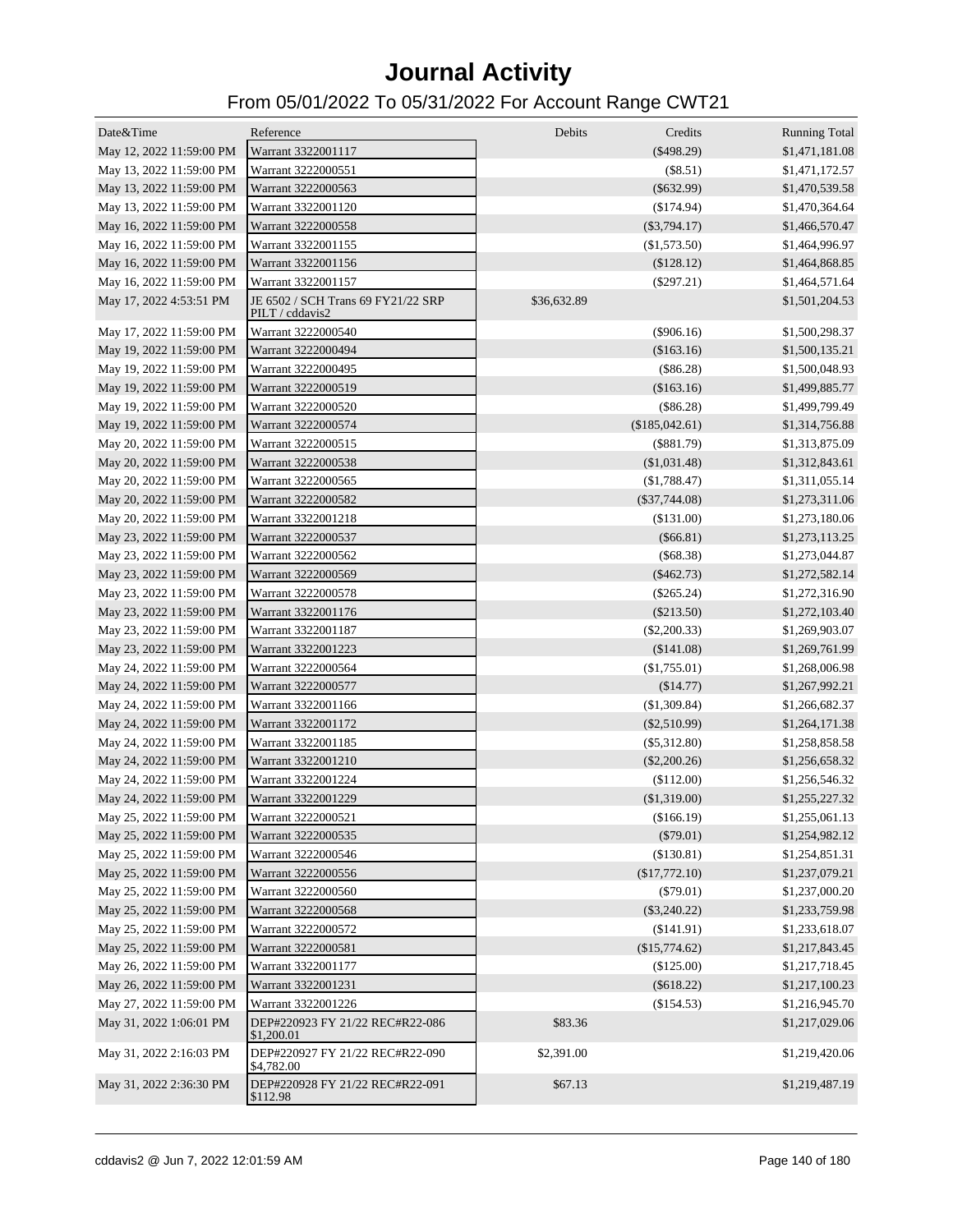| Date&Time                | Reference                                                    | Debits       | Credits         | <b>Running Total</b> |
|--------------------------|--------------------------------------------------------------|--------------|-----------------|----------------------|
| May 31, 2022 2:49:18 PM  | DEP#220929 FY 21/22 REC#R22-092<br>\$610.00                  | \$300.00     |                 | \$1,219,787.19       |
| May 31, 2022 2:50:59 PM  | DEP#220930 FY 21/22 REC#R22-093<br>\$366.55                  | \$253.66     |                 | \$1,220,040.85       |
| May 31, 2022 2:52:19 PM  | DEP#220931 FY 21/22 REC#R22-094<br>\$120.00                  | \$110.00     |                 | \$1,220,150.85       |
| May 31, 2022 5:24:32 PM  | JE 6524 / SCH Trans 70 Sanders USD #18<br>FY21/22 / cddavis2 | \$497.36     |                 | \$1,220,648.21       |
| May 31, 2022 5:24:32 PM  | JE 6524 / SCH Trans 70 Sanders USD #18<br>FY21/22 / cddavis2 |              | $(\$250.00)$    | \$1,220,398.21       |
| May 31, 2022 11:59:00 PM | Warrant 3222000575                                           |              | $(\$32.65)$     | \$1,220,365.56       |
| May 31, 2022 11:59:00 PM | Warrant 3222000583                                           |              | $(\$494.92)$    | \$1,219,870.64       |
| May 31, 2022 11:59:00 PM | Warrant 3322001230                                           |              | $(\$297.21)$    | \$1,219,573.43       |
| May 31, 2022 11:59:57 PM | journal fund interest allocation - 05/01/2022                | \$246.05     |                 | \$1,219,819.48       |
|                          | to 05/31/2022                                                |              |                 |                      |
| 418111-1000              | Levy Funds-Cash With Treasurer                               | \$752,387.55 | (\$574,874.91)  | \$1,219,819.48       |
| 418112-1000              | Non-Levy-Cash With Treasurer                                 |              |                 | \$8,854,356.13       |
| May 2, 2022 11:59:00 PM  | Warrant 3322000760                                           |              | $(\$93.00)$     | \$8,854,263.13       |
| May 2, 2022 11:59:00 PM  | Warrant 3322001056                                           |              | (\$160.00)      | \$8,854,103.13       |
| May 4, 2022 5:05:57 PM   | DEP#220847 FY 21/22 \$760.197.99                             | \$54,505.71  |                 | \$8,908,608.84       |
| May 4, 2022 11:59:00 PM  | Warrant 3322001067                                           |              | $(\$2,981.88)$  | \$8,905,626.96       |
| May 5, 2022 4:53:11 PM   | DEP#220851 FY21/22 \$975.00                                  | \$975.00     |                 | \$8,906,601.96       |
| May 5, 2022 4:54:10 PM   | DEP#220850 FY21/22 \$540.00                                  | \$540.00     |                 | \$8,907,141.96       |
| May 5, 2022 4:54:57 PM   | DEP#220849 FY21/22 \$5,745.55                                | \$5,745.55   |                 | \$8,912,887.51       |
| May 5, 2022 4:57:07 PM   | DEP#220858 FY21/22 CTE STATE<br>PRIORITY \$477.34            | \$477.34     |                 | \$8,913,364.85       |
| May 5, 2022 11:59:00 PM  | Warrant 3222000533                                           |              | $(\$2,056.61)$  | \$8,911,308.24       |
| May 5, 2022 11:59:00 PM  | Warrant 3222000548                                           |              | (\$108,684.11)  | \$8,802,624.13       |
| May 5, 2022 11:59:00 PM  | Warrant 3322001038                                           |              | $(\$20.00)$     | \$8,802,604.13       |
| May 6, 2022 11:59:00 PM  | Warrant 3222000345                                           |              | $(\$843.90)$    | \$8,801,760.23       |
| May 6, 2022 11:59:00 PM  | Warrant 3222000372                                           |              | (\$873.84)      | \$8,800,886.39       |
| May 6, 2022 11:59:00 PM  | Warrant 3222000397                                           |              | $(\$895.08)$    | \$8,799,991.31       |
| May 6, 2022 11:59:00 PM  | Warrant 3222000422                                           |              | $(\$902.54)$    | \$8,799,088.77       |
| May 6, 2022 11:59:00 PM  | Warrant 3222000448                                           |              | $(\$932.08)$    | \$8,798,156.69       |
| May 6, 2022 11:59:00 PM  | Warrant 3222000474                                           |              | (\$889.75)      | \$8,797,266.94       |
| May 6, 2022 11:59:00 PM  | Warrant 3222000557                                           |              | $(\$25,973.33)$ | \$8,771,293.61       |
| May 6, 2022 11:59:00 PM  | Warrant 3322001147                                           |              | $(\$370.00)$    | \$8,770,923.61       |
| May 9, 2022 4:16:55 PM   | DEP#220864 FY 21/22 \$851,930.67                             | \$165,533.43 |                 | \$8,936,457.04       |
| May 9, 2022 11:59:00 PM  | Warrant 3222000541                                           |              | $(\$956.83)$    | \$8,935,500.21       |
| May 9, 2022 11:59:00 PM  | Warrant 3222000542                                           |              | (\$107.99)      | \$8,935,392.22       |
| May 9, 2022 11:59:00 PM  | Warrant 3222000559                                           |              | $(\$204.00)$    | \$8,935,188.22       |
| May 9, 2022 11:59:00 PM  | Warrant 3322001040                                           |              | (\$180.00)      | \$8,935,008.22       |
| May 9, 2022 11:59:00 PM  | Warrant 3322001104                                           |              | $(\$2,473.75)$  | \$8,932,534.47       |
| May 9, 2022 11:59:00 PM  | Warrant 3322001150                                           |              | $(\$945.00)$    | \$8,931,589.47       |
| May 10, 2022 11:59:00 PM | Warrant 3222000549                                           |              | (\$3.20)        | \$8,931,586.27       |
| May 10, 2022 11:59:00 PM | Warrant 3222000552                                           |              | (\$45.08)       | \$8,931,541.19       |
| May 10, 2022 11:59:00 PM | Warrant 3222000554                                           |              | $(\$579.52)$    | \$8,930,961.67       |
| May 10, 2022 11:59:00 PM | Warrant 3222000561                                           |              | (\$30.23)       | \$8,930,931.44       |
| May 10, 2022 11:59:00 PM | Warrant 3322001093                                           |              | (\$1,245.75)    | \$8,929,685.69       |
| May 10, 2022 11:59:00 PM | Warrant 3322001114                                           |              | $(\$87,575.00)$ | \$8,842,110.69       |
| May 10, 2022 11:59:00 PM | Warrant 3322001115                                           |              | $(\$747.49)$    | \$8,841,363.20       |
| May 10, 2022 11:59:00 PM | Warrant 3322001121                                           |              | $(\$400.00)$    | \$8,840,963.20       |
| May 10, 2022 11:59:00 PM | Warrant 3322001138                                           |              | $(\$3,375.56)$  | \$8,837,587.64       |
| May 10, 2022 11:59:00 PM | Warrant 3322001145                                           |              | $(\$477.34)$    | \$8,837,110.30       |
| May 10, 2022 11:59:00 PM | Warrant 3322001148                                           |              | (\$41,019.16)   | \$8,796,091.14       |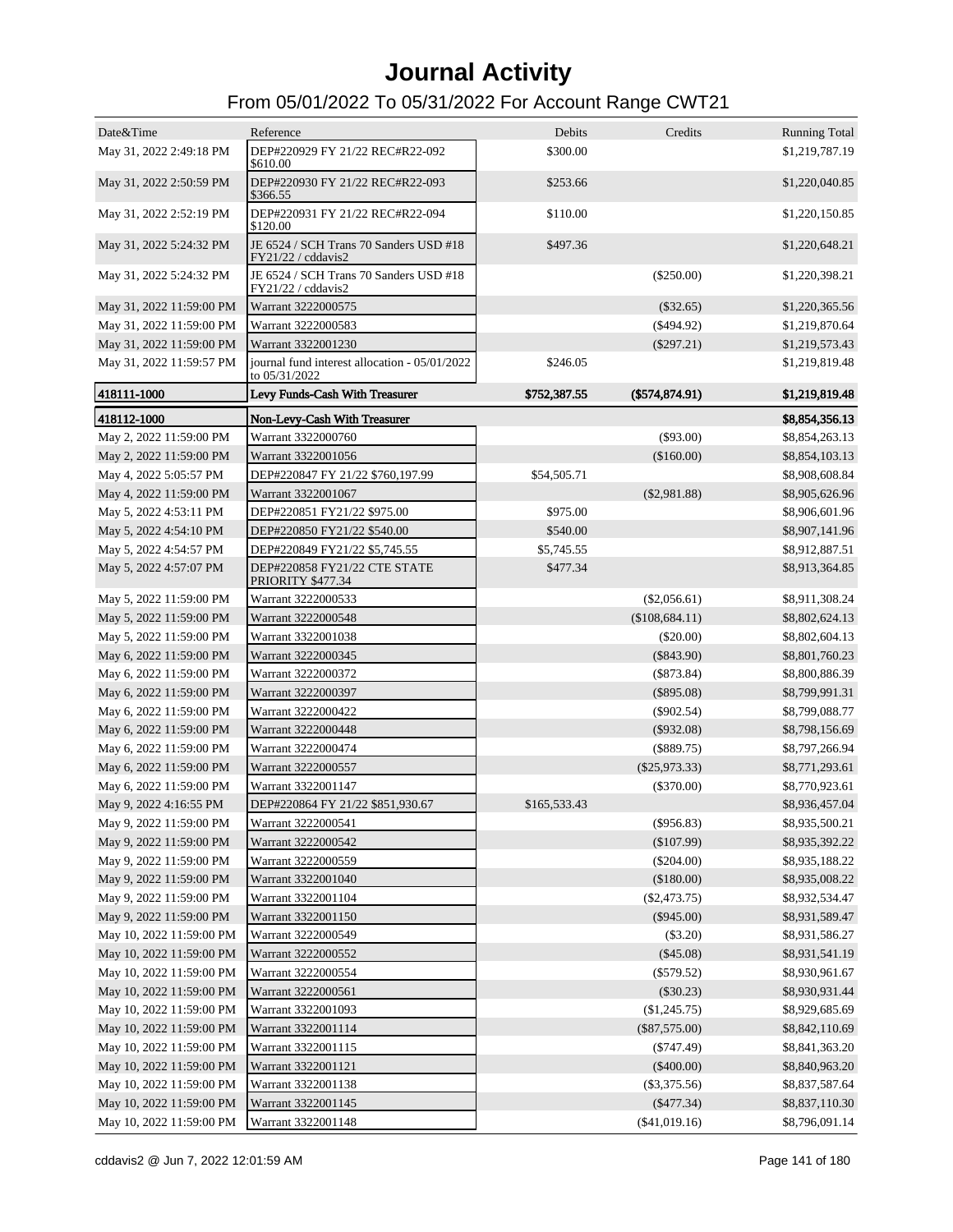| Date&Time                | Reference                                                                     | Debits       | Credits<br>(\$182.31) | <b>Running Total</b> |
|--------------------------|-------------------------------------------------------------------------------|--------------|-----------------------|----------------------|
| May 10, 2022 11:59:00 PM | Warrant 3322001152                                                            |              |                       | \$8,795,908.83       |
| May 10, 2022 11:59:00 PM | Warrant 3322001153                                                            |              | $(\$840.63)$          | \$8,795,068.20       |
| May 11, 2022 11:59:00 PM | Warrant 3222000555                                                            |              | $(\$40.00)$           | \$8,795,028.20       |
| May 11, 2022 11:59:00 PM | Warrant 3322001092                                                            |              | $(\$2,051.00)$        | \$8,792,977.20       |
| May 11, 2022 11:59:00 PM | Warrant 3322001101                                                            |              | (\$180.00)            | \$8,792,797.20       |
| May 11, 2022 11:59:00 PM | Warrant 3322001106                                                            |              | $(\$586.37)$          | \$8,792,210.83       |
| May 11, 2022 11:59:00 PM | Warrant 3322001123                                                            |              | $(\$756.35)$          | \$8,791,454.48       |
| May 11, 2022 11:59:00 PM | Warrant 3322001124                                                            |              | $(\$2,000.00)$        | \$8,789,454.48       |
| May 11, 2022 11:59:00 PM | Warrant 3322001149                                                            |              | $(\$6,671.55)$        | \$8,782,782.93       |
| May 12, 2022 3:12:09 PM  | DEP#220882 FY21/22 \$141,098.99                                               | \$125,261.08 |                       | \$8,908,044.01       |
| May 12, 2022 3:32:12 PM  | DEP#220879 FY 21/22 RURAL AND<br>LOW INCOME, SCHOOL SAFETY<br>PROG \$8,203.64 | \$8,203.64   |                       | \$8,916,247.65       |
| May 12, 2022 3:40:37 PM  | DEP#220872 FY21/22 NSLP \$109,503.52                                          | \$60,227.73  |                       | \$8,976,475.38       |
| May 12, 2022 11:59:00 PM | Warrant 3222000506                                                            |              | (\$12,732.83)         | \$8,963,742.55       |
| May 12, 2022 11:59:00 PM | Warrant 3222000531                                                            |              | (\$12,871.45)         | \$8,950,871.10       |
| May 12, 2022 11:59:00 PM | Warrant 3322001113                                                            |              | $(\$95.31)$           | \$8,950,775.79       |
| May 12, 2022 11:59:00 PM | Warrant 3322001146                                                            |              | $(\$36,106.00)$       | \$8,914,669.79       |
| May 13, 2022 11:59:00 PM | Warrant 3222000551                                                            |              | $(\$125.07)$          | \$8,914,544.72       |
| May 16, 2022 5:02:51 PM  | DEP#220888 FY 21/22 REC#R22-084<br>\$5,745.29                                 | \$5,745.29   |                       | \$8,920,290.01       |
| May 16, 2022 11:59:00 PM | Warrant 3222000558                                                            |              | $(\$1,951.12)$        | \$8,918,338.89       |
| May 16, 2022 11:59:00 PM | Warrant 3322001095                                                            |              | (\$1,308.01)          | \$8,917,030.88       |
| May 16, 2022 11:59:00 PM | Warrant 3322001109                                                            |              | $(\$306.86)$          | \$8,916,724.02       |
| May 16, 2022 11:59:00 PM | Warrant 3322001116                                                            |              | $(\$120.00)$          | \$8,916,604.02       |
| May 16, 2022 11:59:00 PM | Warrant 3322001155                                                            |              | $(\$390.76)$          | \$8,916,213.26       |
| May 17, 2022 5:04:44 PM  | DEP#220889 FY 21/22 TAYLOR<br>GRAZING \$7,983.33                              | \$79.84      |                       | \$8,916,293.10       |
| May 17, 2022 11:59:00 PM | Warrant 3322000256                                                            |              | $(\$2,502.50)$        | \$8,913,790.60       |
| May 17, 2022 11:59:00 PM | Warrant 3322001068                                                            |              | $(\$20.00)$           | \$8,913,770.60       |
| May 18, 2022 11:59:00 PM | Warrant 3322001135                                                            |              | $(\$35.00)$           | \$8,913,735.60       |
| May 19, 2022 11:59:00 PM | Warrant 3222000494                                                            |              | $(\$63.40)$           | \$8,913,672.20       |
| May 19, 2022 11:59:00 PM | Warrant 3222000495                                                            |              | $(\$57.63)$           | \$8,913,614.57       |
| May 19, 2022 11:59:00 PM | Warrant 3222000519                                                            |              | $(\$63.40)$           | \$8,913,551.17       |
| May 19, 2022 11:59:00 PM | Warrant 3222000520                                                            |              | $(\$57.63)$           | \$8,913,493.54       |
| May 19, 2022 11:59:00 PM | Warrant 3222000574                                                            |              | (\$110,055.33)        | \$8,803,438.21       |
| May 19, 2022 11:59:00 PM | Warrant 3322001127                                                            |              | $(\$4,766.51)$        | \$8,798,671.70       |
| May 20, 2022 11:59:00 PM | Warrant 3222000543                                                            |              | $(\$770.34)$          | \$8,797,901.36       |
| May 20, 2022 11:59:00 PM | Warrant 3222000582                                                            |              | $(\$24,029.83)$       | \$8,773,871.53       |
| May 23, 2022 11:59:00 PM | Warrant 3222000537                                                            |              | (\$17.02)             | \$8,773,854.51       |
| May 23, 2022 11:59:00 PM | Warrant 3222000562                                                            |              | (\$15.45)             | \$8,773,839.06       |
| May 23, 2022 11:59:00 PM | Warrant 3222000567                                                            |              | (\$1,548.60)          | \$8,772,290.46       |
| May 23, 2022 11:59:00 PM | Warrant 3222000569                                                            |              | $(\$749.44)$          | \$8,771,541.02       |
| May 23, 2022 11:59:00 PM | Warrant 3222000578                                                            |              | (\$39.66)             | \$8,771,501.36       |
| May 23, 2022 11:59:00 PM | Warrant 3222000584                                                            |              | $(\$204.00)$          | \$8,771,297.36       |
| May 23, 2022 11:59:00 PM | Warrant 3322000297                                                            |              | (\$1,170.00)          |                      |
|                          |                                                                               |              |                       | \$8,770,127.36       |
| May 23, 2022 11:59:00 PM | Warrant 3322001100                                                            |              | $(\$490.80)$          | \$8,769,636.56       |
| May 23, 2022 11:59:00 PM | Warrant 3322001144                                                            |              | $(\$928.00)$          | \$8,768,708.56       |
| May 23, 2022 11:59:00 PM | Warrant 3322001161                                                            |              | $(\$6,721.75)$        | \$8,761,986.81       |
| May 23, 2022 11:59:00 PM | Warrant 3322001162                                                            |              | $(\$3,046.84)$        | \$8,758,939.97       |
| May 23, 2022 11:59:00 PM | Warrant 3322001167                                                            |              | (\$110.45)            | \$8,758,829.52       |
| May 23, 2022 11:59:00 PM | Warrant 3322001175                                                            |              | $(\$958.15)$          | \$8,757,871.37       |
| May 23, 2022 11:59:00 PM | Warrant 3322001179                                                            |              | $(\$66,054.49)$       | \$8,691,816.88       |
| May 23, 2022 11:59:00 PM | Warrant 3322001187                                                            |              | $(\$372.68)$          | \$8,691,444.20       |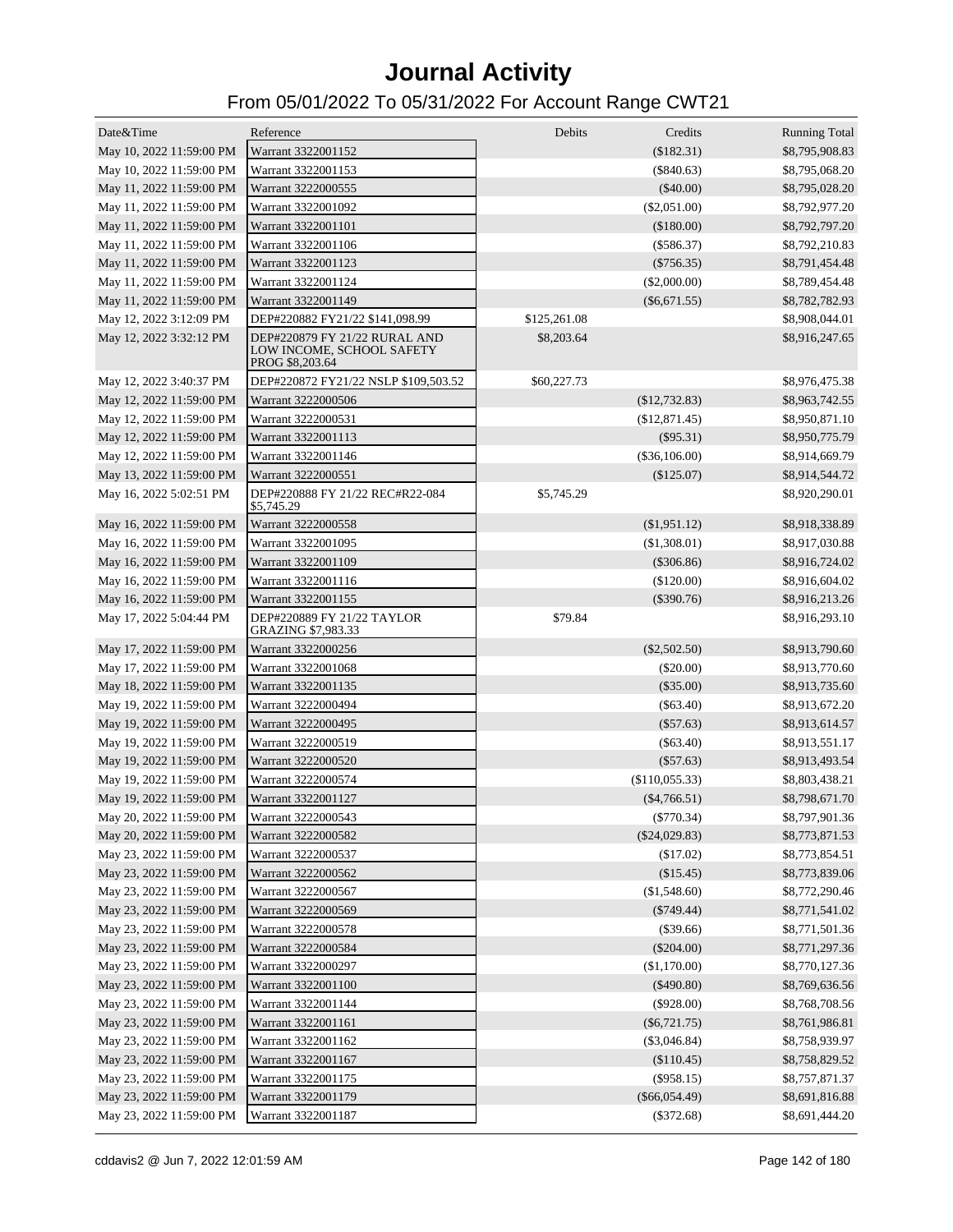| Date&Time                | Reference                                     | Debits      | Credits<br><b>Running Total</b>   |
|--------------------------|-----------------------------------------------|-------------|-----------------------------------|
| May 23, 2022 11:59:00 PM | Warrant 3322001217                            |             | $(\$93,797.59)$<br>\$8,597,646.61 |
| May 23, 2022 11:59:00 PM | Warrant 3322001225                            |             | $($ \$61.80)<br>\$8,597,584.81    |
| May 24, 2022 3:22:48 PM  | DEP#220921 FY 21/22 \$8,220.37                | \$5,565.02  | \$8,603,149.83                    |
| May 24, 2022 11:59:00 PM | Warrant 3222000577                            |             | (\$118.81)<br>\$8,603,031.02      |
| May 24, 2022 11:59:00 PM | Warrant 3322001165                            |             | (\$71.25)<br>\$8,602,959.77       |
| May 24, 2022 11:59:00 PM | Warrant 3322001169                            |             | (\$1,270.00)<br>\$8,601,689.77    |
| May 24, 2022 11:59:00 PM | Warrant 3322001173                            |             | $(\$339.06)$<br>\$8,601,350.71    |
| May 24, 2022 11:59:00 PM | Warrant 3322001178                            |             | (\$1,709.95)<br>\$8,599,640.76    |
| May 24, 2022 11:59:00 PM | Warrant 3322001189                            |             | (\$1,099.56)<br>\$8,598,541.20    |
| May 24, 2022 11:59:00 PM | Warrant 3322001191                            |             | $(\$3,973.67)$<br>\$8,594,567.53  |
| May 24, 2022 11:59:00 PM | Warrant 3322001192                            |             | $(\$400.00)$<br>\$8,594,167.53    |
| May 24, 2022 11:59:00 PM | Warrant 3322001201                            |             | $(\$8,436.83)$<br>\$8,585,730.70  |
| May 24, 2022 11:59:00 PM | Warrant 3322001202                            |             | $(\$47,366.56)$<br>\$8,538,364.14 |
| May 24, 2022 11:59:00 PM | Warrant 3322001203                            |             | $(\$337.80)$<br>\$8,538,026.34    |
| May 24, 2022 11:59:00 PM | Warrant 3322001207                            |             | (\$1,626.36)<br>\$8,536,399.98    |
| May 24, 2022 11:59:00 PM | Warrant 3322001211                            |             | (\$150.00)<br>\$8,536,249.98      |
| May 24, 2022 11:59:00 PM | Warrant 3322001212                            |             | $(\$211.00)$<br>\$8,536,038.98    |
| May 24, 2022 11:59:00 PM | Warrant 3322001213                            |             | (\$1,583.65)<br>\$8,534,455.33    |
| May 24, 2022 11:59:00 PM | Warrant 3322001214                            |             | $(\$477.26)$<br>\$8,533,978.07    |
| May 24, 2022 11:59:00 PM | Warrant 3322001215                            |             | $(\$44,457.77)$<br>\$8,489,520.30 |
| May 25, 2022 11:59:00 PM | Warrant 3222000521                            |             | (\$21.98)<br>\$8,489,498.32       |
| May 25, 2022 11:59:00 PM | Warrant 3222000535                            |             | (\$37.63)<br>\$8,489,460.69       |
| May 25, 2022 11:59:00 PM | Warrant 3222000546                            |             | (\$20.36)<br>\$8,489,440.33       |
| May 25, 2022 11:59:00 PM | Warrant 3222000547                            |             | (\$28.00)<br>\$8,489,412.33       |
| May 25, 2022 11:59:00 PM | Warrant 3222000556                            |             | (\$12,047.76)<br>\$8,477,364.57   |
| May 25, 2022 11:59:00 PM | Warrant 3222000560                            |             | (\$37.63)<br>\$8,477,326.94       |
| May 25, 2022 11:59:00 PM | Warrant 3222000568                            |             | (\$113.48)<br>\$8,477,213.46      |
| May 25, 2022 11:59:00 PM | Warrant 3222000572                            |             | (\$9.26)<br>\$8,477,204.20        |
| May 25, 2022 11:59:00 PM | Warrant 3222000573                            |             | (\$28.00)<br>\$8,477,176.20       |
| May 25, 2022 11:59:00 PM | Warrant 3222000580                            |             | (\$40.00)<br>\$8,477,136.20       |
| May 25, 2022 11:59:00 PM | Warrant 3222000581                            |             | (\$11,323.82)<br>\$8,465,812.38   |
| May 25, 2022 11:59:00 PM | Warrant 3322001163                            |             | (\$19.08)<br>\$8,465,793.30       |
| May 25, 2022 11:59:00 PM | Warrant 3322001186                            |             | (\$123.48)<br>\$8,465,669.82      |
| May 25, 2022 11:59:00 PM | Warrant 3322001188                            |             | (\$16,158.85)<br>\$8,449,510.97   |
| May 25, 2022 11:59:00 PM | Warrant 3322001190                            |             | $(\$3,592.20)$<br>\$8,445,918.77  |
| May 26, 2022 11:59:00 PM | Warrant 3322001133                            |             | $(\$259.06)$<br>\$8,445,659.71    |
| May 27, 2022 11:59:00 PM | Warrant 3322001053                            |             | (\$1,439.33)<br>\$8,444,220.38    |
| May 27, 2022 11:59:00 PM | Warrant 3322001137                            |             | (\$2,220.00)<br>\$8,442,000.38    |
| May 27, 2022 11:59:00 PM | Warrant 3322001170                            |             | $(\$5,344.42)$<br>\$8,436,655.96  |
| May 27, 2022 11:59:00 PM | Warrant 3322001226                            |             | $(\$30.75)$<br>\$8,436,625.21     |
| May 31, 2022 1:04:40 PM  | DEP#220922 FY21/22 REC#R22-085<br>\$72,127.60 | \$72,127.60 | \$8,508,752.81                    |
| May 31, 2022 1:06:01 PM  | DEP#220923 FY 21/22 REC#R22-086<br>\$1,200.01 | \$1,116.65  | \$8,509,869.46                    |
| May 31, 2022 1:12:01 PM  | DEP#220924 FY 21/22 REC#R22-087<br>\$487.58   | \$487.58    | \$8,510,357.04                    |
| May 31, 2022 1:14:12 PM  | DEP#220925 FY 21/22 REC#R22-088<br>\$1,933.00 | \$1,933.00  | \$8,512,290.04                    |
| May 31, 2022 1:26:22 PM  | DEP#220926 FY 21/22 REC#R22-089<br>\$692.72   | \$692.72    | \$8,512,982.76                    |
| May 31, 2022 2:16:03 PM  | DEP#220927 FY 21/22 REC#R22-090<br>\$4,782.00 | \$2,391.00  | \$8,515,373.76                    |
| May 31, 2022 2:36:30 PM  | DEP#220928 FY 21/22 REC#R22-091<br>\$112.98   | \$45.85     | \$8,515,419.61                    |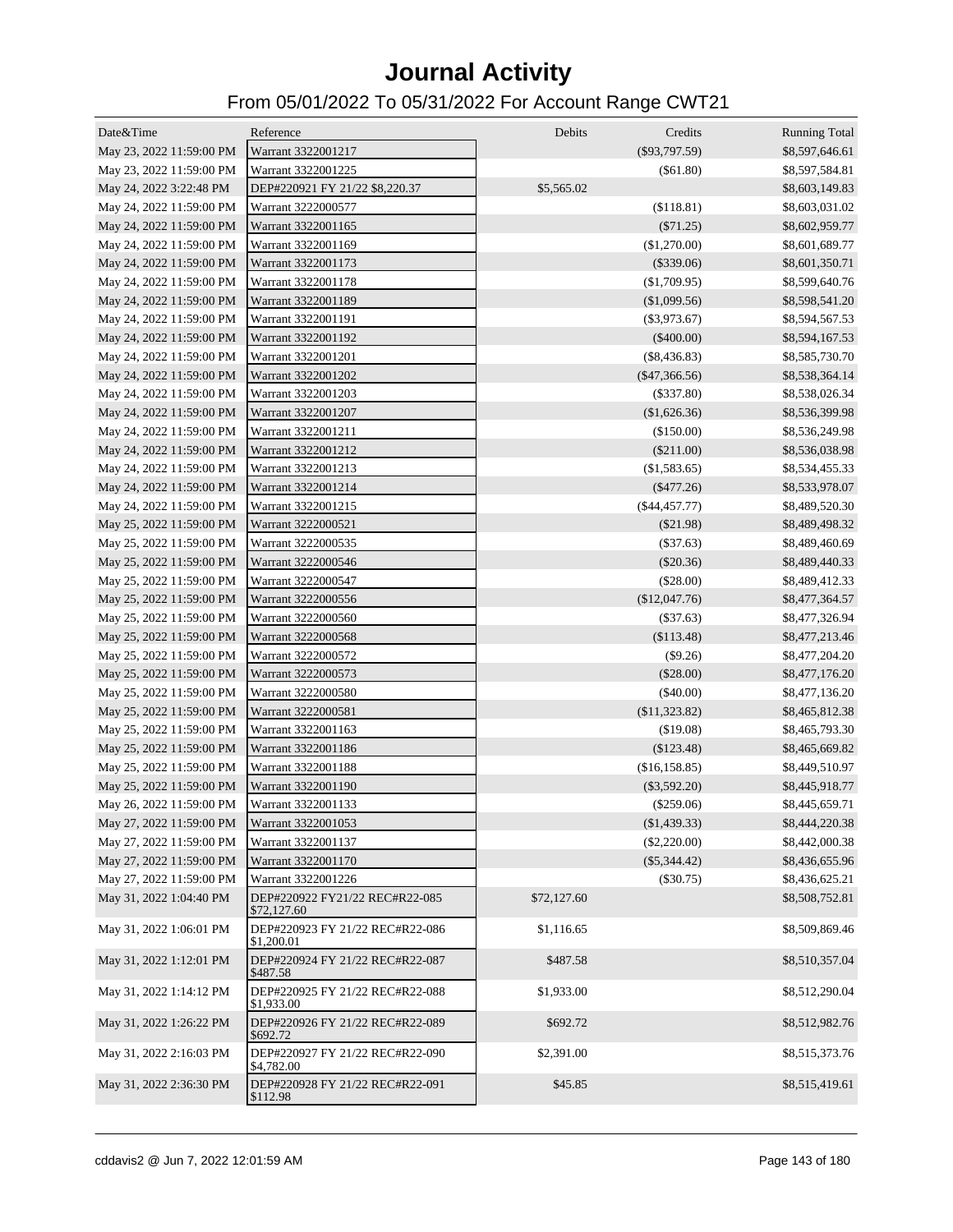| Date&Time                                          | Reference                                                      | Debits       | Credits                       | <b>Running Total</b>                 |
|----------------------------------------------------|----------------------------------------------------------------|--------------|-------------------------------|--------------------------------------|
| May 31, 2022 2:49:18 PM                            | DEP#220929 FY 21/22 REC#R22-092                                | \$310.00     |                               | \$8,515,729.61                       |
|                                                    | \$610.00                                                       |              |                               |                                      |
| May 31, 2022 2:50:59 PM                            | DEP#220930 FY 21/22 REC#R22-093<br>\$366.55                    | \$112.89     |                               | \$8,515,842.50                       |
| May 31, 2022 2:52:19 PM                            | DEP#220931 FY 21/22 REC#R22-094<br>\$120.00                    | \$10.00      |                               | \$8,515,852.50                       |
| May 31, 2022 3:01:17 PM                            | DEP#220933 FY 21/22 \$413,580.31                               | \$274,424.65 |                               | \$8,790,277.15                       |
| May 31, 2022 3:02:55 PM                            | DEP#220932 FY 21/22 CTE AZ IND<br>CRED INCT PROG. \$1,233.63   | \$1,233.63   |                               | \$8,791,510.78                       |
| May 31, 2022 5:24:32 PM                            | JE 6524 / SCH Trans 70 Sanders USD #18<br>FY21/22 / cddavis2   | \$250.00     |                               | \$8,791,760.78                       |
| May 31, 2022 5:24:32 PM                            | JE 6524 / SCH Trans 70 Sanders USD #18<br>FY21/22 / cddavis2   |              | $($ \$497.36)                 | \$8,791,263.42                       |
| May 31, 2022 11:59:00 PM                           | Warrant 3222000575                                             |              | $(\$2.51)$                    | \$8,791,260.91                       |
| May 31, 2022 11:59:00 PM                           | Warrant 3222000583                                             |              | (\$197.80)                    | \$8,791,063.11                       |
| May 31, 2022 11:59:00 PM                           | Warrant 3322001168                                             |              | $(\$120.00)$                  | \$8,790,943.11                       |
| May 31, 2022 11:59:00 PM                           | Warrant 3322001174                                             |              | $(\$47,500.00)$               | \$8,743,443.11                       |
| May 31, 2022 11:59:00 PM                           | Warrant 3322001195                                             |              | $(\$287.94)$                  | \$8,743,155.17                       |
| May 31, 2022 11:59:00 PM                           | Warrant 3322001197                                             |              | (\$106.50)                    | \$8,743,048.67                       |
| May 31, 2022 11:59:57 PM                           | journal fund interest allocation - 05/01/2022<br>to 05/31/2022 | \$1,595.30   |                               | \$8,744,643.97                       |
| 418112-1000                                        | Non-Levy-Cash With Treasurer                                   | \$789,590.50 | $(\$899,302.66)$              | \$8,744,643.97                       |
| 418113-1000                                        | <b>Bond Building-Cash With Treasurer</b>                       |              |                               | \$0.00                               |
| 418113-1000                                        | <b>Bond Building-Cash With Treasurer</b>                       | \$0.00       | \$0.00                        | \$0.00                               |
| 418114-1000                                        | Debt services-Cash With Treasurer                              |              |                               | \$2,150.11                           |
| May 31, 2022 11:59:57 PM                           | journal fund interest allocation - 05/01/2022<br>to 05/31/2022 | \$0.39       |                               | \$2,150.50                           |
| 418114-1000                                        | Debt services-Cash With Treasurer                              | \$0.39       | \$0.00                        | \$2,150.50                           |
| 418115-1000                                        | Deficiencies Corection-Cash With Treasurer                     |              |                               | \$0.00                               |
| 418115-1000                                        | Deficiencies Corection-Cash With Treasurer                     | \$0.00       | \$0.00                        | \$0.00                               |
| 418116-1000                                        | <b>Building Renewel-Cash With Treasurer</b>                    |              |                               | (\$16,877.50)                        |
| May 9, 2022 11:59:00 PM                            | Warrant 3322001158                                             |              | $(\$3,981.00)$                | $(\$20,858.50)$                      |
| 418116-1000                                        | <b>Building Renewel-Cash With Treasurer</b>                    | \$0.00       | $(\$3,981.00)$                | $(\$20,858.50)$                      |
| 418117-1000                                        | New School Facilities-Cash With Treasurer                      |              |                               | \$0.00                               |
| 418117-1000                                        | New School Facilities-Cash With Treasurer                      | \$0.00       | \$0.00                        | \$0.00                               |
| 420111-1000                                        | Levy Funds-Cash With Treasurer                                 |              |                               | (\$982,109.36)                       |
| May 2, 2022 11:59:00 PM                            | Warrant 3422000535                                             |              |                               | $(\$982,877.60)$                     |
| May 2, 2022 11:59:00 PM                            |                                                                |              |                               |                                      |
|                                                    |                                                                |              | $(\$768.24)$                  |                                      |
|                                                    | Warrant 3422000541                                             |              | $(\$92.31)$                   | $(\$982,969.91)$                     |
| May 2, 2022 11:59:00 PM                            | Warrant 3422000553                                             |              | (\$1,800.26)                  | $(\$984,770.17)$                     |
| May 2, 2022 11:59:00 PM                            | Warrant 3422000555                                             |              | $(\$2,036.82)$                | (\$986,806.99)                       |
| May 2, 2022 11:59:00 PM                            | Warrant 3522000613                                             |              | $(\$210.32)$                  | $(\$987,017.31)$                     |
| May 2, 2022 11:59:00 PM                            | Warrant 3522000620                                             |              | $(\$7,097.68)$                | $(\$994,114.99)$                     |
| May 2, 2022 11:59:00 PM                            | Warrant 3522000631                                             |              | $(\$3,792.50)$                | $(\$997,907.49)$                     |
| May 3, 2022 11:59:00 PM                            | Warrant 3422000537<br>Warrant 3422000542                       |              | (\$112.08)                    | $(\$998,019.57)$                     |
| May 3, 2022 11:59:00 PM<br>May 3, 2022 11:59:00 PM | Warrant 3422000554                                             |              | $(\$729.96)$<br>$(\$573.35)$  | $(\$998,749.53)$<br>$(\$999,322.88)$ |
|                                                    | Warrant 3522000610                                             |              |                               |                                      |
| May 3, 2022 11:59:00 PM                            | Warrant 3522000626                                             |              | (\$115.28)                    | $(\$999,438.16)$                     |
| May 3, 2022 11:59:00 PM                            | Warrant 3522000636                                             |              | $(\$625.00)$<br>(\$16,076.71) | (\$1,000,063.16)                     |
| May 3, 2022 11:59:00 PM<br>May 4, 2022 5:11:29 PM  | DEP#220848 FY21/22 SCHOOL<br>APPORTION \$5,078,538.03          | \$509,654.50 |                               | (\$1,016,139.87)<br>$(\$506,485.37)$ |
| May 4, 2022 11:59:00 PM                            | Warrant 3422000543                                             |              | (\$146.89)                    | $(\$506,632.26)$                     |
| May 4, 2022 11:59:00 PM                            | Warrant 3422000545                                             |              | $(\$6,217.05)$                | $(\$512,849.31)$                     |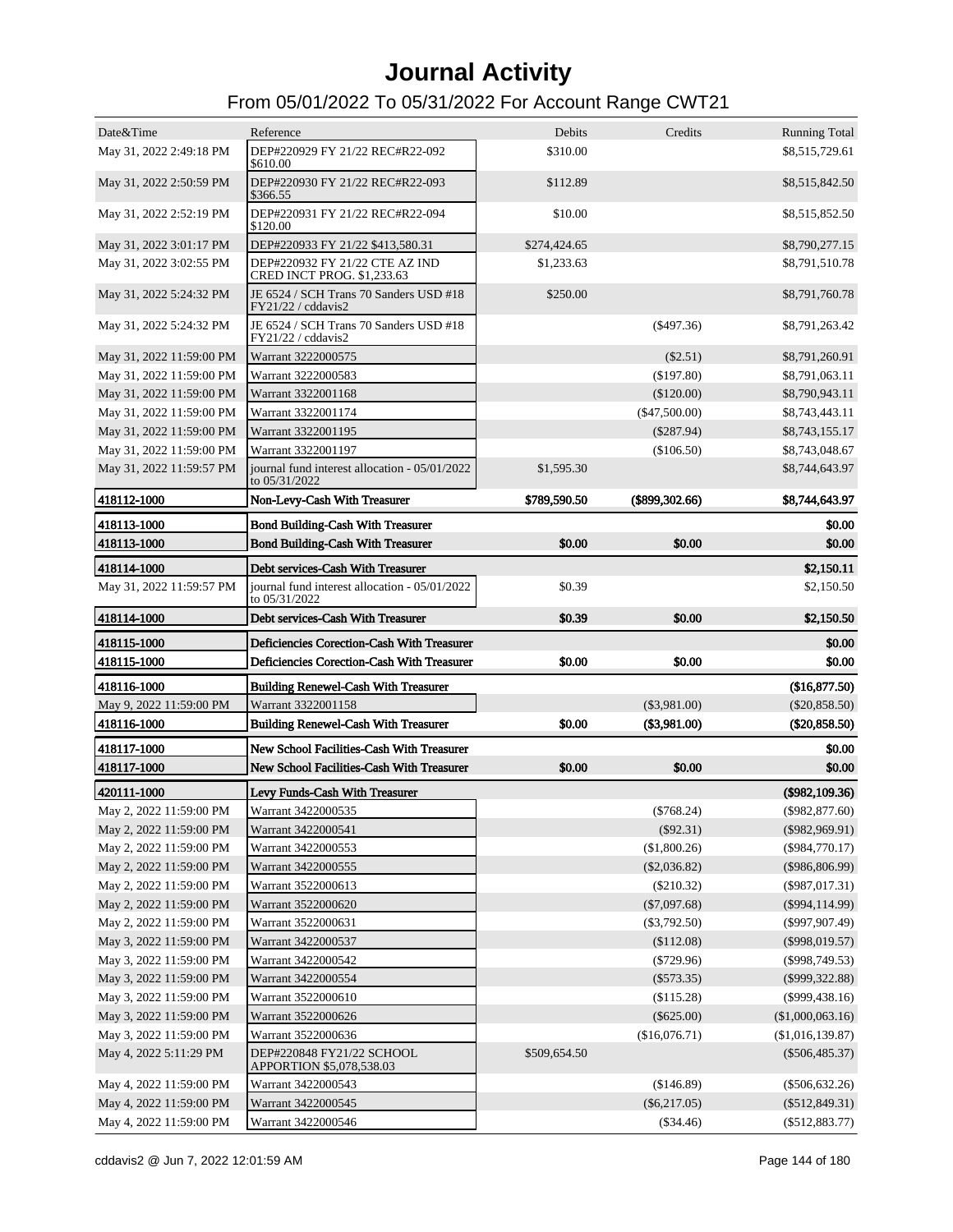| Date&Time                | Reference                                                            | <b>Debits</b> | Credits          | <b>Running Total</b> |
|--------------------------|----------------------------------------------------------------------|---------------|------------------|----------------------|
| May 4, 2022 11:59:00 PM  | Warrant 3522000638                                                   |               | $(\$3,286.55)$   | $(\$516,170.32)$     |
| May 4, 2022 11:59:00 PM  | Warrant 3522000646                                                   |               | (\$1,370.20)     | $(\$517,540.52)$     |
| May 5, 2022 11:59:00 PM  | Warrant 3422000536                                                   |               | (\$119.60)       | $(\$517,660.12)$     |
| May 5, 2022 11:59:00 PM  | Warrant 3422000547                                                   |               | (\$18.81)        | $(\$517,678.93)$     |
| May 5, 2022 11:59:00 PM  | Warrant 3422000548                                                   |               | (\$10.65)        | $(\$517,689.58)$     |
| May 5, 2022 11:59:00 PM  | Warrant 3422000549                                                   |               | $(\$5,791.79)$   | $(\$523,481.37)$     |
| May 5, 2022 11:59:00 PM  | Warrant 3422000550                                                   |               | $(\$2,143.34)$   | $(\$525,624.71)$     |
| May 5, 2022 11:59:00 PM  | Warrant 3422000552                                                   |               | (\$112.93)       | $(\$525,737.64)$     |
| May 5, 2022 11:59:00 PM  | Warrant 3422000556                                                   |               | $(\$41.05)$      | $(\$525,778.69)$     |
| May 5, 2022 11:59:00 PM  | Warrant 3522000625                                                   |               | $(\$318.75)$     | $(\$526,097.44)$     |
| May 5, 2022 11:59:00 PM  | Warrant 3522000644                                                   |               | $(\$649.26)$     | $(\$526,746.70)$     |
| May 6, 2022 11:59:00 PM  | Warrant 3422000551                                                   |               | (\$1.65)         | $(\$526,748.35)$     |
| May 6, 2022 11:59:00 PM  | Warrant 3522000643                                                   |               | $(\$266.80)$     | $(\$527,015.15)$     |
| May 9, 2022 11:59:00 PM  | Warrant 3422000544                                                   |               | $(\$2,570.06)$   | $(\$529,585.21)$     |
| May 10, 2022 11:59:00 PM | Warrant 3422000507                                                   |               | $(\$987.72)$     | $(\$530,572.93)$     |
| May 10, 2022 11:59:00 PM | Warrant 3522000584                                                   |               | $(\$250.00)$     | $(\$530,822.93)$     |
| May 10, 2022 11:59:00 PM | Warrant 3522000634                                                   |               | (\$181.97)       | $(\$531,004.90)$     |
| May 11, 2022 11:59:00 PM | Warrant 3422000563                                                   |               | $(\$70,840.27)$  | $(\$601,845.17)$     |
| May 11, 2022 11:59:00 PM | Warrant 3422000564                                                   |               | $(\$272,783.09)$ | $(\$874,628.26)$     |
| May 11, 2022 11:59:00 PM | Warrant 3422000565                                                   |               | $(\$4,185.63)$   | $(\$878,813.89)$     |
| May 12, 2022 2:33:42 PM  | DEP#220871 FY21/22 NSLP \$355,751.16                                 | \$45,958.48   |                  | $(\$832, 855.41)$    |
| May 12, 2022 3:29:08 PM  | JE 6495 / SCH Trans 68 County<br>Equalization-APR FY21/22 / cddavis2 | \$59,194.06   |                  | $(\$773,661.35)$     |
| May 12, 2022 11:59:00 PM | Warrant 3422000560                                                   |               | (\$1,068.03)     | $(\$774,729.38)$     |
| May 12, 2022 11:59:00 PM | Warrant 3522000567                                                   |               | $(\$109.97)$     | $(\$774,839.35)$     |
| May 13, 2022 11:59:00 PM | Warrant 3422000559                                                   |               | $(\$907.95)$     | $(\$775,747.30)$     |
| May 13, 2022 11:59:00 PM | Warrant 3422000577                                                   |               | (\$1,274.92)     | $(\$777,022.22)$     |
| May 13, 2022 11:59:00 PM | Warrant 3422000578                                                   |               | $(\$573.35)$     | $(\$777,595.57)$     |
| May 16, 2022 11:59:00 PM | Warrant 3422000579                                                   |               | (\$1,971.58)     | $(\$779,567.15)$     |
| May 16, 2022 11:59:00 PM | Warrant 3522000651                                                   |               | $(\$100.00)$     | $(\$779,667.15)$     |
| May 16, 2022 11:59:00 PM | Warrant 3522000681                                                   |               | $(\$27,976.80)$  | $(\$807,643.95)$     |
| May 17, 2022 4:53:51 PM  | JE 6502 / SCH Trans 69 FY21/22 SRP<br>PILT / cddavis2                | \$56,874.21   |                  | $(\$750,769.74)$     |
| May 17, 2022 11:59:00 PM | Warrant 3422000562                                                   |               | (\$126.68)       | $(\$750,896.42)$     |
| May 17, 2022 11:59:00 PM | Warrant 3422000568                                                   |               | (\$146.97)       | $(\$751,043.39)$     |
| May 17, 2022 11:59:00 PM | Warrant 3422000569                                                   |               | $(\$2,580.76)$   | $(\$753,624.15)$     |
| May 17, 2022 11:59:00 PM | Warrant 3422000570                                                   |               | $(\$6,819.28)$   | $(\$760,443.43)$     |
| May 17, 2022 11:59:00 PM | Warrant 3422000571                                                   |               | (\$41.51)        | $(\$760,484.94)$     |
| May 17, 2022 11:59:00 PM | Warrant 3422000575                                                   |               | (\$3.94)         | $(\$760,488.88)$     |
| May 17, 2022 11:59:00 PM | Warrant 3522000657                                                   |               | $(\$202.03)$     | $(\$760,690.91)$     |
| May 17, 2022 11:59:00 PM | Warrant 3522000678                                                   |               | (\$1,896.70)     | $(\$762,587.61)$     |
| May 17, 2022 11:59:00 PM | Warrant 3522000682                                                   |               | (\$117.50)       | $(\$762,705.11)$     |
| May 17, 2022 11:59:00 PM | Warrant 3522000688                                                   |               | $(\$525.12)$     | $(\$763,230.23)$     |
| May 18, 2022 11:59:00 PM | Warrant 3422000572                                                   |               | (\$43.67)        | $(\$763,273.90)$     |
| May 18, 2022 11:59:00 PM | Warrant 3422000573                                                   |               | $(\$5,870.50)$   | $(\$769, 144.40)$    |
| May 18, 2022 11:59:00 PM | Warrant 3422000574                                                   |               | $(\$2,506.81)$   | $(\$771,651.21)$     |
| May 18, 2022 11:59:00 PM | Warrant 3522000666                                                   |               | (\$116.25)       | $(\$771,767.46)$     |
| May 18, 2022 11:59:00 PM | Warrant 3522000670                                                   |               | $(\$760.69)$     | $(\$772,528.15)$     |
| May 18, 2022 11:59:00 PM | Warrant 3522000686                                                   |               | $(\$26.70)$      | $(\$772,554.85)$     |
| May 19, 2022 11:59:00 PM | Warrant 3422000561                                                   |               | (\$86.34)        | $(\$772,641.19)$     |
| May 19, 2022 11:59:00 PM | Warrant 3422000567                                                   |               | $(\$730.05)$     | $(\$773,371.24)$     |
| May 19, 2022 11:59:00 PM | Warrant 3422000576                                                   |               | (\$112.93)       | $(\$773,484.17)$     |
| May 19, 2022 11:59:00 PM | Warrant 3522000639                                                   |               | $(\$335.00)$     | $(\$773,819.17)$     |
|                          |                                                                      |               |                  |                      |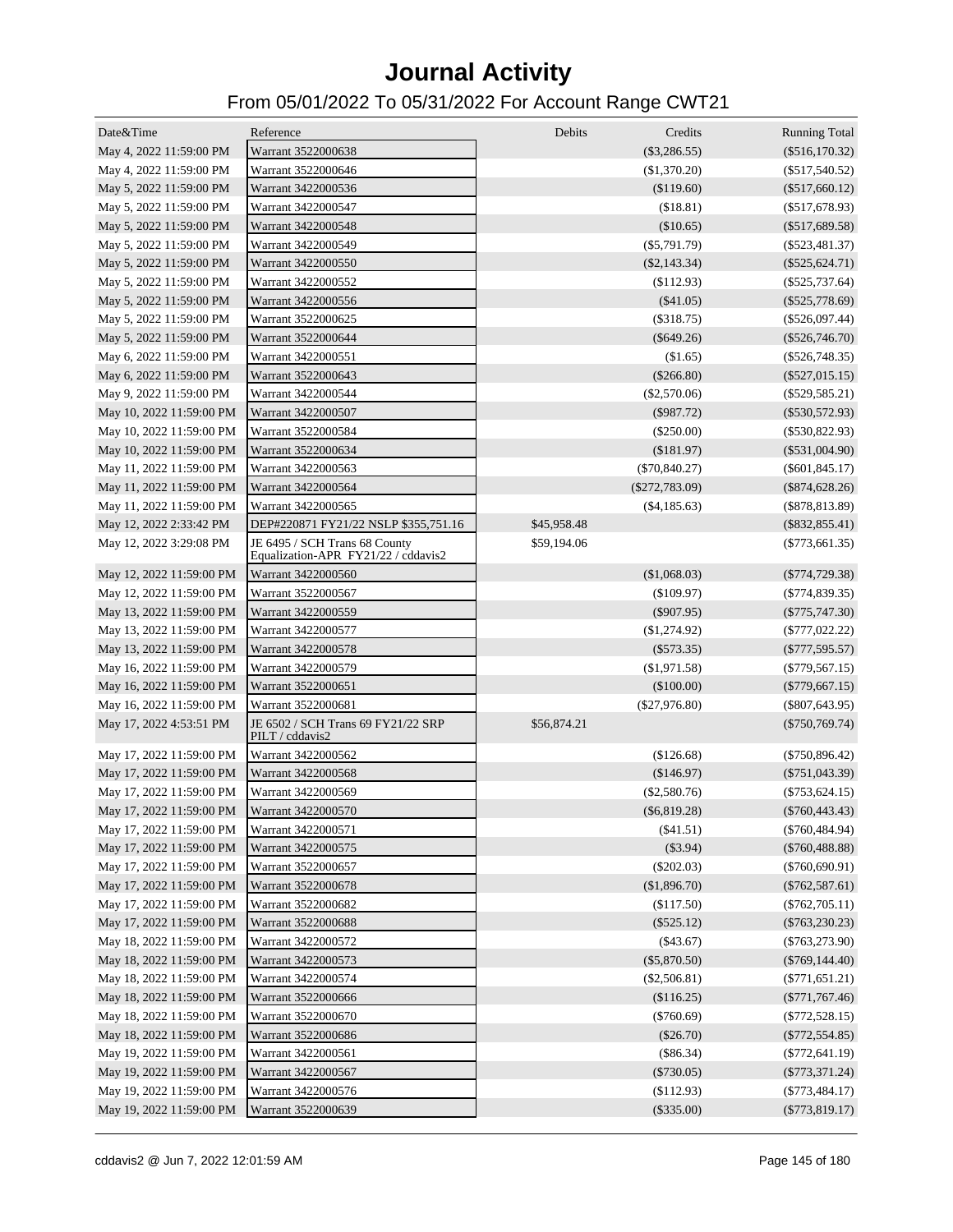| Date&Time                | Reference                      | Debits<br>Credits                | <b>Running Total</b> |
|--------------------------|--------------------------------|----------------------------------|----------------------|
| May 19, 2022 11:59:00 PM | Warrant 3522000656             | (\$175.08)                       | $(\$773,994.25)$     |
| May 19, 2022 11:59:00 PM | Warrant 3522000665             | $(\$541.78)$                     | $(\$774,536.03)$     |
| May 19, 2022 11:59:00 PM | Warrant 3522000672             | (\$22.19)                        | $(\$774,558.22)$     |
| May 19, 2022 11:59:00 PM | Warrant 3522000673             | (\$111.22)                       | $(\$774,669.44)$     |
| May 19, 2022 11:59:00 PM | Warrant 3522000674             | $(\$10,423.72)$                  | $(\$785,093.16)$     |
| May 19, 2022 11:59:00 PM | Warrant 3522000679             | $(\$600.00)$                     | $(\$785,693.16)$     |
| May 20, 2022 11:59:00 PM | Warrant 3422000566             | (\$184.62)                       | $(\$785,877.78)$     |
| May 20, 2022 11:59:00 PM | Warrant 3522000732             | (\$97.48)                        | $(\$785,975.26)$     |
| May 23, 2022 11:59:00 PM | Warrant 3522000669             | $(\$5,639.37)$                   | $(\$791,614.63)$     |
| May 23, 2022 11:59:00 PM | Warrant 3522000720             | $(\$8,662.50)$                   | $(\$800,277.13)$     |
| May 23, 2022 11:59:00 PM | Warrant 3522000750             | (\$60.00)                        | $(\$800,337.13)$     |
| May 24, 2022 11:59:00 PM | Warrant 3422000580             | (\$52.14)                        | $(\$800,389.27)$     |
| May 24, 2022 11:59:00 PM | Warrant 3522000735             | $(\$550.00)$                     | $(\$800,939.27)$     |
| May 24, 2022 11:59:00 PM | Warrant 3522000744             | \$174.06                         | $(\$800,765.21)$     |
| May 24, 2022 11:59:00 PM | Warrant 3522000745             | $(\$213.92)$                     | $(\$800,979.13)$     |
| May 25, 2022 11:59:00 PM | Warrant 3422000583             | $(\$2,865.51)$                   | $(\$803, 844.64)$    |
| May 25, 2022 11:59:00 PM | Warrant 3422000589             | $(\$66,944.84)$                  | $(\$870,789.48)$     |
| May 25, 2022 11:59:00 PM | Warrant 3422000590             | $(\$264, 815.91)$                | (\$1,135,605.39)     |
| May 25, 2022 11:59:00 PM | Warrant 3422000591             | $(\$4,130.12)$                   | $(\$1,139,735.51)$   |
| May 26, 2022 11:59:00 PM | Warrant 3422000530             | $(\$303.39)$                     | (\$1,140,038.90)     |
| May 26, 2022 11:59:00 PM | Warrant 3522000607             | $(\$294.86)$                     | (\$1,140,333.76)     |
| May 26, 2022 11:59:00 PM | Warrant 3522000655             | (\$150.44)                       | (\$1,140,484.20)     |
| May 27, 2022 11:59:00 PM | Warrant 3422000586             | $(\$768.24)$                     | (\$1,141,252.44)     |
| May 27, 2022 11:59:00 PM | Warrant 3422000592             | (\$56.39)                        | (\$1,141,308.83)     |
| May 27, 2022 11:59:00 PM | Warrant 3422000601             | $(\$455.59)$                     | (\$1,141,764.42)     |
| May 27, 2022 11:59:00 PM | Warrant 3422000602             | $(\$573.35)$                     | $(\$1,142,337.77)$   |
| May 31, 2022 11:59:00 PM | Warrant 3522000755             | (\$13,853.00)                    | (\$1,156,190.77)     |
| May 31, 2022 11:59:00 PM | Warrant 3522000757             | $(\$661.17)$                     | (\$1,156,851.94)     |
| May 31, 2022 11:59:00 PM | Warrant 3522000759             | (\$199.80)                       | (\$1,157,051.74)     |
| May 31, 2022 11:59:00 PM | Warrant 3522000766             | $(\$508.75)$                     | (\$1,157,560.49)     |
| May 31, 2022 11:59:00 PM | Warrant 3522000772             | (\$1,664.20)                     | (\$1,159,224.69)     |
| May 31, 2022 11:59:00 PM | Warrant 3522000773             | $(\$800.36)$                     | (\$1,160,025.05)     |
| 420111-1000              | Levy Funds-Cash With Treasurer | \$671,855.31<br>$(\$849,771.00)$ | (\$1,160,025.05)     |
|                          |                                |                                  |                      |
| 420112-1000              | Non-Levy-Cash With Treasurer   |                                  | \$27,469,946.76      |
| May 2, 2022 11:59:00 PM  | Warrant 3422000553             | (\$1,349.52)                     | \$27,468,597.24      |
| May 2, 2022 11:59:00 PM  | Warrant 3422000555             | $(\$753.18)$                     | \$27,467,844.06      |
| May 2, 2022 11:59:00 PM  | Warrant 3522000592             | (\$180.00)                       | \$27,467,664.06      |
| May 2, 2022 11:59:00 PM  | Warrant 3522000624             | $(\$3,564.15)$                   | \$27,464,099.91      |
| May 2, 2022 11:59:00 PM  | Warrant 3522000630             | (\$142.74)                       | \$27,463,957.17      |
| May 2, 2022 11:59:00 PM  | Warrant 3522000632             | $(\$39.49)$                      | \$27,463,917.68      |
| May 2, 2022 11:59:00 PM  | Warrant 3522000633             | (\$100.00)                       | \$27,463,817.68      |
| May 2, 2022 11:59:00 PM  | Warrant 3522000641             | $(\$899.94)$                     | \$27,462,917.74      |
| May 2, 2022 11:59:00 PM  | Warrant 3522000647             | $(\$426.42)$                     | \$27,462,491.32      |
| May 3, 2022 11:59:00 PM  | Warrant 3422000537             | $(\$52.68)$                      | \$27,462,438.64      |
| May 3, 2022 11:59:00 PM  | Warrant 3422000542             | (\$163.08)                       | \$27,462,275.56      |
| May 3, 2022 11:59:00 PM  | Warrant 3422000554             | $(\$267.65)$                     | \$27,462,007.91      |
| May 3, 2022 11:59:00 PM  | Warrant 3522000612             | $(\$354.04)$                     | \$27,461,653.87      |
| May 3, 2022 11:59:00 PM  | Warrant 3522000614             | (\$1,681.06)                     | \$27,459,972.81      |
| May 3, 2022 11:59:00 PM  | Warrant 3522000615             | $(\$6,580.00)$                   | \$27,453,392.81      |
| May 3, 2022 11:59:00 PM  | Warrant 3522000626             | $(\$2,400.00)$                   | \$27,450,992.81      |
| May 3, 2022 11:59:00 PM  | Warrant 3522000627             | $(\$2,366.86)$                   | \$27,448,625.95      |
| May 3, 2022 11:59:00 PM  | Warrant 3522000629             | (\$16.50)                        | \$27,448,609.45      |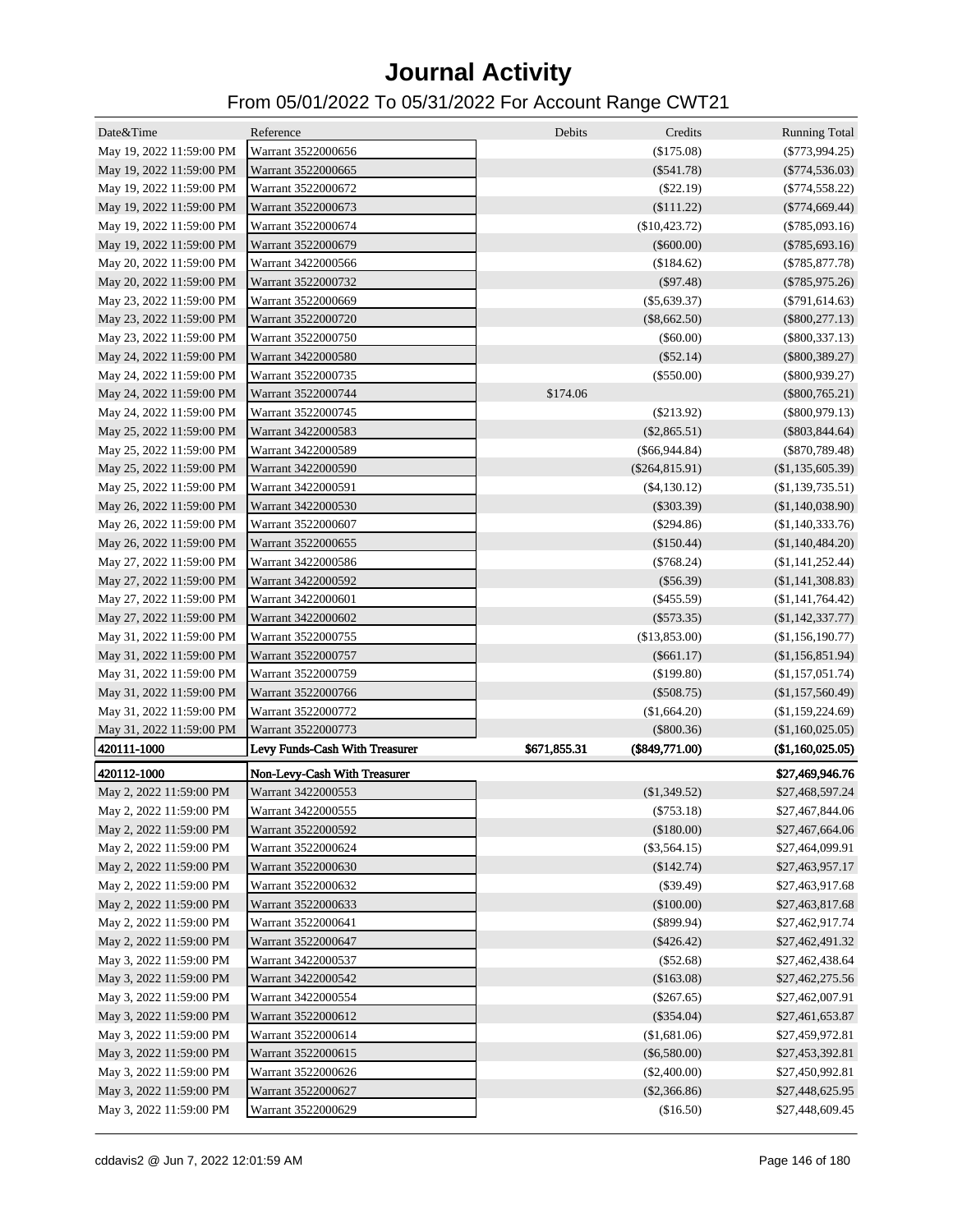| Date&Time                | Reference                                      | Debits       | Credits         | <b>Running Total</b> |
|--------------------------|------------------------------------------------|--------------|-----------------|----------------------|
| May 3, 2022 11:59:00 PM  | Warrant 3522000636                             |              | $(\$2,603.82)$  | \$27,446,005.63      |
| May 3, 2022 11:59:00 PM  | Warrant 3522000642                             |              | $(\$200.00)$    | \$27,445,805.63      |
| May 3, 2022 11:59:00 PM  | Warrant 3522000645                             |              | $(\$246.35)$    | \$27,445,559.28      |
| May 4, 2022 5:05:57 PM   | DEP#220847 FY 21/22 \$760,197.99               | \$98,207.82  |                 | \$27,543,767.10      |
| May 4, 2022 11:59:00 PM  | Warrant 3422000543                             |              | (\$3.11)        | \$27,543,763.99      |
| May 4, 2022 11:59:00 PM  | Warrant 3422000545                             |              | (\$2,694.18)    | \$27,541,069.81      |
| May 4, 2022 11:59:00 PM  | Warrant 3422000546                             |              | $(\$49.49)$     | \$27,541,020.32      |
| May 4, 2022 11:59:00 PM  | Warrant 3522000591                             |              | (\$14,434.94)   | \$27,526,585.38      |
| May 4, 2022 11:59:00 PM  | Warrant 3522000606                             |              | $(\$6,029.70)$  | \$27,520,555.68      |
| May 4, 2022 11:59:00 PM  | Warrant 3522000611                             |              | $(\$1,991.42)$  | \$27,518,564.26      |
| May 4, 2022 11:59:00 PM  | Warrant 3522000618                             |              | $(\$597.19)$    | \$27,517,967.07      |
| May 4, 2022 11:59:00 PM  | Warrant 3522000621                             |              | (\$12,347.60)   | \$27,505,619.47      |
| May 4, 2022 11:59:00 PM  | Warrant 3522000622                             |              | $(\$60.00)$     | \$27,505,559.47      |
| May 4, 2022 11:59:00 PM  | Warrant 3522000635                             |              | $(\$60.00)$     | \$27,505,499.47      |
| May 4, 2022 11:59:00 PM  | Warrant 3522000638                             |              | $(\$2,988.95)$  | \$27,502,510.52      |
| May 4, 2022 11:59:00 PM  | Warrant 3522000640                             |              | $(\$957.18)$    | \$27,501,553.34      |
| May 4, 2022 11:59:00 PM  | Warrant 3522000646                             |              | $(\$3,087.54)$  | \$27,498,465.80      |
| May 5, 2022 4:52:18 PM   | DEP#220852Y21/22 \$15,197.66                   | \$15,197.66  |                 | \$27,513,663.46      |
| May 5, 2022 11:59:00 PM  | Warrant 3422000536                             |              | $(\$59.22)$     | \$27,513,604.24      |
| May 5, 2022 11:59:00 PM  | Warrant 3422000547                             |              | (\$1.19)        | \$27,513,603.05      |
| May 5, 2022 11:59:00 PM  | Warrant 3422000548                             |              | (\$14.35)       | \$27,513,588.70      |
| May 5, 2022 11:59:00 PM  | Warrant 3422000549                             |              | $(\$3,775.68)$  | \$27,509,813.02      |
| May 5, 2022 11:59:00 PM  | Warrant 3422000550                             |              | (\$1,039.39)    | \$27,508,773.63      |
| May 5, 2022 11:59:00 PM  | Warrant 3422000552                             |              | $(\$60.30)$     | \$27,508,713.33      |
| May 5, 2022 11:59:00 PM  | Warrant 3422000556                             |              | $(\$24.95)$     | \$27,508,688.38      |
| May 5, 2022 11:59:00 PM  | Warrant 3522000609                             |              | (\$12,862.76)   | \$27,495,825.62      |
| May 5, 2022 11:59:00 PM  | Warrant 3522000623                             |              | $(\$3,517.33)$  | \$27,492,308.29      |
| May 5, 2022 11:59:00 PM  | Warrant 3522000625                             |              | (\$142.50)      | \$27,492,165.79      |
| May 6, 2022 11:59:00 PM  | Warrant 3422000551                             |              | $(\$47.41)$     | \$27,492,118.38      |
| May 9, 2022 4:08:31 PM   | DEP#220861 FY 21/22 REC#2022-52<br>\$23,045.43 | \$23,045.43  |                 | \$27,515,163.81      |
| May 9, 2022 4:11:32 PM   | DEP#220863 FY 21/22 NSLP \$370,434.13          | \$89,446.91  |                 | \$27,604,610.72      |
| May 9, 2022 11:59:00 PM  | Warrant 3422000544                             |              | (\$1,518.72)    | \$27,603,092.00      |
| May 11, 2022 11:59:00 PM | Warrant 3422000563                             |              | $(\$28,791.69)$ | \$27,574,300.31      |
| May 11, 2022 11:59:00 PM | Warrant 3422000564                             |              | (\$109,787.03)  | \$27,464,513.28      |
| May 11, 2022 11:59:00 PM | Warrant 3422000565                             |              | $(\$689.37)$    | \$27,463,823.91      |
| May 11, 2022 11:59:00 PM | Warrant 3522000605                             |              | $(\$3,315.00)$  | \$27,460,508.91      |
| May 12, 2022 3:30:58 PM  | DEP#220880 FY21/22 TITLE VI<br>\$121,503.00    | \$121,503.00 |                 | \$27,582,011.91      |
| May 12, 2022 11:59:00 PM | Warrant 3422000558                             |              | $(\$496.45)$    | \$27,581,515.46      |
| May 12, 2022 11:59:00 PM | Warrant 3522000608                             |              | $(\$206.26)$    | \$27,581,309.20      |
| May 13, 2022 11:59:00 PM | Warrant 3422000577                             |              | $(\$992.63)$    | \$27,580,316.57      |
| May 13, 2022 11:59:00 PM | Warrant 3422000578                             |              | $(\$267.65)$    | \$27,580,048.92      |
| May 13, 2022 11:59:00 PM | Warrant 3522000637                             |              | (\$120.00)      | \$27,579,928.92      |
| May 16, 2022 11:59:00 PM | Warrant 3422000579                             |              | $(\$693.42)$    | \$27,579,235.50      |
| May 16, 2022 11:59:00 PM | Warrant 3522000652                             |              | $(\$8,671.98)$  | \$27,570,563.52      |
| May 16, 2022 11:59:00 PM | Warrant 3522000653                             |              | (\$1,022.90)    | \$27,569,540.62      |
| May 16, 2022 11:59:00 PM | Warrant 3522000654                             |              | $(\$5,978.91)$  | \$27,563,561.71      |
| May 16, 2022 11:59:00 PM | Warrant 3522000668                             |              | (\$193.26)      | \$27,563,368.45      |
| May 16, 2022 11:59:00 PM | Warrant 3522000671                             |              | $(\$268.06)$    | \$27,563,100.39      |
| May 16, 2022 11:59:00 PM | Warrant 3522000680                             |              | $(\$2,856.84)$  | \$27,560,243.55      |
| May 16, 2022 11:59:00 PM | Warrant 3522000681                             |              | $(\$4,144.63)$  | \$27,556,098.92      |
| May 16, 2022 11:59:00 PM | Warrant 3522000685                             |              | $(\$2,319.08)$  | \$27,553,779.84      |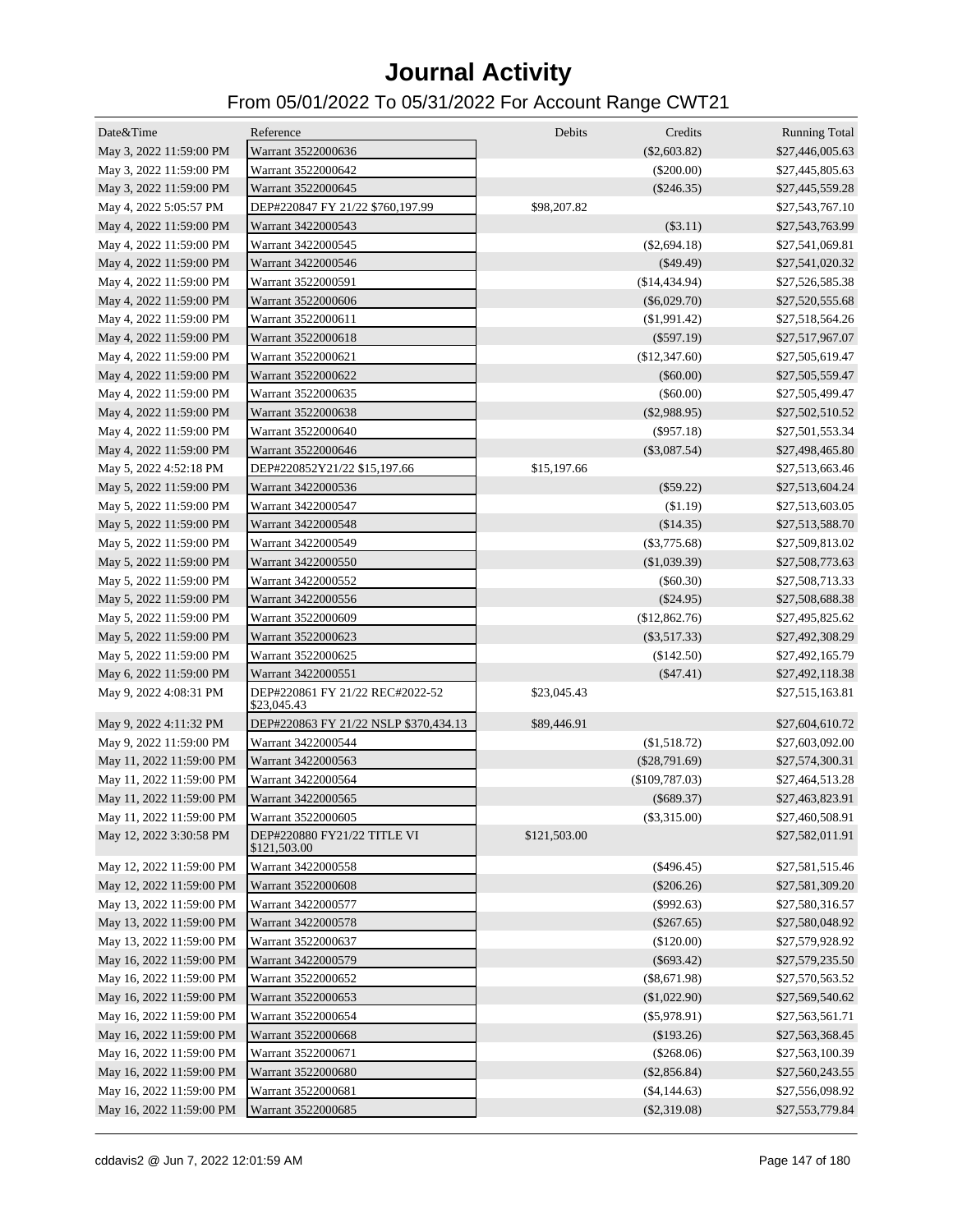| Date&Time                                   | Reference                                      | Debits<br>Credits | <b>Running Total</b> |
|---------------------------------------------|------------------------------------------------|-------------------|----------------------|
| May 16, 2022 11:59:00 PM                    | Warrant 3522000689                             | (\$469.68)        | \$27,553,310.16      |
| May 17, 2022 11:59:00 PM                    | Warrant 3422000562                             | (\$38.08)         | \$27,553,272.08      |
| May 17, 2022 11:59:00 PM                    | Warrant 3422000568                             | $(\$3.03)$        | \$27,553,269.05      |
| May 17, 2022 11:59:00 PM                    | Warrant 3422000569                             | (\$1,508.02)      | \$27,551,761.03      |
|                                             | Warrant 3422000570                             |                   |                      |
| May 17, 2022 11:59:00 PM                    |                                                | $(\$2,086.07)$    | \$27,549,674.96      |
| May 17, 2022 11:59:00 PM                    | Warrant 3422000571                             | $(\$42.44)$       | \$27,549,632.52      |
| May 17, 2022 11:59:00 PM                    | Warrant 3422000575                             | $(\$45.12)$       | \$27,549,587.40      |
| May 17, 2022 11:59:00 PM                    | Warrant 3522000659                             | $(\$570.41)$      | \$27,549,016.99      |
| May 17, 2022 11:59:00 PM                    | Warrant 3522000688                             | (\$123.48)        | \$27,548,893.51      |
| May 18, 2022 4:35:10 PM                     | DEP#220897 FY 21/22 REC#2022-53<br>\$13,917.68 | \$13,917.68       | \$27,562,811.19      |
| May 18, 2022 11:59:00 PM                    | Warrant 3422000572                             | (\$1.33)          | \$27,562,809.86      |
| May 18, 2022 11:59:00 PM                    | Warrant 3422000573                             | $(\$3,199.08)$    | \$27,559,610.78      |
| May 18, 2022 11:59:00 PM                    | Warrant 3422000574                             | (\$1,068.42)      | \$27,558,542.36      |
| May 18, 2022 11:59:00 PM                    | Warrant 3522000660                             | $(\$47,739.60)$   | \$27,510,802.76      |
| May 18, 2022 11:59:00 PM                    | Warrant 3522000666                             | (\$11.25)         | \$27,510,791.51      |
| May 18, 2022 11:59:00 PM                    | Warrant 3522000667                             | (\$1,648.20)      | \$27,509,143.31      |
| May 18, 2022 11:59:00 PM                    | Warrant 3522000677                             | $(\$4,499.18)$    | \$27,504,644.13      |
| May 18, 2022 11:59:00 PM                    | Warrant 3522000686                             | $(\$80.42)$       | \$27,504,563.71      |
| May 19, 2022 11:59:00 PM                    | Warrant 3422000561                             | $(\$42.55)$       | \$27,504,521.16      |
| May 19, 2022 11:59:00 PM                    | Warrant 3422000567                             | (\$162.99)        | \$27,504,358.17      |
| May 19, 2022 11:59:00 PM                    | Warrant 3422000576                             | $(\$60.30)$       | \$27,504,297.87      |
| May 19, 2022 11:59:00 PM                    | Warrant 3522000617                             | $(\$90.30)$       | \$27,504,207.57      |
| May 19, 2022 11:59:00 PM                    | Warrant 3522000656                             | $(\$88.43)$       | \$27,504,119.14      |
| May 19, 2022 11:59:00 PM                    | Warrant 3522000658                             | $(\$89,895.60)$   | \$27,414,223.54      |
| May 19, 2022 11:59:00 PM                    | Warrant 3522000672                             | $(\$229.33)$      | \$27,413,994.21      |
| May 19, 2022 11:59:00 PM                    | Warrant 3522000674                             | $(\$36,874.11)$   | \$27,377,120.10      |
| May 19, 2022 11:59:00 PM                    | Warrant 3522000683                             | $(\$257,188.04)$  | \$27,119,932.06      |
| May 19, 2022 11:59:00 PM                    | Warrant 3522000687                             | $(\$207.00)$      | \$27,119,725.06      |
| May 20, 2022 11:59:00 PM                    | Warrant 3522000663                             | (\$15.23)         | \$27,119,709.83      |
| May 20, 2022 11:59:00 PM                    | Warrant 3522000690                             | $(\$25.00)$       | \$27,119,684.83      |
| May 20, 2022 11:59:00 PM                    | Warrant 3522000691                             | $(\$1,792.80)$    |                      |
|                                             | Warrant 3522000719                             |                   | \$27,117,892.03      |
| May 23, 2022 11:59:00 PM                    |                                                | $(\$420.00)$      | \$27,117,472.03      |
| May 23, 2022 11:59:00 PM                    | Warrant 3522000720                             | $(\$37,161.00)$   | \$27,080,311.03      |
| May 23, 2022 11:59:00 PM                    | Warrant 3522000721                             | $(\$47,196.45)$   | \$27,033,114.58      |
| May 23, 2022 11:59:00 PM                    | Warrant 3522000730                             | $(\$194.28)$      | \$27,032,920.30      |
| May 23, 2022 11:59:00 PM Warrant 3522000749 |                                                | $(\$207.00)$      | \$27,032,713.30      |
| May 23, 2022 11:59:00 PM                    | Warrant 3522000750                             | $(\$890.63)$      | \$27,031,822.67      |
| May 23, 2022 11:59:00 PM                    | Warrant 3522000751                             | (\$1,458.67)      | \$27,030,364.00      |
| May 24, 2022 11:59:00 PM                    | Warrant 3422000580                             | (\$13.86)         | \$27,030,350.14      |
| May 24, 2022 11:59:00 PM                    | Warrant 3522000722                             | $(\$470.00)$      | \$27,029,880.14      |
| May 24, 2022 11:59:00 PM                    | Warrant 3522000724                             | $(\$3,367.00)$    | \$27,026,513.14      |
| May 24, 2022 11:59:00 PM                    | Warrant 3522000734                             | (\$180.00)        | \$27,026,333.14      |
| May 24, 2022 11:59:00 PM                    | Warrant 3522000735                             | $(\$3,405.51)$    | \$27,022,927.63      |
| May 24, 2022 11:59:00 PM                    | Warrant 3522000744                             | $(\$2,287.41)$    | \$27,020,640.22      |
| May 25, 2022 11:59:00 PM                    | Warrant 3422000584                             | (\$76.16)         | \$27,020,564.06      |
| May 25, 2022 11:59:00 PM                    | Warrant 3422000589                             | $(\$31,736.91)$   | \$26,988,827.15      |
| May 25, 2022 11:59:00 PM                    | Warrant 3422000590                             | (\$123, 157.87)   | \$26,865,669.28      |
| May 25, 2022 11:59:00 PM                    | Warrant 3422000591                             | $(\$674.88)$      | \$26,864,994.40      |
| May 25, 2022 11:59:00 PM                    | Warrant 3522000619                             | $(\$60.00)$       | \$26,864,934.40      |
| May 26, 2022 11:59:00 PM                    | Warrant 3422000582                             | $(\$740.80)$      | \$26,864,193.60      |
| May 26, 2022 11:59:00 PM                    | Warrant 3522000650                             | (\$11,285.28)     | \$26,852,908.32      |
| May 26, 2022 11:59:00 PM                    | Warrant 3522000727                             | $(\$360.00)$      | \$26,852,548.32      |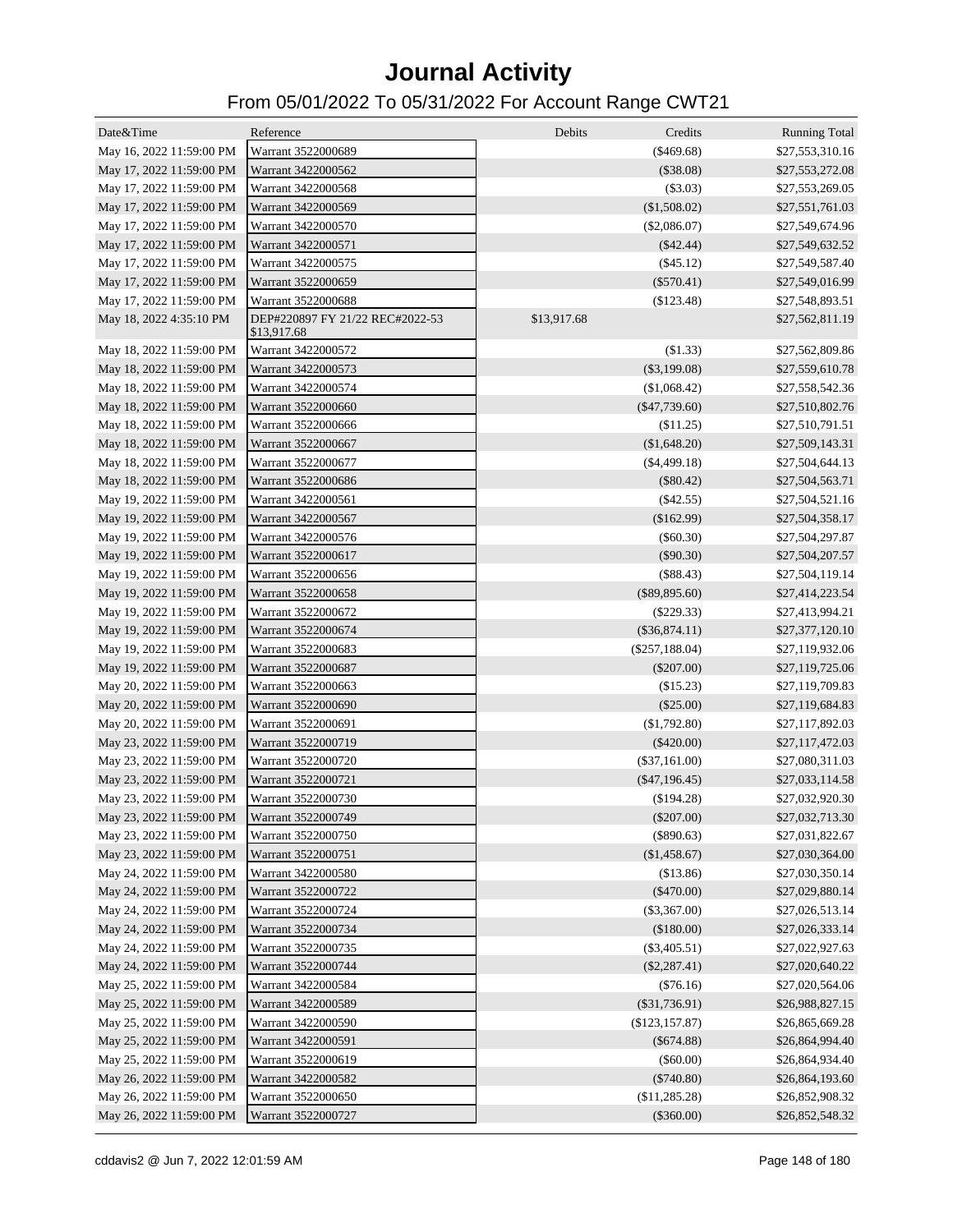| Date&Time                                   | Reference                                                                              | Debits       | Credits          | <b>Running Total</b> |
|---------------------------------------------|----------------------------------------------------------------------------------------|--------------|------------------|----------------------|
| May 26, 2022 11:59:00 PM                    | Warrant 3522000741                                                                     |              | $(\$69.00)$      | \$26,852,479.32      |
| May 26, 2022 11:59:00 PM                    | Warrant 3522000748                                                                     |              | (\$1,246.72)     | \$26,851,232.60      |
| May 27, 2022 11:59:00 PM                    | Warrant 3422000592                                                                     |              | $(\$35.92)$      | \$26,851,196.68      |
| May 27, 2022 11:59:00 PM                    | Warrant 3422000601                                                                     |              | $(\$465.53)$     | \$26,850,731.15      |
| May 27, 2022 11:59:00 PM                    | Warrant 3422000602                                                                     |              | (\$124.15)       | \$26,850,607.00      |
| May 27, 2022 11:59:00 PM                    | Warrant 3522000676                                                                     |              | $(\$14,434.94)$  | \$26,836,172.06      |
| May 27, 2022 11:59:00 PM                    | Warrant 3522000684                                                                     |              | $(\$30,725.00)$  | \$26,805,447.06      |
| May 31, 2022 11:59:00 PM                    | Warrant 3522000661                                                                     |              | (\$1,650.10)     | \$26,803,796.96      |
| May 31, 2022 11:59:00 PM                    | Warrant 3522000662                                                                     |              | (\$14,866.31)    | \$26,788,930.65      |
| May 31, 2022 11:59:00 PM                    | Warrant 3522000723                                                                     |              | ( \$480.00)      | \$26,788,450.65      |
| May 31, 2022 11:59:00 PM                    | Warrant 3522000752                                                                     |              | $(\$3,086.25)$   | \$26,785,364.40      |
| May 31, 2022 11:59:00 PM                    | Warrant 3522000760                                                                     |              | $(\$9,449.36)$   | \$26,775,915.04      |
| May 31, 2022 11:59:00 PM                    | Warrant 3522000762                                                                     |              | $(\$5,248.65)$   | \$26,770,666.39      |
| May 31, 2022 11:59:00 PM                    | Warrant 3522000765                                                                     |              | $(\$939.94)$     | \$26,769,726.45      |
| May 31, 2022 11:59:00 PM                    | Warrant 3522000767                                                                     |              | (\$151.92)       | \$26,769,574.53      |
| May 31, 2022 11:59:00 PM                    | Warrant 3522000770                                                                     |              | $(\$127.50)$     | \$26,769,447.03      |
| May 31, 2022 11:59:00 PM                    | Warrant 3522000772                                                                     |              | $(\$5,498.07)$   | \$26,763,948.96      |
| May 31, 2022 11:59:57 PM                    | journal fund interest allocation - 05/01/2022<br>to 05/31/2022                         | \$4,976.65   |                  | \$26,768,925.61      |
| 420112-1000                                 | Non-Levy-Cash With Treasurer                                                           | \$366,295.15 | (\$1,067,316.30) | \$26,768,925.61      |
| 420113-1000                                 | <b>Bond Building-Cash With Treasurer</b>                                               |              |                  | \$0.00               |
| 420113-1000                                 | <b>Bond Building-Cash With Treasurer</b>                                               | \$0.00       | \$0.00           | \$0.00               |
| 420114-1000                                 | Debt services-Cash With Treasurer                                                      |              |                  | \$0.00               |
| 420114-1000                                 | Debt services-Cash With Treasurer                                                      | \$0.00       | \$0.00           | \$0.00               |
|                                             | Deficiencies Corection-Cash With Treasurer                                             |              |                  |                      |
| 420115-1000                                 |                                                                                        |              |                  | \$0.00               |
|                                             |                                                                                        |              |                  |                      |
| 420115-1000                                 | Deficiencies Corection-Cash With Treasurer                                             | \$0.00       | \$0.00           | \$0.00               |
| 420116-1000                                 | <b>Building Renewel-Cash With Treasurer</b>                                            |              |                  | \$262.92             |
| May 6, 2022 11:59:00 PM                     | Warrant 3522000648                                                                     |              | $(\$9,695.66)$   | $(\$9,432.74)$       |
| May 9, 2022 4:26:37 PM                      | DEP#220865 FY 21/22 Primary School<br>Roof Repair \$10,921.45                          | \$10,921.45  |                  | \$1,488.71           |
| May 17, 2022 11:59:00 PM                    | Warrant 3522000692                                                                     |              | (\$16,083.00)    | (\$14,594.29)        |
| May 19, 2022 4:14:26 PM                     | DEP#220908 FY 21/22 \$54.261.00                                                        | \$8,750.00   |                  | $(\$5,844.29)$       |
| May 20, 2022 11:59:00 PM                    | Warrant 3522000693                                                                     |              | $(\$2,619.53)$   | $(\$8,463.82)$       |
| May 23, 2022 11:59:00 PM                    | Warrant 3522000738                                                                     |              | $(\$8,750.00)$   | $(\$17,213.82)$      |
| May 23, 2022 11:59:00 PM                    | Warrant 3522000746                                                                     |              | (\$18,819.00)    | $(\$36,032.82)$      |
| May 24, 2022 11:59:00 PM Warrant 3522000754 |                                                                                        |              | $(\$4,337.09)$   | $(\$40,369.91)$      |
| 420116-1000                                 | <b>Building Renewel-Cash With Treasurer</b>                                            | \$19,671.45  | $(\$60,304.28)$  | (\$40,369.91)        |
|                                             |                                                                                        |              |                  |                      |
| 420117-1000<br>420117-1000                  | New School Facilities-Cash With Treasurer<br>New School Facilities-Cash With Treasurer | \$0.00       | \$0.00           | \$0.00<br>\$0.00     |
| 423111-1000                                 | Levy Funds-Cash With Treasurer                                                         |              |                  | \$174,057.30         |
| May 2, 2022 11:59:00 PM                     | Warrant 3622000163                                                                     |              | (\$17.85)        | \$174,039.45         |
| May 2, 2022 11:59:00 PM                     | Warrant 3622000165                                                                     |              | (\$112.01)       | \$173,927.44         |
| May 2, 2022 11:59:00 PM                     | Warrant 3722000361                                                                     |              | (\$12,066.15)    | \$161,861.29         |
| May 2, 2022 11:59:00 PM                     | Warrant 3722000368                                                                     |              | (\$1,406.37)     | \$160,454.92         |
| May 2, 2022 11:59:00 PM                     | Warrant 3722000379                                                                     |              | (\$36.00)        | \$160,418.92         |
| May 3, 2022 11:59:00 PM                     | Warrant 3722000355                                                                     |              | (\$1,086.70)     | \$159,332.22         |
| May 3, 2022 11:59:00 PM                     | Warrant 3722000372                                                                     |              | $(\$526.71)$     | \$158,805.51         |
| May 4, 2022 5:11:29 PM                      | DEP#220848 FY21/22 SCHOOL<br>APPORTION \$5,078,538.03                                  | \$87,702.70  |                  | \$246,508.21         |
| May 5, 2022 11:59:00 PM                     | Warrant 3722000363                                                                     |              | (\$13,027.50)    | \$233,480.71         |
| May 5, 2022 11:59:00 PM                     | Warrant 3722000369                                                                     |              | $(\$221.70)$     | \$233,259.01         |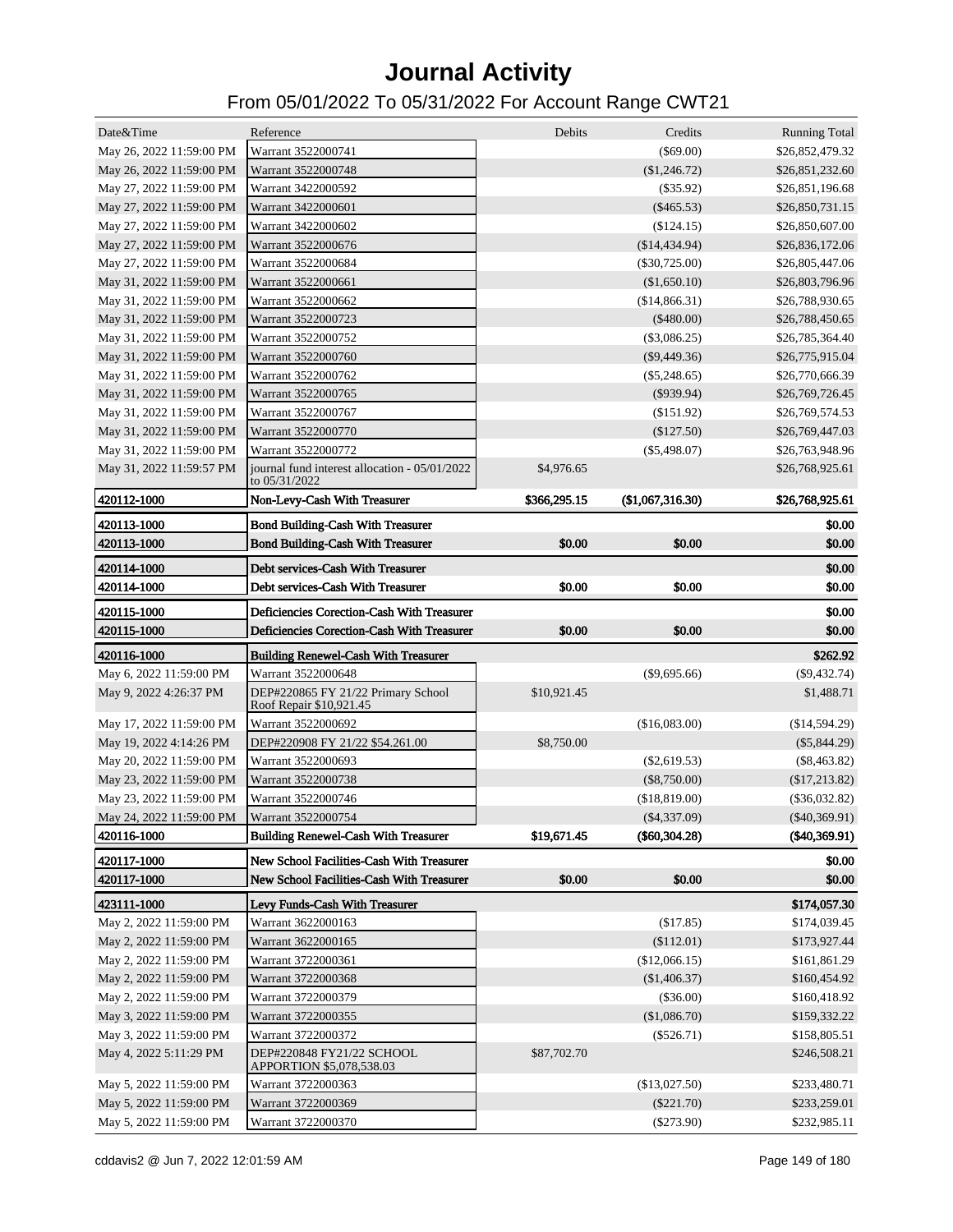| Date&Time                | Reference                                                            | Debits       | Credits          | <b>Running Total</b> |
|--------------------------|----------------------------------------------------------------------|--------------|------------------|----------------------|
| May 5, 2022 11:59:00 PM  | Warrant 3722000377                                                   |              | (\$1,800.00)     | \$231,185.11         |
| May 6, 2022 11:59:00 PM  | Warrant 3722000375                                                   |              | (\$111.65)       | \$231,073.46         |
| May 9, 2022 11:59:00 PM  | Warrant 3722000359                                                   |              | $(\$269,271.04)$ | $(\$38,197.58)$      |
| May 12, 2022 2:33:42 PM  | DEP#220871 FY21/22 NSLP \$355,751.16                                 | \$5,000.56   |                  | $(\$33,197.02)$      |
| May 12, 2022 3:29:08 PM  | JE 6495 / SCH Trans 68 County<br>Equalization-APR FY21/22 / cddavis2 | \$9,470.25   |                  | $(\$23,726.77)$      |
| May 12, 2022 11:59:00 PM | Warrant 3722000400                                                   |              | $(\$65.26)$      | $(\$23,792.03)$      |
| May 13, 2022 11:59:00 PM | Warrant 3622000167                                                   |              | $(\$258.38)$     | $(\$24,050.41)$      |
| May 13, 2022 11:59:00 PM | Warrant 3622000168                                                   |              | (\$1,022.27)     | $(\$25,072.68)$      |
| May 13, 2022 11:59:00 PM | Warrant 3622000169                                                   |              | $(\$29,844.14)$  | $(\$54,916.82)$      |
| May 13, 2022 11:59:00 PM | Warrant 3622000170                                                   |              | $(\$6,316.61)$   | $(\$61,233.43)$      |
| May 13, 2022 11:59:00 PM | Warrant 3722000378                                                   |              | $(\$2,895.00)$   | $(\$64,128.43)$      |
| May 13, 2022 11:59:00 PM | Warrant 3722000390                                                   |              | $(\$199.00)$     | $(\$64,327.43)$      |
| May 16, 2022 5:04:14 PM  | DEP#220887 FY 21/22 REC#22-9<br>\$2,780.05                           | \$242.21     |                  | $(\$64,085.22)$      |
| May 16, 2022 11:59:00 PM | Warrant 3622000166                                                   |              | (\$1,209.21)     | $(\$65,294.43)$      |
| May 16, 2022 11:59:00 PM | Warrant 3622000172                                                   |              | $(\$115.07)$     | $(\$65,409.50)$      |
| May 16, 2022 11:59:00 PM | Warrant 3722000382                                                   |              | $($ \$87.98)     | $(\$65,497.48)$      |
| May 16, 2022 11:59:00 PM | Warrant 3722000386                                                   |              | $(\$651.05)$     | $(\$66,148.53)$      |
| May 16, 2022 11:59:00 PM | Warrant 3722000387                                                   |              | (\$1,358.30)     | (S67, 506.83)        |
| May 16, 2022 11:59:00 PM | Warrant 3722000396                                                   |              | $(\$91.34)$      | $(\$67,598.17)$      |
| May 16, 2022 11:59:00 PM | Warrant 3722000398                                                   |              | (\$15.22)        | $(\$67,613.39)$      |
| May 17, 2022 4:53:51 PM  | JE 6502 / SCH Trans 69 FY21/22 SRP<br>PILT / cddavis2                | \$9,099.11   |                  | $(\$58,514.28)$      |
| May 17, 2022 11:59:00 PM | Warrant 3722000391                                                   |              | (\$25.87)        | $(\$58,540.15)$      |
| May 17, 2022 11:59:00 PM | Warrant 3722000392                                                   |              | $(\$819.17)$     | $(\$59,359.32)$      |
| May 19, 2022 11:59:00 PM | Warrant 3722000381                                                   |              | (\$1,032.00)     | $(\$60,391.32)$      |
| May 19, 2022 11:59:00 PM | Warrant 3722000385                                                   |              | $(\$288.00)$     | $(\$60,679.32)$      |
| May 19, 2022 11:59:00 PM | Warrant 3722000397                                                   |              | $(\$192.50)$     | $(\$60,871.82)$      |
| May 24, 2022 11:59:00 PM | Warrant 3722000406                                                   |              | $(\$604.00)$     | $(\$61,475.82)$      |
| May 25, 2022 11:59:00 PM | Warrant 3722000388                                                   |              | $(\$1,447.50)$   | $(\$62,923.32)$      |
| May 26, 2022 11:59:00 PM | Warrant 3622000178                                                   |              | $(\$32,564.87)$  | $(\$95,488.19)$      |
| May 26, 2022 11:59:00 PM | Warrant 3622000179                                                   |              | $(\$8,122.21)$   | (\$103,610.40)       |
| May 27, 2022 11:59:00 PM | Warrant 3622000175                                                   |              | $(\$258.38)$     | (\$103,868.78)       |
| May 27, 2022 11:59:00 PM | Warrant 3622000177                                                   |              | $(\$902.94)$     | (\$104,771.72)       |
| May 31, 2022 11:59:00 PM | Warrant 3622000173                                                   |              | $(\$6,087.95)$   | (\$110,859.67)       |
| May 31, 2022 11:59:00 PM | Warrant 3622000181                                                   |              | $(\$154.01)$     | (\$111,013.68)       |
| May 31, 2022 11:59:00 PM | Warrant 3722000410                                                   |              | $(\$2,074.61)$   | (\$113,088.29)       |
| May 31, 2022 11:59:00 PM | Warrant 3722000415                                                   |              | (\$166.42)       | (\$113,254.71)       |
| May 31, 2022 11:59:57 PM | journal fund interest allocation - 05/01/2022<br>to 05/31/2022       | \$0.48       |                  | (\$113,254.23)       |
| 423111-1000              | Levy Funds-Cash With Treasurer                                       | \$111,515.31 | (\$398,826.84)   | (\$113,254.23)       |
| 423112-1000              | Non-Levy-Cash With Treasurer                                         |              |                  | \$6,996,281.47       |
| May 2, 2022 11:59:00 PM  | Warrant 3622000163                                                   |              | (\$14.85)        | \$6,996,266.62       |
| May 2, 2022 11:59:00 PM  | Warrant 3622000164                                                   |              | (\$0.04)         | \$6,996,266.58       |
| May 2, 2022 11:59:00 PM  | Warrant 3622000165                                                   |              | (\$143.18)       | \$6,996,123.40       |
| May 2, 2022 11:59:00 PM  | Warrant 3722000371                                                   |              | $(\$22,461.75)$  | \$6,973,661.65       |
| May 3, 2022 11:59:00 PM  | Warrant 3722000355                                                   |              | $(\$4,346.76)$   | \$6,969,314.89       |
| May 3, 2022 11:59:00 PM  | Warrant 3722000360                                                   |              | $(\$698.98)$     | \$6,968,615.91       |
| May 3, 2022 11:59:00 PM  | Warrant 3722000362                                                   |              | $(\$207.98)$     | \$6,968,407.93       |
| May 3, 2022 11:59:00 PM  | Warrant 3722000364                                                   |              | (\$1,016.97)     | \$6,967,390.96       |
| May 3, 2022 11:59:00 PM  | Warrant 3722000365                                                   |              | $(\$535.87)$     | \$6,966,855.09       |
| May 3, 2022 11:59:00 PM  | Warrant 3722000367                                                   |              | (\$68.00)        | \$6,966,787.09       |
| May 4, 2022 5:05:57 PM   | DEP#220847 FY 21/22 \$760,197.99                                     | \$10,685.60  |                  | \$6,977,472.69       |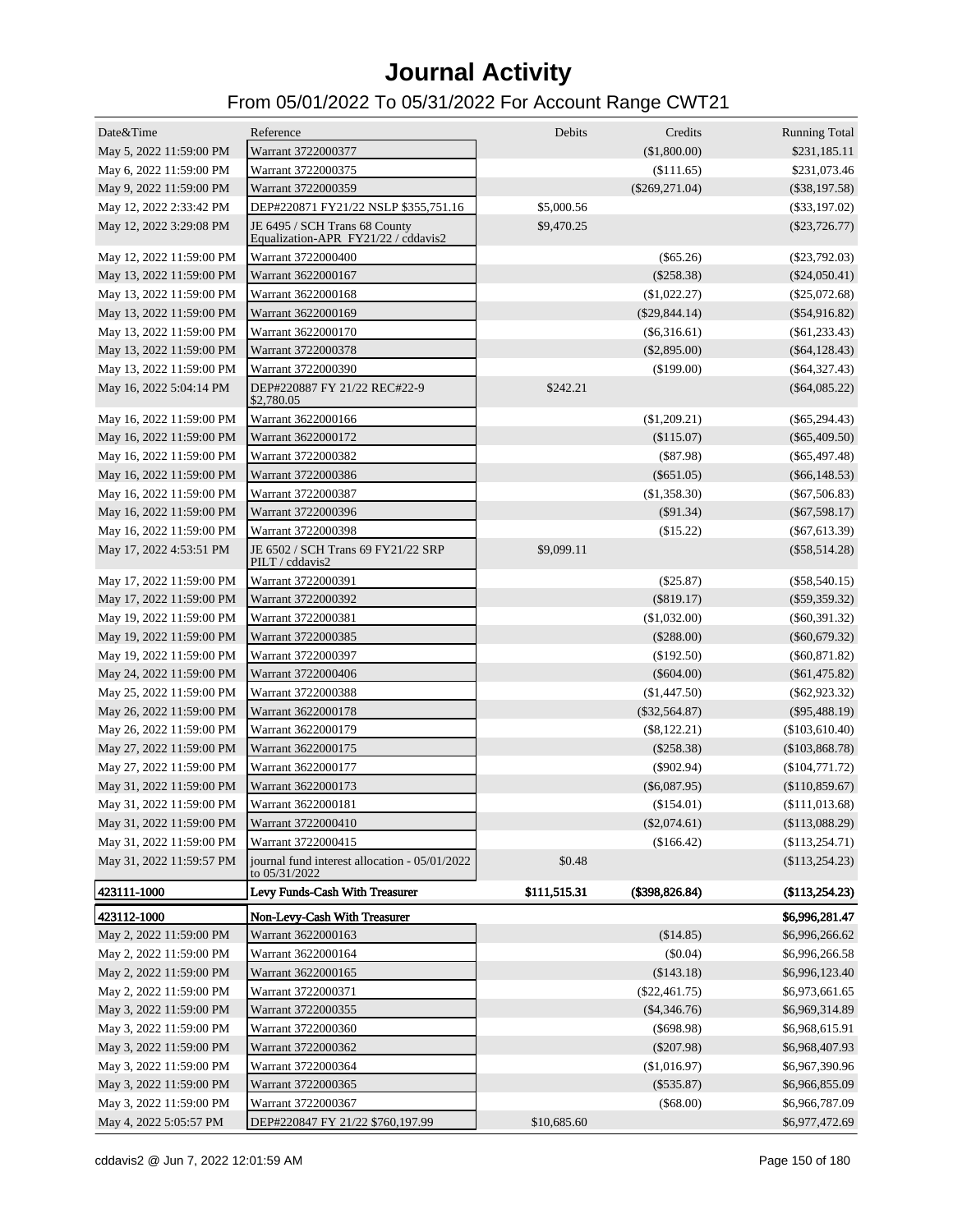| Date&Time                | Reference                                                      | Debits      | Credits         | <b>Running Total</b> |
|--------------------------|----------------------------------------------------------------|-------------|-----------------|----------------------|
| May 4, 2022 11:59:00 PM  | Warrant 3722000322                                             |             | (\$58.00)       | \$6,977,414.69       |
| May 4, 2022 11:59:00 PM  | Warrant 3722000358                                             |             | $(\$256.67)$    | \$6,977,158.02       |
| May 4, 2022 11:59:00 PM  | Warrant 3722000366                                             |             | $(\$250.00)$    | \$6,976,908.02       |
| May 5, 2022 11:59:00 PM  | Warrant 3722000357                                             |             | $(\$2,942.19)$  | \$6,973,965.83       |
| May 5, 2022 11:59:00 PM  | Warrant 3722000380                                             |             | $(\$225.00)$    | \$6,973,740.83       |
| May 10, 2022 11:59:00 PM | Warrant 3722000373                                             |             | (\$120.00)      | \$6,973,620.83       |
| May 12, 2022 11:59:00 PM | Warrant 3722000400                                             |             | $(\$3,532.06)$  | \$6,970,088.77       |
| May 13, 2022 11:59:00 PM | Warrant 3622000169                                             |             | (\$15,488.04)   | \$6,954,600.73       |
| May 13, 2022 11:59:00 PM | Warrant 3622000170                                             |             | $(\$3,822.14)$  | \$6,950,778.59       |
| May 16, 2022 5:04:14 PM  | DEP#220887 FY 21/22 REC#22-9<br>\$2,780.05                     | \$2,537.84  |                 | \$6,953,316.43       |
| May 16, 2022 11:59:00 PM | Warrant 3622000172                                             |             | (\$136.69)      | \$6,953,179.74       |
| May 16, 2022 11:59:00 PM | Warrant 3722000382                                             |             | $(\$351.92)$    | \$6,952,827.82       |
| May 16, 2022 11:59:00 PM | Warrant 3722000384                                             |             | (\$149.63)      | \$6,952,678.19       |
| May 16, 2022 11:59:00 PM | Warrant 3722000386                                             |             | $(\$10,416.64)$ | \$6,942,261.55       |
| May 16, 2022 11:59:00 PM | Warrant 3722000389                                             |             | $(\$2,880.86)$  | \$6,939,380.69       |
| May 16, 2022 11:59:00 PM | Warrant 3722000396                                             |             | $(\$365.38)$    | \$6,939,015.31       |
| May 16, 2022 11:59:00 PM | Warrant 3722000398                                             |             | $(\$86.22)$     | \$6,938,929.09       |
| May 17, 2022 11:59:00 PM | Warrant 3722000391                                             |             | (\$146.61)      | \$6,938,782.48       |
| May 17, 2022 11:59:00 PM | Warrant 3722000392                                             |             | $(\$3,276.75)$  | \$6,935,505.73       |
| May 17, 2022 11:59:00 PM | Warrant 3722000393                                             |             | $(\$332.33)$    | \$6,935,173.40       |
| May 17, 2022 11:59:00 PM | Warrant 3722000394                                             |             | $(\$727.64)$    | \$6,934,445.76       |
| May 18, 2022 4:58:12 PM  | DEP#220903 FY 21/22 NSLP \$10,071.51                           | \$10,071.51 |                 | \$6,944,517.27       |
| May 19, 2022 11:59:00 PM | Warrant 3722000405                                             |             | $(\$297.98)$    | \$6,944,219.29       |
| May 24, 2022 11:59:00 PM | Warrant 3722000399                                             |             | $(\$95.00)$     | \$6,944,124.29       |
| May 26, 2022 11:59:00 PM | Warrant 3622000178                                             |             | (\$15,942.99)   | \$6,928,181.30       |
| May 26, 2022 11:59:00 PM | Warrant 3622000179                                             |             | $(\$4,441.30)$  | \$6,923,740.00       |
| May 26, 2022 11:59:00 PM | Warrant 3722000383                                             |             | $(\$3,809.02)$  | \$6,919,930.98       |
| May 26, 2022 11:59:00 PM | Warrant 3722000402                                             |             | (\$122.62)      | \$6,919,808.36       |
| May 27, 2022 11:59:00 PM | Warrant 3622000174                                             |             | $(\$1,920.95)$  | \$6,917,887.41       |
| May 31, 2022 3:01:17 PM  | DEP#220933 FY 21/22 \$413,580.31                               | \$25,619.63 |                 | \$6,943,507.04       |
| May 31, 2022 11:59:00 PM | Warrant 3622000181                                             |             | $(\$219.85)$    | \$6,943,287.19       |
| May 31, 2022 11:59:00 PM | Warrant 3722000409                                             |             | (\$1,183.84)    | \$6,942,103.35       |
| May 31, 2022 11:59:00 PM | Warrant 3722000413                                             |             | (\$1,175.41)    | \$6,940,927.94       |
| May 31, 2022 11:59:57 PM | journal fund interest allocation - 05/01/2022<br>to 05/31/2022 | \$1,268.26  |                 | \$6,942,196.20       |
| 423112-1000              | Non-Levy-Cash With Treasurer                                   | \$50,182.84 | (\$104, 268.11) | \$6,942,196.20       |
| 423113-1000              | <b>Bond Building-Cash With Treasurer</b>                       |             |                 | \$0.00               |
| 423113-1000              | <b>Bond Building-Cash With Treasurer</b>                       | \$0.00      | \$0.00          | \$0.00               |
| 423114-1000              | Debt services-Cash With Treasurer                              |             |                 | \$0.00               |
| 423114-1000              | Debt services-Cash With Treasurer                              | \$0.00      | \$0.00          | \$0.00               |
| 423115-1000              | Deficiencies Corection-Cash With Treasurer                     |             |                 | \$0.00               |
| 423115-1000              | Deficiencies Corection-Cash With Treasurer                     | \$0.00      | \$0.00          | \$0.00               |
|                          |                                                                |             |                 |                      |
| 423116-1000              | <b>Building Renewel-Cash With Treasurer</b>                    |             |                 | \$61,007.11          |
| May 31, 2022 11:59:57 PM | journal fund interest allocation - 05/01/2022<br>to 05/31/2022 | \$11.13     |                 | \$61,018.24          |
| 423116-1000              | <b>Building Renewel-Cash With Treasurer</b>                    | \$11.13     | \$0.00          | \$61,018.24          |
| 423117-1000              | New School Facilities-Cash With Treasurer                      |             |                 | \$0.00               |
| 423117-1000              | New School Facilities-Cash With Treasurer                      | \$0.00      | \$0.00          | \$0.00               |
| 424111-1000              | Levy Funds-Cash With Treasurer                                 |             |                 | $(\$6,375,106.36)$   |
| May 2, 2022 11:59:00 PM  | Warrant 4106290062                                             |             | $(\$315.00)$    | $(\$6,375,421.36)$   |
| May 2, 2022 11:59:00 PM  | Warrant 4106290090                                             |             | $(\$966.74)$    | $(\$6,376,388.10)$   |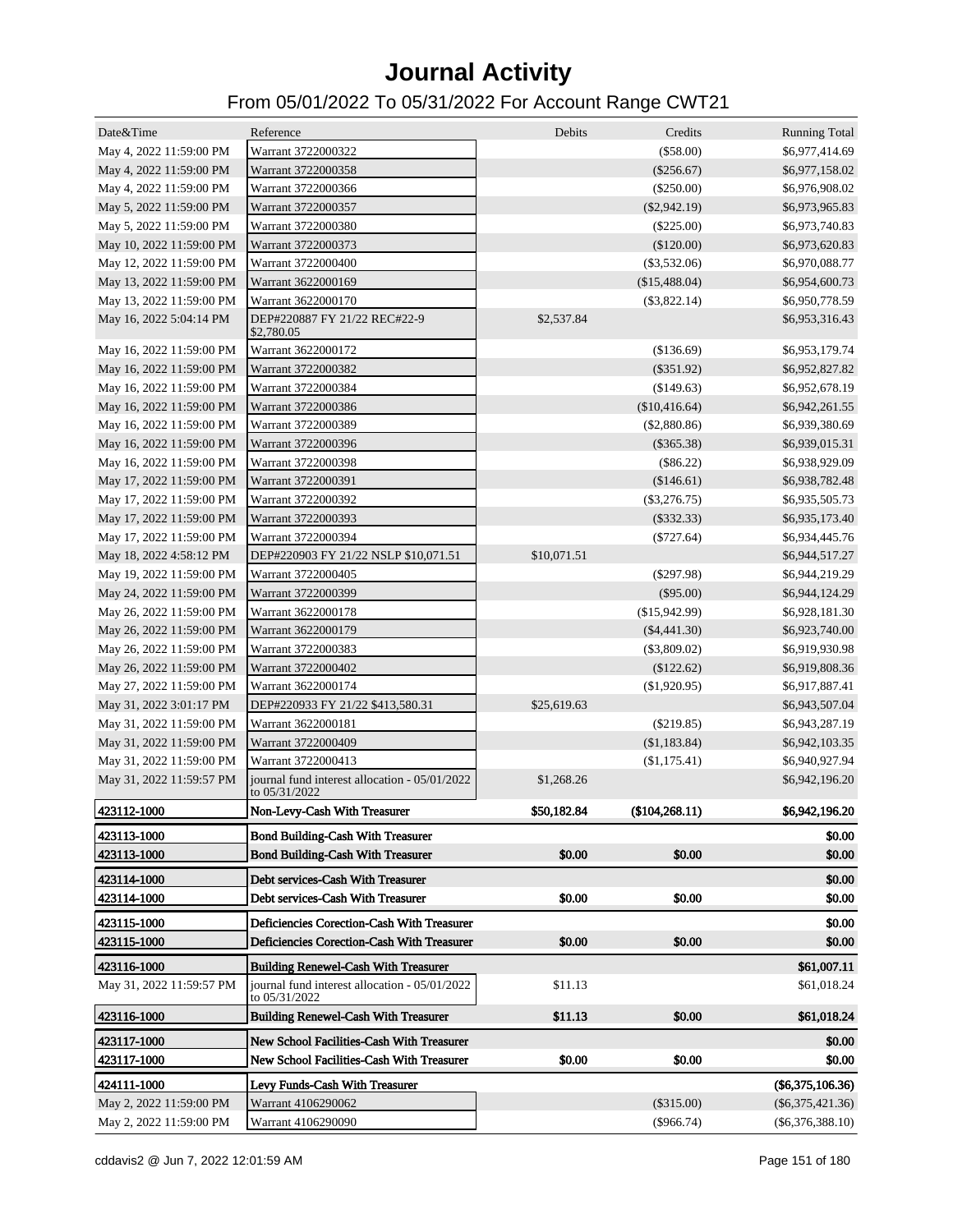| Date&Time                | Reference                                                            | Debits         | Credits          | <b>Running Total</b> |
|--------------------------|----------------------------------------------------------------------|----------------|------------------|----------------------|
| May 2, 2022 11:59:00 PM  | Warrant 4106290131                                                   |                | $(\$450.00)$     | $(\$6,376,838.10)$   |
| May 3, 2022 11:59:00 PM  | Warrant 4106290175                                                   |                | (\$293,606.58)   | $(\$6,670,444.68)$   |
| May 3, 2022 11:59:00 PM  | Warrant 4106290176                                                   |                | $(\$102,730.01)$ | $(\$6,773,174.69)$   |
| May 3, 2022 11:59:00 PM  | Warrant 4106290177                                                   |                | (\$111, 815.35)  | $(\$6,884,990.04)$   |
| May 3, 2022 11:59:00 PM  | Warrant 4106290178                                                   |                | $(\$2,327.41)$   | $(\$6,887,317.45)$   |
| May 4, 2022 5:11:29 PM   | DEP#220848 FY21/22 SCHOOL<br>APPORTION \$5,078,538.03                | \$2,244,627.33 |                  | $(\$4,642,690.12)$   |
| May 4, 2022 11:59:00 PM  | Warrant 4106290073                                                   |                | $(\$86,723.73)$  | $(\$4,729,413.85)$   |
| May 4, 2022 11:59:00 PM  | Warrant 4106290133                                                   |                | $(\$3,982.12)$   | $($ \$4,733,395.97)  |
| May 4, 2022 11:59:00 PM  | Warrant 4106290166                                                   |                | $(\$75.00)$      | $(\$4,733,470.97)$   |
| May 4, 2022 11:59:00 PM  | Warrant 4106290167                                                   |                | (\$14,632.40)    | $(\$4,748,103.37)$   |
| May 4, 2022 11:59:00 PM  | Warrant 4106290169                                                   |                | $(\$3,857.57)$   | $(\$4,751,960.94)$   |
| May 4, 2022 11:59:00 PM  | Warrant 4106290230                                                   |                | $(\$3,070.26)$   | $(\$4,755,031.20)$   |
| May 5, 2022 9:29:36 AM   | DEP#2022.348 TEACHERAGE 05.04.2022<br>\$43,067.44                    | \$119.79       |                  | $(\$4,754,911.41)$   |
| May 5, 2022 3:18:26 PM   | DEP#2022.348 TEACHERAGE 05.04.2022<br>\$43,067.44                    |                | (\$119.79)       | $(\$4,755,031.20)$   |
| May 5, 2022 3:19:57 PM   | DEP#2022.348 TEACHERAGE 05.04.2022<br>\$43,067.44                    | \$119.79       |                  | $(\$4,754,911.41)$   |
| May 6, 2022 11:59:00 PM  | Warrant 4106290080                                                   |                | (\$148.06)       | $(\$4,755,059.47)$   |
| May 6, 2022 11:59:00 PM  | Warrant 4106290199                                                   |                | $(\$681.76)$     | $(\$4,755,741.23)$   |
| May 6, 2022 11:59:00 PM  | Warrant 4106290218                                                   |                | (\$1,710.15)     | $(\$4,757,451.38)$   |
| May 9, 2022 11:59:00 PM  | Warrant 4106290162                                                   |                | $(\$43.00)$      | $(\$4,757,494.38)$   |
| May 9, 2022 11:59:00 PM  | Warrant 4106290164                                                   |                | $(\$5.95)$       | $(\$4,757,500.33)$   |
| May 9, 2022 11:59:00 PM  | Warrant 4106290165                                                   |                | $(\$86,746.18)$  | $(\$4,844,246.51)$   |
| May 9, 2022 11:59:00 PM  | Warrant 4106290172                                                   |                | (\$148.06)       | $(\$4,844,394.57)$   |
| May 9, 2022 11:59:00 PM  | Warrant 4106290180                                                   |                | $(\$175.00)$     | $(\$4,844,569.57)$   |
| May 9, 2022 11:59:00 PM  | Warrant 4106290183                                                   |                | $(\$4,170.85)$   | $(\$4,848,740.42)$   |
| May 9, 2022 11:59:00 PM  | Warrant 4106290193                                                   |                | (\$1,273.73)     | $(\$4,850,014.15)$   |
| May 9, 2022 11:59:00 PM  | Warrant 4106290207                                                   |                | $(\$648.48)$     | $(\$4,850,662.63)$   |
| May 9, 2022 11:59:00 PM  | Warrant 4106290208                                                   |                | $(\$429.86)$     | $(\$4,851,092.49)$   |
| May 10, 2022 9:37:55 AM  | DEP#2022.341 CLEARING ACCT-<br>MARCH 2022 \$19,559.58                | \$2,976.43     |                  | (\$4,848,116.06)     |
| May 10, 2022 11:59:00 PM | Warrant 4106290081                                                   |                | $(\$439.09)$     | $(\$4,848,555.15)$   |
| May 10, 2022 11:59:00 PM | Warrant 4106290163                                                   |                | (\$1,193.18)     | $(\$4,849,748.33)$   |
| May 10, 2022 11:59:00 PM | Warrant 4106290179                                                   |                | (\$190.29)       | $(\$4,849,938.62)$   |
| May 10, 2022 11:59:00 PM | Warrant 4106290181                                                   |                | (\$1,580.06)     | $(\$4,851,518.68)$   |
| May 10, 2022 11:59:00 PM | Warrant 4106290195                                                   |                | (\$1,659.57)     | $(\$4,853,178.25)$   |
| May 10, 2022 11:59:00 PM | Warrant 4106290202                                                   |                | $(\$530.00)$     | $(\$4,853,708.25)$   |
| May 10, 2022 11:59:00 PM | Warrant 4106290213                                                   |                | (\$177.31)       | $(\$4,853,885.56)$   |
| May 10, 2022 11:59:00 PM | Warrant 4106290223                                                   |                | (\$1,058.99)     | $(\$4,854,944.55)$   |
| May 10, 2022 11:59:00 PM | Warrant 4106290229                                                   |                | (\$415.00)       | $(\$4,855,359.55)$   |
| May 11, 2022 11:59:00 PM | Warrant 4106290205                                                   |                | (\$80.00)        | $(\$4,855,439.55)$   |
| May 12, 2022 2:23:57 PM  | JE 6493 / 424 SCH Trans 2022.09 FY2022 /<br>cddavis2                 | \$3,604,588.28 |                  | (\$1,250,851.27)     |
| May 12, 2022 2:33:42 PM  | DEP#220871 FY21/22 NSLP \$355,751.16                                 | \$107,863.85   |                  | $(\$1,142,987.42)$   |
| May 12, 2022 3:29:08 PM  | JE 6495 / SCH Trans 68 County<br>Equalization-APR FY21/22 / cddavis2 | \$174,290.84   |                  | $(\$968,696.58)$     |
| May 12, 2022 11:59:00 PM | Warrant 4106290243                                                   |                | (\$1,340.00)     | $(\$970,036.58)$     |
| May 12, 2022 11:59:00 PM | Warrant 4106290244                                                   |                | $(\$851.38)$     | $(\$970,887.96)$     |
| May 12, 2022 11:59:00 PM | Warrant 4106290279                                                   |                | $(\$3,079.75)$   | $($ \$973,967.71)    |
| May 13, 2022 11:59:00 PM | Warrant 4106290174                                                   |                | (\$170.26)       | $(\$974,137.97)$     |
| May 13, 2022 11:59:00 PM | Warrant 4106290219                                                   |                | $(\$23,355.74)$  | $(\$997,493.71)$     |
| May 13, 2022 11:59:00 PM | Warrant 4106290233                                                   |                | (\$99.72)        | $(\$997,593.43)$     |
| May 13, 2022 11:59:00 PM | Warrant 4106290234                                                   |                | $(\$4,716.12)$   | (\$1,002,309.55)     |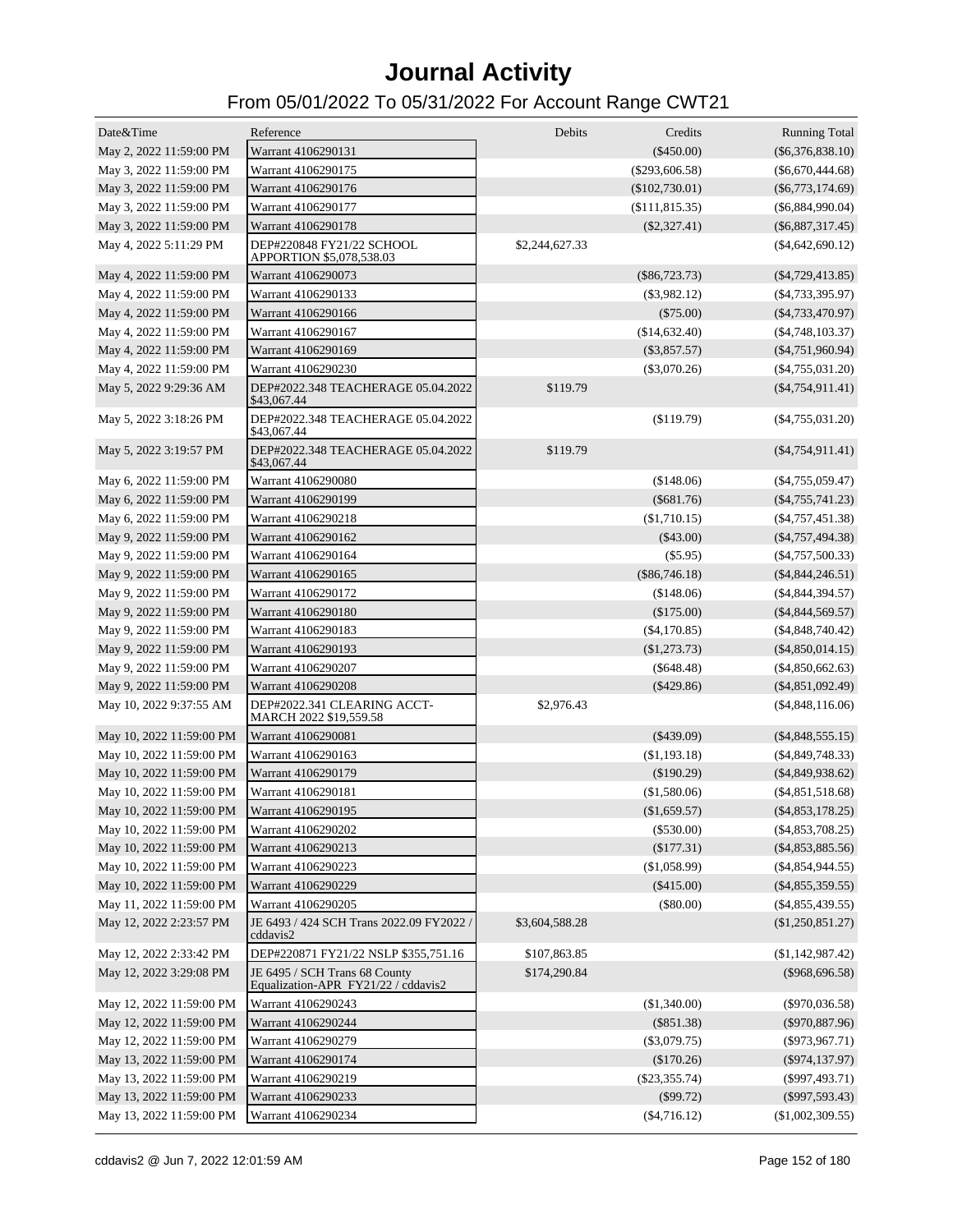| Date&Time                | Reference                                             | Debits       | Credits              | <b>Running Total</b> |
|--------------------------|-------------------------------------------------------|--------------|----------------------|----------------------|
| May 13, 2022 11:59:00 PM | Warrant 4106290292                                    |              | $(\$150.75)$         | (\$1,002,460.30)     |
| May 16, 2022 11:59:00 PM | Warrant 4006397268                                    |              | $(\$2,042.75)$       | $(\$1,004,503.05)$   |
| May 16, 2022 11:59:00 PM | Warrant 4106290291                                    |              | $(\$235.80)$         | (\$1,004,738.85)     |
| May 17, 2022 4:53:51 PM  | JE 6502 / SCH Trans 69 FY21/22 SRP<br>PILT / cddavis2 | \$167,460.27 |                      | $(\$837,278.58)$     |
| May 17, 2022 11:59:00 PM | Warrant 4106290134                                    |              | $(\$221.60)$         | $(\$837,500.18)$     |
| May 17, 2022 11:59:00 PM | Warrant 4106290182                                    |              | $(\$966.85)$         | $(\$838,467.03)$     |
| May 17, 2022 11:59:00 PM | Warrant 4106290201                                    |              | $(\$243.40)$         | $(\$838,710.43)$     |
| May 17, 2022 11:59:00 PM | Warrant 4106290250                                    |              | $(\$93.43)$          | $(\$838,803.86)$     |
| May 17, 2022 11:59:00 PM | Warrant 4106290256                                    |              | (\$1,733.82)         | $(\$840,537.68)$     |
| May 17, 2022 11:59:00 PM | Warrant 4106290258                                    |              | $(\$193.40)$         | $(\$840,731.08)$     |
| May 17, 2022 11:59:00 PM | Warrant 4106290259                                    |              | $(\$2,509.33)$       | $(\$843,240.41)$     |
| May 17, 2022 11:59:00 PM | Warrant 4106290270                                    |              | (\$10,687.08)        | $(\$853,927.49)$     |
| May 18, 2022 9:50:26 AM  | DEP#2022.353 TRANSPORTATION<br>DEPARTMENT \$75,097.03 | \$243.40     |                      | $(\$853,684.09)$     |
| May 18, 2022 11:59:00 PM | Warrant 4106290231                                    |              | $(\$54,723.15)$      | $(\$908,407.24)$     |
| May 18, 2022 11:59:00 PM | Warrant 4106290247                                    |              | $(\$2,995.00)$       | $(\$911,402.24)$     |
| May 18, 2022 11:59:00 PM | Warrant 4106290302                                    |              | $(\$301,986.23)$     | (\$1,213,388.47)     |
| May 18, 2022 11:59:00 PM | Warrant 4106290303                                    |              | (\$101, 227.33)      | (\$1,314,615.80)     |
| May 18, 2022 11:59:00 PM | Warrant 4106290304                                    |              | $($ \$111,748.32 $)$ | (\$1,426,364.12)     |
| May 18, 2022 11:59:00 PM | Warrant 4106290305                                    |              | $(\$2,288.74)$       | (\$1,428,652.86)     |
| May 19, 2022 11:59:00 PM | Warrant 4106290312                                    |              | (\$1,798.16)         | (\$1,430,451.02)     |
| May 19, 2022 11:59:00 PM | Warrant 4106290313                                    |              | $(\$192.22)$         | (\$1,430,643.24)     |
| May 20, 2022 11:59:00 PM | Warrant 4106290263                                    |              | $(\$582.82)$         | (\$1,431,226.06)     |
| May 20, 2022 11:59:00 PM | Warrant 4106290277                                    |              | $(\$750.41)$         | (\$1,431,976.47)     |
| May 20, 2022 11:59:00 PM | Warrant 4106290285                                    |              | (\$1,496.56)         | (\$1,433,473.03)     |
| May 20, 2022 11:59:00 PM | Warrant 4106290287                                    |              | $(\$2,249.13)$       | (\$1,435,722.16)     |
| May 20, 2022 11:59:00 PM | Warrant 4106290308                                    |              | (\$175.00)           | (\$1,435,897.16)     |
| May 20, 2022 11:59:00 PM | Warrant 4106290309                                    |              | (\$1,416.06)         | (\$1,437,313.22)     |
| May 23, 2022 11:59:00 PM | Warrant 4006397288                                    |              | $(\$7,507.25)$       | (\$1,444,820.47)     |
| May 23, 2022 11:59:00 PM | Warrant 4006397294                                    |              | $(\$8,010.16)$       | (\$1,452,830.63)     |
| May 23, 2022 11:59:00 PM | Warrant 4006397295                                    |              | $(\$1,490.98)$       | (\$1,454,321.61)     |
| May 23, 2022 11:59:00 PM | Warrant 4006397324                                    |              | (\$12,505.77)        | (\$1,466,827.38)     |
| May 23, 2022 11:59:00 PM | Warrant 4006397339                                    |              | (\$10,444.51)        | (\$1,477,271.89)     |
| May 23, 2022 11:59:00 PM | Warrant 4006397350                                    |              | $(\$3,428.34)$       | (\$1,480,700.23)     |
| May 23, 2022 11:59:00 PM | Warrant 4006397366                                    |              | $(\$6,457.94)$       | (\$1,487,158.17)     |
| May 23, 2022 11:59:00 PM | Warrant 4006397372                                    |              | $(\$7,655.49)$       | (\$1,494,813.66)     |
| May 23, 2022 11:59:00 PM | Warrant 4006397385                                    |              | ( \$7,267.78)        | (\$1,502,081.44)     |
| May 23, 2022 11:59:00 PM | Warrant 4006397400                                    |              | $(\$9,908.89)$       | (\$1,511,990.33)     |
| May 23, 2022 11:59:00 PM | Warrant 4006397413                                    |              | $(\$1,637.75)$       | (\$1,513,628.08)     |
| May 23, 2022 11:59:00 PM | Warrant 4006397414                                    |              | $(\$9,834.28)$       | (\$1,523,462.36)     |
| May 23, 2022 11:59:00 PM | Warrant 4006397415                                    |              | (\$10,566.04)        | (\$1,534,028.40)     |
| May 23, 2022 11:59:00 PM | Warrant 4006397416                                    |              | $(\$10,524.52)$      | (\$1,544,552.92)     |
| May 23, 2022 11:59:00 PM | Warrant 4006397422                                    |              | (\$11,549.08)        | (\$1,556,102.00)     |
| May 23, 2022 11:59:00 PM | Warrant 4006397425                                    |              | $(\$8,805.58)$       | (\$1,564,907.58)     |
| May 23, 2022 11:59:00 PM | Warrant 4006397431                                    |              | $(\$9,625.34)$       | (\$1,574,532.92)     |
| May 23, 2022 11:59:00 PM | Warrant 4006397432                                    |              | $(\$7,149.21)$       | (\$1,581,682.13)     |
| May 23, 2022 11:59:00 PM | Warrant 4006397440                                    |              | $(\$8,422.39)$       | (\$1,590,104.52)     |
| May 23, 2022 11:59:00 PM | Warrant 4006397442                                    |              | $(\$8,107.90)$       | (\$1,598,212.42)     |
| May 23, 2022 11:59:00 PM | Warrant 4006397443                                    |              | $(\$6,590.92)$       | (\$1,604,803.34)     |
| May 23, 2022 11:59:00 PM | Warrant 4006397444                                    |              | $(\$8,418.85)$       | (\$1,613,222.19)     |
| May 23, 2022 11:59:00 PM | Warrant 4006397447                                    |              | $(\$6,940.72)$       | (\$1,620,162.91)     |
| May 23, 2022 11:59:00 PM | Warrant 4006397448                                    |              | $(\$9,866.07)$       | (\$1,630,028.98)     |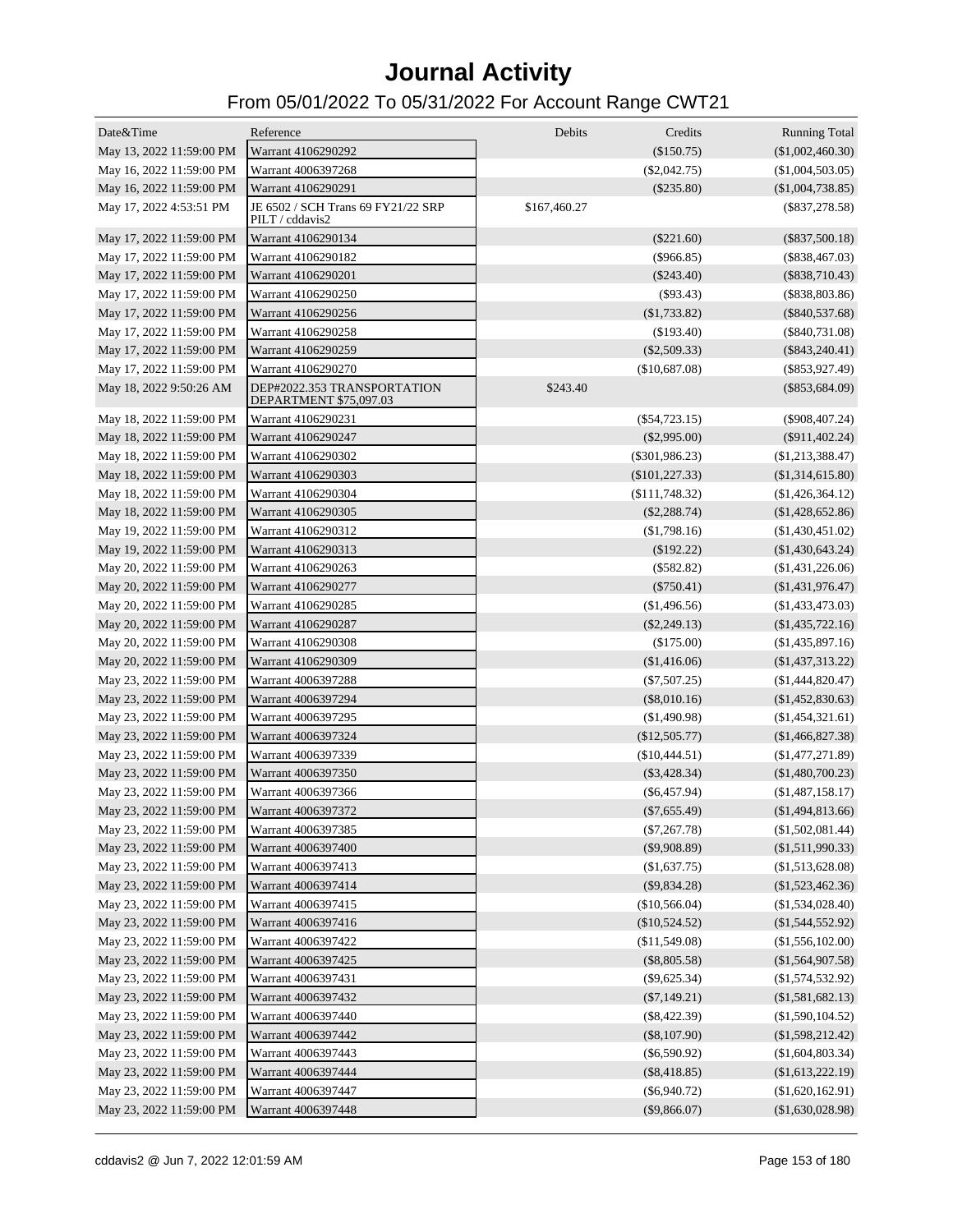| Date&Time                | Reference          | Debits<br>Credits | <b>Running Total</b> |
|--------------------------|--------------------|-------------------|----------------------|
| May 23, 2022 11:59:00 PM | Warrant 4006397452 | (\$4,759.27)      | (\$1,634,788.25)     |
| May 23, 2022 11:59:00 PM | Warrant 4006397454 | $(\$13,247.03)$   | (\$1,648,035.28)     |
| May 23, 2022 11:59:00 PM | Warrant 4006397457 | $(\$3,672.79)$    | (\$1,651,708.07)     |
| May 23, 2022 11:59:00 PM | Warrant 4006397465 | $(\$7,159.52)$    | (\$1,658,867.59)     |
| May 23, 2022 11:59:00 PM | Warrant 4006397468 | $(\$9,585.09)$    | (\$1,668,452.68)     |
| May 23, 2022 11:59:00 PM | Warrant 4006397469 | $(\$9,332.20)$    | (\$1,677,784.88)     |
| May 23, 2022 11:59:00 PM | Warrant 4006397480 | $(\$6,690.69)$    | $(\$1,684,475.57)$   |
| May 23, 2022 11:59:00 PM | Warrant 4006397486 | (\$11,319.23)     | (\$1,695,794.80)     |
| May 23, 2022 11:59:00 PM | Warrant 4006397490 | $(\$3,139.72)$    | (\$1,698,934.52)     |
| May 23, 2022 11:59:00 PM | Warrant 4006397492 | $(\$7,159.84)$    | (\$1,706,094.36)     |
| May 23, 2022 11:59:00 PM | Warrant 4006397501 | $(\$7,287.56)$    | (\$1,713,381.92)     |
| May 23, 2022 11:59:00 PM | Warrant 4006397503 | (\$10,988.72)     | (\$1,724,370.64)     |
| May 23, 2022 11:59:00 PM | Warrant 4006397519 | $(\$3,691.70)$    | (\$1,728,062.34)     |
| May 23, 2022 11:59:00 PM | Warrant 4006397521 | $(\$5,234.28)$    | (\$1,733,296.62)     |
| May 23, 2022 11:59:00 PM | Warrant 4006397523 | $(\$4,456.80)$    | $(\$1,737,753.42)$   |
| May 23, 2022 11:59:00 PM | Warrant 4006397528 | (\$1,275.38)      | (\$1,739,028.80)     |
| May 23, 2022 11:59:00 PM | Warrant 4006397529 | $(\$3,802.45)$    | (\$1,742,831.25)     |
| May 23, 2022 11:59:00 PM | Warrant 4006397531 | $(\$4,693.96)$    | $(\$1,747,525.21)$   |
| May 23, 2022 11:59:00 PM | Warrant 4006397532 | (S4,748.98)       | $(\$1,752,274.19)$   |
| May 23, 2022 11:59:00 PM | Warrant 4006397538 | $(\$4,759.27)$    | (\$1,757,033.46)     |
| May 23, 2022 11:59:00 PM | Warrant 4006397540 | $(\$4,945.13)$    | (\$1,761,978.59)     |
| May 23, 2022 11:59:00 PM | Warrant 4006397544 | (\$1,207.61)      | (\$1,763,186.20)     |
| May 23, 2022 11:59:00 PM | Warrant 4006397547 | $(\$4,055.07)$    | (\$1,767,241.27)     |
| May 23, 2022 11:59:00 PM | Warrant 4106290190 | $(\$582.20)$      | (\$1,767,823.47)     |
| May 23, 2022 11:59:00 PM | Warrant 4106290239 | $(\$332.69)$      | (\$1,768,156.16)     |
| May 23, 2022 11:59:00 PM | Warrant 4106290300 | (\$148.06)        | (\$1,768,304.22)     |
| May 23, 2022 11:59:00 PM | Warrant 4106290346 | (\$145.97)        | (\$1,768,450.19)     |
| May 23, 2022 11:59:00 PM | Warrant 4106290359 | $(\$37,956.05)$   | (\$1,806,406.24)     |
| May 23, 2022 11:59:00 PM | Warrant 4106290360 | $(\$2,954.60)$    | (\$1,809,360.84)     |
| May 23, 2022 11:59:00 PM | Warrant 4106290368 | $(\$7,560.00)$    | (\$1,816,920.84)     |
| May 23, 2022 11:59:00 PM | Warrant 4106290390 | $(\$305,411.15)$  | $(\$2,122,331.99)$   |
| May 23, 2022 11:59:00 PM | Warrant 4106290391 | $(\$354,870.55)$  | $(\$2,477,202.54)$   |
| May 23, 2022 11:59:00 PM | Warrant 4106290392 | $(\$8,382.85)$    | $(\$2,485,585.39)$   |
| May 24, 2022 11:59:00 PM | Warrant 4006397304 | $(\$7,681.45)$    | $(\$2,493,266.84)$   |
| May 24, 2022 11:59:00 PM | Warrant 4006397305 | $(\$10,743.44)$   | $(\$2,504,010.28)$   |
| May 24, 2022 11:59:00 PM | Warrant 4006397308 | (\$11,512.77)     | $(\$2,515,523.05)$   |
| May 24, 2022 11:59:00 PM | Warrant 4006397314 | $(\$6,565.92)$    | $(\$2,522,088.97)$   |
| May 24, 2022 11:59:00 PM | Warrant 4006397318 | $(\$8,852.48)$    | $(\$2,530,941.45)$   |
| May 24, 2022 11:59:00 PM | Warrant 4006397326 | $(\$5,635.32)$    | $(\$2,536,576.77)$   |
| May 24, 2022 11:59:00 PM | Warrant 4006397343 | $(\$8,711.05)$    | $(\$2,545,287.82)$   |
| May 24, 2022 11:59:00 PM | Warrant 4006397382 | $(\$6,457.94)$    | $(\$2,551,745.76)$   |
| May 24, 2022 11:59:00 PM | Warrant 4006397386 | $(\$6,282.31)$    | $(\$2,558,028.07)$   |
| May 24, 2022 11:59:00 PM | Warrant 4006397394 | (\$10,635.80)     | $(\$2,568,663.87)$   |
| May 24, 2022 11:59:00 PM | Warrant 4006397404 | (\$10,379.78)     | $(\$2,579,043.65)$   |
| May 24, 2022 11:59:00 PM | Warrant 4006397419 | $(\$7,612.46)$    | $(\$2,586,656.11)$   |
| May 24, 2022 11:59:00 PM | Warrant 4006397420 | $(\$6,398.20)$    | $(\$2,593,054.31)$   |
| May 24, 2022 11:59:00 PM | Warrant 4006397421 | $(\$8,295.88)$    | $(\$2,601,350.19)$   |
| May 24, 2022 11:59:00 PM | Warrant 4006397426 | $(\$7,068.28)$    | $(\$2,608,418.47)$   |
| May 24, 2022 11:59:00 PM | Warrant 4006397455 | $(\$8,681.00)$    | $(\$2,617,099.47)$   |
| May 24, 2022 11:59:00 PM | Warrant 4006397458 | $(\$4,575.33)$    | $(\$2,621,674.80)$   |
| May 24, 2022 11:59:00 PM | Warrant 4006397463 | $(\$4,945.13)$    | $(\$2,626,619.93)$   |
| May 24, 2022 11:59:00 PM | Warrant 4006397467 | (\$10,195.02)     | $(\$2,636,814.95)$   |
| May 24, 2022 11:59:00 PM | Warrant 4006397470 | $(\$7,816.37)$    | $(\$2,644,631.32)$   |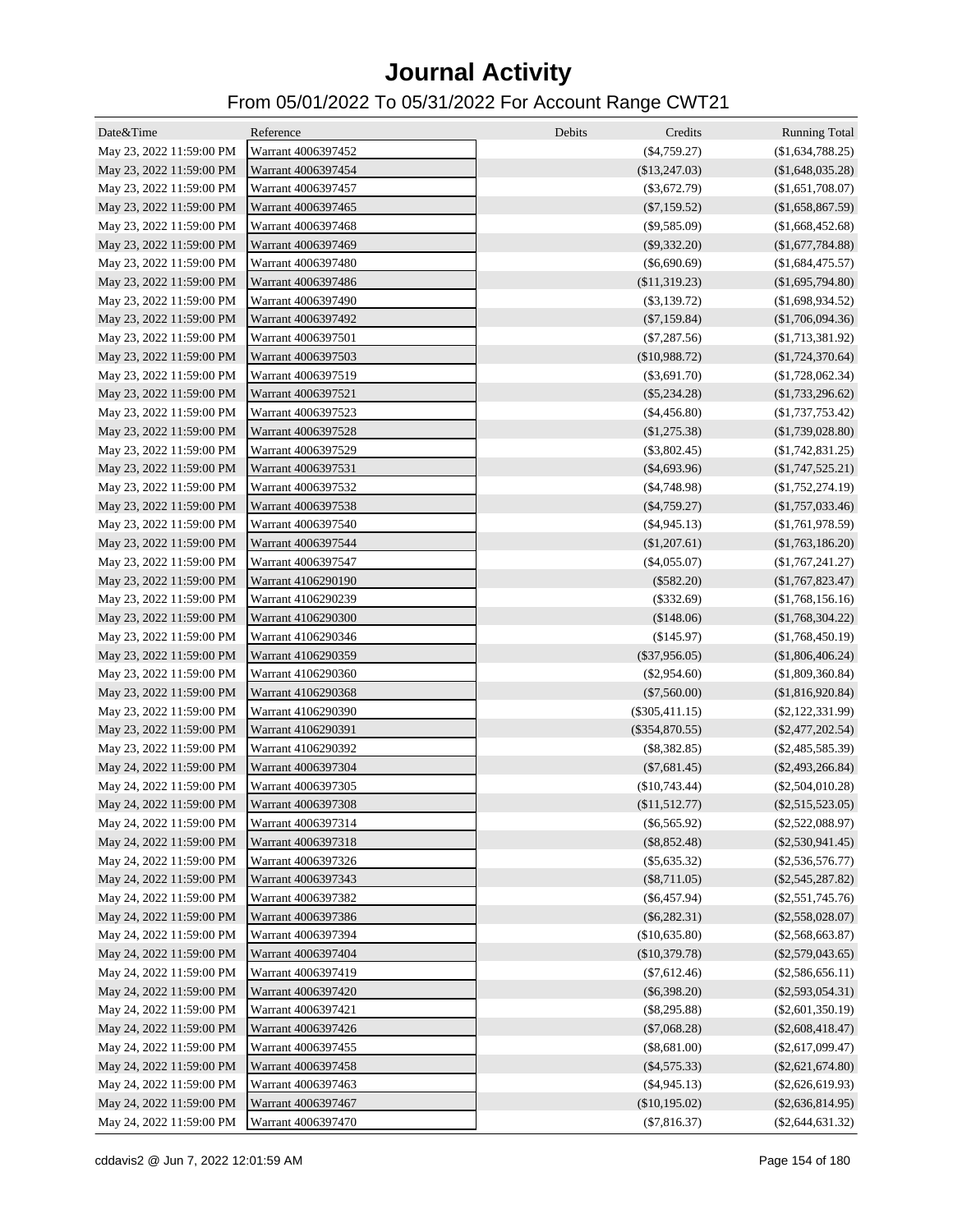| Date&Time                | Reference          | Debits   | Credits            | <b>Running Total</b> |
|--------------------------|--------------------|----------|--------------------|----------------------|
| May 24, 2022 11:59:00 PM | Warrant 4006397483 |          | $(\$10,452.09)$    | $(\$2,655,083.41)$   |
| May 24, 2022 11:59:00 PM | Warrant 4006397500 |          | $(\$8,712.58)$     | $(\$2,663,795.99)$   |
| May 24, 2022 11:59:00 PM | Warrant 4006397505 |          | $(\$10,136.37)$    | $(\$2,673,932.36)$   |
| May 24, 2022 11:59:00 PM | Warrant 4006397513 |          | (S9, 133.25)       | $(\$2,683,065.61)$   |
| May 24, 2022 11:59:00 PM | Warrant 4006397515 |          | $(\$7,153.52)$     | $(\$2,690,219.13)$   |
| May 24, 2022 11:59:00 PM | Warrant 4006397516 |          | (\$10,412.93)      | $(\$2,700,632.06)$   |
| May 24, 2022 11:59:00 PM | Warrant 4006397520 |          | (\$1,163.08)       | $(\$2,701,795.14)$   |
| May 24, 2022 11:59:00 PM | Warrant 4006397524 |          | (\$4,116.03)       | $(\$2,705,911.17)$   |
| May 24, 2022 11:59:00 PM | Warrant 4006397526 |          | $(\$3,882.63)$     | $(\$2,709,793.80)$   |
| May 24, 2022 11:59:00 PM | Warrant 4006397530 |          | $(\$4,442.41)$     | $(\$2,714,236.21)$   |
| May 24, 2022 11:59:00 PM | Warrant 4006397537 |          | $(\$4,873.63)$     | $(\$2,719,109.84)$   |
| May 24, 2022 11:59:00 PM | Warrant 4006397541 |          | ( \$4,752.08)      | $(\$2,723,861.92)$   |
| May 24, 2022 11:59:00 PM | Warrant 4006397562 |          | $(\$8,416.75)$     | $(\$2,732,278.67)$   |
| May 24, 2022 11:59:00 PM | Warrant 4106290235 |          | $(\$7,577.94)$     | $(\$2,739,856.61)$   |
| May 24, 2022 11:59:00 PM | Warrant 4106290295 |          | $(\$85,480.81)$    | $(\$2,825,337.42)$   |
| May 24, 2022 11:59:00 PM | Warrant 4106290306 |          | $(\$243.53)$       | $(\$2,825,580.95)$   |
| May 24, 2022 11:59:00 PM | Warrant 4106290323 |          | $(\$246.79)$       | $(\$2,825,827.74)$   |
| May 24, 2022 11:59:00 PM | Warrant 4106290330 |          | $(\$28,533.56)$    | $(\$2,854,361.30)$   |
| May 24, 2022 11:59:00 PM | Warrant 4106290366 |          | $(\$660.03)$       | $(\$2,855,021.33)$   |
| May 24, 2022 11:59:00 PM | Warrant 4106290375 |          | $(\$2,192.41)$     | $(\$2,857,213.74)$   |
| May 25, 2022 11:59:00 PM | Warrant 4006397286 |          | $(\$9,244.76)$     | $(\$2,866,458.50)$   |
| May 25, 2022 11:59:00 PM | Warrant 4006397296 |          | $(\$8,767.19)$     | $(\$2,875,225.69)$   |
| May 25, 2022 11:59:00 PM | Warrant 4006397312 |          | $(\$13,544.09)$    | $(\$2,888,769.78)$   |
| May 25, 2022 11:59:00 PM | Warrant 4006397428 |          | (\$10,072.04)      | $(\$2,898,841.82)$   |
| May 25, 2022 11:59:00 PM | Warrant 4006397472 |          | $(\$3,014.80)$     | $(\$2,901,856.62)$   |
| May 25, 2022 11:59:00 PM | Warrant 4006397491 |          | $($ \$6,738.91)    | $(\$2,908,595.53)$   |
| May 25, 2022 11:59:00 PM | Warrant 4006397493 |          | $(\$13,043.82)$    | $(\$2,921,639.35)$   |
| May 25, 2022 11:59:00 PM | Warrant 4006397525 |          | $(\$3,323.24)$     | $(\$2,924,962.59)$   |
| May 25, 2022 11:59:00 PM | Warrant 4006397535 |          | $(\$4,333.70)$     | $(\$2,929,296.29)$   |
| May 25, 2022 11:59:00 PM | Warrant 4006397536 |          | $(\$5,053.88)$     | $(\$2,934,350.17)$   |
| May 25, 2022 11:59:00 PM | Warrant 4006397539 |          | $(\$3,967.81)$     | $(\$2,938,317.98)$   |
| May 25, 2022 11:59:00 PM | Warrant 4006397543 |          | $(\$3,295.22)$     | $(\$2,941,613.20)$   |
| May 25, 2022 11:59:00 PM | Warrant 4006397546 |          | $(\$7,618.56)$     | $(\$2,949,231.76)$   |
| May 25, 2022 11:59:00 PM | Warrant 4006397549 |          | $($ \$4,957.73 $)$ | $(\$2,954,189.49)$   |
| May 25, 2022 11:59:00 PM | Warrant 4006397561 |          | $(\$6,766.74)$     | $(\$2,960,956.23)$   |
| May 25, 2022 11:59:00 PM | Warrant 4006397574 |          | (\$6,616.03)       | $(\$2,967,572.26)$   |
| May 25, 2022 11:59:00 PM | Warrant 4006397578 |          | $(\$9,769.98)$     | $(\$2,977,342.24)$   |
| May 25, 2022 11:59:00 PM | Warrant 4106289962 |          | $(\$268.13)$       | $(\$2,977,610.37)$   |
| May 25, 2022 11:59:00 PM | Warrant 4106290374 |          | $(\$7,582.69)$     | $(\$2,985,193.06)$   |
| May 26, 2022 11:59:00 PM | Warrant 4006397315 |          | (\$10,497.16)      | $(\$2,995,690.22)$   |
| May 26, 2022 11:59:00 PM | Warrant 4006397363 |          | $(\$3,280.52)$     | $(\$2,998,970.74)$   |
| May 26, 2022 11:59:00 PM | Warrant 4006397436 | \$189.74 |                    | $(\$2,998,781.00)$   |
| May 26, 2022 11:59:00 PM | Warrant 4006397445 |          | $(\$7,099.87)$     | $(\$3,005,880.87)$   |
| May 26, 2022 11:59:00 PM | Warrant 4006397474 |          | $(\$6,458.52)$     | $(\$3,012,339.39)$   |
| May 26, 2022 11:59:00 PM | Warrant 4006397522 |          | (\$1,986.90)       | $(\$3,014,326.29)$   |
| May 26, 2022 11:59:00 PM | Warrant 4006397533 |          | $(\$3,993.15)$     | $(\$3,018,319.44)$   |
| May 26, 2022 11:59:00 PM | Warrant 4006397554 |          | $(\$6,475.53)$     | $(\$3,024,794.97)$   |
| May 26, 2022 11:59:00 PM | Warrant 4006397560 |          | $(\$4,745.62)$     | $(\$3,029,540.59)$   |
| May 26, 2022 11:59:00 PM | Warrant 4006397573 |          | (\$10,033.68)      | $(\$3,039,574.27)$   |
| May 26, 2022 11:59:00 PM | Warrant 4006397576 |          | $(\$3,582.58)$     | $(\$3,043,156.85)$   |
| May 26, 2022 11:59:00 PM | Warrant 4006397586 |          | $(\$2,354.00)$     | $(\$3,045,510.85)$   |
| May 26, 2022 11:59:00 PM | Warrant 4106290297 |          | $(\$3,903.66)$     | $(\$3,049,414.51)$   |
| May 26, 2022 11:59:00 PM | Warrant 4106290310 |          | $(\$4,170.78)$     | $(\$3,053,585.29)$   |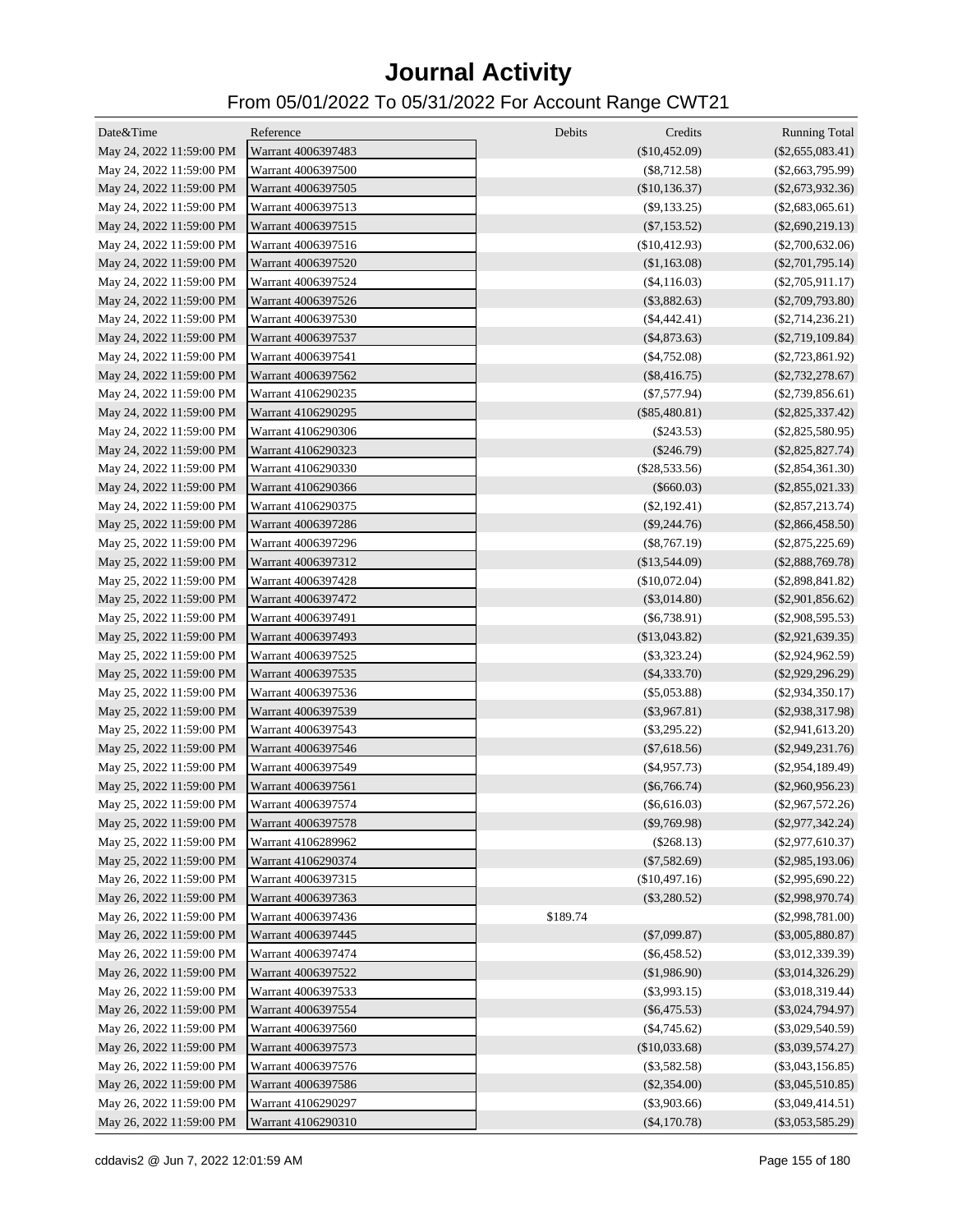| Date&Time                | Reference                                         | Debits         | Credits          | <b>Running Total</b> |
|--------------------------|---------------------------------------------------|----------------|------------------|----------------------|
| May 26, 2022 11:59:00 PM | Warrant 4106290361                                |                | $(\$300.00)$     | $(\$3,053,885.29)$   |
| May 26, 2022 11:59:00 PM | Warrant 4106290397                                |                | $(\$198.35)$     | $(\$3,054,083.64)$   |
| May 26, 2022 11:59:00 PM | Warrant 4106290398                                |                | $(\$210.74)$     | $(\$3,054,294.38)$   |
| May 26, 2022 11:59:00 PM | Warrant 4106290422                                |                | $(\$3,057.23)$   | $(\$3,057,351.61)$   |
| May 26, 2022 11:59:00 PM | Warrant 4106290444                                |                | (\$1,824.25)     | $(\$3,059,175.86)$   |
| May 27, 2022 11:59:00 PM | Warrant 4006397518                                |                | $(\$3,955.68)$   | $(\$3,063,131.54)$   |
| May 27, 2022 11:59:00 PM | Warrant 4006397542                                |                | $(\$4,003.57)$   | $(\$3,067,135.11)$   |
| May 27, 2022 11:59:00 PM | Warrant 4006397550                                |                | (\$12,604.03)    | $(\$3,079,739.14)$   |
| May 27, 2022 11:59:00 PM | Warrant 4006397565                                |                | $(\$7,671.10)$   | $(\$3,087,410.24)$   |
| May 27, 2022 11:59:00 PM | Warrant 4006397571                                |                | $(\$6,620.73)$   | $(\$3,094,030.97)$   |
| May 27, 2022 11:59:00 PM | Warrant 4006397575                                |                | (S6, 134.26)     | $(\$3,100,165.23)$   |
| May 27, 2022 11:59:00 PM | Warrant 4006397580                                |                | $(\$7,614.45)$   | $(\$3,107,779.68)$   |
| May 27, 2022 11:59:00 PM | Warrant 4106290280                                |                | $(\$36,595.92)$  | $(\$3,144,375.60)$   |
| May 27, 2022 11:59:00 PM | Warrant 4106290296                                |                | $(\$14,050.42)$  | $(\$3,158,426.02)$   |
| May 27, 2022 11:59:00 PM | Warrant 4106290352                                |                | (\$4,081.00)     | $(\$3,162,507.02)$   |
| May 27, 2022 11:59:00 PM | Warrant 4106290353                                |                | $(\$405.68)$     | $(\$3,162,912.70)$   |
| May 27, 2022 11:59:00 PM | Warrant 4106290384                                |                | (\$12,959.79)    | $(\$3,175,872.49)$   |
| May 27, 2022 11:59:00 PM | Warrant 4106290386                                |                | $(\$8,678.09)$   | $(\$3,184,550.58)$   |
| May 27, 2022 11:59:00 PM | Warrant 4106290388                                |                | $(\$740.31)$     | $(\$3,185,290.89)$   |
| May 27, 2022 11:59:00 PM | Warrant 4106290393                                |                | $(\$951.46)$     | $(\$3,186,242.35)$   |
| May 27, 2022 11:59:00 PM | Warrant 4106290396                                |                | $(\$2.93)$       | $(\$3,186,245.28)$   |
| May 27, 2022 11:59:00 PM | Warrant 4106290414                                |                | (\$150.60)       | $(\$3,186,395.88)$   |
| May 31, 2022 3:49:51 PM  | DEP#2022.371 TEACHERAGE 05.18.2022<br>\$90,132.34 | \$99.00        |                  | $(\$3,186,296.88)$   |
| May 31, 2022 3:49:51 PM  | DEP#2022.379 WORKMENS COMP<br>\$90,132.34         | \$8,566.76     |                  | $(\$3,177,730.12)$   |
| May 31, 2022 3:49:51 PM  | DEP#2022.383 WORKMENS COMP<br>\$90,132.34         | \$12.42        |                  | $(\$3,177,717.70)$   |
| May 31, 2022 3:49:51 PM  | DEP#2022.384 TRANSPORTATION<br>DEPT. \$90,132.34  | \$231.40       |                  | $(\$3,177,486.30)$   |
| May 31, 2022 11:59:00 PM | Warrant 4006397283                                |                | $(\$8,366.59)$   | $(\$3,185,852.89)$   |
| May 31, 2022 11:59:00 PM | Warrant 4006397327                                |                | $(\$9,088.64)$   | $(\$3,194,941.53)$   |
| May 31, 2022 11:59:00 PM | Warrant 4006397427                                |                | ( \$11,302.00)   | $(\$3,206,243.53)$   |
| May 31, 2022 11:59:00 PM | Warrant 4006397456                                |                | (\$11,571.44)    | $(\$3,217,814.97)$   |
| May 31, 2022 11:59:00 PM | Warrant 4006397460                                |                | (\$10,142.52)    | $(\$3,227,957.49)$   |
| May 31, 2022 11:59:00 PM | Warrant 4006397506                                |                | $(\$7,791.87)$   | $(\$3,235,749.36)$   |
| May 31, 2022 11:59:00 PM | Warrant 4006397508                                |                | $(\$10,428.55)$  | $(\$3,246,177.91)$   |
| May 31, 2022 11:59:00 PM | Warrant 4006397585                                |                | $(\$777.46)$     | $(\$3,246,955.37)$   |
| May 31, 2022 11:59:00 PM | Warrant 4106290109                                |                | (\$10.16)        | $(\$3,246,965.53)$   |
| May 31, 2022 11:59:00 PM | Warrant 4106290173                                |                | $(\$427.09)$     | $(\$3,247,392.62)$   |
| May 31, 2022 11:59:00 PM | Warrant 4106290322                                |                | $(\$5,554.50)$   | $(\$3,252,947.12)$   |
| 424111-1000              | Levy Funds-Cash With Treasurer                    | \$6,311,389.30 | (\$3,189,230.06) | $(\$3,252,947.12)$   |
| 424112-1000              | Non-Levy-Cash With Treasurer                      |                |                  | \$58,640,260.86      |
| May 2, 2022 11:59:00 PM  | Warrant 4106290090                                |                | $(\$2,425.33)$   | \$58,637,835.53      |
| May 2, 2022 11:59:00 PM  | Warrant 4106290108                                |                | $(\$75,184.94)$  | \$58,562,650.59      |
| May 2, 2022 11:59:00 PM  | Warrant 4106290122                                |                | $(\$125.61)$     | \$58,562,524.98      |
| May 2, 2022 11:59:00 PM  | Warrant 4106290136                                |                | (\$1,630.00)     | \$58,560,894.98      |
| May 2, 2022 11:59:00 PM  | Warrant 4106290147                                |                | (\$60.00)        | \$58,560,834.98      |
| May 3, 2022 11:59:00 PM  | Warrant 4106289257                                |                | $(\$293.68)$     | \$58,560,541.30      |
| May 3, 2022 11:59:00 PM  | Warrant 4106290175                                |                | $(\$380,944.78)$ | \$58,179,596.52      |
| May 3, 2022 11:59:00 PM  | Warrant 4106290176                                |                | (\$129,269.75)   | \$58,050,326.77      |
| May 3, 2022 11:59:00 PM  | Warrant 4106290177                                |                | (\$137,375.09)   | \$57,912,951.68      |
| May 3, 2022 11:59:00 PM  | Warrant 4106290178                                |                | $(\$3,958.35)$   | \$57,908,993.33      |
|                          |                                                   |                |                  |                      |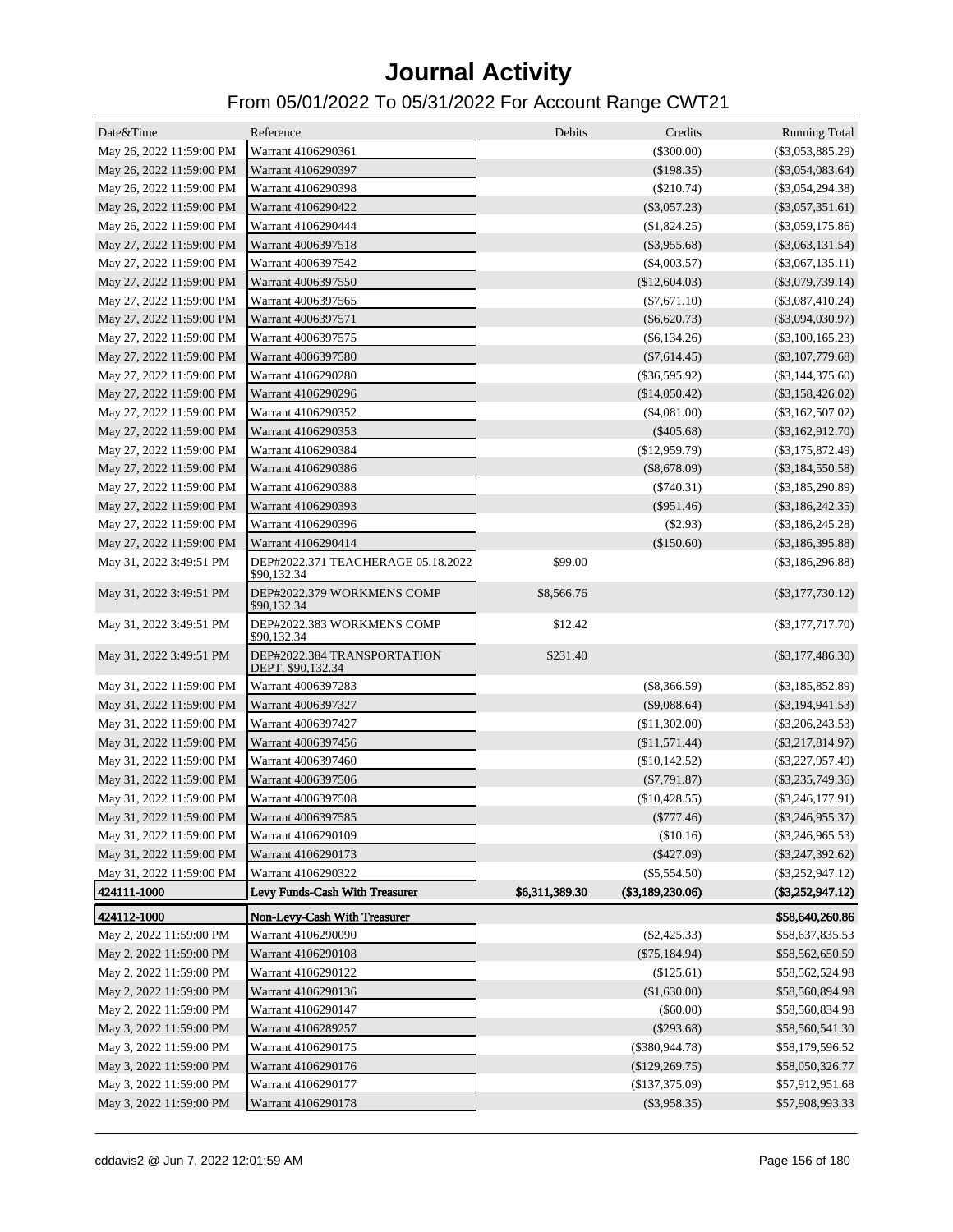| Date&Time               | Reference                                                     | Debits       | Credits         | <b>Running Total</b> |
|-------------------------|---------------------------------------------------------------|--------------|-----------------|----------------------|
| May 4, 2022 10:23:44 AM | DEP#2022.344 TITLE VII INDIAN<br><b>EDUCATION \$51,926.29</b> | \$51,926.29  |                 | \$57,960,919.62      |
| May 4, 2022 10:25:09 AM | DEP#2022.343 JROTC \$5,599.45                                 | \$5,599.45   |                 | \$57,966,519.07      |
| May 4, 2022 10:27:16 AM | DEP#2022.345-346 CTE PRIORITY<br>PROGRAM \$26,965.16          | \$26,965.16  |                 | \$57,993,484.23      |
| May 4, 2022 5:05:57 PM  | DEP#220847 FY 21/22 \$760,197.99                              | \$230,492.22 |                 | \$58,223,976.45      |
| May 4, 2022 11:59:00 PM | Warrant 4106290073                                            |              | (\$103,962.18)  | \$58,120,014.27      |
| May 4, 2022 11:59:00 PM | Warrant 4106290127                                            |              | $(\$60.00)$     | \$58,119,954.27      |
| May 4, 2022 11:59:00 PM | Warrant 4106290160                                            |              | $(\$60.00)$     | \$58,119,894.27      |
| May 4, 2022 11:59:00 PM | Warrant 4106290166                                            |              | $(\$225.00)$    | \$58,119,669.27      |
| May 4, 2022 11:59:00 PM | Warrant 4106290167                                            |              | (\$19,471.18)   | \$58,100,198.09      |
| May 4, 2022 11:59:00 PM | Warrant 4106290169                                            |              | $(\$2,559.67)$  | \$58,097,638.42      |
| May 4, 2022 11:59:00 PM | Warrant 4106290230                                            |              | $(\$2,140.15)$  | \$58,095,498.27      |
| May 5, 2022 9:29:36 AM  | DEP#2022.342 OPERATIONS FUND<br>\$43,067.44                   | \$2,246.62   |                 | \$58,097,744.89      |
| May 5, 2022 9:29:36 AM  | DEP#2022.347 FLEX ONE \$43,067.44                             | \$300.00     |                 | \$58,098,044.89      |
| May 5, 2022 9:29:36 AM  | DEP#2022.348 TEACHERAGE 05.04.2022<br>\$43,067.44             | \$33,983.73  |                 | \$58,132,028.62      |
| May 5, 2022 9:29:36 AM  | DEP#2022.349 WORKMENS COMP<br>\$43,067.44                     | \$6,417.24   |                 | \$58,138,445.86      |
| May 5, 2022 3:18:26 PM  | DEP#2022.342 OPERATIONS FUND<br>\$43,067.44                   |              | $(\$2,246.62)$  | \$58,136,199.24      |
| May 5, 2022 3:18:26 PM  | DEP#2022.347 FLEX ONE \$43,067.44                             |              | $(\$300.00)$    | \$58,135,899.24      |
| May 5, 2022 3:18:26 PM  | DEP#2022.348 TEACHERAGE 05.04.2022<br>\$43,067.44             |              | $(\$33,983.73)$ | \$58,101,915.51      |
| May 5, 2022 3:18:26 PM  | DEP#2022.349 WORKMENS COMP<br>\$43,067.44                     |              | $(\$6,417.24)$  | \$58,095,498.27      |
| May 5, 2022 3:19:57 PM  | DEP#2022.342 OPERATIONS FUND<br>\$43,067.44                   | \$2,246.62   |                 | \$58,097,744.89      |
| May 5, 2022 3:19:57 PM  | DEP#2022.347 FLEX ONE \$43,067.44                             | \$300.00     |                 | \$58,098,044.89      |
| May 5, 2022 3:19:57 PM  | DEP#2022.348 TEACHERAGE 05.04.2022<br>\$43,067.44             | \$33,983.79  |                 | \$58,132,028.68      |
| May 5, 2022 3:19:57 PM  | DEP#2022.349 WORKMENS COMP<br>\$43,067.44                     | \$6,417.24   |                 | \$58,138,445.92      |
| May 6, 2022 11:59:00 PM | Warrant 4106290080                                            |              | $(\$201.94)$    | \$58,138,243.98      |
| May 6, 2022 11:59:00 PM | Warrant 4106290197                                            |              | ( \$673.97)     | \$58,137,570.01      |
| May 6, 2022 11:59:00 PM | Warrant 4106290200                                            |              | $(\$469.00)$    | \$58,137,101.01      |
| May 9, 2022 4:11:32 PM  | DEP#220863 FY 21/22 NSLP \$370,434.13                         | \$280,987.22 |                 | \$58,418,088.23      |
| May 9, 2022 4:16:55 PM  | DEP#220864 FY 21/22 \$851,930.67                              | \$686,397.24 |                 | \$59,104,485.47      |
| May 9, 2022 11:59:00 PM | Warrant 4106290114                                            |              | $(\$60.00)$     | \$59,104,425.47      |
| May 9, 2022 11:59:00 PM | Warrant 4106290164                                            |              | (\$18.38)       | \$59,104,407.09      |
| May 9, 2022 11:59:00 PM | Warrant 4106290165                                            |              | (\$103,740.93)  | \$59,000,666.16      |
| May 9, 2022 11:59:00 PM | Warrant 4106290172                                            |              | $(\$201.94)$    | \$59,000,464.22      |
| May 9, 2022 11:59:00 PM | Warrant 4106290183                                            |              | $(\$6,429.15)$  | \$58,994,035.07      |
| May 9, 2022 11:59:00 PM | Warrant 4106290184                                            |              | (\$1,529.06)    | \$58,992,506.01      |
| May 9, 2022 11:59:00 PM | Warrant 4106290185                                            |              | $(\$2,655.43)$  | \$58,989,850.58      |
| May 9, 2022 11:59:00 PM | Warrant 4106290191                                            |              | (\$1,558.32)    | \$58,988,292.26      |
| May 9, 2022 11:59:00 PM | Warrant 4106290198                                            |              | (\$11,486.00)   | \$58,976,806.26      |
| May 9, 2022 11:59:00 PM | Warrant 4106290206                                            |              | (\$1,396.39)    | \$58,975,409.87      |
| May 9, 2022 11:59:00 PM | Warrant 4106290208                                            |              | $(\$410.73)$    | \$58,974,999.14      |
| May 9, 2022 11:59:00 PM | Warrant 4106290211                                            |              | $(\$5,881.94)$  | \$58,969,117.20      |
| May 9, 2022 11:59:00 PM | Warrant 4106290216                                            |              | (\$1,189.52)    | \$58,967,927.68      |
| May 9, 2022 11:59:00 PM | Warrant 4106290222                                            |              | (\$81.90)       | \$58,967,845.78      |
| May 9, 2022 11:59:00 PM | Warrant 4106290225                                            |              | $(\$5,284.00)$  | \$58,962,561.78      |
| May 9, 2022 11:59:00 PM | Warrant 4106290240                                            |              | $(\$8,370.32)$  | \$58,954,191.46      |
| May 10, 2022 9:37:55 AM | DEP#2022.341 CLEARING ACCT-<br>MARCH 2022 \$19,559.58         | \$16,583.15  |                 | \$58,970,774.61      |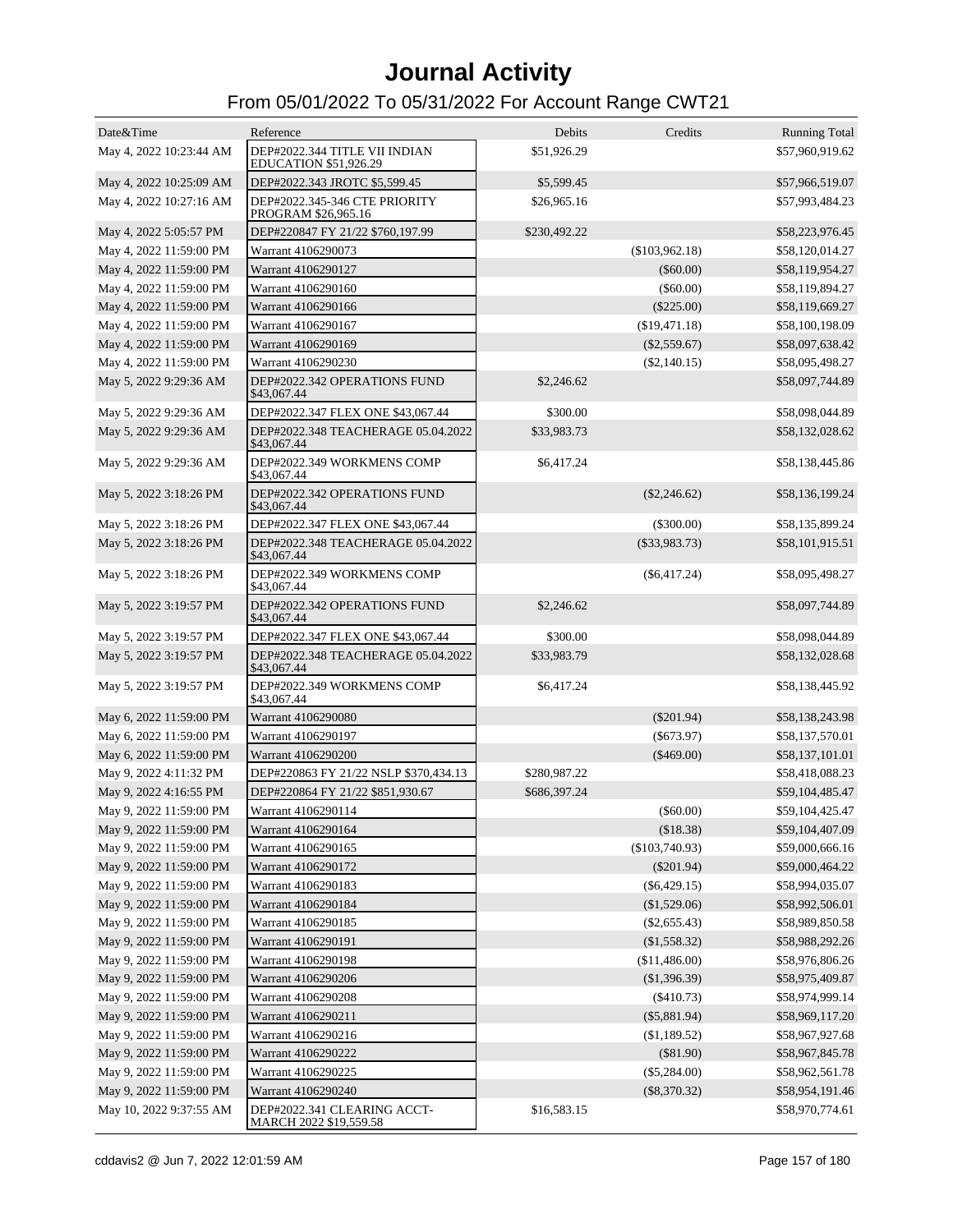| Date&Time                | Reference                                                               | Debits       | Credits            | <b>Running Total</b> |
|--------------------------|-------------------------------------------------------------------------|--------------|--------------------|----------------------|
| May 10, 2022 11:59:00 PM | Warrant 4106290081                                                      |              | $(\$471.36)$       | \$58,970,303.25      |
| May 10, 2022 11:59:00 PM | Warrant 4106290113                                                      |              | $(\$500.00)$       | \$58,969,803.25      |
| May 10, 2022 11:59:00 PM | Warrant 4106290128                                                      |              | (\$169.43)         | \$58,969,633.82      |
| May 10, 2022 11:59:00 PM | Warrant 4106290163                                                      |              | $(\$979.34)$       | \$58,968,654.48      |
| May 10, 2022 11:59:00 PM | Warrant 4106290179                                                      |              | $(\$2.35)$         | \$58,968,652.13      |
| May 10, 2022 11:59:00 PM | Warrant 4106290181                                                      |              | $(\$418.34)$       | \$58,968,233.79      |
| May 10, 2022 11:59:00 PM | Warrant 4106290186                                                      |              | $(\$750.00)$       | \$58,967,483.79      |
| May 10, 2022 11:59:00 PM | Warrant 4106290189                                                      |              | $(\$3,943.00)$     | \$58,963,540.79      |
| May 10, 2022 11:59:00 PM | Warrant 4106290194                                                      |              | $(\$3,429.09)$     | \$58,960,111.70      |
| May 10, 2022 11:59:00 PM | Warrant 4106290195                                                      |              | $(\$74,280.00)$    | \$58,885,831.70      |
| May 10, 2022 11:59:00 PM | Warrant 4106290209                                                      |              | $(\$674.95)$       | \$58,885,156.75      |
| May 10, 2022 11:59:00 PM | Warrant 4106290210                                                      |              | $(\$390.47)$       | \$58,884,766.28      |
| May 10, 2022 11:59:00 PM | Warrant 4106290221                                                      |              | $(\$610.22)$       | \$58,884,156.06      |
| May 10, 2022 11:59:00 PM | Warrant 4106290223                                                      |              | $(\$6,613.08)$     | \$58,877,542.98      |
| May 10, 2022 11:59:00 PM | Warrant 4106290242                                                      |              | $(\$17,743.80)$    | \$58,859,799.18      |
| May 11, 2022 11:59:00 PM | Warrant 4106290192                                                      |              | $(\$1,924.18)$     | \$58,857,875.00      |
| May 11, 2022 11:59:00 PM | Warrant 4106290212                                                      |              | $(\$500.00)$       | \$58,857,375.00      |
| May 11, 2022 11:59:00 PM | Warrant 4106290214                                                      |              | $(\$487.44)$       | \$58,856,887.56      |
| May 11, 2022 11:59:00 PM | Warrant 4106290215                                                      |              | (\$1,169.57)       | \$58,855,717.99      |
| May 11, 2022 11:59:00 PM | Warrant 4106290226                                                      |              | $(\$345.56)$       | \$58,855,372.43      |
| May 11, 2022 11:59:00 PM | Warrant 4106290245                                                      |              | $(\$499.80)$       | \$58,854,872.63      |
| May 12, 2022 2:23:57 PM  | JE 6493 / 424 SCH Trans 2022.09 FY2022 /<br>cddavis2                    |              | $(\$3,604,588.28)$ | \$55,250,284.35      |
| May 12, 2022 11:59:00 PM | Warrant 4106290217                                                      |              | $(\$501.07)$       | \$55,249,783.28      |
| May 12, 2022 11:59:00 PM | Warrant 4106290224                                                      |              | $(\$6,223.56)$     | \$55,243,559.72      |
| May 12, 2022 11:59:00 PM | Warrant 4106290246                                                      |              | (\$1,011.27)       | \$55,242,548.45      |
| May 12, 2022 11:59:00 PM | Warrant 4106290279                                                      |              | $(\$2,277.97)$     | \$55,240,270.48      |
| May 13, 2022 11:59:00 PM | Warrant 4106290170                                                      |              | $(\$297.50)$       | \$55,239,972.98      |
| May 13, 2022 11:59:00 PM | Warrant 4106290174                                                      |              | $(\$82.58)$        | \$55,239,890.40      |
| May 13, 2022 11:59:00 PM | Warrant 4106290203                                                      |              | $(\$2,986.42)$     | \$55,236,903.98      |
| May 13, 2022 11:59:00 PM | Warrant 4106290220                                                      |              | $(\$27.49)$        | \$55,236,876.49      |
| May 16, 2022 11:59:00 PM | Warrant 4106290228                                                      |              | (\$1,500.00)       | \$55,235,376.49      |
| May 16, 2022 11:59:00 PM | Warrant 4106290236                                                      |              | $(\$1,282.69)$     | \$55,234,093.80      |
| May 16, 2022 11:59:00 PM | Warrant 4106290241                                                      |              | (\$170.00)         | \$55,233,923.80      |
| May 16, 2022 11:59:00 PM | Warrant 4106290254                                                      |              | $(\$970.00)$       | \$55,232,953.80      |
| May 16, 2022 11:59:00 PM | Warrant 4106290282                                                      |              | $(\$819.13)$       | \$55,232,134.67      |
| May 17, 2022 5:09:59 PM  | DEP#220892 FY 21/22 \$741,964.98                                        | \$2,803.51   |                    | \$55,234,938.18      |
| May 17, 2022 11:59:00 PM | Warrant 4106290182                                                      |              | $(\$2,312.27)$     | \$55,232,625.91      |
| May 17, 2022 11:59:00 PM | Warrant 4106290250                                                      |              | (\$17,844.60)      | \$55,214,781.31      |
| May 17, 2022 11:59:00 PM | Warrant 4106290257                                                      |              | (\$1,550.69)       | \$55,213,230.62      |
| May 17, 2022 11:59:00 PM | Warrant 4106290286                                                      |              | (\$1,137.50)       | \$55,212,093.12      |
| May 18, 2022 9:50:26 AM  | DEP#2022.363 UNITED WAY FTF-<br>MARCH 2022 \$75,097.03                  | \$1,216.00   |                    | \$55,213,309.12      |
| May 18, 2022 9:50:26 AM  | DEP#2022.364 JOHNSON O'MALLEY<br>EXT. JANUARY 2022 \$75,097.03          | \$70,824.63  |                    | \$55,284,133.75      |
| May 18, 2022 9:50:26 AM  | DEP#2022.369 EDUCATION SERVICES,<br>INC. HOUSING APRIL 2022 \$75,097.03 | \$2,813.00   |                    | \$55,286,946.75      |
| May 18, 2022 12:49:04 PM | ACCOUNTS PAYABLE (\$70,070.00)                                          |              | $(\$70,070.00)$    | \$55,216,876.75      |
| May 18, 2022 5:02:44 PM  | DEP#220896 FY 21/22 RESULTS BASED<br>FUNDING #1 \$176,269.97            | \$112,512.34 |                    | \$55,329,389.09      |
| May 18, 2022 11:59:00 PM | Warrant 4106290231                                                      |              | $(\$30,785.00)$    | \$55,298,604.09      |
| May 18, 2022 11:59:00 PM | Warrant 4106290238                                                      |              | (\$115.62)         | \$55,298,488.47      |
| May 18, 2022 11:59:00 PM | Warrant 4106290252                                                      |              | $(\$5,070.00)$     | \$55,293,418.47      |
| May 18, 2022 11:59:00 PM | Warrant 4106290302                                                      |              | $(\$384,508.16)$   | \$54,908,910.31      |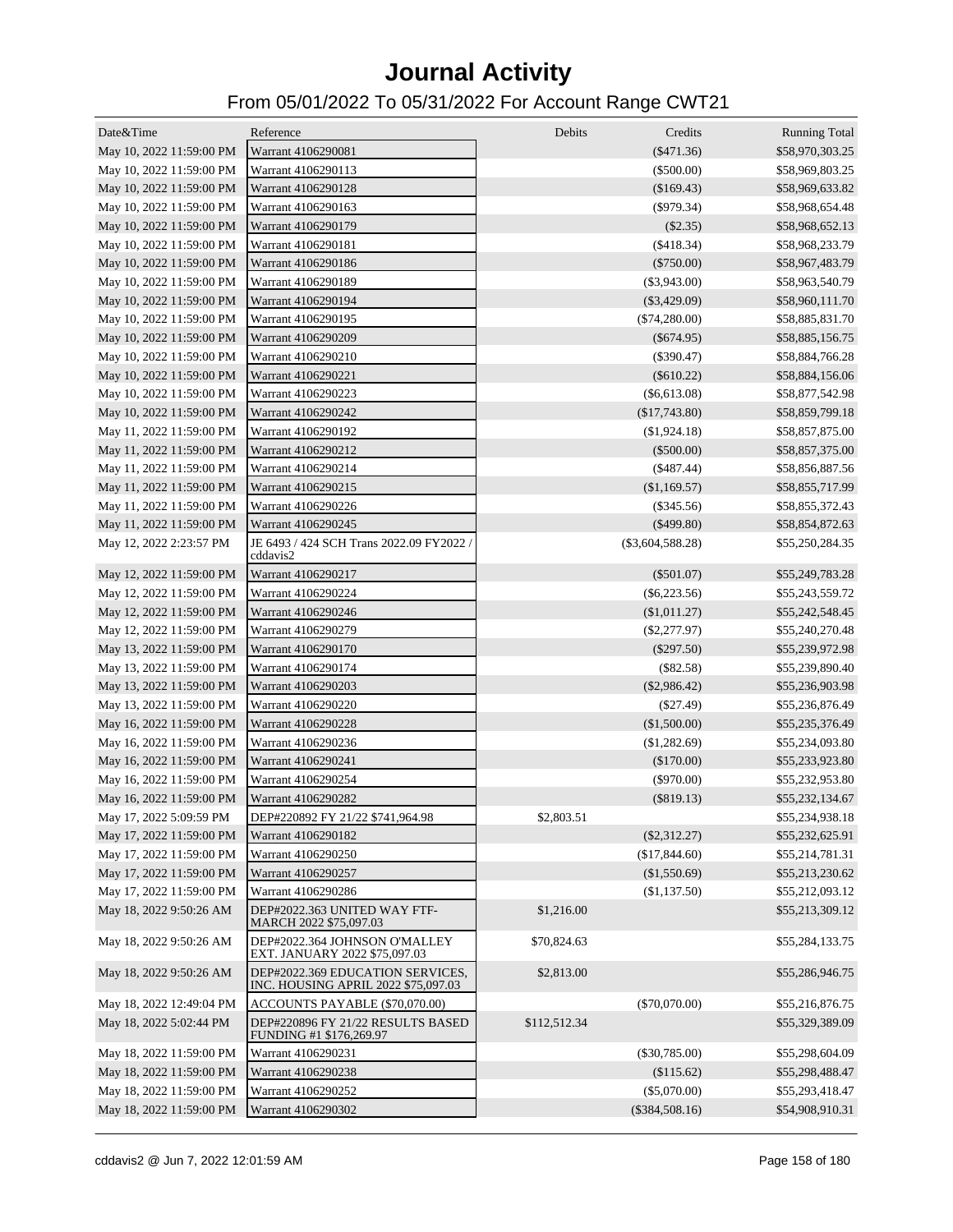| Date&Time                | Reference          | Debits | Credits            | <b>Running Total</b> |
|--------------------------|--------------------|--------|--------------------|----------------------|
| May 18, 2022 11:59:00 PM | Warrant 4106290303 |        | (\$128,518.96)     | \$54,780,391.35      |
| May 18, 2022 11:59:00 PM | Warrant 4106290304 |        | (\$136,298.54)     | \$54,644,092.81      |
| May 18, 2022 11:59:00 PM | Warrant 4106290305 |        | $($ \$4,375.89 $)$ | \$54,639,716.92      |
| May 19, 2022 11:59:00 PM | Warrant 4106290188 |        | $(\$23,090.30)$    | \$54,616,626.62      |
| May 19, 2022 11:59:00 PM | Warrant 4106290227 |        | (\$105.04)         | \$54,616,521.58      |
| May 20, 2022 11:59:00 PM | Warrant 4106290255 |        | $(\$20.50)$        | \$54,616,501.08      |
| May 20, 2022 11:59:00 PM | Warrant 4106290271 |        | $(\$721.31)$       | \$54,615,779.77      |
| May 20, 2022 11:59:00 PM | Warrant 4106290276 |        | (\$1,202.66)       | \$54,614,577.11      |
| May 20, 2022 11:59:00 PM | Warrant 4106290277 |        | (\$28.33)          | \$54,614,548.78      |
| May 20, 2022 11:59:00 PM | Warrant 4106290278 |        | (\$42.58)          | \$54,614,506.20      |
| May 20, 2022 11:59:00 PM | Warrant 4106290285 |        | $(\$387.44)$       | \$54,614,118.76      |
| May 20, 2022 11:59:00 PM | Warrant 4106290298 |        | $(\$297.50)$       | \$54,613,821.26      |
| May 20, 2022 11:59:00 PM | Warrant 4106290309 |        | $(\$418.34)$       | \$54,613,402.92      |
| May 20, 2022 11:59:00 PM | Warrant 4106290321 |        | $(\$60.00)$        | \$54,613,342.92      |
| May 20, 2022 11:59:00 PM | Warrant 4106290326 |        | (\$1,533.00)       | \$54,611,809.92      |
| May 20, 2022 11:59:00 PM | Warrant 4106290338 |        | $(\$120.00)$       | \$54,611,689.92      |
| May 23, 2022 11:59:00 PM | Warrant 4006397271 |        | $(\$3,777.51)$     | \$54,607,912.41      |
| May 23, 2022 11:59:00 PM | Warrant 4006397280 |        | $(\$6,451.53)$     | \$54,601,460.88      |
| May 23, 2022 11:59:00 PM | Warrant 4006397287 |        | $(\$8,382.82)$     | \$54,593,078.06      |
| May 23, 2022 11:59:00 PM | Warrant 4006397288 |        | (\$144.38)         | \$54,592,933.68      |
| May 23, 2022 11:59:00 PM | Warrant 4006397292 |        | $(\$5,925.47)$     | \$54,587,008.21      |
| May 23, 2022 11:59:00 PM | Warrant 4006397294 |        | (\$1,090.39)       | \$54,585,917.82      |
| May 23, 2022 11:59:00 PM | Warrant 4006397295 |        | $(\$124.42)$       | \$54,585,793.40      |
| May 23, 2022 11:59:00 PM | Warrant 4006397297 |        | (\$13,158.90)      | \$54,572,634.50      |
| May 23, 2022 11:59:00 PM | Warrant 4006397301 |        | $(\$9,996.39)$     | \$54,562,638.11      |
| May 23, 2022 11:59:00 PM | Warrant 4006397302 |        | (\$11,130.69)      | \$54,551,507.42      |
| May 23, 2022 11:59:00 PM | Warrant 4006397306 |        | $(\$8,331.44)$     | \$54,543,175.98      |
| May 23, 2022 11:59:00 PM | Warrant 4006397310 |        | $(\$4,313.10)$     | \$54,538,862.88      |
| May 23, 2022 11:59:00 PM | Warrant 4006397319 |        | $(\$6,504.26)$     | \$54,532,358.62      |
| May 23, 2022 11:59:00 PM | Warrant 4006397323 |        | $(\$2,883.53)$     | \$54,529,475.09      |
| May 23, 2022 11:59:00 PM | Warrant 4006397324 |        | $(\$145.49)$       | \$54,529,329.60      |
| May 23, 2022 11:59:00 PM | Warrant 4006397328 |        | (\$1,723.22)       | \$54,527,606.38      |
| May 23, 2022 11:59:00 PM | Warrant 4006397333 |        | $(\$7,699.74)$     | \$54,519,906.64      |
| May 23, 2022 11:59:00 PM | Warrant 4006397338 |        | $(\$6,986.91)$     | \$54,512,919.73      |
| May 23, 2022 11:59:00 PM | Warrant 4006397339 |        | (\$145.93)         | \$54,512,773.80      |
| May 23, 2022 11:59:00 PM | Warrant 4006397348 |        | (\$1,841.81)       | \$54,510,931.99      |
| May 23, 2022 11:59:00 PM | Warrant 4006397349 |        | $(\$2,469.91)$     | \$54,508,462.08      |
| May 23, 2022 11:59:00 PM | Warrant 4006397359 |        | $(\$4,679.79)$     | \$54,503,782.29      |
| May 23, 2022 11:59:00 PM | Warrant 4006397360 |        | $(\$5,744.52)$     | \$54,498,037.77      |
| May 23, 2022 11:59:00 PM | Warrant 4006397365 |        | (\$11,699.86)      | \$54,486,337.91      |
| May 23, 2022 11:59:00 PM | Warrant 4006397366 |        | (\$137.09)         | \$54,486,200.82      |
| May 23, 2022 11:59:00 PM | Warrant 4006397368 |        | $(\$7,639.85)$     | \$54,478,560.97      |
| May 23, 2022 11:59:00 PM | Warrant 4006397370 |        | $(\$3,922.92)$     | \$54,474,638.05      |
| May 23, 2022 11:59:00 PM | Warrant 4006397372 |        | (\$143.64)         | \$54,474,494.41      |
| May 23, 2022 11:59:00 PM | Warrant 4006397373 |        | (\$1,841.81)       | \$54,472,652.60      |
| May 23, 2022 11:59:00 PM | Warrant 4006397376 |        | (\$1,699.56)       | \$54,470,953.04      |
| May 23, 2022 11:59:00 PM | Warrant 4006397378 |        | $(\$8,775.04)$     | \$54,462,178.00      |
| May 23, 2022 11:59:00 PM | Warrant 4006397379 |        | (\$1,987.57)       | \$54,460,190.43      |
| May 23, 2022 11:59:00 PM | Warrant 4006397380 |        | $(\$7,782.22)$     | \$54,452,408.21      |
| May 23, 2022 11:59:00 PM | Warrant 4006397383 |        | $(\$9,398.09)$     | \$54,443,010.12      |
| May 23, 2022 11:59:00 PM | Warrant 4006397385 |        | (\$136.37)         | \$54,442,873.75      |
| May 23, 2022 11:59:00 PM | Warrant 4006397395 |        | $(\$6,292.12)$     | \$54,436,581.63      |
| May 23, 2022 11:59:00 PM | Warrant 4006397400 |        | (\$128.49)         | \$54,436,453.14      |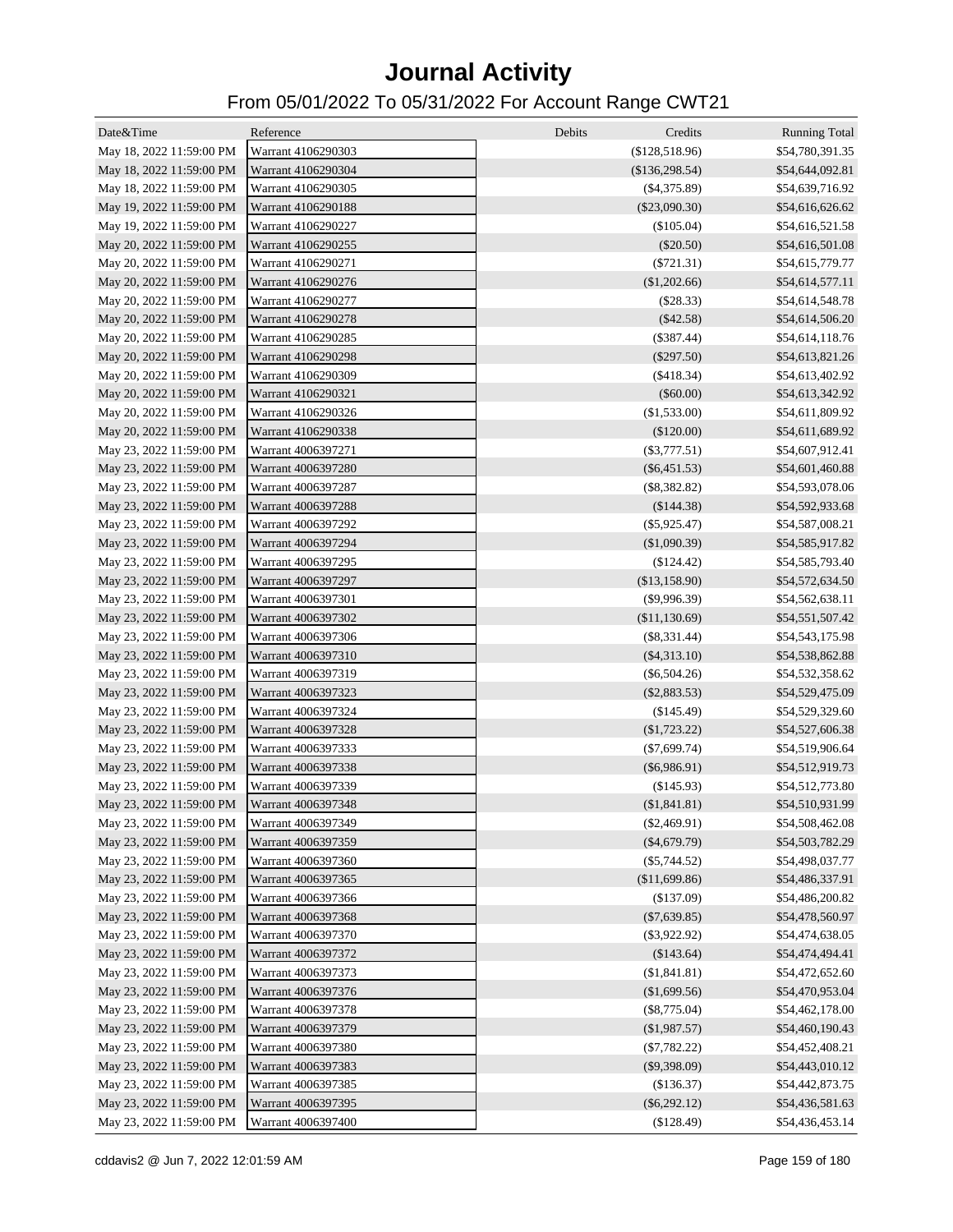| Date&Time                | Reference          | Debits<br>Credits | <b>Running Total</b> |
|--------------------------|--------------------|-------------------|----------------------|
| May 23, 2022 11:59:00 PM | Warrant 4006397401 | $(\$1,774.69)$    | \$54,434,678.45      |
| May 23, 2022 11:59:00 PM | Warrant 4006397405 | $(\$2,934.26)$    | \$54,431,744.19      |
| May 23, 2022 11:59:00 PM | Warrant 4006397406 | $(\$7,229.64)$    | \$54,424,514.55      |
| May 23, 2022 11:59:00 PM | Warrant 4006397407 | $(\$10,244.71)$   | \$54,414,269.84      |
| May 23, 2022 11:59:00 PM | Warrant 4006397409 | $(\$9,891.49)$    | \$54,404,378.35      |
|                          | Warrant 4006397410 |                   | \$54,401,507.10      |
| May 23, 2022 11:59:00 PM |                    | $(\$2,871.25)$    |                      |
| May 23, 2022 11:59:00 PM | Warrant 4006397412 | $(\$9,318.31)$    | \$54,392,188.79      |
| May 23, 2022 11:59:00 PM | Warrant 4006397413 | $(\$6,693.75)$    | \$54,385,495.04      |
| May 23, 2022 11:59:00 PM | Warrant 4006397414 | (\$128.76)        | \$54,385,366.28      |
| May 23, 2022 11:59:00 PM | Warrant 4006397415 | (\$115.87)        | \$54,385,250.41      |
| May 23, 2022 11:59:00 PM | Warrant 4006397416 | (\$154.55)        | \$54,385,095.86      |
| May 23, 2022 11:59:00 PM | Warrant 4006397422 | (\$133.05)        | \$54,384,962.81      |
| May 23, 2022 11:59:00 PM | Warrant 4006397425 | (\$151.94)        | \$54,384,810.87      |
| May 23, 2022 11:59:00 PM | Warrant 4006397430 | (\$10,626.57)     | \$54,374,184.30      |
| May 23, 2022 11:59:00 PM | Warrant 4006397431 | $(\$126.01)$      | \$54,374,058.29      |
| May 23, 2022 11:59:00 PM | Warrant 4006397432 | (\$111.26)        | \$54,373,947.03      |
| May 23, 2022 11:59:00 PM | Warrant 4006397433 | $(\$9,489.80)$    | \$54,364,457.23      |
| May 23, 2022 11:59:00 PM | Warrant 4006397440 | (\$131.08)        | \$54,364,326.15      |
| May 23, 2022 11:59:00 PM | Warrant 4006397441 | $(\$2,917.21)$    | \$54,361,408.94      |
| May 23, 2022 11:59:00 PM | Warrant 4006397442 | (\$154.55)        | \$54,361,254.39      |
| May 23, 2022 11:59:00 PM | Warrant 4006397443 | $(\$123.66)$      | \$54,361,130.73      |
| May 23, 2022 11:59:00 PM | Warrant 4006397444 | (\$134.85)        | \$54,360,995.88      |
| May 23, 2022 11:59:00 PM | Warrant 4006397446 | $(\$7,031.96)$    | \$54,353,963.92      |
| May 23, 2022 11:59:00 PM | Warrant 4006397447 | (\$130.23)        | \$54,353,833.69      |
| May 23, 2022 11:59:00 PM | Warrant 4006397448 | (\$136.35)        | \$54,353,697.34      |
| May 23, 2022 11:59:00 PM | Warrant 4006397454 | (\$148.90)        | \$54,353,548.44      |
| May 23, 2022 11:59:00 PM | Warrant 4006397465 | \$111.42)         | \$54,353,437.02      |
| May 23, 2022 11:59:00 PM | Warrant 4006397468 | (\$125.50)        | \$54,353,311.52      |
| May 23, 2022 11:59:00 PM | Warrant 4006397469 | $(\$146.67)$      | \$54,353,164.85      |
| May 23, 2022 11:59:00 PM | Warrant 4006397477 | (\$12,642.24)     | \$54,340,522.61      |
| May 23, 2022 11:59:00 PM | Warrant 4006397480 | $(\$138.57)$      | \$54,340,384.04      |
| May 23, 2022 11:59:00 PM | Warrant 4006397486 | (\$124.13)        | \$54,340,259.91      |
| May 23, 2022 11:59:00 PM | Warrant 4006397489 | $(\$7,257.76)$    | \$54,333,002.15      |
| May 23, 2022 11:59:00 PM | Warrant 4006397492 |                   |                      |
|                          |                    | (\$136.36)        | \$54,332,865.79      |
| May 23, 2022 11:59:00 PM | Warrant 4006397495 | $(\$8,159.15)$    | \$54,324,706.64      |
| May 23, 2022 11:59:00 PM | Warrant 4006397501 | (\$136.74)        | \$54,324,569.90      |
| May 23, 2022 11:59:00 PM | Warrant 4006397502 | $(\$10,990.81)$   | \$54,313,579.09      |
| May 23, 2022 11:59:00 PM | Warrant 4006397503 | (\$136.40)        | \$54,313,442.69      |
| May 23, 2022 11:59:00 PM | Warrant 4006397504 | $(\$2,959.76)$    | \$54,310,482.93      |
| May 23, 2022 11:59:00 PM | Warrant 4006397511 | $(\$9,174.79)$    | \$54,301,308.14      |
| May 23, 2022 11:59:00 PM | Warrant 4106290187 | (\$11,909.73)     | \$54,289,398.41      |
| May 23, 2022 11:59:00 PM | Warrant 4106290239 | $(\$410.77)$      | \$54,288,987.64      |
| May 23, 2022 11:59:00 PM | Warrant 4106290248 | (\$1,181.04)      | \$54,287,806.60      |
| May 23, 2022 11:59:00 PM | Warrant 4106290251 | $(\$438.00)$      | \$54,287,368.60      |
| May 23, 2022 11:59:00 PM | Warrant 4106290260 | $(\$4,545.78)$    | \$54,282,822.82      |
| May 23, 2022 11:59:00 PM | Warrant 4106290265 | $(\$79.14)$       | \$54,282,743.68      |
| May 23, 2022 11:59:00 PM | Warrant 4106290268 | $(\$5,333.02)$    | \$54,277,410.66      |
| May 23, 2022 11:59:00 PM | Warrant 4106290269 | $(\$380.27)$      | \$54,277,030.39      |
| May 23, 2022 11:59:00 PM | Warrant 4106290273 | $(\$4,067.04)$    | \$54,272,963.35      |
| May 23, 2022 11:59:00 PM | Warrant 4106290275 | $(\$288.29)$      | \$54,272,675.06      |
| May 23, 2022 11:59:00 PM | Warrant 4106290281 | $(\$3,295.77)$    | \$54,269,379.29      |
| May 23, 2022 11:59:00 PM | Warrant 4106290284 | (\$1,091.40)      | \$54,268,287.89      |
| May 23, 2022 11:59:00 PM | Warrant 4106290300 | $(\$201.94)$      | \$54,268,085.95      |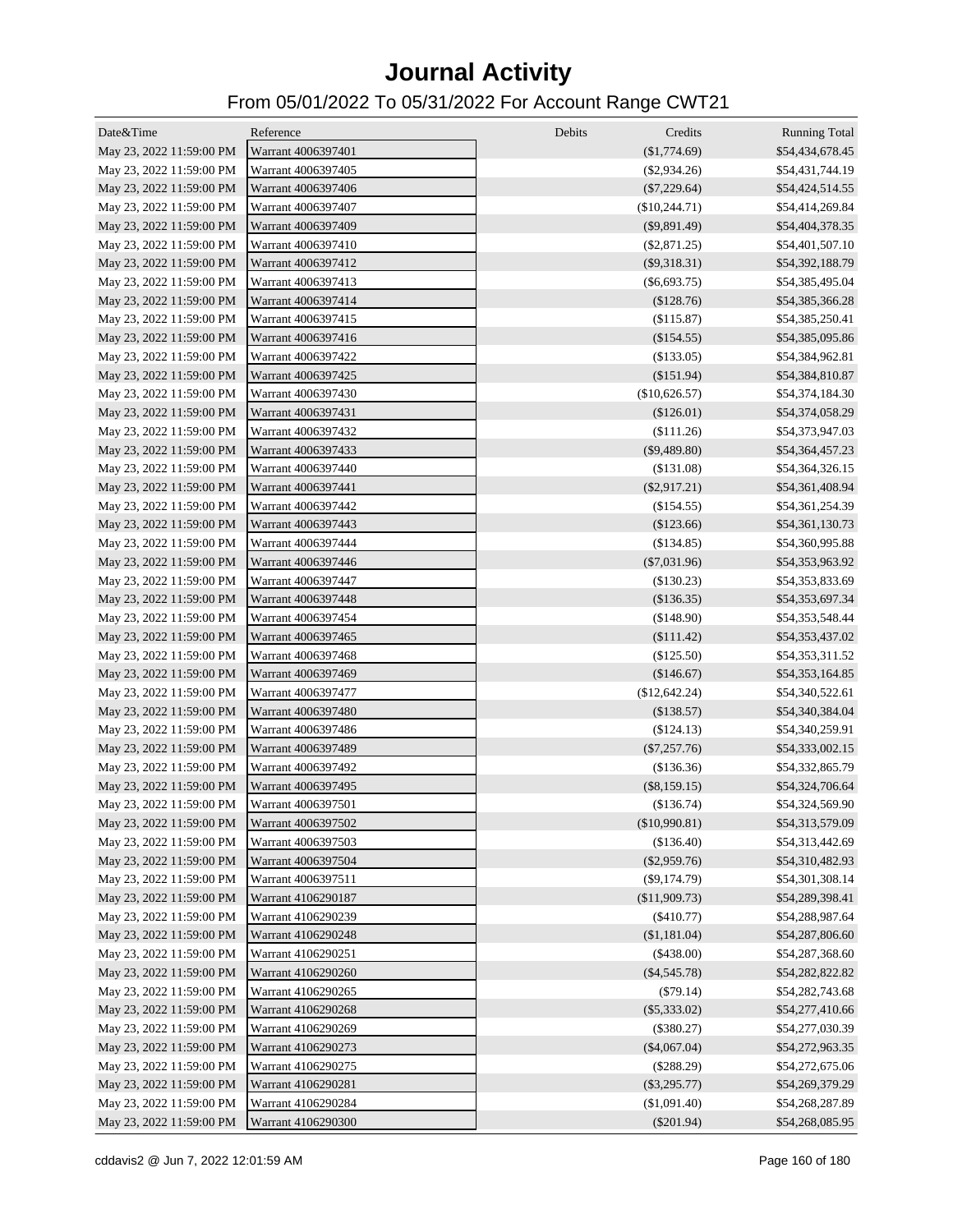| Date&Time                | Reference          | Debits<br>Credits | <b>Running Total</b> |
|--------------------------|--------------------|-------------------|----------------------|
| May 23, 2022 11:59:00 PM | Warrant 4106290316 | (\$11,484.84)     | \$54,256,601.11      |
| May 23, 2022 11:59:00 PM | Warrant 4106290320 | $(\$540.00)$      | \$54,256,061.11      |
| May 23, 2022 11:59:00 PM | Warrant 4106290325 | $(\$2,556.00)$    | \$54,253,505.11      |
| May 23, 2022 11:59:00 PM | Warrant 4106290341 | $(\$2,779.44)$    | \$54,250,725.67      |
| May 23, 2022 11:59:00 PM | Warrant 4106290346 | $(\$381.59)$      | \$54,250,344.08      |
| May 23, 2022 11:59:00 PM | Warrant 4106290350 | $(\$298.97)$      | \$54,250,045.11      |
| May 23, 2022 11:59:00 PM | Warrant 4106290358 | $(\$333.80)$      | \$54,249,711.31      |
| May 23, 2022 11:59:00 PM | Warrant 4106290376 | $(\$279.30)$      | \$54,249,432.01      |
| May 23, 2022 11:59:00 PM | Warrant 4106290378 | $(\$235.61)$      | \$54,249,196.40      |
| May 23, 2022 11:59:00 PM | Warrant 4106290381 | $(\$60.00)$       | \$54,249,136.40      |
| May 23, 2022 11:59:00 PM | Warrant 4106290390 | $(\$375,924.75)$  | \$53,873,211.65      |
| May 23, 2022 11:59:00 PM | Warrant 4106290391 | $(\$429,269.24)$  | \$53,443,942.41      |
| May 23, 2022 11:59:00 PM | Warrant 4106290392 | (\$14,649.35)     | \$53,429,293.06      |
| May 24, 2022 11:59:00 PM | Warrant 4006397273 | $(\$7,360.46)$    | \$53,421,932.60      |
| May 24, 2022 11:59:00 PM | Warrant 4006397274 | $(\$3,705.48)$    | \$53,418,227.12      |
| May 24, 2022 11:59:00 PM | Warrant 4006397275 | $(\$2,670.16)$    | \$53,415,556.96      |
| May 24, 2022 11:59:00 PM | Warrant 4006397276 | $(\$3,350.59)$    | \$53,412,206.37      |
| May 24, 2022 11:59:00 PM | Warrant 4006397279 | $(\$765.79)$      | \$53,411,440.58      |
| May 24, 2022 11:59:00 PM | Warrant 4006397281 | $(\$6,915.01)$    | \$53,404,525.57      |
| May 24, 2022 11:59:00 PM | Warrant 4006397282 | $(\$6,842.07)$    | \$53,397,683.50      |
| May 24, 2022 11:59:00 PM | Warrant 4006397293 | (\$10,483.83)     | \$53,387,199.67      |
| May 24, 2022 11:59:00 PM | Warrant 4006397304 | (\$144.13)        | \$53,387,055.54      |
| May 24, 2022 11:59:00 PM | Warrant 4006397305 | (\$140.66)        | \$53,386,914.88      |
| May 24, 2022 11:59:00 PM | Warrant 4006397308 | (\$132.64)        | \$53,386,782.24      |
| May 24, 2022 11:59:00 PM | Warrant 4006397309 | $(\$7,767.69)$    | \$53,379,014.55      |
| May 24, 2022 11:59:00 PM | Warrant 4006397313 | (\$11,235.90)     | \$53,367,778.65      |
| May 24, 2022 11:59:00 PM | Warrant 4006397314 | (\$123.20)        | \$53,367,655.45      |
| May 24, 2022 11:59:00 PM | Warrant 4006397318 | (\$136.43)        | \$53,367,519.02      |
| May 24, 2022 11:59:00 PM | Warrant 4006397326 | $(\$78.27)$       | \$53,367,440.75      |
| May 24, 2022 11:59:00 PM | Warrant 4006397330 | (\$11,295.62)     | \$53,356,145.13      |
| May 24, 2022 11:59:00 PM | Warrant 4006397337 | $(\$3,990.03)$    | \$53,352,155.10      |
| May 24, 2022 11:59:00 PM | Warrant 4006397340 | $(\$9,210.90)$    | \$53,342,944.20      |
| May 24, 2022 11:59:00 PM | Warrant 4006397342 | $(\$7,100.19)$    | \$53,335,844.01      |
| May 24, 2022 11:59:00 PM | Warrant 4006397343 | $(\$150.31)$      | \$53,335,693.70      |
| May 24, 2022 11:59:00 PM | Warrant 4006397345 | $(\$7,601.13)$    | \$53,328,092.57      |
| May 24, 2022 11:59:00 PM | Warrant 4006397354 | $(\$9,258.64)$    | \$53,318,833.93      |
| May 24, 2022 11:59:00 PM | Warrant 4006397355 | $(\$8,548.19)$    | \$53,310,285.74      |
| May 24, 2022 11:59:00 PM | Warrant 4006397356 | $(\$7,417.54)$    | \$53,302,868.20      |
| May 24, 2022 11:59:00 PM | Warrant 4006397357 | $(\$3,130.62)$    | \$53,299,737.58      |
| May 24, 2022 11:59:00 PM | Warrant 4006397362 | $(\$10,319.65)$   | \$53,289,417.93      |
| May 24, 2022 11:59:00 PM | Warrant 4006397367 | $(\$7,876.59)$    | \$53,281,541.34      |
| May 24, 2022 11:59:00 PM | Warrant 4006397374 | $(\$3,154.36)$    | \$53,278,386.98      |
| May 24, 2022 11:59:00 PM | Warrant 4006397375 | $(\$8,129.70)$    | \$53,270,257.28      |
| May 24, 2022 11:59:00 PM | Warrant 4006397382 | (\$137.09)        | \$53,270,120.19      |
| May 24, 2022 11:59:00 PM | Warrant 4006397384 | $(\$7,122.77)$    | \$53,262,997.42      |
| May 24, 2022 11:59:00 PM | Warrant 4006397386 | (\$117.88)        | \$53,262,879.54      |
| May 24, 2022 11:59:00 PM | Warrant 4006397388 | $(\$6,714.54)$    | \$53,256,165.00      |
| May 24, 2022 11:59:00 PM | Warrant 4006397392 | $(\$10,707.75)$   | \$53,245,457.25      |
| May 24, 2022 11:59:00 PM | Warrant 4006397394 | (\$131.26)        | \$53,245,325.99      |
| May 24, 2022 11:59:00 PM | Warrant 4006397396 | (\$1,221.50)      | \$53,244,104.49      |
| May 24, 2022 11:59:00 PM | Warrant 4006397397 | $(\$4,074.70)$    | \$53,240,029.79      |
| May 24, 2022 11:59:00 PM | Warrant 4006397399 | $(\$9,921.73)$    | \$53,230,108.06      |
| May 24, 2022 11:59:00 PM | Warrant 4006397403 | $(\$9,112.63)$    | \$53,220,995.43      |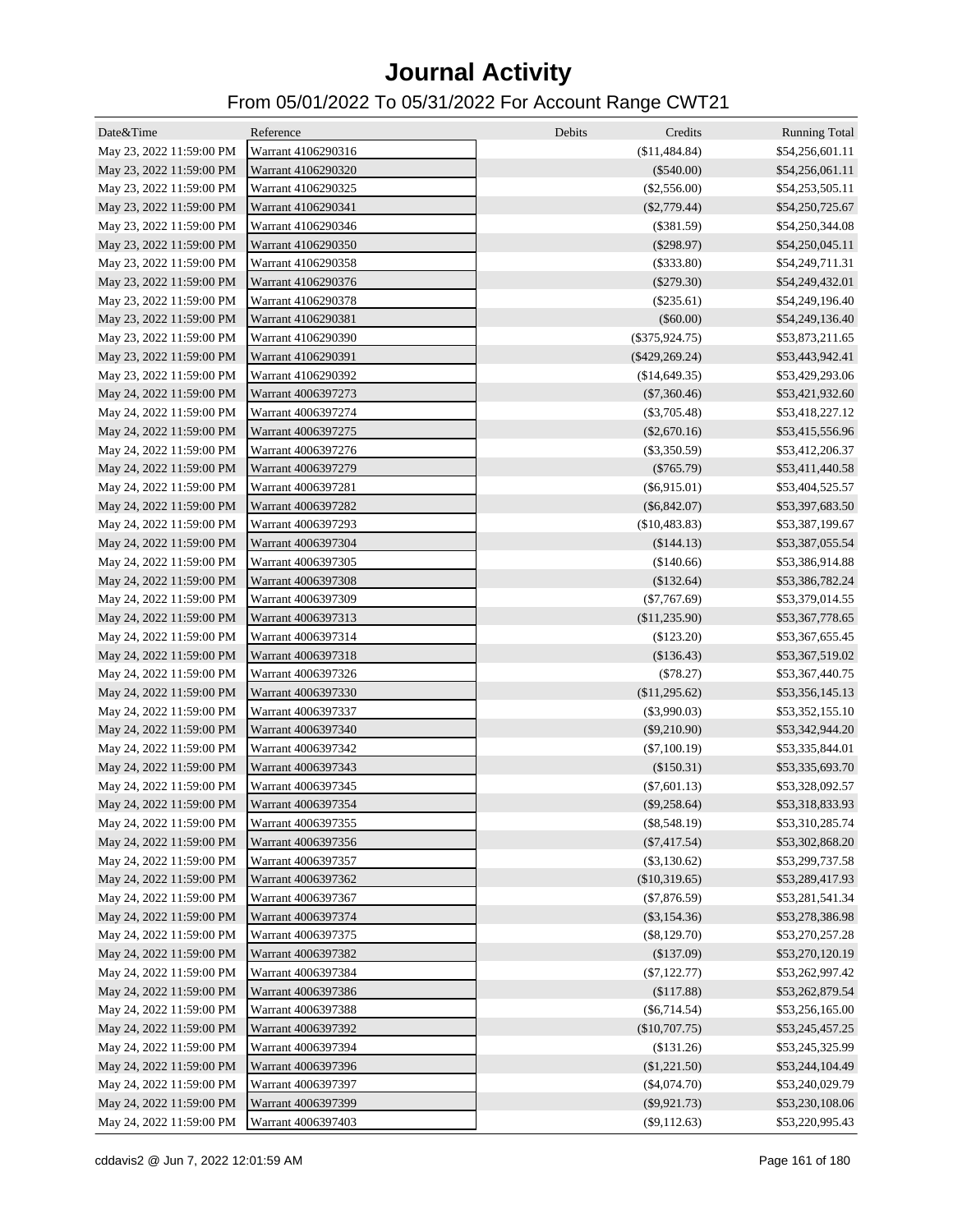| Date&Time                | Reference          | Debits<br>Credits | <b>Running Total</b> |
|--------------------------|--------------------|-------------------|----------------------|
| May 24, 2022 11:59:00 PM | Warrant 4006397404 | (\$127.06)        | \$53,220,868.37      |
| May 24, 2022 11:59:00 PM | Warrant 4006397411 | $(\$3,746.94)$    | \$53,217,121.43      |
| May 24, 2022 11:59:00 PM | Warrant 4006397419 | (\$131.36)        | \$53,216,990.07      |
| May 24, 2022 11:59:00 PM | Warrant 4006397420 | (S6, 538.53)      | \$53,210,451.54      |
| May 24, 2022 11:59:00 PM | Warrant 4006397421 | (\$143.16)        | \$53,210,308.38      |
| May 24, 2022 11:59:00 PM | Warrant 4006397426 | (\$125.70)        | \$53,210,182.68      |
| May 24, 2022 11:59:00 PM | Warrant 4006397449 | $(\$3,160.02)$    | \$53,207,022.66      |
| May 24, 2022 11:59:00 PM | Warrant 4006397453 | $(\$4,079.61)$    | \$53,202,943.05      |
| May 24, 2022 11:59:00 PM | Warrant 4006397455 | (\$140.57)        | \$53,202,802.48      |
| May 24, 2022 11:59:00 PM | Warrant 4006397459 | $(\$4,022.11)$    | \$53,198,780.37      |
| May 24, 2022 11:59:00 PM | Warrant 4006397462 | $(\$10,222.08)$   | \$53,188,558.29      |
| May 24, 2022 11:59:00 PM | Warrant 4006397466 | $(\$2,960.46)$    | \$53,185,597.83      |
| May 24, 2022 11:59:00 PM | Warrant 4006397467 | $(\$865.18)$      | \$53,184,732.65      |
| May 24, 2022 11:59:00 PM | Warrant 4006397470 | $(\$129.05)$      | \$53,184,603.60      |
| May 24, 2022 11:59:00 PM | Warrant 4006397478 | $(\$7,675.55)$    | \$53,176,928.05      |
| May 24, 2022 11:59:00 PM | Warrant 4006397481 | $(\$8,506.35)$    | \$53,168,421.70      |
| May 24, 2022 11:59:00 PM | Warrant 4006397483 | (\$152.80)        | \$53,168,268.90      |
| May 24, 2022 11:59:00 PM | Warrant 4006397485 | $(\$3,280.13)$    | \$53,164,988.77      |
| May 24, 2022 11:59:00 PM | Warrant 4006397487 | $(\$9,586.96)$    | \$53,155,401.81      |
| May 24, 2022 11:59:00 PM | Warrant 4006397494 | $(\$4,181.30)$    | \$53,151,220.51      |
| May 24, 2022 11:59:00 PM | Warrant 4006397496 | $(\$4,022.11)$    | \$53,147,198.40      |
| May 24, 2022 11:59:00 PM | Warrant 4006397497 | $(\$7,603.78)$    | \$53,139,594.62      |
| May 24, 2022 11:59:00 PM | Warrant 4006397498 | $(\$10,498.11)$   | \$53,129,096.51      |
| May 24, 2022 11:59:00 PM | Warrant 4006397500 | (\$1,082.39)      | \$53,128,014.12      |
| May 24, 2022 11:59:00 PM | Warrant 4006397505 | (\$147.26)        | \$53,127,866.86      |
| May 24, 2022 11:59:00 PM | Warrant 4006397513 | (\$138.67)        | \$53,127,728.19      |
| May 24, 2022 11:59:00 PM | Warrant 4006397514 | $(\$7,801.11)$    | \$53,119,927.08      |
| May 24, 2022 11:59:00 PM | Warrant 4006397515 | (\$138.66)        | \$53,119,788.42      |
| May 24, 2022 11:59:00 PM | Warrant 4006397516 | (\$135.02)        | \$53,119,653.40      |
| May 24, 2022 11:59:00 PM | Warrant 4006397517 | (\$12,061.88)     | \$53,107,591.52      |
| May 24, 2022 11:59:00 PM | Warrant 4006397562 | (\$137.62)        | \$53,107,453.90      |
| May 24, 2022 11:59:00 PM | Warrant 4006397563 | (\$1,090.84)      | \$53,106,363.06      |
| May 24, 2022 11:59:00 PM | Warrant 4006397572 | $(\$6,979.52)$    | \$53,099,383.54      |
| May 24, 2022 11:59:00 PM | Warrant 4106290249 | (\$1,666.63)      | \$53,097,716.91      |
| May 24, 2022 11:59:00 PM | Warrant 4106290288 | $(\$995.81)$      | \$53,096,721.10      |
| May 24, 2022 11:59:00 PM | Warrant 4106290289 | $(\$841.21)$      | \$53,095,879.89      |
| May 24, 2022 11:59:00 PM | Warrant 4106290294 | (\$0.03)          | \$53,095,879.86      |
| May 24, 2022 11:59:00 PM | Warrant 4106290295 | $(\$102,472.50)$  | \$52,993,407.36      |
| May 24, 2022 11:59:00 PM | Warrant 4106290306 | $(\$2.35)$        | \$52,993,405.01      |
| May 24, 2022 11:59:00 PM | Warrant 4106290317 | (\$10,302.71)     | \$52,983,102.30      |
| May 24, 2022 11:59:00 PM | Warrant 4106290330 | $(\$29,438.90)$   | \$52,953,663.40      |
| May 24, 2022 11:59:00 PM | Warrant 4106290334 | $(\$2,535.00)$    | \$52,951,128.40      |
| May 24, 2022 11:59:00 PM | Warrant 4106290339 | $(\$3,652.68)$    | \$52,947,475.72      |
| May 24, 2022 11:59:00 PM | Warrant 4106290342 | $(\$4,801.75)$    | \$52,942,673.97      |
| May 24, 2022 11:59:00 PM | Warrant 4106290347 | (\$1,947.80)      | \$52,940,726.17      |
| May 24, 2022 11:59:00 PM | Warrant 4106290349 | $(\$2,194.90)$    | \$52,938,531.27      |
| May 24, 2022 11:59:00 PM | Warrant 4106290351 | $(\$3,267.92)$    | \$52,935,263.35      |
| May 24, 2022 11:59:00 PM | Warrant 4106290357 | $(\$504.45)$      | \$52,934,758.90      |
| May 24, 2022 11:59:00 PM | Warrant 4106290367 | (\$124,502.67)    | \$52,810,256.23      |
| May 24, 2022 11:59:00 PM | Warrant 4106290373 | $(\$772.13)$      | \$52,809,484.10      |
| May 24, 2022 11:59:00 PM | Warrant 4106290375 | $(\$4,606.37)$    | \$52,804,877.73      |
| May 24, 2022 11:59:00 PM | Warrant 4106290379 | $(\$6,563.11)$    | \$52,798,314.62      |
| May 24, 2022 11:59:00 PM | Warrant 4106290380 | (\$1,763.98)      | \$52,796,550.64      |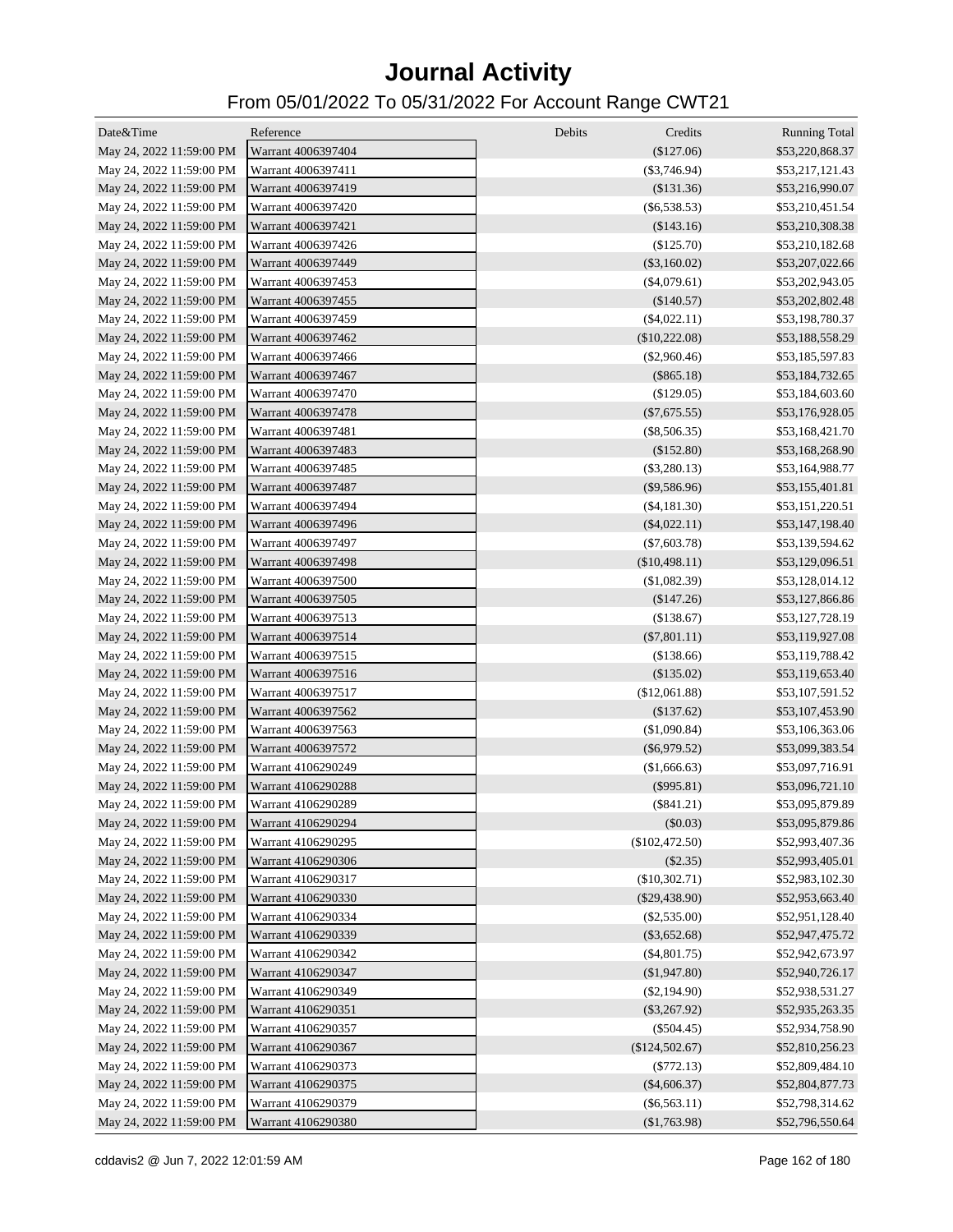| Date&Time                | Reference          | Debits<br>Credits | <b>Running Total</b> |
|--------------------------|--------------------|-------------------|----------------------|
| May 25, 2022 11:59:00 PM | Warrant 4006397269 | (\$11,298.41)     | \$52,785,252.23      |
| May 25, 2022 11:59:00 PM | Warrant 4006397272 | (\$1,508.30)      | \$52,783,743.93      |
| May 25, 2022 11:59:00 PM | Warrant 4006397285 | $(\$8,107.87)$    | \$52,775,636.06      |
| May 25, 2022 11:59:00 PM | Warrant 4006397286 | (\$148.01)        | \$52,775,488.05      |
| May 25, 2022 11:59:00 PM | Warrant 4006397291 | $(\$7,007.91)$    | \$52,768,480.14      |
| May 25, 2022 11:59:00 PM | Warrant 4006397296 | (\$132.53)        | \$52,768,347.61      |
| May 25, 2022 11:59:00 PM | Warrant 4006397300 | $(\$2,981.50)$    | \$52,765,366.11      |
| May 25, 2022 11:59:00 PM | Warrant 4006397303 | (\$11,744.64)     | \$52,753,621.47      |
| May 25, 2022 11:59:00 PM | Warrant 4006397307 | $(\$3,005.90)$    | \$52,750,615.57      |
| May 25, 2022 11:59:00 PM | Warrant 4006397311 | $(\$3,309.38)$    | \$52,747,306.19      |
| May 25, 2022 11:59:00 PM | Warrant 4006397312 | (\$148.52)        | \$52,747,157.67      |
| May 25, 2022 11:59:00 PM | Warrant 4006397316 | $(\$10,903.53)$   | \$52,736,254.14      |
| May 25, 2022 11:59:00 PM | Warrant 4006397321 | (\$10,182.57)     | \$52,726,071.57      |
| May 25, 2022 11:59:00 PM | Warrant 4006397329 | $(\$7,325.56)$    | \$52,718,746.01      |
| May 25, 2022 11:59:00 PM | Warrant 4006397331 | $(\$2,171.28)$    | \$52,716,574.73      |
| May 25, 2022 11:59:00 PM | Warrant 4006397336 | (\$11,579.10)     | \$52,704,995.63      |
| May 25, 2022 11:59:00 PM | Warrant 4006397347 | $(\$8,192.93)$    | \$52,696,802.70      |
| May 25, 2022 11:59:00 PM | Warrant 4006397351 | (\$12,413.87)     | \$52,684,388.83      |
| May 25, 2022 11:59:00 PM | Warrant 4006397358 | $(\$7,620.24)$    | \$52,676,768.59      |
| May 25, 2022 11:59:00 PM | Warrant 4006397361 | $(\$9,433.47)$    | \$52,667,335.12      |
| May 25, 2022 11:59:00 PM | Warrant 4006397364 | $(\$9,405.68)$    | \$52,657,929.44      |
| May 25, 2022 11:59:00 PM | Warrant 4006397369 | $(\$9,251.00)$    | \$52,648,678.44      |
| May 25, 2022 11:59:00 PM | Warrant 4006397390 | $(\$7,241.32)$    | \$52,641,437.12      |
| May 25, 2022 11:59:00 PM | Warrant 4006397391 | $(\$3,628.51)$    | \$52,637,808.61      |
| May 25, 2022 11:59:00 PM | Warrant 4006397393 | (\$10,300.23)     | \$52,627,508.38      |
| May 25, 2022 11:59:00 PM | Warrant 4006397418 | $(\$3,159.76)$    | \$52,624,348.62      |
| May 25, 2022 11:59:00 PM | Warrant 4006397428 | (\$139.90)        | \$52,624,208.72      |
| May 25, 2022 11:59:00 PM | Warrant 4006397450 | $(\$8,777.43)$    | \$52,615,431.29      |
| May 25, 2022 11:59:00 PM | Warrant 4006397476 | (\$12,302.15)     | \$52,603,129.14      |
| May 25, 2022 11:59:00 PM | Warrant 4006397488 | $(\$10,721.07)$   | \$52,592,408.07      |
| May 25, 2022 11:59:00 PM | Warrant 4006397491 | (\$126.44)        | \$52,592,281.63      |
| May 25, 2022 11:59:00 PM | Warrant 4006397493 | (\$150.28)        | \$52,592,131.35      |
| May 25, 2022 11:59:00 PM | Warrant 4006397499 | $(\$2,594.07)$    | \$52,589,537.28      |
| May 25, 2022 11:59:00 PM | Warrant 4006397510 | $(\$6,312.39)$    | \$52,583,224.89      |
| May 25, 2022 11:59:00 PM | Warrant 4006397545 | (\$10,920.54)     | \$52,572,304.35      |
| May 25, 2022 11:59:00 PM | Warrant 4006397546 | (\$137.50)        | \$52,572,166.85      |
| May 25, 2022 11:59:00 PM | Warrant 4006397548 | $(\$2,632.96)$    | \$52,569,533.89      |
| May 25, 2022 11:59:00 PM | Warrant 4006397551 | $(\$6,697.17)$    | \$52,562,836.72      |
| May 25, 2022 11:59:00 PM | Warrant 4006397555 | $(\$7,064.59)$    | \$52,555,772.13      |
| May 25, 2022 11:59:00 PM | Warrant 4006397556 | $(\$7,276.86)$    | \$52,548,495.27      |
| May 25, 2022 11:59:00 PM | Warrant 4006397557 | $(\$3,345.78)$    | \$52,545,149.49      |
| May 25, 2022 11:59:00 PM | Warrant 4006397561 | (\$126.97)        | \$52,545,022.52      |
| May 25, 2022 11:59:00 PM | Warrant 4006397569 | (\$10,231.08)     | \$52,534,791.44      |
| May 25, 2022 11:59:00 PM | Warrant 4006397570 | $(\$8,263.25)$    | \$52,526,528.19      |
| May 25, 2022 11:59:00 PM | Warrant 4006397574 | (\$137.02)        | \$52,526,391.17      |
| May 25, 2022 11:59:00 PM | Warrant 4006397578 | (\$141.00)        | \$52,526,250.17      |
| May 25, 2022 11:59:00 PM | Warrant 4006397579 | $(\$7,087.22)$    | \$52,519,162.95      |
| May 25, 2022 11:59:00 PM | Warrant 4006397583 | $(\$2,812.34)$    | \$52,516,350.61      |
| May 25, 2022 11:59:00 PM | Warrant 4006397584 | $(\$2,913.35)$    | \$52,513,437.26      |
| May 25, 2022 11:59:00 PM | Warrant 4006397587 | $(\$4,447.01)$    | \$52,508,990.25      |
| May 25, 2022 11:59:00 PM | Warrant 4006397588 | $(\$8,729.81)$    | \$52,500,260.44      |
| May 25, 2022 11:59:00 PM | Warrant 4106290267 | $(\$8,041.77)$    | \$52,492,218.67      |
| May 25, 2022 11:59:00 PM | Warrant 4106290331 | (\$1,937.69)      | \$52,490,280.98      |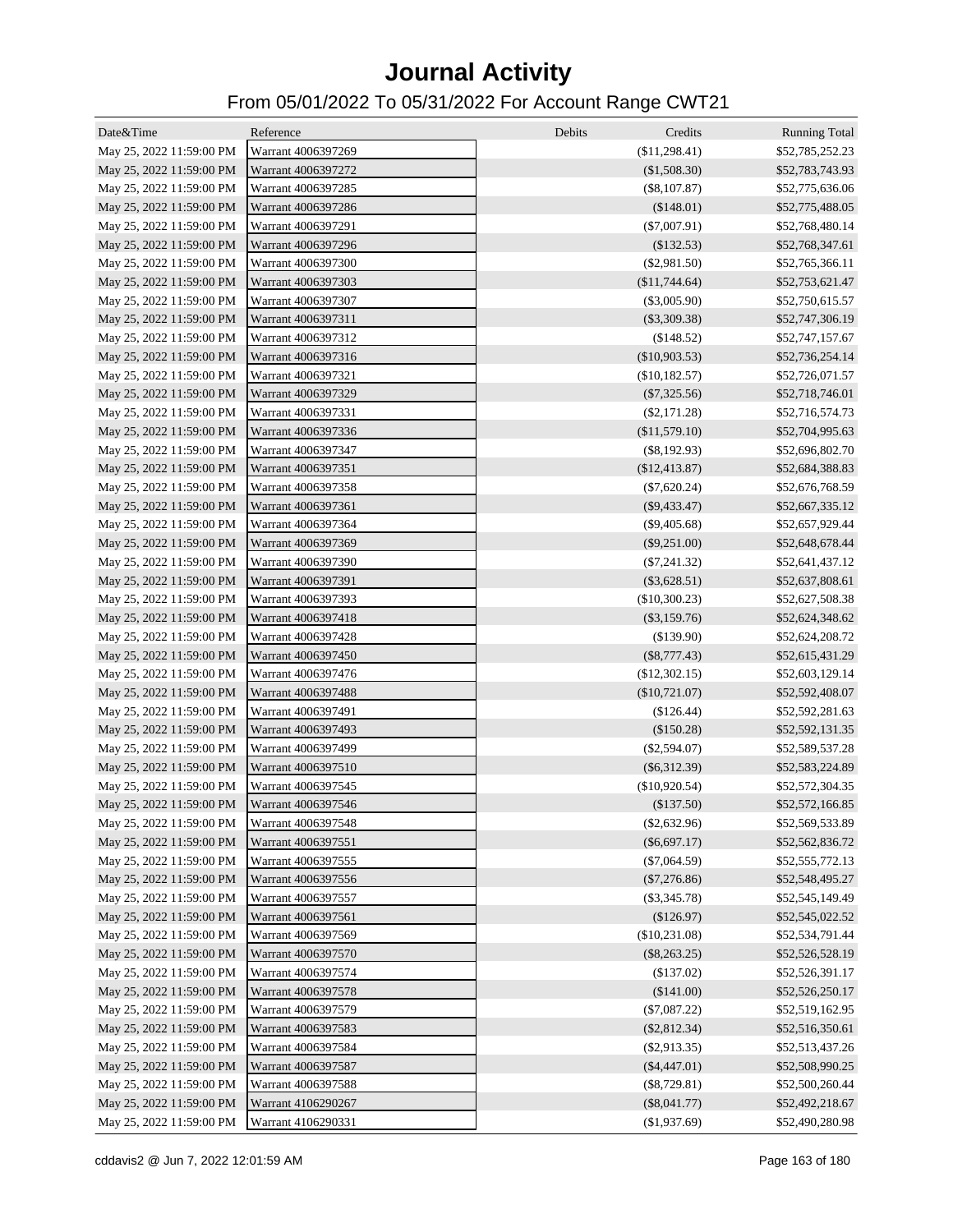| Date&Time                | Reference          | Debits<br>Credits | <b>Running Total</b> |
|--------------------------|--------------------|-------------------|----------------------|
| May 25, 2022 11:59:00 PM | Warrant 4106290335 | (\$11,096.89)     | \$52,479,184.09      |
| May 25, 2022 11:59:00 PM | Warrant 4106290343 | $(\$479.87)$      | \$52,478,704.22      |
| May 25, 2022 11:59:00 PM | Warrant 4106290356 | $(\$22.27)$       | \$52,478,681.95      |
| May 26, 2022 11:59:00 PM | Warrant 4006397315 | $(\$129.54)$      | \$52,478,552.41      |
| May 26, 2022 11:59:00 PM | Warrant 4006397334 | $(\$3,401.82)$    | \$52,475,150.59      |
| May 26, 2022 11:59:00 PM | Warrant 4006397436 | $(\$3,999.76)$    | \$52,471,150.83      |
| May 26, 2022 11:59:00 PM | Warrant 4006397437 | (\$11,572.17)     | \$52,459,578.66      |
| May 26, 2022 11:59:00 PM | Warrant 4006397445 | (\$140.51)        | \$52,459,438.15      |
| May 26, 2022 11:59:00 PM | Warrant 4006397474 | $(\$134.31)$      | \$52,459,303.84      |
| May 26, 2022 11:59:00 PM | Warrant 4006397554 | (\$134.11)        | \$52,459,169.73      |
| May 26, 2022 11:59:00 PM | Warrant 4006397566 | $(\$9,963.06)$    | \$52,449,206.67      |
| May 26, 2022 11:59:00 PM | Warrant 4006397568 | (\$10,601.84)     | \$52,438,604.83      |
| May 26, 2022 11:59:00 PM | Warrant 4006397573 | (\$133.34)        | \$52,438,471.49      |
| May 26, 2022 11:59:00 PM | Warrant 4006397577 | $(\$6,395.05)$    | \$52,432,076.44      |
| May 26, 2022 11:59:00 PM | Warrant 4106290253 | $(\$48,237.73)$   | \$52,383,838.71      |
| May 26, 2022 11:59:00 PM | Warrant 4106290266 | $(\$450.24)$      | \$52,383,388.47      |
| May 26, 2022 11:59:00 PM | Warrant 4106290272 | $(\$2,712.82)$    | \$52,380,675.65      |
| May 26, 2022 11:59:00 PM | Warrant 4106290297 | $(\$2,549.97)$    | \$52,378,125.68      |
| May 26, 2022 11:59:00 PM | Warrant 4106290310 | $(\$6,529.22)$    | \$52,371,596.46      |
| May 26, 2022 11:59:00 PM | Warrant 4106290319 | $(\$325.00)$      | \$52,371,271.46      |
| May 26, 2022 11:59:00 PM | Warrant 4106290327 | (\$1,121.05)      | \$52,370,150.41      |
| May 26, 2022 11:59:00 PM | Warrant 4106290354 | $(\$34,697.13)$   | \$52,335,453.28      |
| May 26, 2022 11:59:00 PM | Warrant 4106290365 | $(\$1,764.00)$    | \$52,333,689.28      |
| May 26, 2022 11:59:00 PM | Warrant 4106290369 | $(\$60.00)$       | \$52,333,629.28      |
| May 26, 2022 11:59:00 PM | Warrant 4106290371 | $(\$433.16)$      | \$52,333,196.12      |
| May 26, 2022 11:59:00 PM | Warrant 4106290397 | $(\$535.50)$      | \$52,332,660.62      |
| May 26, 2022 11:59:00 PM | Warrant 4106290398 | $(\$588.44)$      | \$52,332,072.18      |
| May 26, 2022 11:59:00 PM | Warrant 4106290413 | $(\$67.00)$       | \$52,332,005.18      |
| May 26, 2022 11:59:00 PM | Warrant 4106290422 | $(\$2,198.32)$    | \$52,329,806.86      |
| May 26, 2022 11:59:00 PM | Warrant 4106290444 | $(\$3,537.39)$    | \$52,326,269.47      |
| May 27, 2022 11:59:00 PM | Warrant 4006397277 | $(\$7,195.43)$    | \$52,319,074.04      |
| May 27, 2022 11:59:00 PM | Warrant 4006397317 | $(\$3,340.40)$    | \$52,315,733.64      |
| May 27, 2022 11:59:00 PM | Warrant 4006397335 | $(\$3,661.98)$    | \$52,312,071.66      |
| May 27, 2022 11:59:00 PM | Warrant 4006397344 | $(\$2,994.68)$    | \$52,309,076.98      |
| May 27, 2022 11:59:00 PM | Warrant 4006397353 | (\$10,426.80)     | \$52,298,650.18      |
| May 27, 2022 11:59:00 PM | Warrant 4006397377 | $(\$6,629.57)$    | \$52,292,020.61      |
| May 27, 2022 11:59:00 PM | Warrant 4006397398 | $(\$7,762.70)$    | \$52,284,257.91      |
| May 27, 2022 11:59:00 PM | Warrant 4006397434 | $(\$3,247.41)$    | \$52,281,010.50      |
| May 27, 2022 11:59:00 PM | Warrant 4006397461 | $(\$5,759.99)$    | \$52,275,250.51      |
| May 27, 2022 11:59:00 PM | Warrant 4006397484 | $(\$9,240.77)$    | \$52,266,009.74      |
| May 27, 2022 11:59:00 PM | Warrant 4006397509 | $(\$10,207.54)$   | \$52,255,802.20      |
| May 27, 2022 11:59:00 PM | Warrant 4006397550 | (\$146.68)        | \$52,255,655.52      |
| May 27, 2022 11:59:00 PM | Warrant 4006397558 | (\$12,826.65)     | \$52,242,828.87      |
| May 27, 2022 11:59:00 PM | Warrant 4006397565 | (\$143.93)        | \$52,242,684.94      |
| May 27, 2022 11:59:00 PM | Warrant 4006397567 | $(\$7,185.97)$    | \$52,235,498.97      |
| May 27, 2022 11:59:00 PM | Warrant 4006397571 | (\$133.78)        | \$52,235,365.19      |
| May 27, 2022 11:59:00 PM | Warrant 4006397575 | $(\$6,268.79)$    | \$52,229,096.40      |
| May 27, 2022 11:59:00 PM | Warrant 4006397580 | (\$144.15)        | \$52,228,952.25      |
| May 27, 2022 11:59:00 PM | Warrant 4106290171 | $(\$75.00)$       | \$52,228,877.25      |
| May 27, 2022 11:59:00 PM | Warrant 4106290296 | (\$18,867.30)     | \$52,210,009.95      |
| May 27, 2022 11:59:00 PM | Warrant 4106290364 | $(\$414.48)$      | \$52,209,595.47      |
| May 27, 2022 11:59:00 PM | Warrant 4106290372 | $(\$6,100.00)$    | \$52,203,495.47      |
| May 27, 2022 11:59:00 PM | Warrant 4106290384 | (\$17,231.70)     | \$52,186,263.77      |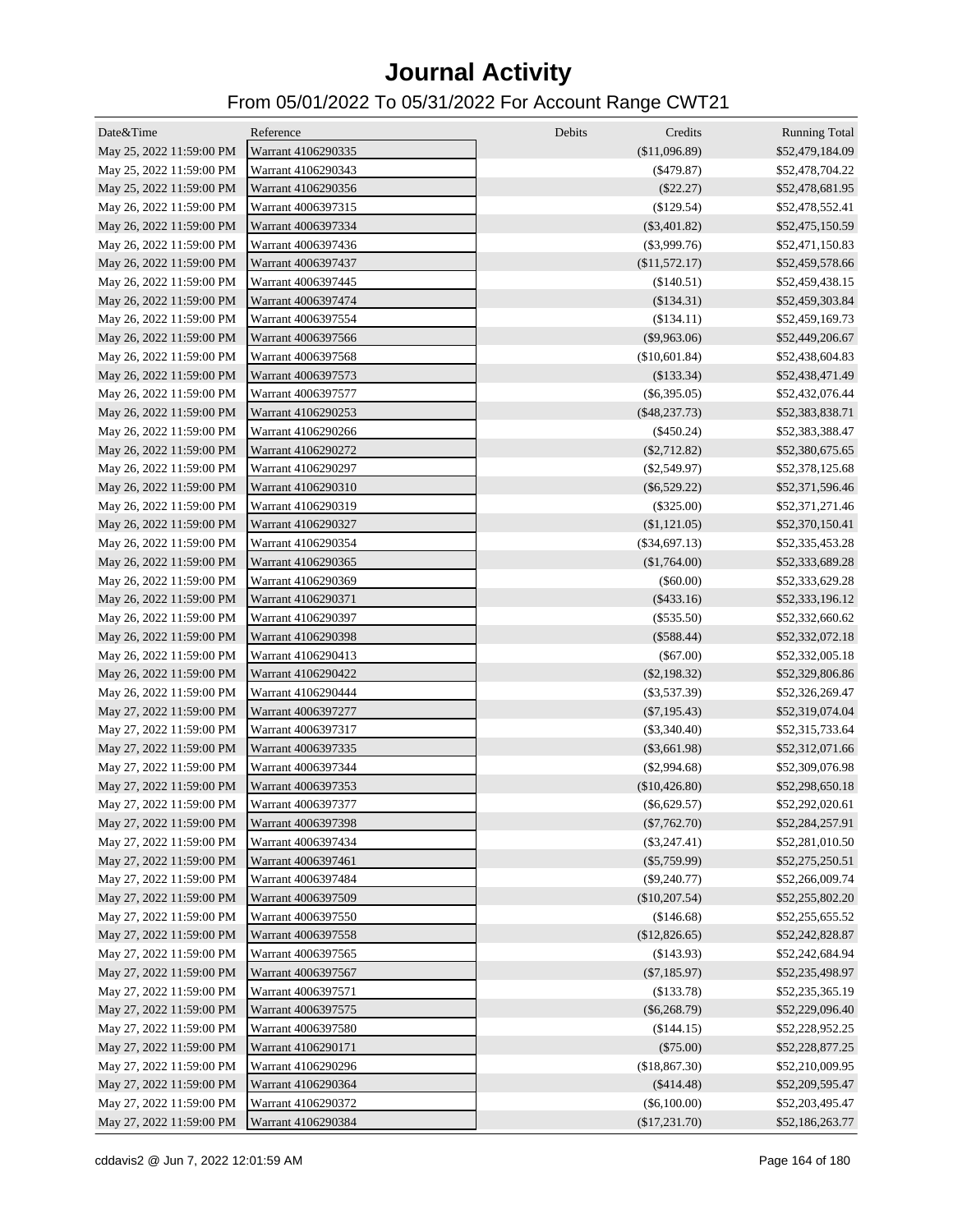| Date&Time                | Reference                                                         | Debits         | Credits          | <b>Running Total</b> |
|--------------------------|-------------------------------------------------------------------|----------------|------------------|----------------------|
| May 27, 2022 11:59:00 PM | Warrant 4106290386                                                |                | $(\$7,014.83)$   | \$52,179,248.94      |
| May 27, 2022 11:59:00 PM | Warrant 4106290387                                                |                | (\$1,487.50)     | \$52,177,761.44      |
| May 27, 2022 11:59:00 PM | Warrant 4106290388                                                |                | $(\$509.69)$     | \$52,177,251.75      |
| May 27, 2022 11:59:00 PM | Warrant 4106290393                                                |                | (\$11.74)        | \$52,177,240.01      |
| May 27, 2022 11:59:00 PM | Warrant 4106290396                                                |                | $(\$9.49)$       | \$52,177,230.52      |
| May 27, 2022 11:59:00 PM | Warrant 4106290414                                                |                | $(\$80.80)$      | \$52,177,149.72      |
| May 31, 2022 3:49:51 PM  | DEP#2022.371 TEACHERAGE 05.18.2022<br>\$90,132.34                 | \$32,818.72    |                  | \$52,209,968.44      |
| May 31, 2022 3:49:51 PM  | DEP#2022.376 AUX OPERATIONS<br>FUND \$90,132.34                   | \$409.77       |                  | \$52,210,378.21      |
| May 31, 2022 3:49:51 PM  | DEP#2022.377 AUX OPERATIONS<br>FUND \$90,132.34                   | \$108.41       |                  | \$52,210,486.62      |
| May 31, 2022 3:49:51 PM  | DEP#2022.378 TEACHERAGE-<br>05.23.2022 \$90,132.34                | \$30,191.49    |                  | \$52,240,678.11      |
| May 31, 2022 3:49:51 PM  | DEP#2022.379 WORKMENS COMP<br>\$90,132.34                         | \$7,126.16     |                  | \$52,247,804.27      |
| May 31, 2022 3:49:51 PM  | DEP#2022.380 JOHNSON O'MALLEY-<br>MARCH 2022 \$90,132.34          | \$10,202.94    |                  | \$52,258,007.21      |
| May 31, 2022 3:49:51 PM  | DEP#2022.382 EASTERN AZ COLLEGE<br>GEAR UP-APRIL 2022 \$90,132.34 | \$107.26       |                  | \$52,258,114.47      |
| May 31, 2022 3:49:51 PM  | DEP#2022.385 AUX OPERATIONS<br>FUND \$90,132.34                   | \$258.01       |                  | \$52,258,372.48      |
| May 31, 2022 5:03:08 PM  | DEP#2022.354-362 CUSD \$125,256.47                                | \$125,256.47   |                  | \$52,383,628.95      |
| May 31, 2022 5:09:17 PM  | DEP#2022.370 AZ ON TRACK SUMMER<br>CAMP \$448,901.93              | \$423,800.00   |                  | \$52,807,428.95      |
| May 31, 2022 5:09:17 PM  | DEP#2022.372 WORKMENS COMP<br>\$448,901.93                        | \$6,453.63     |                  | \$52,813,882.58      |
| May 31, 2022 5:09:17 PM  | DEP#2022.380 FOOD SERVICE APRIL<br>2022 \$448,901.93              | \$18,648.30    |                  | \$52,832,530.88      |
| May 31, 2022 11:59:00 PM | Warrant 4006397283                                                |                | (\$138.96)       | \$52,832,391.92      |
| May 31, 2022 11:59:00 PM | Warrant 4006397284                                                |                | $(\$9,132.59)$   | \$52,823,259.33      |
| May 31, 2022 11:59:00 PM | Warrant 4006397325                                                |                | $(\$9,624.17)$   | \$52,813,635.16      |
| May 31, 2022 11:59:00 PM | Warrant 4006397327                                                |                | (\$143.58)       | \$52,813,491.58      |
| May 31, 2022 11:59:00 PM | Warrant 4006397427                                                |                | (\$147.97)       | \$52,813,343.61      |
| May 31, 2022 11:59:00 PM | Warrant 4006397456                                                |                | (\$142.81)       | \$52,813,200.80      |
| May 31, 2022 11:59:00 PM | Warrant 4006397460                                                |                | (\$119.78)       | \$52,813,081.02      |
| May 31, 2022 11:59:00 PM | Warrant 4006397506                                                |                | $(\$123.74)$     | \$52,812,957.28      |
| May 31, 2022 11:59:00 PM | Warrant 4006397508                                                |                | (\$149.25)       | \$52,812,808.03      |
| May 31, 2022 11:59:00 PM | Warrant 4006397553                                                |                | $(\$4,170.12)$   | \$52,808,637.91      |
| May 31, 2022 11:59:00 PM | Warrant 4006397585                                                |                | $(\$96.59)$      | \$52,808,541.32      |
| May 31, 2022 11:59:00 PM | Warrant 4106290032                                                |                | $(\$990.57)$     | \$52,807,550.75      |
| May 31, 2022 11:59:00 PM | Warrant 4106290109                                                |                | $(\$4,516.72)$   | \$52,803,034.03      |
| May 31, 2022 11:59:00 PM | Warrant 4106290173                                                |                | ( \$431.96)      | \$52,802,602.07      |
| May 31, 2022 11:59:00 PM | Warrant 4106290237                                                |                | $(\$815.00)$     | \$52,801,787.07      |
| May 31, 2022 11:59:00 PM | Warrant 4106290290                                                |                | $(\$3,500.00)$   | \$52,798,287.07      |
| May 31, 2022 11:59:00 PM | Warrant 4106290314                                                |                | $(\$784.31)$     | \$52,797,502.76      |
| May 31, 2022 11:59:00 PM | Warrant 4106290315                                                |                | (\$10,260.00)    | \$52,787,242.76      |
| May 31, 2022 11:59:00 PM | Warrant 4106290337                                                |                | $(\$465.08)$     | \$52,786,777.68      |
| May 31, 2022 11:59:00 PM | Warrant 4106290362                                                |                | $(\$205.00)$     | \$52,786,572.68      |
| May 31, 2022 11:59:00 PM | Warrant 4106290363                                                |                | $(\$483.80)$     | \$52,786,088.88      |
| May 31, 2022 11:59:00 PM | Warrant 4106290408                                                |                | $(\$469.56)$     | \$52,785,619.32      |
| May 31, 2022 11:59:00 PM | Warrant 4106290420                                                |                | $(\$2,517.49)$   | \$52,783,101.83      |
| May 31, 2022 11:59:57 PM | journal fund interest allocation - 05/01/2022<br>to 05/31/2022    | \$10,118.68    |                  | \$52,793,220.51      |
| 424112-1000              | Non-Levy-Cash With Treasurer                                      | \$2,240,515.29 | (\$8,087,555.64) | \$52,793,220.51      |
| 424113-1000              | <b>Bond Building-Cash With Treasurer</b>                          |                |                  | \$0.00               |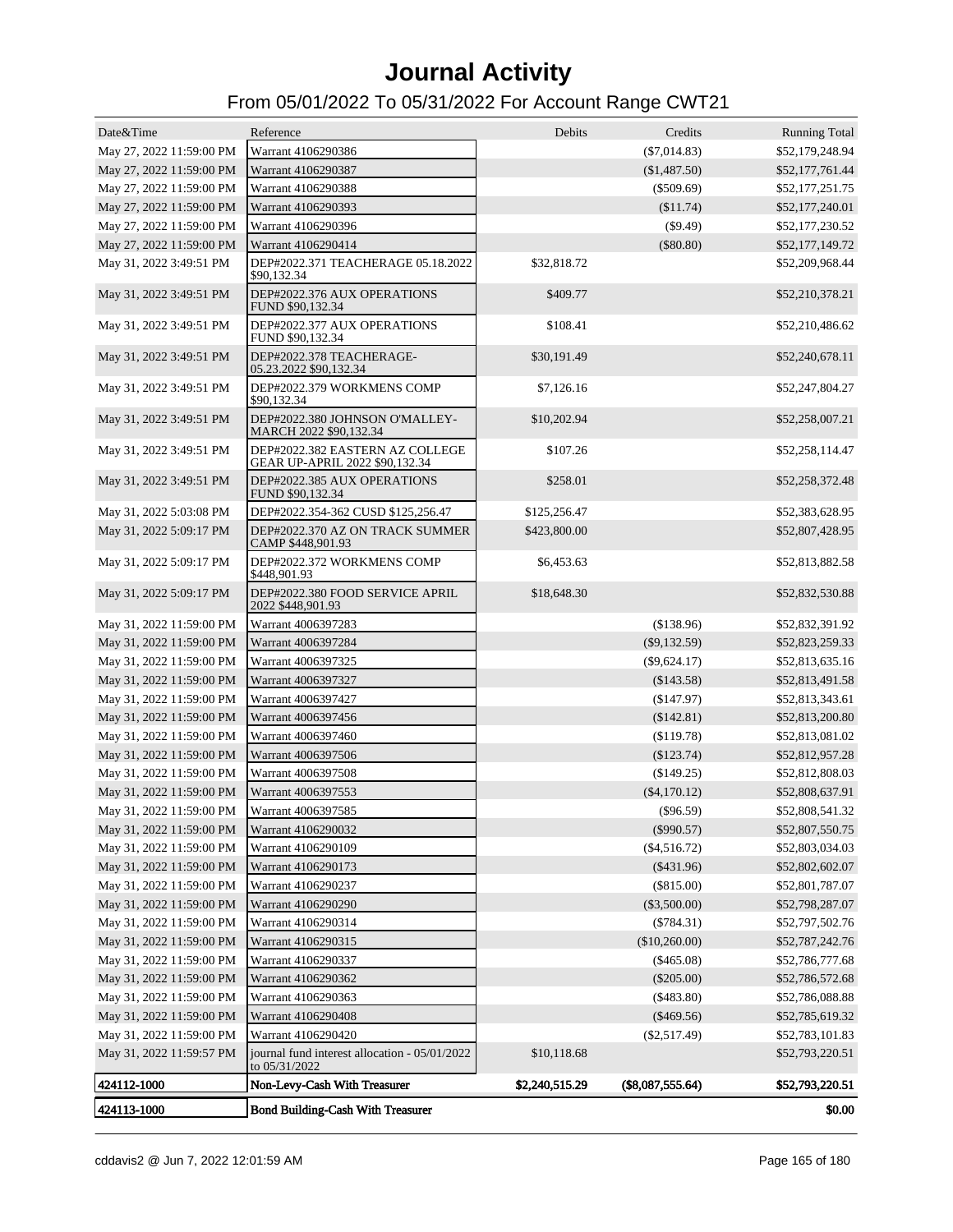| \$0.00<br>\$0.00<br>424113-1000<br>\$0.00<br><b>Bond Building-Cash With Treasurer</b><br>424114-1000<br>Debt services-Cash With Treasurer<br>\$944,291.03<br>Warrant 4106290150<br>May 2, 2022 11:59:00 PM<br>$(\$97.00)$<br>\$944,194.03<br>May 20, 2022 11:59:00 PM<br>Warrant 4106290285<br>$(\$1,933.65)$<br>\$942,260.38<br>May 24, 2022 11:59:00 PM<br>Warrant 4106290344<br>(\$115.36)<br>\$942,145.02<br>May 25, 2022 11:59:00 PM<br>Warrant 4106290336<br>$(\$57.81)$<br>\$942,087.21<br>Warrant 4106290333<br>May 27, 2022 11:59:00 PM<br>$(\$3,263.28)$<br>\$938,823.93<br>DEP#2022.381 JOHN HOPKINS APRIL &<br>May 31, 2022 12:00:01 AM<br>\$2,260.00<br>\$941,083.93<br>MAY 2022 \$2,260.00<br>May 31, 2022 11:59:57 PM<br>journal fund interest allocation - 05/01/2022<br>\$172.02<br>\$941,255.95<br>to 05/31/2022<br>424114-1000<br>Debt services-Cash With Treasurer<br>\$2,432.02<br>$(\$5,467.10)$<br>\$941,255.95<br>424115-1000<br>Deficiencies Corection-Cash With Treasurer<br>\$0.00<br>Deficiencies Corection-Cash With Treasurer<br>\$0.00<br>\$0.00<br>\$0.00<br>424115-1000<br>424116-1000<br><b>Building Renewel-Cash With Treasurer</b><br>\$0.00<br>\$0.00<br>\$0.00<br>424116-1000<br><b>Building Renewel-Cash With Treasurer</b><br>\$0.00<br>424117-1000<br>New School Facilities-Cash With Treasurer<br>\$0.00<br>\$0.00<br>\$0.00<br>424117-1000<br>New School Facilities-Cash With Treasurer<br>\$0.00<br>427111-1000<br>Levy Funds-Cash With Treasurer<br>(\$564,179.77)<br>May 2, 2022 11:59:00 PM<br>Warrant 3822000499<br>$(\$68.02)$<br>$(\$564, 247.79)$<br>May 2, 2022 11:59:00 PM<br>Warrant 3822000500<br>$(\$95.88)$<br>$(\$564,343.67)$<br>May 2, 2022 11:59:00 PM<br>Warrant 3922000821<br>(\$1,493.16)<br>$(\$565,836.83)$<br>May 3, 2022 11:59:00 PM<br>Warrant 3822000506<br>$(\$92,992.61)$<br>$($ \$658,829.44)<br>May 4, 2022 4:40:38 PM<br>DEP#220836 FY 21/22 REC#9039<br>\$375.00<br>$(\$658,454.44)$<br>\$8,795.68<br>May 4, 2022 5:11:29 PM<br>DEP#220848 FY21/22 SCHOOL<br>\$314,411.87<br>$(\$344,042.57)$<br>APPORTION \$5,078,538.03<br>May 4, 2022 11:59:00 PM<br>Warrant 3822000493<br>$(\$275.00)$<br>$(\$344,317.57)$<br>Warrant 3822000494<br>May 4, 2022 11:59:00 PM<br>(\$1,796.53)<br>$(\$346,114.10)$<br>Warrant 3822000495<br>May 4, 2022 11:59:00 PM<br>(\$848.66)<br>$(\$346,962.76)$<br>Warrant 3822000496<br>May 4, 2022 11:59:00 PM<br>$(\$423.35)$<br>$(\$347,386.11)$<br>Warrant 3922000811<br>May 4, 2022 11:59:00 PM<br>$(\$6,707.38)$<br>$(\$354,093.49)$<br>Warrant 3822000505<br>May 5, 2022 11:59:00 PM<br>$(\$594.04)$<br>$(\$354,687.53)$<br>Warrant 3822000489<br>May 6, 2022 11:59:00 PM<br>$(\$2,557.93)$<br>$(\$357,245.46)$<br>Warrant 3822000512<br>May 6, 2022 11:59:00 PM<br>(\$1,182.16)<br>$(\$358,427.62)$<br>Warrant 3822000514<br>$(\$358,674.05)$<br>May 6, 2022 11:59:00 PM<br>$(\$246.43)$<br>May 9, 2022 11:59:00 PM<br>Warrant 3822000507<br>(\$11,372.02)<br>$(\$370,046.07)$<br>May 9, 2022 11:59:00 PM<br>Warrant 3822000509<br>(\$1,183.60)<br>$(\$371,229.67)$<br>May 9, 2022 11:59:00 PM<br>Warrant 3922000830<br>(\$1,453.53)<br>$(\$372,683.20)$<br>Warrant 3922000831<br>May 9, 2022 11:59:00 PM<br>$(\$519.35)$<br>$(\$373,202.55)$<br>May 10, 2022 11:59:00 PM<br>Warrant 3822000503<br>$(\$446.06)$<br>(\$373,648.61)<br>May 10, 2022 11:59:00 PM<br>Warrant 3822000508<br>(\$187.16)<br>$(\$373,835.77)$<br>May 10, 2022 11:59:00 PM<br>Warrant 3822000521<br>$(\$532.77)$<br>$(\$374,368.54)$<br>May 10, 2022 11:59:00 PM<br>Warrant 3922000833<br>$(\$46.25)$<br>$(\$374,414.79)$<br>May 11, 2022 11:59:00 PM<br>Warrant 3822000511<br>$(\$2,529.37)$<br>$(\$376,944.16)$<br>May 11, 2022 11:59:00 PM<br>Warrant 3822000524<br>$(\$95.88)$<br>$(\$377,040.04)$<br>May 11, 2022 11:59:00 PM<br>Warrant 3922000840<br>(\$1,848.99)<br>$(\$378,889.03)$<br>May 11, 2022 11:59:00 PM<br>Warrant 3922000846<br>(\$12,080.00)<br>$(\$390,969.03)$<br>May 12, 2022 2:33:42 PM<br>DEP#220871 FY21/22 NSLP \$355,751.16<br>\$18,179.07<br>$(\$372,789.96)$<br>May 12, 2022 3:29:08 PM<br>JE 6495 / SCH Trans 68 County<br>\$30,784.04<br>$(\$342,005.92)$<br>Equalization-APR FY21/22 / cddavis2<br>Warrant 3822000513<br>$(\$104.70)$<br>$(\$342,110.62)$<br>May 12, 2022 11:59:00 PM<br>May 12, 2022 11:59:00 PM<br>Warrant 3922000837<br>(\$125.26)<br>$(\$342, 235.88)$ | Date&Time | Reference | Debits | Credits | <b>Running Total</b> |
|-----------------------------------------------------------------------------------------------------------------------------------------------------------------------------------------------------------------------------------------------------------------------------------------------------------------------------------------------------------------------------------------------------------------------------------------------------------------------------------------------------------------------------------------------------------------------------------------------------------------------------------------------------------------------------------------------------------------------------------------------------------------------------------------------------------------------------------------------------------------------------------------------------------------------------------------------------------------------------------------------------------------------------------------------------------------------------------------------------------------------------------------------------------------------------------------------------------------------------------------------------------------------------------------------------------------------------------------------------------------------------------------------------------------------------------------------------------------------------------------------------------------------------------------------------------------------------------------------------------------------------------------------------------------------------------------------------------------------------------------------------------------------------------------------------------------------------------------------------------------------------------------------------------------------------------------------------------------------------------------------------------------------------------------------------------------------------------------------------------------------------------------------------------------------------------------------------------------------------------------------------------------------------------------------------------------------------------------------------------------------------------------------------------------------------------------------------------------------------------------------------------------------------------------------------------------------------------------------------------------------------------------------------------------------------------------------------------------------------------------------------------------------------------------------------------------------------------------------------------------------------------------------------------------------------------------------------------------------------------------------------------------------------------------------------------------------------------------------------------------------------------------------------------------------------------------------------------------------------------------------------------------------------------------------------------------------------------------------------------------------------------------------------------------------------------------------------------------------------------------------------------------------------------------------------------------------------------------------------------------------------------------------------------------------------------------------------------------------------------------------------------------------------------------------------------------------------------------------------------------------------------------------------------------------------------------------------------------------------------------------------------------------------------------------------------------------------------------------------------------------------------------------------------------------------------------------------------------------------------------------------------------------------------------------------------------------------------------------------------------------------------------------|-----------|-----------|--------|---------|----------------------|
|                                                                                                                                                                                                                                                                                                                                                                                                                                                                                                                                                                                                                                                                                                                                                                                                                                                                                                                                                                                                                                                                                                                                                                                                                                                                                                                                                                                                                                                                                                                                                                                                                                                                                                                                                                                                                                                                                                                                                                                                                                                                                                                                                                                                                                                                                                                                                                                                                                                                                                                                                                                                                                                                                                                                                                                                                                                                                                                                                                                                                                                                                                                                                                                                                                                                                                                                                                                                                                                                                                                                                                                                                                                                                                                                                                                                                                                                                                                                                                                                                                                                                                                                                                                                                                                                                                                                                                                               |           |           |        |         |                      |
|                                                                                                                                                                                                                                                                                                                                                                                                                                                                                                                                                                                                                                                                                                                                                                                                                                                                                                                                                                                                                                                                                                                                                                                                                                                                                                                                                                                                                                                                                                                                                                                                                                                                                                                                                                                                                                                                                                                                                                                                                                                                                                                                                                                                                                                                                                                                                                                                                                                                                                                                                                                                                                                                                                                                                                                                                                                                                                                                                                                                                                                                                                                                                                                                                                                                                                                                                                                                                                                                                                                                                                                                                                                                                                                                                                                                                                                                                                                                                                                                                                                                                                                                                                                                                                                                                                                                                                                               |           |           |        |         |                      |
|                                                                                                                                                                                                                                                                                                                                                                                                                                                                                                                                                                                                                                                                                                                                                                                                                                                                                                                                                                                                                                                                                                                                                                                                                                                                                                                                                                                                                                                                                                                                                                                                                                                                                                                                                                                                                                                                                                                                                                                                                                                                                                                                                                                                                                                                                                                                                                                                                                                                                                                                                                                                                                                                                                                                                                                                                                                                                                                                                                                                                                                                                                                                                                                                                                                                                                                                                                                                                                                                                                                                                                                                                                                                                                                                                                                                                                                                                                                                                                                                                                                                                                                                                                                                                                                                                                                                                                                               |           |           |        |         |                      |
|                                                                                                                                                                                                                                                                                                                                                                                                                                                                                                                                                                                                                                                                                                                                                                                                                                                                                                                                                                                                                                                                                                                                                                                                                                                                                                                                                                                                                                                                                                                                                                                                                                                                                                                                                                                                                                                                                                                                                                                                                                                                                                                                                                                                                                                                                                                                                                                                                                                                                                                                                                                                                                                                                                                                                                                                                                                                                                                                                                                                                                                                                                                                                                                                                                                                                                                                                                                                                                                                                                                                                                                                                                                                                                                                                                                                                                                                                                                                                                                                                                                                                                                                                                                                                                                                                                                                                                                               |           |           |        |         |                      |
|                                                                                                                                                                                                                                                                                                                                                                                                                                                                                                                                                                                                                                                                                                                                                                                                                                                                                                                                                                                                                                                                                                                                                                                                                                                                                                                                                                                                                                                                                                                                                                                                                                                                                                                                                                                                                                                                                                                                                                                                                                                                                                                                                                                                                                                                                                                                                                                                                                                                                                                                                                                                                                                                                                                                                                                                                                                                                                                                                                                                                                                                                                                                                                                                                                                                                                                                                                                                                                                                                                                                                                                                                                                                                                                                                                                                                                                                                                                                                                                                                                                                                                                                                                                                                                                                                                                                                                                               |           |           |        |         |                      |
|                                                                                                                                                                                                                                                                                                                                                                                                                                                                                                                                                                                                                                                                                                                                                                                                                                                                                                                                                                                                                                                                                                                                                                                                                                                                                                                                                                                                                                                                                                                                                                                                                                                                                                                                                                                                                                                                                                                                                                                                                                                                                                                                                                                                                                                                                                                                                                                                                                                                                                                                                                                                                                                                                                                                                                                                                                                                                                                                                                                                                                                                                                                                                                                                                                                                                                                                                                                                                                                                                                                                                                                                                                                                                                                                                                                                                                                                                                                                                                                                                                                                                                                                                                                                                                                                                                                                                                                               |           |           |        |         |                      |
|                                                                                                                                                                                                                                                                                                                                                                                                                                                                                                                                                                                                                                                                                                                                                                                                                                                                                                                                                                                                                                                                                                                                                                                                                                                                                                                                                                                                                                                                                                                                                                                                                                                                                                                                                                                                                                                                                                                                                                                                                                                                                                                                                                                                                                                                                                                                                                                                                                                                                                                                                                                                                                                                                                                                                                                                                                                                                                                                                                                                                                                                                                                                                                                                                                                                                                                                                                                                                                                                                                                                                                                                                                                                                                                                                                                                                                                                                                                                                                                                                                                                                                                                                                                                                                                                                                                                                                                               |           |           |        |         |                      |
|                                                                                                                                                                                                                                                                                                                                                                                                                                                                                                                                                                                                                                                                                                                                                                                                                                                                                                                                                                                                                                                                                                                                                                                                                                                                                                                                                                                                                                                                                                                                                                                                                                                                                                                                                                                                                                                                                                                                                                                                                                                                                                                                                                                                                                                                                                                                                                                                                                                                                                                                                                                                                                                                                                                                                                                                                                                                                                                                                                                                                                                                                                                                                                                                                                                                                                                                                                                                                                                                                                                                                                                                                                                                                                                                                                                                                                                                                                                                                                                                                                                                                                                                                                                                                                                                                                                                                                                               |           |           |        |         |                      |
|                                                                                                                                                                                                                                                                                                                                                                                                                                                                                                                                                                                                                                                                                                                                                                                                                                                                                                                                                                                                                                                                                                                                                                                                                                                                                                                                                                                                                                                                                                                                                                                                                                                                                                                                                                                                                                                                                                                                                                                                                                                                                                                                                                                                                                                                                                                                                                                                                                                                                                                                                                                                                                                                                                                                                                                                                                                                                                                                                                                                                                                                                                                                                                                                                                                                                                                                                                                                                                                                                                                                                                                                                                                                                                                                                                                                                                                                                                                                                                                                                                                                                                                                                                                                                                                                                                                                                                                               |           |           |        |         |                      |
|                                                                                                                                                                                                                                                                                                                                                                                                                                                                                                                                                                                                                                                                                                                                                                                                                                                                                                                                                                                                                                                                                                                                                                                                                                                                                                                                                                                                                                                                                                                                                                                                                                                                                                                                                                                                                                                                                                                                                                                                                                                                                                                                                                                                                                                                                                                                                                                                                                                                                                                                                                                                                                                                                                                                                                                                                                                                                                                                                                                                                                                                                                                                                                                                                                                                                                                                                                                                                                                                                                                                                                                                                                                                                                                                                                                                                                                                                                                                                                                                                                                                                                                                                                                                                                                                                                                                                                                               |           |           |        |         |                      |
|                                                                                                                                                                                                                                                                                                                                                                                                                                                                                                                                                                                                                                                                                                                                                                                                                                                                                                                                                                                                                                                                                                                                                                                                                                                                                                                                                                                                                                                                                                                                                                                                                                                                                                                                                                                                                                                                                                                                                                                                                                                                                                                                                                                                                                                                                                                                                                                                                                                                                                                                                                                                                                                                                                                                                                                                                                                                                                                                                                                                                                                                                                                                                                                                                                                                                                                                                                                                                                                                                                                                                                                                                                                                                                                                                                                                                                                                                                                                                                                                                                                                                                                                                                                                                                                                                                                                                                                               |           |           |        |         |                      |
|                                                                                                                                                                                                                                                                                                                                                                                                                                                                                                                                                                                                                                                                                                                                                                                                                                                                                                                                                                                                                                                                                                                                                                                                                                                                                                                                                                                                                                                                                                                                                                                                                                                                                                                                                                                                                                                                                                                                                                                                                                                                                                                                                                                                                                                                                                                                                                                                                                                                                                                                                                                                                                                                                                                                                                                                                                                                                                                                                                                                                                                                                                                                                                                                                                                                                                                                                                                                                                                                                                                                                                                                                                                                                                                                                                                                                                                                                                                                                                                                                                                                                                                                                                                                                                                                                                                                                                                               |           |           |        |         |                      |
|                                                                                                                                                                                                                                                                                                                                                                                                                                                                                                                                                                                                                                                                                                                                                                                                                                                                                                                                                                                                                                                                                                                                                                                                                                                                                                                                                                                                                                                                                                                                                                                                                                                                                                                                                                                                                                                                                                                                                                                                                                                                                                                                                                                                                                                                                                                                                                                                                                                                                                                                                                                                                                                                                                                                                                                                                                                                                                                                                                                                                                                                                                                                                                                                                                                                                                                                                                                                                                                                                                                                                                                                                                                                                                                                                                                                                                                                                                                                                                                                                                                                                                                                                                                                                                                                                                                                                                                               |           |           |        |         |                      |
|                                                                                                                                                                                                                                                                                                                                                                                                                                                                                                                                                                                                                                                                                                                                                                                                                                                                                                                                                                                                                                                                                                                                                                                                                                                                                                                                                                                                                                                                                                                                                                                                                                                                                                                                                                                                                                                                                                                                                                                                                                                                                                                                                                                                                                                                                                                                                                                                                                                                                                                                                                                                                                                                                                                                                                                                                                                                                                                                                                                                                                                                                                                                                                                                                                                                                                                                                                                                                                                                                                                                                                                                                                                                                                                                                                                                                                                                                                                                                                                                                                                                                                                                                                                                                                                                                                                                                                                               |           |           |        |         |                      |
|                                                                                                                                                                                                                                                                                                                                                                                                                                                                                                                                                                                                                                                                                                                                                                                                                                                                                                                                                                                                                                                                                                                                                                                                                                                                                                                                                                                                                                                                                                                                                                                                                                                                                                                                                                                                                                                                                                                                                                                                                                                                                                                                                                                                                                                                                                                                                                                                                                                                                                                                                                                                                                                                                                                                                                                                                                                                                                                                                                                                                                                                                                                                                                                                                                                                                                                                                                                                                                                                                                                                                                                                                                                                                                                                                                                                                                                                                                                                                                                                                                                                                                                                                                                                                                                                                                                                                                                               |           |           |        |         |                      |
|                                                                                                                                                                                                                                                                                                                                                                                                                                                                                                                                                                                                                                                                                                                                                                                                                                                                                                                                                                                                                                                                                                                                                                                                                                                                                                                                                                                                                                                                                                                                                                                                                                                                                                                                                                                                                                                                                                                                                                                                                                                                                                                                                                                                                                                                                                                                                                                                                                                                                                                                                                                                                                                                                                                                                                                                                                                                                                                                                                                                                                                                                                                                                                                                                                                                                                                                                                                                                                                                                                                                                                                                                                                                                                                                                                                                                                                                                                                                                                                                                                                                                                                                                                                                                                                                                                                                                                                               |           |           |        |         |                      |
|                                                                                                                                                                                                                                                                                                                                                                                                                                                                                                                                                                                                                                                                                                                                                                                                                                                                                                                                                                                                                                                                                                                                                                                                                                                                                                                                                                                                                                                                                                                                                                                                                                                                                                                                                                                                                                                                                                                                                                                                                                                                                                                                                                                                                                                                                                                                                                                                                                                                                                                                                                                                                                                                                                                                                                                                                                                                                                                                                                                                                                                                                                                                                                                                                                                                                                                                                                                                                                                                                                                                                                                                                                                                                                                                                                                                                                                                                                                                                                                                                                                                                                                                                                                                                                                                                                                                                                                               |           |           |        |         |                      |
|                                                                                                                                                                                                                                                                                                                                                                                                                                                                                                                                                                                                                                                                                                                                                                                                                                                                                                                                                                                                                                                                                                                                                                                                                                                                                                                                                                                                                                                                                                                                                                                                                                                                                                                                                                                                                                                                                                                                                                                                                                                                                                                                                                                                                                                                                                                                                                                                                                                                                                                                                                                                                                                                                                                                                                                                                                                                                                                                                                                                                                                                                                                                                                                                                                                                                                                                                                                                                                                                                                                                                                                                                                                                                                                                                                                                                                                                                                                                                                                                                                                                                                                                                                                                                                                                                                                                                                                               |           |           |        |         |                      |
|                                                                                                                                                                                                                                                                                                                                                                                                                                                                                                                                                                                                                                                                                                                                                                                                                                                                                                                                                                                                                                                                                                                                                                                                                                                                                                                                                                                                                                                                                                                                                                                                                                                                                                                                                                                                                                                                                                                                                                                                                                                                                                                                                                                                                                                                                                                                                                                                                                                                                                                                                                                                                                                                                                                                                                                                                                                                                                                                                                                                                                                                                                                                                                                                                                                                                                                                                                                                                                                                                                                                                                                                                                                                                                                                                                                                                                                                                                                                                                                                                                                                                                                                                                                                                                                                                                                                                                                               |           |           |        |         |                      |
|                                                                                                                                                                                                                                                                                                                                                                                                                                                                                                                                                                                                                                                                                                                                                                                                                                                                                                                                                                                                                                                                                                                                                                                                                                                                                                                                                                                                                                                                                                                                                                                                                                                                                                                                                                                                                                                                                                                                                                                                                                                                                                                                                                                                                                                                                                                                                                                                                                                                                                                                                                                                                                                                                                                                                                                                                                                                                                                                                                                                                                                                                                                                                                                                                                                                                                                                                                                                                                                                                                                                                                                                                                                                                                                                                                                                                                                                                                                                                                                                                                                                                                                                                                                                                                                                                                                                                                                               |           |           |        |         |                      |
|                                                                                                                                                                                                                                                                                                                                                                                                                                                                                                                                                                                                                                                                                                                                                                                                                                                                                                                                                                                                                                                                                                                                                                                                                                                                                                                                                                                                                                                                                                                                                                                                                                                                                                                                                                                                                                                                                                                                                                                                                                                                                                                                                                                                                                                                                                                                                                                                                                                                                                                                                                                                                                                                                                                                                                                                                                                                                                                                                                                                                                                                                                                                                                                                                                                                                                                                                                                                                                                                                                                                                                                                                                                                                                                                                                                                                                                                                                                                                                                                                                                                                                                                                                                                                                                                                                                                                                                               |           |           |        |         |                      |
|                                                                                                                                                                                                                                                                                                                                                                                                                                                                                                                                                                                                                                                                                                                                                                                                                                                                                                                                                                                                                                                                                                                                                                                                                                                                                                                                                                                                                                                                                                                                                                                                                                                                                                                                                                                                                                                                                                                                                                                                                                                                                                                                                                                                                                                                                                                                                                                                                                                                                                                                                                                                                                                                                                                                                                                                                                                                                                                                                                                                                                                                                                                                                                                                                                                                                                                                                                                                                                                                                                                                                                                                                                                                                                                                                                                                                                                                                                                                                                                                                                                                                                                                                                                                                                                                                                                                                                                               |           |           |        |         |                      |
|                                                                                                                                                                                                                                                                                                                                                                                                                                                                                                                                                                                                                                                                                                                                                                                                                                                                                                                                                                                                                                                                                                                                                                                                                                                                                                                                                                                                                                                                                                                                                                                                                                                                                                                                                                                                                                                                                                                                                                                                                                                                                                                                                                                                                                                                                                                                                                                                                                                                                                                                                                                                                                                                                                                                                                                                                                                                                                                                                                                                                                                                                                                                                                                                                                                                                                                                                                                                                                                                                                                                                                                                                                                                                                                                                                                                                                                                                                                                                                                                                                                                                                                                                                                                                                                                                                                                                                                               |           |           |        |         |                      |
|                                                                                                                                                                                                                                                                                                                                                                                                                                                                                                                                                                                                                                                                                                                                                                                                                                                                                                                                                                                                                                                                                                                                                                                                                                                                                                                                                                                                                                                                                                                                                                                                                                                                                                                                                                                                                                                                                                                                                                                                                                                                                                                                                                                                                                                                                                                                                                                                                                                                                                                                                                                                                                                                                                                                                                                                                                                                                                                                                                                                                                                                                                                                                                                                                                                                                                                                                                                                                                                                                                                                                                                                                                                                                                                                                                                                                                                                                                                                                                                                                                                                                                                                                                                                                                                                                                                                                                                               |           |           |        |         |                      |
|                                                                                                                                                                                                                                                                                                                                                                                                                                                                                                                                                                                                                                                                                                                                                                                                                                                                                                                                                                                                                                                                                                                                                                                                                                                                                                                                                                                                                                                                                                                                                                                                                                                                                                                                                                                                                                                                                                                                                                                                                                                                                                                                                                                                                                                                                                                                                                                                                                                                                                                                                                                                                                                                                                                                                                                                                                                                                                                                                                                                                                                                                                                                                                                                                                                                                                                                                                                                                                                                                                                                                                                                                                                                                                                                                                                                                                                                                                                                                                                                                                                                                                                                                                                                                                                                                                                                                                                               |           |           |        |         |                      |
|                                                                                                                                                                                                                                                                                                                                                                                                                                                                                                                                                                                                                                                                                                                                                                                                                                                                                                                                                                                                                                                                                                                                                                                                                                                                                                                                                                                                                                                                                                                                                                                                                                                                                                                                                                                                                                                                                                                                                                                                                                                                                                                                                                                                                                                                                                                                                                                                                                                                                                                                                                                                                                                                                                                                                                                                                                                                                                                                                                                                                                                                                                                                                                                                                                                                                                                                                                                                                                                                                                                                                                                                                                                                                                                                                                                                                                                                                                                                                                                                                                                                                                                                                                                                                                                                                                                                                                                               |           |           |        |         |                      |
|                                                                                                                                                                                                                                                                                                                                                                                                                                                                                                                                                                                                                                                                                                                                                                                                                                                                                                                                                                                                                                                                                                                                                                                                                                                                                                                                                                                                                                                                                                                                                                                                                                                                                                                                                                                                                                                                                                                                                                                                                                                                                                                                                                                                                                                                                                                                                                                                                                                                                                                                                                                                                                                                                                                                                                                                                                                                                                                                                                                                                                                                                                                                                                                                                                                                                                                                                                                                                                                                                                                                                                                                                                                                                                                                                                                                                                                                                                                                                                                                                                                                                                                                                                                                                                                                                                                                                                                               |           |           |        |         |                      |
|                                                                                                                                                                                                                                                                                                                                                                                                                                                                                                                                                                                                                                                                                                                                                                                                                                                                                                                                                                                                                                                                                                                                                                                                                                                                                                                                                                                                                                                                                                                                                                                                                                                                                                                                                                                                                                                                                                                                                                                                                                                                                                                                                                                                                                                                                                                                                                                                                                                                                                                                                                                                                                                                                                                                                                                                                                                                                                                                                                                                                                                                                                                                                                                                                                                                                                                                                                                                                                                                                                                                                                                                                                                                                                                                                                                                                                                                                                                                                                                                                                                                                                                                                                                                                                                                                                                                                                                               |           |           |        |         |                      |
|                                                                                                                                                                                                                                                                                                                                                                                                                                                                                                                                                                                                                                                                                                                                                                                                                                                                                                                                                                                                                                                                                                                                                                                                                                                                                                                                                                                                                                                                                                                                                                                                                                                                                                                                                                                                                                                                                                                                                                                                                                                                                                                                                                                                                                                                                                                                                                                                                                                                                                                                                                                                                                                                                                                                                                                                                                                                                                                                                                                                                                                                                                                                                                                                                                                                                                                                                                                                                                                                                                                                                                                                                                                                                                                                                                                                                                                                                                                                                                                                                                                                                                                                                                                                                                                                                                                                                                                               |           |           |        |         |                      |
|                                                                                                                                                                                                                                                                                                                                                                                                                                                                                                                                                                                                                                                                                                                                                                                                                                                                                                                                                                                                                                                                                                                                                                                                                                                                                                                                                                                                                                                                                                                                                                                                                                                                                                                                                                                                                                                                                                                                                                                                                                                                                                                                                                                                                                                                                                                                                                                                                                                                                                                                                                                                                                                                                                                                                                                                                                                                                                                                                                                                                                                                                                                                                                                                                                                                                                                                                                                                                                                                                                                                                                                                                                                                                                                                                                                                                                                                                                                                                                                                                                                                                                                                                                                                                                                                                                                                                                                               |           |           |        |         |                      |
|                                                                                                                                                                                                                                                                                                                                                                                                                                                                                                                                                                                                                                                                                                                                                                                                                                                                                                                                                                                                                                                                                                                                                                                                                                                                                                                                                                                                                                                                                                                                                                                                                                                                                                                                                                                                                                                                                                                                                                                                                                                                                                                                                                                                                                                                                                                                                                                                                                                                                                                                                                                                                                                                                                                                                                                                                                                                                                                                                                                                                                                                                                                                                                                                                                                                                                                                                                                                                                                                                                                                                                                                                                                                                                                                                                                                                                                                                                                                                                                                                                                                                                                                                                                                                                                                                                                                                                                               |           |           |        |         |                      |
|                                                                                                                                                                                                                                                                                                                                                                                                                                                                                                                                                                                                                                                                                                                                                                                                                                                                                                                                                                                                                                                                                                                                                                                                                                                                                                                                                                                                                                                                                                                                                                                                                                                                                                                                                                                                                                                                                                                                                                                                                                                                                                                                                                                                                                                                                                                                                                                                                                                                                                                                                                                                                                                                                                                                                                                                                                                                                                                                                                                                                                                                                                                                                                                                                                                                                                                                                                                                                                                                                                                                                                                                                                                                                                                                                                                                                                                                                                                                                                                                                                                                                                                                                                                                                                                                                                                                                                                               |           |           |        |         |                      |
|                                                                                                                                                                                                                                                                                                                                                                                                                                                                                                                                                                                                                                                                                                                                                                                                                                                                                                                                                                                                                                                                                                                                                                                                                                                                                                                                                                                                                                                                                                                                                                                                                                                                                                                                                                                                                                                                                                                                                                                                                                                                                                                                                                                                                                                                                                                                                                                                                                                                                                                                                                                                                                                                                                                                                                                                                                                                                                                                                                                                                                                                                                                                                                                                                                                                                                                                                                                                                                                                                                                                                                                                                                                                                                                                                                                                                                                                                                                                                                                                                                                                                                                                                                                                                                                                                                                                                                                               |           |           |        |         |                      |
|                                                                                                                                                                                                                                                                                                                                                                                                                                                                                                                                                                                                                                                                                                                                                                                                                                                                                                                                                                                                                                                                                                                                                                                                                                                                                                                                                                                                                                                                                                                                                                                                                                                                                                                                                                                                                                                                                                                                                                                                                                                                                                                                                                                                                                                                                                                                                                                                                                                                                                                                                                                                                                                                                                                                                                                                                                                                                                                                                                                                                                                                                                                                                                                                                                                                                                                                                                                                                                                                                                                                                                                                                                                                                                                                                                                                                                                                                                                                                                                                                                                                                                                                                                                                                                                                                                                                                                                               |           |           |        |         |                      |
|                                                                                                                                                                                                                                                                                                                                                                                                                                                                                                                                                                                                                                                                                                                                                                                                                                                                                                                                                                                                                                                                                                                                                                                                                                                                                                                                                                                                                                                                                                                                                                                                                                                                                                                                                                                                                                                                                                                                                                                                                                                                                                                                                                                                                                                                                                                                                                                                                                                                                                                                                                                                                                                                                                                                                                                                                                                                                                                                                                                                                                                                                                                                                                                                                                                                                                                                                                                                                                                                                                                                                                                                                                                                                                                                                                                                                                                                                                                                                                                                                                                                                                                                                                                                                                                                                                                                                                                               |           |           |        |         |                      |
|                                                                                                                                                                                                                                                                                                                                                                                                                                                                                                                                                                                                                                                                                                                                                                                                                                                                                                                                                                                                                                                                                                                                                                                                                                                                                                                                                                                                                                                                                                                                                                                                                                                                                                                                                                                                                                                                                                                                                                                                                                                                                                                                                                                                                                                                                                                                                                                                                                                                                                                                                                                                                                                                                                                                                                                                                                                                                                                                                                                                                                                                                                                                                                                                                                                                                                                                                                                                                                                                                                                                                                                                                                                                                                                                                                                                                                                                                                                                                                                                                                                                                                                                                                                                                                                                                                                                                                                               |           |           |        |         |                      |
|                                                                                                                                                                                                                                                                                                                                                                                                                                                                                                                                                                                                                                                                                                                                                                                                                                                                                                                                                                                                                                                                                                                                                                                                                                                                                                                                                                                                                                                                                                                                                                                                                                                                                                                                                                                                                                                                                                                                                                                                                                                                                                                                                                                                                                                                                                                                                                                                                                                                                                                                                                                                                                                                                                                                                                                                                                                                                                                                                                                                                                                                                                                                                                                                                                                                                                                                                                                                                                                                                                                                                                                                                                                                                                                                                                                                                                                                                                                                                                                                                                                                                                                                                                                                                                                                                                                                                                                               |           |           |        |         |                      |
|                                                                                                                                                                                                                                                                                                                                                                                                                                                                                                                                                                                                                                                                                                                                                                                                                                                                                                                                                                                                                                                                                                                                                                                                                                                                                                                                                                                                                                                                                                                                                                                                                                                                                                                                                                                                                                                                                                                                                                                                                                                                                                                                                                                                                                                                                                                                                                                                                                                                                                                                                                                                                                                                                                                                                                                                                                                                                                                                                                                                                                                                                                                                                                                                                                                                                                                                                                                                                                                                                                                                                                                                                                                                                                                                                                                                                                                                                                                                                                                                                                                                                                                                                                                                                                                                                                                                                                                               |           |           |        |         |                      |
|                                                                                                                                                                                                                                                                                                                                                                                                                                                                                                                                                                                                                                                                                                                                                                                                                                                                                                                                                                                                                                                                                                                                                                                                                                                                                                                                                                                                                                                                                                                                                                                                                                                                                                                                                                                                                                                                                                                                                                                                                                                                                                                                                                                                                                                                                                                                                                                                                                                                                                                                                                                                                                                                                                                                                                                                                                                                                                                                                                                                                                                                                                                                                                                                                                                                                                                                                                                                                                                                                                                                                                                                                                                                                                                                                                                                                                                                                                                                                                                                                                                                                                                                                                                                                                                                                                                                                                                               |           |           |        |         |                      |
|                                                                                                                                                                                                                                                                                                                                                                                                                                                                                                                                                                                                                                                                                                                                                                                                                                                                                                                                                                                                                                                                                                                                                                                                                                                                                                                                                                                                                                                                                                                                                                                                                                                                                                                                                                                                                                                                                                                                                                                                                                                                                                                                                                                                                                                                                                                                                                                                                                                                                                                                                                                                                                                                                                                                                                                                                                                                                                                                                                                                                                                                                                                                                                                                                                                                                                                                                                                                                                                                                                                                                                                                                                                                                                                                                                                                                                                                                                                                                                                                                                                                                                                                                                                                                                                                                                                                                                                               |           |           |        |         |                      |
|                                                                                                                                                                                                                                                                                                                                                                                                                                                                                                                                                                                                                                                                                                                                                                                                                                                                                                                                                                                                                                                                                                                                                                                                                                                                                                                                                                                                                                                                                                                                                                                                                                                                                                                                                                                                                                                                                                                                                                                                                                                                                                                                                                                                                                                                                                                                                                                                                                                                                                                                                                                                                                                                                                                                                                                                                                                                                                                                                                                                                                                                                                                                                                                                                                                                                                                                                                                                                                                                                                                                                                                                                                                                                                                                                                                                                                                                                                                                                                                                                                                                                                                                                                                                                                                                                                                                                                                               |           |           |        |         |                      |
|                                                                                                                                                                                                                                                                                                                                                                                                                                                                                                                                                                                                                                                                                                                                                                                                                                                                                                                                                                                                                                                                                                                                                                                                                                                                                                                                                                                                                                                                                                                                                                                                                                                                                                                                                                                                                                                                                                                                                                                                                                                                                                                                                                                                                                                                                                                                                                                                                                                                                                                                                                                                                                                                                                                                                                                                                                                                                                                                                                                                                                                                                                                                                                                                                                                                                                                                                                                                                                                                                                                                                                                                                                                                                                                                                                                                                                                                                                                                                                                                                                                                                                                                                                                                                                                                                                                                                                                               |           |           |        |         |                      |
|                                                                                                                                                                                                                                                                                                                                                                                                                                                                                                                                                                                                                                                                                                                                                                                                                                                                                                                                                                                                                                                                                                                                                                                                                                                                                                                                                                                                                                                                                                                                                                                                                                                                                                                                                                                                                                                                                                                                                                                                                                                                                                                                                                                                                                                                                                                                                                                                                                                                                                                                                                                                                                                                                                                                                                                                                                                                                                                                                                                                                                                                                                                                                                                                                                                                                                                                                                                                                                                                                                                                                                                                                                                                                                                                                                                                                                                                                                                                                                                                                                                                                                                                                                                                                                                                                                                                                                                               |           |           |        |         |                      |
|                                                                                                                                                                                                                                                                                                                                                                                                                                                                                                                                                                                                                                                                                                                                                                                                                                                                                                                                                                                                                                                                                                                                                                                                                                                                                                                                                                                                                                                                                                                                                                                                                                                                                                                                                                                                                                                                                                                                                                                                                                                                                                                                                                                                                                                                                                                                                                                                                                                                                                                                                                                                                                                                                                                                                                                                                                                                                                                                                                                                                                                                                                                                                                                                                                                                                                                                                                                                                                                                                                                                                                                                                                                                                                                                                                                                                                                                                                                                                                                                                                                                                                                                                                                                                                                                                                                                                                                               |           |           |        |         |                      |
|                                                                                                                                                                                                                                                                                                                                                                                                                                                                                                                                                                                                                                                                                                                                                                                                                                                                                                                                                                                                                                                                                                                                                                                                                                                                                                                                                                                                                                                                                                                                                                                                                                                                                                                                                                                                                                                                                                                                                                                                                                                                                                                                                                                                                                                                                                                                                                                                                                                                                                                                                                                                                                                                                                                                                                                                                                                                                                                                                                                                                                                                                                                                                                                                                                                                                                                                                                                                                                                                                                                                                                                                                                                                                                                                                                                                                                                                                                                                                                                                                                                                                                                                                                                                                                                                                                                                                                                               |           |           |        |         |                      |
|                                                                                                                                                                                                                                                                                                                                                                                                                                                                                                                                                                                                                                                                                                                                                                                                                                                                                                                                                                                                                                                                                                                                                                                                                                                                                                                                                                                                                                                                                                                                                                                                                                                                                                                                                                                                                                                                                                                                                                                                                                                                                                                                                                                                                                                                                                                                                                                                                                                                                                                                                                                                                                                                                                                                                                                                                                                                                                                                                                                                                                                                                                                                                                                                                                                                                                                                                                                                                                                                                                                                                                                                                                                                                                                                                                                                                                                                                                                                                                                                                                                                                                                                                                                                                                                                                                                                                                                               |           |           |        |         |                      |
|                                                                                                                                                                                                                                                                                                                                                                                                                                                                                                                                                                                                                                                                                                                                                                                                                                                                                                                                                                                                                                                                                                                                                                                                                                                                                                                                                                                                                                                                                                                                                                                                                                                                                                                                                                                                                                                                                                                                                                                                                                                                                                                                                                                                                                                                                                                                                                                                                                                                                                                                                                                                                                                                                                                                                                                                                                                                                                                                                                                                                                                                                                                                                                                                                                                                                                                                                                                                                                                                                                                                                                                                                                                                                                                                                                                                                                                                                                                                                                                                                                                                                                                                                                                                                                                                                                                                                                                               |           |           |        |         |                      |
|                                                                                                                                                                                                                                                                                                                                                                                                                                                                                                                                                                                                                                                                                                                                                                                                                                                                                                                                                                                                                                                                                                                                                                                                                                                                                                                                                                                                                                                                                                                                                                                                                                                                                                                                                                                                                                                                                                                                                                                                                                                                                                                                                                                                                                                                                                                                                                                                                                                                                                                                                                                                                                                                                                                                                                                                                                                                                                                                                                                                                                                                                                                                                                                                                                                                                                                                                                                                                                                                                                                                                                                                                                                                                                                                                                                                                                                                                                                                                                                                                                                                                                                                                                                                                                                                                                                                                                                               |           |           |        |         |                      |
|                                                                                                                                                                                                                                                                                                                                                                                                                                                                                                                                                                                                                                                                                                                                                                                                                                                                                                                                                                                                                                                                                                                                                                                                                                                                                                                                                                                                                                                                                                                                                                                                                                                                                                                                                                                                                                                                                                                                                                                                                                                                                                                                                                                                                                                                                                                                                                                                                                                                                                                                                                                                                                                                                                                                                                                                                                                                                                                                                                                                                                                                                                                                                                                                                                                                                                                                                                                                                                                                                                                                                                                                                                                                                                                                                                                                                                                                                                                                                                                                                                                                                                                                                                                                                                                                                                                                                                                               |           |           |        |         |                      |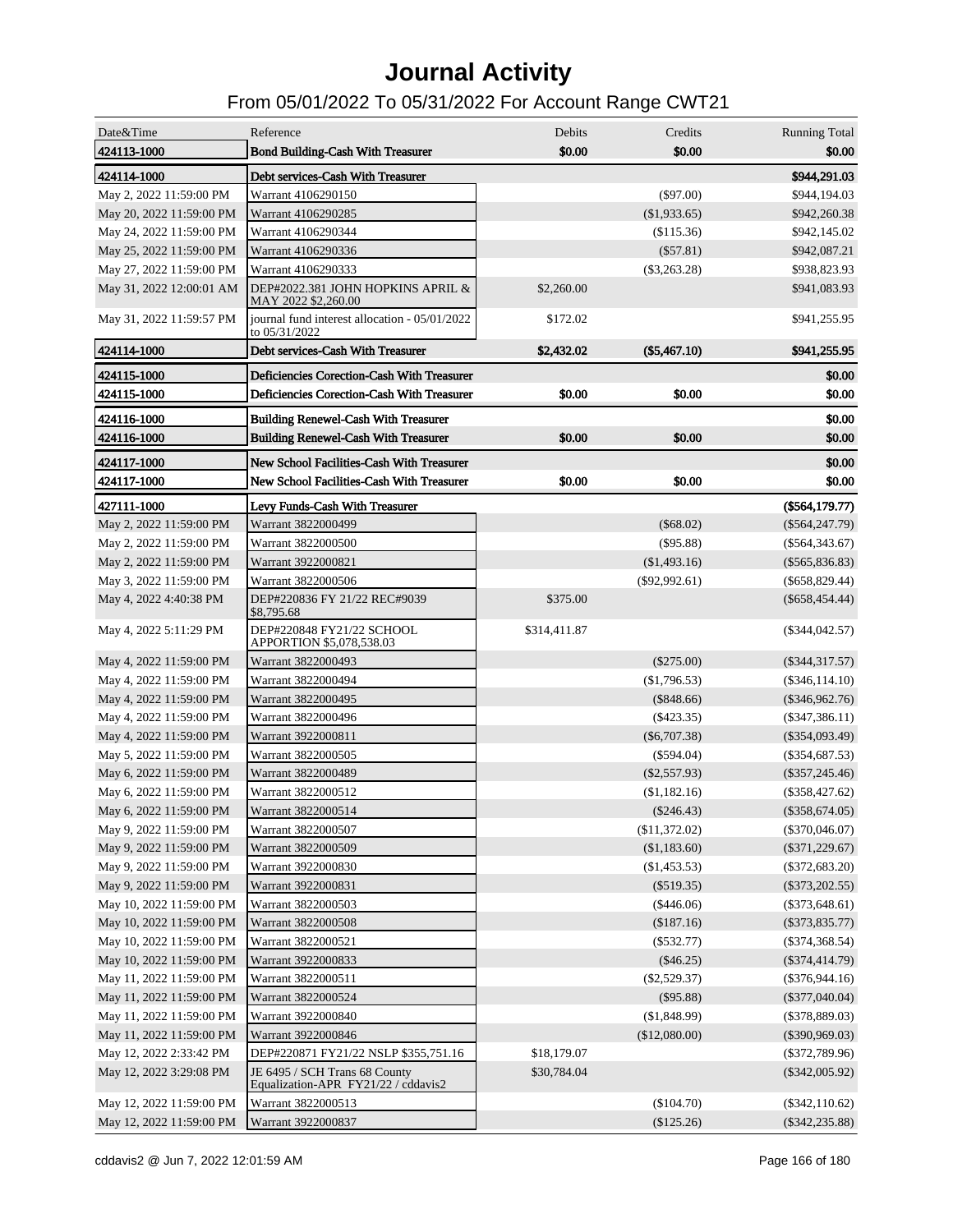| Date&Time                | Reference                                             | Debits       | Credits          | <b>Running Total</b> |
|--------------------------|-------------------------------------------------------|--------------|------------------|----------------------|
| May 12, 2022 11:59:00 PM | Warrant 3922000838                                    |              | $(\$2,957.66)$   | $(\$345, 193.54)$    |
| May 13, 2022 11:59:00 PM | Warrant 3922000832                                    |              | $(\$121.27)$     | $(\$345,314.81)$     |
| May 13, 2022 11:59:00 PM | Warrant 3922000853                                    |              | $(\$3,000.31)$   | $(\$348,315.12)$     |
| May 13, 2022 11:59:00 PM | Warrant 3922000854                                    |              | $(\$23.85)$      | $(\$348,338.97)$     |
| May 16, 2022 5:07:08 PM  | DEP#220885 FY 21/22 REC#9041<br>\$10,621.84           | \$375.00     |                  | $(\$347,963.97)$     |
| May 16, 2022 11:59:00 PM | Warrant 3822000516                                    |              | $(\$48.71)$      | $(\$348,012.68)$     |
| May 16, 2022 11:59:00 PM | Warrant 3822000517                                    |              | $(\$252.86)$     | $(\$348,265.54)$     |
| May 16, 2022 11:59:00 PM | Warrant 3822000518                                    |              | $(\$2,666.21)$   | $(\$350,931.75)$     |
| May 16, 2022 11:59:00 PM | Warrant 3822000519                                    |              | $(\$872.46)$     | $(\$351,804.21)$     |
| May 16, 2022 11:59:00 PM | Warrant 3822000520                                    |              | ( \$431.23)      | $(\$352, 235.44)$    |
| May 17, 2022 4:53:51 PM  | JE 6502 / SCH Trans 69 FY21/22 SRP<br>PILT / cddavis2 | \$29,577.60  |                  | $(\$322,657.84)$     |
| May 17, 2022 11:59:00 PM | Warrant 3822000523                                    |              | $(\$68.02)$      | $(\$322,725.86)$     |
| May 17, 2022 11:59:00 PM | Warrant 3822000528                                    |              | $(\$94,894.36)$  | $(\$417,620.22)$     |
| May 17, 2022 11:59:00 PM | Warrant 3922000786                                    |              | $(\$34.84)$      | $(\$417,655.06)$     |
| May 18, 2022 11:59:00 PM | Warrant 3822000527                                    |              | $(\$594.04)$     | $(\$418,249.10)$     |
| May 19, 2022 11:59:00 PM | Warrant 3822000530                                    |              | (\$187.16)       | $(\$418,436.26)$     |
| May 19, 2022 11:59:00 PM | Warrant 3822000536                                    |              | $(\$291.24)$     | $(\$418,727.50)$     |
| May 20, 2022 11:59:00 PM | Warrant 3822000529                                    |              | (\$10,570.11)    | $(\$429, 297.61)$    |
| May 20, 2022 11:59:00 PM | Warrant 3822000534                                    |              | $(\$345.45)$     | $(\$429,643.06)$     |
| May 20, 2022 11:59:00 PM | Warrant 3822000542                                    |              | $(\$633.03)$     | $(\$430,276.09)$     |
| May 20, 2022 11:59:00 PM | Warrant 3922000871                                    |              | $(\$2,425.63)$   | $(\$432,701.72)$     |
| May 23, 2022 11:59:00 PM | Warrant 3822000531                                    |              | $(\$1,215.89)$   | $(\$433,917.61)$     |
| May 23, 2022 11:59:00 PM | Warrant 3922000808                                    |              | $(\$286.03)$     | $(\$434,203.64)$     |
| May 23, 2022 11:59:00 PM | Warrant 3922000851                                    |              | $(\$73.24)$      | $(\$434,276.88)$     |
| May 23, 2022 11:59:00 PM | Warrant 3922000870                                    |              | $(\$124.22)$     | $(\$434,401.10)$     |
| May 23, 2022 11:59:00 PM | Warrant 3922000873                                    |              | $(\$5,337.86)$   | $(\$439,738.96)$     |
| May 23, 2022 11:59:00 PM | Warrant 3922000874                                    |              | $(\$28,400.00)$  | $(\$468,138.96)$     |
| May 23, 2022 11:59:00 PM | Warrant 3922000876                                    |              | $(\$2,515.68)$   | $(\$470,654.64)$     |
| May 23, 2022 11:59:00 PM | Warrant 3922000877                                    |              | $(\$2,024.09)$   | $(*472,678.73)$      |
| May 24, 2022 9:28:42 AM  | DEP#220910 FY21/22 REC#9042<br>\$1,332.72             | \$17.50      |                  | $(\$472,661.23)$     |
| May 24, 2022 11:59:00 PM | Warrant 3922000752                                    |              | $(\$300.00)$     | $(\$472,961.23)$     |
| May 24, 2022 11:59:00 PM | Warrant 3922000881                                    |              | (\$10,600.00)    | $(\$483,561.23)$     |
| May 24, 2022 11:59:00 PM | Warrant 3922000892                                    |              | (\$1,858.48)     | $(\$485,419.71)$     |
| May 25, 2022 11:59:00 PM | Warrant 3822000544                                    |              | $(\$29.03)$      | $(\$485,448.74)$     |
| May 25, 2022 11:59:00 PM | Warrant 3822000545                                    |              | (\$95.88)        | $(\$485,544.62)$     |
| May 25, 2022 11:59:00 PM | Warrant 3922000865                                    |              | $(\$23,722.19)$  | $(\$509,266.81)$     |
| May 25, 2022 11:59:00 PM | Warrant 3922000886                                    |              | (\$1,316.10)     | $(\$510,582.91)$     |
| May 26, 2022 11:59:00 PM | Warrant 3822000533                                    |              | $(\$2,499.42)$   | $(\$513,082.33)$     |
| May 26, 2022 11:59:00 PM | Warrant 3922000860                                    |              | $(\$674.76)$     | $(\$513,757.09)$     |
| May 27, 2022 11:59:00 PM | Warrant 3922000866                                    |              | (\$1,591.50)     | $(\$515,348.59)$     |
| May 27, 2022 11:59:00 PM | Warrant 3922000868                                    |              | (\$1,818.88)     | $(\$517,167.47)$     |
| May 31, 2022 11:59:00 PM | Warrant 3822000535                                    |              | (\$104.70)       | $(\$517,272.17)$     |
| May 31, 2022 11:59:00 PM | Warrant 3822000549                                    |              | $(\$329,639.39)$ | $(\$846,911.56)$     |
| May 31, 2022 11:59:00 PM | Warrant 3922000796                                    |              | (\$16,341.52)    | $(\$863,253.08)$     |
| 427111-1000              | Levy Funds-Cash With Treasurer                        | \$393,720.08 | $(\$692,793.39)$ | $(\$863,253.08)$     |
| 427112-1000              | Non-Levy-Cash With Treasurer                          |              |                  | \$8,353,631.55       |
| May 2, 2022 11:59:00 PM  | Warrant 3822000481                                    |              | $(\$667.43)$     | \$8,352,964.12       |
| May 2, 2022 11:59:00 PM  | Warrant 3822000499                                    |              | $(\$81.98)$      | \$8,352,882.14       |
| May 2, 2022 11:59:00 PM  | Warrant 3822000500                                    |              | (\$4.12)         | \$8,352,878.02       |
| May 2, 2022 11:59:00 PM  | Warrant 3922000767                                    |              | $(\$22.25)$      | \$8,352,855.77       |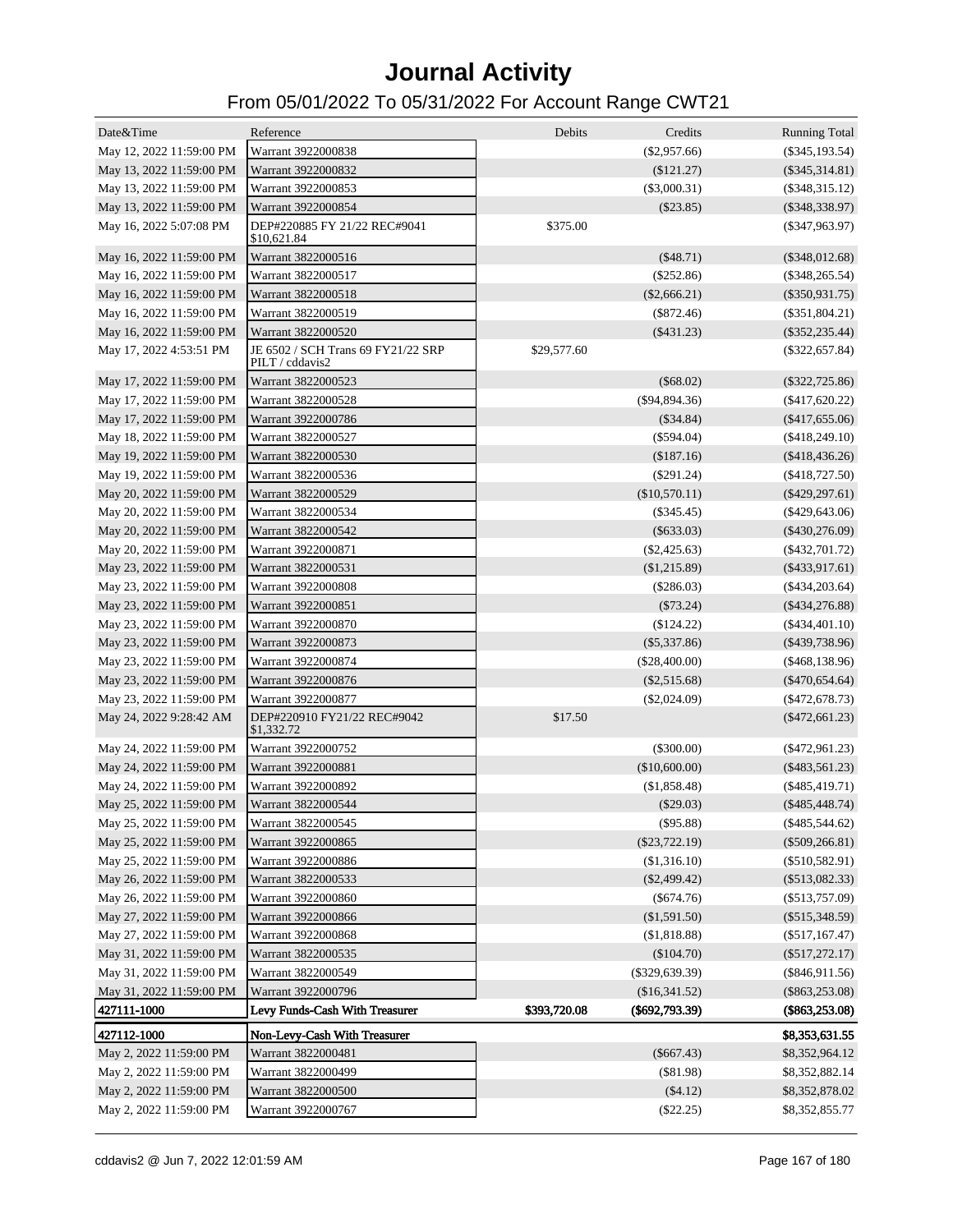| Date&Time                | Reference                                                | Debits      | Credits        | <b>Running Total</b> |
|--------------------------|----------------------------------------------------------|-------------|----------------|----------------------|
| May 2, 2022 11:59:00 PM  | Warrant 3922000787                                       |             | $(\$200.00)$   | \$8,352,655.77       |
| May 2, 2022 11:59:00 PM  | Warrant 3922000821                                       |             | $(\$4,256.55)$ | \$8,348,399.22       |
| May 3, 2022 11:59:00 PM  | Warrant 3822000506                                       |             | (\$150,446.91) | \$8,197,952.31       |
| May 3, 2022 11:59:00 PM  | Warrant 3922000789                                       |             | $(\$69.00)$    | \$8,197,883.31       |
| May 3, 2022 11:59:00 PM  | Warrant 3922000826                                       |             | $(\$75.00)$    | \$8,197,808.31       |
| May 4, 2022 4:39:08 PM   | DEP#220835 FY 21/22 REC#9038<br>\$3,516.10               | \$3,516.10  |                | \$8,201,324.41       |
| May 4, 2022 4:40:38 PM   | DEP#220836 FY 21/22 REC#9039<br>\$8,795.68               | \$8,420.68  |                | \$8,209,745.09       |
| May 4, 2022 5:05:57 PM   | DEP#220847 FY 21/22 \$760,197.99                         | \$38,846.50 |                | \$8,248,591.59       |
| May 4, 2022 11:59:00 PM  | Warrant 3822000493                                       |             | (\$100.00)     | \$8,248,491.59       |
| May 4, 2022 11:59:00 PM  | Warrant 3822000494                                       |             | $(\$3,543.47)$ | \$8,244,948.12       |
| May 4, 2022 11:59:00 PM  | Warrant 3822000495                                       |             | (\$1,318.18)   | \$8,243,629.94       |
| May 4, 2022 11:59:00 PM  | Warrant 3822000496                                       |             | $(\$490.49)$   | \$8,243,139.45       |
| May 4, 2022 11:59:00 PM  | Warrant 3822000501                                       |             | $(\$380.64)$   | \$8,242,758.81       |
| May 4, 2022 11:59:00 PM  | Warrant 3922000811                                       |             | $(\$686.23)$   | \$8,242,072.58       |
| May 5, 2022 4:56:07 PM   | DEP#220859 FY21/22 INDIAN<br><b>EDUCATION \$6,789.44</b> | \$6,789.44  |                | \$8,248,862.02       |
| May 5, 2022 11:59:00 PM  | Warrant 3822000502                                       |             | $(\$684.12)$   | \$8,248,177.90       |
| May 5, 2022 11:59:00 PM  | Warrant 3922000844                                       |             | $(\$758.23)$   | \$8,247,419.67       |
| May 5, 2022 11:59:00 PM  | Warrant 3922000856                                       |             | $(\$6,291.26)$ | \$8,241,128.41       |
| May 6, 2022 11:59:00 PM  | Warrant 3822000489                                       |             | $(\$4,117.74)$ | \$8,237,010.67       |
| May 6, 2022 11:59:00 PM  | Warrant 3822000504                                       |             | $(\$819.00)$   | \$8,236,191.67       |
| May 6, 2022 11:59:00 PM  | Warrant 3822000512                                       |             | (\$1,681.06)   | \$8,234,510.61       |
| May 6, 2022 11:59:00 PM  | Warrant 3822000514                                       |             | $(\$61.41)$    | \$8,234,449.20       |
| May 9, 2022 11:59:00 PM  | Warrant 3822000507                                       |             | (\$16,408.38)  | \$8,218,040.82       |
| May 9, 2022 11:59:00 PM  | Warrant 3822000509                                       |             | (\$1,923.12)   | \$8,216,117.70       |
| May 9, 2022 11:59:00 PM  | Warrant 3922000793                                       |             | $(\$241.04)$   | \$8,215,876.66       |
| May 9, 2022 11:59:00 PM  | Warrant 3922000841                                       |             | $(\$2,100.00)$ | \$8,213,776.66       |
| May 9, 2022 11:59:00 PM  | Warrant 3922000849                                       |             | $(\$337.54)$   | \$8,213,439.12       |
| May 10, 2022 11:59:00 PM | Warrant 3822000488                                       |             | $(\$275.00)$   | \$8,213,164.12       |
| May 10, 2022 11:59:00 PM | Warrant 3822000521                                       |             | $(\$957.69)$   | \$8,212,206.43       |
| May 10, 2022 11:59:00 PM | Warrant 3822000522                                       |             | $(\$103.39)$   | \$8,212,103.04       |
| May 10, 2022 11:59:00 PM | Warrant 3922000833                                       |             | $(\$407.32)$   | \$8,211,695.72       |
| May 10, 2022 11:59:00 PM | Warrant 3922000834                                       |             | (\$4,100.00)   | \$8,207,595.72       |
| May 10, 2022 11:59:00 PM | Warrant 3922000848                                       |             | $(\$420.83)$   | \$8,207,174.89       |
| May 10, 2022 11:59:00 PM | Warrant 3922000859                                       |             | (\$111.24)     | \$8,207,063.65       |
| May 11, 2022 11:59:00 PM | Warrant 3822000511                                       |             | $(\$3,959.35)$ | \$8,203,104.30       |
| May 11, 2022 11:59:00 PM | Warrant 3822000524                                       |             | (\$4.12)       | \$8,203,100.18       |
| May 11, 2022 11:59:00 PM | Warrant 3922000835                                       |             | (\$958.40)     | \$8,202,141.78       |
| May 11, 2022 11:59:00 PM | Warrant 3922000840                                       |             | $(\$2,431.33)$ | \$8,199,710.45       |
| May 11, 2022 11:59:00 PM | Warrant 3922000846                                       |             | $(\$2,705.00)$ | \$8,197,005.45       |
| May 11, 2022 11:59:00 PM |                                                          |             |                | \$8,195,984.82       |
|                          | Warrant 3922000850                                       |             | (\$1,020.63)   |                      |
| May 11, 2022 11:59:00 PM | Warrant 3922000855                                       |             | $(\$374.31)$   | \$8,195,610.51       |
| May 12, 2022 3:12:09 PM  | DEP#220882 FY21/22 \$141,098.99                          | \$2,790.81  |                | \$8,198,401.32       |
| May 12, 2022 3:29:43 PM  | DEP#220881 FY21/22 \$79,808.56                           | \$77,734.47 |                | \$8,276,135.79       |
| May 12, 2022 3:41:42 PM  | DEP#220883 FY21/22 NSLP \$34,457.80                      | \$34,457.80 |                | \$8,310,593.59       |
| May 12, 2022 11:59:00 PM | Warrant 3822000513                                       |             | (\$16.30)      | \$8,310,577.29       |
| May 12, 2022 11:59:00 PM | Warrant 3922000739                                       |             | $(\$573.84)$   | \$8,310,003.45       |
| May 12, 2022 11:59:00 PM | Warrant 3922000784                                       |             | (\$1,400.00)   | \$8,308,603.45       |
| May 12, 2022 11:59:00 PM | Warrant 3922000842                                       |             | $(\$230.65)$   | \$8,308,372.80       |
| May 12, 2022 11:59:00 PM | Warrant 3922000852                                       |             | $(\$3,978.75)$ | \$8,304,394.05       |
| May 12, 2022 11:59:00 PM | Warrant 3922000858                                       |             | (\$140.94)     | \$8,304,253.11       |
| May 13, 2022 11:59:00 PM | Warrant 3922000774                                       |             | $(\$680.00)$   | \$8,303,573.11       |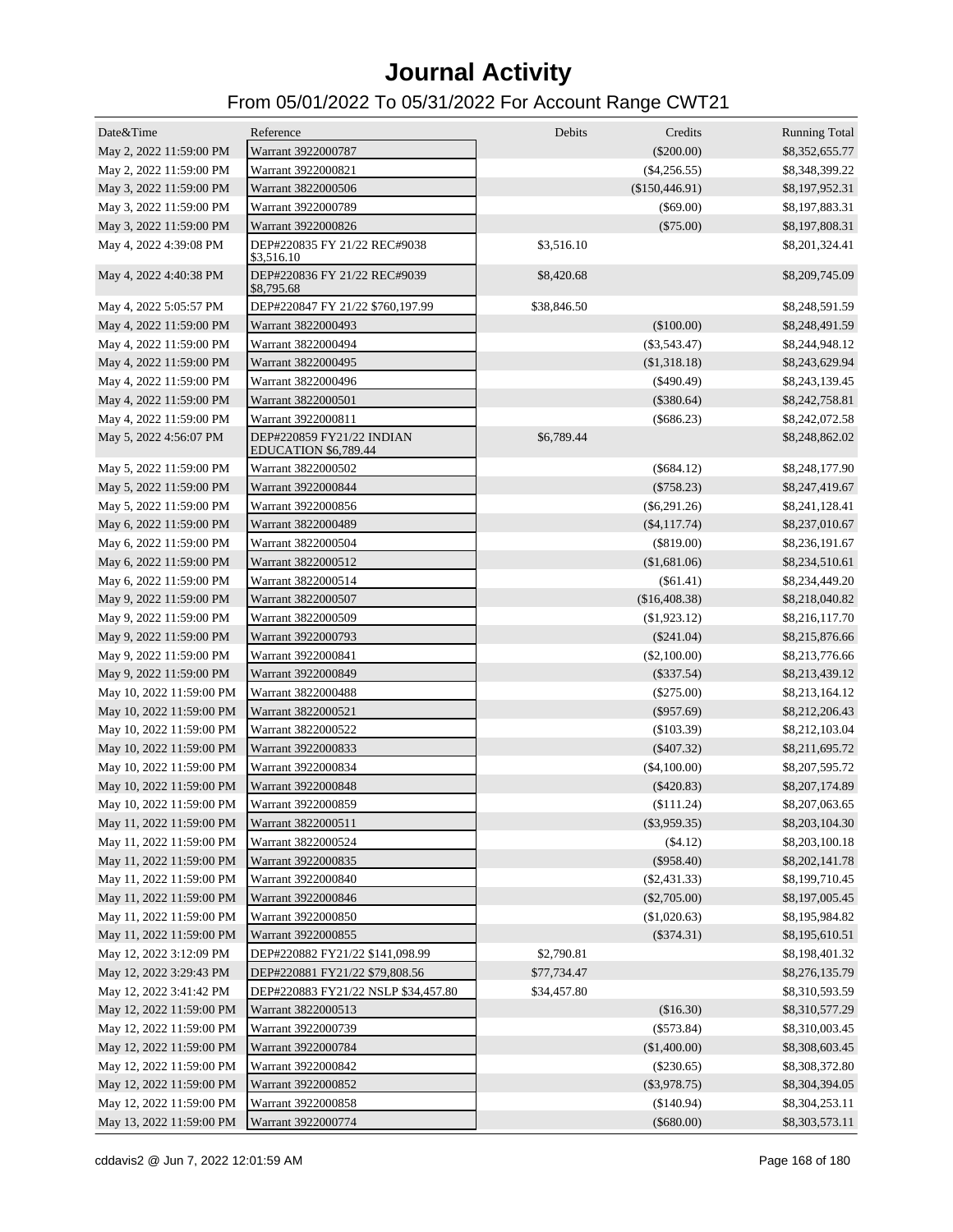| Date&Time                                           | Reference                                         | Debits       | Credits         | <b>Running Total</b>             |
|-----------------------------------------------------|---------------------------------------------------|--------------|-----------------|----------------------------------|
| May 13, 2022 11:59:00 PM                            | Warrant 3922000832                                |              | $(\$32,753.07)$ | \$8,270,820.04                   |
| May 13, 2022 11:59:00 PM                            | Warrant 3922000839                                |              | $(\$6,878.00)$  | \$8,263,942.04                   |
| May 16, 2022 5:07:08 PM                             | DEP#220885 FY 21/22 REC#9041<br>\$10,621.84       | \$10,246.84  |                 | \$8,274,188.88                   |
| May 16, 2022 5:08:45 PM                             | DEP#220884 FY 21/22 REC#9040<br>\$1,671.49        | \$1,671.49   |                 | \$8,275,860.37                   |
| May 16, 2022 11:59:00 PM                            | Warrant 3822000515                                |              | (\$130.60)      | \$8,275,729.77                   |
| May 16, 2022 11:59:00 PM                            | Warrant 3822000516                                |              | $(\$101.29)$    | \$8,275,628.48                   |
| May 16, 2022 11:59:00 PM                            | Warrant 3822000517                                |              | (\$122.14)      | \$8,275,506.34                   |
| May 16, 2022 11:59:00 PM                            | Warrant 3822000518                                |              | $(\$3,826.29)$  | \$8,271,680.05                   |
| May 16, 2022 11:59:00 PM                            | Warrant 3822000519                                |              | (\$1,395.71)    | \$8,270,284.34                   |
| May 16, 2022 11:59:00 PM                            | Warrant 3822000520                                |              | $(\$524.34)$    | \$8,269,760.00                   |
| May 17, 2022 5:07:00 PM                             | DEP#220890 FY 21/22 \$9,707.57                    | \$9,707.57   |                 | \$8,279,467.57                   |
| May 17, 2022 5:08:03 PM                             | DEP#220891 FY 21/22 NSLP \$1,275.28               | \$1,275.28   |                 | \$8,280,742.85                   |
| May 17, 2022 5:09:59 PM                             | DEP#220892 FY 21/22 \$741,964.98                  | \$437,519.21 |                 | \$8,718,262.06                   |
| May 17, 2022 11:59:00 PM                            | Warrant 3822000523                                |              | $($ \$81.98)    | \$8,718,180.08                   |
| May 17, 2022 11:59:00 PM                            | Warrant 3822000528                                |              | (\$149,008.50)  | \$8,569,171.58                   |
| May 17, 2022 11:59:00 PM                            | Warrant 3922000720                                |              | $(\$99.98)$     | \$8,569,071.60                   |
| May 17, 2022 11:59:00 PM                            | Warrant 3922000843                                |              | $(\$214.63)$    | \$8,568,856.97                   |
| May 17, 2022 11:59:00 PM                            | Warrant 3922000847                                |              | $(\$104.76)$    | \$8,568,752.21                   |
| May 18, 2022 11:59:00 PM                            | Warrant 3822000525                                |              | $($ \$595.81)   | \$8,568,156.40                   |
| May 18, 2022 11:59:00 PM                            | Warrant 3822000526                                |              | $(\$684.12)$    | \$8,567,472.28                   |
| May 19, 2022 11:59:00 PM                            | Warrant 3822000536                                |              | (\$16.60)       | \$8,567,455.68                   |
| May 19, 2022 11:59:00 PM                            | Warrant 3922000829                                |              | $(\$5,165.77)$  | \$8,562,289.91                   |
| May 19, 2022 11:59:00 PM                            | Warrant 3922000836                                |              | $(\$500.00)$    | \$8,561,789.91                   |
| May 20, 2022 11:59:00 PM                            | Warrant 3822000529                                |              | (\$15,862.66)   | \$8,545,927.25                   |
| May 20, 2022 11:59:00 PM                            | Warrant 3822000534                                |              | $(\$566.51)$    | \$8,545,360.74                   |
| May 20, 2022 11:59:00 PM                            | Warrant 3822000542                                |              | $(\$614.84)$    | \$8,544,745.90                   |
| May 20, 2022 11:59:00 PM                            | Warrant 3822000543                                |              | (\$103.39)      | \$8,544,642.51                   |
| May 20, 2022 11:59:00 PM                            | Warrant 3922000863                                |              | $(\$19,976.95)$ | \$8,524,665.56                   |
| May 20, 2022 11:59:00 PM                            | Warrant 3922000864                                |              | (\$1,221.84)    | \$8,523,443.72                   |
| May 23, 2022 11:59:00 PM                            | Warrant 3822000531                                |              | (\$1,890.83)    | \$8,521,552.89                   |
| May 23, 2022 11:59:00 PM                            | Warrant 3922000862                                |              | $(\$800.00)$    | \$8,520,752.89                   |
| May 23, 2022 11:59:00 PM                            | Warrant 3922000867                                |              | $(\$20,321.40)$ | \$8,500,431.49                   |
| May 23, 2022 11:59:00 PM                            | Warrant 3922000869                                |              | (\$15,980.00)   | \$8,484,451.49                   |
| May 23, 2022 11:59:00 PM                            | Warrant 3922000873                                |              | $(\$2,123.16)$  | \$8,482,328.33                   |
| May 23, 2022 11:59:00 PM                            | Warrant 3922000877                                |              | $(\$3,214.33)$  | \$8,479,114.00                   |
| May 23, 2022 11:59:00 PM                            | Warrant 3922000882                                |              | $(\$824.36)$    | \$8,478,289.64                   |
| May 23, 2022 11:59:00 PM                            | Warrant 3922000885                                |              | $(\$9,730.17)$  | \$8,468,559.47                   |
| May 23, 2022 11:59:00 PM                            | Warrant 3922000887                                |              | $(\$370.69)$    |                                  |
| May 23, 2022 11:59:00 PM                            | Warrant 3922000895                                |              |                 | \$8,468,188.78                   |
|                                                     | Warrant 3922000896                                |              | (\$186.56)      | \$8,468,002.22                   |
| May 23, 2022 11:59:00 PM                            |                                                   |              | (\$165.89)      | \$8,467,836.33                   |
| May 23, 2022 11:59:00 PM<br>May 24, 2022 9:27:05 AM | Warrant 3922000898<br>DEP#220911 FY21/22 REC#9043 | \$13,517.00  | $(\$500.00)$    | \$8,467,336.33<br>\$8,480,853.33 |
|                                                     | \$13,517.00                                       |              |                 |                                  |
| May 24, 2022 9:28:42 AM                             | DEP#220910 FY21/22 REC#9042<br>\$1,332.72         | \$1,315.22   |                 | \$8,482,168.55                   |
| May 24, 2022 11:59:00 PM                            | Warrant 3922000823                                |              | $(\$219.43)$    | \$8,481,949.12                   |
| May 24, 2022 11:59:00 PM                            | Warrant 3922000857                                |              | (\$47.25)       | \$8,481,901.87                   |
| May 24, 2022 11:59:00 PM                            | Warrant 3922000880                                |              | $(\$6,142.52)$  | \$8,475,759.35                   |
| May 24, 2022 11:59:00 PM                            | Warrant 3922000881                                |              | $(\$3,100.00)$  | \$8,472,659.35                   |
| May 25, 2022 11:59:00 PM                            | Warrant 3822000544                                |              | (\$81.97)       | \$8,472,577.38                   |
| May 25, 2022 11:59:00 PM                            | Warrant 3822000545                                |              | (\$4.12)        | \$8,472,573.26                   |
| May 25, 2022 11:59:00 PM                            | Warrant 3922000865                                |              | $(\$30,708.69)$ | \$8,441,864.57                   |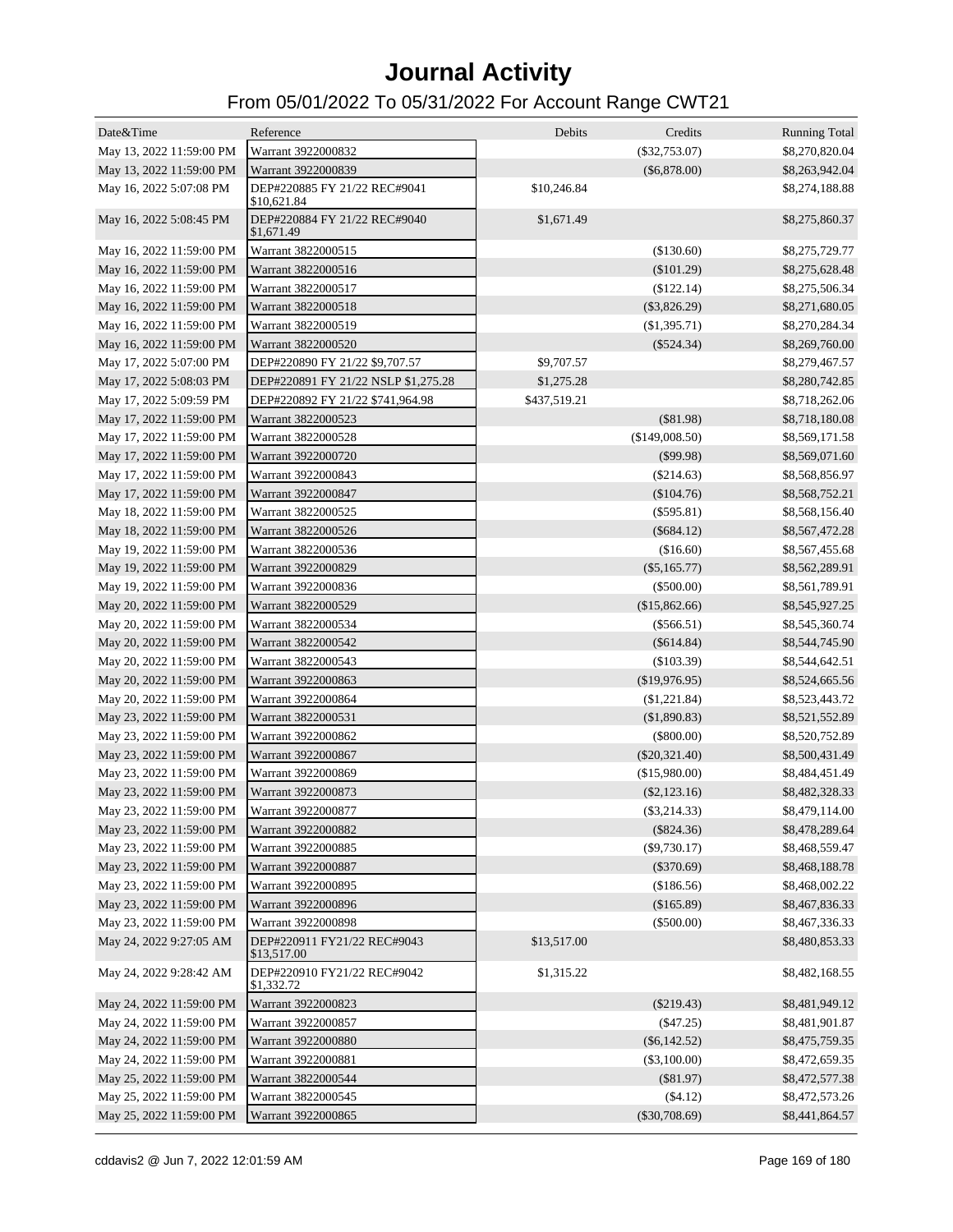| $(\$356.87)$<br>May 25, 2022 11:59:00 PM<br>Warrant 3922000884<br>\$8,441,507.70<br>May 25, 2022 11:59:00 PM<br>Warrant 3922000891<br>$(\$829.04)$<br>\$8,440,678.66<br>May 26, 2022 11:59:00 PM<br>Warrant 3822000533<br>$(\$3,929.98)$<br>\$8,436,748.68<br>May 26, 2022 11:59:00 PM<br>Warrant 3922000883<br>$(\$350.00)$<br>\$8,436,398.68<br>May 26, 2022 11:59:00 PM<br>Warrant 3922000897<br>$(\$4,721.04)$<br>\$8,431,677.64<br>May 27, 2022 11:59:00 PM<br>Warrant 3922000866<br>\$8,430,208.89<br>(\$1,468.75)<br>May 27, 2022 11:59:00 PM<br>Warrant 3922000872<br>$(\$4,350.00)$<br>\$8,425,858.89<br>May 27, 2022 11:59:00 PM<br>Warrant 3922000888<br>$(\$22,980.83)$<br>\$8,402,878.06<br>May 31, 2022 11:59:00 PM<br>Warrant 3822000510<br>$(\$275.00)$<br>\$8,402,603.06<br>May 31, 2022 11:59:00 PM<br>Warrant 3822000532<br>$(\$275.00)$<br>\$8,402,328.06<br>May 31, 2022 11:59:00 PM<br>Warrant 3822000535<br>(\$16.30)<br>\$8,402,311.76<br>May 31, 2022 11:59:00 PM<br>Warrant 3822000549<br>$(\$393,859.71)$<br>\$8,008,452.05<br>May 31, 2022 11:59:00 PM<br>Warrant 3922000792<br>$(\$6,500.00)$<br>\$8,001,952.05<br>May 31, 2022 11:59:00 PM<br>Warrant 3922000796<br>(\$18,539.15)<br>\$7,983,412.90<br>Warrant 3922000894<br>May 31, 2022 11:59:00 PM<br>(\$1,811.52)<br>\$7,981,601.38<br>May 31, 2022 11:59:57 PM<br>journal fund interest allocation - 05/01/2022<br>\$1,522.67<br>\$7,983,124.05<br>to 05/31/2022<br>427112-1000<br>Non-Levy-Cash With Treasurer<br>\$649,331.08<br>(\$1,019,838.58)<br>\$7,983,124.05<br>427113-1000<br>\$0.00<br><b>Bond Building-Cash With Treasurer</b><br>427113-1000<br><b>Bond Building-Cash With Treasurer</b><br>\$0.00<br>\$0.00<br>\$0.00<br>427114-1000<br>Debt services-Cash With Treasurer<br>\$0.00<br>\$0.00<br>\$0.00<br>427114-1000<br>Debt services-Cash With Treasurer<br>\$0.00<br>Deficiencies Corection-Cash With Treasurer<br>\$0.00<br>427115-1000<br>\$0.00<br>\$0.00<br>427115-1000<br>Deficiencies Corection-Cash With Treasurer<br>\$0.00<br>(\$100,745.67)<br>427116-1000<br><b>Building Renewel-Cash With Treasurer</b><br>427116-1000<br>\$0.00<br>\$0.00<br>(\$100,745.67)<br><b>Building Renewel-Cash With Treasurer</b><br>427117-1000<br>New School Facilities-Cash With Treasurer<br>\$0.00<br>\$0.00<br>\$0.00<br>\$0.00<br>427117-1000<br>New School Facilities-Cash With Treasurer<br>430112-1000<br>\$1,304,484.68<br>Non-Levy-Cash With Treasurer<br>May 4, 2022 4:33:58 PM<br>DEP#220832 FY 21/22 REC#22-42<br>\$1,860.00<br>\$1,306,344.68<br>\$1,860.00<br>May 4, 2022 4:36:54 PM<br>DEP#220833 FY 21/22 REC#22-43<br>\$14,400.00<br>\$1,320,744.68<br>\$14,400.00<br>May 9, 2022 11:59:00 PM<br>Warrant 4322000128<br>$(\$2,812.50)$<br>\$1,317,932.18<br>May 9, 2022 11:59:00 PM<br>Warrant 4322000129<br>$(\$170.22)$<br>\$1,317,761.96<br>May 10, 2022 11:59:00 PM<br>Warrant 4322000130<br>(\$1,091.00)<br>\$1,316,670.96<br>May 13, 2022 11:59:00 PM<br>Warrant 4322000127<br>$(\$5,000.00)$<br>\$1,311,670.96<br>\$300.00<br>May 16, 2022 5:05:41 PM<br>DEP#220886 FY 21/22 REC#22-44<br>\$1,311,970.96<br>\$300.00<br>May 23, 2022 11:59:00 PM<br>Warrant 4322000131<br>(\$14,821.00)<br>\$1,297,149.96<br>May 23, 2022 11:59:00 PM<br>Warrant 4322000132<br>(\$1,232.22)<br>\$1,295,917.74<br>May 23, 2022 11:59:00 PM<br>Warrant 4322000134<br>(\$184.92)<br>\$1,295,732.82<br>May 23, 2022 11:59:00 PM<br>Warrant 4322000136<br>(\$184.49)<br>\$1,295,548.33<br>May 23, 2022 11:59:00 PM<br>Warrant 4322000139<br>(\$122.69)<br>\$1,295,425.64<br>May 24, 2022 11:59:00 PM<br>Warrant 4322000135<br>$(\$204.48)$<br>\$1,295,221.16<br>May 24, 2022 11:59:00 PM<br>Warrant 4322000137<br>$(\$5,470.18)$<br>\$1,289,750.98<br>May 24, 2022 11:59:00 PM<br>Warrant 4322000138<br>(\$1,730.51)<br>\$1,288,020.47<br>May 31, 2022 11:59:00 PM<br>Warrant 4322000133<br>$(\$5,000.00)$<br>\$1,283,020.47<br>May 31, 2022 11:59:57 PM<br>journal fund interest allocation - 05/01/2022<br>\$238.33<br>\$1,283,258.80<br>to 05/31/2022<br>Non-Levy-Cash With Treasurer<br>430112-1000<br>\$16,798.33<br>(\$38,024.21)<br>\$1,283,258.80<br>450002-1000<br><b>Cash with Treasurer</b><br>\$0.00 |           |           |        |         |                      |
|------------------------------------------------------------------------------------------------------------------------------------------------------------------------------------------------------------------------------------------------------------------------------------------------------------------------------------------------------------------------------------------------------------------------------------------------------------------------------------------------------------------------------------------------------------------------------------------------------------------------------------------------------------------------------------------------------------------------------------------------------------------------------------------------------------------------------------------------------------------------------------------------------------------------------------------------------------------------------------------------------------------------------------------------------------------------------------------------------------------------------------------------------------------------------------------------------------------------------------------------------------------------------------------------------------------------------------------------------------------------------------------------------------------------------------------------------------------------------------------------------------------------------------------------------------------------------------------------------------------------------------------------------------------------------------------------------------------------------------------------------------------------------------------------------------------------------------------------------------------------------------------------------------------------------------------------------------------------------------------------------------------------------------------------------------------------------------------------------------------------------------------------------------------------------------------------------------------------------------------------------------------------------------------------------------------------------------------------------------------------------------------------------------------------------------------------------------------------------------------------------------------------------------------------------------------------------------------------------------------------------------------------------------------------------------------------------------------------------------------------------------------------------------------------------------------------------------------------------------------------------------------------------------------------------------------------------------------------------------------------------------------------------------------------------------------------------------------------------------------------------------------------------------------------------------------------------------------------------------------------------------------------------------------------------------------------------------------------------------------------------------------------------------------------------------------------------------------------------------------------------------------------------------------------------------------------------------------------------------------------------------------------------------------------------------------------------------------------------------------------------------------------------------------------------------------------------------------------------------------------------------------------------------------------------------------------------------------------------------------------------------------------------------------------------------------------------------------------------------------------------------------------------------------------------------------------------------------|-----------|-----------|--------|---------|----------------------|
|                                                                                                                                                                                                                                                                                                                                                                                                                                                                                                                                                                                                                                                                                                                                                                                                                                                                                                                                                                                                                                                                                                                                                                                                                                                                                                                                                                                                                                                                                                                                                                                                                                                                                                                                                                                                                                                                                                                                                                                                                                                                                                                                                                                                                                                                                                                                                                                                                                                                                                                                                                                                                                                                                                                                                                                                                                                                                                                                                                                                                                                                                                                                                                                                                                                                                                                                                                                                                                                                                                                                                                                                                                                                                                                                                                                                                                                                                                                                                                                                                                                                                                                                                                                                                  | Date&Time | Reference | Debits | Credits | <b>Running Total</b> |
|                                                                                                                                                                                                                                                                                                                                                                                                                                                                                                                                                                                                                                                                                                                                                                                                                                                                                                                                                                                                                                                                                                                                                                                                                                                                                                                                                                                                                                                                                                                                                                                                                                                                                                                                                                                                                                                                                                                                                                                                                                                                                                                                                                                                                                                                                                                                                                                                                                                                                                                                                                                                                                                                                                                                                                                                                                                                                                                                                                                                                                                                                                                                                                                                                                                                                                                                                                                                                                                                                                                                                                                                                                                                                                                                                                                                                                                                                                                                                                                                                                                                                                                                                                                                                  |           |           |        |         |                      |
|                                                                                                                                                                                                                                                                                                                                                                                                                                                                                                                                                                                                                                                                                                                                                                                                                                                                                                                                                                                                                                                                                                                                                                                                                                                                                                                                                                                                                                                                                                                                                                                                                                                                                                                                                                                                                                                                                                                                                                                                                                                                                                                                                                                                                                                                                                                                                                                                                                                                                                                                                                                                                                                                                                                                                                                                                                                                                                                                                                                                                                                                                                                                                                                                                                                                                                                                                                                                                                                                                                                                                                                                                                                                                                                                                                                                                                                                                                                                                                                                                                                                                                                                                                                                                  |           |           |        |         |                      |
|                                                                                                                                                                                                                                                                                                                                                                                                                                                                                                                                                                                                                                                                                                                                                                                                                                                                                                                                                                                                                                                                                                                                                                                                                                                                                                                                                                                                                                                                                                                                                                                                                                                                                                                                                                                                                                                                                                                                                                                                                                                                                                                                                                                                                                                                                                                                                                                                                                                                                                                                                                                                                                                                                                                                                                                                                                                                                                                                                                                                                                                                                                                                                                                                                                                                                                                                                                                                                                                                                                                                                                                                                                                                                                                                                                                                                                                                                                                                                                                                                                                                                                                                                                                                                  |           |           |        |         |                      |
|                                                                                                                                                                                                                                                                                                                                                                                                                                                                                                                                                                                                                                                                                                                                                                                                                                                                                                                                                                                                                                                                                                                                                                                                                                                                                                                                                                                                                                                                                                                                                                                                                                                                                                                                                                                                                                                                                                                                                                                                                                                                                                                                                                                                                                                                                                                                                                                                                                                                                                                                                                                                                                                                                                                                                                                                                                                                                                                                                                                                                                                                                                                                                                                                                                                                                                                                                                                                                                                                                                                                                                                                                                                                                                                                                                                                                                                                                                                                                                                                                                                                                                                                                                                                                  |           |           |        |         |                      |
|                                                                                                                                                                                                                                                                                                                                                                                                                                                                                                                                                                                                                                                                                                                                                                                                                                                                                                                                                                                                                                                                                                                                                                                                                                                                                                                                                                                                                                                                                                                                                                                                                                                                                                                                                                                                                                                                                                                                                                                                                                                                                                                                                                                                                                                                                                                                                                                                                                                                                                                                                                                                                                                                                                                                                                                                                                                                                                                                                                                                                                                                                                                                                                                                                                                                                                                                                                                                                                                                                                                                                                                                                                                                                                                                                                                                                                                                                                                                                                                                                                                                                                                                                                                                                  |           |           |        |         |                      |
|                                                                                                                                                                                                                                                                                                                                                                                                                                                                                                                                                                                                                                                                                                                                                                                                                                                                                                                                                                                                                                                                                                                                                                                                                                                                                                                                                                                                                                                                                                                                                                                                                                                                                                                                                                                                                                                                                                                                                                                                                                                                                                                                                                                                                                                                                                                                                                                                                                                                                                                                                                                                                                                                                                                                                                                                                                                                                                                                                                                                                                                                                                                                                                                                                                                                                                                                                                                                                                                                                                                                                                                                                                                                                                                                                                                                                                                                                                                                                                                                                                                                                                                                                                                                                  |           |           |        |         |                      |
|                                                                                                                                                                                                                                                                                                                                                                                                                                                                                                                                                                                                                                                                                                                                                                                                                                                                                                                                                                                                                                                                                                                                                                                                                                                                                                                                                                                                                                                                                                                                                                                                                                                                                                                                                                                                                                                                                                                                                                                                                                                                                                                                                                                                                                                                                                                                                                                                                                                                                                                                                                                                                                                                                                                                                                                                                                                                                                                                                                                                                                                                                                                                                                                                                                                                                                                                                                                                                                                                                                                                                                                                                                                                                                                                                                                                                                                                                                                                                                                                                                                                                                                                                                                                                  |           |           |        |         |                      |
|                                                                                                                                                                                                                                                                                                                                                                                                                                                                                                                                                                                                                                                                                                                                                                                                                                                                                                                                                                                                                                                                                                                                                                                                                                                                                                                                                                                                                                                                                                                                                                                                                                                                                                                                                                                                                                                                                                                                                                                                                                                                                                                                                                                                                                                                                                                                                                                                                                                                                                                                                                                                                                                                                                                                                                                                                                                                                                                                                                                                                                                                                                                                                                                                                                                                                                                                                                                                                                                                                                                                                                                                                                                                                                                                                                                                                                                                                                                                                                                                                                                                                                                                                                                                                  |           |           |        |         |                      |
|                                                                                                                                                                                                                                                                                                                                                                                                                                                                                                                                                                                                                                                                                                                                                                                                                                                                                                                                                                                                                                                                                                                                                                                                                                                                                                                                                                                                                                                                                                                                                                                                                                                                                                                                                                                                                                                                                                                                                                                                                                                                                                                                                                                                                                                                                                                                                                                                                                                                                                                                                                                                                                                                                                                                                                                                                                                                                                                                                                                                                                                                                                                                                                                                                                                                                                                                                                                                                                                                                                                                                                                                                                                                                                                                                                                                                                                                                                                                                                                                                                                                                                                                                                                                                  |           |           |        |         |                      |
|                                                                                                                                                                                                                                                                                                                                                                                                                                                                                                                                                                                                                                                                                                                                                                                                                                                                                                                                                                                                                                                                                                                                                                                                                                                                                                                                                                                                                                                                                                                                                                                                                                                                                                                                                                                                                                                                                                                                                                                                                                                                                                                                                                                                                                                                                                                                                                                                                                                                                                                                                                                                                                                                                                                                                                                                                                                                                                                                                                                                                                                                                                                                                                                                                                                                                                                                                                                                                                                                                                                                                                                                                                                                                                                                                                                                                                                                                                                                                                                                                                                                                                                                                                                                                  |           |           |        |         |                      |
|                                                                                                                                                                                                                                                                                                                                                                                                                                                                                                                                                                                                                                                                                                                                                                                                                                                                                                                                                                                                                                                                                                                                                                                                                                                                                                                                                                                                                                                                                                                                                                                                                                                                                                                                                                                                                                                                                                                                                                                                                                                                                                                                                                                                                                                                                                                                                                                                                                                                                                                                                                                                                                                                                                                                                                                                                                                                                                                                                                                                                                                                                                                                                                                                                                                                                                                                                                                                                                                                                                                                                                                                                                                                                                                                                                                                                                                                                                                                                                                                                                                                                                                                                                                                                  |           |           |        |         |                      |
|                                                                                                                                                                                                                                                                                                                                                                                                                                                                                                                                                                                                                                                                                                                                                                                                                                                                                                                                                                                                                                                                                                                                                                                                                                                                                                                                                                                                                                                                                                                                                                                                                                                                                                                                                                                                                                                                                                                                                                                                                                                                                                                                                                                                                                                                                                                                                                                                                                                                                                                                                                                                                                                                                                                                                                                                                                                                                                                                                                                                                                                                                                                                                                                                                                                                                                                                                                                                                                                                                                                                                                                                                                                                                                                                                                                                                                                                                                                                                                                                                                                                                                                                                                                                                  |           |           |        |         |                      |
|                                                                                                                                                                                                                                                                                                                                                                                                                                                                                                                                                                                                                                                                                                                                                                                                                                                                                                                                                                                                                                                                                                                                                                                                                                                                                                                                                                                                                                                                                                                                                                                                                                                                                                                                                                                                                                                                                                                                                                                                                                                                                                                                                                                                                                                                                                                                                                                                                                                                                                                                                                                                                                                                                                                                                                                                                                                                                                                                                                                                                                                                                                                                                                                                                                                                                                                                                                                                                                                                                                                                                                                                                                                                                                                                                                                                                                                                                                                                                                                                                                                                                                                                                                                                                  |           |           |        |         |                      |
|                                                                                                                                                                                                                                                                                                                                                                                                                                                                                                                                                                                                                                                                                                                                                                                                                                                                                                                                                                                                                                                                                                                                                                                                                                                                                                                                                                                                                                                                                                                                                                                                                                                                                                                                                                                                                                                                                                                                                                                                                                                                                                                                                                                                                                                                                                                                                                                                                                                                                                                                                                                                                                                                                                                                                                                                                                                                                                                                                                                                                                                                                                                                                                                                                                                                                                                                                                                                                                                                                                                                                                                                                                                                                                                                                                                                                                                                                                                                                                                                                                                                                                                                                                                                                  |           |           |        |         |                      |
|                                                                                                                                                                                                                                                                                                                                                                                                                                                                                                                                                                                                                                                                                                                                                                                                                                                                                                                                                                                                                                                                                                                                                                                                                                                                                                                                                                                                                                                                                                                                                                                                                                                                                                                                                                                                                                                                                                                                                                                                                                                                                                                                                                                                                                                                                                                                                                                                                                                                                                                                                                                                                                                                                                                                                                                                                                                                                                                                                                                                                                                                                                                                                                                                                                                                                                                                                                                                                                                                                                                                                                                                                                                                                                                                                                                                                                                                                                                                                                                                                                                                                                                                                                                                                  |           |           |        |         |                      |
|                                                                                                                                                                                                                                                                                                                                                                                                                                                                                                                                                                                                                                                                                                                                                                                                                                                                                                                                                                                                                                                                                                                                                                                                                                                                                                                                                                                                                                                                                                                                                                                                                                                                                                                                                                                                                                                                                                                                                                                                                                                                                                                                                                                                                                                                                                                                                                                                                                                                                                                                                                                                                                                                                                                                                                                                                                                                                                                                                                                                                                                                                                                                                                                                                                                                                                                                                                                                                                                                                                                                                                                                                                                                                                                                                                                                                                                                                                                                                                                                                                                                                                                                                                                                                  |           |           |        |         |                      |
|                                                                                                                                                                                                                                                                                                                                                                                                                                                                                                                                                                                                                                                                                                                                                                                                                                                                                                                                                                                                                                                                                                                                                                                                                                                                                                                                                                                                                                                                                                                                                                                                                                                                                                                                                                                                                                                                                                                                                                                                                                                                                                                                                                                                                                                                                                                                                                                                                                                                                                                                                                                                                                                                                                                                                                                                                                                                                                                                                                                                                                                                                                                                                                                                                                                                                                                                                                                                                                                                                                                                                                                                                                                                                                                                                                                                                                                                                                                                                                                                                                                                                                                                                                                                                  |           |           |        |         |                      |
|                                                                                                                                                                                                                                                                                                                                                                                                                                                                                                                                                                                                                                                                                                                                                                                                                                                                                                                                                                                                                                                                                                                                                                                                                                                                                                                                                                                                                                                                                                                                                                                                                                                                                                                                                                                                                                                                                                                                                                                                                                                                                                                                                                                                                                                                                                                                                                                                                                                                                                                                                                                                                                                                                                                                                                                                                                                                                                                                                                                                                                                                                                                                                                                                                                                                                                                                                                                                                                                                                                                                                                                                                                                                                                                                                                                                                                                                                                                                                                                                                                                                                                                                                                                                                  |           |           |        |         |                      |
|                                                                                                                                                                                                                                                                                                                                                                                                                                                                                                                                                                                                                                                                                                                                                                                                                                                                                                                                                                                                                                                                                                                                                                                                                                                                                                                                                                                                                                                                                                                                                                                                                                                                                                                                                                                                                                                                                                                                                                                                                                                                                                                                                                                                                                                                                                                                                                                                                                                                                                                                                                                                                                                                                                                                                                                                                                                                                                                                                                                                                                                                                                                                                                                                                                                                                                                                                                                                                                                                                                                                                                                                                                                                                                                                                                                                                                                                                                                                                                                                                                                                                                                                                                                                                  |           |           |        |         |                      |
|                                                                                                                                                                                                                                                                                                                                                                                                                                                                                                                                                                                                                                                                                                                                                                                                                                                                                                                                                                                                                                                                                                                                                                                                                                                                                                                                                                                                                                                                                                                                                                                                                                                                                                                                                                                                                                                                                                                                                                                                                                                                                                                                                                                                                                                                                                                                                                                                                                                                                                                                                                                                                                                                                                                                                                                                                                                                                                                                                                                                                                                                                                                                                                                                                                                                                                                                                                                                                                                                                                                                                                                                                                                                                                                                                                                                                                                                                                                                                                                                                                                                                                                                                                                                                  |           |           |        |         |                      |
|                                                                                                                                                                                                                                                                                                                                                                                                                                                                                                                                                                                                                                                                                                                                                                                                                                                                                                                                                                                                                                                                                                                                                                                                                                                                                                                                                                                                                                                                                                                                                                                                                                                                                                                                                                                                                                                                                                                                                                                                                                                                                                                                                                                                                                                                                                                                                                                                                                                                                                                                                                                                                                                                                                                                                                                                                                                                                                                                                                                                                                                                                                                                                                                                                                                                                                                                                                                                                                                                                                                                                                                                                                                                                                                                                                                                                                                                                                                                                                                                                                                                                                                                                                                                                  |           |           |        |         |                      |
|                                                                                                                                                                                                                                                                                                                                                                                                                                                                                                                                                                                                                                                                                                                                                                                                                                                                                                                                                                                                                                                                                                                                                                                                                                                                                                                                                                                                                                                                                                                                                                                                                                                                                                                                                                                                                                                                                                                                                                                                                                                                                                                                                                                                                                                                                                                                                                                                                                                                                                                                                                                                                                                                                                                                                                                                                                                                                                                                                                                                                                                                                                                                                                                                                                                                                                                                                                                                                                                                                                                                                                                                                                                                                                                                                                                                                                                                                                                                                                                                                                                                                                                                                                                                                  |           |           |        |         |                      |
|                                                                                                                                                                                                                                                                                                                                                                                                                                                                                                                                                                                                                                                                                                                                                                                                                                                                                                                                                                                                                                                                                                                                                                                                                                                                                                                                                                                                                                                                                                                                                                                                                                                                                                                                                                                                                                                                                                                                                                                                                                                                                                                                                                                                                                                                                                                                                                                                                                                                                                                                                                                                                                                                                                                                                                                                                                                                                                                                                                                                                                                                                                                                                                                                                                                                                                                                                                                                                                                                                                                                                                                                                                                                                                                                                                                                                                                                                                                                                                                                                                                                                                                                                                                                                  |           |           |        |         |                      |
|                                                                                                                                                                                                                                                                                                                                                                                                                                                                                                                                                                                                                                                                                                                                                                                                                                                                                                                                                                                                                                                                                                                                                                                                                                                                                                                                                                                                                                                                                                                                                                                                                                                                                                                                                                                                                                                                                                                                                                                                                                                                                                                                                                                                                                                                                                                                                                                                                                                                                                                                                                                                                                                                                                                                                                                                                                                                                                                                                                                                                                                                                                                                                                                                                                                                                                                                                                                                                                                                                                                                                                                                                                                                                                                                                                                                                                                                                                                                                                                                                                                                                                                                                                                                                  |           |           |        |         |                      |
|                                                                                                                                                                                                                                                                                                                                                                                                                                                                                                                                                                                                                                                                                                                                                                                                                                                                                                                                                                                                                                                                                                                                                                                                                                                                                                                                                                                                                                                                                                                                                                                                                                                                                                                                                                                                                                                                                                                                                                                                                                                                                                                                                                                                                                                                                                                                                                                                                                                                                                                                                                                                                                                                                                                                                                                                                                                                                                                                                                                                                                                                                                                                                                                                                                                                                                                                                                                                                                                                                                                                                                                                                                                                                                                                                                                                                                                                                                                                                                                                                                                                                                                                                                                                                  |           |           |        |         |                      |
|                                                                                                                                                                                                                                                                                                                                                                                                                                                                                                                                                                                                                                                                                                                                                                                                                                                                                                                                                                                                                                                                                                                                                                                                                                                                                                                                                                                                                                                                                                                                                                                                                                                                                                                                                                                                                                                                                                                                                                                                                                                                                                                                                                                                                                                                                                                                                                                                                                                                                                                                                                                                                                                                                                                                                                                                                                                                                                                                                                                                                                                                                                                                                                                                                                                                                                                                                                                                                                                                                                                                                                                                                                                                                                                                                                                                                                                                                                                                                                                                                                                                                                                                                                                                                  |           |           |        |         |                      |
|                                                                                                                                                                                                                                                                                                                                                                                                                                                                                                                                                                                                                                                                                                                                                                                                                                                                                                                                                                                                                                                                                                                                                                                                                                                                                                                                                                                                                                                                                                                                                                                                                                                                                                                                                                                                                                                                                                                                                                                                                                                                                                                                                                                                                                                                                                                                                                                                                                                                                                                                                                                                                                                                                                                                                                                                                                                                                                                                                                                                                                                                                                                                                                                                                                                                                                                                                                                                                                                                                                                                                                                                                                                                                                                                                                                                                                                                                                                                                                                                                                                                                                                                                                                                                  |           |           |        |         |                      |
|                                                                                                                                                                                                                                                                                                                                                                                                                                                                                                                                                                                                                                                                                                                                                                                                                                                                                                                                                                                                                                                                                                                                                                                                                                                                                                                                                                                                                                                                                                                                                                                                                                                                                                                                                                                                                                                                                                                                                                                                                                                                                                                                                                                                                                                                                                                                                                                                                                                                                                                                                                                                                                                                                                                                                                                                                                                                                                                                                                                                                                                                                                                                                                                                                                                                                                                                                                                                                                                                                                                                                                                                                                                                                                                                                                                                                                                                                                                                                                                                                                                                                                                                                                                                                  |           |           |        |         |                      |
|                                                                                                                                                                                                                                                                                                                                                                                                                                                                                                                                                                                                                                                                                                                                                                                                                                                                                                                                                                                                                                                                                                                                                                                                                                                                                                                                                                                                                                                                                                                                                                                                                                                                                                                                                                                                                                                                                                                                                                                                                                                                                                                                                                                                                                                                                                                                                                                                                                                                                                                                                                                                                                                                                                                                                                                                                                                                                                                                                                                                                                                                                                                                                                                                                                                                                                                                                                                                                                                                                                                                                                                                                                                                                                                                                                                                                                                                                                                                                                                                                                                                                                                                                                                                                  |           |           |        |         |                      |
|                                                                                                                                                                                                                                                                                                                                                                                                                                                                                                                                                                                                                                                                                                                                                                                                                                                                                                                                                                                                                                                                                                                                                                                                                                                                                                                                                                                                                                                                                                                                                                                                                                                                                                                                                                                                                                                                                                                                                                                                                                                                                                                                                                                                                                                                                                                                                                                                                                                                                                                                                                                                                                                                                                                                                                                                                                                                                                                                                                                                                                                                                                                                                                                                                                                                                                                                                                                                                                                                                                                                                                                                                                                                                                                                                                                                                                                                                                                                                                                                                                                                                                                                                                                                                  |           |           |        |         |                      |
|                                                                                                                                                                                                                                                                                                                                                                                                                                                                                                                                                                                                                                                                                                                                                                                                                                                                                                                                                                                                                                                                                                                                                                                                                                                                                                                                                                                                                                                                                                                                                                                                                                                                                                                                                                                                                                                                                                                                                                                                                                                                                                                                                                                                                                                                                                                                                                                                                                                                                                                                                                                                                                                                                                                                                                                                                                                                                                                                                                                                                                                                                                                                                                                                                                                                                                                                                                                                                                                                                                                                                                                                                                                                                                                                                                                                                                                                                                                                                                                                                                                                                                                                                                                                                  |           |           |        |         |                      |
|                                                                                                                                                                                                                                                                                                                                                                                                                                                                                                                                                                                                                                                                                                                                                                                                                                                                                                                                                                                                                                                                                                                                                                                                                                                                                                                                                                                                                                                                                                                                                                                                                                                                                                                                                                                                                                                                                                                                                                                                                                                                                                                                                                                                                                                                                                                                                                                                                                                                                                                                                                                                                                                                                                                                                                                                                                                                                                                                                                                                                                                                                                                                                                                                                                                                                                                                                                                                                                                                                                                                                                                                                                                                                                                                                                                                                                                                                                                                                                                                                                                                                                                                                                                                                  |           |           |        |         |                      |
|                                                                                                                                                                                                                                                                                                                                                                                                                                                                                                                                                                                                                                                                                                                                                                                                                                                                                                                                                                                                                                                                                                                                                                                                                                                                                                                                                                                                                                                                                                                                                                                                                                                                                                                                                                                                                                                                                                                                                                                                                                                                                                                                                                                                                                                                                                                                                                                                                                                                                                                                                                                                                                                                                                                                                                                                                                                                                                                                                                                                                                                                                                                                                                                                                                                                                                                                                                                                                                                                                                                                                                                                                                                                                                                                                                                                                                                                                                                                                                                                                                                                                                                                                                                                                  |           |           |        |         |                      |
|                                                                                                                                                                                                                                                                                                                                                                                                                                                                                                                                                                                                                                                                                                                                                                                                                                                                                                                                                                                                                                                                                                                                                                                                                                                                                                                                                                                                                                                                                                                                                                                                                                                                                                                                                                                                                                                                                                                                                                                                                                                                                                                                                                                                                                                                                                                                                                                                                                                                                                                                                                                                                                                                                                                                                                                                                                                                                                                                                                                                                                                                                                                                                                                                                                                                                                                                                                                                                                                                                                                                                                                                                                                                                                                                                                                                                                                                                                                                                                                                                                                                                                                                                                                                                  |           |           |        |         |                      |
|                                                                                                                                                                                                                                                                                                                                                                                                                                                                                                                                                                                                                                                                                                                                                                                                                                                                                                                                                                                                                                                                                                                                                                                                                                                                                                                                                                                                                                                                                                                                                                                                                                                                                                                                                                                                                                                                                                                                                                                                                                                                                                                                                                                                                                                                                                                                                                                                                                                                                                                                                                                                                                                                                                                                                                                                                                                                                                                                                                                                                                                                                                                                                                                                                                                                                                                                                                                                                                                                                                                                                                                                                                                                                                                                                                                                                                                                                                                                                                                                                                                                                                                                                                                                                  |           |           |        |         |                      |
|                                                                                                                                                                                                                                                                                                                                                                                                                                                                                                                                                                                                                                                                                                                                                                                                                                                                                                                                                                                                                                                                                                                                                                                                                                                                                                                                                                                                                                                                                                                                                                                                                                                                                                                                                                                                                                                                                                                                                                                                                                                                                                                                                                                                                                                                                                                                                                                                                                                                                                                                                                                                                                                                                                                                                                                                                                                                                                                                                                                                                                                                                                                                                                                                                                                                                                                                                                                                                                                                                                                                                                                                                                                                                                                                                                                                                                                                                                                                                                                                                                                                                                                                                                                                                  |           |           |        |         |                      |
|                                                                                                                                                                                                                                                                                                                                                                                                                                                                                                                                                                                                                                                                                                                                                                                                                                                                                                                                                                                                                                                                                                                                                                                                                                                                                                                                                                                                                                                                                                                                                                                                                                                                                                                                                                                                                                                                                                                                                                                                                                                                                                                                                                                                                                                                                                                                                                                                                                                                                                                                                                                                                                                                                                                                                                                                                                                                                                                                                                                                                                                                                                                                                                                                                                                                                                                                                                                                                                                                                                                                                                                                                                                                                                                                                                                                                                                                                                                                                                                                                                                                                                                                                                                                                  |           |           |        |         |                      |
|                                                                                                                                                                                                                                                                                                                                                                                                                                                                                                                                                                                                                                                                                                                                                                                                                                                                                                                                                                                                                                                                                                                                                                                                                                                                                                                                                                                                                                                                                                                                                                                                                                                                                                                                                                                                                                                                                                                                                                                                                                                                                                                                                                                                                                                                                                                                                                                                                                                                                                                                                                                                                                                                                                                                                                                                                                                                                                                                                                                                                                                                                                                                                                                                                                                                                                                                                                                                                                                                                                                                                                                                                                                                                                                                                                                                                                                                                                                                                                                                                                                                                                                                                                                                                  |           |           |        |         |                      |
|                                                                                                                                                                                                                                                                                                                                                                                                                                                                                                                                                                                                                                                                                                                                                                                                                                                                                                                                                                                                                                                                                                                                                                                                                                                                                                                                                                                                                                                                                                                                                                                                                                                                                                                                                                                                                                                                                                                                                                                                                                                                                                                                                                                                                                                                                                                                                                                                                                                                                                                                                                                                                                                                                                                                                                                                                                                                                                                                                                                                                                                                                                                                                                                                                                                                                                                                                                                                                                                                                                                                                                                                                                                                                                                                                                                                                                                                                                                                                                                                                                                                                                                                                                                                                  |           |           |        |         |                      |
|                                                                                                                                                                                                                                                                                                                                                                                                                                                                                                                                                                                                                                                                                                                                                                                                                                                                                                                                                                                                                                                                                                                                                                                                                                                                                                                                                                                                                                                                                                                                                                                                                                                                                                                                                                                                                                                                                                                                                                                                                                                                                                                                                                                                                                                                                                                                                                                                                                                                                                                                                                                                                                                                                                                                                                                                                                                                                                                                                                                                                                                                                                                                                                                                                                                                                                                                                                                                                                                                                                                                                                                                                                                                                                                                                                                                                                                                                                                                                                                                                                                                                                                                                                                                                  |           |           |        |         |                      |
|                                                                                                                                                                                                                                                                                                                                                                                                                                                                                                                                                                                                                                                                                                                                                                                                                                                                                                                                                                                                                                                                                                                                                                                                                                                                                                                                                                                                                                                                                                                                                                                                                                                                                                                                                                                                                                                                                                                                                                                                                                                                                                                                                                                                                                                                                                                                                                                                                                                                                                                                                                                                                                                                                                                                                                                                                                                                                                                                                                                                                                                                                                                                                                                                                                                                                                                                                                                                                                                                                                                                                                                                                                                                                                                                                                                                                                                                                                                                                                                                                                                                                                                                                                                                                  |           |           |        |         |                      |
|                                                                                                                                                                                                                                                                                                                                                                                                                                                                                                                                                                                                                                                                                                                                                                                                                                                                                                                                                                                                                                                                                                                                                                                                                                                                                                                                                                                                                                                                                                                                                                                                                                                                                                                                                                                                                                                                                                                                                                                                                                                                                                                                                                                                                                                                                                                                                                                                                                                                                                                                                                                                                                                                                                                                                                                                                                                                                                                                                                                                                                                                                                                                                                                                                                                                                                                                                                                                                                                                                                                                                                                                                                                                                                                                                                                                                                                                                                                                                                                                                                                                                                                                                                                                                  |           |           |        |         |                      |
|                                                                                                                                                                                                                                                                                                                                                                                                                                                                                                                                                                                                                                                                                                                                                                                                                                                                                                                                                                                                                                                                                                                                                                                                                                                                                                                                                                                                                                                                                                                                                                                                                                                                                                                                                                                                                                                                                                                                                                                                                                                                                                                                                                                                                                                                                                                                                                                                                                                                                                                                                                                                                                                                                                                                                                                                                                                                                                                                                                                                                                                                                                                                                                                                                                                                                                                                                                                                                                                                                                                                                                                                                                                                                                                                                                                                                                                                                                                                                                                                                                                                                                                                                                                                                  |           |           |        |         |                      |
|                                                                                                                                                                                                                                                                                                                                                                                                                                                                                                                                                                                                                                                                                                                                                                                                                                                                                                                                                                                                                                                                                                                                                                                                                                                                                                                                                                                                                                                                                                                                                                                                                                                                                                                                                                                                                                                                                                                                                                                                                                                                                                                                                                                                                                                                                                                                                                                                                                                                                                                                                                                                                                                                                                                                                                                                                                                                                                                                                                                                                                                                                                                                                                                                                                                                                                                                                                                                                                                                                                                                                                                                                                                                                                                                                                                                                                                                                                                                                                                                                                                                                                                                                                                                                  |           |           |        |         |                      |
|                                                                                                                                                                                                                                                                                                                                                                                                                                                                                                                                                                                                                                                                                                                                                                                                                                                                                                                                                                                                                                                                                                                                                                                                                                                                                                                                                                                                                                                                                                                                                                                                                                                                                                                                                                                                                                                                                                                                                                                                                                                                                                                                                                                                                                                                                                                                                                                                                                                                                                                                                                                                                                                                                                                                                                                                                                                                                                                                                                                                                                                                                                                                                                                                                                                                                                                                                                                                                                                                                                                                                                                                                                                                                                                                                                                                                                                                                                                                                                                                                                                                                                                                                                                                                  |           |           |        |         |                      |
|                                                                                                                                                                                                                                                                                                                                                                                                                                                                                                                                                                                                                                                                                                                                                                                                                                                                                                                                                                                                                                                                                                                                                                                                                                                                                                                                                                                                                                                                                                                                                                                                                                                                                                                                                                                                                                                                                                                                                                                                                                                                                                                                                                                                                                                                                                                                                                                                                                                                                                                                                                                                                                                                                                                                                                                                                                                                                                                                                                                                                                                                                                                                                                                                                                                                                                                                                                                                                                                                                                                                                                                                                                                                                                                                                                                                                                                                                                                                                                                                                                                                                                                                                                                                                  |           |           |        |         |                      |
|                                                                                                                                                                                                                                                                                                                                                                                                                                                                                                                                                                                                                                                                                                                                                                                                                                                                                                                                                                                                                                                                                                                                                                                                                                                                                                                                                                                                                                                                                                                                                                                                                                                                                                                                                                                                                                                                                                                                                                                                                                                                                                                                                                                                                                                                                                                                                                                                                                                                                                                                                                                                                                                                                                                                                                                                                                                                                                                                                                                                                                                                                                                                                                                                                                                                                                                                                                                                                                                                                                                                                                                                                                                                                                                                                                                                                                                                                                                                                                                                                                                                                                                                                                                                                  |           |           |        |         |                      |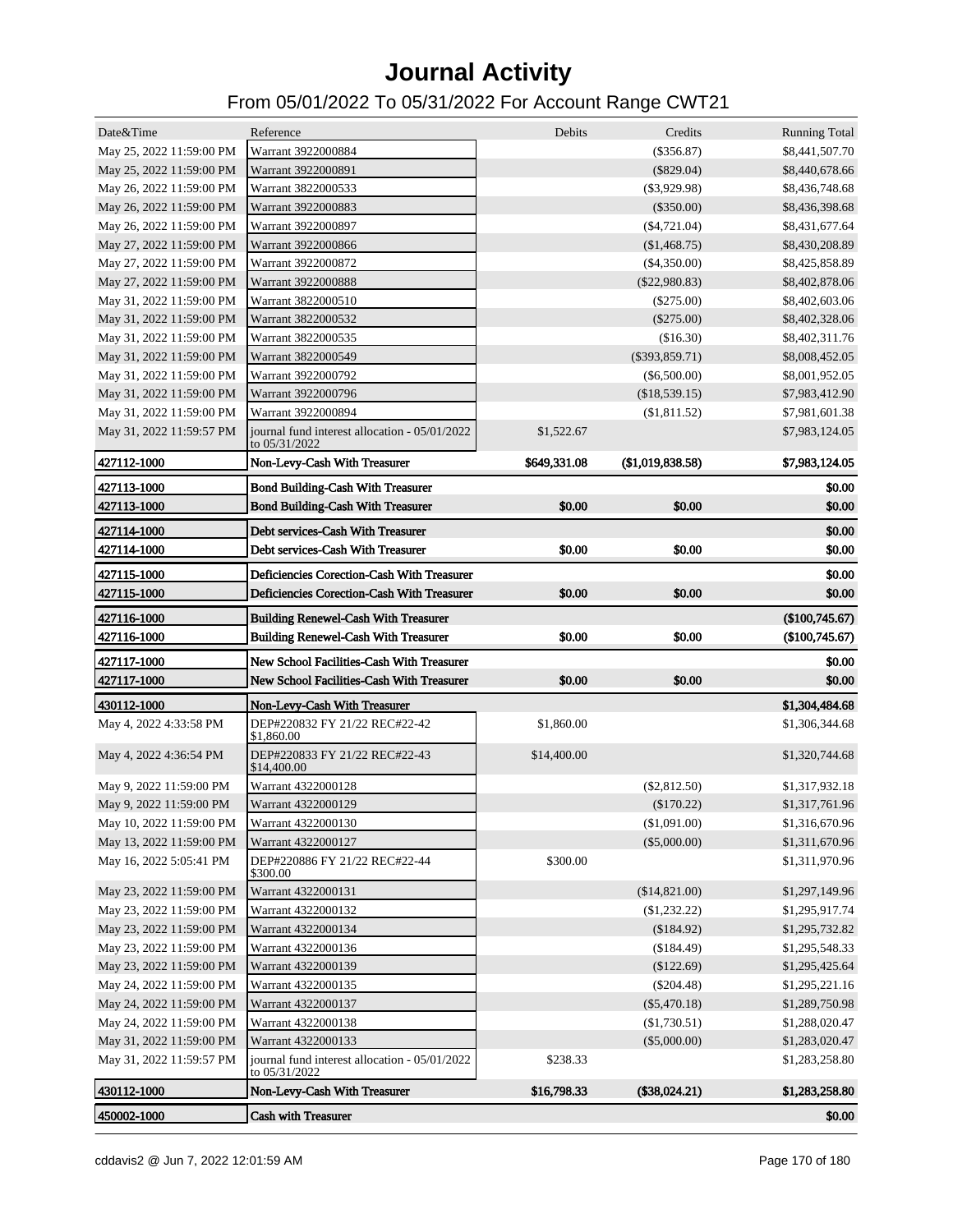| Date&Time                | Reference                                                                    | Debits       | Credits          | <b>Running Total</b> |
|--------------------------|------------------------------------------------------------------------------|--------------|------------------|----------------------|
| 450002-1000              | <b>Cash with Treasurer</b>                                                   | \$0.00       | \$0.00           | \$0.00               |
| 450111-1000              | Levy Funds-Cash With Treasurer                                               |              |                  | \$450,365.60         |
| May 3, 2022 8:42:23 AM   | SRP Voluntary Contributions in Lieu of<br>Property Taxes 2021 \$6,685,665.00 | \$432,715.50 |                  | \$883,081.10         |
| May 12, 2022 3:29:08 PM  | JE 6495 / SCH Trans 68 County<br>Equalization-APR FY21/22 / cddavis2         |              | ( \$450, 365.60) | \$432,715.50         |
| May 15, 2022 11:59:58 PM | distribution                                                                 | \$327,705.34 |                  | \$760,420.84         |
| May 15, 2022 11:59:58 PM | distribution                                                                 |              | $(\$321.56)$     | \$760,099.28         |
| May 17, 2022 4:53:51 PM  | JE 6502 / SCH Trans 69 FY21/22 SRP<br>PILT / cddavis2                        |              | $(\$432,715.50)$ | \$327,383.78         |
| 450111-1000              | Levy Funds-Cash With Treasurer                                               | \$760,420.84 | (\$883,402.66)   | \$327,383.78         |
| 600440-1000              | <b>ALPINE FD-Cash With Treasurer</b>                                         |              |                  | \$274,379.41         |
| May 2, 2022 10:47:12 AM  | IRS (\$11,966.90)                                                            |              | (\$11,966.90)    | \$262,412.51         |
| May 2, 2022 10:48:34 AM  | AZ DEPT OF REV (\$1,253.30)                                                  |              | (\$1,253.30)     | \$261,159.21         |
| May 2, 2022 11:59:00 PM  | Warrant 5100008653                                                           |              | $(\$941.47)$     | \$260,217.74         |
| May 2, 2022 11:59:00 PM  | Warrant 5100008660                                                           |              | $($ \$97.88)     | \$260,119.86         |
| May 2, 2022 11:59:00 PM  | Warrant 5100008661                                                           |              | $(\$6,399.70)$   | \$253,720.16         |
| May 2, 2022 11:59:00 PM  | Warrant 5100008669                                                           |              | $(\$719.47)$     | \$253,000.69         |
| May 2, 2022 11:59:00 PM  | Warrant 5100008672                                                           |              | $(\$54.79)$      | \$252,945.90         |
| May 3, 2022 11:59:00 PM  | Warrant 5100008654                                                           |              | (\$132.80)       | \$252,813.10         |
| May 3, 2022 11:59:00 PM  | Warrant 5100008656                                                           |              | (\$2,450.00)     | \$250,363.10         |
| May 3, 2022 11:59:00 PM  | Warrant 5100008662                                                           |              | $(\$2,000.00)$   | \$248,363.10         |
| May 3, 2022 11:59:00 PM  | Warrant 5100008668                                                           |              | $(\$65.90)$      | \$248,297.20         |
| May 4, 2022 11:59:00 PM  | Warrant 5100008655                                                           |              | (\$485.83)       | \$247,811.37         |
| May 9, 2022 11:59:00 PM  | Warrant 5100008627                                                           |              | (\$164.87)       | \$247,646.50         |
| May 9, 2022 11:59:00 PM  | Warrant 5100008657                                                           |              | $(\$738.61)$     | \$246,907.89         |
| May 9, 2022 11:59:00 PM  | Warrant 5100008667                                                           |              | $(\$473.33)$     | \$246,434.56         |
| May 11, 2022 11:59:00 PM | Warrant 5100008692                                                           |              | $(\$83.22)$      | \$246,351.34         |
| May 11, 2022 11:59:00 PM | Warrant 5100008699                                                           |              | $(\$4,705.81)$   | \$241,645.53         |
| May 12, 2022 8:03:58 AM  | INTUIT PAYROLL (\$14,966.66)                                                 |              | (\$14,966.66)    | \$226,678.87         |
| May 12, 2022 11:59:00 PM | Warrant 5100008690                                                           |              | (\$1,279.21)     | \$225,399.66         |
| May 12, 2022 11:59:00 PM | Warrant 5100008691                                                           |              | $(\$2,390.22)$   | \$223,009.44         |
| May 15, 2022 11:59:58 PM | distribution                                                                 | \$60,040.38  |                  | \$283,049.82         |
| May 16, 2022 11:59:00 PM | Warrant 5100008658                                                           |              | $(\$3,261.01)$   | \$279,788.81         |
| May 16, 2022 11:59:00 PM | Warrant 5100008676                                                           |              | $(\$5,645.83)$   | \$274,142.98         |
| May 16, 2022 11:59:00 PM | Warrant 5100008685                                                           |              | $(\$999.72)$     | \$273,143.26         |
| May 16, 2022 11:59:00 PM | Warrant 5100008689                                                           |              | $(\$2,745.94)$   | \$270,397.32         |
| May 17, 2022 9:14:43 AM  | IRS (\$7,993.10)                                                             |              | $(\$7,993.10)$   | \$262,404.22         |
| May 17, 2022 9:16:26 AM  | AZ DEPT OF REV (\$1,265.94)                                                  |              | (\$1,265.94)     | \$261,138.28         |
| May 17, 2022 11:59:00 PM | Warrant 5100008678                                                           |              | $(\$65.48)$      | \$261,072.80         |
| May 17, 2022 11:59:00 PM | Warrant 5100008679                                                           |              | $(\$317.00)$     | \$260,755.80         |
| May 17, 2022 11:59:00 PM | Warrant 5100008683                                                           |              | $(\$605.61)$     | \$260,150.19         |
| May 17, 2022 11:59:00 PM | Warrant 5100008688                                                           |              | $(\$153.79)$     | \$259,996.40         |
| May 18, 2022 2:24:42 PM  | <b>GENERAL WARRANT DEPOSIT</b><br>05.11.2022 \$69,824.55                     | \$69,824.55  |                  | \$329,820.95         |
| May 18, 2022 11:59:00 PM | Warrant 5100008673                                                           |              | (\$16.48)        | \$329,804.47         |
| May 18, 2022 11:59:00 PM | Warrant 5100008675                                                           |              | (\$164.02)       | \$329,640.45         |
| May 18, 2022 11:59:00 PM | Warrant 5100008680                                                           |              | (\$1,000.00)     | \$328,640.45         |
| May 18, 2022 11:59:00 PM | Warrant 5100008681                                                           |              | $(\$374.22)$     | \$328,266.23         |
| May 18, 2022 11:59:00 PM | Warrant 5100008682                                                           |              | (\$1,745.76)     | \$326,520.47         |
| May 18, 2022 11:59:00 PM | Warrant 5100008697                                                           |              | $(\$32.96)$      | \$326,487.51         |
| May 19, 2022 11:59:00 PM | Warrant 5100008677                                                           |              | $(\$920.60)$     | \$325,566.91         |
| May 19, 2022 11:59:00 PM | Warrant 5100008695                                                           |              | ( \$47.12)       | \$325,519.79         |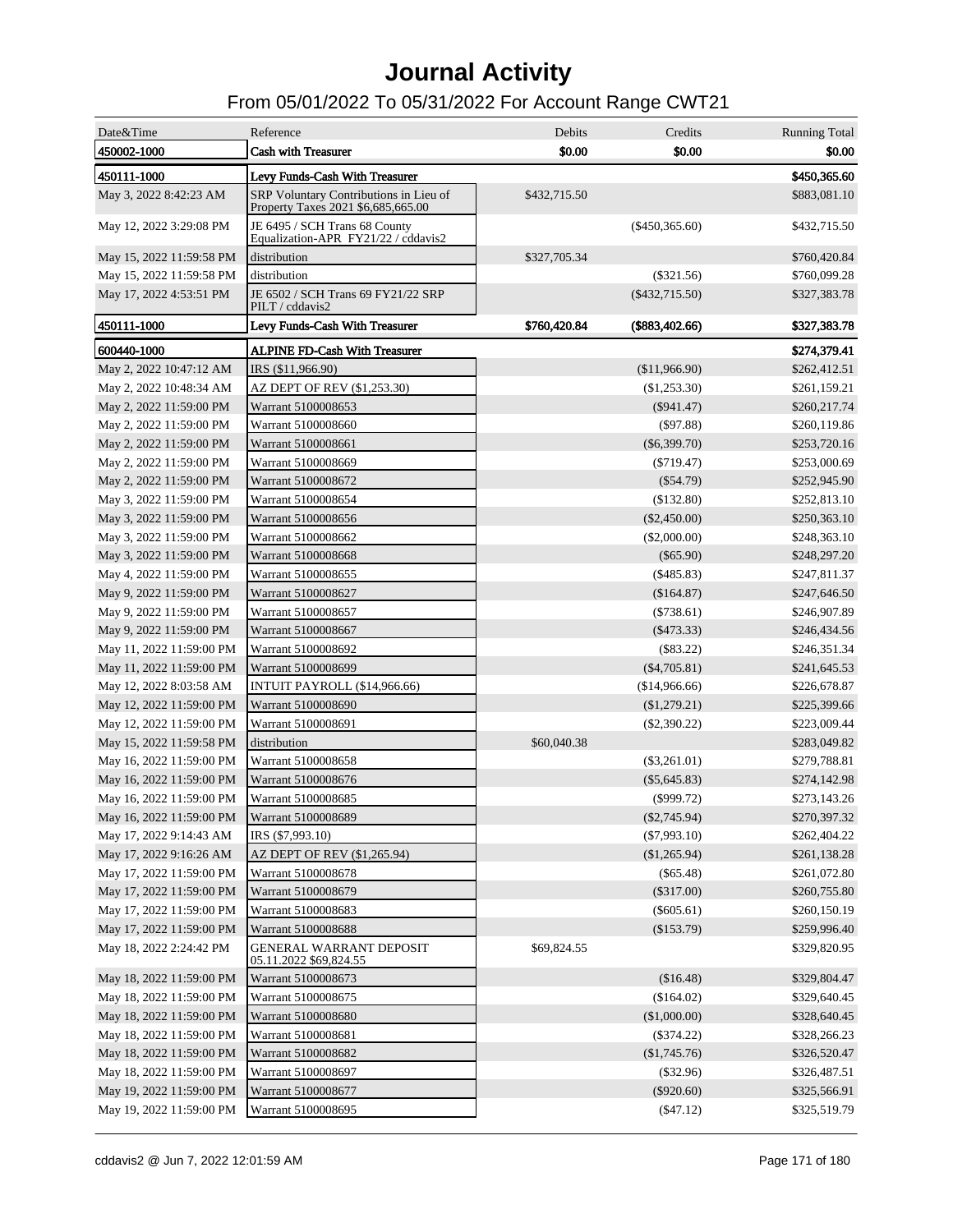| Date&Time                | Reference                                                       | Debits       | Credits        | <b>Running Total</b> |
|--------------------------|-----------------------------------------------------------------|--------------|----------------|----------------------|
| May 20, 2022 11:59:00 PM | Warrant 5100008686                                              |              | (\$1,178.49)   | \$324,341.30         |
| May 20, 2022 11:59:00 PM | Warrant 5100008687                                              |              | $(\$84.00)$    | \$324,257.30         |
| May 23, 2022 11:59:00 PM | Warrant 5100008684                                              |              | $(\$2,458.53)$ | \$321,798.77         |
| May 23, 2022 11:59:00 PM | Warrant 5100008694                                              |              | $(\$719.48)$   | \$321,079.29         |
| May 26, 2022 11:59:00 PM | Warrant 5100008710                                              |              | $(\$2,390.21)$ | \$318,689.08         |
| May 27, 2022 11:59:00 PM | Warrant 5100008714                                              |              | (\$164.90)     | \$318,524.18         |
| May 27, 2022 11:59:00 PM | Warrant 5100008717                                              |              | (\$114.43)     | \$318,409.75         |
| May 31, 2022 12:00:01 AM | JE 6530 / BOS Trans 2022-1649 FDAT 2nd<br>/ cddavis2            | \$63,112.10  |                | \$381,521.85         |
| May 31, 2022 12:00:01 AM | JE 6531 / BOS Trans 2022-1650 Cost<br>Allocation 2nd / cddavis2 |              | $(\$2,362.50)$ | \$379,159.35         |
| May 31, 2022 8:32:19 AM  | INTUIT PAYROLL (\$8,755.48)                                     |              | $(\$8,755.48)$ | \$370,403.87         |
| May 31, 2022 11:59:00 PM | Warrant 5100008693                                              |              | $(\$90.65)$    | \$370,313.22         |
| May 31, 2022 11:59:00 PM | Warrant 5100008696                                              |              | $(\$52.18)$    | \$370,261.04         |
| May 31, 2022 11:59:00 PM | Warrant 5100008706                                              |              | $(\$80.80)$    | \$370,180.24         |
| May 31, 2022 11:59:00 PM | Warrant 5100008709                                              |              | (\$1,441.06)   | \$368,739.18         |
| May 31, 2022 11:59:00 PM | Warrant 5100008716                                              |              | $(\$221.78)$   | \$368,517.40         |
| May 31, 2022 11:59:57 PM | journal fund interest allocation - 05/01/2022<br>to 05/31/2022  | \$51.67      |                | \$368,569.07         |
| 600440-1000              | <b>ALPINE FD-Cash With Treasurer</b>                            | \$193,028.70 | (\$98,839.04)  | \$368,569.07         |
| 601100-1000              | <b>CONCHO FD-Cash With Treasurer</b>                            |              |                | \$124,340.22         |
| May 3, 2022 7:20:01 AM   | IRS -\$2,828.12                                                 |              | $(\$271.53)$   | \$124,068.69         |
| May 3, 2022 7:20:01 AM   | IRS -\$2,828.12                                                 |              | $(\$2,556.59)$ | \$121,512.10         |
| May 3, 2022 7:21:25 AM   | AZ DEPT OF REV (\$271.53)                                       |              | $(\$271.53)$   | \$121,240.57         |
| May 3, 2022 11:59:00 PM  | Warrant 5300003550                                              |              | $(\$887.35)$   | \$120,353.22         |
| May 4, 2022 11:59:00 PM  | Warrant 5300003547                                              |              | $(\$2,688.22)$ | \$117,665.00         |
| May 4, 2022 11:59:00 PM  | Warrant 5300003552                                              |              | $(\$3,127.31)$ | \$114,537.69         |
| May 5, 2022 11:59:00 PM  | Warrant 5300003521                                              |              | $(\$36.42)$    | \$114,501.27         |
| May 5, 2022 11:59:00 PM  | Warrant 5300003543                                              |              | (\$144.57)     | \$114,356.70         |
|                          | Warrant 5300003548                                              |              | $(\$661.87)$   |                      |
| May 5, 2022 11:59:00 PM  |                                                                 |              |                | \$113,694.83         |
| May 5, 2022 11:59:00 PM  | Warrant 5300003549                                              |              | (\$154.78)     | \$113,540.05         |
| May 6, 2022 12:00:00 AM  | Warrant 5300003558                                              |              | $(\$100.12)$   | \$113,439.93         |
| May 6, 2022 11:59:00 PM  | Warrant 5300003541                                              |              | $(\$2,387.04)$ | \$111,052.89         |
| May 6, 2022 11:59:00 PM  | Warrant 5300003546                                              |              | $(\$984.71)$   | \$110,068.18         |
| May 6, 2022 11:59:00 PM  | Warrant 5300003556                                              |              | $(\$3,470.57)$ | \$106,597.61         |
| May 6, 2022 11:59:00 PM  | Warrant 5300003559                                              |              | (\$1,781.10)   | \$104,816.51         |
| May 9, 2022 11:59:00 PM  | Warrant 5300003544                                              |              | $(\$605.99)$   | \$104,210.52         |
| May 10, 2022 11:59:00 PM | Warrant 5300003542                                              |              | $(\$226.29)$   | \$103,984.23         |
| May 10, 2022 11:59:00 PM | Warrant 5300003551                                              |              | $(\$214.71)$   | \$103,769.52         |
| May 10, 2022 11:59:00 PM | Warrant 5300003557                                              |              | $(\$4,250.36)$ | \$99,519.16          |
| May 11, 2022 11:59:00 PM | Warrant 5300003545                                              |              | (\$1,595.32)   | \$97,923.84          |
| May 13, 2022 11:59:00 PM | Warrant 5300003497                                              |              | (\$13.85)      | \$97,909.99          |
| May 13, 2022 11:59:00 PM | Warrant 5300003498                                              |              | (\$13.85)      | \$97,896.14          |
| May 13, 2022 11:59:00 PM | Warrant 5300003553                                              |              | (\$13.85)      | \$97,882.29          |
| May 13, 2022 11:59:00 PM | Warrant 5300003555                                              |              | (\$13.85)      | \$97,868.44          |
| May 15, 2022 11:59:58 PM | distribution                                                    | \$9,755.01   |                | \$107,623.45         |
| May 17, 2022 12:00:00 AM | Warrant 5300003578                                              |              | $(\$702.80)$   | \$106,920.65         |
| May 18, 2022 11:59:00 PM | Warrant 5300003540                                              |              | $(\$8,402.38)$ | \$98,518.27          |
| May 18, 2022 11:59:00 PM | Warrant 5300003562                                              |              | $(\$45.02)$    | \$98,473.25          |
| May 18, 2022 11:59:00 PM | Warrant 5300003573                                              |              | $(\$955.91)$   | \$97,517.34          |
| May 18, 2022 11:59:00 PM | Warrant 5300003580                                              |              | $(\$930.89)$   | \$96,586.45          |
| May 19, 2022 11:59:00 PM | Warrant 5300003575                                              |              | (\$75.33)      | \$96,511.12          |
| May 20, 2022 11:59:00 PM | Warrant 5300003574                                              |              | $(\$661.88)$   | \$95,849.24          |
|                          |                                                                 |              |                |                      |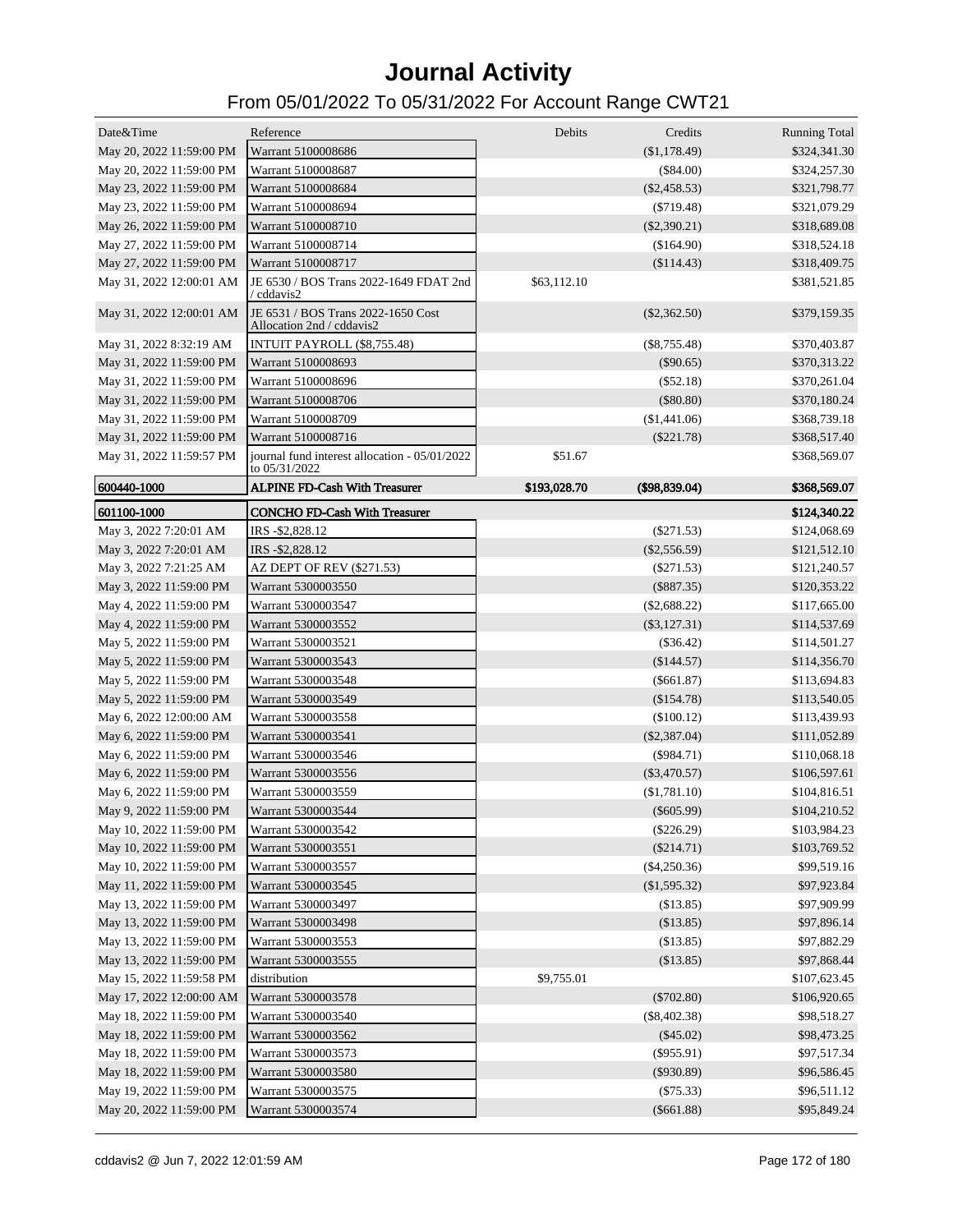| Date&Time                | Reference                                                                                | Debits      | Credits        | <b>Running Total</b> |
|--------------------------|------------------------------------------------------------------------------------------|-------------|----------------|----------------------|
| May 20, 2022 11:59:00 PM | Warrant 5300003576                                                                       |             | (\$72.84)      | \$95,776.40          |
| May 23, 2022 11:59:00 PM | Warrant 5300003509                                                                       |             | $(\$226.28)$   | \$95,550.12          |
| May 23, 2022 11:59:00 PM | Warrant 5300003526                                                                       |             | $(\$20.84)$    | \$95,529.28          |
| May 23, 2022 11:59:00 PM | Warrant 5300003554                                                                       |             | $(\$20.83)$    | \$95,508.45          |
| May 23, 2022 11:59:00 PM | Warrant 5300003560                                                                       |             | $(\$68.81)$    | \$95,439.64          |
| May 23, 2022 11:59:00 PM | Warrant 5300003561                                                                       |             | (\$17.21)      | \$95,422.43          |
| May 23, 2022 11:59:00 PM | Warrant 5300003579                                                                       |             | (\$131.60)     | \$95,290.83          |
| May 23, 2022 11:59:00 PM | Warrant 5300003582                                                                       |             | $(\$20.83)$    | \$95,270.00          |
| May 24, 2022 11:02:40 AM | Concho FD Volunteer \$21,362.14                                                          | \$21,362.14 |                | \$116,632.14         |
| May 24, 2022 11:24:24 AM | CONCHO FD VOLUNTEER \$900.00                                                             | \$900.00    |                | \$117,532.14         |
| May 25, 2022 11:59:00 PM | Warrant 5300003577                                                                       |             | $(\$22.69)$    | \$117,509.45         |
| May 26, 2022 11:59:00 PM | Warrant 5300003565                                                                       |             | $(\$80.12)$    | \$117,429.33         |
| May 27, 2022 11:59:00 PM | Warrant 5300003564                                                                       |             | $(\$699.61)$   | \$116,729.72         |
| May 27, 2022 11:59:00 PM | Warrant 5300003572                                                                       |             | $(\$86.48)$    | \$116,643.24         |
| May 31, 2022 12:00:01 AM | JE 6530 / BOS Trans 2022-1649 FDAT 2nd<br>/ cddavis2                                     | \$10,849.40 |                | \$127,492.64         |
|                          | May 31, 2022 12:00:01 AM JE 6531 / BOS Trans 2022-1650 Cost<br>Allocation 2nd / cddavis2 |             | $(\$3,300.50)$ | \$124,192.14         |
| May 31, 2022 9:57:57 AM  | CONCHO FD VOLUNTEER \$24,210.79                                                          | \$24,210.79 |                | \$148,402.93         |
| May 31, 2022 9:58:49 AM  | <b>CONCHO FD VOLUNTEER \$40.00</b>                                                       | \$40.00     |                | \$148,442.93         |
| May 31, 2022 9:59:31 AM  | <b>CONCHO FD VOLUNTEER \$900.00</b>                                                      | \$900.00    |                | \$149,342.93         |
| May 31, 2022 10:00:22 AM | <b>CONCHO FD VOLUNTEER \$70.00</b>                                                       | \$70.00     |                | \$149,412.93         |
| May 31, 2022 10:01:06 AM | CONCHO FD VOLUNTEER \$450.00                                                             | \$450.00    |                | \$149,862.93         |
| May 31, 2022 10:01:50 AM | <b>CONCHO FD VOLUNTEER \$4,000.00</b>                                                    | \$4,000.00  |                | \$153,862.93         |
| May 31, 2022 10:02:35 AM | <b>CONCHO FD VOLUNTEER \$23.18</b>                                                       | \$23.18     |                | \$153,886.11         |
| May 31, 2022 10:03:22 AM | <b>CONCHO FD VOLUNTEER \$746.02</b>                                                      | \$746.02    |                | \$154,632.13         |
| May 31, 2022 1:01:06 PM  | <b>CONCHO FD VOLUNTEER \$450.00</b>                                                      | \$450.00    |                | \$155,082.13         |
| May 31, 2022 11:59:00 PM | Warrant 5300003566                                                                       |             | (\$154.79)     | \$154,927.34         |
| May 31, 2022 11:59:00 PM | Warrant 5300003568                                                                       |             | (\$130.66)     | \$154,796.68         |
| May 31, 2022 11:59:00 PM | Warrant 5300003569                                                                       |             | (\$1,261.24)   | \$153,535.44         |
| May 31, 2022 11:59:57 PM | journal fund interest allocation - 05/01/2022<br>to 05/31/2022                           | \$19.88     |                | \$153,555.32         |
| 601100-1000              | <b>CONCHO FD-Cash With Treasurer</b>                                                     | \$73,776.42 | (\$44,561.32)  | \$153,555.32         |
| 602100-1000              | <b>GANADO FD-Cash With Treasurer</b>                                                     |             |                | \$1,902.68           |
| May 3, 2022 11:59:00 PM  | Warrant 5500115042                                                                       |             | $(\$41.92)$    | \$1,860.76           |
| May 4, 2022 11:59:00 PM  | Warrant 5500115043                                                                       |             | $(\$124.84)$   | \$1,735.92           |
| May 4, 2022 11:59:00 PM  | Warrant 5500115044                                                                       |             | $(\$275.70)$   | \$1,460.22           |
| May 4, 2022 11:59:00 PM  | Warrant 5500115046                                                                       |             | $(\$683.24)$   | \$776.98             |
| May 4, 2022 11:59:00 PM  | Warrant 5500115047                                                                       |             | (\$36.62)      | \$740.36             |
| May 4, 2022 11:59:00 PM  | Warrant 5500115048                                                                       |             | $(\$199.00)$   | \$541.36             |
| May 5, 2022 11:59:00 PM  | Warrant 5500115045                                                                       |             | (\$1,092.04)   | $(\$550.68)$         |
| May 9, 2022 4:28:25 PM   | EMI HEALTH (\$4,342.19)                                                                  |             | $(\$4,342.19)$ | $(\$4,892.87)$       |
| May 9, 2022 11:59:00 PM  | Warrant 5500115049                                                                       |             | $(\$275.00)$   | $(\$5,167.87)$       |
| May 11, 2022 8:52:10 AM  | INTUIT PAYROLL (\$14,270.22)                                                             |             | (\$14,270.22)  | (\$19,438.09)        |
| May 13, 2022 11:59:00 PM | Warrant 5500115051                                                                       |             | (\$1,229.00)   | $(\$20,667.09)$      |
| May 13, 2022 11:59:00 PM | Warrant 5500115055                                                                       |             | $(\$200.00)$   | $(\$20,867.09)$      |
| May 13, 2022 11:59:00 PM | Warrant 5500115057                                                                       |             | $(\$200.00)$   | (\$21,067.09)        |
| May 13, 2022 11:59:00 PM | Warrant 5500115058                                                                       |             | (\$1,447.59)   | $(\$22,514.68)$      |
| May 16, 2022 11:59:00 PM | Warrant 5500115053                                                                       |             | $(\$3,609.78)$ | $(\$26,124.46)$      |
| May 16, 2022 11:59:00 PM | Warrant 5500115056                                                                       |             | (\$1,685.27)   | $(\$27,809.73)$      |
| May 17, 2022 11:59:00 PM | Warrant 5500115054                                                                       |             | $(\$386.50)$   | (\$28,196.23)        |
| May 19, 2022 11:59:00 PM | Warrant 5500115052                                                                       |             | $(\$72.19)$    | $(\$28,268.42)$      |
| May 19, 2022 11:59:00 PM | Warrant 5500115071                                                                       |             | $(\$896.09)$   | $(\$29,164.51)$      |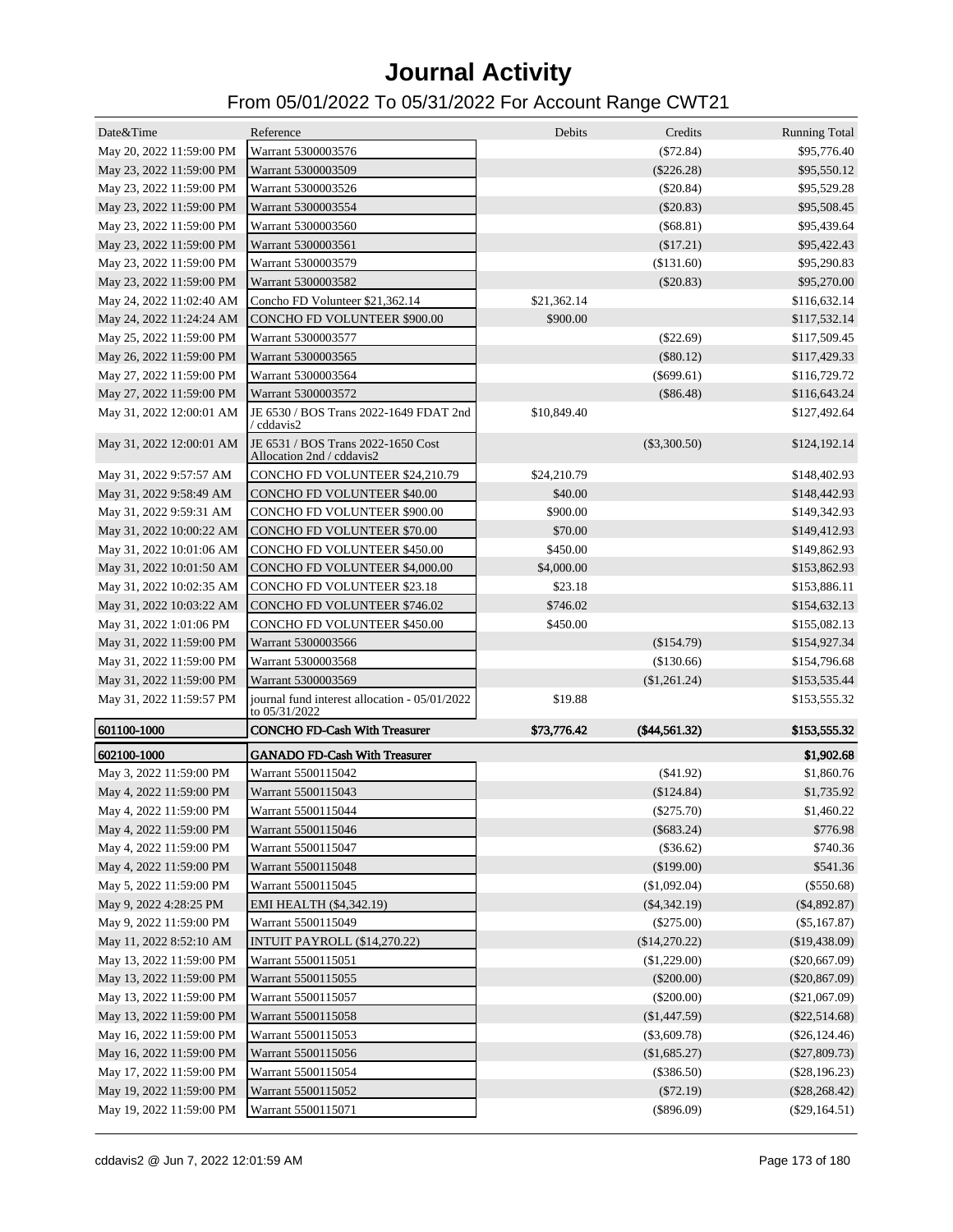| Date&Time                | Reference                                                                    | Debits       | Credits         | <b>Running Total</b> |
|--------------------------|------------------------------------------------------------------------------|--------------|-----------------|----------------------|
| May 19, 2022 11:59:00 PM | Warrant 5500115072                                                           |              | $(\$3,998.00)$  | $(\$33,162.51)$      |
| May 19, 2022 11:59:00 PM | Warrant 5500115074                                                           |              | $(\$347.42)$    | (\$33,509.93)        |
| May 19, 2022 11:59:00 PM | Warrant 5500115075                                                           |              | $(\$31.80)$     | $(\$33,541.73)$      |
| May 20, 2022 11:59:00 PM | Warrant 5500115073                                                           |              | (\$100.00)      | (\$33,641.73)        |
| May 24, 2022 8:34:29 AM  | <b>INTUIT PAYROLL (\$15,270.91)</b>                                          |              | (\$15,270.91)   | $(\$48,912.64)$      |
| May 27, 2022 11:59:00 PM | Warrant 5500115050                                                           |              | $(\$765.85)$    | $($ \$49,678.49 $)$  |
| May 31, 2022 12:00:01 AM | JE 6530 / BOS Trans 2022-1649 FDAT 2nd<br>/ cddavis2                         | \$66,825.00  |                 | \$17,146.51          |
| 602100-1000              | <b>GANADO FD-Cash With Treasurer</b>                                         | \$66,825.00  | $(\$51,581.17)$ | \$17,146.51          |
| 602300-1000              | <b>Cash With Treasurer</b>                                                   |              |                 | \$521.00             |
| 602300-1000              | <b>Cash With Treasurer</b>                                                   | \$0.00       | \$0.00          | \$521.00             |
| 602500-1000              | <b>GANADO FD-Cash With Treasurer</b>                                         |              |                 | \$400.92             |
| May 31, 2022 11:59:57 PM | journal fund interest allocation - 05/01/2022<br>to 05/31/2022               | \$0.07       |                 | \$400.99             |
| 602500-1000              | <b>GANADO FD-Cash With Treasurer</b>                                         | \$0.07       | \$0.00          | \$400.99             |
| 602700-1000              | <b>BOND INDEBTEDNESS-Cash With</b><br>Treasurer                              |              |                 | \$9,243.70           |
| May 31, 2022 11:59:57 PM | journal fund interest allocation - 05/01/2022<br>to 05/31/2022               | \$1.69       |                 | \$9,245.39           |
| 602700-1000              | <b>BOND INDEBTEDNESS-Cash With</b><br>Treasurer                              | \$1.69       | \$0.00          | \$9,245.39           |
| 603100-1000              | <b>GREER FD-Cash With Treasurer</b>                                          |              |                 | (\$116,626.55)       |
| May 2, 2022 11:59:00 PM  | Warrant 5900004476                                                           |              | $(\$22.45)$     | (\$116,649.00)       |
| May 2, 2022 11:59:00 PM  | Warrant 5900004487                                                           |              | $(\$1,030.36)$  | (\$117,679.36)       |
| May 3, 2022 11:59:00 PM  | Warrant 5900004485                                                           |              | $(\$578.99)$    | (\$118,258.35)       |
| May 3, 2022 11:59:00 PM  | Warrant 5900004486                                                           |              | $(\$750.00)$    | (\$119,008.35)       |
| May 3, 2022 11:59:00 PM  | Warrant 5900004489                                                           |              | $(\$6,200.00)$  | (\$125,208.35)       |
| May 4, 2022 11:59:00 PM  | Warrant 5900004472                                                           |              | $(\$971.97)$    | (\$126,180.32)       |
| May 4, 2022 11:59:00 PM  | Warrant 5900004484                                                           |              | (\$149.51)      | (\$126,329.83)       |
| May 5, 2022 11:59:00 PM  | Warrant 5900004491                                                           |              | (\$190.07)      | (\$126,519.90)       |
| May 9, 2022 11:59:00 PM  | Warrant 5900004490                                                           |              | (\$126.00)      | $(\$126,645.90)$     |
| May 15, 2022 11:59:58 PM | distribution                                                                 | \$57,663.62  |                 | $(\$68,982.28)$      |
| May 16, 2022 11:59:00 PM | Warrant 5900004494                                                           |              | $(\$5,799.23)$  | $(\$74,781.51)$      |
| May 16, 2022 11:59:00 PM | Warrant 5900004495                                                           |              | $(\$30.97)$     | $(\$74,812.48)$      |
| May 17, 2022 11:59:00 PM | Warrant 5900004493                                                           |              | (\$36.90)       | $(\$74,849.38)$      |
| May 17, 2022 11:59:00 PM | Warrant 5900004499                                                           |              | $(\$63.13)$     | $(\$74,912.51)$      |
| May 17, 2022 11:59:00 PM | Warrant 5900004502                                                           |              | $(\$2,325.00)$  | $(\$77, 237.51)$     |
| May 18, 2022 11:59:00 PM | Warrant 5900004492                                                           |              | $(\$120.37)$    | $(\$77,357.88)$      |
| May 18, 2022 11:59:00 PM | Warrant 5900004496                                                           |              | (\$1,203.67)    | $(\$78,561.55)$      |
| May 18, 2022 11:59:00 PM | Warrant 5900004497                                                           |              | $(\$334.51)$    | $(\$78,896.06)$      |
| May 18, 2022 11:59:00 PM | Warrant 5900004498                                                           |              | $(\$173.97)$    | $(\$79,070.03)$      |
| May 18, 2022 11:59:00 PM | Warrant 5900004500                                                           |              | $(\$22.47)$     | $(\$79,092.50)$      |
| May 19, 2022 11:59:00 PM | Warrant 5900004501                                                           |              | (\$1,666.00)    | $(\$80,758.50)$      |
| May 31, 2022 12:00:01 AM | JE 6530 / BOS Trans 2022-1649 FDAT 2nd<br>/ cddavis2                         | \$54,566.20  |                 | $(\$26,192.30)$      |
| May 31, 2022 12:00:01 AM | JE 6531 / BOS Trans 2022-1650 Cost<br>Allocation 2nd / cddavis2              |              | $(\$833.00)$    | $(\$27,025.30)$      |
| 603100-1000              | <b>GREER FD-Cash With Treasurer</b>                                          | \$112,229.82 | $(\$22,628.57)$ | $(\$27,025.30)$      |
| 604100-1000              | <b>NUTRIOSO FD-Cash With Treasurer</b>                                       |              |                 | \$0.00               |
| 604100-1000              | <b>NUTRIOSO FD-Cash With Treasurer</b>                                       | \$0.00       | \$0.00          | \$0.00               |
| 605100-1000              | <b>PUERCO FD-Cash With Treasurer</b>                                         |              |                 | (\$189,583.12)       |
| May 3, 2022 8:42:23 AM   | SRP Voluntary Contributions in Lieu of<br>Property Taxes 2021 \$6,685,665.00 | \$712.50     |                 | (\$188,870.62)       |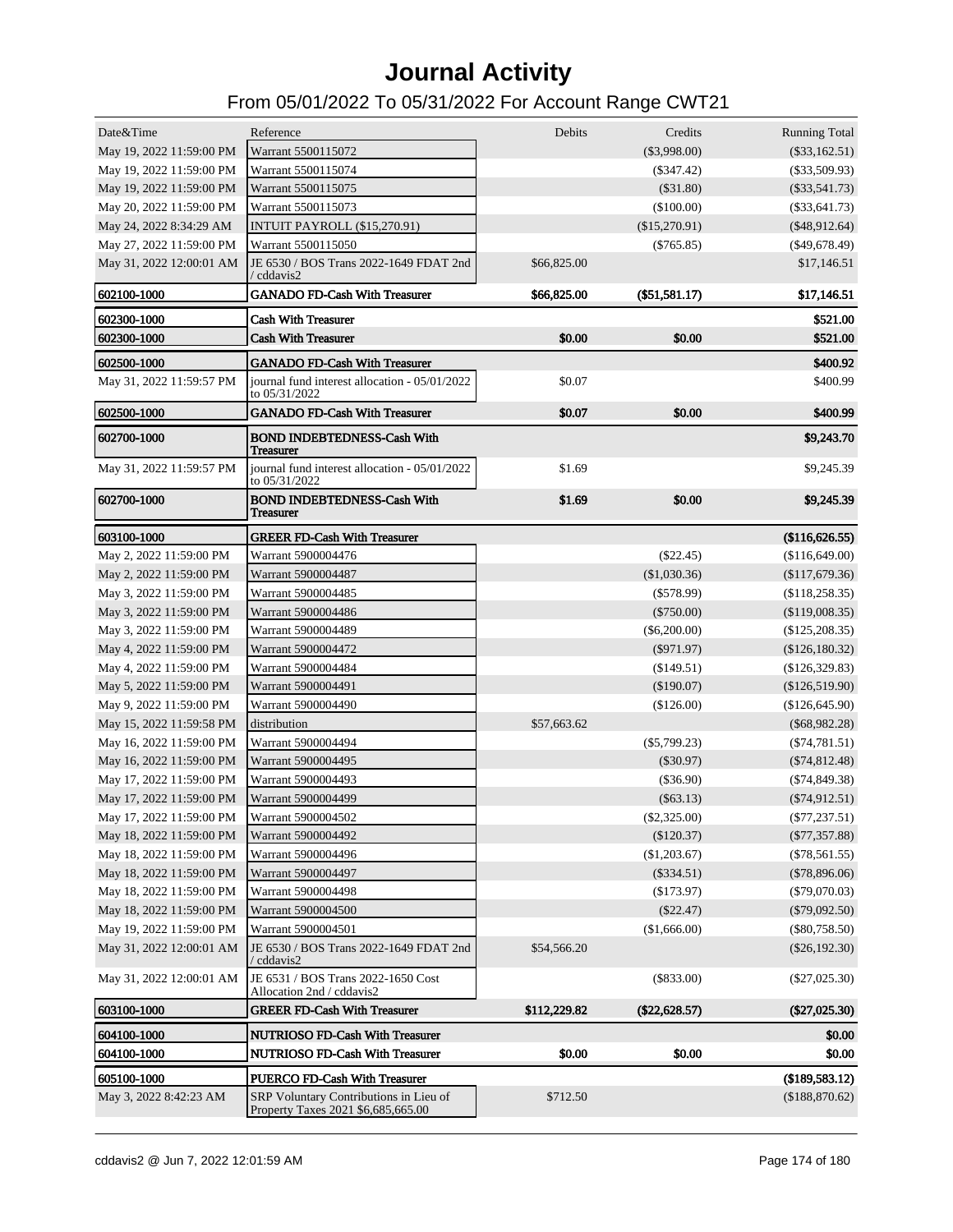| Date&Time                | Reference                                                       | Debits      | Credits         | <b>Running Total</b> |
|--------------------------|-----------------------------------------------------------------|-------------|-----------------|----------------------|
| May 4, 2022 11:59:00 PM  | Warrant 5700005172                                              |             | $(\$606.99)$    | (\$189,477.61)       |
| May 5, 2022 7:44:53 AM   | PAYROLL -\$15,987.29                                            |             | (\$112.00)      | (\$189,589.61)       |
| May 5, 2022 7:44:53 AM   | PAYROLL -\$15,987.29                                            |             | (\$112.00)      | (\$189,701.61)       |
| May 5, 2022 7:44:53 AM   | PAYROLL -\$15,987.29                                            |             | (\$112.00)      | (\$189,813.61)       |
| May 5, 2022 7:44:53 AM   | PAYROLL -\$15,987.29                                            |             | (\$112.00)      | (\$189,925.61)       |
| May 5, 2022 7:44:53 AM   | PAYROLL -\$15,987.29                                            |             | $(\$450.00)$    | $(\$190,375.61)$     |
| May 5, 2022 7:44:53 AM   | PAYROLL -\$15,987.29                                            |             | (\$1,054.45)    | (\$191,430.06)       |
| May 5, 2022 7:44:53 AM   | PAYROLL -\$15,987.29                                            |             | (\$1,054.88)    | $(\$192,484.94)$     |
| May 5, 2022 7:44:53 AM   | PAYROLL -\$15,987.29                                            |             | $(\$1,176.72)$  | (\$193,661.66)       |
| May 5, 2022 7:44:53 AM   | PAYROLL -\$15,987.29                                            |             | (\$1,246.32)    | (\$194,907.98)       |
| May 5, 2022 7:44:53 AM   | PAYROLL -\$15,987.29                                            |             | (\$1,257.61)    | (\$196, 165.59)      |
| May 5, 2022 7:44:53 AM   | PAYROLL -\$15,987.29                                            |             | (\$1,471.68)    | (\$197,637.27)       |
| May 5, 2022 7:44:53 AM   | PAYROLL -\$15,987.29                                            |             | (\$1,493.63)    | (\$199, 130.90)      |
| May 5, 2022 7:44:53 AM   | PAYROLL -\$15,987.29                                            |             | (\$1,738.02)    | $(\$200,868.92)$     |
| May 5, 2022 7:44:53 AM   | PAYROLL -\$15,987.29                                            |             | $(\$4,595.98)$  | $(\$205,464.90)$     |
| May 5, 2022 11:59:00 PM  | Warrant 5700005174                                              |             | $(\$5,147.04)$  | $(\$210,611.94)$     |
| May 5, 2022 11:59:00 PM  | Warrant 5700005175                                              |             | (\$137.57)      | $(\$210,749.51)$     |
| May 10, 2022 8:17:31 AM  | PAYROLL (\$684.38)                                              |             | $(\$684.38)$    | $(\$211,433.89)$     |
| May 10, 2022 8:19:12 AM  | RETIREMENT RCR (\$5,835.12)                                     |             | $(\$5,835.12)$  | $(\$217,269.01)$     |
| May 11, 2022 8:48:07 AM  | IRS (\$5,357.90)                                                |             | $(\$5,357.90)$  | $(\$222,626.91)$     |
| May 15, 2022 11:59:58 PM | distribution                                                    | \$1,863.07  |                 | $(\$220,763.84)$     |
| May 15, 2022 11:59:58 PM | distribution                                                    |             | $(\$320.94)$    | $(\$221,084.78)$     |
| May 17, 2022 11:59:00 PM | Warrant 5700005162                                              |             | $(\$5,932.56)$  | $(\$227,017.34)$     |
| May 19, 2022 8:40:51 AM  | PAYROLL -\$16,290.80                                            |             | (\$112.00)      | $(\$227, 129.34)$    |
| May 19, 2022 8:40:51 AM  | PAYROLL -\$16,290.80                                            |             | (\$112.00)      | $(\$227, 241.34)$    |
| May 19, 2022 8:40:51 AM  | PAYROLL -\$16,290.80                                            |             | (\$112.00)      | $(\$227,353.34)$     |
| May 19, 2022 8:40:51 AM  | PAYROLL -\$16,290.80                                            |             | (\$112.00)      | $(\$227,465.34)$     |
| May 19, 2022 8:40:51 AM  | PAYROLL -\$16,290.80                                            |             | $(\$450.00)$    | $(\$227,915.34)$     |
| May 19, 2022 8:40:51 AM  | PAYROLL -\$16,290.80                                            |             | $(\$596.07)$    | $(\$228,511.41)$     |
|                          |                                                                 |             | $(\$599.97)$    | $(\$229,111.38)$     |
| May 19, 2022 8:40:51 AM  | PAYROLL -\$16,290.80                                            |             | $(\$927.92)$    | $(\$230,039.30)$     |
| May 19, 2022 8:40:51 AM  | PAYROLL -\$16,290.80                                            |             | (\$1,163.85)    | $(\$231,203.15)$     |
| May 19, 2022 8:40:51 AM  | PAYROLL -\$16,290.80                                            |             |                 |                      |
| May 19, 2022 8:40:51 AM  | PAYROLL -\$16,290.80                                            |             | (\$1,257.60)    | $(\$232,460.75)$     |
| May 19, 2022 8:40:51 AM  | PAYROLL -\$16,290.80                                            |             | (\$1,486.77)    | $(\$233,947.52)$     |
| May 19, 2022 8:40:51 AM  | PAYROLL -\$16,290.80                                            |             | (\$1,634.28)    | $(\$235,581.80)$     |
| May 19, 2022 8:40:51 AM  | PAYROLL -\$16,290.80                                            |             | (\$1,769.44)    | $(\$237,351.24)$     |
| May 19, 2022 8:40:51 AM  | PAYROLL -\$16,290.80                                            |             | (\$1,913.44)    | $(\$239,264.68)$     |
| May 19, 2022 8:40:51 AM  | PAYROLL -\$16,290.80                                            |             | $(\$4,043.46)$  | $(\$243,308.14)$     |
| May 24, 2022 8:32:02 AM  | RETIREMENT RCR (\$5,702.98)                                     |             | $(\$5,702.98)$  | $(\$249,011.12)$     |
| May 24, 2022 8:32:55 AM  | PAYROLL (\$672.95)                                              |             | $(\$672.95)$    | $(\$249,684.07)$     |
| May 25, 2022 8:26:01 AM  | IRS (\$4,941.14)                                                |             | $(\$4,941.14)$  | $(\$254,625.21)$     |
| May 31, 2022 12:00:01 AM | JE 6530 / BOS Trans 2022-1649 FDAT 2nd<br>/ cddavis2            | \$47,492.90 |                 | $(\$207, 132.31)$    |
| May 31, 2022 12:00:01 AM | JE 6531 / BOS Trans 2022-1650 Cost<br>Allocation 2nd / cddavis2 |             | $(\$9,390.50)$  | $(\$216,522.81)$     |
| 605100-1000              | <b>PUERCO FD-Cash With Treasurer</b>                            | \$50,068.47 | $(\$77,008.16)$ | $(\$216,522.81)$     |
| 606100-1000              | <b>VERNON FD-Cash With Treasurer</b>                            |             |                 | \$88,307.03          |
| May 2, 2022 11:59:00 PM  | Warrant 6900006756                                              |             | (\$1,278.00)    | \$87,029.03          |
| May 2, 2022 11:59:00 PM  | Warrant 6900006758                                              |             | $(\$253.06)$    | \$86,775.97          |
| May 2, 2022 11:59:00 PM  | Warrant 6900006760                                              |             | (\$56.29)       | \$86,719.68          |
| May 2, 2022 11:59:00 PM  | Warrant 6900006765                                              |             | (\$12,268.09)   | \$74,451.59          |
| May 2, 2022 11:59:00 PM  | Warrant 6900006766                                              |             | $(\$460.34)$    | \$73,991.25          |
| May 2, 2022 11:59:00 PM  | Warrant 6900006767                                              |             | $(\$845.00)$    | \$73,146.25          |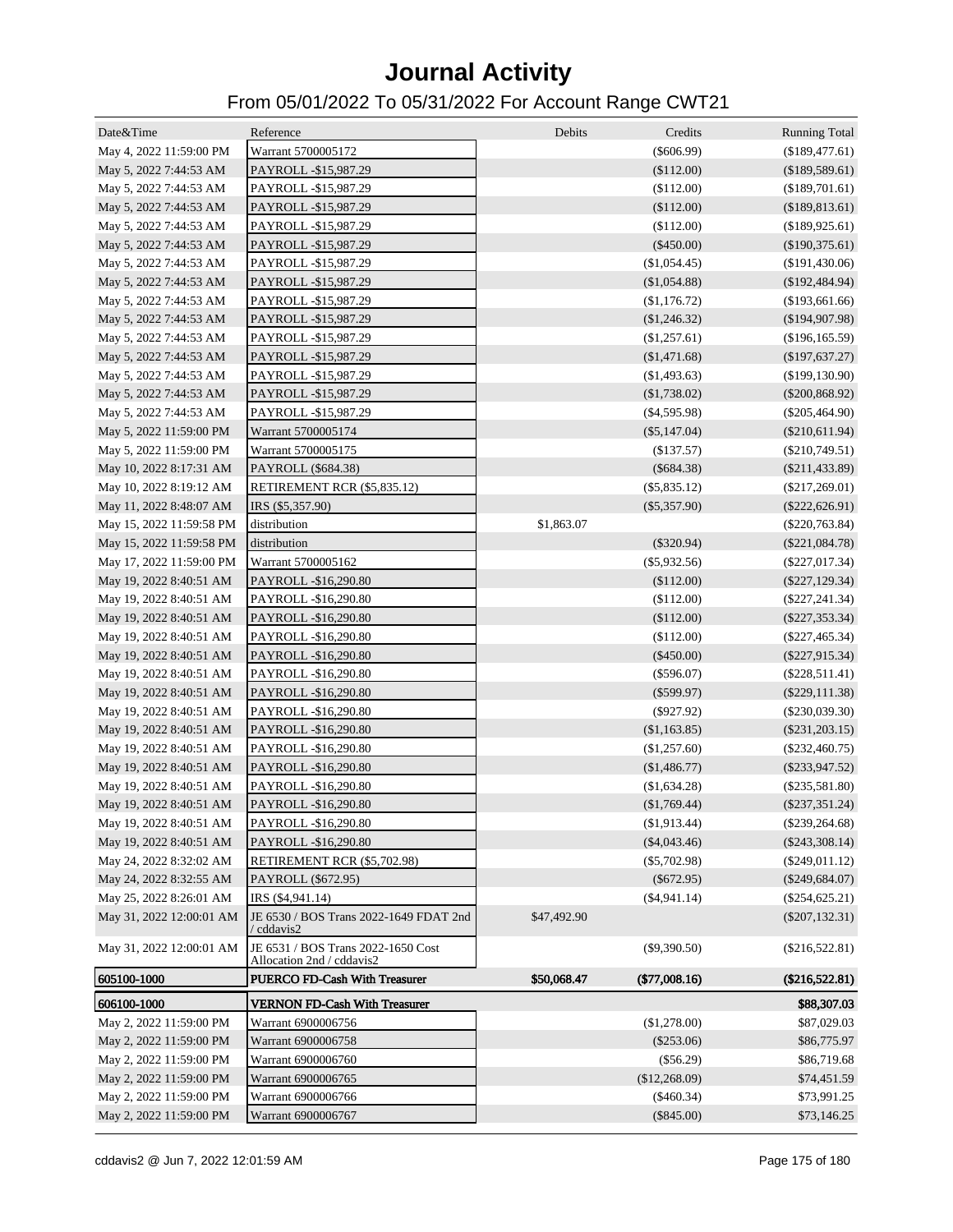| Date&Time                | Reference                                                       | <b>Debits</b> | Credits         | <b>Running Total</b> |
|--------------------------|-----------------------------------------------------------------|---------------|-----------------|----------------------|
| May 2, 2022 11:59:00 PM  | Warrant 6900006773                                              |               | (\$17,301.76)   | \$55,844.49          |
| May 4, 2022 11:59:00 PM  | Warrant 6900006750                                              |               | $(\$20.00)$     | \$55,824.49          |
| May 4, 2022 11:59:00 PM  | Warrant 6900006762                                              |               | $(\$20.00)$     | \$55,804.49          |
| May 5, 2022 11:59:00 PM  | Warrant 6900006768                                              |               | $(\$624.92)$    | \$55,179.57          |
| May 6, 2022 11:59:00 PM  | Warrant 6900006775                                              |               | $(\$261.94)$    | \$54,917.63          |
| May 6, 2022 11:59:00 PM  | Warrant 6900006781                                              |               | $(\$450.00)$    | \$54,467.63          |
| May 9, 2022 11:59:00 PM  | Warrant 6900006761                                              |               | $(\$22.00)$     | \$54,445.63          |
| May 9, 2022 11:59:00 PM  | Warrant 6900006774                                              |               | (\$172.89)      | \$54,272.74          |
| May 9, 2022 11:59:00 PM  | Warrant 6900006777                                              |               | (\$51.39)       | \$54,221.35          |
| May 9, 2022 11:59:00 PM  | Warrant 6900006778                                              |               | (\$1,035.86)    | \$53,185.49          |
| May 10, 2022 11:59:00 PM | Warrant 6900006776                                              |               | $(\$7,401.95)$  | \$45,783.54          |
| May 15, 2022 11:59:58 PM | distribution                                                    | \$64,736.24   |                 | \$110,519.78         |
| May 16, 2022 11:59:00 PM | Warrant 6900006780                                              |               | $(\$99.73)$     | \$110,420.05         |
| May 18, 2022 11:59:00 PM | Warrant 6900006770                                              |               | (\$99.22)       | \$110,320.83         |
| May 18, 2022 11:59:00 PM | Warrant 6900006783                                              |               | $(\$9,076.74)$  | \$101,244.09         |
| May 19, 2022 11:59:00 PM | Warrant 6900006779                                              |               | $(\$4,558.67)$  | \$96,685.42          |
| May 19, 2022 11:59:00 PM | Warrant 6900006785                                              |               | $(\$220.00)$    | \$96,465.42          |
| May 20, 2022 11:59:00 PM | Warrant 6900006791                                              |               | (\$19.16)       | \$96,446.26          |
| May 20, 2022 11:59:00 PM | Warrant 6900006793                                              |               | $(\$875.77)$    | \$95,570.49          |
| May 23, 2022 11:59:00 PM | Warrant 6900006787                                              |               | $(\$683.09)$    | \$94,887.40          |
| May 23, 2022 11:59:00 PM | Warrant 6900006790                                              |               | $(\$5,931.60)$  | \$88,955.80          |
| May 23, 2022 11:59:00 PM | Warrant 6900006794                                              |               | $(\$283.79)$    | \$88,672.01          |
| May 23, 2022 11:59:00 PM | Warrant 6900006795                                              |               | (\$11,532.00)   | \$77,140.01          |
| May 23, 2022 11:59:00 PM | Warrant 6900006796                                              |               | $(\$324.79)$    | \$76,815.22          |
| May 24, 2022 11:59:00 PM | Warrant 6900006759                                              |               | $(\$54.89)$     | \$76,760.33          |
| May 24, 2022 11:59:00 PM | Warrant 6900006788                                              |               | $(\$420.40)$    | \$76,339.93          |
| May 25, 2022 11:59:00 PM | Warrant 6900006784                                              |               | (\$1,335.70)    | \$75,004.23          |
| May 26, 2022 11:59:00 PM | Warrant 6900006789                                              |               | (\$10,635.00)   | \$64,369.23          |
|                          | Warrant 6900006782                                              |               | (\$106.22)      |                      |
| May 27, 2022 11:59:00 PM | JE 6530 / BOS Trans 2022-1649 FDAT 2nd                          |               |                 | \$64,263.01          |
| May 31, 2022 12:00:01 AM | / cddavis2                                                      | \$51,665.30   |                 | \$115,928.31         |
| May 31, 2022 12:00:01 AM | JE 6531 / BOS Trans 2022-1650 Cost<br>Allocation 2nd / cddavis2 |               | $(\$3,314.50)$  | \$112,613.81         |
| May 31, 2022 11:59:00 PM | Warrant 6900006786                                              |               | $(\$462.50)$    | \$112,151.31         |
| May 31, 2022 11:59:57 PM | journal fund interest allocation - 05/01/2022<br>to 05/31/2022  | \$13.15       |                 | \$112,164.46         |
| 606100-1000              | <b>VERNON FD-Cash With Treasurer</b>                            | \$116,414.69  | $(\$92,557.26)$ | \$112,164.46         |
| 610100-1000              | <b>GENERAL EXPENSE-Cash With</b><br><b>Treasurer</b>            |               |                 | \$64,320.86          |
| May 2, 2022 10:31:54 AM  | PNP 04.27.2022 \$241.00                                         | \$69.00       |                 | \$64,389.86          |
| May 2, 2022 11:59:00 PM  | Warrant 6100006299                                              |               | (\$100.40)      | \$64,289.46          |
| May 2, 2022 11:59:00 PM  | Warrant 6100006312                                              |               | $(\$746.36)$    | \$63,543.10          |
| May 3, 2022 7:25:29 AM   | PNP 04.28.2022 \$87.21                                          | \$23.00       |                 | \$63,566.10          |
| May 3, 2022 11:59:00 PM  | Warrant 6100006315                                              |               | $(\$819.73)$    | \$62,746.37          |
| May 4, 2022 7:16:34 AM   | PNP 04.29.2022 \$135.56                                         | \$68.00       |                 | \$62,814.37          |
| May 4, 2022 11:59:00 PM  | Warrant 6100006314                                              |               | $(\$905.44)$    | \$61,908.93          |
| May 5, 2022 7:33:16 AM   | PNP 05.02.2022 \$136.54                                         | \$46.00       |                 | \$61,954.93          |
| May 5, 2022 10:28:18 AM  | REPORT DATE: 04.30.2022 \$4,504.23                              | \$1,196.50    |                 | \$63,151.43          |
| May 5, 2022 11:59:00 PM  | Warrant 6100006316                                              |               | (\$176.44)      | \$62,974.99          |
|                          |                                                                 | \$46.00       |                 |                      |
| May 9, 2022 9:01:08 AM   | PNP 05.03.2022 \$111.95                                         |               |                 | \$63,020.99          |
| May 9, 2022 9:17:05 AM   | PNP 05.04.2022 \$167.83                                         | \$23.00       |                 | \$63,043.99          |
| May 9, 2022 11:59:00 PM  | Warrant 6100006313                                              |               | $(\$690.56)$    | \$62,353.43          |
| May 10, 2022 8:14:32 AM  | PNP 05.05.2022 \$391.40                                         | \$115.00      |                 | \$62,468.43          |
| May 10, 2022 10:45:14 AM | REPORT DATE: 05.09.2022 \$6,954.94                              | \$1,426.13    |                 | \$63,894.56          |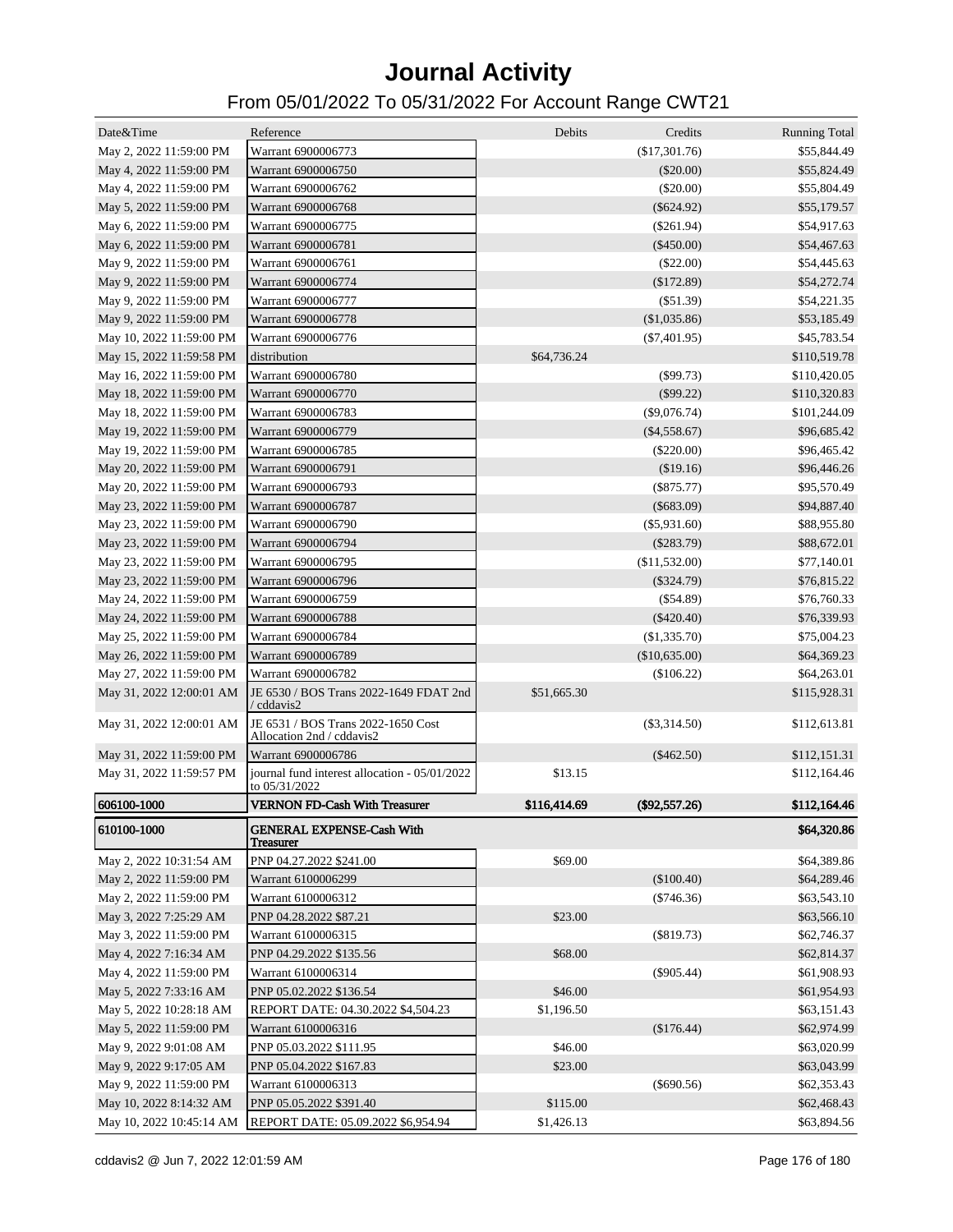| Date&Time                                        | Reference<br>Warrant 6100006322                                                         | Debits      | Credits<br>$(\$27.57)$ | <b>Running Total</b><br>\$63,866.99 |
|--------------------------------------------------|-----------------------------------------------------------------------------------------|-------------|------------------------|-------------------------------------|
| May 10, 2022 11:59:00 PM                         | PNP 05.06.2022 \$56.91                                                                  | \$23.00     |                        |                                     |
| May 11, 2022 8:16:53 AM                          |                                                                                         | \$23.00     |                        | \$63,889.99                         |
| May 11, 2022 8:18:27 AM                          | PNP 05.07.2022 \$62.77                                                                  |             |                        | \$63,912.99                         |
| May 11, 2022 9:56:14 AM                          | IRS (\$1,949.96)                                                                        |             | (\$1,949.96)           | \$61,963.03                         |
| May 11, 2022 11:59:00 PM                         | Warrant 6100006318                                                                      |             | $(\$205.76)$           | \$61,757.27                         |
| May 12, 2022 7:53:44 AM                          | PNP 05.09.2022 \$12.20                                                                  | \$4.60      |                        | \$61,761.87                         |
| May 12, 2022 11:59:00 PM                         | Warrant 6100006319                                                                      |             | $(\$900.00)$           | \$60,861.87                         |
| May 15, 2022 11:59:58 PM                         | distribution                                                                            | \$10,044.63 |                        | \$70,906.50                         |
| May 16, 2022 3:43:57 PM                          | PNP 05.10.2022 \$362.85                                                                 | \$115.00    |                        | \$71,021.50                         |
| May 16, 2022 11:59:00 PM                         | Warrant 6100006317                                                                      |             | (\$150.00)             | \$70,871.50                         |
| May 16, 2022 11:59:00 PM                         | Warrant 6100006321                                                                      |             | $(\$625.18)$           | \$70,246.32                         |
| May 16, 2022 11:59:00 PM                         | Warrant 6100006323                                                                      |             | $(\$686.19)$           | \$69,560.13                         |
| May 16, 2022 11:59:00 PM                         | Warrant 6100006324                                                                      |             | $(\$611.23)$           | \$68,948.90                         |
| May 17, 2022 8:49:38 AM                          | PNP 05.12.2022 \$204.80                                                                 | \$69.00     |                        | \$69,017.90                         |
| May 17, 2022 9:17:50 AM                          | PNP 05.11.2022 \$147.06                                                                 | \$46.00     |                        | \$69,063.90                         |
| May 17, 2022 11:59:00 PM                         | Warrant 6100006325                                                                      |             | $(\$875.44)$           | \$68,188.46                         |
| May 17, 2022 11:59:00 PM                         | Warrant 6100006326                                                                      |             | $(\$901.09)$           | \$67,287.37                         |
| May 18, 2022 12:51:04 PM                         | PNP 05.13.2022 \$1,375.35                                                               | \$614.00    |                        | \$67,901.37                         |
| May 18, 2022 12:55:21 PM                         | PNP 05.14.2022 \$197.00                                                                 | \$81.00     |                        | \$67,982.37                         |
| May 18, 2022 1:06:42 PM                          | REPORT DATE: 05.13.2022 \$8,473.32                                                      | \$2,619.81  |                        | \$70,602.18                         |
| May 19, 2022 8:24:46 AM                          | PNP 05.16.2022 \$241.41                                                                 | \$23.00     |                        | \$70,625.18                         |
| May 20, 2022 11:59:00 PM                         | Warrant 6100006320                                                                      |             | (\$808.21)             | \$69,816.97                         |
| May 23, 2022 12:57:15 PM                         | PNP 05.18.2022 \$127.15                                                                 | \$46.00     |                        | \$69,862.97                         |
| May 23, 2022 11:59:00 PM                         | Warrant 6100006328                                                                      |             | (\$1,691.10)           | \$68,171.87                         |
| May 23, 2022 11:59:00 PM                         | Warrant 6100006329                                                                      |             | $(\$267.10)$           | \$67,904.77                         |
| May 23, 2022 11:59:00 PM                         | Warrant 6100006330                                                                      |             | $(\$453.27)$           | \$67,451.50                         |
| May 24, 2022 8:21:40 AM                          | PNP 05.19.2022 \$68.23                                                                  | \$23.00     |                        | \$67,474.50                         |
| May 25, 2022 8:28:53 AM                          | PNP 05.20.2022 \$55.89                                                                  | \$23.00     |                        | \$67,497.50                         |
| May 26, 2022 12:30:14 PM                         | Report Date: 05.25.2022 \$4,070.81                                                      | \$1,393.12  |                        | \$68,890.62                         |
| May 31, 2022 12:00:01 AM                         | JE 6531 / BOS Trans 2022-1650 Cost<br>Allocation 2nd / cddavis2                         |             | $(\$575.50)$           | \$68,315.12                         |
|                                                  | May 31, 2022 11:05:57 AM REPORT DATE: 05.17.2022 \$7,520.94                             | \$2,047.98  |                        | \$70,363.10                         |
| May 31, 2022 11:16:00 AM PNP 05.23.2022 \$77.89  |                                                                                         | \$45.00     |                        | \$70,408.10                         |
| May 31, 2022 11:19:23 AM PNP 05.25.2022 \$264.58 |                                                                                         | \$102.00    |                        | \$70,510.10                         |
| May 31, 2022 12:46:45 PM                         | PNP 05.24.2022 \$312.13                                                                 | \$102.00    |                        | \$70,612.10                         |
| May 31, 2022 5:16:21 PM                          | REPORT DATE: 05.20.2022 \$4,106.98                                                      | \$1,256.50  |                        | \$71,868.60                         |
|                                                  | May 31, 2022 11:59:57 PM journal fund interest allocation - 05/01/2022<br>to 05/31/2022 | \$12.07     |                        | \$71,880.67                         |
| 610100-1000                                      | <b>GENERAL EXPENSE-Cash With</b><br><b>Treasurer</b>                                    | \$21,726.34 | (\$14,166.53)          | \$71,880.67                         |
| 611100-1000                                      | <b>GENERAL EXPENSE-Cash With</b><br><b>Treasurer</b>                                    |             |                        | \$53,546.49                         |
| May 9, 2022 11:59:00 PM                          | Warrant 6700007186                                                                      |             | (\$130.87)             | \$53,415.62                         |
| May 11, 2022 11:59:00 PM                         | Warrant 6700007189                                                                      |             | (\$137.33)             | \$53,278.29                         |
| May 12, 2022 11:59:00 PM                         | Warrant 6700007178                                                                      |             | (\$50.00)              | \$53,228.29                         |
| May 12, 2022 11:59:00 PM                         | Warrant 6700007182                                                                      |             | $(\$2,901.30)$         | \$50,326.99                         |
| May 12, 2022 11:59:00 PM                         | Warrant 6700007183                                                                      |             | $(\$850.00)$           | \$49,476.99                         |
| May 13, 2022 11:59:00 PM                         | Warrant 6700007184                                                                      |             | $(\$2,400.00)$         | \$47,076.99                         |
| May 15, 2022 11:59:58 PM                         | distribution                                                                            | \$5,590.80  |                        | \$52,667.79                         |
| May 16, 2022 3:41:36 PM                          | PAYROLL (\$887.98)                                                                      |             | (\$887.98)             | \$51,779.81                         |
| May 16, 2022 11:59:00 PM                         | Warrant 6700007185                                                                      |             | (\$135.83)             | \$51,643.98                         |
| May 17, 2022 11:59:00 PM                         | Warrant 6700007193                                                                      |             | (\$130.88)             | \$51,513.10                         |
| May 18, 2022 11:59:00 PM                         | Warrant 6700007176                                                                      |             | (\$119.21)             | \$51,393.89                         |
| May 18, 2022 11:59:00 PM                         | Warrant 6700007179                                                                      |             | (\$1,140.00)           | \$50,253.89                         |
|                                                  |                                                                                         |             |                        |                                     |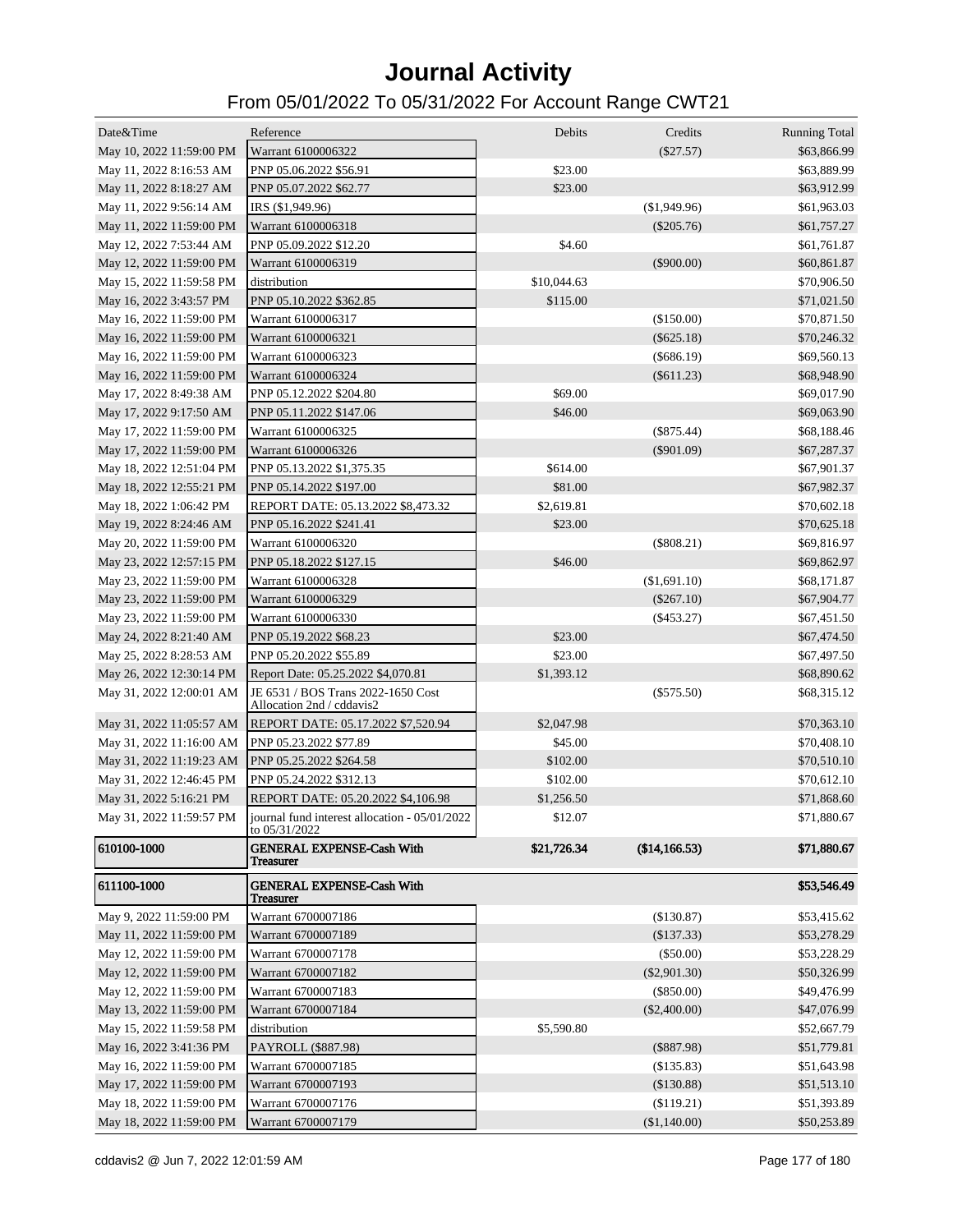| Date&Time                | Reference                                                       | <b>Debits</b> | Credits        | <b>Running Total</b> |
|--------------------------|-----------------------------------------------------------------|---------------|----------------|----------------------|
| May 18, 2022 11:59:00 PM | Warrant 6700007180                                              |               | $(\$590.00)$   | \$49,663.89          |
| May 18, 2022 11:59:00 PM | Warrant 6700007181                                              |               | $(\$720.00)$   | \$48,943.89          |
| May 20, 2022 11:59:00 PM | Warrant 6700007192                                              |               | (S135.82)      | \$48,808.07          |
| May 27, 2022 11:59:00 PM | Warrant 6700007196                                              |               | (\$137.32)     | \$48,670.75          |
| May 27, 2022 11:59:00 PM | Warrant 6700007200                                              |               | (\$4,100.00)   | \$44,570.75          |
| May 31, 2022 12:00:01 AM | JE 6531 / BOS Trans 2022-1650 Cost<br>Allocation 2nd / cddavis2 |               | $(\$553.50)$   | \$44,017.25          |
| May 31, 2022 8:33:46 AM  | PAYROLL (\$906.47)                                              |               | $(\$906.47)$   | \$43,110.78          |
| May 31, 2022 11:59:00 PM | Warrant 6700007197                                              |               | $(\$315.00)$   | \$42,795.78          |
| May 31, 2022 11:59:00 PM | Warrant 6700007198                                              |               | (\$2,030.00)   | \$40,765.78          |
| May 31, 2022 11:59:57 PM | journal fund interest allocation - 05/01/2022<br>to 05/31/2022  | \$9.10        |                | \$40,774.88          |
| 611100-1000              | <b>GENERAL EXPENSE-Cash With</b><br><b>Treasurer</b>            | \$5,599.90    | (\$18,371.51)  | \$40,774.88          |
| 611500-1000              | <b>LCSD-Cash With Treasurer</b>                                 |               |                | $(\$25,466.22)$      |
| 611500-1000              | <b>LCSD-Cash With Treasurer</b>                                 | \$0.00        | \$0.00         | $(\$25,466.22)$      |
| 620100-1000              | <b>Cash with Treasurer</b>                                      |               |                | \$76,393.62          |
| May 15, 2022 11:59:58 PM | distribution                                                    | \$755.32      |                | \$77,148.94          |
| May 31, 2022 11:59:57 PM | journal fund interest allocation - 05/01/2022                   | \$14.01       |                | \$77,162.95          |
|                          | to 05/31/2022                                                   |               |                |                      |
| 620100-1000              | <b>Cash with Treasurer</b>                                      | \$769.33      | \$0.00         | \$77,162.95          |
| 630100-1000              | <b>GENERAL EXPENSE-Cash With</b><br><b>Treasurer</b>            |               |                | \$33,887.90          |
| May 2, 2022 10:38:51 AM  | STATE OF AZ WIFA (\$208.56)                                     |               | $(\$208.56)$   | \$33,679.34          |
| May 10, 2022 5:05:12 PM  | OJO DWID 04.21.2022 \$806.17                                    | \$806.17      |                | \$34,485.51          |
| May 23, 2022 11:59:00 PM | Warrant 6300001487                                              |               | $(\$68.00)$    | \$34,417.51          |
| May 26, 2022 11:59:00 PM | Warrant 6300001488                                              |               | $(\$20.59)$    | \$34,396.92          |
| May 26, 2022 11:59:00 PM | Warrant 6300001489                                              |               | (\$152.18)     | \$34,244.74          |
| May 31, 2022 11:59:57 PM | journal fund interest allocation - 05/01/2022<br>to 05/31/2022  | \$6.24        |                | \$34,250.98          |
| 630100-1000              | <b>GENERAL EXPENSE-Cash With</b><br><b>Treasurer</b>            | \$812.41      | (\$449.33)     | \$34,250.98          |
| 631100-1000              | <b>Cash on Hand</b>                                             |               |                | \$0.00               |
| 631100-1000              | <b>Cash on Hand</b>                                             | \$0.00        | \$0.00         | \$0.00               |
| 632100-1000              | <b>GENERAL EXPENSE-Cash With</b><br><b>Treasurer</b>            |               |                | \$64,129.56          |
| May 2, 2022 10:31:54 AM  | PNP 04.27.2022 \$241.00                                         | \$172.00      |                | \$64,301.56          |
| May 2, 2022 10:50:22 AM  | STATE OF AZ WIFA (\$4,423.19)                                   |               | $(\$4,423.19)$ | \$59,878.37          |
| May 2, 2022 11:59:00 PM  | Warrant 7900004603                                              |               | $(\$662.48)$   | \$59,215.89          |
| May 3, 2022 7:25:29 AM   | PNP 04.28.2022 \$87.21                                          | \$64.21       |                | \$59,280.10          |
| May 3, 2022 11:59:00 PM  | Warrant 7900004606                                              |               | (\$840.32)     | \$58,439.78          |
| May 4, 2022 7:16:34 AM   | PNP 04.29.2022 \$135.56                                         | \$67.56       |                | \$58,507.34          |
| May 4, 2022 11:59:00 PM  | Warrant 7900004605                                              |               | (\$1,291.60)   | \$57,215.74          |
| May 4, 2022 11:59:00 PM  | Warrant 7900004608                                              |               | $(\$397.88)$   | \$56,817.86          |
| May 5, 2022 7:33:16 AM   | PNP 05.02.2022 \$136.54                                         | \$90.54       |                | \$56,908.40          |
| May 5, 2022 10:28:18 AM  | REPORT DATE: 04.30.2022 \$4,504.23                              | \$3,307.73    |                | \$60,216.13          |
| May 5, 2022 11:59:00 PM  | Warrant 7900004607                                              |               | (\$176.44)     | \$60,039.69          |
| May 6, 2022 11:59:00 PM  | Warrant 7900004610                                              |               | (\$1,600.76)   | \$58,438.93          |
| May 6, 2022 11:59:00 PM  | Warrant 7900004611                                              |               | (\$452.18)     | \$57,986.75          |
| May 9, 2022 9:01:08 AM   | PNP 05.03.2022 \$111.95                                         | \$65.95       |                | \$58,052.70          |
| May 9, 2022 9:17:05 AM   | PNP 05.04.2022 \$167.83                                         | \$144.83      |                | \$58,197.53          |
| May 9, 2022 11:59:00 PM  | Warrant 7900004604                                              |               | (\$985.18)     | \$57,212.35          |
| May 9, 2022 11:59:00 PM  |                                                                 |               |                |                      |
|                          | Warrant 7900004614                                              |               | $(\$712.58)$   | \$56,499.77          |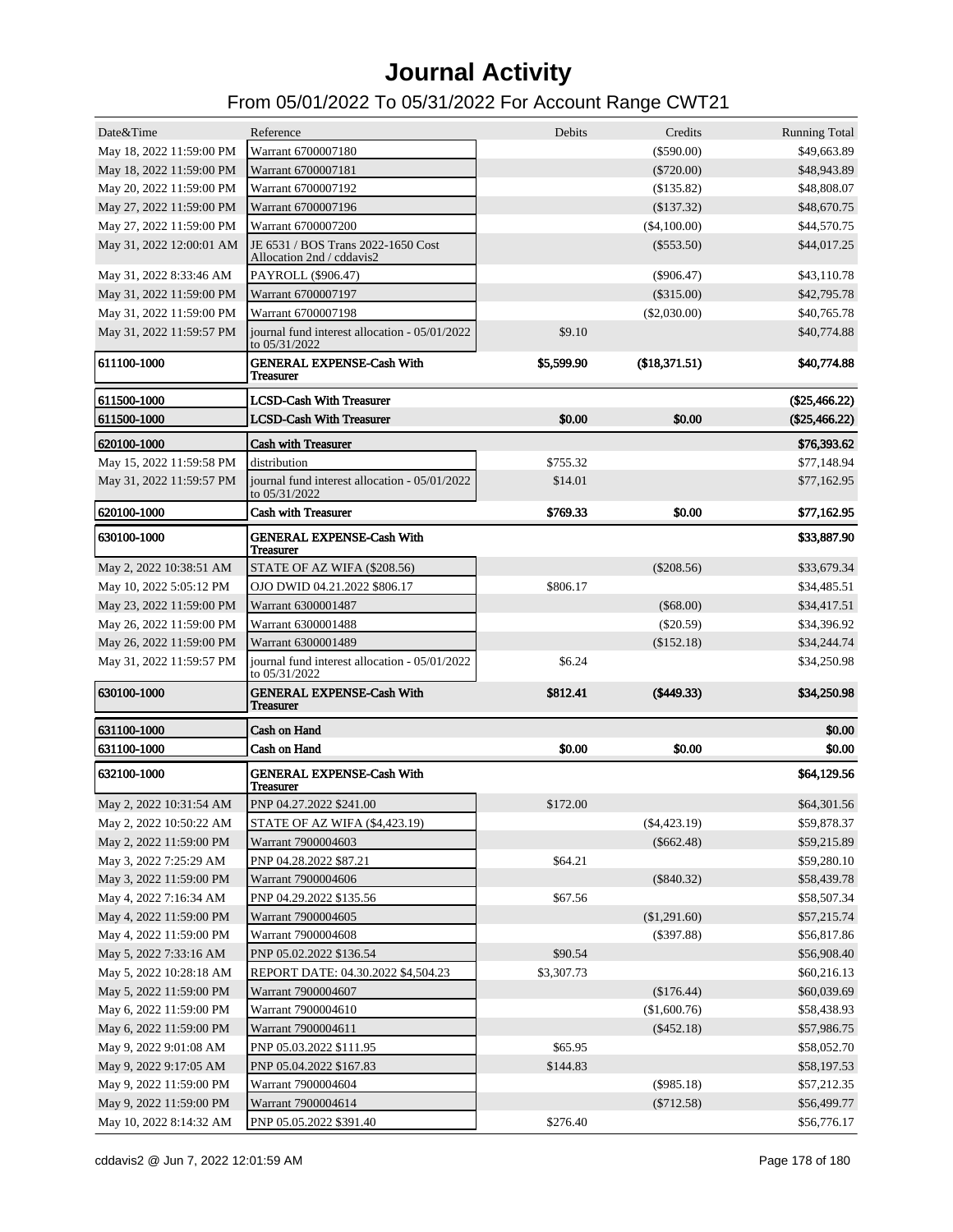| Date&Time                | Reference                                                                    | Debits      | Credits        | <b>Running Total</b> |
|--------------------------|------------------------------------------------------------------------------|-------------|----------------|----------------------|
| May 10, 2022 8:16:25 AM  | AZ DEPT OF REV TPT (\$1,476.62)                                              |             | (\$1,476.62)   | \$55,299.55          |
| May 10, 2022 10:45:14 AM | REPORT DATE: 05.09.2022 \$6,954.94                                           | \$5,528.81  |                | \$60,828.36          |
| May 10, 2022 11:59:00 PM | Warrant 7900004616                                                           |             | (\$100.00)     | \$60,728.36          |
| May 11, 2022 8:14:56 AM  | PNP 05.08.2022 \$35.95                                                       | \$35.95     |                | \$60,764.31          |
| May 11, 2022 8:16:53 AM  | PNP 05.06.2022 \$56.91                                                       | \$33.91     |                | \$60,798.22          |
| May 11, 2022 8:18:27 AM  | PNP 05.07.2022 \$62.77                                                       | \$39.77     |                | \$60,837.99          |
| May 11, 2022 9:58:56 AM  | IRS (\$2,610.26)                                                             |             | $(\$2,610.26)$ | \$58,227.73          |
| May 11, 2022 11:59:00 PM | Warrant 7900004613                                                           |             | (\$1,329.01)   | \$56,898.72          |
| May 11, 2022 11:59:00 PM | Warrant 7900004615                                                           |             | $(\$292.36)$   | \$56,606.36          |
| May 12, 2022 7:53:44 AM  | PNP 05.09.2022 \$12.20                                                       | \$7.60      |                | \$56,613.96          |
| May 12, 2022 11:59:00 PM | Warrant 7900004617                                                           |             | $(\$300.00)$   | \$56,313.96          |
| May 16, 2022 3:43:57 PM  | PNP 05.10.2022 \$362.85                                                      | \$247.85    |                | \$56,561.81          |
| May 16, 2022 11:59:00 PM | Warrant 7900004609                                                           |             | (\$150.00)     | \$56,411.81          |
| May 16, 2022 11:59:00 PM | Warrant 7900004612                                                           |             | $(\$287.34)$   | \$56,124.47          |
| May 16, 2022 11:59:00 PM | Warrant 7900004618                                                           |             | $(\$625.17)$   | \$55,499.30          |
| May 16, 2022 11:59:00 PM | Warrant 7900004620                                                           |             | $(\$773.76)$   | \$54,725.54          |
| May 16, 2022 11:59:00 PM | Warrant 7900004621                                                           |             | $(\$925.84)$   | \$53,799.70          |
| May 17, 2022 8:49:38 AM  | PNP 05.12.2022 \$204.80                                                      | \$135.80    |                | \$53,935.50          |
| May 17, 2022 9:17:50 AM  | PNP 05.11.2022 \$147.06                                                      | \$101.06    |                | \$54,036.56          |
| May 17, 2022 11:59:00 PM | Warrant 7900004622                                                           |             | (\$1,291.60)   | \$52,744.96          |
| May 17, 2022 11:59:00 PM | Warrant 7900004623                                                           |             | $(\$795.49)$   | \$51,949.47          |
| May 18, 2022 12:51:04 PM | PNP 05.13.2022 \$1,375.35                                                    | \$761.35    |                | \$52,710.82          |
| May 18, 2022 12:55:21 PM | PNP 05.14.2022 \$197.00                                                      | \$116.00    |                | \$52,826.82          |
| May 18, 2022 1:06:42 PM  | REPORT DATE: 05.13.2022 \$8,473.32                                           | \$5,853.51  |                | \$58,680.33          |
| May 18, 2022 11:59:00 PM | Warrant 7900004619                                                           |             | $(\$604.44)$   | \$58,075.89          |
| May 19, 2022 8:24:46 AM  | PNP 05.16.2022 \$241.41                                                      | \$218.41    |                | \$58,294.30          |
| May 23, 2022 12:57:15 PM | PNP 05.18.2022 \$127.15                                                      | \$81.15     |                | \$58,375.45          |
| May 23, 2022 11:59:00 PM | Warrant 7900004624                                                           |             | (\$445.14)     | \$57,930.31          |
| May 24, 2022 8:21:40 AM  | PNP 05.19.2022 \$68.23                                                       | \$45.23     |                | \$57,975.54          |
| May 25, 2022 8:28:53 AM  | PNP 05.20.2022 \$55.89                                                       | \$32.89     |                | \$58,008.43          |
| May 25, 2022 10:19:18 AM | PNP 05.22.2022 \$29.51                                                       | \$29.51     |                | \$58,037.94          |
| May 26, 2022 12:30:14 PM | Report Date: 05.25.2022 \$4,070.81                                           | \$2,677.69  |                | \$60,715.63          |
| May 26, 2022 11:59:00 PM | Warrant 7900004625                                                           |             | $(\$300.00)$   | \$60,415.63          |
| May 31, 2022 11:05:57 AM | REPORT DATE: 05.17.2022 \$7,520.94                                           | \$5,472.96  |                | \$65,888.59          |
| May 31, 2022 11:16:00 AM | PNP 05.23.2022 \$77.89                                                       | \$32.89     |                | \$65,921.48          |
| May 31, 2022 11:19:23 AM | PNP 05.25.2022 \$264.58                                                      | \$162.58    |                | \$66,084.06          |
| May 31, 2022 12:46:45 PM | PNP 05.24.2022 \$312.13                                                      | \$210.13    |                | \$66,294.19          |
| May 31, 2022 5:16:21 PM  | REPORT DATE: 05.20.2022 \$4,106.98                                           | \$2,850.48  |                | \$69,144.67          |
| May 31, 2022 11:59:57 PM | journal fund interest allocation - 05/01/2022<br>to 05/31/2022               | \$10.67     |                | \$69,155.34          |
| 632100-1000              | <b>GENERAL EXPENSE-Cash With</b><br><b>Treasurer</b>                         | \$28,875.42 | (\$23,849.64)  | \$69,155.34          |
| 641888-1000              | <b>WMCSHCD-Cash With Treasurer</b>                                           |             |                | \$1,371,299.32       |
| May 3, 2022 8:42:23 AM   | SRP Voluntary Contributions in Lieu of<br>Property Taxes 2021 \$6,685,665.00 | \$3,322.50  |                | \$1,374,621.82       |
| May 3, 2022 11:59:00 PM  | Warrant 7300002857                                                           |             | $(\$203.56)$   | \$1,374,418.26       |
| May 6, 2022 11:59:00 PM  | Warrant 7300002861                                                           |             | $(\$60.32)$    | \$1,374,357.94       |
| May 9, 2022 11:59:00 PM  | Warrant 7300002856                                                           |             | (\$131,250.00) | \$1,243,107.94       |
| May 11, 2022 8:49:46 AM  | PAYROLL (\$686.04)                                                           |             | $(\$686.04)$   | \$1,242,421.90       |
| May 11, 2022 11:59:00 PM | Warrant 7300002858                                                           |             | $(\$591.51)$   | \$1,241,830.39       |
| May 15, 2022 11:59:58 PM | distribution                                                                 | \$72,426.48 |                | \$1,314,256.87       |
| May 15, 2022 11:59:58 PM | distribution                                                                 |             | $(\$40.14)$    | \$1,314,216.73       |
| May 16, 2022 11:59:00 PM | Warrant 7300002862                                                           |             | $(\$308.68)$   | \$1,313,908.05       |
|                          |                                                                              |             |                |                      |